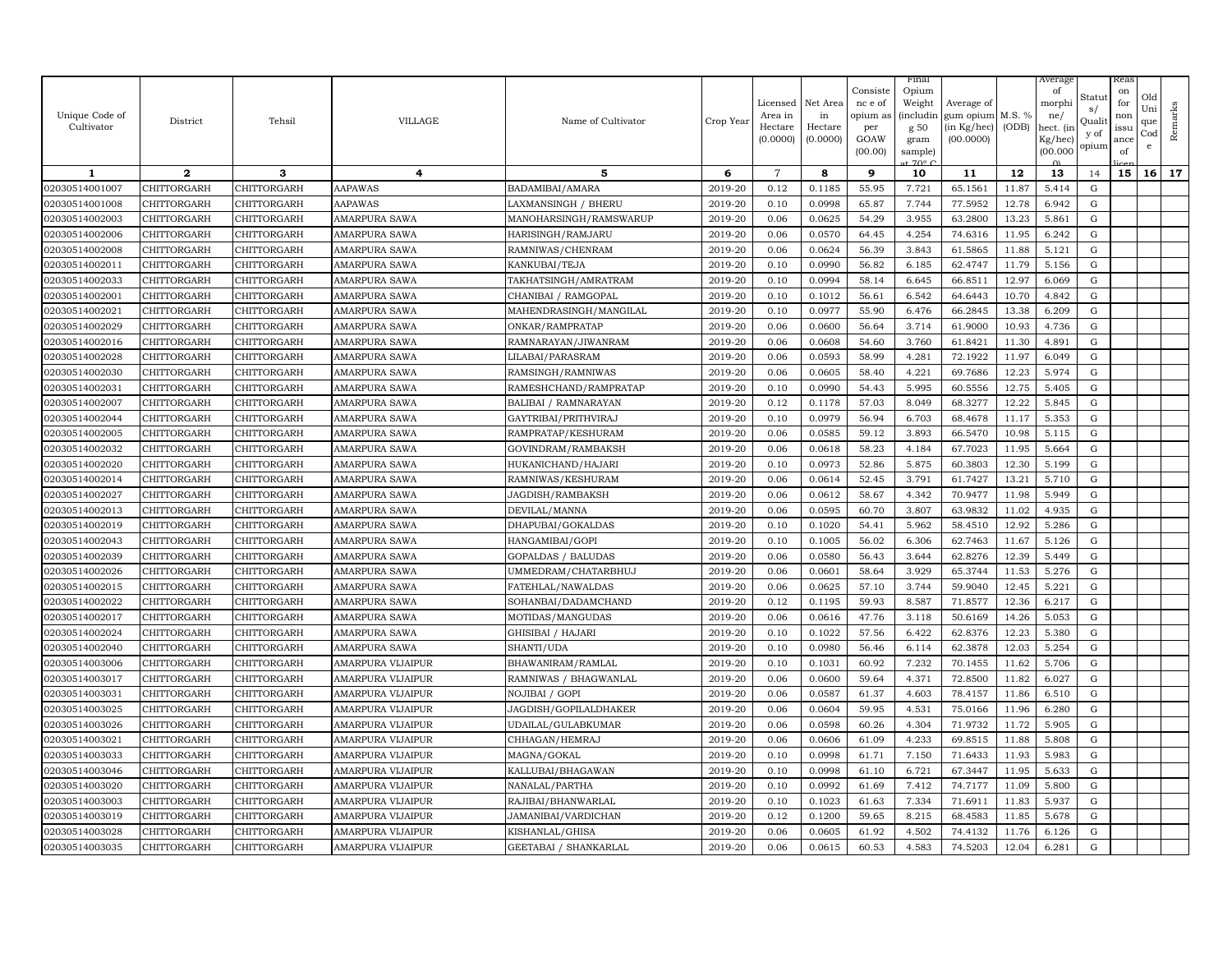| Unique Code of<br>Cultivator | District       | Tehsil      | VILLAGE                 | Name of Cultivator         | Crop Year | Licensed<br>Area in<br>Hectare<br>(0.0000) | Net Area<br>in<br>Hectare<br>(0.0000) | Consiste<br>nc e of<br>opium as<br>per<br>GOAW<br>(00.00) | Final<br>Opium<br>Weight<br><i>(includin</i><br>g 50<br>gram<br>sample)<br>$70^\circ$ | Average of<br>gum opium M.S. %<br>(in Kg/hec)<br>(00.0000) | (ODB) | Averag<br>of<br>morphi<br>ne/<br>hect. (in<br>Kg/hec)<br>(00.000) | Statu<br>s/<br>Quali<br>y of<br>opium | on<br>for<br>noi<br>isst<br>ance<br>of | Old<br>Uni<br>que | Remarks |
|------------------------------|----------------|-------------|-------------------------|----------------------------|-----------|--------------------------------------------|---------------------------------------|-----------------------------------------------------------|---------------------------------------------------------------------------------------|------------------------------------------------------------|-------|-------------------------------------------------------------------|---------------------------------------|----------------------------------------|-------------------|---------|
| 1                            | $\overline{2}$ | 3           | 4                       | 5                          | 6         | $\overline{7}$                             | 8                                     | 9                                                         | 10                                                                                    | 11                                                         | 12    | 13                                                                | 14                                    | 15                                     | 16                | 17      |
| 02030514003039               | CHITTORGARH    | CHITTORGARH | AMARPURA VIJAIPUR       | BHAGAVANIBAI/NANALAL       | 2019-20   | 0.06                                       | 0.0600                                | 59.23                                                     | 4.273                                                                                 | 71.2167                                                    | 12.27 | 6.117                                                             | G                                     |                                        |                   |         |
| 02030514003044               | CHITTORGARH    | CHITTORGARH | AMARPURA VIJAIPUR       | NANDUBAI/MODA              | 2019-20   | 0.06                                       | 0.0600                                | 57.66                                                     | 4.086                                                                                 | 68.1000                                                    | 11.79 | 5.620                                                             | G                                     |                                        |                   |         |
| 02030514003012               | CHITTORGARH    | CHITTORGARH | AMARPURA VIJAIPUR       | KANYALAL/GHISA             | 2019-20   | 0.10                                       | 0.1003                                | 61.54                                                     | 7.358                                                                                 | 73.3599                                                    | 11.76 | 6.039                                                             | G                                     |                                        |                   |         |
| 02030514003018               | CHITTORGARH    | CHITTORGARH | AMARPURA VIJAIPUR       | PRATAPIBAI/LAKHAMICHAND    | 2019-20   | 0.06                                       | 0.0594                                | 63.94                                                     | 4.677                                                                                 | 78.7374                                                    | 11.20 | 6.173                                                             | ${\rm G}$                             |                                        |                   |         |
| 02030514003007               | CHITTORGARH    | CHITTORGARH | AMARPURA VIJAIPUR       | MATHARALAL/NARAYAN         | 2019-20   | 0.10                                       | 0.0992                                | 62.01                                                     | 7.388                                                                                 | 74.4758                                                    | 11.82 | 6.162                                                             | G                                     |                                        |                   |         |
| 02030514003024               | CHITTORGARH    | CHITTORGARH | AMARPURA VIJAIPUR       | MANGILAL/KAJOD             | 2019-20   | 0.10                                       | 0.1008                                | 61.42                                                     | 7.081                                                                                 | 70.2480                                                    | 12.03 | 5.915                                                             | G                                     |                                        |                   |         |
| 02030514003050               | CHITTORGARH    | CHITTORGARH | AMARPURA VIJAIPUR       | BADRILAL/MANGILAL          | 2019-20   | 0.12                                       | 0.1167                                | 60.83                                                     | 8.256                                                                                 | 70.7455                                                    | 12.36 | 6.121                                                             | G                                     |                                        |                   |         |
| 02030514003049               | CHITTORGARH    | CHITTORGARH | AMARPURA VIJAIPUR       | DAYARAM/BHANWARLAL         | 2019-20   | 0.10                                       | 0.0974                                | 60.19                                                     | 6.784                                                                                 | 69.6509                                                    | 11.95 | 5.827                                                             | ${\rm G}$                             |                                        |                   |         |
| 02030514003042               | CHITTORGARH    | CHITTORGARH | AMARPURA VIJAIPUR       | MOTYABAI / RAMLAL          | 2019-20   | 0.05                                       | 0.0499                                | 62.71                                                     | 3.628                                                                                 | 72.7054                                                    | 11.88 | 6.047                                                             | ${\rm G}$                             |                                        |                   |         |
| 02030514003040               | CHITTORGARH    | CHITTORGARH | AMARPURA VIJAIPUR       | SUKHIBAI/RAMA              | 2019-20   | 0.06                                       | 0.0602                                | 61.66                                                     | 4.959                                                                                 | 82.3754                                                    | 12.02 | 6.931                                                             | G                                     |                                        |                   |         |
| 02030514003015               | CHITTORGARH    | CHITTORGARH | AMARPURA VIJAIPUR       | UDAIRAM/BHURA              | 2019-20   | 0.10                                       | 0.0982                                | 58.43                                                     | 6.870                                                                                 | 69.9593                                                    | 12.24 | 5.994                                                             | ${\rm G}$                             |                                        |                   |         |
| 02030514003002               | CHITTORGARH    | CHITTORGARH | AMARPURA VIJAIPUR       | SHANTILAL/NANALAL          | 2019-20   | 0.06                                       | 0.0597                                | 59.84                                                     | 3.932                                                                                 | 65.8626                                                    | 11.93 | 5.501                                                             | ${\rm G}$                             |                                        |                   |         |
| 02030514003022               | CHITTORGARH    | CHITTORGARH | AMARPURA VIJAIPUR       | <b>BALIBAI/BADRI</b>       | 2019-20   | 0.06                                       | 0.0598                                | 61.27                                                     | 4.455                                                                                 | 74.4983                                                    | 11.91 | 6.211                                                             | G                                     |                                        |                   |         |
| 02030514003030               | CHITTORGARH    | CHITTORGARH | AMARPURA VIJAIPUR       | RUKMANIBAI/MOTILAL         | 2019-20   | 0.06                                       | 0.0608                                | 61.02                                                     | 4.176                                                                                 | 68.6842                                                    | 12.05 | 5.793                                                             | ${\rm G}$                             |                                        |                   |         |
| 02030514003032               | CHITTORGARH    | CHITTORGARH | AMARPURA VIJAIPUR       | NANIBAI/DALLA              | 2019-20   | 0.10                                       | 0.0986                                | 60.08                                                     | 6.583                                                                                 | 66.7647                                                    | 12.22 | 5.711                                                             | ${\rm G}$                             |                                        |                   |         |
| 02030514003038               | CHITTORGARH    | CHITTORGARH | <b>MARPURA VIJAIPUR</b> | GHISULAL/DEVA              | 2019-20   | 0.10                                       | 0.1001                                | 59.92                                                     | 6.908                                                                                 | 69.0110                                                    | 11.43 | 5.522                                                             | $\mathbf G$                           |                                        |                   |         |
| 02030514003051               | CHITTORGARH    | CHITTORGARH | AMARPURA VIJAIPUR       | PUSHPABAI / DHANRAJ        | 2019-20   | 0.06                                       | 0.0605                                | 60.25                                                     | 4.174                                                                                 | 68.9917                                                    | 11.60 | 5.603                                                             | ${\rm G}$                             |                                        |                   |         |
| 02030514003009               | CHITTORGARH    | CHITTORGARH | AMARPURA VIJAIPUR       | MOHAN/KASHIRAM             | 2019-20   | 0.06                                       | 0.0599                                | 59.28                                                     | 4.692                                                                                 | 78.3306                                                    | 12.23 | 6.705                                                             | ${\rm G}$                             |                                        |                   |         |
| 02030514003023               | CHITTORGARH    | CHITTORGARH | AMARPURA VIJAIPUR       | PYARCHAND/TEKCHAND         | 2019-20   | 0.06                                       | 0.0610                                | 61.11                                                     | 4.321                                                                                 | 70.8361                                                    | 11.70 | 5.802                                                             | ${\rm G}$                             |                                        |                   |         |
| 02030514003036               | CHITTORGARH    | CHITTORGARH | AMARPURA VIJAIPUR       | RAMNARAYAN/BHURA           | 2019-20   | 0.06                                       | 0.0581                                | 58.46                                                     | 4.226                                                                                 | 72.7367                                                    | 11.89 | 6.054                                                             | G                                     |                                        |                   |         |
| 02050521008005               | CHITTORGARH    | CHITTORGARH | ANWALHEDA               | RAMCHANDRA/BHAWANA KUMAWAT | 2019-20   | 0.06                                       | 0.0623                                | 57.92                                                     | 3.848                                                                                 | 61.7657                                                    | 12.74 | 5.508                                                             | G                                     |                                        |                   |         |
| 02050521008011               | CHITTORGARH    | CHITTORGARH | ANWALHEDA               | PRAMANAND/KASIRAM          | 2019-20   | 0.06                                       | 0.0000                                |                                                           |                                                                                       |                                                            |       |                                                                   | FU                                    |                                        |                   |         |
| 02050521008002               | CHITTORGARH    | CHITTORGARH | ANWALHEDA               | MUKESH/BHAGWANLAL/DEVBAI   | 2019-20   | 0.06                                       | 0.0614                                | 58.24                                                     | 3.802                                                                                 | 61.9218                                                    | 12.04 | 5.219                                                             | G                                     |                                        |                   |         |
| 02050521008016               | CHITTORGARH    | CHITTORGARH | <b>ANWALHEDA</b>        | BHURIBAI/PYARCHAND         | 2019-20   | 0.06                                       | 0.0602                                | 58.11                                                     | 3.794                                                                                 | 63.0233                                                    | 12.15 | 5.360                                                             | G                                     |                                        |                   |         |
| 02030514004023               | CHITTORGARH    | CHITTORGARH | ARNIYA PANTH            | CHANDRASHAKHAR/HARLAL      | 2019-20   | 0.06                                       | 0.0577                                | 64.32                                                     | 4.411                                                                                 | 76.4471                                                    | 12.80 | 6.849                                                             | G                                     |                                        |                   |         |
| 02030514004033               | CHITTORGARH    | CHITTORGARH | ARNIYA PANTH            | KISHANLAL/PRABHULAL        | 2019-20   | 0.05                                       | 0.0176                                | 62.39                                                     | 1.194                                                                                 | 67.8409                                                    | 11.59 | 5.505                                                             | ${\rm G}$                             |                                        |                   |         |
| 02030514004016               | CHITTORGARH    | CHITTORGARH | ARNIYA PANTH            | HAJARIBAI/DADAMCHAND       | 2019-20   | 0.12                                       | 0.1164                                | 62.39                                                     | 8.850                                                                                 | 76.0309                                                    | 11.81 | 6.286                                                             | G                                     |                                        |                   |         |
| 02030514004044               | CHITTORGARH    | CHITTORGARH | ARNIYA PANTH            | GOPAL/BHERULAL             | 2019-20   | 0.06                                       | 0.0594                                | 61.50                                                     | 4.191                                                                                 | 70.5556                                                    | 11.72 | 5.788                                                             | G                                     |                                        |                   |         |
| 02030514004031               | CHITTORGARH    | CHITTORGARH | ARNIYA PANTH            | BADRILAL/BHULA             | 2019-20   | 0.12                                       | 0.1203                                | 61.22                                                     | 8.230                                                                                 | 68.4123                                                    | 11.73 | 5.617                                                             | ${\rm G}$                             |                                        |                   |         |
| 02030514004004               | CHITTORGARH    | CHITTORGARH | ARNIYA PANTH            | SOSARBAI/BHAGAWANLAL       | 2019-20   | 0.12                                       | 0.1161                                | 64.56                                                     | 8.513                                                                                 | 73.3247                                                    | 12.55 | 6.441                                                             | ${\rm G}$                             |                                        |                   |         |
| 02030514004040               | CHITTORGARH    | CHITTORGARH | ARNIYA PANTH            | NANDUBAI/MANGILAL          | 2019-20   | 0.06                                       | 0.0624                                | 62.73                                                     | 4.301                                                                                 | 68.9263                                                    | 11.81 | 5.699                                                             | ${\rm G}$                             |                                        |                   |         |
| 02030514004015               | CHITTORGARH    | CHITTORGARH | ARNIYA PANTH            | BHANIBAI/MOHANLAL          | 2019-20   | 0.06                                       | 0.0595                                | 62.44                                                     | 4.246                                                                                 | 71.3613                                                    | 11.69 | 5.839                                                             | G                                     |                                        |                   |         |
| 02030514004006               | CHITTORGARH    | CHITTORGARH | ARNIYA PANTH            | NANDUBAI/ SHANKARLAL       | 2019-20   | 0.05                                       | 0.0498                                | 60.39                                                     | 3.451                                                                                 | 69.2972                                                    | 12.01 | 5.826                                                             | ${\rm G}$                             |                                        |                   |         |
| 02030514004012               | CHITTORGARH    | CHITTORGARH | ARNIYA PANTH            | SHANTIBAI / HIRALAL        | 2019-20   | 0.05                                       | 0.0495                                | 54.14                                                     | 3.697                                                                                 | 74.6869                                                    | 13.72 | 7.173                                                             | ${\rm G}$                             |                                        |                   |         |
| 02030514004042               | CHITTORGARH    | CHITTORGARH | ARNIYA PANTH            | KISHANLAL/ONKAR            | 2019-20   | 0.05                                       | 0.0510                                | 62.18                                                     | 3.900                                                                                 | 76.4706                                                    | 11.51 | 6.161                                                             | G                                     |                                        |                   |         |
| 02030514004014               | CHITTORGARH    | CHITTORGARH | ARNIYA PANTH            | MADHULAL/KHEMRAJ           | 2019-20   | 0.05                                       | 0.0500                                | 60.21                                                     | 3.320                                                                                 | 66.4000                                                    | 11.73 | 5.452                                                             | G                                     |                                        |                   |         |
| 02030514004038               | CHITTORGARH    | CHITTORGARH | ARNIYA PANTH            | PYARCHAND/KISHANLAL        | 2019-20   | 0.05                                       | 0.0523                                | 49.80                                                     | 2.398                                                                                 | 45.8509                                                    | 13.69 | 4.393                                                             | ${\rm G}$                             |                                        |                   |         |
| 02030514004021               | CHITTORGARH    | CHITTORGARH | ARNIYA PANTH            | BHERULAL/MATHURALAL        | 2019-20   | 0.05                                       | 0.0493                                | 60.04                                                     | 3.208                                                                                 | 65.0710                                                    | 11.61 | 5.288                                                             | G                                     |                                        |                   |         |
| 02030514004029               | CHITTORGARH    | CHITTORGARH | ARNIYA PANTH            | KUSUMBAI/PRATHVIRAJ        | 2019-20   | 0.05                                       | 0.0000                                |                                                           |                                                                                       |                                                            |       |                                                                   | FU                                    |                                        |                   |         |
| 02030514128003               | CHITTORGARH    | CHITTORGARH | BAD KA AMARANA          | MOTYABAI/VARDA             | 2019-20   | 0.06                                       | 0.0600                                | 53.49                                                     | 3.492                                                                                 | 58.2000                                                    | 13.98 | 5.696                                                             | G                                     |                                        |                   |         |
| 02030514128009               | CHITTORGARH    | CHITTORGARH | BAD KA AMARANA          | SHOLA/MOTI                 | 2019-20   | 0.06                                       | 0.0599                                | 51.71                                                     | 3.280                                                                                 | 54.7579                                                    | 14.00 | 5.366                                                             | G                                     |                                        |                   |         |
| 02030514128004               | CHITTORGARH    | CHITTORGARH | BAD KA AMARANA          | KHEMIBAI/HIRA              | 2019-20   | 0.06                                       | 0.0590                                | 56.12                                                     | 3.688                                                                                 | 62.5085                                                    | 10.66 | 4.664                                                             | G                                     |                                        |                   |         |
| 02030514128002               | CHITTORGARH    | CHITTORGARH | BAD KA AMARANA          | CHHOGA/MAGNA               | 2019-20   | 0.05                                       | 0.0502                                | 55.38                                                     | 2.896                                                                                 | 57.6892                                                    | 11.77 | 4.752                                                             | ${\rm G}$                             |                                        |                   |         |
| 02030514128001               | CHITTORGARH    | CHITTORGARH | <b>BAD KA AMARANA</b>   | PREMIBAI / VARDICHAND      | 2019-20   | 0.05                                       | 0.0500                                | 61.79                                                     | 3.363                                                                                 | 67.2600                                                    | 10.71 | 5.043                                                             | ${\rm G}$                             |                                        |                   |         |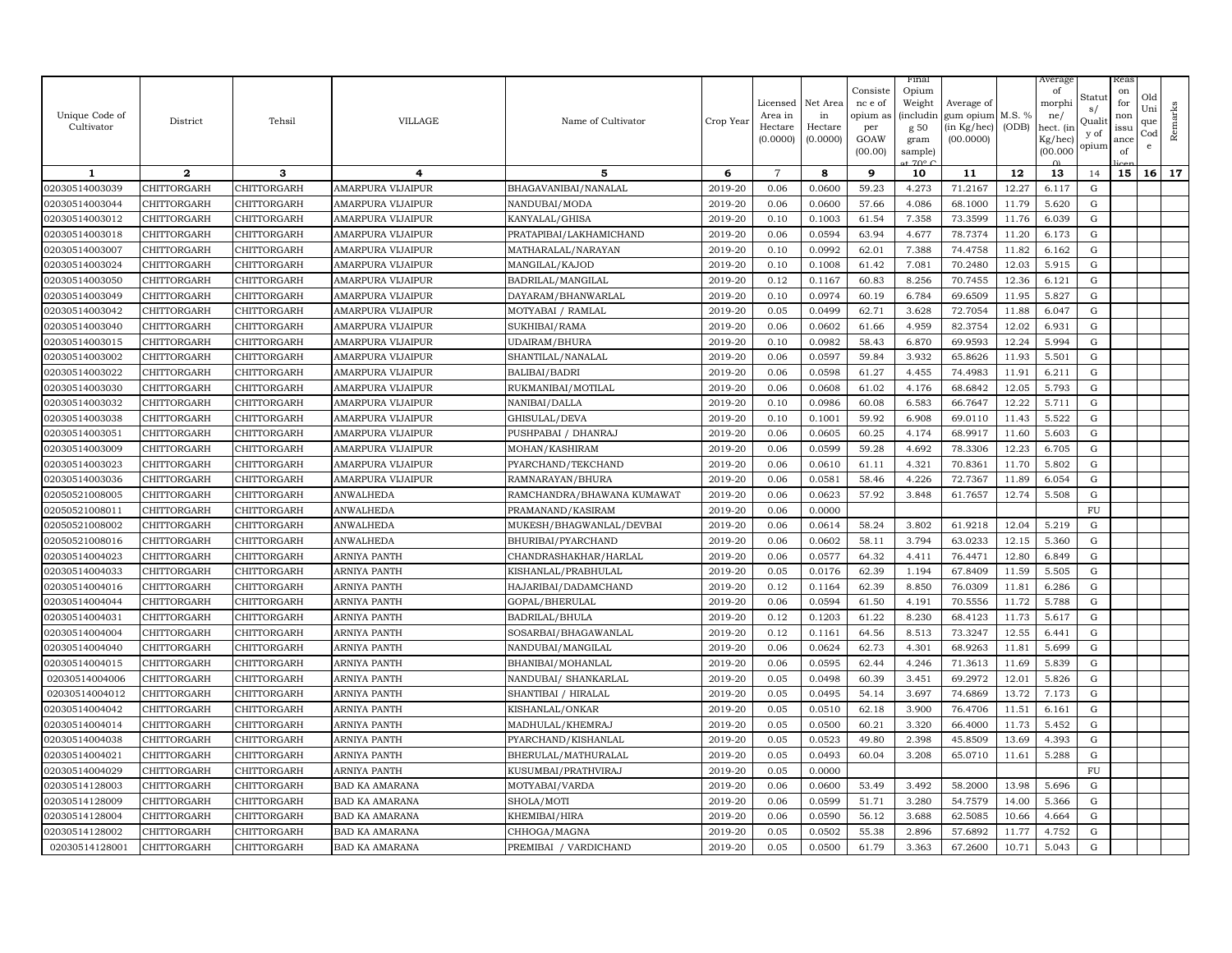| Unique Code of<br>Cultivator | District       | Tehsil             | VILLAGE         | Name of Cultivator      | Crop Year | Licensed<br>Area in<br>Hectare<br>(0.0000) | Net Area<br>in<br>Hectare<br>(0.0000) | Consiste<br>nc e of<br>opium as<br>per<br>GOAW<br>(00.00) | Final<br>Opium<br>Weight<br><i>(includin</i><br>g 50<br>gram<br>sample)<br>$70^\circ$ | Average of<br>gum opium M.S. %<br>(in Kg/hec)<br>(00.0000) | (ODB) | Averag<br>of<br>morphi<br>ne/<br>hect. (in<br>Kg/hec<br>(00.000) | Statut<br>s/<br>Quali<br>y of<br>opium | on<br>for<br>noi<br>isst<br>ance<br>of | Dld<br>Uni<br>que | Remarks |
|------------------------------|----------------|--------------------|-----------------|-------------------------|-----------|--------------------------------------------|---------------------------------------|-----------------------------------------------------------|---------------------------------------------------------------------------------------|------------------------------------------------------------|-------|------------------------------------------------------------------|----------------------------------------|----------------------------------------|-------------------|---------|
|                              | $\overline{2}$ | з                  | 4               | 5                       | 6         | $\overline{7}$                             | 8                                     | 9                                                         | 10                                                                                    | 11                                                         | 12    | 13                                                               | 14                                     | 15                                     | 16 <sup>1</sup>   | 17      |
| 02030514069051               | CHITTORGARH    | CHITTORGARH        | BAD KA AMARANA  | MATHURALAL / CHUNNILAL  | 2019-20   | 0.12                                       | 0.1174                                | 51.13                                                     | 6.033                                                                                 | 51.3884                                                    | 13.36 | 4.806                                                            | G                                      |                                        |                   |         |
| 02030514005007               | CHITTORGARH    | CHITTORGARH        | <b>BAGERIYA</b> | SOHANLAL/ONKAR          | 2019-20   | 0.06                                       | 0.0579                                | 63.35                                                     | 4.489                                                                                 | 77.5302                                                    | 11.76 | 6.382                                                            | G                                      |                                        |                   |         |
| 02030514005004               | CHITTORGARH    | CHITTORGARH        | <b>BAGERIYA</b> | GHISULAL/HEMRAJ         | 2019-20   | 0.06                                       | 0.0610                                | 59.63                                                     | 4.293                                                                                 | 70.3770                                                    | 12.98 | 6.395                                                            | G                                      |                                        |                   |         |
| 02030514005008               | CHITTORGARH    | CHITTORGARH        | <b>BAGERIYA</b> | BALKISHAN/SAWAIRAM      | 2019-20   | 0.12                                       | 0.1191                                | 62.17                                                     | 8.864                                                                                 | 74.4249                                                    | 11.55 | 6.017                                                            | ${\rm G}$                              |                                        |                   |         |
| 02030514005025               | CHITTORGARH    | CHITTORGARH        | <b>BAGERIYA</b> | NANIBAI/BHURALAL        | 2019-20   | 0.10                                       | 0.0964                                | 63.72                                                     | 7.382                                                                                 | 76.5768                                                    | 10.94 | 5.865                                                            | G                                      |                                        |                   |         |
| 02030514005026               | CHITTORGARH    | CHITTORGARH        | <b>BAGERIYA</b> | MANGILAL/TULSIRAM       | 2019-20   | 0.06                                       | 0.0624                                | 60.68                                                     | 4.508                                                                                 | 72.2436                                                    | 12.08 | 6.108                                                            | G                                      |                                        |                   |         |
| 02030514005032               | CHITTORGARH    | CHITTORGARH        | <b>BAGERIYA</b> | RAMCHANDRA/HIRALAL      | 2019-20   | 0.06                                       | 0.0596                                | 62.12                                                     | 4.366                                                                                 | 73.2550                                                    | 11.35 | 5.820                                                            | ${\rm G}$                              |                                        |                   |         |
| 02030514005024               | CHITTORGARH    | CHITTORGARH        | <b>BAGERIYA</b> | NANURAM/PRABHULAL       | 2019-20   | 0.06                                       | 0.0570                                | 63.24                                                     | 4.246                                                                                 | 74.4912                                                    | 11.76 | 6.132                                                            | G                                      |                                        |                   |         |
| 02030514005027               | CHITTORGARH    | CHITTORGARH        | <b>BAGERIYA</b> | NANIBAI/MAGNIRAM        | 2019-20   | 0.12                                       | 0.1217                                | 61.91                                                     | 8.570                                                                                 | 70.4191                                                    | 11.76 | 5.797                                                            | ${\rm G}$                              |                                        |                   |         |
| 02030514005033               | CHITTORGARH    | CHITTORGARH        | <b>BAGERIYA</b> | BHOLIRAM/MAGNIRAM       | 2019-20   | 0.12                                       | 0.1163                                | 63.21                                                     | 8.813                                                                                 | 75.7782                                                    | 12.67 | 6.721                                                            | G                                      |                                        |                   |         |
| 02030514005002               | CHITTORGARH    | CHITTORGARH        | <b>BAGERIYA</b> | KAJOD/DHANNA            | 2019-20   | 0.06                                       | 0.0603                                | 62.94                                                     | 4.505                                                                                 | 74.7098                                                    | 12.19 | 6.375                                                            | ${\rm G}$                              |                                        |                   |         |
| 02030514005009               | CHITTORGARH    | CHITTORGARH        | <b>BAGERIYA</b> | JANIBAI / PYARCHAND     | 2019-20   | 0.06                                       | 0.0582                                | 61.71                                                     | 4.346                                                                                 | 74.6735                                                    | 11.62 | 6.074                                                            | ${\rm G}$                              |                                        |                   |         |
| 02030514005011               | CHITTORGARH    | CHITTORGARH        | <b>BAGERIYA</b> | BARDICHAND/PRATHVIRAJ   | 2019-20   | 0.12                                       | 0.1195                                | 59.80                                                     | 8.774                                                                                 | 73.4226                                                    | 12.17 | 6.255                                                            | ${\rm G}$                              |                                        |                   |         |
| 02030514005013               | CHITTORGARH    | CHITTORGARH        | <b>BAGERIYA</b> | KANHAIYALAL/KAJOD       | 2019-20   | 0.10                                       | 0.0980                                | 63.82                                                     | 7.631                                                                                 | 77.8673                                                    | 12.61 | 6.873                                                            | G                                      |                                        |                   |         |
| 02030514005031               | CHITTORGARH    | CHITTORGARH        | <b>BAGERIYA</b> | GORILAL/DAYARAM         | 2019-20   | 0.12                                       | 0.1149                                | 63.50                                                     | 8.808                                                                                 | 76.6580                                                    | 11.72 | 6.289                                                            | ${\rm G}$                              |                                        |                   |         |
| 02030514005038               | CHITTORGARH    | CHITTORGARH        | <b>BAGERIYA</b> | UDAIRAM/DAULATRAM       | 2019-20   | 0.12                                       | 0.1215                                | 56.37                                                     | 7.868                                                                                 | 64.7572                                                    | 12.49 | 5.661                                                            | ${\rm G}$                              |                                        |                   |         |
| 02030514005039               | CHITTORGARH    | CHITTORGARH        | <b>BAGERIYA</b> | RANGLAL/RAMLAL          | 2019-20   | 0.06                                       | 0.0602                                | 59.09                                                     | 4.077                                                                                 | 67.7243                                                    | 12.64 | 5.993                                                            | ${\rm G}$                              |                                        |                   |         |
| 02030514005003               | CHITTORGARH    | CHITTORGARH        | <b>BAGERIYA</b> | JAYRAM / PRABHU         | 2019-20   | 0.10                                       | 0.0941                                | 60.89                                                     | 6.907                                                                                 | 73.4006                                                    | 12.02 | 6.176                                                            | G                                      |                                        |                   |         |
| 02030514005018               | CHITTORGARH    | CHITTORGARH        | <b>BAGERIYA</b> | MADENLAL/PRABHULAL      | 2019-20   | 0.10                                       | 0.0945                                | 60.71                                                     | 6.982                                                                                 | 73.8836                                                    | 12.06 | 6.237                                                            | G                                      |                                        |                   |         |
| 02030514005040               | CHITTORGARH    | CHITTORGARH        | <b>BAGERIYA</b> | SITABAI/MADENLAL        | 2019-20   | 0.06                                       | 0.0602                                | 59.62                                                     | 4.242                                                                                 | 70.4651                                                    | 13.12 | 6.471                                                            | G                                      |                                        |                   |         |
| 02030514005016               | CHITTORGARH    | CHITTORGARH        | <b>BAGERIYA</b> | MANGILAL/PRATHAVIRAJ    | 2019-20   | 0.12                                       | 0.1189                                | 61.41                                                     | 8.685                                                                                 | 73.0446                                                    | 11.97 | 6.120                                                            | G                                      |                                        |                   |         |
| 02030514005010               | CHITTORGARH    | CHITTORGARH        | BAGERIYA        | RATANIBAI/BHANWARLAL    | 2019-20   | 0.12                                       | 0.1212                                | 57.59                                                     | 7.923                                                                                 | 65.3713                                                    | 12.05 | 5.514                                                            | G                                      |                                        |                   |         |
| 02030514005015               | CHITTORGARH    | CHITTORGARH        | BAGERIYA        | BADRILAL/DAYARAM        | 2019-20   | 0.12                                       | 0.1188                                | 59.55                                                     | 8.448                                                                                 | 71.1111                                                    | 13.43 | 6.685                                                            | G                                      |                                        |                   |         |
| 02030514005029               | CHITTORGARH    | CHITTORGARH        | <b>BAGERIYA</b> | HAJARILAL/MANGILAL      | 2019-20   | 0.10                                       | 0.0974                                | 62.79                                                     | 7.418                                                                                 | 76.1602                                                    | 11.83 | 6.307                                                            | ${\rm G}$                              |                                        |                   |         |
| 02030514005030               | CHITTORGARH    | CHITTORGARH        | <b>BAGERIYA</b> | RATANLAL/VARDICHAND     | 2019-20   | 0.10                                       | 0.0986                                | 58.29                                                     | 6.703                                                                                 | 67.9817                                                    | 12.32 | 5.863                                                            | ${\rm G}$                              |                                        |                   |         |
| 02030514130007               | CHITTORGARH    | <b>CHITTORGARH</b> | <b>BAGERIYA</b> | BALIBAI/NARAYAN         | 2019-20   | 0.06                                       | 0.0609                                | 62.00                                                     | 4.544                                                                                 | 74.6141                                                    | 12.13 | 6.335                                                            | G                                      |                                        |                   |         |
| 02030515101053               | CHITTORGARH    | CHITTORGARH        | BAGERIYA        | NARAYAN / MADHU         | 2019-20   | 0.05                                       | 0.0479                                | 64.59                                                     | 3.700                                                                                 | 77.2443                                                    | 11.02 | 5.959                                                            | ${\rm G}$                              |                                        |                   |         |
| 02030514006028               | CHITTORGARH    | CHITTORGARH        | BAMANIYA, COR   | GIRDHARI/CHUNNILAL      | 2019-20   | 0.10                                       | 0.0988                                | 59.19                                                     | 7.035                                                                                 | 71.2045                                                    | 11.71 | 5.837                                                            | ${\rm G}$                              |                                        |                   |         |
| 02030514006002               | CHITTORGARH    | CHITTORGARH        | BAMANIYA,COR    | UDAIRAM/SURAJMAL        | 2019-20   | 0.12                                       | 0.1183                                | 56.28                                                     | 7.566                                                                                 | 63.9560                                                    | 11.94 | 5.345                                                            | ${\rm G}$                              |                                        |                   |         |
| 02030514006031               | CHITTORGARH    | CHITTORGARH        | BAMANIYA,COR    | NOJIBAI/MOHAN           | 2019-20   | 0.06                                       | 0.0599                                | 59.93                                                     | 4.127                                                                                 | 68.8982                                                    | 11.53 | 5.560                                                            | $\mathbf G$                            |                                        |                   |         |
| 02030514006012               | CHITTORGARH    | CHITTORGARH        | BAMANIYA, COR   | BABULAL/UDAIRAM         | 2019-20   | 0.12                                       | 0.1210                                | 56.07                                                     | 7.658                                                                                 | 63.2893                                                    | 11.20 | 4.962                                                            | ${\rm G}$                              |                                        |                   |         |
| 02030514006024               | CHITTORGARH    | CHITTORGARH        | BAMANIYA,COR    | NANDA/GULAB             | 2019-20   | 0.12                                       | 0.1173                                | 54.36                                                     | 7.152                                                                                 | 60.9719                                                    | 12.60 | 5.378                                                            | ${\rm G}$                              |                                        |                   |         |
| 02030514006004               | CHITTORGARH    | CHITTORGARH        | BAMANIYA,COR    | NAGAJIRAM/LAXMAN        | 2019-20   | 0.06                                       | 0.0598                                | 57.21                                                     | 3.882                                                                                 | 64.9164                                                    | 11.01 | 5.003                                                            | ${\rm G}$                              |                                        |                   |         |
| 02030514006016               | CHITTORGARH    | CHITTORGARH        | BAMANIYA, COR   | BHAGAWAN/VENA           | 2019-20   | 0.12                                       | 0.1194                                | 58.95                                                     | 7.815                                                                                 | 65.4523                                                    | 12.81 | 5.869                                                            | G                                      |                                        |                   |         |
| 02030514006013               | CHITTORGARH    | CHITTORGARH        | BAMANIYA,COR    | MANGILAL/BHURALAL       | 2019-20   | 0.06                                       | 0.0597                                | 56.58                                                     | 3.726                                                                                 | 62.4121                                                    | 13.75 | 6.007                                                            | $\mathbf G$                            |                                        |                   |         |
| 02030514006007               | CHITTORGARH    | CHITTORGARH        | BAMANIYA, COR   | HEMRAJ/NARAYAN          | 2019-20   | 0.10                                       | 0.0981                                | 58.80                                                     | 6.510                                                                                 | 66.3609                                                    | 11.45 | 5.319                                                            | G                                      |                                        |                   |         |
| 02030514006036               | CHITTORGARH    | CHITTORGARH        | BAMANIYA,COR    | SHANTILAL/LALU          | 2019-20   | 0.10                                       | 0.0986                                | 55.52                                                     | 6.226                                                                                 | 63.1440                                                    | 11.73 | 5.185                                                            | G                                      |                                        |                   |         |
| 02030514006033               | CHITTORGARH    | CHITTORGARH        | BAMANIYA,COR    | POKHERLAL/NANA          | 2019-20   | 0.12                                       | 0.1242                                | 58.92                                                     | 7.727                                                                                 | 62.2142                                                    | 10.78 | 4.695                                                            | G                                      |                                        |                   |         |
| 02030514006017               | CHITTORGARH    | CHITTORGARH        | BAMANIYA, COR   | LAKHAMICHAND/DUNGA      | 2019-20   | 0.10                                       | 0.0990                                | 56.76                                                     | 6.308                                                                                 | 63.7172                                                    | 11.75 | 5.241                                                            | G                                      |                                        |                   |         |
| 02030514006026               | CHITTORGARH    | CHITTORGARH        | BAMANIYA,COR    | KALURAM/KHYALILAL       | 2019-20   | 0.10                                       | 0.0960                                | 55.73                                                     | 6.361                                                                                 | 66.2604                                                    | 12.70 | 5.891                                                            | G                                      |                                        |                   |         |
| 02030514006011               | CHITTORGARH    | CHITTORGARH        | BAMANIYA,COR    | BHERULAL/ONKARLAL       | 2019-20   | 0.06                                       | 0.0613                                | 60.21                                                     | 3.957                                                                                 | 64.5514                                                    | 10.90 | 4.925                                                            | G                                      |                                        |                   |         |
| 02030514006051               | CHITTORGARH    | CHITTORGARH        | BAMANIYA,COR    | KISHANA/MANGU           | 2019-20   | 0.06                                       | 0.0595                                | 53.90                                                     | 3.711                                                                                 | 62.3697                                                    | 12.58 | 5.493                                                            | G                                      |                                        |                   |         |
| 02030514006052               | CHITTORGARH    | CHITTORGARH        | BAMANIYA,COR    | SHAMBHULAL/BHURA        | 2019-20   | 0.06                                       | 0.0594                                | 56.31                                                     | 4.054                                                                                 | 68.2492                                                    | 12.29 | 5.872                                                            | ${\rm G}$                              |                                        |                   |         |
| 02030514006053               | CHITTORGARH    | CHITTORGARH        | BAMANIYA, COR   | SOHANI BAI / SHANKARDAS | 2019-20   | 0.05                                       | 0.0495                                | 54.27                                                     | 2.938                                                                                 | 59.3535                                                    | 10.23 | 4.251                                                            | ${\rm G}$                              |                                        |                   |         |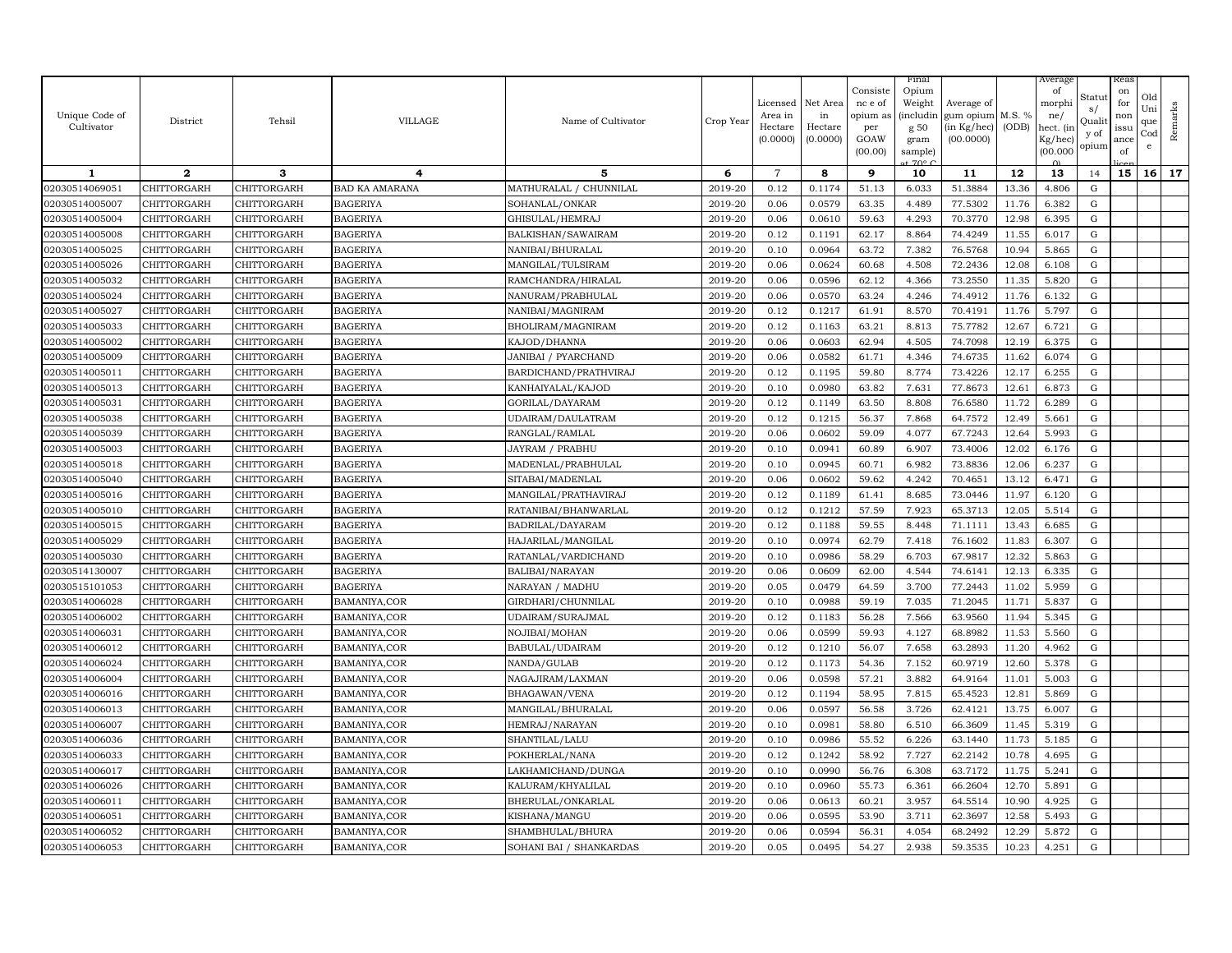| Unique Code of<br>Cultivator<br>1 | District<br>$\mathbf{2}$ | Tehsil<br>3 | VILLAGE<br>4                     | Name of Cultivator<br>5                         | Crop Year<br>6 | Licensed<br>Area in<br>Hectare<br>(0.0000)<br>$\overline{7}$ | Net Area<br>in<br>Hectare<br>(0.0000)<br>8 | Consiste<br>nc e of<br>opium as<br>per<br>GOAW<br>(00.00)<br>9 | Final<br>Opium<br>Weight<br><i>(includin</i><br>g 50<br>gram<br>sample)<br>$70^\circ$<br>10 | Average of<br>gum opium M.S. %<br>(in Kg/hec)<br>(00.0000)<br>11 | (ODB)<br>12 | Averag<br>of<br>morphi<br>ne/<br>hect. (in<br>$Kg/$ hec<br>(00.000) | Statu<br>s/<br>Quali<br>y of<br>opium | kea<br>on<br>for<br>nor<br>isst<br>ance<br>of<br>15 | Old<br>Uni<br>que<br>Cod | Remarks<br>$16$ 17 |
|-----------------------------------|--------------------------|-------------|----------------------------------|-------------------------------------------------|----------------|--------------------------------------------------------------|--------------------------------------------|----------------------------------------------------------------|---------------------------------------------------------------------------------------------|------------------------------------------------------------------|-------------|---------------------------------------------------------------------|---------------------------------------|-----------------------------------------------------|--------------------------|--------------------|
| 02030514006048                    | CHITTORGARH              | CHITTORGARH |                                  |                                                 | 2019-20        | 0.05                                                         | 0.0498                                     | 57.49                                                          | 3.277                                                                                       | 65.8032                                                          | 12.19       | 13<br>5.615                                                         | 14<br>$\mathbf G$                     |                                                     |                          |                    |
| 02030514007021                    | CHITTORGARH              | CHITTORGARH | BAMANIYA, COR<br><b>BANESHTI</b> | PUSHPA BAI / GOPI<br>PYARIBAI/NANA              | 2019-20        | 0.06                                                         | 0.0621                                     | 57.79                                                          | 3.591                                                                                       | 57.8261                                                          | 12.65       | 5.121                                                               | ${\rm G}$                             |                                                     |                          |                    |
| 02030514007024                    | CHITTORGARH              | CHITTORGARH | BANESHTI                         | BHERU/BHAGIRATHCHAMAR                           | 2019-20        | 0.06                                                         | 0.0000                                     |                                                                |                                                                                             |                                                                  |             |                                                                     | ${\rm FU}$                            |                                                     |                          |                    |
| 02030514007037                    | CHITTORGARH              | CHITTORGARH | <b>BANESHTI</b>                  | GULABIBAI/NARU                                  | 2019-20        | 0.10                                                         | 0.1028                                     | 59.73                                                          | 6.647                                                                                       | 64.6595                                                          | 12.17       | 5.508                                                               | G                                     |                                                     |                          |                    |
| 02030514007042                    | CHITTORGARH              | CHITTORGARH | <b>BANESHTI</b>                  | NATHU/DOLA                                      | 2019-20        | 0.10                                                         | 0.1033                                     | 60.41                                                          | 7.232                                                                                       | 70.0097                                                          | 11.11       | 5.445                                                               | $\mathbf G$                           |                                                     |                          |                    |
| 02030514007046                    | CHITTORGARH              | CHITTORGARH | BANESHTI                         | NANURAM/UDA                                     | 2019-20        | 0.12                                                         | 0.1140                                     | 57.37                                                          | 7.507                                                                                       | 65.8509                                                          | 12.03       | 5.546                                                               | ${\rm G}$                             |                                                     |                          |                    |
| 02030514007053                    | CHITTORGARH              | CHITTORGARH | BANESHTI                         | DALLA/BHURA                                     | 2019-20        | 0.10                                                         | 0.1017                                     | 57.70                                                          | 6.734                                                                                       | 66.2144                                                          | 12.89       | 5.975                                                               | G                                     |                                                     |                          |                    |
| 02030514007015                    | CHITTORGARH              | CHITTORGARH | BANESHTI                         | BAKSHIRAM/PRATHVIRAJ                            | 2019-20        | 0.06                                                         | 0.0615                                     | 58.08                                                          | 3.999                                                                                       | 65.0244                                                          | 12.47       | 5.676                                                               | G                                     |                                                     |                          |                    |
| 02030514007049                    | CHITTORGARH              | CHITTORGARH | BANESHTI                         | LALA/NARAYAN                                    | 2019-20        | 0.12                                                         | 0.1236                                     | 61.99                                                          | 8.457                                                                                       | 68.4223                                                          | 12.13       | 5.810                                                               | ${\rm G}$                             |                                                     |                          |                    |
| 02030514007001                    | CHITTORGARH              | CHITTORGARH | <b>BANESHTI</b>                  | KESARBAI/CHHOGA                                 | 2019-20        | 0.06                                                         | 0.0615                                     | 61.03                                                          | 4.124                                                                                       | 67.0569                                                          | 11.75       | 5.515                                                               | G                                     |                                                     |                          |                    |
| 02030514007033                    | CHITTORGARH              | CHITTORGARH | <b>BANESHTI</b>                  | NANDLAL/TULSIRAM                                | 2019-20        | 0.06                                                         | 0.0617                                     | 60.10                                                          | 4.216                                                                                       | 68.3306                                                          | 11.65       | 5.572                                                               | G                                     |                                                     |                          |                    |
| 02030514007028                    | CHITTORGARH              | CHITTORGARH | BANESHTI                         | KANKUBAI/NANDA                                  | 2019-20        | 0.12                                                         | 0.1223                                     | 54.47                                                          | 7.789                                                                                       | 63.6877                                                          | 13.60       | 6.063                                                               | G                                     |                                                     |                          |                    |
| 02030514007030                    | CHITTORGARH              | CHITTORGARH | <b>BANESHTI</b>                  | CHAMPA/LALA                                     | 2019-20        | 0.10                                                         | 0.1014                                     | 58.90                                                          | 6.925                                                                                       | 68.2939                                                          | 12.38       | 5.918                                                               | ${\rm G}$                             |                                                     |                          |                    |
| 02030514007003                    | CHITTORGARH              | CHITTORGARH | BANESHTI                         | SHANKARLAL/NARARYAN                             | 2019-20        | 0.12                                                         | 0.1172                                     | 57.86                                                          | 7.001                                                                                       | 59.7355                                                          | 12.70       | 5.311                                                               | G                                     |                                                     |                          |                    |
| 02030514007020                    | CHITTORGARH              | CHITTORGARH | BANESHTI                         | PRABHULAL / NARAYAN                             | 2019-20        | 0.05                                                         | 0.0515                                     | 54.91                                                          | 3.302                                                                                       | 64.1165                                                          | 11.71       | 5.256                                                               | $\mathbf G$                           |                                                     |                          |                    |
| 02030514007041                    | CHITTORGARH              | CHITTORGARH | BANESHTI                         | JAGDISH / BHAGAWAN                              | 2019-20        | 0.05                                                         | 0.0520                                     | 61.47                                                          | 3.662                                                                                       | 70.4231                                                          | 11.08       | 5.462                                                               | $\mathbf G$                           |                                                     |                          |                    |
| 02030514007002                    | CHITTORGARH              | CHITTORGARH | <b>BANESHTI</b>                  | GHISIBAI / BHAGAMAL                             | 2019-20        | 0.05                                                         | 0.0500                                     | 56.10                                                          | 3.358                                                                                       | 67.1600                                                          | 11.84       | 5.566                                                               | G                                     |                                                     |                          |                    |
| 02030514007045                    | CHITTORGARH              | CHITTORGARH | <b>BANESHTI</b>                  | RATANLAL/LALU                                   | 2019-20        | 0.05                                                         | 0.0514                                     | 52.48                                                          | 3.194                                                                                       | 62.1401                                                          | 11.78       | 5.124                                                               | ${\rm G}$                             |                                                     |                          |                    |
| 02030514007032                    | CHITTORGARH              | CHITTORGARH | <b>BANESHTI</b>                  | BHANWARLAL/KASSA                                | 2019-20        | 0.05                                                         | 0.0501                                     | 58.42                                                          | 3.347                                                                                       | 66.8064                                                          | 12.05       | 5.634                                                               | ${\bf G}$                             |                                                     |                          |                    |
| 02030514009009                    | CHITTORGARH              | CHITTORGARH | BEJNATHIYA                       | GANPATSINGH/RATANSINGH                          | 2019-20        | 0.06                                                         | 0.0600                                     | 57.72                                                          | 3.958                                                                                       | 65.9667                                                          | 12.53       | 5.786                                                               | $\mathbf G$                           |                                                     |                          |                    |
| 02030514009016                    | CHITTORGARH              | CHITTORGARH | BEJNATHIYA                       | UDA/GOKAL                                       | 2019-20        | 0.10                                                         | 0.1010                                     | 63.01                                                          | 7.327                                                                                       | 72.5446                                                          | 11.65       | 5.916                                                               | G                                     |                                                     |                          |                    |
| 02030514009010                    | CHITTORGARH              | CHITTORGARH | <b>BEJNATHIYA</b>                | NARAYAN / GOKUL                                 | 2019-20        | 0.05                                                         | 0.0505                                     | 52.27                                                          | 3.181                                                                                       | 62.9901                                                          | 12.93       | 5.701                                                               | G                                     |                                                     |                          |                    |
| 02030514009027                    | CHITTORGARH              | CHITTORGARH | BEJNATHIYA                       | CHANDRAPALSINGH / SAMBHUSINGH                   | 2019-20        | 0.05                                                         | 0.0500                                     | 60.44                                                          | 3.523                                                                                       | 70.4600                                                          | 11.91       | 5.874                                                               | G                                     |                                                     |                          |                    |
| 02030514010004                    | CHITTORGARH              | CHITTORGARH | BHADKIA                          | BADRINARAYAN/GHISULAL                           | 2019-20        | 0.10                                                         | 0.1023                                     | 56.80                                                          | 6.751                                                                                       | 65.9922                                                          | 11.78       | 5.442                                                               | $\mathbf G$                           |                                                     |                          |                    |
| 02030514010005                    | CHITTORGARH              | CHITTORGARH | BHADKIA                          | JAGDISH/BHAWARLAL                               | 2019-20        | 0.06                                                         | 0.0621                                     | 61.06                                                          | 4.187                                                                                       | 67.4235                                                          | 11.35       | 5.357                                                               | G                                     |                                                     |                          |                    |
| 02030514010006                    | CHITTORGARH              | CHITTORGARH | <b>BHADKIA</b>                   | SOHANIBAI/BHAGWAN                               | 2019-20        | 0.06                                                         | 0.0612                                     | 59.53                                                          | 4.754                                                                                       | 77.6797                                                          | 12.31       | 6.694                                                               | ${\rm G}$                             |                                                     |                          |                    |
| 02030514010029                    | CHITTORGARH              | CHITTORGARH | <b>BHADKIA</b>                   | DEVILAL/LABHCHAND                               | 2019-20        | 0.10                                                         | 0.1002                                     | 57.07                                                          | 6.759                                                                                       | 67.4551                                                          | 11.06       | 5.222                                                               | ${\rm G}$                             |                                                     |                          |                    |
|                                   | CHITTORGARH              | CHITTORGARH | <b>BHADKIA</b>                   |                                                 | 2019-20        | 0.10                                                         | 0.0993                                     | 59.25                                                          | 7.372                                                                                       | 74.2397                                                          | 11.14       | 5.790                                                               | G                                     |                                                     |                          |                    |
| 02030514010025<br>02030514010009  | CHITTORGARH              | CHITTORGARH | BHADKIA                          | RADHESHYAM/SHANKARDAKHAR<br>BHOLIRAM/SHANKARLAL | 2019-20        | 0.12                                                         | 0.1175                                     | 59.19                                                          | 8.067                                                                                       | 68.6553                                                          | 11.88       | 5.709                                                               | G                                     |                                                     |                          |                    |
| 02030514010011                    | CHITTORGARH              | CHITTORGARH | BHADKIA                          | SOHAN/DHNNA                                     | 2019-20        | 0.06                                                         | 0.0603                                     | 56.96                                                          | 4.093                                                                                       | 67.8773                                                          | 11.62       | 5.521                                                               | ${\rm G}$                             |                                                     |                          |                    |
| 02030514010003                    | CHITTORGARH              | CHITTORGARH | BHADKIA                          | DAKHIBAI/CHHAGANLAL                             | 2019-20        | 0.06                                                         | 0.0610                                     | 58.35                                                          | 4.310                                                                                       | 70.6557                                                          | 11.47       | 5.672                                                               | ${\rm G}$                             |                                                     |                          |                    |
| 02030514010031                    | CHITTORGARH              | CHITTORGARH | <b>BHADKIA</b>                   | BABRU/MOHAN                                     | 2019-20        | 0.10                                                         | 0.1006                                     | 55.61                                                          | 6.014                                                                                       | 59.7813                                                          | 12.16       | 5.088                                                               | $\mathbf G$                           |                                                     |                          |                    |
| 02030514010002                    | CHITTORGARH              | CHITTORGARH | <b>BHADKIA</b>                   | ABHCHAND/GORILAL                                | 2019-20        | 0.12                                                         | 0.1212                                     | 60.17                                                          | 8.338                                                                                       | 68.7954                                                          | 11.98       | 5.769                                                               | ${\rm G}$                             |                                                     |                          |                    |
| 02030514010016                    | CHITTORGARH              | CHITTORGARH | BHADKIA                          | MOHAN/DHANNA                                    | 2019-20        | 0.12                                                         | 0.1208                                     | 57.83                                                          | 8.088                                                                                       | 66.9536                                                          | 12.24       | 5.737                                                               | G                                     |                                                     |                          |                    |
| 02030514010001                    | CHITTORGARH              | CHITTORGARH | <b>BHADKIA</b>                   | JANIBAI/SHANKARLAL                              | 2019-20        | 0.10                                                         | 0.1040                                     | 57.95                                                          | 7.070                                                                                       | 67.9808                                                          | 11.73       | 5.582                                                               | ${\bf G}$                             |                                                     |                          |                    |
| 02030514010013                    | CHITTORGARH              | CHITTORGARH | <b>BHADKIA</b>                   | RAMLAL/VARDICHAND                               | 2019-20        | 0.06                                                         | 0.0600                                     | 57.30                                                          | 4.207                                                                                       | 70.1167                                                          | 11.06       | 5.429                                                               | G                                     |                                                     |                          |                    |
| 02030514012029                    | CHITTORGARH              | CHITTORGARH | BHATIYO KA KHEDA                 | HIRALAL/KALULAL                                 | 2019-20        | 0.10                                                         | 0.1000                                     | 56.06                                                          | 6.167                                                                                       | 61.6700                                                          | 11.76       | 5.076                                                               | $\mathbf G$                           |                                                     |                          |                    |
| 02030514012005                    | CHITTORGARH              | CHITTORGARH | BHATIYO KA KHEDA                 | LALSINGH/JODHSINGH                              | 2019-20        | 0.10                                                         | 0.1000                                     | 52.29                                                          | 5.520                                                                                       | 55.2000                                                          | 13.00       | 5.024                                                               | ${\rm G}$                             |                                                     |                          |                    |
| 02030514012001                    | CHITTORGARH              | CHITTORGARH | BHATIYO KA KHEDA                 | FEFKUNWAR/MANOHARSINGH                          | 2019-20        | 0.12                                                         | 0.1194                                     | 55.57                                                          | 7.192                                                                                       | 60.2345                                                          | 12.96       | 5.465                                                               | G                                     |                                                     |                          |                    |
| 02030514012024                    | CHITTORGARH              | CHITTORGARH | BHATIYO KA KHEDA                 | <b>BALI BAI / NATHU</b>                         | 2019-20        | 0.05                                                         | 0.0500                                     | 55.34                                                          | 3.336                                                                                       | 66.7200                                                          | 13.43       | 6.273                                                               | G                                     |                                                     |                          |                    |
| 02030514012018                    | CHITTORGARH              | CHITTORGARH | BHATIYO KA KHEDA                 | SAMPATBAI / RAMCHANDRA                          | 2019-20        | 0.05                                                         | 0.0495                                     | 57.42                                                          | 3.380                                                                                       | 68.2828                                                          | 11.41       | 5.453                                                               | G                                     |                                                     |                          |                    |
| 02030514012003                    | CHITTORGARH              | CHITTORGARH | BHATIYO KA KHEDA                 | RODIRAM/KALU                                    | 2019-20        | 0.05                                                         | 0.0513                                     | 52.75                                                          | 2.946                                                                                       | 57.4269                                                          | 11.66       | 4.688                                                               | G                                     |                                                     |                          |                    |
| 02030514012010                    | CHITTORGARH              | CHITTORGARH | BHATIYO KA KHEDA                 | KHYALILAL/KALU                                  | 2019-20        | 0.05                                                         | 0.0515                                     | 58.32                                                          | 3.266                                                                                       | 63.4175                                                          | 10.96       | 4.865                                                               | ${\rm G}$                             |                                                     |                          |                    |
| 02030514012014                    | CHITTORGARH              | CHITTORGARH | <b>BHATIYO KA KHEDA</b>          |                                                 | 2019-20        | 0.05                                                         | 0.0500                                     | 51.12                                                          | 2.804                                                                                       | 56.0800                                                          | 12.95       | 5.084                                                               | ${\rm G}$                             |                                                     |                          |                    |
|                                   |                          |             |                                  | MUNNA BAI / MANGILAL                            |                |                                                              |                                            |                                                                |                                                                                             |                                                                  |             |                                                                     |                                       |                                                     |                          |                    |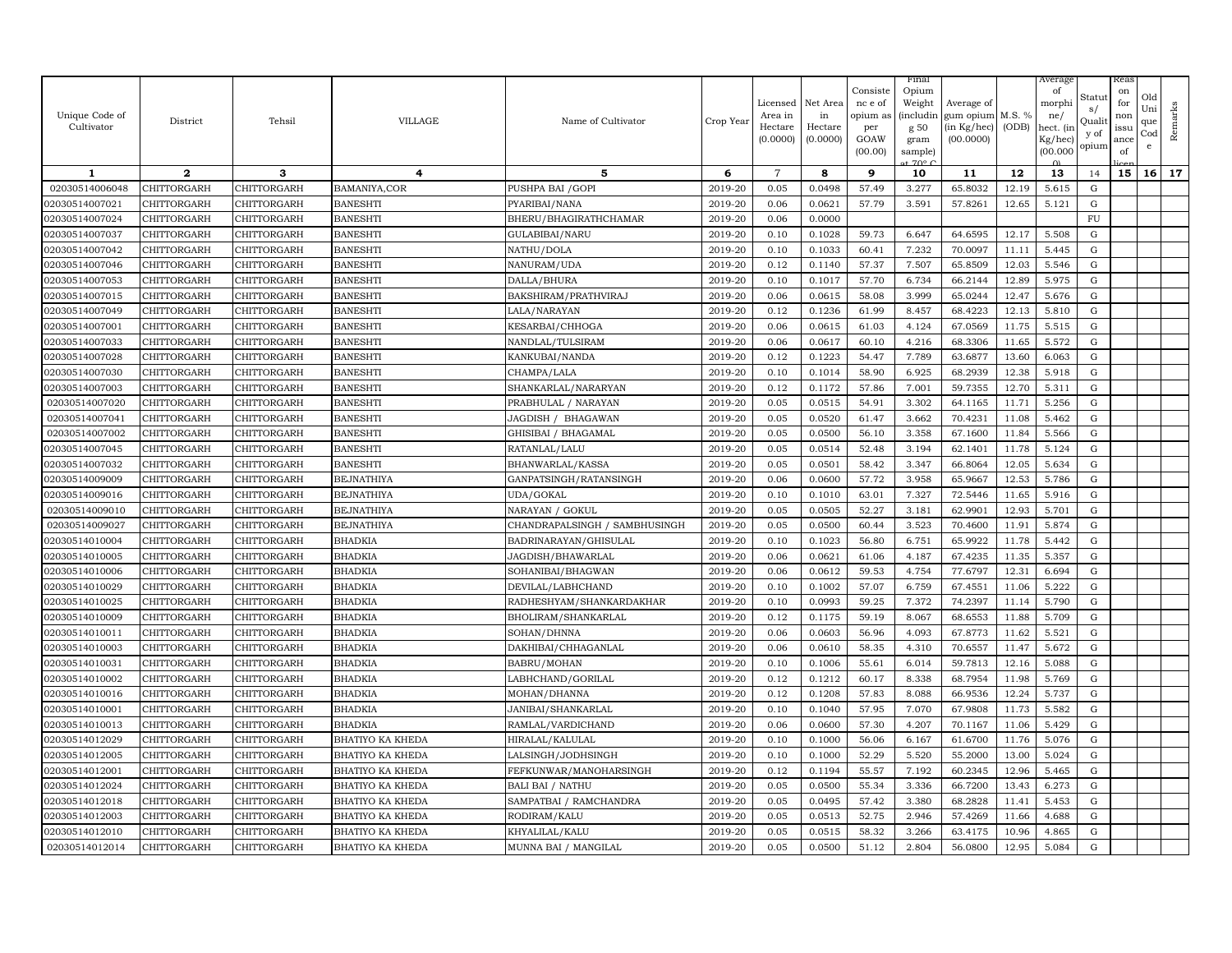| Unique Code of<br>Cultivator | District       | Tehsil      | VILLAGE               | Name of Cultivator       | Crop Year | Licensed<br>Area in<br>Hectare<br>(0.0000) | Net Area<br>in<br>Hectare<br>(0.0000) | Consiste<br>nc e of<br>opium as<br>per<br>GOAW<br>(00.00) | Final<br>Opium<br>Weight<br><i>(includin</i><br>g 50<br>gram<br>sample]<br>70° | Average of<br>gum opium M.S. %<br>(in Kg/hec)<br>(00.0000) | (ODB) | Averag<br>of<br>morphi<br>ne/<br>hect. (in<br>Kg/hec<br>(00.000) | Statut<br>s/<br>Quali<br>y of<br>opium | on<br>for<br>noi<br>isst<br>ance<br>of | Old<br>Uni<br>que<br>Cod | Remarks |
|------------------------------|----------------|-------------|-----------------------|--------------------------|-----------|--------------------------------------------|---------------------------------------|-----------------------------------------------------------|--------------------------------------------------------------------------------|------------------------------------------------------------|-------|------------------------------------------------------------------|----------------------------------------|----------------------------------------|--------------------------|---------|
| -1                           | $\overline{2}$ | 3           | 4                     | 5                        | 6         | $\overline{7}$                             | 8                                     | 9                                                         | 10                                                                             | 11                                                         | 12    | 13                                                               | 14                                     | 15                                     | 16 <sup>1</sup>          | 17      |
| 02030514012006               | CHITTORGARH    | CHITTORGARH | BHATIYO KA KHEDA      | KALU / DHANNA            | 2019-20   | 0.05                                       | 0.0500                                | 46.62                                                     | 2.471                                                                          | 49.4200                                                    | 12.57 | 4.348                                                            | G                                      |                                        |                          |         |
| 02030514013006               | CHITTORGARH    | CHITTORGARH | BHERUSINGHJI KA KHEDA | MATHARA/UDA              | 2019-20   | 0.05                                       | 0.0502                                | 59.16                                                     | 3.524                                                                          | 70.1992                                                    | 12.53 | 6.158                                                            | G                                      |                                        |                          |         |
| 02030514013014               | CHITTORGARH    | CHITTORGARH | BHERUSINGHJI KA KHEDA | GABUR/HIRA               | 2019-20   | 0.05                                       | 0.0499                                | 57.20                                                     | 3.260                                                                          | 65.3307                                                    | 12.15 | 5.557                                                            | G                                      |                                        |                          |         |
| 02030514013026               | CHITTORGARH    | CHITTORGARH | BHERUSINGHJI KA KHEDA | KELASHIBAI / MULCHAND    | 2019-20   | 0.05                                       | 0.0499                                | 62.08                                                     | 3.583                                                                          | 71.8036                                                    | 11.61 | 5.835                                                            | G                                      |                                        |                          |         |
| 02030514013032               | CHITTORGARH    | CHITTORGARH | BHERUSINGHJI KA KHEDA | KALIBAI/BHERULAL         | 2019-20   | 0.12                                       | 0.1209                                | 60.03                                                     | 8.173                                                                          | 67.6013                                                    | 11.74 | 5.555                                                            | G                                      |                                        |                          |         |
| 02030514013018               | CHITTORGARH    | CHITTORGARH | BHERUSINGHJI KA KHEDA | CHAGANLAL/MANGILAL       | 2019-20   | 0.06                                       | 0.0350                                | 59.77                                                     | 2.433                                                                          | 69.5143                                                    | 12.15 | 5.913                                                            | G                                      |                                        |                          |         |
| 02030514013023               | CHITTORGARH    | CHITTORGARH | BHERUSINGHJI KA KHEDA | <b>BABULAL/KASIRAM</b>   | 2019-20   | 0.12                                       | 0.1200                                | 59.98                                                     | 8.757                                                                          | 72.9750                                                    | 11.74 | 5.997                                                            | G                                      |                                        |                          |         |
| 02030514013004               | CHITTORGARH    | CHITTORGARH | BHERUSINGHJI KA KHEDA | BHERULAL/PYARA           | 2019-20   | 0.06                                       | 0.0501                                | 58.52                                                     | 3.637                                                                          | 72.5948                                                    | 11.76 | 5.975                                                            | G                                      |                                        |                          |         |
| 02030514013029               | CHITTORGARH    | CHITTORGARH | BHERUSINGHJI KA KHEDA | NANALAL/KEMRAJ           | 2019-20   | 0.12                                       | 0.1190                                | 60.04                                                     | 8.509                                                                          | 71.5042                                                    | 11.76 | 5.886                                                            | G                                      |                                        |                          |         |
| 02030514013009               | CHITTORGARH    | CHITTORGARH | BHERUSINGHJI KA KHEDA | NARAYANLAL/MODA          | 2019-20   | 0.06                                       | 0.0603                                | 59.01                                                     | 4.055                                                                          | 67.2471                                                    | 11.95 | 5.625                                                            | ${\rm G}$                              |                                        |                          |         |
| 02030514013013               | CHITTORGARH    | CHITTORGARH | BHERUSINGHJI KA KHEDA | BABULAL/SUKHADEV         | 2019-20   | 0.10                                       | 0.1015                                | 58.53                                                     | 6.781                                                                          | 66.8079                                                    | 12.03 | 5.626                                                            | G                                      |                                        |                          |         |
| 02030514013007               | CHITTORGARH    | CHITTORGARH | BHERUSINGHJI KA KHEDA | KEMRAJ/UDA               | 2019-20   | 0.12                                       | 0.1171                                | 57.86                                                     | 7.662                                                                          | 65.4313                                                    | 12.06 | 5.524                                                            | G                                      |                                        |                          |         |
| 02030514013040               | CHITTORGARH    | CHITTORGARH | BHERUSINGHJI KA KHEDA | LAXMAN/NARAYAN           | 2019-20   | 0.06                                       | 0.0608                                | 61.87                                                     | 4.269                                                                          | 70.2138                                                    | 11.41 | 5.608                                                            | ${\rm G}$                              |                                        |                          |         |
| 02030514013043               | CHITTORGARH    | CHITTORGARH | BHERUSINGHJI KA KHEDA | SHANKAR/KUKA             | 2019-20   | 0.10                                       | 0.0986                                | 58.61                                                     | 6.991                                                                          | 70.9026                                                    | 12.03 | 5.971                                                            | ${\rm G}$                              |                                        |                          |         |
| 02030514013002               | CHITTORGARH    | CHITTORGARH | BHERUSINGHJI KA KHEDA | CHUNNIBAI / NANA         | 2019-20   | 0.05                                       | 0.0496                                | 60.58                                                     | 3.462                                                                          | 69.7984                                                    | 12.40 | 6.058                                                            | ${\rm G}$                              |                                        |                          |         |
| 02030514014002               | CHITTORGARH    | CHITTORGARH | BHUNGDIA              | MADHU / PRATHVIRAJ       | 2019-20   | 0.05                                       | 0.0480                                | 60.16                                                     | 3.446                                                                          | 71.7917                                                    | 11.79 | 5.925                                                            | ${\rm G}$                              |                                        |                          |         |
| 02030514014014               | CHITTORGARH    | CHITTORGARH | <b>BHUNGDIA</b>       | VARJIBAI/BHERU           | 2019-20   | 0.06                                       | 0.0595                                | 61.86                                                     | 4.516                                                                          | 75.8992                                                    | 11.54 | 6.131                                                            | ${\rm G}$                              |                                        |                          |         |
| 02030514014016               | CHITTORGARH    | CHITTORGARH | BHUNGDIA              | KISHANSINGH/LAXMANSINGH  | 2019-20   | 0.10                                       | 0.0980                                | 55.27                                                     | 6.806                                                                          | 69.4490                                                    | 12.63 | 6.140                                                            | G                                      |                                        |                          |         |
| 02030514014001               | CHITTORGARH    | CHITTORGARH | BHUNGDIA              | NARAYAN/KISHANA          | 2019-20   | 0.06                                       | 0.0575                                | 61.04                                                     | 4.430                                                                          | 77.0435                                                    | 11.70 | 6.310                                                            | G                                      |                                        |                          |         |
| 02030514014010               | CHITTORGARH    | CHITTORGARH | BHUNGDIA              | BHERU/DEVA               | 2019-20   | 0.10                                       | 0.0975                                | 62.65                                                     | 7.294                                                                          | 74.8103                                                    | 11.21 | 5.871                                                            | G                                      |                                        |                          |         |
| 02030514014004               | CHITTORGARH    | CHITTORGARH | <b>BHUNGDIA</b>       | GHISUDAS/MODIDAS         | 2019-20   | 0.06                                       | 0.0600                                | 59.76                                                     | 4.055                                                                          | 67.5833                                                    | 11.76 | 5.564                                                            | G                                      |                                        |                          |         |
| 02030514014030               | CHITTORGARH    | CHITTORGARH | BHUNGDIA              | HEERU/NANA               | 2019-20   | 0.06                                       | 0.0605                                | 59.18                                                     | 4.286                                                                          | 70.8430                                                    | 11.81 | 5.857                                                            | G                                      |                                        |                          |         |
| 02030514014007               | CHITTORGARH    | CHITTORGARH | BHUNGDIA              | CHATURBHUJ/KISHANA       | 2019-20   | 0.06                                       | 0.0583                                | 59.58                                                     | 4.341                                                                          | 74.4597                                                    | 12.07 | 6.291                                                            | ${\rm G}$                              |                                        |                          |         |
| 02030514014011               | CHITTORGARH    | CHITTORGARH | BHUNGDIA              | BADRILAL/CHUNILAL        | 2019-20   | 0.06                                       | 0.0000                                |                                                           |                                                                                |                                                            |       |                                                                  | ${\rm FU}$                             |                                        |                          |         |
| 02030514014023               | CHITTORGARH    | CHITTORGARH | BHUNGDIA              | GITABAI / MADHU          | 2019-20   | 0.06                                       | 0.0000                                |                                                           |                                                                                |                                                            |       |                                                                  | ${\rm FU}$                             |                                        |                          |         |
| 02030514014003               | CHITTORGARH    | CHITTORGARH | <b>BHUNGDIA</b>       | DALIBAI/CHAGAN           | 2019-20   | 0.06                                       | 0.0600                                | 58.68                                                     | 4.133                                                                          | 68.8833                                                    | 11.66 | 5.622                                                            | ${\rm G}$                              |                                        |                          |         |
| 02030514014025               | CHITTORGARH    | CHITTORGARH | BHUNGDIA              | HEMA/DALLA               | 2019-20   | 0.06                                       | 0.0600                                | 62.31                                                     | 4.326                                                                          | 72.1000                                                    | 11.03 | 5.567                                                            | ${\rm G}$                              |                                        |                          |         |
| 02030514015008               | CHITTORGARH    | CHITTORGARH | BILODA                | RAMCHANDRA/BHANWARLAL    | 2019-20   | 0.06                                       | 0.0620                                | 57.12                                                     | 3.917                                                                          | 63.1774                                                    | 11.22 | 4.962                                                            | G                                      |                                        |                          |         |
| 02030514015032               | CHITTORGARH    | CHITTORGARH | BILODA                | BASRAJ/KALU              | 2019-20   | 0.10                                       | 0.0974                                | 59.33                                                     | 6.594                                                                          | 67.7002                                                    | 9.67  | 4.583                                                            | G                                      |                                        |                          |         |
| 02030514015033               | CHITTORGARH    | CHITTORGARH | <b>BILODA</b>         | RAMLAL/KALULAL           | 2019-20   | 0.12                                       | 0.1213                                | 58.98                                                     | 8.459                                                                          | 69.7362                                                    | 12.60 | 6.151                                                            | ${\rm G}$                              |                                        |                          |         |
| 02030514015036               | CHITTORGARH    | CHITTORGARH | <b>BILODA</b>         | SHANTIBAI/CHATARBHUJ     | 2019-20   | 0.06                                       | 0.0602                                | 56.23                                                     | 4.041                                                                          | 67.1262                                                    | 10.03 | 4.712                                                            | G                                      |                                        |                          |         |
| 02030514015043               | CHITTORGARH    | CHITTORGARH | <b>BILODA</b>         | LALSINGH/RAMNARAYAN      | 2019-20   | 0.12                                       | 0.1243                                | 58.64                                                     | 8.117                                                                          | 65.3017                                                    | 12.55 | 5.737                                                            | ${\rm G}$                              |                                        |                          |         |
| 02030514015047               | CHITTORGARH    | CHITTORGARH | <b>BILODA</b>         | MEVABAI/SHANTILAL        | 2019-20   | 0.10                                       | 0.1036                                | 58.21                                                     | 6.960                                                                          | 67.1815                                                    | 12.94 | 6.086                                                            | ${\rm G}$                              |                                        |                          |         |
| 02030514015048               | CHITTORGARH    | CHITTORGARH | <b>BILODA</b>         | DALCHAND/MOTILAL         | 2019-20   | 0.06                                       | 0.0594                                | 58.18                                                     | 3.956                                                                          | 66.5993                                                    | 12.94 | 6.033                                                            | ${\rm G}$                              |                                        |                          |         |
| 02030514015063               | CHITTORGARH    | CHITTORGARH | <b>BILODA</b>         | LALSINGH/RAMCHAND        | 2019-20   | 0.06                                       | 0.0600                                | 57.08                                                     | 3.710                                                                          | 61.8333                                                    | 11.25 | 4.870                                                            | G                                      |                                        |                          |         |
| 02030514015068               | CHITTORGARH    | CHITTORGARH | <b>BILODA</b>         | SHANTILAL/SHORAM         | 2019-20   | 0.06                                       | 0.0605                                | 55.56                                                     | 3.596                                                                          | 59.4380                                                    | 13.91 | 5.787                                                            | G                                      |                                        |                          |         |
| 02030514015018               | CHITTORGARH    | CHITTORGARH | BILODA                | MANGIBAI/HAJARI          | 2019-20   | 0.06                                       | 0.0602                                | 59.06                                                     | 4.117                                                                          | 68.3887                                                    | 13.02 | 6.233                                                            | G                                      |                                        |                          |         |
| 02030514015042               | CHITTORGARH    | CHITTORGARH | <b>BILODA</b>         | PUSHKARLAL/BASRAJ        | 2019-20   | 0.06                                       | 0.0575                                | 60.33                                                     | 4.042                                                                          | 70.2957                                                    | 11.47 | 5.644                                                            | G                                      |                                        |                          |         |
| 02030514015083               | CHITTORGARH    | CHITTORGARH | <b>BILODA</b>         | SHANTIBAI / RAMLAL       | 2019-20   | 0.10                                       | 0.1000                                | 54.74                                                     | 5.974                                                                          | 59.7400                                                    | 12.24 | 5.119                                                            | ${\rm G}$                              |                                        |                          |         |
| 02030514015034               | CHITTORGARH    | CHITTORGARH | BILODA                | KAMLABAI/LOBHCHAND       | 2019-20   | 0.06                                       | 0.0588                                | 52.86                                                     | 3.617                                                                          | 61.5136                                                    | 12.26 | 5.279                                                            | G                                      |                                        |                          |         |
| 02030514015002               | CHITTORGARH    | CHITTORGARH | <b>BILODA</b>         | <b>BAPU/BHAGIRATH</b>    | 2019-20   | 0.10                                       | 0.0944                                | 52.78                                                     | 5.791                                                                          | 61.3453                                                    | 14.76 | 6.338                                                            | G                                      |                                        |                          |         |
| 02030514015004               | CHITTORGARH    | CHITTORGARH | <b>BILODA</b>         | MANOHARSINGH/GOVIIDSINGH | 2019-20   | 0.10                                       | 0.0996                                | 64.27                                                     | 7.437                                                                          | 74.6687                                                    | 11.42 | 5.969                                                            | ${\rm G}$                              |                                        |                          |         |
| 02030514015009               | CHITTORGARH    | CHITTORGARH | BILODA                | MANOHARSINGH/CHATARBHUJ  | 2019-20   | 0.10                                       | 0.0981                                | 51.80                                                     | 5.639                                                                          | 57.4822                                                    | 16.43 | 6.611                                                            | ${\rm G}$                              |                                        |                          |         |
| 02030514015015               | CHITTORGARH    | CHITTORGARH | BILODA                | RAMRATAN/JITMAL          | 2019-20   | 0.12                                       | 0.1200                                | 55.04                                                     | 7.918                                                                          | 65.9833                                                    | 13.10 | 6.051                                                            | ${\rm G}$                              |                                        |                          |         |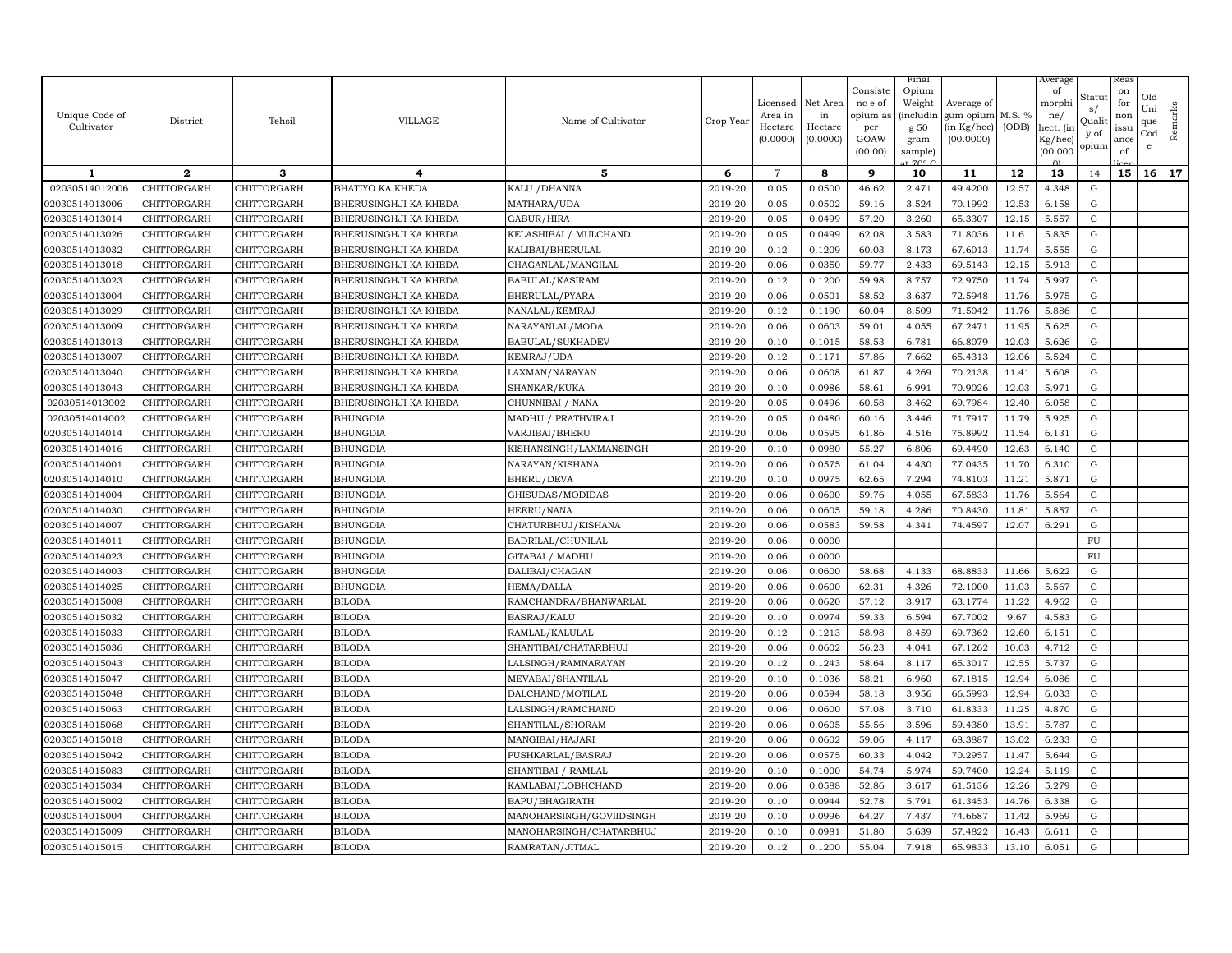| Unique Code of<br>Cultivator | District       | Tehsil      | VILLAGE       | Name of Cultivator    | Crop Year | Licensed<br>Area in<br>Hectare<br>(0.0000) | Net Area<br>in<br>Hectare<br>(0.0000) | Consiste<br>nc e of<br>opium as<br>per<br>GOAW<br>(00.00) | Final<br>Opium<br>Weight<br><i>(includin</i><br>g 50<br>gram<br>sample]<br>70° | Average of<br>gum opium M.S. %<br>(in Kg/hec)<br>(00.0000) | (ODB) | Averag<br>of<br>morphi<br>ne/<br>hect. (in<br>Kg/hec<br>(00.000) | Statut<br>s/<br>Quali<br>y of<br>opium | on<br>for<br>nor<br>isst<br>ance<br>of | Old<br>Uni<br>que<br>Cod | Remarks |
|------------------------------|----------------|-------------|---------------|-----------------------|-----------|--------------------------------------------|---------------------------------------|-----------------------------------------------------------|--------------------------------------------------------------------------------|------------------------------------------------------------|-------|------------------------------------------------------------------|----------------------------------------|----------------------------------------|--------------------------|---------|
| -1                           | $\overline{2}$ | 3           | 4             | 5                     | 6         | $\overline{7}$                             | 8                                     | 9                                                         | 10                                                                             | 11                                                         | 12    | 13                                                               | 14                                     | 15                                     | 16 <sup>1</sup>          | 17      |
| 02030514015022               | CHITTORGARH    | CHITTORGARH | <b>BILODA</b> | KALIBAI/NARAYAN       | 2019-20   | 0.10                                       | 0.0982                                | 58.39                                                     | 6.281                                                                          | 63.9613                                                    | 12.60 | 5.641                                                            | ${\rm G}$                              |                                        |                          |         |
| 02030514015087               | CHITTORGARH    | CHITTORGARH | <b>BILODA</b> | NANDA/AMRITRAM        | 2019-20   | 0.10                                       | 0.1028                                | 58.93                                                     | 6.886                                                                          | 66.9844                                                    | 14.00 | 6.565                                                            | G                                      |                                        |                          |         |
| 02030514015044               | CHITTORGARH    | CHITTORGARH | <b>BILODA</b> | NAGJIRAM/VENIRAM      | 2019-20   | 0.12                                       | 0.1226                                | 62.09                                                     | 8.338                                                                          | 68.0098                                                    | 11.15 | 5.308                                                            | G                                      |                                        |                          |         |
| 02030514015071               | CHITTORGARH    | CHITTORGARH | <b>BILODA</b> | KAMALSINGH/BHERULAL   | 2019-20   | 0.06                                       | 0.0600                                | 62.11                                                     | 4.232                                                                          | 70.5333                                                    | 11.77 | 5.812                                                            | G                                      |                                        |                          |         |
| 02030514015006               | CHITTORGARH    | CHITTORGARH | <b>BILODA</b> | RAJARAM/ONKAR         | 2019-20   | 0.12                                       | 0.1153                                | 59.36                                                     | 7.581                                                                          | 65.7502                                                    | 11.74 | 5.403                                                            | G                                      |                                        |                          |         |
| 02030514015027               | CHITTORGARH    | CHITTORGARH | <b>BILODA</b> | BASRAJ/DHANRAJ        | 2019-20   | 0.10                                       | 0.1024                                | 61.75                                                     | 7.172                                                                          | 70.0391                                                    | 12.16 | 5.962                                                            | G                                      |                                        |                          |         |
| 02030514015016               | CHITTORGARH    | CHITTORGARH | <b>BILODA</b> | MOTILAL/HIRALAL       | 2019-20   | 0.05                                       | 0.0496                                | 65.32                                                     | 3.966                                                                          | 79.9597                                                    | 11.50 | 6.437                                                            | G                                      |                                        |                          |         |
| 02030514015051               | CHITTORGARH    | CHITTORGARH | BILODA        | BAPULAL/ONKARLAL      | 2019-20   | 0.12                                       | 0.1194                                | 61.31                                                     | 8.198                                                                          | 68.6600                                                    | 11.86 | 5.700                                                            | G                                      |                                        |                          |         |
| 02030514015041               | CHITTORGARH    | CHITTORGARH | <b>BILODA</b> | SHANKARDAS/BHERUDAS   | 2019-20   | 0.06                                       | 0.0611                                | 61.69                                                     | 3.983                                                                          | 65.1882                                                    | 12.24 | 5.586                                                            | G                                      |                                        |                          |         |
| 02030514015080               | CHITTORGARH    | CHITTORGARH | <b>BILODA</b> | GEETABAI / PREMCHAND  | 2019-20   | 0.12                                       | 0.1218                                | 59.97                                                     | 8.242                                                                          | 67.6683                                                    | 11.67 | 5.528                                                            | ${\rm G}$                              |                                        |                          |         |
| 02030514015028               | CHITTORGARH    | CHITTORGARH | <b>BILODA</b> | RAMNIWAS/BHAGIRATH    | 2019-20   | 0.06                                       | 0.0000                                |                                                           |                                                                                |                                                            |       |                                                                  | ${\rm FU}$                             |                                        |                          |         |
| 02030514015020               | CHITTORGARH    | CHITTORGARH | BILODA        | GOPAL/BHERULAL        | 2019-20   | 0.10                                       | 0.1002                                | 60.09                                                     | 6.704                                                                          | 66.9062                                                    | 10.90 | 5.105                                                            | G                                      |                                        |                          |         |
| 02030514015064               | CHITTORGARH    | CHITTORGARH | <b>BILODA</b> | MANGU/NARAYAN/KISHANA | 2019-20   | 0.10                                       | 0.0962                                | 57.90                                                     | 6.328                                                                          | 65.7796                                                    | 11.68 | 5.378                                                            | ${\rm G}$                              |                                        |                          |         |
| 02030514015059               | CHITTORGARH    | CHITTORGARH | BILODA        | NARAYANLAL/FULBHARTI  | 2019-20   | 0.06                                       | 0.0599                                | 56.65                                                     | 3.520                                                                          | 58.7646                                                    | 14.42 | 5.932                                                            | ${\rm G}$                              |                                        |                          |         |
| 02030514015067               | CHITTORGARH    | CHITTORGARH | <b>BILODA</b> | DHAPUBAI/ONKARLAL     | 2019-20   | 0.10                                       | 0.1021                                | 59.11                                                     | 6.916                                                                          | 67.7375                                                    | 11.98 | 5.680                                                            | G                                      |                                        |                          |         |
| 02030514015007               | CHITTORGARH    | CHITTORGARH | <b>BILODA</b> | ALSINGH/AMRATRAM      | 2019-20   | 0.06                                       | 0.0613                                | 62.14                                                     | 4.510                                                                          | 73.5726                                                    | 11.51 | 5.927                                                            | ${\rm G}$                              |                                        |                          |         |
| 02030514015077               | CHITTORGARH    | CHITTORGARH | <b>BILODA</b> | LALSINGH/KALUJAT      | 2019-20   | 0.06                                       | 0.0614                                | 60.95                                                     | 4.223                                                                          | 68.7785                                                    | 11.53 | 5.551                                                            | ${\rm G}$                              |                                        |                          |         |
| 02030514015021               | CHITTORGARH    | CHITTORGARH | <b>BILODA</b> | DEUBAI/BHAGAWANLAL    | 2019-20   | 0.10                                       | 0.0977                                | 58.77                                                     | 6.817                                                                          | 69.7748                                                    | 12.06 | 5.891                                                            | ${\rm G}$                              |                                        |                          |         |
| 02030514015019               | CHITTORGARH    | CHITTORGARH | <b>BILODA</b> | NANALAL/HIRALAL       | 2019-20   | 0.12                                       | 0.1161                                | 60.24                                                     | 7.891                                                                          | 67.9673                                                    | 11.59 | 5.514                                                            | G                                      |                                        |                          |         |
| 02030514015046               | CHITTORGARH    | CHITTORGARH | BILODA        | PYARIBAI / MAGNA      | 2019-20   | 0.06                                       | 0.0000                                |                                                           |                                                                                |                                                            |       |                                                                  | FU                                     |                                        |                          |         |
| 02030514015076               | CHITTORGARH    | CHITTORGARH | BILODA        | SHYAMUBAI/NAGJIRAM    | 2019-20   | 0.06                                       | 0.0604                                | 59.39                                                     | 4.123                                                                          | 68.2616                                                    | 11.92 | 5.696                                                            | G                                      |                                        |                          |         |
| 02030514015029               | CHITTORGARH    | CHITTORGARH | BILODA        | MOHANSINGH/KHEMRAJ    | 2019-20   | 0.10                                       | 0.0960                                | 65.46                                                     | 7.285                                                                          | 75.8854                                                    | 11.00 | 5.843                                                            | G                                      |                                        |                          |         |
| 02030514015058               | CHITTORGARH    | CHITTORGARH | <b>BILODA</b> | RAMSINGH/KHEMRAJ      | 2019-20   | 0.06                                       | 0.0590                                | 61.73                                                     | 4.303                                                                          | 72.9322                                                    | 11.65 | 5.948                                                            | ${\rm G}$                              |                                        |                          |         |
| 02030514015061               | CHITTORGARH    | CHITTORGARH | <b>BILODA</b> | RAMSWARUP/KISHANDAS   | 2019-20   | 0.06                                       | 0.0600                                | 61.25                                                     | 4.025                                                                          | 67.0833                                                    | 11.49 | 5.396                                                            | G                                      |                                        |                          |         |
| 02030514015070               | CHITTORGARH    | CHITTORGARH | <b>BILODA</b> | LOBHSINGH/CHENRAM     | 2019-20   | 0.06                                       | 0.0608                                | 63.50                                                     | 4.300                                                                          | 70.7237                                                    | 11.02 | 5.455                                                            | G                                      |                                        |                          |         |
| 02030514015055               | CHITTORGARH    | CHITTORGARH | <b>BILODA</b> | BHERULAL/SHANKARLAL   | 2019-20   | 0.05                                       | 0.0492                                | 61.01                                                     | 3.600                                                                          | 73.1707                                                    | 11.88 | 6.084                                                            | ${\rm G}$                              |                                        |                          |         |
| 02030514015057               | CHITTORGARH    | CHITTORGARH | BILODA        | SHANTILAL/KISHANA     | 2019-20   | 0.05                                       | 0.0494                                | 57.51                                                     | 3.352                                                                          | 67.8543                                                    | 12.42 | 5.899                                                            | ${\rm G}$                              |                                        |                          |         |
| 02030514015078               | CHITTORGARH    | CHITTORGARH | BILODA        | GITABAI/ONKARDAS      | 2019-20   | 0.05                                       | 0.0505                                | 60.73                                                     | 3.470                                                                          | 68.7129                                                    | 11.43 | 5.498                                                            | ${\rm G}$                              |                                        |                          |         |
| 02030514016002               | CHITTORGARH    | CHITTORGARH | BILOLA        | MOHAN/BHURALAL        | 2019-20   | 0.10                                       | 0.0949                                | 64.23                                                     | 7.010                                                                          | 73.8672                                                    | 11.66 | 6.029                                                            | G                                      |                                        |                          |         |
| 02030514016023               | CHITTORGARH    | CHITTORGARH | <b>BILOLA</b> | MANGILAL/BHERA        | 2019-20   | 0.10                                       | 0.0990                                | 63.01                                                     | 7.309                                                                          | 73.8283                                                    | 11.73 | 6.062                                                            | ${\rm G}$                              |                                        |                          |         |
| 02030514016026               | CHITTORGARH    | CHITTORGARH | <b>BILOLA</b> | PYARA/CHAMPA          | 2019-20   | 0.12                                       | 0.1152                                | 62.82                                                     | 8.194                                                                          | 71.1285                                                    | 11.75 | 5.850                                                            | G                                      |                                        |                          |         |
| 02030514016020               | CHITTORGARH    | CHITTORGARH | <b>BILOLA</b> | INDRASINGH/ONKARSINGH | 2019-20   | 0.10                                       | 0.0925                                | 64.85                                                     | 6.985                                                                          | 75.5135                                                    | 11.46 | 6.058                                                            | ${\rm G}$                              |                                        |                          |         |
| 02030514016016               | CHITTORGARH    | CHITTORGARH | <b>BILOLA</b> | PANIBAI/MATHARALAL    | 2019-20   | 0.12                                       | 0.1209                                | 61.61                                                     | 8.124                                                                          | 67.1960                                                    | 12.11 | 5.696                                                            | ${\rm G}$                              |                                        |                          |         |
| 02030514016004               | CHITTORGARH    | CHITTORGARH | <b>BILOLA</b> | MADHO/RAMLAL          | 2019-20   | 0.12                                       | 0.1082                                | 62.95                                                     | 7.581                                                                          | 70.0647                                                    | 11.61 | 5.694                                                            | ${\rm G}$                              |                                        |                          |         |
| 02030514016024               | CHITTORGARH    | CHITTORGARH | BILOLA        | DHKHIBAI/NANDA        | 2019-20   | 0.10                                       | 0.0997                                | 63.44                                                     | 6.471                                                                          | 64.9047                                                    | 11.93 | 5.420                                                            | ${\rm G}$                              |                                        |                          |         |
| 02030514016021               | CHITTORGARH    | CHITTORGARH | BILOLA        | SAMPATLAL/FULCHAND    | 2019-20   | 0.06                                       | 0.0000                                |                                                           |                                                                                |                                                            |       |                                                                  | FU                                     |                                        |                          |         |
| 02030514016011               | CHITTORGARH    | CHITTORGARH | BILOLA        | BHAGAWAN/JITU         | 2019-20   | 0.10                                       | 0.0949                                | 63.60                                                     | 7.196                                                                          | 75.8272                                                    | 11.51 | 6.109                                                            | G                                      |                                        |                          |         |
| 02030514016015               | CHITTORGARH    | CHITTORGARH | <b>BILOLA</b> | RAMIBAI/HAJARILAL     | 2019-20   | 0.10                                       | 0.1001                                | 62.01                                                     | 6.343                                                                          | 63.3666                                                    | 12.24 | 5.429                                                            | G                                      |                                        |                          |         |
| 02030514016009               | CHITTORGARH    | CHITTORGARH | <b>BILOLA</b> | MOHANLAL/MOTILAL      | 2019-20   | 0.10                                       | 0.0959                                | 61.54                                                     | 6.769                                                                          | 70.5839                                                    | 11.67 | 5.766                                                            | ${\rm G}$                              |                                        |                          |         |
| 02030514016014               | CHITTORGARH    | CHITTORGARH | BILOLA        | RAMSINGH/SOHANSINGH   | 2019-20   | 0.12                                       | 0.0572                                | 56.85                                                     | 3.484                                                                          | 60.9091                                                    | 12.40 | 5.287                                                            | G                                      |                                        |                          |         |
| 02030514016005               | CHITTORGARH    | CHITTORGARH | <b>BILOLA</b> | SOSARBAI/UDA          | 2019-20   | 0.06                                       | 0.0591                                | 62.93                                                     | 4.297                                                                          | 72.7073                                                    | 11.89 | 6.052                                                            | G                                      |                                        |                          |         |
| 02030514016001               | CHITTORGARH    | CHITTORGARH | BILOLA        | RATANI BAI / PYARELAL | 2019-20   | 0.10                                       | 0.0983                                | 65.10                                                     | 7.561                                                                          | 76.9176                                                    | 11.94 | 6.429                                                            | ${\rm G}$                              |                                        |                          |         |
| 02030514016003               | CHITTORGARH    | CHITTORGARH | BILOLA        | NOJIBAI/BHERU         | 2019-20   | 0.06                                       | 0.0608                                | 62.74                                                     | 4.204                                                                          | 69.1447                                                    | 11.59 | 5.609                                                            | ${\rm G}$                              |                                        |                          |         |
| 02030514016012               | CHITTORGARH    | CHITTORGARH | BILOLA        | HANGAMIBAI/JAICHAND   | 2019-20   | 0.06                                       | 0.0585                                | 61.58                                                     | 2.701                                                                          | 46.1709                                                    | 11.79 | 3.810                                                            | ${\rm G}$                              | 04                                     |                          |         |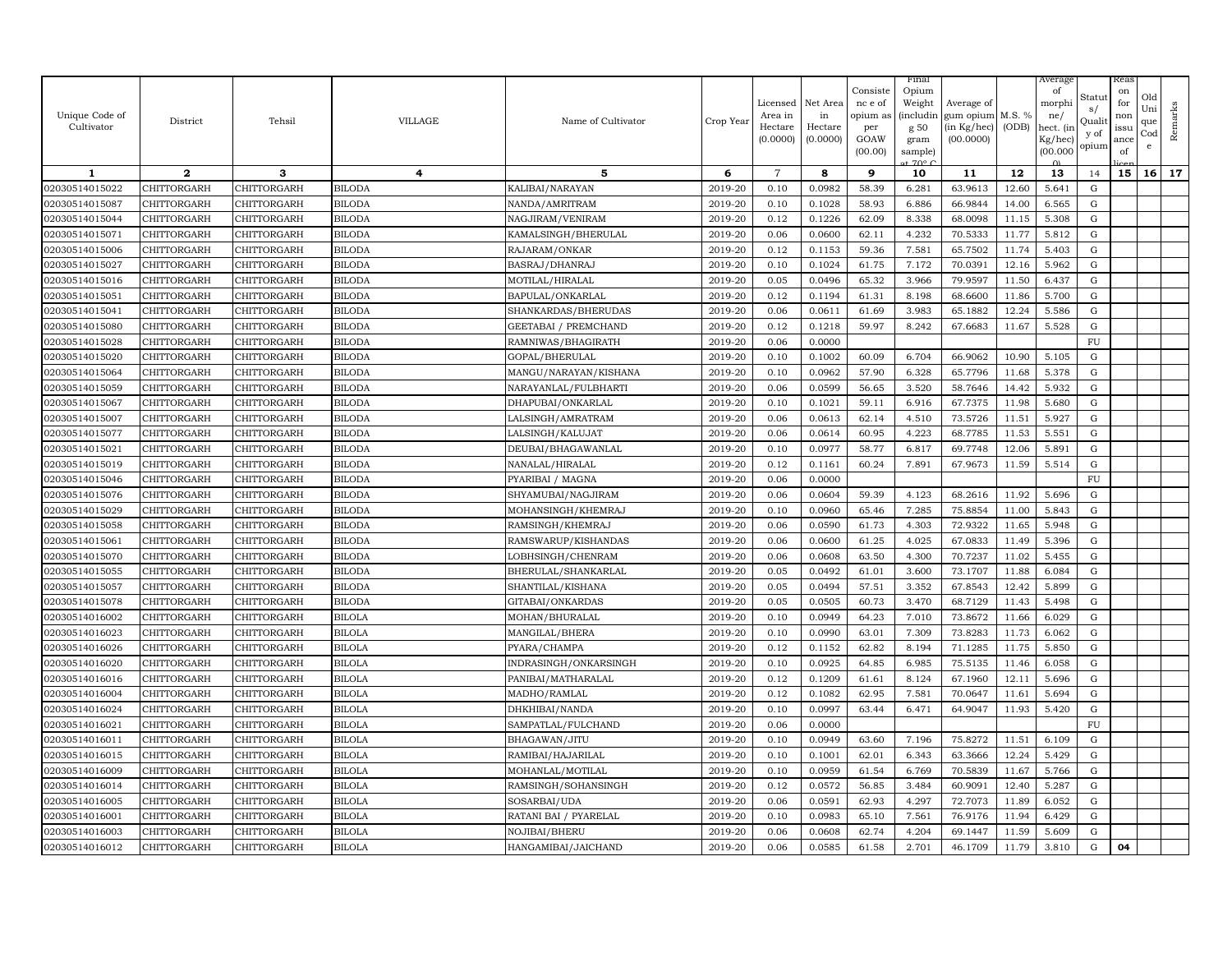| Unique Code of<br>Cultivator | District       | Tehsil      | VILLAGE                | Name of Cultivator               | Crop Year | Licensed<br>Area in<br>Hectare<br>(0.0000) | Net Area<br>in<br>Hectare<br>(0.0000) | Consiste<br>nc e of<br>opium as<br>per<br>GOAW<br>(00.00) | Final<br>Opium<br>Weight<br><i>(includin</i><br>g 50<br>gram<br>sample]<br>70° | Average of<br>gum opium M.S. %<br>(in Kg/hec)<br>(00.0000) | (ODB) | Averag<br>of<br>morphi<br>ne/<br>hect. (in<br>Kg/hec<br>(00.000) | Statut<br>s/<br>Quali<br>y of<br>opium | on<br>for<br>noi<br>isst<br>ance<br>of | Dld<br>Uni<br>que<br>Cod | Remarks |
|------------------------------|----------------|-------------|------------------------|----------------------------------|-----------|--------------------------------------------|---------------------------------------|-----------------------------------------------------------|--------------------------------------------------------------------------------|------------------------------------------------------------|-------|------------------------------------------------------------------|----------------------------------------|----------------------------------------|--------------------------|---------|
| -1                           | $\overline{2}$ | 3           | 4                      | 5                                | 6         | $\overline{7}$                             | 8                                     | 9                                                         | 10                                                                             | 11                                                         | 12    | 13                                                               | 14                                     | 15                                     | 16 <sup>1</sup>          | 17      |
| 02030514016006               | CHITTORGARH    | CHITTORGARH | <b>BILOLA</b>          | CHHAGANBAI / SHANKAR / SUNDARBAI | 2019-20   | 0.05                                       | 0.0516                                | 60.81                                                     | 3.388                                                                          | 65.6589                                                    | 12.38 | 5.690                                                            | G                                      |                                        |                          |         |
| 02030514016013               | CHITTORGARH    | CHITTORGARH | <b>BILOLA</b>          | SHIVSINGH/MODSINGH               | 2019-20   | 0.05                                       | 0.0493                                | 60.55                                                     | 3.365                                                                          | 68.2556                                                    | 11.97 | 5.719                                                            | G                                      |                                        |                          |         |
| 02030514017012               | CHITTORGARH    | CHITTORGARH | BOBLAKHURD             | KISHANSINGH / NANDSINGH          | 2019-20   | 0.06                                       | 0.0000                                |                                                           |                                                                                |                                                            |       |                                                                  | ${\rm FU}$                             |                                        |                          |         |
| 02030514018022               | CHITTORGARH    | CHITTORGARH | <b>BOJUNDA</b>         | HANSRAJ/HAJARI                   | 2019-20   | 0.12                                       | 0.1161                                | 57.51                                                     | 7.706                                                                          | 66.3738                                                    | 10.95 | 5.088                                                            | G                                      |                                        |                          |         |
| 02030514018020               | CHITTORGARH    | CHITTORGARH | <b>BOJUNDA</b>         | MANGIBAI/KALU                    | 2019-20   | 0.10                                       | 0.0981                                | 53.61                                                     | 5.744                                                                          | 58.5525                                                    | 15.15 | 6.209                                                            | G                                      |                                        |                          |         |
| 02030514018015               | CHITTORGARH    | CHITTORGARH | <b>BOJUNDA</b>         | BHERU/BHAGWAN                    | 2019-20   | 0.12                                       | 0.1154                                | 56.76                                                     | 7.492                                                                          | 64.9220                                                    | 11.75 | 5.340                                                            | G                                      |                                        |                          |         |
| 02030514018003               | CHITTORGARH    | CHITTORGARH | <b>BOJUNDA</b>         | HIRALAL/BALU                     | 2019-20   | 0.06                                       | 0.0588                                | 54.27                                                     | 3.869                                                                          | 65.7993                                                    | 12.59 | 5.798                                                            | G                                      |                                        |                          |         |
| 02030514018008               | CHITTORGARH    | CHITTORGARH | BOJUNDA                | SHANKAR/PIRTHVIRAJ               | 2019-20   | 0.12                                       | 0.1174                                | 59.25                                                     | 8.346                                                                          | 71.0903                                                    | 11.78 | 5.862                                                            | G                                      |                                        |                          |         |
| 02030514018018               | CHITTORGARH    | CHITTORGARH | <b>BOJUNDA</b>         | SHANKAR / CHHOGA                 | 2019-20   | 0.12                                       | 0.1126                                | 52.53                                                     | 6.221                                                                          | 55.2487                                                    | 10.41 | 4.026                                                            | G                                      | 04                                     |                          |         |
| 02030514018009               | CHITTORGARH    | CHITTORGARH | BOJUNDA                | SHOBHALAL / BHERU                | 2019-20   | 0.05                                       | 0.0479                                | 50.04                                                     | 2.531                                                                          | 52.8392                                                    | 14.05 | 5.196                                                            | G                                      |                                        |                          |         |
| 02030514018011               | CHITTORGARH    | CHITTORGARH | <b>BOJUNDA</b>         | DHAPUBAI / JAIRAM                | 2019-20   | 0.05                                       | 0.0492                                | 52.56                                                     | 2.771                                                                          | 56.3211                                                    | 12.61 | 4.971                                                            | G                                      |                                        |                          |         |
| 02030514019024               | CHITTORGARH    | CHITTORGARH | CHAUHANO KA KANTHARIYA | MADHU/RAMA                       | 2019-20   | 0.06                                       | 0.0600                                | 49.22                                                     | 3.459                                                                          | 57.6500                                                    | 14.20 | 5.731                                                            | G                                      |                                        |                          |         |
| 02030514019002               | CHITTORGARH    | CHITTORGARH | CHAUHANO KA KANTHARIYA | JASHUBAI/GISA                    | 2019-20   | 0.10                                       | 0.0993                                | 51.24                                                     | 5.680                                                                          | 57.2004                                                    | 14.72 | 5.894                                                            | ${\rm G}$                              |                                        |                          |         |
| 02030514019005               | CHITTORGARH    | CHITTORGARH | CHAUHANO KA KANTHARIYA | BHERA/HAJARI                     | 2019-20   | 0.10                                       | 0.0954                                | 53.45                                                     | 5.635                                                                          | 59.0671                                                    | 13.13 | 5.429                                                            | ${\rm G}$                              |                                        |                          |         |
| 02030514019008               | CHITTORGARH    | CHITTORGARH | CHAUHANO KA KANTHARIYA | HARILAL / RUPA                   | 2019-20   | 0.05                                       | 0.0491                                | 53.18                                                     | 2.796                                                                          | 56.9450                                                    | 13.97 | 5.568                                                            | ${\rm G}$                              |                                        |                          |         |
| 02030514019013               | CHITTORGARH    | CHITTORGARH | CHAUHANO KA KANTHARIYA | JEETU/KHURAJ                     | 2019-20   | 0.05                                       | 0.0507                                | 53.94                                                     | 3.206                                                                          | 63.2347                                                    | 13.27 | 5.873                                                            | ${\rm G}$                              |                                        |                          |         |
| 02030514019001               | CHITTORGARH    | CHITTORGARH | CHAUHANO KA KANTHARIYA | RADHIBAI/BHAGAWAN                | 2019-20   | 0.05                                       | 0.0491                                | 51.72                                                     | 2.904                                                                          | 59.1446                                                    | 13.17 | 5.452                                                            | G                                      |                                        |                          |         |
| 02030514020003               | CHITTORGARH    | CHITTORGARH | CHENPURIYA             | AABUBAI/PANNA                    | 2019-20   | 0.06                                       | 0.0608                                | 56.47                                                     | 3.792                                                                          | 62.3684                                                    | 11.56 | 5.046                                                            | ${\rm G}$                              |                                        |                          |         |
| 02030514021040               | CHITTORGARH    | CHITTORGARH | CHIKSI A               | NARAYAN/DALU                     | 2019-20   | 0.05                                       | 0.0500                                | 60.06                                                     | 3.441                                                                          | 68.8200                                                    | 11.69 | 5.631                                                            | G                                      |                                        |                          |         |
| 02030514021229               | CHITTORGARH    | CHITTORGARH | CHIKSI A               | TRILOK/NAVALA                    | 2019-20   | 0.06                                       | 0.0605                                | 62.12                                                     | 4.437                                                                          | 73.3388                                                    | 11.48 | 5.894                                                            | G                                      |                                        |                          |         |
| 02030514021004               | CHITTORGARH    | CHITTORGARH | CHIKSI A               | AMRTARAM/DHUKAL                  | 2019-20   | 0.10                                       | 0.1023                                | 61.35                                                     | 7.423                                                                          | 72.5611                                                    | 11.77 | 5.979                                                            | G                                      |                                        |                          |         |
| 02030514021016               | CHITTORGARH    | CHITTORGARH | CHIKSI A               | ONKARLAL/BOTLAL                  | 2019-20   | 0.06                                       | 0.0000                                |                                                           |                                                                                |                                                            |       |                                                                  | ${\rm FU}$                             |                                        |                          |         |
| 02030514021036               | CHITTORGARH    | CHITTORGARH | CHIKSI A               | MOHANLAL/RAMNARAYAN              | 2019-20   | 0.12                                       | 0.1176                                | 61.69                                                     | 8.601                                                                          | 73.1378                                                    | 11.27 | 5.770                                                            | ${\rm G}$                              |                                        |                          |         |
| 02030514021052               | CHITTORGARH    | CHITTORGARH | CHIKSI A               | LAKMICHAND/CHOTULAL              | 2019-20   | 0.10                                       | 0.1005                                | 59.59                                                     | 6.887                                                                          | 68.5274                                                    | 11.91 | 5.713                                                            | G                                      |                                        |                          |         |
| 02030514021055               | CHITTORGARH    | CHITTORGARH | CHIKSI A               | HEMRAJ/CHUNNILAL                 | 2019-20   | 0.10                                       | 0.0979                                | 59.72                                                     | 6.791                                                                          | 69.3667                                                    | 11.94 | 5.798                                                            | G                                      |                                        |                          |         |
| 02030514021057               | CHITTORGARH    | CHITTORGARH | CHIKSI A               | MANOHARLAL/NANDLAL               | 2019-20   | 0.06                                       | 0.0587                                | 60.51                                                     | 4.374                                                                          | 74.5145                                                    | 11.37 | 5.931                                                            | ${\rm G}$                              |                                        |                          |         |
| 02030514021069               | CHITTORGARH    | CHITTORGARH | CHIKSI A               | FTHELAL/ONKAR                    | 2019-20   | 0.06                                       | 0.0602                                | 63.38                                                     | 4.790                                                                          | 79.5681                                                    | 11.20 | 6.238                                                            | ${\rm G}$                              |                                        |                          |         |
| 02030514021070               | CHITTORGARH    | CHITTORGARH | CHIKSI A               | RAMGOPAL/DOLATRAM                | 2019-20   | 0.06                                       | 0.0599                                | 62.28                                                     | 4.493                                                                          | 75.0083                                                    | 11.18 | 5.870                                                            | G                                      |                                        |                          |         |
| 02030514021076               | CHITTORGARH    | CHITTORGARH | CHIKSI A               | MNOHARLAL/DHNNAMALI              | 2019-20   | 0.10                                       | 0.0978                                | 61.24                                                     | 7.060                                                                          | 72.1881                                                    | 11.82 | 5.973                                                            | G                                      |                                        |                          |         |
| 02030514021086               | CHITTORGARH    | CHITTORGARH | CHIKSI A               | NARWARSINGH/LAXMILAL             | 2019-20   | 0.12                                       | 0.1205                                | 60.39                                                     | 8.101                                                                          | 67.2282                                                    | 11.67 | 5.492                                                            | ${\rm G}$                              |                                        |                          |         |
| 02030514021087               | CHITTORGARH    | CHITTORGARH | CHIKSI A               | <b>KESURAM/PERTVIRAJ</b>         | 2019-20   | 0.10                                       | 0.0990                                | 62.65                                                     | 6.892                                                                          | 69.6162                                                    | 11.52 | 5.613                                                            | G                                      |                                        |                          |         |
| 02030514021090               | CHITTORGARH    | CHITTORGARH | CHIKSI A               | TAMUBAI/NANALAL                  | 2019-20   | 0.10                                       | 0.0811                                | 60.66                                                     | 5.607                                                                          | 69.1369                                                    | 12.15 | 5.880                                                            | ${\rm G}$                              |                                        |                          |         |
| 02030514021067               | CHITTORGARH    | CHITTORGARH | CHIKSI A               | GOPAL/HIRALAL                    | 2019-20   | 0.10                                       | 0.1010                                | 61.93                                                     | 7.042                                                                          | 69.7228                                                    | 12.11 | 5.911                                                            | ${\rm G}$                              |                                        |                          |         |
| 02030514021231               | CHITTORGARH    | CHITTORGARH | CHIKSI A               | HAJARI/DHUKAL                    | 2019-20   | 0.06                                       | 0.0607                                | 62.17                                                     | 4.592                                                                          | 75.6507                                                    | 11.77 | 6.232                                                            | ${\rm G}$                              |                                        |                          |         |
| 02030514021210               | CHITTORGARH    | CHITTORGARH | CHIKSI A               | GOPAL/BHERULAL                   | 2019-20   | 0.12                                       | 0.1171                                | 61.71                                                     | 8.207                                                                          | 70.0854                                                    | 11.96 | 5.868                                                            | ${\rm G}$                              |                                        |                          |         |
| 02030514021071               | CHITTORGARH    | CHITTORGARH | CHIKSI A               | MOHAN/ONKAR                      | 2019-20   | 0.06                                       | 0.0598                                | 61.59                                                     | 4.364                                                                          | 72.9766                                                    | 11.14 | 5.691                                                            | G                                      |                                        |                          |         |
| 02030514021025               | CHITTORGARH    | CHITTORGARH | CHIKSI A               | TULASIBAI/GOVINDRAM              | 2019-20   | 0.06                                       | 0.0589                                | 59.17                                                     | 3.897                                                                          | 66.1630                                                    | 11.70 | 5.418                                                            | G                                      |                                        |                          |         |
| 02030514021211               | CHITTORGARH    | CHITTORGARH | CHIKSI A               | BADRILAL/GHISA                   | 2019-20   | 0.10                                       | 0.1011                                | 61.88                                                     | 7.019                                                                          | 69.4263                                                    | 11.26 | 5.472                                                            | G                                      |                                        |                          |         |
| 02030514021225               | CHITTORGARH    | CHITTORGARH | CHIKSI A               | GITABAI/GATTU                    | 2019-20   | 0.12                                       | 0.1218                                | 63.02                                                     | 8.715                                                                          | 71.5517                                                    | 10.98 | 5.499                                                            | ${\rm G}$                              |                                        |                          |         |
| 02030514021002               | CHITTORGARH    | CHITTORGARH | CHIKSI A               | HIRALAL/DEVJI                    | 2019-20   | 0.06                                       | 0.0621                                | 60.29                                                     | 4.048                                                                          | 65.1852                                                    | 12.22 | 5.576                                                            | G                                      |                                        |                          |         |
| 02030514021007               | CHITTORGARH    | CHITTORGARH | CHIKSI A               | KISHANSINGH/HUKMSINGH            | 2019-20   | 0.12                                       | 0.1228                                | 62.67                                                     | 8.756                                                                          | 71.3029                                                    | 11.25 | 5.615                                                            | G                                      |                                        |                          |         |
| 02030514021077               | CHITTORGARH    | CHITTORGARH | CHIKSI A               | SURESHCHANDRA/GHAMNDIRAM (ERAL)  | 2019-20   | 0.12                                       | 0.1126                                | 59.74                                                     | 7.749                                                                          | 68.8188                                                    | 11.75 | 5.660                                                            | ${\rm G}$                              |                                        |                          |         |
| 02030514021082               | CHITTORGARH    | CHITTORGARH | CHIKSI A               | RAMNIVAS/DADAMCHAND              | 2019-20   | 0.10                                       | 0.0983                                | 62.83                                                     | 7.163                                                                          | 72.8688                                                    | 11.08 | 5.651                                                            | ${\rm G}$                              |                                        |                          |         |
| 02030514021234               | CHITTORGARH    | CHITTORGARH | CHIKSI A               | SURESHCHANDRA/GHAMANDIRAM        | 2019-20   | 0.12                                       | 0.1201                                | 63.55                                                     | 8.852                                                                          | 73.7052                                                    | 11.57 | 5.969                                                            | ${\rm G}$                              |                                        |                          |         |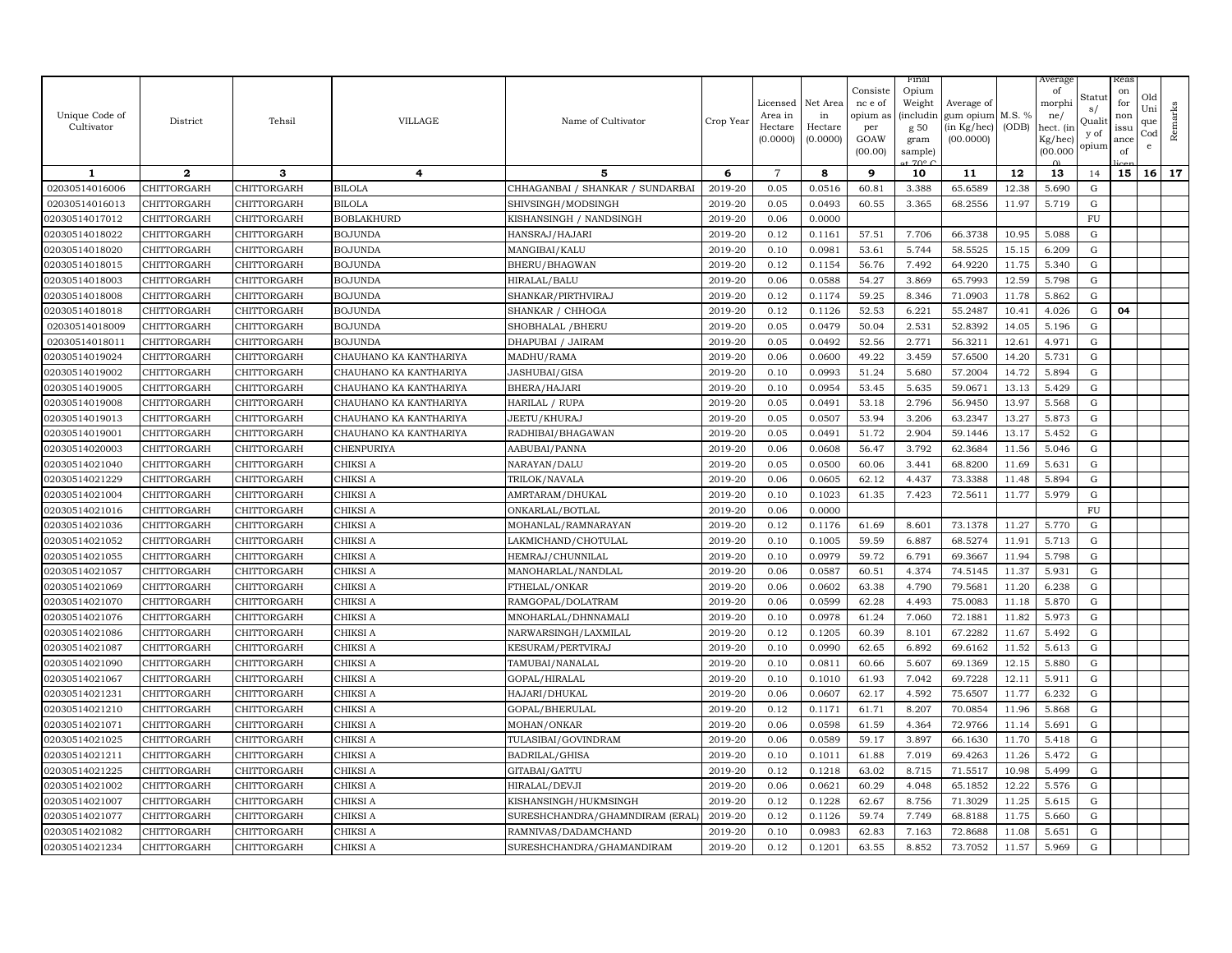| Unique Code of<br>Cultivator | District       | Tehsil      | VILLAGE  | Name of Cultivator    | Crop Year | Licensed<br>Area in<br>Hectare<br>(0.0000) | Net Area<br>in<br>Hectare<br>(0.0000) | Consiste<br>nc e of<br>opium as<br>per<br>GOAW<br>(00.00) | Final<br>Opium<br>Weight<br><i>(includin</i><br>g 50<br>gram<br>sample]<br>70° | Average of<br>gum opium M.S. %<br>(in Kg/hec)<br>(00.0000) | (ODB) | Averag<br>of<br>morphi<br>ne/<br>hect. (in<br>Kg/hec<br>(00.000) | Statut<br>s/<br>Quali<br>y of<br>opium | on<br>for<br>nor<br>isst<br>ance<br>of | Dld<br>Uni<br>que<br>Cod | Remarks |
|------------------------------|----------------|-------------|----------|-----------------------|-----------|--------------------------------------------|---------------------------------------|-----------------------------------------------------------|--------------------------------------------------------------------------------|------------------------------------------------------------|-------|------------------------------------------------------------------|----------------------------------------|----------------------------------------|--------------------------|---------|
| -1                           | $\overline{2}$ | 3           | 4        | 5                     | 6         | $\overline{7}$                             | 8                                     | 9                                                         | 10                                                                             | 11                                                         | 12    | 13                                                               | 14                                     | 15                                     | 16 <sup>1</sup>          | 17      |
| 02030514021031               | CHITTORGARH    | CHITTORGARH | CHIKSI A | NATHIBAI/BANSIDAS     | 2019-20   | 0.12                                       | 0.1169                                | 61.75                                                     | 8.460                                                                          | 72.3695                                                    | 11.21 | 5.679                                                            | G                                      |                                        |                          |         |
| 02030514021058               | CHITTORGARH    | CHITTORGARH | CHIKSI A | BHAGWATIBAI/BALU      | 2019-20   | 0.10                                       | 0.1005                                | 61.57                                                     | 6.781                                                                          | 67.4726                                                    | 11.19 | 5.286                                                            | G                                      |                                        |                          |         |
| 02030514021074               | CHITTORGARH    | CHITTORGARH | CHIKSI A | MANGILAL/RAMCHAND     | 2019-20   | 0.06                                       | 0.0602                                | 59.57                                                     | 4.085                                                                          | 67.8571                                                    | 12.02 | 5.709                                                            | G                                      |                                        |                          |         |
| 02030514021043               | CHITTORGARH    | CHITTORGARH | CHIKSI A | MOTILAL/ONKARLAL      | 2019-20   | 0.10                                       | 0.1020                                | 59.23                                                     | 6.896                                                                          | 67.6078                                                    | 12.09 | 5.722                                                            | G                                      |                                        |                          |         |
| 02030514021011               | CHITTORGARH    | CHITTORGARH | CHIKSI A | CHATURBHUJ/AMRATRAM   | 2019-20   | 0.06                                       | 0.0612                                | 59.96                                                     | 4.480                                                                          | 73.2026                                                    | 12.01 | 6.154                                                            | G                                      |                                        |                          |         |
| 02030514021065               | CHITTORGARH    | CHITTORGARH | CHIKSI A | GORDHANLAL/GOPI       | 2019-20   | 0.10                                       | 0.1032                                | 61.18                                                     | 7.176                                                                          | 69.5349                                                    | 11.77 | 5.729                                                            | G                                      |                                        |                          |         |
| 02030514021101               | CHITTORGARH    | CHITTORGARH | CHIKSI A | MOHANIBAI/RATANLAL    | 2019-20   | 0.06                                       | 0.0629                                | 62.33                                                     | 4.479                                                                          | 71.2083                                                    | 11.46 | 5.712                                                            | G                                      |                                        |                          |         |
| 02030514021084               | CHITTORGARH    | CHITTORGARH | CHIKSI A | SHANTIDAS/BANSIDAS    | 2019-20   | 0.12                                       | 0.1129                                | 61.28                                                     | 8.325                                                                          | 73.7378                                                    | 11.85 | 6.117                                                            | G                                      |                                        |                          |         |
| 02030514021034               | CHITTORGARH    | CHITTORGARH | CHIKSI A | KANIRAM/DHNNA         | 2019-20   | 0.12                                       | 0.1202                                | 59.72                                                     | 8.207                                                                          | 68.2779                                                    | 12.19 | 5.826                                                            | G                                      |                                        |                          |         |
| 02030514021097               | CHITTORGARH    | CHITTORGARH | CHIKSI A | DHANNIBAI/HAJARILAL   | 2019-20   | 0.10                                       | 0.0995                                | 61.78                                                     | 7.078                                                                          | 71.1357                                                    | 11.33 | 5.642                                                            | ${\rm G}$                              |                                        |                          |         |
| 02030514021093               | CHITTORGARH    | CHITTORGARH | CHIKSI A | SHANKARLAL/BHAGAWAN   | 2019-20   | 0.10                                       | 0.1013                                | 62.31                                                     | 7.068                                                                          | 69.7730                                                    | 11.51 | 5.621                                                            | G                                      |                                        |                          |         |
| 02030514021059               | CHITTORGARH    | CHITTORGARH | CHIKSI A | KAMLABAI/MOHANLAL     | 2019-20   | 0.06                                       | 0.0610                                | 62.89                                                     | 4.339                                                                          | 71.1311                                                    | 10.86 | 5.408                                                            | G                                      |                                        |                          |         |
| 02030514021012               | CHITTORGARH    | CHITTORGARH | CHIKSI A | DHULIBAI/NANDLAL      | 2019-20   | 0.10                                       | 0.1016                                | 61.23                                                     | 6.989                                                                          | 68.7894                                                    | 10.93 | 5.263                                                            | ${\rm G}$                              |                                        |                          |         |
| 02030514021075               | CHITTORGARH    | CHITTORGARH | CHIKSI A | MITHULAL/RUPA         | 2019-20   | 0.12                                       | 0.1155                                | 64.21                                                     | 8.788                                                                          | 76.0866                                                    | 11.20 | 5.965                                                            | ${\rm G}$                              |                                        |                          |         |
| 02030514021212               | CHITTORGARH    | CHITTORGARH | CHIKSI A | KARANSINGH/MANSINGH   | 2019-20   | 0.12                                       | 0.1200                                | 65.57                                                     | 8.730                                                                          | 72.7500                                                    | 11.00 | 5.602                                                            | ${\rm G}$                              |                                        |                          |         |
| 02030514021048               | CHITTORGARH    | CHITTORGARH | CHIKSI A | BHERULAL/HIRALAL      | 2019-20   | 0.12                                       | 0.1166                                | 64.31                                                     | 8.728                                                                          | 74.8542                                                    | 11.58 | 6.068                                                            | ${\rm G}$                              |                                        |                          |         |
| 02030514021037               | CHITTORGARH    | CHITTORGARH | CHIKSI A | FATHELAL/MOTILAL      | 2019-20   | 0.06                                       | 0.0603                                | 58.71                                                     | 3.699                                                                          | 61.3433                                                    | 11.82 | 5.075                                                            | G                                      |                                        |                          |         |
| 02030514021029               | CHITTORGARH    | CHITTORGARH | CHIKSI A | <b>BHERU/PEMA</b>     | 2019-20   | 0.12                                       | 0.1161                                | 61.55                                                     | 7.878                                                                          | 67.8553                                                    | 11.28 | 5.358                                                            | ${\rm G}$                              |                                        |                          |         |
| 02030514021035               | CHITTORGARH    | CHITTORGARH | CHIKSI A | MANOHARLAL/SHOLAL     | 2019-20   | 0.10                                       | 0.0995                                | 57.44                                                     | 6.253                                                                          | 62.8442                                                    | 12.06 | 5.305                                                            | G                                      |                                        |                          |         |
| 02030514021054               | CHITTORGARH    | CHITTORGARH | CHIKSI A | GATUBAI/MANGILAL      | 2019-20   | 0.06                                       | 0.0599                                | 62.99                                                     | 3.941                                                                          | 65.7930                                                    | 11.19 | 5.154                                                            | G                                      |                                        |                          |         |
| 02030514021073               | CHITTORGARH    | CHITTORGARH | CHIKSI A | OMPARKASH/HIRALAL     | 2019-20   | 0.10                                       | 0.0893                                | 60.40                                                     | 5.678                                                                          | 63.5834                                                    | 11.80 | 5.252                                                            | G                                      |                                        |                          |         |
| 02030514021094               | CHITTORGARH    | CHITTORGARH | CHIKSI A | MANGILAL/HIRALAL      | 2019-20   | 0.10                                       | 0.1016                                | 56.82                                                     | 6.275                                                                          | 61.7618                                                    | 12.67 | 5.477                                                            | ${\rm G}$                              |                                        |                          |         |
| 02030514021214               | CHITTORGARH    | CHITTORGARH | CHIKSI A | BHOMJI/DHOKAL         | 2019-20   | 0.12                                       | 0.1182                                | 54.95                                                     | 7.473                                                                          | 63.2234                                                    | 12.47 | 5.519                                                            | ${\rm G}$                              |                                        |                          |         |
| 02030514021174               | CHITTORGARH    | CHITTORGARH | CHIKSI B | RAMSINGH/RAMNARAYAN   | 2019-20   | 0.05                                       | 0.0499                                | 60.52                                                     | 3.588                                                                          | 71.9038                                                    | 12.03 | 6.055                                                            | G                                      |                                        |                          |         |
| 02030514021110               | CHITTORGARH    | CHITTORGARH | CHIKSI B | MOHANLAL / PRATHVIRAM | 2019-20   | 0.05                                       | 0.0512                                | 57.57                                                     | 3.216                                                                          | 62.8125                                                    | 11.86 | 5.214                                                            | G                                      |                                        |                          |         |
| 02030514021189               | CHITTORGARH    | CHITTORGARH | CHIKSI B | GATTUBAI/BHIMRAJ      | 2019-20   | 0.05                                       | 0.0479                                | 63.40                                                     | 3.677                                                                          | 76.7641                                                    | 10.85 | 5.831                                                            | ${\rm G}$                              |                                        |                          |         |
| 02030514021179               | CHITTORGARH    | CHITTORGARH | CHIKSI B | DALU/HARLAL           | 2019-20   | 0.05                                       | 0.0505                                | 58.88                                                     | 3.196                                                                          | 63.2871                                                    | 12.04 | 5.334                                                            | G                                      |                                        |                          |         |
| 02030514021141               | CHITTORGARH    | CHITTORGARH | CHIKSI B | TEJSINGH/JORAWARSINGH | 2019-20   | 0.05                                       | 0.0517                                | 53.43                                                     | 3.160                                                                          | 61.1219                                                    | 13.08 | 5.596                                                            | ${\rm G}$                              |                                        |                          |         |
| 02030514021104               | CHITTORGARH    | CHITTORGARH | CHIKSI B | SOHANLAL / KISHANLAL  | 2019-20   | 0.12                                       | 0.1237                                | 59.60                                                     | 7.944                                                                          | 64.2199                                                    | 11.66 | 5.242                                                            | G                                      |                                        |                          |         |
| 02030514021112               | CHITTORGARH    | CHITTORGARH | CHIKSI B | ONKARLAL/KALU         | 2019-20   | 0.06                                       | 0.0620                                | 60.30                                                     | 3.920                                                                          | 63.2258                                                    | 12.04 | 5.328                                                            | ${\rm G}$                              |                                        |                          |         |
| 02030514021113               | CHITTORGARH    | CHITTORGARH | CHIKSI B | TULASIBAI/MANGILAL    | 2019-20   | 0.10                                       | 0.1014                                | 63.12                                                     | 7.277                                                                          | 71.7653                                                    | 11.49 | 5.772                                                            | G                                      |                                        |                          |         |
| 02030514021137               | CHITTORGARH    | CHITTORGARH | CHIKSI B | LALCHAND/DULICHAND    | 2019-20   | 0.06                                       | 0.0595                                | 61.43                                                     | 4.195                                                                          | 70.5042                                                    | 11.09 | 5.473                                                            | ${\rm G}$                              |                                        |                          |         |
| 02030514021139               | CHITTORGARH    | CHITTORGARH | CHIKSI B | CHENRAM/RATANLAL      | 2019-20   | 0.12                                       | 0.1203                                | 63.62                                                     | 9.261                                                                          | 76.9825                                                    | 10.85 | 5.847                                                            | ${\rm G}$                              |                                        |                          |         |
| 02030514021146               | CHITTORGARH    | CHITTORGARH | CHIKSI B | GOPAL/SHANKARLAL      | 2019-20   | 0.06                                       | 0.0600                                | 62.72                                                     | 4.355                                                                          | 72.5833                                                    | 11.21 | 5.695                                                            | ${\rm G}$                              |                                        |                          |         |
| 02030514021155               | CHITTORGARH    | CHITTORGARH | CHIKSI B | RAMNARAYAN/HIRA       | 2019-20   | 0.12                                       | 0.1190                                | 62.08                                                     | 8.576                                                                          | 72.0672                                                    | 11.79 | 5.948                                                            | ${\rm G}$                              |                                        |                          |         |
| 02030514021175               | CHITTORGARH    | CHITTORGARH | CHIKSI B | BAPULAL/SHANKAR       | 2019-20   | 0.10                                       | 0.1012                                | 63.47                                                     | 7.263                                                                          | 71.7688                                                    | 10.89 | 5.471                                                            | G                                      |                                        |                          |         |
| 02030514021196               | CHITTORGARH    | CHITTORGARH | CHIKSI B | KESAWBAI/NANA         | 2019-20   | 0.06                                       | 0.0611                                | 62.58                                                     | 4.255                                                                          | 69.6399                                                    | 11.43 | 5.572                                                            | G                                      |                                        |                          |         |
| 02030514021180               | CHITTORGARH    | CHITTORGARH | CHIKSI B | VENIRAM/KAJOD         | 2019-20   | 0.06                                       | 0.0623                                | 59.96                                                     | 4.343                                                                          | 69.7111                                                    | 10.04 | 4.899                                                            | G                                      |                                        |                          |         |
| 02030514021121               | CHITTORGARH    | CHITTORGARH | CHIKSI B | BHERU/GHISU           | 2019-20   | 0.10                                       | 0.0975                                | 57.92                                                     | 6.330                                                                          | 64.9231                                                    | 12.24 | 5.562                                                            | ${\rm G}$                              |                                        |                          |         |
| 02030514021125               | CHITTORGARH    | CHITTORGARH | CHIKSI B | GHISU/MOTI            | 2019-20   | 0.06                                       | 0.0616                                | 63.18                                                     | 4.477                                                                          | 72.6786                                                    | 11.14 | 5.667                                                            | G                                      |                                        |                          |         |
| 02030514021128               | CHITTORGARH    | CHITTORGARH | CHIKSI B | MANOHARLAL/VENIRAM    | 2019-20   | 0.12                                       | 0.1134                                | 61.50                                                     | 8.417                                                                          | 74.2240                                                    | 11.69 | 6.074                                                            | G                                      |                                        |                          |         |
| 02030514021156               | CHITTORGARH    | CHITTORGARH | CHIKSI B | NARENDER/HIRALAL      | 2019-20   | 0.10                                       | 0.1001                                | 60.94                                                     | 6.921                                                                          | 69.1409                                                    | 10.88 | 5.266                                                            | ${\rm G}$                              |                                        |                          |         |
| 02030514021148               | CHITTORGARH    | CHITTORGARH | CHIKSI B | MANGILAL/SHRIRAM      | 2019-20   | 0.12                                       | 0.1119                                | 63.17                                                     | 8.248                                                                          | 73.7087                                                    | 11.30 | 5.830                                                            | ${\rm G}$                              |                                        |                          |         |
| 02030514021140               | CHITTORGARH    | CHITTORGARH | CHIKSI B | BHAGAWATIBAI/SOLAL    | 2019-20   | 0.10                                       | 0.1012                                | 61.36                                                     | 6.986                                                                          | 69.0316                                                    | 11.73 | 5.668                                                            | ${\rm G}$                              |                                        |                          |         |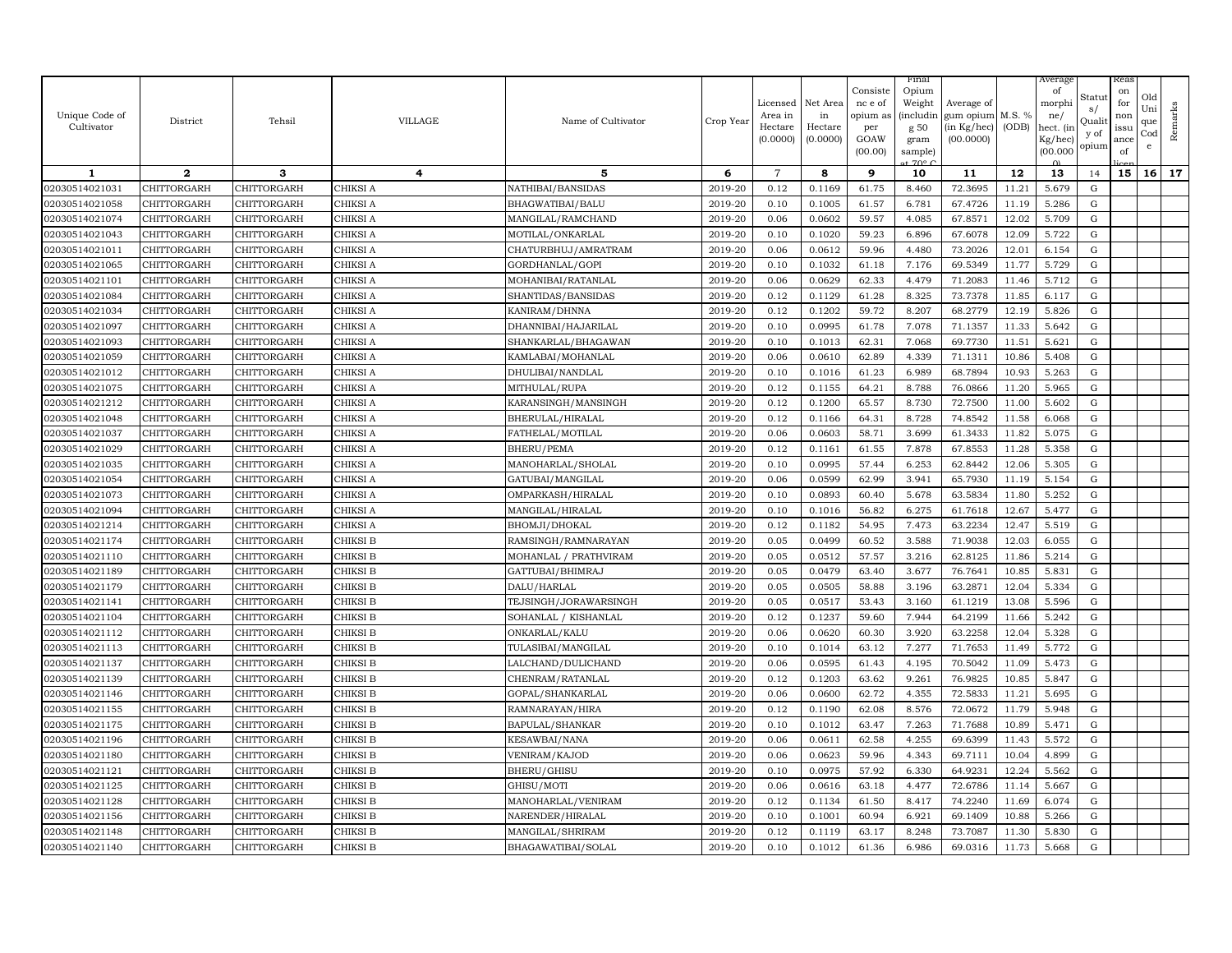| Unique Code of<br>Cultivator     | District                   | Tehsil                     | VILLAGE              | Name of Cultivator                           | Crop Year          | Licensed<br>Area in<br>Hectare<br>(0.0000) | Net Area<br>in<br>Hectare<br>(0.0000) | Consiste<br>nc e of<br>opium as<br>per<br>GOAW<br>(00.00) | Final<br>Opium<br>Weight<br><i>(includin</i><br>g 50<br>gram<br>sample]<br>$70^\circ$ | Average of<br>gum opium M.S. %<br>(in Kg/hec)<br>(00.0000) | (ODB)          | Averag<br>of<br>morphi<br>ne/<br>hect. (in<br>Kg/hec<br>(00.000) | Statut<br>s/<br>Quali<br>y of<br>opium | on<br>for<br>nor<br>isst<br>ance<br>of | Dld<br>Uni<br>que<br>Cod | Remarks |
|----------------------------------|----------------------------|----------------------------|----------------------|----------------------------------------------|--------------------|--------------------------------------------|---------------------------------------|-----------------------------------------------------------|---------------------------------------------------------------------------------------|------------------------------------------------------------|----------------|------------------------------------------------------------------|----------------------------------------|----------------------------------------|--------------------------|---------|
| -1                               | $\overline{2}$             | з                          | 4                    | 5                                            | 6                  | $\overline{7}$                             | 8                                     | 9                                                         | 10                                                                                    | 11                                                         | 12             | 13                                                               | 14                                     | 15                                     | 16                       | 17      |
| 02030514021161                   | CHITTORGARH                | CHITTORGARH                | CHIKSI B             | BAGDIRAM/GANGARAM                            | 2019-20            | 0.10                                       | 0.0973                                | 62.06                                                     | 7.110                                                                                 | 73.0730                                                    | 11.54          | 5.903                                                            | G                                      |                                        |                          |         |
| 02030514021200                   | CHITTORGARH                | CHITTORGARH                | CHIKSI B             | MOTILAL/JAIRAM                               | 2019-20            | 0.10                                       | 0.0999                                | 60.59                                                     | 6.873                                                                                 | 68.7988                                                    | 11.02          | 5.307                                                            | G                                      |                                        |                          |         |
| 02030514021220                   | CHITTORGARH                | CHITTORGARH                | CHIKSI B             | DEVCHAND/MULCHAND                            | 2019-20            | 0.12                                       | 0.1193                                | 59.63                                                     | 7.931                                                                                 | 66.4795                                                    | 11.39          | 5.300                                                            | G                                      |                                        |                          |         |
| 02030514021136                   | CHITTORGARH                | CHITTORGARH                | CHIKSI B             | SOHANIBAI / BHERULAL                         | 2019-20            | 0.10                                       | 0.0971                                | 58.75                                                     | 6.454                                                                                 | 66.4676                                                    | 11.56          | 5.379                                                            | ${\rm G}$                              |                                        |                          |         |
| 02030514021170                   | CHITTORGARH                | CHITTORGARH                | CHIKSI B             | CHUNA/LALU                                   | 2019-20            | 0.10                                       | 0.1003                                | 58.59                                                     | 6.177                                                                                 | 61.5852                                                    | 11.85          | 5.109                                                            | ${\rm G}$                              |                                        |                          |         |
| 02030514021176                   | CHITTORGARH                | CHITTORGARH                | CHIKSI B             | BANSHILAL/MANGILAL                           | 2019-20            | 0.10                                       | 0.1023                                | 60.39                                                     | 6.427                                                                                 | 62.8250                                                    | 11.62          | 5.110                                                            | G                                      |                                        |                          |         |
| 02030514021187                   | CHITTORGARH                | CHITTORGARH                | CHIKSI B             | MADANLAL/DALLICHAND                          | 2019-20            | 0.10                                       | 0.0980                                | 60.67                                                     | 7.003                                                                                 | 71.4592                                                    | 11.57          | 5.788                                                            | ${\rm G}$                              |                                        |                          |         |
| 02030514021124                   | CHITTORGARH                | CHITTORGARH                | CHIKSI B             | BHERULAL/PRATHVIRAJ                          | 2019-20            | 0.06                                       | 0.0612                                | 60.28                                                     | 4.426                                                                                 | 72.3203                                                    | 11.76          | 5.954                                                            | G                                      |                                        |                          |         |
| 02030514021133                   | CHITTORGARH                | CHITTORGARH                | CHIKSI B             | CHATURBHUJ/RATAN                             | 2019-20            | 0.06                                       | 0.0592                                | 56.41                                                     | 3.409                                                                                 | 57.5845                                                    | 11.74          | 4.732                                                            | ${\rm G}$                              |                                        |                          |         |
| 02030514021154                   | CHITTORGARH                | CHITTORGARH                | CHIKSI B             | SUNDARBAI/RATANDAS                           | 2019-20            | 0.06                                       | 0.0602                                | 59.00                                                     | 3.911                                                                                 | 64.9668                                                    | 9.12           | 4.147                                                            | G                                      | 04                                     |                          |         |
| 02030514021182                   | CHITTORGARH                | CHITTORGARH                | CHIKSI B             | KISHANLAL/SHRILAL                            | 2019-20            | 0.10                                       | 0.0990                                | 60.28                                                     | 7.061                                                                                 | 71.3232                                                    | 11.66          | 5.822                                                            | G                                      |                                        |                          |         |
| 02030514021185                   | CHITTORGARH                | CHITTORGARH                | CHIKSI B             | GOPILAL/GHISU                                | 2019-20            | 0.10                                       | 0.0936                                | 60.22                                                     | 6.512                                                                                 | 69.5726                                                    | 11.91          | 5.801                                                            | ${\rm G}$                              |                                        |                          |         |
| 02030514021150                   | CHITTORGARH                | CHITTORGARH                | CHIKSI B             | GULAKBAI/LOBHCHAND                           | 2019-20            | 0.10                                       | 0.1005                                | 60.68                                                     | 6.813                                                                                 | 67.7910                                                    | 11.45          | 5.434                                                            | ${\rm G}$                              |                                        |                          |         |
| 02030514021219                   | CHITTORGARH                | CHITTORGARH                | CHIKSI B             | HEMRAJ/MAGANA                                | 2019-20            | 0.12                                       | 0.1184                                | 62.59                                                     | 9.031                                                                                 | 76.2753                                                    | 11.41          | 6.092                                                            | G                                      |                                        |                          |         |
| 02030514021206                   | CHITTORGARH                | CHITTORGARH                | CHIKSI B             | AMRATLAL/JHAMAKLAL                           | 2019-20            | 0.06                                       | 0.0614                                | 59.37                                                     | 4.054                                                                                 | 66.0261                                                    | 12.04          | 5.565                                                            | ${\rm G}$                              |                                        |                          |         |
| 02030514021109                   | CHITTORGARH                | CHITTORGARH                | CHIKSI B             | VARDI BAI / NANALAL                          | 2019-20            | 0.12                                       | 0.1226                                | 58.87                                                     | 8.233                                                                                 | 67.1533                                                    | 11.69          | 5.495                                                            | ${\rm G}$                              |                                        |                          |         |
| 02030514021197                   | CHITTORGARH                | CHITTORGARH                | CHIKSI B             | NANDA/DHANNA                                 | 2019-20            | 0.06                                       | 0.0595                                | 59.68                                                     | 4.297                                                                                 | 72.2185                                                    | 11.63          | 5.879                                                            | G                                      |                                        |                          |         |
| 02030514021160                   | CHITTORGARH                | CHITTORGARH                | CHIKSI B             | KAILASHIBAI/CHUNNILAL                        | 2019-20            | 0.10                                       | 0.1002                                | 59.25                                                     | 6.780                                                                                 | 67.6647                                                    | 11.65          | 5.518                                                            | G                                      |                                        |                          |         |
| 02030514021129                   | CHITTORGARH                | CHITTORGARH                | CHIKSI B             | DHULI BAI / LAKHMICHAND                      | 2019-20            | 0.06                                       | 0.0590                                | 61.42                                                     | 4.080                                                                                 | 69.1525                                                    | 11.59          | 5.610                                                            | ${\rm G}$                              |                                        |                          |         |
| 02030514021126                   | CHITTORGARH                | CHITTORGARH                | CHIKSI B             | LAKHMICHAND/BHAGIRATH                        | 2019-20            | 0.06                                       | 0.0586                                | 60.70                                                     | 4.050                                                                                 | 69.1126                                                    | 11.81          | 5.713                                                            | $\mathbf G$                            |                                        |                          |         |
| 02030514021157                   | CHITTORGARH                | CHITTORGARH                | CHIKSI B             | ONKARLAL/MAGNIRAM                            | 2019-20            | 0.06                                       | 0.0570                                | 59.85                                                     | 3.557                                                                                 | 62.4035                                                    | 11.13          | 4.862                                                            | G                                      |                                        |                          |         |
| 02030514021193                   | CHITTORGARH                | CHITTORGARH                | CHIKSI B             | HEMRAJ/ONKAR                                 | 2019-20            | 0.12                                       | 0.1222                                | 61.12                                                     | 8.347                                                                                 | 68.3061                                                    | 11.09          | 5.303                                                            | G                                      |                                        |                          |         |
| 02030514021171                   | CHITTORGARH                | CHITTORGARH                | CHIKSI B             | RUPLAL/NOLARAM                               | 2019-20            | 0.10                                       | 0.1004                                | 58.60                                                     | 6.329                                                                                 | 63.0378                                                    | 12.18          | 5.374                                                            | G                                      |                                        |                          |         |
| 02030514021221                   | CHITTORGARH                | CHITTORGARH                | CHIKSI B             | DALICHAND/SHRILAL                            | 2019-20            | 0.06                                       | 0.0601                                | 61.62                                                     | 4.041                                                                                 | 67.2379                                                    | 11.39          | 5.360                                                            | ${\rm G}$                              |                                        |                          |         |
| 02030514021188                   | CHITTORGARH                | CHITTORGARH                | CHIKSI B             | DHAPUBAI/ONKARLAL                            | 2019-20            | 0.10                                       | 0.0985                                | 59.52                                                     | 6.539                                                                                 | 66.3858                                                    | 12.16          | 5.650                                                            | ${\rm G}$                              |                                        |                          |         |
| 02030514021193                   | CHITTORGARH                | <b>CHITTORGARH</b>         | CHIKSI B             | DEUBAI/ONKARLAL                              | 2019-20            | 0.06                                       | 0.0600                                | 56.94                                                     | 3.937                                                                                 | 65.6167                                                    | 11.13          | 5.112                                                            | G                                      |                                        |                          |         |
| 02030514021123                   | CHITTORGARH                | CHITTORGARH                | CHIKSI B             | SAGARBAI/ONKARLAL                            | 2019-20            | 0.12                                       | 0.1205                                | 61.98                                                     | 8.465                                                                                 | 70.2490                                                    | 11.46          | 5.635                                                            | ${\rm G}$                              |                                        |                          |         |
| 02030514021132                   | CHITTORGARH                | CHITTORGARH                | CHIKSI B             | MANOHARLAL/MOOLCHAND/GOTUBAI                 | 2019-20            | 0.12                                       | 0.1214                                | 68.87                                                     | 9.170                                                                                 | 75.5354                                                    | 12.53          | 6.625                                                            | ${\rm G}$                              |                                        |                          |         |
| 02030514021152                   | CHITTORGARH                | CHITTORGARH                | CHIKSI B             | PRABHU/BHERA                                 | 2019-20            | 0.06                                       | 0.0594                                | 61.84                                                     | 4.046                                                                                 | 68.1145                                                    | 11.14          | 5.312                                                            | ${\rm G}$<br>$\mathbf G$               |                                        |                          |         |
| 02030514021158                   | CHITTORGARH                | CHITTORGARH                | CHIKSI B             | KHYALILAL/JHAMAKLAL                          | 2019-20            | 0.10<br>0.06                               | 0.1000                                | 61.62                                                     | 7.077                                                                                 | 70.7700                                                    | 11.33<br>11.81 | 5.613                                                            | ${\rm G}$                              |                                        |                          |         |
| 02030514021162<br>02030514021186 | CHITTORGARH<br>CHITTORGARH | CHITTORGARH<br>CHITTORGARH | CHIKSI B<br>CHIKSI B | NARAYANI BAI / BHERULAL<br>MAHIPAL/DOULATRAM | 2019-20<br>2019-20 | 0.12                                       | 0.0614<br>0.1134                      | 60.36<br>63.41                                            | 4.553<br>8.551                                                                        | 74.1531<br>75.4056                                         | 11.17          | 6.130<br>5.896                                                   | ${\rm G}$                              |                                        |                          |         |
| 02030514021203                   | CHITTORGARH                | CHITTORGARH                | CHIKSI B             |                                              | 2019-20            | 0.06                                       | 0.0000                                |                                                           |                                                                                       |                                                            |                |                                                                  | FU                                     |                                        |                          |         |
| 02030514021184                   | CHITTORGARH                | CHITTORGARH                | CHIKSI B             | SURESH/AMRATLAL<br>RADHABAI / BHERULAL       | 2019-20            | 0.05                                       | 0.0495                                | 63.30                                                     | 3.518                                                                                 | 71.0707                                                    | 11.00          | 5.472                                                            | G                                      |                                        |                          |         |
| 02030514021108                   | CHITTORGARH                | CHITTORGARH                | CHIKSI B             | DALIBAI / BHOLIRAM                           | 2019-20            | 0.05                                       | 0.0506                                | 61.29                                                     | 3.695                                                                                 | 73.0237                                                    | 11.32          | 5.786                                                            | $\mathbf G$                            |                                        |                          |         |
| 02030514021135                   | CHITTORGARH                | CHITTORGARH                | CHIKSI B             |                                              | 2019-20            | 0.05                                       | 0.0517                                | 62.84                                                     | 3.402                                                                                 | 65.8027                                                    | 11.97          | 5.514                                                            | G                                      |                                        |                          |         |
|                                  |                            |                            |                      | PUSHPA BAI / NARENDRA / GITABAI              |                    | 0.12                                       | 0.1179                                |                                                           | 8.013                                                                                 |                                                            | 12.08          | 5.747                                                            | G                                      |                                        |                          |         |
| 02030514021103<br>02030514021095 | CHITTORGARH<br>CHITTORGARH | CHITTORGARH<br>CHITTORGARH | CHIKSI C<br>CHIKSI C | MOHAN/GISA<br>GOPAL/NANALAL                  | 2019-20<br>2019-20 | 0.10                                       | 0.0999                                | 60.25<br>57.18                                            | 6.126                                                                                 | 67.9644<br>61.3213                                         | 12.17          | 5.224                                                            | G                                      |                                        |                          |         |
| 02030514021078                   | CHITTORGARH                | CHITTORGARH                | CHIKSI C             | KISHAN / PRABHULAL                           | 2019-20            | 0.05                                       | 0.0494                                | 60.70                                                     | 3.529                                                                                 | 71.4372                                                    | 11.80          | 5.901                                                            | G                                      |                                        |                          |         |
|                                  |                            |                            |                      |                                              |                    | 0.12                                       | 0.1245                                |                                                           |                                                                                       | 65.6948                                                    | 11.76          |                                                                  | G                                      |                                        |                          |         |
| 02030514021015<br>02030514021051 | CHITTORGARH<br>CHITTORGARH | CHITTORGARH<br>CHITTORGARH | CHIKSI C<br>CHIKSI C | HAJARI/TEKCHAND                              | 2019-20<br>2019-20 | 0.10                                       | 0.1008                                | 62.10<br>58.42                                            | 8.179<br>6.635                                                                        | 65.8234                                                    | 11.85          | 5.408<br>5.460                                                   | G                                      |                                        |                          |         |
| 02030514021006                   | CHITTORGARH                | CHITTORGARH                | CHIKSI C             | NATHULAL/NANDA<br>SHIVLAL/KHEMRAJ            | 2019-20            | 0.10                                       | 0.0932                                | 59.62                                                     | 5.826                                                                                 | 62.5107                                                    | 12.06          | 5.277                                                            | G                                      |                                        |                          |         |
| 02030514021028                   | CHITTORGARH                | CHITTORGARH                | CHIKSI C             | LOBHCHAND/DEVAJI                             | 2019-20            | 0.12                                       | 0.1209                                | 60.66                                                     | 8.822                                                                                 | 72.9694                                                    | 12.17          | 6.216                                                            | ${\rm G}$                              |                                        |                          |         |
| 02030514021022                   | CHITTORGARH                | CHITTORGARH                | CHIKSI C             | RATANLAL/NANDA                               | 2019-20            | 0.06                                       | 0.0612                                | 59.48                                                     | 4.334                                                                                 | 70.8170                                                    | 12.47          | 6.181                                                            | ${\rm G}$                              |                                        |                          |         |
|                                  |                            |                            |                      |                                              |                    |                                            |                                       |                                                           |                                                                                       |                                                            |                |                                                                  |                                        |                                        |                          |         |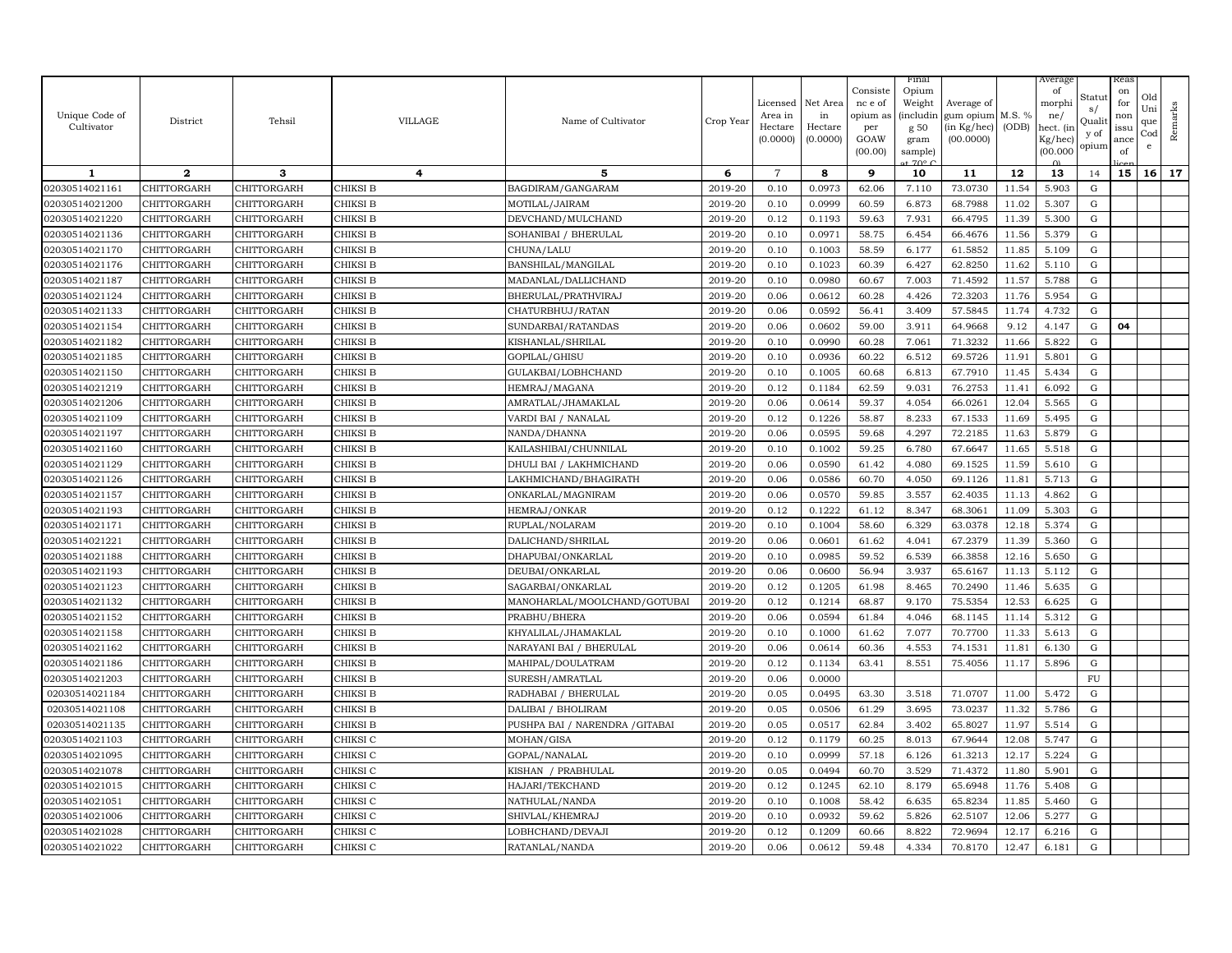| Unique Code of<br>Cultivator | District       | Tehsil             | VILLAGE             | Name of Cultivator                | Crop Year | Licensed<br>Area in<br>Hectare<br>(0.0000) | Net Area<br>in<br>Hectare<br>(0.0000) | Consiste<br>nc e of<br>opium as<br>per<br>GOAW<br>(00.00) | Final<br>Opium<br>Weight<br><i>(includin</i><br>g 50<br>gram<br>sample]<br>$70^\circ$ | Average of<br>gum opium M.S. %<br>(in Kg/hec)<br>(00.0000) | (ODB) | Averag<br>of<br>morphi<br>ne/<br>hect. (in<br>Kg/hec<br>(00.000) | Statu<br>s/<br>Quali<br>y of<br>opium | on<br>for<br>noi<br>isst<br>ance<br>of | blG<br>Uni<br>que | Remarks |
|------------------------------|----------------|--------------------|---------------------|-----------------------------------|-----------|--------------------------------------------|---------------------------------------|-----------------------------------------------------------|---------------------------------------------------------------------------------------|------------------------------------------------------------|-------|------------------------------------------------------------------|---------------------------------------|----------------------------------------|-------------------|---------|
| -1                           | $\overline{2}$ | з                  | 4                   | 5                                 | 6         | $\overline{7}$                             | 8                                     | 9                                                         | 10                                                                                    | 11                                                         | 12    | 13                                                               | 14                                    | 15                                     | 16 <sup>1</sup>   | 17      |
| 02030514021098               | CHITTORGARH    | CHITTORGARH        | CHIKSI C            | <b>BASRAJ/ONKAR</b>               | 2019-20   | 0.12                                       | 0.1223                                | 56.91                                                     | 7.390                                                                                 | 60.4252                                                    | 11.98 | 5.067                                                            | G                                     |                                        |                   |         |
| 02030514021088               | CHITTORGARH    | CHITTORGARH        | CHIKSI C            | RATANIBAI/ONKARLAL                | 2019-20   | 0.10                                       | 0.0897                                | 58.60                                                     | 6.337                                                                                 | 70.6466                                                    | 12.17 | 6.019                                                            | G                                     |                                        |                   |         |
| 02030514021023               | CHITTORGARH    | CHITTORGARH        | CHIKSI C            | MANGILAL/KALU                     | 2019-20   | 0.06                                       | 0.0567                                | 58.86                                                     | 3.574                                                                                 | 63.0335                                                    | 12.22 | 5.391                                                            | G                                     |                                        |                   |         |
| 02030514021066               | CHITTORGARH    | CHITTORGARH        | CHIKSI C            | MADHO/MANGILAL                    | 2019-20   | 0.12                                       | 0.1104                                | 59.18                                                     | 6.510                                                                                 | 58.9674                                                    | 11.98 | 4.945                                                            | ${\rm G}$                             |                                        |                   |         |
| 02030514021005               | CHITTORGARH    | CHITTORGARH        | CHIKSI C            | ONKARLALA/HARLAL                  | 2019-20   | 0.06                                       | 0.0600                                | 59.17                                                     | 4.226                                                                                 | 70.4333                                                    | 11.90 | 5.868                                                            | ${\rm G}$                             |                                        |                   |         |
| 02030514021018               | CHITTORGARH    | CHITTORGARH        | CHIKSI C            | BHANWARSINGH/MANSINGH             | 2019-20   | 0.06                                       | 0.0582                                | 57.80                                                     | 3.716                                                                                 | 63.8488                                                    | 12.09 | 5.403                                                            | G                                     |                                        |                   |         |
| 02030514021030               | CHITTORGARH    | CHITTORGARH        | CHIKSI C            | BHERULAL/UDIYACHAMAR              | 2019-20   | 0.10                                       | 0.0995                                | 58.40                                                     | 6.816                                                                                 | 68.5025                                                    | 11.95 | 5.730                                                            | ${\rm G}$                             |                                        |                   |         |
| 02030514021038               | CHITTORGARH    | CHITTORGARH        | CHIKSI C            | BHERULAL/NANDLAL                  | 2019-20   | 0.12                                       | 0.1185                                | 61.97                                                     | 8.189                                                                                 | 69.1055                                                    | 12.09 | 5.848                                                            | G                                     |                                        |                   |         |
| 02030514021046               | CHITTORGARH    | CHITTORGARH        | CHIKSI C            | GOPILAL/MOTILALA                  | 2019-20   | 0.06                                       | 0.0611                                | 59.99                                                     | 3.934                                                                                 | 64.3863                                                    | 11.85 | 5.340                                                            | ${\rm G}$                             |                                        |                   |         |
| 02030514021053               | CHITTORGARH    | CHITTORGARH        | CHIKSI C            | KANYA /KARULAL                    | 2019-20   | 0.05                                       | 0.0489                                | 60.35                                                     | 3.380                                                                                 | 69.1207                                                    | 11.71 | 5.665                                                            | G                                     |                                        |                   |         |
| 02030514021056               | CHITTORGARH    | CHITTORGARH        | CHIKSI C            | RATANLALA/RAMESHWARLAL            | 2019-20   | 0.06                                       | 0.0592                                | 61.28                                                     | 4.001                                                                                 | 67.5845                                                    | 12.66 | 5.989                                                            | G                                     |                                        |                   |         |
| 02030514021063               | CHITTORGARH    | CHITTORGARH        | CHIKSI C            | MNOHARLAL/LAXMILAL                | 2019-20   | 0.10                                       | 0.1014                                | 61.13                                                     | 7.100                                                                                 | 70.0197                                                    | 11.68 | 5.725                                                            | ${\rm G}$                             |                                        |                   |         |
| 02030514021064               | CHITTORGARH    | CHITTORGARH        | CHIKSI C            | MOHANLAL/SHANKAR                  | 2019-20   | 0.12                                       | 0.1191                                | 57.23                                                     | 7.612                                                                                 | 63.9127                                                    | 12.65 | 5.659                                                            | ${\rm G}$                             |                                        |                   |         |
| 02030514021085               | CHITTORGARH    | CHITTORGARH        | CHIKSI C            | TULSIRAM/PEMA                     | 2019-20   | 0.06                                       | 0.0563                                | 61.84                                                     | 4.382                                                                                 | 77.8330                                                    | 11.51 | 6.271                                                            | G                                     |                                        |                   |         |
| 02030514021092               | CHITTORGARH    | CHITTORGARH        | CHIKSI C            | KALURAM/KASUJI                    | 2019-20   | 0.12                                       | 0.1121                                | 61.73                                                     | 8.034                                                                                 | 71.6682                                                    | 11.36 | 5.699                                                            | ${\rm G}$                             |                                        |                   |         |
| 02030514021204               | CHITTORGARH    | CHITTORGARH        | CHIKSI C            | PARATHU/PEMA                      | 2019-20   | 0.12                                       | 0.1186                                | 59.80                                                     | 7.936                                                                                 | 66.9140                                                    | 11.69 | 5.476                                                            | ${\rm G}$                             |                                        |                   |         |
| 02030514024010               | CHITTORGARH    | CHITTORGARH        | DAULATPURA - II     | RAMLAL/BHIMA                      | 2019-20   | 0.12                                       | 0.1179                                | 53.57                                                     | 7.775                                                                                 | 65.9457                                                    | 12.82 | 5.918                                                            | ${\rm G}$                             |                                        |                   |         |
| 02030514024001               | CHITTORGARH    | CHITTORGARH        | DAULATPURA - II     | LEHRU/AMARCHAND                   | 2019-20   | 0.10                                       | 0.1004                                | 65.16                                                     | 7.512                                                                                 | 74.8207                                                    | 10.28 | 5.384                                                            | G                                     |                                        |                   |         |
| 02030514024026               | CHITTORGARH    | CHITTORGARH        | DAULATPURA - II     | MOHAN/SHIVJI                      | 2019-20   | 0.12                                       | 0.1200                                | 55.51                                                     | 7.256                                                                                 | 60.4667                                                    | 15.15 | 6.412                                                            | $\mathbf G$                           |                                        |                   |         |
| 02030514029009               | CHITTORGARH    | CHITTORGARH        | DAULATPURA VIJAIPUR | RADHABAI / MADANLAL               | 2019-20   | 0.06                                       | 0.0609                                | 62.35                                                     | 4.356                                                                                 | 71.5271                                                    | 11.40 | 5.707                                                            | $\mathbf G$                           |                                        |                   |         |
| 02030514029006               | CHITTORGARH    | CHITTORGARH        | DAULATPURA VIJAIPUR | DHAPUBAI/MAGANLAL                 | 2019-20   | 0.10                                       | 0.0999                                | 60.63                                                     | 7.665                                                                                 | 76.7267                                                    | 11.73 | 6.300                                                            | G                                     |                                        |                   |         |
| 02030514029017               | CHITTORGARH    | CHITTORGARH        | DAULATPURA VIJAIPUR | KISHANLAL/RANGLAL                 | 2019-20   | 0.10                                       | 0.0992                                | 60.55                                                     | 7.647                                                                                 | 77.0867                                                    | 11.84 | 6.389                                                            | G                                     |                                        |                   |         |
| 02030514029022               | CHITTORGARH    | CHITTORGARH        | DAULATPURA VIJAIPUR | KANHAYA/BALURAM                   | 2019-20   | 0.06                                       | 0.0615                                | 59.81                                                     | 4.323                                                                                 | 70.2927                                                    | 11.97 | 5.890                                                            | G                                     |                                        |                   |         |
| 02030514029024               | CHITTORGARH    | CHITTORGARH        | DAULATPURA VIJAIPUR | KAMALA BAI / SHIVLAL              | 2019-20   | 0.10                                       | 0.0996                                | 60.14                                                     | 7.045                                                                                 | 70.7329                                                    | 11.82 | 5.852                                                            | ${\rm G}$                             |                                        |                   |         |
| 02030514029027               | CHITTORGARH    | CHITTORGARH        | DAULATPURA VIJAIPUR | KANKU BAI / RAMLAL                | 2019-20   | 0.05                                       | 0.0482                                | 61.72                                                     | 3.712                                                                                 | 77.0124                                                    | 12.18 | 6.566                                                            | G                                     |                                        |                   |         |
| 02030514029035               | CHITTORGARH    | <b>CHITTORGARH</b> | DAULATPURA VIJAIPUR | EJANBAI/MODIRAM                   | 2019-20   | 0.06                                       | 0.0577                                | 60.17                                                     | 4.349                                                                                 | 75.3726                                                    | 12.03 | 6.348                                                            | G                                     |                                        |                   |         |
| 02030514029037               | CHITTORGARH    | CHITTORGARH        | DAULATPURA VIJAIPUR | NANDKISHOR/KISHANLAL POTR NANIBAI | 2019-20   | 0.10                                       | 0.0992                                | 60.72                                                     | 7.651                                                                                 | 77.1270                                                    | 11.66 | 6.295                                                            | ${\rm G}$                             |                                        |                   |         |
| 02030514029038               | CHITTORGARH    | CHITTORGARH        | DAULATPURA VIJAIPUR | BHERU/MAGANDHAKAR                 | 2019-20   | 0.12                                       | 0.1196                                | 60.06                                                     | 9.146                                                                                 | 76.4716                                                    | 11.79 | 6.311                                                            | ${\rm G}$                             |                                        |                   |         |
| 02030514029016               | CHITTORGARH    | CHITTORGARH        | DAULATPURA VIJAIPUR | UDAIRAM/GULAB                     | 2019-20   | 0.06                                       | 0.0590                                | 63.00                                                     | 4.608                                                                                 | 78.1017                                                    | 12.01 | 6.566                                                            | G                                     |                                        |                   |         |
| 02030514029008               | CHITTORGARH    | CHITTORGARH        | DAULATPURA VIJAIPUR | MATHARIBAI/GOPILAL                | 2019-20   | 0.10                                       | 0.0998                                | 58.55                                                     | 7.126                                                                                 | 71.4028                                                    | 11.77 | 5.883                                                            | $\mathbf G$                           |                                        |                   |         |
| 02030514029014               | CHITTORGARH    | CHITTORGARH        | DAULATPURA VIJAIPUR | DOULATRAM/MADHAWLAL               | 2019-20   | 0.06                                       | 0.0595                                | 60.69                                                     | 4.682                                                                                 | 78.6891                                                    | 12.08 | 6.654                                                            | ${\rm G}$                             |                                        |                   |         |
| 02030514029020               | CHITTORGARH    | CHITTORGARH        | DAULATPURA VIJAIPUR | JAGDISH/MADHAVLAL                 | 2019-20   | 0.06                                       | 0.0604                                | 58.81                                                     | 4.394                                                                                 | 72.7483                                                    | 12.23 | 6.228                                                            | ${\rm G}$                             |                                        |                   |         |
| 02030514029036               | CHITTORGARH    | CHITTORGARH        | DAULATPURA VIJAIPUR | RADHEYSHYAM / DHANRAJ             | 2019-20   | 0.06                                       | 0.0610                                | 59.41                                                     | 4.430                                                                                 | 72.6230                                                    | 12.30 | 6.253                                                            | ${\rm G}$                             |                                        |                   |         |
| 02030514029002               | CHITTORGARH    | CHITTORGARH        | DAULATPURA VIJAIPUR | BHOLIRAM/MULCHAND                 | 2019-20   | 0.06                                       | 0.0624                                | 58.99                                                     | 4.374                                                                                 | 70.0962                                                    | 12.12 | 5.947                                                            | G                                     |                                        |                   |         |
| 02030514029026               | CHITTORGARH    | CHITTORGARH        | DAULATPURA VIJAIPUR | RADHABAI/GITALAL                  | 2019-20   | 0.10                                       | 0.1009                                | 60.15                                                     | 7.416                                                                                 | 73.4985                                                    | 12.00 | 6.174                                                            | $\mathbf G$                           |                                        |                   |         |
| 02030514029003               | CHITTORGARH    | CHITTORGARH        | DAULATPURA VIJAIPUR | BALU/KALU                         | 2019-20   | 0.06                                       | 0.0600                                | 58.43                                                     | 4.082                                                                                 | 68.0333                                                    | 12.08 | 5.753                                                            | G                                     |                                        |                   |         |
| 02030514029013               | CHITTORGARH    | CHITTORGARH        | DAULATPURA VIJAIPUR | MEGHRAJ/HARIRAM                   | 2019-20   | 0.10                                       | 0.0986                                | 60.29                                                     | 7.553                                                                                 | 76.6024                                                    | 11.64 | 6.242                                                            | G                                     |                                        |                   |         |
| 02030514029001               | CHITTORGARH    | CHITTORGARH        | DAULATPURA VIJAIPUR | SHANKARI BAI / MOHAN              | 2019-20   | 0.10                                       | 0.0999                                | 60.56                                                     | 7.354                                                                                 | 73.6136                                                    | 11.79 | 6.075                                                            | G                                     |                                        |                   |         |
| 02030514029018               | CHITTORGARH    | CHITTORGARH        | DAULATPURA VIJAIPUR | MADANLAL/MANGILAL                 | 2019-20   | 0.06                                       | 0.0578                                | 61.88                                                     | 4.340                                                                                 | 75.0865                                                    | 11.46 | 6.024                                                            | G                                     |                                        |                   |         |
| 02030514029007               | CHITTORGARH    | CHITTORGARH        | DAULATPURA VIJAIPUR | GANGABAI/GHISALAL                 | 2019-20   | 0.06                                       | 0.0589                                | 61.01                                                     | 4.462                                                                                 | 75.7555                                                    | 12.30 | 6.523                                                            | G                                     |                                        |                   |         |
| 02030514029032               | CHITTORGARH    | CHITTORGARH        | DAULATPURA VIJAIPUR | KANKUBAI/BALUDAS P. V. NANIBAI    | 2019-20   | 0.06                                       | 0.0581                                | 60.02                                                     | 4.613                                                                                 | 79.3976                                                    | 11.86 | 6.592                                                            | ${\rm G}$                             |                                        |                   |         |
| 02030514029033               | CHITTORGARH    | CHITTORGARH        | DAULATPURA VIJAIPUR | ANACHIBAI/KANHAYALAL              | 2019-20   | 0.12                                       | 0.1198                                | 59.93                                                     | 8.604                                                                                 | 71.8197                                                    | 11.83 | 5.948                                                            | G                                     |                                        |                   |         |
| 02030514029015               | CHITTORGARH    | CHITTORGARH        | DAULATPURA VIJAIPUR | BALURAM/NAGJIRAM                  | 2019-20   | 0.10                                       | 0.0978                                | 60.09                                                     | 6.893                                                                                 | 70.4806                                                    | 11.90 | 5.871                                                            | ${\rm G}$                             |                                        |                   |         |
| 02030514029019               | CHITTORGARH    | CHITTORGARH        | DAULATPURA VIJAIPUR | NANDRAM/MULCHAND                  | 2019-20   | 0.10                                       | 0.0995                                | 59.52                                                     | 6.624                                                                                 | 66.5729                                                    | 12.25 | 5.708                                                            | ${\rm G}$                             |                                        |                   |         |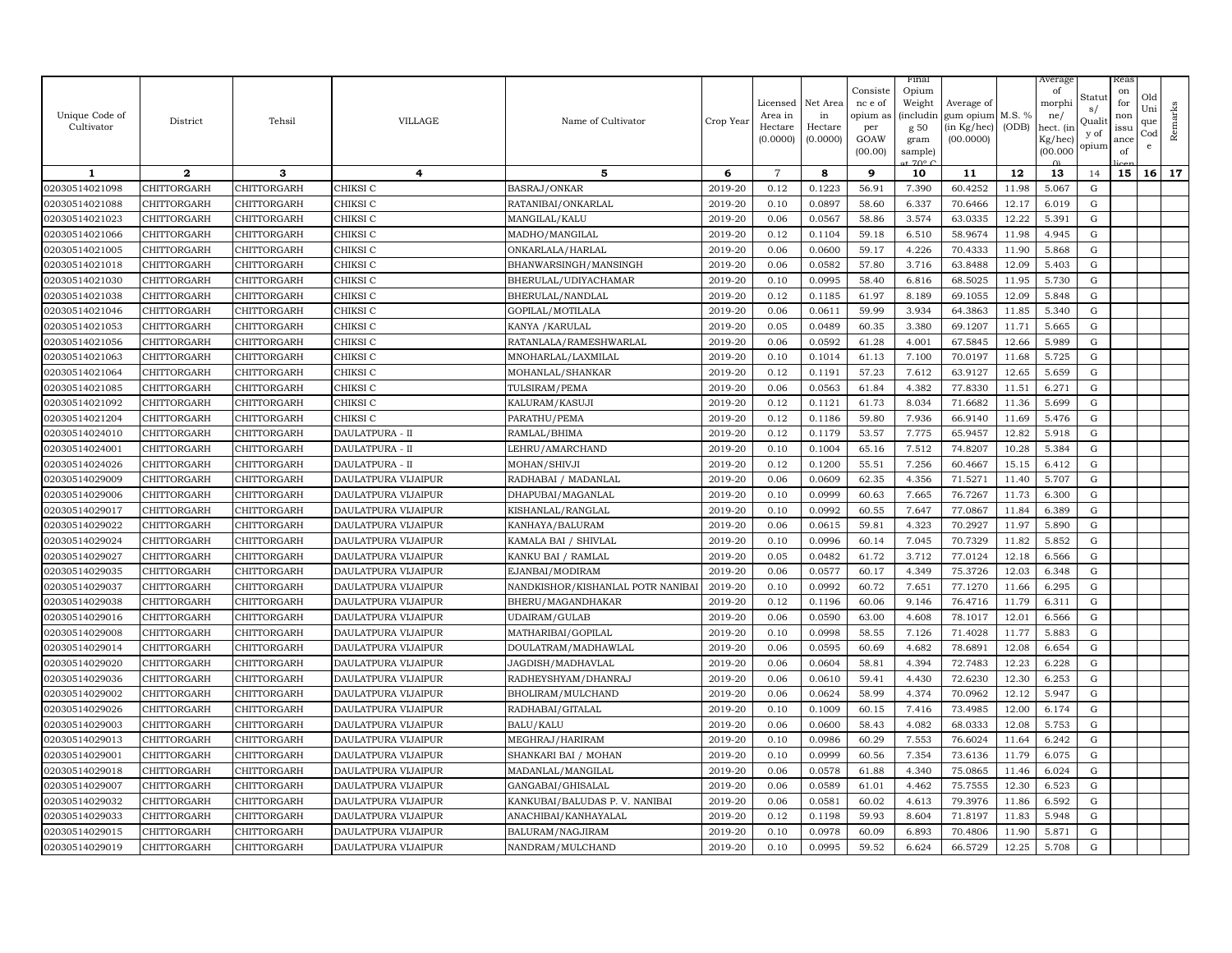| Unique Code of<br>Cultivator | District       | Tehsil      | VILLAGE               | Name of Cultivator       | Crop Year | Licensed<br>Area in<br>Hectare<br>(0.0000) | Net Area<br>in<br>Hectare<br>(0.0000) | Consiste<br>nc e of<br>opium as<br>per<br>GOAW<br>(00.00) | Final<br>Opium<br>Weight<br><i>(includin</i><br>g 50<br>gram<br>sample]<br>70° | Average of<br>gum opium M.S. %<br>(in Kg/hec)<br>(00.0000) | (ODB) | Averag<br>of<br>morphi<br>ne/<br>hect. (in<br>Kg/hec<br>(00.000) | Statut<br>s/<br>Quali<br>y of<br>opium | on<br>for<br>nor<br>isst<br>ance<br>of | Old<br>Uni<br>que<br>Cod | Remarks |
|------------------------------|----------------|-------------|-----------------------|--------------------------|-----------|--------------------------------------------|---------------------------------------|-----------------------------------------------------------|--------------------------------------------------------------------------------|------------------------------------------------------------|-------|------------------------------------------------------------------|----------------------------------------|----------------------------------------|--------------------------|---------|
| -1                           | $\overline{2}$ | 3           | 4                     | 5                        | 6         | $\overline{7}$                             | 8                                     | 9                                                         | 10                                                                             | 11                                                         | 12    | 13                                                               | 14                                     | 15                                     | 16 <sup>1</sup>          | 17      |
| 02030514029011               | CHITTORGARH    | CHITTORGARH | DAULATPURA VIJAIPUR   | DALCHAND/PRABHU          | 2019-20   | 0.06                                       | 0.0607                                | 59.18                                                     | 4.219                                                                          | 69.5058                                                    | 11.85 | 5.765                                                            | ${\rm G}$                              |                                        |                          |         |
| 02030514029039               | CHITTORGARH    | CHITTORGARH | DAULATPURA VIJAIPUR   | BALIDEVI / SHAMBHU       | 2019-20   | 0.05                                       | 0.0510                                | 59.68                                                     | 3.623                                                                          | 71.0392                                                    | 12.01 | 5.973                                                            | G                                      |                                        |                          |         |
| 02030514025010               | CHITTORGARH    | CHITTORGARH | DEVARI                | SHANTILAL/HANSRAJ        | 2019-20   | 0.06                                       | 0.0594                                | 59.83                                                     | 4.009                                                                          | 67.4916                                                    | 11.75 | 5.551                                                            | G                                      |                                        |                          |         |
| 02030514025025               | CHITTORGARH    | CHITTORGARH | <b>DEVARI</b>         | RAMSINGH/BHERULAL        | 2019-20   | 0.06                                       | 0.0581                                | 61.34                                                     | 4.416                                                                          | 76.0069                                                    | 11.77 | 6.263                                                            | G                                      |                                        |                          |         |
| 02030514025006               | CHITTORGARH    | CHITTORGARH | DEVARI                | GIRDHARI/DULICHAND       | 2019-20   | 0.12                                       | 0.1185                                | 56.65                                                     | 7.235                                                                          | 61.0549                                                    | 16.03 | 6.851                                                            | G                                      |                                        |                          |         |
| 02030514025009               | CHITTORGARH    | CHITTORGARH | DEVARI                | HEMA/NARAYAN             | 2019-20   | 0.06                                       | 0.0598                                | 63.68                                                     | 4.112                                                                          | 68.7625                                                    | 11.24 | 5.410                                                            | G                                      |                                        |                          |         |
| 02030514025039               | CHITTORGARH    | CHITTORGARH | DEVARI                | HIRA/CHHOGA              | 2019-20   | 0.06                                       | 0.0624                                | 60.52                                                     | 3.968                                                                          | 63.5897                                                    | 11.73 | 5.222                                                            | G                                      |                                        |                          |         |
| 02030514025040               | CHITTORGARH    | CHITTORGARH | DEVARI                | SOHANBAI / HEERALAL      | 2019-20   | 0.12                                       | 0.1200                                | 61.90                                                     | 8.471                                                                          | 70.5917                                                    | 11.76 | 5.811                                                            | G                                      |                                        |                          |         |
| 02030514025026               | CHITTORGARH    | CHITTORGARH | <b>DEVARI</b>         | KANKUBAI/GANGARAM        | 2019-20   | 0.05                                       | 0.0495                                | 59.95                                                     | 3.537                                                                          | 71.4545                                                    | 11.73 | 5.867                                                            | G                                      |                                        |                          |         |
| 02030514026010               | CHITTORGARH    | CHITTORGARH | DHAGLIO KA KHEDA      | ASHARAM/MANGILAL         | 2019-20   | 0.10                                       | 0.0980                                | 59.86                                                     | 7.106                                                                          | 72.5102                                                    | 12.01 | 6.096                                                            | ${\rm G}$                              |                                        |                          |         |
| 02030514026012               | CHITTORGARH    | CHITTORGARH | DHAGLIO KA KHEDA      | GITABAI / NANALAL        | 2019-20   | 0.06                                       | 0.0574                                | 59.21                                                     | 4.060                                                                          | 70.7317                                                    | 12.45 | 6.164                                                            | ${\rm G}$                              |                                        |                          |         |
| 02030514026005               | CHITTORGARH    | CHITTORGARH | DHAGLIO KA KHEDA      | RAMNIWAS / MANGILAL      | 2019-20   | 0.06                                       | 0.0579                                | 60.83                                                     | 4.336                                                                          | 74.8877                                                    | 11.95 | 6.265                                                            | G                                      |                                        |                          |         |
| 02030514026001               | CHITTORGARH    | CHITTORGARH | DHAGLIO KA KHEDA      | KASTURIBAI / BHURA       | 2019-20   | 0.10                                       | 0.0978                                | 59.32                                                     | 6.695                                                                          | 68.4560                                                    | 12.73 | 6.100                                                            | ${\rm G}$                              |                                        |                          |         |
| 02030514026011               | CHITTORGARH    | CHITTORGARH | DHAGLIO KA KHEDA      | PYARCHAND/NANALAL        | 2019-20   | 0.06                                       | 0.0580                                | 57.24                                                     | 3.843                                                                          | 66.2586                                                    | 14.29 | 6.628                                                            | ${\rm G}$                              |                                        |                          |         |
| 02030514027018               | CHITTORGARH    | CHITTORGARH | DHANET BRAHMAN        | LEHRI BAI / MOHAN        | 2019-20   | 0.12                                       | 0.1169                                | 58.05                                                     | 7.887                                                                          | 67.4679                                                    | 12.45 | 5.879                                                            | ${\rm G}$                              |                                        |                          |         |
| 02030514027003               | CHITTORGARH    | CHITTORGARH | DHANET BRAHMAN        | SOSARBAI/KALU            | 2019-20   | 0.06                                       | 0.0594                                | 56.09                                                     | 3.494                                                                          | 58.8215                                                    | 11.62 | 4.784                                                            | ${\rm G}$                              |                                        |                          |         |
| 02030514027013               | CHITTORGARH    | CHITTORGARH | <b>DHANET BRAHMAN</b> | <b>BHERU/VENA</b>        | 2019-20   | 0.12                                       | 0.1191                                | 55.27                                                     | 7.193                                                                          | 60.3946                                                    | 11.92 | 5.039                                                            | ${\rm G}$                              |                                        |                          |         |
| 02030514027027               | CHITTORGARH    | CHITTORGARH | <b>DHANET BRAHMAN</b> | NARAYAN/MANGILAL         | 2019-20   | 0.12                                       | 0.1200                                | 54.27                                                     | 7.171                                                                          | 59.7583                                                    | 11.85 | 4.957                                                            | ${\rm G}$                              |                                        |                          |         |
| 02030514028005               | CHITTORGARH    | CHITTORGARH | DHARANA               | GERI @ GEHARILAL / NANDA | 2019-20   | 0.12                                       | 0.1203                                | 63.48                                                     | 9.105                                                                          | 75.6858                                                    | 11.33 | 6.003                                                            | G                                      |                                        |                          |         |
| 02030514028007               | CHITTORGARH    | CHITTORGARH | DHARANA               | KELASH/MOHAN             | 2019-20   | 0.10                                       | 0.0955                                | 63.23                                                     | 7.145                                                                          | 74.8168                                                    | 11.37 | 5.955                                                            | G                                      |                                        |                          |         |
| 02030514028011               | CHITTORGARH    | CHITTORGARH | DHARANA               | VARDA/KIRSHANA           | 2019-20   | 0.06                                       | 0.0607                                | 62.72                                                     | 4.525                                                                          | 74.5470                                                    | 12.12 | 6.324                                                            | G                                      |                                        |                          |         |
| 02030514028008               | CHITTORGARH    | CHITTORGARH | DHARANA               | CHHAGNA/NARAYAN          | 2019-20   | 0.06                                       | 0.0567                                | 62.53                                                     | 4.225                                                                          | 74.5150                                                    | 12.47 | 6.505                                                            | ${\rm G}$                              |                                        |                          |         |
| 02030514028012               | CHITTORGARH    | CHITTORGARH | DHARANA               | CHANDIBAI/BANWARLAL      | 2019-20   | 0.06                                       | 0.0592                                | 61.43                                                     | 4.335                                                                          | 73.2264                                                    | 12.19 | 6.249                                                            | ${\rm G}$                              |                                        |                          |         |
| 02030514028001               | CHITTORGARH    | CHITTORGARH | DHARANA               | <b>BHURA / VENA</b>      | 2019-20   | 0.10                                       | 0.0986                                | 61.44                                                     | 7.215                                                                          | 73.1744                                                    | 11.70 | 5.993                                                            | G                                      |                                        |                          |         |
| 02030514028009               | CHITTORGARH    | CHITTORGARH | DHARANA               | RAMA/BHERA               | 2019-20   | 0.06                                       | 0.0595                                | 68.26                                                     | 4.671                                                                          | 78.5042                                                    | 11.69 | 6.424                                                            | G                                      |                                        |                          |         |
| 02030514030086               | CHITTORGARH    | CHITTORGARH | ERAL                  | KAMALSINGH/BASRAJ        | 2019-20   | 0.06                                       | 0.0610                                | 59.30                                                     | 4.236                                                                          | 69.4426                                                    | 12.16 | 5.911                                                            | ${\rm G}$                              |                                        |                          |         |
| 02030514030002               | CHITTORGARH    | CHITTORGARH | ERAL                  | SAMPATBAI/SHREELAL       | 2019-20   | 0.12                                       | 0.1190                                | 62.07                                                     | 8.628                                                                          | 72.5042                                                    | 11.84 | 6.009                                                            | ${\rm G}$                              |                                        |                          |         |
| 02030514030045               | CHITTORGARH    | CHITTORGARH | ERAL                  | MOTI/KHEMRAJ             | 2019-20   | 0.12                                       | 0.1200                                | 58.03                                                     | 8.265                                                                          | 68.8750                                                    | 11.87 | 5.723                                                            | ${\rm G}$                              |                                        |                          |         |
| 02030514030006               | CHITTORGARH    | CHITTORGARH | ERAL                  | DHANNA/DEVJI             | 2019-20   | 0.10                                       | 0.0990                                | 60.84                                                     | 6.988                                                                          | 70.5859                                                    | 11.39 | 5.628                                                            | G                                      |                                        |                          |         |
| 02030514030078               | CHITTORGARH    | CHITTORGARH | <b>ERAL</b>           | SHANKAR/KISHANA          | 2019-20   | 0.06                                       | 0.0590                                | 59.41                                                     | 3.777                                                                          | 64.0169                                                    | 12.04 | 5.395                                                            | ${\rm G}$                              |                                        |                          |         |
| 02030514030003               | CHITTORGARH    | CHITTORGARH | <b>ERAL</b>           | SATYANATRAYAN/NAGJIRAM   | 2019-20   | 0.10                                       | 0.1030                                | 61.05                                                     | 7.352                                                                          | 71.3786                                                    | 11.56 | 5.776                                                            | G                                      |                                        |                          |         |
| 02030514030050               | CHITTORGARH    | CHITTORGARH | <b>ERAL</b>           | RAMNARAYAN/RUPLAL        | 2019-20   | 0.12                                       | 0.1190                                | 58.21                                                     | 7.725                                                                          | 64.9160                                                    | 12.11 | 5.503                                                            | ${\rm G}$                              |                                        |                          |         |
| 02030514030021               | CHITTORGARH    | CHITTORGARH | <b>ERAL</b>           | BHANWARLAL/BHAGAWANLAL   | 2019-20   | 0.06                                       | 0.0594                                | 61.28                                                     | 4.071                                                                          | 68.5354                                                    | 11.81 | 5.665                                                            | ${\rm G}$                              |                                        |                          |         |
| 02030514030066               | CHITTORGARH    | CHITTORGARH | <b>ERAL</b>           | RAMESHAWAR/MAGNIRAM      | 2019-20   | 0.10                                       | 0.1017                                | 58.85                                                     | 6.524                                                                          | 64.1495                                                    | 12.20 | 5.478                                                            | ${\rm G}$                              |                                        |                          |         |
| 02030514030034               | CHITTORGARH    | CHITTORGARH | ERAL                  | SHANKAR/GHASI            | 2019-20   | 0.06                                       | 0.0600                                | 60.58                                                     | 3.903                                                                          | 65.0500                                                    | 11.84 | 5.391                                                            | ${\rm G}$                              |                                        |                          |         |
| 02030514030016               | CHITTORGARH    | CHITTORGARH | <b>ERAL</b>           | KAMALIBAI/SHAMBHU        | 2019-20   | 0.12                                       | 0.1197                                | 57.92                                                     | 7.960                                                                          | 66.4996                                                    | 12.88 | 5.995                                                            | G                                      |                                        |                          |         |
| 02030514030019               | CHITTORGARH    | CHITTORGARH | ERAL                  | SHANTIBAI/AMBALAL        | 2019-20   | 0.06                                       | 0.0612                                | 60.71                                                     | 4.206                                                                          | 68.7255                                                    | 11.51 | 5.538                                                            | G                                      |                                        |                          |         |
| 02030514030015               | CHITTORGARH    | CHITTORGARH | ERAL                  | BHERULAL/KISHANLAL       | 2019-20   | 0.10                                       | 0.1022                                | 56.15                                                     | 6.826                                                                          | 66.7906                                                    | 12.63 | 5.905                                                            | G                                      |                                        |                          |         |
| 02030514030022               | CHITTORGARH    | CHITTORGARH | <b>ERAL</b>           | BAGDUGIRI/KISHANGIRI     | 2019-20   | 0.10                                       | 0.0990                                | 58.31                                                     | 6.464                                                                          | 65.2929                                                    | 12.14 | 5.549                                                            | ${\rm G}$                              |                                        |                          |         |
| 02030514030047               | CHITTORGARH    | CHITTORGARH | <b>ERAL</b>           | <b>BABULAL/NATHU</b>     | 2019-20   | 0.10                                       | 0.1006                                | 59.45                                                     | 7.117                                                                          | 70.7455                                                    | 11.94 | 5.913                                                            | ${\rm G}$                              |                                        |                          |         |
| 02030514030057               | CHITTORGARH    | CHITTORGARH | <b>ERAL</b>           | GORDHAN/HIRA             | 2019-20   | 0.06                                       | 0.0625                                | 61.32                                                     | 4.196                                                                          | 67.1360                                                    | 11.59 | 5.447                                                            | G                                      |                                        |                          |         |
| 02030514030064               | CHITTORGARH    | CHITTORGARH | ERAL                  | NATHU/MANGU              | 2019-20   | 0.10                                       | 0.0999                                | 58.24                                                     | 6.739                                                                          | 67.4575                                                    | 11.98 | 5.657                                                            | ${\rm G}$                              |                                        |                          |         |
| 02030514030069               | CHITTORGARH    | CHITTORGARH | ERAL                  | GANGA/PEMA               | 2019-20   | 0.06                                       | 0.0598                                | 57.31                                                     | 3.651                                                                          | 61.0535                                                    | 12.06 | 5.155                                                            | ${\rm G}$                              |                                        |                          |         |
| 02030514030024               | CHITTORGARH    | CHITTORGARH | ERAL                  | NANALAL / HIRALAL        | 2019-20   | 0.05                                       | 0.0517                                | 60.54                                                     | 3.433                                                                          | 66.4023                                                    | 11.84 | 5.504                                                            | ${\rm G}$                              |                                        |                          |         |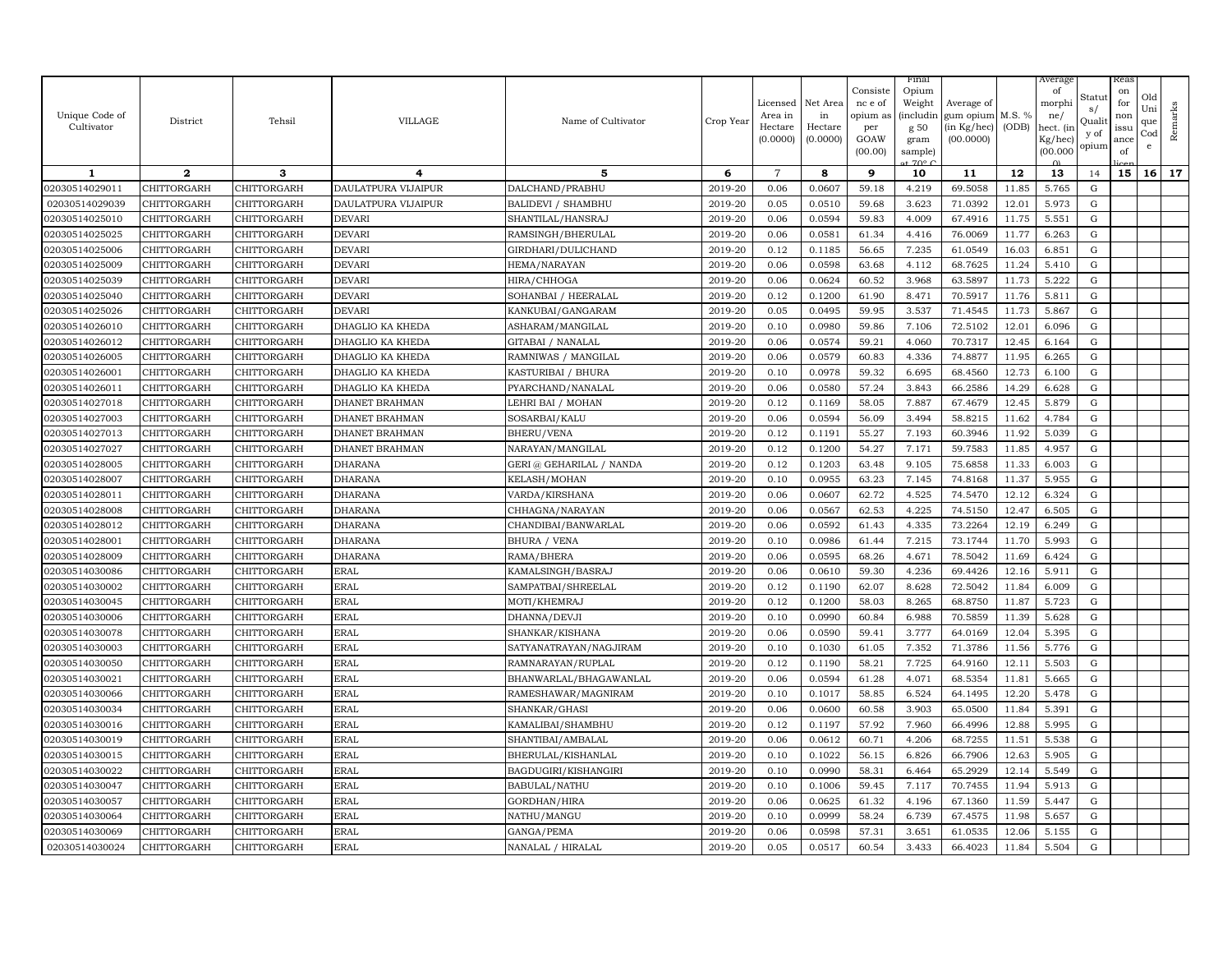| Unique Code of<br>Cultivator | District       | Tehsil      | VILLAGE        | Name of Cultivator        | Crop Year | Licensed<br>Area in<br>Hectare<br>(0.0000) | Net Area<br>in<br>Hectare<br>(0.0000) | Consiste<br>nc e of<br>opium as<br>per<br>GOAW<br>(00.00) | Final<br>Opium<br>Weight<br><i>(includin</i><br>g 50<br>gram<br>sample]<br>70° | Average of<br>gum opium M.S. %<br>(in Kg/hec)<br>(00.0000) | (ODB) | Averag<br>of<br>morphi<br>ne/<br>hect. (in<br>Kg/hec<br>(00.000) | Statut<br>s/<br>Quali<br>y of<br>opium | on<br>for<br>nor<br>isst<br>ance<br>of | Old<br>Uni<br>que<br>Cod | Remarks |
|------------------------------|----------------|-------------|----------------|---------------------------|-----------|--------------------------------------------|---------------------------------------|-----------------------------------------------------------|--------------------------------------------------------------------------------|------------------------------------------------------------|-------|------------------------------------------------------------------|----------------------------------------|----------------------------------------|--------------------------|---------|
| 1                            | $\overline{2}$ | 3           | 4              | 5                         | 6         | $\overline{7}$                             | 8                                     | 9                                                         | 10                                                                             | 11                                                         | 12    | 13                                                               | 14                                     | 15                                     | 16 <sup>1</sup>          | 17      |
| 02030514030085               | CHITTORGARH    | CHITTORGARH | ERAL           | ONKARLAL/NATHU            | 2019-20   | 0.05                                       | 0.0510                                | 60.37                                                     | 3.346                                                                          | 65.6078                                                    | 12.14 | 5.576                                                            | G                                      |                                        |                          |         |
| 02030514030004               | CHITTORGARH    | CHITTORGARH | <b>ERAL</b>    | RADHIBAI/SHRIRAM          | 2019-20   | 0.05                                       | 0.0501                                | 61.95                                                     | 3.425                                                                          | 68.3633                                                    | 11.41 | 5.460                                                            | G                                      |                                        |                          |         |
| 02030514030075               | CHITTORGARH    | CHITTORGARH | ERAL           | NATHU/DEVA                | 2019-20   | 0.05                                       | 0.0506                                | 56.29                                                     | 3.120                                                                          | 61.6601                                                    | 11.99 | 5.175                                                            | G                                      |                                        |                          |         |
| 02030514030042               | CHITTORGARH    | CHITTORGARH | <b>ERAL</b>    | PUSHKAR/BHANWARLALBAIRAWA | 2019-20   | 0.05                                       | 0.0522                                | 61.54                                                     | 3.561                                                                          | 68.2184                                                    | 11.60 | 5.539                                                            | G                                      |                                        |                          |         |
| 02030514031001               | CHITTORGARH    | CHITTORGARH | FALASIA        | GYANIBAI/HIRALAL          | 2019-20   | 0.12                                       | 0.1209                                | 59.86                                                     | 8.372                                                                          | 69.2473                                                    | 13.77 | 6.675                                                            | G                                      |                                        |                          |         |
| 02030514031028               | CHITTORGARH    | CHITTORGARH | <b>FALASIA</b> | AMBALAL/DAKHIBAI          | 2019-20   | 0.10                                       | 0.1024                                | 57.52                                                     | 6.828                                                                          | 66.6797                                                    | 10.94 | 5.107                                                            | G                                      |                                        |                          |         |
| 02030514031035               | CHITTORGARH    | CHITTORGARH | FALASIA        | GEETABAI/DALCHAND         | 2019-20   | 0.10                                       | 0.1006                                | 57.29                                                     | 6.498                                                                          | 64.5924                                                    | 10.77 | 4.870                                                            | G                                      |                                        |                          |         |
| 02030514031048               | CHITTORGARH    | CHITTORGARH | FALASIA        | PARASRAM/GHAMANDIRAM      | 2019-20   | 0.10                                       | 0.1003                                | 59.74                                                     | 6.827                                                                          | 68.0658                                                    | 12.20 | 5.813                                                            | G                                      |                                        |                          |         |
| 02030514031054               | CHITTORGARH    | CHITTORGARH | <b>FALASIA</b> | RAMSINGH/AMBALAL          | 2019-20   | 0.06                                       | 0.0621                                | 58.51                                                     | 4.238                                                                          | 68.2448                                                    | 12.27 | 5.861                                                            | G                                      |                                        |                          |         |
| 02030514031062               | CHITTORGARH    | CHITTORGARH | FALASIA        | RAMNARAYAN/HIRA           | 2019-20   | 0.06                                       | 0.0606                                | 60.35                                                     | 4.242                                                                          | 70.0000                                                    | 13.49 | 6.610                                                            | ${\rm G}$                              |                                        |                          |         |
| 02030514031063               | CHITTORGARH    | CHITTORGARH | FALASIA        | SATYANARAYAN/VENIRAM      | 2019-20   | 0.06                                       | 0.0598                                | 56.67                                                     | 4.032                                                                          | 67.4247                                                    | 13.06 | 6.163                                                            | G                                      |                                        |                          |         |
| 02030514031064               | CHITTORGARH    | CHITTORGARH | FALASIA        | MADANSINGH/VENIRAM        | 2019-20   | 0.12                                       | 0.1173                                | 60.15                                                     | 8.198                                                                          | 69.8892                                                    | 13.38 | 6.545                                                            | G                                      |                                        |                          |         |
| 02030514031065               | CHITTORGARH    | CHITTORGARH | FALASIA        | BHERULAL/HIRALAL          | 2019-20   | 0.06                                       | 0.0608                                | 57.23                                                     | 4.006                                                                          | 65.8882                                                    | 13.07 | 6.028                                                            | ${\rm G}$                              |                                        |                          |         |
| 02030514031013               | CHITTORGARH    | CHITTORGARH | FALASIA        | HAJARILAL/DALCHAND        | 2019-20   | 0.10                                       | 0.1008                                | 59.72                                                     | 6.800                                                                          | 67.4603                                                    | 13.73 | 6.483                                                            | ${\rm G}$                              |                                        |                          |         |
| 02030514031068               | CHITTORGARH    | CHITTORGARH | FALASIA        | SHOBHARAM/NETRAM          | 2019-20   | 0.10                                       | 0.1039                                | 60.97                                                     | 7.325                                                                          | 70.5005                                                    | 11.76 | 5.804                                                            | ${\rm G}$                              |                                        |                          |         |
| 02030514031076               | CHITTORGARH    | CHITTORGARH | FALASIA        | RUSTAMKHAN/BALIMO         | 2019-20   | 0.06                                       | 0.0612                                | 58.27                                                     | 3.987                                                                          | 65.1471                                                    | 13.04 | 5.947                                                            | ${\rm G}$                              |                                        |                          |         |
| 02030514031012               | CHITTORGARH    | CHITTORGARH | <b>FALASIA</b> | SHYANIBAI/MANGILAL        | 2019-20   | 0.06                                       | 0.0612                                | 55.30                                                     | 3.879                                                                          | 63.3824                                                    | 12.86 | 5.706                                                            | ${\rm G}$                              |                                        |                          |         |
| 02030514031030               | CHITTORGARH    | CHITTORGARH | FALASIA        | KALURAM/GANESH            | 2019-20   | 0.06                                       | 0.0600                                | 58.13                                                     | 4.086                                                                          | 68.1000                                                    | 12.83 | 6.116                                                            | ${\rm G}$                              |                                        |                          |         |
| 02030514031038               | CHITTORGARH    | CHITTORGARH | FALASIA        | KHYALILAL/HAJARI          | 2019-20   | 0.10                                       | 0.1005                                | 58.14                                                     | 6.329                                                                          | 62.9751                                                    | 14.86 | 6.551                                                            | G                                      |                                        |                          |         |
| 02030514031046               | CHITTORGARH    | CHITTORGARH | FALASIA        | KAILASHIBAI/ SHANTILAL    | 2019-20   | 0.10                                       | 0.0999                                | 57.18                                                     | 6.772                                                                          | 67.7878                                                    | 11.79 | 5.594                                                            | G                                      |                                        |                          |         |
| 02030514031041               | CHITTORGARH    | CHITTORGARH | FALASIA        | GORILAL/CHATARBHUJ        | 2019-20   | 0.12                                       | 0.1200                                | 56.13                                                     | 7.610                                                                          | 63.4167                                                    | 13.34 | 5.922                                                            | G                                      |                                        |                          |         |
| 02030514031003               | CHITTORGARH    | CHITTORGARH | FALASIA        | VIJAYRAM/RAMLAL           | 2019-20   | 0.06                                       | 0.0604                                | 54.11                                                     | 3.880                                                                          | 64.2384                                                    | 12.49 | 5.617                                                            | ${\rm G}$                              |                                        |                          |         |
| 02030514031014               | CHITTORGARH    | CHITTORGARH | FALASIA        | LAHRIBAI/DHANRAJ          | 2019-20   | 0.06                                       | 0.0604                                | 57.75                                                     | 3.977                                                                          | 65.8444                                                    | 13.11 | 6.042                                                            | ${\rm G}$                              |                                        |                          |         |
| 02030514031016               | CHITTORGARH    | CHITTORGARH | FALASIA        | MANOHARSINGH/RAMCHANDRA   | 2019-20   | 0.06                                       | 0.0613                                | 58.27                                                     | 4.004                                                                          | 65.3181                                                    | 11.22 | 5.130                                                            | G                                      |                                        |                          |         |
| 02030514031070               | CHITTORGARH    | CHITTORGARH | FALASIA        | BILASIRAM/RAMCHANDRA      | 2019-20   | 0.10                                       | 0.1004                                | 58.04                                                     | 6.641                                                                          | 66.1454                                                    | 13.37 | 6.191                                                            | G                                      |                                        |                          |         |
| 02030514031074               | CHITTORGARH    | CHITTORGARH | FALASIA        | FATEHLAL/HIRALAL          | 2019-20   | 0.06                                       | 0.0615                                | 58.64                                                     | 4.113                                                                          | 66.8780                                                    | 12.45 | 5.829                                                            | ${\rm G}$                              |                                        |                          |         |
| 02030514031077               | CHITTORGARH    | CHITTORGARH | FALASIA        | RAMSINGH/VENIRAM          | 2019-20   | 0.06                                       | 0.0604                                | 59.73                                                     | 4.062                                                                          | 67.2517                                                    | 14.95 | 7.037                                                            | ${\rm G}$                              |                                        |                          |         |
| 02030514031071               | CHITTORGARH    | CHITTORGARH | FALASIA        | MANOHARSINGH/VENIRAM      | 2019-20   | 0.10                                       | 0.1046                                | 54.29                                                     | 7.143                                                                          | 68.2887                                                    | 13.28 | 6.348                                                            | ${\rm G}$                              |                                        |                          |         |
| 02030514031034               | CHITTORGARH    | CHITTORGARH | FALASIA        | MOHANSINGH/NANALAL        | 2019-20   | 0.06                                       | 0.0594                                | 58.28                                                     | 3.921                                                                          | 66.0101                                                    | 12.78 | 5.906                                                            | G                                      |                                        |                          |         |
| 02030514031010               | CHITTORGARH    | CHITTORGARH | FALASIA        | LALSINGH/RAYCHAND         | 2019-20   | 0.06                                       | 0.0610                                | 59.48                                                     | 4.249                                                                          | 69.6557                                                    | 11.74 | 5.724                                                            | ${\rm G}$                              |                                        |                          |         |
| 02030514031067               | CHITTORGARH    | CHITTORGARH | FALASIA        | MANOHARLAL/BHURA          | 2019-20   | 0.06                                       | 0.0606                                | 58.43                                                     | 4.073                                                                          | 67.2112                                                    | 12.43 | 5.849                                                            | G                                      |                                        |                          |         |
| 02030514031004               | CHITTORGARH    | CHITTORGARH | FALASIA        | KAMALSINGH/RAMRATAN       | 2019-20   | 0.06                                       | 0.0598                                | 56.52                                                     | 4.013                                                                          | 67.1070                                                    | 12.54 | 5.891                                                            | ${\rm G}$                              |                                        |                          |         |
| 02030514031075               | CHITTORGARH    | CHITTORGARH | FALASIA        | GOPAL/MANGILAL            | 2019-20   | 0.06                                       | 0.0612                                | 56.25                                                     | 3.938                                                                          | 64.3464                                                    | 15.70 | 7.071                                                            | ${\rm G}$                              |                                        |                          |         |
| 02030514031020               | CHITTORGARH    | CHITTORGARH | FALASIA        | JHAMAKUBAI/BHERULAL       | 2019-20   | 0.06                                       | 0.0613                                | 53.97                                                     | 3.909                                                                          | 63.7684                                                    | 12.40 | 5.535                                                            | ${\rm G}$                              |                                        |                          |         |
| 02030514031058               | CHITTORGARH    | CHITTORGARH | FALASIA        | NANALAL/RAMLAL            | 2019-20   | 0.06                                       | 0.0609                                | 54.75                                                     | 3.872                                                                          | 63.5796                                                    | 14.03 | 6.244                                                            | ${\rm G}$                              |                                        |                          |         |
| 02030514031039               | CHITTORGARH    | CHITTORGARH | FALASIA        | KAMALABAI/MAGNIRAM        | 2019-20   | 0.10                                       | 0.1015                                | 55.59                                                     | 6.830                                                                          | 67.2906                                                    | 13.80 | 6.500                                                            | G                                      |                                        |                          |         |
| 02030514031027               | CHITTORGARH    | CHITTORGARH | FALASIA        | HAJARIBAI/BOTLAL          | 2019-20   | 0.06                                       | 0.0594                                | 61.13                                                     | 4.148                                                                          | 69.8316                                                    | 11.37 | 5.558                                                            | G                                      |                                        |                          |         |
| 02030514031060               | CHITTORGARH    | CHITTORGARH | FALASIA        | BABULAL/JASRAJ            | 2019-20   | 0.10                                       | 0.0998                                | 61.05                                                     | 7.056                                                                          | 70.7014                                                    | 11.97 | 5.924                                                            | G                                      |                                        |                          |         |
| 02030514031009               | CHITTORGARH    | CHITTORGARH | <b>FALASIA</b> | SUKHIBAI / RAMCHANDRA     | 2019-20   | 0.06                                       | 0.0610                                | 55.17                                                     | 4.106                                                                          | 67.3115                                                    | 13.61 | 6.413                                                            | ${\rm G}$                              |                                        |                          |         |
| 02030514031080               | CHITTORGARH    | CHITTORGARH | FALASIA        | LOBHCHAND/KALURAM         | 2019-20   | 0.06                                       | 0.0600                                | 56.71                                                     | 3.840                                                                          | 64.0000                                                    | 13.17 | 5.900                                                            | G                                      |                                        |                          |         |
| 02030514031042               | CHITTORGARH    | CHITTORGARH | <b>FALASIA</b> | DEVRAJ/HARLAL             | 2019-20   | 0.06                                       | 0.0606                                | 51.94                                                     | 3.628                                                                          | 59.8680                                                    | 12.50 | 5.239                                                            | G                                      |                                        |                          |         |
| 02030514031019               | CHITTORGARH    | CHITTORGARH | FALASIA        | AASHARAM/CHOGALAL         | 2019-20   | 0.06                                       | 0.0603                                | 56.40                                                     | 4.198                                                                          | 69.6186                                                    | 11.21 | 5.463                                                            | ${\rm G}$                              |                                        |                          |         |
| 02030514031024               | CHITTORGARH    | CHITTORGARH | FALASIA        | BADAMBAI/HIRALAL          | 2019-20   | 0.06                                       | 0.0613                                | 58.71                                                     | 3.967                                                                          | 64.7145                                                    | 11.99 | 5.432                                                            | ${\rm G}$                              |                                        |                          |         |
| 02030514031005               | CHITTORGARH    | CHITTORGARH | FALASIA        | DALCHAND/VENIRAM          | 2019-20   | 0.10                                       | 0.1006                                | 56.91                                                     | 6.732                                                                          | 66.9185                                                    | 13.90 | 6.511                                                            | ${\rm G}$                              |                                        |                          |         |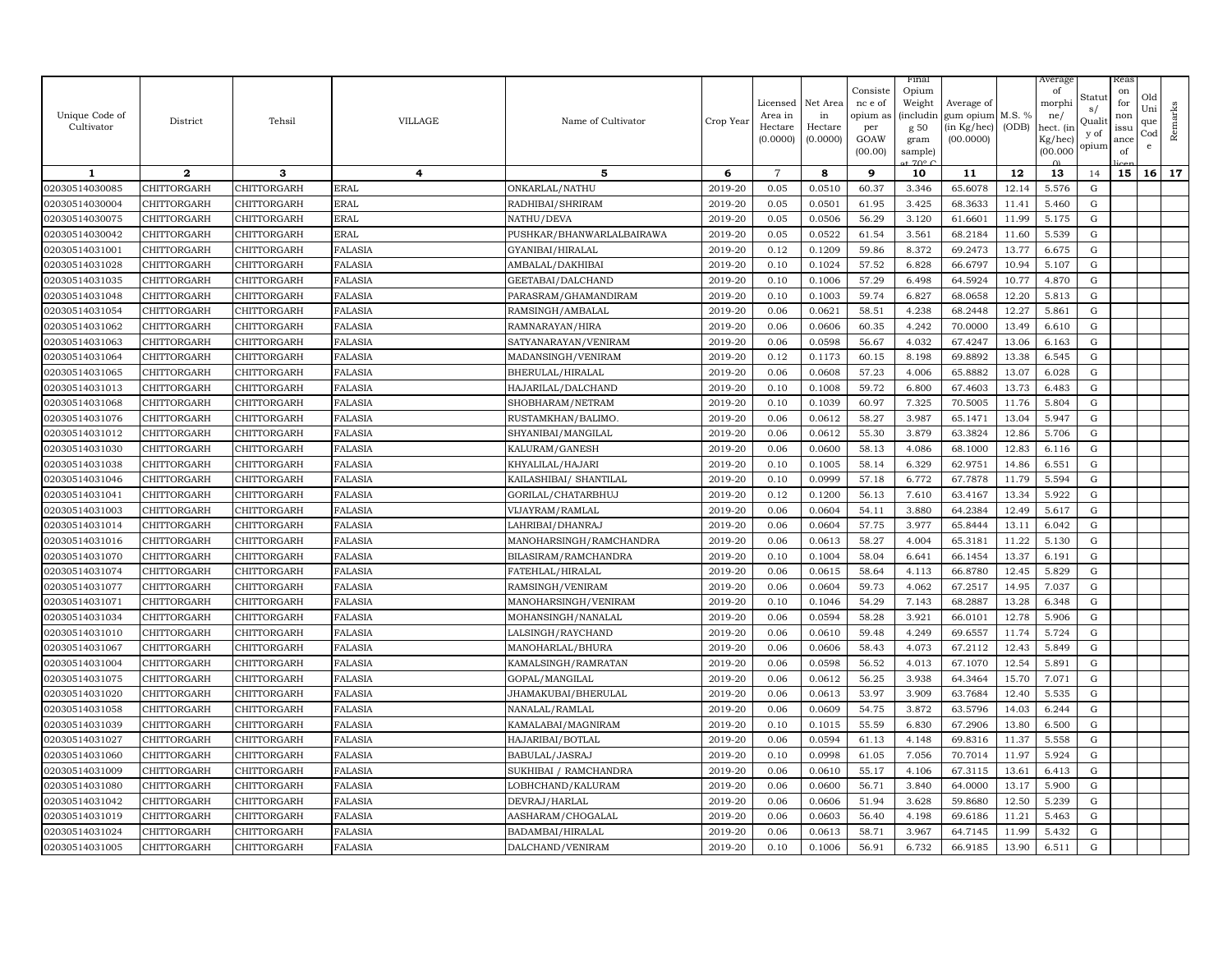| Unique Code of<br>Cultivator | District       | Tehsil      | VILLAGE          | Name of Cultivator           | Crop Year | Licensed<br>Area in<br>Hectare<br>(0.0000) | Net Area<br>in<br>Hectare<br>(0.0000) | Consiste<br>nc e of<br>opium as<br>per<br>GOAW<br>(00.00) | Final<br>Opium<br>Weight<br><i>(includin</i><br>g 50<br>gram<br>sample]<br>70° | Average of<br>gum opium M.S. %<br>(in Kg/hec)<br>(00.0000) | (ODB) | Averag<br>of<br>morphi<br>ne/<br>hect. (in<br>Kg/hec<br>(00.000) | Statut<br>s/<br>Quali<br>y of<br>opium | on<br>for<br>noi<br>isst<br>ance<br>of | Dld<br>Uni<br>que<br>Cod | Remarks |
|------------------------------|----------------|-------------|------------------|------------------------------|-----------|--------------------------------------------|---------------------------------------|-----------------------------------------------------------|--------------------------------------------------------------------------------|------------------------------------------------------------|-------|------------------------------------------------------------------|----------------------------------------|----------------------------------------|--------------------------|---------|
| -1                           | $\overline{2}$ | 3           | 4                | 5                            | 6         | $\overline{7}$                             | 8                                     | 9                                                         | 10                                                                             | 11                                                         | 12    | 13                                                               | 14                                     | 15                                     | 16 <sup>1</sup>          | 17      |
| 02030514031025               | CHITTORGARH    | CHITTORGARH | FALASIA          | KAMALSINGH/AMRATRAM          | 2019-20   | 0.06                                       | 0.0621                                | 47.87                                                     | 3.358                                                                          | 54.0741                                                    | 15.77 | 5.969                                                            | ${\rm G}$                              |                                        |                          |         |
| 02030514031026               | CHITTORGARH    | CHITTORGARH | FALASIA          | DHAPUBAI/AMARATRAM           | 2019-20   | 0.06                                       | 0.0600                                | 56.84                                                     | 3.735                                                                          | 62.2500                                                    | 13.71 | 5.974                                                            | G                                      |                                        |                          |         |
| 02030514031002               | CHITTORGARH    | CHITTORGARH | FALASIA          | DADAMCHAND/ONKAR             | 2019-20   | 0.06                                       | 0.0621                                | 52.86                                                     | 3.662                                                                          | 58.9694                                                    | 15.27 | 6.304                                                            | G                                      |                                        |                          |         |
| 02030514031021               | CHITTORGARH    | CHITTORGARH | FALASIA          | RAMRATAN/KASHIRAM            | 2019-20   | 0.06                                       | 0.0598                                | 53.41                                                     | 3.640                                                                          | 60.8696                                                    | 11.29 | 4.810                                                            | G                                      |                                        |                          |         |
| 02030514031008               | CHITTORGARH    | CHITTORGARH | FALASIA          | SUKHLAL/CHATURBHUJ           | 2019-20   | 0.10                                       | 0.0991                                | 57.67                                                     | 6.706                                                                          | 67.6690                                                    | 13.14 | 6.224                                                            | G                                      |                                        |                          |         |
| 02030514031011               | CHITTORGARH    | CHITTORGARH | FALASIA          | NABBUBAI/MOTILAL             | 2019-20   | 0.10                                       | 0.1017                                | 56.12                                                     | 6.686                                                                          | 65.7424                                                    | 13.47 | 6.199                                                            | G                                      |                                        |                          |         |
| 02030514031023               | CHITTORGARH    | CHITTORGARH | FALASIA          | SHANTILAL/GAMNDIRAM          | 2019-20   | 0.06                                       | 0.0600                                | 53.75                                                     | 3.670                                                                          | 61.1667                                                    | 13.12 | 5.618                                                            | G                                      |                                        |                          |         |
| 02030514031073               | CHITTORGARH    | CHITTORGARH | FALASIA          | <b>BABULAL/GHISA</b>         | 2019-20   | 0.05                                       | 0.0495                                | 57.38                                                     | 3.730                                                                          | 75.3535                                                    | 11.52 | 6.076                                                            | G                                      |                                        |                          |         |
| 02030514031018               | CHITTORGARH    | CHITTORGARH | <b>FALASIA</b>   | UDAILAL/DALCHAND             | 2019-20   | 0.05                                       | 0.0501                                | 57.68                                                     | 3.387                                                                          | 67.6048                                                    | 13.90 | 6.577                                                            | G                                      |                                        |                          |         |
| 02030514031043               | CHITTORGARH    | CHITTORGARH | FALASIA          | PUSHPABAI/KAILASH            | 2019-20   | 0.05                                       | 0.0509                                | 57.80                                                     | 3.757                                                                          | 73.8114                                                    | 10.95 | 5.658                                                            | ${\rm G}$                              |                                        |                          |         |
| 02030514031029               | CHITTORGARH    | CHITTORGARH | FALASIA          | SAGAR / BHERULAL             | 2019-20   | 0.05                                       | 0.0498                                | 58.11                                                     | 3.470                                                                          | 69.6787                                                    | 11.56 | 5.638                                                            | ${\rm G}$                              |                                        |                          |         |
| 02030514032040               | CHITTORGARH    | CHITTORGARH | GAIRIYO KA KHEDA | PEMA/JAGGARAM                | 2019-20   | 0.05                                       | 0.0475                                | 47.05                                                     | 2.931                                                                          | 61.7053                                                    | 13.62 | 5.882                                                            | G                                      |                                        |                          |         |
| 02030514032041               | CHITTORGARH    | CHITTORGARH | GAIRIYO KA KHEDA | HEMRAJ/KHUMA                 | 2019-20   | 0.05                                       | 0.0506                                | 60.53                                                     | 3.632                                                                          | 71.7787                                                    | 12.44 | 6.250                                                            | ${\rm G}$                              |                                        |                          |         |
| 02030514032036               | CHITTORGARH    | CHITTORGARH | GAIRIYO KA KHEDA | KHUMA/BARDA                  | 2019-20   | 0.05                                       | 0.0513                                | 51.59                                                     | 2.594                                                                          | 50.5653                                                    | 13.14 | 4.651                                                            | ${\rm G}$                              |                                        |                          |         |
| 02030514032029               | CHITTORGARH    | CHITTORGARH | GAIRIYO KA KHEDA | HOLIBAI/NAWLA                | 2019-20   | 0.10                                       | 0.0982                                | 53.93                                                     | 5.955                                                                          | 60.6415                                                    | 11.72 | 4.975                                                            | ${\rm G}$                              |                                        |                          |         |
| 02030514032021               | CHITTORGARH    | CHITTORGARH | GAIRIYO KA KHEDA | BHERU/VARDA                  | 2019-20   | 0.10                                       | 0.0499                                | 48.90                                                     | 2.906                                                                          | 58.2365                                                    | 15.89 | 6.478                                                            | ${\rm G}$                              |                                        |                          |         |
| 02030514032035               | CHITTORGARH    | CHITTORGARH | GAIRIYO KA KHEDA | VENIRAM/CHAMPA               | 2019-20   | 0.10                                       | 0.0988                                | 61.36                                                     | 7.091                                                                          | 71.7713                                                    | 11.69 | 5.873                                                            | ${\rm G}$                              |                                        |                          |         |
| 02030514032022               | CHITTORGARH    | CHITTORGARH | GAIRIYO KA KHEDA | MANGUDAS/GHISADAS            | 2019-20   | 0.10                                       | 0.1000                                | 56.50                                                     | 6.046                                                                          | 60.4600                                                    | 12.46 | 5.273                                                            | G                                      |                                        |                          |         |
| 02030514032034               | CHITTORGARH    | CHITTORGARH | GAIRIYO KA KHEDA | MENIBAI/RODA                 | 2019-20   | 0.06                                       | 0.0603                                | 58.63                                                     | 4.062                                                                          | 67.3632                                                    | 12.37 | 5.833                                                            | G                                      |                                        |                          |         |
| 02030514032013               | CHITTORGARH    | CHITTORGARH | GAIRIYO KA KHEDA | SATTU/NANDA @ NANDRAM        | 2019-20   | 0.10                                       | 0.1000                                | 57.35                                                     | 6.489                                                                          | 64.8900                                                    | 14.86 | 6.750                                                            | G                                      |                                        |                          |         |
| 02030514032003               | CHITTORGARH    | CHITTORGARH | GAIRIYO KA KHEDA | MOHANIBAI/RAMCHANDRA         | 2019-20   | 0.10                                       | 0.0952                                | 51.63                                                     | 5.724                                                                          | 60.1261                                                    | 13.87 | 5.837                                                            | G                                      |                                        |                          |         |
| 02030514032025               | CHITTORGARH    | CHITTORGARH | GAIRIYO KA KHEDA | NANDRAM/GOPI                 | 2019-20   | 0.06                                       | 0.0599                                | 60.73                                                     | 4.234                                                                          | 70.6845                                                    | 12.32 | 6.095                                                            | ${\rm G}$                              |                                        |                          |         |
| 02030514032042               | CHITTORGARH    | CHITTORGARH | GAIRIYO KA KHEDA | ONKARLAL/NETA                | 2019-20   | 0.06                                       | 0.0572                                | 53.07                                                     | 3.321                                                                          | 58.0594                                                    | 14.08 | 5.722                                                            | ${\rm G}$                              |                                        |                          |         |
| 02030514032019               | CHITTORGARH    | CHITTORGARH | GAIRIYO KA KHEDA | <b>BHAGWAN / VARDA</b>       | 2019-20   | 0.06                                       | 0.0603                                | 57.07                                                     | 4.142                                                                          | 68.6899                                                    | 13.90 | 6.683                                                            | G                                      |                                        |                          |         |
| 02030514032001               | CHITTORGARH    | CHITTORGARH | GAIRIYO KA KHEDA | RATANLAL/ONKAR               | 2019-20   | 0.10                                       | 0.0978                                | 52.11                                                     | 5.896                                                                          | 60.2863                                                    | 13.39 | 5.651                                                            | G                                      |                                        |                          |         |
| 02030514032002               | CHITTORGARH    | CHITTORGARH | GAIRIYO KA KHEDA | HARISINGH/RUPSINGH           | 2019-20   | 0.10                                       | 0.0984                                | 52.70                                                     | 5.639                                                                          | 57.3069                                                    | 15.35 | 6.158                                                            | ${\rm G}$                              |                                        |                          |         |
| 02030514032010               | CHITTORGARH    | CHITTORGARH | GAIRIYO KA KHEDA | SUKHDEV/SIYARAM              | 2019-20   | 0.06                                       | 0.0564                                | 56.90                                                     | 3.658                                                                          | 64.8582                                                    | 13.20 | 5.993                                                            | G                                      |                                        |                          |         |
| 02030514032016               | CHITTORGARH    | CHITTORGARH | GAIRIYO KA KHEDA | PRABHULAL/HARLAL             | 2019-20   | 0.06                                       | 0.0589                                | 61.33                                                     | 4.442                                                                          | 75.4160                                                    | 13.17 | 6.953                                                            | ${\rm G}$                              |                                        |                          |         |
| 02030514032027               | CHITTORGARH    | CHITTORGARH | GAIRIYO KA KHEDA | LEHRIBAI / NARAYAN           | 2019-20   | 0.05                                       | 0.0504                                | 50.11                                                     | 3.250                                                                          | 64.4841                                                    | 14.73 | 6.649                                                            | G                                      |                                        |                          |         |
| 02030514032028               | CHITTORGARH    | CHITTORGARH | GAIRIYO KA KHEDA | JAYRAM/BALDEV                | 2019-20   | 0.10                                       | 0.1001                                | 51.54                                                     | 5.876                                                                          | 58.7013                                                    | 13.27 | 5.452                                                            | ${\rm G}$                              |                                        |                          |         |
| 02030514032033               | CHITTORGARH    | CHITTORGARH | GAIRIYO KA KHEDA | RATYA/RUPA                   | 2019-20   | 0.06                                       | 0.0559                                | 59.30                                                     | 3.516                                                                          | 62.8980                                                    | 13.91 | 6.124                                                            | $\mathbf G$                            |                                        |                          |         |
| 02030514032008               | CHITTORGARH    | CHITTORGARH | GAIRIYO KA KHEDA | MANGU / AMARA                | 2019-20   | 0.10                                       | 0.0966                                | 60.40                                                     | 6.946                                                                          | 71.9048                                                    | 13.16 | 6.624                                                            | ${\rm G}$                              |                                        |                          |         |
| 02030514032053               | CHITTORGARH    | CHITTORGARH | GAIRIYO KA KHEDA | KHYALIBAI / NATHU            | 2019-20   | 0.05                                       | 0.0494                                | 60.02                                                     | 3.584                                                                          | 72.5506                                                    | 13.60 | 6.907                                                            | ${\rm G}$                              |                                        |                          |         |
| 02030514033022               | CHITTORGARH    | CHITTORGARH | GANGAJI KA KHEDA | SHOLA/LEHARU                 | 2019-20   | 0.12                                       | 0.1214                                | 60.73                                                     | 8.520                                                                          | 70.1812                                                    | 10.26 | 5.040                                                            | ${\rm G}$                              |                                        |                          |         |
| 02030514033012               | CHITTORGARH    | CHITTORGARH | GANGAJI KA KHEDA | HANGAMIBAI / ONKAR           | 2019-20   | 0.05                                       | 0.0491                                | 61.71                                                     | 3.703                                                                          | 75.4175                                                    | 12.17 | 6.424                                                            | ${\rm G}$                              |                                        |                          |         |
| 02030514025033               | CHITTORGARH    | CHITTORGARH | GHAGASA          | ANACHIBAI/JODHA              | 2019-20   | 0.05                                       | 0.0500                                | 60.59                                                     | 3.557                                                                          | 71.1400                                                    | 12.49 | 6.221                                                            | G                                      |                                        |                          |         |
| 02030514035008               | CHITTORGARH    | CHITTORGARH | GHAGASA          | MATHURA/CHUNA                | 2019-20   | 0.06                                       | 0.0000                                |                                                           |                                                                                |                                                            |       |                                                                  | NS                                     |                                        |                          |         |
| 02030514035010               | CHITTORGARH    | CHITTORGARH | GHAGASA          | CHENIBAI/HAJARI              | 2019-20   | 0.06                                       | 0.0600                                | 63.17                                                     | 4.485                                                                          | 74.7500                                                    | 11.22 | 5.871                                                            | G                                      |                                        |                          |         |
| 02030514035024               | CHITTORGARH    | CHITTORGARH | GHAGASA          | TOLU/TEKA                    | 2019-20   | 0.12                                       | 0.1195                                | 61.97                                                     | 8.304                                                                          | 69.4895                                                    | 11.47 | 5.579                                                            | G                                      |                                        |                          |         |
| 02030514035023               | CHITTORGARH    | CHITTORGARH | GHAGASA          | <b>BHANWAR / MANGU</b>       | 2019-20   | 0.05                                       | 0.0500                                | 56.17                                                     | 3.499                                                                          | 69.9800                                                    | 12.55 | 6.147                                                            | G                                      |                                        |                          |         |
| 02030514037010               | CHITTORGARH    | CHITTORGARH | GHATIYAWALI      | DALCHAND/NARAYAN             | 2019-20   | 0.05                                       | 0.0500                                | 59.83                                                     | 3.333                                                                          | 66.6600                                                    | 12.39 | 5.782                                                            | G                                      |                                        |                          |         |
| 02030514037003               | CHITTORGARH    | CHITTORGARH | GHATIYAWALI      | VALLABHKUNWAR/GOVERDHANSINGH | 2019-20   | 0.12                                       | 0.1168                                | 57.20                                                     | 7.338                                                                          | 62.8253                                                    | 12.88 | 5.664                                                            | ${\rm G}$                              |                                        |                          |         |
| 02030514037001               | CHITTORGARH    | CHITTORGARH | GHATIYAWALI      | <b>BADRILAL / NARAYAN</b>    | 2019-20   | 0.05                                       | 0.0509                                | 48.88                                                     | 2.905                                                                          | 57.0727                                                    | 13.85 | 5.533                                                            | ${\rm G}$                              |                                        |                          |         |
| 02030514037022               | CHITTORGARH    | CHITTORGARH | GHATIYAWALI      | RAMLAL/LAXMICHAND            | 2019-20   | 0.10                                       | 0.1029                                | 57.29                                                     | 6.073                                                                          | 59.0185                                                    | 12.88 | 5.321                                                            | ${\rm G}$                              |                                        |                          |         |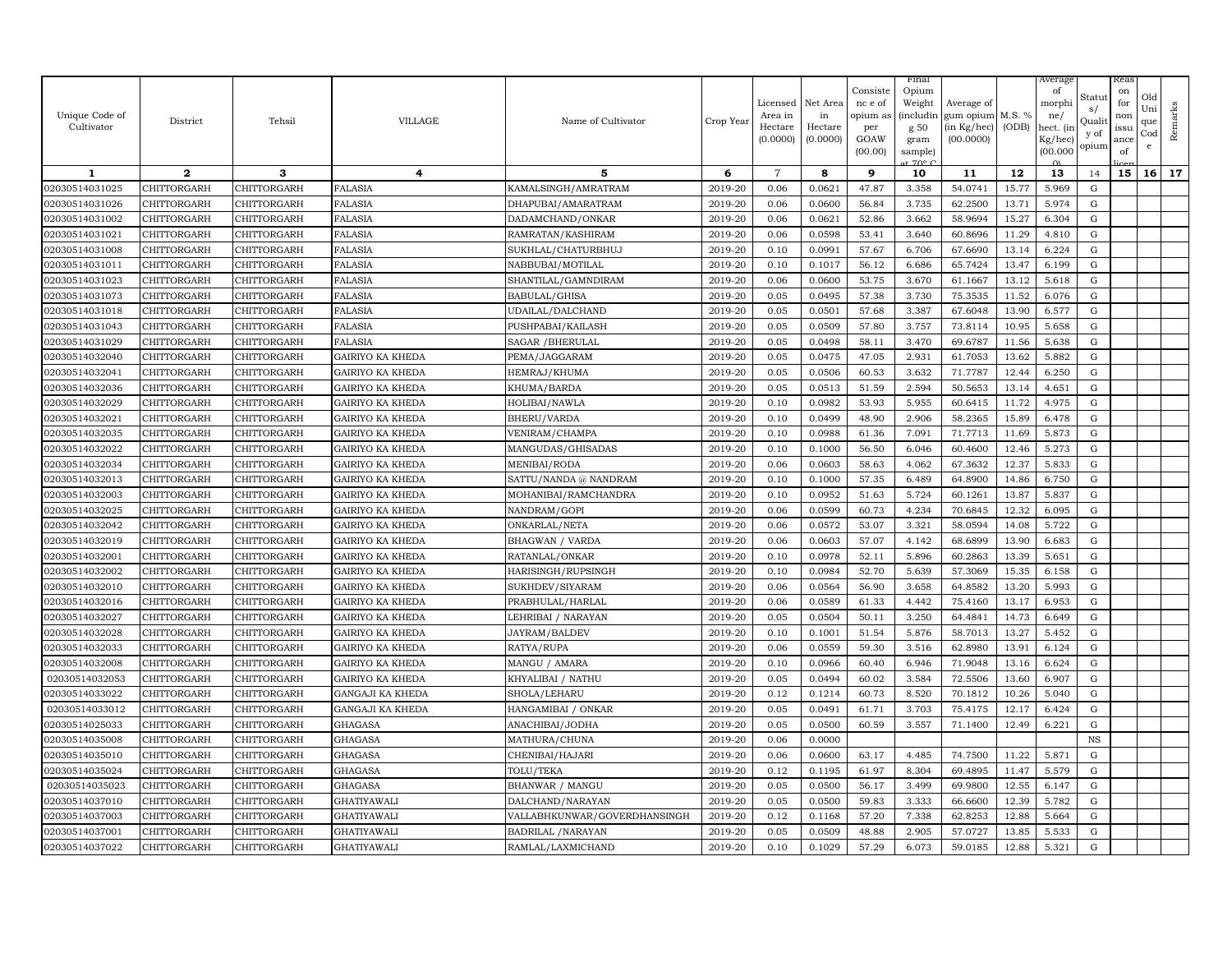| Unique Code of<br>Cultivator | District     | Tehsil      | VILLAGE                     | Name of Cultivator        | Crop Year | Licensed<br>Area in<br>Hectare<br>(0.0000) | Net Area<br>in<br>Hectare<br>(0.0000) | Consiste<br>nc e of<br>opium as<br>per<br>GOAW<br>(00.00) | Final<br>Opium<br>Weight<br><i>(includin</i><br>g 50<br>gram<br>sample]<br>70° | Average of<br>gum opium M.S. %<br>(in Kg/hec)<br>(00.0000) | (ODB) | <i><u><b>Werage</b></u></i><br>of<br>morphi<br>ne/<br>nect. (ir<br>Kg/hec]<br>(00.000) | Statu<br>s/<br>Quali<br>y of<br>opium | on<br>for<br>noi<br>isst<br>ance<br>of | Old<br>Uni<br>que<br>Cod | Remarks |
|------------------------------|--------------|-------------|-----------------------------|---------------------------|-----------|--------------------------------------------|---------------------------------------|-----------------------------------------------------------|--------------------------------------------------------------------------------|------------------------------------------------------------|-------|----------------------------------------------------------------------------------------|---------------------------------------|----------------------------------------|--------------------------|---------|
| 1                            | $\mathbf{2}$ | 3           | $\overline{4}$              | 5                         | 6         | $\overline{7}$                             | 8                                     | 9                                                         | 10                                                                             | 11                                                         | 12    | 13                                                                                     | 14                                    | 15                                     | 16                       | 17      |
| 02030514037015               | CHITTORGARH  | CHITTORGARH | <b>GHATIYAWALI</b>          | RAMESHWAR / BALU          | 2019-20   | 0.05                                       | 0.0514                                | 54.24                                                     | 2.859                                                                          | 55.6226                                                    | 13.29 | 5.175                                                                                  | $\mathbf G$                           |                                        |                          |         |
| 02030514036026               | CHITTORGARH  | CHITTORGARH | GHATIYAWALI KA KHEDA        | MOTILAL/CHAMPA            | 2019-20   | 0.05                                       | 0.0512                                | 62.41                                                     | 3.691                                                                          | 72.0898                                                    | 11.31 | 5.708                                                                                  | G                                     |                                        |                          |         |
| 02030514036007               | CHITTORGARH  | CHITTORGARH | GHATIYAWALI KA KHEDA        | BHANWARLAL/CHAMMA         | 2019-20   | 0.05                                       | 0.0504                                | 62.98                                                     | 3.671                                                                          | 72.8373                                                    | 11.92 | 6.077                                                                                  | G                                     |                                        |                          |         |
| 02030514036013               | CHITTORGARH  | CHITTORGARH | GHATIYAWALI KA KHEDA        | JAGANNATH/BHIMRAJ         | 2019-20   | 0.10                                       | 0.0999                                | 66.77                                                     | 7.698                                                                          | 77.0571                                                    | 11.83 | 6.381                                                                                  | G                                     |                                        |                          |         |
| 02030514036019               | CHITTORGARH  | CHITTORGARH | GHATIYAWALI KA KHEDA        | RANGLAL/BHANWARLAL        | 2019-20   | 0.06                                       | 0.0592                                | 63.81                                                     | 4.366                                                                          | 73.7500                                                    | 12.11 | 6.252                                                                                  | G                                     |                                        |                          |         |
| 02030514036020               | CHITTORGARH  | CHITTORGARH | GHATIYAWALI KA KHEDA        | KISHANLAL/PYARCHAND       | 2019-20   | 0.06                                       | 0.0620                                | 59.56                                                     | 4.101                                                                          | 66.1452                                                    | 11.89 | 5.505                                                                                  | G                                     |                                        |                          |         |
| 02030514036022               | CHITTORGARH  | CHITTORGARH | GHATIYAWALI KA KHEDA        | DEVILAL/SHIVLAL           | 2019-20   | 0.10                                       | 0.1007                                | 61.28                                                     | 7.336                                                                          | 72.8500                                                    | 11.81 | 6.023                                                                                  | G                                     |                                        |                          |         |
| 02030514036002               | CHITTORGARH  | CHITTORGARH | GHATIYAWALI KA KHEDA        | BHANWARLAL/BHIMRAJ        | 2019-20   | 0.06                                       | 0.0614                                | 61.74                                                     | 4.357                                                                          | 70.9609                                                    | 11.90 | 5.911                                                                                  | G                                     |                                        |                          |         |
| 02030514036004               | CHITTORGARH  | CHITTORGARH | GHATIYAWALI KA KHEDA        | KISHANLAL/HIRA            | 2019-20   | 0.06                                       | 0.0602                                | 61.93                                                     | 4.370                                                                          | 72.5914                                                    | 11.09 | 5.636                                                                                  | G                                     |                                        |                          |         |
| 02030514036006               | CHITTORGARH  | CHITTORGARH | GHATIYAWALI KA KHEDA        | <b>BHERULAL / KELA</b>    | 2019-20   | 0.10                                       | 0.1008                                | 61.78                                                     | 7.069                                                                          | 70.1290                                                    | 11.74 | 5.764                                                                                  | ${\rm G}$                             |                                        |                          |         |
| 02030514036025               | CHITTORGARH  | CHITTORGARH | <b>GHATIYAWALI KA KHEDA</b> | KELA @ KELURAM/HEMA       | 2019-20   | 0.10                                       | 0.1000                                | 65.03                                                     | 7.581                                                                          | 75.8100                                                    | 11.86 | 6.293                                                                                  | G                                     |                                        |                          |         |
| 02030514036030               | CHITTORGARH  | CHITTORGARH | GHATIYAWALI KA KHEDA        | CHUNNILAL/POKHAR          | 2019-20   | 0.10                                       | 0.1009                                | 60.56                                                     | 6.497                                                                          | 64.3905                                                    | 11.62 | 5.238                                                                                  | G                                     |                                        |                          |         |
| 02030514036009               | CHITTORGARH  | CHITTORGARH | GHATIYAWALI KA KHEDA        | BHERULAL/POKHAR           | 2019-20   | 0.06                                       | 0.0616                                | 61.36                                                     | 4.278                                                                          | 69.4481                                                    | 11.34 | 5.512                                                                                  | ${\rm G}$                             |                                        |                          |         |
| 02030514036017               | CHITTORGARH  | CHITTORGARH | GHATIYAWALI KA KHEDA        | RATANLAL/HIRA             | 2019-20   | 0.10                                       | 0.1016                                | 60.73                                                     | 6.880                                                                          | 67.7165                                                    | 12.04 | 5.707                                                                                  | ${\rm G}$                             |                                        |                          |         |
| 02030514036012               | CHITTORGARH  | CHITTORGARH | <b>GHATIYAWALI KA KHEDA</b> | LEHARIBAI/NANA            | 2019-20   | 0.12                                       | 0.1205                                | 62.57                                                     | 8.590                                                                          | 71.2863                                                    | 12.34 | 6.158                                                                                  | G                                     |                                        |                          |         |
| 02030514036033               | CHITTORGARH  | CHITTORGARH | GHATIYAWALI KA KHEDA        | BHANWARLAL/NANDA          | 2019-20   | 0.06                                       | 0.0602                                | 63.23                                                     | 4.336                                                                          | 72.0266                                                    | 11.77 | 5.934                                                                                  | ${\rm G}$                             |                                        |                          |         |
| 02030514036014               | CHITTORGARH  | CHITTORGARH | <b>GHATIYAWALI KA KHEDA</b> | DEVLIBAI/KAILASH          | 2019-20   | 0.06                                       | 0.0605                                | 65.69                                                     | 4.486                                                                          | 74.1488                                                    | 11.72 | 6.083                                                                                  | ${\rm G}$                             |                                        |                          |         |
| 02030514036018               | CHITTORGARH  | CHITTORGARH | GHATIYAWALI KA KHEDA        | JAYRAJ/HIRA               | 2019-20   | 0.06                                       | 0.0613                                | 63.73                                                     | 4.224                                                                          | 68.9070                                                    | 11.75 | 5.668                                                                                  | G                                     |                                        |                          |         |
| 02030514036023               | CHITTORGARH  | CHITTORGARH | GHATIYAWALI KA KHEDA        | MADANLAL/TULSIRAM         | 2019-20   | 0.06                                       | 0.0596                                | 63.65                                                     | 4.410                                                                          | 73.9933                                                    | 11.56 | 5.988                                                                                  | G                                     |                                        |                          |         |
| 02030514036029               | CHITTORGARH  | CHITTORGARH | GHATIYAWALI KA KHEDA        | JAMANABAI/TULASIRAM       | 2019-20   | 0.06                                       | 0.0000                                |                                                           |                                                                                |                                                            |       |                                                                                        | FU                                    |                                        |                          |         |
| 02030514036005               | CHITTORGARH  | CHITTORGARH | GHATIYAWALI KA KHEDA        | BOTLAL/DALU/PYARIBAI      | 2019-20   | 0.06                                       | 0.0627                                | 63.66                                                     | 4.311                                                                          | 68.7560                                                    | 11.67 | 5.616                                                                                  | G                                     |                                        |                          |         |
| 02030514036021               | CHITTORGARH  | CHITTORGARH | GHATIYAWALI KA KHEDA        | RATANLAL/SHIVLAL          | 2019-20   | 0.10                                       | 0.0944                                | 61.20                                                     | 6.872                                                                          | 72.7966                                                    | 11.27 | 5.743                                                                                  | G                                     |                                        |                          |         |
| 02030514036027               | CHITTORGARH  | CHITTORGARH | GHATIYAWALI KA KHEDA        | GHISULAL/KALUJI           | 2019-20   | 0.10                                       | 0.1038                                | 58.40                                                     | 6.165                                                                          | 59.3931                                                    | 12.19 | 5.068                                                                                  | ${\rm G}$                             |                                        |                          |         |
| 02030514036035               | CHITTORGARH  | CHITTORGARH | GHATIYAWALI KA KHEDA        | MOHAN/BABUDAN             | 2019-20   | 0.06                                       | 0.0615                                | 57.38                                                     | 3.836                                                                          | 62.3740                                                    | 12.65 | 5.524                                                                                  | G                                     |                                        |                          |         |
| 02030514036003               | CHITTORGARH  | CHITTORGARH | GILUND                      | PRABHULAL/SHOBHALAL       | 2019-20   | 0.06                                       | 0.0600                                | 62.32                                                     | 4.362                                                                          | 72.7000                                                    | 12.15 | 6.184                                                                                  | G                                     |                                        |                          |         |
| 02030514038082               | CHITTORGARH  | CHITTORGARH | <b>GILUND</b>               | ANASIBAI/MATHURALAL       | 2019-20   | 0.12                                       | 0.1200                                | 61.73                                                     | 8.316                                                                          | 69.3000                                                    | 11.49 | 5.574                                                                                  | ${\rm G}$                             |                                        |                          |         |
| 02030514038005               | CHITTORGARH  | CHITTORGARH | GILUND                      | JITMAL/MANGILAL           | 2019-20   | 0.12                                       | 0.1236                                | 58.47                                                     | 7.994                                                                          | 64.6764                                                    | 12.33 | 5.582                                                                                  | ${\rm G}$                             |                                        |                          |         |
| 02030514038006               | CHITTORGARH  | CHITTORGARH | GILUND                      | <b>UDAIRAM / KESHURAM</b> | 2019-20   | 0.05                                       | 0.0496                                | 59.96                                                     | 3.461                                                                          | 69.7782                                                    | 11.99 | 5.856                                                                                  | ${\rm G}$                             |                                        |                          |         |
| 02030514038046               | CHITTORGARH  | CHITTORGARH | GILUND                      | NANDLAL / NANALAL         | 2019-20   | 0.05                                       | 0.0498                                | 62.10                                                     | 3.557                                                                          | 71.4257                                                    | 11.88 | 5.941                                                                                  | G                                     |                                        |                          |         |
| 02030514038074               | CHITTORGARH  | CHITTORGARH | GILUND                      | MOTILAL/LALU              | 2019-20   | 0.06                                       | 0.0610                                | 59.78                                                     | 3.758                                                                          | 61.6066                                                    | 11.91 | 5.136                                                                                  | ${\rm G}$                             |                                        |                          |         |
| 02030514038009               | CHITTORGARH  | CHITTORGARH | <b>GILUND</b>               | SANTILAL/MANGILAL         | 2019-20   | 0.10                                       | 0.0993                                | 59.61                                                     | 6.864                                                                          | 69.1239                                                    | 11.89 | 5.753                                                                                  | G                                     |                                        |                          |         |
| 02030514038028               | CHITTORGARH  | CHITTORGARH | <b>GILUND</b>               | CHAGANLAL/BAGADIRAM       | 2019-20   | 0.10                                       | 0.0999                                | 59.77                                                     | 6.498                                                                          | 65.0450                                                    | 11.66 | 5.309                                                                                  | ${\rm G}$                             |                                        |                          |         |
| 02030514038068               | CHITTORGARH  | CHITTORGARH | <b>GILUND</b>               | DHAPUBAI/CHOGA            | 2019-20   | 0.06                                       | 0.0620                                | 57.16                                                     | 4.075                                                                          | 65.7258                                                    | 12.35 | 5.682                                                                                  | ${\rm G}$                             |                                        |                          |         |
| 02030514038040               | CHITTORGARH  | CHITTORGARH | <b>GILUND</b>               | HEMRAJ/AMBALAL            | 2019-20   | 0.06                                       | 0.0593                                | 58.92                                                     | 3.964                                                                          | 66.8465                                                    | 10.73 | 5.021                                                                                  | ${\rm G}$                             |                                        |                          |         |
| 02030514038080               | CHITTORGARH  | CHITTORGARH | GILUND                      | ONKAR/LALU                | 2019-20   | 0.10                                       | 0.0983                                | 61.45                                                     | 6.909                                                                          | 70.2848                                                    | 11.90 | 5.855                                                                                  | ${\rm G}$                             |                                        |                          |         |
| 02030514038081               | CHITTORGARH  | CHITTORGARH | GILUND                      | DHANRAJ/SHORAM            | 2019-20   | 0.10                                       | 0.0943                                | 62.23                                                     | 6.623                                                                          | 70.2333                                                    | 11.89 | 5.846                                                                                  | G                                     |                                        |                          |         |
| 02030514038001               | CHITTORGARH  | CHITTORGARH | GILUND                      | NANDLAL/HANSA             | 2019-20   | 0.06                                       | 0.0624                                | 61.52                                                     | 3.849                                                                          | 61.6827                                                    | 11.57 | 4.996                                                                                  | G                                     |                                        |                          |         |
| 02030514038003               | CHITTORGARH  | CHITTORGARH | <b>GILUND</b>               | JITMAL/KAJOD              | 2019-20   | 0.12                                       | 0.1188                                | 59.31                                                     | 7.905                                                                          | 66.5404                                                    | 12.09 | 5.631                                                                                  | G                                     |                                        |                          |         |
| 02030514038058               | CHITTORGARH  | CHITTORGARH | <b>GILUND</b>               | BALU/NANDA                | 2019-20   | 0.10                                       | 0.0956                                | 57.85                                                     | 6.157                                                                          | 64.4038                                                    | 12.08 | 5.446                                                                                  | ${\rm G}$                             |                                        |                          |         |
| 02030514038039               | CHITTORGARH  | CHITTORGARH | <b>GILUND</b>               | BAGADIRAM/TEKA            | 2019-20   | 0.12                                       | 0.1196                                | 59.66                                                     | 8.216                                                                          | 68.6957                                                    | 12.05 | 5.795                                                                                  | G                                     |                                        |                          |         |
| 02030514038078               | CHITTORGARH  | CHITTORGARH | <b>GILUND</b>               | KAMLESH / CHAGAN          | 2019-20   | 0.10                                       | 0.1019                                | 61.08                                                     | 7.050                                                                          | 69.1855                                                    | 11.57 | 5.604                                                                                  | G                                     |                                        |                          |         |
| 02030514038083               | CHITTORGARH  | CHITTORGARH | GILUND                      | BHANWARLAL/DEVA           | 2019-20   | 0.10                                       | 0.1021                                | 62.45                                                     | 7.226                                                                          | 70.7738                                                    | 12.11 | 6.000                                                                                  | ${\rm G}$                             |                                        |                          |         |
| 02030514038022               | CHITTORGARH  | CHITTORGARH | GILUND                      | ONKAR / HIRA              | 2019-20   | 0.05                                       | 0.0501                                | 56.67                                                     | 3.287                                                                          | 65.6088                                                    | 11.96 | 5.493                                                                                  | ${\rm G}$                             |                                        |                          |         |
| 02030514038014               | CHITTORGARH  | CHITTORGARH | GILUND                      | NANDLAL / BHURA           | 2019-20   | 0.05                                       | 0.0486                                | 62.16                                                     | 3.366                                                                          | 69.2593                                                    | 11.84 | 5.739                                                                                  | $\mathbf G$                           |                                        |                          |         |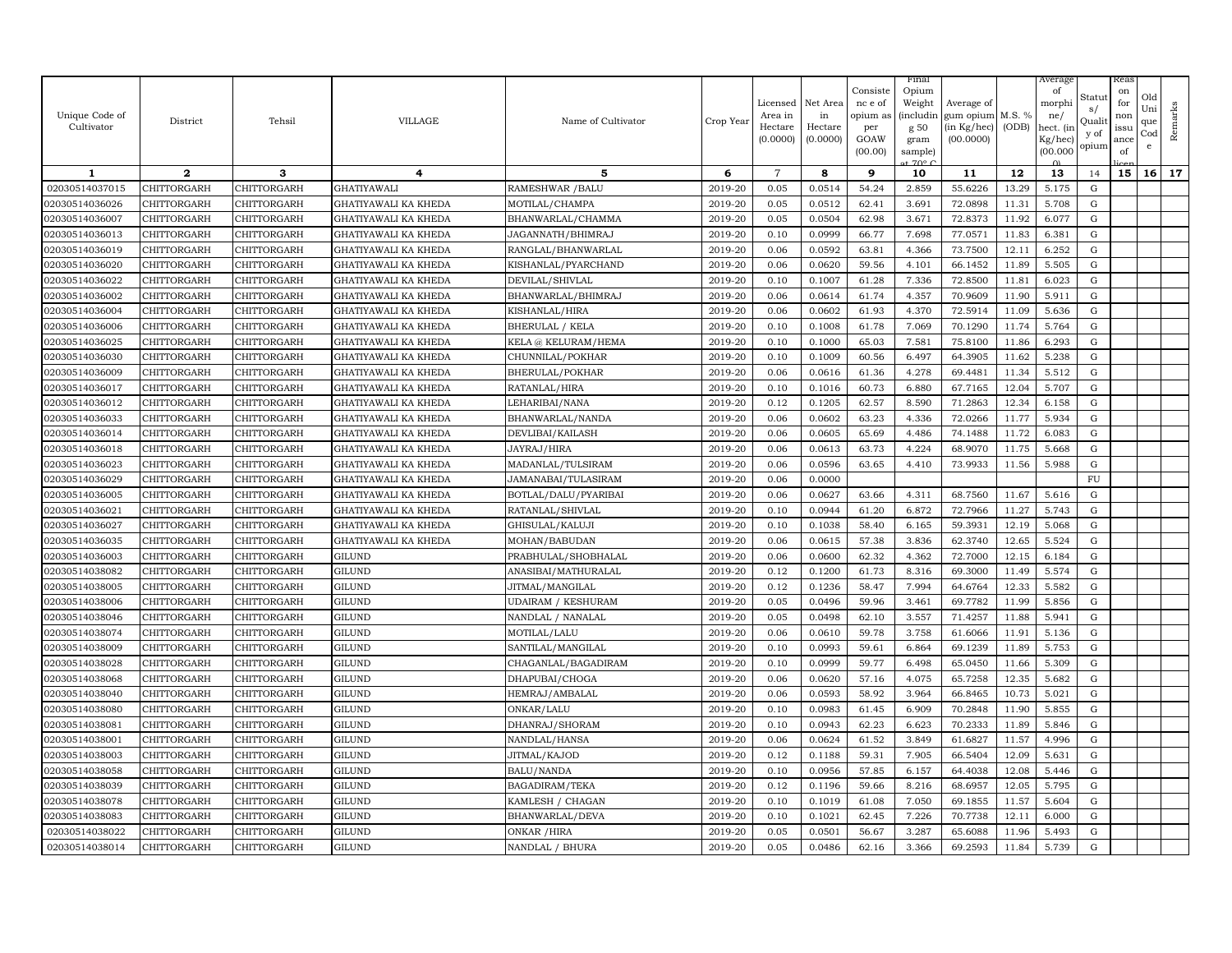| Unique Code of<br>Cultivator | District       | Tehsil      | VILLAGE                | Name of Cultivator           | Crop Year | Licensed<br>Area in<br>Hectare<br>(0.0000) | Net Area<br>in<br>Hectare<br>(0.0000) | Consiste<br>nc e of<br>opium as<br>per<br>GOAW<br>(00.00) | Final<br>Opium<br>Weight<br><i>(includin</i><br>g 50<br>gram<br>sample]<br>70° | Average of<br>gum opium M.S. %<br>(in Kg/hec)<br>(00.0000) | (ODB) | <i><u><b>Werage</b></u></i><br>of<br>morphi<br>ne/<br>aect. (ir<br>Kg/hec)<br>(00.000) | Statu<br>s/<br>Quali<br>y of<br>opium | on<br>for<br>noi<br>isst<br>ance<br>of | Old<br>Uni<br>que | Remarks |
|------------------------------|----------------|-------------|------------------------|------------------------------|-----------|--------------------------------------------|---------------------------------------|-----------------------------------------------------------|--------------------------------------------------------------------------------|------------------------------------------------------------|-------|----------------------------------------------------------------------------------------|---------------------------------------|----------------------------------------|-------------------|---------|
| 1                            | $\overline{a}$ | 3           | 4                      | 5                            | 6         | $\overline{7}$                             | 8                                     | 9                                                         | 10                                                                             | 11                                                         | 12    | 13                                                                                     | 14                                    | 15                                     | 16 <sup>1</sup>   | 17      |
| 02030514038004               | CHITTORGARH    | CHITTORGARH | <b>GILUND</b>          | MANGILAL/CHUNA               | 2019-20   | 0.05                                       | 0.0511                                | 56.00                                                     | 3.232                                                                          | 63.2485                                                    | 12.68 | 5.614                                                                                  | G                                     |                                        |                   |         |
| 02030514038034               | CHITTORGARH    | CHITTORGARH | <b>GILUND</b>          | LAXMAN/HAMER                 | 2019-20   | 0.05                                       | 0.0439                                | 62.46                                                     | 3.480                                                                          | 79.2711                                                    | 12.12 | 6.725                                                                                  | G                                     |                                        |                   |         |
| 02030514039003               | CHITTORGARH    | CHITTORGARH | GOPALPURA GHATA        | NANDRAM / CHHOGALAL          | 2019-20   | 0.05                                       | 0.0491                                | 64.82                                                     | 3.973                                                                          | 80.9165                                                    | 11.08 | 6.275                                                                                  | G                                     |                                        |                   |         |
| 02030514039031               | CHITTORGARH    | CHITTORGARH | GOPALPURA GHATA        | NANDUBAI/ARJUN               | 2019-20   | 0.10                                       | 0.0977                                | 60.06                                                     | 6.950                                                                          | 71.1361                                                    | 12.27 | 6.110                                                                                  | G                                     |                                        |                   |         |
| 02030514039049               | CHITTORGARH    | CHITTORGARH | GOPALPURA GHATA        | KESARBAI/GOPI                | 2019-20   | 0.06                                       | 0.0584                                | 63.87                                                     | 4.708                                                                          | 80.6164                                                    | 11.76 | 6.637                                                                                  | G                                     |                                        |                   |         |
| 02030514039055               | CHITTORGARH    | CHITTORGARH | <b>GOPALPURA GHATA</b> | JYANIBAI/GPOILAL             | 2019-20   | 0.12                                       | 0.1200                                | 62.87                                                     | 9.601                                                                          | 80.0083                                                    | 11.91 | 6.670                                                                                  | G                                     |                                        |                   |         |
| 02030514039066               | CHITTORGARH    | CHITTORGARH | GOPALPURA GHATA        | NANDRAM / RAMLAL             | 2019-20   | 0.10                                       | 0.0961                                | 64.36                                                     | 7.337                                                                          | 76.3476                                                    | 11.82 | 6.317                                                                                  | G                                     |                                        |                   |         |
| 02030514039042               | CHITTORGARH    | CHITTORGARH | GOPALPURA GHATA        | NANDUBAI / MADHO             | 2019-20   | 0.10                                       | 0.0975                                | 63.22                                                     | 7.487                                                                          | 76.7897                                                    | 11.88 | 6.386                                                                                  | G                                     |                                        |                   |         |
| 02030514039013               | CHITTORGARH    | CHITTORGARH | GOPALPURA GHATA        | MOHAN/HIRAJAT                | 2019-20   | 0.06                                       | 0.0600                                | 61.71                                                     | 4.672                                                                          | 77.8667                                                    | 12.62 | 6.879                                                                                  | G                                     |                                        |                   |         |
| 02030514039016               | CHITTORGARH    | CHITTORGARH | GOPALPURA GHATA        | BHANWARLAL/HIRA              | 2019-20   | 0.06                                       | 0.0608                                | 57.99                                                     | 4.341                                                                          | 71.3980                                                    | 12.55 | 6.272                                                                                  | G                                     |                                        |                   |         |
| 02030514039018               | CHITTORGARH    | CHITTORGARH | GOPALPURA GHATA        | SHIVLAL/HAJARI               | 2019-20   | 0.06                                       | 0.0589                                | 61.48                                                     | 4.506                                                                          | 76.5025                                                    | 11.99 | 6.420                                                                                  | ${\rm G}$                             |                                        |                   |         |
| 02030514039061               | CHITTORGARH    | CHITTORGARH | GOPALPURA GHATA        | SUKHIBAI/GOPI                | 2019-20   | 0.10                                       | 0.0958                                | 59.95                                                     | 7.040                                                                          | 73.4864                                                    | 10.96 | 5.638                                                                                  | ${\rm G}$                             |                                        |                   |         |
| 02030514039014               | CHITTORGARH    | CHITTORGARH | GOPALPURA GHATA        | NANALAL/GOPI                 | 2019-20   | 0.06                                       | 0.0584                                | 63.67                                                     | 4.666                                                                          | 79.8973                                                    | 11.14 | 6.231                                                                                  | ${\rm G}$                             |                                        |                   |         |
| 02030514039051               | CHITTORGARH    | CHITTORGARH | GOPALPURA GHATA        | KHURAJ/RAMAJAT               | 2019-20   | 0.10                                       | 0.0995                                | 59.33                                                     | 6.814                                                                          | 68.4824                                                    | 12.64 | 6.060                                                                                  | G                                     |                                        |                   |         |
| 02030514039011               | CHITTORGARH    | CHITTORGARH | GOPALPURA GHATA        | GANGABAI/HAJARI              | 2019-20   | 0.10                                       | 0.0982                                | 68.16                                                     | 8.062                                                                          | 82.0978                                                    | 10.40 | 5.977                                                                                  | ${\rm G}$                             |                                        |                   |         |
| 02030514039001               | CHITTORGARH    | CHITTORGARH | GOPALPURA GHATA        | HIRA/BHERUDAS                | 2019-20   | 0.06                                       | 0.0604                                | 62.21                                                     | 4.755                                                                          | 78.7252                                                    | 11.75 | 6.475                                                                                  | ${\rm G}$                             |                                        |                   |         |
| 02030514039026               | CHITTORGARH    | CHITTORGARH | GOPALPURA GHATA        | SHANKARLAL/HIRALAL           | 2019-20   | 0.06                                       | 0.0608                                | 63.96                                                     | 5.035                                                                          | 82.8125                                                    | 11.85 | 6.869                                                                                  | ${\rm G}$                             |                                        |                   |         |
| 02030514039030               | CHITTORGARH    | CHITTORGARH | GOPALPURA GHATA        | GIRDHARI/GOPI                | 2019-20   | 0.06                                       | 0.0598                                | 63.78                                                     | 5.303                                                                          | 88.6789                                                    | 11.32 | 7.027                                                                                  | G                                     |                                        |                   |         |
| 02030514039073               | CHITTORGARH    | CHITTORGARH | GOPALPURA GHATA        | SOHANIBAI/BHIMA              | 2019-20   | 0.06                                       | 0.0588                                | 68.10                                                     | 4.825                                                                          | 82.0578                                                    | 11.69 | 6.715                                                                                  | ${\rm G}$                             |                                        |                   |         |
| 02030514039074               | CHITTORGARH    | CHITTORGARH | GOPALPURA GHATA        | SHANKAR/MEGHA                | 2019-20   | 0.06                                       | 0.0586                                | 65.15                                                     | 4.626                                                                          | 78.9420                                                    | 11.14 | 6.155                                                                                  | G                                     |                                        |                   |         |
| 02030514039075               | CHITTORGARH    | CHITTORGARH | GOPALPURA GHATA        | MOHAN/HAJARI                 | 2019-20   | 0.10                                       | 0.0973                                | 59.91                                                     | 7.052                                                                          | 72.4769                                                    | 11.38 | 5.774                                                                                  | G                                     |                                        |                   |         |
| 02030514039028               | CHITTORGARH    | CHITTORGARH | GOPALPURA GHATA        | GENDIBAI/SOHAN               | 2019-20   | 0.06                                       | 0.0565                                | 68.45                                                     | 5.016                                                                          | 88.7788                                                    | 11.51 | 7.153                                                                                  | G                                     |                                        |                   |         |
| 02030514039027               | CHITTORGARH    | CHITTORGARH | GOPALPURA GHATA        | CHHOGA/UDA                   | 2019-20   | 0.06                                       | 0.0594                                | 62.56                                                     | 4.558                                                                          | 76.7340                                                    | 12.48 | 6.703                                                                                  | G                                     |                                        |                   |         |
| 02030514039002               | CHITTORGARH    | CHITTORGARH | GOPALPURA GHATA        | RAMIBAI/DHANNA P.V. GANGABAI | 2019-20   | 0.10                                       | 0.0977                                | 61.57                                                     | 7.274                                                                          | 74.4524                                                    | 11.39 | 5.936                                                                                  | ${\rm G}$                             |                                        |                   |         |
| 02030514039010               | CHITTORGARH    | CHITTORGARH | GOPALPURA GHATA        | SHANKAR / JAGNNATH           | 2019-20   | 0.05                                       | 0.0490                                | 65.90                                                     | 3.945                                                                          | 80.5102                                                    | 11.46 | 6.458                                                                                  | G                                     |                                        |                   |         |
| 02030514039020               | CHITTORGARH    | CHITTORGARH | GOPALPURA GHATA        | <b>HARIRAM / PRATAP</b>      | 2019-20   | 0.05                                       | 0.0491                                | 66.30                                                     | 4.167                                                                          | 84.8676                                                    | 10.75 | 6.387                                                                                  | G                                     |                                        |                   |         |
| 02030514039025               | CHITTORGARH    | CHITTORGARH | GOPALPURA GHATA        | RATANLAL / MANGILAL          | 2019-20   | 0.05                                       | 0.0000                                |                                                           |                                                                                |                                                            |       |                                                                                        | ${\rm FU}$                            |                                        |                   |         |
| 0203514039054                | CHITTORGARH    | CHITTORGARH | GOPALPURA GHATA        | BHIMRAJ / UDAIRAM            | 2019-20   | 0.05                                       | 0.0504                                | 62.51                                                     | 4.063                                                                          | 80.6151                                                    | 12.32 | 6.953                                                                                  | ${\rm G}$                             |                                        |                   |         |
| 02030514116042               | CHITTORGARH    | CHITTORGARH | GOPALPURA GHATA        | NANDA/BHIMAJAT               | 2019-20   | 0.05                                       | 0.0490                                | 68.09                                                     | 4.008                                                                          | 81.7959                                                    | 11.78 | 6.744                                                                                  | G                                     |                                        |                   |         |
| 02030514041015               | CHITTORGARH    | CHITTORGARH | <b>GORSIA</b>          | PINTUBAI/KALULAL@KALUSINGH   | 2019-20   | 0.06                                       | 0.0591                                | 60.20                                                     | 4.162                                                                          | 70.4230                                                    | 11.96 | 5.896                                                                                  | G                                     |                                        |                   |         |
| 02030514041001               | CHITTORGARH    | CHITTORGARH | GORSIA                 | RAMKANWAR/UDAISINGH          | 2019-20   | 0.10                                       | 0.0973                                | 62.04                                                     | 7.294                                                                          | 74.9640                                                    | 11.72 | 6.150                                                                                  | ${\rm G}$                             |                                        |                   |         |
| 02030514041002               | CHITTORGARH    | CHITTORGARH | <b>GORSIA</b>          | GHISULAL/JAYKISHAN           | 2019-20   | 0.06                                       | 0.0578                                | 59.95                                                     | 4.188                                                                          | 72.4567                                                    | 11.99 | 6.081                                                                                  | ${\rm G}$                             |                                        |                   |         |
| 02030514041005               | CHITTORGARH    | CHITTORGARH | <b>GORSIA</b>          | DEVILAL/JAGGA                | 2019-20   | 0.06                                       | 0.0600                                | 61.55                                                     | 4.212                                                                          | 70.2000                                                    | 11.03 | 5.420                                                                                  | G                                     |                                        |                   |         |
| 02030514041010               | CHITTORGARH    | CHITTORGARH | <b>GORSIA</b>          | <b>JAIKISHAN/PRATHVIRAJ</b>  | 2019-20   | 0.10                                       | 0.0995                                | 58.29                                                     | 7.270                                                                          | 73.0653                                                    | 11.87 | 6.071                                                                                  | G                                     |                                        |                   |         |
| 02030514041014               | CHITTORGARH    | CHITTORGARH | <b>GORSIA</b>          | RAMESHLAL/RATAN              | 2019-20   | 0.06                                       | 0.0583                                | 63.03                                                     | 4.376                                                                          | 75.0600                                                    | 11.53 | 6.058                                                                                  | G                                     |                                        |                   |         |
| 02030514041019               | CHITTORGARH    | CHITTORGARH | <b>GORSIA</b>          | NIYALA/RAMCHANDRA            | 2019-20   | 0.10                                       | 0.0946                                | 62.46                                                     | 7.076                                                                          | 74.7992                                                    | 11.67 | 6.110                                                                                  | G                                     |                                        |                   |         |
| 02030514041018               | CHITTORGARH    | CHITTORGARH | <b>GORSIA</b>          | KALUDAS/JANKIDAS             | 2019-20   | 0.06                                       | 0.0590                                | 58.57                                                     | 4.184                                                                          | 70.9153                                                    | 12.50 | 6.204                                                                                  | $\mathbf G$                           |                                        |                   |         |
| 02030514041003               | CHITTORGARH    | CHITTORGARH | <b>GORSIA</b>          | JIVANBAI / BHAGWAN           | 2019-20   | 0.06                                       | 0.0577                                | 60.80                                                     | 4.074                                                                          | 70.6066                                                    | 12.19 | 6.024                                                                                  | G                                     |                                        |                   |         |
| 02030514041013               | CHITTORGARH    | CHITTORGARH | <b>GORSIA</b>          | GORDHANSINGH/SUBHAGSINGH     | 2019-20   | 0.06                                       | 0.0580                                | 59.54                                                     | 4.091                                                                          | 70.5345                                                    | 12.16 | 6.004                                                                                  | G                                     |                                        |                   |         |
| 02030514041012               | CHITTORGARH    | CHITTORGARH | <b>GORSIA</b>          | BALURAM/PYARJI               | 2019-20   | 0.06                                       | 0.0575                                | 62.41                                                     | 4.378                                                                          | 76.1391                                                    | 11.47 | 6.113                                                                                  | G                                     |                                        |                   |         |
| 02030514042024               | CHITTORGARH    | CHITTORGARH | <b>GUDHA</b>           | GOURILAL/NATHU               | 2019-20   | 0.12                                       | 0.1197                                | 60.12                                                     | 8.382                                                                          | 70.0251                                                    | 11.98 | 5.873                                                                                  | G                                     |                                        |                   |         |
| 02030514042007               | CHITTORGARH    | CHITTORGARH | <b>GUDHA</b>           | NATHU/BHERA                  | 2019-20   | 0.12                                       | 0.1178                                | 62.12                                                     | 8.466                                                                          | 71.8676                                                    | 12.30 | 6.188                                                                                  | G                                     |                                        |                   |         |
| 02030514042039               | CHITTORGARH    | CHITTORGARH | <b>GUDHA</b>           | HEMRAJ/DOULA                 | 2019-20   | 0.12                                       | 0.1129                                | 61.80                                                     | 8.034                                                                          | 71.1603                                                    | 11.46 | 5.708                                                                                  | ${\rm G}$                             |                                        |                   |         |
| 02030514042013               | CHITTORGARH    | CHITTORGARH | <b>GUDHA</b>           | DHAPUBAI/KISHANA             | 2019-20   | 0.06                                       | 0.0580                                | 65.74                                                     | 4.545                                                                          | 78.3621                                                    | 11.93 | 6.545                                                                                  | ${\rm G}$                             |                                        |                   |         |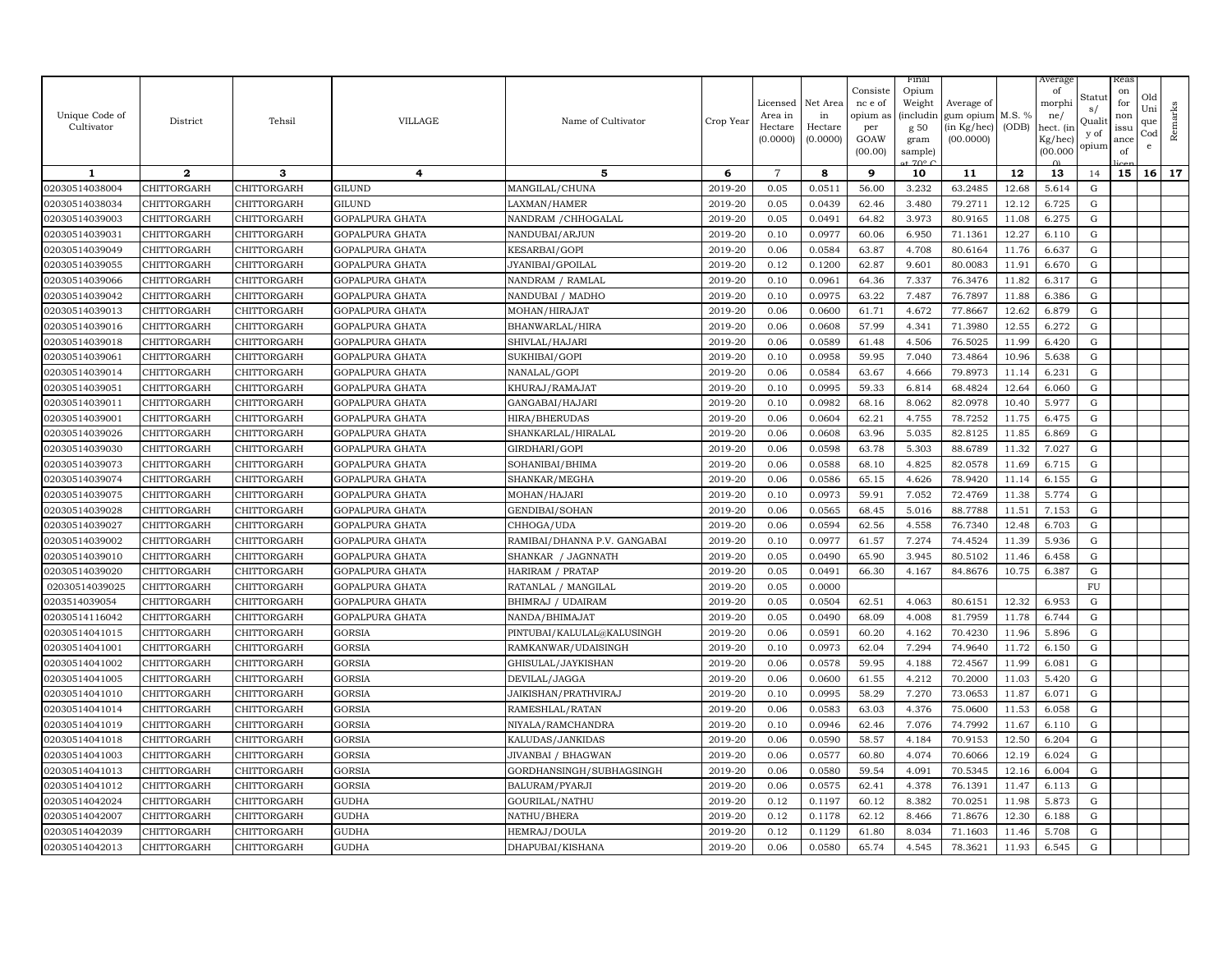| Unique Code of<br>Cultivator | District       | Tehsil      | VILLAGE            | Name of Cultivator       | Crop Year | Licensed<br>Area in<br>Hectare<br>(0.0000) | Net Area<br>in<br>Hectare<br>(0.0000) | Consiste<br>nc e of<br>opium as<br>per<br>GOAW<br>(00.00) | Final<br>Opium<br>Weight<br><i>(includin</i><br>g 50<br>gram<br>sample]<br>70° | Average of<br>gum opium M.S. %<br>(in Kg/hec)<br>(00.0000) | (ODB) | Averag<br>of<br>morphi<br>ne/<br>hect. (in<br>Kg/hec<br>(00.000) | Statut<br>s/<br>Quali<br>y of<br>opium | on<br>for<br>nor<br>isst<br>ance<br>of | Old<br>Uni<br>que<br>Cod | Remarks |
|------------------------------|----------------|-------------|--------------------|--------------------------|-----------|--------------------------------------------|---------------------------------------|-----------------------------------------------------------|--------------------------------------------------------------------------------|------------------------------------------------------------|-------|------------------------------------------------------------------|----------------------------------------|----------------------------------------|--------------------------|---------|
| -1                           | $\overline{2}$ | 3           | 4                  | 5                        | 6         | $\overline{7}$                             | 8                                     | 9                                                         | 10                                                                             | 11                                                         | 12    | 13                                                               | 14                                     | 15                                     | 16 <sup>1</sup>          | 17      |
| 02030514042019               | CHITTORGARH    | CHITTORGARH | GUDHA              | NARARYAN/GOKAL           | 2019-20   | 0.12                                       | 0.1190                                | 64.85                                                     | 9.051                                                                          | 76.0588                                                    | 11.97 | 6.373                                                            | G                                      |                                        |                          |         |
| 02030514042020               | CHITTORGARH    | CHITTORGARH | GUDHA              | DEVILAL/NATHULAL         | 2019-20   | 0.12                                       | 0.1196                                | 61.97                                                     | 8.561                                                                          | 71.5803                                                    | 12.04 | 6.033                                                            | G                                      |                                        |                          |         |
| 02030514042029               | CHITTORGARH    | CHITTORGARH | GUDHA              | RAMESHCHANDRA/CHHAGANLAL | 2019-20   | 0.12                                       | 0.1187                                | 61.04                                                     | 8.345                                                                          | 70.3033                                                    | 10.73 | 5.281                                                            | G                                      |                                        |                          |         |
| 02030514042046               | CHITTORGARH    | CHITTORGARH | GUDHA              | RATANLAL/NANURAM         | 2019-20   | 0.06                                       | 0.0581                                | 65.12                                                     | 4.326                                                                          | 74.4578                                                    | 11.33 | 5.905                                                            | G                                      |                                        |                          |         |
| 02030514042047               | CHITTORGARH    | CHITTORGARH | GUDHA              | PRABHU/NANDA             | 2019-20   | 0.06                                       | 0.0600                                | 63.08                                                     | 4.217                                                                          | 70.2833                                                    | 11.67 | 5.742                                                            | G                                      |                                        |                          |         |
| 02030514042050               | CHITTORGARH    | CHITTORGARH | GUDHA              | NARAYAN/SITARAM          | 2019-20   | 0.10                                       | 0.0973                                | 61.04                                                     | 6.941                                                                          | 71.3361                                                    | 10.81 | 5.398                                                            | G                                      |                                        |                          |         |
| 02030514042052               | CHITTORGARH    | CHITTORGARH | GUDHA              | RAICHANDRA/DHANNA        | 2019-20   | 0.12                                       | 0.1131                                | 60.79                                                     | 7.868                                                                          | 69.5668                                                    | 11.98 | 5.834                                                            | G                                      |                                        |                          |         |
| 02030514042053               | CHITTORGARH    | CHITTORGARH | GUDHA              | MANGILAL / BHIMRAJ       | 2019-20   | 0.12                                       | 0.1183                                | 61.46                                                     | 7.867                                                                          | 66.5004                                                    | 11.94 | 5.558                                                            | G                                      |                                        |                          |         |
| 02030514042055               | CHITTORGARH    | CHITTORGARH | GUDHA              | KALIBAI/TARACHAND        | 2019-20   | 0.06                                       | 0.0000                                |                                                           |                                                                                |                                                            |       |                                                                  | ${\rm FU}$                             |                                        |                          |         |
| 02030514042001               | CHITTORGARH    | CHITTORGARH | GUDHA              | PYARIBAI / GEHARILAL     | 2019-20   | 0.06                                       | 0.0585                                | 63.33                                                     | 4.424                                                                          | 75.6239                                                    | 12.03 | 6.368                                                            | ${\rm G}$                              |                                        |                          |         |
| 02030514042002               | CHITTORGARH    | CHITTORGARH | GUDHA              | NOJIBAI/NANA             | 2019-20   | 0.10                                       | 0.0947                                | 62.28                                                     | 6.860                                                                          | 72.4393                                                    | 10.68 | 5.415                                                            | ${\rm G}$                              |                                        |                          |         |
| 02030514042059               | CHITTORGARH    | CHITTORGARH | GUDHA              | CHAGAN/DOULA             | 2019-20   | 0.10                                       | 0.1022                                | 60.98                                                     | 7.048                                                                          | 68.9628                                                    | 11.89 | 5.739                                                            | G                                      |                                        |                          |         |
| 02030514042061               | CHITTORGARH    | CHITTORGARH | GUDHA              | RATNIBAI/NANA            | 2019-20   | 0.12                                       | 0.1216                                | 60.32                                                     | 8.453                                                                          | 69.5148                                                    | 11.99 | 5.835                                                            | ${\rm G}$                              |                                        |                          |         |
| 02030514042031               | CHITTORGARH    | CHITTORGARH | GUDHA              | RAMKUMAR/CHHAGANLAL      | 2019-20   | 0.10                                       | 0.0969                                | 55.50                                                     | 6.026                                                                          | 62.1878                                                    | 13.51 | 5.881                                                            | G                                      |                                        |                          |         |
| 02030514042049               | CHITTORGARH    | CHITTORGARH | GUDHA              | BHERULAL / GANESH        | 2019-20   | 0.06                                       | 0.0000                                |                                                           |                                                                                |                                                            |       |                                                                  | FU                                     |                                        |                          |         |
| 02030514042051               | CHITTORGARH    | CHITTORGARH | GUDHA              | UDAILAL/HIRALAL          | 2019-20   | 0.10                                       | 0.0941                                | 55.41                                                     | 6.182                                                                          | 65.6961                                                    | 12.69 | 5.836                                                            | ${\rm G}$                              |                                        |                          |         |
| 02030514042012               | CHITTORGARH    | CHITTORGARH | <b>GUDHA</b>       | NANDA/HAJARI             | 2019-20   | 0.12                                       | 0.1151                                | 61.11                                                     | 8.049                                                                          | 69.9305                                                    | 11.60 | 5.678                                                            | G                                      |                                        |                          |         |
| 02030514042038               | CHITTORGARH    | CHITTORGARH | <b>GUDHA</b>       | CHANDRUBAI/HARIRAM       | 2019-20   | 0.10                                       | 0.0996                                | 62.19                                                     | 7.134                                                                          | 71.6265                                                    | 11.85 | 5.941                                                            | ${\rm G}$                              |                                        |                          |         |
| 02030514042023               | CHITTORGARH    | CHITTORGARH | GUDHA              | BHERULAL/NANDRAM         | 2019-20   | 0.06                                       | 0.0626                                | 51.92                                                     | 3.627                                                                          | 57.9393                                                    | 14.77 | 5.990                                                            | G                                      |                                        |                          |         |
| 02030514042008               | CHITTORGARH    | CHITTORGARH | GUDHA              | SOHANIBAI/MANGILAL       | 2019-20   | 0.10                                       | 0.0999                                | 60.98                                                     | 6.734                                                                          | 67.4074                                                    | 12.10 | 5.709                                                            | G                                      |                                        |                          |         |
| 02030514042028               | CHITTORGARH    | CHITTORGARH | GUDHA              | BHURIBAI/MOHAN           | 2019-20   | 0.10                                       | 0.0957                                | 67.74                                                     | 8.255                                                                          | 86.2591                                                    | 10.42 | 6.291                                                            | G                                      |                                        |                          |         |
| 02030514042033               | CHITTORGARH    | CHITTORGARH | GUDHA              | RATANLAL/HAJARI          | 2019-20   | 0.12                                       | 0.1180                                | 58.11                                                     | 7.920                                                                          | 67.1186                                                    | 13.37 | 6.281                                                            | G                                      |                                        |                          |         |
| 02030514042062               | CHITTORGARH    | CHITTORGARH | GUDHA              | SHAMBHULAL/KASHIRAM      | 2019-20   | 0.12                                       | 0.1203                                | 55.65                                                     | 7.473                                                                          | 62.1197                                                    | 14.68 | 6.383                                                            | ${\rm G}$                              |                                        |                          |         |
| 02030514042018               | CHITTORGARH    | CHITTORGARH | GUDHA              | RUPA/GOKAL               | 2019-20   | 0.12                                       | 0.1215                                | 58.64                                                     | 8.126                                                                          | 66.8807                                                    | 12.79 | 5.988                                                            | G                                      |                                        |                          |         |
| 02030514042054               | CHITTORGARH    | CHITTORGARH | GUDHA              | PRATHAVIRAJ/KASHIRAM     | 2019-20   | 0.05                                       | 0.0513                                | 62.42                                                     | 3.701                                                                          | 72.1442                                                    | 12.11 | 6.115                                                            | G                                      |                                        |                          |         |
| 02030514045009               | CHITTORGARH    | CHITTORGARH | <b>GUDHA</b>       | DHANRAJ / ONKAR          | 2019-20   | 0.05                                       | 0.0495                                | 62.64                                                     | 3.615                                                                          | 73.0303                                                    | 11.93 | 6.099                                                            | ${\rm G}$                              |                                        |                          |         |
| 02030514043019               | CHITTORGARH    | CHITTORGARH | JAFAR KHEDA        | RATANLAL/GOKAL           | 2019-20   | 0.05                                       | 0.0485                                | 63.84                                                     | 3.137                                                                          | 64.6804                                                    | 10.71 | 4.850                                                            | ${\rm G}$                              |                                        |                          |         |
| 02030514043014               | CHITTORGARH    | CHITTORGARH | JAFAR KHEDA        | UDAIRAM/VARDA            | 2019-20   | 0.10                                       | 0.0529                                | 60.94                                                     | 3.639                                                                          | 68.7902                                                    | 12.64 | 6.087                                                            | ${\rm G}$                              |                                        |                          |         |
| 02030514043002               | CHITTORGARH    | CHITTORGARH | JAFAR KHEDA        | MOHANIBAI/CHATURBHUJ     | 2019-20   | 0.10                                       | 0.0975                                | 58.00                                                     | 6.347                                                                          | 65.0974                                                    | 12.00 | 5.468                                                            | G                                      |                                        |                          |         |
| 02030514043032               | CHITTORGARH    | CHITTORGARH | JAFAR KHEDA        | ROOPLAL/GANGARAM         | 2019-20   | 0.12                                       | 0.1159                                | 64.22                                                     | 8.440                                                                          | 72.8214                                                    | 13.25 | 6.754                                                            | ${\rm G}$                              |                                        |                          |         |
| 02030514043034               | CHITTORGARH    | CHITTORGARH | <b>JAFAR KHEDA</b> | UDA/MAGNA                | 2019-20   | 0.06                                       | 0.0600                                | 60.40                                                     | 4.021                                                                          | 67.0167                                                    | 15.00 | 7.037                                                            | G                                      |                                        |                          |         |
| 02030514043008               | CHITTORGARH    | CHITTORGARH | <b>JAFAR KHEDA</b> | HARCHAND/KESHU           | 2019-20   | 0.12                                       | 0.1157                                | 57.77                                                     | 7.840                                                                          | 67.7615                                                    | 13.74 | 6.517                                                            | G                                      |                                        |                          |         |
| 02030514043001               | CHITTORGARH    | CHITTORGARH | <b>JAFAR KHEDA</b> | CHUNA/DALLA              | 2019-20   | 0.05                                       | 0.0489                                | 61.59                                                     | 3.493                                                                          | 71.4315                                                    | 12.47 | 6.235                                                            | ${\rm G}$                              |                                        |                          |         |
| 02030514043012               | CHITTORGARH    | CHITTORGARH | <b>JAFAR KHEDA</b> | NANALAL/GANGARAM         | 2019-20   | 0.12                                       | 0.0000                                |                                                           |                                                                                |                                                            |       |                                                                  | ${\rm FU}$                             |                                        |                          |         |
| 02030514043037               | CHITTORGARH    | CHITTORGARH | JAFAR KHEDA        | GHISA/DAYARAM            | 2019-20   | 0.10                                       | 0.0983                                | 58.67                                                     | 6.236                                                                          | 63.4385                                                    | 13.40 | 5.950                                                            | G                                      |                                        |                          |         |
| 02030514043010               | CHITTORGARH    | CHITTORGARH | JAFAR KHEDA        | DEVJI/POKHER             | 2019-20   | 0.12                                       | 0.1153                                | 60.90                                                     | 8.048                                                                          | 69.8005                                                    | 13.14 | 6.420                                                            | G                                      |                                        |                          |         |
| 02030514043016               | CHITTORGARH    | CHITTORGARH | <b>JAFAR KHEDA</b> | KANHAIYALAL/BHERA        | 2019-20   | 0.06                                       | 0.0599                                | 58.65                                                     | 4.072                                                                          | 67.9800                                                    | 13.73 | 6.534                                                            | G                                      |                                        |                          |         |
| 02030514043024               | CHITTORGARH    | CHITTORGARH | <b>JAFAR KHEDA</b> | LOBHA/NETRAM             | 2019-20   | 0.05                                       | 0.0501                                | 57.33                                                     | 3.301                                                                          | 65.8882                                                    | 13.38 | 6.170                                                            | G                                      |                                        |                          |         |
| 02030514043030               | CHITTORGARH    | CHITTORGARH | <b>JAFAR KHEDA</b> | SHYAMUBAI/SITARAM        | 2019-20   | 0.10                                       | 0.0990                                | 55.46                                                     | 6.196                                                                          | 62.5859                                                    | 15.04 | 6.589                                                            | ${\rm G}$                              |                                        |                          |         |
| 02030514043025               | CHITTORGARH    | CHITTORGARH | JAFAR KHEDA        | KESHIBAI/NARU            | 2019-20   | 0.05                                       | 0.0490                                | 62.81                                                     | 3.481                                                                          | 71.0408                                                    | 12.91 | 6.421                                                            | G                                      |                                        |                          |         |
| 02030514130006               | CHITTORGARH    | CHITTORGARH | JAISINGHPURA       | GOPAL / BHERA            | 2019-20   | 0.05                                       | 0.0485                                | 61.76                                                     | 3.388                                                                          | 69.8557                                                    | 11.48 | 5.614                                                            | G                                      |                                        |                          |         |
| 02030514130008               | CHITTORGARH    | CHITTORGARH | JAISINGHPURA       | UDAIRAM / NARAYAN        | 2019-20   | 0.12                                       | 0.1181                                | 59.25                                                     | 8.185                                                                          | 69.3057                                                    | 12.41 | 6.021                                                            | ${\rm G}$                              |                                        |                          |         |
| 02030514130005               | CHITTORGARH    | CHITTORGARH | JAISINGHPURA       | AMARCHAND / NARAYAN      | 2019-20   | 0.10                                       | 0.1001                                | 58.25                                                     | 6.574                                                                          | 65.6743                                                    | 12.03 | 5.530                                                            | ${\rm G}$                              |                                        |                          |         |
| 02030514130009               | CHITTORGARH    | CHITTORGARH | JAISINGHPURA       | PYARIBAI/UDAIRAM         | 2019-20   | 0.12                                       | 0.1203                                | 59.31                                                     | 7.778                                                                          | 64.6550                                                    | 11.99 | 5.427                                                            | ${\rm G}$                              |                                        |                          |         |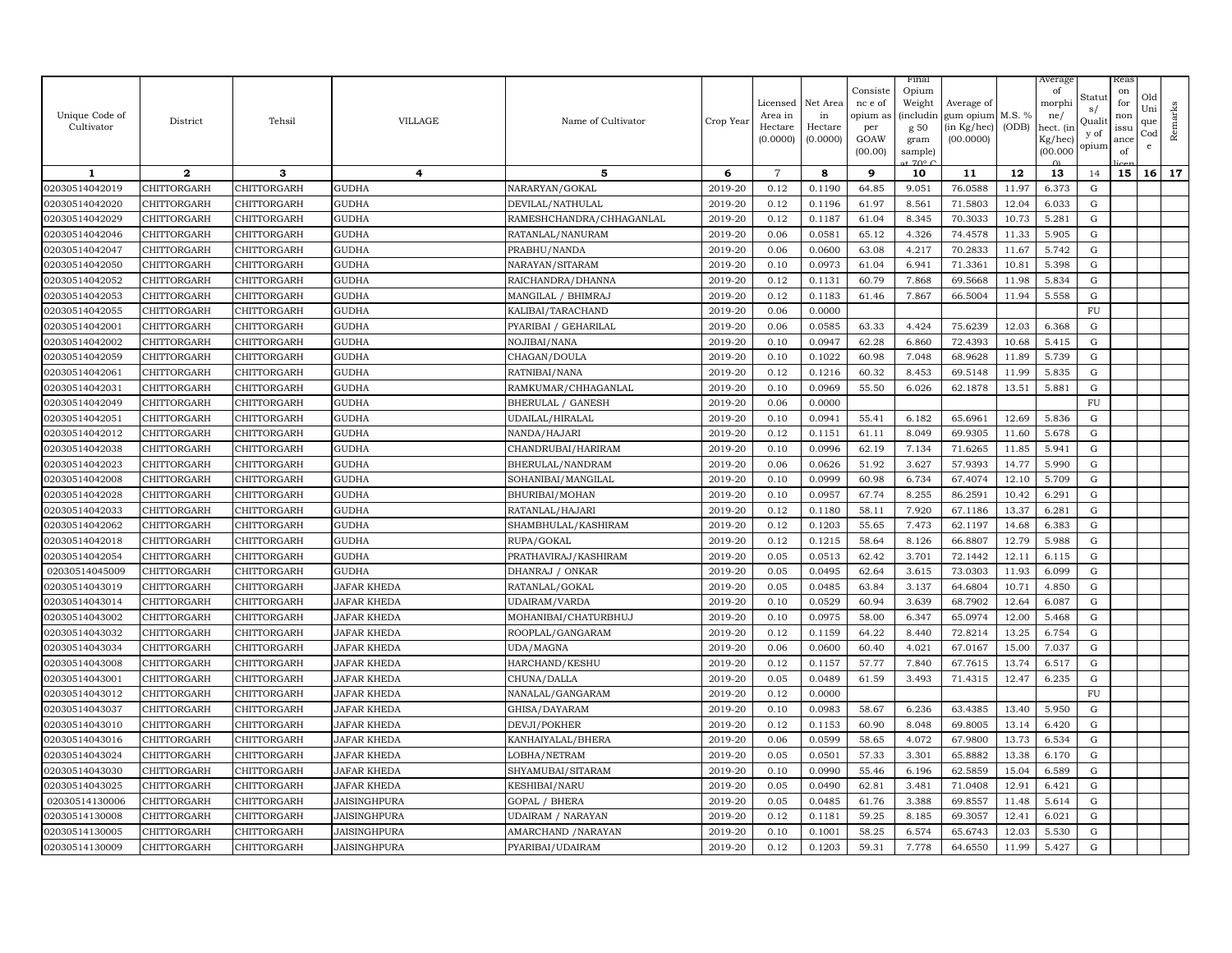| Unique Code of<br>Cultivator | District       | Tehsil      | VILLAGE          | Name of Cultivator     | Crop Year | Licensed<br>Area in<br>Hectare<br>(0.0000) | Net Area<br>in<br>Hectare<br>(0.0000) | Consiste<br>nc e of<br>opium as<br>per<br>GOAW<br>(00.00) | Final<br>Opium<br>Weight<br><i>(includin</i><br>g 50<br>gram<br>sample]<br>70° | Average of<br>gum opium M.S. %<br>(in Kg/hec)<br>(00.0000) | (ODB) | Averag<br>of<br>morphi<br>ne/<br>hect. (in<br>Kg/hec<br>(00.000) | Statut<br>s/<br>Quali<br>y of<br>opium | on<br>for<br>noi<br>isst<br>ance<br>of | Dld<br>Uni<br>que<br>Cod | Remarks |
|------------------------------|----------------|-------------|------------------|------------------------|-----------|--------------------------------------------|---------------------------------------|-----------------------------------------------------------|--------------------------------------------------------------------------------|------------------------------------------------------------|-------|------------------------------------------------------------------|----------------------------------------|----------------------------------------|--------------------------|---------|
| 1                            | $\overline{2}$ | 3           | 4                | 5                      | 6         | $\overline{7}$                             | 8                                     | 9                                                         | 10                                                                             | 11                                                         | 12    | 13                                                               | 14                                     | 15                                     | 16 <sup>1</sup>          | 17      |
| 02030514044003               | CHITTORGARH    | CHITTORGARH | <b>JALAMPURA</b> | MOTILAL/VENIRAM        | 2019-20   | 0.10                                       | 0.0984                                | 62.37                                                     | 7.217                                                                          | 73.3435                                                    | 11.13 | 5.714                                                            | $\mathbf G$                            |                                        |                          |         |
| 02030514044090               | CHITTORGARH    | CHITTORGARH | JALAMPURA        | GORILAL/WARDICHAND     | 2019-20   | 0.12                                       | 0.1184                                | 61.19                                                     | 8.462                                                                          | 71.4696                                                    | 11.57 | 5.788                                                            | G                                      |                                        |                          |         |
| 02030514044091               | CHITTORGARH    | CHITTORGARH | JALAMPURA        | AMBALAL/CHATURBHUJ     | 2019-20   | 0.10                                       | 0.0983                                | 60.97                                                     | 6.890                                                                          | 70.0916                                                    | 11.71 | 5.745                                                            | G                                      |                                        |                          |         |
| 02030514044030               | CHITTORGARH    | CHITTORGARH | JALAMPURA        | LALSINGH/CHATARBHUJ    | 2019-20   | 0.12                                       | 0.1212                                | 58.23                                                     | 8.310                                                                          | 68.5644                                                    | 12.07 | 5.793                                                            | G                                      |                                        |                          |         |
| 02030514044001               | CHITTORGARH    | CHITTORGARH | JALAMPURA        | DALIBAI/DALCHAND       | 2019-20   | 0.06                                       | 0.0612                                | 60.46                                                     | 4.111                                                                          | 67.1732                                                    | 11.74 | 5.521                                                            | G                                      |                                        |                          |         |
| 02030514044014               | CHITTORGARH    | CHITTORGARH | JALAMPURA        | KALUKHAN/ALLANUR       | 2019-20   | 0.10                                       | 0.0998                                | 60.72                                                     | 6.974                                                                          | 69.8798                                                    | 10.14 | 4.960                                                            | G                                      |                                        |                          |         |
| 02030514044074               | CHITTORGARH    | CHITTORGARH | JALAMPURA        | RAMBAKSH/RAMRATAN      | 2019-20   | 0.06                                       | 0.0603                                | 59.77                                                     | 3.988                                                                          | 66.1360                                                    | 11.88 | 5.499                                                            | G                                      |                                        |                          |         |
| 02030514044073               | CHITTORGARH    | CHITTORGARH | JALAMPURA        | RATANLAL/KISHANLAL     | 2019-20   | 0.06                                       | 0.0601                                | 61.02                                                     | 4.341                                                                          | 72.2296                                                    | 12.05 | 6.093                                                            | G                                      |                                        |                          |         |
| 02030514044013               | CHITTORGARH    | CHITTORGARH | JALAMPURA        | RAMLAL/ONKARLAL        | 2019-20   | 0.06                                       | 0.0573                                | 60.54                                                     | 3.996                                                                          | 69.7382                                                    | 11.50 | 5.613                                                            | G                                      |                                        |                          |         |
| 02030514044008               | CHITTORGARH    | CHITTORGARH | JALAMPURA        | GOVINDRAM/BHOLIRAM     | 2019-20   | 0.10                                       | 0.0987                                | 59.15                                                     | 6.304                                                                          | 63.8703                                                    | 12.12 | 5.418                                                            | ${\rm G}$                              |                                        |                          |         |
| 02030514044032               | CHITTORGARH    | CHITTORGARH | <b>JALAMPURA</b> | HAZARI/FULLA           | 2019-20   | 0.12                                       | 0.1192                                | 59.16                                                     | 7.218                                                                          | 60.5537                                                    | 11.73 | 4.972                                                            | ${\rm G}$                              |                                        |                          |         |
| 02030514044028               | CHITTORGARH    | CHITTORGARH | <b>JALAMPURA</b> | SOHANIBAI/LALU         | 2019-20   | 0.06                                       | 0.0625                                | 61.73                                                     | 4.136                                                                          | 66.1760                                                    | 11.87 | 5.498                                                            | G                                      |                                        |                          |         |
| 02030514044047               | CHITTORGARH    | CHITTORGARH | <b>JALAMPURA</b> | PYARA/NARAYAN          | 2019-20   | 0.06                                       | 0.0600                                | 62.71                                                     | 4.309                                                                          | 71.8167                                                    | 11.48 | 5.771                                                            | ${\rm G}$                              |                                        |                          |         |
| 2030514044051                | CHITTORGARH    | CHITTORGARH | JALAMPURA        | NANDUBAI/BHAGWANA      | 2019-20   | 0.12                                       | 0.1218                                | 59.65                                                     | 7.397                                                                          | 60.7307                                                    | 11.80 | 5.016                                                            | ${\rm G}$                              |                                        |                          |         |
| 02030514044075               | CHITTORGARH    | CHITTORGARH | <b>JALAMPURA</b> | MANJUBAI/BAPULAL       | 2019-20   | 0.05                                       | 0.0490                                | 59.69                                                     | 3.488                                                                          | 71.1837                                                    | 11.88 | 5.919                                                            | ${\rm G}$                              |                                        |                          |         |
| 02030514044049               | CHITTORGARH    | CHITTORGARH | <b>JALAMPURA</b> | <b>GHISA/AMRATRAM</b>  | 2019-20   | 0.06                                       | 0.0609                                | 60.84                                                     | 3.755                                                                          | 61.6585                                                    | 12.44 | 5.369                                                            | ${\rm G}$                              |                                        |                          |         |
| 02030514044023               | CHITTORGARH    | CHITTORGARH | <b>JALAMPURA</b> | SHANTILAL/NATHULAL     | 2019-20   | 0.10                                       | 0.0990                                | 53.48                                                     | 6.165                                                                          | 62.2727                                                    | 12.64 | 5.510                                                            | ${\rm G}$                              |                                        |                          |         |
| 02030514044044               | CHITTORGARH    | CHITTORGARH | JALAMPURA        | RAMNARAYAN/BHURALAL    | 2019-20   | 0.06                                       | 0.0616                                | 58.81                                                     | 4.192                                                                          | 68.0519                                                    | 11.85 | 5.645                                                            | ${\rm G}$                              |                                        |                          |         |
| 02030514044005               | CHITTORGARH    | CHITTORGARH | JALAMPURA        | AMRATRAM/GHAMANDIRAM   | 2019-20   | 0.10                                       | 0.1003                                | 60.18                                                     | 6.551                                                                          | 65.3141                                                    | 11.33 | 5.180                                                            | G                                      |                                        |                          |         |
| 02030514044062               | CHITTORGARH    | CHITTORGARH | JALAMPURA        | NAGAJIRAM/ONKAR        | 2019-20   | 0.06                                       | 0.0606                                | 59.99                                                     | 3.968                                                                          | 65.4785                                                    | 11.80 | 5.408                                                            | G                                      |                                        |                          |         |
| 02030514044037               | CHITTORGARH    | CHITTORGARH | JALAMPURA        | DAKHIBAI/RAMRATAN      | 2019-20   | 0.10                                       | 0.0980                                | 57.82                                                     | 6.269                                                                          | 63.9694                                                    | 11.92 | 5.338                                                            | G                                      |                                        |                          |         |
| 02030514044024               | CHITTORGARH    | CHITTORGARH | JALAMPURA        | SHYANIBAI/RAMRATAN     | 2019-20   | 0.10                                       | 0.0000                                |                                                           |                                                                                |                                                            |       |                                                                  | ${\rm FU}$                             |                                        |                          |         |
| 02030514044036               | CHITTORGARH    | CHITTORGARH | <b>JALAMPURA</b> | HAJARI/BHAGIRATH       | 2019-20   | 0.12                                       | 0.1200                                | 58.04                                                     | 7.960                                                                          | 66.3333                                                    | 12.23 | 5.679                                                            | ${\rm G}$                              |                                        |                          |         |
| 02030514044002               | CHITTORGARH    | CHITTORGARH | JALAMPURA        | RAMCHANDR/GOKAL        | 2019-20   | 0.06                                       | 0.0593                                | 58.71                                                     | 3.749                                                                          | 63.2209                                                    | 11.91 | 5.271                                                            | G                                      |                                        |                          |         |
| 02030514044010               | CHITTORGARH    | CHITTORGARH | JALAMPURA        | RAMNARAYAN / MANGILAL  | 2019-20   | 0.05                                       | 0.0499                                | 59.45                                                     | 3.236                                                                          | 64.8497                                                    | 12.04 | 5.465                                                            | G                                      |                                        |                          |         |
| 02030514044026               | CHITTORGARH    | CHITTORGARH | <b>JALAMPURA</b> | NANDUBAI / LAXMAN      | 2019-20   | 0.12                                       | 0.1182                                | 61.68                                                     | 7.877                                                                          | 66.6413                                                    | 11.48 | 5.356                                                            | ${\rm G}$                              |                                        |                          |         |
| 02030514044041               | CHITTORGARH    | CHITTORGARH | JALAMPURA        | RUKAMABAI/AMARDAS      | 2019-20   | 0.06                                       | 0.0000                                |                                                           |                                                                                |                                                            |       |                                                                  | $_{\rm NS}$                            |                                        |                          |         |
| 02030514044069               | CHITTORGARH    | CHITTORGARH | <b>JALAMPURA</b> | KAILASHIBAI / TEJPAL   | 2019-20   | 0.10                                       | 0.0988                                | 59.30                                                     | 6.718                                                                          | 67.9960                                                    | 11.85 | 5.640                                                            | G                                      |                                        |                          |         |
| 02030514044083               | CHITTORGARH    | CHITTORGARH | <b>JALAMPURA</b> | GANESHRAM/DHULA        | 2019-20   | 0.06                                       | 0.0620                                | 56.33                                                     | 4.136                                                                          | 66.7097                                                    | 12.84 | 5.996                                                            | G                                      |                                        |                          |         |
| 02030514044012               | CHITTORGARH    | CHITTORGARH | <b>JALAMPURA</b> | CHANDIBAI/KISHANLAL    | 2019-20   | 0.06                                       | 0.0000                                |                                                           |                                                                                |                                                            |       |                                                                  | FU                                     |                                        |                          |         |
| 02030514044092               | CHITTORGARH    | CHITTORGARH | <b>JALAMPURA</b> | RAMKANWARIBAI/TEJSINGH | 2019-20   | 0.05                                       | 0.0500                                | 61.76                                                     | 3.573                                                                          | 71.4600                                                    | 11.29 | 5.648                                                            | G                                      |                                        |                          |         |
| 02030514044021               | CHITTORGARH    | CHITTORGARH | <b>JALAMPURA</b> | RAMNARAYAN/MOTILAL     | 2019-20   | 0.05                                       | 0.0500                                | 59.64                                                     | 3.408                                                                          | 68.1600                                                    | 12.09 | 5.768                                                            | ${\rm G}$                              |                                        |                          |         |
| 02030514044066               | CHITTORGARH    | CHITTORGARH | <b>JALAMPURA</b> | MUNNALAL/RAMCHANDRA    | 2019-20   | 0.05                                       | 0.0498                                | 58.28                                                     | 3.422                                                                          | 68.7149                                                    | 11.96 | 5.753                                                            | ${\rm G}$                              |                                        |                          |         |
| 02030514044087               | CHITTORGARH    | CHITTORGARH | <b>JALAMPURA</b> | BHERULAL/PREMABHIL     | 2019-20   | 0.05                                       | 0.0496                                | 58.93                                                     | 2.896                                                                          | 58.3871                                                    | 12.00 | 4.904                                                            | ${\rm G}$                              |                                        |                          |         |
| 02030514044019               | CHITTORGARH    | CHITTORGARH | JALAMPURA        | KAMLABAI/MOHANLAL      | 2019-20   | 0.05                                       | 0.0503                                | 52.99                                                     | 2.998                                                                          | 59.6024                                                    | 13.17 | 5.494                                                            | ${\rm G}$                              |                                        |                          |         |
| 02030514044006               | CHITTORGARH    | CHITTORGARH | JALAMPURA        | GOPIRAM/VIJAYRAM       | 2019-20   | 0.05                                       | 0.0498                                | 53.69                                                     | 3.106                                                                          | 62.3695                                                    | 12.81 | 5.593                                                            | G                                      |                                        |                          |         |
| 02030514044078               | CHITTORGARH    | CHITTORGARH | <b>JALAMPURA</b> | NARULAL/MAGNAGURJAR    | 2019-20   | 0.05                                       | 0.0515                                | 62.73                                                     | 3.369                                                                          | 65.4175                                                    | 11.73 | 5.372                                                            | G                                      |                                        |                          |         |
| 02030514044088               | CHITTORGARH    | CHITTORGARH | <b>JALAMPURA</b> | DADAMCHANDRA/RAMA      | 2019-20   | 0.05                                       | 0.0508                                | 63.51                                                     | 4.174                                                                          | 82.1654                                                    | 11.87 | 6.826                                                            | G                                      |                                        |                          |         |
| 02030514044054               | CHITTORGARH    | CHITTORGARH | <b>JALAMPURA</b> | SOHANLAL/HEMA          | 2019-20   | 0.05                                       | 0.0000                                |                                                           |                                                                                |                                                            |       |                                                                  | ${\rm FU}$                             |                                        |                          |         |
| 02030514046003               | CHITTORGARH    | CHITTORGARH | JETPURA          | MADANPURI/DUNGARPURI   | 2019-20   | 0.06                                       | 0.0617                                | 64.30                                                     | 4.593                                                                          | 74.4408                                                    | 11.88 | 6.190                                                            | G                                      |                                        |                          |         |
| 02030514046021               | CHITTORGARH    | CHITTORGARH | <b>JETPURA</b>   | MANGUPURI/MAGANAPURI   | 2019-20   | 0.06                                       | 0.0626                                | 62.23                                                     | 4.267                                                                          | 68.1629                                                    | 11.94 | 5.697                                                            | G                                      |                                        |                          |         |
| 02030514046001               | CHITTORGARH    | CHITTORGARH | JETPURA          | SUHAG BAI / RUPPURI    | 2019-20   | 0.05                                       | 0.0508                                | 63.97                                                     | 3.930                                                                          | 77.3622                                                    | 11.47 | 6.211                                                            | ${\rm G}$                              |                                        |                          |         |
| 02030514046019               | CHITTORGARH    | CHITTORGARH | <b>JETPURA</b>   | GORDHANPURI/MAGANAPURI | 2019-20   | 0.10                                       | 0.1014                                | 62.18                                                     | 6.955                                                                          | 68.5897                                                    | 11.93 | 5.728                                                            | ${\rm G}$                              |                                        |                          |         |
| 02030514046009               | CHITTORGARH    | CHITTORGARH | <b>JETPURA</b>   | NANU/DAULATPURI        | 2019-20   | 0.06                                       | 0.0594                                | 62.65                                                     | 3.857                                                                          | 64.9327                                                    | 11.48 | 5.219                                                            | ${\rm G}$                              |                                        |                          |         |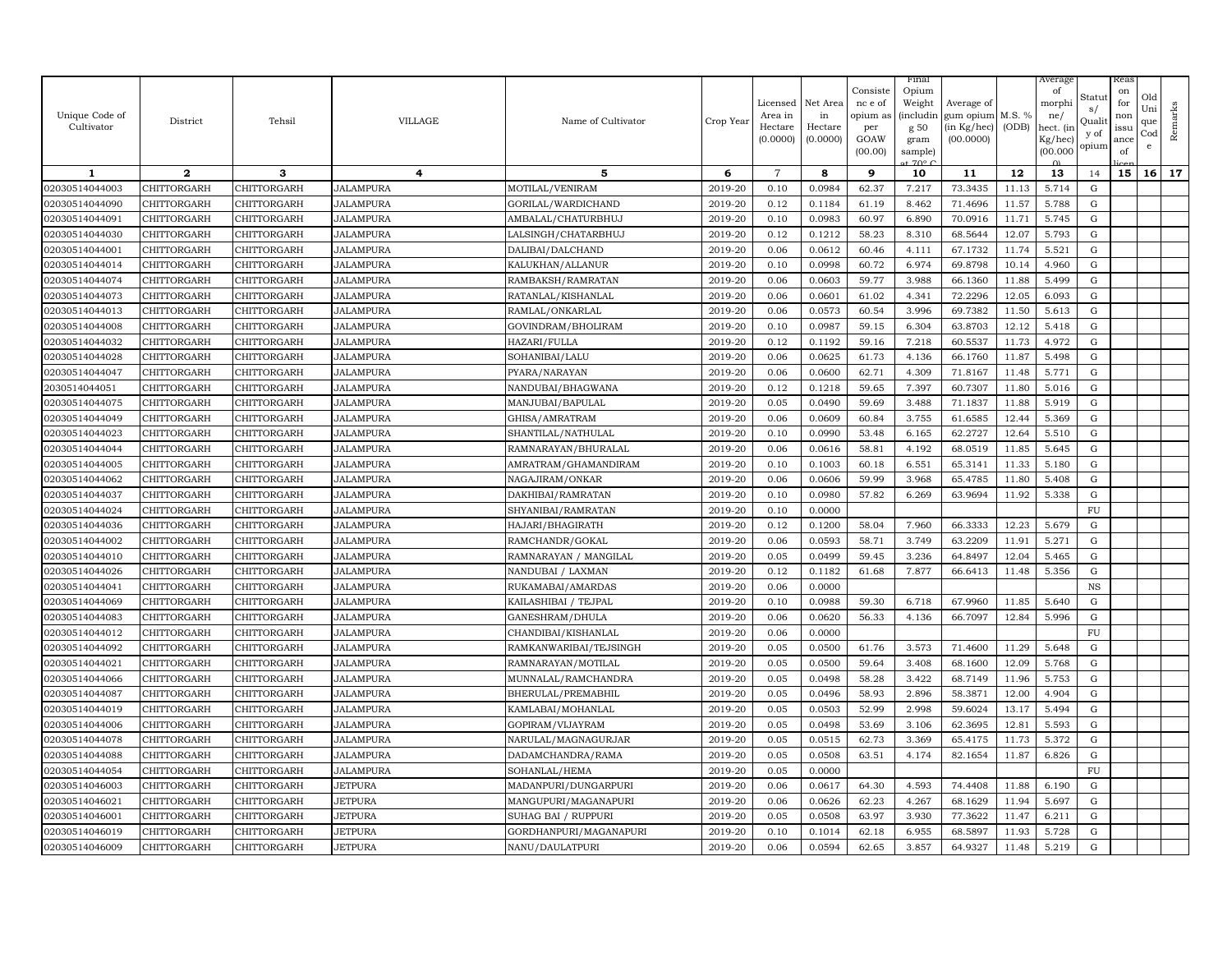| Unique Code of<br>Cultivator | District       | Tehsil      | VILLAGE          | Name of Cultivator         | Crop Year | Licensed<br>Area in<br>Hectare<br>(0.0000) | Net Area<br>in<br>Hectare<br>(0.0000) | Consiste<br>nc e of<br>opium as<br>per<br>GOAW<br>(00.00) | Final<br>Opium<br>Weight<br><i>(includin</i><br>g 50<br>gram<br>sample)<br>$70^\circ$ | Average of<br>gum opium M.S. %<br>(in Kg/hec)<br>(00.0000) | (ODB) | Averag<br>of<br>morphi<br>ne/<br>hect. (in<br>Kg/hec)<br>(00.000) | Statut<br>s/<br>Quali<br>y of<br>opium | on<br>for<br>noi<br>isst<br>ance<br>of | Dld<br>Uni<br>que<br>∠od | Remarks |
|------------------------------|----------------|-------------|------------------|----------------------------|-----------|--------------------------------------------|---------------------------------------|-----------------------------------------------------------|---------------------------------------------------------------------------------------|------------------------------------------------------------|-------|-------------------------------------------------------------------|----------------------------------------|----------------------------------------|--------------------------|---------|
|                              | $\overline{2}$ | 3           | 4                | 5                          | 6         | $\overline{7}$                             | 8                                     | 9                                                         | 10                                                                                    | 11                                                         | 12    | 13                                                                | 14                                     | 15                                     | 16 <sup>1</sup>          | 17      |
| 02030514046005               | CHITTORGARH    | CHITTORGARH | <b>JETPURA</b>   | <b>BHERULAL / BHURA</b>    | 2019-20   | 0.06                                       | 0.0613                                | 59.51                                                     | 3.894                                                                                 | 63.5237                                                    | 12.01 | 5.340                                                             | G                                      |                                        |                          |         |
| 02030514046016               | CHITTORGARH    | CHITTORGARH | <b>JETPURA</b>   | KAMLESH/GOPILAL            | 2019-20   | 0.06                                       | 0.0622                                | 62.09                                                     | 4.453                                                                                 | 71.5916                                                    | 11.56 | 5.793                                                             | G                                      |                                        |                          |         |
| 02030514046008               | CHITTORGARH    | CHITTORGARH | <b>JETPURA</b>   | GATTUBAI/GOKAL             | 2019-20   | 0.10                                       | 0.1006                                | 61.75                                                     | 7.295                                                                                 | 72.5149                                                    | 11.71 | 5.944                                                             | G                                      |                                        |                          |         |
| 02030514046015               | CHITTORGARH    | CHITTORGARH | <b>JETPURA</b>   | SOSARPURI/LAXMANPURI       | 2019-20   | 0.06                                       | 0.0603                                | 59.88                                                     | 3.824                                                                                 | 63.4163                                                    | 11.82 | 5.247                                                             | ${\rm G}$                              |                                        |                          |         |
| 02030514046012               | CHITTORGARH    | CHITTORGARH | JETPURA          | MOHANLAL/LOBHA             | 2019-20   | 0.06                                       | 0.0623                                | 58.43                                                     | 3.639                                                                                 | 58.4109                                                    | 11.76 | 4.809                                                             | G                                      |                                        |                          |         |
| 02030514046020               | CHITTORGARH    | CHITTORGARH | JETPURA          | RATANPURI / BHAGAWANPURI   | 2019-20   | 0.05                                       | 0.0510                                | 61.11                                                     | 3.256                                                                                 | 63.8431                                                    | 12.11 | 5.412                                                             | G                                      |                                        |                          |         |
| 02030514046017               | CHITTORGARH    | CHITTORGARH | <b>JETPURA</b>   | JANIBAI/NAWALRAM           | 2019-20   | 0.05                                       | 0.0488                                | 49.90                                                     | 2.488                                                                                 | 50.9836                                                    | 12.57 | 4.486                                                             | ${\rm G}$                              |                                        |                          |         |
| 02030514047015               | CHITTORGARH    | CHITTORGARH | <b>JITAWAL</b>   | <b>BANSHILAL / PRATAP</b>  | 2019-20   | 0.05                                       | 0.0417                                | 62.87                                                     | 3.305                                                                                 | 79.2566                                                    | 11.80 | 6.547                                                             | G                                      |                                        |                          |         |
| 02030514047020               | CHITTORGARH    | CHITTORGARH | JITAWAL          | RATAN / RODU               | 2019-20   | 0.05                                       | 0.0507                                | 56.15                                                     | 3.449                                                                                 | 68.0276                                                    | 12.13 | 5.777                                                             | ${\rm G}$                              |                                        |                          |         |
| 02030514047028               | CHITTORGARH    | CHITTORGARH | <b>JITAWAL</b>   | BHAGAWAN/MOHANLAL          | 2019-20   | 0.05                                       | 0.0507                                | 53.35                                                     | 3.071                                                                                 | 60.5720                                                    | 13.25 | 5.619                                                             | G                                      |                                        |                          |         |
| 02030514047022               | CHITTORGARH    | CHITTORGARH | JITAWAL          | KASTURIBAI/HEMRAJ          | 2019-20   | 0.05                                       | 0.0486                                | 59.04                                                     | 3.804                                                                                 | 78.2716                                                    | 11.60 | 6.355                                                             | ${\rm G}$                              |                                        |                          |         |
| 02030514047009               | CHITTORGARH    | CHITTORGARH | <b>JITAWAL</b>   | PREMCHAND/NATHU            | 2019-20   | 0.05                                       | 0.0508                                | 52.23                                                     | 2.097                                                                                 | 41.2795                                                    | 13.92 | 4.022                                                             | ${\rm G}$                              | 04                                     |                          |         |
| 02030514048001               | CHITTORGARH    | CHITTORGARH | JOGANI           | MAHAVEERSINGH / KARANSINGH | 2019-20   | 0.06                                       | 0.0592                                | 59.60                                                     | 3.712                                                                                 | 62.7027                                                    | 11.41 | 5.008                                                             | ${\rm G}$                              |                                        |                          |         |
| 02030514048004               | CHITTORGARH    | CHITTORGARH | JOGANI           | NARENDRASINGH / TEJSINGH   | 2019-20   | 0.05                                       | 0.0480                                | 56.54                                                     | 3.118                                                                                 | 64.9583                                                    | 10.77 | 4.897                                                             | G                                      |                                        |                          |         |
| 02030514050004               | CHITTORGARH    | CHITTORGARH | KANPURA          | BHERULAL/GOPI              | 2019-20   | 0.06                                       | 0.0614                                | 55.45                                                     | 3.731                                                                                 | 60.7655                                                    | 10.82 | 4.602                                                             | ${\rm G}$                              |                                        |                          |         |
| 02030514051017               | CHITTORGARH    | CHITTORGARH | KARAKHEDI        | SHAYAMLAL/BHAGAWAN         | 2019-20   | 0.10                                       | 0.1003                                | 61.92                                                     | 7.360                                                                                 | 73.3799                                                    | 11.56 | 5.938                                                             | ${\rm G}$                              |                                        |                          |         |
| 02030514051002               | CHITTORGARH    | CHITTORGARH | KARAKHEDI        | JETIBAI/BHAGAWAN           | 2019-20   | 0.10                                       | 0.1020                                | 61.73                                                     | 7.478                                                                                 | 73.3137                                                    | 11.86 | 6.087                                                             | G                                      |                                        |                          |         |
| 02030514051020               | CHITTORGARH    | CHITTORGARH | KARAKHEDI        | GANGABAI/BHERULAL          | 2019-20   | 0.12                                       | 0.1226                                | 60.40                                                     | 8.637                                                                                 | 70.4486                                                    | 12.19 | 6.012                                                             | G                                      |                                        |                          |         |
| 02030514051021               | CHITTORGARH    | CHITTORGARH | KARAKHEDI        | MATHARA/BHAGAWAN           | 2019-20   | 0.10                                       | 0.1005                                | 60.99                                                     | 7.484                                                                                 | 74.4677                                                    | 11.56 | 6.026                                                             | ${\bf G}$                              |                                        |                          |         |
| 02030514051001               | CHITTORGARH    | CHITTORGARH | KARAKHEDI        | JAGDISH/MATHU              | 2019-20   | 0.06                                       | 0.0609                                | 61.64                                                     | 4.324                                                                                 | 71.0016                                                    | 11.91 | 5.919                                                             | ${\bf G}$                              |                                        |                          |         |
| 02030514051029               | CHITTORGARH    | CHITTORGARH | KARAKHEDI        | RATAN/CHHOGA               | 2019-20   | 0.12                                       | 0.1176                                | 61.31                                                     | 8.417                                                                                 | 71.5731                                                    | 11.91 | 5.967                                                             | G                                      |                                        |                          |         |
| 02030514051006               | CHITTORGARH    | CHITTORGARH | KARAKHEDI        | KAMALABAI/RAMCHANDRA       | 2019-20   | 0.12                                       | 0.1168                                | 61.87                                                     | 8.556                                                                                 | 73.2534                                                    | 11.77 | 6.035                                                             | G                                      |                                        |                          |         |
| 02030514051008               | CHITTORGARH    | CHITTORGARH | KARAKHEDI        | MATHURA/MOHANTELI          | 2019-20   | 0.12                                       | 0.1171                                | 60.33                                                     | 8.153                                                                                 | 69.6243                                                    | 12.37 | 6.029                                                             | G                                      |                                        |                          |         |
| 02030514051010               | CHITTORGARH    | CHITTORGARH | KARAKHEDI        | JAMNALAL/ONKAR             | 2019-20   | 0.12                                       | 0.1192                                | 60.74                                                     | 8.104                                                                                 | 67.9866                                                    | 11.80 | 5.616                                                             | ${\rm G}$                              |                                        |                          |         |
| 02030514051013               | CHITTORGARH    | CHITTORGARH | KARAKHEDI        | RAMLAL/NOLA                | 2019-20   | 0.12                                       | 0.1228                                | 61.95                                                     | 8.788                                                                                 | 71.5635                                                    | 11.72 | 5.871                                                             | ${\rm G}$                              |                                        |                          |         |
| 02030514051018               | CHITTORGARH    | CHITTORGARH | KARAKHEDI        | RAMESHAWAR/KISHANA         | 2019-20   | 0.10                                       | 0.1001                                | 62.13                                                     | 7.163                                                                                 | 71.5584                                                    | 12.26 | 6.141                                                             | G                                      |                                        |                          |         |
| 02030514051019               | CHITTORGARH    | CHITTORGARH | KARAKHEDI        | NANDA/MADHU                | 2019-20   | 0.12                                       | 0.1140                                | 61.07                                                     | 8.445                                                                                 | 74.0789                                                    | 12.07 | 6.259                                                             | ${\rm G}$                              |                                        |                          |         |
| 02030514051024               | CHITTORGARH    | CHITTORGARH | KARAKHEDI        | RATAN/PRABHU               | 2019-20   | 0.12                                       | 0.1234                                | 63.54                                                     | 8.614                                                                                 | 69.8055                                                    | 11.99 | 5.859                                                             | ${\rm G}$                              |                                        |                          |         |
| 02030514051026               | CHITTORGARH    | CHITTORGARH | KARAKHEDI        | CHAGAN/KISHAN              | 2019-20   | 0.12                                       | 0.1219                                | 60.96                                                     | 8.621                                                                                 | 70.7219                                                    | 12.04 | 5.961                                                             | G                                      |                                        |                          |         |
| 02030514051015               | CHITTORGARH    | CHITTORGARH | KARAKHEDI        | RATAN/MOHAN                | 2019-20   | 0.10                                       | 0.0956                                | 61.99                                                     | 6.854                                                                                 | 71.6946                                                    | 12.21 | 6.128                                                             | $\mathbf G$                            |                                        |                          |         |
| 02030514051009               | CHITTORGARH    | CHITTORGARH | KARAKHEDI        | HRIBAI/JITU                | 2019-20   | 0.12                                       | 0.1173                                | 61.84                                                     | 8.507                                                                                 | 72.5234                                                    | 11.63 | 5.904                                                             | ${\rm G}$                              |                                        |                          |         |
| 02030514051012               | CHITTORGARH    | CHITTORGARH | KARAKHEDI        | UDAIRAM/KALU               | 2019-20   | 0.10                                       | 0.1016                                | 60.02                                                     | 6.791                                                                                 | 66.8406                                                    | 12.53 | 5.862                                                             | ${\rm G}$                              |                                        |                          |         |
| 02030514051043               | CHITTORGARH    | CHITTORGARH | KARAKHEDI        | KESHARBAI/NANDA            | 2019-20   | 0.06                                       | 0.0585                                | 61.69                                                     | 4.433                                                                                 | 75.7778                                                    | 11.93 | 6.328                                                             | ${\rm G}$                              |                                        |                          |         |
| 02030514051031               | CHITTORGARH    | CHITTORGARH | KARAKHEDI        | SHANTILAL/RAMLAL           | 2019-20   | 0.10                                       | 0.1006                                | 62.15                                                     | 7.280                                                                                 | 72.3658                                                    | 11.70 | 5.927                                                             | G                                      |                                        |                          |         |
| 02030514051011               | CHITTORGARH    | CHITTORGARH | KARAKHEDI        | RATAN/RAMA                 | 2019-20   | 0.12                                       | 0.1196                                | 63.20                                                     | 8.866                                                                                 | 74.1304                                                    | 11.66 | 6.051                                                             | ${\bf G}$                              |                                        |                          |         |
| 02030514051014               | CHITTORGARH    | CHITTORGARH | KARAKHEDI        | MANGILAL/KALU              | 2019-20   | 0.10                                       | 0.0978                                | 59.12                                                     | 6.461                                                                                 | 66.0634                                                    | 12.20 | 5.642                                                             | G                                      |                                        |                          |         |
| 02030514051038               | CHITTORGARH    | CHITTORGARH | KARAKHEDI        | NANDRAM/MULCHAND           | 2019-20   | 0.12                                       | 0.1125                                | 60.67                                                     | 8.312                                                                                 | 73.8844                                                    | 11.82 | 6.113                                                             | G                                      |                                        |                          |         |
| 02030514051003               | CHITTORGARH    | CHITTORGARH | KARAKHEDI        | NARAYANI / HARLAL          | 2019-20   | 0.05                                       | 0.0508                                | 61.80                                                     | 3.717                                                                                 | 73.1693                                                    | 11.50 | 5.890                                                             | G                                      |                                        |                          |         |
| 02030514052015               | CHITTORGARH    | CHITTORGARH | KASHMOR A        | LAAD DEVI/KESARIMAL        | 2019-20   | 0.05                                       | 0.0480                                | 60.02                                                     | 3.490                                                                                 | 72.7083                                                    | 11.78 | 5.995                                                             | G                                      |                                        |                          |         |
| 02030514052045               | CHITTORGARH    | CHITTORGARH | KASHMOR A        | DAKHI BAI/AMBALAL          | 2019-20   | 0.05                                       | 0.0499                                | 59.94                                                     | 3.417                                                                                 | 68.4770                                                    | 11.61 | 5.564                                                             | ${\rm G}$                              |                                        |                          |         |
| 02030514052032               | CHITTORGARH    | CHITTORGARH | KASHMOR A        | GOVERDHANLAL/BHURALAL      | 2019-20   | 0.05                                       | 0.0260                                | 58.43                                                     | 1.811                                                                                 | 69.6538                                                    | 12.10 | 5.901                                                             | G                                      |                                        |                          |         |
| 02030514052042               | CHITTORGARH    | CHITTORGARH | KASHMOR A        | KALU/UDANAI                | 2019-20   | 0.05                                       | 0.0504                                | 59.16                                                     | 3.423                                                                                 | 67.9167                                                    | 11.54 | 5.486                                                             | G                                      |                                        |                          |         |
| 02030514052061               | CHITTORGARH    | CHITTORGARH | KASHMOR A        | RAMLAL/UDA                 | 2019-20   | 0.05                                       | 0.0484                                | 60.53                                                     | 3.519                                                                                 | 72.7066                                                    | 11.86 | 6.037                                                             | ${\rm G}$                              |                                        |                          |         |
| 02030514052010               | CHITTORGARH    | CHITTORGARH | <b>KASHMOR A</b> | GOPALDAS/RAGHUNATHDAS      | 2019-20   | 0.05                                       | 0.0497                                | 61.76                                                     | 3.564                                                                                 | 71.7103                                                    | 11.59 | 5.819                                                             | ${\rm G}$                              |                                        |                          |         |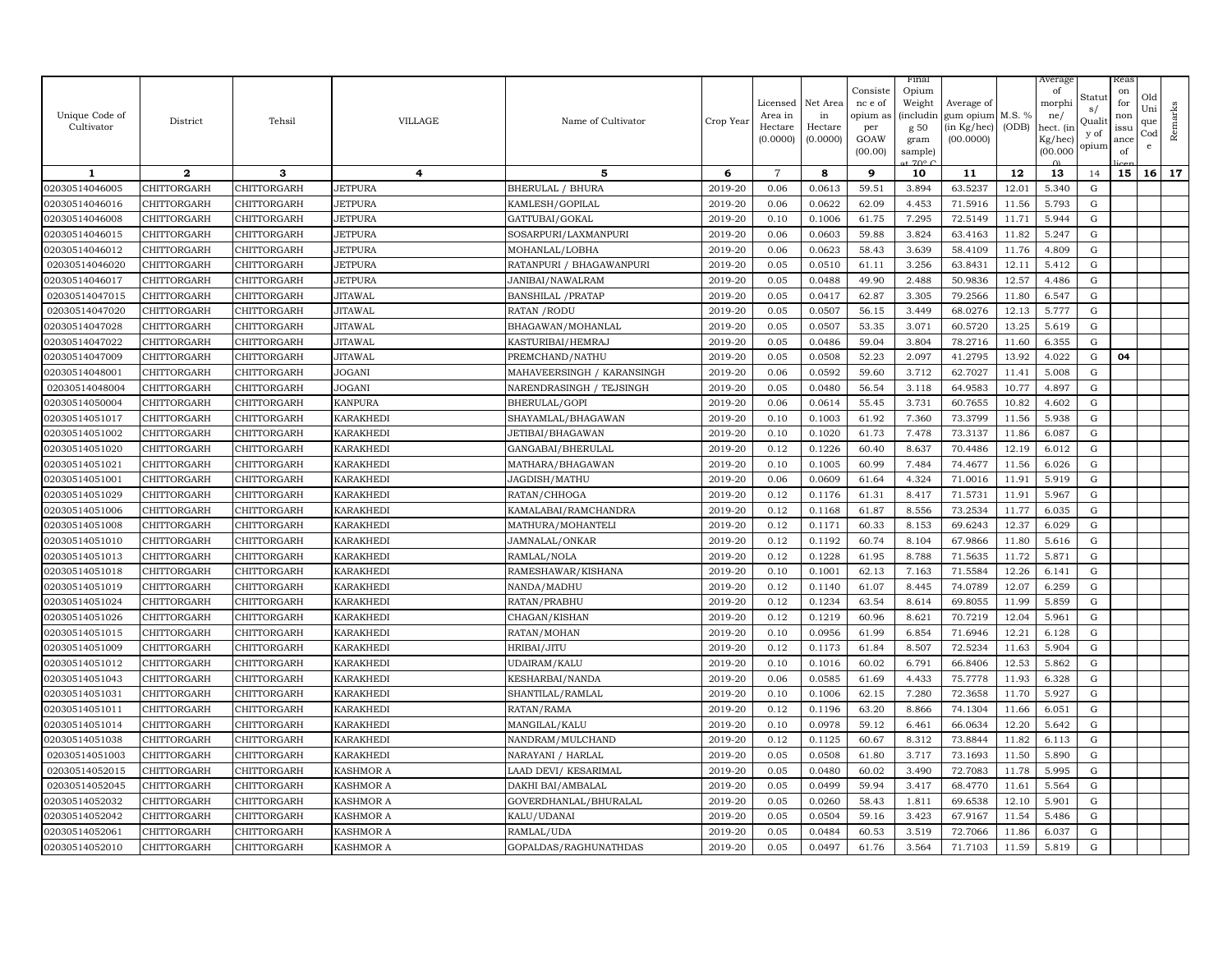| Unique Code of<br>Cultivator | District       | Tehsil             | VILLAGE          | Name of Cultivator          | Crop Year | Licensed<br>Area in<br>Hectare<br>(0.0000) | Net Area<br>in<br>Hectare<br>(0.0000) | Consiste<br>nc e of<br>opium as<br>per<br>GOAW<br>(00.00) | Final<br>Opium<br>Weight<br><i>(includin</i><br>g 50<br>gram<br>sample]<br>$70^\circ$ | Average of<br>gum opium M.S. %<br>(in Kg/hec)<br>(00.0000) | (ODB) | Averag<br>of<br>morphi<br>ne/<br>hect. (in<br>Kg/hec)<br>(00.000) | Statut<br>s/<br>Quali<br>y of<br>opium | on<br>for<br>nor<br>isst<br>ance<br>of | Dld<br>Uni<br>que<br>Cod | Remarks |
|------------------------------|----------------|--------------------|------------------|-----------------------------|-----------|--------------------------------------------|---------------------------------------|-----------------------------------------------------------|---------------------------------------------------------------------------------------|------------------------------------------------------------|-------|-------------------------------------------------------------------|----------------------------------------|----------------------------------------|--------------------------|---------|
| -1                           | $\overline{2}$ | 3                  | 4                | 5                           | 6         | $\overline{7}$                             | 8                                     | 9                                                         | 10                                                                                    | 11                                                         | 12    | 13                                                                | 14                                     | 15                                     | 16 <sup>1</sup>          | 17      |
| 02030514052008               | CHITTORGARH    | CHITTORGARH        | KASHMOR A        | GORADHAN/BHERU              | 2019-20   | 0.10                                       | 0.1006                                | 60.04                                                     | 6.956                                                                                 | 69.1451                                                    | 11.76 | 5.692                                                             | G                                      |                                        |                          |         |
| 02030514052014               | CHITTORGARH    | CHITTORGARH        | KASHMOR A        | PYARCHAND/SAWAIRAM          | 2019-20   | 0.06                                       | 0.0600                                | 61.12                                                     | 4.322                                                                                 | 72.0333                                                    | 11.71 | 5.905                                                             | G                                      |                                        |                          |         |
| 02030514052018               | CHITTORGARH    | CHITTORGARH        | KASHMOR A        | RAJIBAI/JITU                | 2019-20   | 0.10                                       | 0.0000                                |                                                           |                                                                                       |                                                            |       |                                                                   | ${\rm FU}$                             |                                        |                          |         |
| 02030514052020               | CHITTORGARH    | CHITTORGARH        | <b>KASHMOR A</b> | KISHANLAL/LEHRU             | 2019-20   | 0.10                                       | 0.1010                                | 61.59                                                     | 7.435                                                                                 | 73.6139                                                    | 12.11 | 6.240                                                             | ${\rm G}$                              |                                        |                          |         |
| 02030514052034               | CHITTORGARH    | CHITTORGARH        | KASHMOR A        | MOTILAL / BHUWANA @ MODIRAM | 2019-20   | 0.12                                       | 0.1198                                | 61.25                                                     | 8.356                                                                                 | 69.7496                                                    | 11.84 | 5.781                                                             | G                                      |                                        |                          |         |
| 02030514052035               | CHITTORGARH    | CHITTORGARH        | KASHMOR A        | MOHANLAL/KHEMRAJ            | 2019-20   | 0.10                                       | 0.1017                                | 63.17                                                     | 7.463                                                                                 | 73.3825                                                    | 11.43 | 5.871                                                             | G                                      |                                        |                          |         |
| 02030514052036               | CHITTORGARH    | CHITTORGARH        | KASHMOR A        | BHAGWANSINGH / SHAMBHUSINGH | 2019-20   | 0.12                                       | 0.0615                                | 57.24                                                     | 4.473                                                                                 | 72.7317                                                    | 12.00 | 6.109                                                             | ${\rm G}$                              |                                        |                          |         |
| 02030514052048               | CHITTORGARH    | CHITTORGARH        | KASHMOR A        | RAMA/MAHADEVJAT             | 2019-20   | 0.10                                       | 0.1005                                | 58.52                                                     | 7.248                                                                                 | 72.1194                                                    | 11.84 | 5.977                                                             | ${\rm G}$                              |                                        |                          |         |
| 02030514052053               | CHITTORGARH    | CHITTORGARH        | KASHMOR A        | MOHANLAL/BHERULAL           | 2019-20   | 0.12                                       | 0.1180                                | 62.23                                                     | 8.499                                                                                 | 72.0254                                                    | 11.59 | 5.843                                                             | ${\rm G}$                              |                                        |                          |         |
| 02030514052059               | CHITTORGARH    | CHITTORGARH        | KASHMOR A        | SATYANARAYAN/JAGANNATH      | 2019-20   | 0.12                                       | 0.1190                                | 60.17                                                     | 8.243                                                                                 | 69.2689                                                    | 12.32 | 5.974                                                             | G                                      |                                        |                          |         |
| 02030514052060               | CHITTORGARH    | CHITTORGARH        | KASHMOR A        | RUKAMA/GIRDHARI             | 2019-20   | 0.05                                       | 0.0500                                | 61.24                                                     | 3.561                                                                                 | 71.2200                                                    | 11.95 | 5.957                                                             | G                                      |                                        |                          |         |
| 02030514052065               | CHITTORGARH    | CHITTORGARH        | KASHMOR A        | KANKUBAI/NARAYAN            | 2019-20   | 0.06                                       | 0.0628                                | 65.22                                                     | 4.705                                                                                 | 74.9204                                                    | 13.08 | 6.860                                                             | ${\rm G}$                              |                                        |                          |         |
| 02030514052070               | CHITTORGARH    | CHITTORGARH        | KASHMOR A        | SHANKAR/RATANLAL            | 2019-20   | 0.06                                       | 0.0615                                | 58.78                                                     | 4.291                                                                                 | 69.7724                                                    | 12.13 | 5.924                                                             | ${\rm G}$                              |                                        |                          |         |
| 02030514052025               | CHITTORGARH    | CHITTORGARH        | KASHMOR A        | NANU/RUPA                   | 2019-20   | 0.10                                       | 0.0985                                | 60.26                                                     | 7.042                                                                                 | 71.4924                                                    | 11.80 | 5.905                                                             | G                                      |                                        |                          |         |
| 02030514052023               | CHITTORGARH    | CHITTORGARH        | KASHMOR A        | SHANKARLAL/BHURA            | 2019-20   | 0.10                                       | 0.1011                                | 59.73                                                     | 6.903                                                                                 | 68.2789                                                    | 12.24 | 5.850                                                             | ${\rm G}$                              |                                        |                          |         |
| 02030514052066               | CHITTORGARH    | CHITTORGARH        | KASHMOR A        | RATANLAL/HEMRAJ             | 2019-20   | 0.12                                       | 0.1188                                | 60.02                                                     | 8.111                                                                                 | 68.2744                                                    | 12.30 | 5.879                                                             | ${\rm G}$                              |                                        |                          |         |
| 02030514052082               | CHITTORGARH    | CHITTORGARH        | KASHMOR A        | LEHARU/DALU                 | 2019-20   | 0.06                                       | 0.0600                                | 60.43                                                     | 4.265                                                                                 | 71.0833                                                    | 11.88 | 5.911                                                             | ${\rm G}$                              |                                        |                          |         |
| 02030514052006               | CHITTORGARH    | CHITTORGARH        | KASHMOR A        | SHOBHARAM/KISHANAJAT        | 2019-20   | 0.12                                       | 0.0600                                | 58.07                                                     | 5.019                                                                                 | 83.6500                                                    | 11.99 | 7.021                                                             | G                                      |                                        |                          |         |
| 02030514052021               | CHITTORGARH    | CHITTORGARH        | <b>KASHMOR A</b> | UDAYRAM/BHERULAL            | 2019-20   | 0.10                                       | 0.1025                                | 62.31                                                     | 7.388                                                                                 | 72.0780                                                    | 11.43 | 5.767                                                             | ${\rm G}$                              |                                        |                          |         |
| 02030514052033               | CHITTORGARH    | CHITTORGARH        | KASHMOR A        | LEHRULAL/ONAKAR             | 2019-20   | 0.06                                       | 0.0598                                | 60.21                                                     | 4.335                                                                                 | 72.4916                                                    | 11.51 | 5.841                                                             | ${\bf G}$                              |                                        |                          |         |
| 02030514052049               | CHITTORGARH    | CHITTORGARH        | KASHMOR A        | GANPATSINGH/GIRDHARI        | 2019-20   | 0.10                                       | 0.0605                                | 57.07                                                     | 4.810                                                                                 | 79.5041                                                    | 12.49 | 6.951                                                             | G                                      |                                        |                          |         |
| 02030514052054               | CHITTORGARH    | CHITTORGARH        | KASHMOR A        | GANESHKUNAWAR/LALSINGH      | 2019-20   | 0.10                                       | 0.0599                                | 57.75                                                     | 4.760                                                                                 | 79.4658                                                    | 12.66 | 7.043                                                             | G                                      |                                        |                          |         |
| 02030514052063               | CHITTORGARH    | CHITTORGARH        | KASHMOR A        | JITMAL/BHERULAL             | 2019-20   | 0.12                                       | 0.0600                                | 61.20                                                     | 4.301                                                                                 | 71.6833                                                    | 10.60 | 5.320                                                             | G                                      |                                        |                          |         |
| 02030514052073               | CHITTORGARH    | CHITTORGARH        | KASHMOR A        | MAGANI BAI / BALURAM        | 2019-20   | 0.10                                       | 0.0997                                | 61.68                                                     | 7.067                                                                                 | 70.8826                                                    | 11.66 | 5.785                                                             | ${\rm G}$                              |                                        |                          |         |
| 02030514052075               | CHITTORGARH    | CHITTORGARH        | KASHMOR A        | BHARATSINGH/BHUWANISINGH    | 2019-20   | 0.10                                       | 0.1028                                | 55.88                                                     | 7.272                                                                                 | 70.7393                                                    | 12.38 | 6.131                                                             | ${\rm G}$                              |                                        |                          |         |
| 02030514052081               | CHITTORGARH    | <b>CHITTORGARH</b> | KASHMOR A        | INDARDEV/MAGANA             | 2019-20   | 0.10                                       | 0.1002                                | 60.60                                                     | 7.211                                                                                 | 71.9661                                                    | 12.05 | 6.071                                                             | G                                      |                                        |                          |         |
| 02030514052027               | CHITTORGARH    | CHITTORGARH        | KASHMOR A        | HANSIBAI/BHAGIRATH          | 2019-20   | 0.12                                       | 0.1201                                | 60.37                                                     | 8.719                                                                                 | 72.5978                                                    | 11.03 | 5.605                                                             | ${\rm G}$                              |                                        |                          |         |
| 02030514052003               | CHITTORGARH    | CHITTORGARH        | KASHMOR A        | KALU/RAMA                   | 2019-20   | 0.06                                       | 0.0593                                | 58.75                                                     | 4.096                                                                                 | 69.0725                                                    | 12.51 | 6.048                                                             | ${\rm G}$                              |                                        |                          |         |
| 02030514052012               | CHITTORGARH    | CHITTORGARH        | KASHMOR A        | RATAN / GOVERDHAN           | 2019-20   | 0.10                                       | 0.1008                                | 59.86                                                     | 6.756                                                                                 | 67.0238                                                    | 12.45 | 5.841                                                             | G                                      |                                        |                          |         |
| 02030514052024               | CHITTORGARH    | CHITTORGARH        | KASHMOR A        | NATHU/GHISABALAI            | 2019-20   | 0.10                                       | 0.0980                                | 61.29                                                     | 7.040                                                                                 | 71.8367                                                    | 11.47 | 5.767                                                             | $\mathbf G$                            |                                        |                          |         |
| 02030514052047               | CHITTORGARH    | CHITTORGARH        | KASHMOR A        | MADANLAL/RANGLAL            | 2019-20   | 0.10                                       | 0.0969                                | 61.66                                                     | 6.818                                                                                 | 70.3612                                                    | 11.34 | 5.585                                                             | ${\rm G}$                              |                                        |                          |         |
| 02030514052057               | CHITTORGARH    | CHITTORGARH        | KASHMOR B        | NANDA/GOPI                  | 2019-20   | 0.06                                       | 0.0604                                | 59.07                                                     | 4.169                                                                                 | 69.0232                                                    | 11.78 | 5.691                                                             | ${\rm G}$                              |                                        |                          |         |
| 02030514052089               | CHITTORGARH    | CHITTORGARH        | KASHMOR B        | DHOKAL SINGH / SONATH SINGH | 2019-20   | 0.10                                       | 0.0000                                |                                                           |                                                                                       |                                                            |       |                                                                   | FU                                     |                                        |                          |         |
| 02030514052090               | CHITTORGARH    | CHITTORGARH        | KASHMOR B        | SHALESINGH/GIRDHARISNIGH    | 2019-20   | 0.10                                       | 0.1026                                | 55.84                                                     | 7.203                                                                                 | 70.2047                                                    | 12.55 | 6.168                                                             | G                                      |                                        |                          |         |
| 02030514052009               | CHITTORGARH    | CHITTORGARH        | <b>KASHMOR B</b> | SHANKAR/MAGANA              | 2019-20   | 0.12                                       | 0.1191                                | 57.01                                                     | 8.038                                                                                 | 67.4895                                                    | 12.07 | 5.702                                                             | G                                      |                                        |                          |         |
| 02030514052030               | CHITTORGARH    | CHITTORGARH        | KASHMOR B        | VIJAYSINGH/MADANSINGH       | 2019-20   | 0.12                                       | 0.0000                                |                                                           |                                                                                       |                                                            |       |                                                                   | ${\rm FU}$                             |                                        |                          |         |
| 02030514052043               | CHITTORGARH    | CHITTORGARH        | KASHMOR B        | RATANLAL/GIRDHARI           | 2019-20   | 0.10                                       | 0.0964                                | 57.22                                                     | 6.507                                                                                 | 67.5000                                                    | 12.50 | 5.906                                                             | G                                      |                                        |                          |         |
| 02030514052004               | CHITTORGARH    | CHITTORGARH        | KASHMOR B        | GENDKUNWAR/GIRDHARISINGH    | 2019-20   | 0.12                                       | 0.0615                                | 56.26                                                     | 4.420                                                                                 | 71.8699                                                    | 12.83 | 6.455                                                             | G                                      |                                        |                          |         |
| 02030514052069               | CHITTORGARH    | CHITTORGARH        | KASHMOR B        | SUKHIBAI/HIRALAL            | 2019-20   | 0.12                                       | 0.1200                                | 59.36                                                     | 8.709                                                                                 | 72.5750                                                    | 11.73 | 5.959                                                             | G                                      |                                        |                          |         |
| 02030514052001               | CHITTORGARH    | CHITTORGARH        | KASHMOR B        | GORDHAN/NANDASUTHAR         | 2019-20   | 0.12                                       | 0.1200                                | 62.18                                                     | 8.448                                                                                 | 70.4000                                                    | 12.01 | 5.918                                                             | G                                      |                                        |                          |         |
| 02030514052028               | CHITTORGARH    | CHITTORGARH        | KASHMOR B        | MUNNABAI/BHURALAL           | 2019-20   | 0.06                                       | 0.0600                                | 60.07                                                     | 4.471                                                                                 | 74.5167                                                    | 11.87 | 6.191                                                             | G                                      |                                        |                          |         |
| 02030514052052               | CHITTORGARH    | CHITTORGARH        | KASHMOR B        | DHAPUBAI/VARDA              | 2019-20   | 0.12                                       | 0.1184                                | 60.18                                                     | 8.546                                                                                 | 72.1791                                                    | 12.16 | 6.144                                                             | G                                      |                                        |                          |         |
| 02030514052056               | CHITTORGARH    | CHITTORGARH        | KASHMOR B        | MADHU/JETRAM                | 2019-20   | 0.12                                       | 0.1200                                | 62.26                                                     | 8.903                                                                                 | 74.1917                                                    | 11.68 | 6.066                                                             | ${\rm G}$                              |                                        |                          |         |
| 02030514052062               | CHITTORGARH    | CHITTORGARH        | <b>KASHMOR B</b> | MADHU/UDA                   | 2019-20   | 0.06                                       | 0.0605                                | 60.51                                                     | 4.409                                                                                 | 72.8760                                                    | 12.00 | 6.121                                                             | ${\rm G}$                              |                                        |                          |         |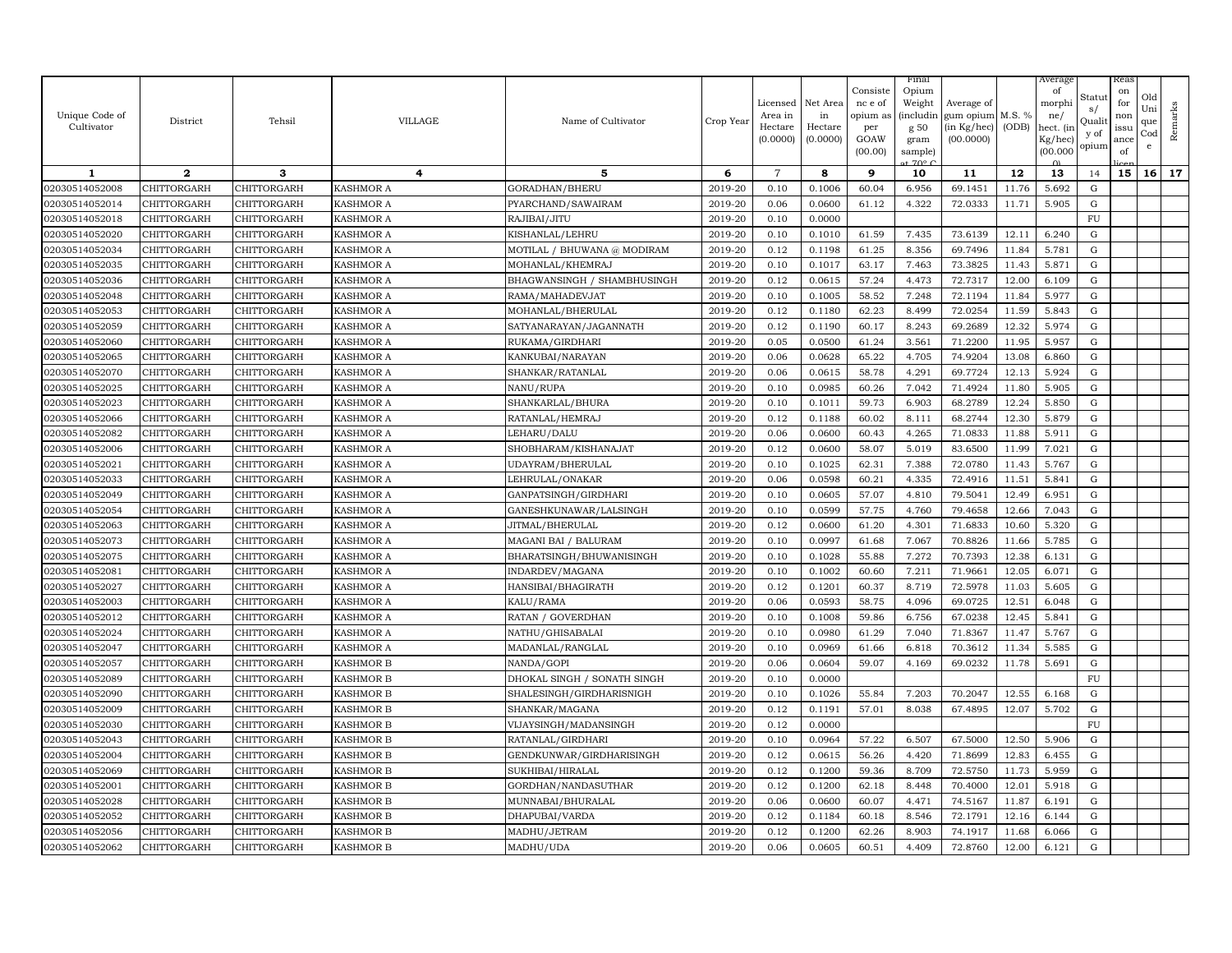| Unique Code of<br>Cultivator | District       | Tehsil      | VILLAGE          | Name of Cultivator         | Crop Year | Licensed<br>Area in<br>Hectare<br>(0.0000) | Net Area<br>in<br>Hectare<br>(0.0000) | Consiste<br>nc e of<br>opium as<br>per<br>GOAW<br>(00.00) | Final<br>Opium<br>Weight<br><i>(includin</i><br>g 50<br>gram<br>sample]<br>70° | Average of<br>gum opium M.S. %<br>(in Kg/hec)<br>(00.0000) | (ODB) | Averag<br>of<br>morphi<br>ne/<br>hect. (in<br>Kg/hec<br>(00.000) | Statut<br>s/<br>Quali<br>y of<br>opium | on<br>for<br>nor<br>isst<br>ance<br>of | Old<br>Uni<br>que<br>Cod | Remarks |
|------------------------------|----------------|-------------|------------------|----------------------------|-----------|--------------------------------------------|---------------------------------------|-----------------------------------------------------------|--------------------------------------------------------------------------------|------------------------------------------------------------|-------|------------------------------------------------------------------|----------------------------------------|----------------------------------------|--------------------------|---------|
| -1                           | $\overline{2}$ | 3           | 4                | 5                          | 6         | $\overline{7}$                             | 8                                     | 9                                                         | 10                                                                             | 11                                                         | 12    | 13                                                               | 14                                     | 15                                     | 16 <sup>1</sup>          | 17      |
| 02030514052072               | CHITTORGARH    | CHITTORGARH | KASHMOR B        | MADHO/JAGANNATH            | 2019-20   | 0.06                                       | 0.0609                                | 59.54                                                     | 4.176                                                                          | 68.5714                                                    | 12.06 | 5.789                                                            | ${\rm G}$                              |                                        |                          |         |
| 02030514052019               | CHITTORGARH    | CHITTORGARH | KASHMOR B        | KELA/HEMA                  | 2019-20   | 0.06                                       | 0.0593                                | 59.79                                                     | 4.296                                                                          | 72.4452                                                    | 12.38 | 6.279                                                            | G                                      |                                        |                          |         |
| 02030514052039               | CHITTORGARH    | CHITTORGARH | KASHMOR B        | KALIBAI/JORAWAR /NANDLAL   | 2019-20   | 0.06                                       | 0.0588                                | 60.45                                                     | 4.206                                                                          | 71.5306                                                    | 12.21 | 6.113                                                            | G                                      |                                        |                          |         |
| 02030514052071               | CHITTORGARH    | CHITTORGARH | KASHMOR B        | MADHAVLAL/LALU             | 2019-20   | 0.06                                       | 0.0609                                | 60.26                                                     | 4.227                                                                          | 69.4089                                                    | 12.98 | 6.306                                                            | G                                      |                                        |                          |         |
| 02030514052090               | CHITTORGARH    | CHITTORGARH | KASHMOR B        | SITASHARMA / BHARATBHUSHAN | 2019-20   | 0.12                                       | 0.1137                                | 60.34                                                     | 8.129                                                                          | 71.4952                                                    | 11.80 | 5.905                                                            | G                                      |                                        |                          |         |
| 02030514052091               | CHITTORGARH    | CHITTORGARH | KASHMOR B        | CHANDIBAI / MADHO          | 2019-20   | 0.10                                       | 0.0992                                | 58.64                                                     | 6.651                                                                          | 67.0464                                                    | 11.99 | 5.628                                                            | G                                      |                                        |                          |         |
| 02030514052092               | CHITTORGARH    | CHITTORGARH | KASHMOR B        | RATANLAL / MADHU           | 2019-20   | 0.10                                       | 0.0994                                | 60.51                                                     | 6.985                                                                          | 70.2716                                                    | 12.00 | 5.902                                                            | G                                      |                                        |                          |         |
| 02030514052002               | CHITTORGARH    | CHITTORGARH | KASHMOR B        | GANESHIBAI/LEHRU           | 2019-20   | 0.12                                       | 0.0599                                | 62.60                                                     | 4.704                                                                          | 78.5309                                                    | 11.60 | 6.377                                                            | G                                      |                                        |                          |         |
| 02030514052005               | CHITTORGARH    | CHITTORGARH | <b>KASHMOR B</b> | MANGIBAI/MOTILAL           | 2019-20   | 0.12                                       | 0.1201                                | 59.86                                                     | 8.132                                                                          | 67.7102                                                    | 12.28 | 5.821                                                            | G                                      |                                        |                          |         |
| 02030514052022               | CHITTORGARH    | CHITTORGARH | KASHMOR B        | SHANKAR/EKLING             | 2019-20   | 0.06                                       | 0.0614                                | 59.64                                                     | 4.175                                                                          | 67.9967                                                    | 12.06 | 5.740                                                            | ${\rm G}$                              |                                        |                          |         |
| 02030514052031               | CHITTORGARH    | CHITTORGARH | KASHMOR B        | RATANLAL/LEHRULAL          | 2019-20   | 0.12                                       | 0.1172                                | 58.62                                                     | 8.399                                                                          | 71.6638                                                    | 12.28 | 6.161                                                            | G                                      |                                        |                          |         |
| 02030514052040               | CHITTORGARH    | CHITTORGARH | KASHMOR B        | BADRILAL/RAMLAL            | 2019-20   | 0.06                                       | 0.0606                                | 59.75                                                     | 4.208                                                                          | 69.4389                                                    | 11.80 | 5.736                                                            | G                                      |                                        |                          |         |
| 02030514052050               | CHITTORGARH    | CHITTORGARH | KASHMOR B        | DHAPUBAI/GANGARAM          | 2019-20   | 0.06                                       | 0.0600                                | 62.38                                                     | 4.340                                                                          | 72.3333                                                    | 10.76 | 5.448                                                            | ${\rm G}$                              |                                        |                          |         |
| 02030514052051               | CHITTORGARH    | CHITTORGARH | KASHMOR B        | <b>BALU/RUPA</b>           | 2019-20   | 0.06                                       | 0.0583                                | 61.17                                                     | 4.221                                                                          | 72.4014                                                    | 12.78 | 6.477                                                            | ${\rm G}$                              |                                        |                          |         |
| 02030514052055               | CHITTORGARH    | CHITTORGARH | KASHMOR B        | BADAMIBAI / BHERULAL       | 2019-20   | 0.10                                       | 0.0990                                | 59.34                                                     | 6.782                                                                          | 68.5051                                                    | 12.71 | 6.095                                                            | G                                      |                                        |                          |         |
| 02030514052067               | CHITTORGARH    | CHITTORGARH | KASHMOR B        | KAMALABAI / BALU           | 2019-20   | 0.10                                       | 0.0984                                | 60.27                                                     | 6.905                                                                          | 70.1728                                                    | 11.73 | 5.762                                                            | ${\rm G}$                              |                                        |                          |         |
| 02030514052080               | CHITTORGARH    | CHITTORGARH | <b>KASHMOR B</b> | CHHOGALAL/CHATARBHUJ       | 2019-20   | 0.12                                       | 0.0600                                | 57.97                                                     | 4.985                                                                          | 83.0833                                                    | 12.58 | 7.317                                                            | ${\rm G}$                              |                                        |                          |         |
| 02030514053022               | CHITTORGARH    | CHITTORGARH | <b>KELJHAR</b>   | CHUNA/NATHU                | 2019-20   | 0.12                                       | 0.1224                                | 60.92                                                     | 8.015                                                                          | 65.4820                                                    | 12.11 | 5.551                                                            | ${\rm G}$                              |                                        |                          |         |
| 02030514053014               | CHITTORGARH    | CHITTORGARH | KELJHAR          | SHAMBHU / BHURA            | 2019-20   | 0.12                                       | 0.1204                                | 61.64                                                     | 8.357                                                                          | 69.4103                                                    | 11.47 | 5.573                                                            | G                                      |                                        |                          |         |
| 02030514053015               | CHITTORGARH    | CHITTORGARH | KELJHAR          | PARATHA/NANDA              | 2019-20   | 0.12                                       | 0.1201                                | 59.68                                                     | 8.236                                                                          | 68.5762                                                    | 11.70 | 5.616                                                            | G                                      |                                        |                          |         |
| 02030514053043               | CHITTORGARH    | CHITTORGARH | KELJHAR          | BHAGAWATILAL/ONKAR         | 2019-20   | 0.12                                       | 0.1194                                | 62.07                                                     | 8.672                                                                          | 72.6298                                                    | 11.66 | 5.928                                                            | G                                      |                                        |                          |         |
| 02030514053041               | CHITTORGARH    | CHITTORGARH | KELJHAR          | BADRI/HAJARI               | 2019-20   | 0.10                                       | 0.0979                                | 60.89                                                     | 6.959                                                                          | 71.0827                                                    | 10.25 | 5.100                                                            | G                                      |                                        |                          |         |
| 02030514053002               | CHITTORGARH    | CHITTORGARH | KELJHAR          | MADHOLAL/UDAILAL           | 2019-20   | 0.12                                       | 0.1172                                | 61.02                                                     | 8.499                                                                          | 72.5171                                                    | 11.85 | 6.015                                                            | ${\rm G}$                              |                                        |                          |         |
| 02030514053051               | CHITTORGARH    | CHITTORGARH | KELJHAR          | GANSHYAM/BHURA             | 2019-20   | 0.12                                       | 0.1204                                | 60.82                                                     | 8.932                                                                          | 74.1860                                                    | 11.77 | 6.112                                                            | G                                      |                                        |                          |         |
| 02030514053031               | CHITTORGARH    | CHITTORGARH | KELJHAR          | DHAPUBAI/SOHAN             | 2019-20   | 0.06                                       | 0.0599                                | 59.55                                                     | 4.160                                                                          | 69.4491                                                    | 11.89 | 5.780                                                            | G                                      |                                        |                          |         |
| 02030514053050               | CHITTORGARH    | CHITTORGARH | <b>KELJHAR</b>   | <b>BALU/ONKAR</b>          | 2019-20   | 0.12                                       | 0.1184                                | 60.11                                                     | 8.390                                                                          | 70.8615                                                    | 12.26 | 6.081                                                            | ${\rm G}$                              |                                        |                          |         |
| 02030514053056               | CHITTORGARH    | CHITTORGARH | KELJHAR          | CHANKUNWAR/KISHANSINGH     | 2019-20   | 0.12                                       | 0.1198                                | 58.25                                                     | 8.039                                                                          | 67.1035                                                    | 12.27 | 5.763                                                            | ${\rm G}$                              |                                        |                          |         |
| 02030514053001               | CHITTORGARH    | CHITTORGARH | KELJHAR          | SHANTIBAI / BHURA          | 2019-20   | 0.12                                       | 0.1207                                | 58.71                                                     | 8.614                                                                          | 71.3670                                                    | 12.49 | 6.239                                                            | ${\rm G}$                              |                                        |                          |         |
| 02030514053042               | CHITTORGARH    | CHITTORGARH | KELJHAR          | SHAMBU/ONKAR               | 2019-20   | 0.12                                       | 0.1159                                | 61.53                                                     | 8.377                                                                          | 72.2778                                                    | 11.80 | 5.970                                                            | G                                      |                                        |                          |         |
| 02030514053026               | CHITTORGARH    | CHITTORGARH | KELJHAR          | SUDIBAI / KISHANA          | 2019-20   | 0.12                                       | 0.1178                                | 60.96                                                     | 8.203                                                                          | 69.6350                                                    | 11.53 | 5.621                                                            | ${\rm G}$                              |                                        |                          |         |
| 02030514053049               | CHITTORGARH    | CHITTORGARH | KELJHAR          | GIRDHARI/BHERUDAS          | 2019-20   | 0.12                                       | 0.1157                                | 62.31                                                     | 8.421                                                                          | 72.7831                                                    | 11.54 | 5.879                                                            | G                                      |                                        |                          |         |
| 02030514053075               | CHITTORGARH    | CHITTORGARH | KELJHAR          | RATAN/BHAGIRATH            | 2019-20   | 0.06                                       | 0.0611                                | 58.43                                                     | 4.140                                                                          | 67.7578                                                    | 9.76  | 4.629                                                            | ${\rm G}$                              |                                        |                          |         |
| 02030514053010               | CHITTORGARH    | CHITTORGARH | KELJHAR          | PEMA/LALU                  | 2019-20   | 0.12                                       | 0.1186                                | 59.67                                                     | 8.209                                                                          | 69.2159                                                    | 12.40 | 6.008                                                            | ${\rm G}$                              |                                        |                          |         |
| 02030514053069               | CHITTORGARH    | CHITTORGARH | KELJHAR          | DHANNIBAI/PARTAP           | 2019-20   | 0.12                                       | 0.1197                                | 61.94                                                     | 8.557                                                                          | 71.4871                                                    | 11.62 | 5.814                                                            | ${\rm G}$                              |                                        |                          |         |
| 02030514053063               | CHITTORGARH    | CHITTORGARH | KELJHAR          | KALU/LALU                  | 2019-20   | 0.12                                       | 0.1165                                | 50.26                                                     | 7.079                                                                          | 60.7639                                                    | 12.61 | 5.364                                                            | ${\rm G}$                              |                                        |                          |         |
| 02030514053030               | CHITTORGARH    | CHITTORGARH | KELJHAR          | SATYANARAYAN / MEGA        | 2019-20   | 0.10                                       | 0.0999                                | 57.68                                                     | 6.172                                                                          | 61.7818                                                    | 11.81 | 5.107                                                            | G                                      |                                        |                          |         |
| 02030514053054               | CHITTORGARH    | CHITTORGARH | KELJHAR          | JAGDISH/DEVA               | 2019-20   | 0.10                                       | 0.0955                                | 48.59                                                     | 6.261                                                                          | 65.5602                                                    | 13.21 | 6.063                                                            | G                                      |                                        |                          |         |
| 02030514053028               | CHITTORGARH    | CHITTORGARH | KELJHAR          | RATAN/HIRA                 | 2019-20   | 0.12                                       | 0.1175                                | 59.91                                                     | 8.541                                                                          | 72.6894                                                    | 11.42 | 5.811                                                            | G                                      |                                        |                          |         |
| 02030514053059               | CHITTORGARH    | CHITTORGARH | KELJHAR          | GHISU/NANABHIL             | 2019-20   | 0.10                                       | 0.1044                                | 60.44                                                     | 7.089                                                                          | 67.9023                                                    | 11.12 | 5.285                                                            | ${\rm G}$                              |                                        |                          |         |
| 02030514053011               | CHITTORGARH    | CHITTORGARH | KELJHAR          | KANA/PYARA                 | 2019-20   | 0.12                                       | 0.1165                                | 56.43                                                     | 7.554                                                                          | 64.8412                                                    | 12.37 | 5.614                                                            | G                                      |                                        |                          |         |
| 02030514053066               | CHITTORGARH    | CHITTORGARH | KELJHAR          | SHAMBHU / CHHAGAN          | 2019-20   | 0.06                                       | 0.0583                                | 56.33                                                     | 3.911                                                                          | 67.0840                                                    | 12.89 | 6.053                                                            | G                                      |                                        |                          |         |
| 02030514053039               | CHITTORGARH    | CHITTORGARH | KELJHAR          | HUDIBAI/SHANKARDAS         | 2019-20   | 0.10                                       | 0.0993                                | 62.07                                                     | 7.111                                                                          | 71.6113                                                    | 11.41 | 5.720                                                            | ${\rm G}$                              |                                        |                          |         |
| 02030514053007               | CHITTORGARH    | CHITTORGARH | KELJHAR          | RATAN/POKHER               | 2019-20   | 0.06                                       | 0.0599                                | 62.28                                                     | 4.493                                                                          | 75.0083                                                    | 10.68 | 5.608                                                            | ${\rm G}$                              |                                        |                          |         |
| 02030514053067               | CHITTORGARH    | CHITTORGARH | KELJHAR          | SHANKAR/MOHAN              | 2019-20   | 0.12                                       | 0.1201                                | 56.83                                                     | 8.240                                                                          | 68.6095                                                    | 12.07 | 5.797                                                            | ${\rm G}$                              |                                        |                          |         |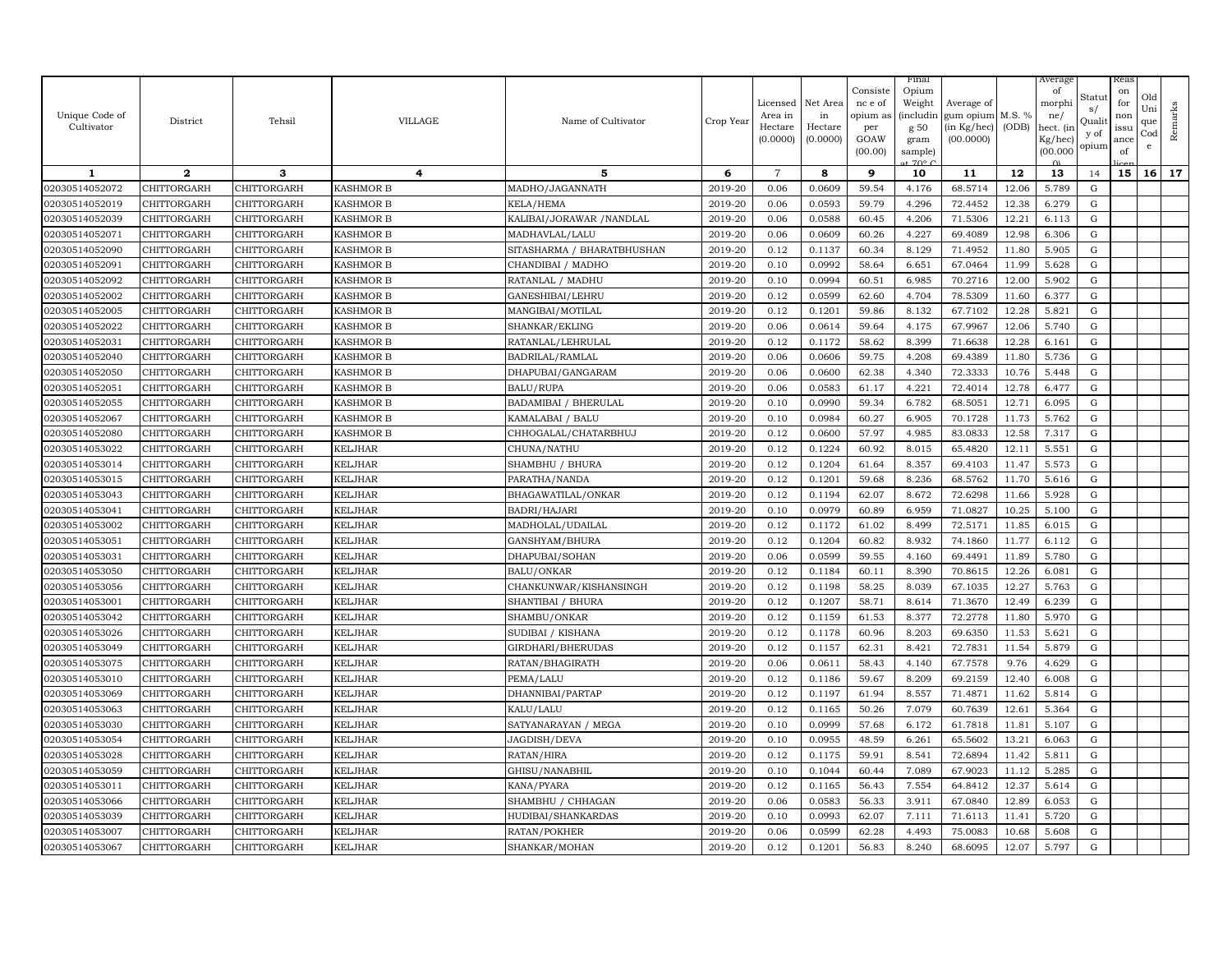| Unique Code of<br>Cultivator | District       | Tehsil             | VILLAGE           | Name of Cultivator              | Crop Year | Licensed<br>Area in<br>Hectare<br>(0.0000) | Net Area<br>in<br>Hectare<br>(0.0000) | Consiste<br>nc e of<br>opium as<br>per<br>GOAW<br>(00.00) | Final<br>Opium<br>Weight<br><i>(includin</i><br>g 50<br>gram<br>sample]<br>70° | Average of<br>gum opium<br>(in Kg/hec)<br>(00.0000) | M.S. %<br>(ODB) | <i><u><b>Werage</b></u></i><br>of<br>morphi<br>ne/<br>hect. (in<br>Kg/hec]<br>(00.000) | Statut<br>s/<br>Quali<br>y of<br>opium | on<br>for<br>nor<br>isst<br>ance<br>of | Old<br>Uni<br>que | Remarks |
|------------------------------|----------------|--------------------|-------------------|---------------------------------|-----------|--------------------------------------------|---------------------------------------|-----------------------------------------------------------|--------------------------------------------------------------------------------|-----------------------------------------------------|-----------------|----------------------------------------------------------------------------------------|----------------------------------------|----------------------------------------|-------------------|---------|
|                              | $\overline{2}$ | з                  | $\overline{4}$    | 5                               | 6         | $\overline{7}$                             | 8                                     | 9                                                         | 10                                                                             | 11                                                  | 12              | 13                                                                                     | 14                                     | 15                                     | 16 <sup>1</sup>   | 17      |
| 02030514053044               | CHITTORGARH    | CHITTORGARH        | KELJHAR           | GULABSINGH/VARDSINGH            | 2019-20   | 0.12                                       | 0.1190                                | 56.27                                                     | 7.950                                                                          | 66.8067                                             | 12.48           | 5.836                                                                                  | G                                      |                                        |                   |         |
| 02030514053052               | CHITTORGARH    | CHITTORGARH        | KELJHAR           | BHERU / PRATHVIRAJ              | 2019-20   | 0.05                                       | 0.0000                                |                                                           |                                                                                |                                                     |                 |                                                                                        | ${\rm FU}$                             |                                        |                   |         |
| 02030514053053               | CHITTORGARH    | CHITTORGARH        | KELJHAR           | SAMPATIBAI/BANSIDAS             | 2019-20   | 0.05                                       | 0.0000                                |                                                           |                                                                                |                                                     |                 |                                                                                        | ${\rm FU}$                             |                                        |                   |         |
| 02030514053003               | CHITTORGARH    | CHITTORGARH        | KELJHAR           | SHAMBHULAL/CHHOGA               | 2019-20   | 0.05                                       | 0.0000                                |                                                           |                                                                                |                                                     |                 |                                                                                        | ${\rm FU}$                             |                                        |                   |         |
| 02030514053008               | CHITTORGARH    | CHITTORGARH        | KELJHAR           | SHYAMLAL/PRATAP                 | 2019-20   | 0.05                                       | 0.0000                                |                                                           |                                                                                |                                                     |                 |                                                                                        | FU                                     |                                        |                   |         |
| 02030514053012               | CHITTORGARH    | CHITTORGARH        | KELJHAR           | NANALAL/LALU                    | 2019-20   | 0.05                                       | 0.0000                                |                                                           |                                                                                |                                                     |                 |                                                                                        | FU                                     |                                        |                   |         |
| 02030514054001               | CHITTORGARH    | CHITTORGARH        | KESHARPURA        | RAMNIWAS/CHATURBHUJ             | 2019-20   | 0.12                                       | 0.1149                                | 56.86                                                     | 7.782                                                                          | 67.7285                                             | 11.43           | 5.419                                                                                  | ${\rm G}$                              |                                        |                   |         |
| 02030514054029               | CHITTORGARH    | CHITTORGARH        | KESHARPURA        | SHANKARLAL/KALU                 | 2019-20   | 0.06                                       | 0.0580                                | 54.05                                                     | 3.645                                                                          | 62.8448                                             | 12.86           | 5.657                                                                                  | ${\rm G}$                              |                                        |                   |         |
| 02030514054005               | CHITTORGARH    | CHITTORGARH        | KESHARPURA        | HAJARILAL/CHATARBHUJ            | 2019-20   | 0.12                                       | 0.1144                                | 60.10                                                     | 8.594                                                                          | 75.1224                                             | 12.13           | 6.379                                                                                  | ${\rm G}$                              |                                        |                   |         |
| 02030514054033               | CHITTORGARH    | CHITTORGARH        | KESHARPURA        | MAGNIRAM/AMRATHRAM              | 2019-20   | 0.10                                       | 0.0967                                | 52.16                                                     | 6.229                                                                          | 64.4157                                             | 13.86           | 6.250                                                                                  | G                                      |                                        |                   |         |
| 02030514054042               | CHITTORGARH    | CHITTORGARH        | KESHARPURA        | KALABAI/RAMNARAYAN              | 2019-20   | 0.12                                       | 0.1220                                | 60.00                                                     | 8.777                                                                          | 71.9426                                             | 11.45           | 5.766                                                                                  | G                                      |                                        |                   |         |
| 02030514054008               | CHITTORGARH    | CHITTORGARH        | KESHARPURA        | GYANIBAI / HAJARI               | 2019-20   | 0.12                                       | 0.1140                                | 57.29                                                     | 7.636                                                                          | 66.9825                                             | 13.67           | 6.409                                                                                  | ${\rm G}$                              |                                        |                   |         |
| 02030514054066               | CHITTORGARH    | CHITTORGARH        | KESHARPURA        | RAMRATAN/JITMAL                 | 2019-20   | 0.10                                       | 0.0987                                | 56.15                                                     | 6.201                                                                          | 62.8267                                             | 11.58           | 5.092                                                                                  | ${\rm G}$                              |                                        |                   |         |
| 02030514054061               | CHITTORGARH    | CHITTORGARH        | KESHARPURA        | RAMSINGH/RAMRATAN               | 2019-20   | 0.12                                       | 0.1186                                | 55.41                                                     | 7.939                                                                          | 66.9393                                             | 12.20           | 5.717                                                                                  | G                                      |                                        |                   |         |
| 02030514054047               | CHITTORGARH    | CHITTORGARH        | KESHARPURA        | DHARAMSINGH/RAMRATAN            | 2019-20   | 0.10                                       | 0.0920                                | 54.89                                                     | 5.842                                                                          | 63.5000                                             | 11.50           | 5.112                                                                                  | ${\rm G}$                              |                                        |                   |         |
| 02030514054004               | CHITTORGARH    | CHITTORGARH        | KESHARPURA        | RAMNARAYAN/NANDLAL              | 2019-20   | 0.06                                       | 0.0594                                | 58.08                                                     | 4.124                                                                          | 69.4276                                             | 10.83           | 5.263                                                                                  | ${\rm G}$                              |                                        |                   |         |
| 02030514054002               | CHITTORGARH    | CHITTORGARH        | KESHARPURA        | RUPLAL/CHATARBHUJ               | 2019-20   | 0.12                                       | 0.1207                                | 55.51                                                     | 7.700                                                                          | 63.7945                                             | 11.91           | 5.319                                                                                  | G                                      |                                        |                   |         |
| 02030514054031               | CHITTORGARH    | CHITTORGARH        | KESHARPURA        | KANCHANBAI/ONKARLAL             | 2019-20   | 0.10                                       | 0.0971                                | 52.55                                                     | 6.374                                                                          | 65.6437                                             | 10.79           | 4.958                                                                                  | G                                      |                                        |                   |         |
| 02030514054010               | CHITTORGARH    | CHITTORGARH        | KESHARPURA        | MOHANLAL/KALU                   | 2019-20   | 0.12                                       | 0.1183                                | 50.28                                                     | 6.745                                                                          | 57.0161                                             | 12.51           | 4.993                                                                                  | ${\bf G}$                              |                                        |                   |         |
| 02030514054037               | CHITTORGARH    | CHITTORGARH        | KESHARPURA        | BANSHILAL/CHHOGALAL             | 2019-20   | 0.10                                       | 0.0000                                |                                                           |                                                                                |                                                     |                 |                                                                                        | FU                                     |                                        |                   |         |
| 02030514054024               | CHITTORGARH    | CHITTORGARH        | KESHARPURA        | CHANDIBAI/VENIRAM               | 2019-20   | 0.06                                       | 0.0600                                | 53.89                                                     | 3.972                                                                          | 66.2000                                             | 11.23           | 5.205                                                                                  | ${\rm G}$                              |                                        |                   |         |
| 02030514054025               | CHITTORGARH    | CHITTORGARH        | KESHARPURA        | RAMIBAI/DHANRAJ                 | 2019-20   | 0.10                                       | 0.0977                                | 56.83                                                     | 6.446                                                                          | 65.9775                                             | 11.60           | 5.357                                                                                  | G                                      |                                        |                   |         |
| 02030514054014               | CHITTORGARH    | CHITTORGARH        | KESHARPURA        | DALCHAND/BHOLIRAM               | 2019-20   | 0.10                                       | 0.0947                                | 54.72                                                     | 5.902                                                                          | 62.3231                                             | 15.06           | 6.570                                                                                  | G                                      |                                        |                   |         |
| 02030514054034               | CHITTORGARH    | CHITTORGARH        | KESHARPURA        | DEEPABAI/DADAMCHAND             | 2019-20   | 0.12                                       | 0.1151                                | 51.74                                                     | 7.111                                                                          | 61.7811                                             | 10.77           | 4.657                                                                                  | ${\rm G}$                              |                                        |                   |         |
| 02030514054054               | CHITTORGARH    | CHITTORGARH        | KESHARPURA        | PRABHU/NANDLAL                  | 2019-20   | 0.06                                       | 0.0603                                | 45.41                                                     | 3.153                                                                          | 52.2886                                             | 13.61           | 4.981                                                                                  | ${\rm G}$                              |                                        |                   |         |
| 02030514054036               | CHITTORGARH    | <b>CHITTORGARH</b> | KESHARPURA        | SUHAGIBAI/ONKAR                 | 2019-20   | 0.12                                       | 0.1196                                | 46.85                                                     | 6.425                                                                          | 53.7207                                             | 17.78           | 6.686                                                                                  | G                                      |                                        |                   |         |
| 02030514054011               | CHITTORGARH    | CHITTORGARH        | KESHARPURA        | HAJARI/ONKARLAL                 | 2019-20   | 0.10                                       | 0.0948                                | 54.52                                                     | 6.262                                                                          | 66.0549                                             | 13.57           | 6.275                                                                                  | ${\rm G}$                              |                                        |                   |         |
| 02030514054032               | CHITTORGARH    | CHITTORGARH        | KESHARPURA        | SHYAMLAL/HAJARI                 | 2019-20   | 0.06                                       | 0.0595                                | 60.29                                                     | 4.324                                                                          | 72.6723                                             | 11.79           | 5.997                                                                                  | ${\rm G}$                              |                                        |                   |         |
| 02030514054051               | CHITTORGARH    | CHITTORGARH        | KESHARPURA        | HARIKISHANDAS/NANDDAS           | 2019-20   | 0.06                                       | 0.0594                                | 53.15                                                     | 3.736                                                                          | 62.8956                                             | 12.61           | 5.551                                                                                  | G                                      |                                        |                   |         |
| 02030514054020               | CHITTORGARH    | CHITTORGARH        | KESHARPURA        | RAMRATAN/SHANKARLAL (JITMAL)    | 2019-20   | 0.06                                       | 0.0598                                | 58.27                                                     | 3.996                                                                          | 66.8227                                             | 11.86           | 5.547                                                                                  | $\mathbf G$                            |                                        |                   |         |
| 02030514054023               | CHITTORGARH    | CHITTORGARH        | KESHARPURA        | JAMAKUBAI/HUKAMICHAND(UTTAMICH/ | 2019-20   | 0.06                                       | 0.0513                                | 57.91                                                     | 3.549                                                                          | 69.1813                                             | 11.74           | 5.685                                                                                  | ${\rm G}$                              |                                        |                   |         |
| 02030514054030               | CHITTORGARH    | CHITTORGARH        | KESHARPURA        | KEALASHIBAI/ONAKRLAL            | 2019-20   | 0.12                                       | 0.1221                                | 54.89                                                     | 7.551                                                                          | 61.8428                                             | 13.34           | 5.775                                                                                  | ${\rm G}$                              |                                        |                   |         |
| 02030514054045               | CHITTORGARH    | CHITTORGARH        | KESHARPURA        | MANGILAL/BHOLIRAM               | 2019-20   | 0.06                                       | 0.0600                                | 56.52                                                     | 4.037                                                                          | 67.2833                                             | 12.37           | 5.826                                                                                  | $\mathbf G$                            |                                        |                   |         |
| 02030514054044               | CHITTORGARH    | CHITTORGARH        | KESHARPURA        | RAMBAKSH/KISHANA                | 2019-20   | 0.12                                       | 0.1175                                | 59.07                                                     | 8.329                                                                          | 70.8851                                             | 11.31           | 5.612                                                                                  | G                                      |                                        |                   |         |
| 02030514054048               | CHITTORGARH    | CHITTORGARH        | KESHARPURA        | MANGIBAI/RAMCHANDRA             | 2019-20   | 0.12                                       | 0.1131                                | 56.19                                                     | 7.578                                                                          | 67.0027                                             | 12.12           | 5.684                                                                                  | $\mathbf G$                            |                                        |                   |         |
| 02030514054050               | CHITTORGARH    | CHITTORGARH        | KESHARPURA        | KISHANDAS/RAGHUDAS              | 2019-20   | 0.12                                       | 0.1192                                | 55.63                                                     | 7.899                                                                          | 66.2668                                             | 10.21           | 4.736                                                                                  | ${\bf G}$                              |                                        |                   |         |
| 02030514054063               | CHITTORGARH    | CHITTORGARH        | KESHARPURA        | RAMNIWAS/DALCHAND               | 2019-20   | 0.12                                       | 0.1180                                | 58.11                                                     | 8.185                                                                          | 69.3644                                             | 13.29           | 6.453                                                                                  | G                                      |                                        |                   |         |
| 02030514054028               | CHITTORGARH    | CHITTORGARH        | KESHARPURA        | NANALAL/SHRILAL                 | 2019-20   | 0.06                                       | 0.0616                                | 48.77                                                     | 3.477                                                                          | 56.4448                                             | 14.60           | 5.768                                                                                  | G                                      |                                        |                   |         |
| 02030514054052               | CHITTORGARH    | CHITTORGARH        | KESHARPURA        | GOPALLAL/CHATARBHUJ             | 2019-20   | 0.06                                       | 0.0595                                | 55.09                                                     | 3.644                                                                          | 61.2437                                             | 13.03           | 5.586                                                                                  | G                                      |                                        |                   |         |
| 02030514054040               | CHITTORGARH    | CHITTORGARH        | <b>KESHARPURA</b> | LABHCHAND / CHATURBHUJ          | 2019-20   | 0.12                                       | 0.1198                                | 53.30                                                     | 7.173                                                                          | 59.8748                                             | 13.38           | 5.608                                                                                  | G                                      |                                        |                   |         |
| 02030514054006               | CHITTORGARH    | CHITTORGARH        | KESHARPURA        | SHANKARDAS/NANADAS              | 2019-20   | 0.10                                       | 0.0984                                | 52.31                                                     | 6.442                                                                          | 65.4675                                             | 13.52           | 6.195                                                                                  | ${\rm G}$                              |                                        |                   |         |
| 02030514054017               | CHITTORGARH    | CHITTORGARH        | KESHARPURA        | RAJARAM/DADAMCHAND              | 2019-20   | 0.06                                       | 0.0600                                | 55.51                                                     | 4.250                                                                          | 70.8333                                             | 11.22           | 5.564                                                                                  | G                                      |                                        |                   |         |
| 02030514054074               | CHITTORGARH    | CHITTORGARH        | KESHARPURA        | KHEMIBAI/BHERU                  | 2019-20   | 0.06                                       | 0.0594                                | 59.29                                                     | 3.930                                                                          | 66.1616                                             | 12.08           | 5.595                                                                                  | ${\rm G}$                              |                                        |                   |         |
| 02030514031089               | CHITTORGARH    | CHITTORGARH        | KESHARPURA        | AASHARAM/AMARATRAM              | 2019-20   | 0.12                                       | 0.1163                                | 60.02                                                     | 8.394                                                                          | 72.1754                                             | 11.78           | 5.952                                                                                  | ${\rm G}$                              |                                        |                   |         |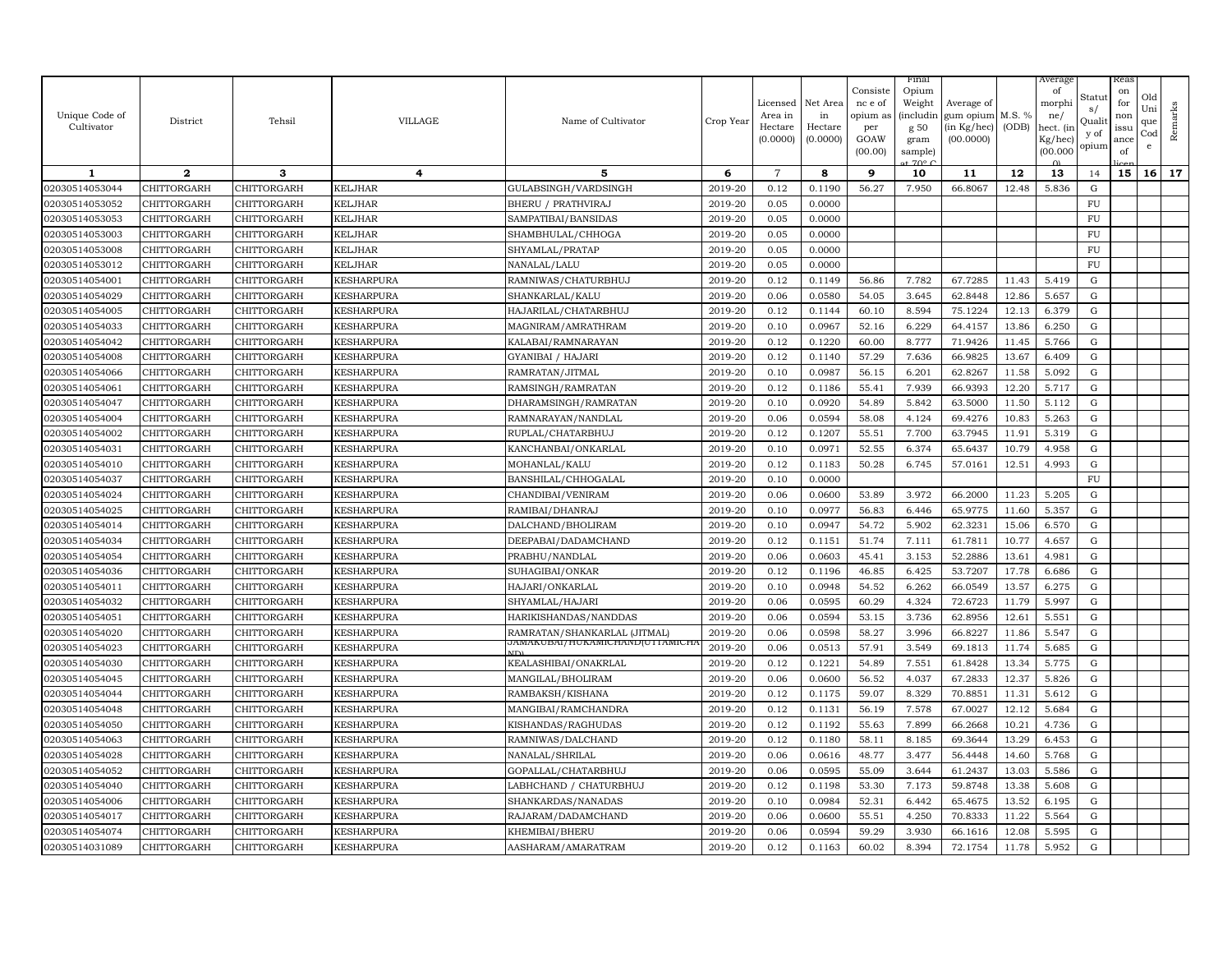| Unique Code of<br>Cultivator | District       | Tehsil      | VILLAGE            | Name of Cultivator         | Crop Year | Licensed<br>Area in<br>Hectare<br>(0.0000) | Net Area<br>in<br>Hectare<br>(0.0000) | Consiste<br>nc e of<br>opium as<br>per<br>GOAW<br>(00.00) | Final<br>Opium<br>Weight<br><i>(includin</i><br>g 50<br>gram<br>sample]<br>70° | Average of<br>gum opium M.S. %<br>(in Kg/hec)<br>(00.0000) | (ODB) | Averag<br>of<br>morphi<br>ne/<br>hect. (in<br>Kg/hec<br>(00.000) | Statut<br>s/<br>Quali<br>y of<br>opium | on<br>for<br>nor<br>isst<br>ance<br>of | Old<br>Uni<br>que<br>Cod | Remarks |
|------------------------------|----------------|-------------|--------------------|----------------------------|-----------|--------------------------------------------|---------------------------------------|-----------------------------------------------------------|--------------------------------------------------------------------------------|------------------------------------------------------------|-------|------------------------------------------------------------------|----------------------------------------|----------------------------------------|--------------------------|---------|
| -1                           | $\overline{2}$ | 3           | $\overline{4}$     | 5                          | 6         | $\overline{7}$                             | 8                                     | 9                                                         | 10                                                                             | 11                                                         | 12    | 13                                                               | 14                                     | 15                                     | 16 <sup>1</sup>          | 17      |
| 02030514054003               | CHITTORGARH    | CHITTORGARH | <b>KESHARPURA</b>  | BAPULAL / UTTAMCHAND       | 2019-20   | 0.06                                       | 0.0568                                | 67.26                                                     | 4.151                                                                          | 73.0810                                                    | 13.86 | 7.090                                                            | ${\rm G}$                              |                                        |                          |         |
| 02030514054015               | CHITTORGARH    | CHITTORGARH | KESHARPURA         | BHURA/NARU                 | 2019-20   | 0.12                                       | 0.1191                                | 53.38                                                     | 7.222                                                                          | 60.6381                                                    | 13.47 | 5.717                                                            | G                                      |                                        |                          |         |
| 02030514054018               | CHITTORGARH    | CHITTORGARH | KESHARPURA         | SHANTILAL/LAXMICHAND       | 2019-20   | 0.12                                       | 0.1183                                | 55.49                                                     | 8.197                                                                          | 69.2899                                                    | 11.39 | 5.524                                                            | G                                      |                                        |                          |         |
| 02030514054056               | CHITTORGARH    | CHITTORGARH | KESHARPURA         | HANGARI/ ONKAR             | 2019-20   | 0.05                                       | 0.0493                                | 52.42                                                     | 2.621                                                                          | 53.1643                                                    | 13.01 | 4.842                                                            | G                                      |                                        |                          |         |
| 02030514054058               | CHITTORGARH    | CHITTORGARH | KESHARPURA         | GHISU/BHERU                | 2019-20   | 0.05                                       | 0.0500                                | 50.99                                                     | 2.972                                                                          | 59.4400                                                    | 13.83 | 5.754                                                            | G                                      |                                        |                          |         |
| 02030514054039               | CHITTORGARH    | CHITTORGARH | KESHARPURA         | BABULAL/SHANKAR            | 2019-20   | 0.05                                       | 0.0521                                | 58.46                                                     | 2.890                                                                          | 55.4702                                                    | 12.91 | 5.012                                                            | G                                      |                                        |                          |         |
| 02030514054055               | CHITTORGARH    | CHITTORGARH | KESHARPURA         | RAMRATAN/CHATARBHUJ        | 2019-20   | 0.05                                       | 0.0488                                | 57.00                                                     | 3.322                                                                          | 68.0738                                                    | 13.88 | 6.615                                                            | G                                      |                                        |                          |         |
| 02030514056020               | CHITTORGARH    | CHITTORGARH | KHERICHARAN        | SHANKAR/ONKAR              | 2019-20   | 0.10                                       | 0.0944                                | 59.36                                                     | 4.986                                                                          | 52.8178                                                    | 12.43 | 4.596                                                            | G                                      |                                        |                          |         |
| 02030514056026               | CHITTORGARH    | CHITTORGARH | KHERICHARAN        | BHAGWANLAL/HIRALAL         | 2019-20   | 0.06                                       | 0.0598                                | 66.21                                                     | 4.379                                                                          | 73.2274                                                    | 11.03 | 5.654                                                            | G                                      |                                        |                          |         |
| 02030514056004               | CHITTORGARH    | CHITTORGARH | KHERICHARAN        | BHERU/BHAGANNATH           | 2019-20   | 0.06                                       | 0.0596                                | 61.05                                                     | 3.986                                                                          | 66.8792                                                    | 12.45 | 5.828                                                            | ${\rm G}$                              |                                        |                          |         |
| 02030514056007               | CHITTORGARH    | CHITTORGARH | KHERICHARAN        | DALIBAI/TEJA               | 2019-20   | 0.06                                       | 0.0598                                | 60.07                                                     | 4.239                                                                          | 70.8863                                                    | 12.10 | 6.004                                                            | ${\rm G}$                              |                                        |                          |         |
| 02030514056001               | CHITTORGARH    | CHITTORGARH | KHERICHARAN        | GANGABAI/MAGANLAL          | 2019-20   | 0.12                                       | 0.1172                                | 58.38                                                     | 8.357                                                                          | 71.3055                                                    | 11.97 | 5.974                                                            | G                                      |                                        |                          |         |
| 02030514056003               | CHITTORGARH    | CHITTORGARH | KHERICHARAN        | ONKARLAL/KISHANLAL         | 2019-20   | 0.12                                       | 0.1131                                | 61.83                                                     | 8.453                                                                          | 74.7392                                                    | 11.58 | 6.058                                                            | ${\rm G}$                              |                                        |                          |         |
| 02030514056019               | CHITTORGARH    | CHITTORGARH | <b>KHERICHARAN</b> | SOHANLAL/BAGDIRAM          | 2019-20   | 0.06                                       | 0.0595                                | 56.48                                                     | 3.461                                                                          | 58.1681                                                    | 12.73 | 5.184                                                            | ${\rm G}$                              |                                        |                          |         |
| 02030514056017               | CHITTORGARH    | CHITTORGARH | KHERICHARAN        | RATANLAL/BHANWARLAL        | 2019-20   | 0.05                                       | 0.0500                                | 58.66                                                     | 3.897                                                                          | 77.9400                                                    | 12.12 | 6.612                                                            | ${\rm G}$                              |                                        |                          |         |
| 02030514057025               | CHITTORGARH    | CHITTORGARH | KHERPURA           | UDA/MAYARAM                | 2019-20   | 0.05                                       | 0.0501                                | 58.35                                                     | 3.684                                                                          | 73.5329                                                    | 9.46  | 4.870                                                            | ${\rm G}$                              |                                        |                          |         |
| 02030514057024               | CHITTORGARH    | CHITTORGARH | KHERPURA           | DHAPUBAI/CHAMPALAL         | 2019-20   | 0.05                                       | 0.0480                                | 53.49                                                     | 3.225                                                                          | 67.1875                                                    | 13.33 | 6.269                                                            | ${\rm G}$                              |                                        |                          |         |
| 02030514057011               | CHITTORGARH    | CHITTORGARH | KHERPURA           | AMARCHAND/CHAGANA          | 2019-20   | 0.05                                       | 0.0460                                | 55.05                                                     | 3.248                                                                          | 70.6087                                                    | 11.99 | 5.926                                                            | ${\rm G}$                              |                                        |                          |         |
| 02030514072006               | CHITTORGARH    | CHITTORGARH | KHERPURA           | NARAYAN/GOKAL              | 2019-20   | 0.05                                       | 0.0483                                | 51.05                                                     | 3.216                                                                          | 66.5839                                                    | 13.77 | 6.418                                                            | G                                      |                                        |                          |         |
| 02030514057012               | CHITTORGARH    | CHITTORGARH | KHERPURA           | GHISULAL/JAGGA             | 2019-20   | 0.12                                       | 0.1129                                | 54.90                                                     | 7.364                                                                          | 65.2259                                                    | 12.48 | 5.698                                                            | G                                      |                                        |                          |         |
| 02030514057001               | CHITTORGARH    | CHITTORGARH | KHERPURA           | RUKAMANIBAI/JAGGA          | 2019-20   | 0.12                                       | 0.1149                                | 54.62                                                     | 7.608                                                                          | 66.2141                                                    | 11.66 | 5.404                                                            | G                                      |                                        |                          |         |
| 02030514057006               | CHITTORGARH    | CHITTORGARH | KHERPURA           | NARAYAN/UDA                | 2019-20   | 0.10                                       | 0.0949                                | 55.98                                                     | 6.382                                                                          | 67.2497                                                    | 12.56 | 5.912                                                            | ${\rm G}$                              |                                        |                          |         |
| 02030514057007               | CHITTORGARH    | CHITTORGARH | KHERPURA           | NARAYAN/HAJARI             | 2019-20   | 0.12                                       | 0.1133                                | 56.59                                                     | 7.640                                                                          | 67.4316                                                    | 11.19 | 5.282                                                            | ${\rm G}$                              |                                        |                          |         |
| 02030514057014               | CHITTORGARH    | CHITTORGARH | KHERPURA           | UDAIRAM/MAGANA             | 2019-20   | 0.12                                       | 0.1146                                | 55.19                                                     | 7.514                                                                          | 65.5672                                                    | 11.61 | 5.328                                                            | G                                      |                                        |                          |         |
| 02030514057004               | CHITTORGARH    | CHITTORGARH | KHERPURA           | BHURA/MAGANA               | 2019-20   | 0.12                                       | 0.1181                                | 53.71                                                     | 7.274                                                                          | 61.5919                                                    | 12.16 | 5.243                                                            | G                                      |                                        |                          |         |
| 02030514057015               | CHITTORGARH    | CHITTORGARH | KHERPURA           | HEMA/MEGHA                 | 2019-20   | 0.12                                       | 0.1150                                | 56.77                                                     | 7.826                                                                          | 68.0522                                                    | 12.65 | 6.026                                                            | ${\rm G}$                              |                                        |                          |         |
| 02030514057003               | CHITTORGARH    | CHITTORGARH | KHERPURA           | NANIBAI / HEMA             | 2019-20   | 0.12                                       | 0.1172                                | 58.48                                                     | 8.204                                                                          | 70.0000                                                    | 11.44 | 5.606                                                            | G                                      |                                        |                          |         |
| 02030514057010               | CHITTORGARH    | CHITTORGARH | KHERPURA           | AKHAMA/BHERA               | 2019-20   | 0.12                                       | 0.1149                                | 53.94                                                     | 7.482                                                                          | 65.1175                                                    | 12.05 | 5.493                                                            | ${\rm G}$                              |                                        |                          |         |
| 02030514057013               | CHITTORGARH    | CHITTORGARH | KHERPURA           | SHANKAR/GHISA              | 2019-20   | 0.06                                       | 0.0562                                | 54.86                                                     | 3.848                                                                          | 68.4698                                                    | 11.63 | 5.574                                                            | G                                      |                                        |                          |         |
| 02030514057023               | CHITTORGARH    | CHITTORGARH | KHERPURA           | SAMDU / HAJARI             | 2019-20   | 0.12                                       | 0.1169                                | 51.86                                                     | 7.075                                                                          | 60.5218                                                    | 10.91 | 4.622                                                            | ${\rm G}$                              |                                        |                          |         |
| 02030514058008               | CHITTORGARH    | CHITTORGARH | KHOR               | KHYALIBAI/KHEMA            | 2019-20   | 0.12                                       | 0.1168                                | 61.51                                                     | 8.480                                                                          | 72.6027                                                    | 11.54 | 5.865                                                            | G                                      |                                        |                          |         |
| 02030514058037               | CHITTORGARH    | CHITTORGARH | KHOR               | RAGHUNATHSINGH/DADMDCHAND  | 2019-20   | 0.10                                       | 0.0949                                | 60.67                                                     | 6.873                                                                          | 72.4236                                                    | 11.69 | 5.926                                                            | ${\rm G}$                              |                                        |                          |         |
| 02030514058082               | CHITTORGARH    | CHITTORGARH | KHOR               | BHERULAL/CHUNNILAL         | 2019-20   | 0.10                                       | 0.0973                                | 60.15                                                     | 7.063                                                                          | 72.5899                                                    | 12.09 | 6.144                                                            | ${\rm G}$                              |                                        |                          |         |
| 02030514058088               | CHITTORGARH    | CHITTORGARH | KHOR               | DADAMCHAND/KALURAM         | 2019-20   | 0.06                                       | 0.0618                                | 61.28                                                     | 4.605                                                                          | 74.5146                                                    | 11.67 | 6.087                                                            | ${\rm G}$                              |                                        |                          |         |
| 02030514058085               | CHITTORGARH    | CHITTORGARH | KHOR               | CHATARBHUJ/KALURAM         | 2019-20   | 0.06                                       | 0.0601                                | 62.37                                                     | 4.295                                                                          | 71.4642                                                    | 11.22 | 5.612                                                            | ${\rm G}$                              |                                        |                          |         |
| 02030514058018               | CHITTORGARH    | CHITTORGARH | KHOR               | KHEMRAJ/SHRIRAM            | 2019-20   | 0.06                                       | 0.0585                                | 62.78                                                     | 4.332                                                                          | 74.0513                                                    | 11.71 | 6.070                                                            | G                                      |                                        |                          |         |
| 02030514058069               | CHITTORGARH    | CHITTORGARH | KHOR               | GHISIBAI/NANDRAM           | 2019-20   | 0.06                                       | 0.0593                                | 61.57                                                     | 4.108                                                                          | 69.2749                                                    | 12.21 | 5.920                                                            | G                                      |                                        |                          |         |
| 02030514058086               | CHITTORGARH    | CHITTORGARH | KHOR               | MULCHAND/BHAGUDA           | 2019-20   | 0.10                                       | 0.0955                                | 61.35                                                     | 7.274                                                                          | 76.1675                                                    | 11.67 | 6.222                                                            | G                                      |                                        |                          |         |
| 02030514058015               | CHITTORGARH    | CHITTORGARH | KHOR               | PRATHVIRAJ/CHAMPALAL       | 2019-20   | 0.06                                       | 0.0600                                | 61.06                                                     | 4.361                                                                          | 72.6833                                                    | 12.04 | 6.126                                                            | ${\rm G}$                              |                                        |                          |         |
| 02030514058005               | CHITTORGARH    | CHITTORGARH | KHOR               | RAMRATAN/KALU              | 2019-20   | 0.06                                       | 0.0596                                | 61.13                                                     | 4.489                                                                          | 75.3188                                                    | 11.71 | 6.173                                                            | G                                      |                                        |                          |         |
| 02030514058056               | CHITTORGARH    | CHITTORGARH | KHOR               | BHARATSINGH/RAGHUNATHSINGH | 2019-20   | 0.06                                       | 0.0590                                | 59.24                                                     | 3.935                                                                          | 66.6949                                                    | 11.66 | 5.444                                                            | G                                      |                                        |                          |         |
| 02030514058043               | CHITTORGARH    | CHITTORGARH | KHOR               | RAMGOPAL/TAKCHAND          | 2019-20   | 0.10                                       | 0.0994                                | 60.59                                                     | 7.098                                                                          | 71.4085                                                    | 11.87 | 5.933                                                            | ${\rm G}$                              |                                        |                          |         |
| 02030514058017               | CHITTORGARH    | CHITTORGARH | KHOR               | GITABAI/SHANKAR            | 2019-20   | 0.10                                       | 0.1009                                | 59.66                                                     | 6.980                                                                          | 69.1774                                                    | 12.14 | 5.879                                                            | ${\rm G}$                              |                                        |                          |         |
| 02030514058011               | CHITTORGARH    | CHITTORGARH | KHOR               | KALU/AMARA                 | 2019-20   | 0.10                                       | 0.0960                                | 61.66                                                     | 6.924                                                                          | 72.1250                                                    | 12.39 | 6.255                                                            | ${\rm G}$                              |                                        |                          |         |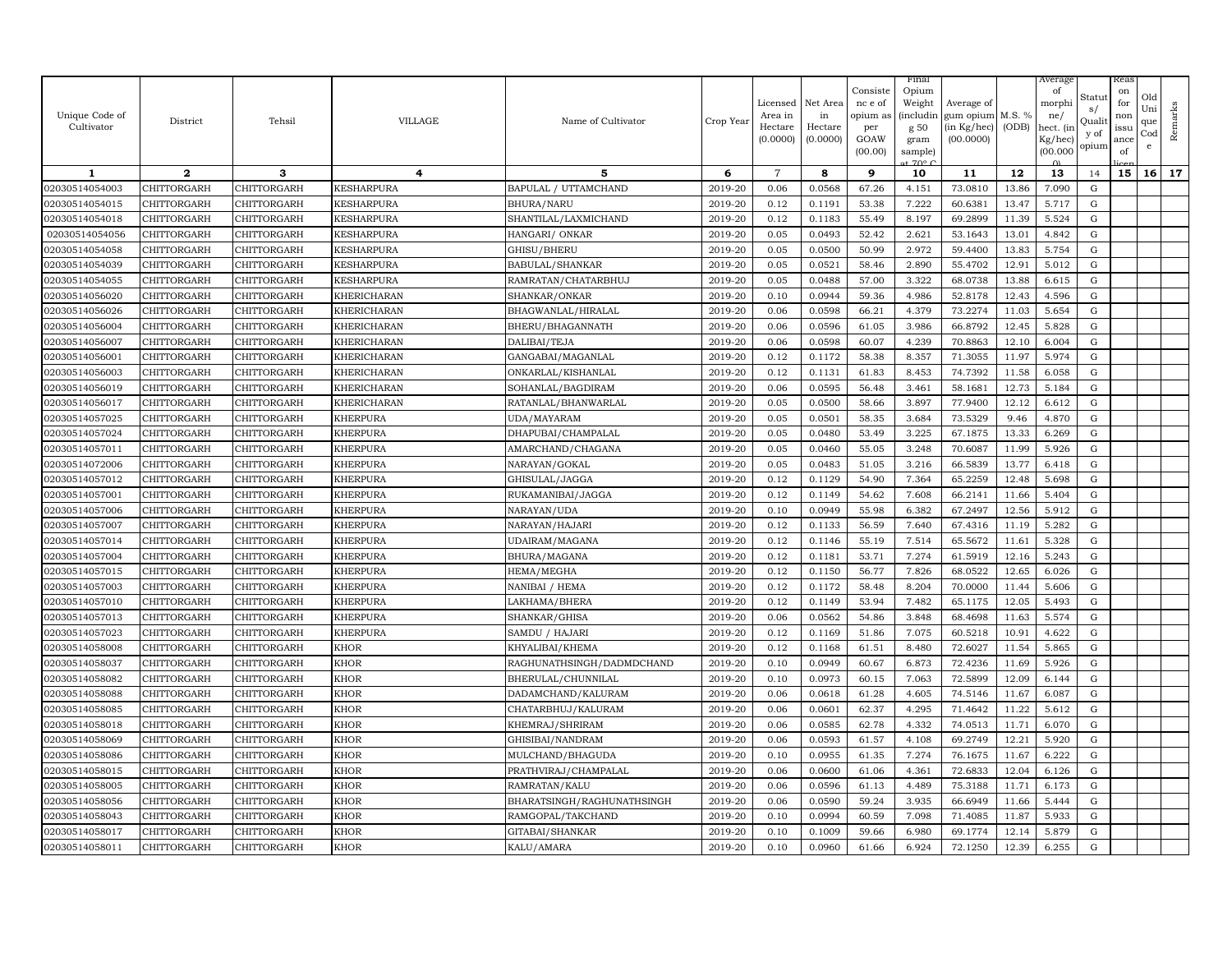| Unique Code of<br>Cultivator | District       | Tehsil             | VILLAGE            | Name of Cultivator                                     | Crop Year | Licensed<br>Area in<br>Hectare<br>(0.0000) | Net Area<br>in<br>Hectare<br>(0.0000) | Consiste<br>nc e of<br>opium as<br>per<br>GOAW<br>(00.00) | Final<br>Opium<br>Weight<br><i>(includin</i><br>g 50<br>gram<br>sample]<br>$70^\circ$ | Average of<br>gum opium M.S. %<br>(in Kg/hec)<br>(00.0000) | (ODB) | <i><u><b>Werage</b></u></i><br>of<br>morphi<br>ne/<br>hect. (in<br>Kg/hec<br>(00.000) | Statu<br>s/<br>Quali<br>y of<br>opium | on<br>for<br>noi<br>isst<br>ance<br>of | blG<br>Uni<br>que | Remarks |
|------------------------------|----------------|--------------------|--------------------|--------------------------------------------------------|-----------|--------------------------------------------|---------------------------------------|-----------------------------------------------------------|---------------------------------------------------------------------------------------|------------------------------------------------------------|-------|---------------------------------------------------------------------------------------|---------------------------------------|----------------------------------------|-------------------|---------|
|                              | $\overline{2}$ | з                  | 4                  | 5<br>KISHOR/SHREERAM D. P.                             | 6         | $\overline{7}$                             | 8                                     | 9                                                         | 10                                                                                    | 11                                                         | 12    | 13                                                                                    | 14                                    | 15                                     | 16                | 17      |
| 02030514058020               | CHITTORGARH    | CHITTORGARH        | KHOR               |                                                        | 2019-20   | 0.10                                       | 0.0979                                | 61.44                                                     | 7.083                                                                                 | 72.3493                                                    | 11.62 | 5.885                                                                                 | G                                     |                                        |                   |         |
| 02030514058028               | CHITTORGARH    | CHITTORGARH        | KHOR               | SHANTIBAI/ONKAR P. V. KALU                             | 2019-20   | 0.10                                       | 0.0955                                | 58.17                                                     | 6.523                                                                                 | 68.3037                                                    | 12.93 | 6.182                                                                                 | G                                     |                                        |                   |         |
| 02030514058012               | CHITTORGARH    | CHITTORGARH        | KHOR               | BHANWARIBAI/KISHANLAL                                  | 2019-20   | 0.06                                       | 0.0609                                | 64.06                                                     | 4.438                                                                                 | 72.8736                                                    | 11.50 | 5.867                                                                                 | G                                     |                                        |                   |         |
| 02030514058002               | CHITTORGARH    | CHITTORGARH        | KHOR               | MANOHAR/SHRIRAM                                        | 2019-20   | 0.06                                       | 0.0604                                | 62.56                                                     | 4.513                                                                                 | 74.7185                                                    | 11.22 | 5.869                                                                                 | ${\rm G}$                             |                                        |                   |         |
| 02030514058058               | CHITTORGARH    | CHITTORGARH        | KHOR               | SARJUBAI/BHERULAL                                      | 2019-20   | 0.12                                       | 0.1158                                | 60.37                                                     | 8.150                                                                                 | 70.3800                                                    | 11.94 | 5.882                                                                                 | G                                     |                                        |                   |         |
| 02030514058003               | CHITTORGARH    | CHITTORGARH        | KHOR               | RAMPYARIBAI/RAMRATAN                                   | 2019-20   | 0.06                                       | 0.0590                                | 62.51                                                     | 4.376                                                                                 | 74.1695                                                    | 11.28 | 5.856                                                                                 | G                                     |                                        |                   |         |
| 02030514058009               | CHITTORGARH    | CHITTORGARH        | KHOR               | MOHANLAL/RAMBAKSH                                      | 2019-20   | 0.10                                       | 0.0970                                | 60.54                                                     | 7.196                                                                                 | 74.1856                                                    | 11.55 | 5.998                                                                                 | ${\rm G}$                             |                                        |                   |         |
| 02030514058025               | CHITTORGARH    | CHITTORGARH        | KHOR               | MOHANLAL/RAMAJI                                        | 2019-20   | 0.10                                       | 0.0981                                | 62.14                                                     | 7.333                                                                                 | 74.7503                                                    | 11.97 | 6.263                                                                                 | G                                     |                                        |                   |         |
| 02030514058010               | CHITTORGARH    | CHITTORGARH        | KHOR               | NARAYAN / SHRILAL                                      | 2019-20   | 0.06                                       | 0.0588                                | 59.55                                                     | 4.049                                                                                 | 68.8605                                                    | 12.06 | 5.814                                                                                 | ${\rm G}$                             |                                        |                   |         |
| 02030514058074               | CHITTORGARH    | CHITTORGARH        | KHOR               | MOHAN/BHUWANA                                          | 2019-20   | 0.06                                       | 0.0591                                | 60.48                                                     | 4.121                                                                                 | 69.7293                                                    | 11.87 | 5.794                                                                                 | G                                     |                                        |                   |         |
| 02030514058014               | CHITTORGARH    | CHITTORGARH        | KHOR               | PURIBAI / GHISALAL                                     | 2019-20   | 0.12                                       | 0.1188                                | 59.65                                                     | 8.385                                                                                 | 70.5808                                                    | 12.17 | 6.013                                                                                 | ${\rm G}$                             |                                        |                   |         |
| 02030514058078               | CHITTORGARH    | CHITTORGARH        | KHOR               | MANGIBAI/BHURA                                         | 2019-20   | 0.06                                       | 0.0606                                | 65.48                                                     | 4.537                                                                                 | 74.8680                                                    | 13.04 | 6.834                                                                                 | ${\rm G}$                             |                                        |                   |         |
| 02030514058027               | CHITTORGARH    | CHITTORGARH        | KHOR               | BHERULAL/GIRDHARIDANGI                                 | 2019-20   | 0.06                                       | 0.0590                                | 60.48                                                     | 4.329                                                                                 | 73.3729                                                    | 11.64 | 5.978                                                                                 | ${\rm G}$                             |                                        |                   |         |
| 02030514058013               | CHITTORGARH    | CHITTORGARH        | KHOR               | BHANWAR/BHUWANA                                        | 2019-20   | 0.06                                       | 0.0596                                | 58.78                                                     | 3.754                                                                                 | 62.9866                                                    | 11.76 | 5.184                                                                                 | G                                     |                                        |                   |         |
| 02030514058038               | CHITTORGARH    | CHITTORGARH        | KHOR               | HARISINGH/MITHUSINGH                                   | 2019-20   | 0.06                                       | 0.0604                                | 58.17                                                     | 3.690                                                                                 | 61.0927                                                    | 12.29 | 5.255                                                                                 | ${\rm G}$                             |                                        |                   |         |
| 02030514058050               | CHITTORGARH    | CHITTORGARH        | KHOR               | BILASIRAM/KALURAM                                      | 2019-20   | 0.06                                       | 0.0600                                | 60.10                                                     | 4.138                                                                                 | 68.9667                                                    | 11.66 | 5.629                                                                                 | ${\rm G}$                             |                                        |                   |         |
| 02030514058064               | CHITTORGARH    | CHITTORGARH        | KHOR               | UMMEDSINGH/JUJHARSINGH                                 | 2019-20   | 0.06                                       | 0.0588                                | 60.25                                                     | 3.951                                                                                 | 67.1939                                                    | 11.67 | 5.489                                                                                 | G                                     |                                        |                   |         |
| 02030514058093               | CHITTORGARH    | CHITTORGARH        | KHOR               | GAJRAJSINGH/MOTISINGH                                  | 2019-20   | 0.06                                       | 0.0594                                | 59.02                                                     | 4.224                                                                                 | 71.1111                                                    | 12.10 | 6.023                                                                                 | G                                     |                                        |                   |         |
| 02030514058035               | CHITTORGARH    | CHITTORGARH        | KHOR               | GANGARAM / KALURAM                                     | 2019-20   | 0.05                                       | 0.0489                                | 59.55                                                     | 3.701                                                                                 | 75.6851                                                    | 12.28 | 6.505                                                                                 | ${\bf G}$                             |                                        |                   |         |
| 02030514058089               | CHITTORGARH    | CHITTORGARH        | KHOR               | RAMNARAYAN/RAMRATAN                                    | 2019-20   | 0.05                                       | 0.0501                                | 62.60                                                     | 3.845                                                                                 | 76.7465                                                    | 11.37 | 6.109                                                                                 | ${\bf G}$                             |                                        |                   |         |
| 02030514058030               | CHITTORGARH    | CHITTORGARH        | KHOR               | BHERU/RAMA                                             | 2019-20   | 0.05                                       | 0.0499                                | 66.36                                                     | 4.190                                                                                 | 83.9679                                                    | 13.77 | 8.094                                                                                 | G                                     |                                        |                   |         |
| 02030514058053               | CHITTORGARH    | CHITTORGARH        | KHOR               | HIRALAL/CHENRAM                                        | 2019-20   | 0.05                                       | 0.0496                                | 58.48                                                     | 3.751                                                                                 | 75.6250                                                    | 11.99 | 6.347                                                                                 | G                                     |                                        |                   |         |
| 02030514058084               | CHITTORGARH    | CHITTORGARH        | KHOR               | SHANKAR/NARAYAN                                        | 2019-20   | 0.05                                       | 0.0490                                | 60.21                                                     | 3.638                                                                                 | 74.2449                                                    | 11.89 | 6.180                                                                                 | G                                     |                                        |                   |         |
| 02030514058071               | CHITTORGARH    | CHITTORGARH        | KHOR               | DHANRAJ/HARIRAM                                        | 2019-20   | 0.05                                       | 0.0498                                | 64.47                                                     | 3.951                                                                                 | 79.3373                                                    | 11.51 | 6.392                                                                                 | ${\rm G}$                             |                                        |                   |         |
| 02030514059009               | CHITTORGARH    | CHITTORGARH        | KOTDI              | NANDRAM / UDAIRAM                                      | 2019-20   | 0.05                                       | 0.0510                                | 60.60                                                     | 3.584                                                                                 | 70.2745                                                    | 11.57 | 5.692                                                                                 | ${\rm G}$                             |                                        |                   |         |
| 02030514059007               | CHITTORGARH    | <b>CHITTORGARH</b> | KOTDI              | JAGGTHNATH/GOPI                                        | 2019-20   | 0.12                                       | 0.1209                                | 61.02                                                     | 8.412                                                                                 | 69.5782                                                    | 11.62 | 5.660                                                                                 | G                                     |                                        |                   |         |
| 02030514059010               | CHITTORGARH    | CHITTORGARH        | KOTDI              | NANDA/GOPI                                             | 2019-20   | 0.06                                       | 0.0609                                | 61.98                                                     | 4.463                                                                                 | 73.2841                                                    | 11.68 | 5.991                                                                                 | ${\rm G}$                             |                                        |                   |         |
| 02030514059012               | CHITTORGARH    | CHITTORGARH        | KOTDI              | GHISU/SEWA                                             | 2019-20   | 0.06                                       | 0.0590                                | 57.73                                                     | 4.190                                                                                 | 71.0169                                                    | 11.97 | 5.950                                                                                 | ${\rm G}$                             |                                        |                   |         |
| 02030514059003               | CHITTORGARH    | CHITTORGARH        | KOTDI              | KESIBAI/UDA                                            | 2019-20   | 0.12                                       | 0.1205                                | 61.39                                                     | 8.902                                                                                 | 73.8755                                                    | 11.35 | 5.869                                                                                 | ${\rm G}$                             |                                        |                   |         |
| 02030514059006               | CHITTORGARH    | CHITTORGARH        | KOTDI              | RAMLAL/LAKHAMA                                         | 2019-20   | 0.12                                       | 0.1217                                | 61.32                                                     | 8.121                                                                                 | 66.7297                                                    | 11.94 | 5.577                                                                                 | $\mathbf G$                           |                                        |                   |         |
| 02030514059008               | CHITTORGARH    | CHITTORGARH        | KOTDI              | BHERU/UDA                                              | 2019-20   | 0.12                                       | 0.1200                                | 60.08                                                     | 8.471                                                                                 | 70.5917                                                    | 12.20 | 6.029                                                                                 | ${\rm G}$                             |                                        |                   |         |
| 02030514059013               | CHITTORGARH    | CHITTORGARH        | KOTDI              | KHEMRAJ/VENA                                           | 2019-20   | 0.12                                       | 0.1175                                | 59.85                                                     | 8.353                                                                                 | 71.0894                                                    | 11.61 | 5.778                                                                                 | ${\rm G}$                             |                                        |                   |         |
| 02030514059001               | CHITTORGARH    | CHITTORGARH        | KOTDI              | SHANTIBAI/CHAGANLAL<br>NARAYANDAS/ MADENDAS/ NANAKHAYA | 2019-20   | 0.12                                       | 0.1184                                | 59.52                                                     | 8.205                                                                                 | 69.2990                                                    | 11.78 | 5.715                                                                                 | ${\rm G}$                             |                                        |                   |         |
| 02030514059014               | CHITTORGARH    | CHITTORGARH        | KOTDI              |                                                        | 2019-20   | 0.06                                       | 0.0623                                | 58.78                                                     | 4.274                                                                                 | 68.6035                                                    | 11.82 | 5.676                                                                                 | G                                     |                                        |                   |         |
| 02030514059005               | CHITTORGARH    | CHITTORGARH        | KOTDI              | NANURAM/HUKAM                                          | 2019-20   | 0.06                                       | 0.0595                                | 59.04                                                     | 4.411                                                                                 | 74.1345                                                    | 11.87 | 6.160                                                                                 | ${\bf G}$                             |                                        |                   |         |
| 02030514061004               | CHITTORGARH    | CHITTORGARH        | LAKHHO KA KHEDA II | JETI / NARU                                            | 2019-20   | 0.10                                       | 0.0984                                | 56.49                                                     | 6.238                                                                                 | 63.3943                                                    | 10.96 | 4.864                                                                                 | $\mathbf G$                           |                                        |                   |         |
| 02030514061008               | CHITTORGARH    | CHITTORGARH        | LAKHHO KA KHEDA II | SOHANIBAI/DHANNA                                       | 2019-20   | 0.06                                       | 0.0601                                | 53.89                                                     | 3.980                                                                                 | 66.2230                                                    | 10.30 | 4.775                                                                                 | G                                     |                                        |                   |         |
| 02030514061011               | CHITTORGARH    | CHITTORGARH        | LAKHHO KA KHEDA II | MANGILAL/NATHU                                         | 2019-20   | 0.10                                       | 0.0999                                | 57.71                                                     | 7.016                                                                                 | 70.2302                                                    | 11.45 | 5.629                                                                                 | G                                     |                                        |                   |         |
| 02030514061009               | CHITTORGARH    | CHITTORGARH        | LAKHHO KA KHEDA II | METABI / LAHARLAL                                      | 2019-20   | 0.05                                       | 0.0491                                | 55.42                                                     | 3.468                                                                                 | 70.6314                                                    | 13.05 | 6.452                                                                                 | G                                     |                                        |                   |         |
| 02030514061019               | CHITTORGARH    | CHITTORGARH        | LAKHHO KA KHEDA II | SHAMBHULAL / TULSIRAM                                  | 2019-20   | 0.05                                       | 0.0500                                | 56.16                                                     | 3.434                                                                                 | 68.6800                                                    | 11.57 | 5.562                                                                                 | ${\rm G}$                             |                                        |                   |         |
| 02030514086079               | CHITTORGARH    | CHITTORGARH        | LAKHHO KA KHEDA II | BHURIBAI/GHISA                                         | 2019-20   | 0.10                                       | 0.0972                                | 59.22                                                     | 6.692                                                                                 | 68.8477                                                    | 10.39 | 5.007                                                                                 | G                                     |                                        |                   |         |
| 02030514060007               | CHITTORGARH    | CHITTORGARH        | LAKHON KA KHEDA    | MANGU/DEVA                                             | 2019-20   | 0.12                                       | 0.1173                                | 59.46                                                     | 8.358                                                                                 | 71.2532                                                    | 11.49 | 5.731                                                                                 | G                                     |                                        |                   |         |
| 02030514060001               | CHITTORGARH    | CHITTORGARH        | LAKHON KA KHEDA    | GOPI/HARLAL                                            | 2019-20   | 0.10                                       | 0.0990                                | 60.13                                                     | 7.121                                                                                 | 71.9293                                                    | 10.18 | 5.126                                                                                 | ${\rm G}$                             |                                        |                   |         |
| 02030514060004               | CHITTORGARH    | CHITTORGARH        | LAKHON KA KHEDA    | GUMANSINGH/MOHANSINGH                                  | 2019-20   | 0.10                                       | 0.0980                                | 57.26                                                     | 7.043                                                                                 | 71.8673                                                    | 10.72 | 5.393                                                                                 | ${\rm G}$                             |                                        |                   |         |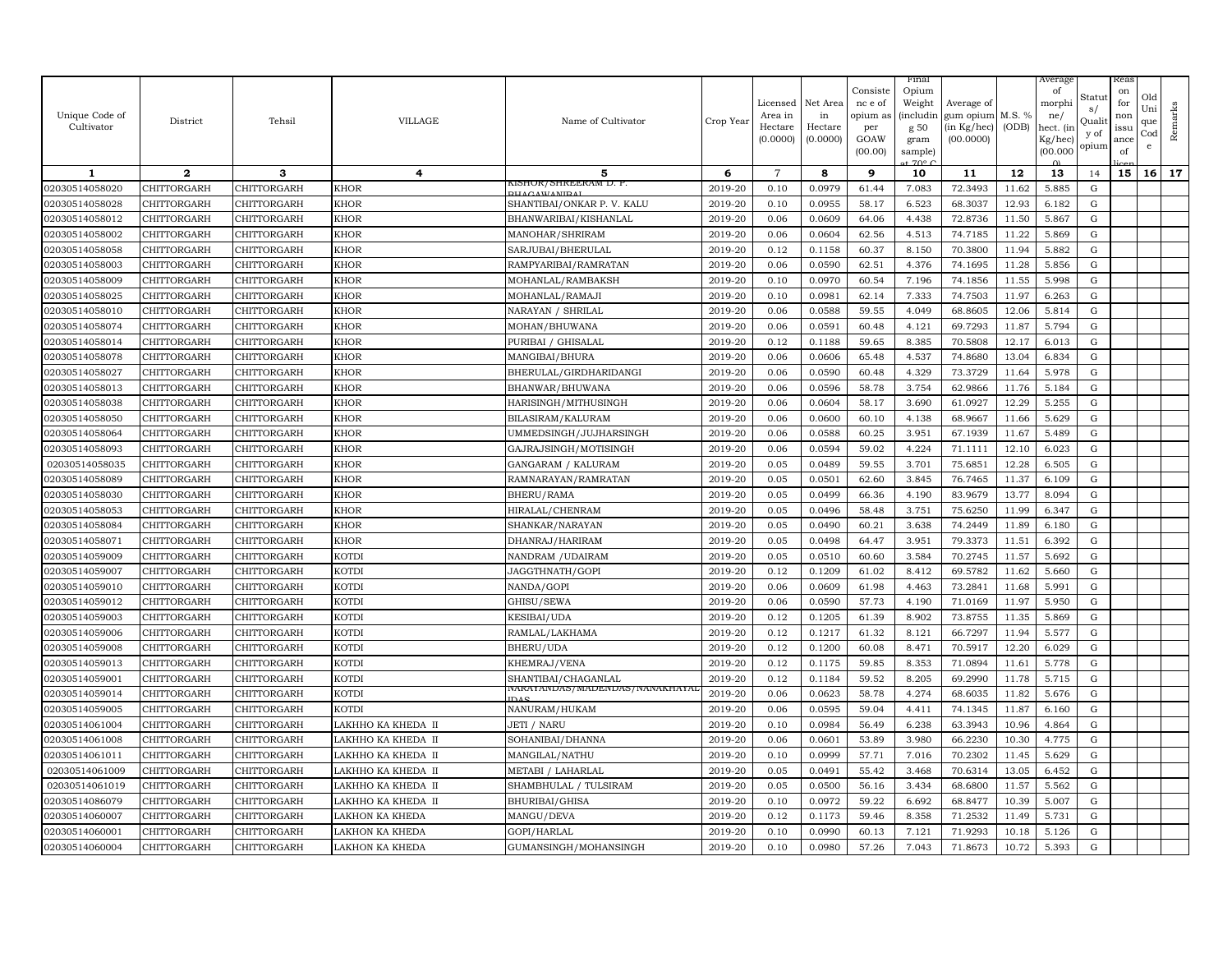| Unique Code of<br>Cultivator | District       | Tehsil      | VILLAGE            | Name of Cultivator      | Crop Year | Licensed<br>Area in<br>Hectare<br>(0.0000) | Net Area<br>in<br>Hectare<br>(0.0000) | Consiste<br>nc e of<br>opium as<br>per<br>GOAW<br>(00.00) | Final<br>Opium<br>Weight<br><i>(includin</i><br>g 50<br>gram<br>sample]<br>70° | Average of<br>gum opium M.S. %<br>(in Kg/hec)<br>(00.0000) | (ODB) | <del>l</del> verag<br>of<br>morphi<br>ne/<br>aect. (ir<br>Kg/hec)<br>(00.000) | Statu<br>s/<br>Quali<br>y of<br>opium | on<br>for<br>isst<br>ance<br>of | Old<br>Uni<br>que | Remarks |
|------------------------------|----------------|-------------|--------------------|-------------------------|-----------|--------------------------------------------|---------------------------------------|-----------------------------------------------------------|--------------------------------------------------------------------------------|------------------------------------------------------------|-------|-------------------------------------------------------------------------------|---------------------------------------|---------------------------------|-------------------|---------|
| 1                            | $\overline{a}$ | 3           | 4                  | 5                       | 6         | $\overline{7}$                             | 8                                     | 9                                                         | 10                                                                             | 11                                                         | 12    | 13                                                                            | 14                                    | 15                              | 16                | 17      |
| 02030514063013               | CHITTORGARH    | CHITTORGARH | MAL KI CHOGAWADI   | HAJARI/BHEU/NARU        | 2019-20   | 0.06                                       | 0.0618                                | 55.42                                                     | 3.982                                                                          | 64.4337                                                    | 11.60 | 5.232                                                                         | G                                     |                                 |                   |         |
| 02030514063026               | CHITTORGARH    | CHITTORGARH | MAL KI CHOGAWADI   | BARJIBAI/RAMLAL         | 2019-20   | 0.06                                       | 0.0603                                | 54.16                                                     | 3.667                                                                          | 60.8126                                                    | 11.65 | 4.960                                                                         | G                                     |                                 |                   |         |
| 02030514063008               | CHITTORGARH    | CHITTORGARH | MAL KI CHOGAWADI   | BANSHILAL/SUKHDEV       | 2019-20   | 0.06                                       | 0.0000                                |                                                           |                                                                                |                                                            |       |                                                                               | ${\rm FU}$                            |                                 |                   |         |
| 02030514063006               | CHITTORGARH    | CHITTORGARH | MAL KI CHOGAWADI   | KANKUBAI/HIRA           | 2019-20   | 0.10                                       | 0.0970                                | 55.95                                                     | 6.450                                                                          | 66.4948                                                    | 11.06 | 5.148                                                                         | G                                     |                                 |                   |         |
| 02030514063009               | CHITTORGARH    | CHITTORGARH | MAL KI CHOGAWADI   | RAMLAL/BHERU            | 2019-20   | 0.10                                       | 0.0947                                | 45.45                                                     | 4.902                                                                          | 51.7635                                                    | 16.28 | 5.899                                                                         | G                                     |                                 |                   |         |
| 02030514063025               | CHITTORGARH    | CHITTORGARH | MAL KI CHOGAWADI   | ONKAR/NARU              | 2019-20   | 0.06                                       | 0.0613                                | 53.29                                                     | 3.905                                                                          | 63.7031                                                    | 11.32 | 5.048                                                                         | G                                     |                                 |                   |         |
| 02030514064017               | CHITTORGARH    | CHITTORGARH | MALIYON KI ORDI    | CHANDIBAI / CHAMPALAL   | 2019-20   | 0.12                                       | 0.1212                                | 67.04                                                     | 9.548                                                                          | 78.7789                                                    | 12.38 | 6.827                                                                         | G                                     |                                 |                   |         |
| 02030514064001               | CHITTORGARH    | CHITTORGARH | MALIYON KI ORDI    | NAGAJIRAM/LALU          | 2019-20   | 0.06                                       | 0.0575                                | 55.52                                                     | 4.061                                                                          | 70.6261                                                    | 12.39 | 6.125                                                                         | G                                     |                                 |                   |         |
| 02030514064007               | CHITTORGARH    | CHITTORGARH | MALIYON KI ORDI    | BHERULAL/ONKAR          | 2019-20   | 0.06                                       | 0.0596                                | 66.82                                                     | 4.191                                                                          | 70.3188                                                    | 12.90 | 6.349                                                                         | G                                     |                                 |                   |         |
| 02030514064097               | CHITTORGARH    | CHITTORGARH | MALIYON KI ORDI    | NARBADABAI/RAMRATAN     | 2019-20   | 0.12                                       | 0.1207                                | 55.29                                                     | 7.780                                                                          | 64.4573                                                    | 13.06 | 5.893                                                                         | G                                     |                                 |                   |         |
| 02030514064012               | CHITTORGARH    | CHITTORGARH | MALIYON KI ORDI    | BARDU/HAJARI            | 2019-20   | 0.06                                       | 0.0605                                | 55.80                                                     | 4.145                                                                          | 68.5124                                                    | 11.11 | 5.328                                                                         | ${\rm G}$                             |                                 |                   |         |
| 02030514064018               | CHITTORGARH    | CHITTORGARH | MALIYON KI ORDI    | RAJSINGH/DEVISINGH      | 2019-20   | 0.06                                       | 0.0612                                | 66.89                                                     | 4.635                                                                          | 75.7353                                                    | 13.59 | 7.204                                                                         | ${\rm G}$                             |                                 |                   |         |
| 02030514062003               | CHITTORGARH    | CHITTORGARH | <b>MANDALDA</b>    | CHANDIBAI/DHNNA         | 2019-20   | 0.06                                       | 0.0614                                | 59.28                                                     | 4.099                                                                          | 66.7590                                                    | 12.60 | 5.888                                                                         | G                                     |                                 |                   |         |
| 02030514062008               | CHITTORGARH    | CHITTORGARH | MANDALDA           | KHUMA/GHISA             | 2019-20   | 0.10                                       | 0.0979                                | 59.46                                                     | 6.677                                                                          | 68.2022                                                    | 12.53 | 5.982                                                                         | ${\rm G}$                             |                                 |                   |         |
| 02030514062007               | CHITTORGARH    | CHITTORGARH | <b>MANDALDA</b>    | HAJARI/GHISA            | 2019-20   | 0.10                                       | 0.1007                                | 62.15                                                     | 7.254                                                                          | 72.0357                                                    | 11.67 | 5.884                                                                         | ${\rm G}$                             |                                 |                   |         |
| 02030514062020               | CHITTORGARH    | CHITTORGARH | MANDALDA           | NANIBAI/NATHU           | 2019-20   | 0.06                                       | 0.0599                                | 61.43                                                     | 4.256                                                                          | 71.0518                                                    | 11.79 | 5.864                                                                         | $\mathbf G$                           |                                 |                   |         |
| 02030514066041               | CHITTORGARH    | CHITTORGARH | MATA JI KI PANDOLI | SHANKARLAL/BHERA        | 2019-20   | 0.12                                       | 0.1258                                | 54.69                                                     | 6.000                                                                          | 47.6948                                                    | 11.30 | 3.773                                                                         | ${\rm G}$                             | 04                              |                   |         |
| 02030514066023               | CHITTORGARH    | CHITTORGARH | MATA JI KI PANDOLI | DHANNA/GOMA PURABIYA    | 2019-20   | 0.12                                       | 0.1185                                | 59.55                                                     | 7.971                                                                          | 67.2658                                                    | 11.72 | 5.519                                                                         | $\mathbf G$                           |                                 |                   |         |
| 02030514066029               | CHITTORGARH    | CHITTORGARH | MATA JI KI PANDOLI | CHHAGAN/GIRDHARI        | 2019-20   | 0.06                                       | TC                                    |                                                           |                                                                                |                                                            |       |                                                                               | TC                                    | 11                              |                   |         |
| 02030514066016               | CHITTORGARH    | CHITTORGARH | MATA JI KI PANDOLI | CHANDI BAI/ MITHU       | 2019-20   | 0.05                                       | 0.0517                                | 59.12                                                     | 3.522                                                                          | 68.1238                                                    | 12.04 | 5.741                                                                         | G                                     |                                 |                   |         |
| 02030514066013               | CHITTORGARH    | CHITTORGARH | MATA JI KI PANDOLI | <b>BALU / DHANNA</b>    | 2019-20   | 0.05                                       | 0.0000                                |                                                           |                                                                                |                                                            |       |                                                                               | FU                                    |                                 |                   |         |
| 02030514065003               | CHITTORGARH    | CHITTORGARH | MATAJI KI ORADI    | SUNDER BAI / NANALAL    | 2019-20   | 0.05                                       | 0.0500                                | 56.97                                                     | 3.394                                                                          | 67.8800                                                    | 12.16 | 5.778                                                                         | G                                     |                                 |                   |         |
| 02030514065011               | CHITTORGARH    | CHITTORGARH | MATAJI KI ORADI    | BHERULAL / MAGNIRAM     | 2019-20   | 0.05                                       | 0.0507                                | 59.76                                                     | 3.193                                                                          | 62.9783                                                    | 11.66 | 5.140                                                                         | G                                     |                                 |                   |         |
| 02030514065004               | CHITTORGARH    | CHITTORGARH | MATAJI KI ORADI    | NANIBAI/RAMLAL          | 2019-20   | 0.06                                       | 0.0600                                | 57.47                                                     | 3.974                                                                          | 66.2333                                                    | 14.13 | 6.551                                                                         | G                                     |                                 |                   |         |
| 02030514065027               | CHITTORGARH    | CHITTORGARH | MATAJI KI ORADI    | JAGANNATH/TEKCHAND      | 2019-20   | 0.06                                       | 0.0614                                | 56.83                                                     | 3.913                                                                          | 63.7296                                                    | 13.02 | 5.809                                                                         | G                                     |                                 |                   |         |
| 02030514065021               | CHITTORGARH    | CHITTORGARH | MATAJI KI ORADI    | ANACHHIBAI / RAMCHANDRA | 2019-20   | 0.10                                       | 0.1008                                | 54.47                                                     | 6.194                                                                          | 61.4484                                                    | 14.56 | 6.263                                                                         | ${\rm G}$                             |                                 |                   |         |
| 02030514065010               | CHITTORGARH    | CHITTORGARH | MATAJI KI ORADI    | ONKARLAL/KISHANA        | 2019-20   | 0.06                                       | 0.0598                                | 56.62                                                     | 3.745                                                                          | 62.6254                                                    | 14.09 | 6.177                                                                         | G                                     |                                 |                   |         |
| 02030514065024               | CHITTORGARH    | CHITTORGARH | MATAJI KI ORADI    | BHERU/NANDA             | 2019-20   | 0.06                                       | 0.0596                                | 55.55                                                     | 3.849                                                                          | 64.5805                                                    | 10.39 | 4.697                                                                         | G                                     |                                 |                   |         |
| 02030514065005               | CHITTORGARH    | CHITTORGARH | MATAJI KI ORADI    | DOLA/KISHANA            | 2019-20   | 0.06                                       | 0.0597                                | 51.46                                                     | 3.485                                                                          | 58.3752                                                    | 13.84 | 5.655                                                                         | ${\rm G}$                             |                                 |                   |         |
| 02030514065007               | CHITTORGARH    | CHITTORGARH | MATAJI KI ORADI    | DEUBAI/ONKAR            | 2019-20   | 0.06                                       | 0.0603                                | 56.44                                                     | 3.870                                                                          | 64.1791                                                    | 13.86 | 6.227                                                                         | ${\rm G}$                             |                                 |                   |         |
| 02030514065030               | CHITTORGARH    | CHITTORGARH | MATAJI KI ORADI    | GANGABAI/MANGILAL       | 2019-20   | 0.06                                       | 0.0599                                | 58.17                                                     | 3.989                                                                          | 66.5943                                                    | 11.54 | 5.379                                                                         | G                                     |                                 |                   |         |
| 02030514065018               | CHITTORGARH    | CHITTORGARH | MATAJI KI ORADI    | RUKAMANIBAI/NANURAM     | 2019-20   | 0.06                                       | 0.0000                                |                                                           |                                                                                |                                                            |       |                                                                               | NS                                    |                                 |                   |         |
| 02030514065015               | CHITTORGARH    | CHITTORGARH | MATAJI KI ORADI    | DHAPUBAI/BHERU          | 2019-20   | 0.06                                       | 0.0602                                | 53.39                                                     | 3.531                                                                          | 58.6545                                                    | 14.89 | 6.114                                                                         | ${\rm G}$                             |                                 |                   |         |
| 02030514068008               | CHITTORGARH    | CHITTORGARH | MAYRA NICHE KA     | NANURAM / UDAIRAM       | 2019-20   | 0.05                                       | 0.0483                                | 60.46                                                     | 3.446                                                                          | 71.3458                                                    | 11.94 | 5.963                                                                         | $\mathbf G$                           |                                 |                   |         |
| 02030514069001               | CHITTORGARH    | CHITTORGARH | MENDI KA AMARANA   | NANDLAL/DALLA           | 2019-20   | 0.06                                       | 0.0580                                | 52.02                                                     | 3.649                                                                          | 62.9138                                                    | 13.44 | 5.919                                                                         | G                                     |                                 |                   |         |
| 02030514069009               | CHITTORGARH    | CHITTORGARH | MENDI KA AMARANA   | NANURAM/KAJOD           | 2019-20   | 0.10                                       | 0.1003                                | 60.17                                                     | 6.670                                                                          | 66.5005                                                    | 12.02 | 5.596                                                                         | G                                     |                                 |                   |         |
| 02030514069004               | CHITTORGARH    | CHITTORGARH | MENDI KA AMARANA   | MAGANIRAM/SITARAM       | 2019-20   | 0.06                                       | 0.0609                                | 59.41                                                     | 3.930                                                                          | 64.5320                                                    | 11.48 | 5.185                                                                         | G                                     |                                 |                   |         |
| 02030514069038               | CHITTORGARH    | CHITTORGARH | MENDI KA AMARANA   | CHATARU/RUPA            | 2019-20   | 0.06                                       | 0.0614                                | 58.21                                                     | 3.700                                                                          | 60.2606                                                    | 12.56 | 5.299                                                                         | G                                     |                                 |                   |         |
| 02030514069005               | CHITTORGARH    | CHITTORGARH | MENDI KA AMARANA   | LAKHIBAI/BHANWARLAL     | 2019-20   | 0.10                                       | 0.0000                                |                                                           |                                                                                |                                                            |       |                                                                               | FU                                    |                                 |                   |         |
| 02030514069023               | CHITTORGARH    | CHITTORGARH | MENDI KA AMARANA   | TULSIRAM/VARDICHAND     | 2019-20   | 0.12                                       | 0.1155                                | 55.75                                                     | 7.383                                                                          | 63.9221                                                    | 11.82 | 5.289                                                                         | G                                     |                                 |                   |         |
| 02030514069039               | CHITTORGARH    | CHITTORGARH | MENDI KA AMARANA   | USHA / JAMNA            | 2019-20   | 0.06                                       | 0.0605                                | 57.22                                                     | 3.809                                                                          | 62.9587                                                    | 11.62 | 5.121                                                                         | ${\rm G}$                             |                                 |                   |         |
| 02030514069045               | CHITTORGARH    | CHITTORGARH | MENDI KA AMARANA   | KISHAN/ONKAR            | 2019-20   | 0.06                                       | 0.0000                                |                                                           |                                                                                |                                                            |       |                                                                               | ${\rm FU}$                            |                                 |                   |         |
| 02030514069047               | CHITTORGARH    | CHITTORGARH | MENDI KA AMARANA   | SOBHA/NARU              | 2019-20   | 0.06                                       | 0.0600                                | 53.51                                                     | 3.203                                                                          | 53.3833                                                    | 13.19 | 4.929                                                                         | ${\rm G}$                             |                                 |                   |         |
| 02030514069042               | CHITTORGARH    | CHITTORGARH | MENDI KA AMARANA   | BHURALAL / JAYRAM       | 2019-20   | 0.05                                       | 0.0518                                | 58.43                                                     | 3.239                                                                          | 62.5290                                                    | 12.78 | 5.593                                                                         | ${\rm G}$                             |                                 |                   |         |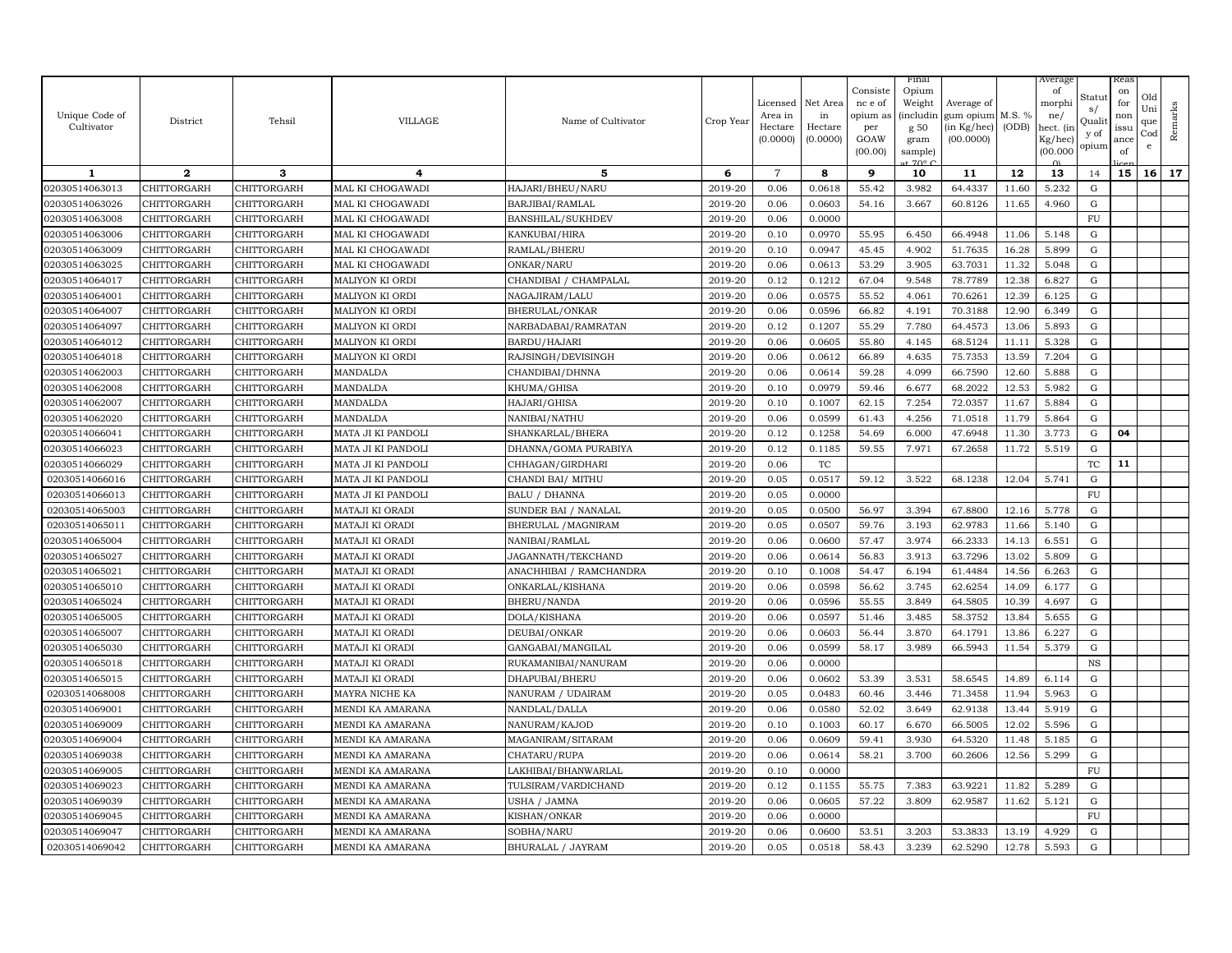| Unique Code of<br>Cultivator | District       | Tehsil             | VILLAGE              | Name of Cultivator          | Crop Year | Licensed<br>Area in<br>Hectare<br>(0.0000) | Net Area<br>in<br>Hectare<br>(0.0000) | Consiste<br>nc e of<br>opium as<br>per<br>GOAW<br>(00.00) | Final<br>Opium<br>Weight<br><i>(includin</i><br>g 50<br>gram<br>sample]<br>$70^\circ$ | Average of<br>gum opium M.S. %<br>(in Kg/hec)<br>(00.0000) | (ODB) | Averag<br>of<br>morphi<br>ne/<br>hect. (in<br>Kg/hec<br>(00.000) | Statut<br>s/<br>Quali<br>y of<br>opium | on<br>for<br>noi<br>isst<br>ance<br>of | Dld<br>Uni<br>que<br>Cod | Remarks |
|------------------------------|----------------|--------------------|----------------------|-----------------------------|-----------|--------------------------------------------|---------------------------------------|-----------------------------------------------------------|---------------------------------------------------------------------------------------|------------------------------------------------------------|-------|------------------------------------------------------------------|----------------------------------------|----------------------------------------|--------------------------|---------|
| -1                           | $\overline{2}$ | з                  | 4                    | 5                           | 6         | $\overline{7}$                             | 8                                     | 9                                                         | 10                                                                                    | 11                                                         | 12    | 13                                                               | 14                                     | 15                                     | 16                       | 17      |
| 02030514069028               | CHITTORGARH    | CHITTORGARH        | MENDI KA AMARANA     | TULSI RAM / HANSA           | 2019-20   | 0.05                                       | 0.0514                                | 60.75                                                     | 3.576                                                                                 | 69.5720                                                    | 11.44 | 5.571                                                            | G                                      |                                        |                          |         |
| 02030514069037               | CHITTORGARH    | CHITTORGARH        | MENDI KA AMARANA     | KANKUBAI / CHAMPALAL        | 2019-20   | 0.05                                       | 0.0505                                | 53.88                                                     | 3.040                                                                                 | 60.1980                                                    | 12.97 | 5.466                                                            | G                                      |                                        |                          |         |
| 02030514069046               | CHITTORGARH    | CHITTORGARH        | MENDI KA AMARANA     | BALU/KHEMA                  | 2019-20   | 0.05                                       | 0.0498                                | 53.66                                                     | 3.120                                                                                 | 62.6506                                                    | 13.01 | 5.705                                                            | G                                      |                                        |                          |         |
| 02030514069002               | CHITTORGARH    | CHITTORGARH        | MENDI KA AMARANA     | <b>HEERA / VENA</b>         | 2019-20   | 0.05                                       | 0.0515                                | 57.16                                                     | 3.274                                                                                 | 63.5728                                                    | 13.10 | 5.830                                                            | ${\rm G}$                              |                                        |                          |         |
| 02030514015085               | CHITTORGARH    | CHITTORGARH        | MINO KA KANTHARIYA   | DHAPUBAI/GOVERDHAN          | 2019-20   | 0.06                                       | 0.0613                                | 53.92                                                     | 3.459                                                                                 | 56.4274                                                    | 12.56 | 4.960                                                            | G                                      |                                        |                          |         |
| 02030514070003               | CHITTORGARH    | CHITTORGARH        | MINO KA KANTHARIYA   | KAMLABAI/PARTHA             | 2019-20   | 0.10                                       | 0.1017                                | 56.60                                                     | 6.396                                                                                 | 62.8909                                                    | 11.86 | 5.221                                                            | G                                      |                                        |                          |         |
| 02030514070008               | CHITTORGARH    | CHITTORGARH        | MINO KA KANTHARIYA   | KAMALI BAI / ONKAR          | 2019-20   | 0.05                                       | 0.0509                                | 53.28                                                     | 3.067                                                                                 | 60.2554                                                    | 11.15 | 4.704                                                            | ${\rm G}$                              |                                        |                          |         |
| 02030514070009               | CHITTORGARH    | CHITTORGARH        | MINO KA KANTHARIYA   | MOHANI / BHAGWAN            | 2019-20   | 0.05                                       | 0.0491                                | 61.53                                                     | 3.771                                                                                 | 76.8024                                                    | 11.30 | 6.075                                                            | G                                      |                                        |                          |         |
| 02030514071006               | CHITTORGARH    | CHITTORGARH        | MISHRO KI PIPLI      | CHAMPALAL/MOTI              | 2019-20   | 0.12                                       | 0.1182                                | 64.19                                                     | 8.959                                                                                 | 75.7953                                                    | 11.56 | 6.133                                                            | ${\rm G}$                              |                                        |                          |         |
| 02030514071008               | CHITTORGARH    | CHITTORGARH        | MISHRO KI PIPLI      | DALURAM/PYARA               | 2019-20   | 0.12                                       | 0.1200                                | 62.41                                                     | 8.595                                                                                 | 71.6250                                                    | 12.19 | 6.112                                                            | G                                      |                                        |                          |         |
| 02030514071011               | CHITTORGARH    | CHITTORGARH        | MISHRO KI PIPLI      | BALU/MODA                   | 2019-20   | 0.12                                       | 0.1137                                | 58.11                                                     | 7.853                                                                                 | 69.0677                                                    | 12.11 | 5.855                                                            | G                                      |                                        |                          |         |
| 02030514071013               | CHITTORGARH    | CHITTORGARH        | MISHRO KI PIPLI      | MAGANIBAI / MADHU           | 2019-20   | 0.05                                       | 0.0502                                | 60.86                                                     | 3.252                                                                                 | 64.7809                                                    | 12.41 | 5.627                                                            | ${\rm G}$                              |                                        |                          |         |
| 02030514071026               | CHITTORGARH    | CHITTORGARH        | MISHRO KI PIPLI      | CHHOGA/HAJARI               | 2019-20   | 0.10                                       | 0.0969                                | 61.42                                                     | 7.125                                                                                 | 73.5294                                                    | 11.56 | 5.950                                                            | ${\rm G}$                              |                                        |                          |         |
| 02030514071025               | CHITTORGARH    | CHITTORGARH        | MISHRO KI PIPLI      | SHAMBHU/NATHU               | 2019-20   | 0.12                                       | 0.1193                                | 61.08                                                     | 8.420                                                                                 | 70.5784                                                    | 11.74 | 5.800                                                            | G                                      |                                        |                          |         |
| 02030514071050               | CHITTORGARH    | CHITTORGARH        | MISHRO KI PIPLI      | LAXMAN / SHRILAL            | 2019-20   | 0.12                                       | 0.1168                                | 60.11                                                     | 8.132                                                                                 | 69.6233                                                    | 11.93 | 5.814                                                            | ${\rm G}$                              |                                        |                          |         |
| 02030514071015               | CHITTORGARH    | CHITTORGARH        | MISHRO KI PIPLI      | <b>GHISIBAI/BALUDAS</b>     | 2019-20   | 0.06                                       | 0.0569                                | 63.72                                                     | 4.306                                                                                 | 75.6766                                                    | 10.92 | 5.784                                                            | ${\rm G}$                              |                                        |                          |         |
| 02030514057022               | CHITTORGARH    | CHITTORGARH        | NALDA                | MANGILAL/PARTHA             | 2019-20   | 0.05                                       | 0.0472                                | 61.58                                                     | 3.624                                                                                 | 76.7797                                                    | 11.58 | 6.224                                                            | $\mathbf G$                            |                                        |                          |         |
| 02030514072001               | CHITTORGARH    | CHITTORGARH        | NALDA                | RAMIBAI/MANGILAL            | 2019-20   | 0.06                                       | 0.0616                                | 58.57                                                     | 4.041                                                                                 | 65.6006                                                    | 12.74 | 5.851                                                            | G                                      |                                        |                          |         |
| 02030514072005               | CHITTORGARH    | CHITTORGARH        | NALDA                | <b>UDAIRAM / VARDICHAND</b> | 2019-20   | 0.05                                       | 0.0475                                | 59.92                                                     | 3.612                                                                                 | 76.0421                                                    | 11.90 | 6.335                                                            | $\mathbf G$                            |                                        |                          |         |
| 02030514073008               | CHITTORGARH    | CHITTORGARH        | NARELA               | NARAYAN/BHERA AHIR          | 2019-20   | 0.10                                       | 0.1000                                | 60.67                                                     | 6.778                                                                                 | 67.7800                                                    | 12.13 | 5.755                                                            | $\mathbf G$                            |                                        |                          |         |
| 02030514073004               | CHITTORGARH    | CHITTORGARH        | NARELA               | JITU/MANGU                  | 2019-20   | 0.06                                       | 0.0602                                | 62.35                                                     | 4.249                                                                                 | 70.5814                                                    | 11.72 | 5.790                                                            | G                                      |                                        |                          |         |
| 02030514074001               | CHITTORGARH    | CHITTORGARH        | NAYA GANV (BIDWAS)   | BHANWARLAL / VIRBHAN        | 2019-20   | 0.05                                       | 0.0483                                | 62.15                                                     | 3.400                                                                                 | 70.3934                                                    | 11.84 | 5.835                                                            | G                                      |                                        |                          |         |
| 02030514075011               | CHITTORGARH    | CHITTORGARH        | NAYA KHEDA           | PYARCHAND/VARADA            | 2019-20   | 0.12                                       | 0.1211                                | 53.40                                                     | 7.232                                                                                 | 59.7192                                                    | 12.08 | 5.050                                                            | G                                      |                                        |                          |         |
| 02030514075003               | CHITTORGARH    | CHITTORGARH        | NAYA KHEDA           | NOLA/LALA                   | 2019-20   | 0.12                                       | 0.1182                                | 58.06                                                     | 7.904                                                                                 | 66.8697                                                    | 11.76 | 5.505                                                            | ${\rm G}$                              |                                        |                          |         |
| 02030514075012               | CHITTORGARH    | CHITTORGARH        | NAYA KHEDA           | BHAGWAN/KHEMA               | 2019-20   | 0.12                                       | 0.1208                                | 53.69                                                     | 6.934                                                                                 | 57.4007                                                    | 12.20 | 4.902                                                            | ${\rm G}$                              |                                        |                          |         |
| 02030514075001               | CHITTORGARH    | <b>CHITTORGARH</b> | NAYA KHEDA           | SUHAGIBAI/CHATARBUJ         | 2019-20   | 0.10                                       | 0.0994                                | 50.07                                                     | 5.715                                                                                 | 57.4950                                                    | 12.58 | 5.063                                                            | G                                      |                                        |                          |         |
| 02030514075008               | CHITTORGARH    | CHITTORGARH        | NAYA KHEDA           | KHEMRAJ / DALU              | 2019-20   | 0.12                                       | 0.1195                                | 53.11                                                     | 6.753                                                                                 | 56.5105                                                    | 13.29 | 5.257                                                            | ${\rm G}$                              |                                        |                          |         |
| 02030514075006               | CHITTORGARH    | CHITTORGARH        | NAYA KHEDA           | KAMALIBAI / CHAMPALAL       | 2019-20   | 0.05                                       | 0.0506                                | 51.22                                                     | 3.168                                                                                 | 62.6087                                                    | 12.03 | 5.273                                                            | ${\rm G}$                              |                                        |                          |         |
| 02030514075009               | CHITTORGARH    | CHITTORGARH        | NAYA KHEDA           | NARAYANSINGH/MODSINGH       | 2019-20   | 0.05                                       | 0.0500                                | 56.51                                                     | 3.310                                                                                 | 66.2000                                                    | 12.74 | 5.903                                                            | G                                      |                                        |                          |         |
| 02030514077002               | CHITTORGARH    | CHITTORGARH        | NETAWAL GARH PACHHLI | NARENDRA / TEJPAL           | 2019-20   | 0.05                                       | 0.0518                                | 62.36                                                     | 3.626                                                                                 | 70.0000                                                    | 11.83 | 5.796                                                            | $\mathbf G$                            |                                        |                          |         |
| 02030514077015               | CHITTORGARH    | CHITTORGARH        | NETAWAL GARH PACHHLI | HARISINGH/RAMSINGH          | 2019-20   | 0.06                                       | 0.0557                                | 57.05                                                     | 3.309                                                                                 | 59.4075                                                    | 11.87 | 4.936                                                            | ${\rm G}$                              |                                        |                          |         |
| 02030514077016               | CHITTORGARH    | CHITTORGARH        | NETAWAL GARH PACHHLI | LALSINGH/NATHUSINGH         | 2019-20   | 0.06                                       | 0.0600                                | 59.64                                                     | 3.434                                                                                 | 57.2333                                                    | 11.77 | 4.715                                                            | G                                      |                                        |                          |         |
| 02030514077023               | CHITTORGARH    | CHITTORGARH        | NETAWAL GARH PACHHLI | NANU/KEMA                   | 2019-20   | 0.12                                       | 0.1080                                | 62.88                                                     | 8.318                                                                                 | 77.0185                                                    | 11.90 | 6.416                                                            | ${\rm G}$                              |                                        |                          |         |
| 02030514078031               | CHITTORGARH    | CHITTORGARH        | NETAWAL MAHARAJ      | KALU/PARTHA                 | 2019-20   | 0.12                                       | 0.0000                                |                                                           |                                                                                       |                                                            |       |                                                                  | ${\rm FU}$                             |                                        |                          |         |
| 02030514078029               | CHITTORGARH    | CHITTORGARH        | NETAWAL MAHARAJ      | BAGDIRAM/BHOLARAM           | 2019-20   | 0.10                                       | 0.0997                                | 68.61                                                     | 7.459                                                                                 | 74.8144                                                    | 12.49 | 6.541                                                            | G                                      |                                        |                          |         |
| 02030514078001               | CHITTORGARH    | CHITTORGARH        | NETAWAL MAHARAJ      | NATHU / RUPA                | 2019-20   | 0.05                                       | 0.0491                                | 58.72                                                     | 3.355                                                                                 | 68.3299                                                    | 12.40 | 5.932                                                            | G                                      |                                        |                          |         |
| 02030514078007               | CHITTORGARH    | CHITTORGARH        | NETAWAL MAHARAJ      | UDAYRAM/BHERU               | 2019-20   | 0.12                                       | 0.0000                                |                                                           |                                                                                       |                                                            |       |                                                                  | FU                                     |                                        |                          |         |
| 02030514078026               | CHITTORGARH    | CHITTORGARH        | NETAWAL MAHARAJ      | MADHULAL/NANDLAL            | 2019-20   | 0.12                                       | 0.1186                                | 64.63                                                     | 8.993                                                                                 | 75.8263                                                    | 11.65 | 6.183                                                            | G                                      |                                        |                          |         |
| 02030514078008               | CHITTORGARH    | CHITTORGARH        | NETAWAL MAHARAJ      | LABHCHAND/DALCHAND          | 2019-20   | 0.12                                       | 0.1189                                | 61.52                                                     | 8.279                                                                                 | 69.6299                                                    | 12.19 | 5.941                                                            | G                                      |                                        |                          |         |
| 02030514078025               | CHITTORGARH    | CHITTORGARH        | NETAWAL MAHARAJ      | NARAYAN/KISHOR              | 2019-20   | 0.06                                       | 0.0610                                | 59.08                                                     | 3.882                                                                                 | 63.6393                                                    | 11.61 | 5.173                                                            | G                                      |                                        |                          |         |
| 02030514078005               | CHITTORGARH    | CHITTORGARH        | NETAWAL MAHARAJ      | RAMIBAI/SURAJMAL            | 2019-20   | 0.06                                       | 0.0613                                | 59.90                                                     | 3.902                                                                                 | 63.6542                                                    | 12.44 | 5.543                                                            | G                                      |                                        |                          |         |
| 02030514078024               | CHITTORGARH    | CHITTORGARH        | NETAWAL MAHARAJ      | KANKUBAI/BARDU              | 2019-20   | 0.12                                       | 0.1205                                | 64.74                                                     | 8.509                                                                                 | 70.6141                                                    | 9.95  | 4.918                                                            | G                                      |                                        |                          |         |
| 02030514078009               | CHITTORGARH    | CHITTORGARH        | NETAWAL MAHARAJ      | KANKUBAI / GOPI             | 2019-20   | 0.06                                       | 0.0552                                | 59.32                                                     | 4.076                                                                                 | 73.8406                                                    | 12.07 | 6.239                                                            | ${\rm G}$                              |                                        |                          |         |
| 02030514078004               | CHITTORGARH    | CHITTORGARH        | NETAWAL MAHARAJ      | SHANKARLAL/NANDA            | 2019-20   | 0.06                                       | 0.0595                                | 62.23                                                     | 4.098                                                                                 | 68.8739                                                    | 12.10 | 5.834                                                            | ${\rm G}$                              |                                        |                          |         |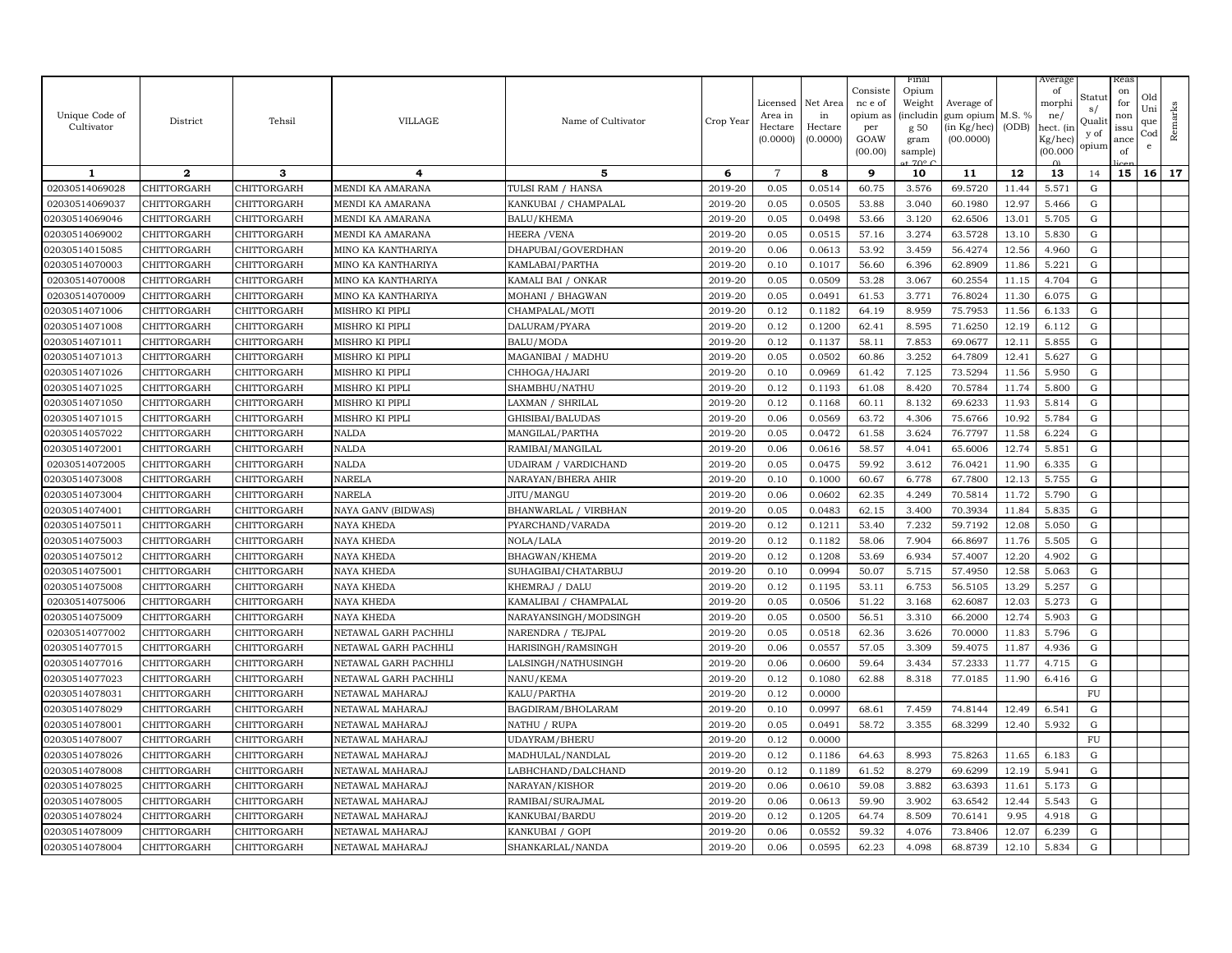| Unique Code of<br>Cultivator | District       | Tehsil      | VILLAGE         | Name of Cultivator        | Crop Year | Licensed<br>Area in<br>Hectare<br>(0.0000) | Net Area<br>in<br>Hectare<br>(0.0000) | Consiste<br>nc e of<br>opium as<br>per<br>GOAW<br>(00.00) | Final<br>Opium<br>Weight<br><i>(includin</i><br>g 50<br>gram<br>sample]<br>70° | Average of<br>gum opium M.S. %<br>(in Kg/hec)<br>(00.0000) | (ODB) | Averag<br>of<br>morphi<br>ne/<br>hect. (in<br>Kg/hec<br>(00.000) | Statut<br>s/<br>Quali<br>y of<br>opium | on<br>for<br>noi<br>isst<br>ance<br>of | Dld<br>Uni<br>que<br>Cod | Remarks |
|------------------------------|----------------|-------------|-----------------|---------------------------|-----------|--------------------------------------------|---------------------------------------|-----------------------------------------------------------|--------------------------------------------------------------------------------|------------------------------------------------------------|-------|------------------------------------------------------------------|----------------------------------------|----------------------------------------|--------------------------|---------|
| -1                           | $\overline{2}$ | 3           | 4               | 5                         | 6         | $\overline{7}$                             | 8                                     | 9                                                         | 10                                                                             | 11                                                         | 12    | 13                                                               | 14                                     | 15                                     | 16 <sup>1</sup>          | 17      |
| 02030514078030               | CHITTORGARH    | CHITTORGARH | NETAWAL MAHARAJ | RADHIBAI/BHAGAWAN         | 2019-20   | 0.10                                       | 0.0977                                | 61.79                                                     | 6.576                                                                          | 67.3081                                                    | 11.83 | 5.574                                                            | G                                      |                                        |                          |         |
| 02030514078023               | CHITTORGARH    | CHITTORGARH | NETAWAL MAHARAJ | KAMALA KUNWAR / AMARSINGH | 2019-20   | 0.05                                       | 0.0492                                | 64.00                                                     | 3.803                                                                          | 77.2967                                                    | 11.73 | 6.348                                                            | G                                      |                                        |                          |         |
| 02030514064022               | CHITTORGARH    | CHITTORGARH | OCHADI          | DADAMCHAND/GHISULAL       | 2019-20   | 0.06                                       | 0.0590                                | 59.73                                                     | 3.882                                                                          | 65.7966                                                    | 11.80 | 5.435                                                            | G                                      |                                        |                          |         |
| 02030514079021               | CHITTORGARH    | CHITTORGARH | OCHADI          | KISHANLAL/GIRDHARI        | 2019-20   | 0.06                                       | 0.0578                                | 61.63                                                     | 4.112                                                                          | 71.1419                                                    | 11.70 | 5.826                                                            | G                                      |                                        |                          |         |
| 02030514079006               | CHITTORGARH    | CHITTORGARH | OCHADI          | AMRATLAL/SURAJMAL         | 2019-20   | 0.10                                       | 0.0989                                | 66.98                                                     | 7.511                                                                          | 75.9454                                                    | 11.48 | 6.103                                                            | G                                      |                                        |                          |         |
| 02030514079030               | CHITTORGARH    | CHITTORGARH | OCHADI          | SUHAGBAI/BHERULAL JAT     | 2019-20   | 0.10                                       | 0.0987                                | 58.82                                                     | 6.630                                                                          | 67.1733                                                    | 11.99 | 5.638                                                            | G                                      |                                        |                          |         |
| 02030514079017               | CHITTORGARH    | CHITTORGARH | OCHADI          | JANIBAI/PYARJI            | 2019-20   | 0.06                                       | 0.0630                                | 58.93                                                     | 3.830                                                                          | 60.7937                                                    | 12.05 | 5.129                                                            | G                                      |                                        |                          |         |
| 02030514079007               | CHITTORGARH    | CHITTORGARH | OCHADI          | RATAN / KALU              | 2019-20   | 0.12                                       | 0.1178                                | 60.38                                                     | 7.970                                                                          | 67.6570                                                    | 12.21 | 5.783                                                            | G                                      |                                        |                          |         |
| 02030514079009               | CHITTORGARH    | CHITTORGARH | OCHADI          | DALICHAND/NATHU           | 2019-20   | 0.06                                       | 0.0599                                | 58.05                                                     | 3.558                                                                          | 59.3990                                                    | 12.83 | 5.334                                                            | G                                      |                                        |                          |         |
| 02030514079022               | CHITTORGARH    | CHITTORGARH | OCHADI          | GOPILAL/NARU              | 2019-20   | 0.06                                       | 0.0599                                | 58.75                                                     | 3.878                                                                          | 64.7412                                                    | 12.00 | 5.438                                                            | ${\rm G}$                              |                                        |                          |         |
| 02030514079025               | CHITTORGARH    | CHITTORGARH | OCHADI          | KISHORSINGH/MOTISINGH     | 2019-20   | 0.05                                       | 0.0500                                | 66.78                                                     | 3.711                                                                          | 74.2200                                                    | 11.81 | 6.136                                                            | G                                      |                                        |                          |         |
| 02030514079005               | CHITTORGARH    | CHITTORGARH | OCHADI          | MOHINI / ONKAR            | 2019-20   | 0.05                                       | 0.0500                                | 60.64                                                     | 3.257                                                                          | 65.1400                                                    | 11.77 | 5.367                                                            | G                                      |                                        |                          |         |
| 02030514080049               | CHITTORGARH    | CHITTORGARH | ODUND A         | NARAYANIBAI/BADRILAL      | 2019-20   | 0.10                                       | 0.0620                                | 64.73                                                     | 4.818                                                                          | 77.7097                                                    | 12.31 | 6.696                                                            | ${\rm G}$                              |                                        |                          |         |
| 02030514080002               | CHITTORGARH    | CHITTORGARH | ODUND A         | SUKHIBAI/HIRAGIRI         | 2019-20   | 0.12                                       | 0.1158                                | 60.70                                                     | 8.949                                                                          | 77.2798                                                    | 11.78 | 6.372                                                            | ${\rm G}$                              |                                        |                          |         |
| 02030514080005               | CHITTORGARH    | CHITTORGARH | ODUND A         | HAJARI/BHUWANAGUJAR       | 2019-20   | 0.12                                       | 0.1204                                | 63.59                                                     | 9.266                                                                          | 76.9601                                                    | 11.86 | 6.389                                                            | ${\rm G}$                              |                                        |                          |         |
| 02030514080017               | CHITTORGARH    | CHITTORGARH | ODUND A         | BHAGAWANLAL/SURAJMAL      | 2019-20   | 0.10                                       | 0.1015                                | 61.50                                                     | 7.740                                                                          | 76.2562                                                    | 11.92 | 6.363                                                            | ${\rm G}$                              |                                        |                          |         |
| 02030514080041               | CHITTORGARH    | CHITTORGARH | ODUND A         | RATANLAL/KAJODIMAL        | 2019-20   | 0.12                                       | 0.1190                                | 62.58                                                     | 8.788                                                                          | 73.8487                                                    | 11.36 | 5.872                                                            | ${\rm G}$                              |                                        |                          |         |
| 02030514080046               | CHITTORGARH    | CHITTORGARH | ODUND A         | KISHANLAL/RAGUNATH        | 2019-20   | 0.10                                       | 0.1007                                | 61.96                                                     | 7.117                                                                          | 70.6753                                                    | 11.80 | 5.837                                                            | ${\rm G}$                              |                                        |                          |         |
| 02030514080056               | CHITTORGARH    | CHITTORGARH | ODUND A         | BADRILAL/NANURAM          | 2019-20   | 0.10                                       | 0.0960                                | 68.24                                                     | 7.857                                                                          | 81.8438                                                    | 11.88 | 6.806                                                            | G                                      |                                        |                          |         |
| 02030514080059               | CHITTORGARH    | CHITTORGARH | ODUND A         | NANDUBAI/MANGILAL         | 2019-20   | 0.12                                       | 0.1163                                | 61.97                                                     | 9.118                                                                          | 78.4007                                                    | 11.22 | 6.158                                                            | G                                      |                                        |                          |         |
| 02030514080062               | CHITTORGARH    | CHITTORGARH | ODUND A         | PRABHU / RUPA             | 2019-20   | 0.10                                       | 0.1013                                | 64.95                                                     | 7.905                                                                          | 78.0355                                                    | 11.84 | 6.468                                                            | G                                      |                                        |                          |         |
| 02030514080097               | CHITTORGARH    | CHITTORGARH | ODUND A         | KALURAM/PARTHU            | 2019-20   | 0.06                                       | 0.0585                                | 62.46                                                     | 4.577                                                                          | 78.2393                                                    | 11.96 | 6.551                                                            | G                                      |                                        |                          |         |
| 02030514080052               | CHITTORGARH    | CHITTORGARH | ODUND A         | KAILASHGIR/HAJARIGIR      | 2019-20   | 0.06                                       | 0.0605                                | 60.97                                                     | 4.416                                                                          | 72.9917                                                    | 11.51 | 5.881                                                            | ${\rm G}$                              |                                        |                          |         |
| 02030514080013               | CHITTORGARH    | CHITTORGARH | ODUND A         | HAJARILAL/CHUNNAILAL      | 2019-20   | 0.10                                       | 0.1015                                | 59.68                                                     | 7.127                                                                          | 70.2167                                                    | 11.80 | 5.800                                                            | G                                      |                                        |                          |         |
| 02030514080010               | CHITTORGARH    | CHITTORGARH | ODUND A         | BALURAM/LEAHRU            | 2019-20   | 0.12                                       | 0.1164                                | 61.85                                                     | 8.827                                                                          | 75.8333                                                    | 11.48 | 6.094                                                            | G                                      |                                        |                          |         |
| 02030514080012               | CHITTORGARH    | CHITTORGARH | ODUND A         | DEVILAL/BHERU             | 2019-20   | 0.10                                       | 0.0989                                | 61.50                                                     | 7.310                                                                          | 73.9130                                                    | 11.97 | 6.193                                                            | ${\rm G}$                              |                                        |                          |         |
| 02030514080015               | CHITTORGARH    | CHITTORGARH | ODUND A         | SHIVANATH/CHAINRAM        | 2019-20   | 0.12                                       | 0.1198                                | 61.76                                                     | 8.929                                                                          | 74.5326                                                    | 11.77 | 6.141                                                            | G                                      |                                        |                          |         |
| 02030514080040               | CHITTORGARH    | CHITTORGARH | ODUND A         | <b>BDAMIBAI/PARTHU</b>    | 2019-20   | 0.06                                       | 0.0606                                | 67.90                                                     | 4.889                                                                          | 80.6766                                                    | 11.41 | 6.443                                                            | ${\rm G}$                              |                                        |                          |         |
| 02030514080047               | CHITTORGARH    | CHITTORGARH | ODUND A         | UDAIRAM/GAHARIRAM         | 2019-20   | 0.10                                       | 0.1035                                | 61.31                                                     | 7.287                                                                          | 70.4058                                                    | 11.87 | 5.850                                                            | G                                      |                                        |                          |         |
| 02030514080063               | CHITTORGARH    | CHITTORGARH | ODUND A         | MOTILAL/SAVAIRAM          | 2019-20   | 0.10                                       | 0.1005                                | 60.95                                                     | 7.532                                                                          | 74.9453                                                    | 12.16 | 6.379                                                            | ${\rm G}$                              |                                        |                          |         |
| 02030514080093               | CHITTORGARH    | CHITTORGARH | ODUND A         | NARAYANIBAI/GOKAL         | 2019-20   | 0.10                                       | 0.0992                                | 61.86                                                     | 7.644                                                                          | 77.0565                                                    | 11.69 | 6.306                                                            | G                                      |                                        |                          |         |
| 02030514080094               | CHITTORGARH    | CHITTORGARH | ODUND A         | SHANKAR/GOKAL             | 2019-20   | 0.12                                       | 0.0000                                |                                                           |                                                                                |                                                            |       |                                                                  | FU                                     |                                        |                          |         |
| 02030514080104               | CHITTORGARH    | CHITTORGARH | ODUND A         | SOSERBAI/NEMICHAND        | 2019-20   | 0.10                                       | 0.1005                                | 61.72                                                     | 7.071                                                                          | 70.3582                                                    | 11.65 | 5.738                                                            | $\mathbf G$                            |                                        |                          |         |
| 02030514080020               | CHITTORGARH    | CHITTORGARH | ODUND A         | RATANLAL/BHERUGUJAR       | 2019-20   | 0.12                                       | 0.1201                                | 64.57                                                     | 8.975                                                                          | 74.7294                                                    | 12.17 | 6.366                                                            | ${\rm G}$                              |                                        |                          |         |
| 02030514080034               | CHITTORGARH    | CHITTORGARH | ODUND A         | GORDHANLAL/RAMLAL         | 2019-20   | 0.12                                       | 0.1159                                | 66.11                                                     | 9.709                                                                          | 83.7705                                                    | 11.51 | 6.749                                                            | G                                      |                                        |                          |         |
| 02030514080053               | CHITTORGARH    | CHITTORGARH | ODUND A         | KESHAWNATH/NANDA          | 2019-20   | 0.10                                       | 0.1000                                | 62.11                                                     | 7.498                                                                          | 74.9800                                                    | 11.67 | 6.125                                                            | G                                      |                                        |                          |         |
| 02030514080111               | CHITTORGARH    | CHITTORGARH | ODUND A         | LEHRU/BHUWANA             | 2019-20   | 0.12                                       | 0.1229                                | 62.12                                                     | 9.096                                                                          | 74.0114                                                    | 11.94 | 6.186                                                            | G                                      |                                        |                          |         |
| 02030514080110               | CHITTORGARH    | CHITTORGARH | ODUND A         | PRABHU/DALLA              | 2019-20   | 0.12                                       | 0.1202                                | 63.15                                                     | 9.193                                                                          | 76.4809                                                    | 11.58 | 6.199                                                            | G                                      |                                        |                          |         |
| 02030514080061               | CHITTORGARH    | CHITTORGARH | ODUND A         | CHITAR/POKHER             | 2019-20   | 0.12                                       | 0.1163                                | 62.13                                                     | 8.947                                                                          | 76.9304                                                    | 11.70 | 6.300                                                            | ${\rm G}$                              |                                        |                          |         |
| 02030514080027               | CHITTORGARH    | CHITTORGARH | ODUND A         | JANIBAI/SHANKARLAL        | 2019-20   | 0.12                                       | 0.1200                                | 59.86                                                     | 8.928                                                                          | 74.4000                                                    | 11.89 | 6.192                                                            | G                                      |                                        |                          |         |
| 02030514080023               | CHITTORGARH    | CHITTORGARH | ODUND A         | HAJARI/DOLA               | 2019-20   | 0.10                                       | 0.0977                                | 61.75                                                     | 7.092                                                                          | 72.5896                                                    | 11.82 | 6.006                                                            | G                                      |                                        |                          |         |
| 02030514080123               | CHITTORGARH    | CHITTORGARH | ODUND A         | SHAMBHUGIRI/PRATAPGIRI    | 2019-20   | 0.12                                       | 0.1181                                | 61.63                                                     | 8.945                                                                          | 75.7409                                                    | 11.67 | 6.187                                                            | ${\rm G}$                              |                                        |                          |         |
| 02030514080008               | CHITTORGARH    | CHITTORGARH | ODUND A         | RATANLAL/RAGUNATH         | 2019-20   | 0.12                                       | 0.0384                                | 62.68                                                     | 3.009                                                                          | 78.3594                                                    | 11.66 | 6.395                                                            | ${\rm G}$                              |                                        |                          |         |
| 02030514080019               | CHITTORGARH    | CHITTORGARH | ODUND A         | CHANDIBAI/NANDLAL         | 2019-20   | 0.12                                       | 0.1185                                | 62.69                                                     | 8.750                                                                          | 73.8397                                                    | 11.45 | 5.918                                                            | ${\rm G}$                              |                                        |                          |         |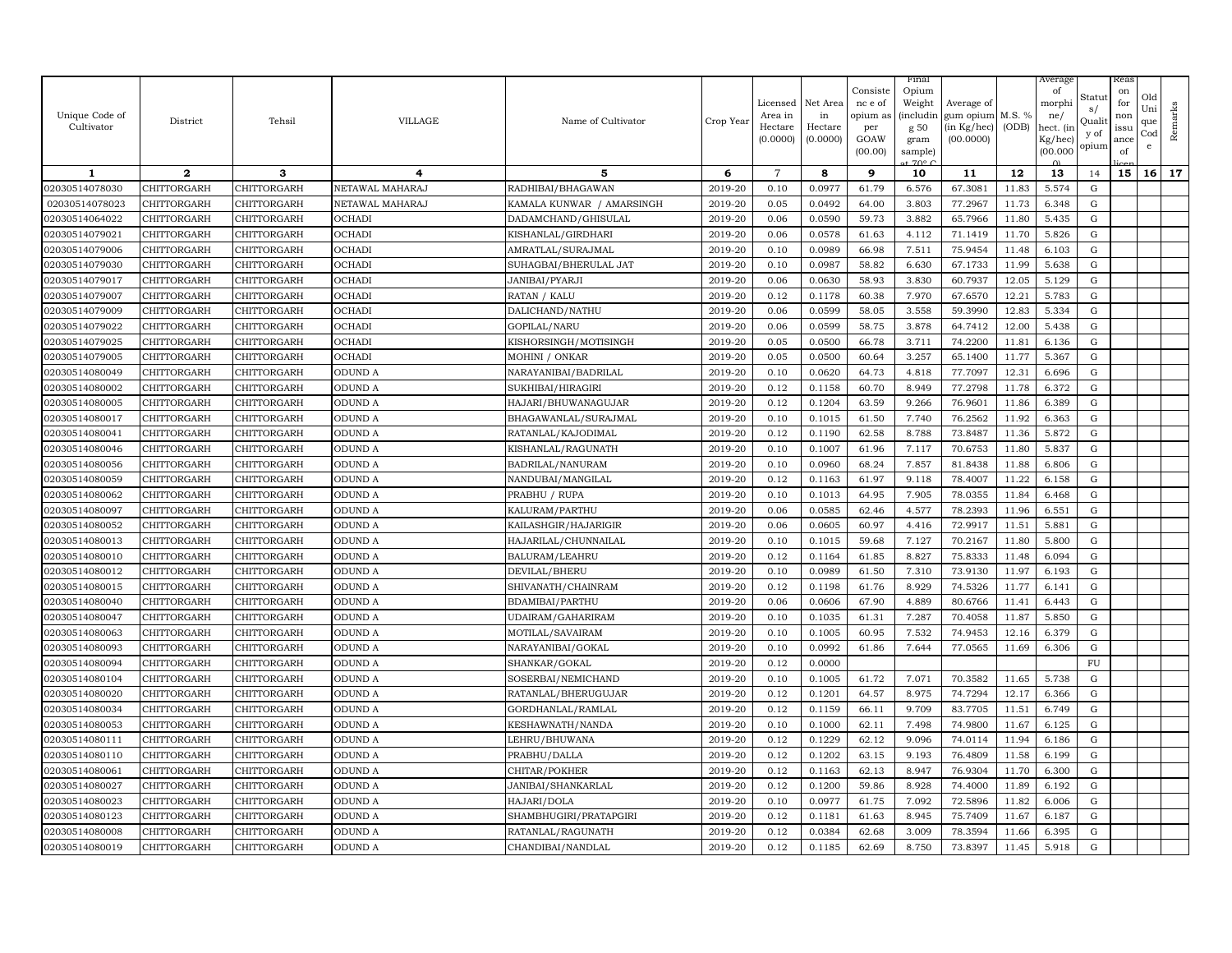| 0.0973<br>71.9322<br>${\rm G}$<br>02030514080003<br>CHITTORGARH<br>CHITTORGARH<br>ODUND A<br>DHAPUBAI/GOPILAL<br>2019-20<br>0.10<br>61.09<br>6.999<br>11.97<br>6.027<br>0.1200<br>8.843<br>73.6917<br>02030514080079<br>CHITTORGARH<br>CHITTORGARH<br>ODUND A<br>GOPILAL/RODA<br>2019-20<br>0.12<br>65.64<br>11.59<br>5.978<br>G<br>0.12<br>02030514080031<br>CHITTORGARH<br>CHITTORGARH<br>ODUND A<br>DEVILAL/NATHULAL<br>2019-20<br>0.1200<br>62.70<br>8.527<br>71.0583<br>11.40<br>5.671<br>G<br>02030514080035<br>CHITTORGARH<br>CHITTORGARH<br>ODUND A<br>MUKESH/DOLATRAM D.P. JAMANALAL<br>2019-20<br>0.12<br>0.1205<br>61.98<br>8.721<br>72.3734<br>11.54<br>5.847<br>G<br>2019-20<br>0.12<br>0.1196<br>64.89<br>9.641<br>80.6104<br>11.64<br>6.568<br>G<br>02030514080028<br>CHITTORGARH<br>CHITTORGARH<br>ODUND A<br>HARJUBAI/MOTILAL<br>02030514080060<br>CHITTORGARH<br>CHITTORGARH<br>ODUND A<br>LAXMAN/SHANKARDAS<br>2019-20<br>0.10<br>0.1024<br>64.34<br>7.638<br>74.5898<br>11.31<br>5.905<br>G<br>2019-20<br>0.0600<br>G<br>02030514080038<br>CHITTORGARH<br>ODUND A<br>CHUNNILAL/KALU<br>0.06<br>60.01<br>4.501<br>75.0167<br>12.23<br>6.422<br>CHITTORGARH<br>2019-20<br>0.12<br>0.1144<br>7.756<br>67.7972<br>12.10<br>5.742<br>G<br>02030514080030<br>CHITTORGARH<br>CHITTORGARH<br>ODUND A<br>BHAGAWANLAL/LALU<br>59.66<br>02030514080109<br>2019-20<br>0.06<br>0.0600<br>4.875<br>81.2500<br>11.39<br>6.478<br>G<br>CHITTORGARH<br>CHITTORGARH<br>ODUND A<br>RATANSINGH/UDAISINGH<br>68.66<br>0.0606<br>4.470<br>73.7624<br>11.57<br>5.974<br>${\rm G}$<br>02030514080115<br>CHITTORGARH<br>CHITTORGARH<br>ODUND A<br>DEVILAL/KHEMRAJ<br>2019-20<br>0.06<br>62.21<br>2019-20<br>0.10<br>0.0992<br>61.85<br>7.192<br>72.5000<br>11.45<br>5.811<br>G<br>02030514080098<br>CHITTORGARH<br>CHITTORGARH<br>ODUND A<br>SITABAI/KISHANLAL<br>02030514080089<br>CHITTORGARH<br>CHITTORGARH<br>ODUND A<br>PUSHPABAI/SHAMBHUGIRI<br>2019-20<br>0.12<br>0.1148<br>61.13<br>7.903<br>68.8415<br>11.45<br>5.518<br>G<br>2019-20<br>0.1195<br>8.777<br>73.4477<br>11.61<br>${\rm G}$<br>02030514080065<br>CHITTORGARH<br>CHITTORGARH<br>ODUND A<br>MANGIBAI/AMERGIR<br>0.12<br>60.89<br>5.969<br>74.1333<br>11.62<br>${\rm G}$<br>02030514080036<br>CHITTORGARH<br>CHITTORGARH<br>ODUND A<br>DUOLATRAM/GAMER<br>2019-20<br>0.12<br>0.1200<br>64.20<br>8.896<br>6.030<br>2019-20<br>77.4743<br>11.92<br>${\rm G}$<br>02030514080032<br>CHITTORGARH<br>CHITTORGARH<br>ODUND A<br>SHANKARGIR/GANGAGIR<br>0.12<br>0.1168<br>61.74<br>9.049<br>6.465<br>${\rm G}$<br>02030514080042<br>ODUND A<br>NARAYAN/DUNGA<br>2019-20<br>0.10<br>0.0960<br>63.44<br>7.404<br>77.1250<br>11.55<br>6.236<br>CHITTORGARH<br>CHITTORGARH<br>7.351<br>${\rm G}$<br>02030514080108<br>CHITTORGARH<br>CHITTORGARH<br>ODUND A<br>MAGNA/SHOLAL<br>2019-20<br>0.10<br>0.1012<br>62.07<br>72.6383<br>11.81<br>6.005<br>2019-20<br>0.12<br>0.1203<br>60.86<br>8.286<br>68.8778<br>11.62<br>5.602<br>${\rm G}$<br>02030514080068<br>CHITTORGARH<br>CHITTORGARH<br>ODUND A<br>GORDHANSINGH/MODSINGH<br>0.0493<br>02030514071030<br>CHITTORGARH<br>CHITTORGARH<br>ODUND B<br>PRATHVIRAJ/GANGARAM<br>2019-20<br>0.05<br>63.10<br>3.777<br>76.6126<br>11.49<br>6.162<br>G<br>02030514080045<br>CHITTORGARH<br>CHITTORGARH<br>ODUND B<br><b>BHANWAR / MANGU</b><br>2019-20<br>0.05<br>0.0509<br>61.94<br>3.548<br>69.7053<br>11.59<br>5.656<br>G<br>ODUND B<br>BHURIBAI / UDAIRAM<br>2019-20<br>0.05<br>0.0490<br>60.97<br>3.763<br>76.7959<br>11.56<br>6.214<br>G<br>02030514080066<br>CHITTORGARH<br>CHITTORGARH<br>2019-20<br>0.0523<br>3.557<br>68.0115<br>${\rm G}$<br>02030514080054<br>CHITTORGARH<br>CHITTORGARH<br>ODUND B<br>CHANDI / JITU<br>0.05<br>60.15<br>11.99<br>5.709<br>0.0596<br>${\rm G}$<br>02030514080096<br>ODUND B<br>NARAYANIBAI/HIRAGAYARI<br>2019-20<br>0.06<br>59.92<br>4.383<br>73.5403<br>11.82<br>6.084<br>CHITTORGARH<br>CHITTORGARH<br>G<br>ODUND B<br>2019-20<br>0.10<br>0.1013<br>62.09<br>7.557<br>74.6002<br>11.64<br>6.079<br>02030514080092<br>CHITTORGARH<br>CHITTORGARH<br>PARTHU/MAYARAM<br>NARAYANLAL/PRATHVIRAJ<br>0.10<br>0.1020<br>7.658<br>75.0784<br>11.75<br>6.175<br>G<br>02030514080001<br>CHITTORGARH<br>CHITTORGARH<br>ODUND B<br>2019-20<br>60.50<br>02030514080086<br>ODUND B<br>OMPRAKASH/MOTILAL<br>2019-20<br>0.12<br>0.1178<br>58.63<br>8.024<br>68.1154<br>12.30<br>5.865<br>${\rm G}$<br>CHITTORGARH<br>CHITTORGARH<br>0.10<br>0.0987<br>7.075<br>71.6819<br>11.69<br>${\rm G}$<br>02030514080113<br>CHITTORGARH<br>CHITTORGARH<br>ODUND B<br>KISHANLAL/MOTIRAM<br>2019-20<br>60.99<br>5.866<br>${\rm G}$<br>02030514080048<br>CHITTORGARH<br>ODUND B<br>BHANWARLAL/HAJARI<br>2019-20<br>0.12<br>0.1164<br>62.78<br>8.233<br>70.7302<br>11.60<br>5.743<br>CHITTORGARH<br>02030514080074<br>CHITTORGARH<br>CHITTORGARH<br>ODUND B<br>2019-20<br>0.12<br>0.0483<br>62.04<br>3.527<br>73.0228<br>11.93<br>6.099<br>G<br>NARAYANIBAI/NARAYAN<br>2019-20<br>0.0580<br>4.349<br>74.9828<br>11.90<br>${\rm G}$<br>02030514080101<br>CHITTORGARH<br>CHITTORGARH<br>ODUND B<br>DAYARAM/LALU<br>0.06<br>60.17<br>6.247<br>0.12<br>0.1200<br>9.089<br>11.55<br>G<br>02030514080022<br>CHITTORGARH<br>CHITTORGARH<br>ODUND B<br>HANSRAJ/RAGHUNATH<br>2019-20<br>62.44<br>75.7417<br>6.124<br>0.05<br>0.0507<br>77.1598<br>${\rm G}$<br>02030514080029<br>CHITTORGARH<br>CHITTORGARH<br>ODUND B<br>NARAYAN / SHAMBHU<br>2019-20<br>61.40<br>3.912<br>11.60<br>6.265<br>0.10<br>0.0976<br>10.75<br>5.350<br>${\rm G}$<br>02030514080033<br>CHITTORGARH<br>CHITTORGARH<br>ODUND B<br>CHUNNILAL/GANGAGIR<br>2019-20<br>60.64<br>6.939<br>71.0963<br>02030514080055<br>MANGU/MODA<br>2019-20<br>0.06<br>0.0614<br>61.71<br>4.602<br>74.9511<br>11.54<br>6.054<br>${\rm G}$<br>CHITTORGARH<br>CHITTORGARH<br>ODUND B<br>0.10<br>0.0983<br>6.609<br>67.2330<br>${\rm G}$<br>02030514080102<br>CHITTORGARH<br>CHITTORGARH<br>ODUND B<br>SHANTILAL/NEMICHAND<br>2019-20<br>59.85<br>11.51<br>5.417<br>02030514080121<br>CHITTORGARH<br>CHITTORGARH<br>ODUND B<br>PARTHU/BHERA<br>2019-20<br>0.12<br>0.1198<br>61.81<br>9.130<br>76.2104<br>11.70<br>6.242<br>G<br>02050521004071<br>CHITTORGARH<br>CHITTORGARH<br>ODUND B<br>SUDHIRKUMAR(PAPPU) / SHIVLAL<br>2019-20<br>0.12<br>0.1205<br>62.05<br>9.192<br>76.2822<br>11.52<br>6.152<br>G<br>0.0594<br>G<br>02050521004068<br>CHITTORGARH<br>CHITTORGARH<br>ODUND B<br>CHHITARMAL/MADHU<br>2019-20<br>0.06<br>62.15<br>4.572<br>76.9697<br>11.41<br>6.148<br>02030514081006<br>PACHALI<br>2019-20<br>0.1184<br>7.378<br>62.3142<br>15.22<br>${\rm G}$<br>CHITTORGARH<br>CHITTORGARH<br>DHANNA/UDAIRAM<br>0.12<br>55.24<br>6.639<br>${\rm G}$<br>2019-20<br>0.06<br>0.0604<br>3.850<br>63.7417<br>13.22<br>5.899<br>02030514081008<br>CHITTORGARH<br>CHITTORGARH<br>PACHALI<br>BHERU/NAWALA<br>56.50<br>${\rm FU}$<br>02030514081005<br>PACHALI<br>MEGHA/GOKAL<br>2019-20<br>0.10<br>0.0000<br>CHITTORGARH<br>CHITTORGARH<br>PACHALI<br>0.0601<br>50.02<br>2.851<br>47.4376<br>${\rm G}$<br>02030514081001<br>CHITTORGARH<br>CHITTORGARH<br>GHISA/ONKAR<br>2019-20<br>0.06<br>14.13<br>4.692<br>PACHALI<br>2019-20<br>68.1700<br>12.22<br>5.831<br>${\rm G}$<br>02030514081013<br>CHITTORGARH<br>CHITTORGARH<br>DALU/KUKA<br>0.10<br>0.1000<br>59.65<br>6.817<br>0.10<br>0.1008<br>58.52<br>6.621<br>12.29<br>5.651<br>${\rm G}$<br>02030514081010<br>CHITTORGARH<br>CHITTORGARH<br>PACHALI<br>RAMIBAI / MANGU<br>2019-20<br>65.6845 | Unique Code of<br>Cultivator | District       | Tehsil | VILLAGE | Name of Cultivator | Crop Year | Licensed<br>Area in<br>Hectare<br>(0.0000) | Net Area<br>in<br>Hectare<br>(0.0000) | Consiste<br>nc e of<br>opium as<br>per<br>GOAW<br>(00.00) | Final<br>Opium<br>Weight<br><i>(includin</i><br>g 50<br>gram<br>sample]<br>70° | Average of<br>gum opium M.S. %<br>(in Kg/hec)<br>(00.0000) | (ODB) | Averag<br>of<br>morphi<br>ne/<br>hect. (in<br>Kg/hec<br>(00.000) | Statut<br>s/<br>Quali<br>y of<br>opium | on<br>for<br>nor<br>isst<br>ance<br>of | Dld<br>Uni<br>que<br>Cod | Remarks |
|------------------------------------------------------------------------------------------------------------------------------------------------------------------------------------------------------------------------------------------------------------------------------------------------------------------------------------------------------------------------------------------------------------------------------------------------------------------------------------------------------------------------------------------------------------------------------------------------------------------------------------------------------------------------------------------------------------------------------------------------------------------------------------------------------------------------------------------------------------------------------------------------------------------------------------------------------------------------------------------------------------------------------------------------------------------------------------------------------------------------------------------------------------------------------------------------------------------------------------------------------------------------------------------------------------------------------------------------------------------------------------------------------------------------------------------------------------------------------------------------------------------------------------------------------------------------------------------------------------------------------------------------------------------------------------------------------------------------------------------------------------------------------------------------------------------------------------------------------------------------------------------------------------------------------------------------------------------------------------------------------------------------------------------------------------------------------------------------------------------------------------------------------------------------------------------------------------------------------------------------------------------------------------------------------------------------------------------------------------------------------------------------------------------------------------------------------------------------------------------------------------------------------------------------------------------------------------------------------------------------------------------------------------------------------------------------------------------------------------------------------------------------------------------------------------------------------------------------------------------------------------------------------------------------------------------------------------------------------------------------------------------------------------------------------------------------------------------------------------------------------------------------------------------------------------------------------------------------------------------------------------------------------------------------------------------------------------------------------------------------------------------------------------------------------------------------------------------------------------------------------------------------------------------------------------------------------------------------------------------------------------------------------------------------------------------------------------------------------------------------------------------------------------------------------------------------------------------------------------------------------------------------------------------------------------------------------------------------------------------------------------------------------------------------------------------------------------------------------------------------------------------------------------------------------------------------------------------------------------------------------------------------------------------------------------------------------------------------------------------------------------------------------------------------------------------------------------------------------------------------------------------------------------------------------------------------------------------------------------------------------------------------------------------------------------------------------------------------------------------------------------------------------------------------------------------------------------------------------------------------------------------------------------------------------------------------------------------------------------------------------------------------------------------------------------------------------------------------------------------------------------------------------------------------------------------------------------------------------------------------------------------------------------------------------------------------------------------------------------------------------------------------------------------------------------------------------------------------------------------------------------------------------------------------------------------------------------------------------------------------------------------------------------------------------------------------------------------------------------------------------------------------------------------------------------------------------------------------------------------------------------------------------------------------------------------------------------------------------------------------------------------------------------------------------------------------------------------------------------------------------------------------------------------------------------------------------------------------------------------------------------------------------------------------------------------------------------------------------------------------------------------------------------------------------------------------------------------------------------------------------------------------------------------------------------------------------------------------------------------------------------------------------------------------------------------------------------------------------------------------------------------------------------------------------------------------------------------------------------------------------------------------------------------------------------------------------------------------------------------------------------------------------------------------------------------------------------------------------------------------------------------------------------------------------------------------------------------------------------------------------------------------------------------------------------------------------------------------------------------------------------------------------------------------------------------------------------------------------------------------------|------------------------------|----------------|--------|---------|--------------------|-----------|--------------------------------------------|---------------------------------------|-----------------------------------------------------------|--------------------------------------------------------------------------------|------------------------------------------------------------|-------|------------------------------------------------------------------|----------------------------------------|----------------------------------------|--------------------------|---------|
|                                                                                                                                                                                                                                                                                                                                                                                                                                                                                                                                                                                                                                                                                                                                                                                                                                                                                                                                                                                                                                                                                                                                                                                                                                                                                                                                                                                                                                                                                                                                                                                                                                                                                                                                                                                                                                                                                                                                                                                                                                                                                                                                                                                                                                                                                                                                                                                                                                                                                                                                                                                                                                                                                                                                                                                                                                                                                                                                                                                                                                                                                                                                                                                                                                                                                                                                                                                                                                                                                                                                                                                                                                                                                                                                                                                                                                                                                                                                                                                                                                                                                                                                                                                                                                                                                                                                                                                                                                                                                                                                                                                                                                                                                                                                                                                                                                                                                                                                                                                                                                                                                                                                                                                                                                                                                                                                                                                                                                                                                                                                                                                                                                                                                                                                                                                                                                                                                                                                                                                                                                                                                                                                                                                                                                                                                                                                                                                                                                                                                                                                                                                                                                                                                                                                                                                                                                                                                                                                                                                                                                                                                                                                                                                                                                                                                                                                                                                                                                                                                                      | -1                           | $\overline{2}$ | 3      | 4       | 5                  | 6         | $\overline{7}$                             | 8                                     | 9                                                         | 10                                                                             | 11                                                         | 12    | 13                                                               | 14                                     | 15                                     | 16 <sup>1</sup>          | 17      |
|                                                                                                                                                                                                                                                                                                                                                                                                                                                                                                                                                                                                                                                                                                                                                                                                                                                                                                                                                                                                                                                                                                                                                                                                                                                                                                                                                                                                                                                                                                                                                                                                                                                                                                                                                                                                                                                                                                                                                                                                                                                                                                                                                                                                                                                                                                                                                                                                                                                                                                                                                                                                                                                                                                                                                                                                                                                                                                                                                                                                                                                                                                                                                                                                                                                                                                                                                                                                                                                                                                                                                                                                                                                                                                                                                                                                                                                                                                                                                                                                                                                                                                                                                                                                                                                                                                                                                                                                                                                                                                                                                                                                                                                                                                                                                                                                                                                                                                                                                                                                                                                                                                                                                                                                                                                                                                                                                                                                                                                                                                                                                                                                                                                                                                                                                                                                                                                                                                                                                                                                                                                                                                                                                                                                                                                                                                                                                                                                                                                                                                                                                                                                                                                                                                                                                                                                                                                                                                                                                                                                                                                                                                                                                                                                                                                                                                                                                                                                                                                                                                      |                              |                |        |         |                    |           |                                            |                                       |                                                           |                                                                                |                                                            |       |                                                                  |                                        |                                        |                          |         |
|                                                                                                                                                                                                                                                                                                                                                                                                                                                                                                                                                                                                                                                                                                                                                                                                                                                                                                                                                                                                                                                                                                                                                                                                                                                                                                                                                                                                                                                                                                                                                                                                                                                                                                                                                                                                                                                                                                                                                                                                                                                                                                                                                                                                                                                                                                                                                                                                                                                                                                                                                                                                                                                                                                                                                                                                                                                                                                                                                                                                                                                                                                                                                                                                                                                                                                                                                                                                                                                                                                                                                                                                                                                                                                                                                                                                                                                                                                                                                                                                                                                                                                                                                                                                                                                                                                                                                                                                                                                                                                                                                                                                                                                                                                                                                                                                                                                                                                                                                                                                                                                                                                                                                                                                                                                                                                                                                                                                                                                                                                                                                                                                                                                                                                                                                                                                                                                                                                                                                                                                                                                                                                                                                                                                                                                                                                                                                                                                                                                                                                                                                                                                                                                                                                                                                                                                                                                                                                                                                                                                                                                                                                                                                                                                                                                                                                                                                                                                                                                                                                      |                              |                |        |         |                    |           |                                            |                                       |                                                           |                                                                                |                                                            |       |                                                                  |                                        |                                        |                          |         |
|                                                                                                                                                                                                                                                                                                                                                                                                                                                                                                                                                                                                                                                                                                                                                                                                                                                                                                                                                                                                                                                                                                                                                                                                                                                                                                                                                                                                                                                                                                                                                                                                                                                                                                                                                                                                                                                                                                                                                                                                                                                                                                                                                                                                                                                                                                                                                                                                                                                                                                                                                                                                                                                                                                                                                                                                                                                                                                                                                                                                                                                                                                                                                                                                                                                                                                                                                                                                                                                                                                                                                                                                                                                                                                                                                                                                                                                                                                                                                                                                                                                                                                                                                                                                                                                                                                                                                                                                                                                                                                                                                                                                                                                                                                                                                                                                                                                                                                                                                                                                                                                                                                                                                                                                                                                                                                                                                                                                                                                                                                                                                                                                                                                                                                                                                                                                                                                                                                                                                                                                                                                                                                                                                                                                                                                                                                                                                                                                                                                                                                                                                                                                                                                                                                                                                                                                                                                                                                                                                                                                                                                                                                                                                                                                                                                                                                                                                                                                                                                                                                      |                              |                |        |         |                    |           |                                            |                                       |                                                           |                                                                                |                                                            |       |                                                                  |                                        |                                        |                          |         |
|                                                                                                                                                                                                                                                                                                                                                                                                                                                                                                                                                                                                                                                                                                                                                                                                                                                                                                                                                                                                                                                                                                                                                                                                                                                                                                                                                                                                                                                                                                                                                                                                                                                                                                                                                                                                                                                                                                                                                                                                                                                                                                                                                                                                                                                                                                                                                                                                                                                                                                                                                                                                                                                                                                                                                                                                                                                                                                                                                                                                                                                                                                                                                                                                                                                                                                                                                                                                                                                                                                                                                                                                                                                                                                                                                                                                                                                                                                                                                                                                                                                                                                                                                                                                                                                                                                                                                                                                                                                                                                                                                                                                                                                                                                                                                                                                                                                                                                                                                                                                                                                                                                                                                                                                                                                                                                                                                                                                                                                                                                                                                                                                                                                                                                                                                                                                                                                                                                                                                                                                                                                                                                                                                                                                                                                                                                                                                                                                                                                                                                                                                                                                                                                                                                                                                                                                                                                                                                                                                                                                                                                                                                                                                                                                                                                                                                                                                                                                                                                                                                      |                              |                |        |         |                    |           |                                            |                                       |                                                           |                                                                                |                                                            |       |                                                                  |                                        |                                        |                          |         |
|                                                                                                                                                                                                                                                                                                                                                                                                                                                                                                                                                                                                                                                                                                                                                                                                                                                                                                                                                                                                                                                                                                                                                                                                                                                                                                                                                                                                                                                                                                                                                                                                                                                                                                                                                                                                                                                                                                                                                                                                                                                                                                                                                                                                                                                                                                                                                                                                                                                                                                                                                                                                                                                                                                                                                                                                                                                                                                                                                                                                                                                                                                                                                                                                                                                                                                                                                                                                                                                                                                                                                                                                                                                                                                                                                                                                                                                                                                                                                                                                                                                                                                                                                                                                                                                                                                                                                                                                                                                                                                                                                                                                                                                                                                                                                                                                                                                                                                                                                                                                                                                                                                                                                                                                                                                                                                                                                                                                                                                                                                                                                                                                                                                                                                                                                                                                                                                                                                                                                                                                                                                                                                                                                                                                                                                                                                                                                                                                                                                                                                                                                                                                                                                                                                                                                                                                                                                                                                                                                                                                                                                                                                                                                                                                                                                                                                                                                                                                                                                                                                      |                              |                |        |         |                    |           |                                            |                                       |                                                           |                                                                                |                                                            |       |                                                                  |                                        |                                        |                          |         |
|                                                                                                                                                                                                                                                                                                                                                                                                                                                                                                                                                                                                                                                                                                                                                                                                                                                                                                                                                                                                                                                                                                                                                                                                                                                                                                                                                                                                                                                                                                                                                                                                                                                                                                                                                                                                                                                                                                                                                                                                                                                                                                                                                                                                                                                                                                                                                                                                                                                                                                                                                                                                                                                                                                                                                                                                                                                                                                                                                                                                                                                                                                                                                                                                                                                                                                                                                                                                                                                                                                                                                                                                                                                                                                                                                                                                                                                                                                                                                                                                                                                                                                                                                                                                                                                                                                                                                                                                                                                                                                                                                                                                                                                                                                                                                                                                                                                                                                                                                                                                                                                                                                                                                                                                                                                                                                                                                                                                                                                                                                                                                                                                                                                                                                                                                                                                                                                                                                                                                                                                                                                                                                                                                                                                                                                                                                                                                                                                                                                                                                                                                                                                                                                                                                                                                                                                                                                                                                                                                                                                                                                                                                                                                                                                                                                                                                                                                                                                                                                                                                      |                              |                |        |         |                    |           |                                            |                                       |                                                           |                                                                                |                                                            |       |                                                                  |                                        |                                        |                          |         |
|                                                                                                                                                                                                                                                                                                                                                                                                                                                                                                                                                                                                                                                                                                                                                                                                                                                                                                                                                                                                                                                                                                                                                                                                                                                                                                                                                                                                                                                                                                                                                                                                                                                                                                                                                                                                                                                                                                                                                                                                                                                                                                                                                                                                                                                                                                                                                                                                                                                                                                                                                                                                                                                                                                                                                                                                                                                                                                                                                                                                                                                                                                                                                                                                                                                                                                                                                                                                                                                                                                                                                                                                                                                                                                                                                                                                                                                                                                                                                                                                                                                                                                                                                                                                                                                                                                                                                                                                                                                                                                                                                                                                                                                                                                                                                                                                                                                                                                                                                                                                                                                                                                                                                                                                                                                                                                                                                                                                                                                                                                                                                                                                                                                                                                                                                                                                                                                                                                                                                                                                                                                                                                                                                                                                                                                                                                                                                                                                                                                                                                                                                                                                                                                                                                                                                                                                                                                                                                                                                                                                                                                                                                                                                                                                                                                                                                                                                                                                                                                                                                      |                              |                |        |         |                    |           |                                            |                                       |                                                           |                                                                                |                                                            |       |                                                                  |                                        |                                        |                          |         |
|                                                                                                                                                                                                                                                                                                                                                                                                                                                                                                                                                                                                                                                                                                                                                                                                                                                                                                                                                                                                                                                                                                                                                                                                                                                                                                                                                                                                                                                                                                                                                                                                                                                                                                                                                                                                                                                                                                                                                                                                                                                                                                                                                                                                                                                                                                                                                                                                                                                                                                                                                                                                                                                                                                                                                                                                                                                                                                                                                                                                                                                                                                                                                                                                                                                                                                                                                                                                                                                                                                                                                                                                                                                                                                                                                                                                                                                                                                                                                                                                                                                                                                                                                                                                                                                                                                                                                                                                                                                                                                                                                                                                                                                                                                                                                                                                                                                                                                                                                                                                                                                                                                                                                                                                                                                                                                                                                                                                                                                                                                                                                                                                                                                                                                                                                                                                                                                                                                                                                                                                                                                                                                                                                                                                                                                                                                                                                                                                                                                                                                                                                                                                                                                                                                                                                                                                                                                                                                                                                                                                                                                                                                                                                                                                                                                                                                                                                                                                                                                                                                      |                              |                |        |         |                    |           |                                            |                                       |                                                           |                                                                                |                                                            |       |                                                                  |                                        |                                        |                          |         |
|                                                                                                                                                                                                                                                                                                                                                                                                                                                                                                                                                                                                                                                                                                                                                                                                                                                                                                                                                                                                                                                                                                                                                                                                                                                                                                                                                                                                                                                                                                                                                                                                                                                                                                                                                                                                                                                                                                                                                                                                                                                                                                                                                                                                                                                                                                                                                                                                                                                                                                                                                                                                                                                                                                                                                                                                                                                                                                                                                                                                                                                                                                                                                                                                                                                                                                                                                                                                                                                                                                                                                                                                                                                                                                                                                                                                                                                                                                                                                                                                                                                                                                                                                                                                                                                                                                                                                                                                                                                                                                                                                                                                                                                                                                                                                                                                                                                                                                                                                                                                                                                                                                                                                                                                                                                                                                                                                                                                                                                                                                                                                                                                                                                                                                                                                                                                                                                                                                                                                                                                                                                                                                                                                                                                                                                                                                                                                                                                                                                                                                                                                                                                                                                                                                                                                                                                                                                                                                                                                                                                                                                                                                                                                                                                                                                                                                                                                                                                                                                                                                      |                              |                |        |         |                    |           |                                            |                                       |                                                           |                                                                                |                                                            |       |                                                                  |                                        |                                        |                          |         |
|                                                                                                                                                                                                                                                                                                                                                                                                                                                                                                                                                                                                                                                                                                                                                                                                                                                                                                                                                                                                                                                                                                                                                                                                                                                                                                                                                                                                                                                                                                                                                                                                                                                                                                                                                                                                                                                                                                                                                                                                                                                                                                                                                                                                                                                                                                                                                                                                                                                                                                                                                                                                                                                                                                                                                                                                                                                                                                                                                                                                                                                                                                                                                                                                                                                                                                                                                                                                                                                                                                                                                                                                                                                                                                                                                                                                                                                                                                                                                                                                                                                                                                                                                                                                                                                                                                                                                                                                                                                                                                                                                                                                                                                                                                                                                                                                                                                                                                                                                                                                                                                                                                                                                                                                                                                                                                                                                                                                                                                                                                                                                                                                                                                                                                                                                                                                                                                                                                                                                                                                                                                                                                                                                                                                                                                                                                                                                                                                                                                                                                                                                                                                                                                                                                                                                                                                                                                                                                                                                                                                                                                                                                                                                                                                                                                                                                                                                                                                                                                                                                      |                              |                |        |         |                    |           |                                            |                                       |                                                           |                                                                                |                                                            |       |                                                                  |                                        |                                        |                          |         |
|                                                                                                                                                                                                                                                                                                                                                                                                                                                                                                                                                                                                                                                                                                                                                                                                                                                                                                                                                                                                                                                                                                                                                                                                                                                                                                                                                                                                                                                                                                                                                                                                                                                                                                                                                                                                                                                                                                                                                                                                                                                                                                                                                                                                                                                                                                                                                                                                                                                                                                                                                                                                                                                                                                                                                                                                                                                                                                                                                                                                                                                                                                                                                                                                                                                                                                                                                                                                                                                                                                                                                                                                                                                                                                                                                                                                                                                                                                                                                                                                                                                                                                                                                                                                                                                                                                                                                                                                                                                                                                                                                                                                                                                                                                                                                                                                                                                                                                                                                                                                                                                                                                                                                                                                                                                                                                                                                                                                                                                                                                                                                                                                                                                                                                                                                                                                                                                                                                                                                                                                                                                                                                                                                                                                                                                                                                                                                                                                                                                                                                                                                                                                                                                                                                                                                                                                                                                                                                                                                                                                                                                                                                                                                                                                                                                                                                                                                                                                                                                                                                      |                              |                |        |         |                    |           |                                            |                                       |                                                           |                                                                                |                                                            |       |                                                                  |                                        |                                        |                          |         |
|                                                                                                                                                                                                                                                                                                                                                                                                                                                                                                                                                                                                                                                                                                                                                                                                                                                                                                                                                                                                                                                                                                                                                                                                                                                                                                                                                                                                                                                                                                                                                                                                                                                                                                                                                                                                                                                                                                                                                                                                                                                                                                                                                                                                                                                                                                                                                                                                                                                                                                                                                                                                                                                                                                                                                                                                                                                                                                                                                                                                                                                                                                                                                                                                                                                                                                                                                                                                                                                                                                                                                                                                                                                                                                                                                                                                                                                                                                                                                                                                                                                                                                                                                                                                                                                                                                                                                                                                                                                                                                                                                                                                                                                                                                                                                                                                                                                                                                                                                                                                                                                                                                                                                                                                                                                                                                                                                                                                                                                                                                                                                                                                                                                                                                                                                                                                                                                                                                                                                                                                                                                                                                                                                                                                                                                                                                                                                                                                                                                                                                                                                                                                                                                                                                                                                                                                                                                                                                                                                                                                                                                                                                                                                                                                                                                                                                                                                                                                                                                                                                      |                              |                |        |         |                    |           |                                            |                                       |                                                           |                                                                                |                                                            |       |                                                                  |                                        |                                        |                          |         |
|                                                                                                                                                                                                                                                                                                                                                                                                                                                                                                                                                                                                                                                                                                                                                                                                                                                                                                                                                                                                                                                                                                                                                                                                                                                                                                                                                                                                                                                                                                                                                                                                                                                                                                                                                                                                                                                                                                                                                                                                                                                                                                                                                                                                                                                                                                                                                                                                                                                                                                                                                                                                                                                                                                                                                                                                                                                                                                                                                                                                                                                                                                                                                                                                                                                                                                                                                                                                                                                                                                                                                                                                                                                                                                                                                                                                                                                                                                                                                                                                                                                                                                                                                                                                                                                                                                                                                                                                                                                                                                                                                                                                                                                                                                                                                                                                                                                                                                                                                                                                                                                                                                                                                                                                                                                                                                                                                                                                                                                                                                                                                                                                                                                                                                                                                                                                                                                                                                                                                                                                                                                                                                                                                                                                                                                                                                                                                                                                                                                                                                                                                                                                                                                                                                                                                                                                                                                                                                                                                                                                                                                                                                                                                                                                                                                                                                                                                                                                                                                                                                      |                              |                |        |         |                    |           |                                            |                                       |                                                           |                                                                                |                                                            |       |                                                                  |                                        |                                        |                          |         |
|                                                                                                                                                                                                                                                                                                                                                                                                                                                                                                                                                                                                                                                                                                                                                                                                                                                                                                                                                                                                                                                                                                                                                                                                                                                                                                                                                                                                                                                                                                                                                                                                                                                                                                                                                                                                                                                                                                                                                                                                                                                                                                                                                                                                                                                                                                                                                                                                                                                                                                                                                                                                                                                                                                                                                                                                                                                                                                                                                                                                                                                                                                                                                                                                                                                                                                                                                                                                                                                                                                                                                                                                                                                                                                                                                                                                                                                                                                                                                                                                                                                                                                                                                                                                                                                                                                                                                                                                                                                                                                                                                                                                                                                                                                                                                                                                                                                                                                                                                                                                                                                                                                                                                                                                                                                                                                                                                                                                                                                                                                                                                                                                                                                                                                                                                                                                                                                                                                                                                                                                                                                                                                                                                                                                                                                                                                                                                                                                                                                                                                                                                                                                                                                                                                                                                                                                                                                                                                                                                                                                                                                                                                                                                                                                                                                                                                                                                                                                                                                                                                      |                              |                |        |         |                    |           |                                            |                                       |                                                           |                                                                                |                                                            |       |                                                                  |                                        |                                        |                          |         |
|                                                                                                                                                                                                                                                                                                                                                                                                                                                                                                                                                                                                                                                                                                                                                                                                                                                                                                                                                                                                                                                                                                                                                                                                                                                                                                                                                                                                                                                                                                                                                                                                                                                                                                                                                                                                                                                                                                                                                                                                                                                                                                                                                                                                                                                                                                                                                                                                                                                                                                                                                                                                                                                                                                                                                                                                                                                                                                                                                                                                                                                                                                                                                                                                                                                                                                                                                                                                                                                                                                                                                                                                                                                                                                                                                                                                                                                                                                                                                                                                                                                                                                                                                                                                                                                                                                                                                                                                                                                                                                                                                                                                                                                                                                                                                                                                                                                                                                                                                                                                                                                                                                                                                                                                                                                                                                                                                                                                                                                                                                                                                                                                                                                                                                                                                                                                                                                                                                                                                                                                                                                                                                                                                                                                                                                                                                                                                                                                                                                                                                                                                                                                                                                                                                                                                                                                                                                                                                                                                                                                                                                                                                                                                                                                                                                                                                                                                                                                                                                                                                      |                              |                |        |         |                    |           |                                            |                                       |                                                           |                                                                                |                                                            |       |                                                                  |                                        |                                        |                          |         |
|                                                                                                                                                                                                                                                                                                                                                                                                                                                                                                                                                                                                                                                                                                                                                                                                                                                                                                                                                                                                                                                                                                                                                                                                                                                                                                                                                                                                                                                                                                                                                                                                                                                                                                                                                                                                                                                                                                                                                                                                                                                                                                                                                                                                                                                                                                                                                                                                                                                                                                                                                                                                                                                                                                                                                                                                                                                                                                                                                                                                                                                                                                                                                                                                                                                                                                                                                                                                                                                                                                                                                                                                                                                                                                                                                                                                                                                                                                                                                                                                                                                                                                                                                                                                                                                                                                                                                                                                                                                                                                                                                                                                                                                                                                                                                                                                                                                                                                                                                                                                                                                                                                                                                                                                                                                                                                                                                                                                                                                                                                                                                                                                                                                                                                                                                                                                                                                                                                                                                                                                                                                                                                                                                                                                                                                                                                                                                                                                                                                                                                                                                                                                                                                                                                                                                                                                                                                                                                                                                                                                                                                                                                                                                                                                                                                                                                                                                                                                                                                                                                      |                              |                |        |         |                    |           |                                            |                                       |                                                           |                                                                                |                                                            |       |                                                                  |                                        |                                        |                          |         |
|                                                                                                                                                                                                                                                                                                                                                                                                                                                                                                                                                                                                                                                                                                                                                                                                                                                                                                                                                                                                                                                                                                                                                                                                                                                                                                                                                                                                                                                                                                                                                                                                                                                                                                                                                                                                                                                                                                                                                                                                                                                                                                                                                                                                                                                                                                                                                                                                                                                                                                                                                                                                                                                                                                                                                                                                                                                                                                                                                                                                                                                                                                                                                                                                                                                                                                                                                                                                                                                                                                                                                                                                                                                                                                                                                                                                                                                                                                                                                                                                                                                                                                                                                                                                                                                                                                                                                                                                                                                                                                                                                                                                                                                                                                                                                                                                                                                                                                                                                                                                                                                                                                                                                                                                                                                                                                                                                                                                                                                                                                                                                                                                                                                                                                                                                                                                                                                                                                                                                                                                                                                                                                                                                                                                                                                                                                                                                                                                                                                                                                                                                                                                                                                                                                                                                                                                                                                                                                                                                                                                                                                                                                                                                                                                                                                                                                                                                                                                                                                                                                      |                              |                |        |         |                    |           |                                            |                                       |                                                           |                                                                                |                                                            |       |                                                                  |                                        |                                        |                          |         |
|                                                                                                                                                                                                                                                                                                                                                                                                                                                                                                                                                                                                                                                                                                                                                                                                                                                                                                                                                                                                                                                                                                                                                                                                                                                                                                                                                                                                                                                                                                                                                                                                                                                                                                                                                                                                                                                                                                                                                                                                                                                                                                                                                                                                                                                                                                                                                                                                                                                                                                                                                                                                                                                                                                                                                                                                                                                                                                                                                                                                                                                                                                                                                                                                                                                                                                                                                                                                                                                                                                                                                                                                                                                                                                                                                                                                                                                                                                                                                                                                                                                                                                                                                                                                                                                                                                                                                                                                                                                                                                                                                                                                                                                                                                                                                                                                                                                                                                                                                                                                                                                                                                                                                                                                                                                                                                                                                                                                                                                                                                                                                                                                                                                                                                                                                                                                                                                                                                                                                                                                                                                                                                                                                                                                                                                                                                                                                                                                                                                                                                                                                                                                                                                                                                                                                                                                                                                                                                                                                                                                                                                                                                                                                                                                                                                                                                                                                                                                                                                                                                      |                              |                |        |         |                    |           |                                            |                                       |                                                           |                                                                                |                                                            |       |                                                                  |                                        |                                        |                          |         |
|                                                                                                                                                                                                                                                                                                                                                                                                                                                                                                                                                                                                                                                                                                                                                                                                                                                                                                                                                                                                                                                                                                                                                                                                                                                                                                                                                                                                                                                                                                                                                                                                                                                                                                                                                                                                                                                                                                                                                                                                                                                                                                                                                                                                                                                                                                                                                                                                                                                                                                                                                                                                                                                                                                                                                                                                                                                                                                                                                                                                                                                                                                                                                                                                                                                                                                                                                                                                                                                                                                                                                                                                                                                                                                                                                                                                                                                                                                                                                                                                                                                                                                                                                                                                                                                                                                                                                                                                                                                                                                                                                                                                                                                                                                                                                                                                                                                                                                                                                                                                                                                                                                                                                                                                                                                                                                                                                                                                                                                                                                                                                                                                                                                                                                                                                                                                                                                                                                                                                                                                                                                                                                                                                                                                                                                                                                                                                                                                                                                                                                                                                                                                                                                                                                                                                                                                                                                                                                                                                                                                                                                                                                                                                                                                                                                                                                                                                                                                                                                                                                      |                              |                |        |         |                    |           |                                            |                                       |                                                           |                                                                                |                                                            |       |                                                                  |                                        |                                        |                          |         |
|                                                                                                                                                                                                                                                                                                                                                                                                                                                                                                                                                                                                                                                                                                                                                                                                                                                                                                                                                                                                                                                                                                                                                                                                                                                                                                                                                                                                                                                                                                                                                                                                                                                                                                                                                                                                                                                                                                                                                                                                                                                                                                                                                                                                                                                                                                                                                                                                                                                                                                                                                                                                                                                                                                                                                                                                                                                                                                                                                                                                                                                                                                                                                                                                                                                                                                                                                                                                                                                                                                                                                                                                                                                                                                                                                                                                                                                                                                                                                                                                                                                                                                                                                                                                                                                                                                                                                                                                                                                                                                                                                                                                                                                                                                                                                                                                                                                                                                                                                                                                                                                                                                                                                                                                                                                                                                                                                                                                                                                                                                                                                                                                                                                                                                                                                                                                                                                                                                                                                                                                                                                                                                                                                                                                                                                                                                                                                                                                                                                                                                                                                                                                                                                                                                                                                                                                                                                                                                                                                                                                                                                                                                                                                                                                                                                                                                                                                                                                                                                                                                      |                              |                |        |         |                    |           |                                            |                                       |                                                           |                                                                                |                                                            |       |                                                                  |                                        |                                        |                          |         |
|                                                                                                                                                                                                                                                                                                                                                                                                                                                                                                                                                                                                                                                                                                                                                                                                                                                                                                                                                                                                                                                                                                                                                                                                                                                                                                                                                                                                                                                                                                                                                                                                                                                                                                                                                                                                                                                                                                                                                                                                                                                                                                                                                                                                                                                                                                                                                                                                                                                                                                                                                                                                                                                                                                                                                                                                                                                                                                                                                                                                                                                                                                                                                                                                                                                                                                                                                                                                                                                                                                                                                                                                                                                                                                                                                                                                                                                                                                                                                                                                                                                                                                                                                                                                                                                                                                                                                                                                                                                                                                                                                                                                                                                                                                                                                                                                                                                                                                                                                                                                                                                                                                                                                                                                                                                                                                                                                                                                                                                                                                                                                                                                                                                                                                                                                                                                                                                                                                                                                                                                                                                                                                                                                                                                                                                                                                                                                                                                                                                                                                                                                                                                                                                                                                                                                                                                                                                                                                                                                                                                                                                                                                                                                                                                                                                                                                                                                                                                                                                                                                      |                              |                |        |         |                    |           |                                            |                                       |                                                           |                                                                                |                                                            |       |                                                                  |                                        |                                        |                          |         |
|                                                                                                                                                                                                                                                                                                                                                                                                                                                                                                                                                                                                                                                                                                                                                                                                                                                                                                                                                                                                                                                                                                                                                                                                                                                                                                                                                                                                                                                                                                                                                                                                                                                                                                                                                                                                                                                                                                                                                                                                                                                                                                                                                                                                                                                                                                                                                                                                                                                                                                                                                                                                                                                                                                                                                                                                                                                                                                                                                                                                                                                                                                                                                                                                                                                                                                                                                                                                                                                                                                                                                                                                                                                                                                                                                                                                                                                                                                                                                                                                                                                                                                                                                                                                                                                                                                                                                                                                                                                                                                                                                                                                                                                                                                                                                                                                                                                                                                                                                                                                                                                                                                                                                                                                                                                                                                                                                                                                                                                                                                                                                                                                                                                                                                                                                                                                                                                                                                                                                                                                                                                                                                                                                                                                                                                                                                                                                                                                                                                                                                                                                                                                                                                                                                                                                                                                                                                                                                                                                                                                                                                                                                                                                                                                                                                                                                                                                                                                                                                                                                      |                              |                |        |         |                    |           |                                            |                                       |                                                           |                                                                                |                                                            |       |                                                                  |                                        |                                        |                          |         |
|                                                                                                                                                                                                                                                                                                                                                                                                                                                                                                                                                                                                                                                                                                                                                                                                                                                                                                                                                                                                                                                                                                                                                                                                                                                                                                                                                                                                                                                                                                                                                                                                                                                                                                                                                                                                                                                                                                                                                                                                                                                                                                                                                                                                                                                                                                                                                                                                                                                                                                                                                                                                                                                                                                                                                                                                                                                                                                                                                                                                                                                                                                                                                                                                                                                                                                                                                                                                                                                                                                                                                                                                                                                                                                                                                                                                                                                                                                                                                                                                                                                                                                                                                                                                                                                                                                                                                                                                                                                                                                                                                                                                                                                                                                                                                                                                                                                                                                                                                                                                                                                                                                                                                                                                                                                                                                                                                                                                                                                                                                                                                                                                                                                                                                                                                                                                                                                                                                                                                                                                                                                                                                                                                                                                                                                                                                                                                                                                                                                                                                                                                                                                                                                                                                                                                                                                                                                                                                                                                                                                                                                                                                                                                                                                                                                                                                                                                                                                                                                                                                      |                              |                |        |         |                    |           |                                            |                                       |                                                           |                                                                                |                                                            |       |                                                                  |                                        |                                        |                          |         |
|                                                                                                                                                                                                                                                                                                                                                                                                                                                                                                                                                                                                                                                                                                                                                                                                                                                                                                                                                                                                                                                                                                                                                                                                                                                                                                                                                                                                                                                                                                                                                                                                                                                                                                                                                                                                                                                                                                                                                                                                                                                                                                                                                                                                                                                                                                                                                                                                                                                                                                                                                                                                                                                                                                                                                                                                                                                                                                                                                                                                                                                                                                                                                                                                                                                                                                                                                                                                                                                                                                                                                                                                                                                                                                                                                                                                                                                                                                                                                                                                                                                                                                                                                                                                                                                                                                                                                                                                                                                                                                                                                                                                                                                                                                                                                                                                                                                                                                                                                                                                                                                                                                                                                                                                                                                                                                                                                                                                                                                                                                                                                                                                                                                                                                                                                                                                                                                                                                                                                                                                                                                                                                                                                                                                                                                                                                                                                                                                                                                                                                                                                                                                                                                                                                                                                                                                                                                                                                                                                                                                                                                                                                                                                                                                                                                                                                                                                                                                                                                                                                      |                              |                |        |         |                    |           |                                            |                                       |                                                           |                                                                                |                                                            |       |                                                                  |                                        |                                        |                          |         |
|                                                                                                                                                                                                                                                                                                                                                                                                                                                                                                                                                                                                                                                                                                                                                                                                                                                                                                                                                                                                                                                                                                                                                                                                                                                                                                                                                                                                                                                                                                                                                                                                                                                                                                                                                                                                                                                                                                                                                                                                                                                                                                                                                                                                                                                                                                                                                                                                                                                                                                                                                                                                                                                                                                                                                                                                                                                                                                                                                                                                                                                                                                                                                                                                                                                                                                                                                                                                                                                                                                                                                                                                                                                                                                                                                                                                                                                                                                                                                                                                                                                                                                                                                                                                                                                                                                                                                                                                                                                                                                                                                                                                                                                                                                                                                                                                                                                                                                                                                                                                                                                                                                                                                                                                                                                                                                                                                                                                                                                                                                                                                                                                                                                                                                                                                                                                                                                                                                                                                                                                                                                                                                                                                                                                                                                                                                                                                                                                                                                                                                                                                                                                                                                                                                                                                                                                                                                                                                                                                                                                                                                                                                                                                                                                                                                                                                                                                                                                                                                                                                      |                              |                |        |         |                    |           |                                            |                                       |                                                           |                                                                                |                                                            |       |                                                                  |                                        |                                        |                          |         |
|                                                                                                                                                                                                                                                                                                                                                                                                                                                                                                                                                                                                                                                                                                                                                                                                                                                                                                                                                                                                                                                                                                                                                                                                                                                                                                                                                                                                                                                                                                                                                                                                                                                                                                                                                                                                                                                                                                                                                                                                                                                                                                                                                                                                                                                                                                                                                                                                                                                                                                                                                                                                                                                                                                                                                                                                                                                                                                                                                                                                                                                                                                                                                                                                                                                                                                                                                                                                                                                                                                                                                                                                                                                                                                                                                                                                                                                                                                                                                                                                                                                                                                                                                                                                                                                                                                                                                                                                                                                                                                                                                                                                                                                                                                                                                                                                                                                                                                                                                                                                                                                                                                                                                                                                                                                                                                                                                                                                                                                                                                                                                                                                                                                                                                                                                                                                                                                                                                                                                                                                                                                                                                                                                                                                                                                                                                                                                                                                                                                                                                                                                                                                                                                                                                                                                                                                                                                                                                                                                                                                                                                                                                                                                                                                                                                                                                                                                                                                                                                                                                      |                              |                |        |         |                    |           |                                            |                                       |                                                           |                                                                                |                                                            |       |                                                                  |                                        |                                        |                          |         |
|                                                                                                                                                                                                                                                                                                                                                                                                                                                                                                                                                                                                                                                                                                                                                                                                                                                                                                                                                                                                                                                                                                                                                                                                                                                                                                                                                                                                                                                                                                                                                                                                                                                                                                                                                                                                                                                                                                                                                                                                                                                                                                                                                                                                                                                                                                                                                                                                                                                                                                                                                                                                                                                                                                                                                                                                                                                                                                                                                                                                                                                                                                                                                                                                                                                                                                                                                                                                                                                                                                                                                                                                                                                                                                                                                                                                                                                                                                                                                                                                                                                                                                                                                                                                                                                                                                                                                                                                                                                                                                                                                                                                                                                                                                                                                                                                                                                                                                                                                                                                                                                                                                                                                                                                                                                                                                                                                                                                                                                                                                                                                                                                                                                                                                                                                                                                                                                                                                                                                                                                                                                                                                                                                                                                                                                                                                                                                                                                                                                                                                                                                                                                                                                                                                                                                                                                                                                                                                                                                                                                                                                                                                                                                                                                                                                                                                                                                                                                                                                                                                      |                              |                |        |         |                    |           |                                            |                                       |                                                           |                                                                                |                                                            |       |                                                                  |                                        |                                        |                          |         |
|                                                                                                                                                                                                                                                                                                                                                                                                                                                                                                                                                                                                                                                                                                                                                                                                                                                                                                                                                                                                                                                                                                                                                                                                                                                                                                                                                                                                                                                                                                                                                                                                                                                                                                                                                                                                                                                                                                                                                                                                                                                                                                                                                                                                                                                                                                                                                                                                                                                                                                                                                                                                                                                                                                                                                                                                                                                                                                                                                                                                                                                                                                                                                                                                                                                                                                                                                                                                                                                                                                                                                                                                                                                                                                                                                                                                                                                                                                                                                                                                                                                                                                                                                                                                                                                                                                                                                                                                                                                                                                                                                                                                                                                                                                                                                                                                                                                                                                                                                                                                                                                                                                                                                                                                                                                                                                                                                                                                                                                                                                                                                                                                                                                                                                                                                                                                                                                                                                                                                                                                                                                                                                                                                                                                                                                                                                                                                                                                                                                                                                                                                                                                                                                                                                                                                                                                                                                                                                                                                                                                                                                                                                                                                                                                                                                                                                                                                                                                                                                                                                      |                              |                |        |         |                    |           |                                            |                                       |                                                           |                                                                                |                                                            |       |                                                                  |                                        |                                        |                          |         |
|                                                                                                                                                                                                                                                                                                                                                                                                                                                                                                                                                                                                                                                                                                                                                                                                                                                                                                                                                                                                                                                                                                                                                                                                                                                                                                                                                                                                                                                                                                                                                                                                                                                                                                                                                                                                                                                                                                                                                                                                                                                                                                                                                                                                                                                                                                                                                                                                                                                                                                                                                                                                                                                                                                                                                                                                                                                                                                                                                                                                                                                                                                                                                                                                                                                                                                                                                                                                                                                                                                                                                                                                                                                                                                                                                                                                                                                                                                                                                                                                                                                                                                                                                                                                                                                                                                                                                                                                                                                                                                                                                                                                                                                                                                                                                                                                                                                                                                                                                                                                                                                                                                                                                                                                                                                                                                                                                                                                                                                                                                                                                                                                                                                                                                                                                                                                                                                                                                                                                                                                                                                                                                                                                                                                                                                                                                                                                                                                                                                                                                                                                                                                                                                                                                                                                                                                                                                                                                                                                                                                                                                                                                                                                                                                                                                                                                                                                                                                                                                                                                      |                              |                |        |         |                    |           |                                            |                                       |                                                           |                                                                                |                                                            |       |                                                                  |                                        |                                        |                          |         |
|                                                                                                                                                                                                                                                                                                                                                                                                                                                                                                                                                                                                                                                                                                                                                                                                                                                                                                                                                                                                                                                                                                                                                                                                                                                                                                                                                                                                                                                                                                                                                                                                                                                                                                                                                                                                                                                                                                                                                                                                                                                                                                                                                                                                                                                                                                                                                                                                                                                                                                                                                                                                                                                                                                                                                                                                                                                                                                                                                                                                                                                                                                                                                                                                                                                                                                                                                                                                                                                                                                                                                                                                                                                                                                                                                                                                                                                                                                                                                                                                                                                                                                                                                                                                                                                                                                                                                                                                                                                                                                                                                                                                                                                                                                                                                                                                                                                                                                                                                                                                                                                                                                                                                                                                                                                                                                                                                                                                                                                                                                                                                                                                                                                                                                                                                                                                                                                                                                                                                                                                                                                                                                                                                                                                                                                                                                                                                                                                                                                                                                                                                                                                                                                                                                                                                                                                                                                                                                                                                                                                                                                                                                                                                                                                                                                                                                                                                                                                                                                                                                      |                              |                |        |         |                    |           |                                            |                                       |                                                           |                                                                                |                                                            |       |                                                                  |                                        |                                        |                          |         |
|                                                                                                                                                                                                                                                                                                                                                                                                                                                                                                                                                                                                                                                                                                                                                                                                                                                                                                                                                                                                                                                                                                                                                                                                                                                                                                                                                                                                                                                                                                                                                                                                                                                                                                                                                                                                                                                                                                                                                                                                                                                                                                                                                                                                                                                                                                                                                                                                                                                                                                                                                                                                                                                                                                                                                                                                                                                                                                                                                                                                                                                                                                                                                                                                                                                                                                                                                                                                                                                                                                                                                                                                                                                                                                                                                                                                                                                                                                                                                                                                                                                                                                                                                                                                                                                                                                                                                                                                                                                                                                                                                                                                                                                                                                                                                                                                                                                                                                                                                                                                                                                                                                                                                                                                                                                                                                                                                                                                                                                                                                                                                                                                                                                                                                                                                                                                                                                                                                                                                                                                                                                                                                                                                                                                                                                                                                                                                                                                                                                                                                                                                                                                                                                                                                                                                                                                                                                                                                                                                                                                                                                                                                                                                                                                                                                                                                                                                                                                                                                                                                      |                              |                |        |         |                    |           |                                            |                                       |                                                           |                                                                                |                                                            |       |                                                                  |                                        |                                        |                          |         |
|                                                                                                                                                                                                                                                                                                                                                                                                                                                                                                                                                                                                                                                                                                                                                                                                                                                                                                                                                                                                                                                                                                                                                                                                                                                                                                                                                                                                                                                                                                                                                                                                                                                                                                                                                                                                                                                                                                                                                                                                                                                                                                                                                                                                                                                                                                                                                                                                                                                                                                                                                                                                                                                                                                                                                                                                                                                                                                                                                                                                                                                                                                                                                                                                                                                                                                                                                                                                                                                                                                                                                                                                                                                                                                                                                                                                                                                                                                                                                                                                                                                                                                                                                                                                                                                                                                                                                                                                                                                                                                                                                                                                                                                                                                                                                                                                                                                                                                                                                                                                                                                                                                                                                                                                                                                                                                                                                                                                                                                                                                                                                                                                                                                                                                                                                                                                                                                                                                                                                                                                                                                                                                                                                                                                                                                                                                                                                                                                                                                                                                                                                                                                                                                                                                                                                                                                                                                                                                                                                                                                                                                                                                                                                                                                                                                                                                                                                                                                                                                                                                      |                              |                |        |         |                    |           |                                            |                                       |                                                           |                                                                                |                                                            |       |                                                                  |                                        |                                        |                          |         |
|                                                                                                                                                                                                                                                                                                                                                                                                                                                                                                                                                                                                                                                                                                                                                                                                                                                                                                                                                                                                                                                                                                                                                                                                                                                                                                                                                                                                                                                                                                                                                                                                                                                                                                                                                                                                                                                                                                                                                                                                                                                                                                                                                                                                                                                                                                                                                                                                                                                                                                                                                                                                                                                                                                                                                                                                                                                                                                                                                                                                                                                                                                                                                                                                                                                                                                                                                                                                                                                                                                                                                                                                                                                                                                                                                                                                                                                                                                                                                                                                                                                                                                                                                                                                                                                                                                                                                                                                                                                                                                                                                                                                                                                                                                                                                                                                                                                                                                                                                                                                                                                                                                                                                                                                                                                                                                                                                                                                                                                                                                                                                                                                                                                                                                                                                                                                                                                                                                                                                                                                                                                                                                                                                                                                                                                                                                                                                                                                                                                                                                                                                                                                                                                                                                                                                                                                                                                                                                                                                                                                                                                                                                                                                                                                                                                                                                                                                                                                                                                                                                      |                              |                |        |         |                    |           |                                            |                                       |                                                           |                                                                                |                                                            |       |                                                                  |                                        |                                        |                          |         |
|                                                                                                                                                                                                                                                                                                                                                                                                                                                                                                                                                                                                                                                                                                                                                                                                                                                                                                                                                                                                                                                                                                                                                                                                                                                                                                                                                                                                                                                                                                                                                                                                                                                                                                                                                                                                                                                                                                                                                                                                                                                                                                                                                                                                                                                                                                                                                                                                                                                                                                                                                                                                                                                                                                                                                                                                                                                                                                                                                                                                                                                                                                                                                                                                                                                                                                                                                                                                                                                                                                                                                                                                                                                                                                                                                                                                                                                                                                                                                                                                                                                                                                                                                                                                                                                                                                                                                                                                                                                                                                                                                                                                                                                                                                                                                                                                                                                                                                                                                                                                                                                                                                                                                                                                                                                                                                                                                                                                                                                                                                                                                                                                                                                                                                                                                                                                                                                                                                                                                                                                                                                                                                                                                                                                                                                                                                                                                                                                                                                                                                                                                                                                                                                                                                                                                                                                                                                                                                                                                                                                                                                                                                                                                                                                                                                                                                                                                                                                                                                                                                      |                              |                |        |         |                    |           |                                            |                                       |                                                           |                                                                                |                                                            |       |                                                                  |                                        |                                        |                          |         |
|                                                                                                                                                                                                                                                                                                                                                                                                                                                                                                                                                                                                                                                                                                                                                                                                                                                                                                                                                                                                                                                                                                                                                                                                                                                                                                                                                                                                                                                                                                                                                                                                                                                                                                                                                                                                                                                                                                                                                                                                                                                                                                                                                                                                                                                                                                                                                                                                                                                                                                                                                                                                                                                                                                                                                                                                                                                                                                                                                                                                                                                                                                                                                                                                                                                                                                                                                                                                                                                                                                                                                                                                                                                                                                                                                                                                                                                                                                                                                                                                                                                                                                                                                                                                                                                                                                                                                                                                                                                                                                                                                                                                                                                                                                                                                                                                                                                                                                                                                                                                                                                                                                                                                                                                                                                                                                                                                                                                                                                                                                                                                                                                                                                                                                                                                                                                                                                                                                                                                                                                                                                                                                                                                                                                                                                                                                                                                                                                                                                                                                                                                                                                                                                                                                                                                                                                                                                                                                                                                                                                                                                                                                                                                                                                                                                                                                                                                                                                                                                                                                      |                              |                |        |         |                    |           |                                            |                                       |                                                           |                                                                                |                                                            |       |                                                                  |                                        |                                        |                          |         |
|                                                                                                                                                                                                                                                                                                                                                                                                                                                                                                                                                                                                                                                                                                                                                                                                                                                                                                                                                                                                                                                                                                                                                                                                                                                                                                                                                                                                                                                                                                                                                                                                                                                                                                                                                                                                                                                                                                                                                                                                                                                                                                                                                                                                                                                                                                                                                                                                                                                                                                                                                                                                                                                                                                                                                                                                                                                                                                                                                                                                                                                                                                                                                                                                                                                                                                                                                                                                                                                                                                                                                                                                                                                                                                                                                                                                                                                                                                                                                                                                                                                                                                                                                                                                                                                                                                                                                                                                                                                                                                                                                                                                                                                                                                                                                                                                                                                                                                                                                                                                                                                                                                                                                                                                                                                                                                                                                                                                                                                                                                                                                                                                                                                                                                                                                                                                                                                                                                                                                                                                                                                                                                                                                                                                                                                                                                                                                                                                                                                                                                                                                                                                                                                                                                                                                                                                                                                                                                                                                                                                                                                                                                                                                                                                                                                                                                                                                                                                                                                                                                      |                              |                |        |         |                    |           |                                            |                                       |                                                           |                                                                                |                                                            |       |                                                                  |                                        |                                        |                          |         |
|                                                                                                                                                                                                                                                                                                                                                                                                                                                                                                                                                                                                                                                                                                                                                                                                                                                                                                                                                                                                                                                                                                                                                                                                                                                                                                                                                                                                                                                                                                                                                                                                                                                                                                                                                                                                                                                                                                                                                                                                                                                                                                                                                                                                                                                                                                                                                                                                                                                                                                                                                                                                                                                                                                                                                                                                                                                                                                                                                                                                                                                                                                                                                                                                                                                                                                                                                                                                                                                                                                                                                                                                                                                                                                                                                                                                                                                                                                                                                                                                                                                                                                                                                                                                                                                                                                                                                                                                                                                                                                                                                                                                                                                                                                                                                                                                                                                                                                                                                                                                                                                                                                                                                                                                                                                                                                                                                                                                                                                                                                                                                                                                                                                                                                                                                                                                                                                                                                                                                                                                                                                                                                                                                                                                                                                                                                                                                                                                                                                                                                                                                                                                                                                                                                                                                                                                                                                                                                                                                                                                                                                                                                                                                                                                                                                                                                                                                                                                                                                                                                      |                              |                |        |         |                    |           |                                            |                                       |                                                           |                                                                                |                                                            |       |                                                                  |                                        |                                        |                          |         |
|                                                                                                                                                                                                                                                                                                                                                                                                                                                                                                                                                                                                                                                                                                                                                                                                                                                                                                                                                                                                                                                                                                                                                                                                                                                                                                                                                                                                                                                                                                                                                                                                                                                                                                                                                                                                                                                                                                                                                                                                                                                                                                                                                                                                                                                                                                                                                                                                                                                                                                                                                                                                                                                                                                                                                                                                                                                                                                                                                                                                                                                                                                                                                                                                                                                                                                                                                                                                                                                                                                                                                                                                                                                                                                                                                                                                                                                                                                                                                                                                                                                                                                                                                                                                                                                                                                                                                                                                                                                                                                                                                                                                                                                                                                                                                                                                                                                                                                                                                                                                                                                                                                                                                                                                                                                                                                                                                                                                                                                                                                                                                                                                                                                                                                                                                                                                                                                                                                                                                                                                                                                                                                                                                                                                                                                                                                                                                                                                                                                                                                                                                                                                                                                                                                                                                                                                                                                                                                                                                                                                                                                                                                                                                                                                                                                                                                                                                                                                                                                                                                      |                              |                |        |         |                    |           |                                            |                                       |                                                           |                                                                                |                                                            |       |                                                                  |                                        |                                        |                          |         |
|                                                                                                                                                                                                                                                                                                                                                                                                                                                                                                                                                                                                                                                                                                                                                                                                                                                                                                                                                                                                                                                                                                                                                                                                                                                                                                                                                                                                                                                                                                                                                                                                                                                                                                                                                                                                                                                                                                                                                                                                                                                                                                                                                                                                                                                                                                                                                                                                                                                                                                                                                                                                                                                                                                                                                                                                                                                                                                                                                                                                                                                                                                                                                                                                                                                                                                                                                                                                                                                                                                                                                                                                                                                                                                                                                                                                                                                                                                                                                                                                                                                                                                                                                                                                                                                                                                                                                                                                                                                                                                                                                                                                                                                                                                                                                                                                                                                                                                                                                                                                                                                                                                                                                                                                                                                                                                                                                                                                                                                                                                                                                                                                                                                                                                                                                                                                                                                                                                                                                                                                                                                                                                                                                                                                                                                                                                                                                                                                                                                                                                                                                                                                                                                                                                                                                                                                                                                                                                                                                                                                                                                                                                                                                                                                                                                                                                                                                                                                                                                                                                      |                              |                |        |         |                    |           |                                            |                                       |                                                           |                                                                                |                                                            |       |                                                                  |                                        |                                        |                          |         |
|                                                                                                                                                                                                                                                                                                                                                                                                                                                                                                                                                                                                                                                                                                                                                                                                                                                                                                                                                                                                                                                                                                                                                                                                                                                                                                                                                                                                                                                                                                                                                                                                                                                                                                                                                                                                                                                                                                                                                                                                                                                                                                                                                                                                                                                                                                                                                                                                                                                                                                                                                                                                                                                                                                                                                                                                                                                                                                                                                                                                                                                                                                                                                                                                                                                                                                                                                                                                                                                                                                                                                                                                                                                                                                                                                                                                                                                                                                                                                                                                                                                                                                                                                                                                                                                                                                                                                                                                                                                                                                                                                                                                                                                                                                                                                                                                                                                                                                                                                                                                                                                                                                                                                                                                                                                                                                                                                                                                                                                                                                                                                                                                                                                                                                                                                                                                                                                                                                                                                                                                                                                                                                                                                                                                                                                                                                                                                                                                                                                                                                                                                                                                                                                                                                                                                                                                                                                                                                                                                                                                                                                                                                                                                                                                                                                                                                                                                                                                                                                                                                      |                              |                |        |         |                    |           |                                            |                                       |                                                           |                                                                                |                                                            |       |                                                                  |                                        |                                        |                          |         |
|                                                                                                                                                                                                                                                                                                                                                                                                                                                                                                                                                                                                                                                                                                                                                                                                                                                                                                                                                                                                                                                                                                                                                                                                                                                                                                                                                                                                                                                                                                                                                                                                                                                                                                                                                                                                                                                                                                                                                                                                                                                                                                                                                                                                                                                                                                                                                                                                                                                                                                                                                                                                                                                                                                                                                                                                                                                                                                                                                                                                                                                                                                                                                                                                                                                                                                                                                                                                                                                                                                                                                                                                                                                                                                                                                                                                                                                                                                                                                                                                                                                                                                                                                                                                                                                                                                                                                                                                                                                                                                                                                                                                                                                                                                                                                                                                                                                                                                                                                                                                                                                                                                                                                                                                                                                                                                                                                                                                                                                                                                                                                                                                                                                                                                                                                                                                                                                                                                                                                                                                                                                                                                                                                                                                                                                                                                                                                                                                                                                                                                                                                                                                                                                                                                                                                                                                                                                                                                                                                                                                                                                                                                                                                                                                                                                                                                                                                                                                                                                                                                      |                              |                |        |         |                    |           |                                            |                                       |                                                           |                                                                                |                                                            |       |                                                                  |                                        |                                        |                          |         |
|                                                                                                                                                                                                                                                                                                                                                                                                                                                                                                                                                                                                                                                                                                                                                                                                                                                                                                                                                                                                                                                                                                                                                                                                                                                                                                                                                                                                                                                                                                                                                                                                                                                                                                                                                                                                                                                                                                                                                                                                                                                                                                                                                                                                                                                                                                                                                                                                                                                                                                                                                                                                                                                                                                                                                                                                                                                                                                                                                                                                                                                                                                                                                                                                                                                                                                                                                                                                                                                                                                                                                                                                                                                                                                                                                                                                                                                                                                                                                                                                                                                                                                                                                                                                                                                                                                                                                                                                                                                                                                                                                                                                                                                                                                                                                                                                                                                                                                                                                                                                                                                                                                                                                                                                                                                                                                                                                                                                                                                                                                                                                                                                                                                                                                                                                                                                                                                                                                                                                                                                                                                                                                                                                                                                                                                                                                                                                                                                                                                                                                                                                                                                                                                                                                                                                                                                                                                                                                                                                                                                                                                                                                                                                                                                                                                                                                                                                                                                                                                                                                      |                              |                |        |         |                    |           |                                            |                                       |                                                           |                                                                                |                                                            |       |                                                                  |                                        |                                        |                          |         |
|                                                                                                                                                                                                                                                                                                                                                                                                                                                                                                                                                                                                                                                                                                                                                                                                                                                                                                                                                                                                                                                                                                                                                                                                                                                                                                                                                                                                                                                                                                                                                                                                                                                                                                                                                                                                                                                                                                                                                                                                                                                                                                                                                                                                                                                                                                                                                                                                                                                                                                                                                                                                                                                                                                                                                                                                                                                                                                                                                                                                                                                                                                                                                                                                                                                                                                                                                                                                                                                                                                                                                                                                                                                                                                                                                                                                                                                                                                                                                                                                                                                                                                                                                                                                                                                                                                                                                                                                                                                                                                                                                                                                                                                                                                                                                                                                                                                                                                                                                                                                                                                                                                                                                                                                                                                                                                                                                                                                                                                                                                                                                                                                                                                                                                                                                                                                                                                                                                                                                                                                                                                                                                                                                                                                                                                                                                                                                                                                                                                                                                                                                                                                                                                                                                                                                                                                                                                                                                                                                                                                                                                                                                                                                                                                                                                                                                                                                                                                                                                                                                      |                              |                |        |         |                    |           |                                            |                                       |                                                           |                                                                                |                                                            |       |                                                                  |                                        |                                        |                          |         |
|                                                                                                                                                                                                                                                                                                                                                                                                                                                                                                                                                                                                                                                                                                                                                                                                                                                                                                                                                                                                                                                                                                                                                                                                                                                                                                                                                                                                                                                                                                                                                                                                                                                                                                                                                                                                                                                                                                                                                                                                                                                                                                                                                                                                                                                                                                                                                                                                                                                                                                                                                                                                                                                                                                                                                                                                                                                                                                                                                                                                                                                                                                                                                                                                                                                                                                                                                                                                                                                                                                                                                                                                                                                                                                                                                                                                                                                                                                                                                                                                                                                                                                                                                                                                                                                                                                                                                                                                                                                                                                                                                                                                                                                                                                                                                                                                                                                                                                                                                                                                                                                                                                                                                                                                                                                                                                                                                                                                                                                                                                                                                                                                                                                                                                                                                                                                                                                                                                                                                                                                                                                                                                                                                                                                                                                                                                                                                                                                                                                                                                                                                                                                                                                                                                                                                                                                                                                                                                                                                                                                                                                                                                                                                                                                                                                                                                                                                                                                                                                                                                      |                              |                |        |         |                    |           |                                            |                                       |                                                           |                                                                                |                                                            |       |                                                                  |                                        |                                        |                          |         |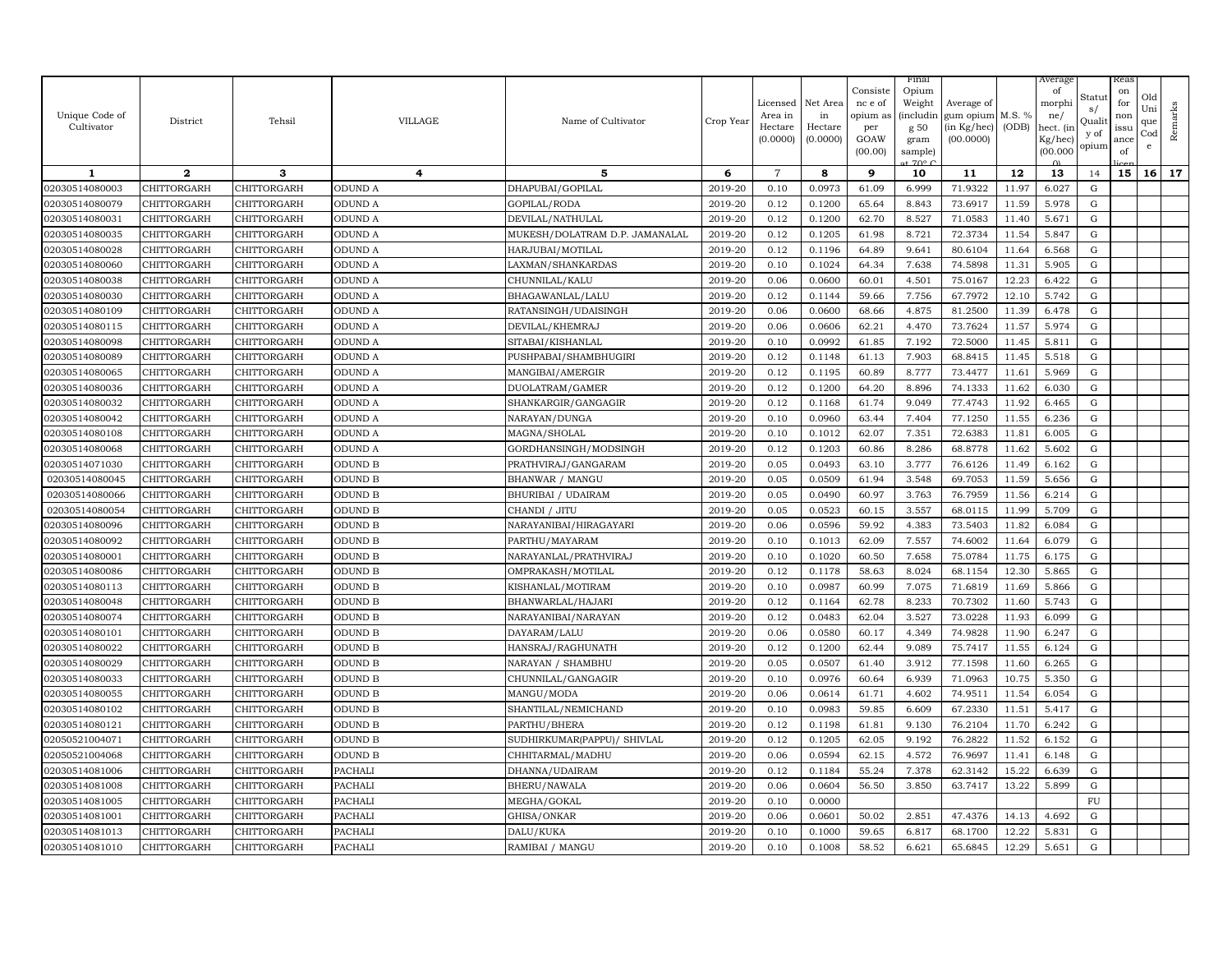| Unique Code of<br>Cultivator | District       | Tehsil             | VILLAGE   | Name of Cultivator        | Crop Year | Licensed<br>Area in<br>Hectare<br>(0.0000) | Net Area<br>in<br>Hectare<br>(0.0000) | Consiste<br>nc e of<br>opium as<br>per<br>GOAW<br>(00.00) | Final<br>Opium<br>Weight<br><i>(includin</i><br>g 50<br>gram<br>sample]<br>70° | Average of<br>gum opium M.S. %<br>(in Kg/hec)<br>(00.0000) | (ODB) | Averag<br>of<br>morphi<br>ne/<br>hect. (in<br>Kg/hec<br>(00.000) | Statut<br>s/<br>Quali<br>y of<br>opium | on<br>for<br>nor<br>isst<br>ance<br>of | Old<br>Uni<br>que<br>Cod | Remarks |
|------------------------------|----------------|--------------------|-----------|---------------------------|-----------|--------------------------------------------|---------------------------------------|-----------------------------------------------------------|--------------------------------------------------------------------------------|------------------------------------------------------------|-------|------------------------------------------------------------------|----------------------------------------|----------------------------------------|--------------------------|---------|
| -1                           | $\overline{2}$ | 3                  | 4         | 5                         | 6         | $\overline{7}$                             | 8                                     | 9                                                         | 10                                                                             | 11                                                         | 12    | 13                                                               | 14                                     | 15                                     | 16 <sup>1</sup>          | 17      |
| 02030514081014               | CHITTORGARH    | CHITTORGARH        | PACHALI   | BHERU/HABU                | 2019-20   | 0.12                                       | 0.1224                                | 61.13                                                     | 8.418                                                                          | 68.7745                                                    | 12.50 | 6.018                                                            | ${\rm G}$                              |                                        |                          |         |
| 02030514081015               | CHITTORGARH    | CHITTORGARH        | PACHALI   | ONKAR/DEVA                | 2019-20   | 0.06                                       | 0.0603                                | 57.23                                                     | 4.006                                                                          | 66.4345                                                    | 12.41 | 5.771                                                            | G                                      |                                        |                          |         |
| 02030514081021               | CHITTORGARH    | CHITTORGARH        | PACHALI   | DEUBAI/NAWALA             | 2019-20   | 0.06                                       | 0.0000                                |                                                           |                                                                                |                                                            |       |                                                                  | ${\rm FU}$                             |                                        |                          |         |
| 02030514082008               | CHITTORGARH    | CHITTORGARH        | PACHUNDAL | HARCHAND/KAJOD            | 2019-20   | 0.12                                       | 0.1172                                | 61.61                                                     | 8.000                                                                          | 68.2594                                                    | 9.30  | 4.444                                                            | G                                      |                                        |                          |         |
| 02030514082007               | CHITTORGARH    | CHITTORGARH        | PACHUNDAL | HARIRAM/BHURA             | 2019-20   | 0.10                                       | 0.0983                                | 62.04                                                     | 7.338                                                                          | 74.6490                                                    | 10.90 | 5.696                                                            | G                                      |                                        |                          |         |
| 02030514082009               | CHITTORGARH    | CHITTORGARH        | PACHUNDAL | SOSARBAI / NARAYAN        | 2019-20   | 0.05                                       | 0.0504                                | 60.34                                                     | 3.336                                                                          | 66.1905                                                    | 11.97 | 5.546                                                            | G                                      |                                        |                          |         |
| 02030514082005               | CHITTORGARH    | CHITTORGARH        | PACHUNDAL | LEHRU / KHURAJ            | 2019-20   | 0.05                                       | 0.0509                                | 58.85                                                     | 3.489                                                                          | 68.5462                                                    | 11.79 | 5.657                                                            | G                                      |                                        |                          |         |
| 02030514082002               | CHITTORGARH    | CHITTORGARH        | PACHUNDAL | BHAGAWAN/BHAGIRATH        | 2019-20   | 0.05                                       | 0.0513                                | 61.05                                                     | 3.689                                                                          | 71.9103                                                    | 11.74 | 5.910                                                            | G                                      |                                        |                          |         |
| 02030514083014               | CHITTORGARH    | CHITTORGARH        | PAL       | <b>BHERU/HEMA</b>         | 2019-20   | 0.06                                       | 0.0619                                | 57.44                                                     | 4.735                                                                          | 76.4943                                                    | 9.51  | 5.092                                                            | G                                      |                                        |                          |         |
| 02030514083027               | CHITTORGARH    | CHITTORGARH        | PAL       | BHAGAWANIBAI/SHANKARLAL   | 2019-20   | 0.06                                       | 0.0607                                | 66.08                                                     | 5.598                                                                          | 92.2241                                                    | 12.53 | 8.089                                                            | ${\rm G}$                              |                                        |                          |         |
| 02030514083033               | CHITTORGARH    | CHITTORGARH        | PAL       | KAMLABAI/DALU             | 2019-20   | 0.06                                       | 0.0599                                | 57.44                                                     | 4.546                                                                          | 75.8932                                                    | 12.06 | 6.407                                                            | G                                      |                                        |                          |         |
| 02030514083043               | CHITTORGARH    | CHITTORGARH        | PAL       | LEELA / KISHAN            | 2019-20   | 0.10                                       | 0.0995                                | 56.44                                                     | 7.531                                                                          | 75.6884                                                    | 11.61 | 6.151                                                            | G                                      |                                        |                          |         |
| 02030514083068               | CHITTORGARH    | CHITTORGARH        | PAL       | SHAMBHU/HEERA             | 2019-20   | 0.10                                       | 0.0989                                | 56.83                                                     | 6.511                                                                          | 65.8342                                                    | 12.70 | 5.853                                                            | ${\rm G}$                              |                                        |                          |         |
| 02030514083129               | CHITTORGARH    | CHITTORGARH        | PAL       | NARAYAN/NANA              | 2019-20   | 0.06                                       | 0.0594                                | 58.65                                                     | 4.139                                                                          | 69.6801                                                    | 9.28  | 4.526                                                            | ${\rm G}$                              |                                        |                          |         |
| 02030514083154               | CHITTORGARH    | CHITTORGARH        | PAL       | RODIBAI/NANDA             | 2019-20   | 0.06                                       | 0.0600                                | 55.57                                                     | 4.382                                                                          | 73.0333                                                    | 12.25 | 6.263                                                            | ${\rm G}$                              |                                        |                          |         |
| 02030514083160               | CHITTORGARH    | CHITTORGARH        | PAL       | DALU/CHHOGA               | 2019-20   | 0.06                                       | 0.0598                                | 56.43                                                     | 4.289                                                                          | 71.7224                                                    | 12.83 | 6.441                                                            | ${\rm G}$                              |                                        |                          |         |
| 02030514083157               | CHITTORGARH    | CHITTORGARH        | PAL       | SHANKAR / CHOGA           | 2019-20   | 0.10                                       | 0.0930                                | 57.01                                                     | 6.703                                                                          | 72.0753                                                    | 11.26 | 5.681                                                            | ${\rm G}$                              |                                        |                          |         |
| 02030514083035               | CHITTORGARH    | CHITTORGARH        | PAL       | RATAN/GIRDHARI            | 2019-20   | 0.06                                       | 0.0598                                | 57.28                                                     | 4.812                                                                          | 80.4682                                                    | 10.56 | 5.948                                                            | ${\rm G}$                              |                                        |                          |         |
| 02030514083003               | CHITTORGARH    | CHITTORGARH        | PAL       | CHANDI / GIRDHARI         | 2019-20   | 0.10                                       | 0.0958                                | 65.96                                                     | 8.292                                                                          | 86.5553                                                    | 12.66 | 7.671                                                            | G                                      |                                        |                          |         |
| 02030514083015               | CHITTORGARH    | CHITTORGARH        | PAL       | NANDLAL/MOHAN             | 2019-20   | 0.12                                       | 0.1200                                | 57.36                                                     | 9.751                                                                          | 81.2583                                                    | 11.26 | 6.405                                                            | G                                      |                                        |                          |         |
| 02030514083017               | CHITTORGARH    | CHITTORGARH        | PAL       | CHANDIBAI/BHUVANA         | 2019-20   | 0.10                                       | 0.0994                                | 54.11                                                     | 6.880                                                                          | 69.2153                                                    | 11.64 | 5.639                                                            | G                                      |                                        |                          |         |
| 02030514083022               | CHITTORGARH    | CHITTORGARH        | PAL       | MOHAN/BHUWANA             | 2019-20   | 0.06                                       | 0.0604                                | 52.98                                                     | 4.261                                                                          | 70.5464                                                    | 11.78 | 5.817                                                            | ${\rm G}$                              |                                        |                          |         |
| 02030514083057               | CHITTORGARH    | CHITTORGARH        | PAL       | PAPPULAL / LEHRU          | 2019-20   | 0.12                                       | 0.1204                                | 56.01                                                     | 8.794                                                                          | 73.0399                                                    | 11.34 | 5.798                                                            | ${\rm G}$                              |                                        |                          |         |
| 02030514083061               | CHITTORGARH    | CHITTORGARH        | PAL       | BHAGAWANIBAI/SHANKAR      | 2019-20   | 0.06                                       | 0.0600                                | 59.14                                                     | 4.250                                                                          | 70.8333                                                    | 12.66 | 6.277                                                            | ${\rm G}$                              |                                        |                          |         |
| 02030514083088               | CHITTORGARH    | CHITTORGARH        | PAL       | MANGIBAI/KALU             | 2019-20   | 0.12                                       | 0.1205                                | 56.42                                                     | 7.987                                                                          | 66.2822                                                    | 12.12 | 5.624                                                            | G                                      |                                        |                          |         |
| 02030514083127               | CHITTORGARH    | CHITTORGARH        | PAL       | SURESH/LEHARU/NARU        | 2019-20   | 0.06                                       | 0.0583                                | 58.39                                                     | 4.680                                                                          | 80.2744                                                    | 11.77 | 6.613                                                            | ${\rm G}$                              |                                        |                          |         |
| 02030514083028               | CHITTORGARH    | CHITTORGARH        | PAL       | DALU/HEERA                | 2019-20   | 0.06                                       | 0.0621                                | 65.30                                                     | 4.730                                                                          | 76.1675                                                    | 10.26 | 5.470                                                            | ${\rm G}$                              |                                        |                          |         |
| 02030514083018               | CHITTORGARH    | CHITTORGARH        | PAL       | LEHARU/GIRDHARI           | 2019-20   | 0.12                                       | 0.1161                                | 58.39                                                     | 8.550                                                                          | 73.6434                                                    | 11.30 | 5.825                                                            | ${\rm G}$                              |                                        |                          |         |
| 02030514083054               | CHITTORGARH    | CHITTORGARH        | PAL       | GHISIBAI/NOLA             | 2019-20   | 0.12                                       | 0.1147                                | 56.83                                                     | 8.281                                                                          | 72.1970                                                    | 11.47 | 5.797                                                            | G                                      |                                        |                          |         |
| 02030514083083               | CHITTORGARH    | CHITTORGARH        | PAL       | RAMLAL/BALUJI             | 2019-20   | 0.12                                       | 0.1192                                | 55.48                                                     | 8.053                                                                          | 67.5587                                                    | 12.31 | 5.821                                                            | ${\rm G}$                              |                                        |                          |         |
| 02030514083051               | CHITTORGARH    | CHITTORGARH        | PAL       | SOHANIBAI / NANA          | 2019-20   | 0.12                                       | 0.1166                                | 59.13                                                     | 8.320                                                                          | 71.3551                                                    | 10.35 | 5.170                                                            | G                                      |                                        |                          |         |
| 02030514083067               | CHITTORGARH    | CHITTORGARH        | PAL       | ONKARLAL/NAHARSINGH       | 2019-20   | 0.10                                       | 0.0972                                | 53.36                                                     | 6.525                                                                          | 67.1296                                                    | 12.61 | 5.926                                                            | ${\rm G}$                              |                                        |                          |         |
| 02030514083131               | CHITTORGARH    | CHITTORGARH        | PAL       | NOSARBAI/BHERU            | 2019-20   | 0.10                                       | 0.0946                                | 57.17                                                     | 7.203                                                                          | 76.1416                                                    | 11.56 | 6.162                                                            | ${\rm G}$                              |                                        |                          |         |
| 02030514083075               | CHITTORGARH    | CHITTORGARH        | PAL       | MANGILAL/GOPI             | 2019-20   | 0.12                                       | 0.1190                                | 56.88                                                     | 7.979                                                                          | 67.0504                                                    | 11.80 | 5.539                                                            | ${\rm G}$                              |                                        |                          |         |
| 02030514083136               | CHITTORGARH    | CHITTORGARH        | PAL       | LALARAM/KUKA              | 2019-20   | 0.06                                       | 0.0597                                | 55.18                                                     | 4.399                                                                          | 73.6851                                                    | 11.27 | 5.813                                                            | ${\rm G}$                              |                                        |                          |         |
| 02030514083138               | CHITTORGARH    | CHITTORGARH        | PAL       | SURESHSINGH / KISHANSINGH | 2019-20   | 0.06                                       | 0.0598                                | 55.01                                                     | 4.118                                                                          | 68.8629                                                    | 11.93 | 5.751                                                            | G                                      |                                        |                          |         |
| 02030514083034               | CHITTORGARH    | CHITTORGARH        | PAL       | SUDIBAI/PEMA              | 2019-20   | 0.10                                       | 0.1000                                | 54.69                                                     | 7.008                                                                          | 70.0800                                                    | 13.00 | 6.377                                                            | G                                      |                                        |                          |         |
| 02030514083056               | CHITTORGARH    | CHITTORGARH        | PAL       | CHANDIBAI/MOHAN           | 2019-20   | 0.06                                       | 0.0589                                | 61.41                                                     | 4.483                                                                          | 76.1121                                                    | 11.20 | 5.967                                                            | G                                      |                                        |                          |         |
| 02030514083069               | CHITTORGARH    | CHITTORGARH        | PAL       | UDIBAI / MOHAN            | 2019-20   | 0.06                                       | 0.0579                                | 51.23                                                     | 3.974                                                                          | 68.6356                                                    | 12.98 | 6.236                                                            | ${\rm G}$                              |                                        |                          |         |
| 02030514083182               | CHITTORGARH    | CHITTORGARH        | PAL       | NANIBAI/BHERULAL          | 2019-20   | 0.06                                       | 0.0604                                | 57.36                                                     | 4.449                                                                          | 73.6589                                                    | 10.48 | 5.404                                                            | G                                      |                                        |                          |         |
| 02030514083012               | CHITTORGARH    | <b>CHITTORGARH</b> | PAL       | <b>BHOLA/RAMSUKH</b>      | 2019-20   | 0.10                                       | 0.0972                                | 54.65                                                     | 7.261                                                                          | 74.7016                                                    | 11.69 | 6.113                                                            | G                                      |                                        |                          |         |
| 02030514083133               | CHITTORGARH    | CHITTORGARH        | PAL       | MOHANSINGH/NAHARSINGH     | 2019-20   | 0.10                                       | 0.0975                                | 52.80                                                     | 6.577                                                                          | 67.4564                                                    | 9.77  | 4.614                                                            | ${\rm G}$                              |                                        |                          |         |
| 02030514083055               | CHITTORGARH    | CHITTORGARH        | PAL       | SOSARBAI / BHURA          | 2019-20   | 0.06                                       | 0.0603                                | 56.70                                                     | 4.577                                                                          | 75.9038                                                    | 11.32 | 6.014                                                            | ${\rm G}$                              |                                        |                          |         |
| 02030514083172               | CHITTORGARH    | CHITTORGARH        | PAL       | GITABAI / SHANKAR         | 2019-20   | 0.06                                       | 0.0598                                | 55.87                                                     | 4.214                                                                          | 70.4682                                                    | 11.01 | 5.431                                                            | ${\rm G}$                              |                                        |                          |         |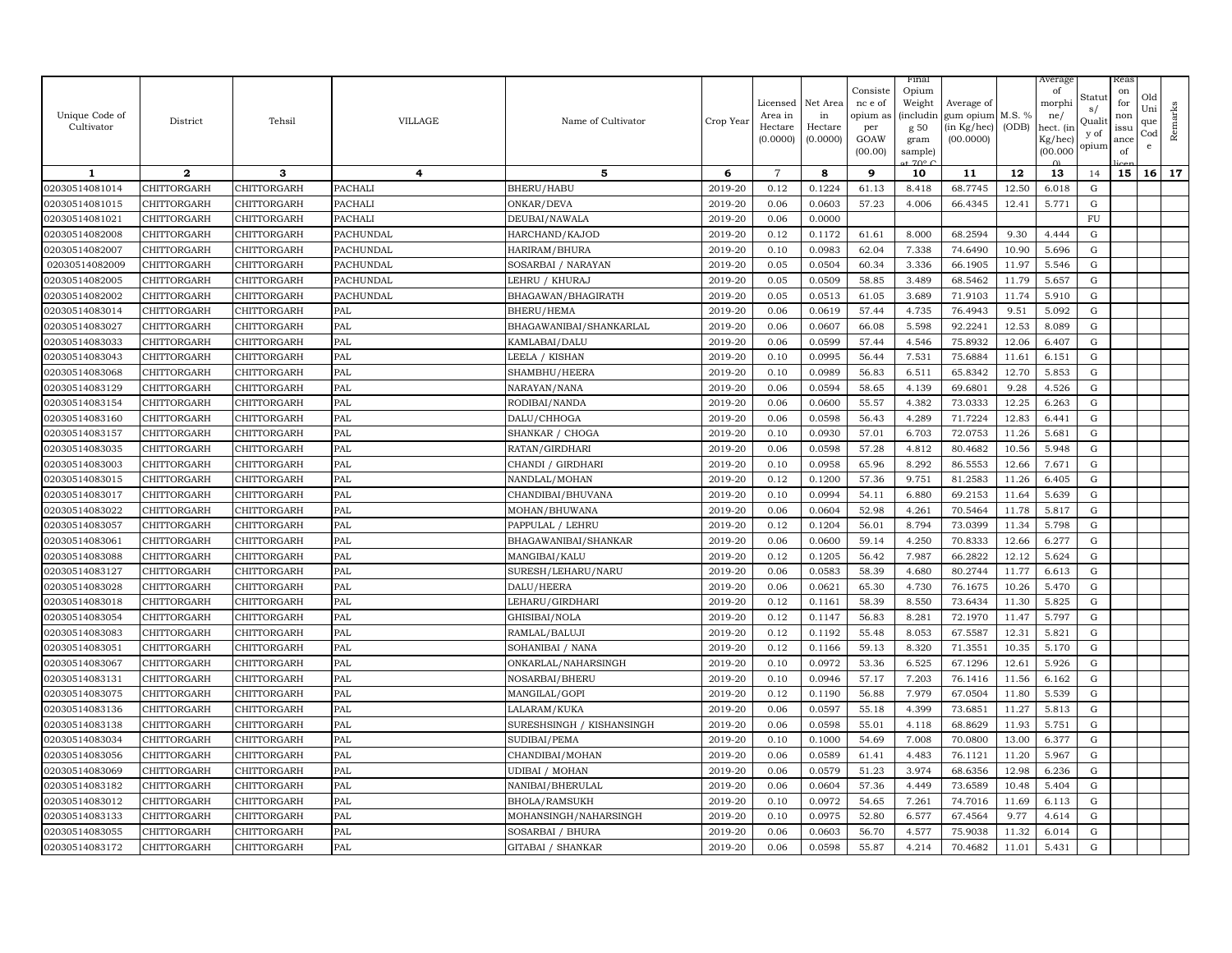| Unique Code of<br>Cultivator | District       | Tehsil             | VILLAGE          | Name of Cultivator       | Crop Year | Licensed<br>Area in<br>Hectare<br>(0.0000) | Net Area<br>in<br>Hectare<br>(0.0000) | Consiste<br>nc e of<br>opium as<br>per<br>GOAW<br>(00.00) | Final<br>Opium<br>Weight<br><i>(includin</i><br>g 50<br>gram<br>sample]<br>$70^\circ$ | Average of<br>gum opium M.S. %<br>(in Kg/hec)<br>(00.0000) | (ODB) | Averag<br>of<br>morphi<br>ne/<br>hect. (in<br>Kg/hec<br>(00.000) | Statut<br>s/<br>Quali<br>y of<br>opium | on<br>for<br>noi<br>isst<br>ance<br>of | Dld<br>Uni<br>que<br>Cod | Remarks |
|------------------------------|----------------|--------------------|------------------|--------------------------|-----------|--------------------------------------------|---------------------------------------|-----------------------------------------------------------|---------------------------------------------------------------------------------------|------------------------------------------------------------|-------|------------------------------------------------------------------|----------------------------------------|----------------------------------------|--------------------------|---------|
| -1                           | $\overline{2}$ | з                  | 4                | 5                        | 6         | $\overline{7}$                             | 8                                     | 9                                                         | 10                                                                                    | 11                                                         | 12    | 13                                                               | 14                                     | 15                                     | 16 <sup>1</sup>          | 17      |
| 02030514083019               | CHITTORGARH    | CHITTORGARH        | PAL              | NOSARBAI / PARTHU        | 2019-20   | 0.12                                       | 0.0979                                | 57.32                                                     | 6.534                                                                                 | 66.7416                                                    | 12.98 | 6.065                                                            | G                                      |                                        |                          |         |
| 02030514083038               | CHITTORGARH    | CHITTORGARH        | PAL              | GULABBAI / MADHU         | 2019-20   | 0.06                                       | 0.0600                                | 56.82                                                     | 4.083                                                                                 | 68.0500                                                    | 11.42 | 5.440                                                            | G                                      |                                        |                          |         |
| 02030514083046               | CHITTORGARH    | CHITTORGARH        | PAL              | MOHINI / SOHAN           | 2019-20   | 0.12                                       | 0.1186                                | 56.42                                                     | 8.882                                                                                 | 74.8904                                                    | 12.09 | 6.338                                                            | G                                      |                                        |                          |         |
| 02030514083048               | CHITTORGARH    | CHITTORGARH        | PAL              | GANGABAI / SHAMBHU       | 2019-20   | 0.10                                       | 0.1000                                | 53.36                                                     | 6.327                                                                                 | 63.2700                                                    | 11.53 | 5.106                                                            | ${\rm G}$                              |                                        |                          |         |
| 02030514083058               | CHITTORGARH    | CHITTORGARH        | PAL              | MANGILAL/NOLA            | 2019-20   | 0.06                                       | 0.0601                                | 60.24                                                     | 4.527                                                                                 | 75.3245                                                    | 12.42 | 6.548                                                            | G                                      |                                        |                          |         |
| 02030514083071               | CHITTORGARH    | CHITTORGARH        | PAL              | KALU/UDA                 | 2019-20   | 0.06                                       | 0.0600                                | 56.83                                                     | 4.067                                                                                 | 67.7833                                                    | 10.49 | 4.978                                                            | G                                      |                                        |                          |         |
| 02030514083072               | CHITTORGARH    | CHITTORGARH        | PAL              | BHERU/MOHAN              | 2019-20   | 0.06                                       | 0.0587                                | 55.87                                                     | 4.454                                                                                 | 75.8773                                                    | 11.88 | 6.309                                                            | ${\rm G}$                              |                                        |                          |         |
| 02030514083151               | CHITTORGARH    | CHITTORGARH        | PAL              | SHANKARNATH/HAJARINATH   | 2019-20   | 0.12                                       | 0.1197                                | 54.31                                                     | 7.254                                                                                 | 60.6015                                                    | 12.19 | 5.171                                                            | G                                      |                                        |                          |         |
| 02030514083165               | CHITTORGARH    | CHITTORGARH        | PAL              | KISHAN/DALU              | 2019-20   | 0.06                                       | 0.0589                                | 53.69                                                     | 3.881                                                                                 | 65.8913                                                    | 12.80 | 5.904                                                            | ${\rm G}$                              |                                        |                          |         |
| 02030514083170               | CHITTORGARH    | CHITTORGARH        | PAL              | DHANNA/GHISA             | 2019-20   | 0.12                                       | 0.1151                                | 57.79                                                     | 8.685                                                                                 | 75.4561                                                    | 11.32 | 5.979                                                            | G                                      |                                        |                          |         |
| 02030514083175               | CHITTORGARH    | CHITTORGARH        | PAL              | <b>BASANTI/PYARA</b>     | 2019-20   | 0.06                                       | 0.0608                                | 57.09                                                     | 4.282                                                                                 | 70.4276                                                    | 10.98 | 5.413                                                            | G                                      |                                        |                          |         |
| 02030514084095               | CHITTORGARH    | CHITTORGARH        | PAL KA KHEDA - A | GEETA / BHURA            | 2019-20   | 0.05                                       | 0.0509                                | 63.48                                                     | 3.881                                                                                 | 76.2475                                                    | 11.29 | 6.026                                                            | ${\rm G}$                              |                                        |                          |         |
| 02030514084084               | CHITTORGARH    | CHITTORGARH        | PAL KA KHEDA - A | KISHAN / DEVILAL         | 2019-20   | 0.05                                       | 0.0500                                | 61.83                                                     | 3.719                                                                                 | 74.3800                                                    | 11.60 | 6.039                                                            | ${\rm G}$                              |                                        |                          |         |
| 02030514084004               | CHITTORGARH    | CHITTORGARH        | PAL KA KHEDA - A | BHERU/SADULJIGUJAR       | 2019-20   | 0.10                                       | 0.0959                                | 60.43                                                     | 7.096                                                                                 | 73.9937                                                    | 11.00 | 5.698                                                            | G                                      |                                        |                          |         |
| 02030514084005               | CHITTORGARH    | CHITTORGARH        | PAL KA KHEDA - A | FULIBAI/MANGILAL         | 2019-20   | 0.12                                       | 0.1171                                | 61.09                                                     | 8.736                                                                                 | 74.6029                                                    | 11.85 | 6.188                                                            | ${\rm G}$                              |                                        |                          |         |
| 02030514084010               | CHITTORGARH    | CHITTORGARH        | PAL KA KHEDA - A | CHUNNILAL/GANGA          | 2019-20   | 0.06                                       | 0.0594                                | 65.41                                                     | 4.794                                                                                 | 80.7071                                                    | 12.09 | 6.830                                                            | ${\rm G}$                              |                                        |                          |         |
| 02030514084012               | CHITTORGARH    | CHITTORGARH        | PAL KA KHEDA - A | NANALAL / NOJIRAM        | 2019-20   | 0.12                                       | 0.1150                                | 63.95                                                     | 8.779                                                                                 | 76.3391                                                    | 10.95 | 5.852                                                            | G                                      |                                        |                          |         |
| 02030514084016               | CHITTORGARH    | CHITTORGARH        | PAL KA KHEDA - A | KANKUBAI/NARAYAN         | 2019-20   | 0.12                                       | 0.1183                                | 62.46                                                     | 8.602                                                                                 | 72.7134                                                    | 11.54 | 5.874                                                            | G                                      |                                        |                          |         |
| 02030514084024               | CHITTORGARH    | CHITTORGARH        | PAL KA KHEDA - A | SHANKAR/RUPA             | 2019-20   | 0.10                                       | 0.0996                                | 62.17                                                     | 7.487                                                                                 | 75.1707                                                    | 11.69 | 6.151                                                            | $\mathbf G$                            |                                        |                          |         |
| 02030514084028               | CHITTORGARH    | CHITTORGARH        | PAL KA KHEDA - A | NANALAL/BHAGGAJI         | 2019-20   | 0.12                                       | 0.1149                                | 61.31                                                     | 8.198                                                                                 | 71.3490                                                    | 11.74 | 5.863                                                            | $\mathbf G$                            |                                        |                          |         |
| 02030514084036               | CHITTORGARH    | CHITTORGARH        | PAL KA KHEDA - A | BHAGAWANIBAI/PRABHULAL   | 2019-20   | 0.12                                       | 0.1176                                | 62.00                                                     | 8.476                                                                                 | 72.0748                                                    | 11.60 | 5.853                                                            | G                                      |                                        |                          |         |
| 02030514084052               | CHITTORGARH    | CHITTORGARH        | PAL KA KHEDA - A | NANDUBAI/TULSIRAM        | 2019-20   | 0.10                                       | 0.0989                                | 61.94                                                     | 7.150                                                                                 | 72.2952                                                    | 11.49 | 5.814                                                            | G                                      |                                        |                          |         |
| 02030514084053               | CHITTORGARH    | CHITTORGARH        | PAL KA KHEDA - A | NANA/AMARCHAND           | 2019-20   | 0.12                                       | 0.1077                                | 62.53                                                     | 8.129                                                                                 | 75.4782                                                    | 10.47 | 5.532                                                            | G                                      |                                        |                          |         |
| 02030514084055               | CHITTORGARH    | CHITTORGARH        | PAL KA KHEDA - A | MANGU/GOPINATH           | 2019-20   | 0.12                                       | 0.1166                                | 65.46                                                     | 9.043                                                                                 | 77.5557                                                    | 11.53 | 6.259                                                            | ${\rm G}$                              |                                        |                          |         |
| 02030514084056               | CHITTORGARH    | CHITTORGARH        | PAL KA KHEDA - A | MADHU/GHISA              | 2019-20   | 0.12                                       | 0.1173                                | 64.22                                                     | 8.954                                                                                 | 76.3342                                                    | 10.90 | 5.824                                                            | ${\rm G}$                              |                                        |                          |         |
| 02030514084060               | CHITTORGARH    | <b>CHITTORGARH</b> | PAL KA KHEDA - A | BHERU/JIWA               | 2019-20   | 0.10                                       | 0.0987                                | 62.44                                                     | 7.359                                                                                 | 74.5593                                                    | 12.12 | 6.326                                                            | G                                      |                                        |                          |         |
| 02030514084075               | CHITTORGARH    | CHITTORGARH        | PAL KA KHEDA - A | MOHAN/HARIRAM            | 2019-20   | 0.12                                       | 0.1131                                | 63.57                                                     | 8.863                                                                                 | 78.3643                                                    | 11.18 | 6.133                                                            | ${\rm G}$                              |                                        |                          |         |
| 02030514084080               | CHITTORGARH    | CHITTORGARH        | PAL KA KHEDA - A | KESHARBAI / HIRALAL      | 2019-20   | 0.06                                       | 0.0580                                | 60.33                                                     | 4.206                                                                                 | 72.5172                                                    | 12.00 | 6.091                                                            | ${\rm G}$                              |                                        |                          |         |
| 02030514084106               | CHITTORGARH    | CHITTORGARH        | PAL KA KHEDA - A | NANDDAS/GIRDHARIDAS      | 2019-20   | 0.10                                       | 0.0970                                | 61.56                                                     | 7.097                                                                                 | 73.1649                                                    | 11.24 | 5.757                                                            | ${\rm G}$                              |                                        |                          |         |
| 02030514084107               | CHITTORGARH    | CHITTORGARH        | PAL KA KHEDA - A | DEVILAL/BHAGIRATH        | 2019-20   | 0.10                                       | 0.0986                                | 61.91                                                     | 7.677                                                                                 | 77.8600                                                    | 11.50 | 6.268                                                            | $\mathbf G$                            |                                        |                          |         |
| 02030514084110               | CHITTORGARH    | CHITTORGARH        | PAL KA KHEDA - A | LOBHIRA/TULCHA           | 2019-20   | 0.12                                       | 0.1188                                | 62.52                                                     | 8.583                                                                                 | 72.2475                                                    | 11.39 | 5.760                                                            | ${\rm G}$                              |                                        |                          |         |
| 02030514084088               | CHITTORGARH    | CHITTORGARH        | PAL KA KHEDA - A | NANDA/HAJARI             | 2019-20   | 0.12                                       | 0.1190                                | 60.94                                                     | 8.061                                                                                 | 67.7395                                                    | 11.06 | 5.245                                                            | ${\rm G}$                              |                                        |                          |         |
| 02030514084013               | CHITTORGARH    | CHITTORGARH        | PAL KA KHEDA - A | BHANWARLAL/GANGARAMGUJAR | 2019-20   | 0.12                                       | 0.1197                                | 63.82                                                     | 9.126                                                                                 | 76.2406                                                    | 11.53 | 6.154                                                            | ${\rm G}$                              |                                        |                          |         |
| 02030514084003               | CHITTORGARH    | CHITTORGARH        | PAL KA KHEDA - A | BALIBAI/PARATHU          | 2019-20   | 0.12                                       | 0.1190                                | 65.43                                                     | 9.039                                                                                 | 75.9580                                                    | 11.39 | 6.056                                                            | G                                      |                                        |                          |         |
| 02030514084008               | CHITTORGARH    | CHITTORGARH        | PAL KA KHEDA - A | BHAGAWANLAL/NARAYAN      | 2019-20   | 0.10                                       | 0.1000                                | 60.53                                                     | 7.255                                                                                 | 72.5500                                                    | 11.60 | 5.891                                                            | $\mathbf G$                            |                                        |                          |         |
| 02030514084037               | CHITTORGARH    | CHITTORGARH        | PAL KA KHEDA - A | BHERULAL/GIRDHARI        | 2019-20   | 0.12                                       | 0.1180                                | 64.12                                                     | 9.041                                                                                 | 76.6186                                                    | 11.37 | 6.098                                                            | G                                      |                                        |                          |         |
| 02030514084051               | CHITTORGARH    | CHITTORGARH        | PAL KA KHEDA - A | DHAPUBAI/GANGARAM        | 2019-20   | 0.12                                       | 0.1175                                | 61.87                                                     | 8.582                                                                                 | 73.0383                                                    | 11.70 | 5.982                                                            | G                                      |                                        |                          |         |
| 02030514084062               | CHITTORGARH    | CHITTORGARH        | PAL KA KHEDA - A | MANGU/SARDUL             | 2019-20   | 0.06                                       | 0.0609                                | 60.19                                                     | 4.368                                                                                 | 71.7241                                                    | 11.80 | 5.925                                                            | G                                      |                                        |                          |         |
| 02030514084114               | CHITTORGARH    | CHITTORGARH        | PAL KA KHEDA - A | KASHIDAS/FATEHDAS        | 2019-20   | 0.10                                       | 0.0963                                | 61.11                                                     | 7.359                                                                                 | 76.4174                                                    | 11.85 | 6.339                                                            | G                                      |                                        |                          |         |
| 02030514084101               | CHITTORGARH    | CHITTORGARH        | PAL KA KHEDA - A | SHAUBAI/CHHOGALAL        | 2019-20   | 0.12                                       | 0.1162                                | 62.35                                                     | 8.711                                                                                 | 74.9656                                                    | 11.60 | 6.087                                                            | G                                      |                                        |                          |         |
| 02030514084169               | CHITTORGARH    | CHITTORGARH        | PAL KA KHEDA - A | HIRIBAI/MEGHA            | 2019-20   | 0.12                                       | 0.1143                                | 64.94                                                     | 8.925                                                                                 | 78.0840                                                    | 11.06 | 6.045                                                            | G                                      |                                        |                          |         |
| 02030514084103               | CHITTORGARH    | CHITTORGARH        | PAL KA KHEDA - A | DEUBAI/SURAJMAL          | 2019-20   | 0.12                                       | 0.1116                                | 62.31                                                     | 8.625                                                                                 | 77.2849                                                    | 11.43 | 6.184                                                            | G                                      |                                        |                          |         |
| 02030514084058               | CHITTORGARH    | CHITTORGARH        | PAL KA KHEDA - A | MADHU/BHERU              | 2019-20   | 0.12                                       | 0.1166                                | 62.70                                                     | 8.993                                                                                 | 77.1269                                                    | 11.56 | 6.241                                                            | ${\rm G}$                              |                                        |                          |         |
| 02030514084078               | CHITTORGARH    | CHITTORGARH        | PAL KA KHEDA - A | BHAGAWAN/GHISA           | 2019-20   | 0.12                                       | 0.1167                                | 58.01                                                     | 8.246                                                                                 | 70.6598                                                    | 9.08  | 4.491                                                            | ${\rm G}$                              |                                        |                          |         |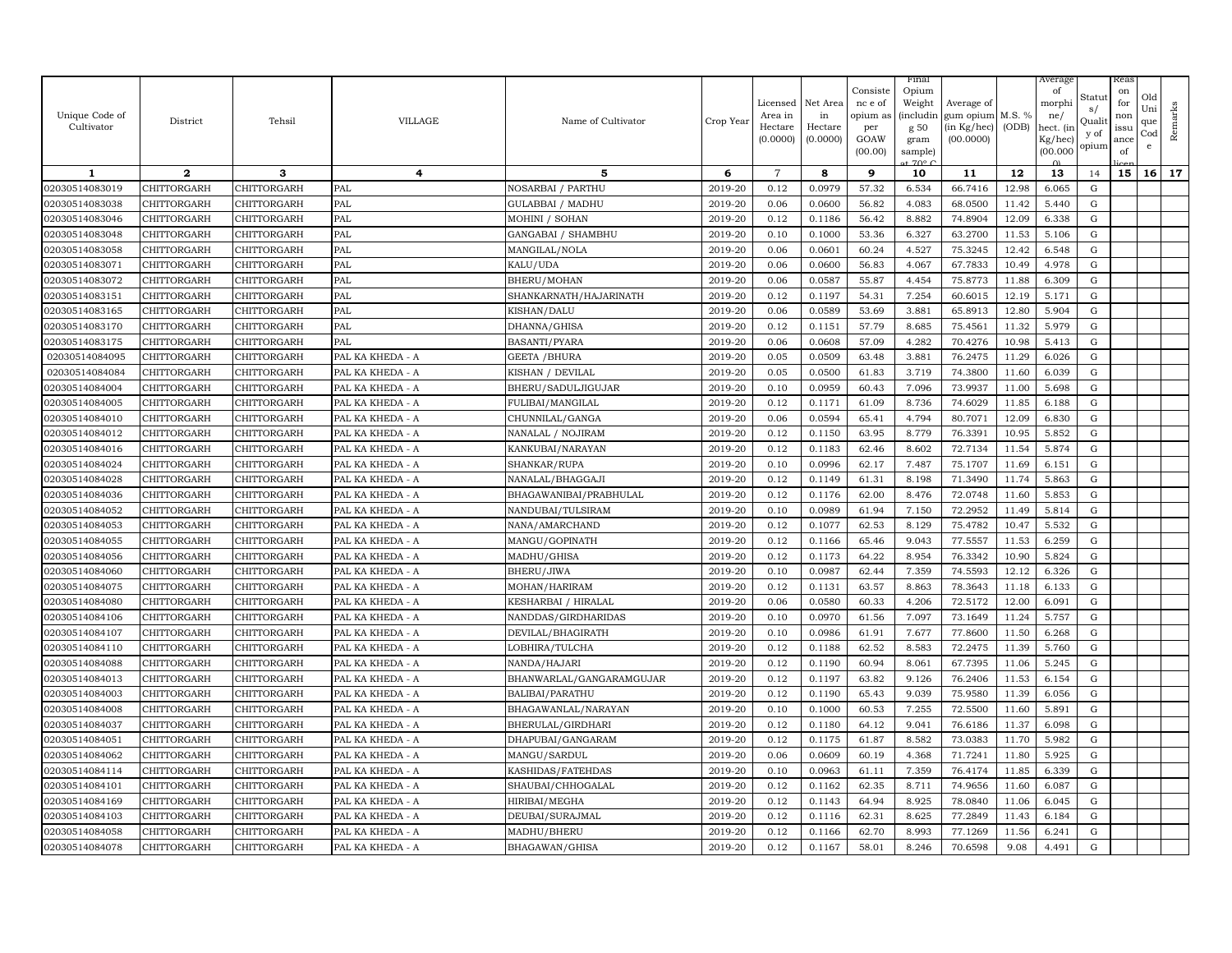| Unique Code of<br>Cultivator<br>1 | District<br>$\mathbf{2}$ | Tehsil<br>3 | VILLAGE<br>4     | Name of Cultivator<br>5 | Crop Year<br>6 | Licensed<br>Area in<br>Hectare<br>(0.0000)<br>$\overline{7}$ | Net Area<br>in<br>Hectare<br>(0.0000)<br>8 | Consiste<br>nc e of<br>opium as<br>per<br>GOAW<br>(00.00)<br>9 | Final<br>Opium<br>Weight<br><i>(includin</i><br>g 50<br>gram<br>sample)<br>$70^\circ$<br>10 | Average of<br>gum opium M.S. %<br>(in Kg/hec)<br>(00.0000)<br>11 | (ODB)<br>12 | Averag<br>of<br>morphi<br>ne/<br>hect. (in<br>Kg/hec<br>(00.000)<br>13 | Statu<br>s/<br>Quali<br>y of<br>opium<br>14 | kea<br>on<br>for<br>nor<br>isst<br>ance<br>of<br>15 | Old<br>Uni<br>que<br>Cod<br>16 | Remarks<br>17 |
|-----------------------------------|--------------------------|-------------|------------------|-------------------------|----------------|--------------------------------------------------------------|--------------------------------------------|----------------------------------------------------------------|---------------------------------------------------------------------------------------------|------------------------------------------------------------------|-------------|------------------------------------------------------------------------|---------------------------------------------|-----------------------------------------------------|--------------------------------|---------------|
| 02030514084113                    | CHITTORGARH              | CHITTORGARH | PAL KA KHEDA - A | PREMBAI/MADHU           | 2019-20        | 0.12                                                         | 0.1136                                     | 60.34                                                          | 8.077                                                                                       | 71.1004                                                          | 11.39       | 5.669                                                                  | $\mathbf G$                                 |                                                     |                                |               |
| 02030514084057                    | CHITTORGARH              | CHITTORGARH | PAL KA KHEDA - A | CHANDRU / MANGILAL      | 2019-20        | 0.12                                                         | 0.1148                                     | 64.54                                                          | 8.916                                                                                       | 77.6655                                                          | 10.97       | 5.964                                                                  | ${\rm G}$                                   |                                                     |                                |               |
| 02030514084070                    | CHITTORGARH              | CHITTORGARH | PAL KA KHEDA - A | BALIBAI/BHUWANA         | 2019-20        | 0.12                                                         | 0.1200                                     | 61.78                                                          | 8.932                                                                                       | 74.4333                                                          | 10.94       | 5.700                                                                  | G                                           |                                                     |                                |               |
| 02030514084076                    | CHITTORGARH              | CHITTORGARH | PAL KA KHEDA - A | BABULAL/UDA             | 2019-20        | 0.10                                                         | 0.0987                                     | 61.71                                                          | 7.617                                                                                       | 77.1733                                                          | 9.59        | 5.180                                                                  | G                                           |                                                     |                                |               |
| 02030514084082                    | CHITTORGARH              | CHITTORGARH | PAL KA KHEDA - A | NANA/SARDUL             | 2019-20        | 0.12                                                         | 0.1199                                     | 62.02                                                          | 9.028                                                                                       | 75.2961                                                          | 11.48       | 6.051                                                                  | $\mathbf G$                                 |                                                     |                                |               |
| 02030514084087                    | CHITTORGARH              | CHITTORGARH | PAL KA KHEDA - A | LOBHI/RUPA              | 2019-20        | 0.10                                                         | 0.0990                                     | 60.64                                                          | 7.424                                                                                       | 74.9899                                                          | 11.81       | 6.199                                                                  | ${\rm G}$                                   |                                                     |                                |               |
| 02030514084021                    | CHITTORGARH              | CHITTORGARH | PAL KA KHEDA - A | CHAUBAI/MADHO           | 2019-20        | 0.12                                                         | 0.1169                                     | 62.20                                                          | 8.566                                                                                       | 73.2763                                                          | 10.79       | 5.534                                                                  | G                                           |                                                     |                                |               |
| 02030514084035                    | CHITTORGARH              | CHITTORGARH | PAL KA KHEDA - A | FEFIBAI/GHISA           | 2019-20        | 0.06                                                         | 0.0574                                     | 59.24                                                          | 3.791                                                                                       | 66.0453                                                          | 11.06       | 5.114                                                                  | G                                           |                                                     |                                |               |
| 02030514084023                    | CHITTORGARH              | CHITTORGARH | PAL KA KHEDA - A | NOJIBAI/KANA            | 2019-20        | 0.12                                                         | 0.1160                                     | 62.11                                                          | 8.456                                                                                       | 72.8966                                                          | 11.50       | 5.868                                                                  | ${\rm G}$                                   |                                                     |                                |               |
| 02030514084034                    | CHITTORGARH              | CHITTORGARH | PAL KA KHEDA - A | CHUNANATH/DEVANATH      | 2019-20        | 0.12                                                         | 0.1201                                     | 60.78                                                          | 8.396                                                                                       | 69.9084                                                          | 11.62       | 5.687                                                                  | G                                           |                                                     |                                |               |
| 02030514084045                    | CHITTORGARH              | CHITTORGARH | PAL KA KHEDA - A | NANA/RAMABHIL           | 2019-20        | 0.12                                                         | 0.1146                                     | 60.21                                                          | 8.154                                                                                       | 71.1518                                                          | 11.74       | 5.847                                                                  | G                                           |                                                     |                                |               |
| 02030514084032                    | CHITTORGARH              | CHITTORGARH | PAL KA KHEDA - A | UDIBAI/HIRA             | 2019-20        | 0.12                                                         | 0.1168                                     | 62.70                                                          | 8.572                                                                                       | 73.3904                                                          | 11.36       | 5.836                                                                  | G                                           |                                                     |                                |               |
| 02030514084048                    | CHITTORGARH              | CHITTORGARH | PAL KA KHEDA - A | PRABHU/MITTHU           | 2019-20        | 0.12                                                         | 0.1177                                     | 61.52                                                          | 8.173                                                                                       | 69.4393                                                          | 11.57       | 5.624                                                                  | ${\rm G}$                                   |                                                     |                                |               |
| 02030514084030                    | CHITTORGARH              | CHITTORGARH | PAL KA KHEDA - A | BHAGAWANIBAI/MADHU      | 2019-20        | 0.12                                                         | 0.1183                                     | 62.39                                                          | 8.681                                                                                       | 73.3812                                                          | 11.59       | 5.954                                                                  | ${\rm G}$                                   |                                                     |                                |               |
| 02030514084009                    | CHITTORGARH              | CHITTORGARH | PAL KA KHEDA - A | KHEMA/TULSA             | 2019-20        | 0.12                                                         | 0.1200                                     | 62.02                                                          | 9.578                                                                                       | 79.8167                                                          | 11.72       | 6.548                                                                  | $\mathbf G$                                 |                                                     |                                |               |
| 02030514084090                    | CHITTORGARH              | CHITTORGARH | PAL KA KHEDA - A | SHAMBHU/KANA            | 2019-20        | 0.10                                                         | 0.0995                                     | 62.46                                                          | 7.379                                                                                       | 74.1608                                                          | 11.43       | 5.934                                                                  | $\mathbf G$                                 |                                                     |                                |               |
| 02030514084081                    | CHITTORGARH              | CHITTORGARH | PAL KA KHEDA - A | JAGDISH / KANA          | 2019-20        | 0.12                                                         | 0.1168                                     | 62.20                                                          | 8.770                                                                                       | 75.0856                                                          | 11.32       | 5.950                                                                  | G                                           |                                                     |                                |               |
| 02030514084089                    | CHITTORGARH              | CHITTORGARH | PAL KA KHEDA - A | RAMESHWAR/NARAYAN       | 2019-20        | 0.10                                                         | 0.0977                                     | 61.81                                                          | 7.470                                                                                       | 76.4585                                                          | 11.65       | 6.235                                                                  | G                                           |                                                     |                                |               |
| 02030514084039                    | CHITTORGARH              | CHITTORGARH | PAL KA KHEDA - A | NANANATH/CHHOGANATH     | 2019-20        | 0.12                                                         | 0.1173                                     | 62.80                                                          | 8.846                                                                                       | 75.4135                                                          | 11.18       | 5.902                                                                  | G                                           |                                                     |                                |               |
| 02030514084002                    | CHITTORGARH              | CHITTORGARH | PAL KA KHEDA - B | SHIVLAL/MADHO           | 2019-20        | 0.06                                                         | 0.0608                                     | 64.35                                                          | 5.074                                                                                       | 83.4539                                                          | 11.69       | 6.830                                                                  | $\mathbf G$                                 |                                                     |                                |               |
| 02030514084085                    | CHITTORGARH              | CHITTORGARH | PAL KA KHEDA - B | MADANLAL/NANA           | 2019-20        | 0.12                                                         | 0.1080                                     | 59.38                                                          | 8.127                                                                                       | 75.2500                                                          | 12.66       | 6.668                                                                  | G                                           |                                                     |                                |               |
| 02030514084007                    | CHITTORGARH              | CHITTORGARH | PAL KA KHEDA - B | SHANKARLAL/GIRDHARI     | 2019-20        | 0.10                                                         | 0.0954                                     | 61.81                                                          | 7.744                                                                                       | 81.1740                                                          | 10.99       | 6.245                                                                  | ${\rm G}$                                   |                                                     |                                |               |
| 02030514084020                    | CHITTORGARH              | CHITTORGARH | PAL KA KHEDA - B | SHIVLAL/BHOLAJIJAT      | 2019-20        | 0.12                                                         | 0.1188                                     | 61.37                                                          | 8.793                                                                                       | 74.0152                                                          | 12.04       | 6.238                                                                  | G                                           |                                                     |                                |               |
| 02030514084118                    | CHITTORGARH              | CHITTORGARH | PAL KA KHEDA - B | SHANKAR/HAJARI          | 2019-20        | 0.12                                                         | 0.1216                                     | 62.50                                                          | 8.964                                                                                       | 73.7171                                                          | 12.02       | 6.203                                                                  | G                                           |                                                     |                                |               |
| 02030514084119                    | CHITTORGARH              | CHITTORGARH | PAL KA KHEDA - B | DEVILAL/MADHO           | 2019-20        | 0.12                                                         | 0.1133                                     | 59.89                                                          | 8.573                                                                                       | 75.6664                                                          | 12.04       | 6.377                                                                  | G                                           |                                                     |                                |               |
| 02030514084121                    | CHITTORGARH              | CHITTORGARH | PAL KA KHEDA - B | <b>BALU/LOBHA</b>       | 2019-20        | 0.12                                                         | 0.1186                                     | 57.96                                                          | 8.305                                                                                       | 70.0253                                                          | 11.99       | 5.877                                                                  | ${\rm G}$                                   |                                                     |                                |               |
| 02030514084123                    | CHITTORGARH              | CHITTORGARH | PAL KA KHEDA - B | SUNDALAL/KASHIRAM       | 2019-20        | 0.12                                                         | 0.1170                                     | 63.35                                                          | 9.557                                                                                       | 81.6838                                                          | 11.71       | 6.695                                                                  | ${\rm G}$                                   |                                                     |                                |               |
| 02030514084124                    | CHITTORGARH              | CHITTORGARH | PAL KA KHEDA - B | NARAN/VARDICHAND        | 2019-20        | 0.12                                                         | 0.1166                                     | 61.24                                                          | 9.116                                                                                       | 78.1818                                                          | 11.99       | 6.562                                                                  | G                                           |                                                     |                                |               |
| 02030514084125                    | CHITTORGARH              | CHITTORGARH | PAL KA KHEDA - B | KISHANA/MODHA           | 2019-20        | 0.10                                                         | 0.1000                                     | 61.26                                                          | 7.841                                                                                       | 78.4100                                                          | 10.89       | 5.977                                                                  | G                                           |                                                     |                                |               |
| 02030514084127                    | CHITTORGARH              | CHITTORGARH | PAL KA KHEDA - B | MOHANIBAI/BHURA         | 2019-20        | 0.12                                                         | 0.1200                                     | 61.09                                                          | 9.268                                                                                       | 77.2333                                                          | 11.74       | 6.347                                                                  | ${\rm G}$                                   |                                                     |                                |               |
| 02030514084130                    | CHITTORGARH              | CHITTORGARH | PAL KA KHEDA - B | NANURAM/DALLA           | 2019-20        | 0.10                                                         | 0.0975                                     | 60.67                                                          | 7.592                                                                                       | 77.8667                                                          | 11.62       | 6.334                                                                  | ${\rm G}$                                   |                                                     |                                |               |
| 02030514084133                    | CHITTORGARH              | CHITTORGARH | PAL KA KHEDA - B | DALCHAND/NANA           | 2019-20        | 0.12                                                         | 0.1188                                     | 62.23                                                          | 9.379                                                                                       | 78.9478                                                          | 11.01       | 6.084                                                                  | $\mathbf G$                                 |                                                     |                                |               |
| 02030514084134                    | CHITTORGARH              | CHITTORGARH | PAL KA KHEDA - B | KAMALABAI / NANADAS     | 2019-20        | 0.12                                                         | 0.1190                                     | 62.66                                                          | 8.951                                                                                       | 75.2185                                                          | 12.08       | 6.361                                                                  | ${\rm G}$                                   |                                                     |                                |               |
| 02030514084135                    | CHITTORGARH              | CHITTORGARH | PAL KA KHEDA - B | DEVILAL/GIRDHARI        | 2019-20        | 0.10                                                         | 0.0945                                     | 61.59                                                          | 7.716                                                                                       | 81.6508                                                          | 11.02       | 6.299                                                                  | ${\rm G}$                                   |                                                     |                                |               |
| 02030514084136                    | CHITTORGARH              | CHITTORGARH | PAL KA KHEDA - B | RATAN/MADHO             | 2019-20        | 0.06                                                         | 0.0612                                     | 63.97                                                          | 5.099                                                                                       | 83.3170                                                          | 11.29       | 6.585                                                                  | ${\bf G}$                                   |                                                     |                                |               |
| 02030514084137                    | CHITTORGARH              | CHITTORGARH | PAL KA KHEDA - B | NANA/GIRDHARI           | 2019-20        | 0.10                                                         | 0.0955                                     | 61.96                                                          | 7.842                                                                                       | 82.1152                                                          | 11.04       | 6.346                                                                  | G                                           |                                                     |                                |               |
| 02030514084138                    | CHITTORGARH              | CHITTORGARH | PAL KA KHEDA - B | RAMESHWAR/MANGIDAS      | 2019-20        | 0.10                                                         | 0.1013                                     | 63.65                                                          | 7.311                                                                                       | 72.1718                                                          | 11.64       | 5.880                                                                  | $\mathbf G$                                 |                                                     |                                |               |
| 02030514084141                    | CHITTORGARH              | CHITTORGARH | PAL KA KHEDA - B | LEHRU/GOMA              | 2019-20        | 0.12                                                         | 0.1159                                     | 60.85                                                          | 8.554                                                                                       | 73.8050                                                          | 11.57       | 5.977                                                                  | ${\rm G}$                                   |                                                     |                                |               |
| 02030514084144                    | CHITTORGARH              | CHITTORGARH | PAL KA KHEDA - B | RATAN/VENA              | 2019-20        | 0.10                                                         | 0.0990                                     | 60.84                                                          | 7.483                                                                                       | 75.5859                                                          | 11.82       | 6.254                                                                  | G                                           |                                                     |                                |               |
| 02030514084147                    | CHITTORGARH              | CHITTORGARH | PAL KA KHEDA - B | SHAMBHU/PYARA/BHERA     | 2019-20        | 0.10                                                         | 0.0974                                     | 59.94                                                          | 7.424                                                                                       | 76.2218                                                          | 11.33       | 6.045                                                                  | G                                           |                                                     |                                |               |
| 02030514084148                    | CHITTORGARH              | CHITTORGARH | PAL KA KHEDA - B | PREMBAI/PRITHIVIRAJ     | 2019-20        | 0.10                                                         | 0.0990                                     | 60.92                                                          | 7.249                                                                                       | 73.2222                                                          | 11.69       | 5.992                                                                  | ${\rm G}$                                   |                                                     |                                |               |
| 02030514084149                    | CHITTORGARH              | CHITTORGARH | PAL KA KHEDA - B | BHERU/CHUNA             | 2019-20        | 0.12                                                         | 0.1151                                     | 61.44                                                          | 8.751                                                                                       | 76.0295                                                          | 11.59       | 6.168                                                                  | G                                           |                                                     |                                |               |
| 02030514084152                    | CHITTORGARH              | CHITTORGARH | PAL KA KHEDA - B | BALURAM/GOPINATH        | 2019-20        | 0.10                                                         | 0.0974                                     | 61.13                                                          | 7.309                                                                                       | 75.0411                                                          | 11.63       | 6.109                                                                  | ${\rm G}$                                   |                                                     |                                |               |
| 02030514084153                    | CHITTORGARH              | CHITTORGARH | PAL KA KHEDA - B | UDIBAI/GHISA            | 2019-20        | 0.10                                                         | 0.1021                                     | 61.31                                                          | 7.594                                                                                       | 74.3781                                                          | 11.68       | 6.081                                                                  | ${\rm G}$                                   |                                                     |                                |               |
|                                   |                          |             |                  |                         |                |                                                              |                                            |                                                                |                                                                                             |                                                                  |             |                                                                        |                                             |                                                     |                                |               |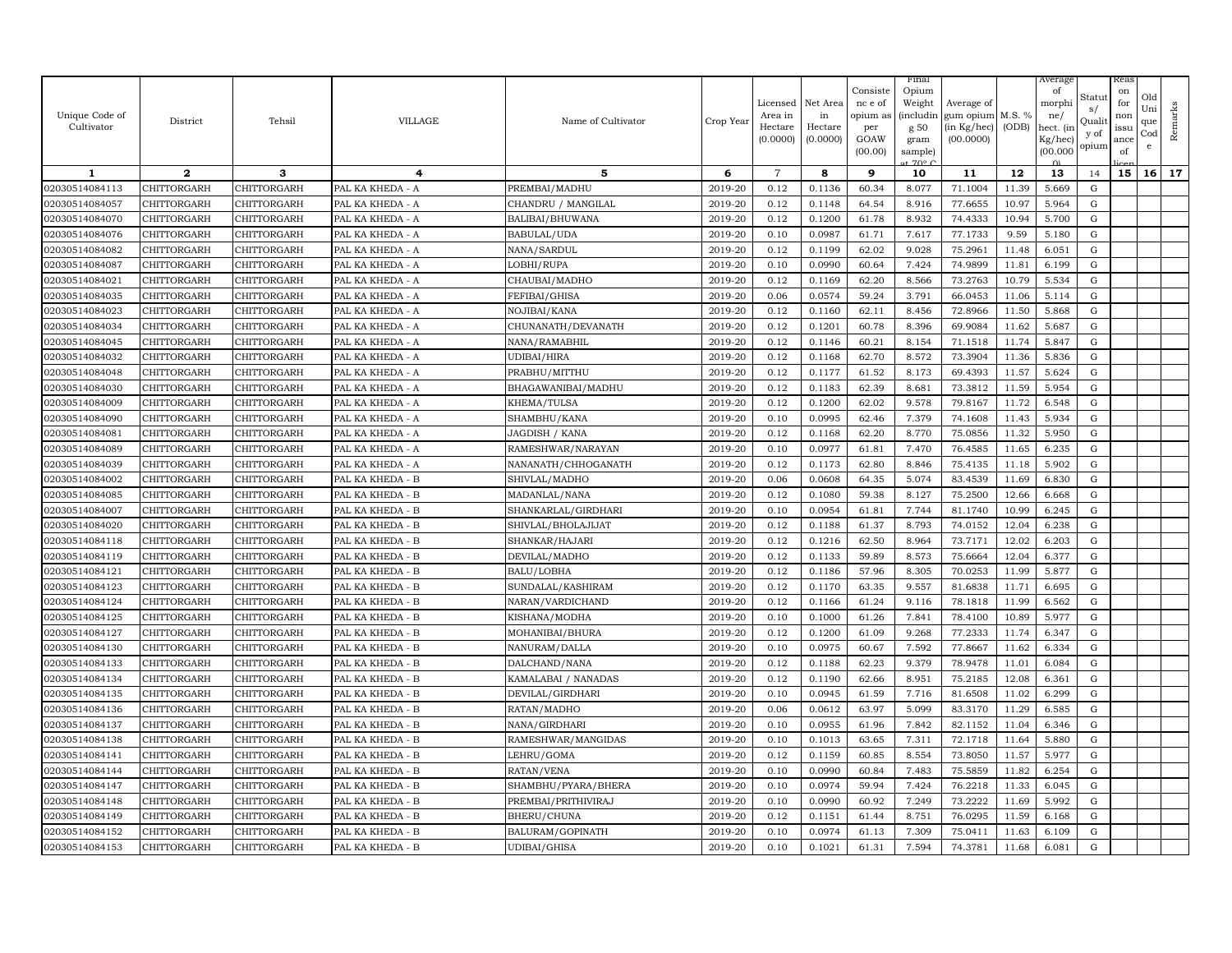| Unique Code of<br>Cultivator | District       | Tehsil             | VILLAGE          | Name of Cultivator     | Crop Year | Licensed<br>Area in<br>Hectare<br>(0.0000) | Net Area<br>in<br>Hectare<br>(0.0000) | Consiste<br>nc e of<br>opium as<br>per<br>GOAW<br>(00.00) | Final<br>Opium<br>Weight<br><i>(includin</i><br>g 50<br>gram<br>sample]<br>$70^\circ$ | Average of<br>gum opium M.S. %<br>(in Kg/hec)<br>(00.0000) | (ODB) | Averag<br>of<br>morphi<br>ne/<br>hect. (in<br>Kg/hec<br>(00.000) | Statut<br>s/<br>Quali<br>y of<br>opium | on<br>for<br>noi<br>isst<br>ance<br>of | Dld<br>Uni<br>que<br>Cod | Remarks |
|------------------------------|----------------|--------------------|------------------|------------------------|-----------|--------------------------------------------|---------------------------------------|-----------------------------------------------------------|---------------------------------------------------------------------------------------|------------------------------------------------------------|-------|------------------------------------------------------------------|----------------------------------------|----------------------------------------|--------------------------|---------|
| -1                           | $\overline{2}$ | 3                  | $\overline{4}$   | 5                      | 6         | $\overline{7}$                             | 8                                     | 9                                                         | 10                                                                                    | 11                                                         | 12    | 13                                                               | 14                                     | 15                                     | 16 <sup>1</sup>          | 17      |
| 02030514084154               | CHITTORGARH    | CHITTORGARH        | PAL KA KHEDA - B | SHAMBHULAL/PRATAP      | 2019-20   | 0.10                                       | 0.0997                                | 63.48                                                     | 7.745                                                                                 | 77.6830                                                    | 11.59 | 6.302                                                            | G                                      |                                        |                          |         |
| 02030514084156               | CHITTORGARH    | CHITTORGARH        | PAL KA KHEDA - B | CHAMPA/RUGHNATH        | 2019-20   | 0.12                                       | 0.1188                                | 61.59                                                     | 9.344                                                                                 | 78.6532                                                    | 11.45 | 6.304                                                            | G                                      |                                        |                          |         |
| 02030514084157               | CHITTORGARH    | CHITTORGARH        | PAL KA KHEDA - B | BALIBAI/NANA           | 2019-20   | 0.12                                       | 0.1169                                | 61.12                                                     | 8.679                                                                                 | 74.2429                                                    | 11.44 | 5.945                                                            | G                                      |                                        |                          |         |
| 02030514084158               | CHITTORGARH    | CHITTORGARH        | PAL KA KHEDA - B | RAMESHWAR / DHANNA     | 2019-20   | 0.12                                       | 0.1149                                | 60.77                                                     | 7.822                                                                                 | 68.0766                                                    | 11.88 | 5.661                                                            | ${\rm G}$                              |                                        |                          |         |
| 02030514084160               | CHITTORGARH    | CHITTORGARH        | PAL KA KHEDA - B | JIWA/DEVA              | 2019-20   | 0.12                                       | 0.1190                                | 60.94                                                     | 8.610                                                                                 | 72.3529                                                    | 11.45 | 5.799                                                            | G                                      |                                        |                          |         |
| 02030514084162               | CHITTORGARH    | CHITTORGARH        | PAL KA KHEDA - B | BHERUDAS/MANGIDAS      | 2019-20   | 0.06                                       | 0.0602                                | 59.40                                                     | 4.710                                                                                 | 78.2392                                                    | 11.97 | 6.555                                                            | G                                      |                                        |                          |         |
| 02030514084164               | CHITTORGARH    | CHITTORGARH        | PAL KA KHEDA - B | JHUMMABAI/MADHO        | 2019-20   | 0.06                                       | 0.0609                                | 63.56                                                     | 4.994                                                                                 | 82.0033                                                    | 11.50 | 6.601                                                            | ${\rm G}$                              |                                        |                          |         |
| 02030514084165               | CHITTORGARH    | CHITTORGARH        | PAL KA KHEDA - B | SHANKAR/JAICHAND       | 2019-20   | 0.10                                       | 0.0964                                | 61.14                                                     | 7.363                                                                                 | 76.3797                                                    | 11.42 | 6.106                                                            | G                                      |                                        |                          |         |
| 02030514084166               | CHITTORGARH    | CHITTORGARH        | PAL KA KHEDA - B | SOHAN/PRATAP           | 2019-20   | 0.12                                       | 0.1188                                | 62.20                                                     | 9.463                                                                                 | 79.6549                                                    | 11.43 | 6.373                                                            | ${\rm G}$                              |                                        |                          |         |
| 02030514084168               | CHITTORGARH    | CHITTORGARH        | PAL KA KHEDA - B | SHIVLAL/RUGHNATH       | 2019-20   | 0.10                                       | 0.0970                                | 61.96                                                     | 7.763                                                                                 | 80.0309                                                    | 11.30 | 6.330                                                            | G                                      |                                        |                          |         |
| 02030514084172               | CHITTORGARH    | CHITTORGARH        | PAL KA KHEDA - B | KANKUBAI/NANA          | 2019-20   | 0.12                                       | 0.1184                                | 59.37                                                     | 8.151                                                                                 | 68.8429                                                    | 12.01 | 5.787                                                            | G                                      |                                        |                          |         |
| 02030514084176               | CHITTORGARH    | CHITTORGARH        | PAL KA KHEDA - B | MADANLAL / RATIRAM     | 2019-20   | 0.05                                       | 0.0495                                | 61.42                                                     | 4.019                                                                                 | 81.1919                                                    | 12.00 | 6.819                                                            | ${\rm G}$                              |                                        |                          |         |
| 02030514084173               | CHITTORGARH    | CHITTORGARH        | PAL KA KHEDA - B | BHIMA/VAKTA            | 2019-20   | 0.12                                       | 0.1229                                | 59.60                                                     | 9.119                                                                                 | 74.1985                                                    | 11.91 | 6.186                                                            | ${\rm G}$                              |                                        |                          |         |
| 02030514084174               | CHITTORGARH    | CHITTORGARH        | PAL KA KHEDA - B | KAJOD/DEVA             | 2019-20   | 0.10                                       | 0.0982                                | 60.86                                                     | 7.373                                                                                 | 75.0815                                                    | 11.58 | 6.086                                                            | G                                      |                                        |                          |         |
| 02030514084117               | CHITTORGARH    | CHITTORGARH        | PAL KA KHEDA - B | MAGNIRAM/GOPINTH       | 2019-20   | 0.12                                       | 0.1192                                | 59.93                                                     | 8.681                                                                                 | 72.8272                                                    | 12.36 | 6.301                                                            | ${\rm G}$                              |                                        |                          |         |
| 02030514084128               | CHITTORGARH    | CHITTORGARH        | PAL KA KHEDA - B | GULAB/KESHU            | 2019-20   | 0.10                                       | 0.1009                                | 59.85                                                     | 7.336                                                                                 | 72.7056                                                    | 12.03 | 6.122                                                            | ${\rm G}$                              |                                        |                          |         |
| 02030514084132               | CHITTORGARH    | CHITTORGARH        | PAL KA KHEDA - B | NANDUBAI / NATHU       | 2019-20   | 0.05                                       | 0.0480                                | 62.61                                                     | 3.980                                                                                 | 82.9167                                                    | 11.50 | 6.675                                                            | G                                      |                                        |                          |         |
| 02030514084159               | CHITTORGARH    | CHITTORGARH        | PAL KA KHEDA - B | BHIMA/PYARA            | 2019-20   | 0.10                                       | 0.1005                                | 58.83                                                     | 7.211                                                                                 | 71.7512                                                    | 11.75 | 5.901                                                            | G                                      |                                        |                          |         |
| 02030514084163               | CHITTORGARH    | CHITTORGARH        | PAL KA KHEDA - B | AMBA/GOPI              | 2019-20   | 0.12                                       | 0.1170                                | 60.53                                                     | 9.097                                                                                 | 77.7521                                                    | 11.96 | 6.509                                                            | ${\bf G}$                              |                                        |                          |         |
| 02030514084167               | CHITTORGARH    | CHITTORGARH        | PAL KA KHEDA - B | KISHAN/BHURA           | 2019-20   | 0.10                                       | 0.0969                                | 59.11                                                     | 7.144                                                                                 | 73.7255                                                    | 11.86 | 6.121                                                            | ${\bf G}$                              |                                        |                          |         |
| 02030514084175               | CHITTORGARH    | CHITTORGARH        | PAL KA KHEDA - B | BALIBAI/CHUNNILAL      | 2019-20   | 0.06                                       | 0.0594                                | 60.08                                                     | 4.188                                                                                 | 70.5051                                                    | 12.45 | 6.145                                                            | G                                      |                                        |                          |         |
| 02030514085068               | CHITTORGARH    | CHITTORGARH        | PALCHHA A        | MADANLAL/PRABHULAL     | 2019-20   | 0.06                                       | 0.0586                                | 61.23                                                     | 4.260                                                                                 | 72.6962                                                    | 11.58 | 5.893                                                            | G                                      |                                        |                          |         |
| 02030514085001               | CHITTORGARH    | CHITTORGARH        | PALCHHA A        | PRATHVIRAJ/KANA        | 2019-20   | 0.10                                       | 0.0987                                | 59.41                                                     | 6.696                                                                                 | 67.8419                                                    | 12.02 | 5.709                                                            | G                                      |                                        |                          |         |
| 02030514085005               | CHITTORGARH    | CHITTORGARH        | PALCHHA A        | MOTI/SHOLA             | 2019-20   | 0.10                                       | 0.1011                                | 60.45                                                     | 7.021                                                                                 | 69.4461                                                    | 11.84 | 5.756                                                            | ${\rm G}$                              |                                        |                          |         |
| 02030514085010               | CHITTORGARH    | CHITTORGARH        | PALCHHA A        | RATANLAL/RAMLAL        | 2019-20   | 0.06                                       | 0.0483                                | 61.25                                                     | 3.570                                                                                 | 73.9130                                                    | 11.74 | 6.074                                                            | ${\rm G}$                              |                                        |                          |         |
| 02030514085020               | CHITTORGARH    | <b>CHITTORGARH</b> | PALCHHA A        | GITALAL/TEKCHAND       | 2019-20   | 0.06                                       | 0.0618                                | 60.32                                                     | 4.360                                                                                 | 70.5502                                                    | 11.79 | 5.823                                                            | G                                      |                                        |                          |         |
| 02030514085027               | CHITTORGARH    | CHITTORGARH        | PALCHHA A        | NANDLAL/DALU           | 2019-20   | 0.06                                       | 0.0605                                | 61.11                                                     | 4.540                                                                                 | 75.0413                                                    | 11.77 | 6.182                                                            | ${\rm G}$                              |                                        |                          |         |
| 02030514085043               | CHITTORGARH    | CHITTORGARH        | PALCHHA A        | MULCHAND/CHUNNILAL     | 2019-20   | 0.06                                       | 0.0607                                | 59.91                                                     | 4.202                                                                                 | 69.2257                                                    | 12.20 | 5.912                                                            | ${\rm G}$                              |                                        |                          |         |
| 02030514085052               | CHITTORGARH    | CHITTORGARH        | PALCHHA A        | MOHANLAL/TAKCHAND      | 2019-20   | 0.06                                       | 0.0621                                | 57.83                                                     | 4.255                                                                                 | 68.5185                                                    | 11.95 | 5.731                                                            | G                                      |                                        |                          |         |
| 02030514085058               | CHITTORGARH    | CHITTORGARH        | PALCHHA A        | RAMKANWARI / AMARCHAND | 2019-20   | 0.06                                       | 0.0596                                | 60.21                                                     | 4.189                                                                                 | 70.2852                                                    | 11.48 | 5.648                                                            | $\mathbf G$                            |                                        |                          |         |
| 02030514085062               | CHITTORGARH    | CHITTORGARH        | PALCHHA A        | DAYARAM/VARDICHAND     | 2019-20   | 0.06                                       | 0.0600                                | 58.74                                                     | 4.288                                                                                 | 71.4667                                                    | 12.04 | 6.023                                                            | ${\rm G}$                              |                                        |                          |         |
| 02030514085064               | CHITTORGARH    | CHITTORGARH        | PALCHHA A        | NANI/NANALAL           | 2019-20   | 0.10                                       | 0.1002                                | 59.86                                                     | 7.115                                                                                 | 71.0080                                                    | 11.89 | 5.910                                                            | ${\rm G}$                              |                                        |                          |         |
| 02030514085073               | CHITTORGARH    | CHITTORGARH        | PALCHHA A        | BIHARILAL/BHANWARLAL   | 2019-20   | 0.06                                       | 0.0612                                | 59.79                                                     | 4.459                                                                                 | 72.8595                                                    | 11.99 | 6.115                                                            | $\mathbf G$                            |                                        |                          |         |
| 02030514085078               | CHITTORGARH    | CHITTORGARH        | PALCHHA A        | MITTHULAL/AMERCHAND    | 2019-20   | 0.12                                       | 0.1204                                | 59.77                                                     | 8.419                                                                                 | 69.9252                                                    | 11.83 | 5.791                                                            | G                                      |                                        |                          |         |
| 02030514085092               | CHITTORGARH    | CHITTORGARH        | PALCHHA A        | GHISU/NANDA            | 2019-20   | 0.10                                       | 0.0990                                | 58.49                                                     | 6.609                                                                                 | 66.7576                                                    | 12.07 | 5.641                                                            | ${\bf G}$                              |                                        |                          |         |
| 02030514085093               | CHITTORGARH    | CHITTORGARH        | PALCHHA A        | RADESHYAM/KANHA        | 2019-20   | 0.06                                       | 0.0600                                | 60.15                                                     | 4.168                                                                                 | 69.4667                                                    | 12.00 | 5.835                                                            | G                                      |                                        |                          |         |
| 02030514085095               | CHITTORGARH    | CHITTORGARH        | PALCHHA A        | KANHAIYALAL/BHERULAL   | 2019-20   | 0.06                                       | 0.0612                                | 58.07                                                     | 4.032                                                                                 | 65.8824                                                    | 12.31 | 5.677                                                            | G                                      |                                        |                          |         |
| 02030514085096               | CHITTORGARH    | CHITTORGARH        | PALCHHA A        | PARVATIBAI/TULSIRAM    | 2019-20   | 0.06                                       | 0.0625                                | 59.27                                                     | 4.310                                                                                 | 68.9600                                                    | 12.03 | 5.807                                                            | G                                      |                                        |                          |         |
| 02030514085097               | CHITTORGARH    | CHITTORGARH        | PALCHHA A        | KALURAM/MULCHAND       | 2019-20   | 0.06                                       | 0.0603                                | 60.13                                                     | 4.192                                                                                 | 69.5191                                                    | 12.04 | 5.859                                                            | G                                      |                                        |                          |         |
| 02030514085059               | CHITTORGARH    | CHITTORGARH        | PALCHHA A        | HIRA/RUPA              | 2019-20   | 0.06                                       | 0.0607                                | 58.78                                                     | 4.257                                                                                 | 70.1318                                                    | 12.08 | 5.931                                                            | G                                      |                                        |                          |         |
| 02030514085085               | CHITTORGARH    | CHITTORGARH        | PALCHHA A        | RAMCHANDRA / GANGARAM  | 2019-20   | 0.05                                       | 0.0503                                | 60.45                                                     | 3.774                                                                                 | 75.0298                                                    | 11.79 | 6.192                                                            | G                                      |                                        |                          |         |
| 02030514085040               | CHITTORGARH    | CHITTORGARH        | PALCHHA A        | MOHANLAL/MATHURALAL    | 2019-20   | 0.10                                       | 0.0999                                | 60.11                                                     | 6.981                                                                                 | 69.8799                                                    | 12.13 | 5.934                                                            | G                                      |                                        |                          |         |
| 02030514085080               | CHITTORGARH    | CHITTORGARH        | PALCHHA A        | <b>BHOLIRAM/DEVA</b>   | 2019-20   | 0.06                                       | 0.0586                                | 59.74                                                     | 4.293                                                                                 | 73.2594                                                    | 12.19 | 6.251                                                            | ${\rm G}$                              |                                        |                          |         |
| 02030514085103               | CHITTORGARH    | CHITTORGARH        | PALCHHA A        | JAGADISH/AMARCHAND     | 2019-20   | 0.10                                       | 0.1031                                | 61.33                                                     | 7.298                                                                                 | 70.7856                                                    | 11.69 | 5.793                                                            | ${\rm G}$                              |                                        |                          |         |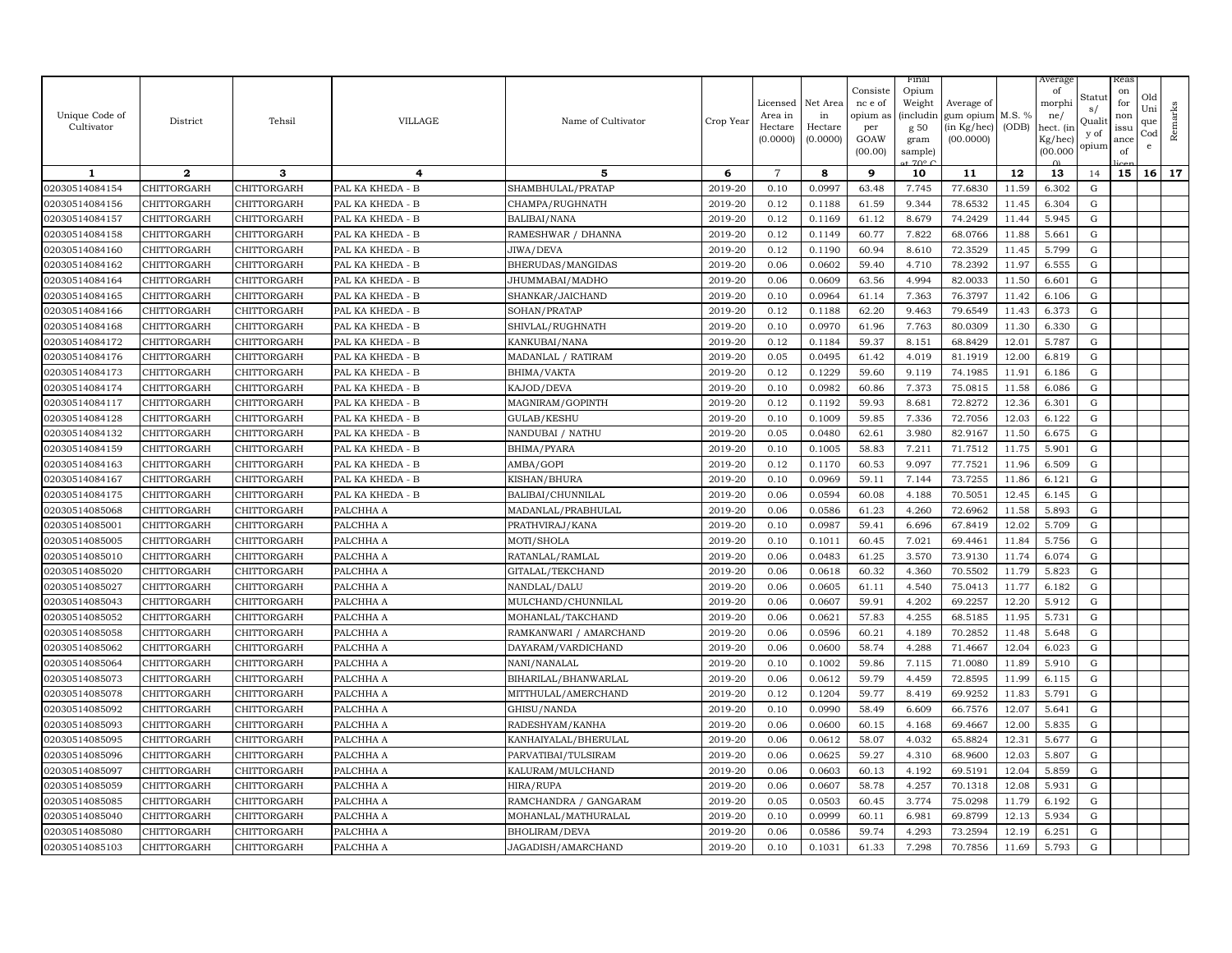| Unique Code of<br>Cultivator | District       | Tehsil             | VILLAGE   | Name of Cultivator           | Crop Year | Licensed<br>Area in<br>Hectare<br>(0.0000) | Net Area<br>in<br>Hectare<br>(0.0000) | Consiste<br>nc e of<br>opium as<br>per<br>GOAW<br>(00.00) | Final<br>Opium<br>Weight<br><i>(includin</i><br>g 50<br>gram<br>sample)<br>$70^\circ$ | Average of<br>gum opium M.S. %<br>(in Kg/hec)<br>(00.0000) | (ODB) | Averag<br>of<br>morphi<br>ne/<br>hect. (in<br>Kg/hec<br>(00.000) | Statut<br>s/<br>Quali<br>y of<br>opium | on<br>for<br>nor<br>isst<br>ance<br>of | Dld<br>Uni<br>que<br>Cod | Remarks |
|------------------------------|----------------|--------------------|-----------|------------------------------|-----------|--------------------------------------------|---------------------------------------|-----------------------------------------------------------|---------------------------------------------------------------------------------------|------------------------------------------------------------|-------|------------------------------------------------------------------|----------------------------------------|----------------------------------------|--------------------------|---------|
| -1                           | $\overline{2}$ | з                  | 4         | 5                            | 6         | $\overline{7}$                             | 8                                     | 9                                                         | 10                                                                                    | 11                                                         | 12    | 13                                                               | 14                                     | 15                                     | 16 <sup>1</sup>          | 17      |
| 02030514085009               | CHITTORGARH    | CHITTORGARH        | PALCHHA A | SHIVLAL/PRABHULAL            | 2019-20   | 0.06                                       | 0.0613                                | 59.95                                                     | 4.351                                                                                 | 70.9788                                                    | 11.64 | 5.783                                                            | G                                      |                                        |                          |         |
| 02030514085007               | CHITTORGARH    | CHITTORGARH        | PALCHHA A | NANDUBAI / RATANLAL          | 2019-20   | 0.05                                       | 0.0493                                | 58.14                                                     | 3.380                                                                                 | 68.5598                                                    | 12.56 | 6.029                                                            | G                                      |                                        |                          |         |
| 02030514085011               | CHITTORGARH    | CHITTORGARH        | PALCHHA A | RAMI / MAGNIRAM              | 2019-20   | 0.10                                       | 0.1005                                | 60.78                                                     | 7.059                                                                                 | 70.2388                                                    | 12.08 | 5.940                                                            | G                                      |                                        |                          |         |
| 02030514085013               | CHITTORGARH    | CHITTORGARH        | PALCHHA A | RAMKANWARI/ONKARLAL          | 2019-20   | 0.06                                       | 0.0606                                | 60.73                                                     | 4.451                                                                                 | 73.4488                                                    | 11.76 | 6.046                                                            | ${\rm G}$                              |                                        |                          |         |
| 02030514085014               | CHITTORGARH    | CHITTORGARH        | PALCHHA A | AMARCHAND/NANALAL            | 2019-20   | 0.06                                       | 0.0598                                | 59.56                                                     | 4.254                                                                                 | 71.1371                                                    | 11.67 | 5.812                                                            | G                                      |                                        |                          |         |
| 02030514085015               | CHITTORGARH    | CHITTORGARH        | PALCHHA A | AMARCHAND / RAJIBAI/NANALAL  | 2019-20   | 0.05                                       | 0.0500                                | 60.79                                                     | 3.760                                                                                 | 75.2000                                                    | 11.81 | 6.217                                                            | G                                      |                                        |                          |         |
| 02030514085021               | CHITTORGARH    | CHITTORGARH        | PALCHHA A | BHERULAL/DAYARAM             | 2019-20   | 0.10                                       | 0.1006                                | 61.27                                                     | 7.081                                                                                 | 70.3877                                                    | 11.77 | 5.799                                                            | ${\rm G}$                              |                                        |                          |         |
| 02030514085022               | CHITTORGARH    | CHITTORGARH        | PALCHHA A | RADESHYAM/KASHIRAM           | 2019-20   | 0.06                                       | 0.0594                                | 57.70                                                     | 4.097                                                                                 | 68.9731                                                    | 12.03 | 5.808                                                            | G                                      |                                        |                          |         |
| 02030514085023               | CHITTORGARH    | CHITTORGARH        | PALCHHA A | KESHARBAI/MANGILAL           | 2019-20   | 0.10                                       | 0.0979                                | 56.48                                                     | 6.689                                                                                 | 68.3248                                                    | 12.64 | 6.045                                                            | ${\rm G}$                              |                                        |                          |         |
| 02030514085029               | CHITTORGARH    | CHITTORGARH        | PALCHHA A | TULSIRAM/MANGILAL            | 2019-20   | 0.06                                       | 0.0600                                | 59.17                                                     | 4.133                                                                                 | 68.8833                                                    | 11.75 | 5.666                                                            | G                                      |                                        |                          |         |
| 02030514085034               | CHITTORGARH    | CHITTORGARH        | PALCHHA A | MANGILAL/PYARA               | 2019-20   | 0.12                                       | 0.1216                                | 57.94                                                     | 8.095                                                                                 | 66.5707                                                    | 11.87 | 5.531                                                            | G                                      |                                        |                          |         |
| 02030514085035               | CHITTORGARH    | CHITTORGARH        | PALCHHA A | TALKUBAI/HIRALAL             | 2019-20   | 0.12                                       | 0.1208                                | 60.42                                                     | 8.312                                                                                 | 68.8079                                                    | 11.82 | 5.693                                                            | ${\rm G}$                              |                                        |                          |         |
| 02030514085037               | CHITTORGARH    | CHITTORGARH        | PALCHHA A | ABHCHAND/GANGARAM            | 2019-20   | 0.06                                       | 0.0609                                | 60.85                                                     | 4.416                                                                                 | 72.5123                                                    | 11.98 | 6.081                                                            | ${\rm G}$                              |                                        |                          |         |
| 02030514085046               | CHITTORGARH    | CHITTORGARH        | PALCHHA A | MAGNIBAI/PRABHU              | 2019-20   | 0.06                                       | 0.0607                                | 60.96                                                     | 4.398                                                                                 | 72.4547                                                    | 12.07 | 6.121                                                            | G                                      |                                        |                          |         |
| 02030514085055               | CHITTORGARH    | CHITTORGARH        | PALCHHA A | NANIBAI/MANGILAL             | 2019-20   | 0.06                                       | 0.0602                                | 59.52                                                     | 4.166                                                                                 | 69.2027                                                    | 12.10 | 5.862                                                            | ${\rm G}$                              |                                        |                          |         |
| 02030514085063               | CHITTORGARH    | CHITTORGARH        | PALCHHA A | RUKAMANIBAI/GULABCHAND       | 2019-20   | 0.06                                       | 0.0585                                | 60.99                                                     | 4.391                                                                                 | 75.0598                                                    | 11.67 | 6.132                                                            | ${\rm G}$                              |                                        |                          |         |
| 02030514085071               | CHITTORGARH    | CHITTORGARH        | PALCHHA A | RAJU/BANSHILAL               | 2019-20   | 0.10                                       | 0.1011                                | 59.88                                                     | 7.340                                                                                 | 72.6014                                                    | 12.06 | 6.129                                                            | G                                      |                                        |                          |         |
| 02030514085076               | CHITTORGARH    | CHITTORGARH        | PALCHHA A | LABHCHAND/RUPA               | 2019-20   | 0.10                                       | 0.0977                                | 59.42                                                     | 6.978                                                                                 | 71.4227                                                    | 12.40 | 6.199                                                            | G                                      |                                        |                          |         |
| 02030514085081               | CHITTORGARH    | CHITTORGARH        | PALCHHA A | NANDLAL/NANALAL              | 2019-20   | 0.12                                       | 0.1205                                | 58.07                                                     | 8.287                                                                                 | 68.7718                                                    | 12.07 | 5.811                                                            | ${\bf G}$                              |                                        |                          |         |
| 02030514085083               | CHITTORGARH    | CHITTORGARH        | PALCHHA A | KAMLIBAI / KANHAIYALAL       | 2019-20   | 0.10                                       | 0.0992                                | 61.14                                                     | 6.996                                                                                 | 70.5242                                                    | 11.27 | 5.564                                                            | ${\bf G}$                              |                                        |                          |         |
| 02030514085086               | CHITTORGARH    | CHITTORGARH        | PALCHHA A | MATHARIBAI/MANGILAL          | 2019-20   | 0.10                                       | 0.0994                                | 58.88                                                     | 6.931                                                                                 | 69.7284                                                    | 11.53 | 5.628                                                            | G                                      |                                        |                          |         |
| 02030514085088               | CHITTORGARH    | CHITTORGARH        | PALCHHA A | BHANWARLAL/RUPA              | 2019-20   | 0.06                                       | 0.0593                                | 60.56                                                     | 4.378                                                                                 | 73.8280                                                    | 11.79 | 6.092                                                            | G                                      |                                        |                          |         |
| 02030514085089               | CHITTORGARH    | CHITTORGARH        | PALCHHA A | RAMESHWAR/TEKCHAND           | 2019-20   | 0.06                                       | 0.0595                                | 59.10                                                     | 4.137                                                                                 | 69.5294                                                    | 11.59 | 5.641                                                            | G                                      |                                        |                          |         |
| 02030514085094               | CHITTORGARH    | CHITTORGARH        | PALCHHA A | MOTILAL/NANALAL              | 2019-20   | 0.12                                       | 0.1187                                | 58.96                                                     | 8.162                                                                                 | 68.7616                                                    | 12.42 | 5.978                                                            | ${\rm G}$                              |                                        |                          |         |
| 02030514085101               | CHITTORGARH    | CHITTORGARH        | PALCHHA A | PRATAPIBAI/PERMCHAND         | 2019-20   | 0.10                                       | 0.1028                                | 61.07                                                     | 7.451                                                                                 | 72.4805                                                    | 12.41 | 6.296                                                            | ${\rm G}$                              |                                        |                          |         |
| 02030514085017               | CHITTORGARH    | <b>CHITTORGARH</b> | PALCHHA A | KANHAIYALAL/NANALAL/DHAPUBAI | 2019-20   | 0.06                                       | 0.0606                                | 59.84                                                     | 4.232                                                                                 | 69.8350                                                    | 11.63 | 5.685                                                            | G                                      |                                        |                          |         |
| 02030514085028               | CHITTORGARH    | CHITTORGARH        | PALCHHA A | NANIBAI/KHEMRAJ              | 2019-20   | 0.06                                       | 0.0613                                | 61.25                                                     | 4.515                                                                                 | 73.6542                                                    | 11.95 | 6.161                                                            | G                                      |                                        |                          |         |
| 02030514085026               | CHITTORGARH    | CHITTORGARH        | PALCHHA B | KHEMRAJ / JAGANNATH          | 2019-20   | 0.05                                       | 0.0490                                | 59.74                                                     | 3.610                                                                                 | 73.6735                                                    | 11.99 | 6.183                                                            | ${\rm G}$                              |                                        |                          |         |
| 02030514085045               | CHITTORGARH    | CHITTORGARH        | PALCHHA B | JAMANIBAI / BHAWANIRAM       | 2019-20   | 0.05                                       | 0.0500                                | 58.75                                                     | 3.567                                                                                 | 71.3400                                                    | 12.44 | 6.212                                                            | G                                      |                                        |                          |         |
| 02030514085012               | CHITTORGARH    | CHITTORGARH        | PALCHHA B | CHUNNILAL/WARDICHAND         | 2019-20   | 0.10                                       | 0.1015                                | 59.13                                                     | 6.851                                                                                 | 67.4975                                                    | 11.94 | 5.641                                                            | $\mathbf G$                            |                                        |                          |         |
| 02030514085024               | CHITTORGARH    | CHITTORGARH        | PALCHHA B | RADHESHYAM / KANHAIYALAL     | 2019-20   | 0.12                                       | 0.0614                                | 60.69                                                     | 4.240                                                                                 | 69.0554                                                    | 11.67 | 5.641                                                            | ${\rm G}$                              |                                        |                          |         |
| 02030514085065               | CHITTORGARH    | CHITTORGARH        | PALCHHA B | MANGILAL/LAKHMICHAND         | 2019-20   | 0.12                                       | 0.1187                                | 60.12                                                     | 8.408                                                                                 | 70.8340                                                    | 11.63 | 5.767                                                            | ${\rm G}$                              |                                        |                          |         |
| 02030514085002               | CHITTORGARH    | CHITTORGARH        | PALCHHA B | DEVILAL/RUPA                 | 2019-20   | 0.12                                       | 0.1201                                | 58.92                                                     | 8.527                                                                                 | 70.9992                                                    | 11.97 | 5.949                                                            | ${\rm G}$                              |                                        |                          |         |
| 02030514085051               | CHITTORGARH    | CHITTORGARH        | PALCHHA B | RADHABAI/SUKHLAL             | 2019-20   | 0.06                                       | 0.0616                                | 59.91                                                     | 4.391                                                                                 | 71.2825                                                    | 11.92 | 5.947                                                            | G                                      |                                        |                          |         |
| 02030514085069               | CHITTORGARH    | CHITTORGARH        | PALCHHA B | MOTI/NANDA                   | 2019-20   | 0.12                                       | 0.1221                                | 58.00                                                     | 8.137                                                                                 | 66.6421                                                    | 12.10 | 5.644                                                            | ${\bf G}$                              |                                        |                          |         |
| 02030514085053               | CHITTORGARH    | CHITTORGARH        | PALCHHA B | PRAHLAD / MANGILAL           | 2019-20   | 0.12                                       | 0.1205                                | 60.39                                                     | 8.748                                                                                 | 72.5975                                                    | 12.20 | 6.200                                                            | G                                      |                                        |                          |         |
| 02030514085067               | CHITTORGARH    | CHITTORGARH        | PALCHHA B | ONKARLAL/MANGILAL            | 2019-20   | 0.10                                       | 0.0971                                | 57.55                                                     | 6.446                                                                                 | 66.3852                                                    | 11.99 | 5.571                                                            | G                                      |                                        |                          |         |
| 02030514085098               | CHITTORGARH    | CHITTORGARH        | PALCHHA B | LABHCHAND/KASHIRAM           | 2019-20   | 0.06                                       | 0.0581                                | 59.25                                                     | 4.393                                                                                 | 75.6110                                                    | 12.14 | 6.425                                                            | G                                      |                                        |                          |         |
| 02030514085087               | CHITTORGARH    | CHITTORGARH        | PALCHHA B | MANGILAL/TEKCHAND            | 2019-20   | 0.12                                       | 0.1200                                | 59.96                                                     | 8.429                                                                                 | 70.2417                                                    | 12.02 | 5.910                                                            | G                                      |                                        |                          |         |
| 02030514085077               | CHITTORGARH    | CHITTORGARH        | PALCHHA B | DALCHAND/NANALAL             | 2019-20   | 0.12                                       | 0.1193                                | 59.66                                                     | 8.523                                                                                 | 71.4417                                                    | 11.41 | 5.706                                                            | G                                      |                                        |                          |         |
| 02030514085006               | CHITTORGARH    | CHITTORGARH        | PALCHHA B | BADRILAL/NANDLAL             | 2019-20   | 0.10                                       | 0.1020                                | 60.05                                                     | 6.923                                                                                 | 67.8725                                                    | 11.86 | 5.635                                                            | G                                      |                                        |                          |         |
| 02030514085104               | CHITTORGARH    | CHITTORGARH        | PALCHHA B | DHAPU BAI / MOHAN            | 2019-20   | 0.06                                       | 0.0598                                | 60.61                                                     | 4.260                                                                                 | 71.2375                                                    | 11.38 | 5.675                                                            | G                                      |                                        |                          |         |
| 02030514085072               | CHITTORGARH    | CHITTORGARH        | PALCHHA B | BOTLAL/GANGARAM              | 2019-20   | 0.06                                       | 0.0602                                | 61.86                                                     | 4.427                                                                                 | 73.5382                                                    | 11.91 | 6.131                                                            | ${\rm G}$                              |                                        |                          |         |
| 02030514085031               | CHITTORGARH    | CHITTORGARH        | PALCHHA B | NARAYAN / CHUNNILAL          | 2019-20   | 0.10                                       | 0.0995                                | 59.31                                                     | 7.049                                                                                 | 70.8442                                                    | 12.48 | 6.189                                                            | ${\rm G}$                              |                                        |                          |         |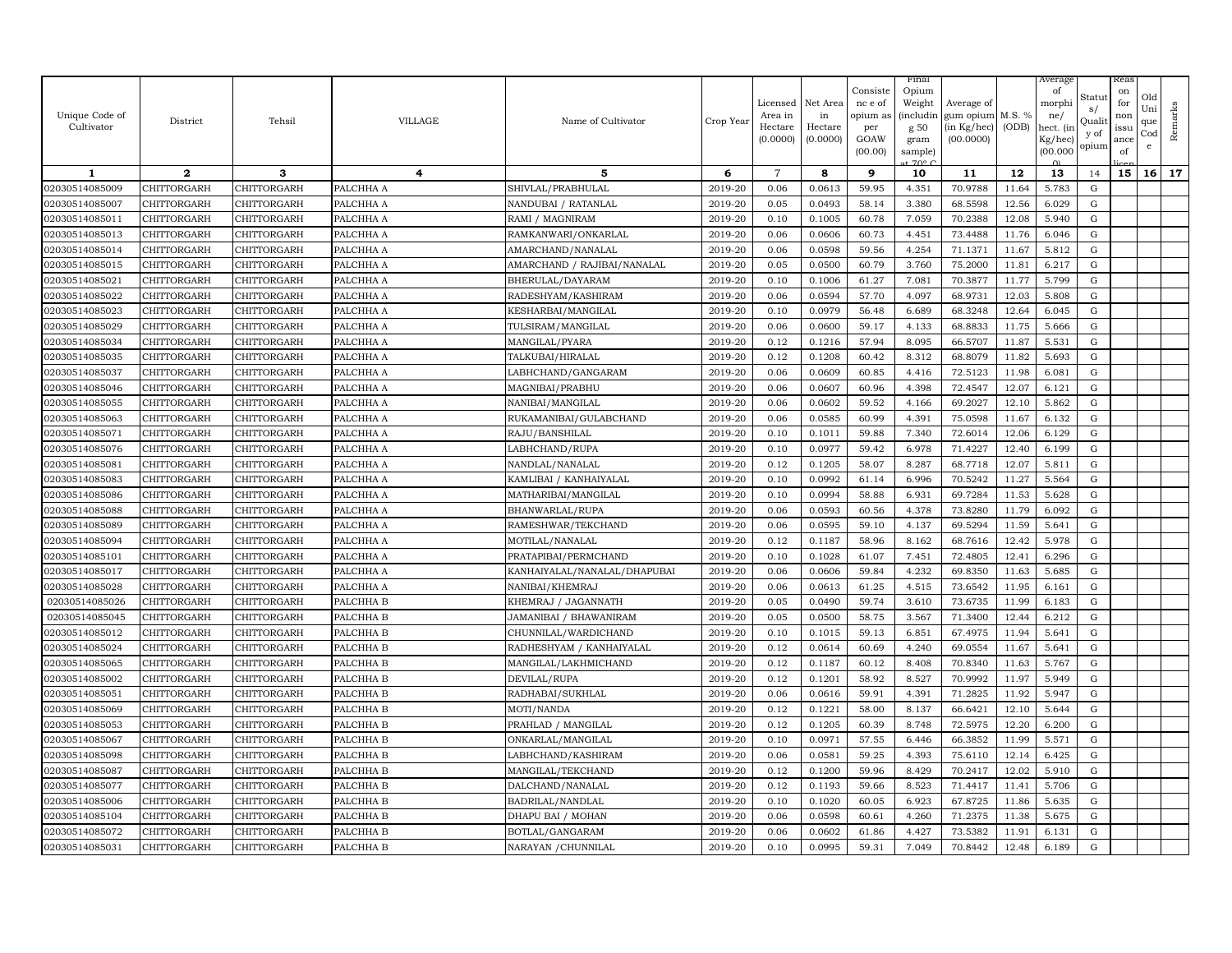| Unique Code of<br>Cultivator | District       | Tehsil      | VILLAGE   | Name of Cultivator      | Crop Year | Licensed<br>Area in<br>Hectare<br>(0.0000) | Net Area<br>in<br>Hectare<br>(0.0000) | Consiste<br>nc e of<br>opium as<br>per<br>GOAW<br>(00.00) | Final<br>Opium<br>Weight<br><i>(includin</i><br>g 50<br>gram<br>sample]<br>70° | Average of<br>gum opium M.S. %<br>(in Kg/hec)<br>(00.0000) | (ODB) | Averag<br>of<br>morphi<br>ne/<br>hect. (in<br>Kg/hec<br>(00.000) | Statut<br>s/<br>Quali<br>y of<br>opium | on<br>for<br>nor<br>isst<br>ance<br>of | Old<br>Uni<br>que<br>Cod | Remarks |
|------------------------------|----------------|-------------|-----------|-------------------------|-----------|--------------------------------------------|---------------------------------------|-----------------------------------------------------------|--------------------------------------------------------------------------------|------------------------------------------------------------|-------|------------------------------------------------------------------|----------------------------------------|----------------------------------------|--------------------------|---------|
| -1                           | $\overline{2}$ | 3           | 4         | 5                       | 6         | $\overline{7}$                             | 8                                     | 9                                                         | 10                                                                             | 11                                                         | 12    | 13                                                               | 14                                     | 15                                     | 16 <sup>1</sup>          | 17      |
| 02030514085016               | CHITTORGARH    | CHITTORGARH | PALCHHA B | SOHANI BAI / GULABCHAND | 2019-20   | 0.06                                       | 0.0599                                | 59.85                                                     | 4.215                                                                          | 70.3673                                                    | 11.85 | 5.837                                                            | ${\rm G}$                              |                                        |                          |         |
| 02030514085050               | CHITTORGARH    | CHITTORGARH | PALCHHA B | SHYAMLAL/LALU           | 2019-20   | 0.12                                       | 0.1186                                | 59.60                                                     | 8.140                                                                          | 68.6341                                                    | 11.69 | 5.616                                                            | G                                      |                                        |                          |         |
| 02030514085044               | CHITTORGARH    | CHITTORGARH | PALCHHA B | AWANTIBAI / RAMNARAYAN  | 2019-20   | 0.10                                       | 0.1012                                | 59.80                                                     | 6.851                                                                          | 67.6976                                                    | 12.12 | 5.744                                                            | G                                      |                                        |                          |         |
| 02030514085084               | CHITTORGARH    | CHITTORGARH | PALCHHA B | SHANTILAL/HIRA          | 2019-20   | 0.06                                       | 0.0603                                | 59.97                                                     | 4.104                                                                          | 68.0597                                                    | 11.86 | 5.650                                                            | G                                      |                                        |                          |         |
| 02030514085079               | CHITTORGARH    | CHITTORGARH | PALCHHA B | DALCHAND/MANGILAL       | 2019-20   | 0.06                                       | 0.0585                                | 59.34                                                     | 4.145                                                                          | 70.8547                                                    | 12.13 | 6.017                                                            | G                                      |                                        |                          |         |
| 02030514085004               | CHITTORGARH    | CHITTORGARH | PALCHHA B | CHANDIBAI/DAULATRAM     | 2019-20   | 0.12                                       | 0.1190                                | 60.14                                                     | 8.428                                                                          | 70.8235                                                    | 11.52 | 5.711                                                            | G                                      |                                        |                          |         |
| 02030514085008               | CHITTORGARH    | CHITTORGARH | PALCHHA B | KANHAIYALAL/AMARCHAND   | 2019-20   | 0.10                                       | 0.1000                                | 59.59                                                     | 7.355                                                                          | 73.5500                                                    | 12.15 | 6.256                                                            | G                                      |                                        |                          |         |
| 02030514085033               | CHITTORGARH    | CHITTORGARH | PALCHHA B | KANHAIYALAL/BHAGIRATH   | 2019-20   | 0.12                                       | 0.1205                                | 60.07                                                     | 8.564                                                                          | 71.0705                                                    | 12.30 | 6.119                                                            | G                                      |                                        |                          |         |
| 02030514085049               | CHITTORGARH    | CHITTORGARH | PALCHHA B | DALUCHAND/PYARCHAND     | 2019-20   | 0.06                                       | 0.0605                                | 60.28                                                     | 4.271                                                                          | 70.5950                                                    | 11.58 | 5.723                                                            | G                                      |                                        |                          |         |
| 02030514085061               | CHITTORGARH    | CHITTORGARH | PALCHHA B | PARASRAM/CHUNNILAL      | 2019-20   | 0.12                                       | 0.1179                                | 58.89                                                     | 8.127                                                                          | 68.9313                                                    | 12.38 | 5.973                                                            | ${\rm G}$                              |                                        |                          |         |
| 02030514086012               | CHITTORGARH    | CHITTORGARH | PALER     | NANADA/GULABJAT         | 2019-20   | 0.10                                       | 0.0999                                | 63.29                                                     | 7.767                                                                          | 77.7477                                                    | 11.52 | 6.269                                                            | ${\rm G}$                              |                                        |                          |         |
| 02030514086014               | CHITTORGARH    | CHITTORGARH | PALER     | GISU/GULABJAT           | 2019-20   | 0.05                                       | 0.0485                                | 63.22                                                     | 4.082                                                                          | 84.1649                                                    | 11.78 | 6.941                                                            | G                                      |                                        |                          |         |
| 02030514086019               | CHITTORGARH    | CHITTORGARH | PALER     | KANHAIYADAS / MOHANDAS  | 2019-20   | 0.10                                       | 0.0978                                | 59.60                                                     | 6.769                                                                          | 69.2127                                                    | 11.74 | 5.688                                                            | ${\rm G}$                              |                                        |                          |         |
| 02030514086028               | CHITTORGARH    | CHITTORGARH | PALER     | SHANKAR/MEGHANAI        | 2019-20   | 0.05                                       | 0.0506                                | 61.57                                                     | 3.817                                                                          | 75.4348                                                    | 12.07 | 6.374                                                            | ${\rm G}$                              |                                        |                          |         |
| 02030514086081               | CHITTORGARH    | CHITTORGARH | PALER     | SHANKAR/MANGILAL        | 2019-20   | 0.12                                       | 0.1156                                | 61.86                                                     | 8.926                                                                          | 77.2145                                                    | 11.91 | 6.437                                                            | G                                      |                                        |                          |         |
| 02030514086044               | CHITTORGARH    | CHITTORGARH | PALER     | LEHRU/GOPI              | 2019-20   | 0.12                                       | 0.1162                                | 63.47                                                     | 8.976                                                                          | 77.2461                                                    | 11.90 | 6.435                                                            | ${\rm G}$                              |                                        |                          |         |
| 02030514086047               | CHITTORGARH    | CHITTORGARH | PALER     | MANGIBAI/MAGANIRAM      | 2019-20   | 0.10                                       | 0.1006                                | 63.89                                                     | 7.484                                                                          | 74.3936                                                    | 11.90 | 6.197                                                            | ${\rm G}$                              |                                        |                          |         |
| 02030514086055               | CHITTORGARH    | CHITTORGARH | PALER     | SHANKAR/HAJARI          | 2019-20   | 0.10                                       | 0.1000                                | 60.24                                                     | 7.977                                                                          | 79.7700                                                    | 11.95 | 6.673                                                            | ${\rm G}$                              |                                        |                          |         |
| 02030514086072               | CHITTORGARH    | CHITTORGARH | PALER     | DAKHIBAI/JAGGA          | 2019-20   | 0.06                                       | 0.0610                                | 62.88                                                     | 4.842                                                                          | 79.3770                                                    | 11.80 | 6.556                                                            | G                                      |                                        |                          |         |
| 02030514086067               | CHITTORGARH    | CHITTORGARH | PALER     | PANNA/KANA              | 2019-20   | 0.12                                       | 0.1174                                | 62.07                                                     | 8.849                                                                          | 75.3748                                                    | 11.89 | 6.274                                                            | G                                      |                                        |                          |         |
| 02030514086007               | CHITTORGARH    | CHITTORGARH | PALER     | KANHAIYALAL/CHAMANLAL   | 2019-20   | 0.06                                       | 0.0581                                | 65.28                                                     | 4.924                                                                          | 84.7504                                                    | 11.20 | 6.644                                                            | G                                      |                                        |                          |         |
| 02030514086015               | CHITTORGARH    | CHITTORGARH | PALER     | SHOBHALAL/SHORAM        | 2019-20   | 0.12                                       | 0.1152                                | 62.51                                                     | 8.466                                                                          | 73.4896                                                    | 11.71 | 6.024                                                            | ${\rm G}$                              |                                        |                          |         |
| 02030514086037               | CHITTORGARH    | CHITTORGARH | PALER     | RATAN/GOPI              | 2019-20   | 0.10                                       | 0.1025                                | 62.64                                                     | 7.928                                                                          | 77.3463                                                    | 11.91 | 6.449                                                            | ${\rm G}$                              |                                        |                          |         |
| 02030514086025               | CHITTORGARH    | CHITTORGARH | PALER     | SHYAMLAL/BANSHILALNAI   | 2019-20   | 0.10                                       | 0.0982                                | 62.06                                                     | 7.429                                                                          | 75.6517                                                    | 11.83 | 6.265                                                            | G                                      |                                        |                          |         |
| 02030514086034               | CHITTORGARH    | CHITTORGARH | PALER     | MADENLAL/DEVA           | 2019-20   | 0.10                                       | 0.0999                                | 60.84                                                     | 7.692                                                                          | 76.9970                                                    | 12.03 | 6.484                                                            | G                                      |                                        |                          |         |
| 02030514086060               | CHITTORGARH    | CHITTORGARH | PALER     | ARJUN/BHUWANA           | 2019-20   | 0.10                                       | 0.0965                                | 61.55                                                     | 7.412                                                                          | 76.8083                                                    | 12.10 | 6.506                                                            | ${\rm G}$                              |                                        |                          |         |
| 02030514086036               | CHITTORGARH    | CHITTORGARH | PALER     | SYAMUDI/SHANKAR         | 2019-20   | 0.12                                       | 0.1168                                | 61.04                                                     | 8.607                                                                          | 73.6901                                                    | 12.34 | 6.365                                                            | ${\rm G}$                              |                                        |                          |         |
| 02030514086048               | CHITTORGARH    | CHITTORGARH | PALER     | RATAN/MOHAN             | 2019-20   | 0.10                                       | 0.0979                                | 61.90                                                     | 7.145                                                                          | 72.9826                                                    | 11.52 | 5.885                                                            | ${\rm G}$                              |                                        |                          |         |
| 02030514086064               | CHITTORGARH    | CHITTORGARH | PALER     | NARAYAN/MADHU           | 2019-20   | 0.10                                       | 0.0988                                | 62.32                                                     | 7.478                                                                          | 75.6883                                                    | 11.12 | 5.892                                                            | G                                      |                                        |                          |         |
| 02030514086004               | CHITTORGARH    | CHITTORGARH | PALER     | LEHRIBAI/NANDLAL        | 2019-20   | 0.10                                       | 0.0969                                | 61.53                                                     | 7.304                                                                          | 75.3767                                                    | 11.82 | 6.237                                                            | ${\rm G}$                              |                                        |                          |         |
| 02030514086008               | CHITTORGARH    | CHITTORGARH | PALER     | BHAWANA/GHISA           | 2019-20   | 0.10                                       | 0.0975                                | 61.46                                                     | 7.454                                                                          | 76.4513                                                    | 11.94 | 6.390                                                            | G                                      |                                        |                          |         |
| 02030514086017               | CHITTORGARH    | CHITTORGARH | PALER     | LADUBAI / DALU          | 2019-20   | 0.06                                       | 0.0603                                | 59.78                                                     | 4.526                                                                          | 75.0580                                                    | 12.09 | 6.352                                                            | ${\rm G}$                              |                                        |                          |         |
| 02030514086018               | CHITTORGARH    | CHITTORGARH | PALER     | CHANDIBAI/RAMLAL        | 2019-20   | 0.10                                       | 0.1007                                | 61.05                                                     | 7.474                                                                          | 74.2205                                                    | 11.76 | 6.110                                                            | ${\rm G}$                              |                                        |                          |         |
| 02030514086069               | CHITTORGARH    | CHITTORGARH | PALER     | KAILASH/JAGGA           | 2019-20   | 0.10                                       | 0.0973                                | 60.81                                                     | 7.540                                                                          | 77.4923                                                    | 12.25 | 6.645                                                            | ${\rm G}$                              |                                        |                          |         |
| 02030514086023               | CHITTORGARH    | CHITTORGARH | PALER     | ONKAR/CHUNA             | 2019-20   | 0.12                                       | 0.1156                                | 60.85                                                     | 8.658                                                                          | 74.8962                                                    | 12.67 | 6.643                                                            | ${\rm G}$                              |                                        |                          |         |
| 02030514086057               | CHITTORGARH    | CHITTORGARH | PALER     | GITABAI/AMARCHAND       | 2019-20   | 0.10                                       | 0.0978                                | 60.64                                                     | 7.675                                                                          | 78.4765                                                    | 11.94 | 6.559                                                            | G                                      |                                        |                          |         |
| 02030514086076               | CHITTORGARH    | CHITTORGARH | PALER     | BANSHI/CHHOGA           | 2019-20   | 0.06                                       | 0.0600                                | 59.77                                                     | 4.099                                                                          | 68.3167                                                    | 11.86 | 5.671                                                            | G                                      |                                        |                          |         |
| 02030514086077               | CHITTORGARH    | CHITTORGARH | PALER     | NANDA/HIRA              | 2019-20   | 0.10                                       | 0.0996                                | 63.21                                                     | 7.061                                                                          | 70.8936                                                    | 11.41 | 5.663                                                            | G                                      |                                        |                          |         |
| 02030514086078               | CHITTORGARH    | CHITTORGARH | PALER     | DEVILAL/CHHOGALAL       | 2019-20   | 0.12                                       | 0.1218                                | 61.03                                                     | 8.928                                                                          | 73.3005                                                    | 12.13 | 6.224                                                            | ${\rm G}$                              |                                        |                          |         |
| 02030514086080               | CHITTORGARH    | CHITTORGARH | PALER     | RADHA BAI / JAGGA       | 2019-20   | 0.06                                       | 0.0606                                | 61.08                                                     | 4.415                                                                          | 72.8548                                                    | 12.00 | 6.120                                                            | ${\rm G}$                              |                                        |                          |         |
| 02030514086021               | CHITTORGARH    | CHITTORGARH | PALER     | JAMUNIBAI/GOPI          | 2019-20   | 0.10                                       | 0.1006                                | 62.80                                                     | 7.608                                                                          | 75.6262                                                    | 11.64 | 6.162                                                            | G                                      |                                        |                          |         |
| 02030514086066               | CHITTORGARH    | CHITTORGARH | PALER     | BHAGAWANIBAI/RATANLAL   | 2019-20   | 0.06                                       | 0.0608                                | 61.74                                                     | 4.648                                                                          | 76.4474                                                    | 11.74 | 6.283                                                            | ${\rm G}$                              |                                        |                          |         |
| 02030514086029               | CHITTORGARH    | CHITTORGARH | PALER     | RAMESHWAR/MANGU         | 2019-20   | 0.10                                       | 0.0968                                | 62.96                                                     | 7.510                                                                          | 77.5826                                                    | 11.34 | 6.159                                                            | ${\rm G}$                              |                                        |                          |         |
| 02030514086038               | CHITTORGARH    | CHITTORGARH | PALER     | SHANKAR/SHORAM          | 2019-20   | 0.10                                       | 0.0979                                | 61.45                                                     | 7.330                                                                          | 74.8723                                                    | 11.77 | 6.169                                                            | ${\rm G}$                              |                                        |                          |         |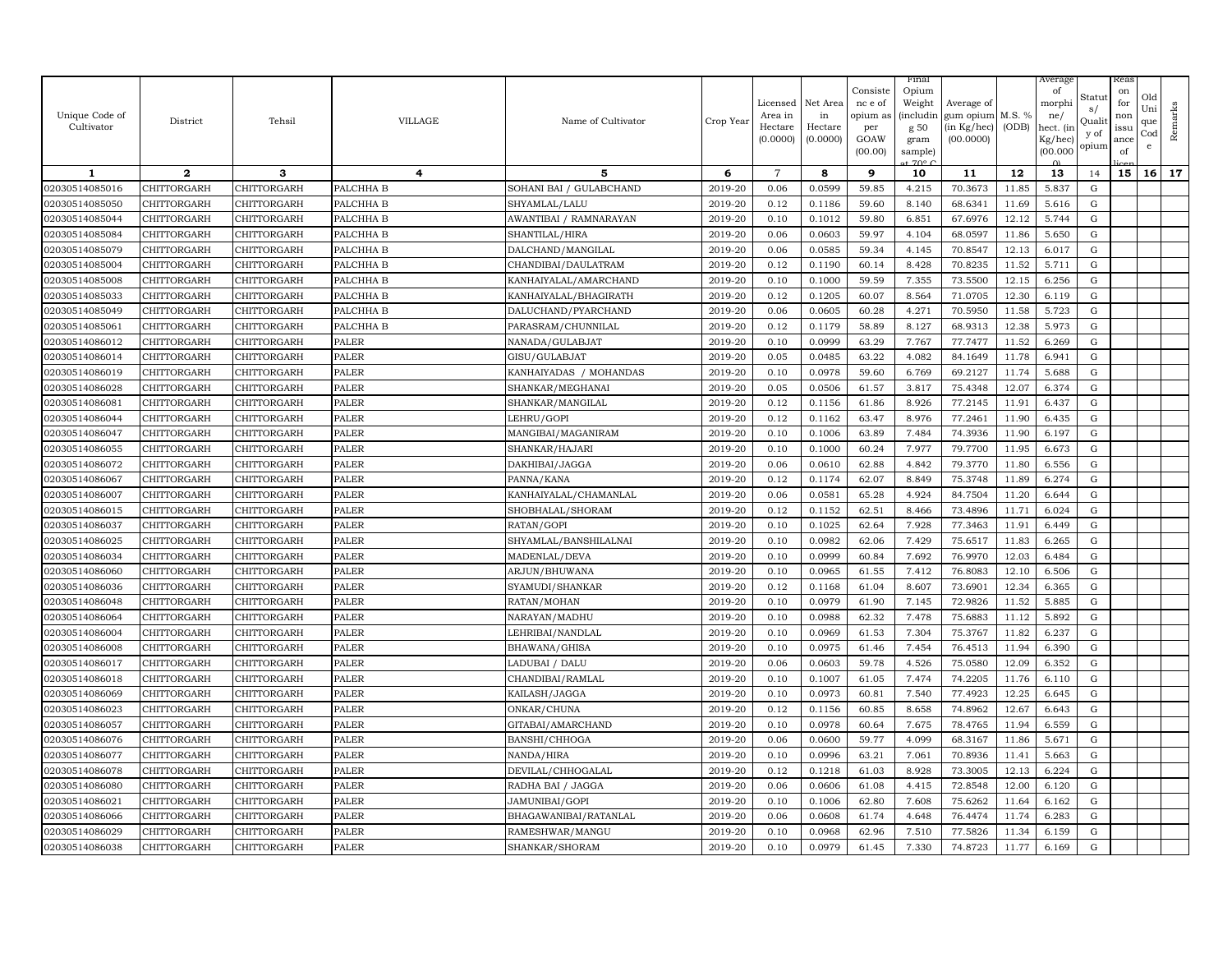| Unique Code of<br>Cultivator | District       | Tehsil      | VILLAGE        | Name of Cultivator       | Crop Year | Licensed<br>Area in<br>Hectare<br>(0.0000) | Net Area<br>in<br>Hectare<br>(0.0000) | Consiste<br>nc e of<br>opium as<br>per<br>GOAW<br>(00.00) | Final<br>Opium<br>Weight<br><i>(includin</i><br>g 50<br>gram<br>sample]<br>70° | Average of<br>gum opium M.S. %<br>(in Kg/hec)<br>(00.0000) | (ODB) | Averag<br>of<br>morphi<br>ne/<br>hect. (in<br>Kg/hec<br>(00.000) | Statut<br>s/<br>Quali<br>y of<br>opium | on<br>for<br>nor<br>isst<br>ance<br>of | Dld<br>Uni<br>que<br>Cod | Remarks |
|------------------------------|----------------|-------------|----------------|--------------------------|-----------|--------------------------------------------|---------------------------------------|-----------------------------------------------------------|--------------------------------------------------------------------------------|------------------------------------------------------------|-------|------------------------------------------------------------------|----------------------------------------|----------------------------------------|--------------------------|---------|
| 1                            | $\overline{2}$ | 3           | 4              | 5                        | 6         | $\overline{7}$                             | 8                                     | 9                                                         | 10                                                                             | 11                                                         | 12    | 13                                                               | 14                                     | 15                                     | 16 <sup>1</sup>          | 17      |
| 02030514086053               | CHITTORGARH    | CHITTORGARH | PALER          | NATHU/GOPI               | 2019-20   | 0.10                                       | 0.0988                                | 61.02                                                     | 7.165                                                                          | 72.5202                                                    | 12.03 | 6.107                                                            | $\mathbf G$                            |                                        |                          |         |
| 02030514086056               | CHITTORGARH    | CHITTORGARH | PALER          | KHEMA/MOTI               | 2019-20   | 0.10                                       | 0.0983                                | 61.36                                                     | 7.240                                                                          | 73.6521                                                    | 11.82 | 6.094                                                            | G                                      |                                        |                          |         |
| 02030514086050               | CHITTORGARH    | CHITTORGARH | PALER          | NARAYAN/GHISA            | 2019-20   | 0.05                                       | 0.0000                                |                                                           |                                                                                |                                                            |       |                                                                  | ${\rm FU}$                             |                                        |                          |         |
| 02030514087012               | CHITTORGARH    | CHITTORGARH | PARLIYA(COR)   | KALU/VARDA               | 2019-20   | 0.10                                       | 0.0979                                | 60.65                                                     | 6.715                                                                          | 68.5904                                                    | 11.82 | 5.675                                                            | G                                      |                                        |                          |         |
| 02030514087013               | CHITTORGARH    | CHITTORGARH | PARLIYA(COR)   | RAMLAL/BHURA             | 2019-20   | 0.10                                       | 0.0960                                | 63.45                                                     | 6.662                                                                          | 69.3958                                                    | 11.77 | 5.718                                                            | G                                      |                                        |                          |         |
| 02030514083039               | CHITTORGARH    | CHITTORGARH | PAROLI         | ONKAR/CHHOGA             | 2019-20   | 0.06                                       | 0.0553                                | 60.74                                                     | 4.000                                                                          | 72.3327                                                    | 12.05 | 6.102                                                            | G                                      |                                        |                          |         |
| 02030514088020               | CHITTORGARH    | CHITTORGARH | PAROLI         | DEUBAI / GIRDHARI        | 2019-20   | 0.06                                       | 0.0596                                | 59.73                                                     | 3.976                                                                          | 66.7114                                                    | 11.59 | 5.413                                                            | G                                      |                                        |                          |         |
| 02030514088046               | CHITTORGARH    | CHITTORGARH | PAROLI         | DHANNA/BHERU             | 2019-20   | 0.10                                       | 0.0000                                |                                                           |                                                                                |                                                            |       |                                                                  | ${\rm FU}$                             |                                        |                          |         |
| 02030514088041               | CHITTORGARH    | CHITTORGARH | PAROLI         | CHOGALAL/TRILOK          | 2019-20   | 0.12                                       | 0.1199                                | 58.75                                                     | 8.317                                                                          | 69.3661                                                    | 12.10 | 5.876                                                            | G                                      |                                        |                          |         |
| 02030514088019               | CHITTORGARH    | CHITTORGARH | PAROLI         | NANALAL/NARU             | 2019-20   | 0.10                                       | 0.0900                                | 57.95                                                     | 5.853                                                                          | 65.0333                                                    | 12.70 | 5.781                                                            | ${\rm G}$                              |                                        |                          |         |
| 02030514088043               | CHITTORGARH    | CHITTORGARH | PAROLI         | HIRIBAI/SAWAIRAM         | 2019-20   | 0.06                                       | 0.0604                                | 61.79                                                     | 4.361                                                                          | 72.2020                                                    | 12.75 | 6.443                                                            | ${\rm G}$                              |                                        |                          |         |
| 02030514088016               | CHITTORGARH    | CHITTORGARH | PAROLI         | RAMA/GEHRU               | 2019-20   | 0.12                                       | 0.1188                                | 60.40                                                     | 8.361                                                                          | 70.3788                                                    | 12.17 | 5.996                                                            | G                                      |                                        |                          |         |
| 02030514088017               | CHITTORGARH    | CHITTORGARH | PAROLI         | RUGHNATH/BHURAGUJAR      | 2019-20   | 0.06                                       | 0.0588                                | 62.68                                                     | 4.074                                                                          | 69.2857                                                    | 12.08 | 5.859                                                            | ${\rm G}$                              |                                        |                          |         |
| 02030514088038               | CHITTORGARH    | CHITTORGARH | PAROLI         | NARAYAN/BHERU            | 2019-20   | 0.06                                       | 0.0542                                | 62.92                                                     | 3.928                                                                          | 72.4723                                                    | 12.03 | 6.103                                                            | ${\rm G}$                              |                                        |                          |         |
| 02030514088053               | CHITTORGARH    | CHITTORGARH | PAROLI         | DHANNA/RAMAKUMHAR        | 2019-20   | 0.06                                       | 0.0609                                | 58.49                                                     | 4.153                                                                          | 68.1938                                                    | 12.41 | 5.924                                                            | ${\rm G}$                              |                                        |                          |         |
| 02030515068104               | CHITTORGARH    | CHITTORGARH | PAROLI         | FATEHKUNWAR/BHERSINGH    | 2019-20   | 0.05                                       | 0.0480                                | 56.28                                                     | 3.337                                                                          | 69.5208                                                    | 12.74 | 6.199                                                            | ${\rm G}$                              |                                        |                          |         |
| 02030514089042               | CHITTORGARH    | CHITTORGARH | PASTOLI        | DALLI/RAMCHANDRA         | 2019-20   | 0.10                                       | 0.0992                                | 61.38                                                     | 7.559                                                                          | 76.1996                                                    | 11.71 | 6.246                                                            | G                                      |                                        |                          |         |
| 02030514089003               | CHITTORGARH    | CHITTORGARH | PASTOLI        | HAJARILAL/ANERCHAND      | 2019-20   | 0.10                                       | 0.0996                                | 61.41                                                     | 6.974                                                                          | 70.0201                                                    | 12.02 | 5.892                                                            | G                                      |                                        |                          |         |
| 02030514089008               | CHITTORGARH    | CHITTORGARH | PASTOLI        | RUPA/KALUCHAMAR          | 2019-20   | 0.10                                       | 0.1002                                | 60.76                                                     | 7.170                                                                          | 71.5569                                                    | 12.01 | 6.016                                                            | G                                      |                                        |                          |         |
| 02030514089013               | CHITTORGARH    | CHITTORGARH | PASTOLI        | GHISU/BHAGIRATH          | 2019-20   | 0.06                                       | 0.0598                                | 61.66                                                     | 4.202                                                                          | 70.2676                                                    | 11.60 | 5.705                                                            | G                                      |                                        |                          |         |
| 02030514089018               | CHITTORGARH    | CHITTORGARH | PASTOLI        | GIRDHARI/BHUWANA         | 2019-20   | 0.06                                       | 0.0610                                | 61.33                                                     | 4.591                                                                          | 75.2623                                                    | 12.23 | 6.443                                                            | G                                      |                                        |                          |         |
| 02030514089019               | CHITTORGARH    | CHITTORGARH | PASTOLI        | CHOTUSINGH/BHIMSINGH     | 2019-20   | 0.10                                       | 0.1000                                | 60.48                                                     | 6.454                                                                          | 64.5400                                                    | 11.94 | 5.394                                                            | ${\rm G}$                              |                                        |                          |         |
| 02030514089020               | CHITTORGARH    | CHITTORGARH | PASTOLI        | JAGANNATH / LEHRU        | 2019-20   | 0.06                                       | 0.0605                                | 61.63                                                     | 4.420                                                                          | 73.0579                                                    | 11.63 | 5.947                                                            | ${\rm G}$                              |                                        |                          |         |
| 02030514089024               | CHITTORGARH    | CHITTORGARH | PASTOLI        | MOHANSINGH/HARLAL        | 2019-20   | 0.06                                       | 0.0589                                | 59.84                                                     | 4.291                                                                          | 72.8523                                                    | 12.00 | 6.120                                                            | G                                      |                                        |                          |         |
| 02030514089031               | CHITTORGARH    | CHITTORGARH | PASTOLI        | RANVIRSINGH/TEJSINGH     | 2019-20   | 0.06                                       | 0.0604                                | 60.63                                                     | 4.010                                                                          | 66.3907                                                    | 11.84 | 5.503                                                            | G                                      |                                        |                          |         |
| 02030514089037               | CHITTORGARH    | CHITTORGARH | PASTOLI        | SHANTILAL/BHURA          | 2019-20   | 0.06                                       | 0.0618                                | 59.15                                                     | 4.267                                                                          | 69.0453                                                    | 12.32 | 5.955                                                            | ${\rm G}$                              |                                        |                          |         |
| 02030514089041               | CHITTORGARH    | CHITTORGARH | PASTOLI        | MANGILAL/HARLAL          | 2019-20   | 0.06                                       | 0.0606                                | 60.55                                                     | 4.204                                                                          | 69.3729                                                    | 11.82 | 5.740                                                            | G                                      |                                        |                          |         |
| 02030514089007               | CHITTORGARH    | CHITTORGARH | PASTOLI        | RUKAMANKANWAR/KESARSINGH | 2019-20   | 0.10                                       | 0.1014                                | 61.09                                                     | 7.697                                                                          | 75.9073                                                    | 11.69 | 6.212                                                            | ${\rm G}$                              |                                        |                          |         |
| 02030514089040               | CHITTORGARH    | CHITTORGARH | PASTOLI        | CHHOGA/POKHAR            | 2019-20   | 0.06                                       | 0.0609                                | 60.26                                                     | 4.296                                                                          | 70.5419                                                    | 12.08 | 5.965                                                            | G                                      |                                        |                          |         |
| 02030514089009               | CHITTORGARH    | CHITTORGARH | PASTOLI        | BHAGAWAN/NARAYAN         | 2019-20   | 0.06                                       | 0.0603                                | 58.48                                                     | 4.403                                                                          | 73.0182                                                    | 11.90 | 6.082                                                            | ${\rm G}$                              |                                        |                          |         |
| 02030514089002               | CHITTORGARH    | CHITTORGARH | PASTOLI        | HAJARI/GANGARAM          | 2019-20   | 0.06                                       | 0.0596                                | 61.13                                                     | 4.489                                                                          | 75.3188                                                    | 11.78 | 6.210                                                            | G                                      |                                        |                          |         |
| 02030514089005               | CHITTORGARH    | CHITTORGARH | PASTOLI        | BHANWARLAL/LEHRU         | 2019-20   | 0.06                                       | 0.0599                                | 62.53                                                     | 3.609                                                                          | 60.2504                                                    | 11.77 | 4.964                                                            | ${\rm G}$                              |                                        |                          |         |
| 02030514089011               | CHITTORGARH    | CHITTORGARH | PASTOLI        | GOPALKUNWAR/NARAWARSINGH | 2019-20   | 0.06                                       | 0.0581                                | 62.83                                                     | 4.281                                                                          | 73.6833                                                    | 11.25 | 5.803                                                            | ${\rm G}$                              |                                        |                          |         |
| 02030514089010               | CHITTORGARH    | CHITTORGARH | PASTOLI        | NARAYANLAL/DOLA          | 2019-20   | 0.06                                       | 0.0615                                | 59.44                                                     | 4.025                                                                          | 65.4472                                                    | 12.20 | 5.589                                                            | ${\rm G}$                              |                                        |                          |         |
| 02030514089032               | CHITTORGARH    | CHITTORGARH | PASTOLI        | NATHU/BHAGIRATH          | 2019-20   | 0.06                                       | 0.0600                                | 61.36                                                     | 4.234                                                                          | 70.5667                                                    | 11.65 | 5.754                                                            | ${\rm G}$                              |                                        |                          |         |
| 02030514089033               | CHITTORGARH    | CHITTORGARH | PASTOLI        | LALSINGH/INDERSINGH      | 2019-20   | 0.06                                       | 0.0611                                | 59.68                                                     | 3.879                                                                          | 63.4861                                                    | 12.13 | 5.391                                                            | G                                      |                                        |                          |         |
| 02030514089028               | CHITTORGARH    | CHITTORGARH | PASTOLI        | SHYAM/RAMCHANDRA         | 2019-20   | 0.06                                       | 0.0000                                |                                                           |                                                                                |                                                            |       |                                                                  | FU                                     |                                        |                          |         |
| 02030514089023               | CHITTORGARH    | CHITTORGARH | PASTOLI        | BHANWARSINGH / BHERU     | 2019-20   | 0.06                                       | 0.0615                                | 60.86                                                     | 3.704                                                                          | 60.2276                                                    | 11.76 | 4.958                                                            | G                                      |                                        |                          |         |
| 02030514089006               | CHITTORGARH    | CHITTORGARH | <b>PASTOLI</b> | JAISINGH/MANSINGH        | 2019-20   | 0.06                                       | 0.0585                                | 61.74                                                     | 4.445                                                                          | 75.9829                                                    | 11.84 | 6.298                                                            | G                                      |                                        |                          |         |
| 02030514089035               | CHITTORGARH    | CHITTORGARH | PASTOLI        | GOPAL/GOKAL              | 2019-20   | 0.06                                       | 0.0623                                | 62.03                                                     | 4.280                                                                          | 68.6998                                                    | 11.70 | 5.627                                                            | G                                      |                                        |                          |         |
| 02030514089004               | CHITTORGARH    | CHITTORGARH | <b>PASTOLI</b> | GOPI / DOLA              | 2019-20   | 0.05                                       | 0.0504                                | 59.71                                                     | 3.386                                                                          | 67.1825                                                    | 12.08 | 5.682                                                            | G                                      |                                        |                          |         |
| 02030514089039               | CHITTORGARH    | CHITTORGARH | PASTOLI        | BHOPALSINGH/TEJSINGH     | 2019-20   | 0.05                                       | 0.0500                                | 61.63                                                     | 3.575                                                                          | 71.5000                                                    | 11.78 | 5.895                                                            | ${\rm G}$                              |                                        |                          |         |
| 02030514090012               | CHITTORGARH    | CHITTORGARH | PATNIA - A     | SHANKARIBAI/CHUNNILAL    | 2019-20   | 0.06                                       | 0.0610                                | 59.75                                                     | 4.089                                                                          | 67.0328                                                    | 12.07 | 5.663                                                            | ${\rm G}$                              |                                        |                          |         |
| 02030514090013               | CHITTORGARH    | CHITTORGARH | PATNIA - A     | MOTILAL/BHERULAL         | 2019-20   | 0.12                                       | 0.1213                                | 51.99                                                     | 7.479                                                                          | 61.6570                                                    | 12.06 | 5.205                                                            | ${\rm G}$                              |                                        |                          |         |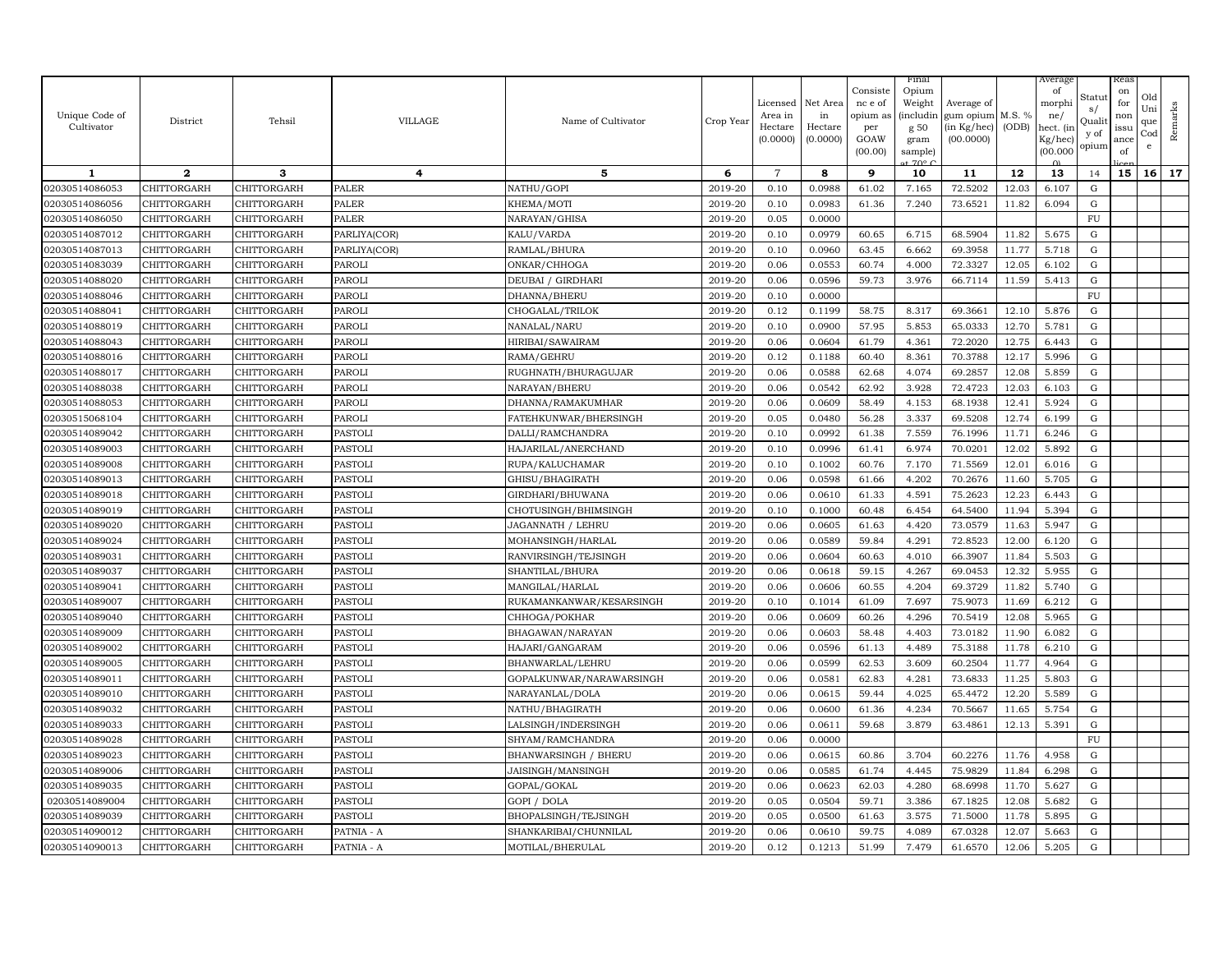| Unique Code of<br>Cultivator | District       | Tehsil             | VILLAGE    | Name of Cultivator             | Crop Year | Licensed<br>Area in<br>Hectare<br>(0.0000) | Net Area<br>in<br>Hectare<br>(0.0000) | Consiste<br>nc e of<br>opium as<br>per<br>GOAW<br>(00.00) | Final<br>Opium<br>Weight<br><i>(includin</i><br>g 50<br>gram<br>sample]<br>70° | Average of<br>gum opium M.S. %<br>(in Kg/hec)<br>(00.0000) | (ODB) | <i><u><b>Werage</b></u></i><br>of<br>morphi<br>ne/<br>hect. (in<br>Kg/hec]<br>(00.000) | Statut<br>s/<br>Quali<br>y of<br>opium | on<br>for<br>nor<br>isst<br>ance<br>of | Old<br>Uni<br>que<br>Cod | Remarks |
|------------------------------|----------------|--------------------|------------|--------------------------------|-----------|--------------------------------------------|---------------------------------------|-----------------------------------------------------------|--------------------------------------------------------------------------------|------------------------------------------------------------|-------|----------------------------------------------------------------------------------------|----------------------------------------|----------------------------------------|--------------------------|---------|
| -1                           | $\overline{2}$ | 3                  | 4          | 5                              | 6         | $\overline{7}$                             | 8                                     | 9                                                         | 10                                                                             | 11                                                         | 12    | 13                                                                                     | 14                                     | 15                                     | 16 <sup>1</sup>          | 17      |
| 02030514090022               | CHITTORGARH    | CHITTORGARH        | PATNIA - A | BHERULAL/GHISA                 | 2019-20   | 0.06                                       | 0.0592                                | 64.50                                                     | 4.423                                                                          | 74.7128                                                    | 11.36 | 5.941                                                                                  | ${\rm G}$                              |                                        |                          |         |
| 02030514090023               | CHITTORGARH    | CHITTORGARH        | PATNIA - A | KANIBAI / DAYARAM              | 2019-20   | 0.06                                       | 0.0000                                |                                                           |                                                                                |                                                            |       |                                                                                        | ${\rm FU}$                             |                                        |                          |         |
| 02030514090026               | CHITTORGARH    | CHITTORGARH        | PATNIA - A | SHRIRAM/BHERULAL               | 2019-20   | 0.10                                       | 0.0991                                | 53.62                                                     | 6.243                                                                          | 62.9970                                                    | 10.85 | 4.785                                                                                  | G                                      |                                        |                          |         |
| 02030514090049               | CHITTORGARH    | CHITTORGARH        | PATNIA - A | JHAMAKUBAI/KISHANLAL           | 2019-20   | 0.10                                       | 0.1002                                | 55.95                                                     | 6.458                                                                          | 64.4511                                                    | 13.49 | 6.086                                                                                  | G                                      |                                        |                          |         |
| 02030514090025               | CHITTORGARH    | CHITTORGARH        | PATNIA - A | RAMLAL/DAULATRAM               | 2019-20   | 0.06                                       | 0.0602                                | 58.75                                                     | 4.079                                                                          | 67.7575                                                    | 10.20 | 4.838                                                                                  | G                                      |                                        |                          |         |
| 02030514090005               | CHITTORGARH    | CHITTORGARH        | PATNIA - A | ONKAR/AMRITRAM                 | 2019-20   | 0.06                                       | 0.0626                                | 59.47                                                     | 4.061                                                                          | 64.8722                                                    | 10.80 | 4.904                                                                                  | G                                      |                                        |                          |         |
| 02030514090020               | CHITTORGARH    | <b>CHITTORGARH</b> | PATNIA - A | MANIRAM/ONKAR                  | 2019-20   | 0.10                                       | 0.1025                                | 58.12                                                     | 6.460                                                                          | 63.0244                                                    | 11.51 | 5.078                                                                                  | G                                      |                                        |                          |         |
| 02030514090133               | CHITTORGARH    | CHITTORGARH        | PATNIA - A | MOTILAL/DEVJI                  | 2019-20   | 0.06                                       | 0.0627                                | 55.18                                                     | 3.902                                                                          | 62.2329                                                    | 12.07 | 5.258                                                                                  | G                                      |                                        |                          |         |
| 02030514090003               | CHITTORGARH    | CHITTORGARH        | PATNIA - A | AMBALAL/HAJARI                 | 2019-20   | 0.06                                       | 0.0619                                | 56.03                                                     | 4.154                                                                          | 67.1082                                                    | 12.12 | 5.694                                                                                  | ${\rm G}$                              |                                        |                          |         |
| 02030514090128               | CHITTORGARH    | CHITTORGARH        | PATNIA - A | <b>BANSI/RATAN</b>             | 2019-20   | 0.10                                       | 0.1016                                | 56.28                                                     | 6.561                                                                          | 64.5768                                                    | 13.66 | 6.174                                                                                  | ${\rm G}$                              |                                        |                          |         |
| 02030514090019               | CHITTORGARH    | CHITTORGARH        | PATNIA - A | KANCHAN BAI / AMRATHRAM        | 2019-20   | 0.12                                       | 0.1224                                | 49.09                                                     | 6.936                                                                          | 56.6667                                                    | 14.02 | 5.561                                                                                  | ${\rm G}$                              |                                        |                          |         |
| 02030514090021               | CHITTORGARH    | CHITTORGARH        | PATNIA - A | SUHAGIBAI/NANALAL              | 2019-20   | 0.12                                       | 0.1180                                | 56.22                                                     | 7.501                                                                          | 63.5678                                                    | 12.58 | 5.598                                                                                  | G                                      |                                        |                          |         |
| 02030514090009               | CHITTORGARH    | CHITTORGARH        | PATNIA - A | DHAPUBAI/UDA                   | 2019-20   | 0.10                                       | 0.0990                                | 58.88                                                     | 6.889                                                                          | 69.5859                                                    | 11.62 | 5.660                                                                                  | ${\rm G}$                              |                                        |                          |         |
| 02030514090039               | CHITTORGARH    | CHITTORGARH        | PATNIA - A | CHOGALAL/KANAHA                | 2019-20   | 0.12                                       | 0.1223                                | 53.51                                                     | 7.866                                                                          | 64.3173                                                    | 12.20 | 5.493                                                                                  | ${\rm G}$                              |                                        |                          |         |
| 02030514090010               | CHITTORGARH    | CHITTORGARH        | PATNIA - A | GISA/KEMA                      | 2019-20   | 0.06                                       | 0.0600                                | 62.22                                                     | 4.329                                                                          | 72.1500                                                    | 11.44 | 5.777                                                                                  | ${\rm G}$                              |                                        |                          |         |
| 02030514090046               | CHITTORGARH    | CHITTORGARH        | PATNIA - A | SATYNARAYAN/CHATRBUJ           | 2019-20   | 0.12                                       | 0.1158                                | 58.29                                                     | 7.653                                                                          | 66.0881                                                    | 11.99 | 5.547                                                                                  | ${\rm G}$                              |                                        |                          |         |
| 02030514090024               | CHITTORGARH    | CHITTORGARH        | PATNIA - A | NATHU/KANHA                    | 2019-20   | 0.10                                       | 0.0996                                | 60.55                                                     | 7.015                                                                          | 70.4317                                                    | 11.64 | 5.739                                                                                  | ${\rm G}$                              |                                        |                          |         |
| 02030514090134               | CHITTORGARH    | CHITTORGARH        | PATNIA - A | MANGILAL/UDAIRAM               | 2019-20   | 0.10                                       | 0.1004                                | 55.63                                                     | 6.660                                                                          | 66.3347                                                    | 13.54 | 6.287                                                                                  | G                                      |                                        |                          |         |
| 02030514090031               | CHITTORGARH    | CHITTORGARH        | PATNIA - A | BANSILAL/HARIRAM               | 2019-20   | 0.06                                       | 0.0604                                | 62.14                                                     | 4.368                                                                          | 72.3179                                                    | 11.39 | 5.765                                                                                  | G                                      |                                        |                          |         |
| 02030514090034               | CHITTORGARH    | CHITTORGARH        | PATNIA - A | KAILASHIBAI/ONKAR              | 2019-20   | 0.06                                       | 0.0625                                | 59.30                                                     | 4.320                                                                          | 69.1200                                                    | 11.42 | 5.526                                                                                  | G                                      |                                        |                          |         |
| 02030514090030               | CHITTORGARH    | CHITTORGARH        | PATNIA - A | SOHAN/BHERU                    | 2019-20   | 0.06                                       | 0.0619                                | 61.19                                                     | 4.458                                                                          | 72.0194                                                    | 11.44 | 5.767                                                                                  | G                                      |                                        |                          |         |
| 02030514090132               | CHITTORGARH    | CHITTORGARH        | PATNIA - A | CHATARBHUJ/BHURA               | 2019-20   | 0.12                                       | 0.1202                                | 60.00                                                     | 8.340                                                                          | 69.3844                                                    | 11.68 | 5.673                                                                                  | G                                      |                                        |                          |         |
| 02030514090135               | CHITTORGARH    | CHITTORGARH        | PATNIA - A | AMBALAL/DOLATRAM               | 2019-20   | 0.06                                       | 0.0603                                | 60.71                                                     | 4.120                                                                          | 68.3250                                                    | 10.95 | 5.237                                                                                  | ${\rm G}$                              |                                        |                          |         |
| 02030514090033               | CHITTORGARH    | CHITTORGARH        | PATNIA - A | MATURALAL/KEMA                 | 2019-20   | 0.05                                       | 0.0501                                | 63.07                                                     | 3.811                                                                          | 76.0679                                                    | 11.04 | 5.879                                                                                  | G                                      |                                        |                          |         |
| 02030514090015               | CHITTORGARH    | CHITTORGARH        | PATNIA - A | GEETA KUNWAR / BHWANISING      | 2019-20   | 0.05                                       | 0.0500                                | 49.98                                                     | 3.077                                                                          | 61.5400                                                    | 12.24 | 5.273                                                                                  | $\mathbf G$                            |                                        |                          |         |
| 02030514090017               | CHITTORGARH    | CHITTORGARH        | PATNIA - A | DHARMSINGH / RAMNARAYAN        | 2019-20   | 0.05                                       | 0.0000                                |                                                           |                                                                                |                                                            |       |                                                                                        | ${\rm FU}$                             |                                        |                          |         |
| 02030514090065               | CHITTORGARH    | CHITTORGARH        | PATNIA - B | RAMSINGH/ASHARAM               | 2019-20   | 0.12                                       | 0.1223                                | 63.75                                                     | 8.898                                                                          | 72.7555                                                    | 11.55 | 5.882                                                                                  | G                                      |                                        |                          |         |
| 02030514090073               | CHITTORGARH    | CHITTORGARH        | PATNIA - B | RAMRATAN/CHUNILAL              | 2019-20   | 0.06                                       | 0.0612                                | 59.70                                                     | 4.025                                                                          | 65.7680                                                    | 12.08 | 5.562                                                                                  | G                                      |                                        |                          |         |
| 02030514090078               | CHITTORGARH    | CHITTORGARH        | PATNIA - B | KHEMRAJ/NANALAL                | 2019-20   | 0.06                                       | 0.0600                                | 62.07                                                     | 4.469                                                                          | 74.4833                                                    | 11.33 | 5.907                                                                                  | G                                      |                                        |                          |         |
| 02030514090090               | CHITTORGARH    | CHITTORGARH        | PATNIA - B | NATHULAL/GHISALAL              | 2019-20   | 0.10                                       | 0.1031                                | 60.90                                                     | 7.143                                                                          | 69.2823                                                    | 11.81 | 5.727                                                                                  | ${\rm G}$                              |                                        |                          |         |
| 02030514090094               | CHITTORGARH    | CHITTORGARH        | PATNIA - B | GOPAL/ONKAR                    | 2019-20   | 0.10                                       | 0.1004                                | 57.59                                                     | 6.779                                                                          | 67.5199                                                    | 12.05 | 5.695                                                                                  | G                                      |                                        |                          |         |
| 02030514090112               | CHITTORGARH    | CHITTORGARH        | PATNIA - B | MADANLAL/CHHOGA                | 2019-20   | 0.06                                       | 0.0616                                | 59.53                                                     | 4.422                                                                          | 71.7857                                                    | 11.89 | 5.975                                                                                  | ${\rm G}$                              |                                        |                          |         |
| 02030514090105               | CHITTORGARH    | CHITTORGARH        | PATNIA - B | OMPRAKASH/NANDLAL              | 2019-20   | 0.06                                       | 0.0610                                | 59.71                                                     | 4.342                                                                          | 71.1803                                                    | 11.62 | 5.790                                                                                  | ${\rm G}$                              |                                        |                          |         |
| 02030514090108               | CHITTORGARH    | CHITTORGARH        | PATNIA - B | BALURAM/CHATURBHUJ             | 2019-20   | 0.06                                       | 0.0600                                | 64.28                                                     | 4.086                                                                          | 68.1000                                                    | 10.73 | 5.115                                                                                  | ${\rm G}$                              |                                        |                          |         |
| 02030514090061               | CHITTORGARH    | CHITTORGARH        | PATNIA - B | DEVBAI/DOULATRAM               | 2019-20   | 0.12                                       | 0.1257                                | 57.42                                                     | 8.309                                                                          | 66.1018                                                    | 12.07 | 5.585                                                                                  | ${\rm G}$                              |                                        |                          |         |
| 02030514090051               | CHITTORGARH    | CHITTORGARH        | PATNIA - B | NANDLAL/BHERULAL               | 2019-20   | 0.10                                       | 0.0954                                | 57.14                                                     | 6.587                                                                          | 69.0461                                                    | 11.36 | 5.491                                                                                  | G                                      |                                        |                          |         |
| 02030514090062               | CHITTORGARH    | CHITTORGARH        | PATNIA - B | PRAHLAD/NANDLAL                | 2019-20   | 0.06                                       | 0.0616                                | 58.75                                                     | 4.188                                                                          | 67.9870                                                    | 12.10 | 5.759                                                                                  | G                                      |                                        |                          |         |
| 02030514090070               | CHITTORGARH    | CHITTORGARH        | PATNIA - B | MANGU/KANA                     | 2019-20   | 0.06                                       | 0.0615                                | 58.49                                                     | 4.111                                                                          | 66.8455                                                    | 11.59 | 5.423                                                                                  | G                                      |                                        |                          |         |
| 02030514090053               | CHITTORGARH    | CHITTORGARH        | PATNIA - B | TRILOKCHAND/RAMRATAN           | 2019-20   | 0.10                                       | 0.1000                                | 59.61                                                     | 6.719                                                                          | 67.1900                                                    | 11.64 | 5.475                                                                                  | ${\rm G}$                              |                                        |                          |         |
| 02030514090063               | CHITTORGARH    | CHITTORGARH        | PATNIA - B | KISHANRAM/IRILOKCHANDDADARAMR. | 2019-20   | 0.06                                       | 0.0619                                | 60.23                                                     | 4.130                                                                          | 66.7205                                                    | 11.52 | 5.380                                                                                  | G                                      |                                        |                          |         |
| 02030514090077               | CHITTORGARH    | <b>CHITTORGARH</b> | PATNIA - B | NIRMALA/DEUBAI/RAMSINGH        | 2019-20   | 0.10                                       | 0.1013                                | 60.35                                                     | 6.828                                                                          | 67.4038                                                    | 11.70 | 5.521                                                                                  | G                                      |                                        |                          |         |
| 02030514090144               | CHITTORGARH    | CHITTORGARH        | PATNIA - B | AMRATHRAM/RAMBAKSHA            | 2019-20   | 0.06                                       | 0.0625                                | 58.67                                                     | 4.241                                                                          | 67.8560                                                    | 11.86 | 5.633                                                                                  | ${\rm G}$                              |                                        |                          |         |
| 02030514090145               | CHITTORGARH    | CHITTORGARH        | PATNIA - B | RAJNARAYAN/RAMBAKSHA           | 2019-20   | 0.06                                       | 0.0630                                | 56.72                                                     | 4.197                                                                          | 66.6190                                                    | 11.62 | 5.419                                                                                  | ${\rm G}$                              |                                        |                          |         |
| 02030514090087               | CHITTORGARH    | CHITTORGARH        | PATNIA - B | NARAYANIBAI/RAMA               | 2019-20   | 0.10                                       | 0.1005                                | 58.90                                                     | 6.900                                                                          | 68.6567                                                    | 11.17 | 5.368                                                                                  | ${\rm G}$                              |                                        |                          |         |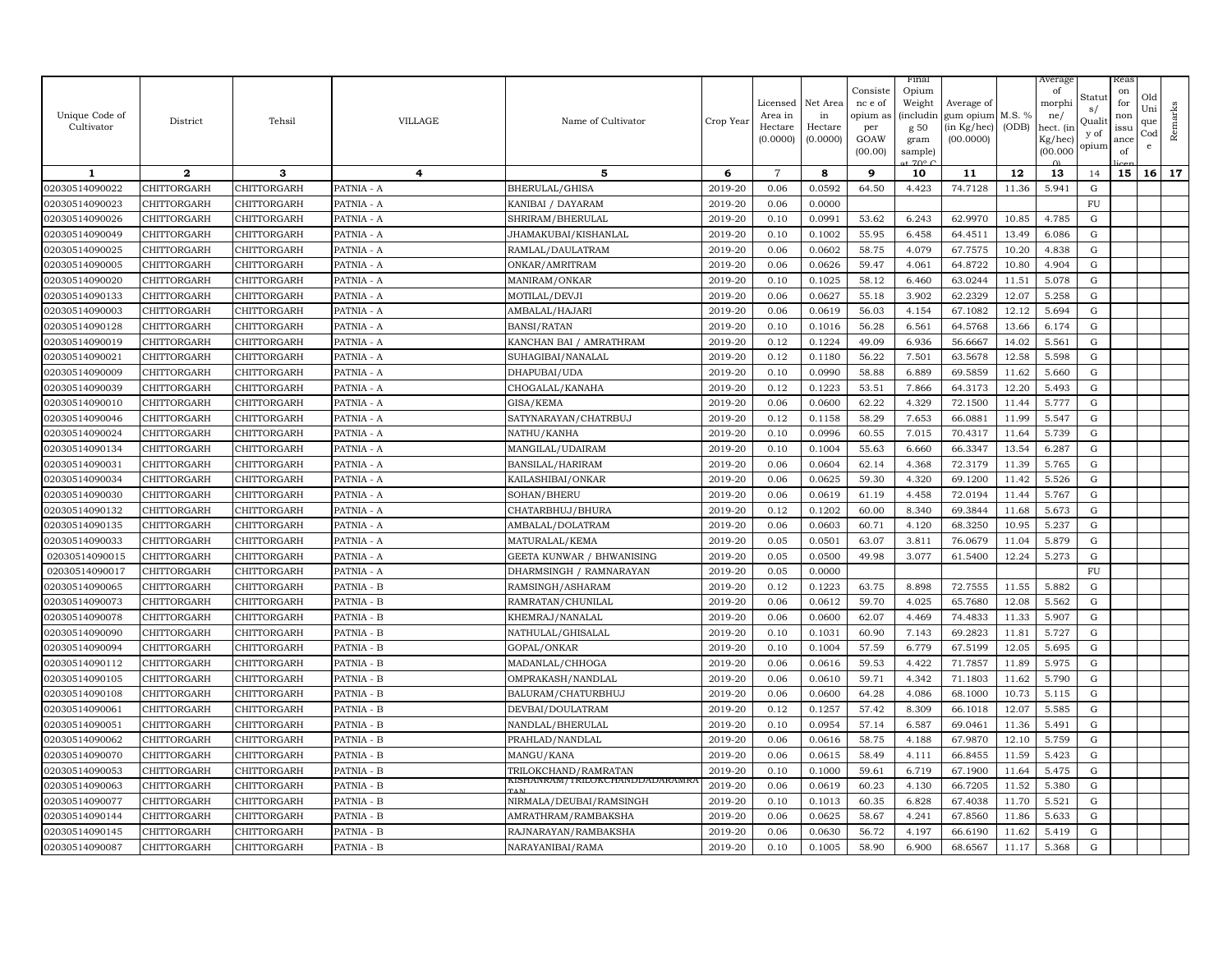| Unique Code of<br>Cultivator | District       | Tehsil      | VILLAGE     | Name of Cultivator                                            | Crop Year | Licensed<br>Area in<br>Hectare<br>(0.0000) | Net Area<br>in<br>Hectare<br>(0.0000) | Consiste<br>nc e of<br>opium as<br>per<br>GOAW<br>(00.00) | Final<br>Opium<br>Weight<br><i>(includin</i><br>g 50<br>gram<br>sample)<br>$70^\circ$ | Average of<br>gum opium M.S. %<br>(in Kg/hec)<br>(00.0000) | (ODB) | <i><u><b>Werage</b></u></i><br>of<br>morphi<br>ne/<br>hect. (in<br>Kg/hec<br>(00.000) | Statut<br>s/<br>Quali<br>y of<br>opium | on<br>for<br>nor<br>isst<br>ance<br>of | Old<br>Uni<br>que<br>∠od | Remarks |
|------------------------------|----------------|-------------|-------------|---------------------------------------------------------------|-----------|--------------------------------------------|---------------------------------------|-----------------------------------------------------------|---------------------------------------------------------------------------------------|------------------------------------------------------------|-------|---------------------------------------------------------------------------------------|----------------------------------------|----------------------------------------|--------------------------|---------|
| 1                            | $\overline{2}$ | 3           | 4           | 5                                                             | 6         | $\overline{7}$                             | 8                                     | 9                                                         | 10                                                                                    | 11                                                         | 12    | 13                                                                                    | 14                                     | 15                                     | 16                       | 17      |
| 02030514090114               | CHITTORGARH    | CHITTORGARH | PATNIA - B  | AMBALAL/RAMLAL                                                | 2019-20   | 0.06                                       | 0.0593                                | 57.33                                                     | 3.972                                                                                 | 66.9815                                                    | 12.61 | 5.913                                                                                 | G                                      |                                        |                          |         |
| 02030514090072               | CHITTORGARH    | CHITTORGARH | PATNIA - B  | BHAGIRATH/RAMLAL                                              | 2019-20   | 0.10                                       | 0.0973                                | 60.50                                                     | 6.724                                                                                 | 69.1059                                                    | 11.79 | 5.703                                                                                 | G                                      |                                        |                          |         |
| 02030514090080               | CHITTORGARH    | CHITTORGARH | PATNIA - B  | UTTAMCHAND/MANGILAL                                           | 2019-20   | 0.12                                       | 0.1212                                | 60.41                                                     | 2.537                                                                                 | 20.9323                                                    | 12.02 | 1.761                                                                                 | G                                      | 04                                     |                          |         |
| 02030514090116               | CHITTORGARH    | CHITTORGARH | PATNIA - B  | SHANTILAL/UDA                                                 | 2019-20   | 0.06                                       | 0.0577                                | 61.07                                                     | 4.144                                                                                 | 71.8198                                                    | 11.51 | 5.787                                                                                 | G                                      |                                        |                          |         |
| 02030514090071               | CHITTORGARH    | CHITTORGARH | PATNIA - B  | RAMNARAYAN/BASRAJ                                             | 2019-20   | 0.06                                       | 0.0625                                | 56.53                                                     | 4.038                                                                                 | 64.6080                                                    | 11.82 | 5.345                                                                                 | G                                      |                                        |                          |         |
| 02030514090120               | CHITTORGARH    | CHITTORGARH | PATNIA - B  | RAJARAM/BHAGIRATH                                             | 2019-20   | 0.12                                       | 0.1008                                | 60.26                                                     | 7.128                                                                                 | 70.7143                                                    | 11.60 | 5.742                                                                                 | G                                      |                                        |                          |         |
| 02030514090110               | CHITTORGARH    | CHITTORGARH | PATNIA - B  | RAMAJI/NURA                                                   | 2019-20   | 0.12                                       | 0.1207                                | 57.89                                                     | 8.138                                                                                 | 67.4234                                                    | 12.14 | 5.729                                                                                 | ${\rm G}$                              |                                        |                          |         |
| 02030514090117               | CHITTORGARH    | CHITTORGARH | PATNIA - B  | SHANTIBAI/CHANDU                                              | 2019-20   | 0.06                                       | 0.0592                                | 61.62                                                     | 4.225                                                                                 | 71.3682                                                    | 11.73 | 5.861                                                                                 | ${\rm G}$                              |                                        |                          |         |
| 02030514090124               | CHITTORGARH    | CHITTORGARH | PATNIA - B  | MUBARIK/NURA                                                  | 2019-20   | 0.10                                       | 0.1012                                | 59.92                                                     | 6.865                                                                                 | 67.8360                                                    | 11.35 | 5.390                                                                                 | ${\rm G}$                              |                                        |                          |         |
| 02030514090091               | CHITTORGARH    | CHITTORGARH | PATNIA - B  | HARISINGH/RAMRATANJAT                                         | 2019-20   | 0.12                                       | 0.1259                                | 55.12                                                     | 7.937                                                                                 | 63.0421                                                    | 12.30 | 5.428                                                                                 | G                                      |                                        |                          |         |
| 02030514090111               | CHITTORGARH    | CHITTORGARH | PATNIA - B  | NANDUBAI/CHATURBHUJ                                           | 2019-20   | 0.10                                       | 0.0983                                | 59.48                                                     | 6.908                                                                                 | 70.2747                                                    | 11.79 | 5.800                                                                                 | ${\rm G}$                              |                                        |                          |         |
| 02030514090052               | CHITTORGARH    | CHITTORGARH | PATNIA - B  | RAMESHCHANDRA/ONKARLAL                                        | 2019-20   | 0.10                                       | 0.0973                                | 61.42                                                     | 6.800                                                                                 | 69.8869                                                    | 11.71 | 5.729                                                                                 | ${\rm G}$                              |                                        |                          |         |
| 02030514090085               | CHITTORGARH    | CHITTORGARH | PATNIA - B  | SURESHCHANDRA/KHEMRAJ                                         | 2019-20   | 0.06                                       | 0.0601                                | 62.39                                                     | 4.394                                                                                 | 73.1115                                                    | 11.36 | 5.814                                                                                 | G                                      |                                        |                          |         |
| 02030514090088               | CHITTORGARH    | CHITTORGARH | PATNIA - B  | SHYAMU/BAGADU @ RAMLAL                                        | 2019-20   | 0.10                                       | 0.1004                                | 61.49                                                     | 7.106                                                                                 | 70.7769                                                    | 10.90 | 5.401                                                                                 | ${\rm G}$                              |                                        |                          |         |
| 02030514090113               | CHITTORGARH    | CHITTORGARH | PATNIA - B  | SHYAMUBAI / SHANKARLAL                                        | 2019-20   | 0.10                                       | 0.1004                                | 60.90                                                     | 7.091                                                                                 | 70.6275                                                    | 11.82 | 5.843                                                                                 | ${\rm G}$                              |                                        |                          |         |
| 02030514090098               | CHITTORGARH    | CHITTORGARH | PATNIA - B  | PRABHU/CHHOGA                                                 | 2019-20   | 0.06                                       | 0.0617                                | 58.82                                                     | 4.294                                                                                 | 69.5948                                                    | 11.61 | 5.656                                                                                 | $\mathbf G$                            |                                        |                          |         |
| 02030514090076               | CHITTORGARH    | CHITTORGARH | PATNIA - B  | PRATHVIRAJ/RAJARAM                                            | 2019-20   | 0.10                                       | 0.0984                                | 58.21                                                     | 6.586                                                                                 | 66.9309                                                    | 12.15 | 5.693                                                                                 | ${\rm G}$                              |                                        |                          |         |
| 02030514090075               | CHITTORGARH    | CHITTORGARH | PATNIA - B  | GHMANDIRAM/ONKAR                                              | 2019-20   | 0.05                                       | 0.0513                                | 60.92                                                     | 3.873                                                                                 | 75.4971                                                    | 11.64 | 6.151                                                                                 | ${\rm G}$                              |                                        |                          |         |
| 02030514090079               | CHITTORGARH    | CHITTORGARH | PATNIA - B  | TRILOKCHAND/AMRATRAM                                          | 2019-20   | 0.12                                       | 0.1210                                | 59.79                                                     | 8.490                                                                                 | 70.1653                                                    | 11.64 | 5.717                                                                                 | ${\rm G}$                              |                                        |                          |         |
| 02030514090118               | CHITTORGARH    | CHITTORGARH | PATNIA - B  | KHEMRAJ/ONKARJAT                                              | 2019-20   | 0.10                                       | 0.1032                                | 61.51                                                     | 7.267                                                                                 | 70.4167                                                    | 11.12 | 5.481                                                                                 | G                                      |                                        |                          |         |
| 02030514090059               | CHITTORGARH    | CHITTORGARH | PATNIA - B  | KISHANLAL/ONKAAR                                              | 2019-20   | 0.05                                       | 0.0518                                | 56.90                                                     | 3.373                                                                                 | 65.1158                                                    | 12.21 | 5.566                                                                                 | G                                      |                                        |                          |         |
| 02030514090055               | CHITTORGARH    | CHITTORGARH | PATNIA - B  | GOVINDRAM/RAJARAM                                             | 2019-20   | 0.05                                       | 0.0520                                | 59.18                                                     | 3.458                                                                                 | 66.5000                                                    | 12.00 | 5.586                                                                                 | G                                      |                                        |                          |         |
| 02030514088037               | CHITTORGARH    | CHITTORGARH | PAWTIA,COR  | CHANDI BAI / GANESH                                           | 2019-20   | 0.05                                       | 0.0513                                | 59.35                                                     | 3.985                                                                                 | 77.6803                                                    | 11.58 | 6.297                                                                                 | G                                      |                                        |                          |         |
| 02030514091009               | CHITTORGARH    | CHITTORGARH | PAWTIA, COR | HEUBAI/LEHRU                                                  | 2019-20   | 0.12                                       | 0.1185                                | 61.64                                                     | 8.991                                                                                 | 75.8734                                                    | 11.45 | 6.081                                                                                 | G                                      |                                        |                          |         |
| 02030514091030               | CHITTORGARH    | CHITTORGARH | PAWTIA,COR  | BALURAM/RUGHNATH                                              | 2019-20   | 0.12                                       | 0.1190                                | 63.13                                                     | 8.784                                                                                 | 73.8151                                                    | 11.42 | 5.901                                                                                 | G                                      |                                        |                          |         |
| 02030514091068               | CHITTORGARH    | CHITTORGARH | PAWTIA, COR | BAHADURSINGH/DHIRSINGH                                        | 2019-20   | 0.12                                       | 0.1174                                | 60.68                                                     | 8.495                                                                                 | 72.3595                                                    | 11.63 | 5.891                                                                                 | ${\rm G}$                              |                                        |                          |         |
| 02030514091074               | CHITTORGARH    | CHITTORGARH | PAWTIA,COR  | RAMESHWAR/NARAYAN                                             | 2019-20   | 0.06                                       | 0.0588                                | 60.70                                                     | 4.691                                                                                 | 79.7789                                                    | 11.73 | 6.551                                                                                 | G                                      |                                        |                          |         |
| 02030514091072               | CHITTORGARH    | CHITTORGARH | PAWTIA,COR  | LAXMAN/NARAYAN                                                | 2019-20   | 0.12                                       | 0.1185                                | 62.17                                                     | 9.130                                                                                 | 77.0464                                                    | 11.60 | 6.256                                                                                 | G                                      |                                        |                          |         |
| 02030514091002               | CHITTORGARH    | CHITTORGARH | PAWTIA, COR | MOHANIBAI/MADHAV                                              | 2019-20   | 0.12                                       | 0.1145                                | 63.84                                                     | 9.193                                                                                 | 80.2882                                                    | 11.36 | 6.384                                                                                 | ${\rm G}$                              |                                        |                          |         |
| 02030514091032               | CHITTORGARH    | CHITTORGARH | PAWTIA, COR | DHANRAJ/DALU                                                  | 2019-20   | 0.12                                       | 0.1147                                | 59.43                                                     | 8.074                                                                                 | 70.3923                                                    | 11.93 | 5.878                                                                                 | ${\rm G}$                              |                                        |                          |         |
| 02030514091058               | CHITTORGARH    | CHITTORGARH | PAWTIA,COR  | CHURAKALIBAI/DALU                                             | 2019-20   | 0.12                                       | 0.1147                                | 58.28                                                     | 7.635                                                                                 | 66.5650                                                    | 11.72 | 5.461                                                                                 | G                                      |                                        |                          |         |
| 02030514091059               | CHITTORGARH    | CHITTORGARH | PAWTIA,COR  | AMARIBAI/BHAGAWAN                                             | 2019-20   | 0.12                                       | 0.1175                                | 61.68                                                     | 8.415                                                                                 | 71.6170                                                    | 11.28 | 5.655                                                                                 | G                                      |                                        |                          |         |
| 02030514091015               | CHITTORGARH    | CHITTORGARH | PAWTIA, COR | BABARIBAI/BHANWARSINGH                                        | 2019-20   | 0.10                                       | 0.0973                                | 58.01                                                     | 6.729                                                                                 | 69.1572                                                    | 12.17 | 5.892                                                                                 | ${\rm G}$                              |                                        |                          |         |
| 02030514091038               | CHITTORGARH    | CHITTORGARH | PAWTIA,COR  | BHERULAL/RAGHUNATH                                            | 2019-20   | 0.12                                       | 0.0586                                | 61.78                                                     | 4.210                                                                                 | 71.8430                                                    | 11.40 | 5.733                                                                                 | ${\rm G}$                              |                                        |                          |         |
| 02030514091014               | CHITTORGARH    | CHITTORGARH | PAWTIA,COR  | KISHANLAL/FULCHAND                                            | 2019-20   | 0.10                                       | 0.0962                                | 56.71                                                     | 6.522                                                                                 | 67.7963                                                    | 11.97 | 5.680                                                                                 | G                                      |                                        |                          |         |
| 02030514091010               | CHITTORGARH    | CHITTORGARH | PAWTIA, COR | BAPUSINGH/BARDISINGH                                          | 2019-20   | 0.10                                       | 0.0973                                | 59.06                                                     | 6.809                                                                                 | 69.9794                                                    | 12.29 | 6.020                                                                                 | G                                      |                                        |                          |         |
| 02030514091023               | CHITTORGARH    | CHITTORGARH | PAWTIA,COR  | RATANLAL / BHAGWAN                                            | 2019-20   | 0.12                                       | 0.1163                                | 63.34                                                     | 9.392                                                                                 | 80.7567                                                    | 11.48 | 6.490                                                                                 | ${\rm G}$                              |                                        |                          |         |
| 02030514091006               | CHITTORGARH    | CHITTORGARH | PAWTIA, COR | GOVERDHAN / NARAYAN                                           | 2019-20   | 0.05                                       | 0.0500                                | 64.10                                                     | 3.617                                                                                 | 72.3400                                                    | 11.70 | 5.925                                                                                 | G                                      |                                        |                          |         |
| 02030514091021               | CHITTORGARH    | CHITTORGARH | PAWTIA,COR  | BHURA/PARTHA                                                  | 2019-20   | 0.12                                       | 0.1179                                | 61.28                                                     | 8.798                                                                                 | 74.6226                                                    | 11.54 | 6.028                                                                                 | G                                      |                                        |                          |         |
| 02030514091034               | CHITTORGARH    | CHITTORGARH | PAWTIA, COR | RAMA/HARIRAM                                                  | 2019-20   | 0.12                                       | 0.1156                                | 63.59                                                     | 9.411                                                                                 | 81.4100                                                    | 11.24 | 6.406                                                                                 | G                                      |                                        |                          |         |
| 02030514091039               | CHITTORGARH    | CHITTORGARH | PAWTIA, COR | LAXMANDAS/NAWALDAS/BHERUDASBA<br>BAAGAWANDAS/NAWALDAS/RAMCHAN | 2019-20   | 0.12                                       | 0.1193                                | 62.33                                                     | 9.225                                                                                 | 77.3261                                                    | 11.52 | 6.235                                                                                 | G                                      |                                        |                          |         |
| 02030514091046               | CHITTORGARH    | CHITTORGARH | PAWTIA,COR  |                                                               | 2019-20   | 0.06                                       | 0.0598                                | 61.50                                                     | 4.525                                                                                 | 75.6689                                                    | 11.50 | 6.091                                                                                 | G                                      |                                        |                          |         |
| 02030514091049               | CHITTORGARH    | CHITTORGARH | PAWTIA,COR  | SHOLA/PRATAP                                                  | 2019-20   | 0.12                                       | 0.1182                                | 60.34                                                     | 7.939                                                                                 | 67.1658                                                    | 12.08 | 5.680                                                                                 | ${\rm G}$                              |                                        |                          |         |
| 02030514091050               | CHITTORGARH    | CHITTORGARH | PAWTIA, COR | NARAYAN/NATHU                                                 | 2019-20   | 0.10                                       | 0.0488                                | 60.27                                                     | 3.315                                                                                 | 67.9303                                                    | 11.60 | 5.516                                                                                 | ${\rm G}$                              |                                        |                          |         |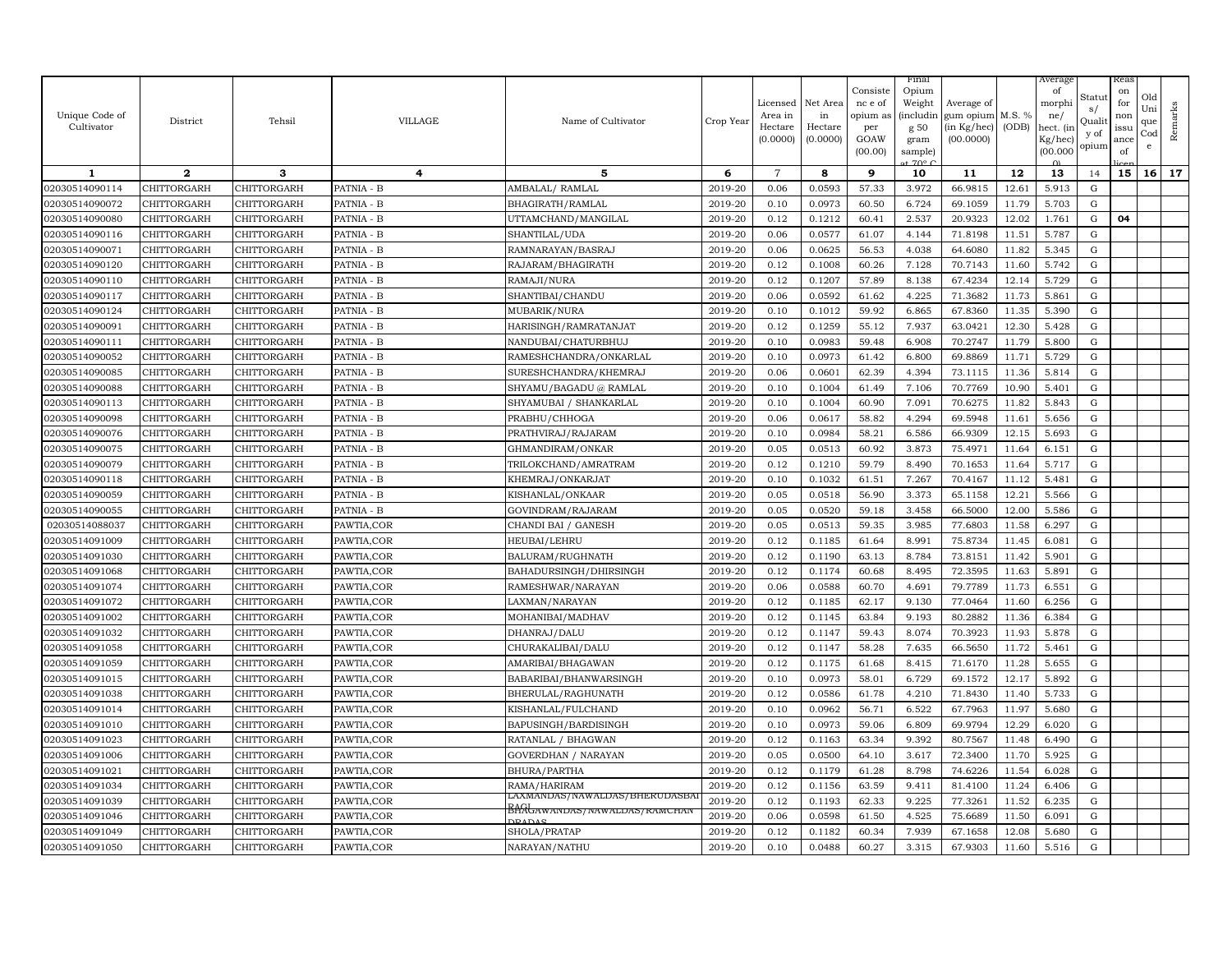| Unique Code of<br>Cultivator | District       | Tehsil             | VILLAGE        | Name of Cultivator        | Crop Year | Licensed<br>Area in<br>Hectare<br>(0.0000) | Net Area<br>in<br>Hectare<br>(0.0000) | Consiste<br>nc e of<br>opium as<br>per<br>GOAW<br>(00.00) | Final<br>Opium<br>Weight<br><i>(includin</i><br>g 50<br>gram<br>sample]<br>$70^\circ$ | Average of<br>gum opium M.S. %<br>(in Kg/hec)<br>(00.0000) | (ODB) | Averag<br>of<br>morphi<br>ne/<br>hect. (in<br>Kg/hec)<br>(00.000) | Statut<br>s/<br>Quali<br>y of<br>opium | on<br>for<br>noi<br>isst<br>ance<br>of | Old<br>Uni<br>que | Remarks |
|------------------------------|----------------|--------------------|----------------|---------------------------|-----------|--------------------------------------------|---------------------------------------|-----------------------------------------------------------|---------------------------------------------------------------------------------------|------------------------------------------------------------|-------|-------------------------------------------------------------------|----------------------------------------|----------------------------------------|-------------------|---------|
| -1                           | $\overline{2}$ | 3                  | 4              | 5                         | 6         | $\overline{7}$                             | 8                                     | 9                                                         | 10                                                                                    | 11                                                         | 12    | 13                                                                | 14                                     | 15                                     | 16                | 17      |
| 02030514091062               | CHITTORGARH    | CHITTORGARH        | PAWTIA, COR    | KISHANA/GIRDHARI          | 2019-20   | 0.06                                       | 0.0580                                | 59.96                                                     | 4.660                                                                                 | 80.3448                                                    | 10.19 | 5.731                                                             | G                                      |                                        |                   |         |
| 02030514091069               | CHITTORGARH    | CHITTORGARH        | PAWTIA, COR    | SHOBHAKANWAR/BHANWARSINGH | 2019-20   | 0.10                                       | 0.0966                                | 58.63                                                     | 6.918                                                                                 | 71.6149                                                    | 12.01 | 6.021                                                             | G                                      |                                        |                   |         |
| 02030514091017               | CHITTORGARH    | CHITTORGARH        | PAWTIA, COR    | SHANKARLAL/RUPA           | 2019-20   | 0.05                                       | 0.0000                                |                                                           |                                                                                       |                                                            |       |                                                                   | ${\rm FU}$                             |                                        |                   |         |
| 02030514091051               | CHITTORGARH    | CHITTORGARH        | PAWTIA, COR    | NANDLAL/RAMDAS            | 2019-20   | 0.05                                       | 0.0500                                | 63.18                                                     | 4.143                                                                                 | 82.8600                                                    | 9.99  | 5.794                                                             | ${\rm G}$                              |                                        |                   |         |
| 02030514091028               | CHITTORGARH    | CHITTORGARH        | PAWTIA, COR    | LAXMAN/BHAGAWAN           | 2019-20   | 0.05                                       | 0.0000                                |                                                           |                                                                                       |                                                            |       |                                                                   | FU                                     |                                        |                   |         |
| 02030514091055               | CHITTORGARH    | CHITTORGARH        | PAWTIA,COR     | PARTHU/GAMER              | 2019-20   | 0.05                                       | 0.0506                                | 60.52                                                     | 3.942                                                                                 | 77.9051                                                    | 11.70 | 6.381                                                             | G                                      |                                        |                   |         |
| 02030514092011               | CHITTORGARH    | CHITTORGARH        | PEMAKHEDA      | RATAN/PRABHU              | 2019-20   | 0.12                                       | 0.1195                                | 54.67                                                     | 7.193                                                                                 | 60.1925                                                    | 12.18 | 5.132                                                             | ${\rm G}$                              |                                        |                   |         |
| 02030514092006               | CHITTORGARH    | CHITTORGARH        | PEMAKHEDA      | RATAN/HEMA                | 2019-20   | 0.10                                       | 0.1001                                | 55.82                                                     | 6.371                                                                                 | 63.6464                                                    | 9.85  | 4.389                                                             | G                                      |                                        |                   |         |
| 02030514092004               | CHITTORGARH    | CHITTORGARH        | PEMAKHEDA      | MANGIBAI/DOLA             | 2019-20   | 0.10                                       | 0.0996                                | 56.93                                                     | 6.563                                                                                 | 65.8936                                                    | 10.98 | 5.065                                                             | ${\rm G}$                              |                                        |                   |         |
| 02030514092003               | CHITTORGARH    | CHITTORGARH        | PEMAKHEDA      | DALCHAND/HAJARI           | 2019-20   | 0.10                                       | 0.0993                                | 57.90                                                     | 6.601                                                                                 | 66.4753                                                    | 10.67 | 4.965                                                             | G                                      |                                        |                   |         |
| 02030514093009               | CHITTORGARH    | CHITTORGARH        | RAGHUNATHPURA  | BHANWARLAL/FATTA          | 2019-20   | 0.06                                       | 0.0599                                | 62.95                                                     | 4.083                                                                                 | 68.1636                                                    | 10.63 | 5.072                                                             | G                                      |                                        |                   |         |
| 02030514093003               | CHITTORGARH    | CHITTORGARH        | RAGHUNATHPURA  | KISHANLAL / HARLAL        | 2019-20   | 0.10                                       | 0.1012                                | 62.96                                                     | 7.321                                                                                 | 72.3419                                                    | 11.18 | 5.662                                                             | ${\rm G}$                              |                                        |                   |         |
| 02030514093005               | CHITTORGARH    | CHITTORGARH        | RAGHUNATHPURA  | MADHO/DHANNA              | 2019-20   | 0.12                                       | 0.1143                                | 59.08                                                     | 8.086                                                                                 | 70.7437                                                    | 11.19 | 5.541                                                             | ${\rm G}$                              |                                        |                   |         |
| 02030514093029               | CHITTORGARH    | CHITTORGARH        | RAGHUNATHPURA  | FATEHLAL/DHANNA           | 2019-20   | 0.10                                       | 0.0999                                | 58.90                                                     | 6.984                                                                                 | 69.9099                                                    | 10.53 | 5.153                                                             | G                                      |                                        |                   |         |
| 02030514093035               | CHITTORGARH    | CHITTORGARH        | RAGHUNATHPURA  | RUPA/NANDA                | 2019-20   | 0.06                                       | 0.0607                                | 59.94                                                     | 4.273                                                                                 | 70.3954                                                    | 11.64 | 5.736                                                             | ${\rm G}$                              |                                        |                   |         |
| 02030514093040               | CHITTORGARH    | CHITTORGARH        | RAGHUNATHPURA  | MANOHAR/MADHO             | 2019-20   | 0.06                                       | 0.0603                                | 57.03                                                     | 4.277                                                                                 | 70.9287                                                    | 12.57 | 6.241                                                             | ${\rm G}$                              |                                        |                   |         |
| 02030514093041               | CHITTORGARH    | CHITTORGARH        | RAGHUNATHPURA  | BHERULAL/GOVINDRAM        | 2019-20   | 0.12                                       | 0.1149                                | 56.40                                                     | 7.807                                                                                 | 67.9460                                                    | 14.15 | 6.730                                                             | G                                      |                                        |                   |         |
| 02030514093014               | CHITTORGARH    | CHITTORGARH        | RAGHUNATHPURA  | CHANDIBAI/FATTA           | 2019-20   | 0.06                                       | 0.0603                                | 53.97                                                     | 4.711                                                                                 | 78.1260                                                    | 12.71 | 6.951                                                             | G                                      |                                        |                   |         |
| 02030514093033               | CHITTORGARH    | CHITTORGARH        | RAGHUNATHPURA  | HEMRAJ/CHAMPA             | 2019-20   | 0.06                                       | 0.0588                                | 59.09                                                     | 4.254                                                                                 | 72.3469                                                    | 11.49 | 5.820                                                             | $\mathbf G$                            |                                        |                   |         |
| 02030514093007               | CHITTORGARH    | CHITTORGARH        | RAGHUNATHPURA  | RUPLAL/GOVIND             | 2019-20   | 0.06                                       | 0.0570                                | 59.99                                                     | 4.191                                                                                 | 73.5263                                                    | 11.30 | 5.816                                                             | $\mathbf G$                            |                                        |                   |         |
| 02030514093025               | CHITTORGARH    | CHITTORGARH        | RAGHUNATHPURA  | JAMNABAI/BHURA            | 2019-20   | 0.06                                       | 0.0600                                | 58.21                                                     | 3.933                                                                                 | 65.5500                                                    | 12.18 | 5.589                                                             | G                                      |                                        |                   |         |
| 02030514093023               | CHITTORGARH    | CHITTORGARH        | RAGHUNATHPURA  | GHISA/HAJARI              | 2019-20   | 0.10                                       | 0.0964                                | 61.30                                                     | 6.953                                                                                 | 72.1266                                                    | 10.51 | 5.306                                                             | G                                      |                                        |                   |         |
| 02030514093013               | CHITTORGARH    | CHITTORGARH        | RAGHUNATHPURA  | JAMANAKUNWAR/NARAYANSINGH | 2019-20   | 0.12                                       | 0.1200                                | 60.37                                                     | 8.081                                                                                 | 67.3417                                                    | 10.55 | 4.973                                                             | G                                      |                                        |                   |         |
| 02030514093030               | CHITTORGARH    | CHITTORGARH        | RAGHUNATHPURA  | MANGILAL/BALULAL          | 2019-20   | 0.06                                       | 0.0590                                | 58.61                                                     | 4.161                                                                                 | 70.5254                                                    | 11.45 | 5.653                                                             | ${\rm G}$                              |                                        |                   |         |
| 02030514093015               | CHITTORGARH    | CHITTORGARH        | RAGHUNATHPURA  | JANIBAI/AASHU             | 2019-20   | 0.06                                       | 0.0570                                | 60.50                                                     | 4.123                                                                                 | 72.3333                                                    | 12.05 | 6.101                                                             | ${\rm G}$                              |                                        |                   |         |
| 02030514093031               | CHITTORGARH    | <b>CHITTORGARH</b> | RAGHUNATHPURA  | PRATHVIRAJ/GOPILAL        | 2019-20   | 0.10                                       | 0.0964                                | 60.33                                                     | 6.766                                                                                 | 70.1867                                                    | 11.50 | 5.650                                                             | G                                      |                                        |                   |         |
| 02030514093041               | CHITTORGARH    | CHITTORGARH        | RAGHUNATHPURA  | PYARIBAI/MADHULAL         | 2019-20   | 0.10                                       | 0.0996                                | 59.69                                                     | 7.026                                                                                 | 70.5422                                                    | 11.53 | 5.694                                                             | ${\rm G}$                              |                                        |                   |         |
| 02030514093018               | CHITTORGARH    | CHITTORGARH        | RAGHUNATHPURA  | DHAPUBAI/RUPA             | 2019-20   | 0.10                                       | 0.0975                                | 57.55                                                     | 6.257                                                                                 | 64.1744                                                    | 12.25 | 5.503                                                             | ${\rm G}$                              |                                        |                   |         |
| 02030514093024               | CHITTORGARH    | CHITTORGARH        | RAGHUNATHPURA  | HEERABAI / RAMCHANDRA     | 2019-20   | 0.05                                       | 0.0503                                | 59.73                                                     | 3.695                                                                                 | 73.4592                                                    | 11.12 | 5.718                                                             | G                                      |                                        |                   |         |
| 02030514093002               | CHITTORGARH    | CHITTORGARH        | RAGHUNATHPURA  | <b>BHERU/KISHANA</b>      | 2019-20   | 0.05                                       | 0.0495                                | 60.18                                                     | 3.998                                                                                 | 80.7677                                                    | 10.85 | 6.134                                                             | $\mathbf G$                            |                                        |                   |         |
| 02030514093011               | CHITTORGARH    | CHITTORGARH        | RAGHUNATHPURA  | AMARCHAND/BHERULAL        | 2019-20   | 0.05                                       | 0.0465                                | 57.04                                                     | 3.284                                                                                 | 70.6237                                                    | 11.96 | 5.912                                                             | ${\rm G}$                              |                                        |                   |         |
| 02030514093012               | CHITTORGARH    | CHITTORGARH        | RAGHUNATHPURA  | PARTHUBAI/NARAYAN         | 2019-20   | 0.05                                       | 0.0482                                | 57.20                                                     | 3.693                                                                                 | 76.6183                                                    | 11.40 | 6.115                                                             | ${\rm G}$                              |                                        |                   |         |
| 02030514093028               | CHITTORGARH    | CHITTORGARH        | RAGHUNATHPURA  | RAMCHANDRA/ONKAR          | 2019-20   | 0.05                                       | 0.0459                                | 59.11                                                     | 3.530                                                                                 | 76.9063                                                    | 11.00 | 5.921                                                             | ${\rm G}$                              |                                        |                   |         |
| 02030514094009               | CHITTORGARH    | CHITTORGARH        | <b>RAJPURA</b> | KISHANLAL/PRATHVIRAJ      | 2019-20   | 0.12                                       | 0.1179                                | 60.49                                                     | 8.270                                                                                 | 70.1442                                                    | 11.52 | 5.656                                                             | G                                      |                                        |                   |         |
| 02030514094007               | CHITTORGARH    | CHITTORGARH        | <b>RAJPURA</b> | MANGILAL/SEWA             | 2019-20   | 0.12                                       | 0.1168                                | 55.22                                                     | 7.470                                                                                 | 63.9555                                                    | 11.41 | 5.108                                                             | $\mathbf G$                            |                                        |                   |         |
| 02030514094001               | CHITTORGARH    | CHITTORGARH        | <b>RAJPURA</b> | BANSHILAL/BHERULAL        | 2019-20   | 0.10                                       | 0.0961                                | 58.21                                                     | 6.869                                                                                 | 71.4776                                                    | 9.76  | 4.883                                                             | G                                      |                                        |                   |         |
| 02030514094012               | CHITTORGARH    | CHITTORGARH        | RAJPURA        | BAPULAL/BHERULAL          | 2019-20   | 0.12                                       | 0.1163                                | 54.34                                                     | 7.670                                                                                 | 65.9501                                                    | 10.42 | 4.810                                                             | G                                      |                                        |                   |         |
| 02030514094016               | CHITTORGARH    | CHITTORGARH        | RAJPURA        | MOTILAL/HARIRAM           | 2019-20   | 0.10                                       | 0.0966                                | 59.36                                                     | 6.199                                                                                 | 64.1718                                                    | 12.97 | 5.826                                                             | G                                      |                                        |                   |         |
| 02030514094003               | CHITTORGARH    | CHITTORGARH        | RAJPURA        | NANURAM/HARIRAM           | 2019-20   | 0.12                                       | 0.1173                                | 56.16                                                     | 7.686                                                                                 | 65.5243                                                    | 11.04 | 5.064                                                             | G                                      |                                        |                   |         |
| 02030514094017               | CHITTORGARH    | CHITTORGARH        | RAJPURA        | KANTA BAI / SOHANLAL      | 2019-20   | 0.12                                       | 0.1155                                | 52.83                                                     | 7.072                                                                                 | 61.2294                                                    | 10.83 | 4.642                                                             | G                                      |                                        |                   |         |
| 02030514094019               | CHITTORGARH    | CHITTORGARH        | <b>RAJPURA</b> | RATANIBAI/MANGILAL        | 2019-20   | 0.06                                       | 0.0603                                | 55.00                                                     | 3.669                                                                                 | 60.8458                                                    | 11.91 | 5.073                                                             | G                                      |                                        |                   |         |
| 02030514094002               | CHITTORGARH    | CHITTORGARH        | RAJPURA        | BHERULAL/MOHANLAL         | 2019-20   | 0.05                                       | 0.0474                                | 53.15                                                     | 3.356                                                                                 | 70.8017                                                    | 12.25 | 6.071                                                             | G                                      |                                        |                   |         |
| 02030514094018               | CHITTORGARH    | CHITTORGARH        | <b>RAJPURA</b> | MATHURALAL/HARIRAM        | 2019-20   | 0.05                                       | 0.0472                                | 51.44                                                     | 2.815                                                                                 | 59.6398                                                    | 14.39 | 6.006                                                             | ${\rm G}$                              |                                        |                   |         |
| 02030514094020               | CHITTORGARH    | CHITTORGARH        | <b>RAJPURA</b> | KASTURIBAI/BHERU          | 2019-20   | 0.05                                       | 0.0480                                | 51.47                                                     | 3.132                                                                                 | 65.2500                                                    | 11.91 | 5.440                                                             | ${\rm G}$                              |                                        |                   |         |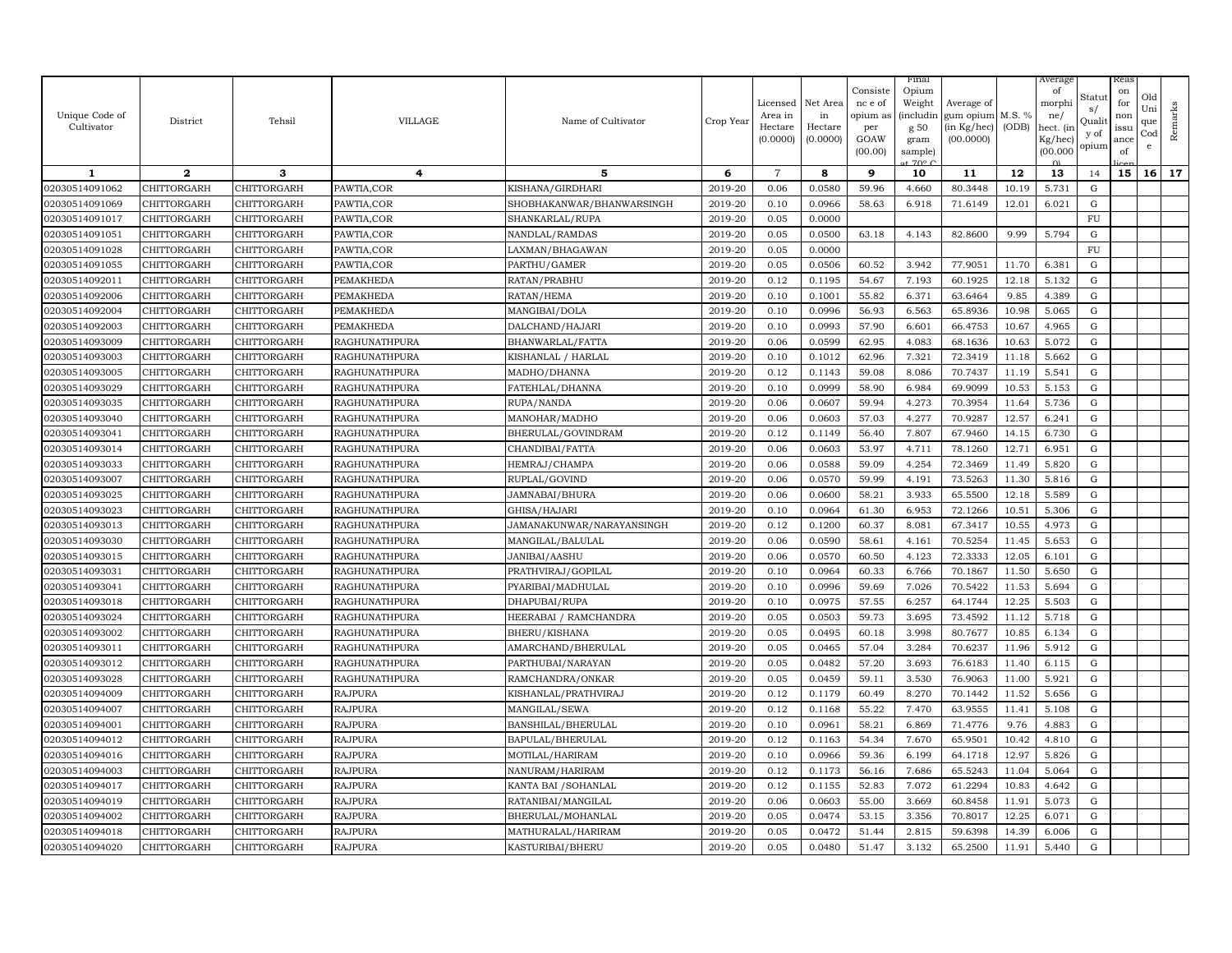| Unique Code of<br>Cultivator | District       | Tehsil             | VILLAGE       | Name of Cultivator      | Crop Year | Licensed<br>Area in<br>Hectare<br>(0.0000) | Net Area<br>in<br>Hectare<br>(0.0000) | Consiste<br>nc e of<br>opium as<br>per<br>GOAW<br>(00.00) | Final<br>Opium<br>Weight<br><i>(includin</i><br>g 50<br>gram<br>sample]<br>70° | Average of<br>gum opium<br>(in Kg/hec)<br>(00.0000) | M.S. %<br>(ODB) | Averag<br>of<br>morphi<br>ne/<br>hect. (in<br>Kg/hec)<br>(00.000) | Statut<br>s/<br>Quali<br>y of<br>opium | on<br>for<br>nor<br>isst<br>ance<br>of | Dld<br>Uni<br>que<br>Cod | Remarks |
|------------------------------|----------------|--------------------|---------------|-------------------------|-----------|--------------------------------------------|---------------------------------------|-----------------------------------------------------------|--------------------------------------------------------------------------------|-----------------------------------------------------|-----------------|-------------------------------------------------------------------|----------------------------------------|----------------------------------------|--------------------------|---------|
| -1                           | $\overline{2}$ | з                  | 4             | 5                       | 6         | $\overline{7}$                             | 8                                     | 9                                                         | 10                                                                             | 11                                                  | 12              | 13                                                                | 14                                     | 15                                     | 16 <sup>1</sup>          | 17      |
| 02030514095007               | CHITTORGARH    | CHITTORGARH        | RAMAKHEDA     | NARAYAN/PRATAP          | 2019-20   | 0.12                                       | 0.1143                                | 59.99                                                     | 8.159                                                                          | 71.3823                                             | 11.90           | 5.946                                                             | G                                      |                                        |                          |         |
| 02030514095010               | CHITTORGARH    | CHITTORGARH        | RAMAKHEDA     | KISHANLAL/DAYARAMSUTHAR | 2019-20   | 0.10                                       | 0.0930                                | 66.55                                                     | 7.672                                                                          | 82.4946                                             | 11.18           | 6.456                                                             | G                                      |                                        |                          |         |
| 02030514095015               | CHITTORGARH    | CHITTORGARH        | RAMAKHEDA     | GORDHAN/SURAJMAL        | 2019-20   | 0.10                                       | 0.0957                                | 63.05                                                     | 7.224                                                                          | 75.4859                                             | 11.74           | 6.203                                                             | G                                      |                                        |                          |         |
| 02030514095032               | CHITTORGARH    | CHITTORGARH        | RAMAKHEDA     | NANDA/SURAJMAL          | 2019-20   | 0.10                                       | 0.0996                                | 64.85                                                     | 7.782                                                                          | 78.1325                                             | 11.46           | 6.268                                                             | ${\rm G}$                              |                                        |                          |         |
| 02030514095006               | CHITTORGARH    | CHITTORGARH        | RAMAKHEDA     | BHURIBAI/KISHANLAL      | 2019-20   | 0.10                                       | 0.0972                                | 64.64                                                     | 7.637                                                                          | 78.5700                                             | 11.97           | 6.583                                                             | G                                      |                                        |                          |         |
| 02030514095039               | CHITTORGARH    | CHITTORGARH        | RAMAKHEDA     | NARAYAN/GOKAL           | 2019-20   | 0.12                                       | 0.1126                                | 62.68                                                     | 8.444                                                                          | 74.9911                                             | 11.87           | 6.231                                                             | G                                      |                                        |                          |         |
| 02030514095041               | CHITTORGARH    | CHITTORGARH        | RAMAKHEDA     | BHERU/GHASI             | 2019-20   | 0.12                                       | 0.1149                                | 62.77                                                     | 8.061                                                                          | 70.1567                                             | 11.76           | 5.776                                                             | ${\rm G}$                              |                                        |                          |         |
| 02030514095011               | CHITTORGARH    | CHITTORGARH        | RAMAKHEDA     | BHAGAWANLAL/ONKAR       | 2019-20   | 0.06                                       | 0.0582                                | 64.30                                                     | 4.620                                                                          | 79.3814                                             | 11.66           | 6.480                                                             | G                                      |                                        |                          |         |
| 02030514095040               | CHITTORGARH    | CHITTORGARH        | RAMAKHEDA     | NANURAM/ONKAR           | 2019-20   | 0.12                                       | 0.0565                                | 64.70                                                     | 4.557                                                                          | 80.6549                                             | 11.25           | 6.351                                                             | ${\rm G}$                              |                                        |                          |         |
| 02030514095004               | CHITTORGARH    | CHITTORGARH        | RAMAKHEDA     | KALU/DAYARAM            | 2019-20   | 0.06                                       | 0.0588                                | 62.72                                                     | 4.256                                                                          | 72.3810                                             | 11.38           | 5.766                                                             | G                                      |                                        |                          |         |
| 02030514095012               | CHITTORGARH    | CHITTORGARH        | RAMAKHEDA     | NARU/NATHU              | 2019-20   | 0.12                                       | 0.1148                                | 64.31                                                     | 8.480                                                                          | 73.8676                                             | 11.57           | 5.982                                                             | ${\rm G}$                              |                                        |                          |         |
| 02030514095008               | CHITTORGARH    | CHITTORGARH        | RAMAKHEDA     | CHUNNILAL/LALU          | 2019-20   | 0.10                                       | 0.0975                                | 63.12                                                     | 7.475                                                                          | 76.6667                                             | 11.91           | 6.392                                                             | ${\rm G}$                              |                                        |                          |         |
| 02030514095029               | CHITTORGARH    | CHITTORGARH        | RAMAKHEDA     | LEHARIBAI/BHERULAL      | 2019-20   | 0.12                                       | 0.1177                                | 62.92                                                     | 8.719                                                                          | 74.0782                                             | 11.92           | 6.181                                                             | ${\rm G}$                              |                                        |                          |         |
| 02030514095033               | CHITTORGARH    | CHITTORGARH        | RAMAKHEDA     | NATHULAL/BHERULAL       | 2019-20   | 0.10                                       | 0.0969                                | 61.15                                                     | 7.399                                                                          | 76.3571                                             | 11.66           | 6.232                                                             | $\mathbf G$                            |                                        |                          |         |
| 02030514095027               | CHITTORGARH    | CHITTORGARH        | RAMAKHEDA     | HANGARIBAI/HAJARI       | 2019-20   | 0.06                                       | 0.0597                                | 63.70                                                     | 4.586                                                                          | 76.8174                                             | 11.85           | 6.373                                                             | ${\rm G}$                              |                                        |                          |         |
| 02030514095019               | CHITTORGARH    | CHITTORGARH        | RAMAKHEDA     | RAMI/NARU               | 2019-20   | 0.06                                       | 0.0000                                |                                                           |                                                                                |                                                     |                 |                                                                   | ${\rm FU}$                             |                                        |                          |         |
| 02030514095021               | CHITTORGARH    | CHITTORGARH        | RAMAKHEDA     | NANDU/JITU              | 2019-20   | 0.06                                       | 0.0581                                | 58.25                                                     | 3.653                                                                          | 62.8744                                             | 12.43           | 5.471                                                             | G                                      |                                        |                          |         |
| 02030514095016               | CHITTORGARH    | CHITTORGARH        | RAMAKHEDA     | CHENRAM/NARAYAN         | 2019-20   | 0.05                                       | 0.0498                                | 62.02                                                     | 3.500                                                                          | 70.2811                                             | 11.77           | 5.790                                                             | G                                      |                                        |                          |         |
| 02030514095028               | CHITTORGARH    | CHITTORGARH        | RAMAKHEDA     | RUPLAL/DAYARAM          | 2019-20   | 0.05                                       | 0.0480                                | 61.14                                                     | 3.738                                                                          | 77.8750                                             | 11.81           | 6.438                                                             | $\mathbf G$                            |                                        |                          |         |
| 02030514096009               | CHITTORGARH    | CHITTORGARH        | RAMPURIA, COR | BHAGWANIBAI / SHAMBHU   | 2019-20   | 0.10                                       | 0.0996                                | 64.42                                                     | 8.181                                                                          | 82.1386                                             | 11.75           | 6.756                                                             | $\mathbf G$                            |                                        |                          |         |
| 02030514096027               | CHITTORGARH    | CHITTORGARH        | RAMPURIA, COR | SHIVLAL/BHERA           | 2019-20   | 0.10                                       | 0.1024                                | 52.24                                                     | 6.993                                                                          | 68.2910                                             | 13.65           | 6.525                                                             | G                                      |                                        |                          |         |
| 02030514096010               | CHITTORGARH    | CHITTORGARH        | RAMPURIA, COR | LAXMINARAYAN/MANKCHAND  | 2019-20   | 0.06                                       | 0.0609                                | 50.25                                                     | 3.690                                                                          | 60.5911                                             | 15.46           | 6.557                                                             | G                                      |                                        |                          |         |
| 02030514096030               | CHITTORGARH    | CHITTORGARH        | RAMPURIA,COR  | KANHAIYALAL/NANDLAL     | 2019-20   | 0.06                                       | 0.0612                                | 52.01                                                     | 3.841                                                                          | 62.7614                                             | 15.30           | 6.722                                                             | G                                      |                                        |                          |         |
| 02030514096015               | CHITTORGARH    | CHITTORGARH        | RAMPURIA, COR | DALCHAND/KISHANA        | 2019-20   | 0.10                                       | 0.1008                                | 48.32                                                     | 6.047                                                                          | 59.9901                                             | 15.60           | 6.551                                                             | ${\rm G}$                              |                                        |                          |         |
| 02030514096007               | CHITTORGARH    | CHITTORGARH        | RAMPURIA,COR  | ONKAR/BHUWANA           | 2019-20   | 0.06                                       | 0.0600                                | 53.42                                                     | 4.007                                                                          | 66.7833                                             | 12.19           | 5.698                                                             | ${\rm G}$                              |                                        |                          |         |
| 02030514096001               | CHITTORGARH    | <b>CHITTORGARH</b> | RAMPURIA, COR | AMARATIBAI / GEHRU      | 2019-20   | 0.06                                       | 0.0575                                | 53.75                                                     | 3.908                                                                          | 67.9652                                             | 13.62           | 6.480                                                             | G                                      |                                        |                          |         |
| 02030514096017               | CHITTORGARH    | CHITTORGARH        | RAMPURIA,COR  | CHHOGA/HAJARI           | 2019-20   | 0.10                                       | 0.0995                                | 53.77                                                     | 6.268                                                                          | 62.9950                                             | 12.22           | 5.389                                                             | ${\rm G}$                              |                                        |                          |         |
| 02030514096032               | CHITTORGARH    | CHITTORGARH        | RAMPURIA, COR | BHAGAWAN/SURAJMAL       | 2019-20   | 0.06                                       | 0.0619                                | 57.64                                                     | 4.554                                                                          | 73.5703                                             | 10.74           | 5.530                                                             | ${\rm G}$                              |                                        |                          |         |
| 02030514096004               | CHITTORGARH    | CHITTORGARH        | RAMPURIA, COR | GIRVARSINGH/DUNGARSINGH | 2019-20   | 0.06                                       | 0.0620                                | 52.24                                                     | 3.821                                                                          | 61.6290                                             | 14.20           | 6.126                                                             | G                                      |                                        |                          |         |
| 02030514096028               | CHITTORGARH    | CHITTORGARH        | RAMPURIA,COR  | PREMBAI / MATHURA       | 2019-20   | 0.05                                       | 0.0505                                | 49.90                                                     | 3.286                                                                          | 65.0693                                             | 15.51           | 7.065                                                             | $\mathbf G$                            |                                        |                          |         |
| 02030514096011               | CHITTORGARH    | CHITTORGARH        | RAMPURIA, COR | SHIVLAL/GIRDHARI        | 2019-20   | 0.05                                       | 0.0475                                | 53.88                                                     | 3.179                                                                          | 66.9263                                             | 13.05           | 6.114                                                             | ${\rm G}$                              |                                        |                          |         |
| 02030514096034               | CHITTORGARH    | CHITTORGARH        | RAMPURIA, COR | SHANKARLAL/GOKAL        | 2019-20   | 0.05                                       | 0.0517                                | 55.91                                                     | 3.578                                                                          | 69.2070                                             | 13.52           | 6.550                                                             | ${\rm G}$                              |                                        |                          |         |
| 02030514096029               | CHITTORGARH    | CHITTORGARH        | RAMPURIA, COR | BHANWARLAL/KHUMAN       | 2019-20   | 0.05                                       | 0.0513                                | 51.78                                                     | 3.040                                                                          | 59.2593                                             | 14.33           | 5.945                                                             | ${\rm G}$                              |                                        |                          |         |
| 02030514097013               | CHITTORGARH    | CHITTORGARH        | RASHYAMAGRI   | KANWARIBAI /DAYARAM     | 2019-20   | 0.05                                       | 0.0510                                | 58.25                                                     | 3.645                                                                          | 71.4706                                             | 9.79            | 4.898                                                             | G                                      |                                        |                          |         |
| 02030514097020               | CHITTORGARH    | CHITTORGARH        | RASHYAMAGRI   | PRABHULAL / AMBALAL     | 2019-20   | 0.05                                       | 0.0491                                | 58.84                                                     | 3.421                                                                          | 69.6741                                             | 11.90           | 5.804                                                             | $\mathbf G$                            |                                        |                          |         |
| 02030514097024               | CHITTORGARH    | CHITTORGARH        | RASHYAMAGRI   | ANOPIBAI / DALU         | 2019-20   | 0.05                                       | 0.0500                                | 58.95                                                     | 3.503                                                                          | 70.0600                                             | 11.76           | 5.768                                                             | G                                      |                                        |                          |         |
| 02030514097025               | CHITTORGARH    | CHITTORGARH        | RASHYAMAGRI   | MADHU / DEVA            | 2019-20   | 0.05                                       | 0.0520                                | 60.41                                                     | 3.780                                                                          | 72.6923                                             | 12.13           | 6.172                                                             | G                                      |                                        |                          |         |
| 02030514097001               | CHITTORGARH    | CHITTORGARH        | RASHYAMAGRI   | CHUNNILAL/GOPAL         | 2019-20   | 0.10                                       | 0.1008                                | 60.38                                                     | 7.340                                                                          | 72.8175                                             | 11.79           | 6.010                                                             | G                                      |                                        |                          |         |
| 02030514097002               | CHITTORGARH    | CHITTORGARH        | RASHYAMAGRI   | LALURAM / LOBHILAL      | 2019-20   | 0.12                                       | 0.1200                                | 60.82                                                     | 8.723                                                                          | 72.6917                                             | 11.89           | 6.050                                                             | G                                      |                                        |                          |         |
| 02030514097004               | CHITTORGARH    | CHITTORGARH        | RASHYAMAGRI   | DHAPUBAI/HIRALAL        | 2019-20   | 0.10                                       | 0.1018                                | 61.23                                                     | 7.505                                                                          | 73.7230                                             | 11.73           | 6.053                                                             | G                                      |                                        |                          |         |
| 02030514097006               | CHITTORGARH    | CHITTORGARH        | RASHYAMAGRI   | RAMCHANDRA / GIRDHARI   | 2019-20   | 0.12                                       | 0.1200                                | 61.23                                                     | 8.625                                                                          | 71.8750                                             | 11.76           | 5.917                                                             | G                                      |                                        |                          |         |
| 02030514097011               | CHITTORGARH    | CHITTORGARH        | RASHYAMAGRI   | RAJIBAI/NANALAL         | 2019-20   | 0.12                                       | 0.1221                                | 55.16                                                     | 7.770                                                                          | 63.6364                                             | 13.11           | 5.840                                                             | G                                      |                                        |                          |         |
| 02030514097018               | CHITTORGARH    | CHITTORGARH        | RASHYAMAGRI   | NANALAL/HAJARI          | 2019-20   | 0.10                                       | 0.0956                                | 60.55                                                     | 6.808                                                                          | 71.2134                                             | 11.84           | 5.902                                                             | ${\rm G}$                              |                                        |                          |         |
| 02030514097019               | CHITTORGARH    | CHITTORGARH        | RASHYAMAGRI   | KANA/CHUNNILAL          | 2019-20   | 0.06                                       | 0.0619                                | 59.93                                                     | 4.375                                                                          | 70.6785                                             | 11.81           | 5.843                                                             | ${\rm G}$                              |                                        |                          |         |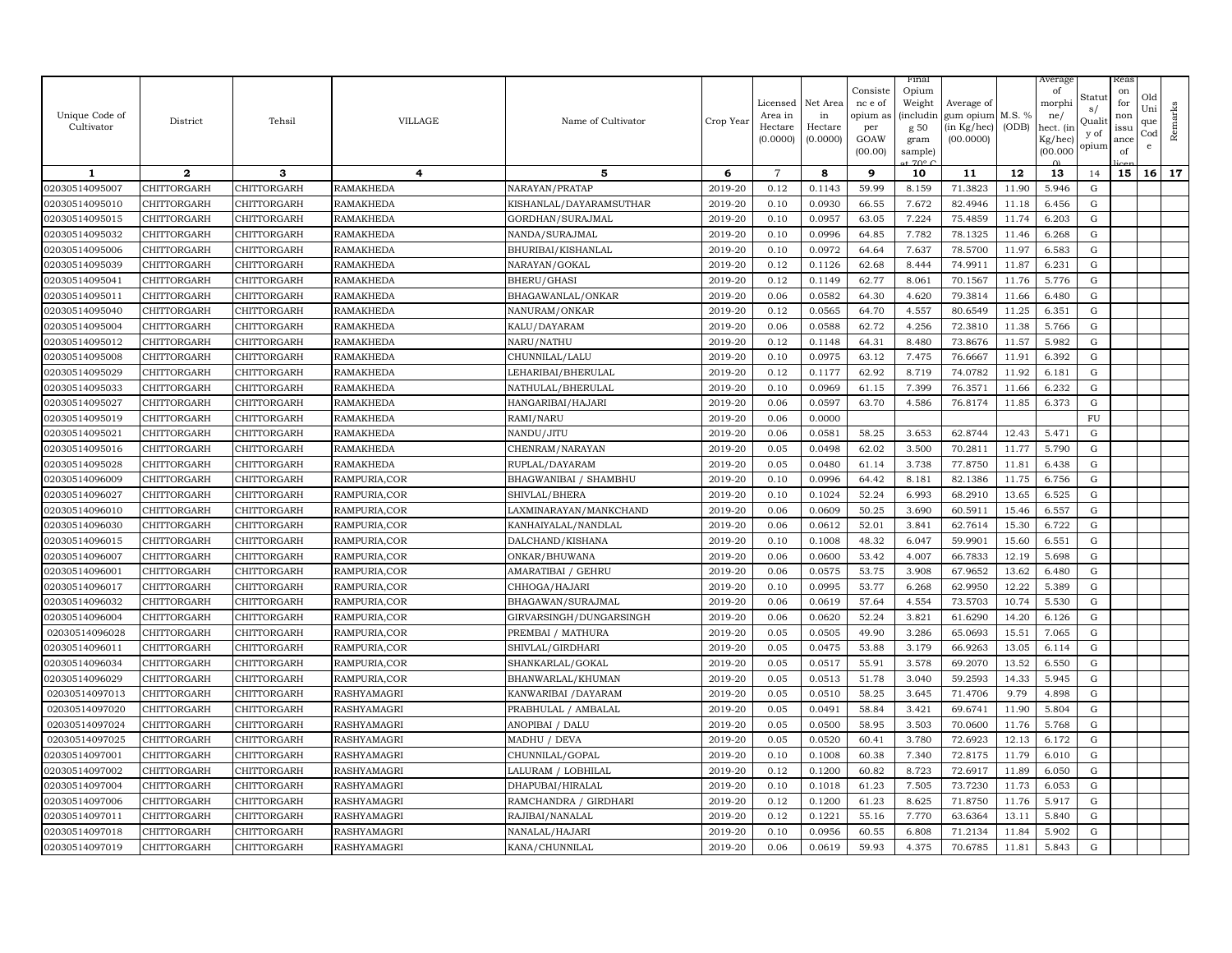| Unique Code of<br>Cultivator | District       | Tehsil      | VILLAGE          | Name of Cultivator           | Crop Year | Licensed<br>Area in<br>Hectare<br>(0.0000) | Net Area<br>in<br>Hectare<br>(0.0000) | Consiste<br>nc e of<br>opium as<br>per<br>GOAW<br>(00.00) | Final<br>Opium<br>Weight<br><i>(includin</i><br>g 50<br>gram<br>sample]<br>70° | Average of<br>gum opium M.S. %<br>(in Kg/hec)<br>(00.0000) | (ODB) | <i><u><b>Werage</b></u></i><br>of<br>morphi<br>ne/<br>aect. (ir<br>Kg/hec)<br>(00.000) | Statu<br>s/<br>Quali<br>y of<br>opium | on<br>for<br>noi<br>isst<br>ance<br>of | bIC<br>Uni<br>que | Remarks |
|------------------------------|----------------|-------------|------------------|------------------------------|-----------|--------------------------------------------|---------------------------------------|-----------------------------------------------------------|--------------------------------------------------------------------------------|------------------------------------------------------------|-------|----------------------------------------------------------------------------------------|---------------------------------------|----------------------------------------|-------------------|---------|
| 1                            | $\overline{a}$ | 3           | 4                | 5                            | 6         | $\overline{7}$                             | 8                                     | 9                                                         | 10                                                                             | 11                                                         | 12    | 13                                                                                     | 14                                    | 15                                     | 16                | 17      |
| 02030514097029               | CHITTORGARH    | CHITTORGARH | RASHYAMAGRI      | PRABHUDAS/GIRDHARIDAS        | 2019-20   | 0.12                                       | 0.1199                                | 58.78                                                     | 8.347                                                                          | 69.6163                                                    | 12.11 | 5.901                                                                                  | G                                     |                                        |                   |         |
| 02030514097003               | CHITTORGARH    | CHITTORGARH | RASHYAMAGRI      | MANGILAL/GANGARAM            | 2019-20   | 0.12                                       | 0.1205                                | 59.45                                                     | 8.204                                                                          | 68.0830                                                    | 12.20 | 5.814                                                                                  | G                                     |                                        |                   |         |
| 02030514097015               | CHITTORGARH    | CHITTORGARH | RASHYAMAGRI      | JITU/GIRDHARI                | 2019-20   | 0.12                                       | 0.1193                                | 60.56                                                     | 8.487                                                                          | 71.1400                                                    | 11.97 | 5.961                                                                                  | G                                     |                                        |                   |         |
| 02030514097023               | CHITTORGARH    | CHITTORGARH | RASHYAMAGRI      | DEVILAL/LOBHILAL             | 2019-20   | 0.10                                       | 0.0992                                | 60.29                                                     | 7.123                                                                          | 71.8044                                                    | 12.24 | 6.152                                                                                  | G                                     |                                        |                   |         |
| 02030514097028               | CHITTORGARH    | CHITTORGARH | RASHYAMAGRI      | PRABHU/RUGHNATH              | 2019-20   | 0.06                                       | 0.0592                                | 59.94                                                     | 4.076                                                                          | 68.8514                                                    | 12.48 | 6.015                                                                                  | ${\rm G}$                             |                                        |                   |         |
| 02030514097014               | CHITTORGARH    | CHITTORGARH | RASHYAMAGRI      | SHAMBHULAL/UDA               | 2019-20   | 0.12                                       | 0.1200                                | 59.24                                                     | 8.234                                                                          | 68.6167                                                    | 12.41 | 5.961                                                                                  | G                                     |                                        |                   |         |
| 02030514097022               | CHITTORGARH    | CHITTORGARH | RASHYAMAGRI      | KANA/GHISACHAMAR             | 2019-20   | 0.12                                       | 0.1210                                | 59.02                                                     | 8.170                                                                          | 67.5207                                                    | 12.25 | 5.790                                                                                  | G                                     |                                        |                   |         |
| 02030514098058               | CHITTORGARH    | CHITTORGARH | RASHYAMAGRI      | BHERULAL/AMBALAL             | 2019-20   | 0.06                                       | 0.0609                                | 59.69                                                     | 4.323                                                                          | 70.9852                                                    | 11.96 | 5.943                                                                                  | G                                     |                                        |                   |         |
| 02030514098031               | CHITTORGARH    | CHITTORGARH | RAWATON KA TALAB | BANSHI/NANDA                 | 2019-20   | 0.10                                       | 0.1007                                | 59.48                                                     | 6.840                                                                          | 67.9245                                                    | 12.44 | 5.915                                                                                  | G                                     |                                        |                   |         |
| 02030514098036               | CHITTORGARH    | CHITTORGARH | RAWATON KA TALAB | CHAGANLAL/NANA               | 2019-20   | 0.10                                       | 0.1037                                | 60.74                                                     | 7.367                                                                          | 71.0415                                                    | 11.41 | 5.674                                                                                  | G                                     |                                        |                   |         |
| 02030514098041               | CHITTORGARH    | CHITTORGARH | RAWATON KA TALAB | TULSIRAM/NARAYAN             | 2019-20   | 0.06                                       | 0.0597                                | 60.11                                                     | 4.053                                                                          | 67.8894                                                    | 12.16 | 5.779                                                                                  | ${\rm G}$                             |                                        |                   |         |
| 02030514098049               | CHITTORGARH    | CHITTORGARH | RAWATON KA TALAB | DALCHAND/RATANA              | 2019-20   | 0.10                                       | 0.0994                                | 62.44                                                     | 7.216                                                                          | 72.5956                                                    | 12.32 | 6.261                                                                                  | G                                     |                                        |                   |         |
| 02030514098023               | CHITTORGARH    | CHITTORGARH | RAWATON KA TALAB | JAGDISH/NARAYAN              | 2019-20   | 0.06                                       | 0.0597                                | 62.36                                                     | 4.285                                                                          | 71.7755                                                    | 11.80 | 5.929                                                                                  | ${\rm G}$                             |                                        |                   |         |
| 02030514098001               | CHITTORGARH    | CHITTORGARH | RAWATON KA TALAB | SHANKER/NARAYAN              | 2019-20   | 0.06                                       | 0.0620                                | 60.82                                                     | 3.997                                                                          | 64.4677                                                    | 11.59 | 5.230                                                                                  | G                                     |                                        |                   |         |
| 02030514098011               | CHITTORGARH    | CHITTORGARH | RAWATON KA TALAB | MOHAN/MOTI                   | 2019-20   | 0.06                                       | 0.0000                                |                                                           |                                                                                |                                                            |       |                                                                                        | FU                                    |                                        |                   |         |
| 02030514098020               | CHITTORGARH    | CHITTORGARH | RAWATON KA TALAB | KANA/KHEMA                   | 2019-20   | 0.06                                       | 0.0588                                | 63.07                                                     | 4.253                                                                          | 72.3299                                                    | 10.99 | 5.564                                                                                  | ${\rm G}$                             |                                        |                   |         |
| 02030514098044               | CHITTORGARH    | CHITTORGARH | RAWATON KA TALAB | KANHAIYALAL/SHANKAR          | 2019-20   | 0.06                                       | 0.0605                                | 60.82                                                     | 3.988                                                                          | 65.9174                                                    | 12.04 | 5.556                                                                                  | $\mathbf G$                           |                                        |                   |         |
| 02030514098050               | CHITTORGARH    | CHITTORGARH | RAWATON KA TALAB | BABULAL/MOHAN                | 2019-20   | 0.12                                       | 0.1203                                | 58.07                                                     | 8.088                                                                          | 67.2319                                                    | 11.85 | 5.577                                                                                  | G                                     |                                        |                   |         |
| 02030514098054               | CHITTORGARH    | CHITTORGARH | RAWATON KA TALAB | RAMESHWAR/GHISU              | 2019-20   | 0.06                                       | 0.0606                                | 60.55                                                     | 4.152                                                                          | 68.5149                                                    | 12.22 | 5.861                                                                                  | ${\rm G}$                             |                                        |                   |         |
| 02030514098019               | CHITTORGARH    | CHITTORGARH | RAWATON KA TALAB | BOTHLAL/DALU @ NANALAL       | 2019-20   | 0.12                                       | 0.1220                                | 58.36                                                     | 8.145                                                                          | 66.7623                                                    | 12.13 | 5.669                                                                                  | G                                     |                                        |                   |         |
| 02030514098052               | CHITTORGARH    | CHITTORGARH | RAWATON KA TALAB | SHAYAMLAL/GOPILAL            | 2019-20   | 0.06                                       | 0.0626                                | 65.62                                                     | 4.706                                                                          | 75.1757                                                    | 11.58 | 6.094                                                                                  | G                                     |                                        |                   |         |
| 02030514098022               | CHITTORGARH    | CHITTORGARH | RAWATON KA TALAB | RUKAMANI / NANALAL           | 2019-20   | 0.05                                       | 0.0494                                | 59.03                                                     | 3.415                                                                          | 69.1296                                                    | 12.37 | 5.986                                                                                  | G                                     |                                        |                   |         |
| 02030514098047               | CHITTORGARH    | CHITTORGARH | RAWATON KA TALAB | MADANLAL/MANGILAL            | 2019-20   | 0.06                                       | 0.0611                                | 62.49                                                     | 4.205                                                                          | 68.8216                                                    | 11.79 | 5.679                                                                                  | G                                     |                                        |                   |         |
| 02030514098010               | CHITTORGARH    | CHITTORGARH | RAWATON KA TALAB | BADRILAL/KASHIRAM            | 2019-20   | 0.06                                       | 0.0616                                | 60.76                                                     | 4.201                                                                          | 68.1981                                                    | 12.31 | 5.877                                                                                  | ${\rm G}$                             |                                        |                   |         |
| 02030514098035               | CHITTORGARH    | CHITTORGARH | RAWATON KA TALAB | SHIVLAL / HIRA               | 2019-20   | 0.10                                       | 0.1015                                | 58.76                                                     | 6.732                                                                          | 66.3251                                                    | 11.98 | 5.562                                                                                  | ${\rm G}$                             |                                        |                   |         |
| 02030514098037               | CHITTORGARH    | CHITTORGARH | RAWATON KA TALAB | PRAKASHCHANDRA / MAGANIRAM   | 2019-20   | 0.12                                       | 0.1208                                | 60.89                                                     | 7.994                                                                          | 66.1755                                                    | 11.79 | 5.461                                                                                  | G                                     |                                        |                   |         |
| 02030514098055               | CHITTORGARH    | CHITTORGARH | RAWATON KA TALAB | SHAMBHULAL/BADRILAL          | 2019-20   | 0.06                                       | 0.0619                                | 60.22                                                     | 4.250                                                                          | 68.6591                                                    | 12.40 | 5.959                                                                                  | ${\rm G}$                             |                                        |                   |         |
| 02030514098063               | CHITTORGARH    | CHITTORGARH | RAWATON KA TALAB | SURESHCHANDRA/GOPILAL        | 2019-20   | 0.06                                       | 0.0615                                | 60.64                                                     | 4.184                                                                          | 68.0325                                                    | 12.73 | 6.063                                                                                  | ${\rm G}$                             |                                        |                   |         |
| 02030514098016               | CHITTORGARH    | CHITTORGARH | RAWATON KA TALAB | GULABIBAI / MANGILAL / KAJOD | 2019-20   | 0.12                                       | 0.1201                                | 61.60                                                     | 8.395                                                                          | 69.9001                                                    | 11.92 | 5.833                                                                                  | ${\rm G}$                             |                                        |                   |         |
| 02030514098051               | CHITTORGARH    | CHITTORGARH | RAWATON KA TALAB | TAMUBAI/GHISU                | 2019-20   | 0.06                                       | 0.0617                                | 58.44                                                     | 3.991                                                                          | 64.6840                                                    | 12.34 | 5.587                                                                                  | G                                     |                                        |                   |         |
| 02030514098065               | CHITTORGARH    | CHITTORGARH | RAWATON KA TALAB | GITABAI/CHAMPA               | 2019-20   | 0.06                                       | 0.0591                                | 61.54                                                     | 4.141                                                                          | 70.0677                                                    | 11.89 | 5.831                                                                                  | ${\rm G}$                             |                                        |                   |         |
| 02030514098039               | CHITTORGARH    | CHITTORGARH | RAWATON KA TALAB | CHUNNILAL/VARDA              | 2019-20   | 0.06                                       | 0.0588                                | 60.95                                                     | 3.918                                                                          | 66.6327                                                    | 11.75 | 5.481                                                                                  | ${\rm G}$                             |                                        |                   |         |
| 02030514098038               | CHITTORGARH    | CHITTORGARH | RAWATON KA TALAB | BHAGIRATH/VARDA              | 2019-20   | 0.06                                       | 0.0603                                | 60.06                                                     | 4.024                                                                          | 66.7330                                                    | 11.54 | 5.391                                                                                  | G                                     |                                        |                   |         |
| 02030514098056               | CHITTORGARH    | CHITTORGARH | RAWATON KA TALAB | NOJIBAI/KHAMRAJ              | 2019-20   | 0.06                                       | 0.0605                                | 61.90                                                     | 4.183                                                                          | 69.1405                                                    | 11.52 | 5.575                                                                                  | G                                     |                                        |                   |         |
| 02030514098042               | CHITTORGARH    | CHITTORGARH | RAWATON KA TALAB | ARVIND / KALU                | 2019-20   | 0.05                                       | 0.0511                                | 64.12                                                     | 3.600                                                                          | 70.4501                                                    | 11.51 | 5.676                                                                                  | $\mathbf G$                           |                                        |                   |         |
| 02030514099009               | CHITTORGARH    | CHITTORGARH | REL KA AMARANA   | RADHESHYAM/SHANKARLAL        | 2019-20   | 0.10                                       | 0.0990                                | 61.41                                                     | 6.913                                                                          | 69.8283                                                    | 11.77 | 5.753                                                                                  | G                                     |                                        |                   |         |
| 02030514099011               | CHITTORGARH    | CHITTORGARH | REL KA AMARANA   | BHERULAL/SHANKARLAL          | 2019-20   | 0.06                                       | 0.0586                                | 62.44                                                     | 3.827                                                                          | 65.3072                                                    | 11.79 | 5.389                                                                                  | G                                     |                                        |                   |         |
| 02030514099018               | CHITTORGARH    | CHITTORGARH | REL KA AMARANA   | DHAPUBAI/TANKUBAI/CHENRAM    | 2019-20   | 0.10                                       | 0.0993                                | 61.24                                                     | 6.911                                                                          | 69.5972                                                    | 11.87 | 5.783                                                                                  | G                                     |                                        |                   |         |
| 02030514099019               | CHITTORGARH    | CHITTORGARH | REL KA AMARANA   | BHERULAL/NATHULAL            | 2019-20   | 0.10                                       | 0.0481                                | 64.02                                                     | 3.503                                                                          | 72.8274                                                    | 11.62 | 5.923                                                                                  | G                                     |                                        |                   |         |
| 02030514099015               | CHITTORGARH    | CHITTORGARH | REL KA AMARANA   | GANESH/KASHIRAM              | 2019-20   | 0.05                                       | 0.0500                                | 62.76                                                     | 3.524                                                                          | 70.4800                                                    | 11.25 | 5.550                                                                                  | G                                     |                                        |                   |         |
| 02030514101028               | CHITTORGARH    | CHITTORGARH | <b>ROJDA</b>     | MOHANLAL/SHOBHA              | 2019-20   | 0.06                                       | 0.0609                                | 60.75                                                     | 4.539                                                                          | 74.5320                                                    | 10.62 | 5.541                                                                                  | G                                     |                                        |                   |         |
| 02030514101076               | CHITTORGARH    | CHITTORGARH | <b>ROJDA</b>     | CHAMPALAL/GOPILAL            | 2019-20   | 0.12                                       | 0.1209                                | 58.05                                                     | 7.986                                                                          | 66.0546                                                    | 12.32 | 5.697                                                                                  | G                                     |                                        |                   |         |
| 02030514101009               | CHITTORGARH    | CHITTORGARH | <b>ROJDA</b>     | RANJITSINGH/MOHANSINGH       | 2019-20   | 0.06                                       | 0.0606                                | 58.92                                                     | 3.922                                                                          | 64.7195                                                    | 10.96 | 4.966                                                                                  | ${\rm G}$                             |                                        |                   |         |
| 02030514101052               | CHITTORGARH    | CHITTORGARH | <b>ROJDA</b>     | GANPATSINGH/MOHANSINGH       | 2019-20   | 0.10                                       | 0.0988                                | 58.96                                                     | 6.401                                                                          | 64.7874                                                    | 11.48 | 5.207                                                                                  | ${\rm G}$                             |                                        |                   |         |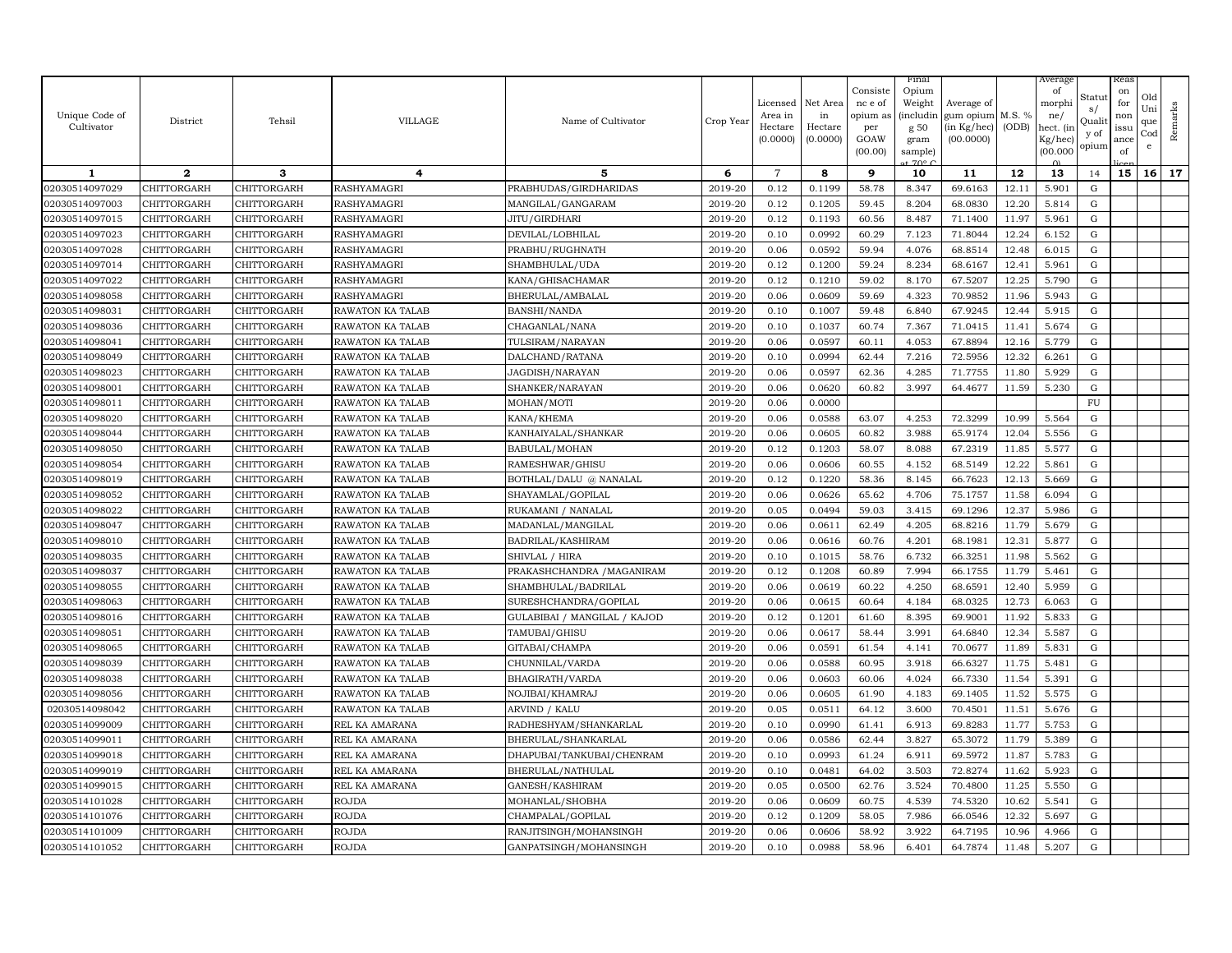| Unique Code of<br>Cultivator | District       | Tehsil             | VILLAGE        | Name of Cultivator            | Crop Year | Licensed<br>Area in<br>Hectare<br>(0.0000) | Net Area<br>in<br>Hectare<br>(0.0000) | Consiste<br>nc e of<br>opium as<br>per<br>GOAW<br>(00.00) | Final<br>Opium<br>Weight<br><i>(includin</i><br>g 50<br>gram<br>sample]<br>$70^\circ$ | Average of<br>gum opium M.S. %<br>(in Kg/hec)<br>(00.0000) | (ODB) | Averag<br>of<br>morphi<br>ne/<br>hect. (in<br>Kg/hec)<br>(00.000) | Statut<br>s/<br>Quali<br>y of<br>opium | on<br>for<br>nor<br>isst<br>ance<br>of | Old<br>Uni<br>que<br>Cod | Remarks |
|------------------------------|----------------|--------------------|----------------|-------------------------------|-----------|--------------------------------------------|---------------------------------------|-----------------------------------------------------------|---------------------------------------------------------------------------------------|------------------------------------------------------------|-------|-------------------------------------------------------------------|----------------------------------------|----------------------------------------|--------------------------|---------|
|                              | $\overline{2}$ | з                  | 4              | 5                             | 6         | $\overline{7}$                             | 8                                     | 9                                                         | 10                                                                                    | 11                                                         | 12    | 13                                                                | 14                                     | 15                                     | 16                       | 17      |
| 02030514101017               | CHITTORGARH    | CHITTORGARH        | ROJDA          | PYARIBAI/PYARA                | 2019-20   | 0.06                                       | 0.0600                                | 59.35                                                     | 4.180                                                                                 | 69.6667                                                    | 11.81 | 5.759                                                             | ${\rm G}$                              |                                        |                          |         |
| 02030514101072               | CHITTORGARH    | CHITTORGARH        | ROJDA          | HEMRAJ/HAJARI                 | 2019-20   | 0.12                                       | 0.0000                                |                                                           |                                                                                       |                                                            |       |                                                                   | ${\rm FU}$                             |                                        |                          |         |
| 02030514101048               | CHITTORGARH    | CHITTORGARH        | ROJDA          | NARAYAN/GOPI                  | 2019-20   | 0.10                                       | 0.0985                                | 61.76                                                     | 7.191                                                                                 | 73.0051                                                    | 12.06 | 6.163                                                             | G                                      |                                        |                          |         |
| 02030514101053               | CHITTORGARH    | CHITTORGARH        | ROJDA          | NANUGIR/PURGIR                | 2019-20   | 0.06                                       | 0.0588                                | 61.43                                                     | 4.177                                                                                 | 71.0374                                                    | 11.02 | 5.480                                                             | ${\rm G}$                              |                                        |                          |         |
| 02030514101044               | CHITTORGARH    | CHITTORGARH        | ROJDA          | MEGA/RAMLAL                   | 2019-20   | 0.12                                       | 0.1164                                | 65.27                                                     | 8.989                                                                                 | 77.2251                                                    | 11.60 | 6.270                                                             | G                                      |                                        |                          |         |
| 02030514101029               | CHITTORGARH    | CHITTORGARH        | ROJDA          | UDAIRAM/PRATAPAHIR            | 2019-20   | 0.12                                       | 0.1188                                | 58.87                                                     | 8.317                                                                                 | 70.0084                                                    | 12.42 | 6.087                                                             | G                                      |                                        |                          |         |
| 02030514101070               | CHITTORGARH    | CHITTORGARH        | ROJDA          | DALU/CHUNNILAL                | 2019-20   | 0.12                                       | 0.1183                                | 65.21                                                     | 8.980                                                                                 | 75.9087                                                    | 11.93 | 6.339                                                             | ${\rm G}$                              |                                        |                          |         |
| 02030514101003               | CHITTORGARH    | CHITTORGARH        | ROJDA          | HANGAMIBAI/ONKAR              | 2019-20   | 0.12                                       | 0.1183                                | 60.75                                                     | 8.566                                                                                 | 72.4091                                                    | 12.49 | 6.331                                                             | G                                      |                                        |                          |         |
| 02030514101062               | CHITTORGARH    | CHITTORGARH        | <b>ROJDA</b>   | JAMANALAL/LALU                | 2019-20   | 0.10                                       | 0.0984                                | 64.23                                                     | 7.359                                                                                 | 74.7866                                                    | 11.55 | 6.046                                                             | ${\rm G}$                              |                                        |                          |         |
| 02030514101077               | CHITTORGARH    | CHITTORGARH        | ROJDA          | CHAWANDSINGH/DUNGARSINGH      | 2019-20   | 0.06                                       | 0.0600                                | 61.31                                                     | 3.950                                                                                 | 65.8333                                                    | 11.99 | 5.526                                                             | G                                      |                                        |                          |         |
| 02030514101057               | CHITTORGARH    | CHITTORGARH        | ROJDA          | SAJJANKUNWAR/DEVISINGH        | 2019-20   | 0.06                                       | 0.0593                                | 60.58                                                     | 4.362                                                                                 | 73.5582                                                    | 13.30 | 6.848                                                             | ${\rm G}$                              |                                        |                          |         |
| 02030514101068               | CHITTORGARH    | CHITTORGARH        | ROJDA          | DALU/GOPILAL                  | 2019-20   | 0.06                                       | 0.0594                                | 59.19                                                     | 3.873                                                                                 | 65.2020                                                    | 12.59 | 5.746                                                             | ${\rm G}$                              |                                        |                          |         |
| 02030514101069               | CHITTORGARH    | CHITTORGARH        | ROJDA          | CHANDMAL/MOHANLAL             | 2019-20   | 0.06                                       | 0.0600                                | 52.79                                                     | 3.680                                                                                 | 61.3333                                                    | 12.92 | 5.547                                                             | ${\rm G}$                              |                                        |                          |         |
| 02030514101035               | CHITTORGARH    | CHITTORGARH        | ROJDA          | BADAMBAI/NANDA                | 2019-20   | 0.06                                       | 0.0612                                | 58.37                                                     | 4.261                                                                                 | 69.6242                                                    | 11.74 | 5.722                                                             | ${\rm G}$                              |                                        |                          |         |
| 02030514101020               | CHITTORGARH    | CHITTORGARH        | ROJDA          | MITTHUKUNWAR/PAPPUSINGH       | 2019-20   | 0.10                                       | 0.0979                                | 60.26                                                     | 7.197                                                                                 | 73.5138                                                    | 11.17 | 5.748                                                             | ${\rm G}$                              |                                        |                          |         |
| 02030514101050               | CHITTORGARH    | CHITTORGARH        | ROJDA          | BHERULAL/LALU                 | 2019-20   | 0.06                                       | 0.0589                                | 63.56                                                     | 4.413                                                                                 | 74.9236                                                    | 12.08 | 6.335                                                             | ${\rm G}$                              |                                        |                          |         |
| 02030514101032               | CHITTORGARH    | CHITTORGARH        | ROJDA          | BHERULAL/ONKAR                | 2019-20   | 0.12                                       | 0.1164                                | 57.02                                                     | 9.368                                                                                 | 80.4811                                                    | 11.86 | 6.681                                                             | ${\rm G}$                              |                                        |                          |         |
| 02030514101018               | CHITTORGARH    | CHITTORGARH        | ROJDA          | GOPI/BHAGWAN                  | 2019-20   | 0.12                                       | 0.1196                                | 61.26                                                     | 8.218                                                                                 | 68.7124                                                    | 14.37 | 6.911                                                             | G                                      |                                        |                          |         |
| 02030514101085               | CHITTORGARH    | CHITTORGARH        | ROJDA          | GANGARAM/CHUNA                | 2019-20   | 0.06                                       | 0.0600                                | 63.82                                                     | 4.285                                                                                 | 71.4167                                                    | 11.72 | 5.859                                                             | ${\rm G}$                              |                                        |                          |         |
| 02030514101012               | CHITTORGARH    | CHITTORGARH        | ROJDA          | NIRBHAYSINGH/FATESINGH        | 2019-20   | 0.12                                       | 0.1186                                | 53.96                                                     | 7.585                                                                                 | 63.9545                                                    | 11.43 | 5.117                                                             | ${\rm G}$                              |                                        |                          |         |
| 02030514101059               | CHITTORGARH    | CHITTORGARH        | ROJDA          | SAWANTSINGH/GORDHANSINGH      | 2019-20   | 0.06                                       | 0.0000                                |                                                           |                                                                                       |                                                            |       |                                                                   | $_{\rm NS}$                            |                                        |                          |         |
| 02030514101004               | CHITTORGARH    | CHITTORGARH        | ROJDA          | NOLA/ONKAR                    | 2019-20   | 0.06                                       | 0.0000                                |                                                           |                                                                                       |                                                            |       |                                                                   | FU                                     |                                        |                          |         |
| 02030514101033               | CHITTORGARH    | CHITTORGARH        | ROJDA          | NANDUBAI/MAGANA               | 2019-20   | 0.06                                       | 0.0600                                | 56.67                                                     | 4.048                                                                                 | 67.4667                                                    | 12.67 | 5.983                                                             | G                                      |                                        |                          |         |
| 02030514101045               | CHITTORGARH    | CHITTORGARH        | ROJDA          | SOHANLAL/KHUMA                | 2019-20   | 0.06                                       | 0.0600                                | 58.58                                                     | 4.218                                                                                 | 70.3000                                                    | 14.25 | 7.012                                                             | ${\rm G}$                              |                                        |                          |         |
| 02030514101006               | CHITTORGARH    | CHITTORGARH        | ROJDA          | <b>BARDU/DEVA</b>             | 2019-20   | 0.12                                       | 0.1188                                | 59.77                                                     | 8.112                                                                                 | 68.2828                                                    | 11.54 | 5.516                                                             | ${\rm G}$                              |                                        |                          |         |
| 02030514101016               | CHITTORGARH    | <b>CHITTORGARH</b> | ROJDA          | BHERUSUNGH/NAHRSINGH          | 2019-20   | 0.10                                       | 0.0980                                | 61.75                                                     | 7.022                                                                                 | 71.6531                                                    | 10.74 | 5.387                                                             | G                                      |                                        |                          |         |
| 02030514101023               | CHITTORGARH    | CHITTORGARH        | ROJDA          | CHUNILAL/UDA                  | 2019-20   | 0.06                                       | 0.0600                                | 58.55                                                     | 4.132                                                                                 | 68.8667                                                    | 10.47 | 5.047                                                             | ${\rm G}$                              |                                        |                          |         |
| 02030514101025               | CHITTORGARH    | CHITTORGARH        | ROJDA          | SITARAM/BURA                  | 2019-20   | 0.12                                       | 0.1200                                | 57.98                                                     | 8.167                                                                                 | 68.0583                                                    | 11.28 | 5.374                                                             | ${\rm G}$                              |                                        |                          |         |
| 02030514101055               | CHITTORGARH    | CHITTORGARH        | ROJDA          | NANDKUNWAR / JALAMSINGH       | 2019-20   | 0.10                                       | 0.0997                                | 56.18                                                     | 6.509                                                                                 | 65.2859                                                    | 12.07 | 5.516                                                             | ${\rm G}$                              |                                        |                          |         |
| 02030514101063               | CHITTORGARH    | CHITTORGARH        | ROJDA          | NANUDAS/CHOGADAS              | 2019-20   | 0.12                                       | 0.1200                                | 58.12                                                     | 8.045                                                                                 | 67.0417                                                    | 10.81 | 5.073                                                             | $\mathbf G$                            |                                        |                          |         |
| 02030514101064               | CHITTORGARH    | CHITTORGARH        | ROJDA          | RATANLAL/KHANA                | 2019-20   | 0.06                                       | 0.0589                                | 56.97                                                     | 3.768                                                                                 | 63.9728                                                    | 11.62 | 5.204                                                             | ${\rm G}$                              |                                        |                          |         |
| 02030514101075               | CHITTORGARH    | CHITTORGARH        | ROJDA          | BARDULALA/HARLAL              | 2019-20   | 0.12                                       | 0.1176                                | 57.49                                                     | 7.934                                                                                 | 67.4660                                                    | 12.11 | 5.719                                                             | ${\rm G}$                              |                                        |                          |         |
| 02030514101084               | CHITTORGARH    | CHITTORGARH        | ROJDA          | KASHIRAM/NARAYAN              | 2019-20   | 0.05                                       | 0.0501                                | 61.77                                                     | 3.565                                                                                 | 71.1577                                                    | 11.09 | 5.524                                                             | ${\rm G}$                              |                                        |                          |         |
| 02030514101007               | CHITTORGARH    | CHITTORGARH        | ROJDA          | PARTHUGIR/CHUNAGIR            | 2019-20   | 0.05                                       | 0.0500                                | 63.74                                                     | 4.007                                                                                 | 80.1400                                                    | 11.88 | 6.664                                                             | G                                      |                                        |                          |         |
| 02030514102002               | CHITTORGARH    | CHITTORGARH        | RORADA         | BHAGIRATH/GOPI                | 2019-20   | 0.06                                       | 0.0600                                | 66.29                                                     | 4.782                                                                                 | 79.7000                                                    | 11.45 | 6.388                                                             | ${\rm G}$                              |                                        |                          |         |
| 02030514102034               | CHITTORGARH    | CHITTORGARH        | RORADA         | LAXMAN/RATANLAL               | 2019-20   | 0.06                                       | 0.0223                                | 64.08                                                     | 1.593                                                                                 | 71.4350                                                    | 10.94 | 5.470                                                             | G                                      |                                        |                          |         |
| 02030514102032               | CHITTORGARH    | CHITTORGARH        | RORADA         | NANDRAM/KISHANA               | 2019-20   | 0.06                                       | 0.0000                                |                                                           |                                                                                       |                                                            |       |                                                                   | FU                                     |                                        |                          |         |
| 02030514102025               | CHITTORGARH    | CHITTORGARH        | RORADA         | RATANIBAI / RAMLAL / KHEMIBAI | 2019-20   | 0.05                                       | 0.0508                                | 56.31                                                     | 3.017                                                                                 | 59.3898                                                    | 13.21 | 5.491                                                             | G                                      |                                        |                          |         |
| 02030514102007               | CHITTORGARH    | CHITTORGARH        | RORADA         | RATANLAL/ HAJARI              | 2019-20   | 0.06                                       | 0.0609                                | 55.76                                                     | 4.190                                                                                 | 68.8013                                                    | 11.66 | 5.616                                                             | G                                      |                                        |                          |         |
| 02030514102006               | CHITTORGARH    | CHITTORGARH        | RORADA         | LAXMAN /HARLAL                | 2019-20   | 0.05                                       | 0.0504                                | 55.66                                                     | 3.483                                                                                 | 69.1071                                                    | 11.97 | 5.790                                                             | G                                      |                                        |                          |         |
| 02030514102009               | CHITTORGARH    | CHITTORGARH        | RORADA         | CHANDI BAI/ BARDA             | 2019-20   | 0.05                                       | 0.0508                                | 55.94                                                     | 3.452                                                                                 | 67.9528                                                    | 12.48 | 5.937                                                             | G                                      |                                        |                          |         |
| 02030514102035               | CHITTORGARH    | CHITTORGARH        | RORADA         | NARAYAN / PYARJI              | 2019-20   | 0.05                                       | 0.0506                                | 55.61                                                     | 3.440                                                                                 | 67.9842                                                    | 12.28 | 5.844                                                             | G                                      |                                        |                          |         |
| 02030514103001               | CHITTORGARH    | CHITTORGARH        | <b>RUPPURA</b> | PYARIBAI / RUPA               | 2019-20   | 0.06                                       | 0.0590                                | 58.04                                                     | 3.831                                                                                 | 64.9322                                                    | 12.22 | 5.554                                                             | ${\rm G}$                              |                                        |                          |         |
| 02030514103003               | CHITTORGARH    | CHITTORGARH        | <b>RUPPURA</b> | BHERU GIRI / GANESHGIRI       | 2019-20   | 0.06                                       | 0.0592                                | 61.82                                                     | 4.133                                                                                 | 69.8142                                                    | 11.73 | 5.733                                                             | ${\rm G}$                              |                                        |                          |         |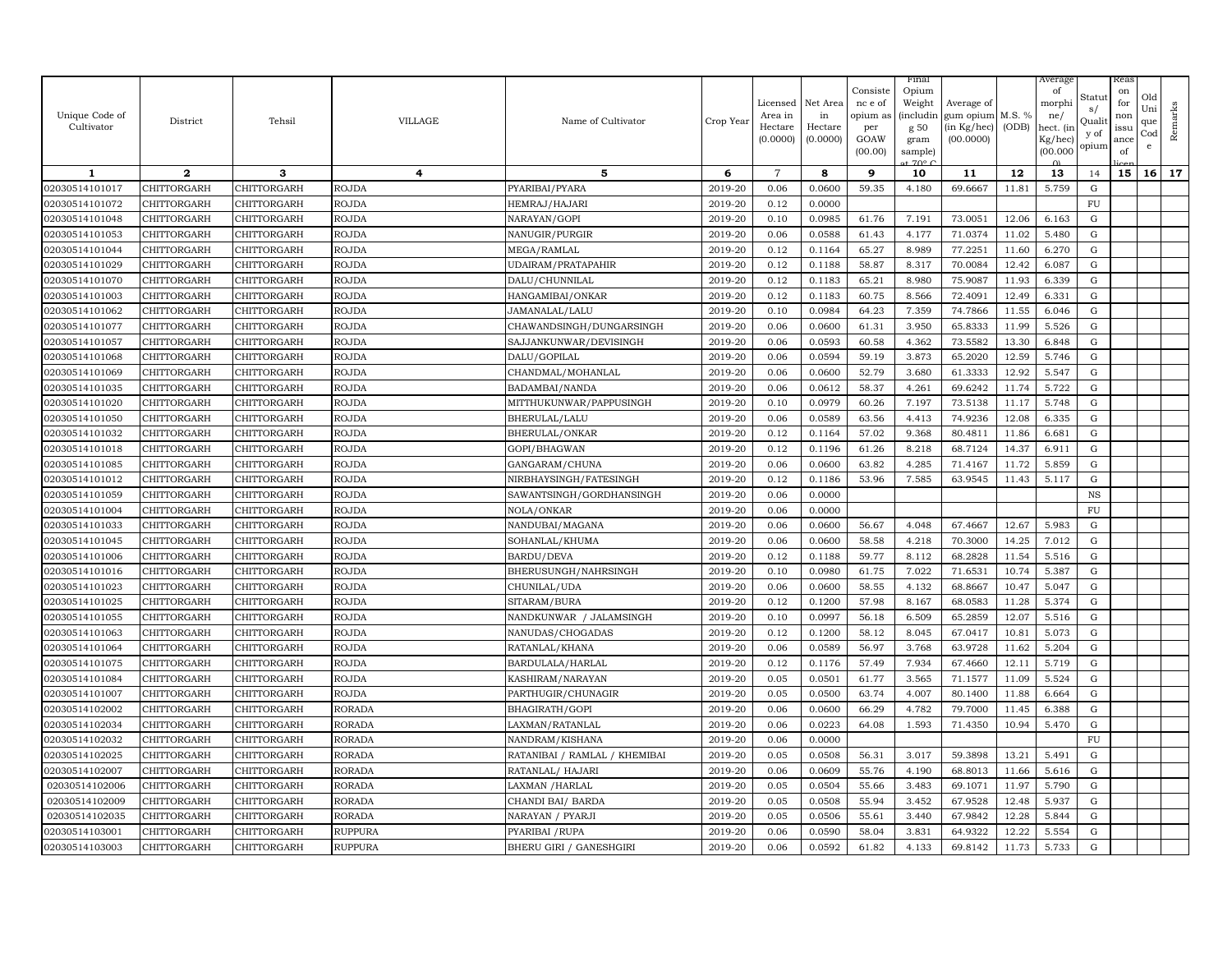| Unique Code of<br>Cultivator | District       | Tehsil      | VILLAGE              | Name of Cultivator          | Crop Year | Licensed<br>Area in<br>Hectare<br>(0.0000) | Net Area<br>in<br>Hectare<br>(0.0000) | Consiste<br>nc e of<br>opium as<br>per<br>GOAW<br>(00.00) | Final<br>Opium<br>Weight<br><i>(includin</i><br>g 50<br>gram<br>sample]<br>70° | Average of<br>gum opium M.S. %<br>(in Kg/hec)<br>(00.0000) | (ODB) | Averag<br>of<br>morphi<br>ne/<br>hect. (in<br>Kg/hec<br>(00.000) | Statut<br>s/<br>Quali<br>y of<br>opium | on<br>for<br>nor<br>isst<br>ance<br>of | Old<br>Uni<br>que<br>Cod | Remarks |
|------------------------------|----------------|-------------|----------------------|-----------------------------|-----------|--------------------------------------------|---------------------------------------|-----------------------------------------------------------|--------------------------------------------------------------------------------|------------------------------------------------------------|-------|------------------------------------------------------------------|----------------------------------------|----------------------------------------|--------------------------|---------|
| 1                            | $\overline{2}$ | 3           | 4                    | 5                           | 6         | $\overline{7}$                             | 8                                     | 9                                                         | 10                                                                             | 11                                                         | 12    | 13                                                               | 14                                     | 15                                     | 16 <sup>1</sup>          | 17      |
| 02030514103002               | CHITTORGARH    | CHITTORGARH | RUPPURA              | SHIV GIRI / NANDGIRI        | 2019-20   | 0.05                                       | 0.0500                                | 57.38                                                     | 3.271                                                                          | 65.4200                                                    | 12.53 | 5.737                                                            | ${\rm G}$                              |                                        |                          |         |
| 02030514104001               | CHITTORGARH    | CHITTORGARH | <b>SAJJANPURA</b>    | SOHAN/ONKAR                 | 2019-20   | 0.12                                       | 0.1140                                | 52.80                                                     | 6.585                                                                          | 57.7632                                                    | 12.39 | 5.010                                                            | G                                      |                                        |                          |         |
| 02030514104007               | CHITTORGARH    | CHITTORGARH | <b>SAJJANPURA</b>    | MOHAN / BHURA               | 2019-20   | 0.05                                       | 0.0495                                | 56.85                                                     | 3.192                                                                          | 64.4848                                                    | 12.40 | 5.597                                                            | G                                      |                                        |                          |         |
| 02030514105025               | CHITTORGARH    | CHITTORGARH | <b>SAMARI</b>        | BAGDIRAM/DALLA              | 2019-20   | 0.06                                       | 0.0615                                | 60.69                                                     | 4.734                                                                          | 76.9756                                                    | 11.86 | 6.390                                                            | G                                      |                                        |                          |         |
| 02030514105013               | CHITTORGARH    | CHITTORGARH | <b>SAMARI</b>        | MATHURA LAL / BALU          | 2019-20   | 0.12                                       | 0.1159                                | 63.02                                                     | 7.859                                                                          | 67.8085                                                    | 12.58 | 5.972                                                            | G                                      |                                        |                          |         |
| 02030514105012               | CHITTORGARH    | CHITTORGARH | SAMARI               | SHREELAL/CHAGAN             | 2019-20   | 0.10                                       | 0.0810                                | 55.86                                                     | 4.804                                                                          | 59.3086                                                    | 14.02 | 5.821                                                            | G                                      |                                        |                          |         |
| 02030514105031               | CHITTORGARH    | CHITTORGARH | SAMARI               | SHANKAR/SOHAN               | 2019-20   | 0.06                                       | 0.0565                                | 57.71                                                     | 3.339                                                                          | 59.0973                                                    | 12.51 | 5.175                                                            | G                                      |                                        |                          |         |
| 02030514105011               | CHITTORGARH    | CHITTORGARH | SAMARI               | NANDUBAI/ONKAR              | 2019-20   | 0.06                                       | 0.0592                                | 59.75                                                     | 4.037                                                                          | 68.1926                                                    | 12.02 | 5.738                                                            | G                                      |                                        |                          |         |
| 02030514105018               | CHITTORGARH    | CHITTORGARH | <b>SAMARI</b>        | MAGNIRAM/SHANKAR            | 2019-20   | 0.12                                       | 0.1194                                | 62.00                                                     | 8.193                                                                          | 68.6181                                                    | 12.41 | 5.961                                                            | G                                      |                                        |                          |         |
| 02030514105023               | CHITTORGARH    | CHITTORGARH | SAMARI               | SHANKAR/NATHULAL            | 2019-20   | 0.12                                       | 0.1175                                | 59.69                                                     | 8.689                                                                          | 73.9489                                                    | 11.64 | 6.025                                                            | ${\rm G}$                              |                                        |                          |         |
| 02030514105026               | CHITTORGARH    | CHITTORGARH | <b>SAMARI</b>        | DHANRAJ/JAYRAM              | 2019-20   | 0.06                                       | 0.0608                                | 54.60                                                     | 3.346                                                                          | 55.0329                                                    | 13.21 | 5.089                                                            | ${\rm G}$                              |                                        |                          |         |
| 02030514105004               | CHITTORGARH    | CHITTORGARH | SAMARI               | HIRA/LHERU                  | 2019-20   | 0.05                                       | 0.0490                                | 58.50                                                     | 3.585                                                                          | 73.1633                                                    | 11.73 | 6.008                                                            | G                                      |                                        |                          |         |
| 02030514106006               | CHITTORGARH    | CHITTORGARH | SANWATA PUROHITON KA | MANGILAL/CHATARU            | 2019-20   | 0.10                                       | 0.1003                                | 56.63                                                     | 6.294                                                                          | 62.7517                                                    | 13.91 | 6.110                                                            | ${\rm G}$                              |                                        |                          |         |
| 02030514106005               | CHITTORGARH    | CHITTORGARH | SANWATA PUROHITON KA | <b>JDAIRAM/HARIRAM</b>      | 2019-20   | 0.06                                       | 0.0601                                | 55.05                                                     | 3.712                                                                          | 61.7637                                                    | 11.10 | 4.799                                                            | ${\rm G}$                              |                                        |                          |         |
| 02030514106004               | CHITTORGARH    | CHITTORGARH | SANWATA PUROHITON KA | MANGILAL/DHULA              | 2019-20   | 0.10                                       | 0.1008                                | 57.98                                                     | 6.229                                                                          | 61.7956                                                    | 13.61 | 5.887                                                            | ${\rm G}$                              |                                        |                          |         |
| 02030514107011               | CHITTORGARH    | CHITTORGARH | SATPUDA              | RAMESHWAR/NATHU             | 2019-20   | 0.05                                       | 0.0490                                | 53.40                                                     | 3.173                                                                          | 64.7551                                                    | 14.63 | 6.633                                                            | ${\rm G}$                              |                                        |                          |         |
| 02030514108070               | CHITTORGARH    | CHITTORGARH | <b>SAWA</b>          | KALU/RAMA                   | 2019-20   | 0.12                                       | 0.1191                                | 60.88                                                     | 8.436                                                                          | 70.8312                                                    | 10.92 | 5.414                                                            | ${\rm G}$                              |                                        |                          |         |
| 02030514108116               | CHITTORGARH    | CHITTORGARH | <b>SAWA</b>          | SHAMBHU/BANSILAL            | 2019-20   | 0.06                                       | 0.0610                                | 58.22                                                     | 4.217                                                                          | 69.1311                                                    | 12.50 | 6.049                                                            | ${\rm G}$                              |                                        |                          |         |
| 02030514108026               | CHITTORGARH    | CHITTORGARH | SAWA                 | JAMANIBAI/AMARATHRAM        | 2019-20   | 0.10                                       | 0.1016                                | 62.06                                                     | 6.853                                                                          | 67.4508                                                    | 11.23 | 5.302                                                            | G                                      |                                        |                          |         |
| 02030514108034               | CHITTORGARH    | CHITTORGARH | SAWA                 | NATHU/MAYARAM               | 2019-20   | 0.10                                       | 0.0996                                | 61.65                                                     | 7.116                                                                          | 71.4458                                                    | 11.79 | 5.897                                                            | G                                      |                                        |                          |         |
| 02030514108058               | CHITTORGARH    | CHITTORGARH | <b>SAWA</b>          | SHYAMPURI/NANDPURI          | 2019-20   | 0.12                                       | 0.0000                                |                                                           |                                                                                |                                                            |       |                                                                  | FU                                     |                                        |                          |         |
| 02030514108067               | CHITTORGARH    | CHITTORGARH | SAWA                 | GIRDHARI/NATHULAL           | 2019-20   | 0.10                                       | 0.0983                                | 58.60                                                     | 6.848                                                                          | 69.6643                                                    | 11.71 | 5.710                                                            | ${\rm G}$                              |                                        |                          |         |
| 02030514108079               | CHITTORGARH    | CHITTORGARH | SAWA                 | KANA/RUPA MATA NANIBAI      | 2019-20   | 0.10                                       | 0.1008                                | 57.21                                                     | 5.991                                                                          | 59.4345                                                    | 11.48 | 4.776                                                            | ${\rm G}$                              |                                        |                          |         |
| 02030514108100               | CHITTORGARH    | CHITTORGARH | SAWA                 | RAMESHAWAR/INDARMAL         | 2019-20   | 0.12                                       | 0.1228                                | 57.96                                                     | 7.742                                                                          | 63.0456                                                    | 12.44 | 5.490                                                            | ${\rm G}$                              |                                        |                          |         |
| 02030514108114               | CHITTORGARH    | CHITTORGARH | <b>SAWA</b>          | SHANTILAL/KISHANA           | 2019-20   | 0.06                                       | 0.0609                                | 61.26                                                     | 4.419                                                                          | 72.5616                                                    | 11.18 | 5.679                                                            | G                                      |                                        |                          |         |
| 02030514108132               | CHITTORGARH    | CHITTORGARH | <b>SAWA</b>          | RAMKARAN/CHATURBHUJ         | 2019-20   | 0.12                                       | 0.1192                                | 61.26                                                     | 8.305                                                                          | 69.6728                                                    | 10.97 | 5.350                                                            | ${\rm G}$                              |                                        |                          |         |
| 02030514108176               | CHITTORGARH    | CHITTORGARH | SAWA                 | SHRAVANLAL/CHATURBHUJ       | 2019-20   | 0.12                                       | 0.1230                                | 59.86                                                     | 8.389                                                                          | 68.2033                                                    | 11.86 | 5.662                                                            | ${\rm G}$                              |                                        |                          |         |
| 02030514108158               | CHITTORGARH    | CHITTORGARH | SAWA                 | NARAYAN/BALULAL/DP MANGILAL | 2019-20   | 0.12                                       | 0.1196                                | 56.68                                                     | 7.433                                                                          | 62.1488                                                    | 12.16 | 5.290                                                            | ${\rm G}$                              |                                        |                          |         |
| 02030514108156               | CHITTORGARH    | CHITTORGARH | SAWA                 | BABULAL/SURAJMAL            | 2019-20   | 0.10                                       | 0.1000                                | 57.80                                                     | 6.391                                                                          | 63.9100                                                    | 12.13 | 5.427                                                            | G                                      |                                        |                          |         |
| 02030514108161               | CHITTORGARH    | CHITTORGARH | <b>SAWA</b>          | PYARCHNAD/KESHURAM          | 2019-20   | 0.10                                       | 0.1005                                | 54.00                                                     | 5.763                                                                          | 57.3433                                                    | 12.28 | 4.929                                                            | ${\rm G}$                              |                                        |                          |         |
| 02030514108002               | CHITTORGARH    | CHITTORGARH | SAWA                 | KANHAIYALAL/NANALAL         | 2019-20   | 0.10                                       | 0.0983                                | 58.25                                                     | 6.283                                                                          | 63.9166                                                    | 11.33 | 5.069                                                            | ${\rm G}$                              |                                        |                          |         |
| 02030514108103               | CHITTORGARH    | CHITTORGARH | SAWA                 | SHAFURKHAN/FAKIRMO          | 2019-20   | 0.12                                       | 0.1172                                | 50.60                                                     | 6.679                                                                          | 56.9881                                                    | 14.23 | 5.677                                                            | ${\rm G}$                              |                                        |                          |         |
| 02030514108005               | CHITTORGARH    | CHITTORGARH | SAWA                 | RATANLAL/BANSHILAL          | 2019-20   | 0.06                                       | 0.0000                                |                                                           |                                                                                |                                                            |       |                                                                  | ${\rm FU}$                             |                                        |                          |         |
| 02030514108080               | CHITTORGARH    | CHITTORGARH | <b>SAWA</b>          | ANCHIBAI/GANGARAM           | 2019-20   | 0.10                                       | 0.0990                                | 58.03                                                     | 6.450                                                                          | 65.1515                                                    | 11.44 | 5.217                                                            | G                                      |                                        |                          |         |
| 02030514108085               | CHITTORGARH    | CHITTORGARH | SAWA                 | <b>BHERULAL/KESAR</b>       | 2019-20   | 0.06                                       | 0.0609                                | 57.93                                                     | 4.245                                                                          | 69.7044                                                    | 10.44 | 5.095                                                            | ${\rm G}$                              |                                        |                          |         |
| 02030514108164               | CHITTORGARH    | CHITTORGARH | SAWA                 | RATANLAL/VENIRAM            | 2019-20   | 0.06                                       | 0.0624                                | 58.73                                                     | 3.985                                                                          | 63.8622                                                    | 12.75 | 5.700                                                            | G                                      |                                        |                          |         |
| 02030514108166               | CHITTORGARH    | CHITTORGARH | SAWA                 | OMPRAKASH/NARAYAN           | 2019-20   | 0.06                                       | 0.0610                                | 58.73                                                     | 4.170                                                                          | 68.3607                                                    | 12.80 | 6.125                                                            | G                                      |                                        |                          |         |
| 02030514108083               | CHITTORGARH    | CHITTORGARH | SAWA                 | ONKAR/NANA                  | 2019-20   | 0.12                                       | 0.1132                                | 59.02                                                     | 7.926                                                                          | 70.0177                                                    | 11.34 | 5.558                                                            | G                                      |                                        |                          |         |
| 02030514108122               | CHITTORGARH    | CHITTORGARH | <b>SAWA</b>          | GHISIBAI/CHATARBHUJ         | 2019-20   | 0.10                                       | 0.1002                                | 53.62                                                     | 5.691                                                                          | 56.7964                                                    | 13.22 | 5.256                                                            | ${\rm G}$                              |                                        |                          |         |
| 02030514108043               | CHITTORGARH    | CHITTORGARH | SAWA                 | PARASRAM/KHUMA              | 2019-20   | 0.10                                       | 0.0963                                | 59.10                                                     | 6.982                                                                          | 72.5026                                                    | 10.41 | 5.283                                                            | ${\rm G}$                              |                                        |                          |         |
| 02030514108150               | CHITTORGARH    | CHITTORGARH | <b>SAWA</b>          | LAXMAN / GAUTAM             | 2019-20   | 0.10                                       | 0.1000                                | 54.08                                                     | 5.987                                                                          | 59.8700                                                    | 11.59 | 4.858                                                            | G                                      |                                        |                          |         |
| 02030514108163               | CHITTORGARH    | CHITTORGARH | <b>SAWA</b>          | SOSARBAI/KASHIRAM           | 2019-20   | 0.10                                       | 0.0980                                | 63.31                                                     | 6.810                                                                          | 69.4898                                                    | 12.11 | 5.891                                                            | ${\rm G}$                              |                                        |                          |         |
| 02030514108006               | CHITTORGARH    | CHITTORGARH | <b>SAWA</b>          | DADAMCHAND / ONKAR          | 2019-20   | 0.10                                       | 0.0988                                | 54.19                                                     | 5.976                                                                          | 60.4858                                                    | 12.01 | 5.085                                                            | ${\rm G}$                              |                                        |                          |         |
| 02030514108007               | CHITTORGARH    | CHITTORGARH | SAWA                 | MAGNIBAI / MITHHULAL        | 2019-20   | 0.05                                       | 0.0507                                | 61.61                                                     | 3.679                                                                          | 72.5641                                                    | 11.17 | 5.674                                                            | ${\rm G}$                              |                                        |                          |         |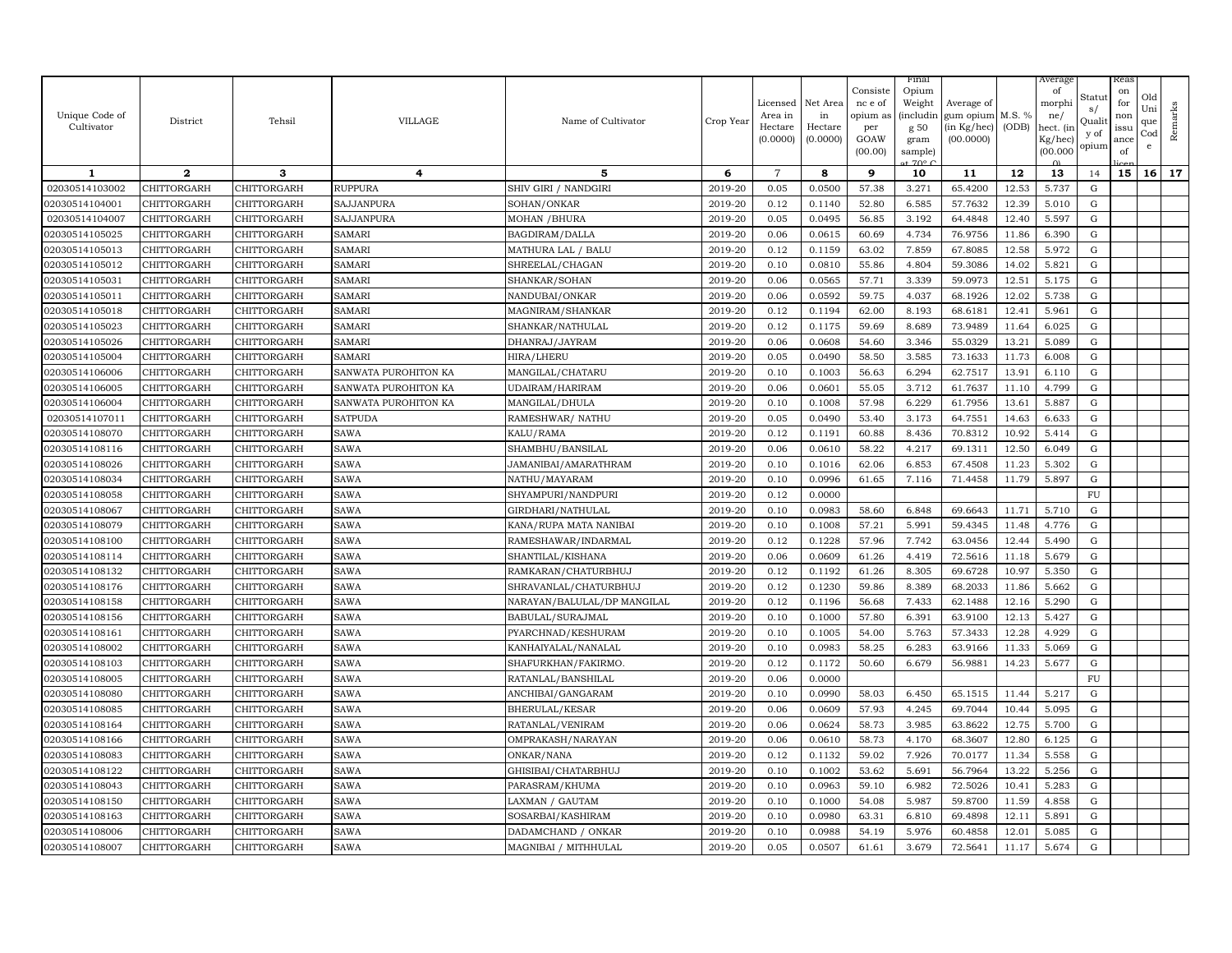| Unique Code of<br>Cultivator | District       | Tehsil      | VILLAGE          | Name of Cultivator               | Crop Year | Licensed<br>Area in<br>Hectare<br>(0.0000) | Net Area<br>in<br>Hectare<br>(0.0000) | Consiste<br>nc e of<br>opium as<br>per<br>GOAW<br>(00.00) | Final<br>Opium<br>Weight<br><i>(includin</i><br>g 50<br>gram<br>sample)<br>$70^\circ$ | Average of<br>gum opium M.S. %<br>(in Kg/hec)<br>(00.0000) | (ODB) | Averag<br>of<br>morphi<br>ne/<br>hect. (in<br>Kg/hec<br>(00.000) | Statut<br>s/<br>Quali<br>y of<br>opium | on<br>for<br>noi<br>isst<br>ance<br>of | Old<br>Uni<br>que<br>Cod | Remarks |
|------------------------------|----------------|-------------|------------------|----------------------------------|-----------|--------------------------------------------|---------------------------------------|-----------------------------------------------------------|---------------------------------------------------------------------------------------|------------------------------------------------------------|-------|------------------------------------------------------------------|----------------------------------------|----------------------------------------|--------------------------|---------|
|                              | $\overline{2}$ | з           | 4                | 5                                | 6         | $\overline{7}$                             | 8                                     | 9                                                         | 10                                                                                    | 11                                                         | 12    | 13                                                               | 14                                     | 15                                     | 16 <sup>1</sup>          | 17      |
| 02030514108013               | CHITTORGARH    | CHITTORGARH | SAWA             | HARISHANKAR/MOHANLALTIWARI       | 2019-20   | 0.12                                       | 0.1161                                | 60.17                                                     | 8.149                                                                                 | 70.1895                                                    | 13.21 | 6.490                                                            | G                                      |                                        |                          |         |
| 02030514108041               | CHITTORGARH    | CHITTORGARH | <b>SAWA</b>      | NARAYAN/MANGU                    | 2019-20   | 0.10                                       | 0.1030                                | 59.16                                                     | 6.744                                                                                 | 65.4757                                                    | 11.54 | 5.289                                                            | G                                      |                                        |                          |         |
| 02030514108091               | CHITTORGARH    | CHITTORGARH | <b>SAWA</b>      | BHAGGA/FATTAMALI                 | 2019-20   | 0.06                                       | 0.0598                                | 59.83                                                     | 4.043                                                                                 | 67.6087                                                    | 11.72 | 5.546                                                            | G                                      |                                        |                          |         |
| 02030514108092               | CHITTORGARH    | CHITTORGARH | <b>SAWA</b>      | MO.HUSAIN/ABDULREHMAN            | 2019-20   | 0.06                                       | 0.0612                                | 62.12                                                     | 4.153                                                                                 | 67.8595                                                    | 21.23 | 10.085                                                           | ${\rm G}$                              |                                        |                          |         |
| 02030514108109               | CHITTORGARH    | CHITTORGARH | <b>SAWA</b>      | MADHAVLAL/MITHULAL               | 2019-20   | 0.06                                       | 0.0600                                | 55.90                                                     | 3.809                                                                                 | 63.4833                                                    | 12.27 | 5.453                                                            | G                                      |                                        |                          |         |
| 02030514108024               | CHITTORGARH    | CHITTORGARH | SAWA             | SUKHLAL / KALU                   | 2019-20   | 0.05                                       | 0.0494                                | 57.57                                                     | 3.462                                                                                 | 70.0810                                                    | 17.23 | 8.454                                                            | G                                      |                                        |                          |         |
| 02030514108025               | CHITTORGARH    | CHITTORGARH | SAWA             | RASIYA BAI / HEMRAJ              | 2019-20   | 0.05                                       | 0.0461                                | 58.48                                                     | 3.375                                                                                 | 73.2104                                                    | 11.00 | 5.637                                                            | ${\rm G}$                              |                                        |                          |         |
| 02030514108141               | CHITTORGARH    | CHITTORGARH | SAWA             | KANKUBAI / NARAYAN               | 2019-20   | 0.05                                       | 0.0504                                | 54.35                                                     | 3.199                                                                                 | 63.4722                                                    | 12.75 | 5.665                                                            | G                                      |                                        |                          |         |
| 02030514108173               | CHITTORGARH    | CHITTORGARH | <b>SAWA</b>      | BHURALAL / PRATHVIRAJ            | 2019-20   | 0.05                                       | 0.0500                                | 58.57                                                     | 3.464                                                                                 | 69.2800                                                    | 13.03 | 6.319                                                            | ${\rm G}$                              |                                        |                          |         |
| 02030514108088               | CHITTORGARH    | CHITTORGARH | <b>SAWA</b>      | SUNDERBAI / NATHULAL             | 2019-20   | 0.05                                       | 0.0508                                | 58.32                                                     | 3.333                                                                                 | 65.6102                                                    | 11.93 | 5.478                                                            | G                                      |                                        |                          |         |
| 02030514108076               | CHITTORGARH    | CHITTORGARH | <b>SAWA</b>      | RAJMAL / GANESH                  | 2019-20   | 0.05                                       | 0.0492                                | 55.47                                                     | 3.209                                                                                 | 65.2236                                                    | 12.60 | 5.753                                                            | G                                      |                                        |                          |         |
| 02030514108065               | CHITTORGARH    | CHITTORGARH | <b>SAWA</b>      | CHANDIBAI/KASHIRAM               | 2019-20   | 0.05                                       | 0.0500                                | 58.37                                                     | 3.394                                                                                 | 67.8800                                                    | 10.81 | 5.136                                                            | ${\rm G}$                              |                                        |                          |         |
| 02030514108062               | CHITTORGARH    | CHITTORGARH | <b>SAWA</b>      | BILKISBANU/EJAJUDDIN             | 2019-20   | 0.05                                       | 0.0515                                | 50.17                                                     | 2.788                                                                                 | 54.1359                                                    | 14.15 | 5.362                                                            | ${\rm G}$                              |                                        |                          |         |
| 02030514108003               | CHITTORGARH    | CHITTORGARH | SAWA             | SHOBHALAL/MITTHULAL D.P. HIRALAL | 2019-20   | 0.05                                       | 0.0503                                | 50.44                                                     | 2.781                                                                                 | 55.2883                                                    | 14.04 | 5.435                                                            | G                                      |                                        |                          |         |
| 02030514108105               | CHITTORGARH    | CHITTORGARH | <b>SAWA</b>      | GUDHIBAI/NARAYAN                 | 2019-20   | 0.05                                       | 0.0505                                | 57.58                                                     | 3.241                                                                                 | 64.1782                                                    | 11.95 | 5.368                                                            | ${\rm G}$                              |                                        |                          |         |
| 02030514108179               | CHITTORGARH    | CHITTORGARH | <b>SAWA</b>      | MITHULAL/BHURA                   | 2019-20   | 0.05                                       | 0.0497                                | 57.60                                                     | 3.341                                                                                 | 67.2233                                                    | 12.40 | 5.835                                                            | ${\rm G}$                              |                                        |                          |         |
| 02030514110034               | CHITTORGARH    | CHITTORGARH | SEGWA(COR)       | AYODHYA/BANSHILAL                | 2019-20   | 0.05                                       | 0.0443                                | 56.84                                                     | 2.858                                                                                 | 64.5147                                                    | 11.19 | 5.054                                                            | $\mathbf G$                            |                                        |                          |         |
| 02030514110014               | CHITTORGARH    | CHITTORGARH | SEGWA(COR)       | RATANLAL/MIYARAM                 | 2019-20   | 0.12                                       | 0.1163                                | 57.17                                                     | 7.636                                                                                 | 65.6578                                                    | 11.91 | 5.474                                                            | G                                      |                                        |                          |         |
| 02030514110032               | CHITTORGARH    | CHITTORGARH | SEGWA(COR)       | MITTHUBAI / PARTHVIRAJ           | 2019-20   | 0.12                                       | 0.1149                                | 57.87                                                     | 7.970                                                                                 | 69.3647                                                    | 11.98 | 5.817                                                            | ${\rm G}$                              |                                        |                          |         |
| 02030514110030               | CHITTORGARH    | CHITTORGARH | SEGWA(COR)       | NATHULAL/GOPI                    | 2019-20   | 0.12                                       | 0.1123                                | 55.93                                                     | 7.718                                                                                 | 68.7266                                                    | 12.77 | 6.144                                                            | ${\bf G}$                              |                                        |                          |         |
| 02030514110024               | CHITTORGARH    | CHITTORGARH | SEGWA(COR)       | BHOLIBAI/MANNA                   | 2019-20   | 0.12                                       | 0.1144                                | 55.54                                                     | 7.426                                                                                 | 64.9126                                                    | 11.69 | 5.312                                                            | G                                      |                                        |                          |         |
| 02030514110029               | CHITTORGARH    | CHITTORGARH | SEGWA(COR)       | NARAYAN/MAGNA                    | 2019-20   | 0.10                                       | 0.0963                                | 57.80                                                     | 6.482                                                                                 | 67.3105                                                    | 12.06 | 5.682                                                            | G                                      |                                        |                          |         |
| 02030514110027               | CHITTORGARH    | CHITTORGARH | SEGWA(COR)       | UDAILAL /BHERULAL                | 2019-20   | 0.12                                       | 0.1133                                | 54.48                                                     | 7.207                                                                                 | 63.6099                                                    | 11.31 | 5.036                                                            | G                                      |                                        |                          |         |
| 02030514110016               | CHITTORGARH    | CHITTORGARH | SEGWA(COR)       | DHAPUBAI/GIRDHARI                | 2019-20   | 0.10                                       | 0.0990                                | 56.02                                                     | 6.290                                                                                 | 63.5354                                                    | 10.87 | 4.835                                                            | ${\rm G}$                              |                                        |                          |         |
| 02030514110035               | CHITTORGARH    | CHITTORGARH | SEGWA(COR)       | HIRALAL/GIRDHARI                 | 2019-20   | 0.12                                       | 0.1146                                | 55.66                                                     | 7.514                                                                                 | 65.5672                                                    | 12.22 | 5.609                                                            | ${\rm G}$                              |                                        |                          |         |
| 02030514110020               | CHITTORGARH    | CHITTORGARH | SEGWA(COR)       | BHAGAWAN/DALLA                   | 2019-20   | 0.10                                       | 0.0971                                | 53.72                                                     | 6.078                                                                                 | 62.5953                                                    | 12.30 | 5.389                                                            | G                                      |                                        |                          |         |
| 02030514111005               | CHITTORGARH    | CHITTORGARH | <b>SEHNAWA</b>   | JAYRAM/KEMA                      | 2019-20   | 0.06                                       | 0.0578                                | 59.57                                                     | 4.136                                                                                 | 71.5571                                                    | 11.70 | 5.860                                                            | ${\rm G}$                              |                                        |                          |         |
| 02030514111037               | CHITTORGARH    | CHITTORGARH | <b>SEHNAWA</b>   | DHANNA/BHERA                     | 2019-20   | 0.06                                       | 0.0578                                | 59.33                                                     | 4.085                                                                                 | 70.6747                                                    | 11.97 | 5.922                                                            | ${\rm G}$                              |                                        |                          |         |
| 02030514111006               | CHITTORGARH    | CHITTORGARH | SEHNAWA          | RAMSINGH/RAYCHANDRA              | 2019-20   | 0.06                                       | 0.0599                                | 58.83                                                     | 4.261                                                                                 | 71.1352                                                    | 12.27 | 6.110                                                            | ${\rm G}$                              |                                        |                          |         |
| 02030514111008               | CHITTORGARH    | CHITTORGARH | <b>SEHNAWA</b>   | BHERULAL/DHANRAJ                 | 2019-20   | 0.10                                       | 0.1003                                | 61.44                                                     | 7.180                                                                                 | 71.5852                                                    | 11.82 | 5.923                                                            | $\mathbf G$                            |                                        |                          |         |
| 02030514111012               | CHITTORGARH    | CHITTORGARH | <b>SEHNAWA</b>   | CHATARBHUJ/EKLING                | 2019-20   | 0.06                                       | 0.0578                                | 62.06                                                     | 4.380                                                                                 | 75.7785                                                    | 11.91 | 6.317                                                            | ${\rm G}$                              |                                        |                          |         |
| 02030514111021               | CHITTORGARH    | CHITTORGARH | <b>SEHNAWA</b>   | MANGIBAI/SHANKAR                 | 2019-20   | 0.10                                       | 0.0971                                | 61.12                                                     | 6.304                                                                                 | 64.9228                                                    | 11.65 | 5.295                                                            | ${\rm G}$                              |                                        |                          |         |
| 02030514111017               | CHITTORGARH    | CHITTORGARH | <b>SEHNAWA</b>   | SAMBHU/HAZARI                    | 2019-20   | 0.06                                       | 0.0585                                | 59.15                                                     | 4.157                                                                                 | 71.0598                                                    | 12.05 | 5.994                                                            | ${\rm G}$                              |                                        |                          |         |
| 02030514112050               | CHITTORGARH    | CHITTORGARH | <b>SEMALPURA</b> | SHAMBHUGIR/GHISAGIRI             | 2019-20   | 0.06                                       | 0.0618                                | 62.87                                                     | 4.392                                                                                 | 71.0680                                                    | 11.85 | 5.895                                                            | G                                      |                                        |                          |         |
| 02030514112008               | CHITTORGARH    | CHITTORGARH | <b>SEMALPURA</b> | SHANKARLAL / CHATURBHUJ          | 2019-20   | 0.10                                       | 0.1002                                | 62.01                                                     | 7.140                                                                                 | 71.2575                                                    | 11.45 | 5.711                                                            | ${\bf G}$                              |                                        |                          |         |
| 02030514112025               | CHITTORGARH    | CHITTORGARH | SEMALPURA        | UDAIRAM/PANNA                    | 2019-20   | 0.06                                       | 0.0608                                | 61.07                                                     | 4.528                                                                                 | 74.4737                                                    | 12.23 | 6.376                                                            | G                                      |                                        |                          |         |
| 02030514112067               | CHITTORGARH    | CHITTORGARH | SEMALPURA        | NANALAL/ONKAR                    | 2019-20   | 0.12                                       | 0.1176                                | 63.17                                                     | 8.366                                                                                 | 71.1395                                                    | 11.59 | 5.771                                                            | G                                      |                                        |                          |         |
| 02030514112003               | CHITTORGARH    | CHITTORGARH | SEMALPURA        | NANDUBAI/RANGLAL                 | 2019-20   | 0.06                                       | 0.0603                                | 61.83                                                     | 4.302                                                                                 | 71.3433                                                    | 11.97 | 5.977                                                            | G                                      |                                        |                          |         |
| 02030514112062               | CHITTORGARH    | CHITTORGARH | SEMALPURA        | MANGILAL/BHERUDAS                | 2019-20   | 0.06                                       | 0.0600                                | 62.59                                                     | 4.220                                                                                 | 70.3333                                                    | 11.92 | 5.869                                                            | G                                      |                                        |                          |         |
| 02030514112071               | CHITTORGARH    | CHITTORGARH | SEMALPURA        | PYARIBAI/BADRILAL                | 2019-20   | 0.06                                       | 0.0617                                | 61.06                                                     | 4.379                                                                                 | 70.9724                                                    | 12.14 | 6.031                                                            | G                                      |                                        |                          |         |
| 02030514112080               | CHITTORGARH    | CHITTORGARH | SEMALPURA        | BHAGAWANLAL/MOHANLAL             | 2019-20   | 0.12                                       | 0.1235                                | 61.54                                                     | 9.055                                                                                 | 73.3198                                                    | 12.06 | 6.190                                                            | G                                      |                                        |                          |         |
| 02030514112081               | CHITTORGARH    | CHITTORGARH | SEMALPURA        | CHUNNILAL/MODA                   | 2019-20   | 0.06                                       | 0.0625                                | 61.70                                                     | 4.398                                                                                 | 70.3680                                                    | 11.60 | 5.714                                                            | G                                      |                                        |                          |         |
| 02030514112049               | CHITTORGARH    | CHITTORGARH | SEMALPURA        | BHERU/MOHAN                      | 2019-20   | 0.12                                       | 0.1200                                | 60.49                                                     | 8.460                                                                                 | 70.5000                                                    | 12.23 | 6.035                                                            | ${\rm G}$                              |                                        |                          |         |
| 02030514112009               | CHITTORGARH    | CHITTORGARH | <b>SEMALPURA</b> | RATAN LAL / DALCHAND             | 2019-20   | 0.06                                       | 0.0597                                | 60.85                                                     | 4.242                                                                                 | 71.0553                                                    | 11.88 | 5.909                                                            | ${\rm G}$                              |                                        |                          |         |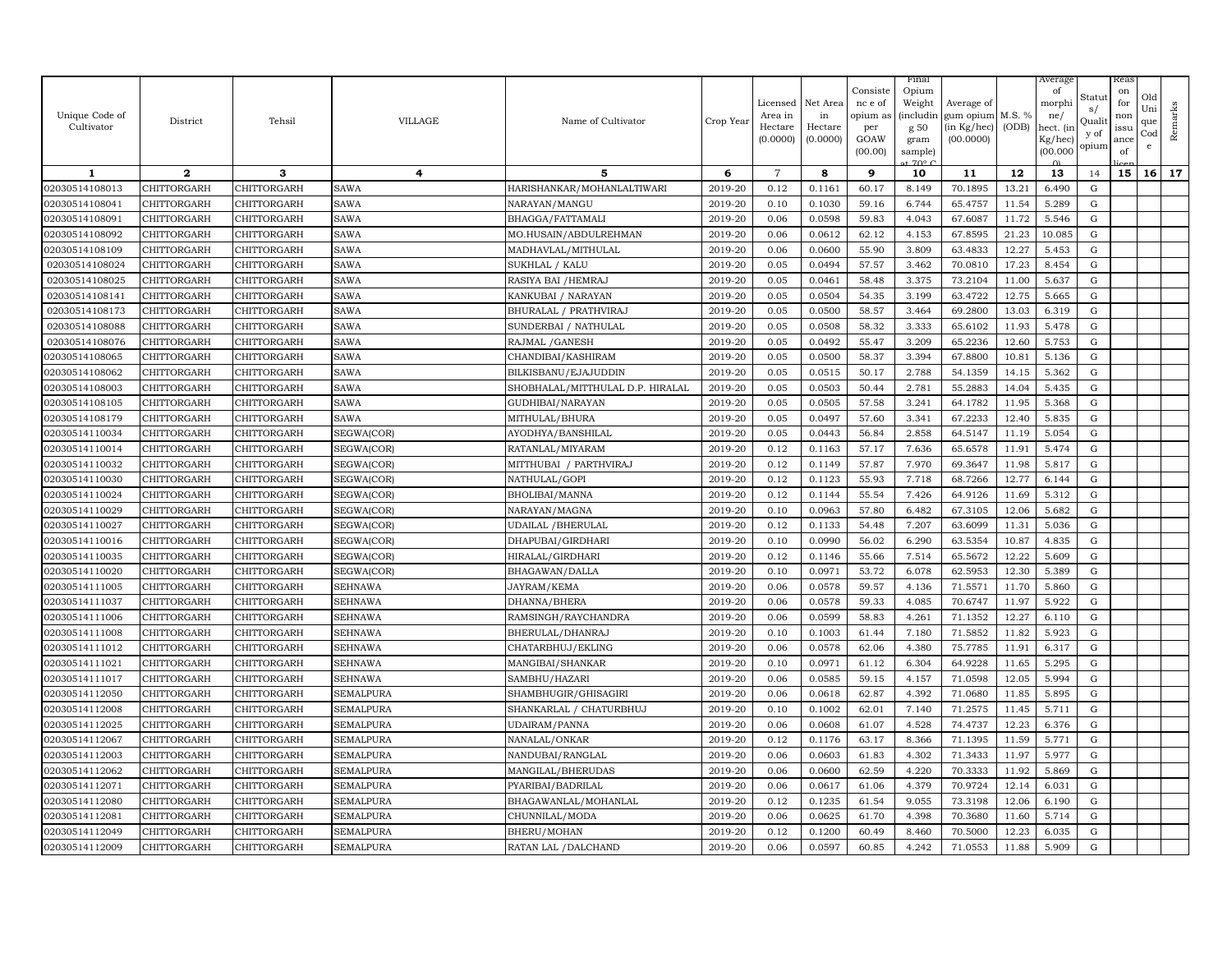| Unique Code of<br>Cultivator | District       | Tehsil      | VILLAGE           | Name of Cultivator       | Crop Year | Licensed<br>Area in<br>Hectare<br>(0.0000) | Net Area<br>in<br>Hectare<br>(0.0000) | Consiste<br>nc e of<br>opium as<br>per<br>GOAW<br>(00.00) | Final<br>Opium<br>Weight<br><i>(includin</i><br>g 50<br>gram<br>sample]<br>70° | Average of<br>gum opium M.S. %<br>(in Kg/hec)<br>(00.0000) | (ODB) | Averag<br>of<br>morphi<br>ne/<br>hect. (in<br>Kg/hec<br>(00.000) | Statut<br>s/<br>Quali<br>y of<br>opium | on<br>for<br>nor<br>isst<br>ance<br>of | Dld<br>Uni<br>que<br>Cod | Remarks |
|------------------------------|----------------|-------------|-------------------|--------------------------|-----------|--------------------------------------------|---------------------------------------|-----------------------------------------------------------|--------------------------------------------------------------------------------|------------------------------------------------------------|-------|------------------------------------------------------------------|----------------------------------------|----------------------------------------|--------------------------|---------|
| 1                            | $\overline{2}$ | 3           | $\overline{4}$    | 5                        | 6         | $\overline{7}$                             | 8                                     | 9                                                         | 10                                                                             | 11                                                         | 12    | 13                                                               | 14                                     | 15                                     | 16 <sup>1</sup>          | 17      |
| 02030514112002               | CHITTORGARH    | CHITTORGARH | SEMALPURA         | JAYRAM/KALU              | 2019-20   | 0.06                                       | 0.0600                                | 61.09                                                     | 4.311                                                                          | 71.8500                                                    | 12.05 | 6.061                                                            | G                                      |                                        |                          |         |
| 02030514112001               | CHITTORGARH    | CHITTORGARH | SEMALPURA         | MOHANIBAI / DALCHAND     | 2019-20   | 0.06                                       | 0.0594                                | 62.38                                                     | 4.456                                                                          | 75.0168                                                    | 11.70 | 6.143                                                            | G                                      |                                        |                          |         |
| 02030514112058               | CHITTORGARH    | CHITTORGARH | <b>SEMALPURA</b>  | HULASIBAI/BABULAL        | 2019-20   | 0.10                                       | 0.1006                                | 60.27                                                     | 7.491                                                                          | 74.4632                                                    | 12.41 | 6.468                                                            | G                                      |                                        |                          |         |
| 02030514112045               | CHITTORGARH    | CHITTORGARH | SEMALPURA         | BHAGWANLAL/NANURAM       | 2019-20   | 0.06                                       | 0.0563                                | 60.03                                                     | 3.799                                                                          | 67.4778                                                    | 12.14 | 5.734                                                            | G                                      |                                        |                          |         |
| 02030514112055               | CHITTORGARH    | CHITTORGARH | SEMALPURA         | MITTHULAL/NARAYAN        | 2019-20   | 0.06                                       | 0.0602                                | 61.35                                                     | 4.312                                                                          | 71.6279                                                    | 12.27 | 6.152                                                            | G                                      |                                        |                          |         |
| 02030514112016               | CHITTORGARH    | CHITTORGARH | SEMALPURA         | SHANKAR / NANA           | 2019-20   | 0.05                                       | 0.0499                                | 60.83                                                     | 3.415                                                                          | 68.4369                                                    | 11.82 | 5.663                                                            | G                                      |                                        |                          |         |
| 02030514112029               | CHITTORGARH    | CHITTORGARH | <b>SEMALPURA</b>  | MANGILAL/DALLA           | 2019-20   | 0.05                                       | 0.0495                                | 59.44                                                     | 3.592                                                                          | 72.5657                                                    | 12.18 | 6.187                                                            | G                                      |                                        |                          |         |
| 02030514114003               | CHITTORGARH    | CHITTORGARH | SEMLIAMALI        | CHANDIBAI/NANALAL        | 2019-20   | 0.10                                       | 0.0980                                | 55.74                                                     | 6.418                                                                          | 65.4898                                                    | 12.61 | 5.781                                                            | G                                      |                                        |                          |         |
| 02030514114012               | CHITTORGARH    | CHITTORGARH | <b>SEMLIAMALI</b> | LEHRIBAI/TULSIRAM        | 2019-20   | 0.10                                       | 0.0984                                | 56.53                                                     | 6.493                                                                          | 65.9858                                                    | 12.15 | 5.612                                                            | G                                      |                                        |                          |         |
| 02030514114017               | CHITTORGARH    | CHITTORGARH | SEMLIAMALI        | EKBAL BEGUM / ABDULVAHID | 2019-20   | 0.06                                       | 0.0601                                | 58.37                                                     | 4.419                                                                          | 73.5275                                                    | 11.79 | 6.069                                                            | ${\rm G}$                              |                                        |                          |         |
| 02030514114016               | CHITTORGARH    | CHITTORGARH | SEMLIAMALI        | GOKAL/GULAB              | 2019-20   | 0.06                                       | 0.0607                                | 64.80                                                     | 5.008                                                                          | 82.5041                                                    | 10.45 | 6.035                                                            | G                                      |                                        |                          |         |
| 02030514114015               | CHITTORGARH    | CHITTORGARH | SEMLIAMALI        | GHISU/RUGHNATH           | 2019-20   | 0.06                                       | 0.0595                                | 55.52                                                     | 3.847                                                                          | 64.6555                                                    | 12.48 | 5.648                                                            | G                                      |                                        |                          |         |
| 02030514114002               | CHITTORGARH    | CHITTORGARH | SEMLIAMALI        | DHANNIBAI/BHERULAL       | 2019-20   | 0.06                                       | 0.0579                                | 60.05                                                     | 4.349                                                                          | 75.1123                                                    | 10.96 | 5.763                                                            | ${\rm G}$                              |                                        |                          |         |
| 02030514114006               | CHITTORGARH    | CHITTORGARH | SEMLIAMALI        | SATYNARAYAN/MANGILAL     | 2019-20   | 0.06                                       | 0.0589                                | 57.90                                                     | 4.045                                                                          | 68.6757                                                    | 10.50 | 5.047                                                            | ${\rm G}$                              |                                        |                          |         |
| 02030514114009               | CHITTORGARH    | CHITTORGARH | SEMLIAMALI        | NANDA/GULAB              | 2019-20   | 0.06                                       | 0.0587                                | 59.07                                                     | 4.084                                                                          | 69.5741                                                    | 12.49 | 6.083                                                            | G                                      |                                        |                          |         |
| 02030514114013               | CHITTORGARH    | CHITTORGARH | SEMLIAMALI        | SOHAN / NANA             | 2019-20   | 0.05                                       | 0.0493                                | 59.40                                                     | 3.471                                                                          | 70.4057                                                    | 12.36 | 6.091                                                            | ${\rm G}$                              |                                        |                          |         |
| 02030514073024               | CHITTORGARH    | CHITTORGARH | SEMLIYA MASHANI   | NARAYAN / BHERA          | 2019-20   | 0.12                                       | 0.1190                                | 58.12                                                     | 7.522                                                                          | 63.2101                                                    | 12.42 | 5.496                                                            | G                                      |                                        |                          |         |
| 02030514113025               | CHITTORGARH    | CHITTORGARH | SEMLIYA MASHANI   | DEUBAI / RAMA            | 2019-20   | 0.12                                       | 0.1192                                | 60.05                                                     | 7.566                                                                          | 63.4732                                                    | 11.99 | 5.328                                                            | ${\rm G}$                              |                                        |                          |         |
| 02030514113027               | CHITTORGARH    | CHITTORGARH | SEMLIYA MASHANI   | MANGU/KALU               | 2019-20   | 0.10                                       | 0.1022                                | 60.46                                                     | 6.789                                                                          | 66.4286                                                    | 11.68 | 5.431                                                            | G                                      |                                        |                          |         |
| 02030514113001               | CHITTORGARH    | CHITTORGARH | SEMLIYA MASHANI   | NANDLAL/RUPLAL           | 2019-20   | 0.12                                       | 0.1125                                | 59.29                                                     | 7.640                                                                          | 67.9111                                                    | 12.09 | 5.747                                                            | G                                      |                                        |                          |         |
| 02030514113003               | CHITTORGARH    | CHITTORGARH | SEMLIYA MASHANI   | KHEMRAJ/CHUNNILAL        | 2019-20   | 0.06                                       | 0.0599                                | 60.64                                                     | 4.106                                                                          | 68.5476                                                    | 11.64 | 5.586                                                            | G                                      |                                        |                          |         |
| 02030514113013               | CHITTORGARH    | CHITTORGARH | SEMLIYA MASHANI   | SHYAMU BAI / NARAYAN     | 2019-20   | 0.05                                       | 0.0496                                | 58.29                                                     | 3.356                                                                          | 67.6613                                                    | 12.27 | 5.811                                                            | G                                      |                                        |                          |         |
| 02030514113016               | CHITTORGARH    | CHITTORGARH | SEMLIYA MASHANI   | GITABAI/MATHURALAL       | 2019-20   | 0.12                                       | 0.1236                                | 57.80                                                     | 7.828                                                                          | 63.3333                                                    | 12.32 | 5.462                                                            | ${\rm G}$                              |                                        |                          |         |
| 02030514113022               | CHITTORGARH    | CHITTORGARH | SEMLIYA MASHANI   | SUKHIBAI/KHEMA           | 2019-20   | 0.10                                       | 0.0999                                | 59.21                                                     | 6.885                                                                          | 68.9189                                                    | 11.92 | 5.751                                                            | G                                      |                                        |                          |         |
| 02030514113020               | CHITTORGARH    | CHITTORGARH | SEMLIYA MASHANI   | SOHANLAL/PYARA           | 2019-20   | 0.06                                       | 0.0556                                | 56.38                                                     | 3.431                                                                          | 61.7086                                                    | 12.65 | 5.464                                                            | G                                      |                                        |                          |         |
| 02030514113006               | CHITTORGARH    | CHITTORGARH | SEMLIYA MASHANI   | BHANWARLAL / NANDRAM     | 2019-20   | 0.12                                       | 0.1188                                | 59.98                                                     | 7.866                                                                          | 66.2121                                                    | 12.22 | 5.664                                                            | ${\rm G}$                              |                                        |                          |         |
| 02030514113023               | CHITTORGARH    | CHITTORGARH | SEMLIYA MASHANI   | BHANALAL / BHAGWAN       | 2019-20   | 0.12                                       | 0.1190                                | 57.26                                                     | 7.689                                                                          | 64.6134                                                    | 12.14 | 5.491                                                            | G                                      |                                        |                          |         |
| 02030514113024               | CHITTORGARH    | CHITTORGARH | SEMLIYA MASHANI   | GEETABAI / RAMLAL        | 2019-20   | 0.10                                       | 0.1020                                | 58.77                                                     | 6.641                                                                          | 65.1078                                                    | 13.49 | 6.148                                                            | ${\rm G}$                              |                                        |                          |         |
| 02030514113014               | CHITTORGARH    | CHITTORGARH | SEMLIYA MASHANI   | MANGIBAI/DEVILAL         | 2019-20   | 0.05                                       | 0.0495                                | 58.49                                                     | 3.334                                                                          | 67.3535                                                    | 12.33 | 5.813                                                            | G                                      |                                        |                          |         |
| 02030514113015               | CHITTORGARH    | CHITTORGARH | SEMLIYA MASHANI   | DAKHIBAI/NATHULAL        | 2019-20   | 0.05                                       | 0.0503                                | 58.03                                                     | 3.639                                                                          | 72.3459                                                    | 13.10 | 6.635                                                            | ${\rm G}$                              |                                        |                          |         |
| 02030514113009               | CHITTORGARH    | CHITTORGARH | SEMLIYA MASHANI   | MAGNIRAM/BHERA           | 2019-20   | 0.05                                       | 0.0501                                | 62.11                                                     | 3.656                                                                          | 72.9741                                                    | 11.74 | 5.996                                                            | G                                      |                                        |                          |         |
| 02030514113011               | CHITTORGARH    | CHITTORGARH | SEMLIYA MASHANI   | RAMDAS/UDAIDAS           | 2019-20   | 0.05                                       | 0.0514                                | 57.18                                                     | 3.316                                                                          | 64.5136                                                    | 12.29 | 5.551                                                            | ${\rm G}$                              |                                        |                          |         |
| 02030514115003               | CHITTORGARH    | CHITTORGARH | <b>SENTHI</b>     | KISHANA/BHERU            | 2019-20   | 0.06                                       | 0.0616                                | 62.08                                                     | 4.399                                                                          | 71.4123                                                    | 11.37 | 5.683                                                            | ${\rm G}$                              |                                        |                          |         |
| 02030514115037               | CHITTORGARH    | CHITTORGARH | SENTHI            | BHERULAL / UDAIRAM       | 2019-20   | 0.06                                       | 0.0594                                | 64.01                                                     | 4.069                                                                          | 68.5017                                                    | 11.37 | 5.452                                                            | ${\rm G}$                              |                                        |                          |         |
| 02030514115001               | CHITTORGARH    | CHITTORGARH | SENTHI            | SANJAY / SANTILAL/MOHAN  | 2019-20   | 0.06                                       | 0.0609                                | 60.35                                                     | 4.259                                                                          | 69.9343                                                    | 12.63 | 6.183                                                            | ${\rm G}$                              |                                        |                          |         |
| 02030514115033               | CHITTORGARH    | CHITTORGARH | SENTHI            | CHANDIBAI/MOHAN          | 2019-20   | 0.10                                       | 0.1020                                | 66.08                                                     | 7.703                                                                          | 75.5196                                                    | 11.03 | 5.831                                                            | G                                      |                                        |                          |         |
| 02030514115020               | CHITTORGARH    | CHITTORGARH | SENTHI            | JAMNIBAI/KISHANA         | 2019-20   | 0.10                                       | 0.0977                                | 57.28                                                     | 6.276                                                                          | 64.2375                                                    | 12.71 | 5.715                                                            | G                                      |                                        |                          |         |
| 02030514115011               | CHITTORGARH    | CHITTORGARH | SENTHI            | RATANLAL/MANGILAL        | 2019-20   | 0.06                                       | 0.0581                                | 64.43                                                     | 4.206                                                                          | 72.3924                                                    | 11.39 | 5.772                                                            | G                                      |                                        |                          |         |
| 02030514115028               | CHITTORGARH    | CHITTORGARH | <b>SENTHI</b>     | PARBHULAAL/DEVA          | 2019-20   | 0.10                                       | 0.1000                                | 56.38                                                     | 6.170                                                                          | 61.7000                                                    | 11.99 | 5.178                                                            | ${\rm G}$                              |                                        |                          |         |
| 02030514115017               | CHITTORGARH    | CHITTORGARH | SENTHI            | NOJIBAI/CHOGA            | 2019-20   | 0.05                                       | 0.0504                                | 50.95                                                     | 2.387                                                                          | 47.3611                                                    | 12.99 | 4.307                                                            | ${\rm G}$                              |                                        |                          |         |
| 02030514115008               | CHITTORGARH    | CHITTORGARH | <b>SENTHI</b>     | CHANDI BAI / HAJARI      | 2019-20   | 0.05                                       | 0.0000                                |                                                           |                                                                                |                                                            |       |                                                                  | ${\rm FU}$                             |                                        |                          |         |
| 02030514115018               | CHITTORGARH    | CHITTORGARH | SENTHI            | GITABAI / BHERULAL       | 2019-20   | 0.05                                       | 0.0502                                | 51.49                                                     | 3.200                                                                          | 63.7450                                                    | 12.57 | 5.608                                                            | ${\rm G}$                              |                                        |                          |         |
| 02030514116005               | CHITTORGARH    | CHITTORGARH | <b>SHADI</b>      | LEHRU/PRATAP             | 2019-20   | 0.12                                       | 0.1151                                | 60.74                                                     | 8.287                                                                          | 71.9983                                                    | 11.52 | 5.806                                                            | ${\rm G}$                              |                                        |                          |         |
| 02030514116017               | CHITTORGARH    | CHITTORGARH | SHADI             | MOHANLAL/JAGGAJI         | 2019-20   | 0.05                                       | 0.0496                                | 65.07                                                     | 3.700                                                                          | 74.5968                                                    | 11.51 | 6.010                                                            | ${\rm G}$                              |                                        |                          |         |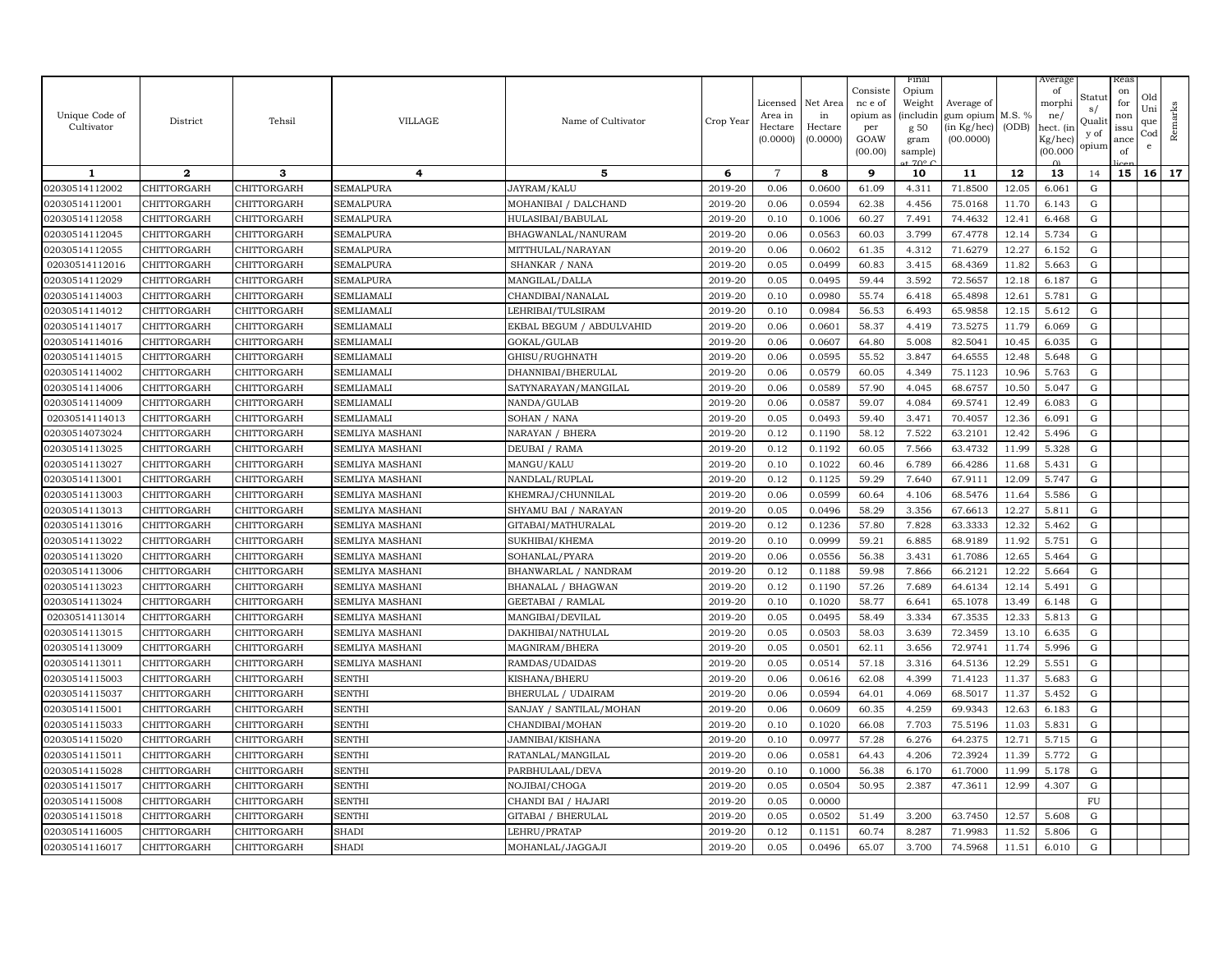| Unique Code of<br>Cultivator | District     | Tehsil      | VILLAGE            | Name of Cultivator       | Crop Year | Licensed<br>Area in<br>Hectare<br>(0.0000) | Net Area<br>in<br>Hectare<br>(0.0000) | Consiste<br>nc e of<br>opium as<br>per<br>GOAW<br>(00.00) | Final<br>Opium<br>Weight<br><i>(includir)</i><br>g 50<br>gram<br>sample)<br>70° | Average of<br>gum opium<br>(in Kg/hec)<br>(00.0000) | M.S. %<br>(ODB) | Averag<br>of<br>morphi<br>ne/<br>hect. (in<br>Kg/hec<br>(00.000) | Statut<br>s/<br>Quali<br>y of<br>opium | on<br>for<br>noi<br>isst<br>ance<br>of | Dld<br>Uni<br>que<br>Cod | Remarks |
|------------------------------|--------------|-------------|--------------------|--------------------------|-----------|--------------------------------------------|---------------------------------------|-----------------------------------------------------------|---------------------------------------------------------------------------------|-----------------------------------------------------|-----------------|------------------------------------------------------------------|----------------------------------------|----------------------------------------|--------------------------|---------|
| 1                            | $\mathbf{2}$ | з           | 4                  | 5                        | 6         | $\overline{7}$                             | 8                                     | 9                                                         | 10                                                                              | 11                                                  | 12              | 13                                                               | 14                                     | 15                                     | 16 <sup>1</sup>          | 17      |
| 02030514116043               | CHITTORGARH  | CHITTORGARH | <b>SHADI</b>       | BADRIDAS/RAMCHANDRA      | 2019-20   | 0.10                                       | 0.0980                                | 61.04                                                     | 7.098                                                                           | 72.4286                                             | 11.55           | 5.856                                                            | G                                      |                                        |                          |         |
| 02030514116072               | CHITTORGARH  | CHITTORGARH | <b>SHADI</b>       | MANGIBAI / ARJUN         | 2019-20   | 0.10                                       | 0.0979                                | 60.57                                                     | 7.026                                                                           | 71.7671                                             | 11.21           | 5.632                                                            | G                                      |                                        |                          |         |
| 02030514116078               | CHITTORGARH  | CHITTORGARH | <b>SHADI</b>       | RATAN/CHOGA              | 2019-20   | 0.12                                       | 0.1189                                | 61.38                                                     | 8.804                                                                           | 74.0454                                             | 11.42           | 5.919                                                            | G                                      |                                        |                          |         |
| 02030514116122               | CHITTORGARH  | CHITTORGARH | <b>SHADI</b>       | RAMANIBAI / RAMA         | 2019-20   | 0.05                                       | 0.0495                                | 62.70                                                     | 3.538                                                                           | 71.4747                                             | 11.55           | 5.779                                                            | ${\rm G}$                              |                                        |                          |         |
| 02030514116137               | CHITTORGARH  | CHITTORGARH | <b>SHADI</b>       | RAMLAL/VARDA             | 2019-20   | 0.12                                       | 0.1168                                | 59.97                                                     | 8.499                                                                           | 72.7654                                             | 11.69           | 5.954                                                            | G                                      |                                        |                          |         |
| 02030514116149               | CHITTORGARH  | CHITTORGARH | <b>SHADI</b>       | NOJIBAI / RAJU           | 2019-20   | 0.12                                       | 0.1134                                | 68.25                                                     | 9.701                                                                           | 85.5467                                             | 11.82           | 7.078                                                            | G                                      |                                        |                          |         |
| 02030514116152               | CHITTORGARH  | CHITTORGARH | <b>SHADI</b>       | BHAGIRATH/MAGNABHIL      | 2019-20   | 0.05                                       | 0.0471                                | 57.21                                                     | 3.784                                                                           | 80.3397                                             | 12.79           | 7.193                                                            | ${\rm G}$                              |                                        |                          |         |
| 02030514116159               | CHITTORGARH  | CHITTORGARH | <b>SHADI</b>       | GHISIBAI / NARAYAN       | 2019-20   | 0.05                                       | 0.0495                                | 62.50                                                     | 4.009                                                                           | 80.9899                                             | 11.84           | 6.712                                                            | ${\rm G}$                              |                                        |                          |         |
| 02030514116161               | CHITTORGARH  | CHITTORGARH | <b>SHADI</b>       | MANIBAI / HEMA           | 2019-20   | 0.05                                       | 0.0499                                | 60.37                                                     | 3.484                                                                           | 69.8196                                             | 11.73           | 5.733                                                            | ${\rm G}$                              |                                        |                          |         |
| 02030514116011               | CHITTORGARH  | CHITTORGARH | <b>SHADI</b>       | JITMAL/MAYACHAND         | 2019-20   | 0.06                                       | 0.0605                                | 60.62                                                     | 4.330                                                                           | 71.5702                                             | 11.68           | 5.852                                                            | G                                      |                                        |                          |         |
| 02030514116045               | CHITTORGARH  | CHITTORGARH | <b>SHADI</b>       | GITA/CHAMPAJAT           | 2019-20   | 0.05                                       | 0.0481                                | 61.35                                                     | 3.611                                                                           | 75.0728                                             | 11.96           | 6.285                                                            | ${\rm G}$                              |                                        |                          |         |
| 02030514116053               | CHITTORGARH  | CHITTORGARH | <b>SHADI</b>       | SITARAM/JAGGA            | 2019-20   | 0.12                                       | 0.1147                                | 62.11                                                     | 8.323                                                                           | 72.5632                                             | 11.43           | 5.806                                                            | ${\rm G}$                              |                                        |                          |         |
| 02030514116064               | CHITTORGARH  | CHITTORGARH | <b>SHADI</b>       | NARAYAN/JITU             | 2019-20   | 0.12                                       | 0.1163                                | 64.00                                                     | 8.402                                                                           | 72.2442                                             | 11.58           | 5.856                                                            | ${\rm G}$                              |                                        |                          |         |
| 02030514116069               | CHITTORGARH  | CHITTORGARH | <b>SHADI</b>       | FULCHAND/JITUJAT         | 2019-20   | 0.06                                       | 0.0590                                | 63.33                                                     | 4.515                                                                           | 76.5254                                             | 11.67           | 6.251                                                            | $\mathbf G$                            |                                        |                          |         |
| 02030514116071               | CHITTORGARH  | CHITTORGARH | <b>SHADI</b>       | SHAMBHU/MADHUJAT         | 2019-20   | 0.10                                       | 0.0966                                | 60.54                                                     | 7.161                                                                           | 74.1304                                             | 11.41           | 5.921                                                            | ${\rm G}$                              |                                        |                          |         |
| 02030514116076               | CHITTORGARH  | CHITTORGARH | <b>SHADI</b>       | KHURAJ/GIRDHARIJAT       | 2019-20   | 0.06                                       | 0.0621                                | 60.38                                                     | 4.158                                                                           | 66.9565                                             | 12.11           | 5.675                                                            | ${\rm G}$                              |                                        |                          |         |
| 02030514116091               | CHITTORGARH  | CHITTORGARH | <b>SHADI</b>       | SARJU/JAGGA              | 2019-20   | 0.12                                       | 0.1157                                | 62.88                                                     | 8.471                                                                           | 73.2152                                             | 11.51           | 5.899                                                            | ${\rm G}$                              |                                        |                          |         |
| 02030514116160               | CHITTORGARH  | CHITTORGARH | <b>SHADI</b>       | MANIBAI / HOLANATH       | 2019-20   | 0.10                                       | 0.0949                                | 60.93                                                     | 6.615                                                                           | 69.7050                                             | 11.64           | 5.680                                                            | G                                      |                                        |                          |         |
| 02030514116169               | CHITTORGARH  | CHITTORGARH | <b>SHADI</b>       | RAMA/CHHOGA              | 2019-20   | 0.06                                       | 0.0588                                | 63.04                                                     | 4.332                                                                           | 73.6735                                             | 12.31           | 6.348                                                            | ${\rm G}$                              |                                        |                          |         |
| 02030514116073               | CHITTORGARH  | CHITTORGARH | <b>SHADI</b>       | HARIBAI/SHANKAR          | 2019-20   | 0.10                                       | 0.0980                                | 61.56                                                     | 7.123                                                                           | 72.6837                                             | 11.61           | 5.907                                                            | ${\rm G}$                              |                                        |                          |         |
| 02030514116046               | CHITTORGARH  | CHITTORGARH | <b>SHADI</b>       | RATAN/MEGHA              | 2019-20   | 0.06                                       | 0.0000                                |                                                           |                                                                                 |                                                     |                 |                                                                  | ${\rm FU}$                             |                                        |                          |         |
| 02030514116062               | CHITTORGARH  | CHITTORGARH | <b>SHADI</b>       | SOHANIBAI/JITU           | 2019-20   | 0.10                                       | 0.0968                                | 62.65                                                     | 7.455                                                                           | 77.0145                                             | 11.70           | 6.308                                                            | G                                      |                                        |                          |         |
| 02030514116003               | CHITTORGARH  | CHITTORGARH | <b>SHADI</b>       | HIRABAI/HAJARI           | 2019-20   | 0.12                                       | 0.1157                                | 62.14                                                     | 8.664                                                                           | 74.8833                                             | 11.36           | 5.955                                                            | ${\rm G}$                              |                                        |                          |         |
| 02030514116007               | CHITTORGARH  | CHITTORGARH | <b>SHADI</b>       | DALU/DHANNA              | 2019-20   | 0.06                                       | 0.0580                                | 59.31                                                     | 3.855                                                                           | 66.4655                                             | 11.84           | 5.509                                                            | ${\rm G}$                              |                                        |                          |         |
| 02030514116133               | CHITTORGARH  | CHITTORGARH | <b>SHADI</b>       | JAMNALAL/SHANKAR         | 2019-20   | 0.10                                       | 0.0980                                | 61.28                                                     | 7.126                                                                           | 72.7143                                             | 11.77           | 5.991                                                            | ${\rm G}$                              |                                        |                          |         |
| 02030514116134               | CHITTORGARH  | CHITTORGARH | <b>SHADI</b>       | RATAN/GOPI               | 2019-20   | 0.12                                       | 0.1168                                | 58.40                                                     | 7.484                                                                           | 64.0753                                             | 12.23           | 5.485                                                            | G                                      |                                        |                          |         |
| 02030514116059               | CHITTORGARH  | CHITTORGARH | <b>SHADI</b>       | GULAB/RAJU               | 2019-20   | 0.12                                       | 0.1197                                | 61.84                                                     | 9.055                                                                           | 75.6475                                             | 11.37           | 6.021                                                            | ${\rm G}$                              |                                        |                          |         |
| 02030514116039               | CHITTORGARH  | CHITTORGARH | <b>SHADI</b>       | DHANNANATH/CHHOGONATH    | 2019-20   | 0.10                                       | 0.0955                                | 58.73                                                     | 6.360                                                                           | 66.5969                                             | 11.73           | 5.468                                                            | ${\rm G}$                              |                                        |                          |         |
| 02030514116105               | CHITTORGARH  | CHITTORGARH | <b>SHADI</b>       | NARANIBAI/LEHRU          | 2019-20   | 0.12                                       | 0.1138                                | 61.05                                                     | 7.762                                                                           | 68.2074                                             | 11.65           | 5.562                                                            | ${\rm G}$                              |                                        |                          |         |
| 02030514116012               | CHITTORGARH  | CHITTORGARH | <b>SHADI</b>       | MADANLAL/BHERU           | 2019-20   | 0.12                                       | 0.1154                                | 56.47                                                     | 7.882                                                                           | 68.3016                                             | 12.66           | 6.053                                                            | $\mathbf G$                            |                                        |                          |         |
| 02030514116173               | CHITTORGARH  | CHITTORGARH | <b>SHADI</b>       | PARASRAM/DHANNA          | 2019-20   | 0.10                                       | 0.0980                                | 60.44                                                     | 7.201                                                                           | 73.4796                                             | 11.88           | 6.111                                                            | ${\rm G}$                              |                                        |                          |         |
| 02030514116140               | CHITTORGARH  | CHITTORGARH | <b>SHADI</b>       | CHANDIBAI/JAGGAJAT       | 2019-20   | 0.10                                       | 0.0972                                | 63.10                                                     | 7.347                                                                           | 75.5864                                             | 11.32           | 5.989                                                            | ${\rm G}$                              |                                        |                          |         |
| 02030514116170               | CHITTORGARH  | CHITTORGARH | <b>SHADI</b>       | RATANDAS / RAMCHANDRADAS | 2019-20   | 0.10                                       | 0.0897                                | 60.84                                                     | 6.249                                                                           | 69.6656                                             | 11.80           | 5.755                                                            | ${\rm G}$                              |                                        |                          |         |
| 02030514116172               | CHITTORGARH  | CHITTORGARH | <b>SHADI</b>       | BHIMRAJ/JITU             | 2019-20   | 0.05                                       | 0.0487                                | 63.83                                                     | 3.812                                                                           | 78.2752                                             | 11.45           | 6.273                                                            | ${\rm G}$                              |                                        |                          |         |
| 02030514116139               | CHITTORGARH  | CHITTORGARH | <b>SHADI</b>       | JAGDISH/DALCHAND         | 2019-20   | 0.10                                       | 0.0980                                | 61.26                                                     | 6.782                                                                           | 69.2041                                             | 12.11           | 5.867                                                            | ${\bf G}$                              |                                        |                          |         |
| 02030514116167               | CHITTORGARH  | CHITTORGARH | <b>SHADI</b>       | RATAN / KAJOD            | 2019-20   | 0.05                                       | 0.0494                                | 61.78                                                     | 3.751                                                                           | 75.9312                                             | 11.83           | 6.288                                                            | ${\bf G}$                              |                                        |                          |         |
| 02030514116002               | CHITTORGARH  | CHITTORGARH | <b>SHADI</b>       | SHAMBHU/GIRDHARI II      | 2019-20   | 0.10                                       | 0.1000                                | 60.22                                                     | 6.719                                                                           | 67.1900                                             | 11.72           | 5.512                                                            | ${\rm G}$                              |                                        |                          |         |
| 02030514116006               | CHITTORGARH  | CHITTORGARH | <b>SHADI</b>       | SHAMBHULAL/DHANNA        | 2019-20   | 0.10                                       | 0.0996                                | 61.26                                                     | 7.430                                                                           | 74.5984                                             | 11.70           | 6.110                                                            | G                                      |                                        |                          |         |
| 02030514116026               | CHITTORGARH  | CHITTORGARH | SHADI              | SOSARBAI/BARDICHAND      | 2019-20   | 0.10                                       | 0.0978                                | 61.31                                                     | 7.173                                                                           | 73.3436                                             | 11.48           | 5.894                                                            | G                                      |                                        |                          |         |
| 02030514116026               | CHITTORGARH  | CHITTORGARH | <b>SHADI</b>       | GULAB/JITU               | 2019-20   | 0.05                                       | 0.0499                                | 62.67                                                     | 3.850                                                                           | 77.1543                                             | 14.84           | 8.014                                                            | ${\rm G}$                              |                                        |                          |         |
| 02030514116081               | CHITTORGARH  | CHITTORGARH | <b>SHADI</b>       | SITA / MADHU             | 2019-20   | 0.05                                       | 0.0000                                |                                                           |                                                                                 |                                                     |                 |                                                                  | ${\rm FU}$                             |                                        |                          |         |
| 02030514116075               | CHITTORGARH  | CHITTORGARH | <b>SHADI</b>       | MITHUKHA/BHUREKHA        | 2019-20   | 0.05                                       | 0.0000                                |                                                           |                                                                                 |                                                     |                 |                                                                  | ${\rm FU}$                             |                                        |                          |         |
| 02030514116150               | CHITTORGARH  | CHITTORGARH | <b>SHADI</b>       | NANU/RAJUKUMHAR          | 2019-20   | 0.05                                       | 0.0000                                |                                                           |                                                                                 |                                                     |                 |                                                                  | ${\rm FU}$                             |                                        |                          |         |
| 02030514117026               | CHITTORGARH  | CHITTORGARH | <b>SHAMBHUPURA</b> | BHANWARLAL/RUPLAL        | 2019-20   | 0.10                                       | 0.0982                                | 60.80                                                     | 7.331                                                                           | 74.6538                                             | 12.25           | 6.401                                                            | ${\rm G}$                              |                                        |                          |         |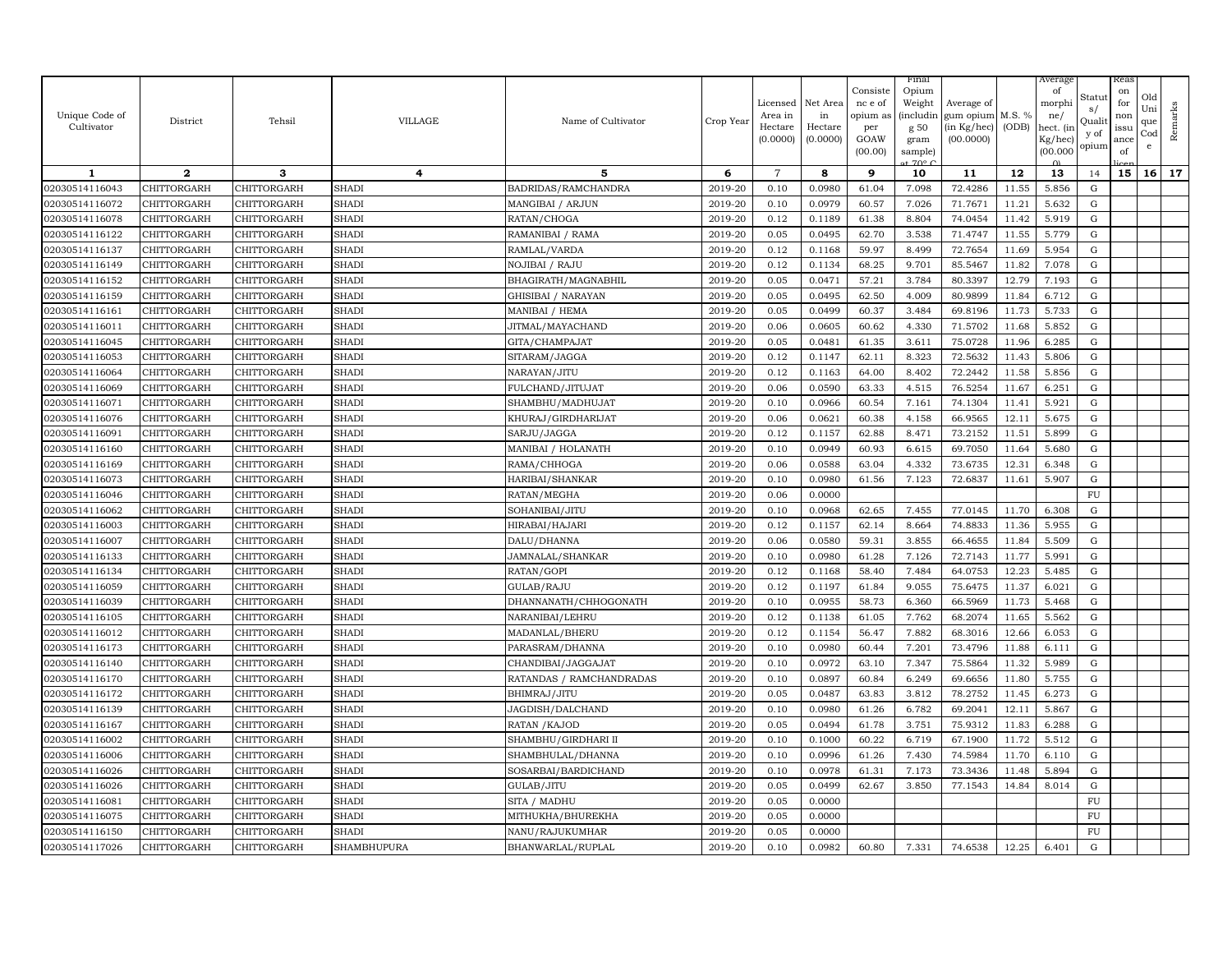| Unique Code of<br>Cultivator | District       | Tehsil             | VILLAGE          | Name of Cultivator             | Crop Year | Licensed<br>Area in<br>Hectare<br>(0.0000) | Net Area<br>in<br>Hectare<br>(0.0000) | Consiste<br>nc e of<br>opium as<br>per<br>GOAW<br>(00.00) | Final<br>Opium<br>Weight<br><i>(includin</i><br>g 50<br>gram<br>sample]<br>$70^\circ$ | Average of<br>gum opium M.S. %<br>(in Kg/hec)<br>(00.0000) | (ODB) | Averag<br>of<br>morphi<br>ne/<br>hect. (in<br>Kg/hec<br>(00.000) | Statut<br>s/<br>Quali<br>y of<br>opium | on<br>for<br>noi<br>isst<br>ance<br>of | Dld<br>Uni<br>que | Remarks |
|------------------------------|----------------|--------------------|------------------|--------------------------------|-----------|--------------------------------------------|---------------------------------------|-----------------------------------------------------------|---------------------------------------------------------------------------------------|------------------------------------------------------------|-------|------------------------------------------------------------------|----------------------------------------|----------------------------------------|-------------------|---------|
| -1                           | $\overline{2}$ | 3                  | $\overline{4}$   | 5                              | 6         | $\overline{7}$                             | 8                                     | 9                                                         | 10                                                                                    | 11                                                         | 12    | 13                                                               | 14                                     | 15                                     | 16 <sup>1</sup>   | 17      |
| 02030514117001               | CHITTORGARH    | CHITTORGARH        | SHAMBHUPURA      | RUPLAL/KHEMA                   | 2019-20   | 0.10                                       | 0.0981                                | 61.34                                                     | 6.651                                                                                 | 67.7982                                                    | 11.44 | 5.429                                                            | G                                      |                                        |                   |         |
| 02030514117006               | CHITTORGARH    | CHITTORGARH        | SHAMBHUPURA      | DEVILAL/LAXMAN                 | 2019-20   | 0.12                                       | 0.1225                                | 59.15                                                     | 7.977                                                                                 | 65.1184                                                    | 12.78 | 5.825                                                            | G                                      |                                        |                   |         |
| 02030514117049               | CHITTORGARH    | CHITTORGARH        | SHAMBHUPURA      | WARLAL/MULCHAND                | 2019-20   | 0.12                                       | 0.1166                                | 62.41                                                     | 8.015                                                                                 | 68.7393                                                    | 11.47 | 5.519                                                            | G                                      |                                        |                   |         |
| 02030514117054               | CHITTORGARH    | CHITTORGARH        | SHAMBHUPURA      | KASHIRAM/BHAJJA                | 2019-20   | 0.12                                       | 0.1170                                | 59.30                                                     | 7.955                                                                                 | 67.9915                                                    | 15.73 | 7.486                                                            | ${\rm G}$                              |                                        |                   |         |
| 02030514117037               | CHITTORGARH    | CHITTORGARH        | SHAMBHUPURA      | GHISIBAI/SHANKAR               | 2019-20   | 0.10                                       | 0.1025                                | 57.71                                                     | 6.464                                                                                 | 63.0634                                                    | 11.82 | 5.217                                                            | ${\rm G}$                              |                                        |                   |         |
| 02030514117035               | CHITTORGARH    | CHITTORGARH        | SHAMBHUPURA      | GOPALLAL/SHANKAR               | 2019-20   | 0.10                                       | 0.0990                                | 58.46                                                     | 6.798                                                                                 | 68.6667                                                    | 11.44 | 5.499                                                            | G                                      |                                        |                   |         |
| 02030514117024               | CHITTORGARH    | CHITTORGARH        | SHAMBHUPURA      | MANGILAL/SHANKAR               | 2019-20   | 0.06                                       | 0.0600                                | 66.25                                                     | 4.808                                                                                 | 80.1333                                                    | 14.29 | 8.015                                                            | ${\rm G}$                              |                                        |                   |         |
| 02030514117027               | CHITTORGARH    | CHITTORGARH        | SHAMBHUPURA      | ONKAR/UDAIRAM                  | 2019-20   | 0.06                                       | 0.0623                                | 52.05                                                     | 3.577                                                                                 | 57.4157                                                    | 10.18 | 4.091                                                            | G                                      | 04                                     |                   |         |
| 02030514117025               | CHITTORGARH    | CHITTORGARH        | SHAMBHUPURA      | FULIBAI/HAJARI                 | 2019-20   | 0.10                                       | 0.0998                                | 58.84                                                     | 6.657                                                                                 | 66.7034                                                    | 12.37 | 5.776                                                            | ${\rm G}$                              |                                        |                   |         |
| 02030514117007               | CHITTORGARH    | CHITTORGARH        | SHAMBHUPURA      | NAWALCHAND/DHULA               | 2019-20   | 0.06                                       | 0.0625                                | 61.25                                                     | 4.086                                                                                 | 65.3760                                                    | 12.93 | 5.918                                                            | G                                      |                                        |                   |         |
| 02030514117034               | CHITTORGARH    | CHITTORGARH        | SHAMBHUPURA      | <b>UDAIGIR/HIRAGIR</b>         | 2019-20   | 0.06                                       | 0.0611                                | 58.89                                                     | 4.366                                                                                 | 71.4566                                                    | 10.12 | 5.062                                                            | G                                      |                                        |                   |         |
| 02030514117020               | CHITTORGARH    | CHITTORGARH        | SHAMBHUPURA      | SHANTILAL/BHERULAL             | 2019-20   | 0.10                                       | 0.0987                                | 58.66                                                     | 6.930                                                                                 | 70.2128                                                    | 14.10 | 6.930                                                            | ${\rm G}$                              |                                        |                   |         |
| 02030514117036               | CHITTORGARH    | CHITTORGARH        | SHAMBHUPURA      | GANESH/DALLA                   | 2019-20   | 0.12                                       | 0.1184                                | 59.30                                                     | 7.963                                                                                 | 67.2551                                                    | 10.57 | 4.976                                                            | ${\rm G}$                              |                                        |                   |         |
| 02030514117041               | CHITTORGARH    | CHITTORGARH        | SHAMBHUPURA      | TULSIRAM/KHEMA                 | 2019-20   | 0.10                                       | 0.1004                                | 57.68                                                     | 5.958                                                                                 | 59.3426                                                    | 13.07 | 5.429                                                            | G                                      |                                        |                   |         |
| 02030514117018               | CHITTORGARH    | CHITTORGARH        | SHAMBHUPURA      | BHERULAL/UDA                   | 2019-20   | 0.10                                       | 0.0966                                | 56.72                                                     | 5.802                                                                                 | 60.0621                                                    | 12.66 | 5.322                                                            | ${\rm G}$                              |                                        |                   |         |
| 02030514117019               | CHITTORGARH    | CHITTORGARH        | SHAMBHUPURA      | RAMCHANDRA/MULCHAND            | 2019-20   | 0.06                                       | 0.0600                                | 61.73                                                     | 4.198                                                                                 | 69.9667                                                    | 11.23 | 5.500                                                            | ${\rm G}$                              |                                        |                   |         |
| 02030514117056               | CHITTORGARH    | CHITTORGARH        | SHAMBHUPURA      | RAJENDRA/BHANWRAGIRI           | 2019-20   | 0.10                                       | 0.0996                                | 60.78                                                     | 6.903                                                                                 | 69.3072                                                    | 11.37 | 5.516                                                            | G                                      |                                        |                   |         |
| 02030514117055               | CHITTORGARH    | CHITTORGARH        | SHAMBHUPURA      | KELA/BHAJJA                    | 2019-20   | 0.12                                       | 0.1212                                | 58.91                                                     | 7.280                                                                                 | 60.0660                                                    | 14.99 | 6.302                                                            | G                                      |                                        |                   |         |
| 02030514117033               | CHITTORGARH    | CHITTORGARH        | SHAMBHUPURA      | MANGIBAI/JITU                  | 2019-20   | 0.10                                       | 0.1015                                | 59.28                                                     | 6.538                                                                                 | 64.4138                                                    | 10.43 | 4.703                                                            | ${\bf G}$                              |                                        |                   |         |
| 02030514117016               | CHITTORGARH    | CHITTORGARH        | SHAMBHUPURA      | MANGILAL/LAXMAN                | 2019-20   | 0.06                                       | 0.0580                                | 56.36                                                     | 3.696                                                                                 | 63.7241                                                    | 12.05 | 5.375                                                            | ${\bf G}$                              |                                        |                   |         |
| 02030514117030               | CHITTORGARH    | CHITTORGARH        | SHAMBHUPURA      | BHERUGIR/HIRAGIR               | 2019-20   | 0.12                                       | 0.1242                                | 54.93                                                     | 7.541                                                                                 | 60.7166                                                    | 12.31 | 5.232                                                            | G                                      |                                        |                   |         |
| 02030514117023               | CHITTORGARH    | CHITTORGARH        | SHAMBHUPURA      | GOPALLAL/PYARCHAND             | 2019-20   | 0.12                                       | 0.1183                                | 57.74                                                     | 7.952                                                                                 | 67.2189                                                    | 12.63 | 5.943                                                            | G                                      |                                        |                   |         |
| 02030514117039               | CHITTORGARH    | CHITTORGARH        | SHAMBHUPURA      | NARAYANIBAI/DEVILAL            | 2019-20   | 0.06                                       | 0.0609                                | 55.46                                                     | 3.676                                                                                 | 60.3612                                                    | 13.38 | 5.654                                                            | G                                      |                                        |                   |         |
| 02030514117004               | CHITTORGARH    | CHITTORGARH        | SHAMBHUPURA      | MANGILAL/RATANLAL              | 2019-20   | 0.12                                       | 0.1194                                | 61.58                                                     | 7.865                                                                                 | 65.8710                                                    | 11.42 | 5.265                                                            | ${\rm G}$                              |                                        |                   |         |
| 02030514117050               | CHITTORGARH    | CHITTORGARH        | SHAMBHUPURA      | BANSHILAL/MANGILAL             | 2019-20   | 0.06                                       | 0.0586                                | 59.76                                                     | 4.038                                                                                 | 68.9078                                                    | 10.36 | 4.997                                                            | ${\rm G}$                              |                                        |                   |         |
| 02030514117044               | CHITTORGARH    | <b>CHITTORGARH</b> | SHAMBHUPURA      | GITABAI/MANGILAL               | 2019-20   | 0.05                                       | 0.0474                                | 47.07                                                     | 2.501                                                                                 | 52.7637                                                    | 10.20 | 3.768                                                            | G                                      | 04                                     |                   |         |
| 02030514117042               | CHITTORGARH    | CHITTORGARH        | SHAMBHUPURA      | SHANTILAL/GANESH               | 2019-20   | 0.05                                       | 0.0491                                | 57.04                                                     | 3.316                                                                                 | 67.5356                                                    | 14.03 | 6.634                                                            | ${\rm G}$                              |                                        |                   |         |
| 02030514118013               | CHITTORGARH    | CHITTORGARH        | <b>SHIVAGARH</b> | DHULIBAI/KISHANA               | 2019-20   | 0.06                                       | 0.0594                                | 56.91                                                     | 3.959                                                                                 | 66.6498                                                    | 12.63 | 5.893                                                            | ${\rm G}$                              |                                        |                   |         |
| 02030514118024               | CHITTORGARH    | CHITTORGARH        | SHIVAGARH        | BAGADIRAM/DEVJI                | 2019-20   | 0.12                                       | 0.1120                                | 58.87                                                     | 7.216                                                                                 | 64.4286                                                    | 11.87 | 5.353                                                            | ${\rm G}$                              |                                        |                   |         |
| 02030514118014               | CHITTORGARH    | CHITTORGARH        | SHIVAGARH        | KHUMA/SALAGRAM                 | 2019-20   | 0.10                                       | 0.1007                                | 56.86                                                     | 6.125                                                                                 | 60.8242                                                    | 13.58 | 5.782                                                            | $\mathbf G$                            |                                        |                   |         |
| 02030514118001               | CHITTORGARH    | CHITTORGARH        | SHIVAGARH        | GOPI / HAJARI                  | 2019-20   | 0.05                                       | 0.0487                                | 55.81                                                     | 3.285                                                                                 | 67.4538                                                    | 12.67 | 5.982                                                            | ${\rm G}$                              |                                        |                   |         |
| 02030514119020               | CHITTORGARH    | CHITTORGARH        | SINDHWADI        | PARASRAM / ONKAR               | 2019-20   | 0.05                                       | 0.0500                                | 59.55                                                     | 3.445                                                                                 | 68.9000                                                    | 12.11 | 5.841                                                            | ${\rm G}$                              |                                        |                   |         |
| 02030514119051               | CHITTORGARH    | CHITTORGARH        | SINDHWADI        | SHANTILAL / KALURAM            | 2019-20   | 0.05                                       | 0.0504                                | 62.79                                                     | 3.400                                                                                 | 67.4603                                                    | 11.75 | 5.548                                                            | ${\rm G}$                              |                                        |                   |         |
| 02030514119034               | CHITTORGARH    | CHITTORGARH        | <b>SINDHWADI</b> | SHANTIBAI / SHANKAR / MANGILAL | 2019-20   | 0.05                                       | 0.0505                                | 59.94                                                     | 3.477                                                                                 | 68.8515                                                    | 12.10 | 5.831                                                            | G                                      |                                        |                   |         |
| 02030514119022               | CHITTORGARH    | CHITTORGARH        | SINDHWADI        | BHURIBAI / JAGNNATH            | 2019-20   | 0.12                                       | 0.1205                                | 60.64                                                     | 8.594                                                                                 | 71.3195                                                    | 11.77 | 5.876                                                            | $\mathbf G$                            |                                        |                   |         |
| 02030514119029               | CHITTORGARH    | CHITTORGARH        | <b>SINDHWADI</b> | DEVBAI/DAOLATRAM               | 2019-20   | 0.10                                       | 0.0956                                | 60.75                                                     | 6.587                                                                                 | 68.9017                                                    | 11.85 | 5.715                                                            | G                                      |                                        |                   |         |
| 02030514119032               | CHITTORGARH    | CHITTORGARH        | SINDHWADI        | SHANKAR/MOTILAL                | 2019-20   | 0.12                                       | 0.1183                                | 60.65                                                     | 8.023                                                                                 | 67.8191                                                    | 12.22 | 5.801                                                            | G                                      |                                        |                   |         |
| 02030514119055               | CHITTORGARH    | CHITTORGARH        | SINDHWADI        | AMBALAL/ONKAR                  | 2019-20   | 0.12                                       | 0.1190                                | 60.68                                                     | 8.096                                                                                 | 68.0336                                                    | 11.78 | 5.610                                                            | G                                      |                                        |                   |         |
| 02030514119058               | CHITTORGARH    | CHITTORGARH        | SINDHWADI        | CHANDIBAI/MODIRAM              | 2019-20   | 0.12                                       | 0.1216                                | 60.77                                                     | 7.900                                                                                 | 64.9671                                                    | 10.47 | 4.761                                                            | G                                      |                                        |                   |         |
| 02030514119061               | CHITTORGARH    | CHITTORGARH        | SINDHWADI        | MOHAN/BHURA                    | 2019-20   | 0.12                                       | 0.1190                                | 61.07                                                     | 8.236                                                                                 | 69.2101                                                    | 11.54 | 5.591                                                            | G                                      |                                        |                   |         |
| 02030514119062               | CHITTORGARH    | CHITTORGARH        | SINDHWADI        | AMBALAL/BHURA                  | 2019-20   | 0.12                                       | 0.1186                                | 59.76                                                     | 7.829                                                                                 | 66.0118                                                    | 11.85 | 5.475                                                            | ${\rm G}$                              |                                        |                   |         |
| 02030514119001               | CHITTORGARH    | CHITTORGARH        | SINDHWADI        | LAXMAN/KEWALCHAND              | 2019-20   | 0.12                                       | 0.1214                                | 61.49                                                     | 8.407                                                                                 | 69.2504                                                    | 12.26 | 5.943                                                            | G                                      |                                        |                   |         |
| 02030514119004               | CHITTORGARH    | CHITTORGARH        | SINDHWADI        | KALUSINGH/KALYANSINGH          | 2019-20   | 0.12                                       | 0.1221                                | 62.05                                                     | 8.164                                                                                 | 66.8632                                                    | 11.22 | 5.251                                                            | ${\rm G}$                              |                                        |                   |         |
| 02030514119018               | CHITTORGARH    | CHITTORGARH        | <b>SINDHWADI</b> | GITABAI/SHYANIBAI              | 2019-20   | 0.06                                       | 0.0583                                | 60.86                                                     | 4.208                                                                                 | 72.1784                                                    | 11.37 | 5.745                                                            | ${\rm G}$                              |                                        |                   |         |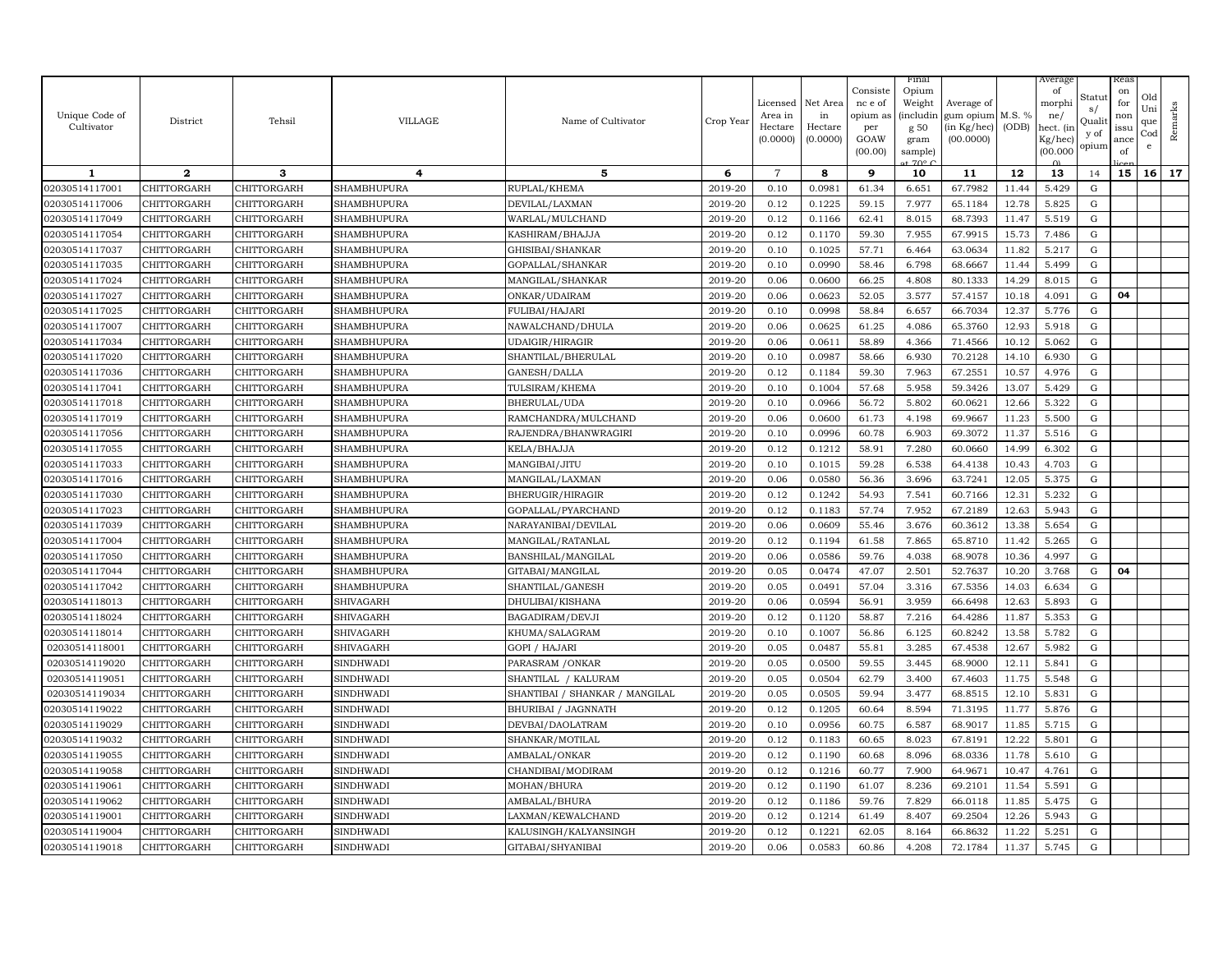| Unique Code of<br>Cultivator | District       | Tehsil      | VILLAGE          | Name of Cultivator             | Crop Year | Licensed<br>Area in<br>Hectare<br>(0.0000) | Net Area<br>in<br>Hectare<br>(0.0000) | Consiste<br>nc e of<br>opium as<br>per<br>GOAW<br>(00.00) | Final<br>Opium<br>Weight<br><i>(includin</i><br>g 50<br>gram<br>sample)<br>$70^\circ$ | Average of<br>gum opium M.S. %<br>(in Kg/hec)<br>(00.0000) | (ODB) | Averag<br>of<br>morphi<br>ne/<br>hect. (in<br>Kg/hec<br>(00.000) | Statut<br>s/<br>Quali<br>y of<br>opium | on<br>for<br>noi<br>isst<br>ance<br>of | Dld<br>Uni<br>que | Remarks |
|------------------------------|----------------|-------------|------------------|--------------------------------|-----------|--------------------------------------------|---------------------------------------|-----------------------------------------------------------|---------------------------------------------------------------------------------------|------------------------------------------------------------|-------|------------------------------------------------------------------|----------------------------------------|----------------------------------------|-------------------|---------|
| -1                           | $\overline{2}$ | з           | 4                | 5                              | 6         | $\overline{7}$                             | 8                                     | 9                                                         | 10                                                                                    | 11                                                         | 12    | 13                                                               | 14                                     | 15                                     | 16 <sup>1</sup>   | 17      |
| 02030514119052               | CHITTORGARH    | CHITTORGARH | SINDHWADI        | DEVILAL/BHERU                  | 2019-20   | 0.10                                       | 0.0987                                | 60.17                                                     | 6.971                                                                                 | 70.6282                                                    | 11.77 | 5.819                                                            | G                                      |                                        |                   |         |
| 02030514119035               | CHITTORGARH    | CHITTORGARH | <b>SINDHWADI</b> | NANA/PRATHA                    | 2019-20   | 0.10                                       | 0.1005                                | 60.73                                                     | 7.227                                                                                 | 71.9104                                                    | 11.38 | 5.728                                                            | G                                      |                                        |                   |         |
| 02030514119064               | CHITTORGARH    | CHITTORGARH | SINDHWADI        | SHANKARIBAI/BABULAL            | 2019-20   | 0.06                                       | 0.0595                                | 60.26                                                     | 4.175                                                                                 | 70.1681                                                    | 11.92 | 5.855                                                            | G                                      |                                        |                   |         |
| 02030514119019               | CHITTORGARH    | CHITTORGARH | <b>SINDHWADI</b> | BADRI/GHASI                    | 2019-20   | 0.12                                       | 0.1200                                | 59.80                                                     | 8.372                                                                                 | 69.7667                                                    | 12.02 | 5.870                                                            | ${\rm G}$                              |                                        |                   |         |
| 02030514119060               | CHITTORGARH    | CHITTORGARH | SINDHWADI        | SURESH/BADRILAL                | 2019-20   | 0.06                                       | 0.0599                                | 59.66                                                     | 4.134                                                                                 | 69.0150                                                    | 12.07 | 5.830                                                            | G                                      |                                        |                   |         |
| 02030514119050               | CHITTORGARH    | CHITTORGARH | SINDHWADI        | KAMALIBAI/RAMLAL               | 2019-20   | 0.12                                       | 0.1221                                | 60.88                                                     | 8.132                                                                                 | 66.6011                                                    | 11.96 | 5.576                                                            | G                                      |                                        |                   |         |
| 02030514119037               | CHITTORGARH    | CHITTORGARH | SINDHWADI        | MODIRAM/MOTILAL                | 2019-20   | 0.12                                       | 0.1208                                | 62.28                                                     | 8.488                                                                                 | 70.2649                                                    | 11.40 | 5.607                                                            | ${\rm G}$                              |                                        |                   |         |
| 02030514119009               | CHITTORGARH    | CHITTORGARH | SINDHWADI        | BHAGAWANIBAI/NOLA              | 2019-20   | 0.10                                       | 0.1014                                | 59.61                                                     | 6.642                                                                                 | 65.5030                                                    | 11.84 | 5.429                                                            | G                                      |                                        |                   |         |
| 02030514119041               | CHITTORGARH    | CHITTORGARH | SINDHWADI        | NARULAL/DAYARAM                | 2019-20   | 0.12                                       | 0.1224                                | 61.42                                                     | 8.581                                                                                 | 70.1062                                                    | 11.87 | 5.825                                                            | ${\rm G}$                              |                                        |                   |         |
| 02030514119025               | CHITTORGARH    | CHITTORGARH | SINDHWADI        | CHAMPA/NARU                    | 2019-20   | 0.10                                       | 0.0994                                | 60.36                                                     | 6.881                                                                                 | 69.2254                                                    | 12.08 | 5.854                                                            | G                                      |                                        |                   |         |
| 02030514119013               | CHITTORGARH    | CHITTORGARH | <b>SINDHWADI</b> | PRABHULAL/GHISA                | 2019-20   | 0.06                                       | 0.0616                                | 59.10                                                     | 3.842                                                                                 | 62.3701                                                    | 11.98 | 5.230                                                            | ${\rm G}$                              |                                        |                   |         |
| 02030514119075               | CHITTORGARH    | CHITTORGARH | SINDHWADI        | NANDLAL/BHAJJA                 | 2019-20   | 0.12                                       | 0.1214                                | 58.71                                                     | 7.867                                                                                 | 64.8023                                                    | 11.94 | 5.416                                                            | ${\rm G}$                              |                                        |                   |         |
| 02030514119012               | CHITTORGARH    | CHITTORGARH | SINDHWADI        | CHANDRAPAL SINGH / TAKHATSINGH | 2019-20   | 0.05                                       | 0.0520                                | 60.12                                                     | 3.590                                                                                 | 69.0385                                                    | 11.66 | 5.635                                                            | ${\rm G}$                              |                                        |                   |         |
| 02030514119014               | CHITTORGARH    | CHITTORGARH | SINDHWADI        | KALUSINGH/ONKARSINGH           | 2019-20   | 0.06                                       | 0.0605                                | 59.11                                                     | 3.715                                                                                 | 61.4050                                                    | 11.81 | 5.077                                                            | G                                      |                                        |                   |         |
| 02030514119023               | CHITTORGARH    | CHITTORGARH | SINDHWADI        | BHAGGA/KISHANA                 | 2019-20   | 0.12                                       | 0.1192                                | 59.08                                                     | 8.026                                                                                 | 67.3322                                                    | 12.27 | 5.783                                                            | ${\rm G}$                              |                                        |                   |         |
| 02030514119039               | CHITTORGARH    | CHITTORGARH | SINDHWADI        | ONKAR/UDA                      | 2019-20   | 0.12                                       | 0.1191                                | 59.93                                                     | 8.099                                                                                 | 68.0017                                                    | 12.11 | 5.765                                                            | ${\rm G}$                              |                                        |                   |         |
| 02030514119044               | CHITTORGARH    | CHITTORGARH | SINDHWADI        | BHAGAWANLAL/HARIRAM            | 2019-20   | 0.06                                       | 0.0610                                | 60.98                                                     | 4.225                                                                                 | 69.2623                                                    | 11.59 | 5.619                                                            | $\mathbf G$                            |                                        |                   |         |
| 02030514119074               | CHITTORGARH    | CHITTORGARH | <b>SINDHWADI</b> | NANDUBAI/GANESHLAL             | 2019-20   | 0.10                                       | 0.1041                                | 61.24                                                     | 6.964                                                                                 | 66.8972                                                    | 11.92 | 5.582                                                            | G                                      |                                        |                   |         |
| 02030514119057               | CHITTORGARH    | CHITTORGARH | <b>SINDHWADI</b> | MUKANDSINGH/MOHANSINGH         | 2019-20   | 0.05                                       | 0.0515                                | 61.21                                                     | 3.498                                                                                 | 67.9223                                                    | 11.78 | 5.600                                                            | ${\bf G}$                              |                                        |                   |         |
| 02030514119005               | CHITTORGARH    | CHITTORGARH | SINDHWADI        | MOHAN/MANGU                    | 2019-20   | 0.05                                       | 0.0500                                | 58.99                                                     | 3.337                                                                                 | 66.7400                                                    | 12.60 | 5.887                                                            | ${\bf G}$                              |                                        |                   |         |
| 02030514119045               | CHITTORGARH    | CHITTORGARH | SINDHWADI        | KALU/NARU                      | 2019-20   | 0.05                                       | 0.0498                                | 60.45                                                     | 3.463                                                                                 | 69.5382                                                    | 11.81 | 5.749                                                            | G                                      |                                        |                   |         |
| 02030514121016               | CHITTORGARH    | CHITTORGARH | THIKRIYA         | MANGILAL/LAKMA                 | 2019-20   | 0.05                                       | 0.0469                                | 57.07                                                     | 3.017                                                                                 | 64.3284                                                    | 12.04 | 5.421                                                            | G                                      |                                        |                   |         |
| 02030514121001               | CHITTORGARH    | CHITTORGARH | THIKRIYA         | LALU/KISHANA                   | 2019-20   | 0.05                                       | 0.0492                                | 54.13                                                     | 3.286                                                                                 | 66.7886                                                    | 10.81 | 5.055                                                            | G                                      |                                        |                   |         |
| 02030514121008               | CHITTORGARH    | CHITTORGARH | THIKRIYA         | BASANTIBAI/BHANWARLAL          | 2019-20   | 0.10                                       | 0.0999                                | 51.77                                                     | 6.042                                                                                 | 60.4805                                                    | 13.98 | 5.919                                                            | ${\rm G}$                              |                                        |                   |         |
| 02030514121050               | CHITTORGARH    | CHITTORGARH | THIKRIYA         | CHUNNILAL/DOLA                 | 2019-20   | 0.06                                       | 0.0606                                | 59.47                                                     | 4.018                                                                                 | 66.3036                                                    | 11.27 | 5.231                                                            | ${\rm G}$                              |                                        |                   |         |
| 02030514121035               | CHITTORGARH    | CHITTORGARH | THIKRIYA         | ONKAR/HEMA                     | 2019-20   | 0.06                                       | 0.0623                                | 60.76                                                     | 4.158                                                                                 | 66.7416                                                    | 10.63 | 4.966                                                            | G                                      |                                        |                   |         |
| 02030514121073               | CHITTORGARH    | CHITTORGARH | THIKRIYA         | BHURIBAI/TULASIRAM             | 2019-20   | 0.06                                       | 0.0586                                | 57.36                                                     | 3.909                                                                                 | 66.7065                                                    | 11.02 | 5.145                                                            | ${\rm G}$                              |                                        |                   |         |
| 02030514121027               | CHITTORGARH    | CHITTORGARH | THIKRIYA         | NANIBAI/HAZARI                 | 2019-20   | 0.06                                       | 0.0579                                | 53.86                                                     | 3.532                                                                                 | 61.0017                                                    | 12.07 | 5.154                                                            | ${\rm G}$                              |                                        |                   |         |
| 02030514121009               | CHITTORGARH    | CHITTORGARH | THIKRIYA         | VERDABAI/MATHRADANGI           | 2019-20   | 0.06                                       | 0.0594                                | 50.96                                                     | 3.458                                                                                 | 58.2155                                                    | 12.60 | 5.135                                                            | ${\rm G}$                              |                                        |                   |         |
| 02030514121015               | CHITTORGARH    | CHITTORGARH | THIKRIYA         | RAMCHANDR/KUMAJI               | 2019-20   | 0.06                                       | 0.0591                                | 55.90                                                     | 3.562                                                                                 | 60.2707                                                    | 10.29 | 4.341                                                            | $\mathbf G$                            |                                        |                   |         |
| 02030514121022               | CHITTORGARH    | CHITTORGARH | THIKRIYA         | TULISIRAM/RUKMA                | 2019-20   | 0.10                                       | 0.0969                                | 54.26                                                     | 5.573                                                                                 | 57.5129                                                    | 12.33 | 4.964                                                            | ${\rm G}$                              |                                        |                   |         |
| 02030514121049               | CHITTORGARH    | CHITTORGARH | THIKRIYA         | MANGILAL/KELA                  | 2019-20   | 0.12                                       | 0.1182                                | 57.49                                                     | 7.449                                                                                 | 63.0203                                                    | 10.02 | 4.420                                                            | ${\rm G}$                              |                                        |                   |         |
| 02030514121005               | CHITTORGARH    | CHITTORGARH | THIKRIYA         | ANCHIBAI/CHUNILAL              | 2019-20   | 0.12                                       | 0.1179                                | 57.92                                                     | 7.935                                                                                 | 67.3028                                                    | 10.26 | 4.834                                                            | ${\rm G}$                              |                                        |                   |         |
| 02030514121024               | CHITTORGARH    | CHITTORGARH | THIKRIYA         | KEHAMRAJ/PARTHA                | 2019-20   | 0.06                                       | 0.0576                                | 61.91                                                     | 3.821                                                                                 | 66.3368                                                    | 15.22 | 7.067                                                            | G                                      |                                        |                   |         |
| 02030514121068               | CHITTORGARH    | CHITTORGARH | THIKRIYA         | NANDRAM / DALU                 | 2019-20   | 0.05                                       | 0.0498                                | 63.59                                                     | 3.570                                                                                 | 71.6867                                                    | 11.78 | 5.911                                                            | ${\bf G}$                              |                                        |                   |         |
| 02030514121075               | CHITTORGARH    | CHITTORGARH | THIKRIYA         | BALCHAND/BARDICHAND            | 2019-20   | 0.06                                       | 0.0595                                | 53.65                                                     | 3.526                                                                                 | 59.2605                                                    | 11.63 | 4.824                                                            | ${\bf G}$                              |                                        |                   |         |
| 02030514121074               | CHITTORGARH    | CHITTORGARH | THIKRIYA         | MANGILAL/TULASIRAM             | 2019-20   | 0.06                                       | 0.0578                                | 58.11                                                     | 3.860                                                                                 | 66.7820                                                    | 11.39 | 5.325                                                            | G                                      |                                        |                   |         |
| 02030514121006               | CHITTORGARH    | CHITTORGARH | THIKRIYA         | BHANWARLAL/LAKHAMA             | 2019-20   | 0.06                                       | 0.0596                                | 61.50                                                     | 4.103                                                                                 | 68.8423                                                    | 18.28 | 8.809                                                            | G                                      |                                        |                   |         |
| 02030514121002               | CHITTORGARH    | CHITTORGARH | THIKRIYA         | BHERU/MAGANA                   | 2019-20   | 0.10                                       | 0.0977                                | 55.93                                                     | 6.256                                                                                 | 64.0328                                                    | 11.76 | 5.271                                                            | G                                      |                                        |                   |         |
| 02030514121020               | CHITTORGARH    | CHITTORGARH | THIKRIYA         | PRATHVIRAJ/KELAPARJAPTI        | 2019-20   | 0.06                                       | 0.0578                                | 56.15                                                     | 3.794                                                                                 | 65.6401                                                    | 11.38 | 5.229                                                            | G                                      |                                        |                   |         |
| 02030514121028               | CHITTORGARH    | CHITTORGARH | THIKRIYA         | BHAWARLAL/GANESH               | 2019-20   | 0.06                                       | 0.0601                                | 52.94                                                     | 3.434                                                                                 | 57.1381                                                    | 14.90 | 5.959                                                            | G                                      |                                        |                   |         |
| 02030514121029               | CHITTORGARH    | CHITTORGARH | THIKRIYA         | RADHESHYAM / TULSIRAM          | 2019-20   | 0.10                                       | 0.0950                                | 54.84                                                     | 5.931                                                                                 | 62.4316                                                    | 12.86 | 5.620                                                            | G                                      |                                        |                   |         |
| 02030514121046               | CHITTORGARH    | CHITTORGARH | THIKRIYA         | CHANDIBAI/MOTI                 | 2019-20   | 0.12                                       | 0.1099                                | 55.17                                                     | 6.762                                                                                 | 61.5287                                                    | 11.36 | 4.893                                                            | ${\rm G}$                              |                                        |                   |         |
| 02030514121076               | CHITTORGARH    | CHITTORGARH | THIKRIYA         | SOHANIBAI/KANIRAM              | 2019-20   | 0.12                                       | 0.1185                                | 56.47                                                     | 7.535                                                                                 | 63.5865                                                    | 11.03 | 4.909                                                            | ${\rm G}$                              |                                        |                   |         |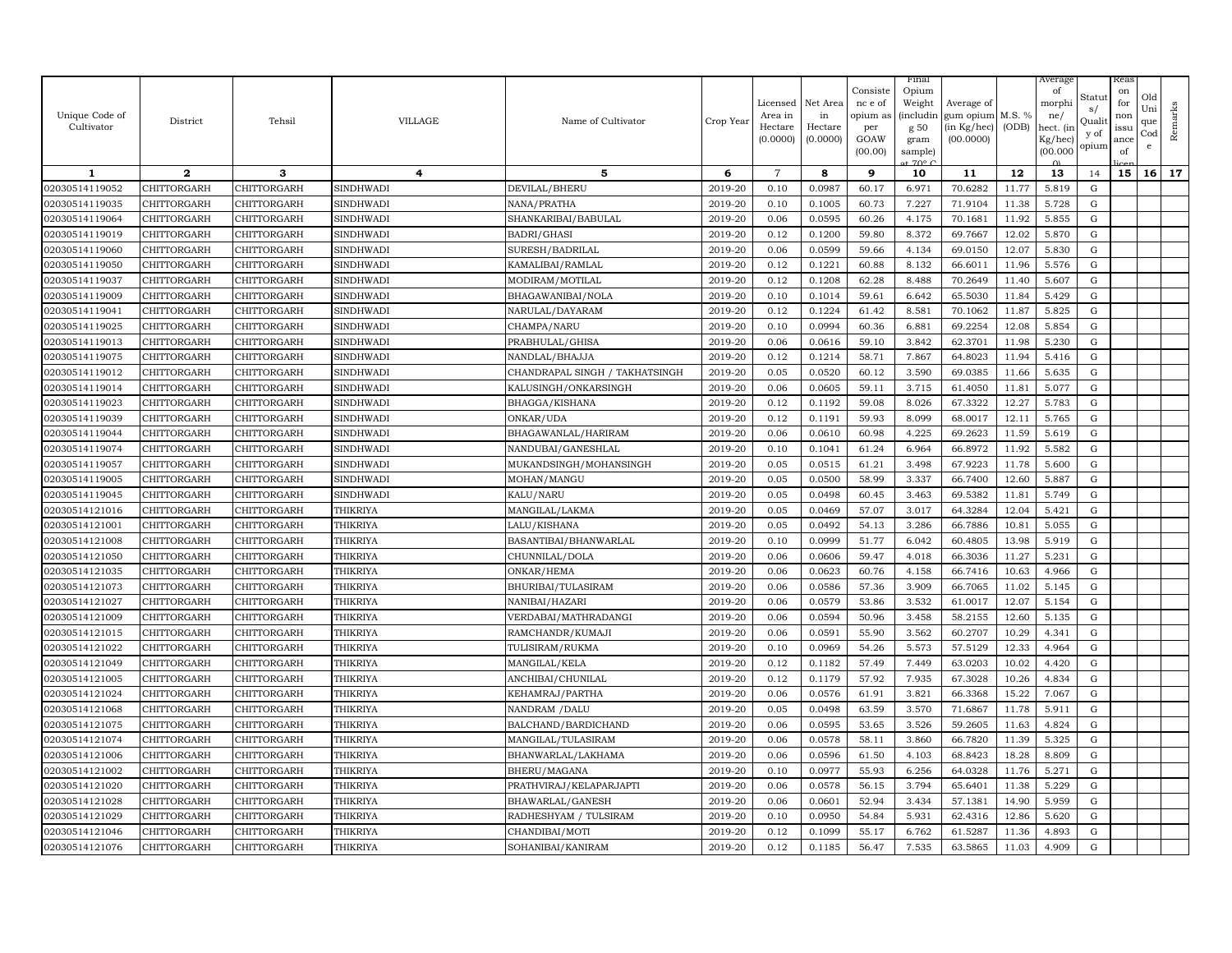| Unique Code of<br>Cultivator | District       | Tehsil      | VILLAGE         | Name of Cultivator       | Crop Year | Licensed<br>Area in<br>Hectare<br>(0.0000) | Net Area<br>in<br>Hectare<br>(0.0000) | Consiste<br>nc e of<br>opium as<br>per<br>GOAW<br>(00.00) | Final<br>Opium<br>Weight<br><i>(includin</i><br>g 50<br>gram<br>sample]<br>70° | Average of<br>gum opium M.S. %<br>(in Kg/hec)<br>(00.0000) | (ODB) | Averag<br>of<br>morphi<br>ne/<br>hect. (in<br>Kg/hec<br>(00.000) | Statut<br>s/<br>Quali<br>y of<br>opium | on<br>for<br>nor<br>isst<br>ance<br>of | Old<br>Uni<br>que<br>Cod | Remarks |
|------------------------------|----------------|-------------|-----------------|--------------------------|-----------|--------------------------------------------|---------------------------------------|-----------------------------------------------------------|--------------------------------------------------------------------------------|------------------------------------------------------------|-------|------------------------------------------------------------------|----------------------------------------|----------------------------------------|--------------------------|---------|
| 1                            | $\overline{2}$ | 3           | 4               | 5                        | 6         | $\overline{7}$                             | 8                                     | 9                                                         | 10                                                                             | 11                                                         | 12    | 13                                                               | 14                                     | 15                                     | 16 <sup>1</sup>          | 17      |
| 02030514121043               | CHITTORGARH    | CHITTORGARH | <b>THIKRIYA</b> | AMARCHAND / RAMA         | 2019-20   | 0.05                                       | 0.0498                                | 56.16                                                     | 3.081                                                                          | 61.8675                                                    | 12.82 | 5.552                                                            | $\mathbf G$                            |                                        |                          |         |
| 02030514121047               | CHITTORGARH    | CHITTORGARH | THIKRIYA        | BHERU / DALU             | 2019-20   | 0.05                                       | 0.0498                                | 58.01                                                     | 3.497                                                                          | 70.2209                                                    | 11.93 | 5.864                                                            | G                                      |                                        |                          |         |
| 02030514122006               | CHITTORGARH    | CHITTORGARH | THUKARAWA       | NANA/KUKA                | 2019-20   | 0.05                                       | 0.0507                                | 53.34                                                     | 3.086                                                                          | 60.8679                                                    | 13.27 | 5.654                                                            | G                                      |                                        |                          |         |
| 02030514123033               | CHITTORGARH    | CHITTORGARH | TUMBDIA         | BHERU/SALAGRAM           | 2019-20   | 0.12                                       | 0.1237                                | 54.46                                                     | 7.562                                                                          | 61.1318                                                    | 13.02 | 5.572                                                            | G                                      |                                        |                          |         |
| 02030514123051               | CHITTORGARH    | CHITTORGARH | TUMBDIA         | MOHANIBAI / ONKARLAL     | 2019-20   | 0.12                                       | 0.1176                                | 51.99                                                     | 7.212                                                                          | 61.3265                                                    | 11.83 | 5.078                                                            | G                                      |                                        |                          |         |
| 02030514123015               | CHITTORGARH    | CHITTORGARH | TUMBDIA         | SOSARBAI/HAJARI          | 2019-20   | 0.10                                       | 0.0914                                | 61.94                                                     | 6.521                                                                          | 71.3457                                                    | 9.86  | 4.925                                                            | G                                      |                                        |                          |         |
| 02030514123004               | CHITTORGARH    | CHITTORGARH | TUMBDIA         | SOSARBAI/HANSRAJ         | 2019-20   | 0.12                                       | 0.1228                                | 57.21                                                     | 8.271                                                                          | 67.3534                                                    | 11.69 | 5.511                                                            | G                                      |                                        |                          |         |
| 02030514123028               | CHITTORGARH    | CHITTORGARH | TUMBDIA         | HEMRAJ/GEHRU             | 2019-20   | 0.10                                       | 0.0000                                |                                                           |                                                                                |                                                            |       |                                                                  | ${\rm FU}$                             |                                        |                          |         |
| 02030514123012               | CHITTORGARH    | CHITTORGARH | TUMBDIA         | LAXMANLAL/CHHOGALAL      | 2019-20   | 0.12                                       | 0.1181                                | 59.18                                                     | 8.032                                                                          | 68.0102                                                    | 11.34 | 5.398                                                            | G                                      |                                        |                          |         |
| 02030514123030               | CHITTORGARH    | CHITTORGARH | TUMBDIA         | BALIBAI/NANDLAL          | 2019-20   | 0.10                                       | 0.0963                                | 55.21                                                     | 6.160                                                                          | 63.9668                                                    | 11.43 | 5.118                                                            | ${\rm G}$                              |                                        |                          |         |
| 02030514123008               | CHITTORGARH    | CHITTORGARH | TUMBDIA         | DEVKISHAN / MOTILAL      | 2019-20   | 0.05                                       | 0.0490                                | 57.96                                                     | 3.353                                                                          | 68.4286                                                    | 12.37 | 5.926                                                            | G                                      |                                        |                          |         |
| 02030514123003               | CHITTORGARH    | CHITTORGARH | TUMBDIA         | <b>BADAM BAI / BHERA</b> | 2019-20   | 0.05                                       | 0.0000                                |                                                           |                                                                                |                                                            |       |                                                                  | ${\rm FU}$                             |                                        |                          |         |
| 02030514123002               | CHITTORGARH    | CHITTORGARH | TUMBDIA         | NARAYAN/POKHAR           | 2019-20   | 0.06                                       | 0.0608                                | 62.26                                                     | 4.465                                                                          | 73.4375                                                    | 10.13 | 5.207                                                            | ${\rm G}$                              |                                        |                          |         |
| 02030514123006               | CHITTORGARH    | CHITTORGARH | TUMBDIA         | HARLAL/TEJRAM            | 2019-20   | 0.12                                       | 0.1151                                | 57.26                                                     | 8.131                                                                          | 70.6429                                                    | 10.74 | 5.311                                                            | G                                      |                                        |                          |         |
| 02030514123029               | CHITTORGARH    | CHITTORGARH | TUMBDIA         | JAGANNATH/PRATAP         | 2019-20   | 0.12                                       | 0.0000                                |                                                           |                                                                                |                                                            |       |                                                                  | FU                                     |                                        |                          |         |
| 02030514123021               | CHITTORGARH    | CHITTORGARH | TUMBDIA         | GUNESHIBAI/UDAIRAM       | 2019-20   | 0.12                                       | 0.1197                                | 55.99                                                     | 8.566                                                                          | 71.5622                                                    | 12.25 | 6.137                                                            | ${\rm G}$                              |                                        |                          |         |
| 02030514123025               | CHITTORGARH    | CHITTORGARH | TUMBDIA         | NAGJIRAM/POKHER          | 2019-20   | 0.12                                       | 0.1177                                | 59.81                                                     | 7.835                                                                          | 66.5675                                                    | 10.77 | 5.019                                                            | ${\rm G}$                              |                                        |                          |         |
| 02030514123010               | CHITTORGARH    | CHITTORGARH | TUMBDIA         | NATHULAL/KAJOD           | 2019-20   | 0.12                                       | 0.0000                                |                                                           |                                                                                |                                                            |       |                                                                  | ${\rm FU}$                             |                                        |                          |         |
| 02030514123005               | CHITTORGARH    | CHITTORGARH | TUMBDIA         | MADHULAL/GOVINDRAM       | 2019-20   | 0.10                                       | 0.1035                                | 51.10                                                     | 6.526                                                                          | 63.0531                                                    | 11.49 | 5.072                                                            | G                                      |                                        |                          |         |
| 02030514123024               | CHITTORGARH    | CHITTORGARH | TUMBDIA         | JAGANNATH/BHUWAN         | 2019-20   | 0.12                                       | 0.0000                                |                                                           |                                                                                |                                                            |       |                                                                  | FU                                     |                                        |                          |         |
| 02030514123026               | CHITTORGARH    | CHITTORGARH | TUMBDIA         | JHUMARIBAI/UDAIRAM       | 2019-20   | 0.12                                       | 0.1188                                | 53.87                                                     | 7.280                                                                          | 61.2795                                                    | 11.79 | 5.057                                                            | G                                      |                                        |                          |         |
| 02030514123001               | CHITTORGARH    | CHITTORGARH | TUMBDIA         | BALU/NATHU               | 2019-20   | 0.06                                       | 0.0607                                | 54.50                                                     | 3.908                                                                          | 64.3822                                                    | 10.57 | 4.764                                                            | ${\rm G}$                              |                                        |                          |         |
| 02030514123017               | CHITTORGARH    | CHITTORGARH | TUMBDIA         | BHOLIBAI/NATHULAL        | 2019-20   | 0.12                                       | 0.1201                                | 54.19                                                     | 7.734                                                                          | 64.3963                                                    | 10.11 | 4.557                                                            | ${\rm G}$                              |                                        |                          |         |
| 02030514123036               | CHITTORGARH    | CHITTORGARH | TUMBDIA         | BALIBAI/JAGANNATH        | 2019-20   | 0.12                                       | 0.1174                                | 55.09                                                     | 7.602                                                                          | 64.7530                                                    | 10.76 | 4.877                                                            | G                                      |                                        |                          |         |
| 02030514123051               | CHITTORGARH    | CHITTORGARH | TUMBDIA         | KAMALABAI/SHANKAR        | 2019-20   | 0.12                                       | 0.1226                                | 61.69                                                     | 8.637                                                                          | 70.4486                                                    | 9.97  | 4.916                                                            | G                                      |                                        |                          |         |
| 02030514042045               | CHITTORGARH    | CHITTORGARH | UDPURA          | BHAGWATILAL/SHOLA        | 2019-20   | 0.06                                       | 0.0600                                | 61.93                                                     | 3.999                                                                          | 66.6500                                                    | 11.51 | 5.370                                                            | ${\rm G}$                              |                                        |                          |         |
| 02030514124064               | CHITTORGARH    | CHITTORGARH | UDPURA          | RAMESHCHANDRA/BHURA      | 2019-20   | 0.12                                       | 0.1151                                | 62.00                                                     | 8.645                                                                          | 75.1086                                                    | 11.23 | 5.904                                                            | G                                      |                                        |                          |         |
| 02030514124010               | CHITTORGARH    | CHITTORGARH | UDPURA          | CHUNNIBAI/NANALAL        | 2019-20   | 0.12                                       | 0.1162                                | 61.94                                                     | 8.185                                                                          | 70.4389                                                    | 11.69 | 5.764                                                            | ${\rm G}$                              |                                        |                          |         |
| 02030514124052               | CHITTORGARH    | CHITTORGARH | UDPURA          | HABUBAI/DHANRAJ          | 2019-20   | 0.06                                       | 0.0582                                | 61.04                                                     | 4.081                                                                          | 70.1203                                                    | 11.16 | 5.478                                                            | G                                      |                                        |                          |         |
| 02030514124054               | CHITTORGARH    | CHITTORGARH | UDPURA          | RATAN/BHERU              | 2019-20   | 0.12                                       | 0.1158                                | 61.27                                                     | 8.245                                                                          | 71.2003                                                    | 11.90 | 5.931                                                            | ${\rm G}$                              |                                        |                          |         |
| 02030514124089               | CHITTORGARH    | CHITTORGARH | UDPURA          | SHIVLAL/DEVILAL          | 2019-20   | 0.12                                       | 0.1189                                | 64.08                                                     | 8.697                                                                          | 73.1455                                                    | 11.69 | 5.985                                                            | G                                      |                                        |                          |         |
| 02030514124091               | CHITTORGARH    | CHITTORGARH | UDPURA          | CHANDIBAI/HIRALAL        | 2019-20   | 0.10                                       | 0.0989                                | 60.55                                                     | 7.214                                                                          | 72.9424                                                    | 11.63 | 5.938                                                            | ${\rm G}$                              |                                        |                          |         |
| 02030514124014               | CHITTORGARH    | CHITTORGARH | UDPURA          | BHOPRAJ/KISHANLAL        | 2019-20   | 0.10                                       | 0.0987                                | 61.73                                                     | 7.002                                                                          | 70.9422                                                    | 12.04 | 5.979                                                            | ${\rm G}$                              |                                        |                          |         |
| 02030514124057               | CHITTORGARH    | CHITTORGARH | UDPURA          | RATANLAL/DHANNA          | 2019-20   | 0.12                                       | 0.1176                                | 62.30                                                     | 8.402                                                                          | 71.4456                                                    | 11.44 | 5.721                                                            | ${\rm G}$                              |                                        |                          |         |
| 02030514124017               | CHITTORGARH    | CHITTORGARH | UDPURA          | TOMABAI/DEVILAL          | 2019-20   | 0.12                                       | 0.1182                                | 62.37                                                     | 8.598                                                                          | 72.7411                                                    | 11.56 | 5.886                                                            | ${\rm G}$                              |                                        |                          |         |
| 02030514124022               | CHITTORGARH    | CHITTORGARH | UDPURA          | LAHRU/NANDA              | 2019-20   | 0.06                                       | 0.0597                                | 61.93                                                     | 4.123                                                                          | 69.0620                                                    | 11.69 | 5.651                                                            | G                                      |                                        |                          |         |
| 02030514124023               | CHITTORGARH    | CHITTORGARH | UDPURA          | NOJIBAI/TULSIRAM         | 2019-20   | 0.10                                       | 0.0972                                | 61.82                                                     | 6.906                                                                          | 71.0494                                                    | 11.82 | 5.879                                                            | G                                      |                                        |                          |         |
| 02030514124087               | CHITTORGARH    | CHITTORGARH | UDPURA          | PRATHVIRAJ/HAJARILAL     | 2019-20   | 0.10                                       | 0.0982                                | 61.58                                                     | 7.170                                                                          | 73.0143                                                    | 11.56 | 5.908                                                            | G                                      |                                        |                          |         |
| 02030514124079               | CHITTORGARH    | CHITTORGARH | UDPURA          | ONKARLAL/SHANKARLAL      | 2019-20   | 0.06                                       | 0.0467                                | 65.47                                                     | 3.330                                                                          | 71.3062                                                    | 11.85 | 5.914                                                            | ${\rm G}$                              |                                        |                          |         |
| 02030514124042               | CHITTORGARH    | CHITTORGARH | UDPURA          | GIDHARI/CHATARBHUJ       | 2019-20   | 0.12                                       | 0.1221                                | 62.00                                                     | 8.627                                                                          | 70.6552                                                    | 11.68 | 5.777                                                            | G                                      |                                        |                          |         |
| 02030514124025               | CHITTORGARH    | CHITTORGARH | UDPURA          | RAJIBAI/BHERU            | 2019-20   | 0.10                                       | 0.0971                                | 61.38                                                     | 7.024                                                                          | 72.3378                                                    | 11.60 | 5.874                                                            | G                                      |                                        |                          |         |
| 02030514124016               | CHITTORGARH    | CHITTORGARH | UDPURA          | BHURIBAI/BHURALAL        | 2019-20   | 0.06                                       | 0.0582                                | 61.79                                                     | 4.122                                                                          | 70.8247                                                    | 10.78 | 5.345                                                            | ${\rm G}$                              |                                        |                          |         |
| 02030514124086               | CHITTORGARH    | CHITTORGARH | UDPURA          | NARAYAN/BADRILAL         | 2019-20   | 0.12                                       | 0.1181                                | 61.02                                                     | 8.046                                                                          | 68.1287                                                    | 11.73 | 5.594                                                            | ${\rm G}$                              |                                        |                          |         |
| 02030514124035               | CHITTORGARH    | CHITTORGARH | UDPURA          | FULCHAND/NANALAL         | 2019-20   | 0.12                                       | 0.1148                                | 62.62                                                     | 8.525                                                                          | 74.2596                                                    | 11.27 | 5.859                                                            | ${\rm G}$                              |                                        |                          |         |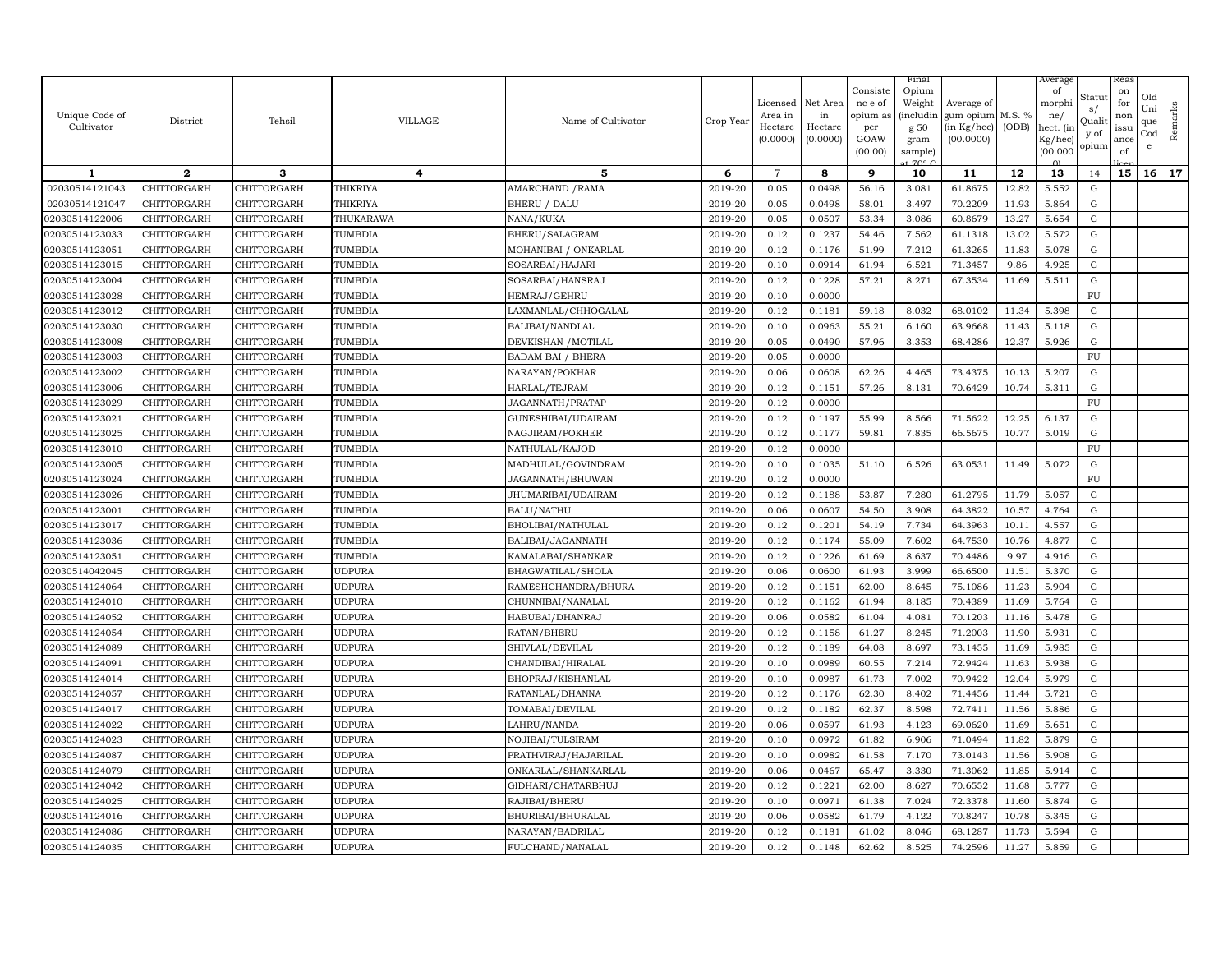| Unique Code of<br>Cultivator | District       | Tehsil             | VILLAGE       | Name of Cultivator      | Crop Year | Licensed<br>Area in<br>Hectare<br>(0.0000) | Net Area<br>in<br>Hectare<br>(0.0000) | Consiste<br>nc e of<br>opium as<br>per<br>GOAW<br>(00.00) | Final<br>Opium<br>Weight<br><i>(includin</i><br>g 50<br>gram<br>sample]<br>$70^\circ$ | Average of<br>gum opium M.S. %<br>(in Kg/hec)<br>(00.0000) | (ODB) | Averag<br>of<br>morphi<br>ne/<br>hect. (in<br>Kg/hec)<br>(00.000) | Statu<br>s/<br>Quali<br>y of<br>opium | on<br>for<br>noi<br>isst<br>ance<br>of | Old<br>Uni<br>que | Remarks |
|------------------------------|----------------|--------------------|---------------|-------------------------|-----------|--------------------------------------------|---------------------------------------|-----------------------------------------------------------|---------------------------------------------------------------------------------------|------------------------------------------------------------|-------|-------------------------------------------------------------------|---------------------------------------|----------------------------------------|-------------------|---------|
| -1                           | $\overline{2}$ | з                  | 4             | 5                       | 6         | $\overline{7}$                             | 8                                     | 9                                                         | 10                                                                                    | 11                                                         | 12    | 13                                                                | 14                                    | 15                                     | 16                | 17      |
| 02030514124019               | CHITTORGARH    | CHITTORGARH        | UDPURA        | RAMSUKHI/UDAYAM         | 2019-20   | 0.12                                       | 0.1219                                | 62.67                                                     | 8.666                                                                                 | 71.0911                                                    | 11.57 | 5.758                                                             | G                                     |                                        |                   |         |
| 02030514124083               | CHITTORGARH    | CHITTORGARH        | UDPURA        | RAMLAL/SHNKARLAL        | 2019-20   | 0.12                                       | 0.1208                                | 61.23                                                     | 7.969                                                                                 | 65.9685                                                    | 11.61 | 5.361                                                             | G                                     |                                        |                   |         |
| 02030514124012               | CHITTORGARH    | CHITTORGARH        | UDPURA        | BANSHILAL / SHANKARLAL  | 2019-20   | 0.05                                       | 0.0499                                | 61.45                                                     | 3.582                                                                                 | 71.7836                                                    | 11.85 | 5.954                                                             | G                                     |                                        |                   |         |
| 02030514124105               | CHITTORGARH    | CHITTORGARH        | <b>UDPURA</b> | HIRALAL/CHAMPA          | 2019-20   | 0.12                                       | 0.1164                                | 62.95                                                     | 8.363                                                                                 | 71.8471                                                    | 11.64 | 5.854                                                             | ${\rm G}$                             |                                        |                   |         |
| 02030514124085               | CHITTORGARH    | CHITTORGARH        | UDPURA        | DEVILAL/KISHANLAL       | 2019-20   | 0.12                                       | 0.1187                                | 61.27                                                     | 8.394                                                                                 | 70.7161                                                    | 11.93 | 5.905                                                             | G                                     |                                        |                   |         |
| 02030514124027               | CHITTORGARH    | CHITTORGARH        | UDPURA        | VARDIBAI/NANDA          | 2019-20   | 0.10                                       | 0.1042                                | 61.27                                                     | 7.370                                                                                 | 70.7294                                                    | 11.67 | 5.778                                                             | G                                     |                                        |                   |         |
| 02030514124045               | CHITTORGARH    | CHITTORGARH        | UDPURA        | BHERULAL/RATANLAL       | 2019-20   | 0.10                                       | 0.0973                                | 61.61                                                     | 7.032                                                                                 | 72.2713                                                    | 11.85 | 5.995                                                             | ${\rm G}$                             |                                        |                   |         |
| 02030514124048               | CHITTORGARH    | CHITTORGARH        | UDPURA        | GITABAI/NANDRAM         | 2019-20   | 0.12                                       | 0.1176                                | 61.18                                                     | 8.312                                                                                 | 70.6803                                                    | 11.41 | 5.645                                                             | G                                     |                                        |                   |         |
| 02030514124053               | CHITTORGARH    | CHITTORGARH        | UDPURA        | BHANWARLAL/BHERULAL     | 2019-20   | 0.10                                       | 0.0975                                | 61.78                                                     | 7.052                                                                                 | 72.3282                                                    | 11.75 | 5.949                                                             | ${\rm G}$                             |                                        |                   |         |
| 02030514124073               | CHITTORGARH    | CHITTORGARH        | UDPURA        | PAPPULAL/SOHANLAL       | 2019-20   | 0.05                                       | 0.0501                                | 63.80                                                     | 3.700                                                                                 | 73.8523                                                    | 11.57 | 5.982                                                             | G                                     |                                        |                   |         |
| 02030514124040               | CHITTORGARH    | CHITTORGARH        | UDPURA        | MOHANI / KALURAM        | 2019-20   | 0.05                                       | 0.0490                                | 61.31                                                     | 3.398                                                                                 | 69.3469                                                    | 11.92 | 5.787                                                             | G                                     |                                        |                   |         |
| 02030514124033               | CHITTORGARH    | CHITTORGARH        | UDPURA        | GHISIBAI / KRISHANLAL   | 2019-20   | 0.05                                       | 0.0498                                | 60.69                                                     | 3.191                                                                                 | 64.0763                                                    | 12.11 | 5.431                                                             | ${\rm G}$                             |                                        |                   |         |
| 02030514124074               | CHITTORGARH    | CHITTORGARH        | UDPURA        | DAKHIBAI / HARJI        | 2019-20   | 0.05                                       | 0.0480                                | 57.80                                                     | 3.204                                                                                 | 66.7500                                                    | 12.27 | 5.733                                                             | ${\rm G}$                             |                                        |                   |         |
| 02030514124094               | CHITTORGARH    | CHITTORGARH        | UDPURA        | BHERULAL/BALU           | 2019-20   | 0.05                                       | 0.0483                                | 60.32                                                     | 3.206                                                                                 | 66.3768                                                    | 12.07 | 5.607                                                             | G                                     |                                        |                   |         |
| 02030514124007               | CHITTORGARH    | CHITTORGARH        | UDPURA        | HAJARI/RATANA           | 2019-20   | 0.05                                       | 0.0472                                | 61.94                                                     | 3.362                                                                                 | 71.2288                                                    | 11.79 | 5.879                                                             | ${\rm G}$                             |                                        |                   |         |
| 02030514125001               | CHITTORGARH    | CHITTORGARH        | UNDARI        | JAGDISH / CHUNNILAL     | 2019-20   | 0.10                                       | 0.0996                                | 58.82                                                     | 6.697                                                                                 | 67.2390                                                    | 13.40 | 6.307                                                             | ${\rm G}$                             |                                        |                   |         |
| 02030514125004               | CHITTORGARH    | CHITTORGARH        | UNDARI        | MANGILAL/BHANWARLAL     | 2019-20   | 0.06                                       | 0.0626                                | 61.85                                                     | 4.347                                                                                 | 69.4409                                                    | 11.74 | 5.707                                                             | G                                     |                                        |                   |         |
| 02030514125010               | CHITTORGARH    | CHITTORGARH        | UNDARI        | RATANIBAI / KANHAIYALAL | 2019-20   | 0.12                                       | 0.1200                                | 61.96                                                     | 8.728                                                                                 | 72.7333                                                    | 11.93 | 6.074                                                             | G                                     |                                        |                   |         |
| 02030514125003               | CHITTORGARH    | CHITTORGARH        | UNDARI        | SHANKERLAL/CHUNNILAL    | 2019-20   | 0.06                                       | 0.0598                                | 62.72                                                     | 4.543                                                                                 | 75.9699                                                    | 11.75 | 6.248                                                             | ${\bf G}$                             |                                        |                   |         |
| 02030514125002               | CHITTORGARH    | CHITTORGARH        | UNDARI        | FULCHAND/NANALAL        | 2019-20   | 0.06                                       | 0.0608                                | 61.81                                                     | 4.203                                                                                 | 69.1283                                                    | 11.91 | 5.763                                                             | ${\bf G}$                             |                                        |                   |         |
| 02030514125009               | CHITTORGARH    | CHITTORGARH        | UNDARI        | BANSHILAL/NANDA         | 2019-20   | 0.06                                       | 0.0603                                | 60.15                                                     | 4.322                                                                                 | 71.6750                                                    | 11.92 | 5.981                                                             | G                                     |                                        |                   |         |
| 02030514125015               | CHITTORGARH    | CHITTORGARH        | UNDARI        | PRATHVIRAJ / MODHU      | 2019-20   | 0.10                                       | 0.0988                                | 62.55                                                     | 7.327                                                                                 | 74.1599                                                    | 11.45 | 5.944                                                             | G                                     |                                        |                   |         |
| 02030514125011               | CHITTORGARH    | CHITTORGARH        | UNDARI        | RAMLAL / AMARCHAND      | 2019-20   | 0.12                                       | 0.1182                                | 60.38                                                     | 7.901                                                                                 | 66.8443                                                    | 12.02 | 5.624                                                             | G                                     |                                        |                   |         |
| 02030514125006               | CHITTORGARH    | CHITTORGARH        | UNDARI        | RAMIBAI/MOTILAL         | 2019-20   | 0.06                                       | 0.0609                                | 59.51                                                     | 4.106                                                                                 | 67.4220                                                    | 12.60 | 5.947                                                             | ${\rm G}$                             |                                        |                   |         |
| 02030514126020               | CHITTORGARH    | CHITTORGARH        | VIJAIPURGHATA | DEVILAL/MANGU           | 2019-20   | 0.10                                       | 0.0980                                | 58.31                                                     | 6.789                                                                                 | 69.2755                                                    | 12.79 | 6.202                                                             | ${\rm G}$                             |                                        |                   |         |
| 02030514126003               | CHITTORGARH    | <b>CHITTORGARH</b> | VIJAIPURGHATA | KAMALABAI/GOPI          | 2019-20   | 0.06                                       | 0.0588                                | 57.65                                                     | 4.167                                                                                 | 70.8673                                                    | 12.54 | 6.221                                                             | G                                     |                                        |                   |         |
| 02030514126010               | CHITTORGARH    | CHITTORGARH        | VIJAIPURGHATA | BADAMBAI/KANHAIYALAL    | 2019-20   | 0.06                                       | 0.0597                                | 60.86                                                     | 4.147                                                                                 | 69.4640                                                    | 12.14 | 5.903                                                             | ${\rm G}$                             |                                        |                   |         |
| 02030514126030               | CHITTORGARH    | CHITTORGARH        | VIJAIPURGHATA | KAILASH/BHURA           | 2019-20   | 0.10                                       | 0.0964                                | 60.92                                                     | 6.736                                                                                 | 69.8755                                                    | 12.48 | 6.104                                                             | ${\rm G}$                             |                                        |                   |         |
| 02030514126031               | CHITTORGARH    | CHITTORGARH        | VIJAIPURGHATA | SOHAN/BHERA             | 2019-20   | 0.10                                       | 0.0974                                | 60.13                                                     | 6.838                                                                                 | 70.2053                                                    | 12.14 | 5.966                                                             | G                                     |                                        |                   |         |
| 02030514126036               | CHITTORGARH    | CHITTORGARH        | VIJAIPURGHATA | MOHAN/GOKAL             | 2019-20   | 0.12                                       | 0.1152                                | 60.11                                                     | 7.694                                                                                 | 66.7882                                                    | 12.31 | 5.755                                                             | $\mathbf G$                           |                                        |                   |         |
| 02030514126044               | CHITTORGARH    | CHITTORGARH        | VIJAIPURGHATA | KISHAN/BHURA            | 2019-20   | 0.06                                       | 0.0588                                | 60.01                                                     | 4.329                                                                                 | 73.6224                                                    | 12.16 | 6.267                                                             | ${\rm G}$                             |                                        |                   |         |
| 02030514126053               | CHITTORGARH    | CHITTORGARH        | VIJAIPURGHATA | SATYANARAYAN/CHOTU      | 2019-20   | 0.12                                       | 0.1168                                | 60.18                                                     | 8.348                                                                                 | 71.4726                                                    | 12.01 | 6.009                                                             | ${\rm G}$                             |                                        |                   |         |
| 02030514126064               | CHITTORGARH    | CHITTORGARH        | VIJAIPURGHATA | TULSI/AMRA              | 2019-20   | 0.06                                       | 0.0591                                | 60.03                                                     | 4.322                                                                                 | 73.1303                                                    | 12.53 | 6.414                                                             | ${\rm G}$                             |                                        |                   |         |
| 02030514126071               | CHITTORGARH    | CHITTORGARH        | VIJAIPURGHATA | KALU/BHOLIRAM           | 2019-20   | 0.06                                       | 0.0604                                | 56.92                                                     | 4.058                                                                                 | 67.1854                                                    | 13.07 | 6.146                                                             | G                                     |                                        |                   |         |
| 02030514126002               | CHITTORGARH    | CHITTORGARH        | VIJAIPURGHATA | KALIBAI/NANALAL         | 2019-20   | 0.12                                       | 0.1204                                | 57.18                                                     | 8.095                                                                                 | 67.2342                                                    | 12.43 | 5.850                                                             | ${\bf G}$                             |                                        |                   |         |
| 02030514126081               | CHITTORGARH    | CHITTORGARH        | VIJAIPURGHATA | GHANSHYAM/GHASEDIYA     | 2019-20   | 0.12                                       | 0.1196                                | 59.67                                                     | 8.575                                                                                 | 71.6973                                                    | 11.68 | 5.862                                                             | ${\bf G}$                             |                                        |                   |         |
| 02030514126013               | CHITTORGARH    | CHITTORGARH        | VIJAIPURGHATA | GHISU/HAJARI            | 2019-20   | 0.10                                       | 0.0925                                | 59.23                                                     | 6.735                                                                                 | 72.8108                                                    | 11.48 | 5.851                                                             | G                                     |                                        |                   |         |
| 02030514126037               | CHITTORGARH    | CHITTORGARH        | VIJAIPURGHATA | GOPI/KALU               | 2019-20   | 0.10                                       | 0.0968                                | 61.97                                                     | 7.268                                                                                 | 75.0826                                                    | 12.09 | 6.354                                                             | G                                     |                                        |                   |         |
| 02030514126041               | CHITTORGARH    | CHITTORGARH        | VIJAIPURGHATA | RODA/KAJOD              | 2019-20   | 0.06                                       | 0.0599                                | 61.95                                                     | 4.354                                                                                 | 72.6878                                                    | 11.98 | 6.096                                                             | G                                     |                                        |                   |         |
| 02030514126048               | CHITTORGARH    | CHITTORGARH        | VIJAIPURGHATA | KANKUBAI/BHOLIRAM       | 2019-20   | 0.06                                       | 0.0599                                | 60.00                                                     | 4.131                                                                                 | 68.9649                                                    | 11.78 | 5.687                                                             | G                                     |                                        |                   |         |
| 02030514126040               | CHITTORGARH    | CHITTORGARH        | VIJAIPURGHATA | RATANLAL/GHISULAL       | 2019-20   | 0.10                                       | 0.0963                                | 60.49                                                     | 6.948                                                                                 | 72.1495                                                    | 12.20 | 6.161                                                             | G                                     |                                        |                   |         |
| 02030514126069               | CHITTORGARH    | CHITTORGARH        | VIJAIPURGHATA | SATYANARAYAN/RATAN      | 2019-20   | 0.12                                       | 0.1156                                | 60.07                                                     | 7.835                                                                                 | 67.7768                                                    | 12.24 | 5.807                                                             | G                                     |                                        |                   |         |
| 02030514126045               | CHITTORGARH    | CHITTORGARH        | VIJAIPURGHATA | PRAHALAD / NANDSINGH    | 2019-20   | 0.12                                       | 0.1127                                | 63.13                                                     | 7.873                                                                                 | 69.8580                                                    | 12.04 | 5.888                                                             | ${\rm G}$                             |                                        |                   |         |
| 02030514126043               | CHITTORGARH    | CHITTORGARH        | VIJAIPURGHATA | KHYALI/SOHAN            | 2019-20   | 0.06                                       | 0.0601                                | 59.02                                                     | 4.013                                                                                 | 66.7720                                                    | 11.83 | 5.530                                                             | ${\rm G}$                             |                                        |                   |         |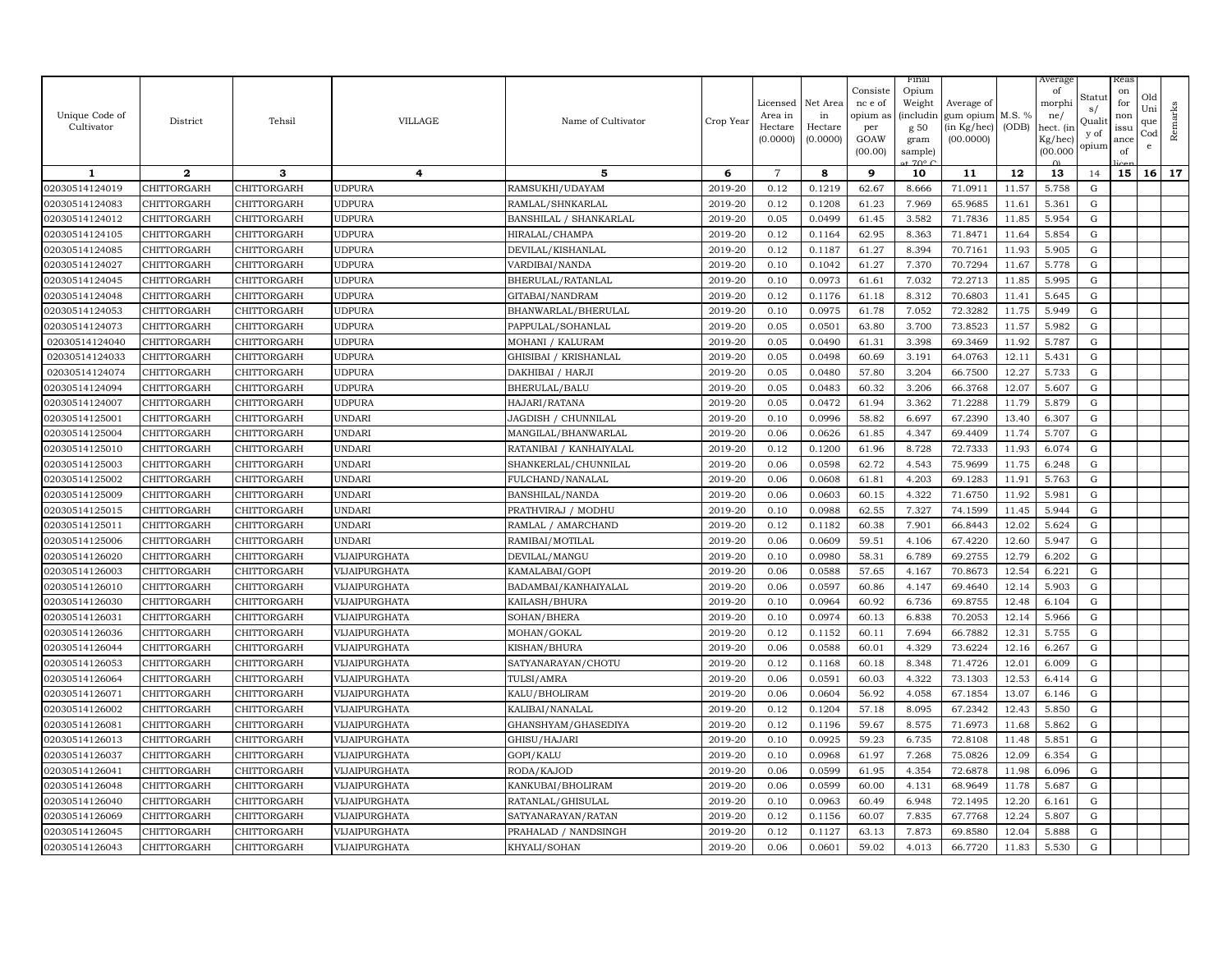| Unique Code of<br>Cultivator | District       | Tehsil             | <b>VILLAGE</b>  | Name of Cultivator          | Crop Year | Licensed<br>Area in<br>Hectare<br>(0.0000) | Net Area<br>in<br>Hectare<br>(0.0000) | Consiste<br>nc e of<br>opium as<br>per<br>GOAW<br>(00.00) | Final<br>Opium<br>Weight<br><i>(includin</i><br>g 50<br>gram<br>sample)<br>$70^\circ$ | Average of<br>gum opium M.S. %<br>(in Kg/hec)<br>(00.0000) | (ODB) | Averag<br>of<br>morphi<br>ne/<br>hect. (in<br>Kg/hec)<br>(00.000) | Statu<br>s/<br>Ouali<br>y of<br>opium | on<br>for<br>noi<br>issı<br>ance<br>of | blG<br>Uni<br>que | Remarks |
|------------------------------|----------------|--------------------|-----------------|-----------------------------|-----------|--------------------------------------------|---------------------------------------|-----------------------------------------------------------|---------------------------------------------------------------------------------------|------------------------------------------------------------|-------|-------------------------------------------------------------------|---------------------------------------|----------------------------------------|-------------------|---------|
| -1                           | $\overline{2}$ | з                  | 4               | 5                           | 6         | $\overline{7}$                             | 8                                     | 9                                                         | 10                                                                                    | 11                                                         | 12    | 13                                                                | 14                                    | 15                                     | 16 <sup>1</sup>   | 17      |
| 02030514126011               | CHITTORGARH    | CHITTORGARH        | VIJAIPURGHATA   | DEVI/RAMA                   | 2019-20   | 0.06                                       | 0.0579                                | 58.44                                                     | 4.224                                                                                 | 72.9534                                                    | 12.70 | 6.486                                                             | G                                     |                                        |                   |         |
| 02030514126077               | CHITTORGARH    | CHITTORGARH        | VIJAIPURGHATA   | SAVAIRAM/GOKAL              | 2019-20   | 0.10                                       | 0.0990                                | 57.99                                                     | 6.785                                                                                 | 68.5354                                                    | 12.57 | 6.030                                                             | G                                     |                                        |                   |         |
| 02030514126016               | CHITTORGARH    | CHITTORGARH        | VIJAIPURGHATA   | HIRABAI/DUNGA               | 2019-20   | 0.10                                       | 0.0990                                | 58.25                                                     | 6.457                                                                                 | 65.2222                                                    | 12.67 | 5.785                                                             | G                                     |                                        |                   |         |
| 02030514126012               | CHITTORGARH    | CHITTORGARH        | VIJAIPURGHATA   | SOSERBAI/GOKAL              | 2019-20   | 0.12                                       | 0.1200                                | 59.47                                                     | 8.071                                                                                 | 67.2583                                                    | 11.80 | 5.555                                                             | G                                     |                                        |                   |         |
| 02030514126008               | CHITTORGARH    | CHITTORGARH        | VIJAIPURGHATA   | HAJARILAL/KANA              | 2019-20   | 0.12                                       | 0.1183                                | 59.96                                                     | 8.146                                                                                 | 68.8588                                                    | 12.16 | 5.861                                                             | G                                     |                                        |                   |         |
| 02030514126060               | CHITTORGARH    | CHITTORGARH        | VIJAIPURGHATA   | UDAIRAM/GOPI                | 2019-20   | 0.10                                       | 0.0980                                | 58.48                                                     | 6.775                                                                                 | 69.1327                                                    | 12.60 | 6.098                                                             | G                                     |                                        |                   |         |
| 02030514126035               | CHITTORGARH    | CHITTORGARH        | VIJAIPURGHATA   | NANDKISHOR/LADU             | 2019-20   | 0.10                                       | 0.1000                                | 60.18                                                     | 6.921                                                                                 | 69.2100                                                    | 11.95 | 5.789                                                             | G                                     |                                        |                   |         |
| 02030514126059               | CHITTORGARH    | CHITTORGARH        | VIJAIPURGHATA   | PAPPU/KHUMA/KHEMRAJ         | 2019-20   | 0.12                                       | 0.1187                                | 60.12                                                     | 7.979                                                                                 | 67.2199                                                    | 12.06 | 5.675                                                             | G                                     |                                        |                   |         |
| 02030514126019               | CHITTORGARH    | CHITTORGARH        | VIJAIPURGHATA   | CHANDIBAI/MADHU             | 2019-20   | 0.10                                       | 0.1004                                | 58.72                                                     | 6.501                                                                                 | 64.7510                                                    | 12.67 | 5.743                                                             | G                                     |                                        |                   |         |
| 02030514126032               | CHITTORGARH    | CHITTORGARH        | VIJAIPURGHATA   | SHIVLAL/HAJARI              | 2019-20   | 0.12                                       | 0.1208                                | 57.26                                                     | 8.303                                                                                 | 68.7334                                                    | 12.36 | 5.947                                                             | G                                     |                                        |                   |         |
| 02030514126039               | CHITTORGARH    | <b>CHITTORGARH</b> | VIJAIPURGHATA   | PRAHLADSINGH/BHANVARNATH    | 2019-20   | 0.06                                       | 0.0597                                | 57.79                                                     | 3.839                                                                                 | 64.3049                                                    | 12.13 | 5.460                                                             | G                                     |                                        |                   |         |
| 02030514126014               | CHITTORGARH    | <b>CHITTORGARH</b> | VIJAIPURGHATA   | BHERU/KELA                  | 2019-20   | 0.10                                       | 0.0969                                | 59.75                                                     | 6.812                                                                                 | 70.2993                                                    | 12.25 | 6.028                                                             | G                                     |                                        |                   |         |
| 02030514126005               | CHITTORGARH    | CHITTORGARH        | VIJAIPURGHATA   | NANALAL/DEVILAL             | 2019-20   | 0.06                                       | 0.0600                                | 57.33                                                     | 4.054                                                                                 | 67.5667                                                    | 12.35 | 5.841                                                             | ${\rm G}$                             |                                        |                   |         |
| 02030514126038               | CHITTORGARH    | CHITTORGARH        | VIJAIPURGHATA   | JAGDISH/GOPI                | 2019-20   | 0.06                                       | 0.0599                                | 60.38                                                     | 4.140                                                                                 | 69.1152                                                    | 12.22 | 5.913                                                             | G                                     |                                        |                   |         |
| 02030514126018               | CHITTORGARH    | CHITTORGARH        | VIJAIPURGHATA   | BABULAL/MAGNA               | 2019-20   | 0.12                                       | 0.1203                                | 60.88                                                     | 8.262                                                                                 | 68.6783                                                    | 11.88 | 5.711                                                             | $\mathbf G$                           |                                        |                   |         |
| 02030514126047               | CHITTORGARH    | CHITTORGARH        | VIJAIPURGHATA   | GHISU/MULCHAND              | 2019-20   | 0.06                                       | 0.0620                                | 57.98                                                     | 3.736                                                                                 | 60.2581                                                    | 11.73 | 4.947                                                             | G                                     |                                        |                   |         |
| 02030514126050               | CHITTORGARH    | CHITTORGARH        | VIJAIPURGHATA   | RAJENDRA / RUPLAL           | 2019-20   | 0.12                                       | 0.1165                                | 60.02                                                     | 7.751                                                                                 | 66.5322                                                    | 11.98 | 5.580                                                             | ${\rm G}$                             |                                        |                   |         |
| 02030514126056               | CHITTORGARH    | CHITTORGARH        | VIJAIPURGHATA   | <b>BAGDIRAM/BHERU</b>       | 2019-20   | 0.12                                       | 0.1173                                | 57.09                                                     | 7.813                                                                                 | 66.6070                                                    | 12.07 | 5.628                                                             | $\mathbf G$                           |                                        |                   |         |
| 02030515001005               | CHITTORGARH    | <b>BHADESAR</b>    | AAKOLA KALA     | EJIBAI/TULSIRAM             | 2019-20   | 0.05                                       | 0.0502                                | 56.84                                                     | 3.410                                                                                 | 67.9283                                                    | 12.35 | 5.873                                                             | G                                     |                                        |                   |         |
| 02030515001028               | CHITTORGARH    | <b>BHADESAR</b>    | AAKOLA KALA     | VAJERAM / NARAYAN           | 2019-20   | 0.10                                       | 0.1009                                | 60.21                                                     | 6.167                                                                                 | 61.1199                                                    | 12.01 | 5.139                                                             | G                                     |                                        |                   |         |
| 02030515001011               | CHITTORGARH    | <b>BHADESAR</b>    | AAKOLA KALA     | UDAILAL/GANESH              | 2019-20   | 0.10                                       | 0.0986                                | 51.07                                                     | 6.603                                                                                 | 66.9675                                                    | 13.59 | 6.370                                                             | G                                     |                                        |                   |         |
| 02030515001018               | CHITTORGARH    | <b>BHADESAR</b>    | AAKOLA KALA     | DULESINGH/SHANKARSINGH      | 2019-20   | 0.12                                       | 0.1201                                | 58.93                                                     | 8.402                                                                                 | 69.9584                                                    | 12.27 | 6.009                                                             | G                                     |                                        |                   |         |
| 02030515001001               | CHITTORGARH    | <b>BHADESAR</b>    | AAKOLA KALA     | BHERULAL/GHASI              | 2019-20   | 0.06                                       | 0.0610                                | 59.86                                                     | 4.053                                                                                 | 66.4426                                                    | 11.73 | 5.456                                                             | G                                     |                                        |                   |         |
| 02030515001010               | CHITTORGARH    | <b>BHADESAR</b>    | AAKOLA KALA     | BASANTI BAI / BHANWARLAL    | 2019-20   | 0.05                                       | 0.0506                                | 63.32                                                     | 3.600                                                                                 | 71.1462                                                    | 11.45 | 5.703                                                             | G                                     |                                        |                   |         |
| 02030515004006               | CHITTORGARH    | <b>BHADESAR</b>    | ACHALPURA       | MANGILAL / VENNA            | 2019-20   | 0.05                                       | 0.0494                                | 53.41                                                     | 2.968                                                                                 | 60.0810                                                    | 13.27 | 5.581                                                             | G                                     |                                        |                   |         |
| 02030515004025               | CHITTORGARH    | <b>BHADESAR</b>    | ACHALPURA       | CHUNNILAL / MEGA            | 2019-20   | 0.06                                       | 0.0573                                | 62.11                                                     | 4.179                                                                                 | 72.9319                                                    | 11.67 | 5.958                                                             | ${\rm G}$                             |                                        |                   |         |
| 02030515004011               | CHITTORGARH    | <b>BHADESAR</b>    | ACHALPURA       | KALU / RAMA                 | 2019-20   | 0.10                                       | 0.0984                                | 57.80                                                     | 6.226                                                                                 | 63.2724                                                    | 11.99 | 5.310                                                             | G                                     |                                        |                   |         |
| 02030515005017               | CHITTORGARH    | <b>BHADESAR</b>    | ADHORIYA        | RAMLAL / NARAYAN            | 2019-20   | 0.05                                       | 0.0504                                | 56.77                                                     | 3.260                                                                                 | 64.6825                                                    | 12.54 | 5.678                                                             | ${\rm G}$                             |                                        |                   |         |
| 02030515005010               | CHITTORGARH    | <b>BHADESAR</b>    | ADHORIYA        | RAMSINGH/KALUSINGH          | 2019-20   | 0.05                                       | 0.0499                                | 63.88                                                     | 3.778                                                                                 | 75.7114                                                    | 11.88 | 6.296                                                             | G                                     |                                        |                   |         |
| 02030515005044               | CHITTORGARH    | <b>BHADESAR</b>    | <b>ADHORIYA</b> | NARAYANSINGH/HARISINGH      | 2019-20   | 0.06                                       | 0.0599                                | 59.30                                                     | 3.999                                                                                 | 66.7613                                                    | 12.16 | 5.682                                                             | ${\rm G}$                             |                                        |                   |         |
| 02030515005045               | CHITTORGARH    | <b>BHADESAR</b>    | ADHORIYA        | SHAMBHUSINGH/ONKARSINGH     | 2019-20   | 0.06                                       | 0.0579                                | 56.05                                                     | 4.156                                                                                 | 71.7789                                                    | 12.58 | 6.320                                                             | ${\rm G}$                             |                                        |                   |         |
| 02030515005046               | CHITTORGARH    | <b>BHADESAR</b>    | ADHORIYA        | BALULAL/KAJOD               | 2019-20   | 0.06                                       | 0.0000                                |                                                           |                                                                                       |                                                            |       |                                                                   | NS                                    |                                        |                   |         |
| 02030515005003               | CHITTORGARH    | <b>BHADESAR</b>    | ADHORIYA        | BHANWARSINGH / MNOHARSINGH  | 2019-20   | 0.10                                       | 0.0950                                | 66.52                                                     | 7.165                                                                                 | 75.4211                                                    | 12.79 | 6.753                                                             | G                                     |                                        |                   |         |
| 02030515005021               | CHITTORGARH    | <b>BHADESAR</b>    | ADHORIYA        | KALU / SANGRAM              | 2019-20   | 0.12                                       | 0.1166                                | 63.48                                                     | 9.350                                                                                 | 80.1887                                                    | 11.78 | 6.612                                                             | ${\rm G}$                             |                                        |                   |         |
| 02030515005031               | CHITTORGARH    | <b>BHADESAR</b>    | ADHORIYA        | BADHERSINGH / SARDARSINGH   | 2019-20   | 0.06                                       | 0.0616                                | 60.85                                                     | 3.903                                                                                 | 63.3604                                                    | 11.29 | 5.007                                                             | ${\rm G}$                             |                                        |                   |         |
| 02030515005035               | CHITTORGARH    | <b>BHADESAR</b>    | ADHORIYA        | CHATARBAI / SOHANSINGH      | 2019-20   | 0.06                                       | 0.0594                                | 64.09                                                     | 4.413                                                                                 | 74.2929                                                    | 11.86 | 6.168                                                             | G                                     |                                        |                   |         |
| 02030515002005               | CHITTORGARH    | <b>BHADESAR</b>    | AKOLA KHURD     | HAZARI / PYARA GADRI        | 2019-20   | 0.05                                       | 0.0503                                | 57.65                                                     | 3.377                                                                                 | 67.1372                                                    | 11.73 | 5.512                                                             | G                                     |                                        |                   |         |
| 02030515002004               | CHITTORGARH    | <b>BHADESAR</b>    | AKOLA KHURD     | DEVLAL / PYARA GADRI        | 2019-20   | 0.06                                       | 0.0602                                | 59.90                                                     | 4.296                                                                                 | 71.3621                                                    | 12.19 | 6.089                                                             | ${\bf G}$                             |                                        |                   |         |
| 02030515002020               | CHITTORGARH    | <b>BHADESAR</b>    | AKOLA KHURD     | <b>BANSILAL / KISHANA</b>   | 2019-20   | 0.06                                       | 0.0605                                | 55.99                                                     | 4.727                                                                                 | 78.1322                                                    | 11.23 | 6.142                                                             | G                                     |                                        |                   |         |
| 02030515002003               | CHITTORGARH    | <b>BHADESAR</b>    | AKOLA KHURD     | KAMALA BAI / RATANLAL       | 2019-20   | 0.05                                       | 0.0501                                | 60.73                                                     | 3.705                                                                                 | 73.9521                                                    | 11.30 | 5.849                                                             | G                                     |                                        |                   |         |
| 02030515002011               | CHITTORGARH    | <b>BHADESAR</b>    | AKOLA KHURD     | KAMLADEVI/BANWARLAL         | 2019-20   | 0.10                                       | 0.0986                                | 51.97                                                     | 7.150                                                                                 | 72.5152                                                    | 12.97 | 6.583                                                             | G                                     |                                        |                   |         |
| 02030515002015               | CHITTORGARH    | <b>BHADESAR</b>    | AKOLA KHURD     | GOPILAL / NANURAM           | 2019-20   | 0.06                                       | 0.0600                                | 54.47                                                     | 4.272                                                                                 | 71.2000                                                    | 12.25 | 6.105                                                             | G                                     |                                        |                   |         |
| 02030515002025               | CHITTORGARH    | <b>BHADESAR</b>    | AKOLA KHURD     | MAGNIRAM / BHURA            | 2019-20   | 0.10                                       | 0.0980                                | 58.86                                                     | 7.349                                                                                 | 74.9898                                                    | 12.01 | 6.304                                                             | G                                     |                                        |                   |         |
| 02030515002002               | CHITTORGARH    | <b>BHADESAR</b>    | AKOLA KHURD     | MANGIBAI / HUKMICHAND KUMAR | 2019-20   | 0.06                                       | 0.0576                                | 59.74                                                     | 4.250                                                                                 | 73.7847                                                    | 11.70 | 6.043                                                             | ${\rm G}$                             |                                        |                   |         |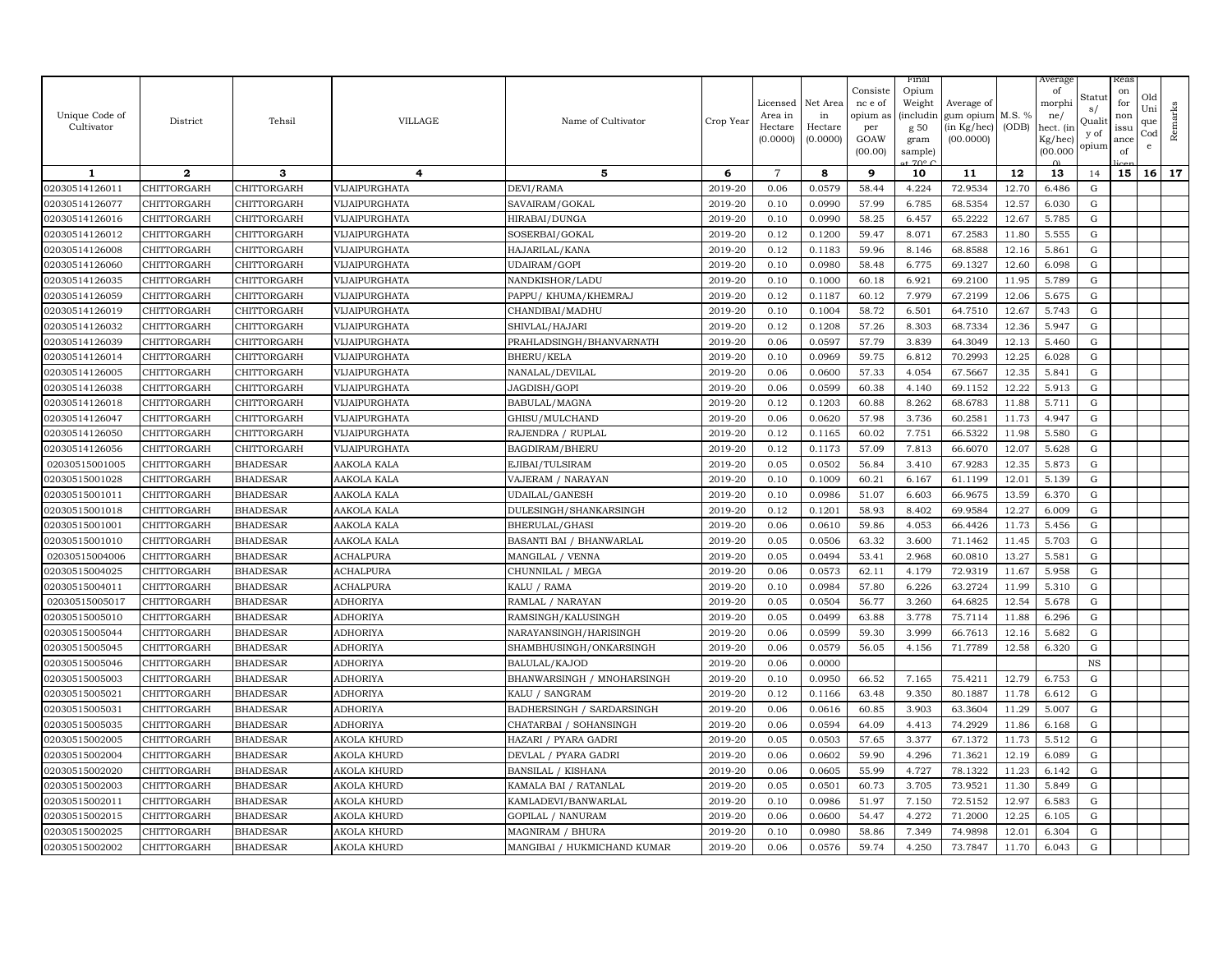| Unique Code of<br>Cultivator | District       | Tehsil          | VILLAGE             | Name of Cultivator           | Crop Year | Licensed<br>Area in<br>Hectare<br>(0.0000) | Net Area<br>in<br>Hectare<br>(0.0000) | Consiste<br>nc e of<br>opium as<br>per<br>GOAW<br>(00.00) | Final<br>Opium<br>Weight<br><i>(includin</i><br>g 50<br>gram<br>sample]<br>70° | Average of<br>gum opium M.S. %<br>(in Kg/hec)<br>(00.0000) | (ODB) | <b>Averag</b><br>of<br>morphi<br>ne/<br>aect. (ir<br>Kg/hec)<br>(00.000) | Statu<br>s/<br>Quali<br>y of<br>opium | on<br>for<br>noi<br>isst<br>ance<br>of | Old<br>Uni<br>que | Remarks |
|------------------------------|----------------|-----------------|---------------------|------------------------------|-----------|--------------------------------------------|---------------------------------------|-----------------------------------------------------------|--------------------------------------------------------------------------------|------------------------------------------------------------|-------|--------------------------------------------------------------------------|---------------------------------------|----------------------------------------|-------------------|---------|
| 1                            | $\overline{a}$ | 3               | $\overline{4}$      | 5                            | 6         | $\overline{7}$                             | 8                                     | 9                                                         | 10                                                                             | 11                                                         | 12    | 13                                                                       | 14                                    | 15                                     | 16                | 17      |
| 02030515002017               | CHITTORGARH    | <b>BHADESAR</b> | <b>AKOLA KHURD</b>  | BARDI/BHAGIRAT               | 2019-20   | 0.12                                       | 0.1195                                | 51.75                                                     | 8.280                                                                          | 69.2887                                                    | 12.14 | 5.888                                                                    | G                                     |                                        |                   |         |
| 02030515002021               | CHITTORGARH    | BHADESAR        | <b>AKOLA KHURD</b>  | BALU / DALU                  | 2019-20   | 0.06                                       | 0.0606                                | 54.32                                                     | 4.066                                                                          | 67.0957                                                    | 13.22 | 6.209                                                                    | G                                     |                                        |                   |         |
| 02030515008017               | CHITTORGARH    | <b>BHADESAR</b> | AKYA                | MOHANKUNWAR / UDAISINGH      | 2019-20   | 0.05                                       | 0.0515                                | 58.49                                                     | 3.351                                                                          | 65.0680                                                    | 12.50 | 5.693                                                                    | G                                     |                                        |                   |         |
| 02030515008019               | CHITTORGARH    | <b>BHADESAR</b> | AKYA                | BHERULAL / UDAILAL           | 2019-20   | 0.06                                       | 0.0601                                | 60.79                                                     | 4.394                                                                          | 73.1115                                                    | 12.29 | 6.290                                                                    | G                                     |                                        |                   |         |
| 02030515008024               | CHITTORGARH    | <b>BHADESAR</b> | AKYA                | DALCHAND / BHAGAWAN          | 2019-20   | 0.12                                       | 0.1187                                | 60.04                                                     | 8.191                                                                          | 69.0059                                                    | 11.89 | 5.743                                                                    | G                                     |                                        |                   |         |
| 02030515008035               | CHITTORGARH    | <b>BHADESAR</b> | AKYA                | KAILASH / NARAYAN            | 2019-20   | 0.10                                       | 0.0950                                | 60.70                                                     | 6.452                                                                          | 67.9158                                                    | 11.94 | 5.676                                                                    | G                                     |                                        |                   |         |
| 02030515008016               | CHITTORGARH    | <b>BHADESAR</b> | AKYA                | TULSIBAI / PRATHVIRAJ        | 2019-20   | 0.06                                       | 0.0624                                | 60.21                                                     | 4.249                                                                          | 68.0929                                                    | 12.47 | 5.944                                                                    | G                                     |                                        |                   |         |
| 02030515008003               | CHITTORGARH    | <b>BHADESAR</b> | AKYA                | BHERUSINGH/HAMERSINGH        | 2019-20   | 0.10                                       | 0.1040                                | 59.33                                                     | 7.238                                                                          | 69.5962                                                    | 11.70 | 5.700                                                                    | G                                     |                                        |                   |         |
| 02030515008036               | CHITTORGARH    | <b>BHADESAR</b> | AKYA                | MANSINGH / ISHWARSINGH       | 2019-20   | 0.10                                       | 0.1010                                | 59.52                                                     | 6.870                                                                          | 68.0198                                                    | 12.18 | 5.800                                                                    | G                                     |                                        |                   |         |
| 02030515008002               | CHITTORGARH    | BHADESAR        | AKYA                | BHAGWAN/GOKAL                | 2019-20   | 0.10                                       | 0.0980                                | 61.43                                                     | 7.135                                                                          | 72.8061                                                    | 11.85 | 6.039                                                                    | G                                     |                                        |                   |         |
| 02030515008010               | CHITTORGARH    | <b>BHADESAR</b> | AKYA                | MAGANA/NANA                  | 2019-20   | 0.10                                       | 0.0903                                | 63.09                                                     | 6.525                                                                          | 72.2591                                                    | 11.46 | 5.797                                                                    | ${\rm G}$                             |                                        |                   |         |
| 02030515008030               | CHITTORGARH    | <b>BHADESAR</b> | AKYA                | BHURIBAI/BHERULAL            | 2019-20   | 0.10                                       | 0.0991                                | 61.02                                                     | 7.035                                                                          | 70.9889                                                    | 11.37 | 5.650                                                                    | ${\rm G}$                             |                                        |                   |         |
| 02030515008004               | CHITTORGARH    | <b>BHADESAR</b> | AKYA                | DARIYAWSINGH / KESARSINGH    | 2019-20   | 0.06                                       | 0.0616                                | 56.22                                                     | 3.574                                                                          | 58.0195                                                    | 12.77 | 5.186                                                                    | G                                     |                                        |                   |         |
| 02030515008011               | CHITTORGARH    | <b>BHADESAR</b> | AKYA                | BHANWARLAL / TULSI SUKHAWAL  | 2019-20   | 0.05                                       | 0.0500                                | 60.13                                                     | 3.453                                                                          | 69.0600                                                    | 12.24 | 5.917                                                                    | G                                     |                                        |                   |         |
| 02030515008012               | CHITTORGARH    | BHADESAR        | AKYA                | MAGNIBAI / NANURAM           | 2019-20   | 0.05                                       | 0.0518                                | 61.05                                                     | 3.567                                                                          | 68.8610                                                    | 11.74 | 5.659                                                                    | ${\rm G}$                             |                                        |                   |         |
| 02030515008013               | CHITTORGARH    | <b>BHADESAR</b> | AKYA                | INDERSINGH / GIRDHARISINGH   | 2019-20   | 0.10                                       | 0.1008                                | 58.58                                                     | 6.787                                                                          | 67.3313                                                    | 11.61 | 5.472                                                                    | ${\rm G}$                             |                                        |                   |         |
| 02030515008015               | CHITTORGARH    | <b>BHADESAR</b> | AKYA                | DEVISINGH / ONKARSINGH       | 2019-20   | 0.10                                       | 0.0978                                | 60.56                                                     | 7.094                                                                          | 72.5358                                                    | 11.69 | 5.936                                                                    | ${\rm G}$                             |                                        |                   |         |
| 02030515008008               | CHITTORGARH    | <b>BHADESAR</b> | <b>AKYA</b>         | RASALKUNWAR / ONKARSINGH     | 2019-20   | 0.06                                       | 0.0600                                | 57.07                                                     | 3.864                                                                          | 64.4000                                                    | 12.30 | 5.545                                                                    | G                                     |                                        |                   |         |
| 02030515007001               | CHITTORGARH    | <b>BHADESAR</b> | AMAR PURA SANWRIAJI | PARTVISINGH / NAHARSINGH     | 2019-20   | 0.05                                       | 0.0500                                | 53.55                                                     | 2.746                                                                          | 54.9200                                                    | 12.72 | 4.891                                                                    | ${\rm G}$                             |                                        |                   |         |
| 02030515007005               | CHITTORGARH    | <b>BHADESAR</b> | AMAR PURA SANWRIAJI | RUPA / MOTI                  | 2019-20   | 0.06                                       | 0.0596                                | 60.74                                                     | 4.477                                                                          | 75.1174                                                    | 11.49 | 6.042                                                                    | G                                     |                                        |                   |         |
| 02030515007003               | CHITTORGARH    | <b>BHADESAR</b> | AMAR PURA SANWRIAJI | KISHNIBAI / VENNA            | 2019-20   | 0.06                                       | 0.0594                                | 61.02                                                     | 4.489                                                                          | 75.5724                                                    | 11.75 | 6.216                                                                    | G                                     |                                        |                   |         |
| 02030515019041               | CHITTORGARH    | <b>BHADESAR</b> | AMAR PURA SANWRIAJI | BHGWAN/MAGNA                 | 2019-20   | 0.10                                       | 0.1001                                | 59.53                                                     | 6.948                                                                          | 69.4106                                                    | 11.66 | 5.665                                                                    | G                                     |                                        |                   |         |
| 02030515006006               | CHITTORGARH    | BHADESAR        | AMARPURA BHADESAR   | GHASIBAI/GARDHARI            | 2019-20   | 0.05                                       | 0.0477                                | 57.14                                                     | 2.824                                                                          | 59.2034                                                    | 12.53 | 5.193                                                                    | G                                     |                                        |                   |         |
| 02030515006012               | CHITTORGARH    | <b>BHADESAR</b> | AMARPURA BHADESAR   | PRATAPIBAI / UDA             | 2019-20   | 0.05                                       | 0.0489                                | 57.77                                                     | 3.466                                                                          | 70.8793                                                    | 12.24 | 6.073                                                                    | G                                     |                                        |                   |         |
| 02030515006011               | CHITTORGARH    | <b>BHADESAR</b> | AMARPURA BHADESAR   | GISIBAI / RAMNATH            | 2019-20   | 0.06                                       | 0.0610                                | 58.53                                                     | 3.955                                                                          | 64.8361                                                    | 12.39 | 5.623                                                                    | ${\rm G}$                             |                                        |                   |         |
| 02030515006002               | CHITTORGARH    | <b>BHADESAR</b> | AMARPURA BHADESAR   | SHANKAR/BHERA                | 2019-20   | 0.06                                       | 0.0560                                | 60.39                                                     | 4.012                                                                          | 71.6429                                                    | 11.87 | 5.952                                                                    | G                                     |                                        |                   |         |
| 02030515006003               | CHITTORGARH    | <b>BHADESAR</b> | AMARPURA BHADESAR   | RAMLAL / BARDA               | 2019-20   | 0.10                                       | 0.1008                                | 60.41                                                     | 6.662                                                                          | 66.0913                                                    | 11.84 | 5.478                                                                    | ${\rm G}$                             |                                        |                   |         |
| 02030515003011               | CHITTORGARH    | <b>BHADESAR</b> | <b>ANTRI</b>        | KAILASH SINGH / MANOHARSINGH | 2019-20   | 0.05                                       | 0.0497                                | 58.13                                                     | 3.280                                                                          | 65.9960                                                    | 12.15 | 5.613                                                                    | ${\rm G}$                             |                                        |                   |         |
| 02030515003003               | CHITTORGARH    | <b>BHADESAR</b> | ANTRI               | LAKHAMA / NATHU              | 2019-20   | 0.05                                       | 0.0497                                | 60.45                                                     | 3.506                                                                          | 70.5433                                                    | 11.63 | 5.743                                                                    | G                                     |                                        |                   |         |
| 02030515003013               | CHITTORGARH    | <b>BHADESAR</b> | <b>ANTRI</b>        | <b>BHERULAL / SHANKER</b>    | 2019-20   | 0.05                                       | 0.0500                                | 56.58                                                     | 3.306                                                                          | 66.1200                                                    | 12.71 | 5.882                                                                    | G                                     |                                        |                   |         |
| 02030515003007               | CHITTORGARH    | <b>BHADESAR</b> | ANTRI               | DHAPUBAI / NARAYAN           | 2019-20   | 0.05                                       | 0.0505                                | 58.33                                                     | 3.591                                                                          | 71.1089                                                    | 12.02 | 5.984                                                                    | ${\rm G}$                             |                                        |                   |         |
| 02030515003002               | CHITTORGARH    | <b>BHADESAR</b> | ANTRI               | JADAWBAI/ UDA                | 2019-20   | 0.05                                       | 0.0504                                | 58.45                                                     | 3.449                                                                          | 68.4325                                                    | 12.49 | 5.982                                                                    | ${\rm G}$                             |                                        |                   |         |
| 02030515003012               | CHITTORGARH    | <b>BHADESAR</b> | <b>ANTRI</b>        | RATANLAL / CHOGA             | 2019-20   | 0.10                                       | 0.0989                                | 61.25                                                     | 7.070                                                                          | 71.4863                                                    | 12.07 | 6.040                                                                    | G                                     |                                        |                   |         |
| 02030515003006               | CHITTORGARH    | BHADESAR        | ANTRI               | KAMALIBAI / KISHANA          | 2019-20   | 0.06                                       | 0.0572                                | 57.31                                                     | 4.028                                                                          | 70.4196                                                    | 12.65 | 6.236                                                                    | G                                     |                                        |                   |         |
| 02030515003001               | CHITTORGARH    | <b>BHADESAR</b> | <b>ANTRI</b>        | CHHAGANIBAI/BHAGWAN          | 2019-20   | 0.06                                       | 0.0624                                | 57.33                                                     | 4.095                                                                          | 65.6250                                                    | 10.19 | 4.681                                                                    | G                                     |                                        |                   |         |
| 02030515003009               | CHITTORGARH    | <b>BHADESAR</b> | <b>ANTRI</b>        | SAMANTSINGH / ONKARSINGH     | 2019-20   | 0.12                                       | 0.1205                                | 57.43                                                     | 3.421                                                                          | 28.3900                                                    | 12.55 | 2.494                                                                    | ${\rm G}$                             | 04                                     |                   |         |
| 02030515009002               | CHITTORGARH    | <b>BHADESAR</b> | ARNODA              | SOHANIBAI / BHERA            | 2019-20   | 0.05                                       | 0.0506                                | 57.52                                                     | 3.123                                                                          | 61.7194                                                    | 12.03 | 5.197                                                                    | G                                     |                                        |                   |         |
| 02030515009004               | CHITTORGARH    | BHADESAR        | ARNODA              | SAMPATLAL / MITTHULAL        | 2019-20   | 0.10                                       | 0.0930                                | 52.90                                                     | 5.358                                                                          | 57.6129                                                    | 12.16 | 4.904                                                                    | G                                     |                                        |                   |         |
| 02030515040006               | CHITTORGARH    | <b>BHADESAR</b> | ARNODA              | CHAGANLAL/NARAYAN            | 2019-20   | 0.06                                       | 0.0590                                | 59.61                                                     | 3.432                                                                          | 58.1695                                                    | 12.21 | 4.972                                                                    | G                                     |                                        |                   |         |
| 02030515010005               | CHITTORGARH    | <b>BHADESAR</b> | <b>ASAWARA</b>      | SHANKARLAL / SHOBHALAL       | 2019-20   | 0.06                                       | 0.0000                                |                                                           |                                                                                |                                                            |       |                                                                          | ${\rm FU}$                            |                                        |                   |         |
| 02030515010011               | CHITTORGARH    | <b>BHADESAR</b> | <b>ASAWARA</b>      | TARACHAND / UDA              | 2019-20   | 0.10                                       | 0.0988                                | 57.78                                                     | 6.273                                                                          | 63.4919                                                    | 12.65 | 5.622                                                                    | G                                     |                                        |                   |         |
| 02030515010014               | CHITTORGARH    | BHADESAR        | ASAWARA             | BABRIBAI/BHERU               | 2019-20   | 0.06                                       | 0.0613                                | 55.22                                                     | 2.390                                                                          | 38.9886                                                    | 12.53 | 3.420                                                                    | G                                     | 04                                     |                   |         |
| 02030515010018               | CHITTORGARH    | <b>BHADESAR</b> | <b>ASAWARA</b>      | MUBARIK / NOOR MOHAMMAD      | 2019-20   | 0.06                                       | 0.0000                                |                                                           |                                                                                |                                                            |       |                                                                          | ${\rm FU}$                            |                                        |                   |         |
| 02030515010012               | CHITTORGARH    | <b>BHADESAR</b> | <b>ASAWARA</b>      | BHERULAL / HIRALAL           | 2019-20   | 0.06                                       | 0.0600                                | 52.57                                                     | 3.545                                                                          | 59.0833                                                    | 12.16 | 5.029                                                                    | ${\rm G}$                             |                                        |                   |         |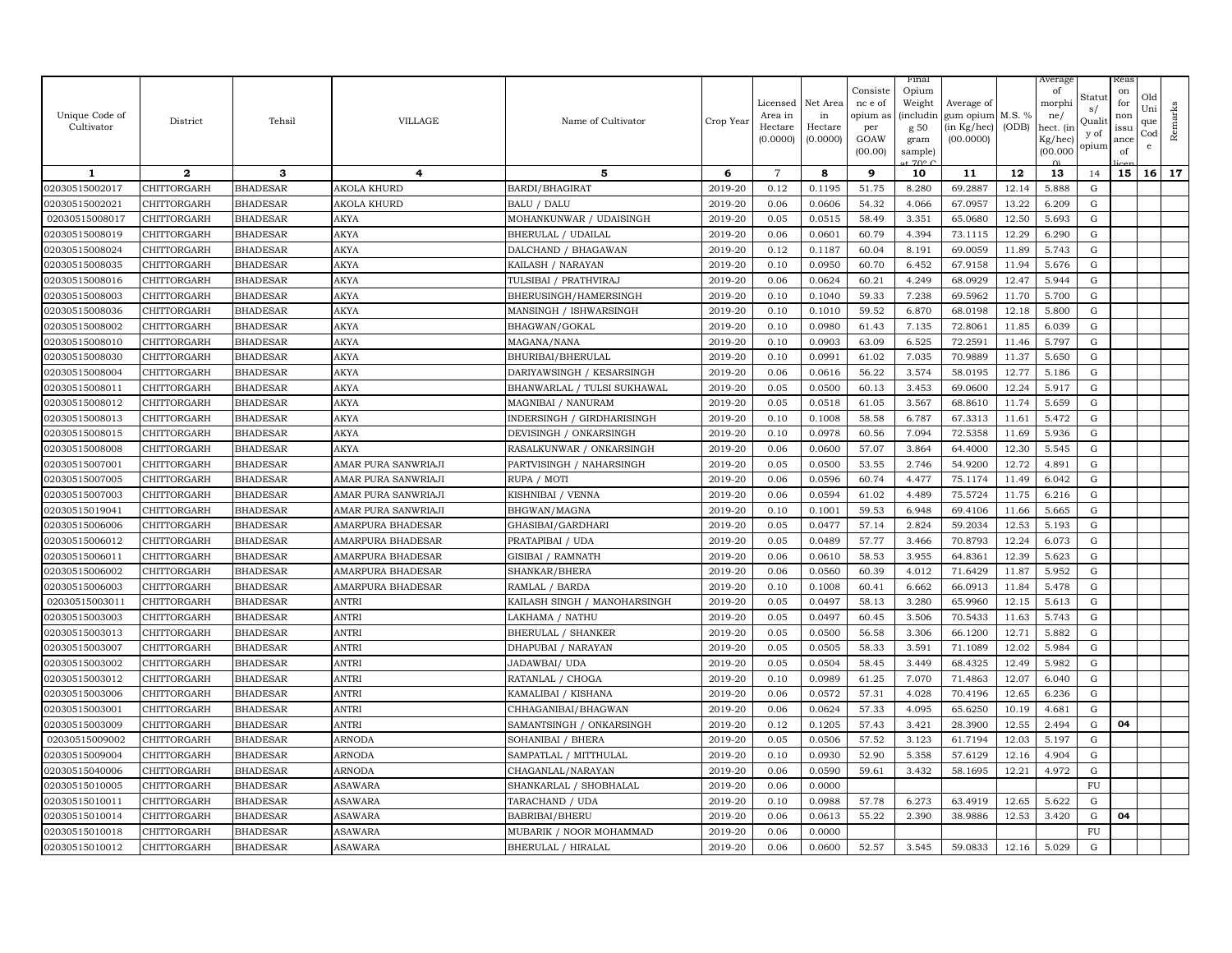| Unique Code of<br>Cultivator | District       | Tehsil          | VILLAGE        | Name of Cultivator        | Crop Year | Licensed<br>Area in<br>Hectare<br>(0.0000) | Net Area<br>in<br>Hectare<br>(0.0000) | Consiste<br>nc e of<br>opium as<br>per<br>GOAW<br>(00.00) | Final<br>Opium<br>Weight<br><i>(includin</i><br>g 50<br>gram<br>sample<br>70° | Average of<br>gum opium M.S. %<br>(in Kg/hec)<br>(00.0000) | (ODB) | Averag<br>of<br>morphi<br>ne/<br>hect. (ir<br>Kg/hec<br>(00.000) | Statu<br>s/<br>Quali<br>y of<br>opium | on<br>for<br>non<br>issu<br>ance<br>of | Old<br>'Ini<br>que<br>Cod | Remarks |
|------------------------------|----------------|-----------------|----------------|---------------------------|-----------|--------------------------------------------|---------------------------------------|-----------------------------------------------------------|-------------------------------------------------------------------------------|------------------------------------------------------------|-------|------------------------------------------------------------------|---------------------------------------|----------------------------------------|---------------------------|---------|
| -1                           | $\overline{2}$ | 3               | 4              | 5                         | 6         | $\overline{7}$                             | 8                                     | 9                                                         | 10                                                                            | 11                                                         | 12    | 13                                                               | 14                                    | 15                                     |                           | 16 17   |
| 02030515010003               | CHITTORGARH    | <b>BHADESAR</b> | ASAWARA        | RAMCHANDRA / MOTI         | 2019-20   | 0.06                                       | 0.0600                                | 55.93                                                     | 4.187                                                                         | 69.7833                                                    | 12.52 | 6.115                                                            | $\mathbf G$                           |                                        |                           |         |
| 02030515010002               | CHITTORGARH    | <b>BHADESAR</b> | ASAWARA        | TARACHAND / MOTI          | 2019-20   | 0.06                                       | 0.0626                                | 59.35                                                     | 4.273                                                                         | 68.2588                                                    | 11.78 | 5.629                                                            | ${\rm G}$                             |                                        |                           |         |
| 02030515010043               | CHITTORGARH    | <b>BHADESAR</b> | ASAWARA        | DHAPUBAI/LAKSHRAJ         | 2019-20   | 0.06                                       | 0.0615                                | 59.62                                                     | 3.824                                                                         | 62.1789                                                    | 12.68 | 5.519                                                            | G                                     |                                        |                           |         |
| 02030515010027               | CHITTORGARH    | <b>BHADESAR</b> | ASAWARA        | BHERU/KALU                | 2019-20   | 0.10                                       | 0.0496                                | 58.16                                                     | 3.290                                                                         | 66.3306                                                    | 12.45 | 5.781                                                            | G                                     |                                        |                           |         |
| 02030515010015               | CHITTORGARH    | <b>BHADESAR</b> | ASAWARA        | AMARIBAI/UDA              | 2019-20   | 0.06                                       | 0.0627                                | 60.64                                                     | 4.227                                                                         | 67.4163                                                    | 11.74 | 5.541                                                            | G                                     |                                        |                           |         |
| 02030515010023               | CHITTORGARH    | <b>BHADESAR</b> | ASAWARA        | BALULAL / DALCHAND        | 2019-20   | 0.12                                       | 0.1206                                | 52.19                                                     | 7.284                                                                         | 60.3980                                                    | 13.09 | 5.534                                                            | G                                     |                                        |                           |         |
| 02030515010036               | CHITTORGARH    | <b>BHADESAR</b> | ASAWARA        | GORDHANLAL / HAMER        | 2019-20   | 0.10                                       | 0.1006                                | 58.91                                                     | 6.733                                                                         | 66.9284                                                    | 11.78 | 5.519                                                            | G                                     |                                        |                           |         |
| 02030515010038               | CHITTORGARH    | <b>BHADESAR</b> | ASAWARA        | UDAILAL / PANNALAL        | 2019-20   | 0.06                                       | 0.0624                                | 59.65                                                     | 4.141                                                                         | 66.3622                                                    | 12.41 | 5.765                                                            | G                                     |                                        |                           |         |
| 02030515010053               | CHITTORGARH    | <b>BHADESAR</b> | <b>ASAWARA</b> | <b>BAGDIRAM / HAMERA</b>  | 2019-20   | 0.06                                       | 0.0600                                | 60.84                                                     | 4.102                                                                         | 68.3667                                                    | 12.20 | 5.839                                                            | G                                     |                                        |                           |         |
| 02030515011036               | CHITTORGARH    | <b>BHADESAR</b> | <b>BAGUND</b>  | RATANI / BHERU            | 2019-20   | 0.05                                       | 0.0500                                | 62.53                                                     | 3.716                                                                         | 74.3200                                                    | 11.51 | 5.988                                                            | G                                     |                                        |                           |         |
| 02030515011059               | CHITTORGARH    | <b>BHADESAR</b> | <b>BAGUND</b>  | CHUNNI BAI / JITU         | 2019-20   | 0.05                                       | 0.0495                                | 60.14                                                     | 3.376                                                                         | 68.2020                                                    | 12.50 | 5.968                                                            | G                                     |                                        |                           |         |
| 02030515011026               | CHITTORGARH    | <b>BHADESAR</b> | BAGUND         | GHASI / KHETA             | 2019-20   | 0.05                                       | 0.0480                                | 62.40                                                     | 3.494                                                                         | 72.7917                                                    | 13.16 | 6.706                                                            | G                                     |                                        |                           |         |
| 02030515011013               | CHITTORGARH    | <b>BHADESAR</b> | BAGUND         | SHANKAR / RAMLAL / HEMRAJ | 2019-20   | 0.06                                       | 0.0597                                | 61.24                                                     | 4.138                                                                         | 69.3132                                                    | 12.02 | 5.832                                                            | G                                     |                                        |                           |         |
| 02030515011002               | CHITTORGARH    | <b>BHADESAR</b> | BAGUND         | RAMESHWAR/GEAHRILAL       | 2019-20   | 0.06                                       | 0.0592                                | 61.43                                                     | 4.098                                                                         | 69.2230                                                    | 11.62 | 5.631                                                            | G                                     |                                        |                           |         |
| 02030515011008               | CHITTORGARH    | <b>BHADESAR</b> | <b>BAGUND</b>  | SHANKARLAL / AMARCHAND    | 2019-20   | 0.10                                       | 0.0930                                | 59.66                                                     | 6.264                                                                         | 67.3548                                                    | 12.15 | 5.729                                                            | G                                     |                                        |                           |         |
| 02030515011027               | CHITTORGARH    | <b>BHADESAR</b> | <b>BAGUND</b>  | JAMANALAL / KISHOR        | 2019-20   | 0.12                                       | 0.1158                                | 61.17                                                     | 7.856                                                                         | 67.8411                                                    | 11.49 | 5.456                                                            | ${\rm G}$                             |                                        |                           |         |
| 02030515011038               | CHITTORGARH    | <b>BHADESAR</b> | <b>BAGUND</b>  | SHANKER/KHURAJ            | 2019-20   | 0.10                                       | 0.1011                                | 61.44                                                     | 7.303                                                                         | 72.2354                                                    | 10.53 | 5.324                                                            | ${\rm G}$                             |                                        |                           |         |
| 02030515011052               | CHITTORGARH    | <b>BHADESAR</b> | <b>BAGUND</b>  | UDAYLAL / KISHAN          | 2019-20   | 0.10                                       | 0.0605                                | 65.64                                                     | 4.679                                                                         | 77.3388                                                    | 11.32 | 6.129                                                            | G                                     |                                        |                           |         |
| 02030515011068               | CHITTORGARH    | <b>BHADESAR</b> | <b>BAGUND</b>  | HAGAMIBAI/KALU            | 2019-20   | 0.12                                       | 0.1164                                | 60.11                                                     | 8.278                                                                         | 71.1168                                                    | 12.13 | 6.039                                                            | G                                     |                                        |                           |         |
| 02030515011029               | CHITTORGARH    | <b>BHADESAR</b> | <b>BAGUND</b>  | DEUBAI / BHERU            | 2019-20   | 0.12                                       | 0.1200                                | 63.06                                                     | 8.486                                                                         | 70.7167                                                    | 12.32 | 6.099                                                            | G                                     |                                        |                           |         |
| 02030515011005               | CHITTORGARH    | <b>BHADESAR</b> | <b>BAGUND</b>  | KISHANLAL / GOKAL         | 2019-20   | 0.10                                       | 0.0000                                |                                                           |                                                                               |                                                            |       |                                                                  | ${\rm FU}$                            |                                        |                           |         |
| 02030515011007               | CHITTORGARH    | <b>BHADESAR</b> | <b>BAGUND</b>  | ONKAR / GAMER             | 2019-20   | 0.12                                       | 0.1190                                | 59.63                                                     | 8.237                                                                         | 69.2185                                                    | 12.28 | 5.950                                                            | G                                     |                                        |                           |         |
| 02030515011015               | CHITTORGARH    | <b>BHADESAR</b> | <b>BAGUND</b>  | BHIMRAJ / BHAWSINGH       | 2019-20   | 0.10                                       | 0.0996                                | 61.63                                                     | 6.964                                                                         | 69.9197                                                    | 12.07 | 5.908                                                            | G                                     |                                        |                           |         |
| 02030515011044               | CHITTORGARH    | <b>BHADESAR</b> | BAGUND         | RAMLAL / BHAGAWAN         | 2019-20   | 0.10                                       | 0.0900                                | 61.57                                                     | 6.324                                                                         | 70.2667                                                    | 12.08 | 5.942                                                            | G                                     |                                        |                           |         |
| 02030515011070               | CHITTORGARH    | <b>BHADESAR</b> | <b>BAGUND</b>  | LEHARIBAI / NOLA          | 2019-20   | 0.10                                       | 0.0978                                | 61.62                                                     | 6.778                                                                         | 69.3047                                                    | 11.64 | 5.647                                                            | G                                     |                                        |                           |         |
| 02030515011003               | CHITTORGARH    | <b>BHADESAR</b> | <b>BAGUND</b>  | KASHIRAM/RAMA             | 2019-20   | 0.10                                       | 0.0986                                | 60.21                                                     | 6.890                                                                         | 69.8783                                                    | 12.24 | 5.987                                                            | G                                     |                                        |                           |         |
| 02030515011066               | CHITTORGARH    | <b>BHADESAR</b> | BAGUND         | KANKU BAI / BHERULAL      | 2019-20   | 0.12                                       | 0.1179                                | 60.05                                                     | 8.416                                                                         | 71.3825                                                    | 11.56 | 5.776                                                            | G                                     |                                        |                           |         |
| 02030515011065               | CHITTORGARH    | <b>BHADESAR</b> | BAGUND         | GOPIDAS / MANGIDAS        | 2019-20   | 0.12                                       | 0.1157                                | 59.56                                                     | 7.862                                                                         | 67.9516                                                    | 12.46 | 5.927                                                            | G                                     |                                        |                           |         |
| 02030515011069               | CHITTORGARH    | <b>BHADESAR</b> | <b>BAGUND</b>  | AMARCHAND / BHAGAWAN      | 2019-20   | 0.05                                       | 0.0491                                | 59.44                                                     | 3.549                                                                         | 72.2811                                                    | 12.43 | 6.290                                                            | G                                     |                                        |                           |         |
| 02030515011016               | CHITTORGARH    | <b>BHADESAR</b> | BAGUND         | NANDUBAI / MADHODAS       | 2019-20   | 0.06                                       | 0.0605                                | 61.86                                                     | 4.206                                                                         | 69.5207                                                    | 11.99 | 5.836                                                            | ${\rm G}$                             |                                        |                           |         |
| 02030515011050               | CHITTORGARH    | <b>BHADESAR</b> | <b>BAGUND</b>  | ONKAR / KHUMAN            | 2019-20   | 0.05                                       | 0.0497                                | 61.82                                                     | 3.480                                                                         | 70.0201                                                    | 12.50 | 6.126                                                            | $\mathbf G$                           |                                        |                           |         |
| 02030515011037               | CHITTORGARH    | <b>BHADESAR</b> | <b>BAGUND</b>  | PRATAP / SHOLA            | 2019-20   | 0.12                                       | 0.0600                                | 59.33                                                     | 4.306                                                                         | 71.7667                                                    | 12.17 | 6.113                                                            | $\mathbf G$                           |                                        |                           |         |
| 02030515011041               | CHITTORGARH    | <b>BHADESAR</b> | <b>BAGUND</b>  | CHUNNI / BHERU            | 2019-20   | 0.06                                       | 0.0000                                |                                                           |                                                                               |                                                            |       |                                                                  | ${\rm FU}$                            |                                        |                           |         |
| 02030515011031               | CHITTORGARH    | <b>BHADESAR</b> | <b>BAGUND</b>  | CHATURBHUJ / PARTHA       | 2019-20   | 0.05                                       | 0.0500                                | 59.88                                                     | 3.379                                                                         | 67.5800                                                    | 12.06 | 5.705                                                            | G                                     |                                        |                           |         |
| 02030515011020               | CHITTORGARH    | <b>BHADESAR</b> | <b>BAGUND</b>  | NARAYANLAL/KISHOR         | 2019-20   | 0.06                                       | 0.0579                                | 59.86                                                     | 4.053                                                                         | 70.0000                                                    | 12.95 | 6.346                                                            | G                                     |                                        |                           |         |
| 02030515011062               | CHITTORGARH    | <b>BHADESAR</b> | <b>BAGUND</b>  | NARBADABAI/BHERASINGH     | 2019-20   | 0.12                                       | 0.1166                                | 61.39                                                     | 7.911                                                                         | 67.8473                                                    | 11.94 | 5.670                                                            | G                                     |                                        |                           |         |
| 02030515011011               | CHITTORGARH    | <b>BHADESAR</b> | <b>BAGUND</b>  | BHERULAL/GOKUL            | 2019-20   | 0.06                                       | 0.0593                                | 62.68                                                     | 4.307                                                                         | 72.6307                                                    | 11.33 | 5.760                                                            | G                                     |                                        |                           |         |
| 02030515011012               | CHITTORGARH    | <b>BHADESAR</b> | <b>BAGUND</b>  | RAMESHWAR/BHERA           | 2019-20   | 0.12                                       | 0.1201                                | 60.65                                                     | 8.222                                                                         | 68.4596                                                    | 11.74 | 5.626                                                            | G                                     |                                        |                           |         |
| 02030515011018               | CHITTORGARH    | <b>BHADESAR</b> | <b>BAGUND</b>  | GANESH / RODU KHATIK      | 2019-20   | 0.10                                       | 0.1037                                | 60.93                                                     | 6.902                                                                         | 66.5574                                                    | 12.13 | 5.652                                                            | ${\rm G}$                             |                                        |                           |         |
| 02030515011021               | CHITTORGARH    | <b>BHADESAR</b> | BAGUND         | SHANKAR / GHASI JAT       | 2019-20   | 0.05                                       | 0.0473                                | 57.99                                                     | 3.256                                                                         | 68.8372                                                    | 11.83 | 5.700                                                            | G                                     |                                        |                           |         |
| 02030515011023               | CHITTORGARH    | <b>BHADESAR</b> | <b>BAGUND</b>  | SHANKAR / SHOLA           | 2019-20   | 0.05                                       | 0.0484                                | 60.25                                                     | 3.641                                                                         | 75.2273                                                    | 11.98 | 6.308                                                            | G                                     |                                        |                           |         |
| 02030515011034               | CHITTORGARH    | <b>BHADESAR</b> | <b>BAGUND</b>  | HARLAL / SHOLAL           | 2019-20   | 0.05                                       | 0.0492                                | 64.25                                                     | 3.809                                                                         | 77.4187                                                    | 11.39 | 6.173                                                            | G                                     |                                        |                           |         |
| 02030515011039               | CHITTORGARH    | <b>BHADESAR</b> | BAGUND         | CHUNNILAL / RAMA          | 2019-20   | 0.05                                       | 0.0502                                | 59.04                                                     | 3.407                                                                         | 67.8685                                                    | 12.04 | 5.721                                                            | G                                     |                                        |                           |         |
| 02030515011046               | CHITTORGARH    | <b>BHADESAR</b> | BAGUND         | MADHAV / DAYARAM          | 2019-20   | 0.06                                       | 0.0601                                | 59.63                                                     | 4.225                                                                         | 70.2995                                                    | 12.96 | 6.378                                                            | ${\rm G}$                             |                                        |                           |         |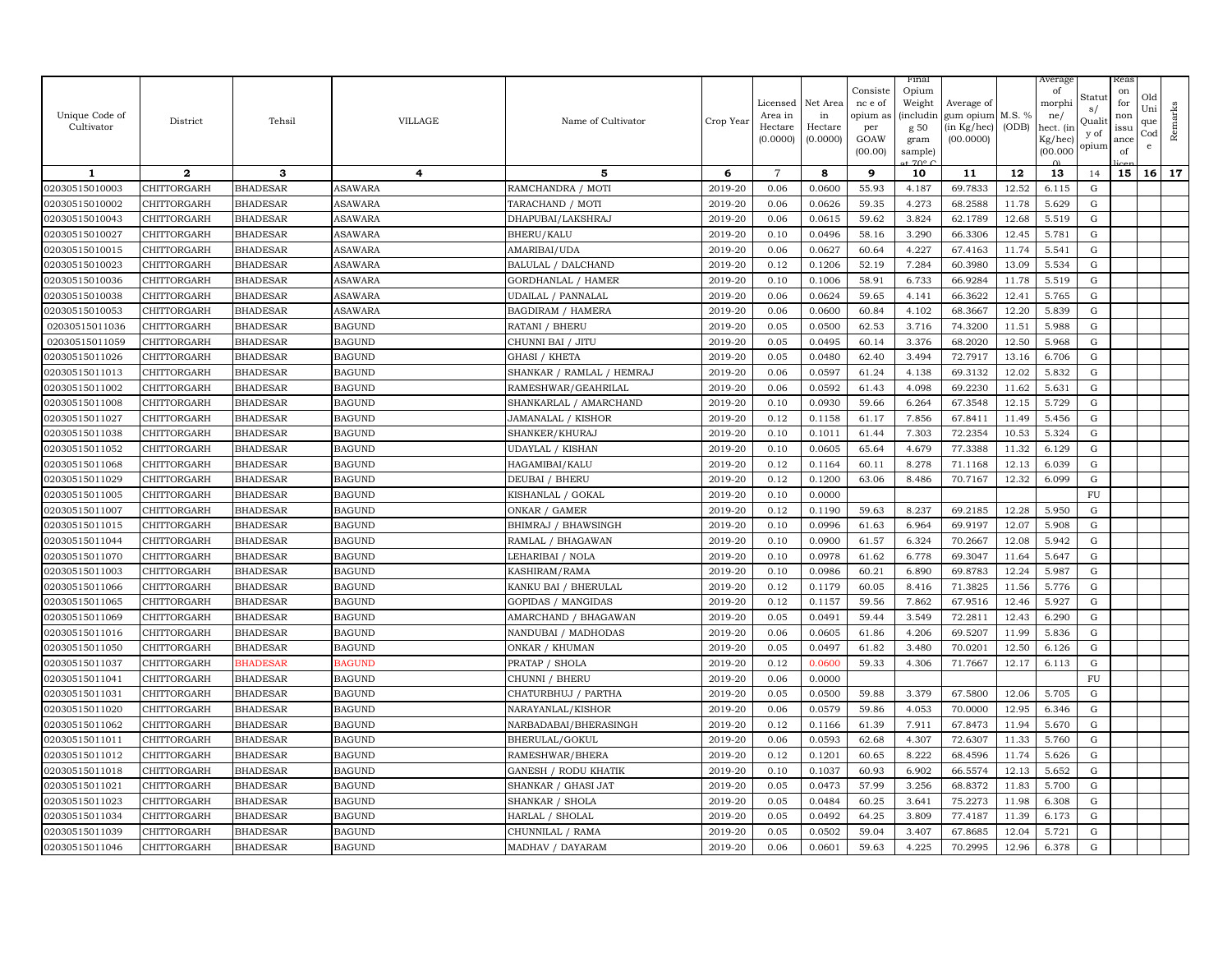| Unique Code of<br>Cultivator | District       | Tehsil          | VILLAGE            | Name of Cultivator       | Crop Year | Licensed<br>Area in<br>Hectare<br>(0.0000) | Net Area<br>in<br>Hectare<br>(0.0000) | Consiste<br>nc e of<br>opium as<br>per<br>GOAW<br>(00.00) | Final<br>Opium<br>Weight<br><i>(includin</i><br>g 50<br>gram<br>sample)<br>$70^\circ$ | Average of<br>gum opium M.S. %<br>(in Kg/hec)<br>(00.0000) | (ODB) | Average<br>of<br>morphi<br>ne/<br>hect. (in<br>Kg/hec<br>(00.000) | Statut<br>s/<br>Quali<br>y of<br>opium | on<br>for<br>nor<br>isst<br>ance<br>of | Old<br>Uni<br>que<br>Cod | Remarks |
|------------------------------|----------------|-----------------|--------------------|--------------------------|-----------|--------------------------------------------|---------------------------------------|-----------------------------------------------------------|---------------------------------------------------------------------------------------|------------------------------------------------------------|-------|-------------------------------------------------------------------|----------------------------------------|----------------------------------------|--------------------------|---------|
| -1                           | $\overline{2}$ | з               | 4                  | 5                        | 6         | $\overline{7}$                             | 8                                     | 9                                                         | 10                                                                                    | 11                                                         | 12    | 13                                                                | 14                                     | 15                                     | 16 <sup>1</sup>          | 17      |
| 02030515011060               | CHITTORGARH    | <b>BHADESAR</b> | <b>BAGUND</b>      | KASHIRAM / CHAMPALAL     | 2019-20   | 0.10                                       | 0.0979                                | 59.22                                                     | 6.531                                                                                 | 66.7109                                                    | 12.60 | 5.884                                                             | G                                      |                                        |                          |         |
| 02030515126030               | CHITTORGARH    | <b>BHADESAR</b> | <b>BAGUND</b>      | MADHAVLAL/BHERU          | 2019-20   | 0.06                                       | 0.0586                                | 59.19                                                     | 4.059                                                                                 | 69.2662                                                    | 11.79 | 5.716                                                             | G                                      |                                        |                          |         |
| 02030515012016               | CHITTORGARH    | <b>BHADESAR</b> | BALIYO KI DANI     | <b>GODULAL / HAMERA</b>  | 2019-20   | 0.10                                       | 0.1007                                | 63.46                                                     | 7.298                                                                                 | 72.4727                                                    | 11.35 | 5.758                                                             | G                                      |                                        |                          |         |
| 02030515013019               | CHITTORGARH    | <b>BHADESAR</b> | <b>BALNATHPURA</b> | SHAMBHU / CHAMPA / VENA  | 2019-20   | 0.06                                       | 0.0600                                | 62.82                                                     | 4.388                                                                                 | 73.1333                                                    | 11.57 | 5.924                                                             | ${\rm G}$                              |                                        |                          |         |
| 02030515013001               | CHITTORGARH    | <b>BHADESAR</b> | BALNATHPURA        | SHAMBHU / JEETU          | 2019-20   | 0.06                                       | 0.0607                                | 63.24                                                     | 4.725                                                                                 | 77.8418                                                    | 11.56 | 6.299                                                             | G                                      |                                        |                          |         |
| 02030515013007               | CHITTORGARH    | <b>BHADESAR</b> | BALNATHPURA        | NANDRAM / GOPI           | 2019-20   | 0.06                                       | 0.0608                                | 60.29                                                     | 4.289                                                                                 | 70.5428                                                    | 12.07 | 5.960                                                             | G                                      |                                        |                          |         |
| 02030515013022               | CHITTORGARH    | <b>BHADESAR</b> | BALNATHPURA        | MADHU / PARTHU           | 2019-20   | 0.06                                       | 0.0610                                | 61.75                                                     | 4.561                                                                                 | 74.7705                                                    | 11.35 | 5.940                                                             | ${\rm G}$                              |                                        |                          |         |
| 02030515013029               | CHITTORGARH    | <b>BHADESAR</b> | BALNATHPURA        | SHANKAR / NANDRAM JAT    | 2019-20   | 0.06                                       | 0.0616                                | 62.50                                                     | 4.464                                                                                 | 72.4675                                                    | 11.49 | 5.829                                                             | G                                      |                                        |                          |         |
| 02030515013032               | CHITTORGARH    | <b>BHADESAR</b> | <b>BALNATHPURA</b> | <b>BHERULAL / GEHARU</b> | 2019-20   | 0.06                                       | 0.0600                                | 63.08                                                     | 4.371                                                                                 | 72.8500                                                    | 11.92 | 6.078                                                             | ${\rm G}$                              |                                        |                          |         |
| 02030515013033               | CHITTORGARH    | <b>BHADESAR</b> | BALNATHPURA        | JAMNALAL / NARAYAN       | 2019-20   | 0.06                                       | 0.0622                                | 62.89                                                     | 4.600                                                                                 | 73.9550                                                    | 11.61 | 6.010                                                             | G                                      |                                        |                          |         |
| 02030515013045               | CHITTORGARH    | <b>BHADESAR</b> | <b>BALNATHPURA</b> | HAZARILal / BALU         | 2019-20   | 0.06                                       | 0.0592                                | 62.58                                                     | 4.488                                                                                 | 75.8108                                                    | 11.65 | 6.182                                                             | G                                      |                                        |                          |         |
| 02030515013051               | CHITTORGARH    | <b>BHADESAR</b> | <b>BALNATHPURA</b> | BHERIBAI / JEETU         | 2019-20   | 0.10                                       | 0.1008                                | 62.14                                                     | 7.608                                                                                 | 75.4762                                                    | 11.54 | 6.097                                                             | ${\rm G}$                              |                                        |                          |         |
| 02030515013056               | CHITTORGARH    | <b>BHADESAR</b> | BALNATHPURA        | MOHANIBAI/RATAN          | 2019-20   | 0.06                                       | 0.0589                                | 61.88                                                     | 4.111                                                                                 | 69.7963                                                    | 11.64 | 5.686                                                             | ${\rm G}$                              |                                        |                          |         |
| 02030515013057               | CHITTORGARH    | <b>BHADESAR</b> | BALNATHPURA        | BHAGWAN / LELA GADRI     | 2019-20   | 0.06                                       | 0.0590                                | 62.11                                                     | 4.286                                                                                 | 72.6441                                                    | 11.72 | 5.959                                                             | G                                      |                                        |                          |         |
| 02030515013060               | CHITTORGARH    | <b>BHADESAR</b> | BALNATHPURA        | NATHU / CHOGA            | 2019-20   | 0.06                                       | 0.0600                                | 61.37                                                     | 4.524                                                                                 | 75.4000                                                    | 12.11 | 6.391                                                             | ${\rm G}$                              |                                        |                          |         |
| 02030515013076               | CHITTORGARH    | <b>BHADESAR</b> | BALNATHPURA        | SHYAMLAL / CHUNNILAL     | 2019-20   | 0.10                                       | 0.0998                                | 61.16                                                     | 7.164                                                                                 | 71.7836                                                    | 11.23 | 5.643                                                             | ${\rm G}$                              |                                        |                          |         |
| 02030515013043               | CHITTORGARH    | <b>BHADESAR</b> | <b>BALNATHPURA</b> | DALIBAI/RAMLAL           | 2019-20   | 0.06                                       | 0.0606                                | 61.47                                                     | 4.241                                                                                 | 69.9835                                                    | 12.09 | 5.923                                                             | G                                      |                                        |                          |         |
| 02030515013058               | CHITTORGARH    | <b>BHADESAR</b> | <b>BALNATHPURA</b> | MANGIBAI / RAMESHWAR     | 2019-20   | 0.06                                       | 0.0606                                | 63.17                                                     | 4.747                                                                                 | 78.3333                                                    | 11.24 | 6.163                                                             | G                                      |                                        |                          |         |
| 02030515013078               | CHITTORGARH    | <b>BHADESAR</b> | <b>BALNATHPURA</b> | LACHIRAM / PRABHHU       | 2019-20   | 0.06                                       | 0.0604                                | 61.34                                                     | 4.329                                                                                 | 71.6722                                                    | 11.64 | 5.840                                                             | ${\rm G}$                              |                                        |                          |         |
| 02030515013031               | CHITTORGARH    | <b>BHADESAR</b> | <b>BALNATHPURA</b> | BHURIBAI/HAJARI          | 2019-20   | 0.10                                       | 0.0997                                | 60.20                                                     | 6.957                                                                                 | 69.7793                                                    | 12.04 | 5.881                                                             | ${\rm G}$                              |                                        |                          |         |
| 02030515013074               | CHITTORGARH    | <b>BHADESAR</b> | BALNATHPURA        | RATAN / ONKAR            | 2019-20   | 0.10                                       | 0.1023                                | 63.90                                                     | 7.330                                                                                 | 71.6520                                                    | 11.80 | 5.919                                                             | G                                      |                                        |                          |         |
| 02030515013082               | CHITTORGARH    | <b>BHADESAR</b> | BALNATHPURA        | CHANDIBAI/OUNKAR         | 2019-20   | 0.06                                       | 0.0600                                | 61.08                                                     | 4.241                                                                                 | 70.6833                                                    | 12.41 | 6.140                                                             | G                                      |                                        |                          |         |
| 02030515013035               | CHITTORGARH    | <b>BHADESAR</b> | BALNATHPURA        | GULABIBAI / HEMA         | 2019-20   | 0.06                                       | 0.0604                                | 58.77                                                     | 4.265                                                                                 | 70.6126                                                    | 11.94 | 5.902                                                             | G                                      |                                        |                          |         |
| 02030515013062               | CHITTORGARH    | <b>BHADESAR</b> | BALNATHPURA        | ONKAR / NARAYAN          | 2019-20   | 0.10                                       | 0.1005                                | 60.84                                                     | 6.971                                                                                 | 69.3632                                                    | 12.00 | 5.826                                                             | ${\rm G}$                              |                                        |                          |         |
| 02030515013024               | CHITTORGARH    | <b>BHADESAR</b> | BALNATHPURA        | DEVJI/DALLA SALVI        | 2019-20   | 0.10                                       | 0.0999                                | 67.44                                                     | 7.707                                                                                 | 77.1471                                                    | 13.09 | 7.069                                                             | G                                      |                                        |                          |         |
| 02030515013070               | CHITTORGARH    | <b>BHADESAR</b> | <b>BALNATHPURA</b> | PARAS/RATAN              | 2019-20   | 0.06                                       | 0.0556                                | 61.27                                                     | 3.930                                                                                 | 70.6835                                                    | 11.98 | 5.928                                                             | G                                      |                                        |                          |         |
| 02030515013061               | CHITTORGARH    | <b>BHADESAR</b> | BALNATHPURA        | LAKHMA / NARAYAN         | 2019-20   | 0.06                                       | 0.0604                                | 61.53                                                     | 4.474                                                                                 | 74.0728                                                    | 11.70 | 6.067                                                             | ${\rm G}$                              |                                        |                          |         |
| 02030515013044               | CHITTORGARH    | <b>BHADESAR</b> | <b>BALNATHPURA</b> | KASTURIBAI/CHOGA         | 2019-20   | 0.06                                       | 0.0605                                | 60.93                                                     | 4.404                                                                                 | 72.7934                                                    | 12.13 | 6.181                                                             | ${\rm G}$                              |                                        |                          |         |
| 02030515013066               | CHITTORGARH    | <b>BHADESAR</b> | BALNATHPURA        | RATANLAL/MATHURA         | 2019-20   | 0.06                                       | 0.0600                                | 61.75                                                     | 4.402                                                                                 | 73.3667                                                    | 12.03 | 6.178                                                             | G                                      |                                        |                          |         |
| 02030515013054               | CHITTORGARH    | <b>BHADESAR</b> | BALNATHPURA        | SOHANIBAI / LALULOHAR    | 2019-20   | 0.12                                       | 0.1183                                | 62.05                                                     | 8.900                                                                                 | 75.2325                                                    | 11.93 | 6.282                                                             | $\mathbf G$                            |                                        |                          |         |
| 02030515013021               | CHITTORGARH    | <b>BHADESAR</b> | BALNATHPURA        | LALU/HAJARI Urf KISHNA   | 2019-20   | 0.06                                       | 0.0575                                | 61.21                                                     | 3.996                                                                                 | 69.4957                                                    | 11.35 | 5.522                                                             | ${\rm G}$                              |                                        |                          |         |
| 02030515013008               | CHITTORGARH    | <b>BHADESAR</b> | BALNATHPURA        | UDAIRAM/CHOGA            | 2019-20   | 0.06                                       | 0.0602                                | 61.47                                                     | 4.180                                                                                 | 69.4352                                                    | 12.01 | 5.837                                                             | ${\rm G}$                              |                                        |                          |         |
| 02030515013010               | CHITTORGARH    | <b>BHADESAR</b> | <b>BALNATHPURA</b> | NARU/VARDA               | 2019-20   | 0.12                                       | 0.1172                                | 62.35                                                     | 8.961                                                                                 | 76.4590                                                    | 11.45 | 6.128                                                             | ${\rm G}$                              |                                        |                          |         |
| 02030515013006               | CHITTORGARH    | <b>BHADESAR</b> | <b>BALNATHPURA</b> | LAHRU / UDA              | 2019-20   | 0.06                                       | 0.0600                                | 64.86                                                     | 4.614                                                                                 | 76.9000                                                    | 11.50 | 6.191                                                             | G                                      |                                        |                          |         |
| 02030515013011               | CHITTORGARH    | <b>BHADESAR</b> | <b>BALNATHPURA</b> | JAICHAND / KALU urf BALU | 2019-20   | 0.10                                       | 0.0986                                | 61.66                                                     | 6.421                                                                                 | 65.1217                                                    | 11.86 | 5.407                                                             | G                                      |                                        |                          |         |
| 02030515013017               | CHITTORGARH    | <b>BHADESAR</b> | <b>BALNATHPURA</b> | AMARLAL / CHOGA          | 2019-20   | 0.10                                       | 0.1005                                | 60.46                                                     | 6.832                                                                                 | 67.9801                                                    | 11.50 | 5.472                                                             | G                                      |                                        |                          |         |
| 02030515013027               | CHITTORGARH    | <b>BHADESAR</b> | BALNATHPURA        | RAMLAL / SHAMBHUJI       | 2019-20   | 0.06                                       | 0.0603                                | 60.50                                                     | 4.192                                                                                 | 69.5191                                                    | 11.83 | 5.757                                                             | G                                      |                                        |                          |         |
| 02030515013028               | CHITTORGARH    | <b>BHADESAR</b> | BALNATHPURA        | NATHU / PARTHU           | 2019-20   | 0.06                                       | 0.0600                                | 61.21                                                     | 4.355                                                                                 | 72.5833                                                    | 11.98 | 6.086                                                             | G                                      |                                        |                          |         |
| 02030515013038               | CHITTORGARH    | <b>BHADESAR</b> | BALNATHPURA        | NANDA / NARAYAN          | 2019-20   | 0.10                                       | 0.0999                                | 61.43                                                     | 7.126                                                                                 | 71.3313                                                    | 11.67 | 5.827                                                             | G                                      |                                        |                          |         |
| 02030515013052               | CHITTORGARH    | <b>BHADESAR</b> | BALNATHPURA        | MOHAN / KESHU            | 2019-20   | 0.06                                       | 0.0588                                | 62.54                                                     | 4.297                                                                                 | 73.0782                                                    | 11.64 | 5.955                                                             | G                                      |                                        |                          |         |
| 02030515013063               | CHITTORGARH    | <b>BHADESAR</b> | BALNATHPURA        | UDAIRAM / BHERA          | 2019-20   | 0.06                                       | 0.0611                                | 61.01                                                     | 4.349                                                                                 | 71.1784                                                    | 12.10 | 6.029                                                             | G                                      |                                        |                          |         |
| 02030515013071               | CHITTORGARH    | <b>BHADESAR</b> | BALNATHPURA        | SHANKAR / NARAYAN        | 2019-20   | 0.06                                       | 0.0595                                | 62.50                                                     | 4.500                                                                                 | 75.6303                                                    | 11.30 | 5.982                                                             | G                                      |                                        |                          |         |
| 02030515013072               | CHITTORGARH    | <b>BHADESAR</b> | BALNATHPURA        | MOHNI / KHEMRAJ          | 2019-20   | 0.06                                       | 0.0578                                | 59.63                                                     | 3.987                                                                                 | 68.9792                                                    | 11.91 | 5.750                                                             | ${\rm G}$                              |                                        |                          |         |
| 02030515013073               | CHITTORGARH    | <b>BHADESAR</b> | <b>BALNATHPURA</b> | NANDRAM / UDA            | 2019-20   | 0.06                                       | 0.0586                                | 64.49                                                     | 4.505                                                                                 | 76.8771                                                    | 11.61 | 6.248                                                             | ${\rm G}$                              |                                        |                          |         |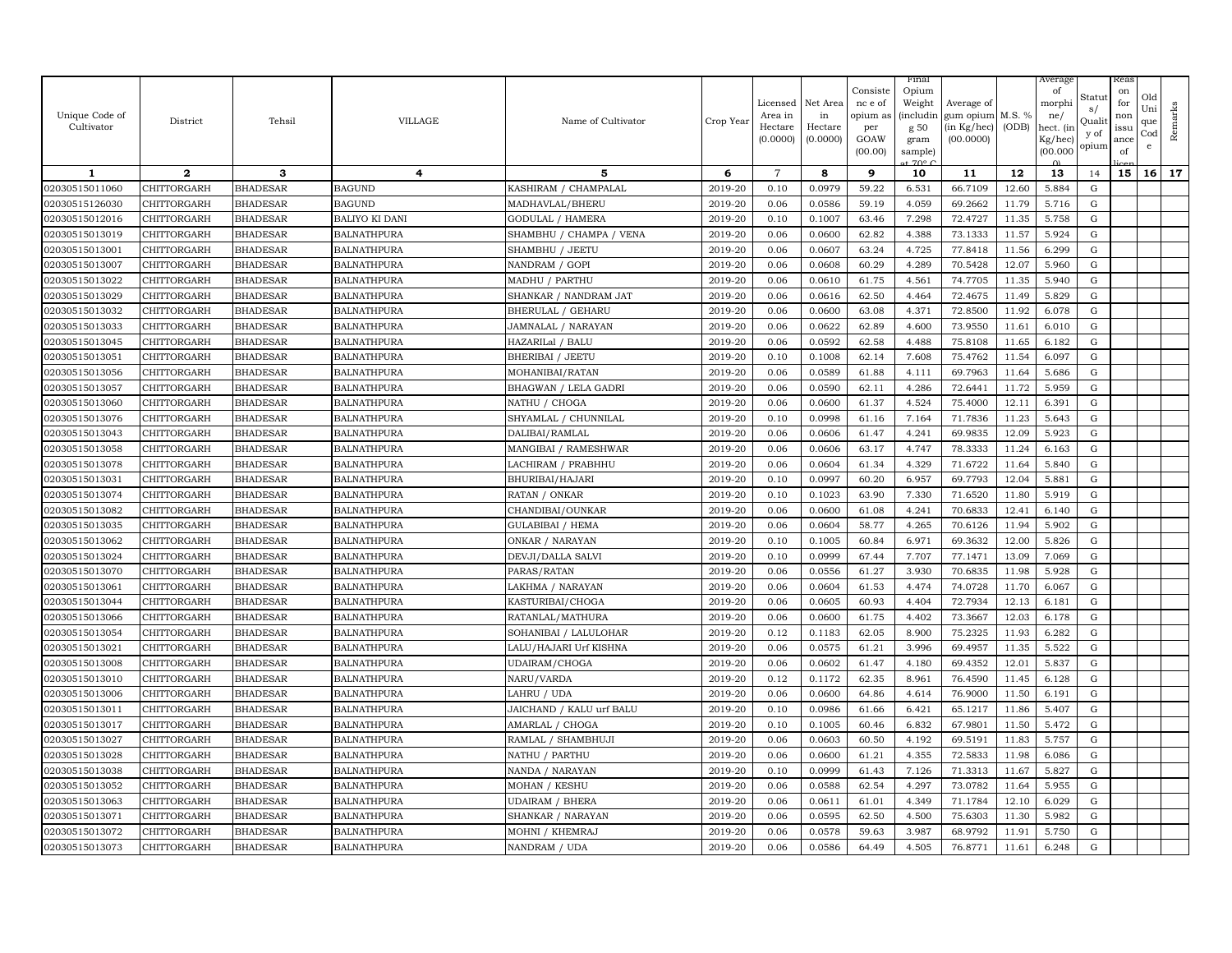| Unique Code of<br>Cultivator | District       | Tehsil          | VILLAGE            | Name of Cultivator          | Crop Year | Licensed<br>Area in<br>Hectare<br>(0.0000) | Net Area<br>in<br>Hectare<br>(0.0000) | Consiste<br>nc e of<br>opium as<br>per<br>GOAW<br>(00.00) | Final<br>Opium<br>Weight<br><i>(includin</i><br>g 50<br>gram<br>sample)<br>$70^\circ$ | Average of<br>gum opium M.S. %<br>(in Kg/hec)<br>(00.0000) | (ODB) | Average<br>of<br>morphi<br>ne/<br>hect. (in<br>Kg/hec<br>(00.000) | Statut<br>s/<br>Quali<br>y of<br>opium | on<br>for<br>nor<br>isst<br>ance<br>of | Old<br>Uni<br>que<br>Cod | Remarks |
|------------------------------|----------------|-----------------|--------------------|-----------------------------|-----------|--------------------------------------------|---------------------------------------|-----------------------------------------------------------|---------------------------------------------------------------------------------------|------------------------------------------------------------|-------|-------------------------------------------------------------------|----------------------------------------|----------------------------------------|--------------------------|---------|
| -1                           | $\overline{2}$ | з               | 4                  | 5                           | 6         | $\overline{7}$                             | 8                                     | 9                                                         | 10                                                                                    | 11                                                         | 12    | 13                                                                | 14                                     | 15                                     | 16 <sup>1</sup>          | 17      |
| 02030515013075               | CHITTORGARH    | <b>BHADESAR</b> | <b>BALNATHPURA</b> | MADAN / AMARLAL             | 2019-20   | 0.10                                       | 0.1000                                | 59.11                                                     | 6.722                                                                                 | 67.2200                                                    | 12.01 | 5.651                                                             | G                                      |                                        |                          |         |
| 02030515014007               | CHITTORGARH    | <b>BHADESAR</b> | BAMANKHEDI         | KALURAM / PURANMAL          | 2019-20   | 0.05                                       | 0.0508                                | 57.15                                                     | 3.225                                                                                 | 63.4843                                                    | 12.42 | 5.519                                                             | G                                      |                                        |                          |         |
| 02030515014001               | CHITTORGARH    | <b>BHADESAR</b> | BAMANKHEDI         | MOTILAL/JAMANALAL           | 2019-20   | 0.10                                       | 0.0996                                | 59.44                                                     | 7.243                                                                                 | 72.7209                                                    | 11.86 | 6.037                                                             | G                                      |                                        |                          |         |
| 02030515014015               | CHITTORGARH    | <b>BHADESAR</b> | <b>BAMANKHEDI</b>  | <b>BAGDIBAI / RAMLAL</b>    | 2019-20   | 0.06                                       | 0.0608                                | 61.65                                                     | 3.972                                                                                 | 65.3289                                                    | 12.17 | 5.565                                                             | ${\rm G}$                              |                                        |                          |         |
| 02030515014006               | CHITTORGARH    | <b>BHADESAR</b> | BAMANKHEDI         | GODAWARIBAI/BHANWARLAL      | 2019-20   | 0.10                                       | 0.0977                                | 51.86                                                     | 6.394                                                                                 | 65.4452                                                    | 15.46 | 7.082                                                             | G                                      |                                        |                          |         |
| 02030515014016               | CHITTORGARH    | <b>BHADESAR</b> | BAMANKHEDI         | MOHANLAL / BALU             | 2019-20   | 0.06                                       | 0.0612                                | 58.60                                                     | 3.767                                                                                 | 61.5523                                                    | 11.71 | 5.046                                                             | G                                      |                                        |                          |         |
| 02030515015162               | CHITTORGARH    | <b>BHADESAR</b> | BANSEN - A         | BHERA / KISHNA              | 2019-20   | 0.05                                       | 0.0505                                | 54.41                                                     | 2.985                                                                                 | 59.1089                                                    | 12.57 | 5.201                                                             | ${\rm G}$                              |                                        |                          |         |
| 02030515015021               | CHITTORGARH    | <b>BHADESAR</b> | BANSEN - A         | SHANKARLAL / BHAGAWAN       | 2019-20   | 0.10                                       | 0.0952                                | 61.57                                                     | 6.623                                                                                 | 69.5693                                                    | 11.73 | 5.712                                                             | G                                      |                                        |                          |         |
| 02030515015009               | CHITTORGARH    | <b>BHADESAR</b> | <b>BANSEN - A</b>  | JITMAL / DUNGAJI            | 2019-20   | 0.10                                       | 0.1021                                | 61.08                                                     | 7.146                                                                                 | 69.9902                                                    | 11.62 | 5.693                                                             | ${\rm G}$                              |                                        |                          |         |
| 02030515015017               | CHITTORGARH    | <b>BHADESAR</b> | <b>BANSEN - A</b>  | GOPU / GANGARAM             | 2019-20   | 0.12                                       | 0.1154                                | 61.45                                                     | 8.103                                                                                 | 70.2166                                                    | 11.55 | 5.677                                                             | G                                      |                                        |                          |         |
| 02030515015055               | CHITTORGARH    | <b>BHADESAR</b> | BANSEN - A         | MADHULAL / BALU             | 2019-20   | 0.12                                       | 0.1154                                | 61.41                                                     | 8.071                                                                                 | 69.9393                                                    | 12.08 | 5.914                                                             | G                                      |                                        |                          |         |
| 02030515015001               | CHITTORGARH    | <b>BHADESAR</b> | BANSEN - A         | <b>BARDIBAI / HAJARILAL</b> | 2019-20   | 0.06                                       | 0.0600                                | 63.05                                                     | 4.251                                                                                 | 70.8500                                                    | 11.66 | 5.783                                                             | ${\rm G}$                              |                                        |                          |         |
| 02030515015010               | CHITTORGARH    | <b>BHADESAR</b> | BANSEN - A         | VARDIDEVI / BHANWARLAL      | 2019-20   | 0.12                                       | 0.1147                                | 61.51                                                     | 8.277                                                                                 | 72.1622                                                    | 11.58 | 5.850                                                             | ${\rm G}$                              |                                        |                          |         |
| 02030515015019               | CHITTORGARH    | <b>BHADESAR</b> | BANSEN - A         | BHAGAWAN / HOLAJI           | 2019-20   | 0.12                                       | 0.1195                                | 59.88                                                     | 8.298                                                                                 | 69.4393                                                    | 12.01 | 5.838                                                             | G                                      |                                        |                          |         |
| 02030515015038               | CHITTORGARH    | <b>BHADESAR</b> | BANSEN - A         | DHANRAJ / KISHOR JAT        | 2019-20   | 0.10                                       | 0.0988                                | 64.63                                                     | 7.340                                                                                 | 74.2915                                                    | 11.56 | 6.012                                                             | ${\rm G}$                              |                                        |                          |         |
| 02030515015047               | CHITTORGARH    | <b>BHADESAR</b> | <b>BANSEN - A</b>  | BANSHILAL / ONKARJI         | 2019-20   | 0.06                                       | 0.0620                                | 65.45                                                     | 4.787                                                                                 | 77.2097                                                    | 10.44 | 5.643                                                             | ${\rm G}$                              |                                        |                          |         |
| 02030515015051               | CHITTORGARH    | <b>BHADESAR</b> | <b>BANSEN - A</b>  | BHAGIRATH / DALUJI JAT      | 2019-20   | 0.10                                       | 0.0950                                | 64.32                                                     | 6.947                                                                                 | 73.1263                                                    | 11.82 | 6.050                                                             | G                                      |                                        |                          |         |
| 02030515015059               | CHITTORGARH    | <b>BHADESAR</b> | BANSEN - A         | SHANKARLAL / ONKARLAL       | 2019-20   | 0.12                                       | 0.1177                                | 64.91                                                     | 8.735                                                                                 | 74.2141                                                    | 11.71 | 6.083                                                             | G                                      |                                        |                          |         |
| 02030515015066               | CHITTORGARH    | <b>BHADESAR</b> | <b>BANSEN - A</b>  | RATANLAL / PYARA            | 2019-20   | 0.10                                       | 0.0964                                | 64.79                                                     | 7.747                                                                                 | 80.3631                                                    | 11.56 | 6.503                                                             | ${\rm G}$                              |                                        |                          |         |
| 02030515015067               | CHITTORGARH    | <b>BHADESAR</b> | BANSEN - A         | CHHAGANLAL / FULCHAND       | 2019-20   | 0.06                                       | 0.0613                                | 60.60                                                     | 3.956                                                                                 | 64.5351                                                    | 11.55 | 5.218                                                             | $\mathbf G$                            |                                        |                          |         |
| 02030515015002               | CHITTORGARH    | <b>BHADESAR</b> | BANSEN - A         | HARILAL / DALU              | 2019-20   | 0.12                                       | 0.1157                                | 66.35                                                     | 8.967                                                                                 | 77.5022                                                    | 11.41 | 6.190                                                             | G                                      |                                        |                          |         |
| 02030515015018               | CHITTORGARH    | <b>BHADESAR</b> | BANSEN - A         | KANKUBAI/RATTU              | 2019-20   | 0.12                                       | 0.1154                                | 61.37                                                     | 8.259                                                                                 | 71.5685                                                    | 11.59 | 5.806                                                             | G                                      |                                        |                          |         |
| 02030515015020               | CHITTORGARH    | <b>BHADESAR</b> | BANSEN - A         | SHANKARLAL / SHORAM         | 2019-20   | 0.06                                       | 0.0568                                | 60.62                                                     | 4.287                                                                                 | 75.4754                                                    | 11.68 | 6.170                                                             | G                                      |                                        |                          |         |
| 02030515015057               | CHITTORGARH    | <b>BHADESAR</b> | BANSEN - A         | BHERULAL / KISHANA          | 2019-20   | 0.12                                       | 0.1146                                | 63.37                                                     | 8.636                                                                                 | 75.3578                                                    | 11.66 | 6.151                                                             | ${\rm G}$                              |                                        |                          |         |
| 02030515015065               | CHITTORGARH    | <b>BHADESAR</b> | BANSEN - A         | SHANKARLAL / RAMDAS         | 2019-20   | 0.10                                       | 0.0962                                | 62.15                                                     | 7.165                                                                                 | 74.4802                                                    | 11.41 | 5.949                                                             | G                                      |                                        |                          |         |
| 02030515015080               | CHITTORGARH    | <b>BHADESAR</b> | <b>BANSEN - A</b>  | SHANKERLAL/MOHANLAL         | 2019-20   | 0.12                                       | 0.1185                                | 63.37                                                     | 8.211                                                                                 | 69.2911                                                    | 11.20 | 5.432                                                             | G                                      |                                        |                          |         |
| 02030515015033               | CHITTORGARH    | <b>BHADESAR</b> | <b>BANSEN - A</b>  | <b>BHERULAL / HEMA</b>      | 2019-20   | 0.12                                       | 0.1172                                | 58.72                                                     | 7.994                                                                                 | 68.2082                                                    | 12.40 | 5.921                                                             | G                                      |                                        |                          |         |
| 02030515015016               | CHITTORGARH    | <b>BHADESAR</b> | <b>BANSEN - A</b>  | RADHIBAI / NARAYAN          | 2019-20   | 0.12                                       | 0.1172                                | 62.57                                                     | 8.626                                                                                 | 73.6007                                                    | 11.79 | 6.074                                                             | ${\rm G}$                              |                                        |                          |         |
| 02030515015161               | CHITTORGARH    | <b>BHADESAR</b> | BANSEN - A         | SHANTILAL / UDAICHAND       | 2019-20   | 0.10                                       | 0.0968                                | 62.32                                                     | 6.926                                                                                 | 71.5496                                                    | 11.68 | 5.850                                                             | G                                      |                                        |                          |         |
| 02030515015029               | CHITTORGARH    | <b>BHADESAR</b> | <b>BANSEN - A</b>  | RAMLAL/UDAIRAM              | 2019-20   | 0.12                                       | 0.1206                                | 60.60                                                     | 8.397                                                                                 | 69.6269                                                    | 11.90 | 5.800                                                             | $\mathbf G$                            |                                        |                          |         |
| 02030515015023               | CHITTORGARH    | <b>BHADESAR</b> | BANSEN - A         | PARASBAI / ONKAR            | 2019-20   | 0.12                                       | 0.1161                                | 62.44                                                     | 8.849                                                                                 | 76.2188                                                    | 12.19 | 6.503                                                             | ${\rm G}$                              |                                        |                          |         |
| 02030515015168               | CHITTORGARH    | <b>BHADESAR</b> | BANSEN - A         | RATANLAL / SHANKAR          | 2019-20   | 0.10                                       | 0.0000                                |                                                           |                                                                                       |                                                            |       |                                                                   | FU                                     |                                        |                          |         |
| 02030515015024               | CHITTORGARH    | <b>BHADESAR</b> | <b>BANSEN - A</b>  | SHANKARLAL / HEMAJI JAT     | 2019-20   | 0.12                                       | 0.1133                                | 62.54                                                     | 8.479                                                                                 | 74.8367                                                    | 11.93 | 6.249                                                             | $\mathbf G$                            |                                        |                          |         |
| 02030515015035               | CHITTORGARH    | <b>BHADESAR</b> | BANSEN - A         | HAJARILAL / HEMRAJ JAT      | 2019-20   | 0.10                                       | 0.0977                                | 60.78                                                     | 6.790                                                                                 | 69.4985                                                    | 12.16 | 5.916                                                             | G                                      |                                        |                          |         |
| 02030515015037               | CHITTORGARH    | <b>BHADESAR</b> | <b>BANSEN - A</b>  | MURALIDHAR / BHERULAL       | 2019-20   | 0.10                                       | 0.0992                                | 59.72                                                     | 6.689                                                                                 | 67.4294                                                    | 11.75 | 5.546                                                             | ${\rm G}$                              |                                        |                          |         |
| 02030515015068               | CHITTORGARH    | <b>BHADESAR</b> | BANSEN - A         | ONKARDAS / DHOLADAS         | 2019-20   | 0.05                                       | 0.0502                                | 61.89                                                     | 3.528                                                                                 | 70.2789                                                    | 12.15 | 5.977                                                             | ${\rm G}$                              |                                        |                          |         |
| 02030515015079               | CHITTORGARH    | <b>BHADESAR</b> | BANSEN - A         | NARAYAN / CHHOGA / MANGIBAI | 2019-20   | 0.12                                       | 0.1140                                | 61.77                                                     | 8.021                                                                                 | 70.3596                                                    | 11.79 | 5.807                                                             | G                                      |                                        |                          |         |
| 02030515015034               | CHITTORGARH    | <b>BHADESAR</b> | BANSEN - A         | SHANTIBAI / PYARCHAND       | 2019-20   | 0.05                                       | 0.0480                                | 63.79                                                     | 3.809                                                                                 | 79.3542                                                    | 12.12 | 6.733                                                             | G                                      |                                        |                          |         |
| 02030515097032               | CHITTORGARH    | <b>BHADESAR</b> | BANSEN - A         | GOVINDSINGH/RAMSINGH        | 2019-20   | 0.06                                       | 0.0602                                | 63.72                                                     | 4.360                                                                                 | 72.4252                                                    | 11.96 | 6.064                                                             | G                                      |                                        |                          |         |
| 02030515015118               | CHITTORGARH    | <b>BHADESAR</b> | BANSEN - B         | BHERIBAI/MANGILAL           | 2019-20   | 0.10                                       | 0.1000                                | 62.75                                                     | 7.127                                                                                 | 71.2700                                                    | 11.81 | 5.892                                                             | G                                      |                                        |                          |         |
| 02030515015084               | CHITTORGARH    | <b>BHADESAR</b> | BANSEN - B         | UDAYLAL/BARDA               | 2019-20   | 0.10                                       | 0.0970                                | 61.27                                                     | 7.029                                                                                 | 72.4639                                                    | 11.78 | 5.975                                                             | G                                      |                                        |                          |         |
| 02030515015085               | CHITTORGARH    | <b>BHADESAR</b> | BANSEN - B         | GOPI / RATA                 | 2019-20   | 0.10                                       | 0.0952                                | 61.55                                                     | 6.867                                                                                 | 72.1324                                                    | 11.49 | 5.802                                                             | G                                      |                                        |                          |         |
| 02030515015087               | CHITTORGARH    | <b>BHADESAR</b> | <b>BANSEN - B</b>  | KESAR / SHAMBHU             | 2019-20   | 0.10                                       | 0.0939                                | 62.18                                                     | 6.653                                                                                 | 70.8520                                                    | 11.90 | 5.902                                                             | ${\rm G}$                              |                                        |                          |         |
| 02030515015090               | CHITTORGARH    | <b>BHADESAR</b> | <b>BANSEN - B</b>  | PYARIBAI / GAMER            | 2019-20   | 0.12                                       | 0.1177                                | 61.96                                                     | 8.320                                                                                 | 70.6882                                                    | 11.67 | 5.775                                                             | ${\rm G}$                              |                                        |                          |         |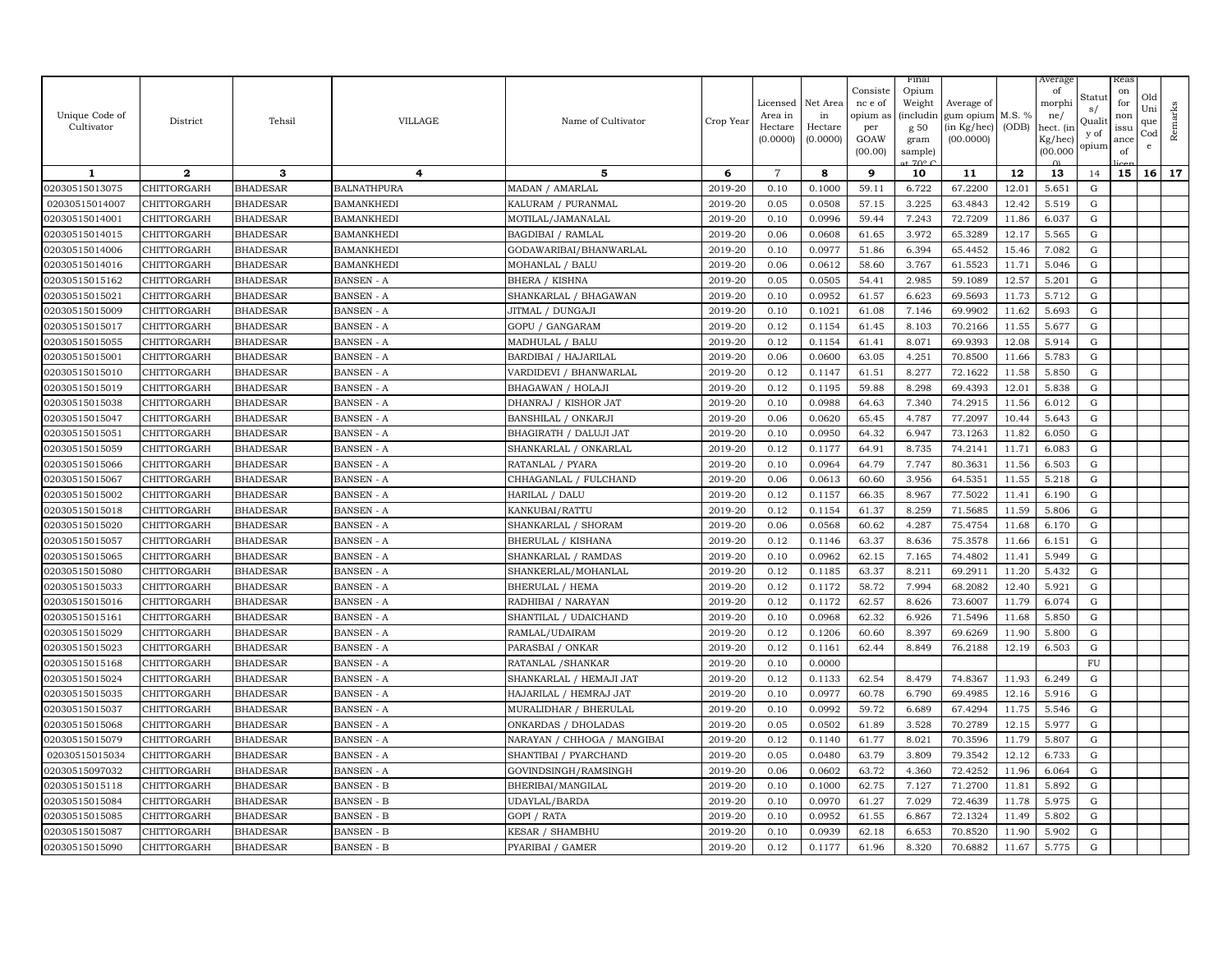| Unique Code of<br>Cultivator | District       | Tehsil          | VILLAGE           | Name of Cultivator              | Crop Year | Licensed<br>Area in<br>Hectare<br>(0.0000) | Net Area<br>in<br>Hectare<br>(0.0000) | Consiste<br>nc e of<br>opium as<br>per<br>GOAW<br>(00.00) | Final<br>Opium<br>Weight<br><i>(includin</i><br>g 50<br>gram<br>sample)<br>$70^\circ$ | Average of<br>gum opium M.S. %<br>(in Kg/hec)<br>(00.0000) | (ODB) | Averag<br>of<br>morphi<br>ne/<br>hect. (in<br>Kg/hec<br>(00.000) | Statut<br>s/<br>Quali<br>y of<br>opium | on<br>for<br>nor<br>isst<br>ance<br>of | Old<br>Uni<br>que<br>Cod | Remarks |
|------------------------------|----------------|-----------------|-------------------|---------------------------------|-----------|--------------------------------------------|---------------------------------------|-----------------------------------------------------------|---------------------------------------------------------------------------------------|------------------------------------------------------------|-------|------------------------------------------------------------------|----------------------------------------|----------------------------------------|--------------------------|---------|
| 1                            | $\overline{2}$ | з               | 4                 | 5                               | 6         | $\overline{7}$                             | 8                                     | 9                                                         | 10                                                                                    | 11                                                         | 12    | 13                                                               | 14                                     | 15                                     | 16 <sup>1</sup>          | 17      |
| 02030515015092               | CHITTORGARH    | <b>BHADESAR</b> | <b>BANSEN - B</b> | UDAILAL/HAJARI                  | 2019-20   | 0.06                                       | 0.0594                                | 64.92                                                     | 4.581                                                                                 | 77.1212                                                    | 11.52 | 6.220                                                            | G                                      |                                        |                          |         |
| 02030515015156               | CHITTORGARH    | <b>BHADESAR</b> | <b>BANSEN - B</b> | BHWERULAL / SHANKARLAL          | 2019-20   | 0.06                                       | 0.0566                                | 61.93                                                     | 4.211                                                                                 | 74.3993                                                    | 11.63 | 6.057                                                            | G                                      |                                        |                          |         |
| 02030515015083               | CHITTORGARH    | <b>BHADESAR</b> | BANSEN - B        | <b>OUNKAR/KESHURAM</b>          | 2019-20   | 0.10                                       | 0.0000                                |                                                           |                                                                                       |                                                            |       |                                                                  | ${\rm FU}$                             |                                        |                          |         |
| 02030515015099               | CHITTORGARH    | <b>BHADESAR</b> | <b>BANSEN - B</b> | DEVJI / GANGARAM                | 2019-20   | 0.12                                       | 0.1161                                | 67.45                                                     | 8.990                                                                                 | 77.4332                                                    | 11.67 | 6.326                                                            | ${\rm G}$                              |                                        |                          |         |
| 02030515015111               | CHITTORGARH    | <b>BHADESAR</b> | BANSEN - B        | BADAMBAI/MITTU                  | 2019-20   | 0.10                                       | 0.0981                                | 61.80                                                     | 6.683                                                                                 | 68.1244                                                    | 11.99 | 5.718                                                            | G                                      |                                        |                          |         |
| 02030515015117               | CHITTORGARH    | <b>BHADESAR</b> | BANSEN - B        | AJIJMOHAMMAD / KASAMJI          | 2019-20   | 0.12                                       | 0.1174                                | 65.70                                                     | 8.710                                                                                 | 74.1908                                                    | 11.99 | 6.227                                                            | G                                      |                                        |                          |         |
| 02030515015095               | CHITTORGARH    | <b>BHADESAR</b> | BANSEN - B        | MANGILAL / BARDU                | 2019-20   | 0.12                                       | 0.1162                                | 63.54                                                     | 8.632                                                                                 | 74.2857                                                    | 11.93 | 6.204                                                            | ${\rm G}$                              |                                        |                          |         |
| 02030515015157               | CHITTORGARH    | <b>BHADESAR</b> | BANSEN - B        | BHAGWANI / MADHO                | 2019-20   | 0.06                                       | 0.0505                                | 63.25                                                     | 3.714                                                                                 | 73.5446                                                    | 11.72 | 6.033                                                            | G                                      |                                        |                          |         |
| 02030515015098               | CHITTORGARH    | <b>BHADESAR</b> | <b>BANSEN - B</b> | KISHAN / NATHU                  | 2019-20   | 0.12                                       | 0.1146                                | 63.00                                                     | 8.352                                                                                 | 72.8796                                                    | 11.68 | 5.959                                                            | ${\rm G}$                              |                                        |                          |         |
| 02030515015115               | CHITTORGARH    | <b>BHADESAR</b> | BANSEN - B        | BADRILAL / SHANKARLAL           | 2019-20   | 0.06                                       | 0.0558                                | 59.36                                                     | 4.130                                                                                 | 74.0143                                                    | 12.13 | 6.284                                                            | G                                      |                                        |                          |         |
| 02030515015089               | CHITTORGARH    | <b>BHADESAR</b> | BANSEN - B        | JAISINGH / BHURIBAI             | 2019-20   | 0.10                                       | 0.0963                                | 64.36                                                     | 7.512                                                                                 | 78.0062                                                    | 11.59 | 6.328                                                            | G                                      |                                        |                          |         |
| 02030515015093               | CHITTORGARH    | <b>BHADESAR</b> | <b>BANSEN - B</b> | KANKUBAI/NARAYAN                | 2019-20   | 0.12                                       | 0.1156                                | 62.90                                                     | 8.465                                                                                 | 73.2266                                                    | 11.56 | 5.925                                                            | ${\rm G}$                              |                                        |                          |         |
| 02030515015100               | CHITTORGARH    | <b>BHADESAR</b> | BANSEN - B        | RAMIBAI / SWORAM                | 2019-20   | 0.12                                       | 0.1161                                | 60.70                                                     | 8.325                                                                                 | 71.7054                                                    | 11.76 | 5.902                                                            | ${\rm G}$                              |                                        |                          |         |
| 02030515015108               | CHITTORGARH    | <b>BHADESAR</b> | BANSEN - B        | <b>BHANWAR / LAKHMA</b>         | 2019-20   | 0.05                                       | 0.0498                                | 60.22                                                     | 3.501                                                                                 | 70.3012                                                    | 12.07 | 5.940                                                            | G                                      |                                        |                          |         |
| 02030515015160               | CHITTORGARH    | <b>BHADESAR</b> | BANSEN - B        | KISHAN / GAMER                  | 2019-20   | 0.12                                       | 0.1143                                | 62.87                                                     | 8.209                                                                                 | 71.8198                                                    | 11.95 | 6.008                                                            | ${\rm G}$                              |                                        |                          |         |
| 02030515017009               | CHITTORGARH    | <b>BHADESAR</b> | <b>BHADESAR</b>   | NARANI / HEMRAJ                 | 2019-20   | 0.05                                       | 0.0504                                | 60.24                                                     | 3.365                                                                                 | 66.7659                                                    | 12.10 | 5.655                                                            | ${\rm G}$                              |                                        |                          |         |
| 02030515017005               | CHITTORGARH    | <b>BHADESAR</b> | <b>BHADESAR</b>   | PYARIBAI / MANGILAL             | 2019-20   | 0.05                                       | 0.0495                                | 62.30                                                     | 3.302                                                                                 | 66.7071                                                    | 11.59 | 5.412                                                            | G                                      |                                        |                          |         |
| 02030515017018               | CHITTORGARH    | <b>BHADESAR</b> | <b>BHADESAR</b>   | OMA BAI / RAMESHSINGH           | 2019-20   | 0.05                                       | 0.0511                                | 70.44                                                     | 3.834                                                                                 | 75.0294                                                    | 12.59 | 6.612                                                            | G                                      |                                        |                          |         |
| 02030515017003               | CHITTORGARH    | <b>BHADESAR</b> | <b>BHADESAR</b>   | KISHANCHAND / GIRDHARILAL       | 2019-20   | 0.05                                       | 0.0514                                | 60.59                                                     | 3.852                                                                                 | 74.9416                                                    | 10.99 | 5.765                                                            | ${\rm G}$                              |                                        |                          |         |
| 02030515017027               | CHITTORGARH    | <b>BHADESAR</b> | <b>BHADESAR</b>   | HIRA / RAMA                     | 2019-20   | 0.06                                       | 0.0000                                |                                                           |                                                                                       |                                                            |       |                                                                  | $_{\rm NS}$                            |                                        |                          |         |
| 02030515017019               | CHITTORGARH    | <b>BHADESAR</b> | BHADESAR          | MOTI / HAMERA                   | 2019-20   | 0.06                                       | 0.0604                                | 61.51                                                     | 3.849                                                                                 | 63.7252                                                    | 11.20 | 4.996                                                            | G                                      |                                        |                          |         |
| 02030515017020               | CHITTORGARH    | <b>BHADESAR</b> | <b>BHADESAR</b>   | BHAGAWANIBAI / BHERU            | 2019-20   | 0.06                                       | 0.0613                                | 56.42                                                     | 3.748                                                                                 | 61.1419                                                    | 12.51 | 5.354                                                            | G                                      |                                        |                          |         |
| 02030515018045               | CHITTORGARH    | <b>BHADESAR</b> | BHADSODA          | BHERULAL / PARTHULAL            | 2019-20   | 0.05                                       | 0.0520                                | 59.11                                                     | 3.335                                                                                 | 64.1346                                                    | 11.99 | 5.384                                                            | G                                      |                                        |                          |         |
| 02030515018049               | CHITTORGARH    | <b>BHADESAR</b> | BHADSODA          | MOYUDDIN / ABBASALI             | 2019-20   | 0.05                                       | 0.0000                                |                                                           |                                                                                       |                                                            |       |                                                                  | ${\rm FU}$                             |                                        |                          |         |
| 02030515018025               | CHITTORGARH    | <b>BHADESAR</b> | <b>BHADSODA</b>   | SHANKAR / MITTULAL              | 2019-20   | 0.05                                       | 0.0496                                | 59.36                                                     | 3.841                                                                                 | 77.4395                                                    | 11.22 | 6.083                                                            | ${\rm G}$                              |                                        |                          |         |
| 02030515018057               | CHITTORGARH    | <b>BHADESAR</b> | <b>BHADSODA</b>   | BHERULAL / KALURAM KHATIK       | 2019-20   | 0.05                                       | 0.0000                                |                                                           |                                                                                       |                                                            |       |                                                                  | ${\rm FU}$                             |                                        |                          |         |
| 02030515018058               | CHITTORGARH    | <b>BHADESAR</b> | <b>BHADSODA</b>   | PYARIBAI / MOHANLAL             | 2019-20   | 0.05                                       | 0.0000                                |                                                           |                                                                                       |                                                            |       |                                                                  | ${\rm FU}$                             |                                        |                          |         |
| 02030515018077               | CHITTORGARH    | <b>BHADESAR</b> | <b>BHADSODA</b>   | GAHRILAL / DALICHAND            | 2019-20   | 0.10                                       | 0.0995                                | 60.74                                                     | 7.835                                                                                 | 78.7437                                                    | 11.49 | 6.334                                                            | ${\rm G}$                              |                                        |                          |         |
| 02030515018002               | CHITTORGARH    | <b>BHADESAR</b> | BHADSODA          | <b>UDAYGHIR / ONKARGHIR</b>     | 2019-20   | 0.12                                       | 0.1159                                | 61.46                                                     | 8.174                                                                                 | 70.5263                                                    | 12.07 | 5.959                                                            | ${\rm G}$                              |                                        |                          |         |
| 02030515018031               | CHITTORGARH    | <b>BHADESAR</b> | <b>BHADSODA</b>   | CHAGNIBAI JITU                  | 2019-20   | 0.06                                       | 0.0000                                |                                                           |                                                                                       |                                                            |       |                                                                  | FU                                     |                                        |                          |         |
| 02030515018059               | CHITTORGARH    | <b>BHADESAR</b> | BHADSODA          | <b>BHAGWAN / WARDA</b>          | 2019-20   | 0.06                                       | 0.0612                                | 63.55                                                     | 4.340                                                                                 | 70.9150                                                    | 11.90 | 5.907                                                            | G                                      |                                        |                          |         |
| 02030515018004               | CHITTORGARH    | <b>BHADESAR</b> | <b>BHADSODA</b>   | <b>HEERALAL / GOTU</b>          | 2019-20   | 0.06                                       | 0.0000                                |                                                           |                                                                                       |                                                            |       |                                                                  | ${\rm FU}$                             |                                        |                          |         |
| 02030515018011               | CHITTORGARH    | <b>BHADESAR</b> | <b>BHADSODA</b>   | UDIBAI / UDAYLAL                | 2019-20   | 0.06                                       | 0.0614                                | 65.81                                                     | 4.343                                                                                 | 70.7329                                                    | 11.73 | 5.808                                                            | G                                      |                                        |                          |         |
| 02030515018013               | CHITTORGARH    | <b>BHADESAR</b> | BHADSODA          | GITABAI / BHURALAL / LOBHCHAND  | 2019-20   | 0.05                                       | 0.0512                                | 60.03                                                     | 3.559                                                                                 | 69.5117                                                    | 11.93 | 5.805                                                            | G                                      |                                        |                          |         |
| 02030515018018               | CHITTORGARH    | <b>BHADESAR</b> | <b>BHADSODA</b>   | MAGNIRAM / VENIRAMJAT           | 2019-20   | 0.12                                       | 0.0000                                |                                                           |                                                                                       |                                                            |       |                                                                  | ${\rm FU}$                             |                                        |                          |         |
| 02030515018037               | CHITTORGARH    | <b>BHADESAR</b> | <b>BHADSODA</b>   | TANKUBAI / PRITHWIRAJ           | 2019-20   | 0.06                                       | 0.0605                                | 59.93                                                     | 3.716                                                                                 | 61.4215                                                    | 11.86 | 5.099                                                            | ${\rm G}$                              |                                        |                          |         |
| 02030515018007               | CHITTORGARH    | <b>BHADESAR</b> | BHADSODA          | MOHAN / KEHLASH GOSHYI          | 2019-20   | 0.06                                       | 0.0600                                | 61.63                                                     | 4.314                                                                                 | 71.9000                                                    | 11.70 | 5.889                                                            | G                                      |                                        |                          |         |
| 02030515018033               | CHITTORGARH    | <b>BHADESAR</b> | BHADSODA          | KESARDEVI / SHANKAR             | 2019-20   | 0.05                                       | 0.0000                                |                                                           |                                                                                       |                                                            |       |                                                                  | NS                                     |                                        |                          |         |
| 02030515018044               | CHITTORGARH    | <b>BHADESAR</b> | BHADSODA          | NARAYANIBAI / UDAILAL           | 2019-20   | 0.10                                       | 0.0986                                | 59.23                                                     | 5.500                                                                                 | 55.7809                                                    | 11.55 | 4.510                                                            | ${\rm G}$                              |                                        |                          |         |
| 02030515018027               | CHITTORGARH    | <b>BHADESAR</b> | BHADSODA          | MANOHARLAL/DADAMCHAND           | 2019-20   | 0.06                                       | 0.0000                                |                                                           |                                                                                       |                                                            |       |                                                                  | ${\rm FU}$                             |                                        |                          |         |
| 02030515018046               | CHITTORGARH    | <b>BHADESAR</b> | <b>BHADSODA</b>   | KANCHANBAI/MITTHULAL            | 2019-20   | 0.06                                       | 0.0604                                | 60.79                                                     | 4.177                                                                                 | 69.1556                                                    | 12.12 | 5.867                                                            | G                                      |                                        |                          |         |
| 02030515018005               | CHITTORGARH    | <b>BHADESAR</b> | BHADSODA          | BALURAM/SHANKARLAL              | 2019-20   | 0.05                                       | 0.0511                                | 61.62                                                     | 3.715                                                                                 | 72.7006                                                    | 11.49 | 5.847                                                            | ${\rm G}$                              |                                        |                          |         |
| 02030515018032               | CHITTORGARH    | <b>BHADESAR</b> | <b>BHADSODA</b>   | SHANKARLAL/LAKHAMICHAND/GOPILAL | 2019-20   | 0.06                                       | 0.0000                                |                                                           |                                                                                       |                                                            |       |                                                                  | $_{\rm NS}$                            |                                        |                          |         |
| 02030515018019               | CHITTORGARH    | <b>BHADESAR</b> | <b>BHADSODA</b>   | BHURALAL/UDAREGAR               | 2019-20   | 0.06                                       | 0.0000                                |                                                           |                                                                                       |                                                            |       |                                                                  | ${\rm FU}$                             |                                        |                          |         |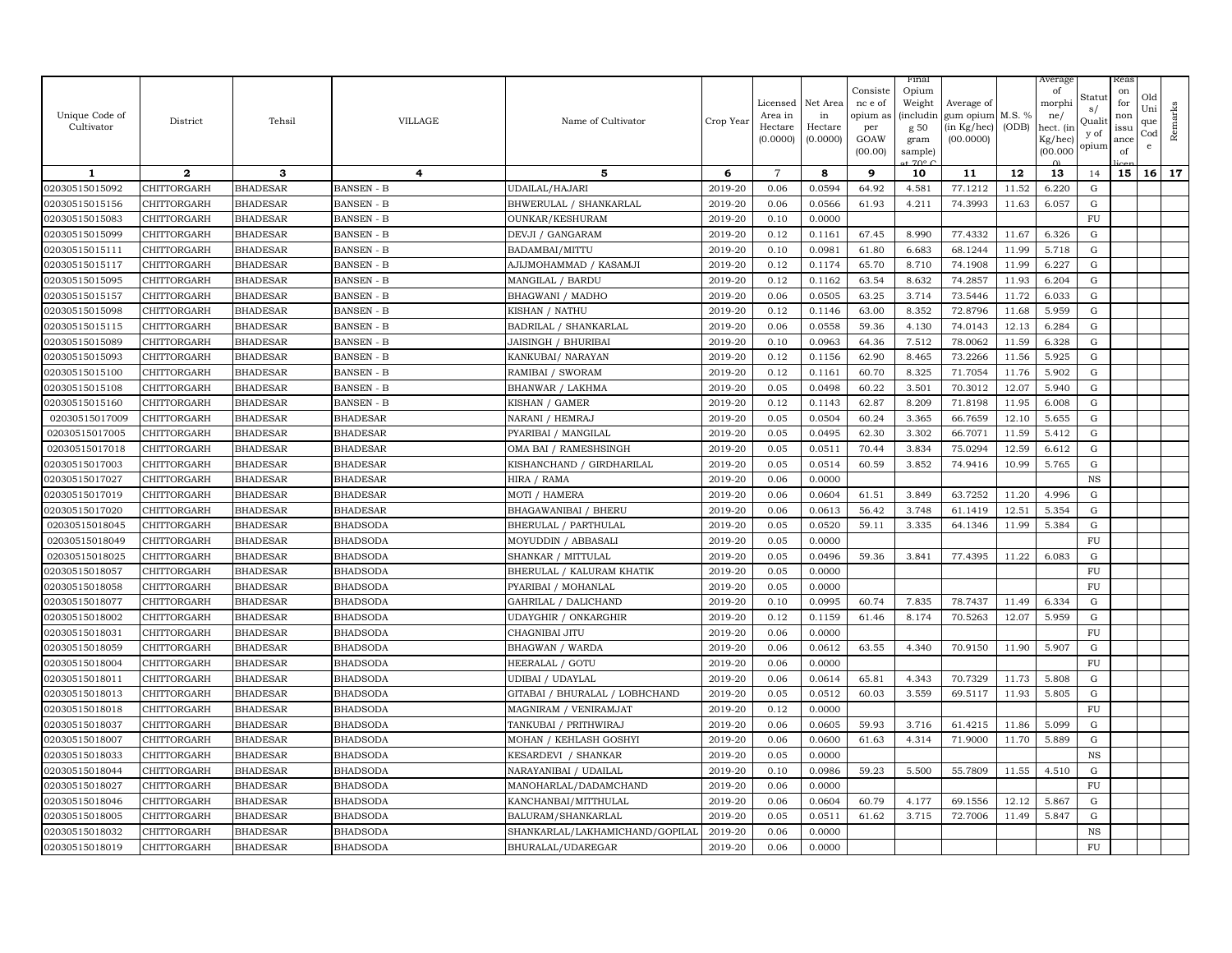| Unique Code of<br>Cultivator | District       | Tehsil          | VILLAGE                  | Name of Cultivator         | Crop Year | Licensed<br>Area in<br>Hectare<br>(0.0000) | Net Area<br>in<br>Hectare<br>(0.0000) | Consiste<br>nc e of<br>opium as<br>per<br>GOAW<br>(00.00) | Final<br>Opium<br>Weight<br><i>(includin</i><br>g 50<br>gram<br>sample]<br>$70^\circ$ | Average of<br>gum opium M.S. %<br>(in Kg/hec)<br>(00.0000) | (ODB) | Averag<br>of<br>morphi<br>ne/<br>hect. (in<br>Kg/hec<br>(00.000) | Statu<br>s/<br>Quali<br>y of<br>opium | on<br>for<br>noi<br>isst<br>ance<br>of | Dld<br>Uni<br>que<br>Cod | Remarks |
|------------------------------|----------------|-----------------|--------------------------|----------------------------|-----------|--------------------------------------------|---------------------------------------|-----------------------------------------------------------|---------------------------------------------------------------------------------------|------------------------------------------------------------|-------|------------------------------------------------------------------|---------------------------------------|----------------------------------------|--------------------------|---------|
| -1                           | $\overline{2}$ | з               | 4                        | 5                          | 6         | $\overline{7}$                             | 8                                     | 9                                                         | 10                                                                                    | 11                                                         | 12    | 13                                                               | 14                                    | 15                                     | 16 <sup>1</sup>          | 17      |
| 02030515018051               | CHITTORGARH    | <b>BHADESAR</b> | <b>BHADSODA</b>          | KAILASH / MEGHA            | 2019-20   | 0.12                                       | 0.1200                                | 58.67                                                     | 8.214                                                                                 | 68.4500                                                    | 12.15 | 5.822                                                            | G                                     |                                        |                          |         |
| 02030515018010               | CHITTORGARH    | <b>BHADESAR</b> | <b>BHADSODA</b>          | MOTILAL / RAMLALJAT        | 2019-20   | 0.06                                       | 0.0624                                | 59.70                                                     | 4.392                                                                                 | 70.3846                                                    | 11.71 | 5.770                                                            | G                                     |                                        |                          |         |
| 02030515018012               | CHITTORGARH    | <b>BHADESAR</b> | <b>BHADSODA</b>          | CHANDMAL / ONAKR           | 2019-20   | 0.06                                       | 0.0618                                | 59.00                                                     | 3.658                                                                                 | 59.1909                                                    | 12.12 | 5.022                                                            | G                                     |                                        |                          |         |
| 02030515018014               | CHITTORGARH    | <b>BHADESAR</b> | BHADSODA                 | UDAYLAL / LAKHMA           | 2019-20   | 0.06                                       | 0.0593                                | 60.91                                                     | 4.359                                                                                 | 73.5076                                                    | 12.63 | 6.499                                                            | ${\rm G}$                             |                                        |                          |         |
| 02030515018030               | CHITTORGARH    | <b>BHADESAR</b> | BHADSODA                 | HEERALAL / KISHOR          | 2019-20   | 0.05                                       | 0.0501                                | 60.98                                                     | 3.554                                                                                 | 70.9381                                                    | 12.15 | 6.034                                                            | ${\rm G}$                             |                                        |                          |         |
| 02030515018047               | CHITTORGARH    | <b>BHADESAR</b> | BHADSODA                 | GULSHER KHAN / GHULAMRASUL | 2019-20   | 0.06                                       | 0.0000                                |                                                           |                                                                                       |                                                            |       |                                                                  | FU                                    |                                        |                          |         |
| 02030515018053               | CHITTORGARH    | <b>BHADESAR</b> | BHADSODA                 | CHAMNGHIR / KISHANGHIR     | 2019-20   | 0.06                                       | 0.0610                                | 56.95                                                     | 3.783                                                                                 | 62.0164                                                    | 11.92 | 5.175                                                            | ${\rm G}$                             |                                        |                          |         |
| 02030515018055               | CHITTORGARH    | <b>BHADESAR</b> | BHADSODA                 | RATANLAL / HARCHAND        | 2019-20   | 0.06                                       | 0.0000                                |                                                           |                                                                                       |                                                            |       |                                                                  | ${\rm FU}$                            |                                        |                          |         |
| 02030515018075               | CHITTORGARH    | <b>BHADESAR</b> | <b>BHADSODA</b>          | JEETU / DAYARAM JAAT       | 2019-20   | 0.05                                       | 0.0499                                | 63.15                                                     | 3.500                                                                                 | 70.1403                                                    | 11.15 | 5.475                                                            | G                                     |                                        |                          |         |
| 02030515018004               | CHITTORGARH    | <b>BHADESAR</b> | BHADSODA                 | SOSARBAI / GOTU            | 2019-20   | 0.06                                       | 0.0600                                | 65.86                                                     | 4.478                                                                                 | 74.6333                                                    | 11.36 | 5.935                                                            | G                                     |                                        |                          |         |
| 02030515019009               | CHITTORGARH    | <b>BHADESAR</b> | BHADSODA KA KHEDA        | SOHANI BAI / LALURAM       | 2019-20   | 0.05                                       | 0.0500                                | 62.58                                                     | 3.719                                                                                 | 74.3800                                                    | 11.51 | 5.993                                                            | G                                     |                                        |                          |         |
| 02030515019010               | CHITTORGARH    | <b>BHADESAR</b> | BHADSODA KA KHEDA        | NARAYAN / RUPA             | 2019-20   | 0.05                                       | 0.0486                                | 60.69                                                     | 3.529                                                                                 | 72.6132                                                    | 11.39 | 5.789                                                            | ${\rm G}$                             |                                        |                          |         |
| 02030515019001               | CHITTORGARH    | <b>BHADESAR</b> | BHADSODA KA KHEDA        | MOHANLAL/KASIRAM           | 2019-20   | 0.10                                       | 0.0949                                | 59.54                                                     | 6.592                                                                                 | 69.4626                                                    | 12.21 | 5.937                                                            | ${\rm G}$                             |                                        |                          |         |
| 02030515019030               | CHITTORGARH    | <b>BHADESAR</b> | BHADSODA KA KHEDA        | MANIRAM / DEEPACHANDR      | 2019-20   | 0.10                                       | 0.1010                                | 58.61                                                     | 6.489                                                                                 | 64.2475                                                    | 12.49 | 5.617                                                            | G                                     |                                        |                          |         |
| 02030515019020               | CHITTORGARH    | <b>BHADESAR</b> | BHADSODA KA KHEDA        | <b>BALU / KISHANA</b>      | 2019-20   | 0.10                                       | 0.0903                                | 61.80                                                     | 6.224                                                                                 | 68.9258                                                    | 11.60 | 5.597                                                            | ${\rm G}$                             |                                        |                          |         |
| 02030515019031               | CHITTORGARH    | <b>BHADESAR</b> | BHADSODA KA KHEDA        | PERMBAI/RATAN              | 2019-20   | 0.10                                       | 0.0384                                | 61.84                                                     | 2.836                                                                                 | 73.8542                                                    | 11.76 | 6.079                                                            | ${\rm G}$                             |                                        |                          |         |
| 02030515019007               | CHITTORGARH    | <b>BHADESAR</b> | BHADSODA KA KHEDA        | JAMNALAL / KISHANA         | 2019-20   | 0.10                                       | 0.0967                                | 59.81                                                     | 6.656                                                                                 | 68.8314                                                    | 12.02 | 5.791                                                            | G                                     |                                        |                          |         |
| 02030515019011               | CHITTORGARH    | <b>BHADESAR</b> | BHADSODA KA KHEDA        | GUTBAI/NARAYANLAL          | 2019-20   | 0.12                                       | 0.1067                                | 60.30                                                     | 7.408                                                                                 | 69.4283                                                    | 12.21 | 5.934                                                            | G                                     |                                        |                          |         |
| 02030515019013               | CHITTORGARH    | <b>BHADESAR</b> | <b>BHADSODA KA KHEDA</b> | MOHANI BAI / HAZARI        | 2019-20   | 0.12                                       | 0.1192                                | 62.44                                                     | 8.572                                                                                 | 71.9128                                                    | 11.96 | 6.021                                                            | ${\rm G}$                             |                                        |                          |         |
| 02030515019015               | CHITTORGARH    | <b>BHADESAR</b> | BHADSODA KA KHEDA        | RAMCHANDRA/HEMRAJ          | 2019-20   | 0.12                                       | 0.1176                                | 59.37                                                     | 8.252                                                                                 | 70.1701                                                    | 12.21 | 5.998                                                            | $\mathbf G$                           |                                        |                          |         |
| 02030515019016               | CHITTORGARH    | <b>BHADESAR</b> | BHADSODA KA KHEDA        | LAHRILAL / UDAILAL         | 2019-20   | 0.06                                       | 0.0576                                | 62.23                                                     | 4.312                                                                                 | 74.8611                                                    | 11.71 | 6.136                                                            | G                                     |                                        |                          |         |
| 02030515019018               | CHITTORGARH    | <b>BHADESAR</b> | BHADSODA KA KHEDA        | RAMCHANDRA / KASHIRAM      | 2019-20   | 0.10                                       | 0.0989                                | 59.53                                                     | 6.846                                                                                 | 69.2214                                                    | 12.04 | 5.834                                                            | G                                     |                                        |                          |         |
| 02030515019019               | CHITTORGARH    | <b>BHADESAR</b> | BHADSODA KA KHEDA        | RANGLAL / JAMNA            | 2019-20   | 0.10                                       | 0.0000                                |                                                           |                                                                                       |                                                            |       |                                                                  | FU                                    |                                        |                          |         |
| 02030515019035               | CHITTORGARH    | <b>BHADESAR</b> | BHADSODA KA KHEDA        | KANCHANBAI / CHOGA         | 2019-20   | 0.06                                       | 0.0608                                | 59.61                                                     | 3.892                                                                                 | 64.0132                                                    | 11.84 | 5.305                                                            | ${\rm G}$                             |                                        |                          |         |
| 02030515019026               | CHITTORGARH    | <b>BHADESAR</b> | BHADSODA KA KHEDA        | RAMPRASAD / NARAYAN        | 2019-20   | 0.06                                       | 0.0608                                | 62.80                                                     | 4.629                                                                                 | 76.1349                                                    | 11.69 | 6.230                                                            | G                                     |                                        |                          |         |
| 02030515019023               | CHITTORGARH    | <b>BHADESAR</b> | BHADSODA KA KHEDA        | HARLAL / NATHU             | 2019-20   | 0.10                                       | 0.0990                                | 62.05                                                     | 7.721                                                                                 | 77.9899                                                    | 11.75 | 6.414                                                            | G                                     |                                        |                          |         |
| 02030515019044               | CHITTORGARH    | <b>BHADESAR</b> | BHADSODA KA KHEDA        | HEERALAL/DALCHAND          | 2019-20   | 0.06                                       | 0.0000                                |                                                           |                                                                                       |                                                            |       |                                                                  | $_{\rm NS}$                           |                                        |                          |         |
| 02030515019036               | CHITTORGARH    | <b>BHADESAR</b> | BHADSODA KA KHEDA        | MOHANKUNWAR/BHERUSINGH     | 2019-20   | 0.06                                       | 0.0587                                | 57.48                                                     | 3.983                                                                                 | 67.8535                                                    | 12.46 | 5.918                                                            | ${\rm G}$                             |                                        |                          |         |
| 02030515019025               | CHITTORGARH    | <b>BHADESAR</b> | BHADSODA KA KHEDA        | SOSHARBAI / HIRA           | 2019-20   | 0.06                                       | 0.0607                                | 59.30                                                     | 4.151                                                                                 | 68.3855                                                    | 11.30 | 5.409                                                            | G                                     |                                        |                          |         |
| 02030515019012               | CHITTORGARH    | <b>BHADESAR</b> | BHADSODA KA KHEDA        | NAHARSINGH / RUPSINGH      | 2019-20   | 0.06                                       | 0.0576                                | 57.17                                                     | 3.953                                                                                 | 68.6285                                                    | 12.33 | 5.923                                                            | $\mathbf G$                           |                                        |                          |         |
| 02030515019004               | CHITTORGARH    | <b>BHADESAR</b> | BHADSODA KA KHEDA        | GANGABAI/HEMRAJ            | 2019-20   | 0.10                                       | 0.0956                                | 57.76                                                     | 6.444                                                                                 | 67.4059                                                    | 12.62 | 5.955                                                            | ${\rm G}$                             |                                        |                          |         |
| 02030515019002               | CHITTORGARH    | <b>BHADESAR</b> | BHADSODA KA KHEDA        | KARAMCHAND/JAICHAND        | 2019-20   | 0.06                                       | 0.0607                                | 62.92                                                     | 4.368                                                                                 | 71.9605                                                    | 11.41 | 5.748                                                            | ${\rm G}$                             |                                        |                          |         |
| 02030515019006               | CHITTORGARH    | <b>BHADESAR</b> | <b>BHADSODA KA KHEDA</b> | ONKARLAL / LAKHMICHAND     | 2019-20   | 0.10                                       | 0.0980                                | 60.04                                                     | 6.682                                                                                 | 68.1837                                                    | 12.08 | 5.765                                                            | $\mathbf G$                           |                                        |                          |         |
| 02030515019029               | CHITTORGARH    | <b>BHADESAR</b> | <b>BHADSODA KA KHEDA</b> | NARAYAN / GIRDHARI         | 2019-20   | 0.12                                       | 0.1200                                | 59.11                                                     | 8.461                                                                                 | 70.5083                                                    | 12.13 | 5.987                                                            | G                                     |                                        |                          |         |
| 02030515019034               | CHITTORGARH    | <b>BHADESAR</b> | <b>BHADSODA KA KHEDA</b> | SHANTILAL / GIRDHARI       | 2019-20   | 0.06                                       | 0.0612                                | 61.02                                                     | 4.533                                                                                 | 74.0686                                                    | 11.78 | 6.108                                                            | G                                     |                                        |                          |         |
| 02030515021008               | CHITTORGARH    | <b>BHADESAR</b> | <b>BHALOT</b>            | HAJARI / VENA              | 2019-20   | 0.05                                       | 0.0502                                | 58.20                                                     | 3.159                                                                                 | 62.9283                                                    | 12.13 | 5.344                                                            | G                                     |                                        |                          |         |
| 02030515021019               | CHITTORGARH    | <b>BHADESAR</b> | BHALOT                   | BHAGWATILAL / KHUMAKHATIK  | 2019-20   | 0.05                                       | 0.0508                                | 59.42                                                     | 3.328                                                                                 | 65.5118                                                    | 12.03 | 5.516                                                            | G                                     |                                        |                          |         |
| 02030515021007               | CHITTORGARH    | <b>BHADESAR</b> | BHALOT                   | UDAILAL / BHAGCHAND        | 2019-20   | 0.05                                       | 0.0504                                | 58.19                                                     | 3.300                                                                                 | 65.4762                                                    | 12.12 | 5.555                                                            | G                                     |                                        |                          |         |
| 02030515021011               | CHITTORGARH    | <b>BHADESAR</b> | BHALOT                   | MOHAN/BHAGWAN              | 2019-20   | 0.06                                       | 0.0600                                | 59.03                                                     | 4.124                                                                                 | 68.7333                                                    | 12.23 | 5.884                                                            | G                                     |                                        |                          |         |
| 02030515021015               | CHITTORGARH    | <b>BHADESAR</b> | BHALOT                   | SHERKHAN / JAMALKHAN       | 2019-20   | 0.06                                       | 0.0609                                | 53.03                                                     | 3.962                                                                                 | 65.0575                                                    | 11.07 | 5.041                                                            | G                                     |                                        |                          |         |
| 02030515021002               | CHITTORGARH    | <b>BHADESAR</b> | <b>BHALOT</b>            | PEMABAI / KHEMA            | 2019-20   | 0.06                                       | 0.0600                                | 58.14                                                     | 3.679                                                                                 | 61.3167                                                    | 12.11 | 5.198                                                            | G                                     |                                        |                          |         |
| 02030515021018               | CHITTORGARH    | <b>BHADESAR</b> | BHALOT                   | HEMRAJ / BALU              | 2019-20   | 0.10                                       | 0.1014                                | 58.48                                                     | 6.307                                                                                 | 62.1992                                                    | 12.21 | 5.317                                                            | G                                     |                                        |                          |         |
| 02030515021012               | CHITTORGARH    | <b>BHADESAR</b> | <b>BHALOT</b>            | RAMA / DALLA               | 2019-20   | 0.06                                       | 0.0608                                | 58.29                                                     | 3.897                                                                                 | 64.0954                                                    | 11.99 | 5.380                                                            | ${\rm G}$                             |                                        |                          |         |
| 02030515021016               | CHITTORGARH    | <b>BHADESAR</b> | <b>BHALOT</b>            | SHAMBHULAL / BHAKTAVARMAL  | 2019-20   | 0.06                                       | 0.0591                                | 55.67                                                     | 2.505                                                                                 | 42.3858                                                    | 13.51 | 4.009                                                            | ${\rm G}$                             | 04                                     |                          |         |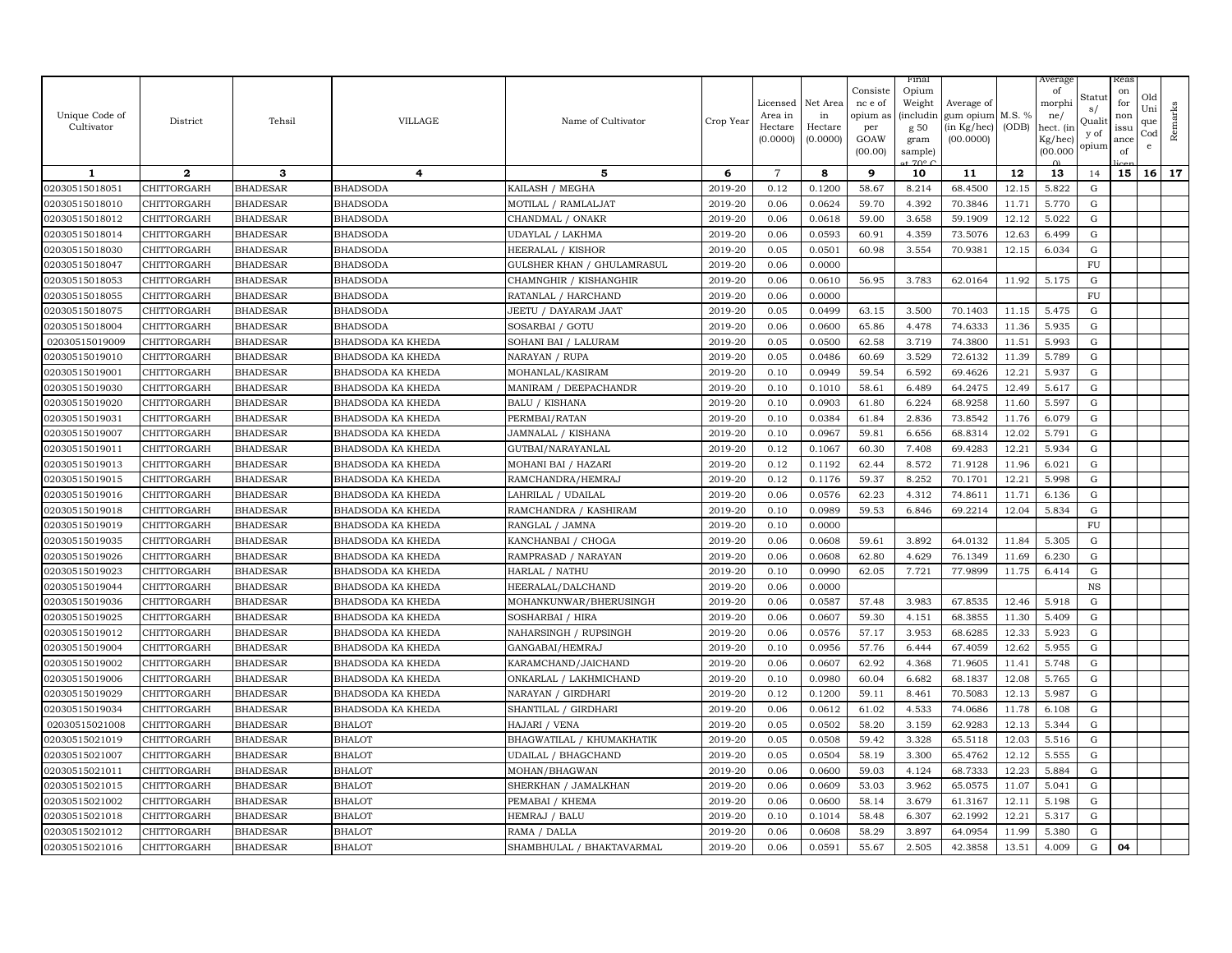| Unique Code of<br>Cultivator | District       | Tehsil          | VILLAGE            | Name of Cultivator         | Crop Year | Licensed<br>Area in<br>Hectare<br>(0.0000) | Net Area<br>in<br>Hectare<br>(0.0000) | Consiste<br>nc e of<br>opium as<br>per<br>GOAW<br>(00.00) | Final<br>Opium<br>Weight<br><i>(includin</i><br>g 50<br>gram<br>sample]<br>70° | Average of<br>gum opium M.S. %<br>(in Kg/hec)<br>(00.0000) | (ODB) | Averag<br>of<br>morphi<br>ne/<br>hect. (in<br>Kg/hec<br>(00.000) | Statut<br>s/<br>Quali<br>y of<br>opium | on<br>for<br>nor<br>isst<br>ance<br>of | Old<br>Uni<br>que<br>Cod | Remarks |
|------------------------------|----------------|-----------------|--------------------|----------------------------|-----------|--------------------------------------------|---------------------------------------|-----------------------------------------------------------|--------------------------------------------------------------------------------|------------------------------------------------------------|-------|------------------------------------------------------------------|----------------------------------------|----------------------------------------|--------------------------|---------|
| -1                           | $\overline{2}$ | 3               | 4                  | 5                          | 6         | $\overline{7}$                             | 8                                     | 9                                                         | 10                                                                             | 11                                                         | 12    | 13                                                               | 14                                     | 15                                     | 16 <sup>1</sup>          | 17      |
| 02030515021023               | CHITTORGARH    | <b>BHADESAR</b> | <b>BHALOT</b>      | LALURAM/HARLAL             | 2019-20   | 0.06                                       | 0.0618                                | 58.95                                                     | 3.823                                                                          | 61.8608                                                    | 12.28 | 5.318                                                            | G                                      |                                        |                          |         |
| 02030515021020               | CHITTORGARH    | <b>BHADESAR</b> | <b>BHALOT</b>      | ONKARLLAL/GOKUL            | 2019-20   | 0.06                                       | 0.0600                                | 61.72                                                     | 4.162                                                                          | 69.3667                                                    | 11.34 | 5.506                                                            | G                                      |                                        |                          |         |
| 02030515021013               | CHITTORGARH    | <b>BHADESAR</b> | <b>BHALOT</b>      | TANKUBAI/GOKUL             | 2019-20   | 0.06                                       | 0.0603                                | 61.57                                                     | 3.729                                                                          | 61.8408                                                    | 11.86 | 5.135                                                            | G                                      |                                        |                          |         |
| 02030515021004               | CHITTORGARH    | <b>BHADESAR</b> | BHALOT             | ABDULKADIR / SULTANKHAN    | 2019-20   | 0.05                                       | 0.0504                                | 58.44                                                     | 3.640                                                                          | 72.2222                                                    | 12.58 | 6.360                                                            | G                                      |                                        |                          |         |
| 02030515021010               | CHITTORGARH    | <b>BHADESAR</b> | BHALOT             | KAMLIBAI / VAKTU           | 2019-20   | 0.06                                       | 0.0000                                |                                                           |                                                                                |                                                            |       |                                                                  | ${\rm FU}$                             |                                        |                          |         |
| 02030515021021               | CHITTORGARH    | <b>BHADESAR</b> | BHALOT             | BHAGWANLAL / GASI DANGI    | 2019-20   | 0.06                                       | 0.0000                                |                                                           |                                                                                |                                                            |       |                                                                  | ${\rm FU}$                             |                                        |                          |         |
| 02030515021024               | CHITTORGARH    | <b>BHADESAR</b> | <b>BHALOT</b>      | KADARKHAN / AJIMKHAN       | 2019-20   | 0.05                                       | 0.0509                                | 59.78                                                     | 3.459                                                                          | 67.9568                                                    | 11.38 | 5.413                                                            | G                                      |                                        |                          |         |
| 02030515022001               | CHITTORGARH    | <b>BHADESAR</b> | BHALUNDI           | LAXMAN / DUDA              | 2019-20   | 0.10                                       | 0.0993                                | 58.29                                                     | 6.553                                                                          | 65.9919                                                    | 12.28 | 5.673                                                            | G                                      |                                        |                          |         |
| 02030515022011               | CHITTORGARH    | <b>BHADESAR</b> | <b>BHALUNDI</b>    | SHAMBHU / ONKAR            | 2019-20   | 0.05                                       | 0.0515                                | 60.29                                                     | 3.342                                                                          | 64.8932                                                    | 11.58 | 5.260                                                            | G                                      |                                        |                          |         |
| 02030515024003               | CHITTORGARH    | <b>BHADESAR</b> | BHAVNATH KI KHERI  | BHERUNATH / NIRBHAYNATH    | 2019-20   | 0.05                                       | 0.0505                                | 63.57                                                     | 3.524                                                                          | 69.7822                                                    | 10.93 | 5.338                                                            | ${\rm G}$                              |                                        |                          |         |
| 02030515025001               | CHITTORGARH    | <b>BHADESAR</b> | <b>BHIL GATTHI</b> | MANGU / LALU               | 2019-20   | 0.06                                       | 0.0617                                | 55.31                                                     | 3.627                                                                          | 58.7844                                                    | 12.95 | 5.328                                                            | G                                      |                                        |                          |         |
| 02030515025003               | CHITTORGARH    | <b>BHADESAR</b> | BHIL GATTHI        | NARAYANI / VAKTA           | 2019-20   | 0.06                                       | 0.0555                                | 55.90                                                     | 3.482                                                                          | 62.7387                                                    | 12.31 | 5.406                                                            | G                                      |                                        |                          |         |
| 02030515026013               | CHITTORGARH    | <b>BHADESAR</b> | BHIMLOD            | RAMA / HEMA                | 2019-20   | 0.05                                       | 0.0496                                | 59.44                                                     | 3.490                                                                          | 70.3629                                                    | 11.78 | 5.802                                                            | ${\rm G}$                              |                                        |                          |         |
| 02030515026032               | CHITTORGARH    | <b>BHADESAR</b> | BHIMLOD            | SHAMBHU / TARU             | 2019-20   | 0.05                                       | 0.0483                                | 57.76                                                     | 3.292                                                                          | 68.1573                                                    | 12.67 | 6.045                                                            | G                                      |                                        |                          |         |
| 02030515026034               | CHITTORGARH    | <b>BHADESAR</b> | <b>BHIMLOD</b>     | KHAYALI / KUMAN            | 2019-20   | 0.05                                       | 0.0514                                | 59.37                                                     | 3.571                                                                          | 69.4747                                                    | 12.14 | 5.903                                                            | G                                      |                                        |                          |         |
| 02030515026014               | CHITTORGARH    | <b>BHADESAR</b> | BHIMLOD            | <b>BALU / NARU</b>         | 2019-20   | 0.06                                       | 0.0593                                | 58.45                                                     | 4.000                                                                          | 67.4536                                                    | 12.03 | 5.680                                                            | ${\rm G}$                              |                                        |                          |         |
| 02030515026001               | CHITTORGARH    | <b>BHADESAR</b> | <b>BHIMLOD</b>     | LACHHIRAM/UDA              | 2019-20   | 0.06                                       | 0.0000                                |                                                           |                                                                                |                                                            |       |                                                                  | ${\rm FU}$                             |                                        |                          |         |
| 02030515026015               | CHITTORGARH    | <b>BHADESAR</b> | <b>BHIMLOD</b>     | KAZOD / KANA               | 2019-20   | 0.05                                       | 0.0490                                | 56.31                                                     | 3.371                                                                          | 68.7959                                                    | 16.20 | 7.800                                                            | G                                      |                                        |                          |         |
| 02030515027063               | CHITTORGARH    | <b>BHADESAR</b> | BHUTIAKHURD        | DEVLIBAI / KISHANLAL       | 2019-20   | 0.05                                       | 0.0501                                | 61.21                                                     | 3.751                                                                          | 74.8703                                                    | 11.63 | 6.096                                                            | G                                      |                                        |                          |         |
| 02030515027072               | CHITTORGARH    | <b>BHADESAR</b> | BHUTIAKHURD        | <b>BHERULAL / MANGU</b>    | 2019-20   | 0.05                                       | 0.0500                                | 60.95                                                     | 3.544                                                                          | 70.8800                                                    | 12.06 | 5.983                                                            | G                                      |                                        |                          |         |
| 02030515027008               | CHITTORGARH    | <b>BHADESAR</b> | BHUTIAKHURD        | UDAILAL/KALU/SHOLAL        | 2019-20   | 0.06                                       | 0.0598                                | 62.55                                                     | 4.057                                                                          | 67.8428                                                    | 11.67 | 5.542                                                            | G                                      |                                        |                          |         |
| 02030515027016               | CHITTORGARH    | <b>BHADESAR</b> | BHUTIAKHURD        | PYARCHAND / LAKSHAMAN      | 2019-20   | 0.10                                       | 0.0968                                | 61.68                                                     | 7.217                                                                          | 74.5558                                                    | 11.87 | 6.194                                                            | ${\rm G}$                              |                                        |                          |         |
| 02030515027027               | CHITTORGARH    | <b>BHADESAR</b> | BHUTIAKHURD        | ONKARLAL / SHOLAL          | 2019-20   | 0.06                                       | 0.0579                                | 60.53                                                     | 4.445                                                                          | 76.7703                                                    | 11.98 | 6.437                                                            | G                                      |                                        |                          |         |
| 02030515027058               | CHITTORGARH    | <b>BHADESAR</b> | BHUTIAKHURD        | ONKAR/RAMLAL/JITU          | 2019-20   | 0.10                                       | 0.0997                                | 62.04                                                     | 7.365                                                                          | 73.8716                                                    | 11.81 | 6.107                                                            | G                                      |                                        |                          |         |
| 02030515027064               | CHITTORGARH    | <b>BHADESAR</b> | BHUTIAKHURD        | RAMESWARLAL / MAGNIRAM     | 2019-20   | 0.06                                       | 0.0595                                | 60.89                                                     | 4.706                                                                          | 79.0924                                                    | 11.94 | 6.610                                                            | G                                      |                                        |                          |         |
| 02030515027047               | CHITTORGARH    | <b>BHADESAR</b> | BHUTIAKHURD        | KANKUBAI / BHERULAL        | 2019-20   | 0.06                                       | 0.0577                                | 62.59                                                     | 4.381                                                                          | 75.9272                                                    | 11.98 | 6.368                                                            | ${\rm G}$                              |                                        |                          |         |
| 02030515027067               | CHITTORGARH    | <b>BHADESAR</b> | BHUTIAKHURD        | KAILASHCHAND / GEHRI       | 2019-20   | 0.06                                       | 0.0596                                | 61.43                                                     | 4.686                                                                          | 78.6242                                                    | 11.62 | 6.396                                                            | G                                      |                                        |                          |         |
| 02030515027079               | CHITTORGARH    | <b>BHADESAR</b> | BHUTIAKHURD        | KANA / KALU                | 2019-20   | 0.10                                       | 0.1017                                | 58.71                                                     | 6.903                                                                          | 67.8761                                                    | 12.25 | 5.820                                                            | G                                      |                                        |                          |         |
| 02030515027091               | CHITTORGARH    | <b>BHADESAR</b> | BHUTIAKHURD        | GULABCHAND / SHOLA         | 2019-20   | 0.06                                       | 0.0582                                | 60.30                                                     | 4.367                                                                          | 75.0344                                                    | 11.76 | 6.177                                                            | G                                      |                                        |                          |         |
| 02030515027003               | CHITTORGARH    | <b>BHADESAR</b> | BHUTIAKHURD        | RAMLAL/GAMER/KALU          | 2019-20   | 0.06                                       | 0.0600                                | 56.77                                                     | 4.087                                                                          | 68.1167                                                    | 12.59 | 6.004                                                            | ${\rm G}$                              |                                        |                          |         |
| 02030515027034               | CHITTORGARH    | <b>BHADESAR</b> | BHUTIAKHURD        | SHANKARLAL / SHOLAJI       | 2019-20   | 0.06                                       | 0.0587                                | 59.30                                                     | 4.109                                                                          | 70.0000                                                    | 12.07 | 5.914                                                            | G                                      |                                        |                          |         |
| 02030515027022               | CHITTORGARH    | <b>BHADESAR</b> | BHUTIAKHURD        | RAMESHWAR / GEHRILAL       | 2019-20   | 0.06                                       | 0.0595                                | 60.46                                                     | 4.569                                                                          | 76.7899                                                    | 11.68 | 6.278                                                            | ${\rm G}$                              |                                        |                          |         |
| 02030515027050               | CHITTORGARH    | <b>BHADESAR</b> | BHUTIAKHURD        | MIYANCHAND / RAMLAL        | 2019-20   | 0.12                                       | 0.1200                                | 59.64                                                     | 8.264                                                                          | 68.8667                                                    | 12.39 | 5.973                                                            | ${\rm G}$                              |                                        |                          |         |
| 02030515027015               | CHITTORGARH    | <b>BHADESAR</b> | <b>BHUTIAKHURD</b> | JAGANNATH / MAGNA          | 2019-20   | 0.06                                       | 0.0603                                | 61.06                                                     | 4.580                                                                          | 75.9536                                                    | 11.73 | 6.236                                                            | ${\rm G}$                              |                                        |                          |         |
| 02030515027032               | CHITTORGARH    | <b>BHADESAR</b> | BHUTIAKHURD        | BALURAM/DUNGA              | 2019-20   | 0.10                                       | 0.1006                                | 61.83                                                     | 7.322                                                                          | 72.7833                                                    | 11.56 | 5.890                                                            | ${\rm G}$                              |                                        |                          |         |
| 02030515027062               | CHITTORGARH    | <b>BHADESAR</b> | BHUTIAKHURD        | DEVILAL/GOKAL              | 2019-20   | 0.06                                       | 0.0587                                | 64.90                                                     | 4.422                                                                          | 75.3322                                                    | 12.76 | 6.729                                                            | G                                      |                                        |                          |         |
| 02030515027045               | CHITTORGARH    | <b>BHADESAR</b> | BHUTIAKHURD        | NARAYAN / GOTU             | 2019-20   | 0.10                                       | 0.0991                                | 61.07                                                     | 7.259                                                                          | 73.2492                                                    | 12.17 | 6.240                                                            | G                                      |                                        |                          |         |
| 02030515027026               | CHITTORGARH    | <b>BHADESAR</b> | BHUTIAKHURD        | KISHORE / MEGHRAM          | 2019-20   | 0.06                                       | 0.0595                                | 56.10                                                     | 3.823                                                                          | 64.2521                                                    | 12.30 | 5.532                                                            | G                                      |                                        |                          |         |
| 02030515027059               | CHITTORGARH    | <b>BHADESAR</b> | BHUTIAKHURD        | BHAGWATISINGH / RATANSINGH | 2019-20   | 0.06                                       | 0.0600                                | 60.64                                                     | 4.236                                                                          | 70.6000                                                    | 11.87 | 5.866                                                            | G                                      |                                        |                          |         |
| 02030515027087               | CHITTORGARH    | <b>BHADESAR</b> | BHUTIAKHURD        | HIRA / DHULA               | 2019-20   | 0.10                                       | 0.0999                                | 59.37                                                     | 6.921                                                                          | 69.2793                                                    | 12.28 | 5.955                                                            | G                                      |                                        |                          |         |
| 02030515028007               | CHITTORGARH    | <b>BHADESAR</b> | <b>BILADI</b>      | BADRILAL / MANGU           | 2019-20   | 0.05                                       | 0.0495                                | 59.61                                                     | 3.670                                                                          | 74.1414                                                    | 11.76 | 6.104                                                            | G                                      |                                        |                          |         |
| 02030515028012               | CHITTORGARH    | <b>BHADESAR</b> | BILADI             | DOLIBAI / NARAYAN          | 2019-20   | 0.05                                       | 0.0000                                |                                                           |                                                                                |                                                            |       |                                                                  | ${\rm FU}$                             |                                        |                          |         |
| 02030515028010               | CHITTORGARH    | <b>BHADESAR</b> | <b>BILADI</b>      | BHANWARLAL / DEVA          | 2019-20   | 0.06                                       | 0.0600                                | 59.28                                                     | 3.989                                                                          | 66.4833                                                    | 11.84 | 5.510                                                            | ${\rm G}$                              |                                        |                          |         |
| 02030515028015               | CHITTORGARH    | <b>BHADESAR</b> | BILADI             | DEVILAL/RAMA               | 2019-20   | 0.06                                       | 0.0610                                | 68.42                                                     | 4.095                                                                          | 67.1311                                                    | 10.32 | 4.850                                                            | ${\rm G}$                              |                                        |                          |         |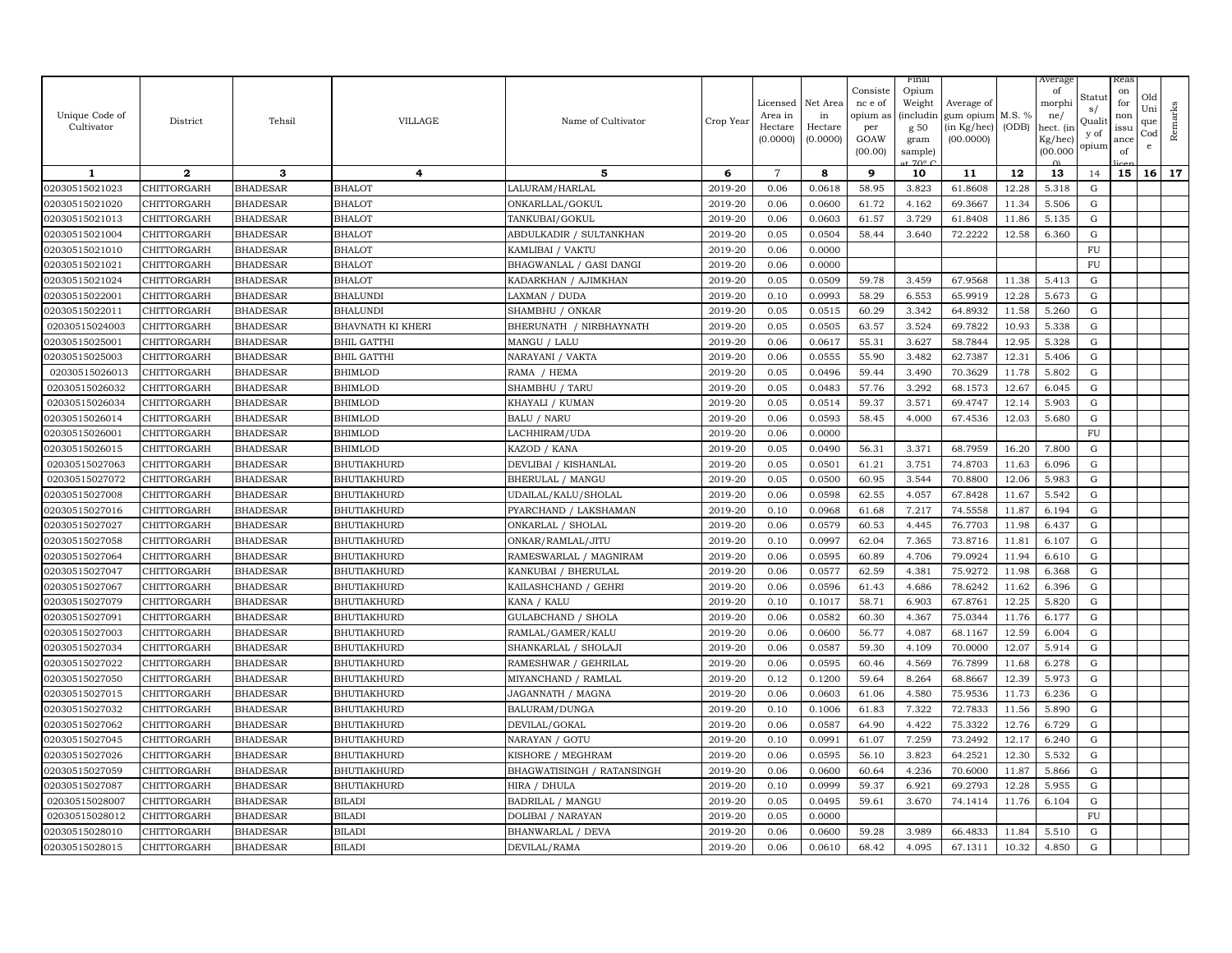| Unique Code of<br>Cultivator | District       | Tehsil          | VILLAGE         | Name of Cultivator           | Crop Year | Licensed<br>Area in<br>Hectare<br>(0.0000) | Net Area<br>in<br>Hectare<br>(0.0000) | Consiste<br>nc e of<br>opium as<br>per<br>GOAW<br>(00.00) | Final<br>Opium<br>Weight<br><i>(includin</i><br>g 50<br>gram<br>sample)<br>$70^\circ$ | Average of<br>gum opium M.S. %<br>(in Kg/hec)<br>(00.0000) | (ODB) | Average<br>of<br>morphi<br>ne/<br>hect. (in<br>Kg/hec<br>(00.000) | Statu<br>s/<br>Quali<br>y of<br>opium | on<br>for<br>nor<br>isst<br>ance<br>of | Old<br>Uni<br>que<br>Cod | Remarks |
|------------------------------|----------------|-----------------|-----------------|------------------------------|-----------|--------------------------------------------|---------------------------------------|-----------------------------------------------------------|---------------------------------------------------------------------------------------|------------------------------------------------------------|-------|-------------------------------------------------------------------|---------------------------------------|----------------------------------------|--------------------------|---------|
| -1                           | $\overline{2}$ | з               | 4               | 5                            | 6         | $\overline{7}$                             | 8                                     | 9                                                         | 10                                                                                    | 11                                                         | 12    | 13                                                                | 14                                    | 15                                     | 16 <sup>1</sup>          | 17      |
| 02030515028018               | CHITTORGARH    | <b>BHADESAR</b> | <b>BILADI</b>   | RATANSINGH/NATHUSINGH        | 2019-20   | 0.05                                       | 0.0510                                | 54.43                                                     | 2.799                                                                                 | 54.8824                                                    | 9.76  | 3.750                                                             | G                                     | 04                                     |                          |         |
| 02030515028033               | CHITTORGARH    | <b>BHADESAR</b> | <b>BILADI</b>   | POKHARLAL/CHATURBHUJ         | 2019-20   | 0.06                                       | 0.0612                                | 59.73                                                     | 4.036                                                                                 | 65.9477                                                    | 11.82 | 5.457                                                             | G                                     |                                        |                          |         |
| 02030515028005               | CHITTORGARH    | <b>BHADESAR</b> | <b>BILADI</b>   | NARAYANIBAI/KISHOR           | 2019-20   | 0.06                                       | 0.0619                                | 61.17                                                     | 4.072                                                                                 | 65.7835                                                    | 11.84 | 5.452                                                             | G                                     |                                        |                          |         |
| 02030515028016               | CHITTORGARH    | <b>BHADESAR</b> | BILADI          | GOPILAL/DEVA                 | 2019-20   | 0.06                                       | 0.0614                                | 60.14                                                     | 4.090                                                                                 | 66.6124                                                    | 11.94 | 5.567                                                             | ${\rm G}$                             |                                        |                          |         |
| 02030515028028               | CHITTORGARH    | <b>BHADESAR</b> | BILADI          | DEVILAL/SHANKAR JAT          | 2019-20   | 0.10                                       | 0.1022                                | 60.22                                                     | 6.831                                                                                 | 66.8395                                                    | 12.17 | 5.694                                                             | ${\rm G}$                             |                                        |                          |         |
| 02030515028029               | CHITTORGARH    | <b>BHADESAR</b> | BILADI          | HAJARI/SHANKAR JAT           | 2019-20   | 0.12                                       | 0.1202                                | 60.22                                                     | 8.302                                                                                 | 69.0682                                                    | 11.89 | 5.748                                                             | G                                     |                                        |                          |         |
| 02030515028031               | CHITTORGARH    | <b>BHADESAR</b> | BILADI          | HANSRAJ/VARDA                | 2019-20   | 0.12                                       | 0.1208                                | 61.38                                                     | 8.058                                                                                 | 66.7053                                                    | 12.14 | 5.669                                                             | ${\rm G}$                             |                                        |                          |         |
| 02030515028024               | CHITTORGARH    | <b>BHADESAR</b> | BILADI          | MITTHULAL/SHANKAR JAT        | 2019-20   | 0.10                                       | 0.1020                                | 60.45                                                     | 6.883                                                                                 | 67.4804                                                    | 12.01 | 5.673                                                             | G                                     |                                        |                          |         |
| 02030515028004               | CHITTORGARH    | <b>BHADESAR</b> | <b>BILADI</b>   | PYARA/RAMA                   | 2019-20   | 0.10                                       | 0.0967                                | 59.67                                                     | 7.220                                                                                 | 74.6639                                                    | 12.25 | 6.402                                                             | ${\rm G}$                             |                                        |                          |         |
| 02030515028032               | CHITTORGARH    | <b>BHADESAR</b> | BILADI          | BHERULAL/ONKARLAL            | 2019-20   | 0.10                                       | 0.1000                                | 59.55                                                     | 6.942                                                                                 | 69.4200                                                    | 11.86 | 5.763                                                             | G                                     |                                        |                          |         |
| 02030515028014               | CHITTORGARH    | <b>BHADESAR</b> | <b>BILADI</b>   | DEVBAI/JITMAL                | 2019-20   | 0.06                                       | 0.0000                                |                                                           |                                                                                       |                                                            |       |                                                                   | ${\rm FU}$                            |                                        |                          |         |
| 02030515028008               | CHITTORGARH    | <b>BHADESAR</b> | BILADI          | SHAITANKUNWAR/MEHTAB SINGH   | 2019-20   | 0.10                                       | 0.1026                                | 62.15                                                     | 7.138                                                                                 | 69.5712                                                    | 12.02 | 5.854                                                             | ${\rm G}$                             |                                        |                          |         |
| 02030515028034               | CHITTORGARH    | <b>BHADESAR</b> | BILADI          | MITTHULAL/LAKHAMA            | 2019-20   | 0.06                                       | 0.0328                                | 55.84                                                     | 1.875                                                                                 | 57.1646                                                    | 12.97 | 5.189                                                             | ${\rm G}$                             |                                        |                          |         |
| 02030515028023               | CHITTORGARH    | <b>BHADESAR</b> | <b>BILADI</b>   | ONKARLAL/LAKHAMA             | 2019-20   | 0.06                                       | 0.0612                                | 60.29                                                     | 4.255                                                                                 | 69.5261                                                    | 12.12 | 5.898                                                             | G                                     |                                        |                          |         |
| 02030515028001               | CHITTORGARH    | <b>BHADESAR</b> | <b>BILADI</b>   | GOPILAL / KRISHNA            | 2019-20   | 0.05                                       | 0.0512                                | 61.71                                                     | 3.482                                                                                 | 68.0078                                                    | 11.54 | 5.494                                                             | ${\rm G}$                             |                                        |                          |         |
| 02030515030003               | CHITTORGARH    | <b>BHADESAR</b> | <b>BUDHPURA</b> | DALIBAI/NATHU                | 2019-20   | 0.06                                       | 0.0594                                | 59.35                                                     | 3.764                                                                                 | 63.3670                                                    | 11.86 | 5.261                                                             | ${\rm G}$                             |                                        |                          |         |
| 02030515031013               | CHITTORGARH    | <b>BHADESAR</b> | <b>BYAWER</b>   | JADAVBAI / HIRA              | 2019-20   | 0.06                                       | 0.0614                                | 60.68                                                     | 4.291                                                                                 | 69.8860                                                    | 12.20 | 5.968                                                             | G                                     |                                        |                          |         |
| 02030515031075               | CHITTORGARH    | <b>BHADESAR</b> | <b>BYAWER</b>   | BHERI/NARAYAN                | 2019-20   | 0.06                                       | 0.0599                                | 57.75                                                     | 3.721                                                                                 | 62.1202                                                    | 12.03 | 5.231                                                             | G                                     |                                        |                          |         |
| 02030515031060               | CHITTORGARH    | <b>BHADESAR</b> | <b>BYAWER</b>   | GHASI/MAGNA JAT              | 2019-20   | 0.06                                       | 0.0612                                | 62.43                                                     | 4.540                                                                                 | 74.1830                                                    | 11.58 | 6.013                                                             | ${\rm G}$                             |                                        |                          |         |
| 02030515031041               | CHITTORGARH    | <b>BHADESAR</b> | <b>BYAWER</b>   | BHAGWAN/GHASI                | 2019-20   | 0.10                                       | 0.1004                                | 59.20                                                     | 6.394                                                                                 | 63.6853                                                    | 12.03 | 5.363                                                             | ${\bf G}$                             |                                        |                          |         |
| 02030515031040               | CHITTORGARH    | <b>BHADESAR</b> | BYAWER          | KANKUBAI/MADHU               | 2019-20   | 0.06                                       | 0.0611                                | 61.56                                                     | 4.283                                                                                 | 70.0982                                                    | 12.17 | 5.971                                                             | G                                     |                                        |                          |         |
| 02030515031074               | CHITTORGARH    | <b>BHADESAR</b> | BYAWER          | BATTILAL / RAMA              | 2019-20   | 0.10                                       | 0.1020                                | 58.90                                                     | 6.950                                                                                 | 68.1373                                                    | 11.58 | 5.523                                                             | G                                     |                                        |                          |         |
| 02030515031028               | CHITTORGARH    | <b>BHADESAR</b> | BYAWER          | BALURAM/NANDA                | 2019-20   | 0.10                                       | 0.1015                                | 56.88                                                     | 6.525                                                                                 | 64.2857                                                    | 12.24 | 5.508                                                             | G                                     |                                        |                          |         |
| 02030515031031               | CHITTORGARH    | <b>BHADESAR</b> | BYAWER          | BHOALSINGH / UDAISINGH       | 2019-20   | 0.06                                       | 0.0604                                | 59.50                                                     | 4.369                                                                                 | 72.3344                                                    | 12.24 | 6.198                                                             | ${\rm G}$                             |                                        |                          |         |
| 02030515031006               | CHITTORGARH    | <b>BHADESAR</b> | <b>BYAWER</b>   | SHANKARDAS / UDAIRAM         | 2019-20   | 0.06                                       | 0.0618                                | 59.01                                                     | 4.274                                                                                 | 69.1586                                                    | 11.98 | 5.800                                                             | ${\rm G}$                             |                                        |                          |         |
| 02030515031076               | CHITTORGARH    | <b>BHADESAR</b> | <b>BYAWER</b>   | BHAGWAN / NANDA              | 2019-20   | 0.10                                       | 0.0965                                | 54.05                                                     | 6.679                                                                                 | 69.2124                                                    | 12.82 | 6.211                                                             | G                                     |                                        |                          |         |
| 02030515031044               | CHITTORGARH    | <b>BHADESAR</b> | <b>BYAWER</b>   | RATAN/HIRA                   | 2019-20   | 0.06                                       | 0.0594                                | 60.40                                                     | 4.211                                                                                 | 70.8923                                                    | 11.71 | 5.811                                                             | G                                     |                                        |                          |         |
| 02030515031007               | CHITTORGARH    | <b>BHADESAR</b> | <b>BYAWER</b>   | UDAILAL/HIRA                 | 2019-20   | 0.06                                       | 0.0599                                | 59.34                                                     | 3.874                                                                                 | 64.6745                                                    | 12.15 | 5.501                                                             | ${\rm G}$                             |                                        |                          |         |
| 02030515031001               | CHITTORGARH    | <b>BHADESAR</b> | BYAWER          | KISHANIBAI / BHAGWAN         | 2019-20   | 0.05                                       | 0.0490                                | 60.17                                                     | 3.593                                                                                 | 73.3265                                                    | 11.77 | 6.041                                                             | G                                     |                                        |                          |         |
| 02030515031008               | CHITTORGARH    | <b>BHADESAR</b> | BYAWER          | NANDUBAI / RAMA / HEMA       | 2019-20   | 0.10                                       | 0.1025                                | 53.31                                                     | 6.610                                                                                 | 64.4878                                                    | 13.22 | 5.968                                                             | $\mathbf G$                           |                                        |                          |         |
| 02030515031015               | CHITTORGARH    | <b>BHADESAR</b> | BYAWER          | ANCHIBAI/NANDA               | 2019-20   | 0.06                                       | 0.0594                                | 61.59                                                     | 4.259                                                                                 | 71.7003                                                    | 11.85 | 5.947                                                             | ${\rm G}$                             |                                        |                          |         |
| 02030515031018               | CHITTORGARH    | <b>BHADESAR</b> | BYAWER          | RAMA / PRATAP                | 2019-20   | 0.10                                       | 0.1023                                | 59.34                                                     | 6.892                                                                                 | 67.3705                                                    | 11.90 | 5.612                                                             | ${\rm G}$                             |                                        |                          |         |
| 02030515031045               | CHITTORGARH    | <b>BHADESAR</b> | <b>BYAWER</b>   | RAMLAL / ONKAR               | 2019-20   | 0.06                                       | 0.0620                                | 60.48                                                     | 4.268                                                                                 | 68.8387                                                    | 11.89 | 5.730                                                             | G                                     |                                        |                          |         |
| 02030515031051               | CHITTORGARH    | <b>BHADESAR</b> | <b>BYAWER</b>   | JAGDISH/KESHU MEGHWAL        | 2019-20   | 0.06                                       | 0.0622                                | 60.04                                                     | 4.229                                                                                 | 67.9904                                                    | 12.09 | 5.753                                                             | G                                     |                                        |                          |         |
| 02030515031058               | CHITTORGARH    | <b>BHADESAR</b> | <b>BYAWER</b>   | LALI BAI / SITARAM           | 2019-20   | 0.05                                       | 0.0519                                | 60.06                                                     | 3.458                                                                                 | 66.6281                                                    | 11.77 | 5.489                                                             | ${\bf G}$                             |                                        |                          |         |
| 02030515032003               | CHITTORGARH    | <b>BHADESAR</b> | CHANPA KHEDI    | HANGAMI BAI / ONKARLAL       | 2019-20   | 0.05                                       | 0.0512                                | 60.69                                                     | 3.485                                                                                 | 68.0664                                                    | 11.50 | 5.480                                                             | G                                     |                                        |                          |         |
| 02030515032007               | CHITTORGARH    | <b>BHADESAR</b> | CHANPA KHEDI    | BHURIBAI / MAGNLAL           | 2019-20   | 0.06                                       | 0.0607                                | 58.91                                                     | 4.233                                                                                 | 69.7364                                                    | 12.02 | 5.868                                                             | G                                     |                                        |                          |         |
| 02030515032009               | CHITTORGARH    | <b>BHADESAR</b> | CHANPA KHEDI    | SYAMUBAI / MOTILAL           | 2019-20   | 0.06                                       | 0.0596                                | 57.49                                                     | 4.041                                                                                 | 67.8020                                                    | 12.42 | 5.894                                                             | G                                     |                                        |                          |         |
| 02030515032004               | CHITTORGARH    | <b>BHADESAR</b> | CHANPA KHEDI    | KALULAL / MODA               | 2019-20   | 0.06                                       | 0.0603                                | 62.36                                                     | 4.258                                                                                 | 70.6136                                                    | 12.08 | 5.972                                                             | G                                     |                                        |                          |         |
| 02030515032005               | CHITTORGARH    | <b>BHADESAR</b> | CHANPA KHEDI    | DHANRAJ / CHATARBUJ          | 2019-20   | 0.10                                       | 0.0983                                | 62.57                                                     | 7.187                                                                                 | 73.1129                                                    | 11.48 | 5.875                                                             | G                                     |                                        |                          |         |
| 02030515032001               | CHITTORGARH    | <b>BHADESAR</b> | CHANPA KHEDI    | BHERULAL/KALUJI              | 2019-20   | 0.05                                       | 0.0497                                | 55.88                                                     | 3.433                                                                                 | 69.0744                                                    | 12.56 | 6.072                                                             | G                                     |                                        |                          |         |
| 02030515032010               | CHITTORGARH    | <b>BHADESAR</b> | CHANPA KHEDI    | JODIBAI / HARLAL             | 2019-20   | 0.05                                       | 0.0501                                | 60.87                                                     | 3.609                                                                                 | 72.0359                                                    | 11.88 | 5.990                                                             | G                                     |                                        |                          |         |
| 02030515032013               | CHITTORGARH    | <b>BHADESAR</b> | CHANPA KHEDI    | CHOGALAL / GASILAL           | 2019-20   | 0.05                                       | 0.0492                                | 59.72                                                     | 3.447                                                                                 | 70.0610                                                    | 11.74 | 5.757                                                             | ${\rm G}$                             |                                        |                          |         |
| 02030515033025               | CHITTORGARH    | <b>BHADESAR</b> | CHARLIYA        | GANESH KUNWAR / NARAYANSINGH | 2019-20   | 0.05                                       | 0.0500                                | 59.10                                                     | 3.436                                                                                 | 68.7200                                                    | 12.25 | 5.893                                                             | ${\rm G}$                             |                                        |                          |         |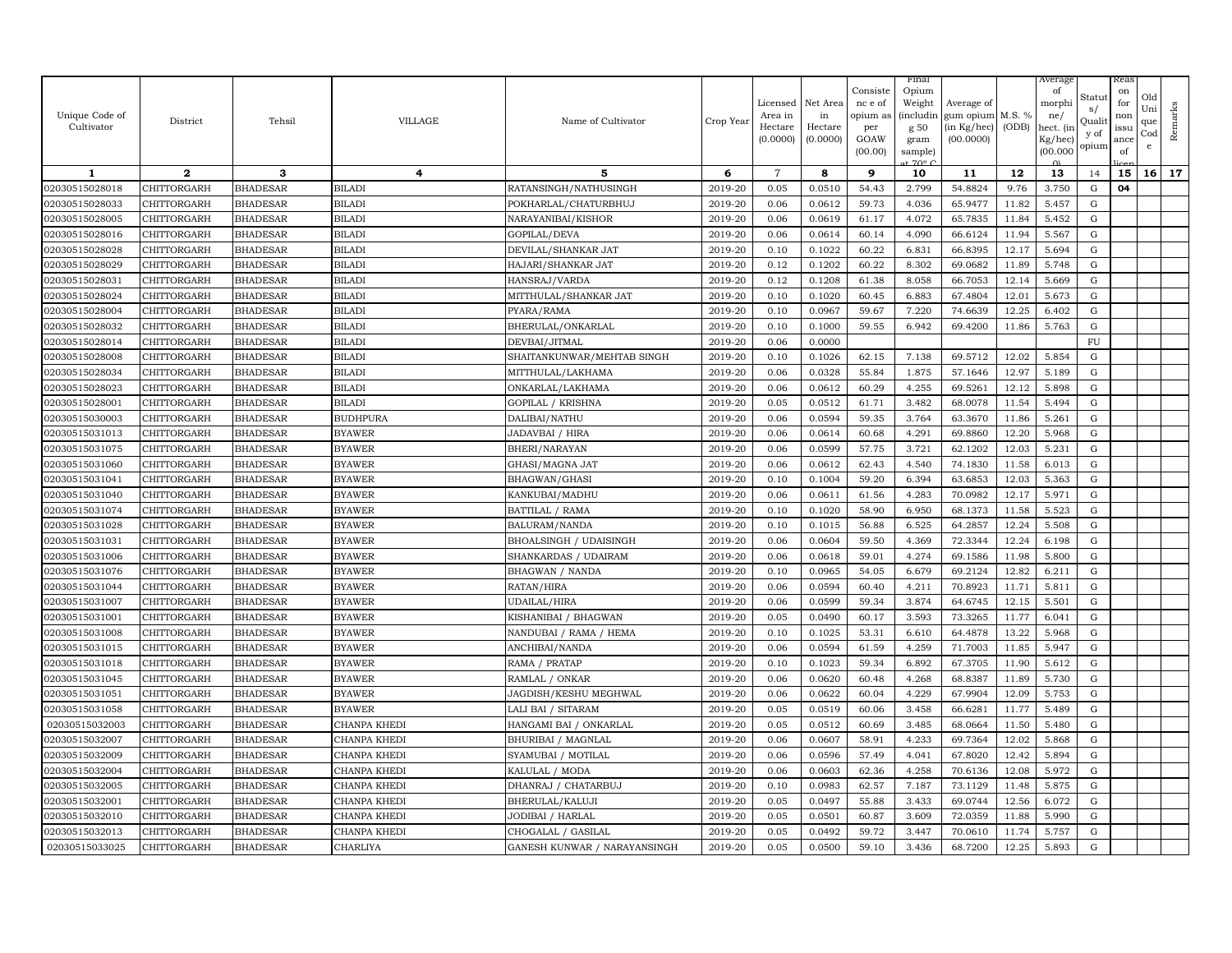| Unique Code of<br>Cultivator | District       | Tehsil          | VILLAGE               | Name of Cultivator        | Crop Year | Licensed<br>Area in<br>Hectare<br>(0.0000) | Net Area<br>in<br>Hectare<br>(0.0000) | Consiste<br>nc e of<br>opium as<br>per<br>GOAW<br>(00.00) | Final<br>Opium<br>Weight<br><i>(includin</i><br>g 50<br>gram<br>sample]<br>$70^\circ$ | Average of<br>gum opium M.S. %<br>(in Kg/hec)<br>(00.0000) | (ODB) | <i><u><b>Werage</b></u></i><br>of<br>morphi<br>ne/<br>hect. (in<br>Kg/hec]<br>(00.000) | Statu<br>s/<br>Quali<br>y of<br>opium | on<br>for<br>noi<br>isst<br>ance<br>of | blG<br>Uni<br>que | Remarks |
|------------------------------|----------------|-----------------|-----------------------|---------------------------|-----------|--------------------------------------------|---------------------------------------|-----------------------------------------------------------|---------------------------------------------------------------------------------------|------------------------------------------------------------|-------|----------------------------------------------------------------------------------------|---------------------------------------|----------------------------------------|-------------------|---------|
|                              | $\overline{2}$ | з               | 4                     | 5                         | 6         | $\overline{7}$                             | 8                                     | 9                                                         | 10                                                                                    | 11                                                         | 12    | 13                                                                                     | 14                                    | 15                                     | 16 <sup>1</sup>   | 17      |
| 02030515033003               | CHITTORGARH    | <b>BHADESAR</b> | CHARLIYA              | MANGIBAI/NANA             | 2019-20   | 0.06                                       | 0.0602                                | 59.42                                                     | 3.752                                                                                 | 62.3256                                                    | 12.34 | 5.384                                                                                  | G                                     |                                        |                   |         |
| 02030515033009               | CHITTORGARH    | <b>BHADESAR</b> | CHARLIYA              | INDERSINGH/GOVARDHANSINGH | 2019-20   | 0.06                                       | 0.0576                                | 57.93                                                     | 3.492                                                                                 | 60.6250                                                    | 12.27 | 5.208                                                                                  | G                                     |                                        |                   |         |
| 02030515033019               | CHITTORGARH    | <b>BHADESAR</b> | CHARLIYA              | PARASNATH / MADANLAL      | 2019-20   | 0.06                                       | 0.0576                                | 60.05                                                     | 3.706                                                                                 | 64.3403                                                    | 12.01 | 5.409                                                                                  | G                                     |                                        |                   |         |
| 02030515043022               | CHITTORGARH    | <b>BHADESAR</b> | DAULATPURA (REWALIYA) | MAGANI BAI / TADURAM      | 2019-20   | 0.05                                       | 0.0504                                | 62.42                                                     | 3.647                                                                                 | 72.3611                                                    | 11.29 | 5.719                                                                                  | ${\rm G}$                             |                                        |                   |         |
| 02030515043001               | CHITTORGARH    | <b>BHADESAR</b> | DAULATPURA (REWALIYA) | KISHANLAL / AMARCHAND     | 2019-20   | 0.10                                       | 0.1001                                | 61.03                                                     | 7.114                                                                                 | 71.0689                                                    | 12.13 | 6.035                                                                                  | G                                     |                                        |                   |         |
| 02030515043007               | CHITTORGARH    | <b>BHADESAR</b> | DAULATPURA (REWALIYA) | PRATHVIRAJ/UDA            | 2019-20   | 0.10                                       | 0.0985                                | 59.64                                                     | 7.029                                                                                 | 71.3604                                                    | 11.80 | 5.894                                                                                  | G                                     |                                        |                   |         |
| 02030515043012               | CHITTORGARH    | <b>BHADESAR</b> | DAULATPURA (REWALIYA) | KANKUBAI / GHISA          | 2019-20   | 0.12                                       | 0.1206                                | 61.47                                                     | 8.702                                                                                 | 72.1559                                                    | 12.14 | 6.132                                                                                  | ${\rm G}$                             |                                        |                   |         |
| 02030515043015               | CHITTORGARH    | <b>BHADESAR</b> | DAULATPURA (REWALIYA) | GATTUBAI / SHAMBHU        | 2019-20   | 0.06                                       | 0.0600                                | 61.16                                                     | 4.517                                                                                 | 75.2833                                                    | 11.81 | 6.224                                                                                  | G                                     |                                        |                   |         |
| 02030515043016               | CHITTORGARH    | <b>BHADESAR</b> | DAULATPURA (REWALIYA) | RANATLAL / CHAMPALAL      | 2019-20   | 0.12                                       | 0.1195                                | 60.90                                                     | 8.474                                                                                 | 70.9121                                                    | 11.81 | 5.862                                                                                  | ${\rm G}$                             |                                        |                   |         |
| 02030515043017               | CHITTORGARH    | <b>BHADESAR</b> | DAULATPURA (REWALIYA) | GOVARDHAN / AMARCHAND     | 2019-20   | 0.06                                       | 0.0000                                |                                                           |                                                                                       |                                                            |       |                                                                                        | ${\rm FU}$                            |                                        |                   |         |
| 02030515043019               | CHITTORGARH    | <b>BHADESAR</b> | DAULATPURA (REWALIYA) | MATHURALAL / KASHIRAM     | 2019-20   | 0.06                                       | 0.0605                                | 61.57                                                     | 4.495                                                                                 | 74.2975                                                    | 11.79 | 6.131                                                                                  | G                                     |                                        |                   |         |
| 02030515043020               | CHITTORGARH    | <b>BHADESAR</b> | DAULATPURA (REWALIYA) | <b>BHERI / LEHARU</b>     | 2019-20   | 0.12                                       | 0.1184                                | 63.00                                                     | 8.613                                                                                 | 72.7449                                                    | 13.25 | 6.747                                                                                  | ${\rm G}$                             |                                        |                   |         |
| 02030515043021               | CHITTORGARH    | <b>BHADESAR</b> | DAULATPURA (REWALIYA) | <b>BALURAM / RUPA</b>     | 2019-20   | 0.10                                       | 0.0969                                | 61.11                                                     | 6.975                                                                                 | 71.9814                                                    | 11.91 | 6.001                                                                                  | ${\rm G}$                             |                                        |                   |         |
| 02030515043027               | CHITTORGARH    | <b>BHADESAR</b> | DAULATPURA (REWALIYA) | JEETU / CHAMPA            | 2019-20   | 0.06                                       | 0.0603                                | 65.71                                                     | 4.872                                                                                 | 80.7960                                                    | 11.38 | 6.436                                                                                  | G                                     |                                        |                   |         |
| 02030515043033               | CHITTORGARH    | <b>BHADESAR</b> | DAULATPURA (REWALIYA) | JAGDISHCHAND / RATANLAL   | 2019-20   | 0.12                                       | 0.1170                                | 60.51                                                     | 8.679                                                                                 | 74.1795                                                    | 11.96 | 6.210                                                                                  | ${\rm G}$                             |                                        |                   |         |
| 02030515043034               | CHITTORGARH    | <b>BHADESAR</b> | DAULATPURA (REWALIYA) | SHAMBHULAL / DAYARAM      | 2019-20   | 0.12                                       | 0.1204                                | 61.20                                                     | 8.585                                                                                 | 71.3040                                                    | 11.76 | 5.870                                                                                  | ${\rm G}$                             |                                        |                   |         |
| 02030515043051               | CHITTORGARH    | <b>BHADESAR</b> | DAULATPURA (REWALIYA) | DHANRAJ / AMBALAL         | 2019-20   | 0.12                                       | 0.1239                                | 62.55                                                     | 9.159                                                                                 | 73.9225                                                    | 11.96 | 6.189                                                                                  | G                                     |                                        |                   |         |
| 02030515043058               | CHITTORGARH    | <b>BHADESAR</b> | DAULATPURA (REWALIYA) | HIRA / KISHANA            | 2019-20   | 0.06                                       | 0.0616                                | 62.03                                                     | 4.466                                                                                 | 72.5000                                                    | 11.95 | 6.065                                                                                  | G                                     |                                        |                   |         |
| 02030515043079               | CHITTORGARH    | <b>BHADESAR</b> | DAULATPURA (REWALIYA) | NARAYAN / SHORAM          | 2019-20   | 0.06                                       | 0.0597                                | 62.93                                                     | 4.540                                                                                 | 76.0469                                                    | 11.71 | 6.233                                                                                  | ${\bf G}$                             |                                        |                   |         |
| 02030515043086               | CHITTORGARH    | <b>BHADESAR</b> | DAULATPURA (REWALIYA) | AMBALAL / VARDA           | 2019-20   | 0.12                                       | 0.1239                                | 63.15                                                     | 9.301                                                                                 | 75.0686                                                    | 10.99 | 5.775                                                                                  | ${\bf G}$                             |                                        |                   |         |
| 02030515043087               | CHITTORGARH    | <b>BHADESAR</b> | DAULATPURA (REWALIYA) | RATTA / NATHU             | 2019-20   | 0.10                                       | 0.0973                                | 64.57                                                     | 7.453                                                                                 | 76.5982                                                    | 11.74 | 6.295                                                                                  | G                                     |                                        |                   |         |
| 02030515043004               | CHITTORGARH    | <b>BHADESAR</b> | DAULATPURA (REWALIYA) | NANIDEVI/CAMPALAL         | 2019-20   | 0.06                                       | 0.0600                                | 65.71                                                     | 4.759                                                                                 | 79.3167                                                    | 11.67 | 6.480                                                                                  | G                                     |                                        |                   |         |
| 02030515043036               | CHITTORGARH    | <b>BHADESAR</b> | DAULATPURA (REWALIYA) | CHUNNILAL / CHATURBHUJ    | 2019-20   | 0.10                                       | 0.0989                                | 62.03                                                     | 7.328                                                                                 | 74.0950                                                    | 11.54 | 5.986                                                                                  | G                                     |                                        |                   |         |
| 02030515043038               | CHITTORGARH    | <b>BHADESAR</b> | DAULATPURA (REWALIYA) | GANGABAI/PARTAP           | 2019-20   | 0.12                                       | 0.1125                                | 62.58                                                     | 8.314                                                                                 | 73.9022                                                    | 11.51 | 5.954                                                                                  | ${\rm G}$                             |                                        |                   |         |
| 02030515043039               | CHITTORGARH    | <b>BHADESAR</b> | DAULATPURA (REWALIYA) | DAKHIBAI/PRATHVIRAJ       | 2019-20   | 0.06                                       | 0.0615                                | 59.57                                                     | 3.974                                                                                 | 64.6179                                                    | 11.99 | 5.424                                                                                  | G                                     |                                        |                   |         |
| 02030515043075               | CHITTORGARH    | <b>BHADESAR</b> | DAULATPURA (REWALIYA) | CHAMPA / HAZARI           | 2019-20   | 0.10                                       | 0.1000                                | 62.35                                                     | 7.233                                                                                 | 72.3300                                                    | 11.40 | 5.772                                                                                  | G                                     |                                        |                   |         |
| 02030515043074               | CHITTORGARH    | <b>BHADESAR</b> | DAULATPURA (REWALIYA) | SHANTILAL / KISHANA       | 2019-20   | 0.12                                       | 0.1220                                | 65.68                                                     | 8.923                                                                                 | 73.1393                                                    | 12.44 | 6.369                                                                                  | ${\rm G}$                             |                                        |                   |         |
| 02030515043014               | CHITTORGARH    | <b>BHADESAR</b> | DAULATPURA (REWALIYA) | DAKHIBAI/KISHAN           | 2019-20   | 0.06                                       | 0.0616                                | 60.51                                                     | 4.236                                                                                 | 68.7662                                                    | 12.05 | 5.800                                                                                  | ${\rm G}$                             |                                        |                   |         |
| 02030515043041               | CHITTORGARH    | <b>BHADESAR</b> | DAULATPURA (REWALIYA) | CHAMPA / HIRA             | 2019-20   | 0.12                                       | 0.1206                                | 63.45                                                     | 8.847                                                                                 | 73.3582                                                    | 12.01 | 6.167                                                                                  | G                                     |                                        |                   |         |
| 02030515043031               | CHITTORGARH    | <b>BHADESAR</b> | DAULATPURA (REWALIYA) | RAMESHVAR / BHURA         | 2019-20   | 0.12                                       | 0.1169                                | 63.89                                                     | 8.890                                                                                 | 76.0479                                                    | 11.29 | 6.010                                                                                  | $\mathbf G$                           |                                        |                   |         |
| 02030515043091               | CHITTORGARH    | <b>BHADESAR</b> | DAULATPURA (REWALIYA) | JITMAL / HARLAL           | 2019-20   | 0.06                                       | 0.0599                                | 64.11                                                     | 4.469                                                                                 | 74.6077                                                    | 12.54 | 6.550                                                                                  | ${\rm G}$                             |                                        |                   |         |
| 02030515043050               | CHITTORGARH    | <b>BHADESAR</b> | DAULATPURA (REWALIYA) | BHERU / BHAGWAN           | 2019-20   | 0.10                                       | 0.0978                                | 62.53                                                     | 7.414                                                                                 | 75.8078                                                    | 11.67 | 6.193                                                                                  | ${\rm G}$                             |                                        |                   |         |
| 02030515043077               | CHITTORGARH    | <b>BHADESAR</b> | DAULATPURA (REWALIYA) | RAMLAL/PARTHU             | 2019-20   | 0.06                                       | 0.0608                                | 64.49                                                     | 4.431                                                                                 | 72.8783                                                    | 11.77 | 6.005                                                                                  | G                                     |                                        |                   |         |
| 02030515043024               | CHITTORGARH    | <b>BHADESAR</b> | DAULATPURA (REWALIYA) | JEETU / NATHU             | 2019-20   | 0.06                                       | 0.0593                                | 61.86                                                     | 4.480                                                                                 | 75.5481                                                    | 11.61 | 6.140                                                                                  | G                                     |                                        |                   |         |
| 02030515043006               | CHITTORGARH    | <b>BHADESAR</b> | DAULATPURA (REWALIYA) | BHERULAL/NARAYAN          | 2019-20   | 0.10                                       | 0.0987                                | 60.41                                                     | 6.904                                                                                 | 69.9493                                                    | 12.56 | 6.150                                                                                  | G                                     |                                        |                   |         |
| 02030515043003               | CHITTORGARH    | <b>BHADESAR</b> | DAULATPURA (REWALIYA) | JEETMAL / GOKUL           | 2019-20   | 0.10                                       | 0.0900                                | 61.42                                                     | 6.475                                                                                 | 71.9444                                                    | 11.54 | 5.812                                                                                  | G                                     |                                        |                   |         |
| 02030515043070               | CHITTORGARH    | <b>BHADESAR</b> | DAULATPURA (REWALIYA) | CHOGA / HAZARI            | 2019-20   | 0.10                                       | 0.1002                                | 60.63                                                     | 7.050                                                                                 | 70.3593                                                    | 12.04 | 5.930                                                                                  | G                                     |                                        |                   |         |
| 02030515043085               | CHITTORGARH    | <b>BHADESAR</b> | DAULATPURA (REWALIYA) | BALURAM/CHATURBHUJ        | 2019-20   | 0.10                                       | 0.0977                                | 60.62                                                     | 7.145                                                                                 | 73.1320                                                    | 11.61 | 5.943                                                                                  | G                                     |                                        |                   |         |
| 02030515043023               | CHITTORGARH    | <b>BHADESAR</b> | DAULATPURA (REWALIYA) | MOHANLAL / BHAGATRAMNAI   | 2019-20   | 0.10                                       | 0.1012                                | 60.11                                                     | 6.887                                                                                 | 68.0534                                                    | 12.19 | 5.807                                                                                  | G                                     |                                        |                   |         |
| 02030515043029               | CHITTORGARH    | <b>BHADESAR</b> | DAULATPURA (REWALIYA) | BHERULAL / JEETUJAT       | 2019-20   | 0.12                                       | 0.1206                                | 61.25                                                     | 9.039                                                                                 | 74.9502                                                    | 11.87 | 6.227                                                                                  | G                                     |                                        |                   |         |
| 02030515043025               | CHITTORGARH    | <b>BHADESAR</b> | DAULATPURA (REWALIYA) | GOURI / KHEMRAJ           | 2019-20   | 0.05                                       | 0.0521                                | 61.34                                                     | 4.005                                                                                 | 76.8714                                                    | 11.97 | 6.440                                                                                  | G                                     |                                        |                   |         |
| 02030515043045               | CHITTORGARH    | <b>BHADESAR</b> | DAULATPURA (REWALIYA) | AMBALAL / CHUNNILAL       | 2019-20   | 0.10                                       | 0.0991                                | 61.72                                                     | 7.309                                                                                 | 73.7538                                                    | 12.05 | 6.221                                                                                  | G                                     |                                        |                   |         |
| 02030515043028               | CHITTORGARH    | <b>BHADESAR</b> | DAULATPURA (REWALIYA) | PYARIBAI/MADHU            | 2019-20   | 0.10                                       | 0.0982                                | 61.89                                                     | 7.144                                                                                 | 72.7495                                                    | 11.67 | 5.943                                                                                  | ${\rm G}$                             |                                        |                   |         |
| 02030515043072               | CHITTORGARH    | <b>BHADESAR</b> | DAULATPURA (REWALIYA) | RATAN / MOTI              | 2019-20   | 0.10                                       | 0.0983                                | 61.25                                                     | 7.289                                                                                 | 74.1506                                                    | 11.85 | 6.151                                                                                  | ${\rm G}$                             |                                        |                   |         |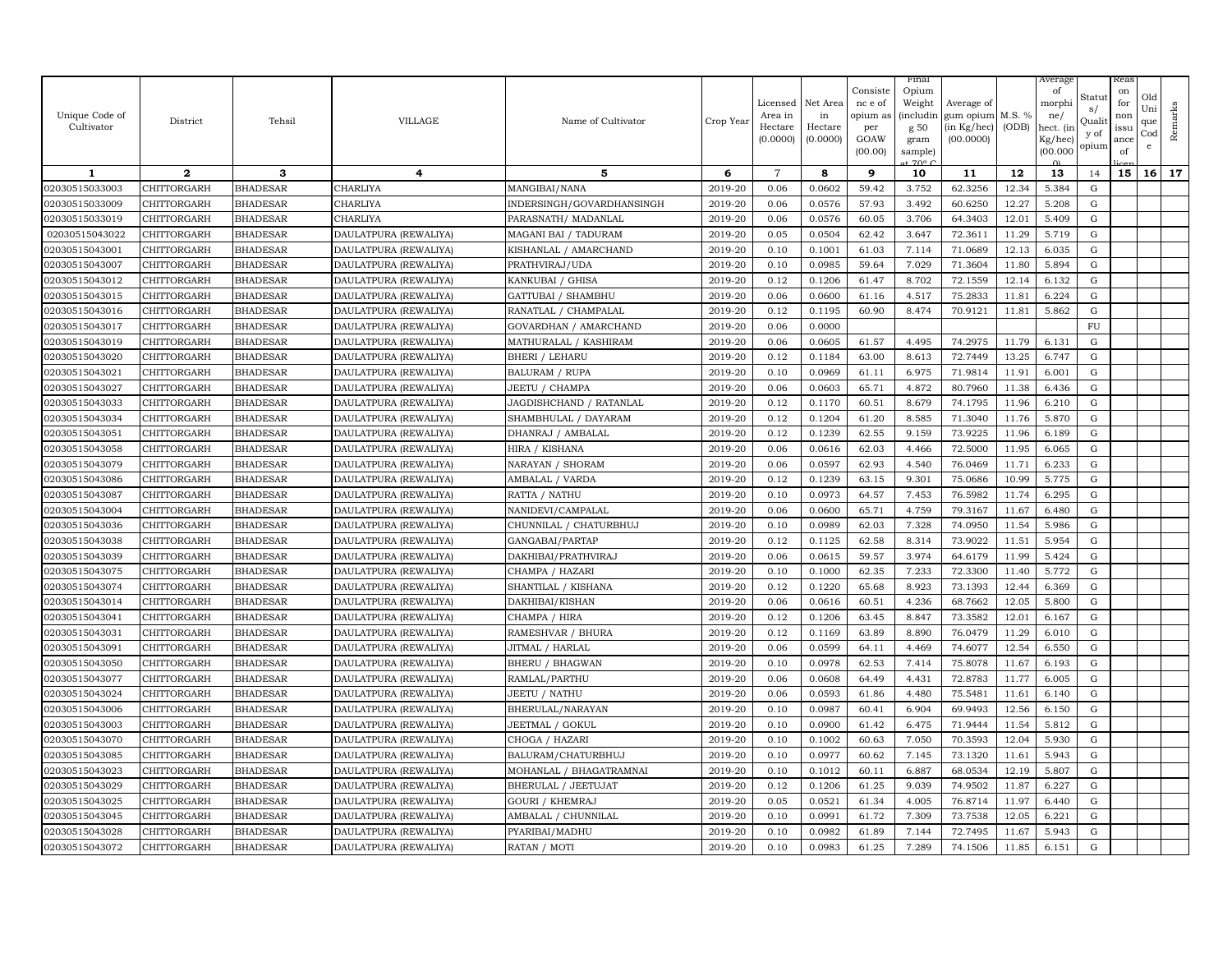| Unique Code of<br>Cultivator | District       | Tehsil          | VILLAGE               | Name of Cultivator            | Crop Year | Licensed<br>Area in<br>Hectare<br>(0.0000) | Net Area<br>in<br>Hectare<br>(0.0000) | Consiste<br>nc e of<br>opium as<br>per<br>GOAW<br>(00.00) | Final<br>Opium<br>Weight<br><i>(includin</i><br>g 50<br>gram<br>sample]<br>$70^\circ$ | Average of<br>gum opium M.S. %<br>(in Kg/hec)<br>(00.0000) | (ODB) | Average<br>of<br>morphi<br>ne/<br>hect. (in<br>Kg/hec<br>(00.000) | Statu<br>s/<br>Quali<br>y of<br>opium | on<br>for<br>noi<br>isst<br>ance<br>of | Old<br>Uni<br>que | Remarks |
|------------------------------|----------------|-----------------|-----------------------|-------------------------------|-----------|--------------------------------------------|---------------------------------------|-----------------------------------------------------------|---------------------------------------------------------------------------------------|------------------------------------------------------------|-------|-------------------------------------------------------------------|---------------------------------------|----------------------------------------|-------------------|---------|
| -1                           | $\overline{2}$ | з               |                       | 5                             | 6         | $\overline{7}$                             | 8                                     | 9                                                         | 10                                                                                    | 11                                                         | 12    | 13                                                                | 14                                    | 15                                     | 16 <sup>1</sup>   | 17      |
| 02030515043052               | CHITTORGARH    | <b>BHADESAR</b> | DAULATPURA (REWALIYA) | RATANLAL / JIVA               | 2019-20   | 0.10                                       | 0.1000                                | 59.84                                                     | 6.941                                                                                 | 69.4100                                                    | 11.95 | 5.807                                                             | G                                     |                                        |                   |         |
| 02030515043069               | CHITTORGARH    | <b>BHADESAR</b> | DAULATPURA (REWALIYA) | NANDA / MODA                  | 2019-20   | 0.06                                       | 0.0610                                | 61.60                                                     | 4.470                                                                                 | 73.2787                                                    | 11.93 | 6.120                                                             | G                                     |                                        |                   |         |
| 02030515043092               | CHITTORGARH    | <b>BHADESAR</b> | DAULATPURA (REWALIYA) | DEWBAI/PANNALAL               | 2019-20   | 0.06                                       | 0.0608                                | 61.10                                                     | 4.556                                                                                 | 74.9342                                                    | 11.87 | 6.227                                                             | G                                     |                                        |                   |         |
| 02030515043018               | CHITTORGARH    | <b>BHADESAR</b> | DAULATPURA (REWALIYA) | RADHESHYAM/BHERULAL/JEETU     | 2019-20   | 0.12                                       | 0.1206                                | 61.59                                                     | 9.142                                                                                 | 75.8043                                                    | 11.71 | 6.213                                                             | ${\rm G}$                             |                                        |                   |         |
| 02030515043005               | CHITTORGARH    | <b>BHADESAR</b> | DAULATPURA (REWALIYA) | MADHO/JAIRAJ                  | 2019-20   | 0.12                                       | 0.1201                                | 61.34                                                     | 9.175                                                                                 | 76.3947                                                    | 11.88 | 6.353                                                             | G                                     |                                        |                   |         |
| 02030515043026               | CHITTORGARH    | <b>BHADESAR</b> | DAULATPURA (REWALIYA) | NARAYANI / CHAMPA             | 2019-20   | 0.10                                       | 0.0963                                | 63.95                                                     | 7.235                                                                                 | 75.1298                                                    | 11.56 | 6.080                                                             | G                                     |                                        |                   |         |
| 02030515043047               | CHITTORGARH    | <b>BHADESAR</b> | DAULATPURA (REWALIYA) | KANKUBAI / HAZARI             | 2019-20   | 0.06                                       | 0.0607                                | 59.97                                                     | 4.146                                                                                 | 68.3031                                                    | 11.97 | 5.724                                                             | ${\rm G}$                             |                                        |                   |         |
| 02030515043055               | CHITTORGARH    | <b>BHADESAR</b> | DAULATPURA (REWALIYA) | DEVBAI/PRATAP                 | 2019-20   | 0.10                                       | 0.0992                                | 61.56                                                     | 7.097                                                                                 | 71.5423                                                    | 11.44 | 5.729                                                             | G                                     |                                        |                   |         |
| 02030515043059               | CHITTORGARH    | <b>BHADESAR</b> | DAULATPURA (REWALIYA) | MANGI / BHURA                 | 2019-20   | 0.12                                       | 0.1189                                | 61.18                                                     | 8.862                                                                                 | 74.5332                                                    | 11.74 | 6.125                                                             | ${\rm G}$                             |                                        |                   |         |
| 02030515043060               | CHITTORGARH    | <b>BHADESAR</b> | DAULATPURA (REWALIYA) | NATHUDAS / BHAGWANDAS         | 2019-20   | 0.10                                       | 0.1000                                | 61.42                                                     | 7.221                                                                                 | 72.2100                                                    | 11.51 | 5.818                                                             | G                                     |                                        |                   |         |
| 02030515043071               | CHITTORGARH    | <b>BHADESAR</b> | DAULATPURA (REWALIYA) | RATANLAL / RAMLAL             | 2019-20   | 0.10                                       | 0.0984                                | 60.06                                                     | 6.873                                                                                 | 69.8476                                                    | 12.19 | 5.960                                                             | G                                     |                                        |                   |         |
| 02030515045018               | CHITTORGARH    | <b>BHADESAR</b> | DAUTDI                | NARAYANLAL / MITTHU JAT       | 2019-20   | 0.10                                       | 0.0000                                |                                                           |                                                                                       |                                                            |       |                                                                   | ${\rm FU}$                            |                                        |                   |         |
| 02030515045023               | CHITTORGARH    | <b>BHADESAR</b> | DAUTDI                | RUPA / GHISA                  | 2019-20   | 0.12                                       | 0.1208                                | 62.90                                                     | 8.096                                                                                 | 67.0199                                                    | 12.72 | 5.968                                                             | G                                     |                                        |                   |         |
| 02030515045035               | CHITTORGARH    | <b>BHADESAR</b> | DAUTDI                | LALITABAI / RATANLAL          | 2019-20   | 0.10                                       | 0.1014                                | 62.39                                                     | 6.890                                                                                 | 67.9487                                                    | 11.75 | 5.588                                                             | G                                     |                                        |                   |         |
| 02030515045020               | CHITTORGARH    | <b>BHADESAR</b> | DAUTDI                | PRATHULAL / BHERUJI           | 2019-20   | 0.12                                       | 0.1144                                | 61.45                                                     | 7.901                                                                                 | 69.0647                                                    | 11.77 | 5.690                                                             | ${\rm G}$                             |                                        |                   |         |
| 02030515045024               | CHITTORGARH    | <b>BHADESAR</b> | DAUTDI                | NARAYANIBAI / KISHANA         | 2019-20   | 0.12                                       | 0.1196                                | 61.10                                                     | 8.231                                                                                 | 68.8211                                                    | 11.80 | 5.685                                                             | ${\rm G}$                             |                                        |                   |         |
| 02030515045034               | CHITTORGARH    | <b>BHADESAR</b> | DAUTDI                | KISHANDAS / CHATARBHUJ        | 2019-20   | 0.05                                       | 0.0494                                | 64.19                                                     | 4.062                                                                                 | 82.2267                                                    | 11.15 | 6.418                                                             | G                                     |                                        |                   |         |
| 02030515045016               | CHITTORGARH    | <b>BHADESAR</b> | <b>DAUTDI</b>         | GAMERA / NANDA                | 2019-20   | 0.10                                       | 0.0959                                | 61.90                                                     | 6.906                                                                                 | 72.0125                                                    | 11.94 | 6.019                                                             | G                                     |                                        |                   |         |
| 02030515045006               | CHITTORGARH    | <b>BHADESAR</b> | <b>DAUTDI</b>         | JAICHAND / NARAYAN / HARCHAND | 2019-20   | 0.10                                       | 0.1000                                | 62.74                                                     | 6.883                                                                                 | 68.8300                                                    | 12.02 | 5.792                                                             | ${\bf G}$                             |                                        |                   |         |
| 02030515045030               | CHITTORGARH    | <b>BHADESAR</b> | <b>DAUTDI</b>         | RAMLAL / NATHU                | 2019-20   | 0.10                                       | 0.0964                                | 62.78                                                     | 7.067                                                                                 | 73.3091                                                    | 12.09 | 6.204                                                             | ${\bf G}$                             |                                        |                   |         |
| 02030515045003               | CHITTORGARH    | <b>BHADESAR</b> | DAUTDI                | SHANKARDAS / CHATARBHUJ       | 2019-20   | 0.12                                       | 0.1177                                | 60.23                                                     | 8.200                                                                                 | 69.6686                                                    | 11.94 | 5.823                                                             | G                                     |                                        |                   |         |
| 02030515045029               | CHITTORGARH    | <b>BHADESAR</b> | DAUTDI                | NANA/BHURA                    | 2019-20   | 0.10                                       | 0.0976                                | 62.94                                                     | 7.490                                                                                 | 76.7418                                                    | 11.84 | 6.360                                                             | G                                     |                                        |                   |         |
| 02030515045002               | CHITTORGARH    | <b>BHADESAR</b> | DAUTDI                | SUNDER / HEMRAJ               | 2019-20   | 0.05                                       | 0.0476                                | 62.73                                                     | 3.576                                                                                 | 75.1261                                                    | 11.76 | 6.184                                                             | G                                     |                                        |                   |         |
| 02030515045007               | CHITTORGARH    | <b>BHADESAR</b> | DAUTDI                | KALIBAI / SHIVLAL             | 2019-20   | 0.12                                       | 0.1148                                | 57.04                                                     | 8.328                                                                                 | 72.5436                                                    | 12.71 | 6.454                                                             | ${\rm G}$                             |                                        |                   |         |
| 02030515045026               | CHITTORGARH    | <b>BHADESAR</b> | DAUTDI                | NARAYAN/SAWAIRAM              | 2019-20   | 0.12                                       | 0.1204                                | 66.80                                                     | 9.342                                                                                 | 77.5914                                                    | 12.07 | 6.556                                                             | G                                     |                                        |                   |         |
| 02030515045032               | CHITTORGARH    | <b>BHADESAR</b> | <b>DAUTDI</b>         | HEMRAJJI / GULAB              | 2019-20   | 0.12                                       | 0.1154                                | 61.60                                                     | 7.753                                                                                 | 67.1837                                                    | 12.14 | 5.709                                                             | G                                     |                                        |                   |         |
| 02030515045025               | CHITTORGARH    | <b>BHADESAR</b> | DAUTDI                | KISHAN / AMARCHAND            | 2019-20   | 0.12                                       | 0.1195                                | 61.16                                                     | 7.732                                                                                 | 64.7029                                                    | 12.10 | 5.481                                                             | G                                     |                                        |                   |         |
| 02030515045021               | CHITTORGARH    | <b>BHADESAR</b> | <b>DAUTDI</b>         | RATANLAL/BHAJJA               | 2019-20   | 0.12                                       | 0.1181                                | 62.75                                                     | 8.964                                                                                 | 75.9018                                                    | 11.65 | 6.190                                                             | ${\rm G}$                             |                                        |                   |         |
| 02030515045036               | CHITTORGARH    | <b>BHADESAR</b> | DAUTDI                | GOPI/CHHAGANA                 | 2019-20   | 0.12                                       | 0.1157                                | 64.24                                                     | 8.562                                                                                 | 74.0017                                                    | 11.69 | 6.056                                                             | G                                     |                                        |                   |         |
| 02030515045019               | CHITTORGARH    | <b>BHADESAR</b> | DAUTDI                | RATAN / ONKAR                 | 2019-20   | 0.12                                       | 0.1176                                | 63.04                                                     | 8.754                                                                                 | 74.4388                                                    | 11.90 | 6.200                                                             | $\mathbf G$                           |                                        |                   |         |
| 02030515045031               | CHITTORGARH    | <b>BHADESAR</b> | DAUTDI                | NANI BAI / PRABHULAL          | 2019-20   | 0.12                                       | 0.0000                                |                                                           |                                                                                       |                                                            |       |                                                                   | ${\rm FU}$                            |                                        |                   |         |
| 02030515045033               | CHITTORGARH    | <b>BHADESAR</b> | DAUTDI                | CHUNNAJI / GULAB              | 2019-20   | 0.12                                       | 0.1133                                | 60.58                                                     | 7.382                                                                                 | 65.1545                                                    | 11.84 | 5.400                                                             | ${\rm G}$                             |                                        |                   |         |
| 02030515044056               | CHITTORGARH    | <b>BHADESAR</b> | DAUTDI KA KHEDA       | <b>GHISIBAI / NARU</b>        | 2019-20   | 0.05                                       | 0.0501                                | 63.32                                                     | 3.817                                                                                 | 76.1876                                                    | 11.94 | 6.368                                                             | G                                     |                                        |                   |         |
| 02030515044001               | CHITTORGARH    | <b>BHADESAR</b> | DAUTDI KA KHEDA       | RAMA / MOTI                   | 2019-20   | 0.12                                       | 0.1173                                | 62.80                                                     | 8.792                                                                                 | 74.9531                                                    | 11.94 | 6.265                                                             | G                                     |                                        |                   |         |
| 02030515044004               | CHITTORGARH    | <b>BHADESAR</b> | DAUTDI KA KHEDA       | DOLIBAI / MODA                | 2019-20   | 0.12                                       | 0.1172                                | 62.69                                                     | 8.490                                                                                 | 72.4403                                                    | 11.96 | 6.065                                                             | G                                     |                                        |                   |         |
| 02030515044013               | CHITTORGARH    | <b>BHADESAR</b> | DAUTDI KA KHEDA       | PYARI / BAKSHIRAM             | 2019-20   | 0.12                                       | 0.1193                                | 63.96                                                     | 8.808                                                                                 | 73.8307                                                    | 11.93 | 6.166                                                             | G                                     |                                        |                   |         |
| 02030515044023               | CHITTORGARH    | <b>BHADESAR</b> | DAUTDI KA KHEDA       | MAGNIRAM / NANDA              | 2019-20   | 0.10                                       | 0.1000                                | 63.84                                                     | 7.944                                                                                 | 79.4400                                                    | 11.95 | 6.645                                                             | G                                     |                                        |                   |         |
| 02030515044052               | CHITTORGARH    | <b>BHADESAR</b> | DAUTDI KA KHEDA       | NATHULAL / RAMA               | 2019-20   | 0.12                                       | 0.1224                                | 63.51                                                     | 8.801                                                                                 | 71.9036                                                    | 11.86 | 5.969                                                             | G                                     |                                        |                   |         |
| 02030515044055               | CHITTORGARH    | <b>BHADESAR</b> | DAUTDI KA KHEDA       | RATAN / KISHNA                | 2019-20   | 0.12                                       | 0.1182                                | 63.47                                                     | 8.704                                                                                 | 73.6379                                                    | 12.21 | 6.294                                                             | G                                     |                                        |                   |         |
| 02030515044011               | CHITTORGARH    | <b>BHADESAR</b> | DAUTDI KA KHEDA       | MAGNA / BARDA GADRI           | 2019-20   | 0.06                                       | 0.0600                                | 62.46                                                     | 4.506                                                                                 | 75.1000                                                    | 12.39 | 6.513                                                             | G                                     |                                        |                   |         |
| 02030515044021               | CHITTORGARH    | <b>BHADESAR</b> | DAUTDI KA KHEDA       | KHEMRAJ / HAZARI              | 2019-20   | 0.12                                       | 0.1191                                | 62.46                                                     | 8.361                                                                                 | 70.2015                                                    | 12.34 | 6.064                                                             | ${\rm G}$                             |                                        |                   |         |
| 02030515044022               | CHITTORGARH    | <b>BHADESAR</b> | DAUTDI KA KHEDA       | RATAN/GOKAL                   | 2019-20   | 0.12                                       | 0.1183                                | 62.22                                                     | 8.666                                                                                 | 73.2544                                                    | 12.01 | 6.159                                                             | G                                     |                                        |                   |         |
| 02030515044028               | CHITTORGARH    | <b>BHADESAR</b> | DAUTDI KA KHEDA       | GIRDHARI / RATTAGADRI         | 2019-20   | 0.12                                       | 0.1190                                | 62.34                                                     | 8.434                                                                                 | 70.8739                                                    | 12.27 | 6.087                                                             | ${\rm G}$                             |                                        |                   |         |
| 02030515044031               | CHITTORGARH    | <b>BHADESAR</b> | DAUTDI KA KHEDA       | <b>BHERUDAS / HERADAS</b>     | 2019-20   | 0.12                                       | 0.1172                                | 63.11                                                     | 8.619                                                                                 | 73.5410                                                    | 12.14 | 6.250                                                             | ${\rm G}$                             |                                        |                   |         |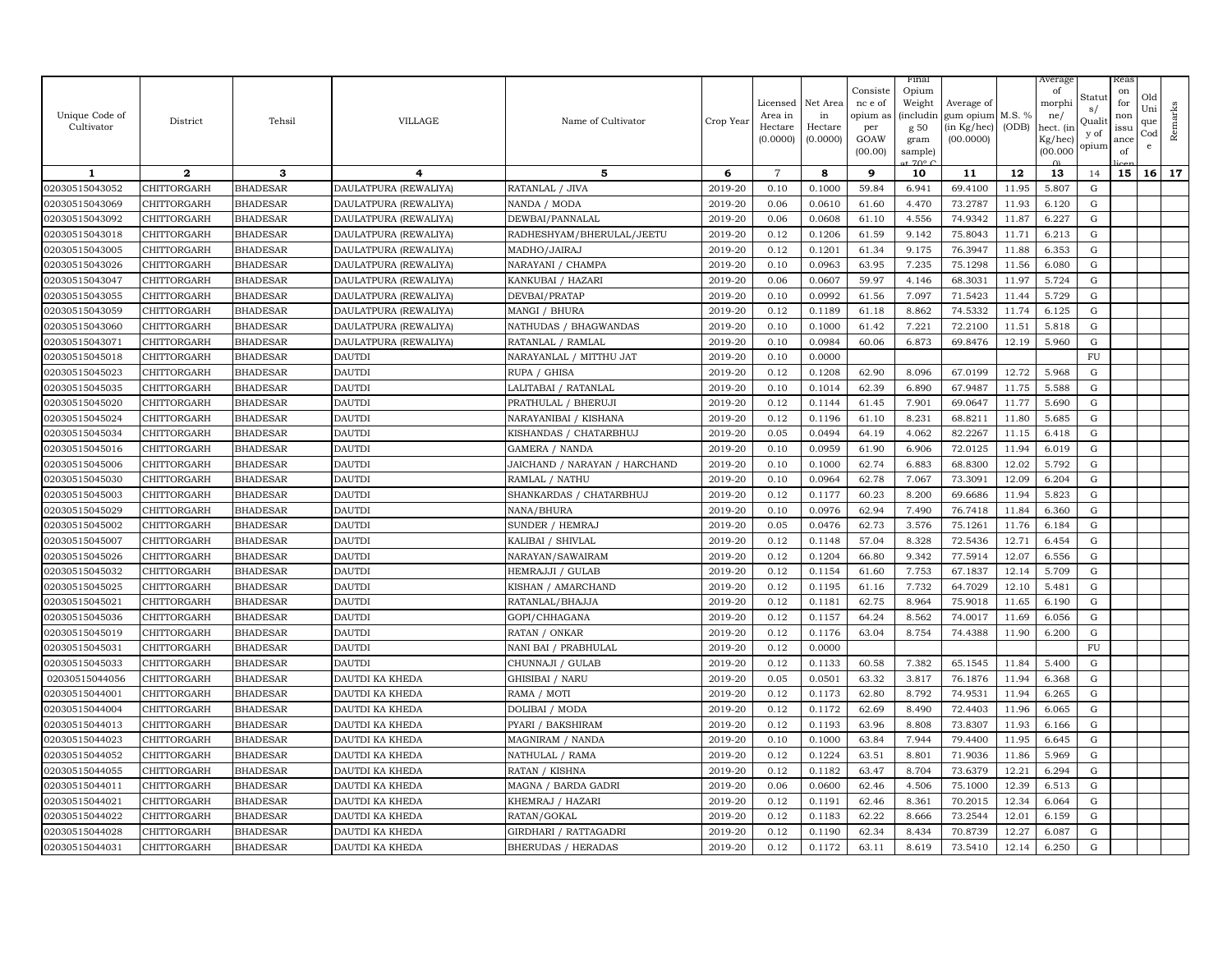| Unique Code of<br>Cultivator | District       | Tehsil          | VILLAGE           | Name of Cultivator         | Crop Year | Licensed<br>Area in<br>Hectare<br>(0.0000) | Net Area<br>in<br>Hectare<br>(0.0000) | Consiste<br>nc e of<br>opium as<br>per<br>GOAW<br>(00.00) | Final<br>Opium<br>Weight<br><i>(includin</i><br>g 50<br>gram<br>sample]<br>70° | Average of<br>gum opium M.S. %<br>(in Kg/hec)<br>(00.0000) | (ODB) | <b>Averag</b><br>of<br>morphi<br>ne/<br>aect. (ir<br>Kg/hec)<br>(00.000) | Statu<br>s/<br>Quali<br>y of<br>opium | on<br>for<br>noi<br>isst<br>ance<br>of | Old<br>Uni<br>que | Remarks |
|------------------------------|----------------|-----------------|-------------------|----------------------------|-----------|--------------------------------------------|---------------------------------------|-----------------------------------------------------------|--------------------------------------------------------------------------------|------------------------------------------------------------|-------|--------------------------------------------------------------------------|---------------------------------------|----------------------------------------|-------------------|---------|
| 1                            | $\overline{a}$ | 3               | 4                 | 5                          | 6         | $\overline{7}$                             | 8                                     | 9                                                         | 10                                                                             | 11                                                         | 12    | 13                                                                       | 14                                    | 15                                     | 16                | 17      |
| 02030515044049               | CHITTORGARH    | <b>BHADESAR</b> | DAUTDI KA KHEDA   | DALCHAND / CHOGA           | 2019-20   | 0.10                                       | 0.0973                                | 63.39                                                     | 7.471                                                                          | 76.7831                                                    | 11.41 | 6.133                                                                    | G                                     |                                        |                   |         |
| 02030515044066               | CHITTORGARH    | BHADESAR        | DAUTDI KA KHEDA   | KISHANLAL / VARDA          | 2019-20   | 0.12                                       | 0.1186                                | 61.58                                                     | 8.454                                                                          | 71.2816                                                    | 12.20 | 6.087                                                                    | G                                     |                                        |                   |         |
| 02030515044020               | CHITTORGARH    | <b>BHADESAR</b> | DAUTDI KA KHEDA   | HEERALAL/GISA/CHAGNIBAI    | 2019-20   | 0.10                                       | 0.0986                                | 61.29                                                     | 7.136                                                                          | 72.3732                                                    | 11.67 | 5.912                                                                    | G                                     |                                        |                   |         |
| 02030515044002               | CHITTORGARH    | <b>BHADESAR</b> | DAUTDI KA KHEDA   | NATHULAL/BHERA             | 2019-20   | 0.12                                       | 0.1170                                | 62.30                                                     | 8.411                                                                          | 71.8889                                                    | 12.42 | 6.250                                                                    | G                                     |                                        |                   |         |
| 02030515044007               | CHITTORGARH    | BHADESAR        | DAUTDI KA KHEDA   | RANJITSINGH / DEVISINGH    | 2019-20   | 0.12                                       | 0.1187                                | 63.42                                                     | 8.689                                                                          | 73.2013                                                    | 11.73 | 6.010                                                                    | G                                     |                                        |                   |         |
| 02030515044063               | CHITTORGARH    | <b>BHADESAR</b> | DAUTDI KA KHEDA   | LEHRU / NARAYAN            | 2019-20   | 0.12                                       | 0.1173                                | 62.42                                                     | 8.659                                                                          | 73.8193                                                    | 11.71 | 6.051                                                                    | G                                     |                                        |                   |         |
| 02030515044032               | CHITTORGARH    | <b>BHADESAR</b> | DAUTDI KA KHEDA   | UGAMKUNWAR / AMARSINGH     | 2019-20   | 0.10                                       | 0.1005                                | 63.21                                                     | 7.152                                                                          | 71.1642                                                    | 12.09 | 6.022                                                                    | G                                     |                                        |                   |         |
| 02030515044034               | CHITTORGARH    | <b>BHADESAR</b> | DAUTDI KA KHEDA   | <b>GOKAL / KELA</b>        | 2019-20   | 0.12                                       | 0.1167                                | 62.62                                                     | 8.570                                                                          | 73.4362                                                    | 12.01 | 6.174                                                                    | G                                     |                                        |                   |         |
| 02030515044041               | CHITTORGARH    | <b>BHADESAR</b> | DAUTDI KA KHEDA   | HARISINGH / GOPALSINGH     | 2019-20   | 0.12                                       | 0.1200                                | 61.79                                                     | 8.439                                                                          | 70.3250                                                    | 12.14 | 5.976                                                                    | G                                     |                                        |                   |         |
| 02030515044016               | CHITTORGARH    | <b>BHADESAR</b> | DAUTDI KA KHEDA   | CHUNNA / HAZAARIGADRI      | 2019-20   | 0.12                                       | 0.1193                                | 63.41                                                     | 8.642                                                                          | 72.4392                                                    | 11.72 | 5.943                                                                    | G                                     |                                        |                   |         |
| 02030515044061               | CHITTORGARH    | <b>BHADESAR</b> | DAUTDI KA KHEDA   | JAMNADAS / BHAGWANDAS      | 2019-20   | 0.12                                       | 0.1153                                | 63.33                                                     | 8.351                                                                          | 72.4284                                                    | 12.11 | 6.139                                                                    | ${\rm G}$                             |                                        |                   |         |
| 02030515044069               | CHITTORGARH    | <b>BHADESAR</b> | DAUTDI KA KHEDA   | JAMANIBAI / UDAIRAM        | 2019-20   | 0.10                                       | 0.0480                                | 63.66                                                     | 3.556                                                                          | 74.0833                                                    | 11.81 | 6.124                                                                    | ${\rm G}$                             |                                        |                   |         |
| 02030515044070               | CHITTORGARH    | <b>BHADESAR</b> | DAUTDI KA KHEDA   | JAGNATH/NARYAN             | 2019-20   | 0.12                                       | 0.1165                                | 62.07                                                     | 8.424                                                                          | 72.3090                                                    | 12.10 | 6.124                                                                    | ${\rm G}$                             |                                        |                   |         |
| 02030515044071               | CHITTORGARH    | <b>BHADESAR</b> | DAUTDI KA KHEDA   | RATAN/CHUNA                | 2019-20   | 0.12                                       | 0.1185                                | 61.80                                                     | 8.422                                                                          | 71.0717                                                    | 11.93 | 5.936                                                                    | G                                     |                                        |                   |         |
| 02030515044073               | CHITTORGARH    | BHADESAR        | DAUTDI KA KHEDA   | SOHANLAL/AMARCHAND         | 2019-20   | 0.10                                       | 0.0990                                | 62.72                                                     | 7.383                                                                          | 74.5758                                                    | 11.75 | 6.134                                                                    | ${\rm G}$                             |                                        |                   |         |
| 02030515044048               | CHITTORGARH    | <b>BHADESAR</b> | DAUTDI KA KHEDA   | CHUNNILAL / RAMLAL         | 2019-20   | 0.12                                       | 0.1138                                | 62.75                                                     | 8.534                                                                          | 74.9912                                                    | 11.95 | 6.273                                                                    | ${\rm G}$                             |                                        |                   |         |
| 02030515044019               | CHITTORGARH    | <b>BHADESAR</b> | DAUTDI KA KHEDA   | DHAPUBAI/PARTHU            | 2019-20   | 0.10                                       | 0.0974                                | 62.55                                                     | 7.256                                                                          | 74.4969                                                    | 11.94 | 6.226                                                                    | ${\rm G}$                             |                                        |                   |         |
| 02030515044025               | CHITTORGARH    | <b>BHADESAR</b> | DAUTDI KA KHEDA   | HIRALAL/JAICHAND           | 2019-20   | 0.05                                       | 0.0504                                | 61.80                                                     | 3.955                                                                          | 78.4722                                                    | 12.12 | 6.658                                                                    | G                                     |                                        |                   |         |
| 02030515044062               | CHITTORGARH    | <b>BHADESAR</b> | DAUTDI KA KHEDA   | RAMESHWARDAS / MATHURADAS  | 2019-20   | 0.12                                       | 0.1207                                | 61.72                                                     | 8.650                                                                          | 71.6653                                                    | 12.14 | 6.090                                                                    | ${\rm G}$                             |                                        |                   |         |
| 02030515044050               | CHITTORGARH    | <b>BHADESAR</b> | DAUTDI KA KHEDA   | LOBHCHAND / PARTHU         | 2019-20   | 0.12                                       | 0.1182                                | 62.99                                                     | 8.567                                                                          | 72.4788                                                    | 11.89 | 6.032                                                                    | G                                     |                                        |                   |         |
| 02030515044043               | CHITTORGARH    | BHADESAR        | DAUTDI KA KHEDA   | KISHANLAL / NATHU          | 2019-20   | 0.10                                       | 0.0980                                | 62.76                                                     | 7.316                                                                          | 74.6531                                                    | 12.40 | 6.480                                                                    | G                                     |                                        |                   |         |
| 02030515044029               | CHITTORGARH    | <b>BHADESAR</b> | DAUTDI KA KHEDA   | VARDHU / NATHUJI           | 2019-20   | 0.12                                       | 0.1166                                | 60.42                                                     | 8.459                                                                          | 72.5472                                                    | 11.95 | 6.068                                                                    | G                                     |                                        |                   |         |
| 02030515044074               | CHITTORGARH    | BHADESAR        | DAUTDI KA KHEDA   | BALU/VARDA                 | 2019-20   | 0.06                                       | 0.0594                                | 59.95                                                     | 4.248                                                                          | 71.5152                                                    | 12.18 | 6.097                                                                    | G                                     |                                        |                   |         |
| 02030515044012               | CHITTORGARH    | <b>BHADESAR</b> | DAUTDI KA KHEDA   | MOTISINGH / DULHESINGH     | 2019-20   | 0.10                                       | 0.0970                                | 64.32                                                     | 7.516                                                                          | 77.4845                                                    | 11.74 | 6.368                                                                    | G                                     |                                        |                   |         |
| 02030515034045               | CHITTORGARH    | <b>BHADESAR</b> | <b>DELWAS</b>     | KESHARSINGH / KHUMANSINGH  | 2019-20   | 0.05                                       | 0.0501                                | 61.20                                                     | 3.497                                                                          | 69.8004                                                    | 11.50 | 5.619                                                                    | G                                     |                                        |                   |         |
| 02030515034028               | CHITTORGARH    | <b>BHADESAR</b> | <b>DELWAS</b>     | PREMA / GOMA               | 2019-20   | 0.06                                       | 0.0613                                | 62.17                                                     | 4.476                                                                          | 73.0179                                                    | 11.45 | 5.853                                                                    | G                                     |                                        |                   |         |
| 02030515034040               | CHITTORGARH    | <b>BHADESAR</b> | <b>DELWAS</b>     | BHERU / NATHU              | 2019-20   | 0.10                                       | 0.0000                                |                                                           |                                                                                |                                                            |       |                                                                          | ${\rm FU}$                            |                                        |                   |         |
| 02030515034007               | CHITTORGARH    | <b>BHADESAR</b> | <b>DELWAS</b>     | KANSINGH / RATANSINGH      | 2019-20   | 0.10                                       | 0.1000                                | 59.44                                                     | 6.827                                                                          | 68.2700                                                    | 12.08 | 5.773                                                                    | ${\rm G}$                             |                                        |                   |         |
| 02030515034012               | CHITTORGARH    | <b>BHADESAR</b> | <b>DELWAS</b>     | LEHARIBAI / BHERUPURI      | 2019-20   | 0.06                                       | 0.0600                                | 61.00                                                     | 3.904                                                                          | 65.0667                                                    | 12.18 | 5.548                                                                    | G                                     |                                        |                   |         |
| 02030515034008               | CHITTORGARH    | <b>BHADESAR</b> | <b>DELWAS</b>     | KANKUBAI / RAMLAL          | 2019-20   | 0.12                                       | 0.1168                                | 64.14                                                     | 8.457                                                                          | 72.4058                                                    | 11.27 | 5.712                                                                    | G                                     |                                        |                   |         |
| 02030515034022               | CHITTORGARH    | <b>BHADESAR</b> | <b>DELWAS</b>     | RAYSINGH / RAMSINGH        | 2019-20   | 0.12                                       | 0.1153                                | 65.20                                                     | 8.672                                                                          | 75.2125                                                    | 11.21 | 5.902                                                                    | ${\rm G}$                             |                                        |                   |         |
| 02030515034031               | CHITTORGARH    | <b>BHADESAR</b> | <b>DELWAS</b>     | PREMSINGH / DEVIDSINGH     | 2019-20   | 0.06                                       | 0.0587                                | 63.14                                                     | 4.059                                                                          | 69.1482                                                    | 11.97 | 5.794                                                                    | ${\rm G}$                             |                                        |                   |         |
| 02030515034024               | CHITTORGARH    | <b>BHADESAR</b> | <b>DELWAS</b>     | RANJEETSINGH / HARDEVSINGH | 2019-20   | 0.06                                       | 0.0612                                | 62.76                                                     | 4.339                                                                          | 70.8987                                                    | 11.41 | 5.663                                                                    | G                                     |                                        |                   |         |
| 02030515034026               | CHITTORGARH    | <b>BHADESAR</b> | <b>DELWAS</b>     | JASHVANTSINGH / TEJSINGH   | 2019-20   | 0.06                                       | 0.0607                                | 61.18                                                     | 4.099                                                                          | 67.5288                                                    | 11.52 | 5.446                                                                    | G                                     |                                        |                   |         |
| 02030515034047               | CHITTORGARH    | <b>BHADESAR</b> | <b>DELWAS</b>     | HAMERSINGH / CHATURSINGH   | 2019-20   | 0.12                                       | 0.1200                                | 60.54                                                     | 7.628                                                                          | 63.5667                                                    | 11.88 | 5.286                                                                    | $\mathbf G$                           |                                        |                   |         |
| 02030515034005               | CHITTORGARH    | <b>BHADESAR</b> | <b>DELWAS</b>     | NANUDAS / NATHUDAS         | 2019-20   | 0.06                                       | 0.0000                                |                                                           |                                                                                |                                                            |       |                                                                          | FU                                    |                                        |                   |         |
| 02030515034009               | CHITTORGARH    | BHADESAR        | <b>DELWAS</b>     | BHIMSINGH / BHANWARSINGH   | 2019-20   | 0.05                                       | 0.0502                                | 60.37                                                     | 3.441                                                                          | 68.5458                                                    | 11.98 | 5.748                                                                    | $\mathbf G$                           |                                        |                   |         |
| 02030515034034               | CHITTORGARH    | BHADESAR        | DELWAS            | LAKHMA / KISHANA           | 2019-20   | 0.10                                       | 0.0998                                | 59.22                                                     | 6.497                                                                          | 65.1002                                                    | 12.34 | 5.624                                                                    | G                                     |                                        |                   |         |
| 02030515034035               | CHITTORGARH    | <b>BHADESAR</b> | DELWAS            | LAKSHMANSINGH / JAVANSINGH | 2019-20   | 0.05                                       | 0.0487                                | 58.15                                                     | 3.032                                                                          | 62.2587                                                    | 12.07 | 5.260                                                                    | G                                     |                                        |                   |         |
| 02030515036001               | CHITTORGARH    | <b>BHADESAR</b> | DEVAL KHEDI       | MANNALAL / BHERULAL        | 2019-20   | 0.06                                       | 0.0571                                | 63.33                                                     | 4.162                                                                          | 72.8897                                                    | 10.99 | 5.607                                                                    | G                                     |                                        |                   |         |
| 02030515037027               | CHITTORGARH    | <b>BHADESAR</b> | <b>DEVDAPIPLI</b> | SHANTIBAI / SHAMBHU        | 2019-20   | 0.05                                       | 0.0478                                | 67.18                                                     | 3.887                                                                          | 81.3180                                                    | 11.70 | 6.660                                                                    | G                                     |                                        |                   |         |
| 02030515037037               | CHITTORGARH    | BHADESAR        | DEVDAPIPLI        | LALIBAI / SHANKARVAN       | 2019-20   | 0.05                                       | 0.0497                                | 61.98                                                     | 3.683                                                                          | 74.1046                                                    | 11.91 | 6.179                                                                    | G                                     |                                        |                   |         |
| 02030515037001               | CHITTORGARH    | <b>BHADESAR</b> | <b>DEVDAPIPLI</b> | SHANKAR / BHANA            | 2019-20   | 0.05                                       | 0.0496                                | 62.33                                                     | 3.615                                                                          | 72.8831                                                    | 12.45 | 6.352                                                                    | ${\rm G}$                             |                                        |                   |         |
| 02030515037016               | CHITTORGARH    | <b>BHADESAR</b> | DEVDAPIPLI        | ANCHHIBAI/HOLA             | 2019-20   | 0.12                                       | 0.1201                                | 64.11                                                     | 9.168                                                                          | 76.3364                                                    | 11.76 | 6.284                                                                    | ${\rm G}$                             |                                        |                   |         |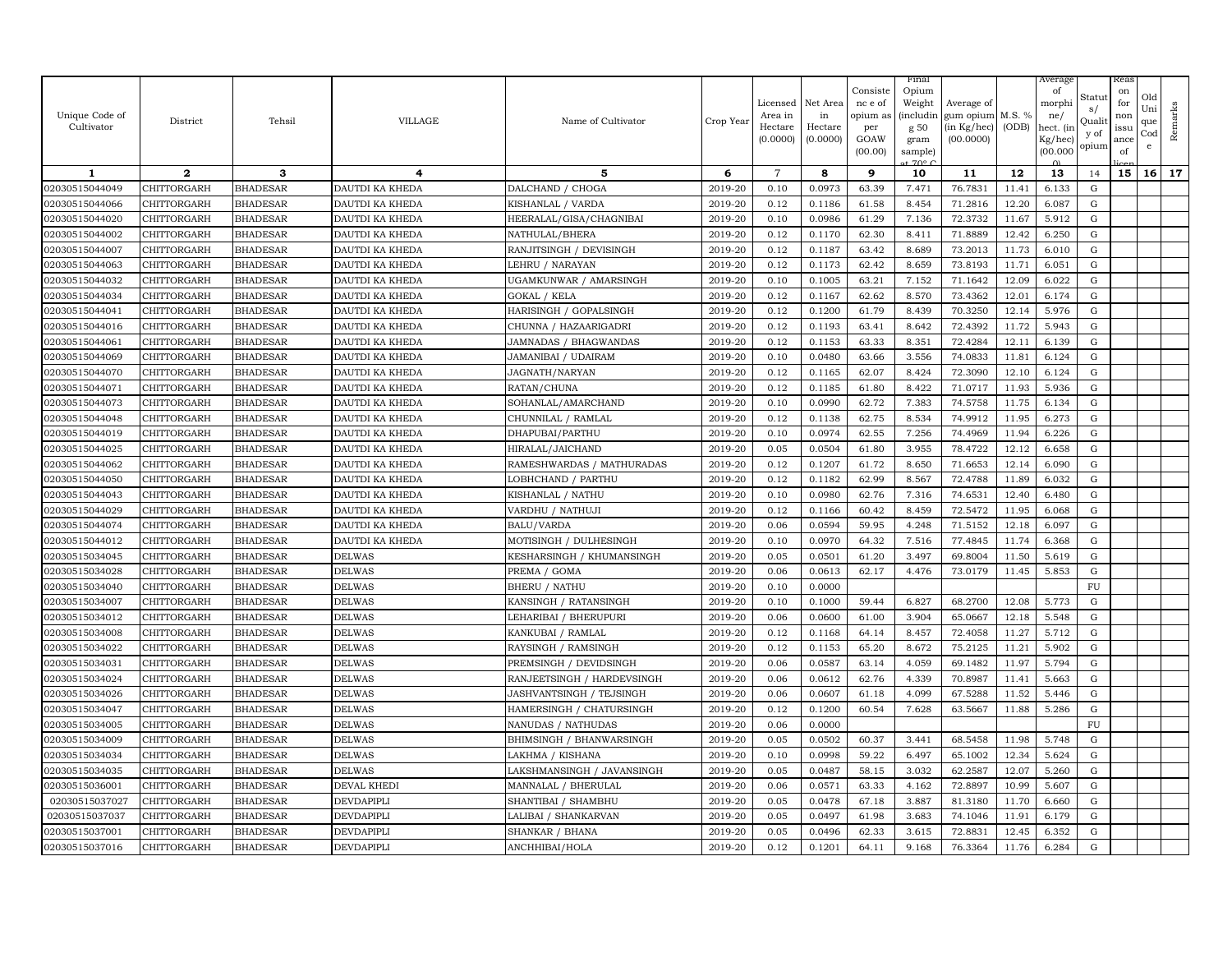| Unique Code of<br>Cultivator | District       | Tehsil          | VILLAGE           | Name of Cultivator       | Crop Year | Licensed<br>Area in<br>Hectare<br>(0.0000) | Net Area<br>in<br>Hectare<br>(0.0000) | Consiste<br>nc e of<br>opium as<br>per<br>GOAW<br>(00.00) | Final<br>Opium<br>Weight<br><i>(includin</i><br>g 50<br>gram<br>sample]<br>70° | Average of<br>gum opium M.S. %<br>(in Kg/hec)<br>(00.0000) | (ODB) | <del>l</del> verag<br>of<br>morphi<br>ne/<br>hect. (in<br>Kg/hec]<br>(00.000) | Statut<br>s/<br>Quali<br>y of<br>opium | on<br>for<br>nor<br>isst<br>ance<br>of | Old<br>Uni<br>que<br>Cod<br>e | Remarks |
|------------------------------|----------------|-----------------|-------------------|--------------------------|-----------|--------------------------------------------|---------------------------------------|-----------------------------------------------------------|--------------------------------------------------------------------------------|------------------------------------------------------------|-------|-------------------------------------------------------------------------------|----------------------------------------|----------------------------------------|-------------------------------|---------|
| -1                           | $\overline{2}$ | 3               | 4                 | 5                        | 6         | $\overline{7}$                             | 8                                     | 9                                                         | 10                                                                             | 11                                                         | 12    | 13                                                                            | 14                                     | 15                                     | 16 <sup>1</sup>               | 17      |
| 02030515037019               | CHITTORGARH    | <b>BHADESAR</b> | DEVDAPIPLI        | HEERA / HEMA             | 2019-20   | 0.12                                       | 0.1145                                | 59.86                                                     | 8.055                                                                          | 70.3493                                                    | 12.13 | 5.974                                                                         | G                                      |                                        |                               |         |
| 02030515037022               | CHITTORGARH    | <b>BHADESAR</b> | DEVDAPIPLI        | GIRDHARILAL / BHAGWAN    | 2019-20   | 0.10                                       | 0.0962                                | 68.28                                                     | 7.999                                                                          | 83.1497                                                    | 11.67 | 6.792                                                                         | G                                      |                                        |                               |         |
| 02030515037025               | CHITTORGARH    | <b>BHADESAR</b> | DEVDAPIPLI        | DALU / HEERAJAT          | 2019-20   | 0.06                                       | 0.0564                                | 68.23                                                     | 4.591                                                                          | 81.4007                                                    | 11.73 | 6.684                                                                         | G                                      |                                        |                               |         |
| 02030515037026               | CHITTORGARH    | <b>BHADESAR</b> | DEVDAPIPLI        | RODI BAI / PRABHULAL     | 2019-20   | 0.10                                       | 0.0870                                | 62.69                                                     | 6.153                                                                          | 70.7241                                                    | 11.36 | 5.624                                                                         | G                                      |                                        |                               |         |
| 02030515037029               | CHITTORGARH    | <b>BHADESAR</b> | DEVDAPIPLI        | VARDICHAND/BHAGWAN       | 2019-20   | 0.06                                       | 0.0600                                | 67.96                                                     | 4.815                                                                          | 80.2500                                                    | 10.79 | 6.062                                                                         | G                                      |                                        |                               |         |
| 02030515037060               | CHITTORGARH    | <b>BHADESAR</b> | DEVDAPIPLI        | ONKAR / NANA             | 2019-20   | 0.06                                       | 0.0581                                | 58.48                                                     | 4.369                                                                          | 75.1979                                                    | 12.26 | 6.454                                                                         | G                                      |                                        |                               |         |
| 02030515037061               | CHITTORGARH    | <b>BHADESAR</b> | DEVDAPIPLI        | NARAYAN / SHANKAR        | 2019-20   | 0.12                                       | 0.1172                                | 64.30                                                     | 8.442                                                                          | 72.0307                                                    | 11.87 | 5.985                                                                         | G                                      |                                        |                               |         |
| 02030515037073               | CHITTORGARH    | <b>BHADESAR</b> | DEVDAPIPLI        | CHOGA / ONKAR            | 2019-20   | 0.12                                       | 0.1036                                | 63.13                                                     | 7.377                                                                          | 71.2066                                                    | 11.80 | 5.882                                                                         | G                                      |                                        |                               |         |
| 02030515037003               | CHITTORGARH    | <b>BHADESAR</b> | DEVDAPIPLI        | BHERUVAN/NARAYANVAN      | 2019-20   | 0.12                                       | 0.1149                                | 64.57                                                     | 8.366                                                                          | 72.8111                                                    | 14.23 | 7.253                                                                         | G                                      | 01                                     |                               |         |
| 02030515037021               | CHITTORGARH    | <b>BHADESAR</b> | DEVDAPIPLI        | RATNLAL / GANGARAM       | 2019-20   | 0.10                                       | 0.0995                                | 60.94                                                     | 7.113                                                                          | 71.4874                                                    | 12.26 | 6.135                                                                         | G                                      |                                        |                               |         |
| 02030515037047               | CHITTORGARH    | <b>BHADESAR</b> | DEVDAPIPLI        | ONKAR / HIRA JI          | 2019-20   | 0.12                                       | 0.1158                                | 59.96                                                     | 7.940                                                                          | 68.5665                                                    | 12.32 | 5.913                                                                         | G                                      |                                        |                               |         |
| 02030515037062               | CHITTORGARH    | <b>BHADESAR</b> | DEVDAPIPLI        | GOTU / DOLA              | 2019-20   | 0.10                                       | 0.0979                                | 62.94                                                     | 7.247                                                                          | 74.0245                                                    | 12.31 | 6.379                                                                         | G                                      |                                        |                               |         |
| 02030515037008               | CHITTORGARH    | <b>BHADESAR</b> | <b>DEVDAPIPLI</b> | MITTHUVAN / PARTHUVAN    | 2019-20   | 0.05                                       | 0.0482                                | 66.49                                                     | 3.856                                                                          | 80.0000                                                    | 11.79 | 6.603                                                                         | ${\rm G}$                              |                                        |                               |         |
| 02030515037050               | CHITTORGARH    | <b>BHADESAR</b> | DEVDAPIPLI        | SUNDARBAI/JITU           | 2019-20   | 0.12                                       | 0.1217                                | 66.95                                                     | 9.077                                                                          | 74.5850                                                    | 11.70 | 6.108                                                                         | ${\rm G}$                              |                                        |                               |         |
| 02030515037051               | CHITTORGARH    | <b>BHADESAR</b> | DEVDAPIPLI        | RAMLAL / HOLA            | 2019-20   | 0.10                                       | 0.1031                                | 67.25                                                     | 7.695                                                                          | 74.6363                                                    | 11.35 | 5.930                                                                         | ${\rm G}$                              |                                        |                               |         |
| 02030515037015               | CHITTORGARH    | <b>BHADESAR</b> | DEVDAPIPLI        | ABHAYSINGH/KISHANSINGH   | 2019-20   | 0.12                                       | 0.1164                                | 63.84                                                     | 9.020                                                                          | 77.4914                                                    | 11.62 | 6.303                                                                         | ${\rm G}$                              |                                        |                               |         |
| 02030515037045               | CHITTORGARH    | <b>BHADESAR</b> | DEVDAPIPLI        | SHANKAR / HAZARI         | 2019-20   | 0.05                                       | 0.0501                                | 63.18                                                     | 3.818                                                                          | 76.2076                                                    | 11.54 | 6.156                                                                         | G                                      |                                        |                               |         |
| 02030515037068               | CHITTORGARH    | <b>BHADESAR</b> | DEVDAPIPLI        | HARLAL / SHANKAR         | 2019-20   | 0.12                                       | 0.1202                                | 68.23                                                     | 9.348                                                                          | 77.7704                                                    | 11.55 | 6.287                                                                         | ${\rm G}$                              |                                        |                               |         |
| 02030515037007               | CHITTORGARH    | <b>BHADESAR</b> | DEVDAPIPLI        | LAXMANDAS/GOPALDAS       | 2019-20   | 0.05                                       | 0.0503                                | 66.44                                                     | 3.844                                                                          | 76.4215                                                    | 11.95 | 6.393                                                                         | G                                      |                                        |                               |         |
| 02030515037005               | CHITTORGARH    | <b>BHADESAR</b> | DEVDAPIPLI        | JAMNABAI / NANA          | 2019-20   | 0.10                                       | 0.0946                                | 59.39                                                     | 6.838                                                                          | 72.2833                                                    | 12.16 | 6.153                                                                         | G                                      |                                        |                               |         |
| 02030515037081               | CHITTORGARH    | <b>BHADESAR</b> | DEVDAPIPLI        | ANACHIBAI/SHANKAR        | 2019-20   | 0.06                                       | 0.0000                                |                                                           |                                                                                |                                                            |       |                                                                               | FU                                     |                                        |                               |         |
| 02030515037058               | CHITTORGARH    | <b>BHADESAR</b> | DEVDAPIPLI        | UDAIRAM / KALU           | 2019-20   | 0.12                                       | 0.0665                                | 62.44                                                     | 5.807                                                                          | 87.3233                                                    | 11.63 | 7.109                                                                         | G                                      |                                        |                               |         |
| 02030515037011               | CHITTORGARH    | <b>BHADESAR</b> | DEVDAPIPLI        | GIRDHARI/HIRA            | 2019-20   | 0.12                                       | 0.1161                                | 61.65                                                     | 8.411                                                                          | 72.4462                                                    | 11.87 | 6.019                                                                         | ${\rm G}$                              |                                        |                               |         |
| 02030515037035               | CHITTORGARH    | <b>BHADESAR</b> | DEVDAPIPLI        | DALU / PARTHU            | 2019-20   | 0.12                                       | 0.0000                                |                                                           |                                                                                |                                                            |       |                                                                               | ${\rm FU}$                             |                                        |                               |         |
| 02030515037034               | CHITTORGARH    | <b>BHADESAR</b> | DEVDAPIPLI        | PARASKUNWAR/MODSINGH     | 2019-20   | 0.10                                       | 0.0968                                | 57.77                                                     | 6.058                                                                          | 62.5826                                                    | 12.57 | 5.506                                                                         | G                                      |                                        |                               |         |
| 02030515037063               | CHITTORGARH    | <b>BHADESAR</b> | DEVDAPIPLI        | RAMESHWAR/PARTHU         | 2019-20   | 0.12                                       | 0.1172                                | 64.79                                                     | 8.756                                                                          | 74.7099                                                    | 11.64 | 6.087                                                                         | ${\rm G}$                              |                                        |                               |         |
| 02030515037033               | CHITTORGARH    | <b>BHADESAR</b> | DEVDAPIPLI        | CHOGA / HIRALAL          | 2019-20   | 0.12                                       | 0.1157                                | 59.12                                                     | 7.922                                                                          | 68.4702                                                    | 11.38 | 5.454                                                                         | G                                      |                                        |                               |         |
| 02030515037069               | CHITTORGARH    | <b>BHADESAR</b> | DEVDAPIPLI        | SHANKAR/MAGANA           | 2019-20   | 0.12                                       | 0.1200                                | 60.16                                                     | 8.328                                                                          | 69.4000                                                    | 11.79 | 5.727                                                                         | G                                      |                                        |                               |         |
| 02030515037056               | CHITTORGARH    | <b>BHADESAR</b> | DEVDAPIPLI        | GANGA BAI / UDAIRAM      | 2019-20   | 0.10                                       | 0.1004                                | 63.16                                                     | 7.426                                                                          | 73.9641                                                    | 12.37 | 6.404                                                                         | G                                      |                                        |                               |         |
| 02030515037065               | CHITTORGARH    | <b>BHADESAR</b> | DEVDAPIPLI        | BHIMSINGH/BHERUSINGH     | 2019-20   | 0.10                                       | 0.0975                                | 68.00                                                     | 7.645                                                                          | 78.4103                                                    | 11.53 | 6.329                                                                         | ${\rm G}$                              |                                        |                               |         |
| 02030515037042               | CHITTORGARH    | <b>BHADESAR</b> | DEVDAPIPLI        | SHAMBHUSINGH/KISHANSINGH | 2019-20   | 0.12                                       | 0.1142                                | 66.75                                                     | 8.849                                                                          | 77.4869                                                    | 11.97 | 6.493                                                                         | G                                      |                                        |                               |         |
| 02030515037004               | CHITTORGARH    | <b>BHADESAR</b> | DEVDAPIPLI        | TOLU / VARDA             | 2019-20   | 0.12                                       | 0.1199                                | 60.15                                                     | 8.266                                                                          | 68.9408                                                    | 12.50 | 6.033                                                                         | ${\rm G}$                              |                                        |                               |         |
| 02030515037009               | CHITTORGARH    | <b>BHADESAR</b> | DEVDAPIPLI        | BHERULAL / KHURAJ        | 2019-20   | 0.10                                       | 0.1002                                | 64.31                                                     | 7.285                                                                          | 72.7046                                                    | 11.65 | 5.929                                                                         | ${\rm G}$                              |                                        |                               |         |
| 02030515037010               | CHITTORGARH    | <b>BHADESAR</b> | DEVDAPIPLI        | JHAMKUBAI / SHOLA        | 2019-20   | 0.12                                       | 0.1185                                | 59.13                                                     | 7.873                                                                          | 66.4388                                                    | 11.79 | 5.483                                                                         | ${\rm G}$                              |                                        |                               |         |
| 02030515037012               | CHITTORGARH    | <b>BHADESAR</b> | DEVDAPIPLI        | MANIDAS / KALUDAS        | 2019-20   | 0.12                                       | 0.1197                                | 62.07                                                     | 8.273                                                                          | 69.1145                                                    | 12.07 | 5.840                                                                         | ${\rm G}$                              |                                        |                               |         |
| 02030515037018               | CHITTORGARH    | <b>BHADESAR</b> | DEVDAPIPLI        | SHANKARLAL / KHEMA       | 2019-20   | 0.05                                       | 0.0482                                | 61.39                                                     | 3.587                                                                          | 74.4191                                                    | 12.09 | 6.298                                                                         | G                                      |                                        |                               |         |
| 02030515037038               | CHITTORGARH    | <b>BHADESAR</b> | DEVDAPIPLI        | SHOLAL / GEHRULAL JAT    | 2019-20   | 0.05                                       | 0.0494                                | 63.96                                                     | 3.682                                                                          | 74.5344                                                    | 12.54 | 6.543                                                                         | G                                      |                                        |                               |         |
| 02030515037046               | CHITTORGARH    | <b>BHADESAR</b> | DEVDAPIPLI        | HAZARI / JAICHAND        | 2019-20   | 0.12                                       | 0.1197                                | 62.01                                                     | 8.974                                                                          | 74.9708                                                    | 12.06 | 6.329                                                                         | G                                      |                                        |                               |         |
| 02030515037048               | CHITTORGARH    | <b>BHADESAR</b> | DEVDAPIPLI        | BHERU LAL / DEV JI       | 2019-20   | 0.05                                       | 0.0504                                | 64.65                                                     | 3.833                                                                          | 76.0516                                                    | 11.66 | 6.207                                                                         | G                                      |                                        |                               |         |
| 02030515037057               | CHITTORGARH    | <b>BHADESAR</b> | DEVDAPIPLI        | ISHAVARBAI / RUPSINGH    | 2019-20   | 0.10                                       | 0.0972                                | 65.34                                                     | 7.579                                                                          | 77.9733                                                    | 12.00 | 6.550                                                                         | G                                      |                                        |                               |         |
| 02030515037067               | CHITTORGARH    | <b>BHADESAR</b> | DEVDAPIPLI        | RAMESHVAR / SHANKAR      | 2019-20   | 0.10                                       | 0.0973                                | 61.57                                                     | 7.037                                                                          | 72.3227                                                    | 12.21 | 6.181                                                                         | G                                      |                                        |                               |         |
| 02030515037071               | CHITTORGARH    | <b>BHADESAR</b> | DEVDAPIPLI        | CHAMPA / VARDA           | 2019-20   | 0.12                                       | 0.1183                                | 59.66                                                     | 8.830                                                                          | 74.6407                                                    | 12.35 | 6.452                                                                         | ${\rm G}$                              |                                        |                               |         |
| 02030515037082               | CHITTORGARH    | <b>BHADESAR</b> | DEVDAPIPLI        | SHIVLAL / SHANKAR        | 2019-20   | 0.05                                       | 0.0506                                | 62.40                                                     | 3.735                                                                          | 73.8142                                                    | 12.04 | 6.221                                                                         | ${\rm G}$                              |                                        |                               |         |
| 02030515037083               | CHITTORGARH    | <b>BHADESAR</b> | DEVDAPIPLI        | NATHU / BHAGWAN          | 2019-20   | 0.10                                       | 0.0972                                | 63.18                                                     | 7.455                                                                          | 76.6975                                                    | 12.16 | 6.529                                                                         | ${\rm G}$                              |                                        |                               |         |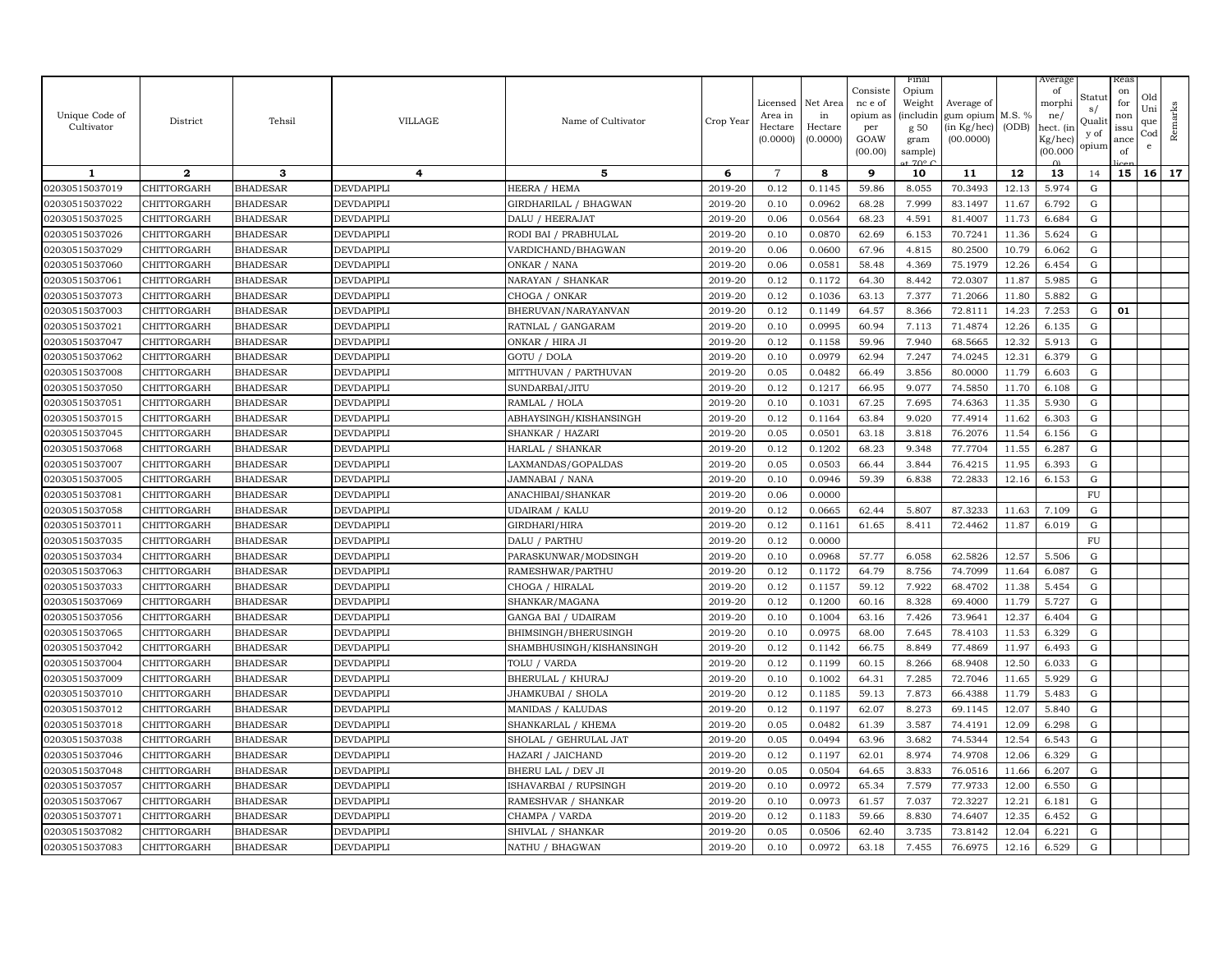| Unique Code of<br>Cultivator | District       | Tehsil          | VILLAGE                  | Name of Cultivator          | Crop Year | Licensed<br>Area in<br>Hectare<br>(0.0000) | Net Area<br>in<br>Hectare<br>(0.0000) | Consiste<br>nc e of<br>opium as<br>per<br>GOAW<br>(00.00) | Final<br>Opium<br>Weight<br><i>(includin</i><br>g 50<br>gram<br>sample]<br>70° | Average of<br>gum opium M.S. %<br>(in Kg/hec)<br>(00.0000) | (ODB) | <i><u><b>Werage</b></u></i><br>of<br>morphi<br>ne/<br>aect. (ir<br>Kg/hec)<br>(00.000) | Statu<br>s/<br>Quali<br>y of<br>opium | on<br>for<br>isst<br>ance<br>of | bIC<br>Uni<br>que | Remarks |
|------------------------------|----------------|-----------------|--------------------------|-----------------------------|-----------|--------------------------------------------|---------------------------------------|-----------------------------------------------------------|--------------------------------------------------------------------------------|------------------------------------------------------------|-------|----------------------------------------------------------------------------------------|---------------------------------------|---------------------------------|-------------------|---------|
| 1                            | $\overline{a}$ | 3               | 4                        | 5                           | 6         | $\overline{7}$                             | 8                                     | 9                                                         | 10                                                                             | 11                                                         | 12    | 13                                                                                     | 14                                    | 15                              | 16                | 17      |
| 02030515037070               | CHITTORGARH    | <b>BHADESAR</b> | <b>DEVDAPIPLI</b>        | PARTHVIRAJ / HEERALAL       | 2019-20   | 0.05                                       | 0.0511                                | 63.24                                                     | 3.758                                                                          | 73.5421                                                    | 12.16 | 6.260                                                                                  | G                                     |                                 |                   |         |
| 02030515037024               | CHITTORGARH    | BHADESAR        | <b>DEVDAPIPLI</b>        | NARAYANDAS/NATHUDAS         | 2019-20   | 0.05                                       | 0.0494                                | 64.36                                                     | 3.705                                                                          | 75.0000                                                    | 11.92 | 6.259                                                                                  | G                                     |                                 |                   |         |
| 02030515035033               | CHITTORGARH    | <b>BHADESAR</b> | <b>DEWA KHEDA</b>        | <b>BHERA / HIRA</b>         | 2019-20   | 0.05                                       | 0.0000                                |                                                           |                                                                                |                                                            |       |                                                                                        | ${\rm FU}$                            |                                 |                   |         |
| 02030515035015               | CHITTORGARH    | <b>BHADESAR</b> | <b>DEWA KHEDA</b>        | MOHANIBAI / LAKSHAMANGIR    | 2019-20   | 0.05                                       | 0.0000                                |                                                           |                                                                                |                                                            |       |                                                                                        | ${\rm FU}$                            |                                 |                   |         |
| 02030515035010               | CHITTORGARH    | <b>BHADESAR</b> | DEWA KHEDA               | DEVJI/KISHANA               | 2019-20   | 0.06                                       | 0.0582                                | 59.46                                                     | 3.873                                                                          | 66.5464                                                    | 12.51 | 5.828                                                                                  | G                                     |                                 |                   |         |
| 02030515035016               | CHITTORGARH    | <b>BHADESAR</b> | DEWA KHEDA               | PURAN / UDOGAR              | 2019-20   | 0.06                                       | 0.0589                                | 60.12                                                     | 3.753                                                                          | 63.7182                                                    | 10.21 | 4.554                                                                                  | G                                     |                                 |                   |         |
| 02030515035020               | CHITTORGARH    | <b>BHADESAR</b> | DEWA KHEDA               | PARTHU / AMARA              | 2019-20   | 0.06                                       | 0.0000                                |                                                           |                                                                                |                                                            |       |                                                                                        | ${\rm FU}$                            |                                 |                   |         |
| 02030515035021               | CHITTORGARH    | <b>BHADESAR</b> | DEWA KHEDA               | CHATURBHUJ / KAJOD          | 2019-20   | 0.05                                       | 0.0492                                | 61.64                                                     | 3.461                                                                          | 70.3455                                                    | 11.76 | 5.790                                                                                  | G                                     |                                 |                   |         |
| 02030515035023               | CHITTORGARH    | <b>BHADESAR</b> | DEWA KHEDA               | SHANKARSINGH / MANSINGH     | 2019-20   | 0.06                                       | 0.0599                                | 61.22                                                     | 4.207                                                                          | 70.2337                                                    | 12.43 | 6.111                                                                                  | G                                     |                                 |                   |         |
| 02030515035029               | CHITTORGARH    | <b>BHADESAR</b> | DEWA KHEDA               | KALUSINGH / RAMSINGH        | 2019-20   | 0.10                                       | 0.0990                                | 58.81                                                     | 6.301                                                                          | 63.6465                                                    | 12.06 | 5.373                                                                                  | G                                     |                                 |                   |         |
| 02030515035032               | CHITTORGARH    | <b>BHADESAR</b> | DEWA KHEDA               | UDA / HIRA                  | 2019-20   | 0.06                                       | 0.0600                                | 59.58                                                     | 4.026                                                                          | 67.1000                                                    | 12.03 | 5.650                                                                                  | ${\rm G}$                             |                                 |                   |         |
| 02030515035035               | CHITTORGARH    | <b>BHADESAR</b> | DEWA KHEDA               | BHANWARSINGH / NAHARSINGH   | 2019-20   | 0.05                                       | 0.0000                                |                                                           |                                                                                |                                                            |       |                                                                                        | ${\rm FU}$                            |                                 |                   |         |
| 02030515035001               | CHITTORGARH    | <b>BHADESAR</b> | DEWA KHEDA               | PURANPURI/ONKARPURI         | 2019-20   | 0.06                                       | 0.0000                                |                                                           |                                                                                |                                                            |       |                                                                                        | FU                                    |                                 |                   |         |
| 02030515035034               | CHITTORGARH    | <b>BHADESAR</b> | <b>DEWA KHEDA</b>        | ONKAR / BHERA               | 2019-20   | 0.06                                       | 0.0000                                |                                                           |                                                                                |                                                            |       |                                                                                        | FU                                    |                                 |                   |         |
| 02030515038005               | CHITTORGARH    | BHADESAR        | DHAMNIYO KA KHEDA        | PERMKANWAR / JORAWARSINGH   | 2019-20   | 0.06                                       | 0.0621                                | 56.97                                                     | 3.858                                                                          | 62.1256                                                    | 12.37 | 5.379                                                                                  | ${\rm G}$                             |                                 |                   |         |
| 02030515038007               | CHITTORGARH    | <b>BHADESAR</b> | DHAMNIYO KA KHEDA        | HALIMABAI / KADARKHAN       | 2019-20   | 0.06                                       | 0.0594                                | 57.52                                                     | 3.985                                                                          | 67.0875                                                    | 13.04 | 6.124                                                                                  | ${\rm G}$                             |                                 |                   |         |
| 02030515038010               | CHITTORGARH    | <b>BHADESAR</b> | DHAMNIYO KA KHEDA        | NARAYAN / RAMA              | 2019-20   | 0.10                                       | 0.0992                                | 60.78                                                     | 6.234                                                                          | 62.8427                                                    | 11.99 | 5.275                                                                                  | ${\rm G}$                             |                                 |                   |         |
| 02030515038012               | CHITTORGARH    | <b>BHADESAR</b> | DHAMNIYO KA KHEDA        | SULTANKHAN/CHANDKHAN        | 2019-20   | 0.06                                       | 0.0616                                | 60.83                                                     | 4.345                                                                          | 70.5357                                                    | 12.26 | 6.053                                                                                  | G                                     |                                 |                   |         |
| 02030515039030               | CHITTORGARH    | <b>BHADESAR</b> | <b>DHANET TOKARIYA</b>   | BHAGWANI / BHERULAL         | 2019-20   | 0.05                                       | 0.0499                                | 61.48                                                     | 3.496                                                                          | 70.0601                                                    | 12.00 | 5.884                                                                                  | ${\rm G}$                             |                                 |                   |         |
| 02030515039034               | CHITTORGARH    | <b>BHADESAR</b> | <b>DHANET TOKARIYA</b>   | ONKARGHIR / LALGHIR         | 2019-20   | 0.12                                       | 0.1191                                | 59.01                                                     | 7.941                                                                          | 66.6751                                                    | 12.54 | 5.853                                                                                  | G                                     |                                 |                   |         |
| 02030515039004               | CHITTORGARH    | <b>BHADESAR</b> | <b>DHANET TOKARIYA</b>   | SUNDERBAI/UDAYLAL           | 2019-20   | 0.06                                       | 0.0591                                | 58.41                                                     | 4.014                                                                          | 67.9188                                                    | 11.76 | 5.591                                                                                  | G                                     |                                 |                   |         |
| 02030515039010               | CHITTORGARH    | <b>BHADESAR</b> | DHANET TOKARIYA          | UDAYLAL/GOTU                | 2019-20   | 0.12                                       | 0.1180                                | 60.74                                                     | 8.339                                                                          | 70.6695                                                    | 11.87 | 5.872                                                                                  | G                                     |                                 |                   |         |
| 02030515039032               | CHITTORGARH    | BHADESAR        | DHANET TOKARIYA          | MATHURALAL / SHOLAL         | 2019-20   | 0.12                                       | 0.1169                                | 60.22                                                     | 8.242                                                                          | 70.5047                                                    | 12.01 | 5.927                                                                                  | G                                     |                                 |                   |         |
| 02030515039017               | CHITTORGARH    | <b>BHADESAR</b> | <b>DHANET TOKARIYA</b>   | SORAMBAI/NANALAL            | 2019-20   | 0.10                                       | 0.1003                                | 60.37                                                     | 6.848                                                                          | 68.2752                                                    | 11.56 | 5.525                                                                                  | ${\rm G}$                             |                                 |                   |         |
| 02030515039007               | CHITTORGARH    | <b>BHADESAR</b> | DHANET TOKARIYA          | NANDLAL / GHOKALSHARMA      | 2019-20   | 0.12                                       | 0.0000                                |                                                           |                                                                                |                                                            |       |                                                                                        | FU                                    |                                 |                   |         |
| 02030515039016               | CHITTORGARH    | <b>BHADESAR</b> | DHANET TOKARIYA          | RAMESHWARGIR / SHANKARGIR   | 2019-20   | 0.12                                       | 0.1194                                | 60.02                                                     | 8.231                                                                          | 68.9363                                                    | 11.83 | 5.709                                                                                  | G                                     |                                 |                   |         |
| 02030515039031               | CHITTORGARH    | <b>BHADESAR</b> | DHANET TOKARIYA          | KESARBAI/BHAGCHAND          | 2019-20   | 0.12                                       | 0.1177                                | 60.26                                                     | 8.324                                                                          | 70.7222                                                    | 11.93 | 5.906                                                                                  | ${\rm G}$                             |                                 |                   |         |
| 02030515039011               | CHITTORGARH    | <b>BHADESAR</b> | <b>DHANET TOKARIYA</b>   | SHANKARLAL / BHAERAJAT      | 2019-20   | 0.10                                       | 0.0970                                | 59.43                                                     | 6.834                                                                          | 70.4536                                                    | 11.88 | 5.859                                                                                  | ${\rm G}$                             |                                 |                   |         |
| 02030515039020               | CHITTORGARH    | <b>BHADESAR</b> | <b>DHANET TOKARIYA</b>   | GULABCHAND / KHURAJJAT      | 2019-20   | 0.12                                       | 0.1151                                | 60.21                                                     | 8.068                                                                          | 70.0956                                                    | 11.92 | 5.849                                                                                  | G                                     |                                 |                   |         |
| 02030515039006               | CHITTORGARH    | <b>BHADESAR</b> | <b>DHANET TOKARIYA</b>   | KELASHCHANDRA / RUPLAL      | 2019-20   | 0.12                                       | 0.0000                                |                                                           |                                                                                |                                                            |       |                                                                                        | FU                                    |                                 |                   |         |
| 02030515039002               | CHITTORGARH    | <b>BHADESAR</b> | <b>DHANET TOKARIYA</b>   | SHANKARLAL / BHAWANA        | 2019-20   | 0.12                                       | 0.1188                                | 57.11                                                     | 7.938                                                                          | 66.8182                                                    | 12.05 | 5.636                                                                                  | ${\rm G}$                             |                                 |                   |         |
| 02030515039018               | CHITTORGARH    | <b>BHADESAR</b> | <b>DHANET TOKARIYA</b>   | BHAGAWATI / GOTULAL         | 2019-20   | 0.12                                       | 0.1200                                | 59.50                                                     | 8.245                                                                          | 68.7083                                                    | 11.61 | 5.584                                                                                  | ${\rm G}$                             |                                 |                   |         |
| 02030515039022               | CHITTORGARH    | <b>BHADESAR</b> | <b>DHANET TOKARIYA</b>   | NANDUBAI / KISHNA           | 2019-20   | 0.06                                       | 0.0596                                | 58.83                                                     | 3.841                                                                          | 64.4463                                                    | 12.19 | 5.499                                                                                  | G                                     |                                 |                   |         |
| 02030515039024               | CHITTORGARH    | <b>BHADESAR</b> | <b>DHANET TOKARIYA</b>   | DALU NAI / BHANA NAI        | 2019-20   | 0.12                                       | 0.1200                                | 58.45                                                     | 8.100                                                                          | 67.5000                                                    | 12.16 | 5.745                                                                                  | G                                     |                                 |                   |         |
| 02030515041009               | CHITTORGARH    | <b>BHADESAR</b> | <b>DHAROL</b>            | BHANWARSINGH / NARAYANSINGH | 2019-20   | 0.05                                       | 0.0515                                | 61.61                                                     | 3.477                                                                          | 67.5146                                                    | 11.98 | 5.661                                                                                  | G                                     |                                 |                   |         |
| 02030515041024               | CHITTORGARH    | <b>BHADESAR</b> | <b>DHAROL</b>            | KESIBAI / PRITHIWIRAJ       | 2019-20   | 0.05                                       | 0.0504                                | 61.62                                                     | 3.495                                                                          | 69.3452                                                    | 11.83 | 5.742                                                                                  | G                                     |                                 |                   |         |
| 02030515041019               | CHITTORGARH    | <b>BHADESAR</b> | DHAROL                   | TAMUBAI / VENIRAM           | 2019-20   | 0.12                                       | 0.1169                                | 61.82                                                     | 7.904                                                                          | 67.6133                                                    | 11.58 | 5.481                                                                                  | G                                     |                                 |                   |         |
| 02030515041005               | CHITTORGARH    | BHADESAR        | DHAROL                   | NANDUBAI/HARIRAM            | 2019-20   | 0.06                                       | 0.0595                                | 60.72                                                     | 3.739                                                                          | 62.8403                                                    | 11.99 | 5.274                                                                                  | G                                     |                                 |                   |         |
| 02030515041023               | CHITTORGARH    | <b>BHADESAR</b> | DHAROL                   | DAYARAM / LALU              | 2019-20   | 0.12                                       | 0.1176                                | 60.16                                                     | 8.061                                                                          | 68.5459                                                    | 11.87 | 5.696                                                                                  | G                                     |                                 |                   |         |
| 02030515041015               | CHITTORGARH    | <b>BHADESAR</b> | <b>DHAROL</b>            | DAYALSINGH / GORDHANSINGH   | 2019-20   | 0.06                                       | 0.0598                                | 61.74                                                     | 3.872                                                                          | 64.7492                                                    | 11.66 | 5.285                                                                                  | G                                     |                                 |                   |         |
| 02030515041016               | CHITTORGARH    | <b>BHADESAR</b> | <b>DHAROL</b>            | JAVAHARSINGH/JORAVARSINGH   | 2019-20   | 0.12                                       | 0.1196                                | 61.14                                                     | 7.110                                                                          | 59.4482                                                    | 12.12 | 5.043                                                                                  | G                                     |                                 |                   |         |
| 02030515040001               | CHITTORGARH    | BHADESAR        | DHIRJI KA KHEDA          | DHANKUNWAR / NARAYENSINGH   | 2019-20   | 0.10                                       | 0.0890                                | 59.51                                                     | 5.424                                                                          | 60.9438                                                    | 12.32 | 5.256                                                                                  | G                                     |                                 |                   |         |
| 02030515040003               | CHITTORGARH    | <b>BHADESAR</b> | DHIRJI KA KHEDA          | BAGDIBAI / BHANWARLAL       | 2019-20   | 0.06                                       | 0.0600                                | 59.84                                                     | 3.625                                                                          | 60.4167                                                    | 11.97 | 5.062                                                                                  | ${\rm G}$                             |                                 |                   |         |
| 02030515046003               | CHITTORGARH    | <b>BHADESAR</b> | DURJAN SINGH JI KA KHEDA | HANGAMIBAI/HAJARILAL        | 2019-20   | 0.05                                       | 0.0496                                | 51.10                                                     | 3.000                                                                          | 60.4839                                                    | 13.03 | 5.517                                                                                  | ${\rm G}$                             |                                 |                   |         |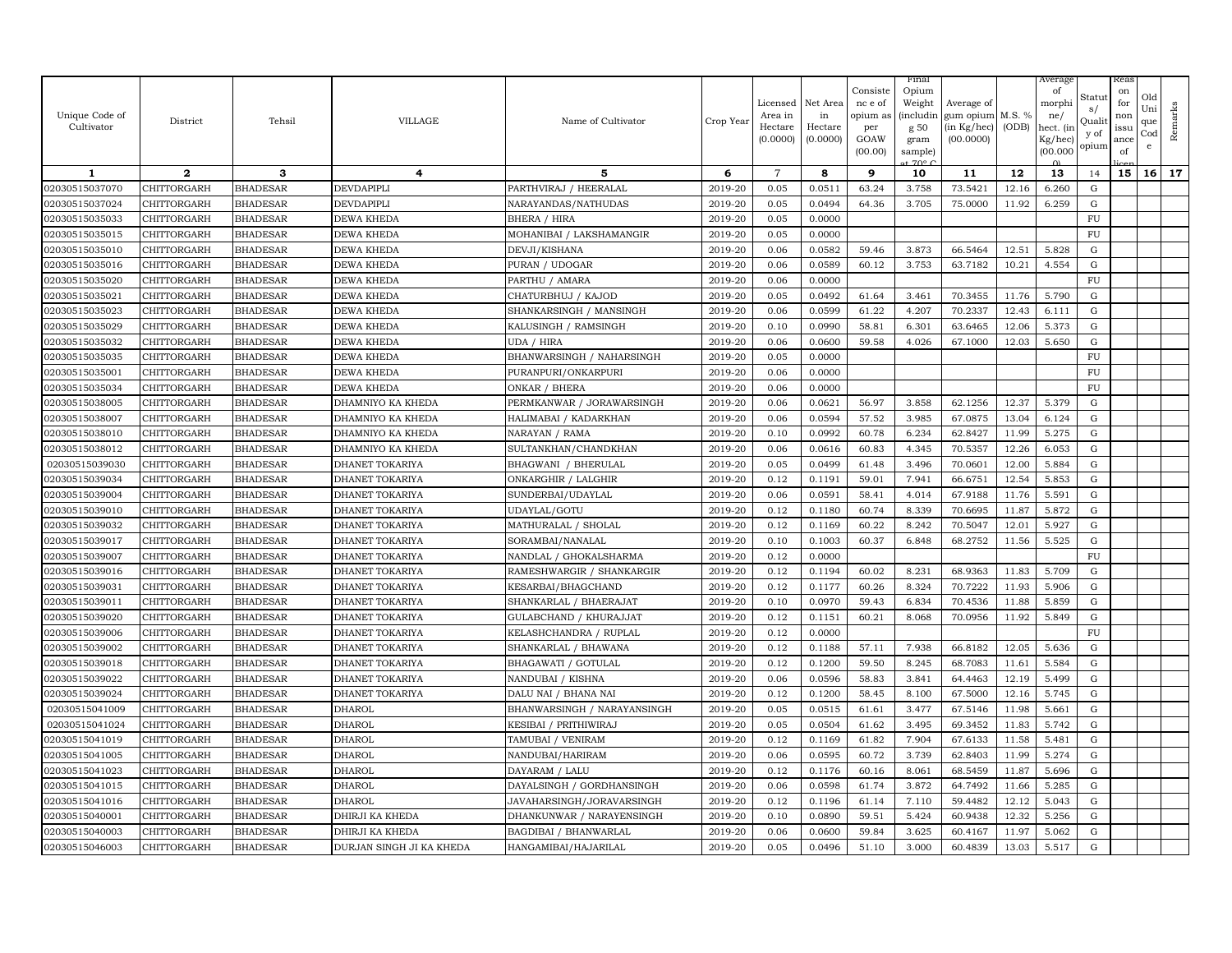| Unique Code of<br>Cultivator | District       | Tehsil          | VILLAGE                  | Name of Cultivator               | Crop Year | Licensed<br>Area in<br>Hectare<br>(0.0000) | Net Area<br>in<br>Hectare<br>(0.0000) | Consiste<br>nc e of<br>opium as<br>per<br>GOAW<br>(00.00) | Final<br>Opium<br>Weight<br><i>(includin</i><br>g 50<br>gram<br>sample<br>$70^\circ$ | Average of<br>gum opium M.S. %<br>(in Kg/hec)<br>(00.0000) | (ODB) | Averag<br>of<br>morphi<br>ne/<br>hect. (ir<br>Kg/hec<br>(00.000) | Statu<br>s/<br>Quali<br>y of<br>opium | on<br>for<br>nor<br>issu<br>ance<br>of | Old<br>nue<br>Cod | Remarks |
|------------------------------|----------------|-----------------|--------------------------|----------------------------------|-----------|--------------------------------------------|---------------------------------------|-----------------------------------------------------------|--------------------------------------------------------------------------------------|------------------------------------------------------------|-------|------------------------------------------------------------------|---------------------------------------|----------------------------------------|-------------------|---------|
| -1                           | $\overline{2}$ | 3               | 4                        | 5                                | 6         | $\overline{7}$                             | 8                                     | 9                                                         | 10                                                                                   | 11                                                         | 12    | 13                                                               | 14                                    | 15                                     |                   | 16 17   |
| 02030515046009               | CHITTORGARH    | <b>BHADESAR</b> | DURJAN SINGH JI KA KHEDA | <b>BHOPALSINGH / KESHARSINGH</b> | 2019-20   | 0.05                                       | 0.0515                                | 67.37                                                     | 3.830                                                                                | 74.3689                                                    | 12.04 | 6.269                                                            | $\mathbf G$                           |                                        |                   |         |
| 02030515046010               | CHITTORGARH    | <b>BHADESAR</b> | DURJAN SINGH JI KA KHEDA | GOPALSINGH / BHERUSINGH          | 2019-20   | 0.10                                       | 0.1025                                | 68.12                                                     | 7.162                                                                                | 69.8732                                                    | 11.83 | 5.786                                                            | G                                     |                                        |                   |         |
| 02030515046011               | CHITTORGARH    | <b>BHADESAR</b> | DURJAN SINGH JI KA KHEDA | CHANDANSINGH / JAYSINGH          | 2019-20   | 0.05                                       | 0.0502                                | 65.06                                                     | 3.476                                                                                | 69.2430                                                    | 11.94 | 5.787                                                            | G                                     |                                        |                   |         |
| 02030515046002               | CHITTORGARH    | <b>BHADESAR</b> | DURJAN SINGH JI KA KHEDA | DAKHIBAI / RAMCHANDAR            | 2019-20   | 0.06                                       | 0.0599                                | 68.17                                                     | 3.886                                                                                | 64.8748                                                    | 11.46 | 5.204                                                            | $\mathbf G$                           |                                        |                   |         |
| 02030515046001               | CHITTORGARH    | <b>BHADESAR</b> | DURJAN SINGH JI KA KHEDA | RAMLAL / PARTHA                  | 2019-20   | 0.05                                       | 0.0502                                | 61.87                                                     | 3.809                                                                                | 75.8765                                                    | 12.07 | 6.412                                                            | G                                     |                                        |                   |         |
| 02030515100003               | CHITTORGARH    | <b>BHADESAR</b> | FALASIA                  | <b>UDAILAL / BARDA</b>           | 2019-20   | 0.06                                       | 0.0600                                | 60.32                                                     | 4.446                                                                                | 74.1000                                                    | 11.56 | 5.997                                                            | G                                     |                                        |                   |         |
| 02030515100004               | CHITTORGARH    | <b>BHADESAR</b> | FALASIA                  | RISHALKUNWAR / RATANSINGH        | 2019-20   | 0.06                                       | 0.0600                                | 57.46                                                     | 4.096                                                                                | 68.2667                                                    | 12.65 | 6.045                                                            | G                                     |                                        |                   |         |
| 02030515100007               | CHITTORGARH    | <b>BHADESAR</b> | FALASIA                  | RAMA / KHURAJ                    | 2019-20   | 0.06                                       | 0.0615                                | 61.83                                                     | 4.461                                                                                | 72.5366                                                    | 11.74 | 5.961                                                            | G                                     |                                        |                   |         |
| 02030515100002               | CHITTORGARH    | <b>BHADESAR</b> | <b>FALASIA</b>           | KISHANLAL / JEETU                | 2019-20   | 0.10                                       | 0.0999                                | 58.49                                                     | 6.860                                                                                | 68.6687                                                    | 12.86 | 6.182                                                            | ${\rm G}$                             |                                        |                   |         |
| 02030515100008               | CHITTORGARH    | <b>BHADESAR</b> | <b>FALASIA</b>           | CHAMPALAL/KISHANLAL              | 2019-20   | 0.10                                       | 0.0991                                | 58.90                                                     | 6.614                                                                                | 66.7407                                                    | 12.12 | 5.662                                                            | G                                     |                                        |                   |         |
| 02030515047022               | CHITTORGARH    | <b>BHADESAR</b> | <b>FATEHPURA</b>         | UDIBAI / LAXMAN                  | 2019-20   | 0.05                                       | 0.0520                                | 60.02                                                     | 3.627                                                                                | 69.7500                                                    | 12.01 | 5.864                                                            | G                                     |                                        |                   |         |
| 02030515047013               | CHITTORGARH    | <b>BHADESAR</b> | FATEHPURA                | KALU/CHUNNILAL                   | 2019-20   | 0.06                                       | 0.0611                                | 62.96                                                     | 4.218                                                                                | 69.0344                                                    | 11.66 | 5.635                                                            | G                                     |                                        |                   |         |
| 02030515047005               | CHITTORGARH    | <b>BHADESAR</b> | FATEHPURA                | MANGANIRAM/SHANKAR               | 2019-20   | 0.10                                       | 0.1012                                | 61.99                                                     | 7.191                                                                                | 71.0573                                                    | 10.95 | 5.446                                                            | G                                     |                                        |                   |         |
| 02030515047003               | CHITTORGARH    | <b>BHADESAR</b> | FATEHPURA                | <b>BHERA / DEVA</b>              | 2019-20   | 0.10                                       | 0.1045                                | 56.35                                                     | 7.317                                                                                | 70.0191                                                    | 12.26 | 6.009                                                            | G                                     |                                        |                   |         |
| 02030515047021               | CHITTORGARH    | <b>BHADESAR</b> | FATEHPURA                | MANGNIRAM/HIRALAL                | 2019-20   | 0.10                                       | 0.0509                                | 60.85                                                     | 3.547                                                                                | 69.6857                                                    | 11.65 | 5.682                                                            | ${\rm G}$                             |                                        |                   |         |
| 02030515047001               | CHITTORGARH    | <b>BHADESAR</b> | <b>FATEHPURA</b>         | DEVA / NAWALA                    | 2019-20   | 0.12                                       | 0.1184                                | 55.31                                                     | 8.083                                                                                | 68.2686                                                    | 13.09 | 6.256                                                            | G                                     |                                        |                   |         |
| 02030515047008               | CHITTORGARH    | <b>BHADESAR</b> | <b>FATEHPURA</b>         | JITMAL / DLICHANDJAT             | 2019-20   | 0.10                                       | 0.1027                                | 59.72                                                     | 7.209                                                                                | 70.1947                                                    | 12.01 | 5.901                                                            | G                                     |                                        |                   |         |
| 02030515047011               | CHITTORGARH    | <b>BHADESAR</b> | <b>FATEHPURA</b>         | KESHAR/SHANKARLAL                | 2019-20   | 0.12                                       | 0.1196                                | 58.36                                                     | 8.262                                                                                | 69.0803                                                    | 12.11 | 5.856                                                            | $\mathbf G$                           |                                        |                   |         |
| 02030515047015               | CHITTORGARH    | <b>BHADESAR</b> | FATEHPURA                | RATANA/RUPA                      | 2019-20   | 0.06                                       | 0.0000                                |                                                           |                                                                                      |                                                            |       |                                                                  | ${\rm FU}$                            |                                        |                   |         |
| 02030515047002               | CHITTORGARH    | <b>BHADESAR</b> | <b>FATEHPURA</b>         | NARAYANLAL / GANGARAMJAT         | 2019-20   | 0.05                                       | 0.0486                                | 54.81                                                     | 3.289                                                                                | 67.6749                                                    | 12.72 | 6.025                                                            | $\mathbf G$                           |                                        |                   |         |
| 02030515047004               | CHITTORGARH    | <b>BHADESAR</b> | FATEHPURA                | GISIBAI / BARDA                  | 2019-20   | 0.10                                       | 0.0998                                | 54.59                                                     | 6.395                                                                                | 64.0782                                                    | 12.49 | 5.602                                                            | G                                     |                                        |                   |         |
| 02030515047009               | CHITTORGARH    | <b>BHADESAR</b> | <b>FATEHPURA</b>         | LAXMANDAS / PRATAP               | 2019-20   | 0.06                                       | 0.0000                                |                                                           |                                                                                      |                                                            |       |                                                                  | FU                                    |                                        |                   |         |
| 02030515047016               | CHITTORGARH    | <b>BHADESAR</b> | FATEHPURA                | MATHURALAL / GOPILAL             | 2019-20   | 0.10                                       | 0.1022                                | 55.86                                                     | 6.759                                                                                | 66.1350                                                    | 12.64 | 5.852                                                            | $\mathbf G$                           |                                        |                   |         |
| 02030515048026               | CHITTORGARH    | <b>BHADESAR</b> | <b>GANTHEDI</b>          | NATAWARSINGH / NARAYANSINGH      | 2019-20   | 0.05                                       | 0.0508                                | 60.86                                                     | 3.582                                                                                | 70.5118                                                    | 11.37 | 5.612                                                            | ${\rm G}$                             |                                        |                   |         |
| 02030515048080               | CHITTORGARH    | <b>BHADESAR</b> | <b>GANTHEDI</b>          | BHERUSINGH / NARAYANSINGH        | 2019-20   | 0.05                                       | 0.0506                                | 63.02                                                     | 3.781                                                                                | 74.7233                                                    | 11.73 | 6.136                                                            | G                                     |                                        |                   |         |
| 02030515048027               | CHITTORGARH    | <b>BHADESAR</b> | <b>GANTHEDI</b>          | SOHANSINGH / KISHANSINGH         | 2019-20   | 0.05                                       | 0.0499                                | 58.99                                                     | 3.354                                                                                | 67.2144                                                    | 11.63 | 5.472                                                            | G                                     |                                        |                   |         |
| 02030515048050               | CHITTORGARH    | <b>BHADESAR</b> | <b>GANTHEDI</b>          | AMARSINGH/AMANSINGH              | 2019-20   | 0.06                                       | 0.0595                                | 64.05                                                     | 4.246                                                                                | 71.3613                                                    | 11.57 | 5.779                                                            | G                                     |                                        |                   |         |
| 02030515048002               | CHITTORGARH    | <b>BHADESAR</b> | <b>GANTHEDI</b>          | MANGIBAI / RAMSINGH              | 2019-20   | 0.06                                       | 0.0600                                | 60.05                                                     | 3.972                                                                                | 66.2000                                                    | 11.84 | 5.486                                                            | G                                     |                                        |                   |         |
| 02030515048032               | CHITTORGARH    | <b>BHADESAR</b> | <b>GANTHEDI</b>          | <b>BABULAL/ HEMRAJ</b>           | 2019-20   | 0.10                                       | 0.0999                                | 61.48                                                     | 7.035                                                                                | 70.4204                                                    | 11.42 | 5.629                                                            | G                                     |                                        |                   |         |
| 02030515048003               | CHITTORGARH    | <b>BHADESAR</b> | <b>GANTHEDI</b>          | NARAYANIBAI / MOTI               | 2019-20   | 0.06                                       | 0.0612                                | 63.68                                                     | 4.403                                                                                | 71.9444                                                    | 11.90 | 5.993                                                            | G                                     |                                        |                   |         |
| 02030515048094               | CHITTORGARH    | <b>BHADESAR</b> | <b>GANTHEDI</b>          | VIJAYSINGH / MOHANSINGH          | 2019-20   | 0.10                                       | 0.1000                                | 64.96                                                     | 6.459                                                                                | 64.5900                                                    | 11.42 | 5.163                                                            | G                                     |                                        |                   |         |
| 02030515048103               | CHITTORGARH    | <b>BHADESAR</b> | <b>GANTHEDI</b>          | DALCHAND/DOLA                    | 2019-20   | 0.12                                       | 0.1200                                | 60.56                                                     | 8.288                                                                                | 69.0667                                                    | 12.27 | 5.932                                                            | G                                     |                                        |                   |         |
| 02030515048061               | CHITTORGARH    | <b>BHADESAR</b> | <b>GANTHEDI</b>          | SHANKAR / CHUNNILAL              | 2019-20   | 0.06                                       | 0.0589                                | 61.75                                                     | 4.305                                                                                | 73.0900                                                    | 11.85 | 6.063                                                            | $\mathbf G$                           |                                        |                   |         |
| 02030515048015               | CHITTORGARH    | <b>BHADESAR</b> | <b>GANTHEDI</b>          | GAMERSINGH / BHAGAWANSINGH       | 2019-20   | 0.10                                       | 0.1009                                | 61.19                                                     | 7.072                                                                                | 70.0892                                                    | 11.68 | 5.730                                                            | G                                     |                                        |                   |         |
| 02030515048083               | CHITTORGARH    | <b>BHADESAR</b> | <b>GANTHEDI</b>          | BALUSINGH / JAYSINGH             | 2019-20   | 0.10                                       | 0.0995                                | 62.57                                                     | 6.972                                                                                | 70.0704                                                    | 12.00 | 5.886                                                            | $\mathbf G$                           |                                        |                   |         |
| 02030515048001               | CHITTORGARH    | <b>BHADESAR</b> | <b>GANTHEDI</b>          | BHABHUTSINGH / KHUMANSINGH       | 2019-20   | 0.06                                       | 0.0582                                | 61.76                                                     | 4.129                                                                                | 70.9450                                                    | 12.32 | 6.118                                                            | G                                     |                                        |                   |         |
| 02030515048059               | CHITTORGARH    | <b>BHADESAR</b> | <b>GANTHEDI</b>          | NARAYAN / POKHAR                 | 2019-20   | 0.06                                       | 0.0000                                |                                                           |                                                                                      |                                                            |       |                                                                  | FU                                    |                                        |                   |         |
| 02030515048075               | CHITTORGARH    | <b>BHADESAR</b> | <b>GANTHEDI</b>          | MOHANBAI/LAXMANSINGH             | 2019-20   | 0.06                                       | 0.0600                                | 61.13                                                     | 3.886                                                                                | 64.7667                                                    | 11.73 | 5.318                                                            | G                                     |                                        |                   |         |
| 02030515048049               | CHITTORGARH    | <b>BHADESAR</b> | <b>GANTHEDI</b>          | NARU / HEMRAJ                    | 2019-20   | 0.10                                       | 0.1000                                | 60.12                                                     | 6.699                                                                                | 66.9900                                                    | 12.41 | 5.819                                                            | G                                     |                                        |                   |         |
| 02030515048038               | CHITTORGARH    | <b>BHADESAR</b> | <b>GANTHEDI</b>          | PRATHVIRAJ / GOKAL               | 2019-20   | 0.12                                       | 0.1200                                | 60.23                                                     | 8.372                                                                                | 69.7667                                                    | 11.94 | 5.831                                                            | G                                     |                                        |                   |         |
| 02030515048071               | CHITTORGARH    | <b>BHADESAR</b> | <b>GANTHEDI</b>          | CHATARBHUJ / GANESH              | 2019-20   | 0.06                                       | 0.0586                                | 62.40                                                     | 4.439                                                                                | 75.7509                                                    | 11.79 | 6.252                                                            | G                                     |                                        |                   |         |
| 02030515048076               | CHITTORGARH    | <b>BHADESAR</b> | <b>GANTHEDI</b>          | DARYAWSINGH / KALUSINGH          | 2019-20   | 0.06                                       | 0.0626                                | 62.33                                                     | 4.506                                                                                | 71.9808                                                    | 11.66 | 5.875                                                            | G                                     |                                        |                   |         |
| 02030515048037               | CHITTORGARH    | <b>BHADESAR</b> | <b>GANTHEDI</b>          | <b>BHERULAL / KHEMA</b>          | 2019-20   | 0.06                                       | 0.0600                                | 57.73                                                     | 3.983                                                                                | 66.3833                                                    | 12.84 | 5.967                                                            | G                                     |                                        |                   |         |
| 02030515048047               | CHITTORGARH    | <b>BHADESAR</b> | <b>GANTHEDI</b>          | SOSARBAI/CHHOGA                  | 2019-20   | 0.12                                       | 0.1182                                | 61.40                                                     | 8.385                                                                                | 70.9391                                                    | 11.66 | 5.790                                                            | G                                     |                                        |                   |         |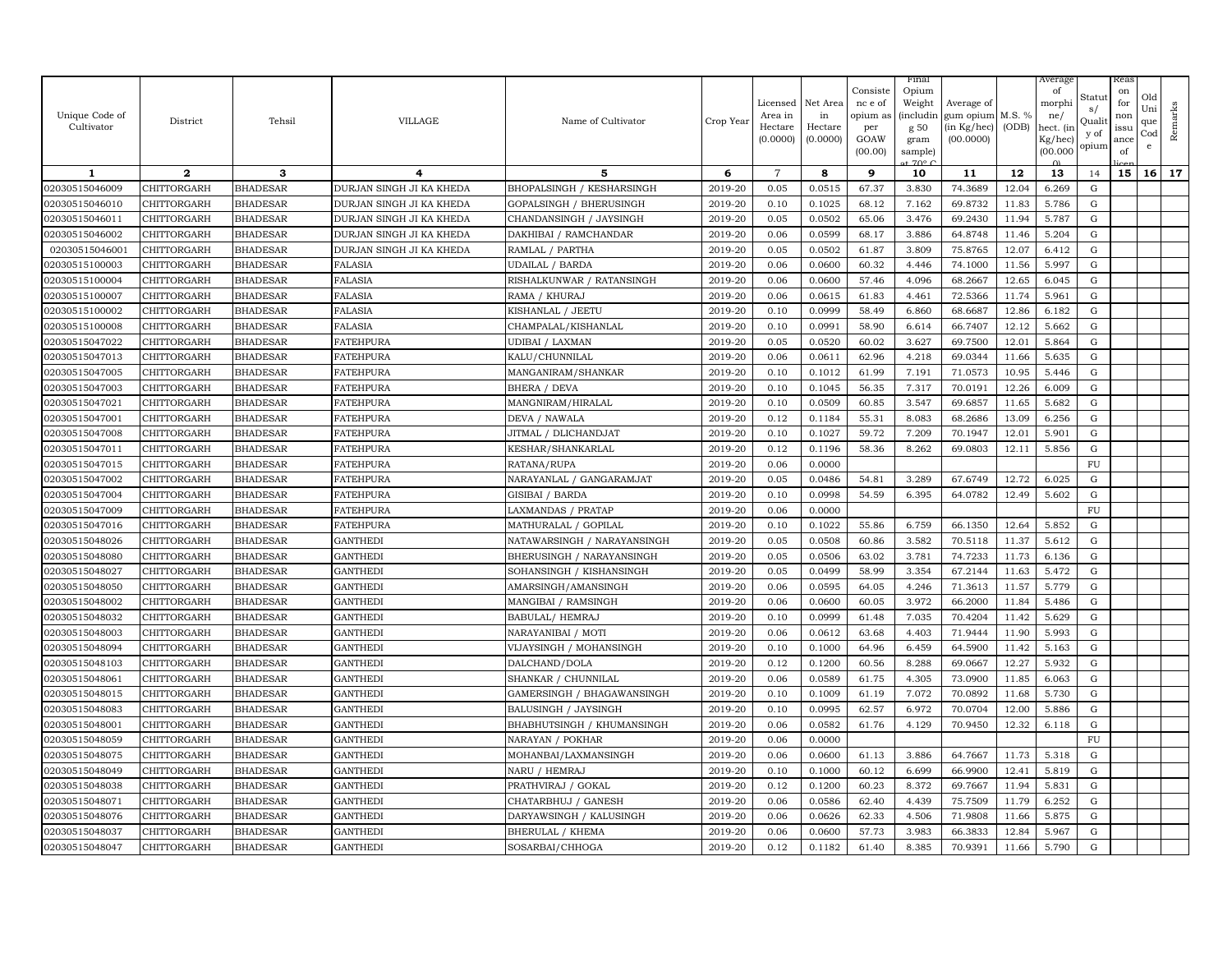| Unique Code of<br>Cultivator | District       | Tehsil          | VILLAGE           | Name of Cultivator               | Crop Year | Licensed<br>Area in<br>Hectare<br>(0.0000) | Net Area<br>in<br>Hectare<br>(0.0000) | Consiste<br>nc e of<br>opium as<br>per<br>GOAW<br>(00.00) | Final<br>Opium<br>Weight<br><i>(includin</i><br>g 50<br>gram<br>sample]<br>70° | Average of<br>gum opium M.S. %<br>(in Kg/hec)<br>(00.0000) | (ODB) | Average<br>of<br>morphi<br>ne/<br>hect. (in<br>Kg/hec<br>(00.000) | Statut<br>s/<br>Quali<br>y of<br>opium | on<br>for<br>nor<br>isst<br>ance<br>of | Old<br>Uni<br>que<br>Cod | Remarks |
|------------------------------|----------------|-----------------|-------------------|----------------------------------|-----------|--------------------------------------------|---------------------------------------|-----------------------------------------------------------|--------------------------------------------------------------------------------|------------------------------------------------------------|-------|-------------------------------------------------------------------|----------------------------------------|----------------------------------------|--------------------------|---------|
| 1                            | $\overline{2}$ | 3               | 4                 | 5                                | 6         | $\overline{7}$                             | 8                                     | 9                                                         | 10                                                                             | 11                                                         | 12    | 13                                                                | 14                                     | 15                                     | 16 <sup>1</sup>          | 17      |
| 02030515048034               | CHITTORGARH    | <b>BHADESAR</b> | <b>GANTHEDI</b>   | CHHAGANSINGH / RAMSINGH          | 2019-20   | 0.06                                       | 0.0618                                | 61.15                                                     | 4.385                                                                          | 70.9547                                                    | 11.71 | 5.817                                                             | G                                      |                                        |                          |         |
| 02030515048054               | CHITTORGARH    | <b>BHADESAR</b> | <b>GANTHEDI</b>   | BHOPALSINGH / JAYSINGH           | 2019-20   | 0.06                                       | 0.0591                                | 62.61                                                     | 4.249                                                                          | 71.8951                                                    | 12.15 | 6.114                                                             | G                                      |                                        |                          |         |
| 02030515048092               | CHITTORGARH    | <b>BHADESAR</b> | GANTHEDI          | INDERSINGH / KHUMANSINGH         | 2019-20   | 0.06                                       | 0.0600                                | 59.80                                                     | 3.750                                                                          | 62.5000                                                    | 11.51 | 5.036                                                             | G                                      |                                        |                          |         |
| 02030515048091               | CHITTORGARH    | <b>BHADESAR</b> | GANTHEDI          | DHAPUBAI/KHUMA                   | 2019-20   | 0.06                                       | 0.0608                                | 57.86                                                     | 3.943                                                                          | 64.8520                                                    | 12.56 | 5.701                                                             | G                                      |                                        |                          |         |
| 02030515048030               | CHITTORGARH    | <b>BHADESAR</b> | GANTHEDI          | <b>BAJERAM / ONKAR</b>           | 2019-20   | 0.12                                       | 0.1151                                | 61.65                                                     | 8.015                                                                          | 69.6351                                                    | 11.89 | 5.795                                                             | G                                      |                                        |                          |         |
| 02030515048052               | CHITTORGARH    | <b>BHADESAR</b> | GANTHEDI          | ONKAR / GANESH                   | 2019-20   | 0.10                                       | 0.0980                                | 62.50                                                     | 6.732                                                                          | 68.6939                                                    | 11.38 | 5.472                                                             | G                                      |                                        |                          |         |
| 02030515048063               | CHITTORGARH    | <b>BHADESAR</b> | <b>GANTHEDI</b>   | SUNDER / HARU                    | 2019-20   | 0.10                                       | 0.0998                                | 60.47                                                     | 6.557                                                                          | 65.7014                                                    | 11.91 | 5.477                                                             | G                                      |                                        |                          |         |
| 02030515048010               | CHITTORGARH    | <b>BHADESAR</b> | GANTHEDI          | UDAISINGH/GIRWARSINGH            | 2019-20   | 0.10                                       | 0.1007                                | 65.67                                                     | 7.374                                                                          | 73.2274                                                    | 11.60 | 5.946                                                             | G                                      |                                        |                          |         |
| 02030515048004               | CHITTORGARH    | <b>BHADESAR</b> | <b>GANTHEDI</b>   | <b>BHURSINGH / LALSINGH</b>      | 2019-20   | 0.10                                       | 0.0986                                | 61.04                                                     | 6.993                                                                          | 70.9229                                                    | 11.57 | 5.744                                                             | ${\rm G}$                              |                                        |                          |         |
| 02030515048017               | CHITTORGARH    | <b>BHADESAR</b> | GANTHEDI          | MOHANLAL / BHAGIRATH SUTHAR      | 2019-20   | 0.06                                       | 0.0599                                | 60.46                                                     | 3.947                                                                          | 65.8932                                                    | 12.27 | 5.660                                                             | ${\rm G}$                              |                                        |                          |         |
| 02030515048021               | CHITTORGARH    | <b>BHADESAR</b> | <b>GANTHEDI</b>   | CHENSINGH / BHAGAWANSINGH        | 2019-20   | 0.12                                       | 0.1190                                | 58.66                                                     | 8.271                                                                          | 69.5042                                                    | 12.50 | 6.082                                                             | ${\rm G}$                              |                                        |                          |         |
| 02030515048022               | CHITTORGARH    | <b>BHADESAR</b> | <b>GANTHEDI</b>   | HEMRAJ / CHUNNILAL               | 2019-20   | 0.06                                       | 0.0596                                | 61.25                                                     | 4.156                                                                          | 69.7315                                                    | 11.61 | 5.667                                                             | G                                      |                                        |                          |         |
| 02030515048040               | CHITTORGARH    | <b>BHADESAR</b> | GANTHEDI          | RAMSINGH / NATHUSINGH            | 2019-20   | 0.06                                       | 0.0580                                | 61.60                                                     | 4.004                                                                          | 69.0345                                                    | 11.61 | 5.610                                                             | ${\rm G}$                              |                                        |                          |         |
| 02030515048044               | CHITTORGARH    | <b>BHADESAR</b> | GANTHEDI          | NARAYANDAS / MOHANDAS            | 2019-20   | 0.06                                       | 0.0626                                | 56.29                                                     | 4.045                                                                          | 64.6166                                                    | 12.63 | 5.713                                                             | ${\rm G}$                              |                                        |                          |         |
| 02030515048053               | CHITTORGARH    | <b>BHADESAR</b> | <b>GANTHEDI</b>   | <b>GOPILAL / SHRIRAM</b>         | 2019-20   | 0.06                                       | 0.0600                                | 60.00                                                     | 3.823                                                                          | 63.7167                                                    | 12.42 | 5.539                                                             | G                                      |                                        |                          |         |
| 02030515048058               | CHITTORGARH    | <b>BHADESAR</b> | <b>GANTHEDI</b>   | NATHU / VENA                     | 2019-20   | 0.06                                       | 0.0575                                | 58.95                                                     | 3.840                                                                          | 66.7826                                                    | 12.16 | 5.685                                                             | ${\rm G}$                              |                                        |                          |         |
| 02030515048060               | CHITTORGARH    | <b>BHADESAR</b> | <b>GANTHEDI</b>   | KAMALABAI / SAJJAN               | 2019-20   | 0.06                                       | 0.0595                                | 63.89                                                     | 3.934                                                                          | 66.1176                                                    | 11.72 | 5.424                                                             | G                                      |                                        |                          |         |
| 02030515048062               | CHITTORGARH    | <b>BHADESAR</b> | <b>GANTHEDI</b>   | NARAYAN / SHORAM                 | 2019-20   | 0.05                                       | 0.0500                                | 59.79                                                     | 3.340                                                                          | 66.8000                                                    | 12.23 | 5.718                                                             | ${\rm G}$                              |                                        |                          |         |
| 02030515048064               | CHITTORGARH    | <b>BHADESAR</b> | GANTHEDI          | BHERUSINGH / LALSINGH            | 2019-20   | 0.06                                       | 0.0600                                | 64.38                                                     | 3.890                                                                          | 64.8333                                                    | 11.46 | 5.201                                                             | G                                      |                                        |                          |         |
| 02030515048068               | CHITTORGARH    | <b>BHADESAR</b> | GANTHEDI          | SHAMBHUSINGH / CHENSINGH         | 2019-20   | 0.06                                       | 0.0614                                | 57.24                                                     | 4.334                                                                          | 70.5863                                                    | 12.00 | 5.929                                                             | G                                      |                                        |                          |         |
| 02030515048074               | CHITTORGARH    | <b>BHADESAR</b> | <b>GANTHEDI</b>   | BHERUSINGH / KISHANSINGH         | 2019-20   | 0.10                                       | 0.1006                                | 59.90                                                     | 6.435                                                                          | 63.9662                                                    | 12.00 | 5.373                                                             | G                                      |                                        |                          |         |
| 02030515048093               | CHITTORGARH    | <b>BHADESAR</b> | GANTHEDI          | KESHARSINGH / SOHANSINGH         | 2019-20   | 0.06                                       | 0.0603                                | 60.39                                                     | 4.176                                                                          | 69.2537                                                    | 11.77 | 5.705                                                             | ${\rm G}$                              |                                        |                          |         |
| 02030515048096               | CHITTORGARH    | <b>BHADESAR</b> | GANTHEDI          | SHAYAMLAL / HIRALAL              | 2019-20   | 0.10                                       | 0.0975                                | 60.40                                                     | 6.825                                                                          | 70.0000                                                    | 12.17 | 5.963                                                             | G                                      |                                        |                          |         |
| 02030515049018               | CHITTORGARH    | <b>BHADESAR</b> | GARDANA           | GOVERDHAN / GISA                 | 2019-20   | 0.05                                       | 0.0507                                | 59.64                                                     | 3.561                                                                          | 70.2367                                                    | 12.04 | 5.920                                                             | G                                      |                                        |                          |         |
| 02030515049003               | CHITTORGARH    | <b>BHADESAR</b> | GARDANA           | BARJIBAI/DEVA                    | 2019-20   | 0.06                                       | 0.0612                                | 51.95                                                     | 3.815                                                                          | 62.3366                                                    | 15.98 | 6.972                                                             | G                                      |                                        |                          |         |
| 02030515049039               | CHITTORGARH    | <b>BHADESAR</b> | <b>GARDANA</b>    | UDA / DALLA                      | 2019-20   | 0.06                                       | 0.0620                                | 56.78                                                     | 4.039                                                                          | 65.1452                                                    | 12.47 | 5.687                                                             | ${\rm G}$                              |                                        |                          |         |
| 02030515049002               | CHITTORGARH    | <b>BHADESAR</b> | GARDANA           | BHERULAL / SHANKARLAL / PYARIBAI | 2019-20   | 0.06                                       | 0.0597                                | 57.79                                                     | 4.021                                                                          | 67.3534                                                    | 12.42 | 5.855                                                             | G                                      |                                        |                          |         |
| 02030515049056               | CHITTORGARH    | <b>BHADESAR</b> | GARDANA           | CHANDIBAI/JITU                   | 2019-20   | 0.06                                       | 0.0611                                | 60.80                                                     | 4.108                                                                          | 67.2340                                                    | 11.61 | 5.465                                                             | G                                      |                                        |                          |         |
| 02030515049057               | CHITTORGARH    | <b>BHADESAR</b> | GARDANA           | DEUBAI / PANNA                   | 2019-20   | 0.05                                       | 0.0505                                | 59.42                                                     | 3.574                                                                          | 70.7723                                                    | 12.29 | 6.088                                                             | G                                      |                                        |                          |         |
| 02030515049010               | CHITTORGARH    | <b>BHADESAR</b> | GARDANA           | MITTHULAL / LADURAM              | 2019-20   | 0.06                                       | 0.0614                                | 57.50                                                     | 4.041                                                                          | 65.8143                                                    | 12.43 | 5.727                                                             | ${\rm G}$                              |                                        |                          |         |
| 02030515049033               | CHITTORGARH    | <b>BHADESAR</b> | <b>GARDANA</b>    | BHURIBAI / TARACHAND             | 2019-20   | 0.05                                       | 0.0514                                | 57.73                                                     | 3.546                                                                          | 68.9883                                                    | 11.90 | 5.747                                                             | G                                      |                                        |                          |         |
| 02030515049048               | CHITTORGARH    | <b>BHADESAR</b> | GARDANA           | MADHU / MAGNA                    | 2019-20   | 0.06                                       | 0.0614                                | 60.28                                                     | 4.013                                                                          | 65.3583                                                    | 12.19 | 5.577                                                             | ${\rm G}$                              |                                        |                          |         |
| 02030515050010               | CHITTORGARH    | <b>BHADESAR</b> | GHATI             | MANGILAL / SHORAM                | 2019-20   | 0.10                                       | 0.0974                                | 62.02                                                     | 6.929                                                                          | 71.1396                                                    | 11.67 | 5.811                                                             | ${\rm G}$                              |                                        |                          |         |
| 02030515050002               | CHITTORGARH    | <b>BHADESAR</b> | <b>GHATI</b>      | SHANKAR / HIRA                   | 2019-20   | 0.10                                       | 0.1003                                | 61.42                                                     | 6.923                                                                          | 69.0229                                                    | 11.76 | 5.682                                                             | ${\rm G}$                              |                                        |                          |         |
| 02030515050003               | CHITTORGARH    | <b>BHADESAR</b> | GHATI             | HARIKISHAN/SHORAM                | 2019-20   | 0.10                                       | 0.0982                                | 62.06                                                     | 7.004                                                                          | 71.3238                                                    | 11.65 | 5.816                                                             | ${\rm G}$                              |                                        |                          |         |
| 02030515050009               | CHITTORGARH    | <b>BHADESAR</b> | GHATI             | ONKARLAL / SHORAM                | 2019-20   | 0.10                                       | 0.0978                                | 61.97                                                     | 6.994                                                                          | 71.5133                                                    | 11.68 | 5.847                                                             | G                                      |                                        |                          |         |
| 02030515050004               | CHITTORGARH    | <b>BHADESAR</b> | GHATI             | RUPA / BHURA                     | 2019-20   | 0.06                                       | 0.0602                                | 62.49                                                     | 4.348                                                                          | 72.2259                                                    | 11.52 | 5.824                                                             | G                                      |                                        |                          |         |
| 02030515050005               | CHITTORGARH    | <b>BHADESAR</b> | GHATI             | GOPILAL / RAMA                   | 2019-20   | 0.10                                       | 0.0966                                | 61.15                                                     | 6.779                                                                          | 70.1760                                                    | 11.82 | 5.806                                                             | G                                      |                                        |                          |         |
| 02030515050006               | CHITTORGARH    | <b>BHADESAR</b> | GHATI             | NANURAM / NARAYN                 | 2019-20   | 0.05                                       | 0.0500                                | 60.54                                                     | 3.494                                                                          | 69.8800                                                    | 11.66 | 5.704                                                             | ${\rm G}$                              |                                        |                          |         |
| 02030515050007               | CHITTORGARH    | <b>BHADESAR</b> | GHATI             | NANDUBAI/MEGHA                   | 2019-20   | 0.06                                       | 0.0592                                | 60.52                                                     | 4.029                                                                          | 68.0574                                                    | 12.05 | 5.741                                                             | G                                      |                                        |                          |         |
| 02030515050008               | CHITTORGARH    | <b>BHADESAR</b> | GHATI             | <b>BHERULAL / EKLING</b>         | 2019-20   | 0.06                                       | 0.0574                                | 59.85                                                     | 3.685                                                                          | 64.1986                                                    | 11.98 | 5.384                                                             | G                                      |                                        |                          |         |
| 02030515051002               | CHITTORGARH    | <b>BHADESAR</b> | <b>GIDA KHERA</b> | KISHNA / BHAGNA                  | 2019-20   | 0.06                                       | 0.0600                                | 56.70                                                     | 3.920                                                                          | 65.3333                                                    | 12.20 | 5.580                                                             | ${\rm G}$                              |                                        |                          |         |
| 02030515051006               | CHITTORGARH    | <b>BHADESAR</b> | <b>GIDA KHERA</b> | GOTIBAI / BHERA                  | 2019-20   | 0.06                                       | 0.0591                                | 60.10                                                     | 4.113                                                                          | 69.5939                                                    | 11.85 | 5.772                                                             | ${\rm G}$                              |                                        |                          |         |
| 02030515051008               | CHITTORGARH    | <b>BHADESAR</b> | <b>GIDA KHERA</b> | HARCHAND / CHHENA                | 2019-20   | 0.06                                       | 0.0000                                |                                                           |                                                                                |                                                            |       |                                                                   | FU                                     |                                        |                          |         |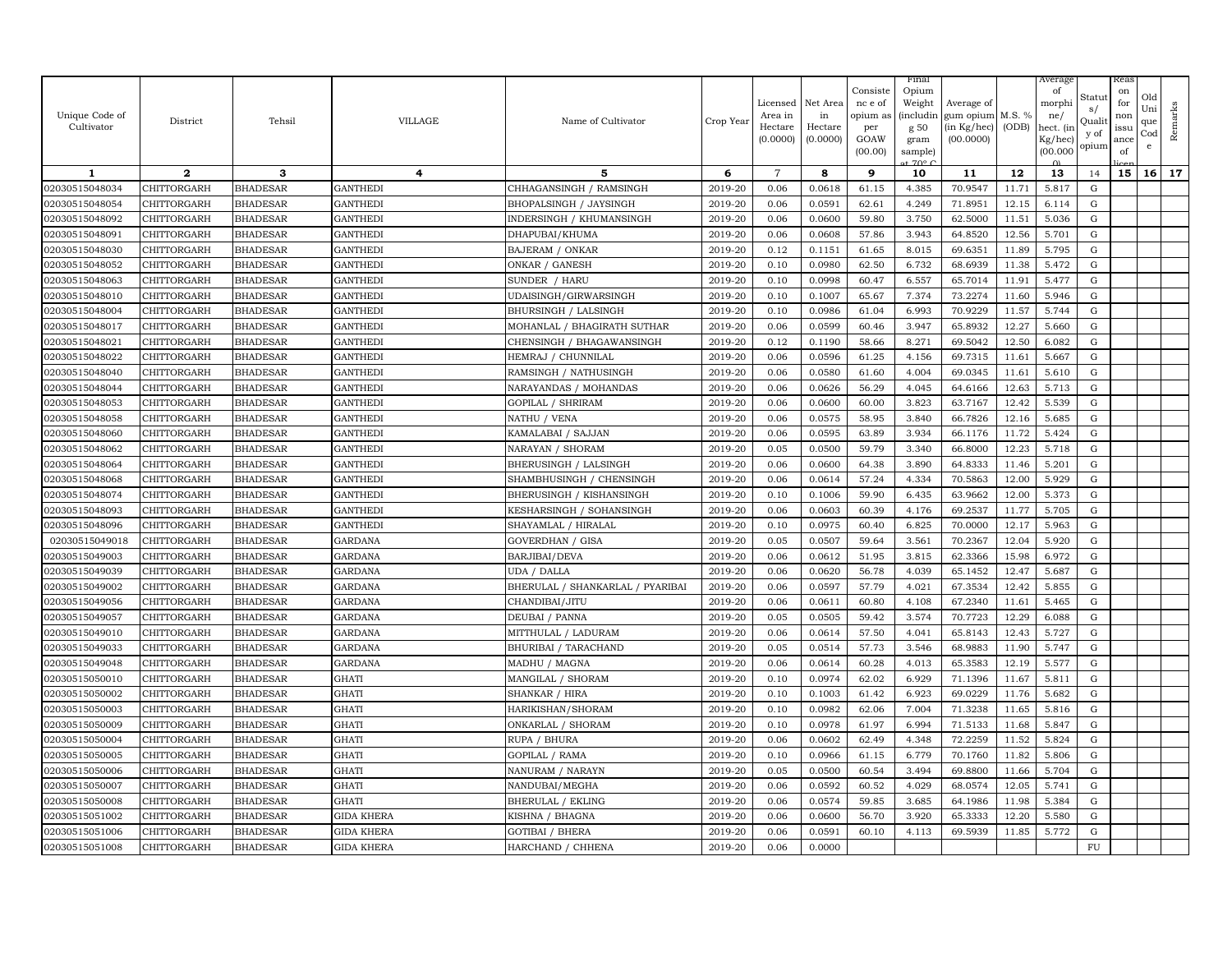| Unique Code of<br>Cultivator | District       | Tehsil          | VILLAGE            | Name of Cultivator       | Crop Year | Licensed<br>Area in<br>Hectare<br>(0.0000) | Net Area<br>in<br>Hectare<br>(0.0000) | Consiste<br>nc e of<br>opium as<br>per<br>GOAW<br>(00.00) | Final<br>Opium<br>Weight<br><i>(includin</i><br>g 50<br>gram<br>sample]<br>$70^\circ$ | Average of<br>gum opium M.S. %<br>(in Kg/hec)<br>(00.0000) | (ODB) | Average<br>of<br>morphi<br>ne/<br>hect. (in<br>Kg/hec<br>(00.000) | Statut<br>s/<br>Quali<br>y of<br>opium | on<br>for<br>nor<br>isst<br>ance<br>of | Dld<br>Uni<br>que<br>Cod | Remarks |
|------------------------------|----------------|-----------------|--------------------|--------------------------|-----------|--------------------------------------------|---------------------------------------|-----------------------------------------------------------|---------------------------------------------------------------------------------------|------------------------------------------------------------|-------|-------------------------------------------------------------------|----------------------------------------|----------------------------------------|--------------------------|---------|
| -1                           | $\overline{2}$ | з               | 4                  | 5                        | 6         | $\overline{7}$                             | 8                                     | 9                                                         | 10                                                                                    | 11                                                         | 12    | 13                                                                | 14                                     | 15                                     | 16                       | 17      |
| 02030515051004               | CHITTORGARH    | <b>BHADESAR</b> | <b>GIDA KHERA</b>  | KISHANLAL/BHERU          | 2019-20   | 0.06                                       | 0.0597                                | 56.59                                                     | 3.630                                                                                 | 60.8040                                                    | 12.51 | 5.324                                                             | G                                      |                                        |                          |         |
| 02030515052027               | CHITTORGARH    | <b>BHADESAR</b> | GOPI KA KHEDA      | GEETA/UDAILAL            | 2019-20   | 0.06                                       | 0.0585                                | 55.51                                                     | 3.743                                                                                 | 63.9829                                                    | 4.14  | 1.854                                                             | $\mathbf{I}$                           | 02                                     |                          |         |
| 02030515052002               | CHITTORGARH    | <b>BHADESAR</b> | GOPI KA KHEDA      | BARDICHAND / SHANKARLAL  | 2019-20   | 0.05                                       | 0.0486                                | 54.91                                                     | 3.365                                                                                 | 69.2387                                                    | 12.62 | 6.117                                                             | G                                      |                                        |                          |         |
| 02030515052035               | CHITTORGARH    | <b>BHADESAR</b> | GOPI KA KHEDA      | KALU/JODHA               | 2019-20   | 0.05                                       | 0.0504                                | 60.26                                                     | 3.392                                                                                 | 67.3016                                                    | 11.57 | 5.450                                                             | G                                      |                                        |                          |         |
| 02030515052022               | CHITTORGARH    | <b>BHADESAR</b> | GOPI KA KHEDA      | CHUNNIBAI / KALU         | 2019-20   | 0.06                                       | 0.0586                                | 58.32                                                     | 4.099                                                                                 | 69.9488                                                    | 12.33 | 6.037                                                             | G                                      |                                        |                          |         |
| 02030515052023               | CHITTORGARH    | <b>BHADESAR</b> | GOPI KA KHEDA      | JITMAL / SHORAM          | 2019-20   | 0.06                                       | 0.0588                                | 55.50                                                     | 3.948                                                                                 | 67.1429                                                    | 12.47 | 5.862                                                             | G                                      |                                        |                          |         |
| 02030515052037               | CHITTORGARH    | <b>BHADESAR</b> | GOPI KA KHEDA      | RATAN / KISHANA          | 2019-20   | 0.06                                       | 0.0604                                | 59.21                                                     | 4.085                                                                                 | 67.6325                                                    | 11.67 | 5.526                                                             | ${\rm G}$                              |                                        |                          |         |
| 02030515052007               | CHITTORGARH    | <b>BHADESAR</b> | GOPI KA KHEDA      | JAGANNATH / CHENA        | 2019-20   | 0.06                                       | 0.0000                                |                                                           |                                                                                       |                                                            |       |                                                                   | ${\rm FU}$                             |                                        |                          |         |
| 02030515052032               | CHITTORGARH    | <b>BHADESAR</b> | GOPI KA KHEDA      | BHANWARLAL / JITMAL      | 2019-20   | 0.05                                       | 0.0498                                | 62.73                                                     | 3.871                                                                                 | 77.7309                                                    | 11.11 | 6.046                                                             | ${\rm G}$                              |                                        |                          |         |
| 02030515052033               | CHITTORGARH    | <b>BHADESAR</b> | GOPI KA KHEDA      | PRABHU / NARAYANDAS      | 2019-20   | 0.05                                       | 0.0477                                | 61.95                                                     | 3.478                                                                                 | 72.9140                                                    | 11.74 | 5.992                                                             | G                                      |                                        |                          |         |
| 02030515052009               | CHITTORGARH    | <b>BHADESAR</b> | GOPI KA KHEDA      | BHANWARLAL / MALU        | 2019-20   | 0.05                                       | 0.0485                                | 55.30                                                     | 3.144                                                                                 | 64.8247                                                    | 12.17 | 5.523                                                             | G                                      |                                        |                          |         |
| 02030515052014               | CHITTORGARH    | <b>BHADESAR</b> | GOPI KA KHEDA      | HAJARI / RAMA            | 2019-20   | 0.05                                       | 0.0491                                | 57.56                                                     | 3.371                                                                                 | 68.6558                                                    | 12.47 | 5.994                                                             | ${\rm G}$                              |                                        |                          |         |
| 02030515052024               | CHITTORGARH    | <b>BHADESAR</b> | GOPI KA KHEDA      | PRAHLAD / SITARAM        | 2019-20   | 0.05                                       | 0.0498                                | 56.83                                                     | 3.312                                                                                 | 66.5060                                                    | 12.46 | 5.801                                                             | ${\rm G}$                              |                                        |                          |         |
| 02030515052021               | CHITTORGARH    | <b>BHADESAR</b> | GOPI KA KHEDA      | ONKARLAL / BHURA         | 2019-20   | 0.05                                       | 0.0506                                | 58.49                                                     | 3.468                                                                                 | 68.5375                                                    | 11.59 | 5.560                                                             | G                                      |                                        |                          |         |
| 02030515052010               | CHITTORGARH    | <b>BHADESAR</b> | GOPI KA KHEDA      | MEHTABI / LAKSHAMAN      | 2019-20   | 0.05                                       | 0.0474                                | 61.72                                                     | 3.580                                                                                 | 75.5274                                                    | 11.58 | 6.122                                                             | ${\rm G}$                              |                                        |                          |         |
| 02030515054001               | CHITTORGARH    | <b>BHADESAR</b> | GULAB JI KA GUDA   | PREMKUNWAR / KHUMANSINGH | 2019-20   | 0.05                                       | 0.0524                                | 56.65                                                     | 3.035                                                                                 | 57.9198                                                    | 12.64 | 5.124                                                             | ${\rm G}$                              |                                        |                          |         |
| 02030515054004               | CHITTORGARH    | <b>BHADESAR</b> | GULAB JI KA GUDA   | SOHAN/PARTHA             | 2019-20   | 0.05                                       | 0.0522                                | 55.07                                                     | 3.029                                                                                 | 58.0268                                                    | 12.89 | 5.236                                                             | G                                      |                                        |                          |         |
| 02030515052037               | CHITTORGARH    | <b>BHADESAR</b> | GULJI KA KHEDA     | GULABIBAI/BHERA          | 2019-20   | 0.10                                       | 0.0999                                | 57.80                                                     | 6.597                                                                                 | 66.0360                                                    | 11.94 | 5.520                                                             | G                                      |                                        |                          |         |
| 02030515055012               | CHITTORGARH    | <b>BHADESAR</b> | <b>HAJURPURA</b>   | HEMRAJ / NARAYAN         | 2019-20   | 0.12                                       | 0.1186                                | 56.66                                                     | 7.026                                                                                 | 59.2411                                                    | 12.37 | 5.130                                                             | ${\rm G}$                              |                                        |                          |         |
| 02030515055014               | CHITTORGARH    | <b>BHADESAR</b> | <b>HAJURPURA</b>   | MOHAN/PYARA              | 2019-20   | 0.10                                       | 0.0000                                |                                                           |                                                                                       |                                                            |       |                                                                   | ${\rm FU}$                             |                                        |                          |         |
| 02030515055006               | CHITTORGARH    | <b>BHADESAR</b> | HAJURPURA          | HAJARI/ONKAR             | 2019-20   | 0.06                                       | 0.0596                                | 60.07                                                     | 3.673                                                                                 | 61.6275                                                    | 12.39 | 5.345                                                             | G                                      |                                        |                          |         |
| 02030515055004               | CHITTORGARH    | <b>BHADESAR</b> | HAJURPURA          | NOJIBAI/HAJARI           | 2019-20   | 0.12                                       | 0.1179                                | 53.69                                                     | 6.918                                                                                 | 58.6768                                                    | 13.15 | 5.401                                                             | G                                      |                                        |                          |         |
| 02030515056008               | CHITTORGARH    | <b>BHADESAR</b> | HAJYAKHEDI         | HIRALAL / RATNA          | 2019-20   | 0.06                                       | 0.0607                                | 58.79                                                     | 4.057                                                                                 | 66.8369                                                    | 12.04 | 5.632                                                             | G                                      |                                        |                          |         |
| 02030515056023               | CHITTORGARH    | <b>BHADESAR</b> | HAJYAKHEDI         | GANGADEVI / BHOLU        | 2019-20   | 0.06                                       | 0.0617                                | 61.44                                                     | 4.336                                                                                 | 70.2755                                                    | 12.00 | 5.903                                                             | ${\rm G}$                              |                                        |                          |         |
| 02030515056010               | CHITTORGARH    | <b>BHADESAR</b> | HAJYAKHEDI         | CHATURBHUJ/KISHANA       | 2019-20   | 0.06                                       | 0.0604                                | 61.07                                                     | 4.144                                                                                 | 68.6093                                                    | 11.84 | 5.686                                                             | ${\rm G}$                              |                                        |                          |         |
| 02030515056004               | CHITTORGARH    | <b>BHADESAR</b> | HAJYAKHEDI         | SHANTIDAS/KASHIRAM       | 2019-20   | 0.06                                       | 0.0611                                | 60.35                                                     | 4.190                                                                                 | 68.5761                                                    | 11.98 | 5.751                                                             | G                                      |                                        |                          |         |
| 02030515056026               | CHITTORGARH    | <b>BHADESAR</b> | HAJYAKHEDI         | NANURAM/EKLING           | 2019-20   | 0.06                                       | 0.0611                                | 56.37                                                     | 3.994                                                                                 | 65.3682                                                    | 12.88 | 5.894                                                             | ${\rm G}$                              |                                        |                          |         |
| 02030515056009               | CHITTORGARH    | <b>BHADESAR</b> | HAJYAKHEDI         | BHAGGUBAI/BHERULAL       | 2019-20   | 0.06                                       | 0.0610                                | 59.28                                                     | 4.217                                                                                 | 69.1311                                                    | 11.79 | 5.706                                                             | ${\rm G}$                              |                                        |                          |         |
| 02030515056006               | CHITTORGARH    | <b>BHADESAR</b> | HAJYAKHEDI         | BHERIBAI/MOHANLAL        | 2019-20   | 0.10                                       | 0.0996                                | 58.07                                                     | 6.645                                                                                 | 66.7169                                                    | 12.19 | 5.693                                                             | G                                      |                                        |                          |         |
| 02030515056007               | CHITTORGARH    | <b>BHADESAR</b> | <b>HAJYAKHED</b> I | PYASIBAI / RATNUDAS      | 2019-20   | 0.10                                       | 0.0961                                | 61.57                                                     | 6.905                                                                                 | 71.8522                                                    | 11.87 | 5.970                                                             | $\mathbf G$                            |                                        |                          |         |
| 02030515056019               | CHITTORGARH    | <b>BHADESAR</b> | HAJYAKHEDI         | SOHANIBAI / BHAGWAN      | 2019-20   | 0.06                                       | 0.0603                                | 57.87                                                     | 4.076                                                                                 | 67.5954                                                    | 12.08 | 5.715                                                             | ${\rm G}$                              |                                        |                          |         |
| 02030515056022               | CHITTORGARH    | <b>BHADESAR</b> | HAJYAKHEDI         | MANGILAL / HAZAARILAL    | 2019-20   | 0.06                                       | 0.0617                                | 61.69                                                     | 4.389                                                                                 | 71.1345                                                    | 11.70 | 5.826                                                             | ${\rm G}$                              |                                        |                          |         |
| 02030515056024               | CHITTORGARH    | <b>BHADESAR</b> | HAJYAKHEDI         | SHANKARLAL / KALU        | 2019-20   | 0.10                                       | 0.1008                                | 60.87                                                     | 7.270                                                                                 | 72.1230                                                    | 11.40 | 5.755                                                             | $\mathbf G$                            |                                        |                          |         |
| 02030515057006               | CHITTORGARH    | <b>BHADESAR</b> | HASMATGANJ         | RATAN / HARLAL           | 2019-20   | 0.10                                       | 0.0999                                | 61.62                                                     | 6.673                                                                                 | 66.7968                                                    | 11.33 | 5.297                                                             | G                                      |                                        |                          |         |
| 02030515057007               | CHITTORGARH    | <b>BHADESAR</b> | <b>HASMATGANJ</b>  | SOHANLAL/LALU            | 2019-20   | 0.12                                       | 0.1166                                | 61.83                                                     | 7.879                                                                                 | 67.5729                                                    | 11.74 | 5.553                                                             | $\mathbf G$                            |                                        |                          |         |
| 02030515057008               | CHITTORGARH    | <b>BHADESAR</b> | HASMATGANJ         | KISHNIBAI/BHAWARLAL      | 2019-20   | 0.10                                       | 0.0997                                | 62.36                                                     | 7.029                                                                                 | 70.5015                                                    | 11.51 | 5.680                                                             | G                                      |                                        |                          |         |
| 02030515057013               | CHITTORGARH    | <b>BHADESAR</b> | HASMATGANJ         | SHANTILAL / BALURAM      | 2019-20   | 0.10                                       | 0.0990                                | 61.47                                                     | 6.920                                                                                 | 69.8990                                                    | 11.86 | 5.803                                                             | G                                      |                                        |                          |         |
| 02030515057016               | CHITTORGARH    | <b>BHADESAR</b> | HASMATGANJ         | BHANWARLAL/NATHU         | 2019-20   | 0.06                                       | 0.0602                                | 61.05                                                     | 4.160                                                                                 | 69.1030                                                    | 11.92 | 5.766                                                             | G                                      |                                        |                          |         |
| 02030515057017               | CHITTORGARH    | <b>BHADESAR</b> | HASMATGANJ         | <b>BHURALAL / MOTI</b>   | 2019-20   | 0.10                                       | 0.1000                                | 60.93                                                     | 6.667                                                                                 | 66.6700                                                    | 11.98 | 5.591                                                             | G                                      |                                        |                          |         |
| 02030515057021               | CHITTORGARH    | <b>BHADESAR</b> | HASMATGANJ         | DHANRAJ / NATHU          | 2019-20   | 0.06                                       | 0.0000                                |                                                           |                                                                                       |                                                            |       |                                                                   | ${\rm FU}$                             |                                        |                          |         |
| 02030515057024               | CHITTORGARH    | <b>BHADESAR</b> | HASMATGANJ         | NANDLAL / RATANLAL       | 2019-20   | 0.10                                       | 0.0975                                | 61.65                                                     | 6.676                                                                                 | 68.4718                                                    | 11.47 | 5.497                                                             | G                                      |                                        |                          |         |
| 02030515057001               | CHITTORGARH    | <b>BHADESAR</b> | HASMATGANJ         | BHERULAL / NARAYAN       | 2019-20   | 0.10                                       | 0.0926                                | 59.63                                                     | 6.440                                                                                 | 69.5464                                                    | 12.16 | 5.920                                                             | G                                      |                                        |                          |         |
| 02030515057011               | CHITTORGARH    | <b>BHADESAR</b> | HASMATGANJ         | RUKMANIBAI/NATHULAL      | 2019-20   | 0.10                                       | 0.1019                                | 61.31                                                     | 7.401                                                                                 | 72.6300                                                    | 11.83 | 6.014                                                             | ${\rm G}$                              |                                        |                          |         |
| 02030515057003               | CHITTORGARH    | <b>BHADESAR</b> | HASMATGANJ         | MATHURALAL / KHURAJ      | 2019-20   | 0.12                                       | 0.1170                                | 59.97                                                     | 7.676                                                                                 | 65.6068                                                    | 12.49 | 5.736                                                             | ${\rm G}$                              |                                        |                          |         |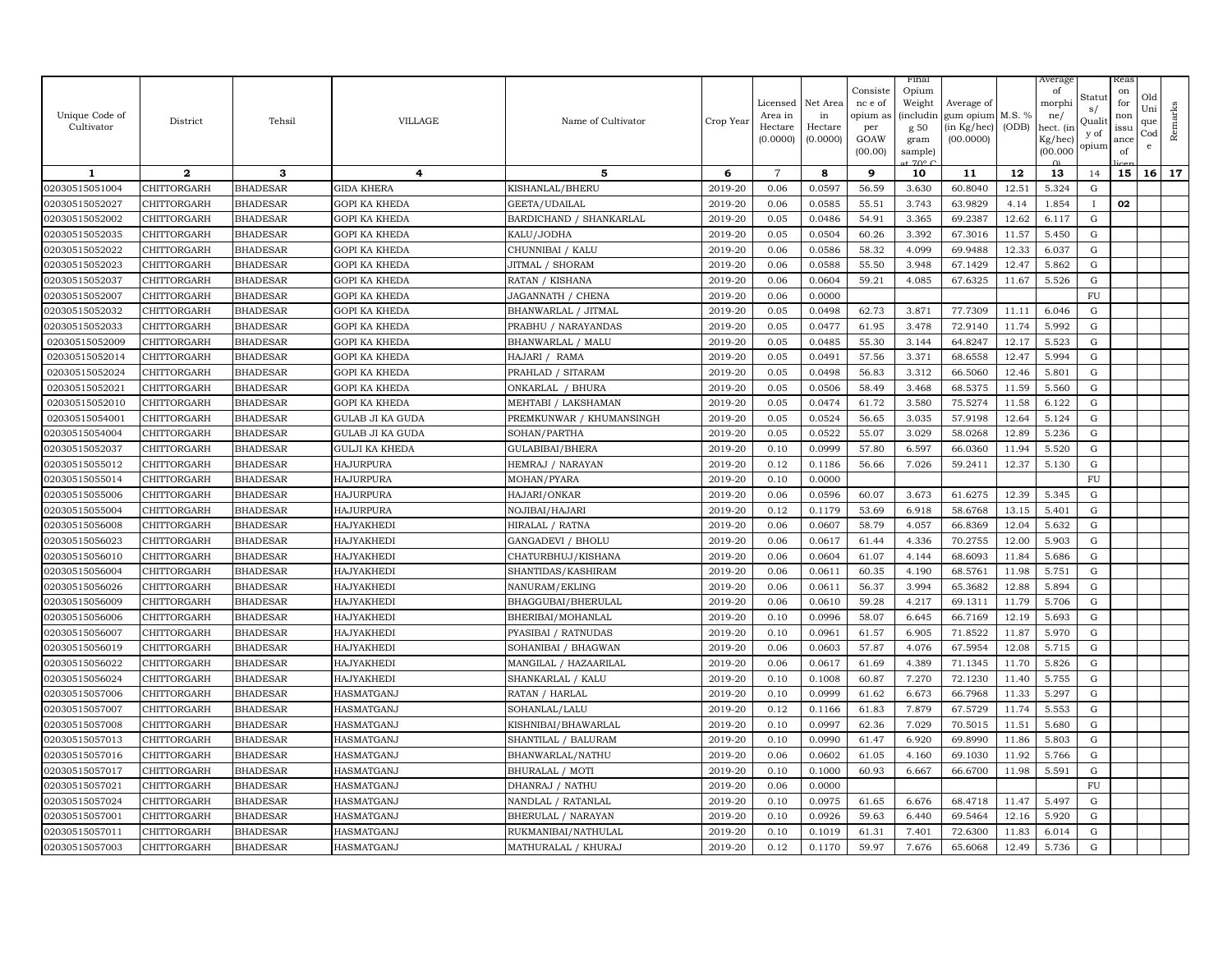| Unique Code of<br>Cultivator | District       | Tehsil          | VILLAGE           | Name of Cultivator        | Crop Year | Licensed<br>Area in<br>Hectare<br>(0.0000) | Net Area<br>in<br>Hectare<br>(0.0000) | Consiste<br>nc e of<br>opium as<br>per<br>GOAW<br>(00.00) | Final<br>Opium<br>Weight<br><i>(includin</i><br>g 50<br>gram<br>sample)<br>$70^\circ$ | Average of<br>gum opium M.S. %<br>(in Kg/hec)<br>(00.0000) | (ODB) | Averag<br>of<br>morphi<br>ne/<br>hect. (in<br>Kg/hec<br>(00.000) | Statut<br>s/<br>Quali<br>y of<br>opium | on<br>for<br>nor<br>isst<br>ance<br>of | Old<br>Uni<br>que<br>Cod | Remarks |
|------------------------------|----------------|-----------------|-------------------|---------------------------|-----------|--------------------------------------------|---------------------------------------|-----------------------------------------------------------|---------------------------------------------------------------------------------------|------------------------------------------------------------|-------|------------------------------------------------------------------|----------------------------------------|----------------------------------------|--------------------------|---------|
| -1                           | $\overline{2}$ | з               | 4                 | 5                         | 6         | $\overline{7}$                             | 8                                     | 9                                                         | 10                                                                                    | 11                                                         | 12    | 13                                                               | 14                                     | 15                                     | 16 <sup>1</sup>          | 17      |
| 02030515057027               | CHITTORGARH    | <b>BHADESAR</b> | <b>HASMATGANJ</b> | SHANKARLAL/BHANWARLAL     | 2019-20   | 0.10                                       | 0.0944                                | 62.63                                                     | 6.791                                                                                 | 71.9386                                                    | 11.46 | 5.771                                                            | G                                      |                                        |                          |         |
| 02030515057023               | CHITTORGARH    | <b>BHADESAR</b> | HASMATGANJ        | BHAGWANIBAI / MOHANLAL    | 2019-20   | 0.12                                       | 0.1190                                | 63.75                                                     | 8.151                                                                                 | 68.4958                                                    | 11.98 | 5.744                                                            | G                                      |                                        |                          |         |
| 02030515057009               | CHITTORGARH    | <b>BHADESAR</b> | HASMATGANJ        | <b>BHERULAL / RAMA</b>    | 2019-20   | 0.10                                       | 0.0973                                | 58.54                                                     | 6.347                                                                                 | 65.2312                                                    | 12.08 | 5.516                                                            | G                                      |                                        |                          |         |
| 02030515057014               | CHITTORGARH    | <b>BHADESAR</b> | HASMATGANJ        | NANDLAL/BOTLAL            | 2019-20   | 0.12                                       | 0.1176                                | 60.93                                                     | 8.295                                                                                 | 70.5357                                                    | 11.82 | 5.836                                                            | ${\rm G}$                              |                                        |                          |         |
| 02030515057025               | CHITTORGARH    | <b>BHADESAR</b> | HASMATGANJ        | MOHANLAL/PYARA            | 2019-20   | 0.10                                       | 0.0897                                | 59.00                                                     | 6.187                                                                                 | 68.9744                                                    | 11.85 | 5.721                                                            | G                                      |                                        |                          |         |
| 02030515057010               | CHITTORGARH    | <b>BHADESAR</b> | HASMATGANJ        | GITABAI/BADRILAL          | 2019-20   | 0.06                                       | 0.0599                                | 60.98                                                     | 4.112                                                                                 | 68.6477                                                    | 11.59 | 5.569                                                            | G                                      |                                        |                          |         |
| 02030515057002               | CHITTORGARH    | <b>BHADESAR</b> | HASMATGANJ        | BHAGWANIBAI/FULCHAND      | 2019-20   | 0.06                                       | 0.0590                                | 59.07                                                     | 3.991                                                                                 | 67.6441                                                    | 12.07 | 5.716                                                            | ${\rm G}$                              |                                        |                          |         |
| 02030515057012               | CHITTORGARH    | <b>BHADESAR</b> | HASMATGANJ        | RAMIBAI / CHATURBHUJ      | 2019-20   | 0.06                                       | 0.0600                                | 62.05                                                     | 4.095                                                                                 | 68.2500                                                    | 11.60 | 5.542                                                            | G                                      |                                        |                          |         |
| 02030515057019               | CHITTORGARH    | <b>BHADESAR</b> | HASMATGANJ        | MANGIBAI / PYARA          | 2019-20   | 0.10                                       | 0.1000                                | 58.00                                                     | 6.264                                                                                 | 62.6400                                                    | 12.67 | 5.556                                                            | ${\rm G}$                              |                                        |                          |         |
| 02030515057026               | CHITTORGARH    | <b>BHADESAR</b> | HASMATGANJ        | MANGILAL/HIRALAL          | 2019-20   | 0.06                                       | 0.0593                                | 58.93                                                     | 3.931                                                                                 | 66.2901                                                    | 11.84 | 5.495                                                            | G                                      |                                        |                          |         |
| 02030515058016               | CHITTORGARH    | <b>BHADESAR</b> | HATTIPURA         | DHULIBAI/BHERA            | 2019-20   | 0.06                                       | 0.0593                                | 63.74                                                     | 4.626                                                                                 | 78.0101                                                    | 11.80 | 6.443                                                            | G                                      |                                        |                          |         |
| 02030515058017               | CHITTORGARH    | <b>BHADESAR</b> | HATTIPURA         | DHAPUBAI / HIRA           | 2019-20   | 0.10                                       | 0.0984                                | 61.10                                                     | 7.018                                                                                 | 71.3211                                                    | 11.75 | 5.866                                                            | ${\rm G}$                              |                                        |                          |         |
| 02030515058001               | CHITTORGARH    | <b>BHADESAR</b> | HATTIPURA         | RATNA / KANA              | 2019-20   | 0.06                                       | 0.0574                                | 60.75                                                     | 4.383                                                                                 | 76.3589                                                    | 11.52 | 6.157                                                            | ${\rm G}$                              |                                        |                          |         |
| 02030515058009               | CHITTORGARH    | <b>BHADESAR</b> | HATTIPURA         | HIRA / JODHA              | 2019-20   | 0.06                                       | 0.0589                                | 61.99                                                     | 4.375                                                                                 | 74.2784                                                    | 11.87 | 6.171                                                            | G                                      |                                        |                          |         |
| 02030515060062               | CHITTORGARH    | <b>BHADESAR</b> | HODA              | KESHURAM / KALU           | 2019-20   | 0.05                                       | 0.0512                                | 60.14                                                     | 3.926                                                                                 | 76.6797                                                    | 11.89 | 6.383                                                            | ${\rm G}$                              |                                        |                          |         |
| 02030515060050               | CHITTORGARH    | <b>BHADESAR</b> | HODA              | GHAMNDIRAM / POKHAR       | 2019-20   | 0.05                                       | 0.0517                                | 56.88                                                     | 3.470                                                                                 | 67.1180                                                    | 12.03 | 5.651                                                            | ${\rm G}$                              |                                        |                          |         |
| 02030515060072               | CHITTORGARH    | <b>BHADESAR</b> | HODA              | LAKSHMAN / NARYAN         | 2019-20   | 0.05                                       | 0.0510                                | 58.27                                                     | 3.546                                                                                 | 69.5294                                                    | 12.63 | 6.147                                                            | G                                      |                                        |                          |         |
| 02030515060049               | CHITTORGARH    | <b>BHADESAR</b> | HODA              | OGARH / VARDA             | 2019-20   | 0.06                                       | 0.0587                                | 59.45                                                     | 4.102                                                                                 | 69.8807                                                    | 11.71 | 5.728                                                            | G                                      |                                        |                          |         |
| 02030515060064               | CHITTORGARH    | <b>BHADESAR</b> | HODA              | DHANRAJ / NARAYAN         | 2019-20   | 0.10                                       | 0.0962                                | 57.65                                                     | 6.704                                                                                 | 69.6881                                                    | 12.07 | 5.888                                                            | ${\rm G}$                              |                                        |                          |         |
| 02030515060022               | CHITTORGARH    | <b>BHADESAR</b> | HODA              | BHAGWANIBAI/GOPI          | 2019-20   | 0.06                                       | 0.0596                                | 59.59                                                     | 4.325                                                                                 | 72.5671                                                    | 11.97 | 6.080                                                            | ${\bf G}$                              |                                        |                          |         |
| 02030515060085               | CHITTORGARH    | <b>BHADESAR</b> | HODA              | BHULIBAI/BHANA            | 2019-20   | 0.06                                       | 0.0588                                | 58.45                                                     | 4.167                                                                                 | 70.8673                                                    | 11.94 | 5.923                                                            | G                                      |                                        |                          |         |
| 02030515060035               | CHITTORGARH    | <b>BHADESAR</b> | HODA              | UDAILAL / MITHULAL        | 2019-20   | 0.10                                       | 0.1000                                | 63.95                                                     | 7.574                                                                                 | 75.7400                                                    | 14.70 | 7.793                                                            | G                                      |                                        |                          |         |
| 02030515060014               | CHITTORGARH    | <b>BHADESAR</b> | HODA              | KELASH / MAGILAL SHARMA   | 2019-20   | 0.06                                       | 0.0588                                | 58.11                                                     | 4.109                                                                                 | 69.8810                                                    | 12.25 | 5.993                                                            | G                                      |                                        |                          |         |
| 02030515060083               | CHITTORGARH    | <b>BHADESAR</b> | HODA              | SHYAMSINGH / BHOJSINGH    | 2019-20   | 0.06                                       | 0.0624                                | 57.23                                                     | 4.039                                                                                 | 64.7276                                                    | 12.58 | 5.700                                                            | ${\rm G}$                              |                                        |                          |         |
| 02030515060081               | CHITTORGARH    | <b>BHADESAR</b> | HODA              | KHUMRJ / ONKAR            | 2019-20   | 0.12                                       | 0.1173                                | 57.72                                                     | 8.444                                                                                 | 71.9864                                                    | 11.71 | 5.900                                                            | ${\rm G}$                              |                                        |                          |         |
| 02030515060063               | CHITTORGARH    | <b>BHADESAR</b> | HODA              | SHOBHALAL / JAGANATH      | 2019-20   | 0.10                                       | 0.0944                                | 63.10                                                     | 7.148                                                                                 | 75.7203                                                    | 11.71 | 6.207                                                            | G                                      |                                        |                          |         |
| 02030515060001               | CHITTORGARH    | <b>BHADESAR</b> | HODA              | KESHAVLAL / GORDHANLAL    | 2019-20   | 0.06                                       | 0.0580                                | 62.73                                                     | 4.337                                                                                 | 74.7759                                                    | 11.59 | 6.067                                                            | ${\rm G}$                              |                                        |                          |         |
| 02030515060076               | CHITTORGARH    | <b>BHADESAR</b> | HODA              | BHANWARSINGH / BHOJSINGH  | 2019-20   | 0.06                                       | 0.0600                                | 58.86                                                     | 4.103                                                                                 | 68.3833                                                    | 12.25 | 5.864                                                            | ${\rm G}$                              |                                        |                          |         |
| 02030515060069               | CHITTORGARH    | <b>BHADESAR</b> | HODA              | MAHENDRASINGH / BHOJSINGH | 2019-20   | 0.06                                       | 0.0615                                | 59.71                                                     | 3.966                                                                                 | 64.4878                                                    | 11.79 | 5.323                                                            | G                                      |                                        |                          |         |
| 02030515060058               | CHITTORGARH    | <b>BHADESAR</b> | HODA              | KALURAM / CHOGA           | 2019-20   | 0.12                                       | 0.1205                                | 60.42                                                     | 8.597                                                                                 | 71.3444                                                    | 11.90 | 5.943                                                            | $\mathbf G$                            |                                        |                          |         |
| 02030515060019               | CHITTORGARH    | <b>BHADESAR</b> | HODA              | NANDA / NATHUMALI         | 2019-20   | 0.06                                       | 0.0618                                | 60.20                                                     | 4.429                                                                                 | 71.6667                                                    | 11.48 | 5.759                                                            | ${\rm G}$                              |                                        |                          |         |
| 02030515060077               | CHITTORGARH    | <b>BHADESAR</b> | HODA              | MANGU / NARAYAN           | 2019-20   | 0.10                                       | 0.0994                                | 58.56                                                     | 6.617                                                                                 | 66.5694                                                    | 12.36 | 5.760                                                            | ${\rm G}$                              |                                        |                          |         |
| 02030515060017               | CHITTORGARH    | <b>BHADESAR</b> | HODA              | <b>GOKAL / MODA BHEEL</b> | 2019-20   | 0.12                                       | 0.1181                                | 58.58                                                     | 7.942                                                                                 | 67.2481                                                    | 12.24 | 5.762                                                            | $\mathbf G$                            |                                        |                          |         |
| 02030515060066               | CHITTORGARH    | <b>BHADESAR</b> | HODA              | NANDA DAS / BHAGWANDAS    | 2019-20   | 0.10                                       | 0.1030                                | 57.67                                                     | 6.657                                                                                 | 64.6311                                                    | 12.54 | 5.673                                                            | G                                      |                                        |                          |         |
| 02030515060015               | CHITTORGARH    | <b>BHADESAR</b> | HODA              | GOPILAL/NARAYAN           | 2019-20   | 0.10                                       | 0.1003                                | 56.93                                                     | 6.734                                                                                 | 67.1386                                                    | 11.94 | 5.611                                                            | ${\rm G}$                              |                                        |                          |         |
| 02030515060011               | CHITTORGARH    | <b>BHADESAR</b> | HODA              | HARJUBAI / CHOGA          | 2019-20   | 0.12                                       | 0.1166                                | 60.51                                                     | 8.437                                                                                 | 72.3585                                                    | 12.11 | 6.134                                                            | G                                      |                                        |                          |         |
| 02030515060102               | CHITTORGARH    | <b>BHADESAR</b> | HODA              | NANDUBAI / RATANLAL       | 2019-20   | 0.05                                       | 0.0519                                | 59.12                                                     | 3.412                                                                                 | 65.7418                                                    | 11.96 | 5.504                                                            | G                                      |                                        |                          |         |
| 02030515060002               | CHITTORGARH    | <b>BHADESAR</b> | HODA              | NANURAM / RAMCHANDAR      | 2019-20   | 0.10                                       | 0.1000                                | 56.26                                                     | 6.984                                                                                 | 69.8400                                                    | 11.86 | 5.798                                                            | G                                      |                                        |                          |         |
| 02030515060023               | CHITTORGARH    | <b>BHADESAR</b> | HODA              | NARAYAN / JAGANATH        | 2019-20   | 0.06                                       | 0.0605                                | 61.47                                                     | 4.514                                                                                 | 74.6116                                                    | 11.65 | 6.084                                                            | G                                      |                                        |                          |         |
| 02030515060052               | CHITTORGARH    | <b>BHADESAR</b> | HODA              | JAGANATH / HARIKISHAN     | 2019-20   | 0.06                                       | 0.0610                                | 58.53                                                     | 3.963                                                                                 | 64.9672                                                    | 12.03 | 5.471                                                            | G                                      |                                        |                          |         |
| 02030515060059               | CHITTORGARH    | <b>BHADESAR</b> | HODA              | HARIRAM / KISHANA         | 2019-20   | 0.10                                       | 0.0980                                | 60.22                                                     | 7.037                                                                                 | 71.8061                                                    | 11.79 | 5.926                                                            | G                                      |                                        |                          |         |
| 02030515061050               | CHITTORGARH    | <b>BHADESAR</b> | JAWANPURA         | JETU / KISHANA            | 2019-20   | 0.05                                       | 0.0490                                | 61.46                                                     | 3.345                                                                                 | 68.2653                                                    | 11.44 | 5.467                                                            | ${\rm G}$                              |                                        |                          |         |
| 02030515061007               | CHITTORGARH    | <b>BHADESAR</b> | <b>JAWANPURA</b>  | HANGAMIBAI/HOLA           | 2019-20   | 0.05                                       | 0.0000                                |                                                           |                                                                                       |                                                            |       |                                                                  | ${\rm FU}$                             |                                        |                          |         |
| 02030515061010               | CHITTORGARH    | <b>BHADESAR</b> | <b>JAWANPURA</b>  | SUNDARBAI/BHERULAL        | 2019-20   | 0.06                                       | 0.0588                                | 61.55                                                     | 4.238                                                                                 | 72.0748                                                    | 11.93 | 6.019                                                            | ${\rm G}$                              |                                        |                          |         |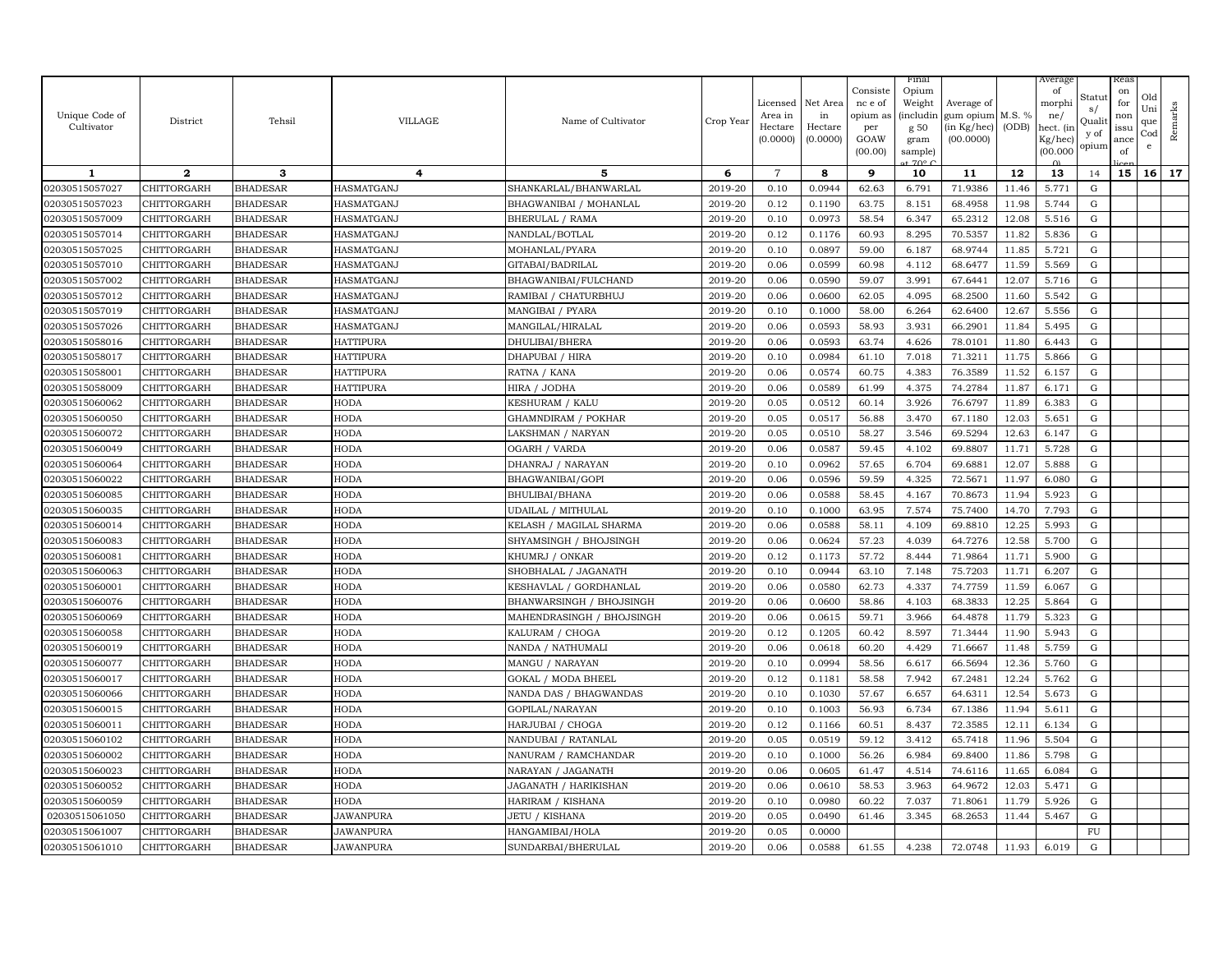| Unique Code of<br>Cultivator | District     | Tehsil          | VILLAGE             | Name of Cultivator         | Crop Year | Licensed<br>Area in<br>Hectare<br>(0.0000) | Net Area<br>in<br>Hectare<br>(0.0000) | Consiste<br>nc e of<br>opium as<br>per<br>GOAW<br>(00.00) | Final<br>Opium<br>Weight<br><i>(includin</i><br>g 50<br>gram<br>sample]<br>70° | Average of<br>gum opium M.S. %<br>(in Kg/hec)<br>(00.0000) | (ODB) | <b>Averag</b><br>of<br>morphi<br>ne/<br>aect. (ir<br>Kg/hec)<br>(00.000) | Statu<br>s/<br>Quali<br>y of<br>opium | on<br>for<br>noi<br>isst<br>ance<br>of | Old<br>Uni<br>que<br>∠od | Remarks |
|------------------------------|--------------|-----------------|---------------------|----------------------------|-----------|--------------------------------------------|---------------------------------------|-----------------------------------------------------------|--------------------------------------------------------------------------------|------------------------------------------------------------|-------|--------------------------------------------------------------------------|---------------------------------------|----------------------------------------|--------------------------|---------|
| 1                            | $\mathbf{2}$ | 3               | 4                   | 5                          | 6         | $\overline{7}$                             | 8                                     | 9                                                         | 10                                                                             | 11                                                         | 12    | 13                                                                       | 14                                    | 15                                     | 16                       | 17      |
| 02030515061012               | CHITTORGARH  | <b>BHADESAR</b> | <b>JAWANPURA</b>    | NANDA / RAMA               | 2019-20   | 0.06                                       | 0.0582                                | 65.60                                                     | 4.358                                                                          | 74.8797                                                    | 12.01 | 6.295                                                                    | $\mathbf G$                           |                                        |                          |         |
| 02030515061013               | CHITTORGARH  | <b>BHADESAR</b> | <b>JAWANPURA</b>    | BHAGAWAN / GOKAL           | 2019-20   | 0.12                                       | 0.0000                                |                                                           |                                                                                |                                                            |       |                                                                          | FU                                    |                                        |                          |         |
| 02030515061038               | CHITTORGARH  | <b>BHADESAR</b> | <b>JAWANPURA</b>    | UDIBAI / BHERA             | 2019-20   | 0.12                                       | 0.0000                                |                                                           |                                                                                |                                                            |       |                                                                          | ${\rm FU}$                            |                                        |                          |         |
| 02030515061035               | CHITTORGARH  | <b>BHADESAR</b> | <b>JAWANPURA</b>    | TULSIRAM/BHAGIRATH/PYARA   | 2019-20   | 0.10                                       | 0.0964                                | 58.33                                                     | 6.925                                                                          | 71.8361                                                    | 12.14 | 6.104                                                                    | ${\rm G}$                             |                                        |                          |         |
| 02030515061001               | CHITTORGARH  | <b>BHADESAR</b> | <b>JAWANPURA</b>    | RATAN / GEHRU / OUNKAR     | 2019-20   | 0.10                                       | 0.0000                                |                                                           |                                                                                |                                                            |       |                                                                          | FU                                    |                                        |                          |         |
| 02030515061029               | CHITTORGARH  | <b>BHADESAR</b> | <b>JAWANPURA</b>    | HANSRAJ/KISHOR             | 2019-20   | 0.06                                       | 0.0000                                |                                                           |                                                                                |                                                            |       |                                                                          | FU                                    |                                        |                          |         |
| 02030515061002               | CHITTORGARH  | <b>BHADESAR</b> | JAWANPURA           | GEHARILAL / MOTI           | 2019-20   | 0.10                                       | 0.0000                                |                                                           |                                                                                |                                                            |       |                                                                          | ${\rm FU}$                            |                                        |                          |         |
| 02030515061005               | CHITTORGARH  | <b>BHADESAR</b> | <b>JAWANPURA</b>    | PRATAPIBAI/KALU            | 2019-20   | 0.10                                       | 0.0996                                | 63.77                                                     | 7.324                                                                          | 73.5341                                                    | 12.56 | 6.466                                                                    | G                                     |                                        |                          |         |
| 02030515061024               | CHITTORGARH  | <b>BHADESAR</b> | <b>JAWANPURA</b>    | SHANKARLAL / BHERA         | 2019-20   | 0.10                                       | 0.0000                                |                                                           |                                                                                |                                                            |       |                                                                          | ${\rm FU}$                            |                                        |                          |         |
| 02030515061030               | CHITTORGARH  | <b>BHADESAR</b> | <b>JAWANPURA</b>    | RAMLAL / BHERA             | 2019-20   | 0.10                                       | 0.0983                                | 58.00                                                     | 5.933                                                                          | 60.3561                                                    | 12.41 | 5.243                                                                    | G                                     |                                        |                          |         |
| 02030515061037               | CHITTORGARH  | <b>BHADESAR</b> | <b>JAWANPURA</b>    | <b>BABARU / BHERA</b>      | 2019-20   | 0.12                                       | 0.1160                                | 59.98                                                     | 8.183                                                                          | 70.5431                                                    | 11.47 | 5.664                                                                    | G                                     |                                        |                          |         |
| 02030515061051               | CHITTORGARH  | <b>BHADESAR</b> | <b>JAWANPURA</b>    | BHANWARLAL / MANNA         | 2019-20   | 0.10                                       | 0.0956                                | 64.46                                                     | 7.137                                                                          | 74.6548                                                    | 11.54 | 6.030                                                                    | ${\rm G}$                             |                                        |                          |         |
| 02030515062008               | CHITTORGARH  | <b>BHADESAR</b> | <b>JEETAWAS</b>     | DEU BAI / UDA              | 2019-20   | 0.05                                       | 0.0494                                | 61.94                                                     | 3.646                                                                          | 73.8057                                                    | 11.66 | 6.023                                                                    | ${\rm G}$                             |                                        |                          |         |
| 02030515062003               | CHITTORGARH  | <b>BHADESAR</b> | <b>JEETAWAS</b>     | PARTAPIBAI / CHATRBUJ      | 2019-20   | 0.10                                       | 0.0985                                | 61.02                                                     | 7.078                                                                          | 71.8579                                                    | 12.01 | 6.041                                                                    | G                                     |                                        |                          |         |
| 02030515062017               | CHITTORGARH  | BHADESAR        | <b>JEETAWAS</b>     | KUMANIBAI / KALU           | 2019-20   | 0.10                                       | 0.0979                                | 60.64                                                     | 7.000                                                                          | 71.5015                                                    | 12.17 | 6.091                                                                    | ${\rm G}$                             |                                        |                          |         |
| 02030515062022               | CHITTORGARH  | <b>BHADESAR</b> | <b>JEETAWAS</b>     | LEHRIBAI/BALU              | 2019-20   | 0.12                                       | 0.1192                                | 61.32                                                     | 8.331                                                                          | 69.8909                                                    | 12.04 | 5.890                                                                    | ${\rm G}$                             |                                        |                          |         |
| 02030515062013               | CHITTORGARH  | <b>BHADESAR</b> | <b>JEETAWAS</b>     | BHERU / RUPA BHIL          | 2019-20   | 0.12                                       | 0.1186                                | 59.78                                                     | 8.566                                                                          | 72.2260                                                    | 11.94 | 6.036                                                                    | ${\rm G}$                             |                                        |                          |         |
| 02030515062002               | CHITTORGARH  | <b>BHADESAR</b> | <b>JEETAWAS</b>     | LALU / BHAGWAN             | 2019-20   | 0.05                                       | 0.0492                                | 61.51                                                     | 3.735                                                                          | 75.9146                                                    | 11.93 | 6.339                                                                    | G                                     |                                        |                          |         |
| 02030515062024               | CHITTORGARH  | <b>BHADESAR</b> | <b>JEETAWAS</b>     | SHANTILAL/TEJMAL           | 2019-20   | 0.12                                       | 0.1179                                | 60.40                                                     | 8.301                                                                          | 70.4071                                                    | 12.48 | 6.151                                                                    | ${\rm G}$                             |                                        |                          |         |
| 02030515062025               | CHITTORGARH  | <b>BHADESAR</b> | <b>JEETAWAS</b>     | RAMBHABAI / JITU           | 2019-20   | 0.12                                       | 0.1193                                | 59.85                                                     | 8.123                                                                          | 68.0889                                                    | 12.13 | 5.781                                                                    | G                                     |                                        |                          |         |
| 02030515062004               | CHITTORGARH  | <b>BHADESAR</b> | <b>JEETAWAS</b>     | RAMA / KISHNA              | 2019-20   | 0.12                                       | 0.1180                                | 60.88                                                     | 8.497                                                                          | 72.0085                                                    | 11.96 | 6.029                                                                    | G                                     |                                        |                          |         |
| 02030515062011               | CHITTORGARH  | <b>BHADESAR</b> | <b>JEETAWAS</b>     | KALU / CHUNNILAL           | 2019-20   | 0.10                                       | 0.0983                                | 60.99                                                     | 7.110                                                                          | 72.3296                                                    | 11.84 | 5.994                                                                    | G                                     |                                        |                          |         |
| 02030515063009               | CHITTORGARH  | BHADESAR        | JETPURA KALA        | VARJU BAI / HARLAL         | 2019-20   | 0.05                                       | 0.0000                                |                                                           |                                                                                |                                                            |       |                                                                          | FU                                    |                                        |                          |         |
| 02030515063005               | CHITTORGARH  | <b>BHADESAR</b> | JETPURA KALA        | UDAYRAM / RAMCHANDRA       | 2019-20   | 0.10                                       | 0.0000                                |                                                           |                                                                                |                                                            |       |                                                                          | ${\rm FU}$                            |                                        |                          |         |
| 02030515063004               | CHITTORGARH  | <b>BHADESAR</b> | <b>JETPURA KALA</b> | JITU/GOKAL                 | 2019-20   | 0.06                                       | 0.0586                                | 63.99                                                     | 4.068                                                                          | 69.4198                                                    | 11.88 | 5.773                                                                    | G                                     |                                        |                          |         |
| 02030515063006               | CHITTORGARH  | <b>BHADESAR</b> | JETPURA KALA        | HAJARI / GOKAL             | 2019-20   | 0.12                                       | 0.1185                                | 60.26                                                     | 8.230                                                                          | 69.4515                                                    | 12.25 | 5.955                                                                    | G                                     |                                        |                          |         |
| 02030515063003               | CHITTORGARH  | <b>BHADESAR</b> | JETPURA KALA        | RADHESHYAM/RAMA            | 2019-20   | 0.12                                       | 0.1202                                | 61.87                                                     | 8.052                                                                          | 66.9884                                                    | 12.15 | 5.697                                                                    | ${\rm G}$                             |                                        |                          |         |
| 02030515063010               | CHITTORGARH  | <b>BHADESAR</b> | <b>JETPURA KALA</b> | <b>BHURA / NANA</b>        | 2019-20   | 0.10                                       | 0.0991                                | 63.05                                                     | 7.125                                                                          | 71.8971                                                    | 11.96 | 6.019                                                                    | ${\rm G}$                             |                                        |                          |         |
| 02030515063007               | CHITTORGARH  | <b>BHADESAR</b> | JETPURA KALA        | NARAYANLAL / MOHAN         | 2019-20   | 0.10                                       | 0.0983                                | 59.97                                                     | 6.477                                                                          | 65.8901                                                    | 12.17 | 5.613                                                                    | G                                     |                                        |                          |         |
| 02030515064015               | CHITTORGARH  | <b>BHADESAR</b> | JHADOLI             | NANDLAL / SHREERAM JAT     | 2019-20   | 0.06                                       | 0.0625                                | 59.38                                                     | 4.250                                                                          | 68.0000                                                    | 11.57 | 5.507                                                                    | G                                     |                                        |                          |         |
| 02030515064014               | CHITTORGARH  | <b>BHADESAR</b> | <b>JHADOLI</b>      | KHEMRAJ / SHREERAM         | 2019-20   | 0.06                                       | 0.0603                                | 61.35                                                     | 4.198                                                                          | 69.6186                                                    | 11.95 | 5.824                                                                    | ${\rm G}$                             |                                        |                          |         |
| 02030515064018               | CHITTORGARH  | <b>BHADESAR</b> | <b>JHADOLI</b>      | SHANTILAL / HIRALAL MEWADA | 2019-20   | 0.06                                       | 0.0621                                | 59.02                                                     | 4.005                                                                          | 64.4928                                                    | 12.03 | 5.431                                                                    | ${\rm G}$                             |                                        |                          |         |
| 02030515064030               | CHITTORGARH  | <b>BHADESAR</b> | <b>JHADOLI</b>      | MAGNIRAM / CHAGANLAL       | 2019-20   | 0.06                                       | 0.0598                                | 60.91                                                     | 4.072                                                                          | 68.0936                                                    | 12.23 | 5.830                                                                    | G                                     |                                        |                          |         |
| 02030515064011               | CHITTORGARH  | <b>BHADESAR</b> | JHADOLI             | SUNDARBAI/GOTU             | 2019-20   | 0.06                                       | 0.0611                                | 59.93                                                     | 4.229                                                                          | 69.2144                                                    | 12.05 | 5.839                                                                    | G                                     |                                        |                          |         |
| 02030515064036               | CHITTORGARH  | <b>BHADESAR</b> | <b>JHADOLI</b>      | MOHANLAL / KALU            | 2019-20   | 0.06                                       | 0.0609                                | 56.67                                                     | 4.032                                                                          | 66.2069                                                    | 11.88 | 5.505                                                                    | $\mathbf G$                           |                                        |                          |         |
| 02030515065052               | CHITTORGARH  | <b>BHADESAR</b> | KANNOJ              | OMPRAKASH / MOTILAL        | 2019-20   | 0.05                                       | 0.0510                                | 63.08                                                     | 3.812                                                                          | 74.7451                                                    | 11.57 | 6.053                                                                    | G                                     |                                        |                          |         |
| 02030515065097               | CHITTORGARH  | <b>BHADESAR</b> | KANNOJ              | <b>BARDIALAL / RAMSUKH</b> | 2019-20   | 0.05                                       | 0.0497                                | 62.46                                                     | 3.596                                                                          | 72.3541                                                    | 11.69 | 5.921                                                                    | G                                     |                                        |                          |         |
| 02030515065026               | CHITTORGARH  | <b>BHADESAR</b> | KANNOJ              | ISHAK MO. / FAKIR MO.      | 2019-20   | 0.10                                       | 0.0999                                | 62.91                                                     | 7.235                                                                          | 72.4224                                                    | 11.65 | 5.906                                                                    | G                                     |                                        |                          |         |
| 02030515065088               | CHITTORGARH  | <b>BHADESAR</b> | KANNOJ              | HEMRAJ / LALU              | 2019-20   | 0.10                                       | 0.0990                                | 59.79                                                     | 6.825                                                                          | 68.9394                                                    | 12.33 | 5.950                                                                    | G                                     |                                        |                          |         |
| 02030515065092               | CHITTORGARH  | <b>BHADESAR</b> | KANNOJ              | KISHNA / BARDA             | 2019-20   | 0.06                                       | 0.0600                                | 61.37                                                     | 4.419                                                                          | 73.6500                                                    | 11.72 | 6.042                                                                    | G                                     |                                        |                          |         |
| 02030515065077               | CHITTORGARH  | <b>BHADESAR</b> | KANNOJ              | MADANLAL / GANGARAM        | 2019-20   | 0.06                                       | 0.0600                                | 61.43                                                     | 4.449                                                                          | 74.1500                                                    | 12.05 | 6.255                                                                    | G                                     |                                        |                          |         |
| 02030515065074               | CHITTORGARH  | BHADESAR        | KANNOJ              | TULASIBAI/RAMA             | 2019-20   | 0.12                                       | 0.1183                                | 59.91                                                     | 8.310                                                                          | 70.2451                                                    | 12.08 | 5.940                                                                    | G                                     |                                        |                          |         |
| 02030515065108               | CHITTORGARH  | <b>BHADESAR</b> | KANNOJ              | SANDALBAI / NAJIRKHA       | 2019-20   | 0.10                                       | 0.1018                                | 57.99                                                     | 6.371                                                                          | 62.5835                                                    | 12.35 | 5.410                                                                    | ${\rm G}$                             |                                        |                          |         |
| 02030515065115               | CHITTORGARH  | <b>BHADESAR</b> | KANNOJ              | BHANWARLAL / CHUNNILAL     | 2019-20   | 0.10                                       | 0.1019                                | 60.19                                                     | 7.025                                                                          | 68.9401                                                    | 11.81 | 5.699                                                                    | ${\rm G}$                             |                                        |                          |         |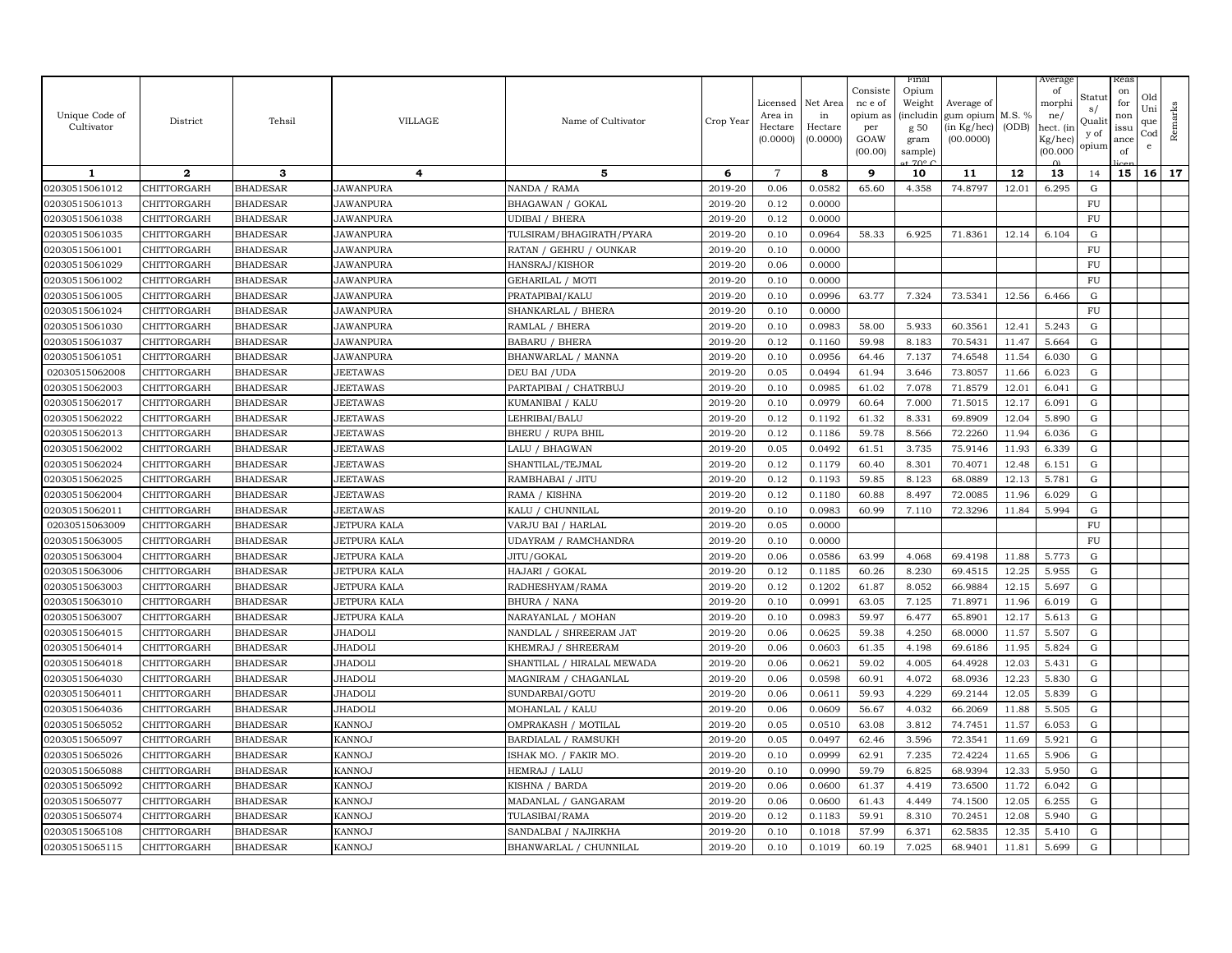| Unique Code of<br>Cultivator | District     | Tehsil          | VILLAGE        | Name of Cultivator             | Crop Year | Licensed<br>Area in<br>Hectare<br>(0.0000) | Net Area<br>in<br>Hectare<br>(0.0000) | Consiste<br>nc e of<br>opium as<br>per<br>GOAW<br>(00.00) | Final<br>Opium<br>Weight<br><i>(includin</i><br>g 50<br>gram<br>sample)<br>$70^\circ$ | Average of<br>gum opium<br>(in Kg/hec)<br>(00.0000) | M.S. %<br>(ODB) | Averag<br>of<br>morphi<br>ne/<br>hect. (in<br>$Kg/$ hec<br>(00.000) | Statu<br>s/<br>Quali<br>y of<br>opium | on<br>for<br>noi<br>isst<br>ance<br>of | Old<br>Uni<br>que | Remarks |
|------------------------------|--------------|-----------------|----------------|--------------------------------|-----------|--------------------------------------------|---------------------------------------|-----------------------------------------------------------|---------------------------------------------------------------------------------------|-----------------------------------------------------|-----------------|---------------------------------------------------------------------|---------------------------------------|----------------------------------------|-------------------|---------|
| 1                            | $\mathbf{2}$ | з               | 4              | 5                              | 6         | $\overline{7}$                             | 8                                     | 9                                                         | 10                                                                                    | 11                                                  | 12              | 13                                                                  | 14                                    | 15                                     | 16 <sup>1</sup>   | 17      |
| 02030515065049               | CHITTORGARH  | <b>BHADESAR</b> | KANNOJ         | KHERUN/ISMAIL                  | 2019-20   | 0.06                                       | 0.0601                                | 62.99                                                     | 4.283                                                                                 | 71.2646                                             | 11.37           | 5.672                                                               | G                                     |                                        |                   |         |
| 02030515065096               | CHITTORGARH  | <b>BHADESAR</b> | KANNOJ         | MANGILAL / RATANLAL            | 2019-20   | 0.06                                       | 0.0604                                | 60.79                                                     | 4.394                                                                                 | 72.7483                                             | 11.94           | 6.081                                                               | G                                     |                                        |                   |         |
| 02030515065116               | CHITTORGARH  | <b>BHADESAR</b> | KANNOJ         | CHUNNILAL / KISHANA            | 2019-20   | 0.06                                       | 0.0614                                | 61.40                                                     | 4.228                                                                                 | 68.8599                                             | 11.66           | 5.620                                                               | G                                     |                                        |                   |         |
| 02030515065079               | CHITTORGARH  | <b>BHADESAR</b> | KANNOJ         | BHERULAL/MOHANLAL              | 2019-20   | 0.06                                       | 0.0618                                | 60.76                                                     | 4.323                                                                                 | 69.9515                                             | 11.41           | 5.587                                                               | ${\rm G}$                             |                                        |                   |         |
| 02030515065035               | CHITTORGARH  | <b>BHADESAR</b> | KANNOJ         | LAHARIBAI / CHANDIBAI          | 2019-20   | 0.06                                       | 0.0603                                | 60.53                                                     | 4.107                                                                                 | 68.1095                                             | 11.80           | 5.626                                                               | ${\rm G}$                             |                                        |                   |         |
| 02030515065107               | CHITTORGARH  | <b>BHADESAR</b> | KANNOJ         | SAMSHUDDIN / MO.KHAN           | 2019-20   | 0.06                                       | 0.0000                                |                                                           |                                                                                       |                                                     |                 |                                                                     | NS                                    |                                        |                   |         |
| 02030515065014               | CHITTORGARH  | <b>BHADESAR</b> | KANNOJ         | SOHANIBAI/ONKAR                | 2019-20   | 0.12                                       | 0.1186                                | 61.42                                                     | 8.415                                                                                 | 70.9528                                             | 11.66           | 5.791                                                               | ${\rm G}$                             |                                        |                   |         |
| 02030515065016               | CHITTORGARH  | <b>BHADESAR</b> | KANNOJ         | NISAR / GULAMJI                | 2019-20   | 0.10                                       | 0.0994                                | 60.42                                                     | 6.871                                                                                 | 69.1247                                             | 11.88           | 5.748                                                               | ${\rm G}$                             |                                        |                   |         |
| 02030515065017               | CHITTORGARH  | <b>BHADESAR</b> | <b>KANNOJ</b>  | <b>UDAIRAM / GOKAL</b>         | 2019-20   | 0.06                                       | 0.0598                                | 58.63                                                     | 4.087                                                                                 | 68.3445                                             | 12.20           | 5.837                                                               | ${\rm G}$                             |                                        |                   |         |
| 02030515065064               | CHITTORGARH  | <b>BHADESAR</b> | KANNOJ         | RAHMATBANU/SHAFI MO.           | 2019-20   | 0.06                                       | 0.0000                                |                                                           |                                                                                       |                                                     |                 |                                                                     | ${\rm FU}$                            |                                        |                   |         |
| 02030515065006               | CHITTORGARH  | <b>BHADESAR</b> | KANNOJ         | <b>UDIRAM / BHERA</b>          | 2019-20   | 0.06                                       | 0.0602                                | 60.34                                                     | 3.931                                                                                 | 65.2990                                             | 11.45           | 5.233                                                               | G                                     |                                        |                   |         |
| 02030515065110               | CHITTORGARH  | <b>BHADESAR</b> | KANNOJ         | SIKANDER BEGAM / AJIJ MOHMND   | 2019-20   | 0.06                                       | 0.0609                                | 57.20                                                     | 4.176                                                                                 | 68.5714                                             | 12.34           | 5.923                                                               | ${\rm G}$                             |                                        |                   |         |
| 02030515065021               | CHITTORGARH  | <b>BHADESAR</b> | KANNOJ         | LADBAI/GANESH                  | 2019-20   | 0.06                                       | 0.0587                                | 60.64                                                     | 4.201                                                                                 | 71.5673                                             | 11.44           | 5.732                                                               | ${\rm G}$                             |                                        |                   |         |
| 02030515065051               | CHITTORGARH  | <b>BHADESAR</b> | KANNOJ         | GITABAI / GAUTAMLAL            | 2019-20   | 0.06                                       | 0.0000                                |                                                           |                                                                                       |                                                     |                 |                                                                     | FU                                    |                                        |                   |         |
| 02030515065034               | CHITTORGARH  | BHADESAR        | KANNOJ         | SARDAAR KHAN / KHAJU KHAN      | 2019-20   | 0.10                                       | 0.0990                                | 60.92                                                     | 7.102                                                                                 | 71.7374                                             | 12.05           | 6.051                                                               | ${\rm G}$                             |                                        |                   |         |
| 02030515065057               | CHITTORGARH  | <b>BHADESAR</b> | KANNOJ         | RAMIBAI / BHERULAL             | 2019-20   | 0.10                                       | 0.1014                                | 60.97                                                     | 7.421                                                                                 | 73.1854                                             | 11.84           | 6.066                                                               | ${\rm G}$                             |                                        |                   |         |
| 02030515065114               | CHITTORGARH  | <b>BHADESAR</b> | KANNOJ         | RAJKUNWAR/FATEHSINGH           | 2019-20   | 0.06                                       | 0.0607                                | 62.10                                                     | 4.294                                                                                 | 70.7414                                             | 11.32           | 5.605                                                               | G                                     |                                        |                   |         |
| 02030515065078               | CHITTORGARH  | <b>BHADESAR</b> | KANNOJ         | HARNARAYAN / BHAWARLAL         | 2019-20   | 0.06                                       | 0.0605                                | 63.23                                                     | 4.525                                                                                 | 74.7934                                             | 11.45           | 5.995                                                               | G                                     |                                        |                   |         |
| 02030515065089               | CHITTORGARH  | <b>BHADESAR</b> | KANNOJ         | BHERULAL / UDAYLAL             | 2019-20   | 0.10                                       | 0.0993                                | 61.20                                                     | 7.064                                                                                 | 71.1380                                             | 11.72           | 5.836                                                               | ${\rm G}$                             |                                        |                   |         |
| 02030515065030               | CHITTORGARH  | <b>BHADESAR</b> | KANNOJ         | DEVKUNWAR/NARAYANLAL           | 2019-20   | 0.06                                       | 0.0590                                | 60.90                                                     | 4.307                                                                                 | 73.0000                                             | 11.59           | 5.922                                                               | $\mathbf G$                           |                                        |                   |         |
| 02030515065022               | CHITTORGARH  | BHADESAR        | KANNOJ         | JAGADISH/BANSHILAL             | 2019-20   | 0.06                                       | 0.0600                                | 60.79                                                     | 4.386                                                                                 | 73.1000                                             | 11.48           | 5.874                                                               | G                                     |                                        |                   |         |
| 02030515065081               | CHITTORGARH  | <b>BHADESAR</b> | KANNOJ         | TAMUBAI/LOBHCHAND / GOKAL      | 2019-20   | 0.12                                       | 0.1209                                | 60.43                                                     | 8.348                                                                                 | 69.0488                                             | 11.43           | 5.525                                                               | G                                     |                                        |                   |         |
| 02030515065053               | CHITTORGARH  | BHADESAR        | KANNOJ         | NATHULAL/BHAGIRATH             | 2019-20   | 0.06                                       | 0.0596                                | 61.86                                                     | 4.348                                                                                 | 72.9530                                             | 11.72           | 5.985                                                               | G                                     |                                        |                   |         |
| 02030515065054               | CHITTORGARH  | <b>BHADESAR</b> | KANNOJ         | NANALAL / CHUNNILAL            | 2019-20   | 0.06                                       | 0.0000                                |                                                           |                                                                                       |                                                     |                 |                                                                     | $_{\rm NS}$                           |                                        |                   |         |
| 02030515065003               | CHITTORGARH  | <b>BHADESAR</b> | KANNOJ         | DHAPUBAI / NAGGA               | 2019-20   | 0.06                                       | 0.0609                                | 61.13                                                     | 4.585                                                                                 | 75.2874                                             | 11.86           | 6.250                                                               | ${\rm G}$                             |                                        |                   |         |
| 02030515065012               | CHITTORGARH  | <b>BHADESAR</b> | KANNOJ         | KUKA / GOKAL REGAR             | 2019-20   | 0.12                                       | 0.1184                                | 60.65                                                     | 8.465                                                                                 | 71.4949                                             | 11.49           | 5.750                                                               | G                                     |                                        |                   |         |
| 02030515065019               | CHITTORGARH  | <b>BHADESAR</b> | KANNOJ         | KAMLADEVI/SURESH               | 2019-20   | 0.10                                       | 0.1000                                | 59.13                                                     | 6.715                                                                                 | 67.1500                                             | 12.29           | 5.777                                                               | ${\rm G}$                             |                                        |                   |         |
| 02030515065058               | CHITTORGARH  | <b>BHADESAR</b> | KANNOJ         | HIRALAL / MOHANLAL             | 2019-20   | 0.10                                       | 0.1001                                | 61.17                                                     | 7.113                                                                                 | 71.0589                                             | 11.85           | 5.895                                                               | ${\rm G}$                             |                                        |                   |         |
| 02030515065065               | CHITTORGARH  | <b>BHADESAR</b> | KANNOJ         | SANTOSH / MADANLAL             | 2019-20   | 0.12                                       | 0.1187                                | 62.50                                                     | 8.045                                                                                 | 67.7759                                             | 11.47           | 5.441                                                               | G                                     |                                        |                   |         |
| 02030515065073               | CHITTORGARH  | <b>BHADESAR</b> | KANNOJ         | MADHAVLAL / JITTU              | 2019-20   | 0.10                                       | 0.1005                                | 59.42                                                     | 6.782                                                                                 | 67.4826                                             | 11.95           | 5.645                                                               | $\mathbf G$                           |                                        |                   |         |
| 02030515065075               | CHITTORGARH  | <b>BHADESAR</b> | KANNOJ         | MADHULAL / ONKARLAL            | 2019-20   | 0.12                                       | 0.1165                                | 63.28                                                     | 8.678                                                                                 | 74.4893                                             | 11.27           | 5.877                                                               | ${\rm G}$                             |                                        |                   |         |
| 02030515065095               | CHITTORGARH  | <b>BHADESAR</b> | KANNOJ         | GISA LAL/MATHURALAL            | 2019-20   | 0.06                                       | 0.0600                                | 60.90                                                     | 4.446                                                                                 | 74.1000                                             | 12.02           | 6.234                                                               | ${\rm G}$                             |                                        |                   |         |
| 02030515065117               | CHITTORGARH  | <b>BHADESAR</b> | KANNOJ         | KAMRUDHIN / MEHMUDKHAN         | 2019-20   | 0.10                                       | 0.1000                                | 61.23                                                     | 6.980                                                                                 | 69.8000                                             | 11.48           | 5.609                                                               | ${\rm G}$                             |                                        |                   |         |
| 02030515065056               | CHITTORGARH  | <b>BHADESAR</b> | KANNOJ         | FEFA / NARU                    | 2019-20   | 0.05                                       | 0.0503                                | 62.38                                                     | 3.413                                                                                 | 67.8529                                             | 11.62           | 5.519                                                               | G                                     |                                        |                   |         |
| 02030515065038               | CHITTORGARH  | <b>BHADESAR</b> | KANNOJ         | MANGI DEVI / MANGU             | 2019-20   | 0.05                                       | 0.0477                                | 61.33                                                     | 3.689                                                                                 | 77.3375                                             | 11.80           | 6.387                                                               | ${\rm G}$                             |                                        |                   |         |
| 02030515065024               | CHITTORGARH  | <b>BHADESAR</b> | KANNOJ         | CHANDI / CHAND KHAN            | 2019-20   | 0.05                                       | 0.0512                                | 59.93                                                     | 3.707                                                                                 | 72.4023                                             | 11.60           | 5.879                                                               | ${\bf G}$                             |                                        |                   |         |
| 02030515065086               | CHITTORGARH  | <b>BHADESAR</b> | KANNOJ         | DHANRAJ / NATHULAL             | 2019-20   | 0.05                                       | 0.0490                                | 61.37                                                     | 3.700                                                                                 | 75.5102                                             | 11.78           | 6.226                                                               | G                                     |                                        |                   |         |
| 02030515113017               | CHITTORGARH  | <b>BHADESAR</b> | KANNOJ         | KAILASH CHANDRA / RAMLAL       | 2019-20   | 0.05                                       | 0.0509                                | 58.01                                                     | 3.331                                                                                 | 65.4420                                             | 12.48           | 5.718                                                               | G                                     |                                        |                   |         |
| 02030515067010               | CHITTORGARH  | <b>BHADESAR</b> | KANNOJIYA      | RATANSINGH / CHAIN SINGH       | 2019-20   | 0.05                                       | 0.0501                                | 59.44                                                     | 3.414                                                                                 | 68.1437                                             | 12.21           | 5.823                                                               | G                                     |                                        |                   |         |
| 02030515067009               | CHITTORGARH  | <b>BHADESAR</b> | KANNOJIYA      | <b>BHAGWANI / DALU</b>         | 2019-20   | 0.05                                       | 0.0504                                | 59.13                                                     | 3.075                                                                                 | 61.0119                                             | 11.89           | 5.078                                                               | ${\rm G}$                             |                                        |                   |         |
| 02030515068009               | CHITTORGARH  | <b>BHADESAR</b> | KANTHARIYA - A | DEUBAI / BHAGIRATH / VARDIBAI  | 2019-20   | 0.05                                       | 0.0510                                | 62.69                                                     | 3.663                                                                                 | 71.8235                                             | 11.61           | 5.837                                                               | ${\rm G}$                             |                                        |                   |         |
| 02030515068031               | CHITTORGARH  | BHADESAR        | KANTHARIYA -A  | RAMBHA BAI / KHUMAN / GIRDHARI | 2019-20   | 0.05                                       | 0.0513                                | 61.27                                                     | 3.545                                                                                 | 69.1033                                             | 11.96           | 5.785                                                               | G                                     |                                        |                   |         |
| 02030515068028               | CHITTORGARH  | <b>BHADESAR</b> | KANTHARIYA - A | DULICHAND / VARDA              | 2019-20   | 0.05                                       | 0.0500                                | 62.30                                                     | 3.622                                                                                 | 72.4400                                             | 11.73           | 5.949                                                               | ${\rm G}$                             |                                        |                   |         |
| 02030515068061               | CHITTORGARH  | <b>BHADESAR</b> | KANTHARIYA - A | DHANRAJ / SHORAM               | 2019-20   | 0.12                                       | 0.1126                                | 61.44                                                     | 8.531                                                                                 | 75.7638                                             | 11.47           | 6.083                                                               | ${\rm G}$                             |                                        |                   |         |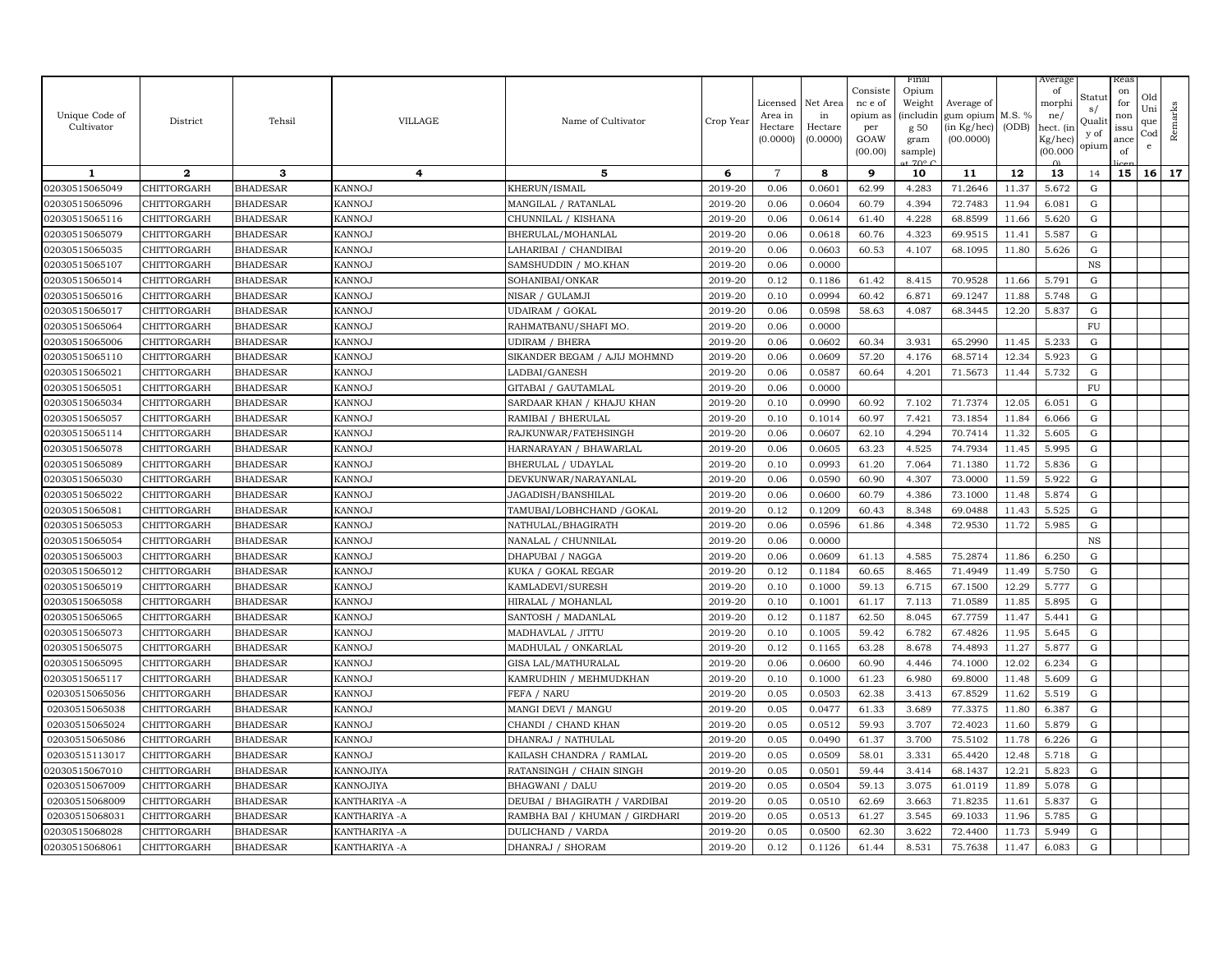| Unique Code of<br>Cultivator<br>1 | District<br>$\mathbf{2}$ | Tehsil<br>3                        | VILLAGE<br>4                          | Name of Cultivator<br>5             | Crop Year<br>6 | Licensed<br>Area in<br>Hectare<br>(0.0000)<br>$\overline{7}$ | Net Area<br>in<br>Hectare<br>(0.0000)<br>8 | Consiste<br>nc e of<br>opium as<br>per<br>GOAW<br>(00.00)<br>9 | Final<br>Opium<br>Weight<br><i>(includin</i><br>g 50<br>gram<br>sample)<br>$70^\circ$<br>10 | Average of<br>gum opium M.S. %<br>(in Kg/hec)<br>(00.0000)<br>11 | (ODB)<br>12 | Averag<br>of<br>morphi<br>ne/<br>hect. (in<br>Kg/hec<br>(00.000)<br>13 | Statu<br>s/<br>Quali<br>y of<br>opium<br>14 | ≺ea<br>on<br>for<br>nor<br>isst<br>ance<br>of<br>15 | Old<br>Uni<br>que<br>Cod<br>16 | Remarks<br>17 |
|-----------------------------------|--------------------------|------------------------------------|---------------------------------------|-------------------------------------|----------------|--------------------------------------------------------------|--------------------------------------------|----------------------------------------------------------------|---------------------------------------------------------------------------------------------|------------------------------------------------------------------|-------------|------------------------------------------------------------------------|---------------------------------------------|-----------------------------------------------------|--------------------------------|---------------|
| 02030515068006                    | CHITTORGARH              |                                    |                                       |                                     | 2019-20        | 0.12                                                         | 0.1165                                     | 60.73                                                          | 7.843                                                                                       | 67.3219                                                          | 11.92       | 5.617                                                                  | ${\rm G}$                                   |                                                     |                                |               |
| 02030515068005                    | CHITTORGARH              | <b>BHADESAR</b><br><b>BHADESAR</b> | <b>KANTHARIYA -A</b><br>KANTHARIYA -A | MEHTABIBAI / MEGHA<br>HARLAL / MOTI | 2019-20        | 0.12                                                         | 0.1153                                     | 61.37                                                          | 8.311                                                                                       | 72.0815                                                          | 11.94       | 6.025                                                                  | G                                           |                                                     |                                |               |
| 02030515068015                    | CHITTORGARH              | <b>BHADESAR</b>                    | KANTHARIYA -A                         | SHOBHALAL / DALCHAND                | 2019-20        | 0.10                                                         | 0.0965                                     | 61.66                                                          | 7.038                                                                                       | 72.9326                                                          | 11.90       | 6.075                                                                  | G                                           |                                                     |                                |               |
| 02030515068060                    | CHITTORGARH              | <b>BHADESAR</b>                    | KANTHARIYA -A                         | PYARIBAI / CHHOGALAL                | 2019-20        | 0.10                                                         | 0.1002                                     | 60.61                                                          | 6.970                                                                                       | 69.5609                                                          | 11.66       | 5.678                                                                  | G                                           |                                                     |                                |               |
| 02030515068062                    | CHITTORGARH              | <b>BHADESAR</b>                    | KANTHARIYA -A                         | KISHANLAL / MOTI                    | 2019-20        | 0.12                                                         | 0.1131                                     | 62.16                                                          | 8.276                                                                                       | 73.1742                                                          | 12.08       | 6.188                                                                  | G                                           |                                                     |                                |               |
| 02030515068065                    | CHITTORGARH              | <b>BHADESAR</b>                    | KANTHARIYA -A                         | GOVERDHANSINGH / LALSINGH           | 2019-20        | 0.12                                                         | 0.1112                                     | 61.11                                                          | 6.932                                                                                       | 62.3381                                                          | 11.90       | 5.192                                                                  | ${\rm G}$                                   |                                                     |                                |               |
| 02030515068068                    | CHITTORGARH              | <b>BHADESAR</b>                    | KANTHARIYA -A                         | GISIBAI/GEHRU                       | 2019-20        | 0.12                                                         | 0.1206                                     | 62.66                                                          | 8.343                                                                                       | 69.1791                                                          | 11.86       | 5.743                                                                  | G                                           |                                                     |                                |               |
| 02030515068056                    | CHITTORGARH              | <b>BHADESAR</b>                    | KANTHARIYA -A                         | GAHRU / BHAGAWAN                    | 2019-20        | 0.12                                                         | 0.1202                                     | 61.44                                                          | 8.277                                                                                       | 68.8602                                                          | 11.69       | 5.635                                                                  | G                                           |                                                     |                                |               |
| 02030515068146                    | CHITTORGARH              | <b>BHADESAR</b>                    | KANTHARIYA -A                         | DEVBAI/PARBHU                       | 2019-20        | 0.12                                                         | 0.1234                                     | 63.94                                                          | 8.394                                                                                       | 68.0227                                                          | 11.56       | 5.505                                                                  | ${\rm G}$                                   |                                                     |                                |               |
| 02030515068147                    | CHITTORGARH              | <b>BHADESAR</b>                    | KANTHARIYA -A                         | GOPILAL/BALU                        | 2019-20        | 0.10                                                         | 0.1000                                     | 62.66                                                          | 7.215                                                                                       | 72.1500                                                          | 11.71       | 5.914                                                                  | G                                           |                                                     |                                |               |
| 02030515068040                    | CHITTORGARH              | <b>BHADESAR</b>                    | KANTHARIYA - A                        | HIRALAL / MADHO                     | 2019-20        | 0.12                                                         | 0.1161                                     | 59.57                                                          | 7.982                                                                                       | 68.7511                                                          | 11.65       | 5.607                                                                  | G                                           |                                                     |                                |               |
| 02030515068044                    | CHITTORGARH              | <b>BHADESAR</b>                    | KANTHARIYA -A                         | KALURAM/BHERU                       | 2019-20        | 0.12                                                         | 0.1211                                     | 60.21                                                          | 8.309                                                                                       | 68.6127                                                          | 11.83       | 5.682                                                                  | G                                           |                                                     |                                |               |
| 02030515068141                    | CHITTORGARH              | <b>BHADESAR</b>                    | KANTHARIYA -A                         | KALURAM/RAMCHANDRA                  | 2019-20        | 0.12                                                         | 0.1140                                     | 59.52                                                          | 8.146                                                                                       | 71.4561                                                          | 11.56       | 5.782                                                                  | ${\rm G}$                                   |                                                     |                                |               |
| 02030515068027                    | CHITTORGARH              | <b>BHADESAR</b>                    | KANTHARIYA -A                         | PARAS / BHERULAL                    | 2019-20        | 0.12                                                         | 0.1153                                     | 60.95                                                          | 7.479                                                                                       | 64.8656                                                          | 11.81       | 5.363                                                                  | G                                           |                                                     |                                |               |
| 02030515068158                    | CHITTORGARH              | <b>BHADESAR</b>                    | KANTHARIYA -A                         | NANDLAL/CHAMPALAL                   | 2019-20        | 0.12                                                         | 0.1132                                     | 60.53                                                          | 8.050                                                                                       | 71.1131                                                          | 11.83       | 5.889                                                                  | G                                           |                                                     |                                |               |
| 02030515068050                    | CHITTORGARH              | <b>BHADESAR</b>                    | KANTHARIYA -A                         | BALURAM / CHHOGA                    | 2019-20        | 0.12                                                         | 0.1178                                     | 59.59                                                          | 8.155                                                                                       | 69.2275                                                          | 11.91       | 5.772                                                                  | $\mathbf G$                                 |                                                     |                                |               |
| 02030515068057                    | CHITTORGARH              | <b>BHADESAR</b>                    | KANTHARIYA -A                         | NOSARBAI/CHOGA/RAMESHWAR            | 2019-20        | 0.12                                                         | 0.1172                                     | 60.06                                                          | 8.348                                                                                       | 71.2287                                                          | 11.89       | 5.929                                                                  | G                                           |                                                     |                                |               |
| 02030515068067                    | CHITTORGARH              | <b>BHADESAR</b>                    | KANTHARIYA -A                         | CHAMPALAL / DHANNA                  | 2019-20        | 0.12                                                         | 0.1158                                     | 59.51                                                          | 8.034                                                                                       | 69.3782                                                          | 11.75       | 5.706                                                                  | G                                           |                                                     |                                |               |
| 02030515068149                    | CHITTORGARH              | <b>BHADESAR</b>                    | KANTHARIYA -A                         | MADAN / LEHRU                       | 2019-20        | 0.05                                                         | 0.0482                                     | 60.92                                                          | 3.559                                                                                       | 73.8382                                                          | 11.62       | 6.007                                                                  | ${\rm G}$                                   |                                                     |                                |               |
| 02030515068151                    | CHITTORGARH              | <b>BHADESAR</b>                    | KANTHARIYA -A                         | MIYACHAND/BHIMA                     | 2019-20        | 0.12                                                         | 0.1170                                     | 63.59                                                          | 8.766                                                                                       | 74.9231                                                          | 11.67       | 6.121                                                                  | G                                           |                                                     |                                |               |
| 02030515068152                    | CHITTORGARH              | <b>BHADESAR</b>                    | KANTHARIYA -A                         | JAKIRHUSEN / CHANDMO                | 2019-20        | 0.12                                                         | 0.1197                                     | 60.76                                                          | 8.775                                                                                       | 73.3083                                                          | 11.49       | 5.897                                                                  | G                                           |                                                     |                                |               |
| 02030515068153                    | CHITTORGARH              | <b>BHADESAR</b>                    | KANTHARIYA -A                         | GITA / AMERCHAND                    | 2019-20        | 0.12                                                         | 0.1185                                     | 61.39                                                          | 8.235                                                                                       | 69.4937                                                          | 11.58       | 5.633                                                                  | G                                           |                                                     |                                |               |
| 02030515068159                    | CHITTORGARH              | <b>BHADESAR</b>                    | KANTHARIYA -A                         | RUGNATH / NANURAM                   | 2019-20        | 0.06                                                         | 0.0616                                     | 61.13                                                          | 3.965                                                                                       | 64.3669                                                          | 11.96       | 5.388                                                                  | G                                           |                                                     |                                |               |
| 02030515068145                    | CHITTORGARH              | <b>BHADESAR</b>                    | KANTHARIYA -A                         | KISHAN/UDA                          | 2019-20        | 0.12                                                         | 0.1188                                     | 60.90                                                          | 8.248                                                                                       | 69.4276                                                          | 11.77       | 5.720                                                                  | G                                           |                                                     |                                |               |
| 02030515068003                    | CHITTORGARH              | <b>BHADESAR</b>                    | KANTHARIYA -A                         | MUKESH / RATAN / LAXMAN             | 2019-20        | 0.12                                                         | 0.1187                                     | 60.93                                                          | 8.722                                                                                       | 73.4794                                                          | 11.78       | 6.059                                                                  | G                                           |                                                     |                                |               |
| 02030515068004                    | CHITTORGARH              | <b>BHADESAR</b>                    | KANTHARIYA -A                         | SUHAGIBAI / SHORAM                  | 2019-20        | 0.12                                                         | 0.1176                                     | 58.21                                                          | 7.875                                                                                       | 66.9643                                                          | 11.87       | 5.564                                                                  | ${\rm G}$                                   |                                                     |                                |               |
| 02030515068010                    | CHITTORGARH              | <b>BHADESAR</b>                    | KANTHARIYA -A                         | MANGIBAI / BHERU                    | 2019-20        | 0.12                                                         | 0.1136                                     | 60.76                                                          | 8.012                                                                                       | 70.5282                                                          | 11.64       | 5.746                                                                  | ${\rm G}$                                   |                                                     |                                |               |
| 02030515068069                    | CHITTORGARH              | <b>BHADESAR</b>                    | KANTHARIYA -A                         | NANA / GOKAL                        | 2019-20        | 0.05                                                         | 0.0500                                     | 61.09                                                          | 3.447                                                                                       | 68.9400                                                          | 11.93       | 5.758                                                                  | G                                           |                                                     |                                |               |
| 02030515068008                    | CHITTORGARH              | <b>BHADESAR</b>                    | KANTHARIYA -A                         | HEMA / CHENA                        | 2019-20        | 0.12                                                         | 0.1181                                     | 60.33                                                          | 8.239                                                                                       | 69.7629                                                          | 11.67       | 5.699                                                                  | G                                           |                                                     |                                |               |
| 02030515068046                    | CHITTORGARH              | <b>BHADESAR</b>                    | KANTHARIYA -A                         | SARJUBAI/CHATURBHUJ                 | 2019-20        | 0.12                                                         | 0.1166                                     | 62.17                                                          | 8.384                                                                                       | 71.9039                                                          | 11.77       | 5.924                                                                  | ${\rm G}$                                   |                                                     |                                |               |
| 02030515068016                    | CHITTORGARH              | <b>BHADESAR</b>                    | KANTHARIYA -A                         | RAMLAL / NARAYAN BHIL               | 2019-20        | 0.12                                                         | 0.1188                                     | 58.78                                                          | 7.944                                                                                       | 66.8687                                                          | 12.32       | 5.767                                                                  | ${\rm G}$                                   |                                                     |                                |               |
| 02030515068017                    | CHITTORGARH              | <b>BHADESAR</b>                    | KANTHARIYA -A                         | LEHRULAL/ CHHOGA                    | 2019-20        | 0.12                                                         | 0.1198                                     | 61.09                                                          | 8.430                                                                                       | 70.3673                                                          | 11.80       | 5.813                                                                  | $\mathbf G$                                 |                                                     |                                |               |
| 02030515068160                    | CHITTORGARH              | <b>BHADESAR</b>                    | KANTHARIYA -A                         | PRATHVIRAJ/KISHANA                  | 2019-20        | 0.12                                                         | 0.1188                                     | 61.44                                                          | 8.268                                                                                       | 69.5960                                                          | 11.74       | 5.719                                                                  | ${\rm G}$                                   |                                                     |                                |               |
| 02030515068002                    | CHITTORGARH              | <b>BHADESAR</b>                    | KANTHARIYA -A                         | CHANDIBAI / BHERULAL                | 2019-20        | 0.12                                                         | 0.1132                                     | 60.51                                                          | 7.814                                                                                       | 69.0283                                                          | 12.15       | 5.871                                                                  | G                                           |                                                     |                                |               |
| 02030515068063                    | CHITTORGARH              | <b>BHADESAR</b>                    | KANTHARIYA -A                         | CHAMPA / LAKHAMA                    | 2019-20        | 0.12                                                         | 0.1171                                     | 60.93                                                          | 8.696                                                                                       | 74.2613                                                          | 11.51       | 5.983                                                                  | ${\rm G}$                                   |                                                     |                                |               |
| 02030515068161                    | CHITTORGARH              | <b>BHADESAR</b>                    | KANTHARIYA -A                         | BHERULAL / GHOPALDAS                | 2019-20        | 0.12                                                         | 0.1140                                     | 59.42                                                          | 8.047                                                                                       | 70.5877                                                          | 12.00       | 5.929                                                                  | G                                           |                                                     |                                |               |
| 02030515112008                    | CHITTORGARH              | <b>BHADESAR</b>                    | KANTHARIYA -A                         | CHAMPALAL / NOLA KACHI              | 2019-20        | 0.06                                                         | 0.0578                                     | 61.00                                                          | 4.296                                                                                       | 74.3253                                                          | 11.90       | 6.192                                                                  | ${\rm G}$                                   |                                                     |                                |               |
| 02030515112019                    | CHITTORGARH              | <b>BHADESAR</b>                    | KANTHARIYA -A                         | KHAJU / ALLAH BAKSH                 | 2019-20        | 0.12                                                         | 0.1202                                     | 61.77                                                          | 8.268                                                                                       | 68.7854                                                          | 12.04       | 5.797                                                                  | G                                           |                                                     |                                |               |
| 02030515068107                    | CHITTORGARH              | <b>BHADESAR</b>                    | KANTHARIYA -B                         | NARWARSINGH / ONKARSINGH            | 2019-20        | 0.12                                                         | 0.1200                                     | 62.47                                                          | 8.576                                                                                       | 71.4667                                                          | 11.80       | 5.903                                                                  | G                                           |                                                     |                                |               |
| 02030515068090                    | CHITTORGARH              | <b>BHADESAR</b>                    | KANTHARIYA -B                         | KANHAIYALAL / DHANNAJI              | 2019-20        | 0.10                                                         | 0.1007                                     | 59.94                                                          | 6.979                                                                                       | 69.3049                                                          | 12.11       | 5.875                                                                  | G                                           |                                                     |                                |               |
| 02030515068136                    | CHITTORGARH              | <b>BHADESAR</b>                    | KANTHARIYA -B                         | <b>BHERU / GOKAL</b>                | 2019-20        | 0.12                                                         | 0.1147                                     | 60.18                                                          | 8.056                                                                                       | 70.2354                                                          | 12.13       | 5.963                                                                  | G                                           |                                                     |                                |               |
| 02030515068080                    | CHITTORGARH              | <b>BHADESAR</b>                    | KANTHARIYA -B                         | JITU / KALLU                        | 2019-20        | 0.10                                                         | 0.0992                                     | 62.17                                                          | 6.990                                                                                       | 70.4637                                                          | 11.77       | 5.805                                                                  | G                                           |                                                     |                                |               |
| 02030515068100                    | CHITTORGARH              | <b>BHADESAR</b>                    | KANTHARIYA -B                         | BHAGWANLAL / GOKAL                  | 2019-20        | 0.12                                                         | 0.1192                                     | 61.44                                                          | 8.224                                                                                       | 68.9933                                                          | 11.77       | 5.684                                                                  | ${\rm G}$                                   |                                                     |                                |               |
|                                   |                          |                                    |                                       |                                     |                | 0.12                                                         |                                            |                                                                |                                                                                             |                                                                  |             | 5.902                                                                  | ${\rm G}$                                   |                                                     |                                |               |
| 02030515068115                    | CHITTORGARH              | <b>BHADESAR</b>                    | KANTHARIYA -B                         | LEHRU / GOPI                        | 2019-20        |                                                              | 0.1193                                     | 62.34                                                          | 8.612                                                                                       | 72.1878                                                          | 11.68       |                                                                        |                                             |                                                     |                                |               |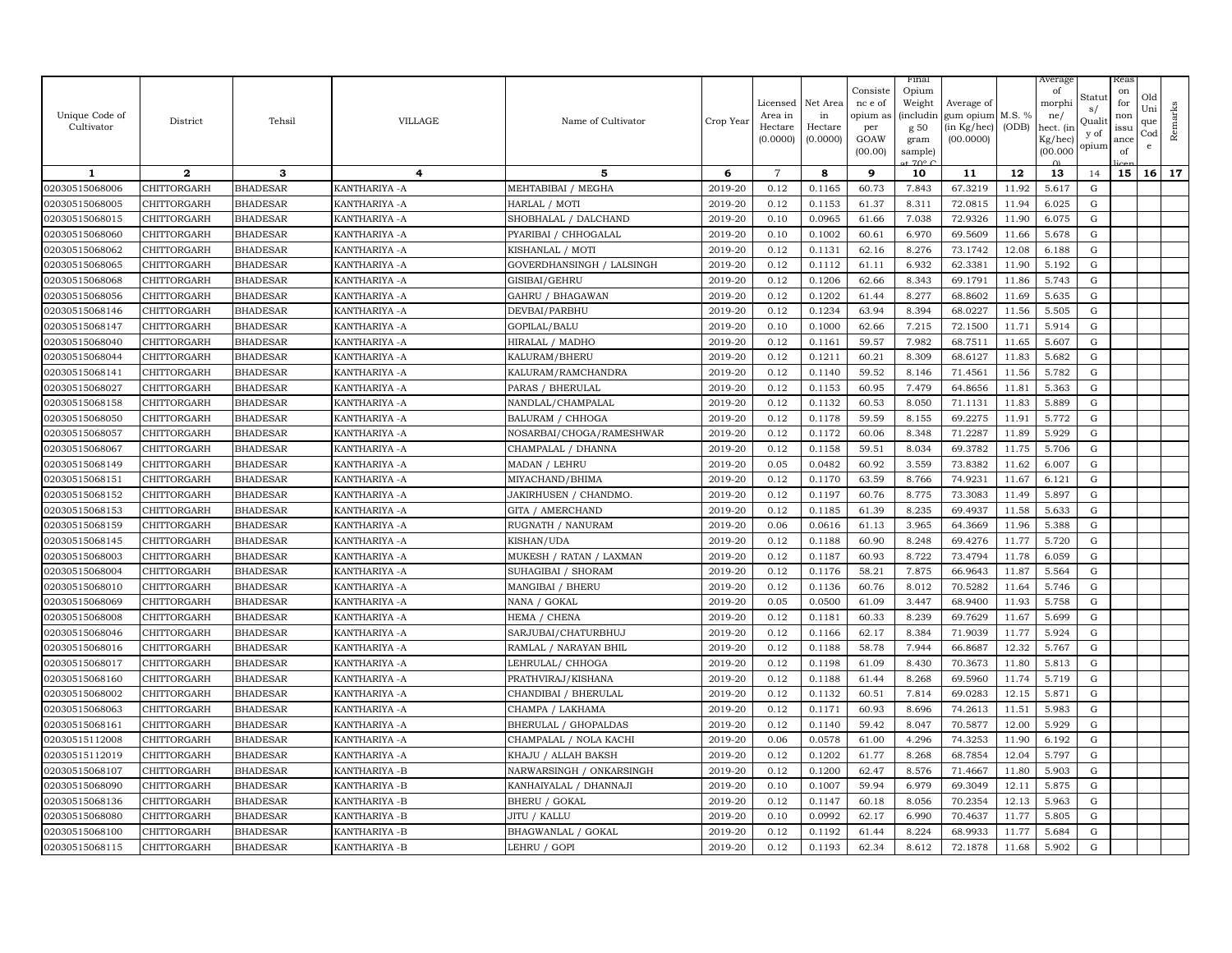| Unique Code of<br>Cultivator | District       | Tehsil          | VILLAGE        | Name of Cultivator             | Crop Year | Licensed<br>Area in<br>Hectare<br>(0.0000) | Net Area<br>in<br>Hectare<br>(0.0000) | Consiste<br>nc e of<br>opium as<br>per<br>GOAW<br>(00.00) | Final<br>Opium<br>Weight<br><i>(includin</i><br>g 50<br>gram<br>sample]<br>$70^\circ$ | Average of<br>gum opium M.S. %<br>(in Kg/hec)<br>(00.0000) | (ODB) | Average<br>of<br>morphi<br>ne/<br>hect. (in<br>Kg/hec<br>(00.000) | Statu<br>s/<br>Quali<br>y of<br>opium | on<br>for<br>nor<br>isst<br>ance<br>of | Old<br>Uni<br>que<br>Cod | Remarks |
|------------------------------|----------------|-----------------|----------------|--------------------------------|-----------|--------------------------------------------|---------------------------------------|-----------------------------------------------------------|---------------------------------------------------------------------------------------|------------------------------------------------------------|-------|-------------------------------------------------------------------|---------------------------------------|----------------------------------------|--------------------------|---------|
| -1                           | $\overline{2}$ | з               | $\overline{4}$ | 5                              | 6         | $\overline{7}$                             | 8                                     | 9                                                         | 10                                                                                    | 11                                                         | 12    | 13                                                                | 14                                    | 15                                     | 16 <sup>1</sup>          | 17      |
| 02030515068129               | CHITTORGARH    | <b>BHADESAR</b> | KANTHARIYA -B  | HANSRAJ / HAZAARI              | 2019-20   | 0.12                                       | 0.1158                                | 59.98                                                     | 8.063                                                                                 | 69.6287                                                    | 12.10 | 5.898                                                             | G                                     |                                        |                          |         |
| 02030515068110               | CHITTORGARH    | <b>BHADESAR</b> | KANTHARIYA -B  | MUBARIK / AZIZ MD              | 2019-20   | 0.12                                       | 0.1155                                | 60.98                                                     | 8.250                                                                                 | 71.4286                                                    | 11.77 | 5.885                                                             | G                                     |                                        |                          |         |
| 02030515068079               | CHITTORGARH    | <b>BHADESAR</b> | KANTHARIYA -B  | BADRI/CHHOGA                   | 2019-20   | 0.12                                       | 0.0493                                | 63.35                                                     | 3.683                                                                                 | 74.7059                                                    | 11.62 | 6.077                                                             | G                                     |                                        |                          |         |
| 02030515068082               | CHITTORGARH    | <b>BHADESAR</b> | KANTHARIYA -B  | <b>JITU/BHAGWAN</b>            | 2019-20   | 0.12                                       | 0.1190                                | 64.27                                                     | 8.612                                                                                 | 72.3697                                                    | 11.47 | 5.811                                                             | ${\rm G}$                             |                                        |                          |         |
| 02030515068133               | CHITTORGARH    | <b>BHADESAR</b> | KANTHARIYA -B  | SHANKARSINGH / MADANSINGH      | 2019-20   | 0.10                                       | 0.0963                                | 60.37                                                     | 6.623                                                                                 | 68.7747                                                    | 12.32 | 5.932                                                             | G                                     |                                        |                          |         |
| 02030515068140               | CHITTORGARH    | <b>BHADESAR</b> | KANTHARIYA -B  | MEGHRAJ/LEAHRU                 | 2019-20   | 0.12                                       | 0.1120                                | 62.55                                                     | 8.301                                                                                 | 74.1161                                                    | 12.04 | 6.247                                                             | G                                     |                                        |                          |         |
| 02030515068089               | CHITTORGARH    | <b>BHADESAR</b> | KANTHARIYA -B  | RAMCHANDRA / JITU              | 2019-20   | 0.12                                       | 0.1200                                | 60.52                                                     | 8.300                                                                                 | 69.1667                                                    | 12.28 | 5.945                                                             | ${\rm G}$                             |                                        |                          |         |
| 02030515068084               | CHITTORGARH    | <b>BHADESAR</b> | KANTHARIYA -B  | HANSRAJ / CHAMPALAL            | 2019-20   | 0.10                                       | 0.0967                                | 58.81                                                     | 6.478                                                                                 | 66.9907                                                    | 12.19 | 5.716                                                             | G                                     |                                        |                          |         |
| 02030515068120               | CHITTORGARH    | <b>BHADESAR</b> | KANTHARIYA -B  | ANCHIBAI / PRABHULAL           | 2019-20   | 0.12                                       | 0.1225                                | 61.97                                                     | 8.100                                                                                 | 66.1224                                                    | 11.86 | 5.490                                                             | ${\rm G}$                             |                                        |                          |         |
| 02030515068083               | CHITTORGARH    | <b>BHADESAR</b> | KANTHARIYA -B  | LEHRULAL / CHAMPALAL           | 2019-20   | 0.06                                       | 0.0618                                | 62.69                                                     | 4.478                                                                                 | 72.4595                                                    | 11.77 | 5.970                                                             | G                                     |                                        |                          |         |
| 02030515068086               | CHITTORGARH    | <b>BHADESAR</b> | KANTHARIYA -B  | <b>BHERU / PARTHU</b>          | 2019-20   | 0.12                                       | 0.1245                                | 63.38                                                     | 8.611                                                                                 | 69.1647                                                    | 11.30 | 5.471                                                             | G                                     |                                        |                          |         |
| 02030515068085               | CHITTORGARH    | <b>BHADESAR</b> | KANTHARIYA -B  | RAJMAL/CHHOGALAL               | 2019-20   | 0.12                                       | 0.0653                                | 60.88                                                     | 4.653                                                                                 | 71.2557                                                    | 11.68 | 5.826                                                             | ${\rm G}$                             |                                        |                          |         |
| 02030515068155               | CHITTORGARH    | <b>BHADESAR</b> | KANTHARIYA -B  | RATANLAL/LAXMAN                | 2019-20   | 0.12                                       | 0.1197                                | 60.78                                                     | 8.709                                                                                 | 72.7569                                                    | 11.85 | 6.035                                                             | ${\rm G}$                             |                                        |                          |         |
| 02030515068156               | CHITTORGARH    | <b>BHADESAR</b> | KANTHARIYA -B  | SITARAM/AMERCHAND              | 2019-20   | 0.12                                       | 0.1190                                | 59.59                                                     | 8.538                                                                                 | 71.7479                                                    | 11.98 | 6.017                                                             | G                                     |                                        |                          |         |
| 02030515068137               | CHITTORGARH    | <b>BHADESAR</b> | KANTHARIYA -B  | GHISA / MOTI                   | 2019-20   | 0.10                                       | 0.0958                                | 60.12                                                     | 7.283                                                                                 | 76.0230                                                    | 12.11 | 6.445                                                             | ${\rm G}$                             |                                        |                          |         |
| 02030515068073               | CHITTORGARH    | <b>BHADESAR</b> | KANTHARIYA -B  | NANDBAI/JITU                   | 2019-20   | 0.12                                       | 0.0388                                | 59.96                                                     | 2.895                                                                                 | 74.6134                                                    | 12.24 | 6.393                                                             | ${\rm G}$                             |                                        |                          |         |
| 02030515068075               | CHITTORGARH    | <b>BHADESAR</b> | KANTHARIYA -B  | HARCHAND / KALU                | 2019-20   | 0.10                                       | 0.0992                                | 62.22                                                     | 6.986                                                                                 | 70.4234                                                    | 11.59 | 5.714                                                             | G                                     |                                        |                          |         |
| 02030515068155               | CHITTORGARH    | <b>BHADESAR</b> | KANTHARIYA -B  | SHANKARIBAI / LAKSHMAN         | 2019-20   | 0.10                                       | 0.0990                                | 60.50                                                     | 7.035                                                                                 | 71.0606                                                    | 11.87 | 5.905                                                             | G                                     |                                        |                          |         |
| 02030515068103               | CHITTORGARH    | <b>BHADESAR</b> | KANTHARIYA -B  | BHERULAL / MULCHAND            | 2019-20   | 0.12                                       | 0.1171                                | 60.72                                                     | 8.206                                                                                 | 70.0769                                                    | 11.89 | 5.832                                                             | G                                     |                                        |                          |         |
| 02030515068106               | CHITTORGARH    | <b>BHADESAR</b> | KANTHARIYA -B  | <b>BHERU / KISHNA</b>          | 2019-20   | 0.12                                       | 0.1126                                | 60.32                                                     | 7.799                                                                                 | 69.2629                                                    | 11.79 | 5.716                                                             | ${\bf G}$                             |                                        |                          |         |
| 02030515076012               | CHITTORGARH    | <b>BHADESAR</b> | KAREDIYA       | SAJJANSINGH / NATHUSINGH       | 2019-20   | 0.06                                       | 0.0600                                | 61.59                                                     | 4.206                                                                                 | 70.1000                                                    | 12.44 | 6.104                                                             | G                                     |                                        |                          |         |
| 02030515076004               | CHITTORGARH    | <b>BHADESAR</b> | KAREDIYA       | PRATAPIBAI / MATHURA           | 2019-20   | 0.06                                       | 0.0614                                | 52.18                                                     | 3.846                                                                                 | 62.6384                                                    | 13.17 | 5.775                                                             | G                                     |                                        |                          |         |
| 02030515076021               | CHITTORGARH    | <b>BHADESAR</b> | KAREDIYA       | ONKARDAS / MANGALDAS           | 2019-20   | 0.05                                       | 0.0504                                | 56.35                                                     | 3.276                                                                                 | 65.0000                                                    | 11.77 | 5.356                                                             | G                                     |                                        |                          |         |
| 02030515076018               | CHITTORGARH    | <b>BHADESAR</b> | KAREDIYA       | MAGANIBAI / BHAGWAN            | 2019-20   | 0.05                                       | 0.0511                                | 56.64                                                     | 3.301                                                                                 | 64.5988                                                    | 12.46 | 5.635                                                             | ${\rm G}$                             |                                        |                          |         |
| 02030515071001               | CHITTORGARH    | <b>BHADESAR</b> | KASYA KHURD    | KALU / CHAMPA                  | 2019-20   | 0.10                                       | 0.1035                                | 59.66                                                     | 7.057                                                                                 | 68.1836                                                    | 12.35 | 5.894                                                             | ${\rm G}$                             |                                        |                          |         |
| 02030515071003               | CHITTORGARH    | <b>BHADESAR</b> | KASYA KHURD    | KISHANLAL / KALU               | 2019-20   | 0.10                                       | 0.0000                                |                                                           |                                                                                       |                                                            |       |                                                                   | ${\rm FU}$                            |                                        |                          |         |
| 02030515071004               | CHITTORGARH    | <b>BHADESAR</b> | KASYA KHURD    | GULABIBAI / CHAMPA             | 2019-20   | 0.10                                       | 0.0536                                | 57.68                                                     | 3.477                                                                                 | 64.8694                                                    | 9.99  | 4.537                                                             | G                                     |                                        |                          |         |
| 02030515071005               | CHITTORGARH    | <b>BHADESAR</b> | KASYA KHURD    | HANSHIBAI / DAYARAM            | 2019-20   | 0.10                                       | 0.0395                                | 63.14                                                     | 2.895                                                                                 | 73.2911                                                    | 11.91 | 6.111                                                             | ${\rm G}$                             |                                        |                          |         |
| 02030515071007               | CHITTORGARH    | <b>BHADESAR</b> | KASYA KHURD    | GOPIBAI / MADHU                | 2019-20   | 0.06                                       | 0.0620                                | 65.63                                                     | 4.669                                                                                 | 75.3065                                                    | 11.28 | 5.946                                                             | ${\rm G}$                             |                                        |                          |         |
| 02030515071011               | CHITTORGARH    | <b>BHADESAR</b> | KASYA KHURD    | GOPU / LALU                    | 2019-20   | 0.12                                       | 0.0000                                |                                                           |                                                                                       |                                                            |       |                                                                   | FU                                    |                                        |                          |         |
| 02030515071012               | CHITTORGARH    | <b>BHADESAR</b> | KASYA KHURD    | JAICHAND / CHATURBHUJ          | 2019-20   | 0.12                                       | 0.1185                                | 62.76                                                     | 8.231                                                                                 | 69.4599                                                    | 12.17 | 5.917                                                             | ${\rm G}$                             |                                        |                          |         |
| 02030515071014               | CHITTORGARH    | <b>BHADESAR</b> | KASYA KHURD    | BHRUDAS / SHANKARDAS           | 2019-20   | 0.10                                       | 0.0659                                | 60.63                                                     | 4.305                                                                                 | 65.3263                                                    | 12.12 | 5.542                                                             | ${\rm G}$                             |                                        |                          |         |
| 02030515071023               | CHITTORGARH    | <b>BHADESAR</b> | KASYA KHURD    | AMARCHAND / AMIRCHAND / HEMRAJ | 2019-20   | 0.06                                       | 0.0576                                | 59.80                                                     | 4.058                                                                                 | 70.4514                                                    | 12.51 | 6.169                                                             | G                                     |                                        |                          |         |
| 02030515071020               | CHITTORGARH    | <b>BHADESAR</b> | KASYA KHURD    | RAMLAL / CHATURBHUJ            | 2019-20   | 0.06                                       | 0.0612                                | 60.50                                                     | 4.252                                                                                 | 69.4771                                                    | 11.80 | 5.739                                                             | G                                     |                                        |                          |         |
| 02030515071037               | CHITTORGARH    | <b>BHADESAR</b> | KASYA KHURD    | VAKTIBAI / DEBJI               | 2019-20   | 0.10                                       | 0.0490                                | 60.87                                                     | 3.530                                                                                 | 72.0408                                                    | 12.11 | 6.108                                                             | G                                     |                                        |                          |         |
| 02030515071025               | CHITTORGARH    | <b>BHADESAR</b> | KASYA KHURD    | PYARIBAI / UDA                 | 2019-20   | 0.10                                       | 0.0966                                | 60.25                                                     | 7.006                                                                                 | 72.5259                                                    | 12.05 | 6.118                                                             | G                                     |                                        |                          |         |
| 02030515071010               | CHITTORGARH    | <b>BHADESAR</b> | KASYA KHURD    | RAMESHVAR / PARTHA             | 2019-20   | 0.06                                       | 0.0626                                | 59.21                                                     | 4.221                                                                                 | 67.4281                                                    | 12.23 | 5.772                                                             | G                                     |                                        |                          |         |
| 02030515071036               | CHITTORGARH    | <b>BHADESAR</b> | KASYA KHURD    | DALIBAI/KISHNA                 | 2019-20   | 0.10                                       | 0.1023                                | 62.70                                                     | 7.443                                                                                 | 72.7566                                                    | 11.66 | 5.939                                                             | G                                     |                                        |                          |         |
| 02030515071027               | CHITTORGARH    | <b>BHADESAR</b> | KASYA KHURD    | ANCHIBAI / HAZARI              | 2019-20   | 0.06                                       | 0.0589                                | 57.96                                                     | 4.248                                                                                 | 72.1222                                                    | 9.47  | 4.781                                                             | G                                     |                                        |                          |         |
| 02030515071009               | CHITTORGARH    | <b>BHADESAR</b> | KASYA KHURD    | MANGILAL/PRATAP                | 2019-20   | 0.10                                       | 0.0995                                | 58.69                                                     | 6.607                                                                                 | 66.4020                                                    | 12.18 | 5.661                                                             | G                                     |                                        |                          |         |
| 02030515071006               | CHITTORGARH    | <b>BHADESAR</b> | KASYA KHURD    | HIRA / CHOGA                   | 2019-20   | 0.10                                       | 0.0990                                | 60.11                                                     | 6.938                                                                                 | 70.0808                                                    | 12.16 | 5.966                                                             | G                                     |                                        |                          |         |
| 02030515071026               | CHITTORGARH    | <b>BHADESAR</b> | KASYA KHURD    | RAMA / PARTHU                  | 2019-20   | 0.10                                       | 0.0986                                | 58.06                                                     | 6.851                                                                                 | 69.4828                                                    | 12.25 | 5.958                                                             | G                                     |                                        |                          |         |
| 02030515071024               | CHITTORGARH    | <b>BHADESAR</b> | KASYA KHURD    | KASHIRAM / KEWALCHAND          | 2019-20   | 0.12                                       | 0.0584                                | 59.97                                                     | 4.087                                                                                 | 69.9829                                                    | 12.31 | 6.030                                                             | ${\rm G}$                             |                                        |                          |         |
| 02030515071029               | CHITTORGARH    | <b>BHADESAR</b> | KASYA KHURD    | MOTI/CHOGA                     | 2019-20   | 0.06                                       | 0.0598                                | 58.66                                                     | 3.981                                                                                 | 66.5719                                                    | 12.19 | 5.680                                                             | ${\rm G}$                             |                                        |                          |         |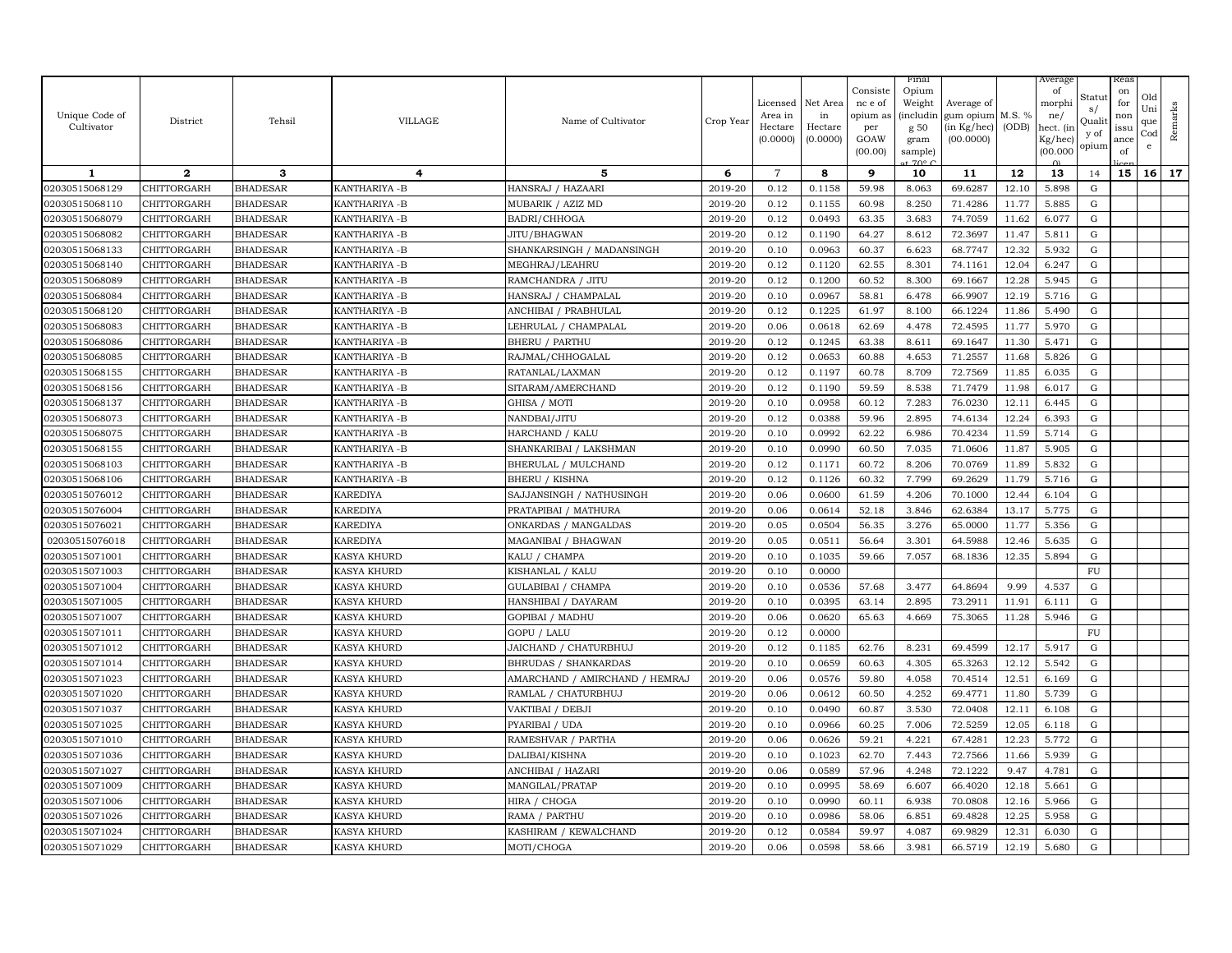| Unique Code of<br>Cultivator | District     | Tehsil          | VILLAGE                    | Name of Cultivator          | Crop Year | Licensed<br>Area in<br>Hectare<br>(0.0000) | Net Area<br>in<br>Hectare<br>(0.0000) | Consiste<br>nc e of<br>opium as<br>per<br>GOAW<br>(00.00) | Final<br>Opium<br>Weight<br><i>(includin</i><br>g 50<br>gram<br>sample]<br>70° | Average of<br>gum opium M.S. %<br>(in Kg/hec)<br>(00.0000) | (ODB) | <i><u><b>Werage</b></u></i><br>of<br>morphi<br>ne/<br>aect. (ir<br>Kg/hec)<br>(00.000) | Statu<br>s/<br>Quali<br>y of<br>opium | on<br>for<br>noi<br>isst<br>ance<br>of | Old<br>Uni<br>que<br>Cod | Remarks |
|------------------------------|--------------|-----------------|----------------------------|-----------------------------|-----------|--------------------------------------------|---------------------------------------|-----------------------------------------------------------|--------------------------------------------------------------------------------|------------------------------------------------------------|-------|----------------------------------------------------------------------------------------|---------------------------------------|----------------------------------------|--------------------------|---------|
| 1                            | $\mathbf{2}$ | 3               | 4                          | 5                           | 6         | $\overline{7}$                             | 8                                     | 9                                                         | 10                                                                             | 11                                                         | 12    | 13                                                                                     | 14                                    | 15                                     | 16                       | 17      |
| 02030515071019               | CHITTORGARH  | <b>BHADESAR</b> | KASYA KHURD                | SOHANDAS/MATHURADAS         | 2019-20   | 0.10                                       | 0.0959                                | 58.37                                                     | 7.029                                                                          | 73.2951                                                    | 12.54 | 6.434                                                                                  | G                                     |                                        |                          |         |
| 02030515071008               | CHITTORGARH  | <b>BHADESAR</b> | KASYA KHURD                | <b>UDAILAL / HEMA</b>       | 2019-20   | 0.06                                       | 0.0615                                | 61.01                                                     | 4.123                                                                          | 67.0407                                                    | 11.97 | 5.617                                                                                  | G                                     |                                        |                          |         |
| 02030515071013               | CHITTORGARH  | <b>BHADESAR</b> | KASYA KHURD                | SHYAMLAL / LAHRIRAM JAT     | 2019-20   | 0.06                                       | 0.0000                                |                                                           |                                                                                |                                                            |       |                                                                                        | ${\rm FU}$                            |                                        |                          |         |
| 02030515071016               | CHITTORGARH  | <b>BHADESAR</b> | KASYA KHURD                | SHANKRIBAI/LALU             | 2019-20   | 0.06                                       | 0.0000                                |                                                           |                                                                                |                                                            |       |                                                                                        | ${\rm FU}$                            |                                        |                          |         |
| 02030515071033               | CHITTORGARH  | <b>BHADESAR</b> | KASYA KHURD                | CHUNNILAL / EKLING          | 2019-20   | 0.06                                       | 0.0622                                | 63.26                                                     | 4.519                                                                          | 72.6527                                                    | 13.90 | 7.068                                                                                  | G                                     |                                        |                          |         |
| 02030515071034               | CHITTORGARH  | <b>BHADESAR</b> | KASYA KHURD                | HIRA / EKLING               | 2019-20   | 0.10                                       | 0.1024                                | 64.48                                                     | 7.517                                                                          | 73.4082                                                    | 15.14 | 7.779                                                                                  | G                                     |                                        |                          |         |
| 02030515071035               | CHITTORGARH  | <b>BHADESAR</b> | KASYA KHURD                | NOJIBAI / BHAGWAN           | 2019-20   | 0.10                                       | 0.1029                                | 55.70                                                     | 6.047                                                                          | 58.7658                                                    | 12.46 | 5.126                                                                                  | G                                     |                                        |                          |         |
| 02030515071017               | CHITTORGARH  | <b>BHADESAR</b> | KASYA KHURD                | DALLA / SHAMBHU             | 2019-20   | 0.10                                       | 0.1006                                | 60.31                                                     | 6.634                                                                          | 65.9443                                                    | 12.49 | 5.766                                                                                  | G                                     |                                        |                          |         |
| 02030515071018               | CHITTORGARH  | <b>BHADESAR</b> | KASYA KHURD                | <b>BANSHILAL / GOKAL</b>    | 2019-20   | 0.05                                       | 0.0496                                | 61.46                                                     | 3.275                                                                          | 66.0282                                                    | 12.25 | 5.662                                                                                  | G                                     |                                        |                          |         |
| 02030515074015               | CHITTORGARH  | <b>BHADESAR</b> | KERING KA KHEDA            | LAKSHMINARAYAN / PYARA      | 2019-20   | 0.05                                       | 0.0500                                | 57.07                                                     | 3.098                                                                          | 61.9600                                                    | 10.71 | 4.645                                                                                  | G                                     |                                        |                          |         |
| 02030515074004               | CHITTORGARH  | <b>BHADESAR</b> | KERING KA KHEDA            | RAMLAL / SHANKARLAL         | 2019-20   | 0.06                                       | 0.0618                                | 59.78                                                     | 4.099                                                                          | 66.3269                                                    | 11.86 | 5.507                                                                                  | ${\rm G}$                             |                                        |                          |         |
| 02030515074006               | CHITTORGARH  | <b>BHADESAR</b> | KERING KA KHEDA            | AJABKUNWAR/SHIVSING         | 2019-20   | 0.06                                       | 0.0592                                | 60.10                                                     | 4.155                                                                          | 70.1858                                                    | 11.81 | 5.803                                                                                  | G                                     |                                        |                          |         |
| 02030515074013               | CHITTORGARH  | <b>BHADESAR</b> | KERING KA KHEDA            | GEHARILAL/ONKAR             | 2019-20   | 0.10                                       | 0.1024                                | 54.42                                                     | 6.429                                                                          | 62.7832                                                    | 10.09 | 4.435                                                                                  | ${\rm G}$                             |                                        |                          |         |
| 02030515074001               | CHITTORGARH  | <b>BHADESAR</b> | KERING KA KHEDA            | UDAILAL/NOLA CHACHA LALU    | 2019-20   | 0.12                                       | 0.0000                                |                                                           |                                                                                |                                                            |       |                                                                                        | FU                                    |                                        |                          |         |
| 02030515074008               | CHITTORGARH  | BHADESAR        | KERING KA KHEDA            | KESARBAI / PRITHVIRAJ       | 2019-20   | 0.05                                       | 0.0000                                |                                                           |                                                                                |                                                            |       |                                                                                        | FU                                    |                                        |                          |         |
| 02030515072009               | CHITTORGARH  | <b>BHADESAR</b> | KERINGKAKHEDA(SANWARIYAJI) | KALU / DHANNA               | 2019-20   | 0.06                                       | 0.0000                                |                                                           |                                                                                |                                                            |       |                                                                                        | FU                                    |                                        |                          |         |
| 02030515072010               | CHITTORGARH  | <b>BHADESAR</b> | KERINGKAKHEDA(SANWARIYAJI) | DALLICHAND / CHATURBHUJ     | 2019-20   | 0.10                                       | 0.0989                                | 59.01                                                     | 6.752                                                                          | 68.2710                                                    | 11.85 | 5.663                                                                                  | ${\rm G}$                             |                                        |                          |         |
| 02030515072002               | CHITTORGARH  | <b>BHADESAR</b> | KERINGKAKHEDA(SANWARIYAJI  | <b>UDAILAL / KISHOR</b>     | 2019-20   | 0.10                                       | 0.1000                                | 61.24                                                     | 7.139                                                                          | 71.3900                                                    | 11.79 | 5.892                                                                                  | G                                     |                                        |                          |         |
| 02030515072004               | CHITTORGARH  | <b>BHADESAR</b> | KERINGKAKHEDA(SANWARIYAJI  | SOHANIBAI / MADHAVLAL       | 2019-20   | 0.06                                       | 0.0000                                |                                                           |                                                                                |                                                            |       |                                                                                        | $_{\rm NS}$                           |                                        |                          |         |
| 02030515072012               | CHITTORGARH  | <b>BHADESAR</b> | KERINGKAKHEDA(SANWARIYAJI) | <b>UDAILAL / HEMRAJ</b>     | 2019-20   | 0.10                                       | 0.1000                                | 58.29                                                     | 6.720                                                                          | 67.2000                                                    | 12.28 | 5.777                                                                                  | G                                     |                                        |                          |         |
| 02030515072018               | CHITTORGARH  | <b>BHADESAR</b> | KERINGKAKHEDA(SANWARIYAJI) | NANDUBAI/PARTHU             | 2019-20   | 0.10                                       | 0.1023                                | 60.67                                                     | 7.098                                                                          | 69.3842                                                    | 11.83 | 5.746                                                                                  | G                                     |                                        |                          |         |
| 02030515073007               | CHITTORGARH  | <b>BHADESAR</b> | KESHARPURA                 | MANGU / KHANA               | 2019-20   | 0.10                                       | 0.0000                                |                                                           |                                                                                |                                                            |       |                                                                                        | FU                                    |                                        |                          |         |
| 02030515132004               | CHITTORGARH  | BHADESAR        | KHODIP                     | SANWARELAL / NARU / NANDLAL | 2019-20   | 0.05                                       | 0.0505                                | 60.56                                                     | 3.279                                                                          | 64.9307                                                    | 11.59 | 5.268                                                                                  | G                                     |                                        |                          |         |
| 02030515132003               | CHITTORGARH  | <b>BHADESAR</b> | KHODIP                     | GOPAL / NOLA                | 2019-20   | 0.05                                       | 0.0503                                | 63.45                                                     | 3.399                                                                          | 67.5746                                                    | 11.27 | 5.331                                                                                  | G                                     |                                        |                          |         |
| 02030515132002               | CHITTORGARH  | <b>BHADESAR</b> | KHODIP                     | BHANWARLAL/ONKARLAL         | 2019-20   | 0.05                                       | 0.0481                                | 62.30                                                     | 3.160                                                                          | 65.6965                                                    | 13.80 | 6.345                                                                                  | G                                     |                                        |                          |         |
| 02030515075040               | CHITTORGARH  | <b>BHADESAR</b> | KOSHITHAL                  | JHAMKUBAI / NARAYAN         | 2019-20   | 0.05                                       | 0.0490                                | 62.25                                                     | 3.628                                                                          | 74.0408                                                    | 11.42 | 5.919                                                                                  | G                                     |                                        |                          |         |
| 02030515075045               | CHITTORGARH  | <b>BHADESAR</b> | <b>KOSHITHAL</b>           | BHAVARI / BHAGAWAN          | 2019-20   | 0.05                                       | 0.0493                                | 59.67                                                     | 3.563                                                                          | 72.2718                                                    | 12.54 | 6.344                                                                                  | ${\rm G}$                             |                                        |                          |         |
| 02030515075021               | CHITTORGARH  | <b>BHADESAR</b> | KOSHITHAL                  | SHANAKRGHIR / KISHANGHIR    | 2019-20   | 0.12                                       | 0.0000                                |                                                           |                                                                                |                                                            |       |                                                                                        | ${\rm FU}$                            |                                        |                          |         |
| 02030515075014               | CHITTORGARH  | <b>BHADESAR</b> | KOSHITHAL                  | RMABAI/BHURALAL             | 2019-20   | 0.10                                       | 0.0997                                | 60.05                                                     | 7.146                                                                          | 71.6750                                                    | 12.09 | 6.066                                                                                  | G                                     |                                        |                          |         |
| 02030515075036               | CHITTORGARH  | <b>BHADESAR</b> | KOSHITHAL                  | VARDICHAND / VENA JI        | 2019-20   | 0.10                                       | 0.0996                                | 62.03                                                     | 7.204                                                                          | 72.3293                                                    | 11.54 | 5.843                                                                                  | G                                     |                                        |                          |         |
| 02030515075013               | CHITTORGARH  | <b>BHADESAR</b> | KOSHITHAL                  | HAJARI/RAMA                 | 2019-20   | 0.06                                       | 0.0572                                | 61.41                                                     | 4.027                                                                          | 70.4021                                                    | 12.13 | 5.977                                                                                  | ${\rm G}$                             |                                        |                          |         |
| 02030515075019               | CHITTORGARH  | <b>BHADESAR</b> | KOSHITHAL                  | RADHA BAI / GEHARILAL       | 2019-20   | 0.06                                       | 0.0619                                | 63.90                                                     | 4.674                                                                          | 75.5089                                                    | 10.94 | 5.782                                                                                  | ${\rm G}$                             |                                        |                          |         |
| 02030515075012               | CHITTORGARH  | <b>BHADESAR</b> | KOSHITHAL                  | MATHURALAL / BHAGWAN        | 2019-20   | 0.06                                       | 0.0600                                | 62.06                                                     | 4.459                                                                          | 74.3167                                                    | 11.84 | 6.160                                                                                  | G                                     |                                        |                          |         |
| 02030515075027               | CHITTORGARH  | <b>BHADESAR</b> | KOSHITHAL                  | HEERALAL / GASI             | 2019-20   | 0.06                                       | 0.0608                                | 62.83                                                     | 4.488                                                                          | 73.8158                                                    | 11.84 | 6.118                                                                                  | G                                     |                                        |                          |         |
| 02030515075061               | CHITTORGARH  | <b>BHADESAR</b> | <b>KOSHITHAL</b>           | KASHIRAM / GANGARAM         | 2019-20   | 0.06                                       | 0.0588                                | 62.59                                                     | 4.614                                                                          | 78.4694                                                    | 11.62 | 6.382                                                                                  | $\mathbf G$                           |                                        |                          |         |
| 02030515075044               | CHITTORGARH  | <b>BHADESAR</b> | <b>KOSHITHAL</b>           | KISOR/BHAGAWAN              | 2019-20   | 0.06                                       | 0.0598                                | 60.27                                                     | 4.124                                                                          | 68.9632                                                    | 12.13 | 5.856                                                                                  | G                                     |                                        |                          |         |
| 02030515075005               | CHITTORGARH  | <b>BHADESAR</b> | KOSHITHAL                  | JAGDISH / GANESHLAL         | 2019-20   | 0.10                                       | 0.0982                                | 61.98                                                     | 7.199                                                                          | 73.3096                                                    | 11.21 | 5.752                                                                                  | G                                     |                                        |                          |         |
| 02030515075003               | CHITTORGARH  | <b>BHADESAR</b> | KOSHITHAL                  | KESARBAI / OUNKARLAL        | 2019-20   | 0.06                                       | 0.0594                                | 61.91                                                     | 4.458                                                                          | 75.0505                                                    | 12.00 | 6.304                                                                                  | G                                     |                                        |                          |         |
| 02030515075006               | CHITTORGARH  | <b>BHADESAR</b> | KOSHITHAL                  | MANGILAL / BHAGWAN          | 2019-20   | 0.06                                       | 0.0614                                | 60.93                                                     | 4.622                                                                          | 75.2769                                                    | 11.21 | 5.907                                                                                  | G                                     |                                        |                          |         |
| 02030515075038               | CHITTORGARH  | <b>BHADESAR</b> | KOSHITHAL                  | NARAYNIBAI/RAMLAL           | 2019-20   | 0.10                                       | 0.1006                                | 61.43                                                     | 7.222                                                                          | 71.7893                                                    | 11.62 | 5.840                                                                                  | G                                     |                                        |                          |         |
| 02030515075020               | CHITTORGARH  | <b>BHADESAR</b> | KOSHITHAL                  | ONAKR / HRILAL JAT          | 2019-20   | 0.10                                       | 0.0988                                | 58.90                                                     | 6.731                                                                          | 68.1275                                                    | 12.17 | 5.804                                                                                  | G                                     |                                        |                          |         |
| 02030515075028               | CHITTORGARH  | BHADESAR        | KOSHITHAL                  | NATHULAL / JITU JAT         | 2019-20   | 0.06                                       | 0.0596                                | 59.88                                                     | 4.371                                                                          | 73.3389                                                    | 11.41 | 5.858                                                                                  | G                                     |                                        |                          |         |
| 02030515075025               | CHITTORGARH  | <b>BHADESAR</b> | <b>KOSHITHAL</b>           | HAJARI / KHUMA CHAMAR       | 2019-20   | 0.06                                       | 0.0593                                | 60.41                                                     | 4.203                                                                          | 70.8769                                                    | 11.70 | 5.805                                                                                  | ${\rm G}$                             |                                        |                          |         |
| 02030515075088               | CHITTORGARH  | <b>BHADESAR</b> | <b>KOSHITHAL</b>           | MOTIBAI/GHASI               | 2019-20   | 0.06                                       | 0.0586                                | 61.56                                                     | 4.212                                                                          | 71.8771                                                    | 11.83 | 5.953                                                                                  | ${\rm G}$                             |                                        |                          |         |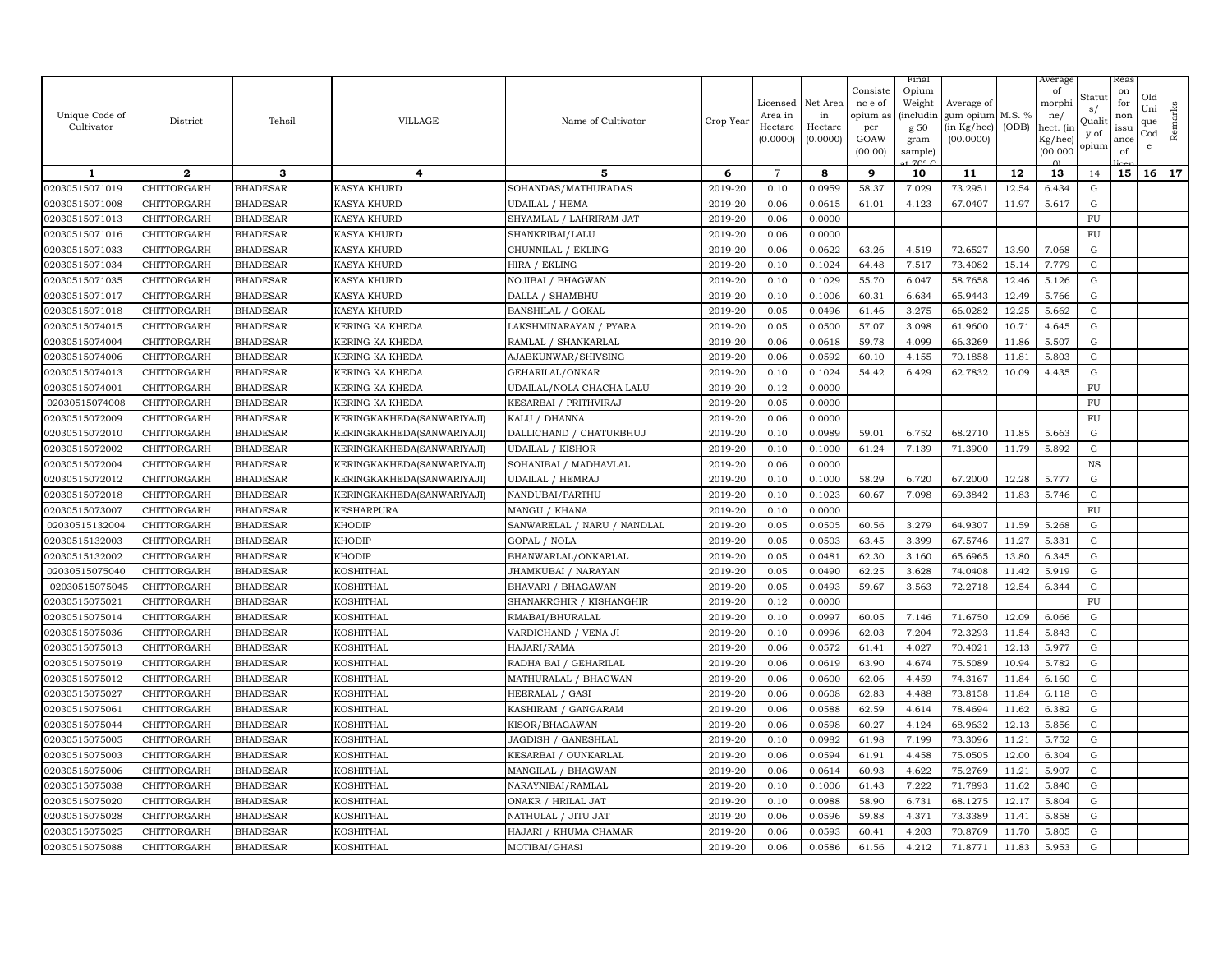| Unique Code of<br>Cultivator | District       | Tehsil          | VILLAGE          | Name of Cultivator             | Crop Year | Licensed<br>Area in<br>Hectare<br>(0.0000) | Net Area<br>in<br>Hectare<br>(0.0000) | Consiste<br>nc e of<br>opium as<br>per<br>GOAW<br>(00.00) | Final<br>Opium<br>Weight<br><i>(includin</i><br>g 50<br>gram<br>sample)<br>$70^\circ$ | Average of<br>gum opium M.S. %<br>(in Kg/hec)<br>(00.0000) | (ODB) | Averag<br>of<br>morphi<br>ne/<br>hect. (in<br>Kg/hec<br>(00.000) | Statut<br>s/<br>Quali<br>y of<br>opium | on<br>for<br>nor<br>isst<br>ance<br>of | Old<br>Uni<br>que<br>Cod | Remarks |
|------------------------------|----------------|-----------------|------------------|--------------------------------|-----------|--------------------------------------------|---------------------------------------|-----------------------------------------------------------|---------------------------------------------------------------------------------------|------------------------------------------------------------|-------|------------------------------------------------------------------|----------------------------------------|----------------------------------------|--------------------------|---------|
| 1                            | $\overline{2}$ | з               | 4                | 5                              | 6         | $\overline{7}$                             | 8                                     | 9                                                         | 10                                                                                    | 11                                                         | 12    | 13                                                               | 14                                     | 15                                     | 16 <sup>1</sup>          | 17      |
| 02030515075009               | CHITTORGARH    | <b>BHADESAR</b> | KOSHITHAL        | RATANLAL/SHANKAR D.P. UDAIRAM  | 2019-20   | 0.06                                       | 0.0596                                | 59.10                                                     | 4.331                                                                                 | 72.6678                                                    | 12.40 | 6.308                                                            | G                                      |                                        |                          |         |
| 02030515075010               | CHITTORGARH    | <b>BHADESAR</b> | KOSHITHAL        | KISHORLAL/KASTURIBAI           | 2019-20   | 0.06                                       | 0.0599                                | 61.10                                                     | 4.713                                                                                 | 78.6811                                                    | 12.27 | 6.759                                                            | G                                      |                                        |                          |         |
| 02030515075015               | CHITTORGARH    | <b>BHADESAR</b> | KOSHITHAL        | RATANLAL / JEETU               | 2019-20   | 0.12                                       | 0.1153                                | 57.61                                                     | 7.687                                                                                 | 66.6696                                                    | 12.69 | 5.922                                                            | G                                      |                                        |                          |         |
| 02030515075034               | CHITTORGARH    | <b>BHADESAR</b> | KOSHITHAL        | KISHOR / JITU JI JAT           | 2019-20   | 0.10                                       | 0.0388                                | 62.87                                                     | 2.910                                                                                 | 75.0000                                                    | 11.74 | 6.163                                                            | ${\rm G}$                              |                                        |                          |         |
| 02030515075047               | CHITTORGARH    | <b>BHADESAR</b> | KOSHITHAL        | DALLA / GANESH                 | 2019-20   | 0.06                                       | 0.0603                                | 59.90                                                     | 4.099                                                                                 | 67.9768                                                    | 11.85 | 5.638                                                            | G                                      |                                        |                          |         |
| 02030515119030               | CHITTORGARH    | <b>BHADESAR</b> | KOSHITHAL        | MOHANKUNWAR/PYARSINGH          | 2019-20   | 0.06                                       | 0.0595                                | 61.83                                                     | 4.575                                                                                 | 76.8908                                                    | 12.13 | 6.529                                                            | G                                      |                                        |                          |         |
| 02030515078001               | CHITTORGARH    | <b>BHADESAR</b> | KUTHANA A        | SHANKAR / ONKAR                | 2019-20   | 0.12                                       | 0.0815                                | 63.63                                                     | 6.627                                                                                 | 81.3129                                                    | 15.37 | 8.748                                                            | ${\rm G}$                              |                                        |                          |         |
| 02030515078005               | CHITTORGARH    | <b>BHADESAR</b> | KUTHANA A        | KALU / SHAMBHULAL              | 2019-20   | 0.10                                       | 0.1048                                | 64.45                                                     | 7.688                                                                                 | 73.3588                                                    | 12.69 | 6.516                                                            | G                                      |                                        |                          |         |
| 02030515078009               | CHITTORGARH    | <b>BHADESAR</b> | KUTHANA A        | PRATAP / TARU KHAROL           | 2019-20   | 0.06                                       | 0.0575                                | 62.04                                                     | 4.423                                                                                 | 76.9217                                                    | 11.33 | 6.100                                                            | ${\rm G}$                              |                                        |                          |         |
| 02030515078010               | CHITTORGARH    | <b>BHADESAR</b> | KUTHANA A        | KISHANIBAI/CHUNNILAL           | 2019-20   | 0.06                                       | 0.0592                                | 60.34                                                     | 4.336                                                                                 | 73.2432                                                    | 11.80 | 6.050                                                            | G                                      |                                        |                          |         |
| 02030515078015               | CHITTORGARH    | <b>BHADESAR</b> | KUTHANA A        | RAMCHANDRA / TODU BRAHMIN      | 2019-20   | 0.06                                       | 0.0571                                | 60.06                                                     | 4.093                                                                                 | 71.6813                                                    | 11.67 | 5.855                                                            | G                                      |                                        |                          |         |
| 02030515078019               | CHITTORGARH    | <b>BHADESAR</b> | KUTHANA A        | DHANRAJ / RAMLAL               | 2019-20   | 0.05                                       | 0.0484                                | 60.64                                                     | 3.985                                                                                 | 82.3347                                                    | 11.68 | 6.732                                                            | ${\rm G}$                              |                                        |                          |         |
| 02030515078021               | CHITTORGARH    | <b>BHADESAR</b> | KUTHANA A        | MOHANIBAI / LALURAM / SURAJMAL | 2019-20   | 0.10                                       | 0.1006                                | 60.11                                                     | 7.093                                                                                 | 70.5070                                                    | 11.70 | 5.775                                                            | ${\rm G}$                              |                                        |                          |         |
| 02030515078031               | CHITTORGARH    | <b>BHADESAR</b> | KUTHANA A        | BHAGWANLAL / UDAILAL           | 2019-20   | 0.10                                       | 0.1019                                | 61.38                                                     | 7.611                                                                                 | 74.6909                                                    | 11.29 | 5.903                                                            | G                                      |                                        |                          |         |
| 02030515078032               | CHITTORGARH    | <b>BHADESAR</b> | KUTHANA A        | GANGARAM / NANA JI             | 2019-20   | 0.10                                       | 0.0995                                | 60.80                                                     | 7.313                                                                                 | 73.4975                                                    | 11.71 | 6.025                                                            | G                                      |                                        |                          |         |
| 02030515078044               | CHITTORGARH    | <b>BHADESAR</b> | KUTHANA A        | GULAB / MADHU                  | 2019-20   | 0.06                                       | 0.0596                                | 60.50                                                     | 4.650                                                                                 | 78.0201                                                    | 11.77 | 6.428                                                            | G                                      |                                        |                          |         |
| 02030515078053               | CHITTORGARH    | <b>BHADESAR</b> | KUTHANA A        | CHATURBHUJ / DAYARAM           | 2019-20   | 0.06                                       | 0.0000                                |                                                           |                                                                                       |                                                            |       |                                                                  | FU                                     |                                        |                          |         |
| 02030515078060               | CHITTORGARH    | <b>BHADESAR</b> | KUTHANA A        | SHANKAR / DOLA                 | 2019-20   | 0.10                                       | 0.0981                                | 61.28                                                     | 7.231                                                                                 | 73.7105                                                    | 11.23 | 5.794                                                            | G                                      |                                        |                          |         |
| 02030515078071               | CHITTORGARH    | <b>BHADESAR</b> | KUTHANA A        | NAGJIRAM / RAMA                | 2019-20   | 0.12                                       | 0.1181                                | 58.03                                                     | 9.849                                                                                 | 83.3954                                                    | 12.05 | 7.034                                                            | ${\rm G}$                              |                                        |                          |         |
| 02030515078076               | CHITTORGARH    | <b>BHADESAR</b> | KUTHANA A        | MIYACHAND / LACHIRAM           | 2019-20   | 0.06                                       | 0.0000                                |                                                           |                                                                                       |                                                            |       |                                                                  | ${\rm FU}$                             |                                        |                          |         |
| 02030515078084               | CHITTORGARH    | <b>BHADESAR</b> | KUTHANA A        | BHERA / RAGHU                  | 2019-20   | 0.06                                       | 0.0000                                |                                                           |                                                                                       |                                                            |       |                                                                  | FU                                     |                                        |                          |         |
| 02030515078085               | CHITTORGARH    | <b>BHADESAR</b> | KUTHANA A        | RAMESHWAR / CHUNNILAL          | 2019-20   | 0.06                                       | 0.0592                                | 61.17                                                     | 4.387                                                                                 | 74.1047                                                    | 11.62 | 6.027                                                            | G                                      |                                        |                          |         |
| 02030515078088               | CHITTORGARH    | <b>BHADESAR</b> | KUTHANA A        | KOSHALYABAI/UDAILAL            | 2019-20   | 0.06                                       | 0.0621                                | 60.34                                                     | 4.336                                                                                 | 69.8229                                                    | 11.67 | 5.704                                                            | G                                      |                                        |                          |         |
| 02030515078090               | CHITTORGARH    | <b>BHADESAR</b> | KUTHANA A        | BHERU / CHAMPA                 | 2019-20   | 0.10                                       | 0.1000                                | 61.22                                                     | 7.443                                                                                 | 74.4300                                                    | 11.60 | 6.043                                                            | ${\rm G}$                              |                                        |                          |         |
| 02030515078092               | CHITTORGARH    | <b>BHADESAR</b> | KUTHANA A        | RATAN / DAYARAM                | 2019-20   | 0.10                                       | 0.0987                                | 60.77                                                     | 6.676                                                                                 | 67.6393                                                    | 12.33 | 5.838                                                            | ${\rm G}$                              |                                        |                          |         |
| 02030515078100               | CHITTORGARH    | <b>BHADESAR</b> | KUTHANA A        | PURANMAL / UDAILAL             | 2019-20   | 0.06                                       | 0.0576                                | 62.29                                                     | 4.271                                                                                 | 74.1493                                                    | 11.41 | 5.923                                                            | G                                      |                                        |                          |         |
| 02030515078121               | CHITTORGARH    | <b>BHADESAR</b> | KUTHANA A        | RATAN/KISHOR/GANESH            | 2019-20   | 0.06                                       | 0.0585                                | 58.96                                                     | 4.582                                                                                 | 78.3248                                                    | 11.65 | 6.387                                                            | ${\rm G}$                              |                                        |                          |         |
| 02030515078126               | CHITTORGARH    | <b>BHADESAR</b> | KUTHANA A        | TAKUBAI/MIYALAL                | 2019-20   | 0.06                                       | 0.0574                                | 59.31                                                     | 4.287                                                                                 | 74.6864                                                    | 11.95 | 6.248                                                            | ${\rm G}$                              |                                        |                          |         |
| 02030515078131               | CHITTORGARH    | <b>BHADESAR</b> | KUTHANA A        | ONKAR / MANGU                  | 2019-20   | 0.10                                       | 0.1048                                | 58.58                                                     | 6.804                                                                                 | 64.9237                                                    | 11.18 | 5.081                                                            | ${\rm G}$                              |                                        |                          |         |
| 02030515078011               | CHITTORGARH    | <b>BHADESAR</b> | KUTHANA A        | BHERULAL / TODU                | 2019-20   | 0.06                                       | 0.0000                                |                                                           |                                                                                       |                                                            |       |                                                                  | FU                                     |                                        |                          |         |
| 02030515078034               | CHITTORGARH    | <b>BHADESAR</b> | KUTHANA A        | MEGHA / AMARCHAND              | 2019-20   | 0.06                                       | 0.0605                                | 60.49                                                     | 4.295                                                                                 | 70.9917                                                    | 12.07 | 5.998                                                            | ${\rm G}$                              |                                        |                          |         |
| 02030515078049               | CHITTORGARH    | <b>BHADESAR</b> | KUTHANA A        | PRATHVIRAJ / HEMRAJ            | 2019-20   | 0.06                                       | 0.0620                                | 59.94                                                     | 4.590                                                                                 | 74.0323                                                    | 11.98 | 6.208                                                            | ${\rm G}$                              |                                        |                          |         |
| 02030515078067               | CHITTORGARH    | <b>BHADESAR</b> | KUTHANA A        | RATAN/KISHOR/CHAMPA            | 2019-20   | 0.06                                       | 0.0622                                | 61.70                                                     | 3.914                                                                                 | 62.9260                                                    | 11.77 | 5.184                                                            | $\mathbf G$                            |                                        |                          |         |
| 02030515078094               | CHITTORGARH    | <b>BHADESAR</b> | KUTHANA A        | SHANKAR / MEGHA                | 2019-20   | 0.06                                       | 0.0600                                | 60.10                                                     | 4.130                                                                                 | 68.8333                                                    | 11.71 | 5.642                                                            | G                                      |                                        |                          |         |
| 02030515078108               | CHITTORGARH    | <b>BHADESAR</b> | KUTHANA A        | KISHANLAL / HARLAL             | 2019-20   | 0.06                                       | 0.0599                                | 62.33                                                     | 4.274                                                                                 | 71.3523                                                    | 11.58 | 5.784                                                            | ${\rm G}$                              |                                        |                          |         |
| 02030515078120               | CHITTORGARH    | <b>BHADESAR</b> | KUTHANA A        | <b>BHAGWAN / TARUJI</b>        | 2019-20   | 0.06                                       | 0.0000                                |                                                           |                                                                                       |                                                            |       |                                                                  | FU                                     |                                        |                          |         |
| 02030515078123               | CHITTORGARH    | <b>BHADESAR</b> | <b>KUTHANA A</b> | BHAGWAN / DALLA                | 2019-20   | 0.06                                       | 0.0290                                | 62.19                                                     | 2.141                                                                                 | 73.8276                                                    | 11.11 | 5.742                                                            | G                                      |                                        |                          |         |
| 02030515078003               | CHITTORGARH    | <b>BHADESAR</b> | KUTHANA A        | KISHOR / DULICHAND             | 2019-20   | 0.10                                       | 0.0976                                | 61.85                                                     | 7.263                                                                                 | 74.4160                                                    | 11.71 | 6.100                                                            | G                                      |                                        |                          |         |
| 02030515078012               | CHITTORGARH    | <b>BHADESAR</b> | KUTHANA A        | RAMESHWARLAL / RATANLAL        | 2019-20   | 0.10                                       | 0.0991                                | 62.52                                                     | 7.538                                                                                 | 76.0646                                                    | 11.26 | 5.996                                                            | G                                      |                                        |                          |         |
| 02030515078026               | CHITTORGARH    | <b>BHADESAR</b> | KUTHANA A        | HEERALAL / ONKAR               | 2019-20   | 0.06                                       | 0.0000                                |                                                           |                                                                                       |                                                            |       |                                                                  | ${\rm FU}$                             |                                        |                          |         |
| 02030515078033               | CHITTORGARH    | <b>BHADESAR</b> | KUTHANA A        | CHANDIBAI / DHANNA             | 2019-20   | 0.10                                       | 0.0963                                | 60.16                                                     | 6.987                                                                                 | 72.5545                                                    | 11.82 | 6.003                                                            | G                                      |                                        |                          |         |
| 02030515078036               | CHITTORGARH    | <b>BHADESAR</b> | KUTHANA A        | UDA / DUNGA JAT                | 2019-20   | 0.06                                       | 0.0000                                |                                                           |                                                                                       |                                                            |       |                                                                  | ${\rm FU}$                             |                                        |                          |         |
| 02030515078037               | CHITTORGARH    | <b>BHADESAR</b> | KUTHANA A        | JEENU / DHANNA JAT             | 2019-20   | 0.06                                       | 0.0292                                | 62.59                                                     | 2.271                                                                                 | 77.7740                                                    | 11.79 | 6.419                                                            | ${\rm G}$                              |                                        |                          |         |
| 02030515078091               | CHITTORGARH    | <b>BHADESAR</b> | KUTHANA A        | <b>UDAIRAM / SHANKAR</b>       | 2019-20   | 0.10                                       | 0.0000                                |                                                           |                                                                                       |                                                            |       |                                                                  | ${\rm FU}$                             |                                        |                          |         |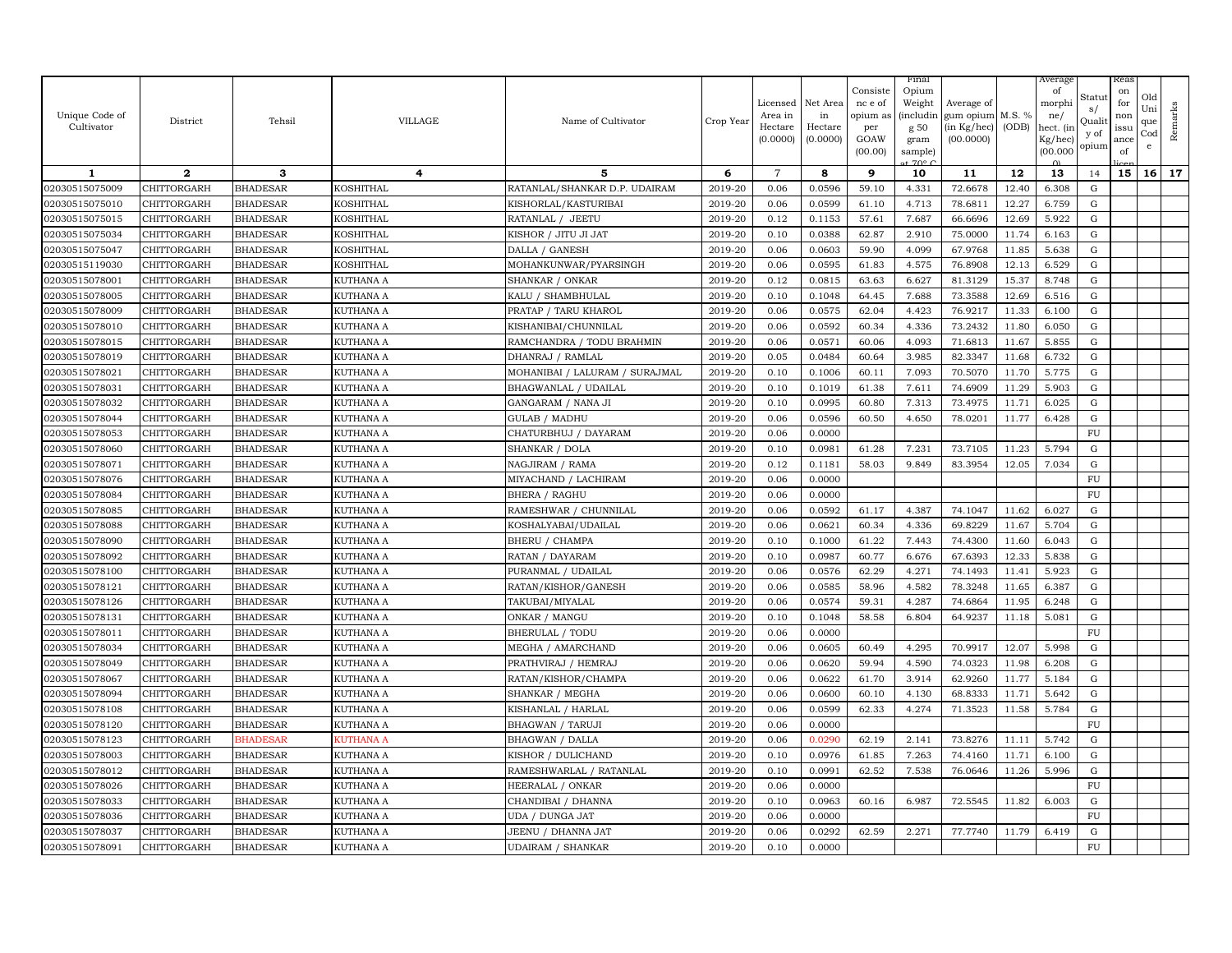| Unique Code of<br>Cultivator | District       | Tehsil          | VILLAGE          | Name of Cultivator             | Crop Year | Licensed<br>Area in<br>Hectare<br>(0.0000) | Net Area<br>in<br>Hectare<br>(0.0000) | Consiste<br>nc e of<br>opium as<br>per<br>GOAW<br>(00.00) | Final<br>Opium<br>Weight<br><i>(includin</i><br>g 50<br>gram<br>sample<br>$70^\circ$ | Average of<br>gum opium M.S. %<br>(in Kg/hec)<br>(00.0000) | (ODB) | Averag<br>of<br>morphi<br>ne/<br>hect. (ir<br>Kg/hec<br>(00.000) | Statu<br>s/<br>Quali<br>y of<br>opium | on<br>for<br>nor<br>issu<br>ance<br>of | Old<br>'Ini<br>que<br>Cod | Remarks |
|------------------------------|----------------|-----------------|------------------|--------------------------------|-----------|--------------------------------------------|---------------------------------------|-----------------------------------------------------------|--------------------------------------------------------------------------------------|------------------------------------------------------------|-------|------------------------------------------------------------------|---------------------------------------|----------------------------------------|---------------------------|---------|
| -1                           | $\overline{2}$ | з               | 4                | 5                              | 6         | $\overline{7}$                             | 8                                     | 9                                                         | 10                                                                                   | 11                                                         | 12    | 13                                                               | 14                                    | 15                                     | 16 17                     |         |
| 02030515078095               | CHITTORGARH    | <b>BHADESAR</b> | KUTHANA A        | DEVJI/DUDHA                    | 2019-20   | 0.12                                       | 0.1204                                | 57.70                                                     | 8.548                                                                                | 70.9967                                                    | 11.80 | 5.864                                                            | $\mathbf G$                           |                                        |                           |         |
| 02030515078114               | CHITTORGARH    | <b>BHADESAR</b> | KUTHANA A        | SHYAMABAI/LAXMAN               | 2019-20   | 0.10                                       | 0.0924                                | 60.83                                                     | 6.622                                                                                | 71.6667                                                    | 11.77 | 5.904                                                            | $\mathbf G$                           |                                        |                           |         |
| 02030515078127               | CHITTORGARH    | <b>BHADESAR</b> | KUTHANA A        | MOTI / MANGILAL                | 2019-20   | 0.10                                       | 0.0968                                | 59.78                                                     | 6.661                                                                                | 68.8120                                                    | 11.93 | 5.747                                                            | G                                     |                                        |                           |         |
| 02030515078074               | CHITTORGARH    | <b>BHADESAR</b> | KUTHANA A        | HAJARI/DULLICHAND              | 2019-20   | 0.05                                       | 0.0481                                | 60.66                                                     | 3.735                                                                                | 77.6507                                                    | 11.82 | 6.425                                                            | $\mathbf G$                           |                                        |                           |         |
| 02030515078122               | CHITTORGARH    | <b>BHADESAR</b> | KUTHANA A        | DUNGA / PEMA                   | 2019-20   | 0.06                                       | 0.0575                                | 61.59                                                     | 4.426                                                                                | 76.9739                                                    | 11.50 | 6.196                                                            | G                                     |                                        |                           |         |
| 02030515078024               | CHITTORGARH    | <b>BHADESAR</b> | KUTHANA A        | BHERULAL / UDAJI               | 2019-20   | 0.06                                       | 0.0598                                | 61.20                                                     | 4.494                                                                                | 75.1505                                                    | 11.50 | 6.049                                                            | G                                     |                                        |                           |         |
| 02030515078007               | CHITTORGARH    | <b>BHADESAR</b> | KUTHANA A        | CHAMPABAI / JEETU              | 2019-20   | 0.12                                       | 0.0000                                |                                                           |                                                                                      |                                                            |       |                                                                  | ${\rm FU}$                            |                                        |                           |         |
| 02030515078041               | CHITTORGARH    | <b>BHADESAR</b> | KUTHANA A        | DALLAWAN / MADHUWAN            | 2019-20   | 0.06                                       | 0.0590                                | 58.80                                                     | 4.192                                                                                | 71.0508                                                    | 12.02 | 5.978                                                            | $\mathbf G$                           |                                        |                           |         |
| 02030515078048               | CHITTORGARH    | <b>BHADESAR</b> | KUTHANA A        | BHURIBAI/HEMA                  | 2019-20   | 0.06                                       | 0.0000                                |                                                           |                                                                                      |                                                            |       |                                                                  | ${\rm FU}$                            |                                        |                           |         |
| 02030515078052               | CHITTORGARH    | <b>BHADESAR</b> | KUTHANA A        | NARAYAN/MODA                   | 2019-20   | 0.06                                       | 0.0000                                |                                                           |                                                                                      |                                                            |       |                                                                  | FU                                    |                                        |                           |         |
| 02030515078065               | CHITTORGARH    | <b>BHADESAR</b> | KUTHANA A        | PRABHULAL / KISHNA             | 2019-20   | 0.12                                       | 0.1194                                | 61.02                                                     | 8.761                                                                                | 73.3752                                                    | 11.46 | 5.886                                                            | G                                     |                                        |                           |         |
| 02030515078132               | CHITTORGARH    | <b>BHADESAR</b> | KUTHANA B        | RATAN / KISHANA                | 2019-20   | 0.05                                       | 0.0484                                | 61.34                                                     | 3.593                                                                                | 74.2355                                                    | 10.74 | 5.581                                                            | G                                     |                                        |                           |         |
| 02030515078081               | CHITTORGARH    | <b>BHADESAR</b> | KUTHANA B        | MOHAN / UDERAM                 | 2019-20   | 0.06                                       | 0.0605                                | 62.15                                                     | 4.333                                                                                | 71.6198                                                    | 11.65 | 5.840                                                            | G                                     |                                        |                           |         |
| 02030515078087               | CHITTORGARH    | <b>BHADESAR</b> | <b>KUTHANA B</b> | GOPILAL / KISHAN               | 2019-20   | 0.06                                       | 0.0000                                |                                                           |                                                                                      |                                                            |       |                                                                  | FU                                    |                                        |                           |         |
| 02030515078117               | CHITTORGARH    | <b>BHADESAR</b> | KUTHANA B        | DALCHAND / CHOGA               | 2019-20   | 0.06                                       | 0.0590                                | 61.63                                                     | 4.314                                                                                | 73.1186                                                    | 11.84 | 6.060                                                            | ${\rm G}$                             |                                        |                           |         |
| 02030515078152               | CHITTORGARH    | <b>BHADESAR</b> | <b>KUTHANA B</b> | RAJNARAYAN / HAJARILAL / DALLA | 2019-20   | 0.10                                       | 0.0464                                | 61.33                                                     | 3.715                                                                                | 80.0647                                                    | 11.33 | 6.350                                                            | $\mathbf G$                           |                                        |                           |         |
| 02030515078079               | CHITTORGARH    | <b>BHADESAR</b> | KUTHANA B        | KHEMIBAI / SHYAMLAL            | 2019-20   | 0.10                                       | 0.0000                                |                                                           |                                                                                      |                                                            |       |                                                                  | FU                                    |                                        |                           |         |
| 02030515078018               | CHITTORGARH    | <b>BHADESAR</b> | KUTHANA B        | MEGHA / ONKAR                  | 2019-20   | 0.06                                       | 0.0569                                | 62.75                                                     | 4.186                                                                                | 73.5677                                                    | 11.60 | 5.974                                                            | $\mathbf G$                           |                                        |                           |         |
| 02030515078062               | CHITTORGARH    | <b>BHADESAR</b> | <b>KUTHANA B</b> | KALU / CHAMPA                  | 2019-20   | 0.06                                       | 0.0284                                | 60.83                                                     | 2.129                                                                                | 74.9648                                                    | 11.74 | 6.161                                                            | $\mathbf G$                           |                                        |                           |         |
| 02030515078013               | CHITTORGARH    | <b>BHADESAR</b> | KUTHANA B        | NANURAM / KISHNA               | 2019-20   | 0.06                                       | 0.0559                                | 62.90                                                     | 4.547                                                                                | 81.3417                                                    | 11.61 | 6.610                                                            | $\mathbf G$                           |                                        |                           |         |
| 02030515078045               | CHITTORGARH    | <b>BHADESAR</b> | KUTHANA B        | DEVILAL / JALAM                | 2019-20   | 0.06                                       | 0.0000                                |                                                           |                                                                                      |                                                            |       |                                                                  | FU                                    |                                        |                           |         |
| 02030515078075               | CHITTORGARH    | <b>BHADESAR</b> | KUTHANA B        | MANGILAL / SHANKAR             | 2019-20   | 0.06                                       | 0.0590                                | 62.58                                                     | 4.381                                                                                | 74.2542                                                    | 11.28 | 5.863                                                            | G                                     |                                        |                           |         |
| 02030515078118               | CHITTORGARH    | <b>BHADESAR</b> | KUTHANA B        | RATANLAL / KHURAJ              | 2019-20   | 0.06                                       | 0.0000                                |                                                           |                                                                                      |                                                            |       |                                                                  | ${\rm FU}$                            |                                        |                           |         |
| 02030515078043               | CHITTORGARH    | <b>BHADESAR</b> | KUTHANA B        | SURESH CHANDRA / DEVILAL       | 2019-20   | 0.05                                       | 0.0496                                | 61.64                                                     | 4.051                                                                                | 81.6734                                                    | 12.05 | 6.889                                                            | G                                     |                                        |                           |         |
| 02030515078096               | CHITTORGARH    | <b>BHADESAR</b> | KUTHANA B        | HIRA/DUDHA                     | 2019-20   | 0.10                                       | 0.1008                                | 59.03                                                     | 7.041                                                                                | 69.8512                                                    | 11.81 | 5.775                                                            | G                                     |                                        |                           |         |
| 02030515078128               | CHITTORGARH    | <b>BHADESAR</b> | KUTHANA B        | CHAGAN / MANGU                 | 2019-20   | 0.06                                       | 0.0000                                |                                                           |                                                                                      |                                                            |       |                                                                  | FU                                    |                                        |                           |         |
| 02030515078066               | CHITTORGARH    | <b>BHADESAR</b> | KUTHANA B        | DEVILAL/JAGANNATH              | 2019-20   | 0.06                                       | 0.0583                                | 61.15                                                     | 4.368                                                                                | 74.9228                                                    | 11.84 | 6.209                                                            | G                                     |                                        |                           |         |
| 02030515078042               | CHITTORGARH    | <b>BHADESAR</b> | KUTHANA B        | CHANDI BAI/ KALURAM            | 2019-20   | 0.06                                       | 0.0000                                |                                                           |                                                                                      |                                                            |       |                                                                  | ${\rm FU}$                            |                                        |                           |         |
| 02030515078061               | CHITTORGARH    | <b>BHADESAR</b> | KUTHANA B        | NAGAJIRAM / RAMCHANDRA         | 2019-20   | 0.06                                       | 0.0000                                |                                                           |                                                                                      |                                                            |       |                                                                  | FU                                    |                                        |                           |         |
| 02030515078068               | CHITTORGARH    | <b>BHADESAR</b> | KUTHANA B        | <b>VENIRAM/MANA</b>            | 2019-20   | 0.06                                       | 0.0584                                | 60.42                                                     | 4.575                                                                                | 78.3390                                                    | 12.00 | 6.580                                                            | G                                     |                                        |                           |         |
| 02030515078077               | CHITTORGARH    | <b>BHADESAR</b> | KUTHANA B        | RUPLAL/MANA                    | 2019-20   | 0.05                                       | 0.0490                                | 61.38                                                     | 4.226                                                                                | 86.2449                                                    | 11.45 | 6.913                                                            | G                                     |                                        |                           |         |
| 02030515078107               | CHITTORGARH    | <b>BHADESAR</b> | KUTHANA B        | KISHAN/RODU                    | 2019-20   | 0.06                                       | 0.0601                                | 58.75                                                     | 4.457                                                                                | 74.1597                                                    | 12.19 | 6.327                                                            | G                                     |                                        |                           |         |
| 02030515078059               | CHITTORGARH    | <b>BHADESAR</b> | KUTHANA B        | CHAGANIBAI/UDA                 | 2019-20   | 0.10                                       | 0.1006                                | 61.63                                                     | 7.202                                                                                | 71.5905                                                    | 11.70 | 5.863                                                            | $\mathbf G$                           |                                        |                           |         |
| 02030515078124               | CHITTORGARH    | <b>BHADESAR</b> | KUTHANA B        | KALU/UDA                       | 2019-20   | 0.06                                       | 0.029                                 | 62.15                                                     | 2.326                                                                                | 79.9313                                                    | 11.41 | 6.385                                                            | G                                     |                                        |                           |         |
| 02030515078110               | CHITTORGARH    | <b>BHADESAR</b> | KUTHANA B        | JHAMAKUBAI/JAGRUP              | 2019-20   | 0.06                                       | 0.0589                                | 62.49                                                     | 4.472                                                                                | 75.9253                                                    | 11.23 | 5.969                                                            | $\mathbf G$                           |                                        |                           |         |
| 02030515078058               | CHITTORGARH    | <b>BHADESAR</b> | KUTHANA B        | ANCHIBAI/CHATRA                | 2019-20   | 0.05                                       | 0.0521                                | 60.89                                                     | 3.836                                                                                | 73.6276                                                    | 11.87 | 6.118                                                            | $\mathbf G$                           |                                        |                           |         |
| 02030515078083               | CHITTORGARH    | <b>BHADESAR</b> | KUTHANA B        | BHERU/SHAMBHU                  | 2019-20   | 0.06                                       | 0.0600                                | 61.86                                                     | 4.313                                                                                | 71.8833                                                    | 11.70 | 5.887                                                            | G                                     |                                        |                           |         |
| 02030515078113               | CHITTORGARH    | <b>BHADESAR</b> | KUTHANA B        | CHAGANIBAI/CHAGAN              | 2019-20   | 0.10                                       | 0.1015                                | 63.31                                                     | 7.615                                                                                | 75.0246                                                    | 11.34 | 5.956                                                            | G                                     |                                        |                           |         |
| 02030515079010               | CHITTORGARH    | <b>BHADESAR</b> | LADER            | SHANKAR / NANDA                | 2019-20   | 0.05                                       | 0.0516                                | 56.24                                                     | 3.149                                                                                | 61.0271                                                    | 12.48 | 5.332                                                            | G                                     |                                        |                           |         |
| 02030515080049               | CHITTORGARH    | <b>BHADESAR</b> | LAXMIPURA        | DALPATSINGH / SARDAARSINGH     | 2019-20   | 0.12                                       | 0.1230                                | 60.02                                                     | 8.746                                                                                | 71.1057                                                    | 12.05 | 5.998                                                            | G                                     |                                        |                           |         |
| 02030515080038               | CHITTORGARH    | <b>BHADESAR</b> | LAXMIPURA        | PARASBAI/KAILASH               | 2019-20   | 0.12                                       | 0.1186                                | 61.34                                                     | 8.509                                                                                | 71.7454                                                    | 11.79 | 5.921                                                            | G                                     |                                        |                           |         |
| 02030515080052               | CHITTORGARH    | <b>BHADESAR</b> | LAXMIPURA        | KESHUDAS / GOKALDAS            | 2019-20   | 0.12                                       | 0.1196                                | 61.01                                                     | 8.907                                                                                | 74.4732                                                    | 12.08 | 6.298                                                            | G                                     |                                        |                           |         |
| 02030515080011               | CHITTORGARH    | <b>BHADESAR</b> | LAXMIPURA        | RAMIBAI/MAGNA                  | 2019-20   | 0.12                                       | 0.1143                                | 62.33                                                     | 8.789                                                                                | 76.8941                                                    | 11.95 | 6.432                                                            | G                                     |                                        |                           |         |
| 02030515080027               | CHITTORGARH    | <b>BHADESAR</b> | LAXMIPURA        | MOHANLAL / PYARCHAND           | 2019-20   | 0.06                                       | 0.0604                                | 61.86                                                     | 4.551                                                                                | 75.3477                                                    | 11.95 | 6.303                                                            | G                                     |                                        |                           |         |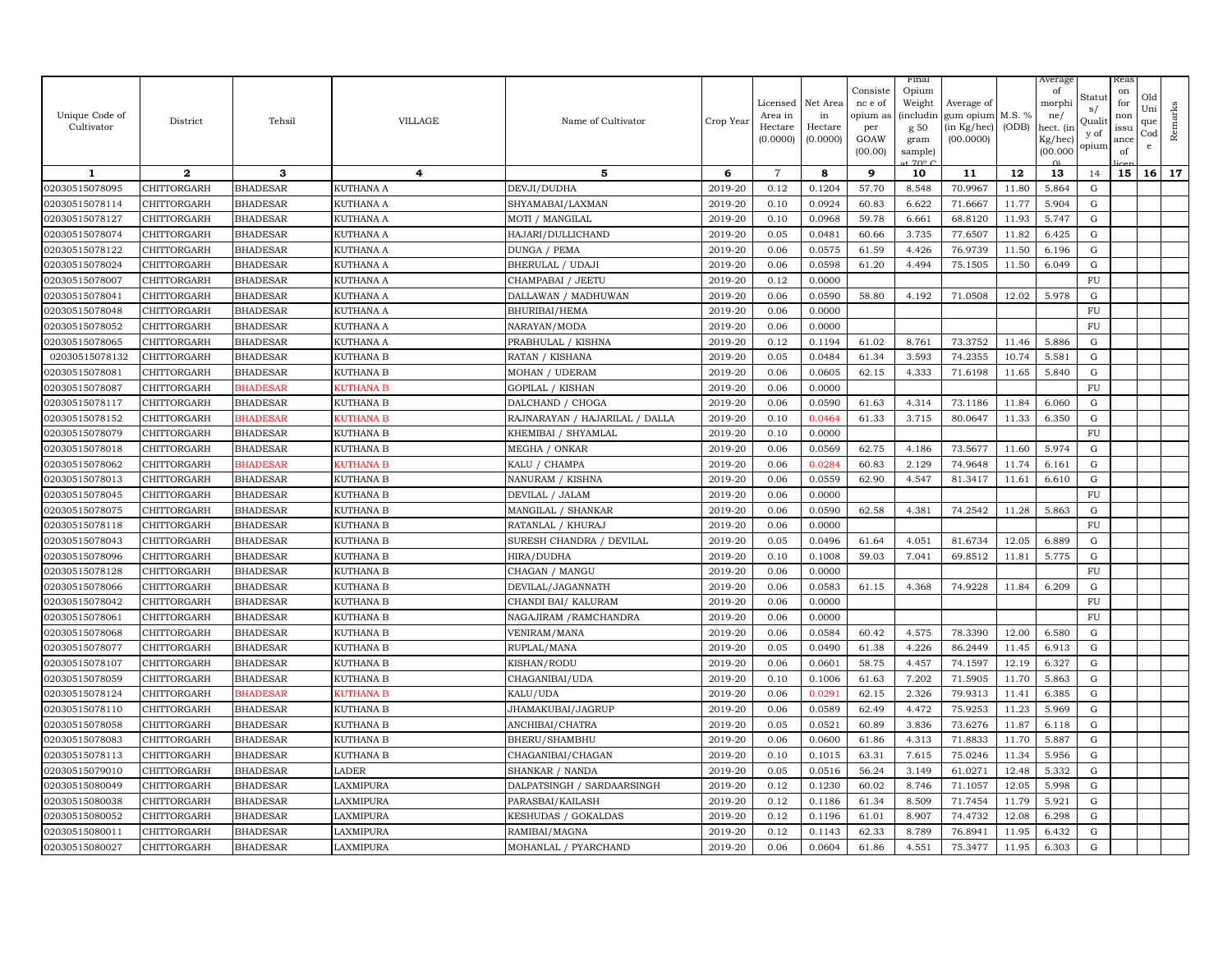| Unique Code of<br>Cultivator | District       | Tehsil          | VILLAGE         | Name of Cultivator       | Crop Year | Licensed<br>Area in<br>Hectare<br>(0.0000) | Net Area<br>in<br>Hectare<br>(0.0000) | Consiste<br>nc e of<br>opium as<br>per<br>GOAW<br>(00.00) | Final<br>Opium<br>Weight<br><i>(includin</i><br>g 50<br>gram<br>sample)<br>$70^\circ$ | Average of<br>gum opium M.S. %<br>(in Kg/hec)<br>(00.0000) | (ODB) | Average<br>of<br>morphi<br>ne/<br>hect. (in<br>Kg/hec<br>(00.000) | Statut<br>s/<br>Quali<br>y of<br>opium | on<br>for<br>nor<br>isst<br>ance<br>of | Old<br>Uni<br>que<br>Cod | Remarks |
|------------------------------|----------------|-----------------|-----------------|--------------------------|-----------|--------------------------------------------|---------------------------------------|-----------------------------------------------------------|---------------------------------------------------------------------------------------|------------------------------------------------------------|-------|-------------------------------------------------------------------|----------------------------------------|----------------------------------------|--------------------------|---------|
| -1                           | $\overline{2}$ | з               | 4               | 5                        | 6         | $\overline{7}$                             | 8                                     | 9                                                         | 10                                                                                    | 11                                                         | 12    | 13                                                                | 14                                     | 15                                     | 16 <sup>1</sup>          | 17      |
| 02030515080039               | CHITTORGARH    | <b>BHADESAR</b> | LAXMIPURA       | BHERA / DEVJI            | 2019-20   | 0.12                                       | 0.1150                                | 61.55                                                     | 8.784                                                                                 | 76.3826                                                    | 12.14 | 6.491                                                             | G                                      |                                        |                          |         |
| 02030515080007               | CHITTORGARH    | <b>BHADESAR</b> | LAXMIPURA       | DEVJI / KARMA            | 2019-20   | 0.12                                       | 0.1150                                | 62.77                                                     | 8.940                                                                                 | 77.7391                                                    | 11.79 | 6.416                                                             | G                                      |                                        |                          |         |
| 02030515080009               | CHITTORGARH    | <b>BHADESAR</b> | LAXMIPURA       | HIRA / KARMA             | 2019-20   | 0.06                                       | 0.0576                                | 64.23                                                     | 4.634                                                                                 | 80.4514                                                    | 12.00 | 6.758                                                             | G                                      |                                        |                          |         |
| 02030515080021               | CHITTORGARH    | <b>BHADESAR</b> | LAXMIPURA       | GITABAI / SHANKARRAM     | 2019-20   | 0.10                                       | 0.0947                                | 63.78                                                     | 7.244                                                                                 | 76.4942                                                    | 11.38 | 6.093                                                             | ${\rm G}$                              |                                        |                          |         |
| 02030515080050               | CHITTORGARH    | <b>BHADESAR</b> | LAXMIPURA       | CHANDI BAI / JITUDAS     | 2019-20   | 0.10                                       | 0.0952                                | 59.52                                                     | 6.913                                                                                 | 72.6155                                                    | 11.84 | 6.018                                                             | G                                      |                                        |                          |         |
| 02030515080053               | CHITTORGARH    | <b>BHADESAR</b> | LAXMIPURA       | GOVERDHAN / GOPI         | 2019-20   | 0.12                                       | 0.1150                                | 62.08                                                     | 8.673                                                                                 | 75.4174                                                    | 11.90 | 6.283                                                             | G                                      |                                        |                          |         |
| 02030515080026               | CHITTORGARH    | <b>BHADESAR</b> | LAXMIPURA       | VIJAYSINGH/BHANWARSINGH  | 2019-20   | 0.12                                       | 0.1170                                | 63.64                                                     | 9.055                                                                                 | 77.3932                                                    | 11.61 | 6.290                                                             | ${\rm G}$                              |                                        |                          |         |
| 02030515080032               | CHITTORGARH    | <b>BHADESAR</b> | LAXMIPURA       | CHANDIBAI/GOPIDAS        | 2019-20   | 0.10                                       | 0.1025                                | 60.36                                                     | 7.536                                                                                 | 73.5220                                                    | 11.78 | 6.063                                                             | G                                      |                                        |                          |         |
| 02030515080044               | CHITTORGARH    | <b>BHADESAR</b> | LAXMIPURA       | REWALSINGH / FATEHSINGH  | 2019-20   | 0.12                                       | 0.1162                                | 59.55                                                     | 8.490                                                                                 | 73.0637                                                    | 12.12 | 6.199                                                             | ${\rm G}$                              |                                        |                          |         |
| 02030515080047               | CHITTORGARH    | <b>BHADESAR</b> | LAXMIPURA       | RATANSINGH / BHIMSINGH   | 2019-20   | 0.12                                       | 0.1170                                | 62.29                                                     | 8.667                                                                                 | 74.0769                                                    | 11.64 | 6.036                                                             | G                                      |                                        |                          |         |
| 02030515080028               | CHITTORGARH    | <b>BHADESAR</b> | LAXMIPURA       | PRABHUDAS / RAGHUNATH    | 2019-20   | 0.12                                       | 0.1205                                | 63.47                                                     | 9.004                                                                                 | 74.7220                                                    | 11.41 | 5.968                                                             | G                                      |                                        |                          |         |
| 02030515080016               | CHITTORGARH    | <b>BHADESAR</b> | LAXMIPURA       | RATANLAL/KHURAJ          | 2019-20   | 0.10                                       | 0.0980                                | 60.56                                                     | 6.757                                                                                 | 68.9490                                                    | 11.76 | 5.676                                                             | ${\rm G}$                              |                                        |                          |         |
| 02030515080008               | CHITTORGARH    | <b>BHADESAR</b> | <b>AXMIPURA</b> | SANI / DALU              | 2019-20   | 0.10                                       | 0.0951                                | 60.33                                                     | 6.843                                                                                 | 71.9558                                                    | 11.90 | 5.994                                                             | ${\rm G}$                              |                                        |                          |         |
| 02030515080001               | CHITTORGARH    | <b>BHADESAR</b> | <b>AXMIPURA</b> | PARTHU / DEVJI           | 2019-20   | 0.12                                       | 0.1161                                | 62.09                                                     | 8.914                                                                                 | 76.7786                                                    | 12.37 | 6.649                                                             | G                                      |                                        |                          |         |
| 02030515080015               | CHITTORGARH    | <b>BHADESAR</b> | AXMIPURA        | HAJARILAL / PRATAP       | 2019-20   | 0.12                                       | 0.1176                                | 62.13                                                     | 8.530                                                                                 | 72.5340                                                    | 11.88 | 6.032                                                             | ${\rm G}$                              |                                        |                          |         |
| 02030515080033               | CHITTORGARH    | <b>BHADESAR</b> | <b>AXMIPURA</b> | <b>BADRI / NANDA</b>     | 2019-20   | 0.06                                       | 0.0580                                | 61.65                                                     | 4.404                                                                                 | 75.9310                                                    | 11.76 | 6.250                                                             | ${\rm G}$                              |                                        |                          |         |
| 02030515080013               | CHITTORGARH    | <b>BHADESAR</b> | LAXMIPURA       | DEVILAL / PRATAP GADARI  | 2019-20   | 0.12                                       | 0.1123                                | 61.70                                                     | 8.312                                                                                 | 74.0160                                                    | 12.11 | 6.274                                                             | G                                      |                                        |                          |         |
| 02030515080034               | CHITTORGARH    | <b>BHADESAR</b> | LAXMIPURA       | SHANKAR / LALJI          | 2019-20   | 0.12                                       | 0.1128                                | 60.99                                                     | 8.399                                                                                 | 74.4592                                                    | 11.79 | 6.145                                                             | G                                      |                                        |                          |         |
| 02030515080040               | CHITTORGARH    | <b>BHADESAR</b> | LAXMIPURA       | KANIRAM / PRATAP         | 2019-20   | 0.06                                       | 0.0586                                | 62.82                                                     | 4.254                                                                                 | 72.5939                                                    | 12.19 | 6.194                                                             | ${\rm G}$                              |                                        |                          |         |
| 02030515080041               | CHITTORGARH    | <b>BHADESAR</b> | LAXMIPURA       | NARAYANDAS / VARDADAS    | 2019-20   | 0.10                                       | 0.0991                                | 61.67                                                     | 7.074                                                                                 | 71.3824                                                    | 12.08 | 6.036                                                             | ${\rm G}$                              |                                        |                          |         |
| 02030515080042               | CHITTORGARH    | <b>BHADESAR</b> | LAXMIPURA       | BHERUSINGH / JALAMSINGH  | 2019-20   | 0.12                                       | 0.1150                                | 63.34                                                     | 8.877                                                                                 | 77.1913                                                    | 11.89 | 6.424                                                             | G                                      |                                        |                          |         |
| 02030515080043               | CHITTORGARH    | <b>BHADESAR</b> | LAXMIPURA       | RADHIBAI / SHANKAR       | 2019-20   | 0.10                                       | 0.0000                                |                                                           |                                                                                       |                                                            |       |                                                                   | FU                                     |                                        |                          |         |
| 02030515080046               | CHITTORGARH    | <b>BHADESAR</b> | LAXMIPURA       | KISHANLAL / BHAGAWAN     | 2019-20   | 0.06                                       | 0.0597                                | 63.44                                                     | 4.540                                                                                 | 76.0469                                                    | 12.20 | 6.495                                                             | G                                      |                                        |                          |         |
| 02030515080048               | CHITTORGARH    | <b>BHADESAR</b> | LAXMIPURA       | SHRILAL / LALA           | 2019-20   | 0.10                                       | 0.0941                                | 61.00                                                     | 6.902                                                                                 | 73.3475                                                    | 12.05 | 6.187                                                             | ${\rm G}$                              |                                        |                          |         |
| 02030515080051               | CHITTORGARH    | <b>BHADESAR</b> | LAXMIPURA       | MANGUDAS / GOKALDAS      | 2019-20   | 0.10                                       | 0.0985                                | 63.54                                                     | 7.362                                                                                 | 74.7411                                                    | 11.96 | 6.257                                                             | ${\rm G}$                              |                                        |                          |         |
| 02030515081005               | CHITTORGARH    | <b>BHADESAR</b> | LESAWA          | HARISINGH / UDAISINGH    | 2019-20   | 0.05                                       | 0.0000                                |                                                           |                                                                                       |                                                            |       |                                                                   | ${\rm FU}$                             |                                        |                          |         |
| 02030515081015               | CHITTORGARH    | <b>BHADESAR</b> | LESAWA          | CHAMPALAL / MIANCHAND    | 2019-20   | 0.10                                       | 0.0993                                | 62.59                                                     | 6.974                                                                                 | 70.2316                                                    | 11.58 | 5.693                                                             | G                                      |                                        |                          |         |
| 02030515081011               | CHITTORGARH    | <b>BHADESAR</b> | LESAWA          | RATAN / HIRA             | 2019-20   | 0.05                                       | 0.0498                                | 60.92                                                     | 3.673                                                                                 | 73.7550                                                    | 12.15 | 6.272                                                             | ${\rm G}$                              |                                        |                          |         |
| 02030515081024               | CHITTORGARH    | <b>BHADESAR</b> | LESAWA          | BAGDIBAI / NARAYAN       | 2019-20   | 0.05                                       | 0.0505                                | 64.22                                                     | 3.330                                                                                 | 65.9406                                                    | 11.45 | 5.286                                                             | ${\rm G}$                              |                                        |                          |         |
| 02030515081028               | CHITTORGARH    | <b>BHADESAR</b> | LESAWA          | RATANLAL / CHAMPA        | 2019-20   | 0.06                                       | 0.0000                                |                                                           |                                                                                       |                                                            |       |                                                                   | FU                                     |                                        |                          |         |
| 02030515081019               | CHITTORGARH    | <b>BHADESAR</b> | LESAWA          | NARAYANLAL / GANGARAM    | 2019-20   | 0.06                                       | 0.0586                                | 61.24                                                     | 4.129                                                                                 | 70.4608                                                    | 10.76 | 5.308                                                             | ${\rm G}$                              |                                        |                          |         |
| 02030515081022               | CHITTORGARH    | <b>BHADESAR</b> | LESAWA          | SAYARIBAI/RAMGIR         | 2019-20   | 0.06                                       | 0.0594                                | 58.88                                                     | 3.979                                                                                 | 66.9865                                                    | 11.70 | 5.486                                                             | ${\rm G}$                              |                                        |                          |         |
| 02030515081003               | CHITTORGARH    | <b>BHADESAR</b> | LESAWA          | JITU / LAKHMA            | 2019-20   | 0.12                                       | 0.1197                                | 58.61                                                     | 8.071                                                                                 | 67.4269                                                    | 12.28 | 5.796                                                             | ${\rm G}$                              |                                        |                          |         |
| 02030515081009               | CHITTORGARH    | <b>BHADESAR</b> | LESAWA          | KELAESH / HAJARI         | 2019-20   | 0.10                                       | 0.0984                                | 61.52                                                     | 7.101                                                                                 | 72.1646                                                    | 12.00 | 6.062                                                             | G                                      |                                        |                          |         |
| 02030515081017               | CHITTORGARH    | <b>BHADESAR</b> | LESAWA          | ANACHIBAI / MOTI         | 2019-20   | 0.10                                       | 0.0979                                | 58.61                                                     | 6.757                                                                                 | 69.0194                                                    | 11.89 | 5.744                                                             | ${\rm G}$                              |                                        |                          |         |
| 02030515081016               | CHITTORGARH    | <b>BHADESAR</b> | LESAWA          | GOPUGIR / CHAGANGOSAI    | 2019-20   | 0.06                                       | 0.0600                                | 62.88                                                     | 4.339                                                                                 | 72.3167                                                    | 12.18 | 6.165                                                             | ${\rm G}$                              |                                        |                          |         |
| 02030515081013               | CHITTORGARH    | <b>BHADESAR</b> | LESAWA          | PYARIBAI/GANESHLAL       | 2019-20   | 0.06                                       | 0.0595                                | 59.79                                                     | 4.091                                                                                 | 68.7563                                                    | 12.24 | 5.892                                                             | G                                      |                                        |                          |         |
| 02030515081036               | CHITTORGARH    | <b>BHADESAR</b> | LESAWA          | BALIBAI/SHANKERLAL       | 2019-20   | 0.12                                       | 0.1168                                | 60.05                                                     | 8.090                                                                                 | 69.2637                                                    | 11.92 | 5.779                                                             | G                                      |                                        |                          |         |
| 02030515081018               | CHITTORGARH    | <b>BHADESAR</b> | LESAWA          | ABHASINGH / BHAWANISINGH | 2019-20   | 0.10                                       | 0.0966                                | 56.47                                                     | 6.680                                                                                 | 69.1511                                                    | 12.54 | 6.070                                                             | G                                      |                                        |                          |         |
| 02030515081033               | CHITTORGARH    | <b>BHADESAR</b> | LESAWA          | KANIRAM / MIACHAND       | 2019-20   | 0.12                                       | 0.1194                                | 60.29                                                     | 8.165                                                                                 | 68.3836                                                    | 12.03 | 5.759                                                             | G                                      |                                        |                          |         |
| 02030515110184               | CHITTORGARH    | <b>BHADESAR</b> | LESAWA          | KAMALA / VALUGIRI        | 2019-20   | 0.05                                       | 0.0000                                |                                                           |                                                                                       |                                                            |       |                                                                   | ${\rm FU}$                             |                                        |                          |         |
| 02030515082014               | CHITTORGARH    | <b>BHADESAR</b> | LUWANA          | SHANKAR / LALU           | 2019-20   | 0.05                                       | 0.0000                                |                                                           |                                                                                       |                                                            |       |                                                                   | ${\rm FU}$                             |                                        |                          |         |
| 02030515082015               | CHITTORGARH    | <b>BHADESAR</b> | LUWANA          | CHUNNILAL / HARLAL       | 2019-20   | 0.05                                       | 0.0000                                |                                                           |                                                                                       |                                                            |       |                                                                   | ${\rm FU}$                             |                                        |                          |         |
| 02030515082011               | CHITTORGARH    | <b>BHADESAR</b> | LUWANA          | NARAYAN / DAVEJI         | 2019-20   | 0.05                                       | 0.0500                                | 68.22                                                     | 3.781                                                                                 | 75.6200                                                    | 10.39 | 5.500                                                             | ${\rm G}$                              |                                        |                          |         |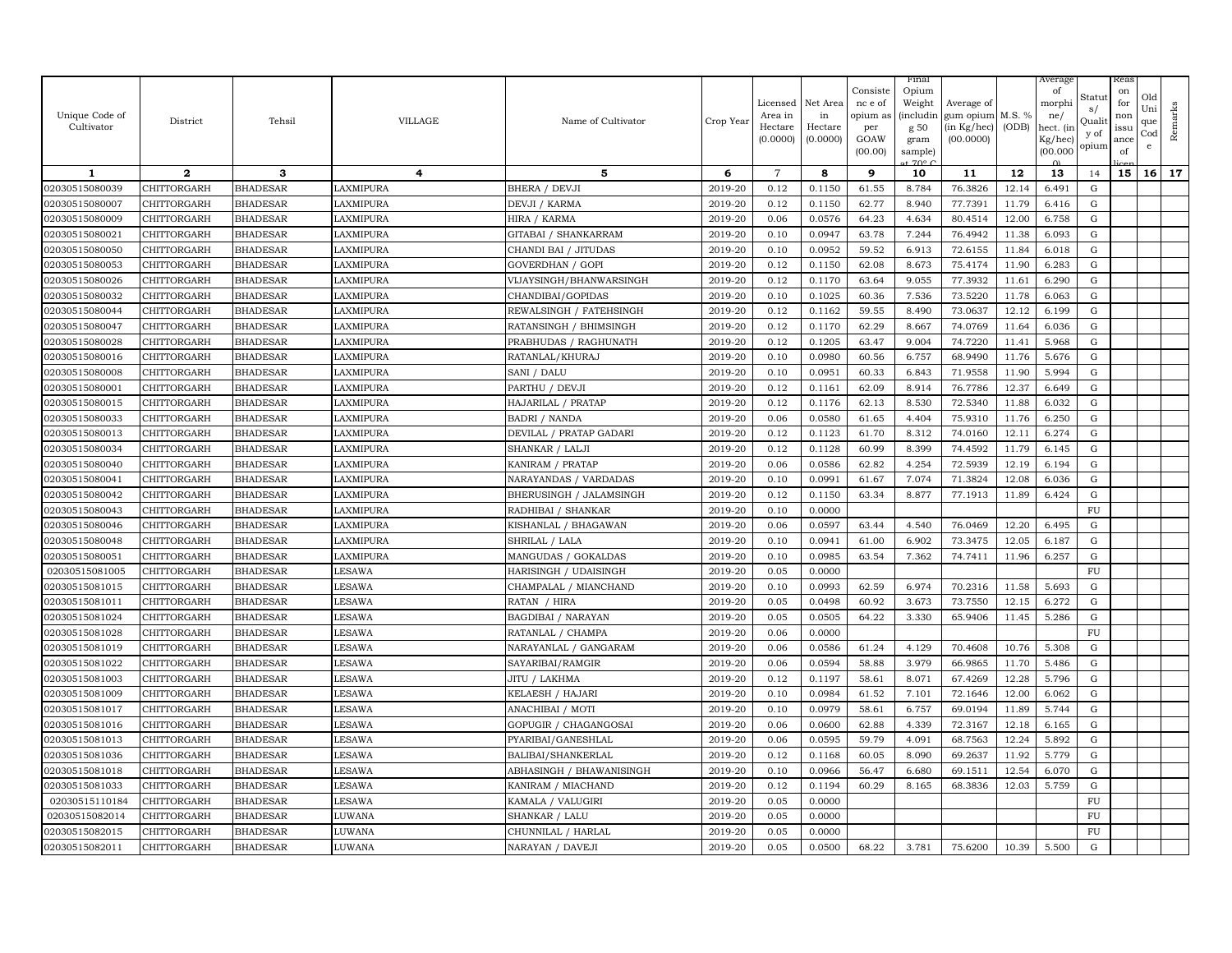| Unique Code of<br>Cultivator | District       | Tehsil          | VILLAGE         | Name of Cultivator         | Crop Year | Licensed<br>Area in<br>Hectare<br>(0.0000) | Net Area<br>in<br>Hectare<br>(0.0000) | Consiste<br>nc e of<br>opium as<br>per<br>GOAW<br>(00.00) | Final<br>Opium<br>Weight<br><i>(includin</i><br>g 50<br>gram<br>sample]<br>$70^\circ$ | Average of<br>gum opium M.S. %<br>(in Kg/hec)<br>(00.0000) | (ODB) | Averag<br>of<br>morphi<br>ne/<br>hect. (in<br>Kg/hec<br>(00.000) | Statut<br>s/<br>Quali<br>y of<br>opium | on<br>for<br>nor<br>isst<br>ance<br>of | Old<br>Uni<br>que<br>Cod<br>e | Remarks |
|------------------------------|----------------|-----------------|-----------------|----------------------------|-----------|--------------------------------------------|---------------------------------------|-----------------------------------------------------------|---------------------------------------------------------------------------------------|------------------------------------------------------------|-------|------------------------------------------------------------------|----------------------------------------|----------------------------------------|-------------------------------|---------|
| 1                            | $\overline{2}$ | з               | 4               | 5                          | 6         | $\overline{7}$                             | 8                                     | 9                                                         | 10                                                                                    | 11                                                         | 12    | 13                                                               | 14                                     | 15                                     | 16 <sup>1</sup>               | 17      |
| 02030515082002               | CHITTORGARH    | <b>BHADESAR</b> | LUWANA          | MOTILAL/AMERCHAND          | 2019-20   | 0.05                                       | 0.0510                                | 59.70                                                     | 3.292                                                                                 | 64.5490                                                    | 12.38 | 5.594                                                            | G                                      |                                        |                               |         |
| 02030515082004               | CHITTORGARH    | <b>BHADESAR</b> | LUWANA          | JITU / MEGHA               | 2019-20   | 0.05                                       | 0.0000                                |                                                           |                                                                                       |                                                            |       |                                                                  | ${\rm FU}$                             |                                        |                               |         |
| 02030515082005               | CHITTORGARH    | <b>BHADESAR</b> | LUWANA          | KISHORIBAI/KISHANA         | 2019-20   | 0.05                                       | 0.0493                                | 65.24                                                     | 3.420                                                                                 | 69.3712                                                    | 11.19 | 5.435                                                            | G                                      |                                        |                               |         |
| 02030515082032               | CHITTORGARH    | <b>BHADESAR</b> | LUWANA          | KESHARBAI / ONKARLAL       | 2019-20   | 0.10                                       | 0.0000                                |                                                           |                                                                                       |                                                            |       |                                                                  | ${\rm FU}$                             |                                        |                               |         |
| 02030515082029               | CHITTORGARH    | <b>BHADESAR</b> | LUWANA          | UDIBAI / KISHNA            | 2019-20   | 0.06                                       | 0.0597                                | 61.95                                                     | 4.230                                                                                 | 70.8543                                                    | 11.59 | 5.749                                                            | G                                      |                                        |                               |         |
| 02030515082003               | CHITTORGARH    | <b>BHADESAR</b> | LUWANA          | ONKAR / HARLALJAT          | 2019-20   | 0.10                                       | 0.1045                                | 59.29                                                     | 6.361                                                                                 | 60.8708                                                    | 11.98 | 5.105                                                            | G                                      |                                        |                               |         |
| 02030515082016               | CHITTORGARH    | <b>BHADESAR</b> | LUWANA          | SHANKAR / GANESHJAT        | 2019-20   | 0.10                                       | 0.0000                                |                                                           |                                                                                       |                                                            |       |                                                                  | ${\rm FU}$                             |                                        |                               |         |
| 02030515082012               | CHITTORGARH    | <b>BHADESAR</b> | LUWANA          | KALULAL / LALUJAT          | 2019-20   | 0.05                                       | 0.0000                                |                                                           |                                                                                       |                                                            |       |                                                                  | ${\rm FU}$                             |                                        |                               |         |
| 02030515082024               | CHITTORGARH    | <b>BHADESAR</b> | LUWANA          | CHATURBHUJ / KHURAJ        | 2019-20   | 0.05                                       | 0.0000                                |                                                           |                                                                                       |                                                            |       |                                                                  | ${\rm FU}$                             |                                        |                               |         |
| 02030515082013               | CHITTORGARH    | <b>BHADESAR</b> | LUWANA          | GOKAL / KISHNAJAT          | 2019-20   | 0.05                                       | 0.0497                                | 60.30                                                     | 3.385                                                                                 | 68.1087                                                    | 12.62 | 6.017                                                            | G                                      |                                        |                               |         |
| 02030515082006               | CHITTORGARH    | <b>BHADESAR</b> | LUWANA          | DHANRAJ / KALU             | 2019-20   | 0.06                                       | 0.0000                                |                                                           |                                                                                       |                                                            |       |                                                                  | ${\rm FU}$                             |                                        |                               |         |
| 02030515082007               | CHITTORGARH    | <b>BHADESAR</b> | LUWANA          | <b>GOKAL / VARDA</b>       | 2019-20   | 0.06                                       | 0.0600                                | 62.45                                                     | 3.943                                                                                 | 65.7167                                                    | 11.22 | 5.162                                                            | G                                      |                                        |                               |         |
| 02030515082001               | CHITTORGARH    | <b>BHADESAR</b> | LUWANA          | JETU BAI / HAJARI          | 2019-20   | 0.06                                       | 0.0000                                |                                                           |                                                                                       |                                                            |       |                                                                  | ${\rm FU}$                             |                                        |                               |         |
| 02030515082017               | CHITTORGARH    | <b>BHADESAR</b> | LUWANA          | RAMA / MODA JAT            | 2019-20   | 0.05                                       | 0.0500                                | 61.01                                                     | 3.077                                                                                 | 61.5400                                                    | 13.94 | 6.004                                                            | G                                      |                                        |                               |         |
| 02030515082021               | CHITTORGARH    | <b>BHADESAR</b> | LUWANA          | MADHULAL / JITU            | 2019-20   | 0.05                                       | 0.0495                                | 60.57                                                     | 3.253                                                                                 | 65.7172                                                    | 11.36 | 5.227                                                            | ${\rm G}$                              |                                        |                               |         |
| 02030515082030               | CHITTORGARH    | <b>BHADESAR</b> | LUWANA          | RATANLAL / ONKAR           | 2019-20   | 0.05                                       | 0.0501                                | 61.55                                                     | 3.262                                                                                 | 65.1098                                                    | 11.78 | 5.369                                                            | ${\rm G}$                              |                                        |                               |         |
| 02030515083030               | CHITTORGARH    | <b>BHADESAR</b> | MADANPURA       | ANCHHI BAI / RATAN LAL     | 2019-20   | 0.05                                       | 0.0519                                | 59.82                                                     | 3.299                                                                                 | 63.5645                                                    | 11.58 | 5.152                                                            | G                                      |                                        |                               |         |
| 02030515083008               | CHITTORGARH    | <b>BHADESAR</b> | MADANPURA       | MUKESH / GHASI             | 2019-20   | 0.05                                       | 0.0499                                | 63.38                                                     | 3.857                                                                                 | 77.2946                                                    | 11.57 | 6.260                                                            | G                                      |                                        |                               |         |
| 02030515083021               | CHITTORGARH    | <b>BHADESAR</b> | MADANPURA       | LAHRU / HAZARI             | 2019-20   | 0.06                                       | 0.0000                                |                                                           |                                                                                       |                                                            |       |                                                                  | ${\rm FU}$                             |                                        |                               |         |
| 02030515083033               | CHITTORGARH    | <b>BHADESAR</b> | MADANPURA       | CHAMPALA/KISHNA            | 2019-20   | 0.10                                       | 0.0996                                | 59.38                                                     | 6.735                                                                                 | 67.6205                                                    | 12.41 | 5.875                                                            | $\mathbf G$                            |                                        |                               |         |
| 02030515083025               | CHITTORGARH    | <b>BHADESAR</b> | MADANPURA       | SHORAM / GAMER             | 2019-20   | 0.06                                       | 0.0598                                | 61.31                                                     | 4.309                                                                                 | 72.0569                                                    | 11.56 | 5.831                                                            | G                                      |                                        |                               |         |
| 02030515083013               | CHITTORGARH    | <b>BHADESAR</b> | MADANPURA       | SHANKAR / MAGNA            | 2019-20   | 0.06                                       | 0.0606                                | 60.12                                                     | 4.260                                                                                 | 70.2970                                                    | 11.76 | 5.787                                                            | G                                      |                                        |                               |         |
| 02030515083032               | CHITTORGARH    | <b>BHADESAR</b> | MADANPURA       | MANGILAL/KISHANA           | 2019-20   | 0.05                                       | 0.0504                                | 58.95                                                     | 3.108                                                                                 | 61.6667                                                    | 11.31 | 4.881                                                            | G                                      |                                        |                               |         |
| 02030515083023               | CHITTORGARH    | <b>BHADESAR</b> | MADANPURA       | HIRA / HAJARI              | 2019-20   | 0.10                                       | 0.1000                                | 61.22                                                     | 7.434                                                                                 | 74.3400                                                    | 11.63 | 6.052                                                            | ${\rm G}$                              |                                        |                               |         |
| 02030515083020               | CHITTORGARH    | <b>BHADESAR</b> | MADANPURA       | KASIRAM/KISHANA            | 2019-20   | 0.10                                       | 0.0000                                |                                                           |                                                                                       |                                                            |       |                                                                  | FU                                     |                                        |                               |         |
| 02030515083019               | CHITTORGARH    | <b>BHADESAR</b> | MADANPURA       | GOPI / HEMA                | 2019-20   | 0.10                                       | 0.1004                                | 61.12                                                     | 7.422                                                                                 | 73.9243                                                    | 12.01 | 6.215                                                            | G                                      |                                        |                               |         |
| 02030515083003               | CHITTORGARH    | <b>BHADESAR</b> | MADANPURA       | SHANKAR / ONAKR            | 2019-20   | 0.10                                       | 0.0000                                |                                                           |                                                                                       |                                                            |       |                                                                  | ${\rm FU}$                             |                                        |                               |         |
| 02030515083011               | CHITTORGARH    | <b>BHADESAR</b> | MADANPURA       | CHAMPA / JODHUJI JAT       | 2019-20   | 0.10                                       | 0.0994                                | 60.98                                                     | 6.429                                                                                 | 64.6781                                                    | 11.97 | 5.419                                                            | ${\rm G}$                              |                                        |                               |         |
| 02030515083034               | CHITTORGARH    | <b>BHADESAR</b> | MADANPURA       | RUKMA/GANGARAM             | 2019-20   | 0.10                                       | 0.0480                                | 62.31                                                     | 3.792                                                                                 | 79.0000                                                    | 12.04 | 6.658                                                            | G                                      |                                        |                               |         |
| 02030515083036               | CHITTORGARH    | <b>BHADESAR</b> | MADANPURA       | GAMERI/JITU                | 2019-20   | 0.10                                       | 0.0960                                | 60.01                                                     | 6.850                                                                                 | 71.3542                                                    | 11.86 | 5.924                                                            | G                                      |                                        |                               |         |
| 02030515083026               | CHITTORGARH    | <b>BHADESAR</b> | MADANPURA       | KANKUBAI/MADHU             | 2019-20   | 0.05                                       | 0.0524                                | 58.62                                                     | 3.459                                                                                 | 66.0115                                                    | 12.30 | 5.683                                                            | ${\rm G}$                              |                                        |                               |         |
| 02030515083028               | CHITTORGARH    | <b>BHADESAR</b> | MADANPURA       | PARTHU / GOKUL JAT         | 2019-20   | 0.05                                       | 0.0517                                | 61.44                                                     | 3.713                                                                                 | 71.8182                                                    | 11.74 | 5.902                                                            | G                                      |                                        |                               |         |
| 02030515083035               | CHITTORGARH    | <b>BHADESAR</b> | MADANPURA       | <b>BHERU / GOKUL JAT</b>   | 2019-20   | 0.05                                       | 0.0519                                | 55.82                                                     | 3.357                                                                                 | 64.6821                                                    | 12.99 | 5.882                                                            | G                                      |                                        |                               |         |
| 02030515085013               | CHITTORGARH    | <b>BHADESAR</b> | MAN JI KA GUDHA | LALSINGH / FATHESINGH      | 2019-20   | 0.05                                       | 0.0000                                |                                                           |                                                                                       |                                                            |       |                                                                  | ${\rm FU}$                             |                                        |                               |         |
| 02030515085014               | CHITTORGARH    | <b>BHADESAR</b> | MAN JI KA GUDHA | SAJJANKUVAR / BHERUSINGH   | 2019-20   | 0.06                                       | 0.0600                                | 63.63                                                     | 4.300                                                                                 | 71.6667                                                    | 12.15 | 6.095                                                            | G                                      |                                        |                               |         |
| 02030515085016               | CHITTORGARH    | <b>BHADESAR</b> | MAN JI KA GUDHA | MADHOSINGH / VAKTAWARSINGH | 2019-20   | 0.06                                       | 0.0607                                | 63.54                                                     | 4.048                                                                                 | 66.6886                                                    | 11.65 | 5.439                                                            | ${\rm G}$                              |                                        |                               |         |
| 02030515086001               | CHITTORGARH    | <b>BHADESAR</b> | MANDPIA         | RAMLAL / CHUNILAL          | 2019-20   | 0.05                                       | 0.0491                                | 62.88                                                     | 3.647                                                                                 | 74.2770                                                    | 11.58 | 6.021                                                            | G                                      |                                        |                               |         |
| 02030515087030               | CHITTORGARH    | <b>BHADESAR</b> | MANPURA         | SHIVLAL / DHANARAJ         | 2019-20   | 0.05                                       | 0.0494                                | 61.70                                                     | 4.099                                                                                 | 82.9757                                                    | 11.83 | 6.871                                                            | G                                      |                                        |                               |         |
| 02030515087001               | CHITTORGARH    | <b>BHADESAR</b> | MANPURA         | PYARIBAI / GOKAL           | 2019-20   | 0.10                                       | 0.0970                                | 62.00                                                     | 7.201                                                                                 | 74.2371                                                    | 12.00 | 6.236                                                            | G                                      |                                        |                               |         |
| 02030515087004               | CHITTORGARH    | <b>BHADESAR</b> | MANPURA         | SOSERBAI / DHANRAJ         | 2019-20   | 0.12                                       | 0.1186                                | 64.89                                                     | 8.723                                                                                 | 73.5497                                                    | 11.77 | 6.060                                                            | G                                      |                                        |                               |         |
| 02030515087026               | CHITTORGARH    | <b>BHADESAR</b> | MANPURA         | NATHU / MODA               | 2019-20   | 0.06                                       | 0.0588                                | 64.28                                                     | 4.665                                                                                 | 79.3367                                                    | 11.65 | 6.470                                                            | G                                      |                                        |                               |         |
| 02030515087032               | CHITTORGARH    | <b>BHADESAR</b> | MANPURA         | ONKAR / HAJARI             | 2019-20   | 0.10                                       | 0.1018                                | 61.38                                                     | 6.857                                                                                 | 67.3576                                                    | 12.10 | 5.705                                                            | G                                      |                                        |                               |         |
| 02030515087033               | CHITTORGARH    | <b>BHADESAR</b> | <b>MANPURA</b>  | DHANNA / GOKAL             | 2019-20   | 0.10                                       | 0.0935                                | 60.93                                                     | 6.650                                                                                 | 71.1230                                                    | 11.96 | 5.954                                                            | ${\rm G}$                              |                                        |                               |         |
| 02030515087035               | CHITTORGARH    | <b>BHADESAR</b> | <b>MANPURA</b>  | <b>BHERU / LAHRU</b>       | 2019-20   | 0.12                                       | 0.1164                                | 64.87                                                     | 8.785                                                                                 | 75.4725                                                    | 11.90 | 6.287                                                            | ${\rm G}$                              |                                        |                               |         |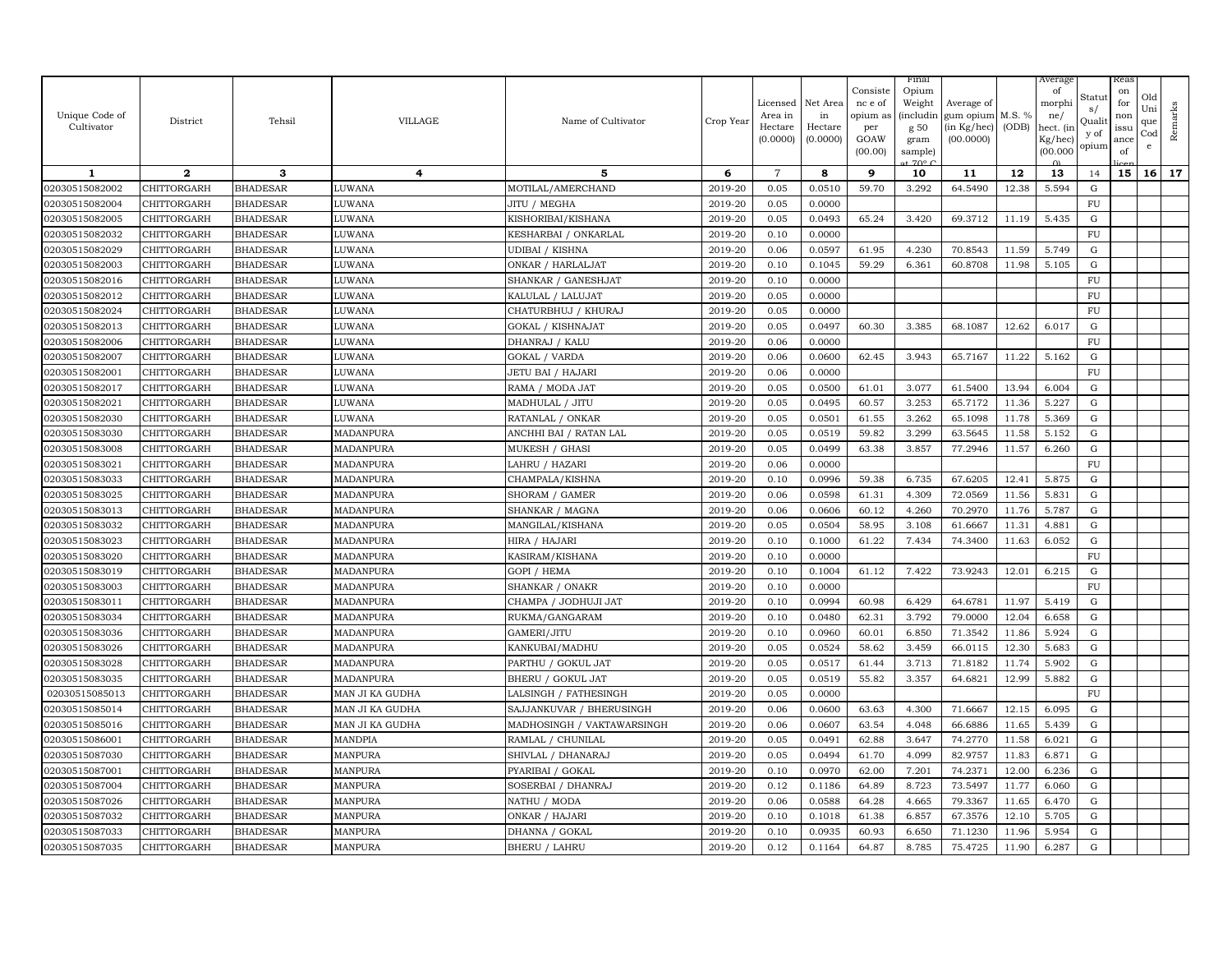| Unique Code of<br>Cultivator | District       | Tehsil          | VILLAGE            | Name of Cultivator      | Crop Year | Licensed<br>Area in<br>Hectare<br>(0.0000) | Net Area<br>in<br>Hectare<br>(0.0000) | Consiste<br>nc e of<br>opium as<br>per<br>GOAW<br>(00.00) | Final<br>Opium<br>Weight<br><i>(includin</i><br>g 50<br>gram<br>sample)<br>$70^\circ$ | Average of<br>gum opium M.S. %<br>(in Kg/hec)<br>(00.0000) | (ODB) | Averag<br>of<br>morphi<br>ne/<br>hect. (in<br>Kg/hec<br>(00.000) | Statut<br>s/<br>Quali<br>y of<br>opium | on<br>for<br>nor<br>isst<br>ance<br>of | Old<br>Uni<br>que<br>Cod | Remarks |
|------------------------------|----------------|-----------------|--------------------|-------------------------|-----------|--------------------------------------------|---------------------------------------|-----------------------------------------------------------|---------------------------------------------------------------------------------------|------------------------------------------------------------|-------|------------------------------------------------------------------|----------------------------------------|----------------------------------------|--------------------------|---------|
| -1                           | $\overline{2}$ | з               | 4                  | 5                       | 6         | $\overline{7}$                             | 8                                     | 9                                                         | 10                                                                                    | 11                                                         | 12    | 13                                                               | 14                                     | 15                                     | 16 <sup>1</sup>          | 17      |
| 02030515087057               | CHITTORGARH    | <b>BHADESAR</b> | <b>MANPURA</b>     | MANGIBAI / JITU         | 2019-20   | 0.06                                       | 0.0589                                | 62.90                                                     | 4.601                                                                                 | 78.1154                                                    | 11.70 | 6.397                                                            | G                                      |                                        |                          |         |
| 02030515087058               | CHITTORGARH    | <b>BHADESAR</b> | MANPURA            | MANGILAL / CHAMPA       | 2019-20   | 0.10                                       | 0.0973                                | 62.31                                                     | 7.335                                                                                 | 75.3854                                                    | 11.80 | 6.227                                                            | G                                      |                                        |                          |         |
| 02030515087059               | CHITTORGARH    | <b>BHADESAR</b> | MANPURA            | DALCHAND/UDAIRAM        | 2019-20   | 0.10                                       | 0.0978                                | 59.40                                                     | 6.882                                                                                 | 70.3681                                                    | 11.13 | 5.482                                                            | G                                      |                                        |                          |         |
| 02030515087003               | CHITTORGARH    | <b>BHADESAR</b> | <b>MANPURA</b>     | RATAN/HAJARI            | 2019-20   | 0.10                                       | 0.0971                                | 62.29                                                     | 7.235                                                                                 | 74.5108                                                    | 11.54 | 6.019                                                            | ${\rm G}$                              |                                        |                          |         |
| 02030515087036               | CHITTORGARH    | <b>BHADESAR</b> | MANPURA            | <b>BALU / GOKAL</b>     | 2019-20   | 0.10                                       | 0.0994                                | 60.63                                                     | 7.068                                                                                 | 71.1066                                                    | 12.11 | 6.027                                                            | G                                      |                                        |                          |         |
| 02030515087015               | CHITTORGARH    | <b>BHADESAR</b> | MANPURA            | MOHANLAL / MATHURALAL   | 2019-20   | 0.10                                       | 0.0974                                | 62.91                                                     | 6.947                                                                                 | 71.3244                                                    | 11.75 | 5.866                                                            | G                                      |                                        |                          |         |
| 02030515087038               | CHITTORGARH    | <b>BHADESAR</b> | MANPURA            | ONKAR / DHANRAJ         | 2019-20   | 0.06                                       | 0.0585                                | 61.59                                                     | 4.698                                                                                 | 80.3077                                                    | 11.80 | 6.634                                                            | ${\rm G}$                              |                                        |                          |         |
| 02030515087051               | CHITTORGARH    | <b>BHADESAR</b> | MANPURA            | LAHRU / NATHU           | 2019-20   | 0.06                                       | 0.0600                                | 61.01                                                     | 4.297                                                                                 | 71.6167                                                    | 11.80 | 5.915                                                            | G                                      |                                        |                          |         |
| 02030515087027               | CHITTORGARH    | <b>BHADESAR</b> | <b>MANPURA</b>     | BHURA / DULICHAND       | 2019-20   | 0.10                                       | 0.0988                                | 62.44                                                     | 7.350                                                                                 | 74.3927                                                    | 11.27 | 5.869                                                            | ${\rm G}$                              |                                        |                          |         |
| 02030515087075               | CHITTORGARH    | <b>BHADESAR</b> | MANPURA            | NANIBAI/NATHULAL        | 2019-20   | 0.06                                       | 0.0593                                | 66.82                                                     | 4.582                                                                                 | 77.2681                                                    | 11.60 | 6.274                                                            | G                                      |                                        |                          |         |
| 02030515087076               | CHITTORGARH    | <b>BHADESAR</b> | <b>MANPURA</b>     | MADHUBAI/HAJARI         | 2019-20   | 0.06                                       | 0.0604                                | 60.54                                                     | 4.411                                                                                 | 73.0298                                                    | 12.01 | 6.139                                                            | G                                      |                                        |                          |         |
| 02030515087055               | CHITTORGARH    | <b>BHADESAR</b> | <b>MANPURA</b>     | SUNDAR / BALURAM        | 2019-20   | 0.10                                       | 0.0996                                | 62.93                                                     | 6.581                                                                                 | 66.0743                                                    | 11.95 | 5.527                                                            | ${\rm G}$                              |                                        |                          |         |
| 02030515087040               | CHITTORGARH    | <b>BHADESAR</b> | MANPURA            | RAMESHWAR / ONKAR       | 2019-20   | 0.12                                       | 0.0000                                |                                                           |                                                                                       |                                                            |       |                                                                  | FU                                     |                                        |                          |         |
| 02030515087008               | CHITTORGARH    | <b>BHADESAR</b> | MANPURA            | UDAIRAM / CHHOGA        | 2019-20   | 0.12                                       | 0.1195                                | 58.79                                                     | 8.113                                                                                 | 67.8912                                                    | 12.66 | 6.017                                                            | G                                      |                                        |                          |         |
| 02030515087060               | CHITTORGARH    | <b>BHADESAR</b> | MANPURA            | BHAGIRATH/CHUNNILAL     | 2019-20   | 0.12                                       | 0.1170                                | 61.81                                                     | 8.574                                                                                 | 73.2821                                                    | 12.26 | 6.289                                                            | ${\rm G}$                              |                                        |                          |         |
| 02030515087056               | CHITTORGARH    | <b>BHADESAR</b> | MANPURA            | RAMA / VARDA            | 2019-20   | 0.06                                       | 0.0611                                | 60.98                                                     | 4.425                                                                                 | 72.4223                                                    | 11.74 | 5.952                                                            | ${\rm G}$                              |                                        |                          |         |
| 02030515087047               | CHITTORGARH    | <b>BHADESAR</b> | MANPURA            | PRABHU / CHHOGA         | 2019-20   | 0.06                                       | 0.0582                                | 61.36                                                     | 4.514                                                                                 | 77.5601                                                    | 12.11 | 6.575                                                            | G                                      |                                        |                          |         |
| 02030515087017               | CHITTORGARH    | <b>BHADESAR</b> | MANPURA            | BANSHILAL / MATHURALAL  | 2019-20   | 0.06                                       | 0.0594                                | 64.11                                                     | 4.250                                                                                 | 71.5488                                                    | 11.56 | 5.789                                                            | G                                      |                                        |                          |         |
| 02030515087045               | CHITTORGARH    | <b>BHADESAR</b> | <b>MANPURA</b>     | PRABHU / HAJARI JAT     | 2019-20   | 0.10                                       | 0.0932                                | 61.49                                                     | 6.615                                                                                 | 70.9764                                                    | 11.24 | 5.584                                                            | ${\rm G}$                              |                                        |                          |         |
| 02030515087046               | CHITTORGARH    | <b>BHADESAR</b> | <b>MANPURA</b>     | JAMANA / BALU           | 2019-20   | 0.12                                       | 0.0000                                |                                                           |                                                                                       |                                                            |       |                                                                  | ${\rm FU}$                             |                                        |                          |         |
| 02030515087065               | CHITTORGARH    | <b>BHADESAR</b> | MANPURA            | RADESHYAM/BALURAM       | 2019-20   | 0.10                                       | 0.1020                                | 61.76                                                     | 7.173                                                                                 | 70.3235                                                    | 12.03 | 5.922                                                            | G                                      |                                        |                          |         |
| 02030515087039               | CHITTORGARH    | <b>BHADESAR</b> | MANPURA            | MANGILAL / CHUNNILAL    | 2019-20   | 0.12                                       | 0.0000                                |                                                           |                                                                                       |                                                            |       |                                                                  | FU                                     |                                        |                          |         |
| 02030515087044               | CHITTORGARH    | <b>BHADESAR</b> | MANPURA            | PRABHU / CHUNNILAL      | 2019-20   | 0.06                                       | 0.0596                                | 62.87                                                     | 4.455                                                                                 | 74.7483                                                    | 11.69 | 6.116                                                            | G                                      |                                        |                          |         |
| 02030515087043               | CHITTORGARH    | <b>BHADESAR</b> | MANPURA            | BHURA / CHAMPA          | 2019-20   | 0.10                                       | 0.0966                                | 62.53                                                     | 7.298                                                                                 | 75.5487                                                    | 11.87 | 6.277                                                            | ${\rm G}$                              |                                        |                          |         |
| 02030515087013               | CHITTORGARH    | <b>BHADESAR</b> | MANPURA            | GOVERDHAN / ONKAR       | 2019-20   | 0.06                                       | 0.0592                                | 60.24                                                     | 4.372                                                                                 | 73.8514                                                    | 12.07 | 6.239                                                            | G                                      |                                        |                          |         |
| 02030515087054               | CHITTORGARH    | <b>BHADESAR</b> | <b>MANPURA</b>     | RATAN / CHAMPA          | 2019-20   | 0.10                                       | 0.0990                                | 62.95                                                     | 7.662                                                                                 | 77.3939                                                    | 11.53 | 6.246                                                            | G                                      |                                        |                          |         |
| 02030515087006               | CHITTORGARH    | <b>BHADESAR</b> | <b>MANPURA</b>     | SHANKARIBAI / LOBHU     | 2019-20   | 0.05                                       | 0.0500                                | 62.70                                                     | 3.950                                                                                 | 79.0000                                                    | 11.90 | 6.581                                                            | G                                      |                                        |                          |         |
| 02030515087041               | CHITTORGARH    | <b>BHADESAR</b> | <b>MANPURA</b>     | LEHARU/DULICHAND        | 2019-20   | 0.06                                       | 0.0602                                | 63.19                                                     | 4.270                                                                                 | 70.9302                                                    | 11.71 | 5.814                                                            | ${\rm G}$                              |                                        |                          |         |
| 02030515087023               | CHITTORGARH    | <b>BHADESAR</b> | MANPURA            | GOPU / UDA CHAMAR       | 2019-20   | 0.12                                       | 0.1178                                | 59.63                                                     | 8.144                                                                                 | 69.1341                                                    | 12.19 | 5.899                                                            | G                                      |                                        |                          |         |
| 02030515087002               | CHITTORGARH    | <b>BHADESAR</b> | MANPURA            | CHUNNILAL / DEVJI       | 2019-20   | 0.06                                       | 0.0587                                | 63.31                                                     | 4.459                                                                                 | 75.9625                                                    | 11.51 | 6.120                                                            | $\mathbf G$                            |                                        |                          |         |
| 02030515087007               | CHITTORGARH    | <b>BHADESAR</b> | MANPURA            | MANGIBAI / RAGHUNATH    | 2019-20   | 0.05                                       | 0.0491                                | 63.70                                                     | 3.831                                                                                 | 78.0244                                                    | 11.85 | 6.472                                                            | ${\rm G}$                              |                                        |                          |         |
| 02030515087009               | CHITTORGARH    | <b>BHADESAR</b> | MANPURA            | <b>UDAIRAM / VARDA</b>  | 2019-20   | 0.10                                       | 0.0987                                | 59.97                                                     | 6.742                                                                                 | 68.3080                                                    | 11.76 | 5.623                                                            | ${\rm G}$                              |                                        |                          |         |
| 02030515087016               | CHITTORGARH    | <b>BHADESAR</b> | MANPURA            | NANDA / KISHANA         | 2019-20   | 0.12                                       | 0.1158                                | 60.68                                                     | 8.131                                                                                 | 70.2159                                                    | 12.18 | 5.987                                                            | G                                      |                                        |                          |         |
| 02030515087018               | CHITTORGARH    | <b>BHADESAR</b> | MANPURA            | NATHU / VARDA JAT       | 2019-20   | 0.10                                       | 0.0986                                | 61.44                                                     | 6.960                                                                                 | 70.5882                                                    | 12.03 | 5.944                                                            | G                                      |                                        |                          |         |
| 02030515087021               | CHITTORGARH    | <b>BHADESAR</b> | <b>MANPURA</b>     | DAYARAM / NATHU NAYAK   | 2019-20   | 0.12                                       | 0.1158                                | 61.53                                                     | 8.280                                                                                 | 71.5026                                                    | 12.24 | 6.126                                                            | ${\rm G}$                              |                                        |                          |         |
| 02030515087031               | CHITTORGARH    | <b>BHADESAR</b> | MANPURA            | SHANTILAL / RAMA        | 2019-20   | 0.12                                       | 0.1156                                | 60.68                                                     | 8.365                                                                                 | 72.3616                                                    | 12.18 | 6.170                                                            | G                                      |                                        |                          |         |
| 02030515087050               | CHITTORGARH    | <b>BHADESAR</b> | MANPURA            | JHAMKUBAI/ NARAYAN      | 2019-20   | 0.10                                       | 0.0979                                | 60.86                                                     | 6.868                                                                                 | 70.1532                                                    | 11.55 | 5.672                                                            | G                                      |                                        |                          |         |
| 02030515087069               | CHITTORGARH    | <b>BHADESAR</b> | MANPURA            | SHANTIBAI / LALURAM     | 2019-20   | 0.12                                       | 0.1160                                | 61.08                                                     | 8.193                                                                                 | 70.6293                                                    | 12.05 | 5.958                                                            | G                                      |                                        |                          |         |
| 02030515087020               | CHITTORGARH    | <b>BHADESAR</b> | MANPURA            | CHANDIBAI / NARAYAN     | 2019-20   | 0.05                                       | 0.0493                                | 63.67                                                     | 3.875                                                                                 | 78.6004                                                    | 11.59 | 6.376                                                            | G                                      |                                        |                          |         |
| 02030515088003               | CHITTORGARH    | <b>BHADESAR</b> | MAWARA             | CHUNNILAL / PRITHIVIRAJ | 2019-20   | 0.10                                       | 0.1034                                | 58.41                                                     | 6.742                                                                                 | 65.2031                                                    | 11.42 | 5.212                                                            | G                                      |                                        |                          |         |
| 02030515089006               | CHITTORGARH    | <b>BHADESAR</b> | MOKHAM PURA        | BADAMBAI/BHERULAL       | 2019-20   | 0.06                                       | 0.0612                                | 61.72                                                     | 3.844                                                                                 | 62.8105                                                    | 11.71 | 5.149                                                            | G                                      |                                        |                          |         |
| 02030515089020               | CHITTORGARH    | <b>BHADESAR</b> | MOKHAM PURA        | RAMCHANDER / RUPA       | 2019-20   | 0.12                                       | 0.1188                                | 60.29                                                     | 7.907                                                                                 | 66.5572                                                    | 12.22 | 5.693                                                            | G                                      |                                        |                          |         |
| 02030515089026               | CHITTORGARH    | <b>BHADESAR</b> | MOKHAM PURA        | RAMLAL / LAKHMA         | 2019-20   | 0.12                                       | 0.1170                                | 61.63                                                     | 7.545                                                                                 | 64.4872                                                    | 11.83 | 5.340                                                            | ${\rm G}$                              |                                        |                          |         |
| 02030515089029               | CHITTORGARH    | <b>BHADESAR</b> | <b>MOKHAM PURA</b> | NARAYAN/GOTU            | 2019-20   | 0.12                                       | 0.1197                                | 60.79                                                     | 8.137                                                                                 | 67.9783                                                    | 12.04 | 5.729                                                            | ${\rm G}$                              |                                        |                          |         |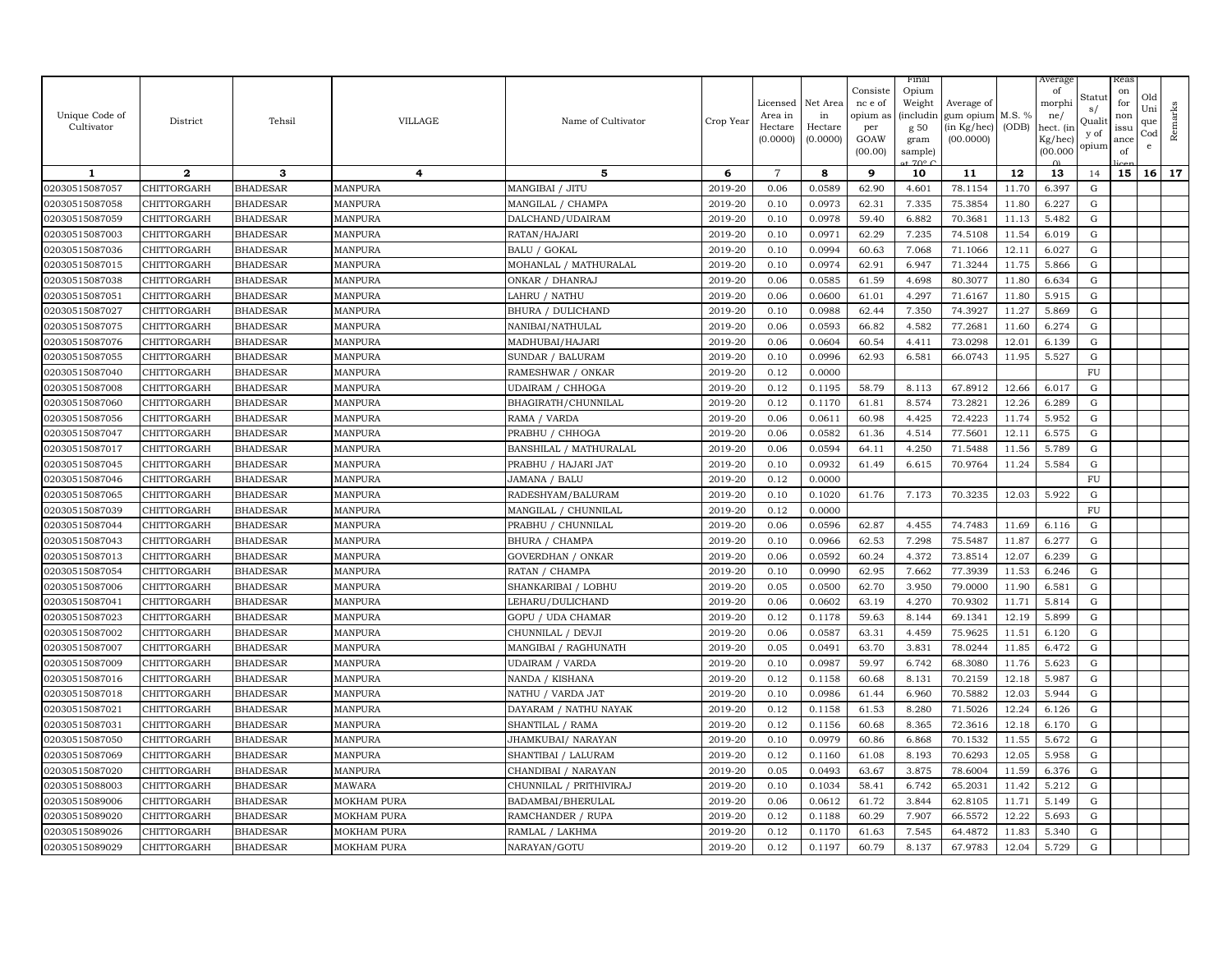| Unique Code of<br>Cultivator<br>1 | District<br>$\mathbf{2}$ | Tehsil<br>3                        | VILLAGE<br>4       | Name of Cultivator<br>5   | Crop Year<br>6 | Licensed<br>Area in<br>Hectare<br>(0.0000)<br>$\overline{7}$ | Net Area<br>in<br>Hectare<br>(0.0000)<br>8 | Consiste<br>nc e of<br>opium as<br>per<br>GOAW<br>(00.00)<br>9 | Final<br>Opium<br>Weight<br><i>(includin</i><br>g 50<br>gram<br>sample)<br>$70^\circ$<br>10 | Average of<br>gum opium M.S. %<br>(in Kg/hec)<br>(00.0000)<br>11 | (ODB)<br>12 | Averag<br>of<br>morphi<br>ne/<br>hect. (in<br>Kg/hec<br>(00.000) | Statu<br>s/<br>Quali<br>y of<br>opium | kea<br>on<br>for<br>nor<br>isst<br>ance<br>of | Old<br>Uni<br>que<br>Cod | Remarks<br>$16$ 17 |
|-----------------------------------|--------------------------|------------------------------------|--------------------|---------------------------|----------------|--------------------------------------------------------------|--------------------------------------------|----------------------------------------------------------------|---------------------------------------------------------------------------------------------|------------------------------------------------------------------|-------------|------------------------------------------------------------------|---------------------------------------|-----------------------------------------------|--------------------------|--------------------|
| 02030515089031                    | CHITTORGARH              |                                    | <b>MOKHAM PURA</b> | KISHOR / JAWAAN           | 2019-20        | 0.12                                                         | 0.1178                                     | 62.71                                                          | 8.502                                                                                       | 72.1732                                                          | 11.48       | 13<br>5.800                                                      | 14<br>G                               | 15                                            |                          |                    |
| 02030515089028                    | CHITTORGARH              | <b>BHADESAR</b><br><b>BHADESAR</b> | MOKHAM PURA        | KESARBAI / CHAMPA         | 2019-20        | 0.10                                                         | 0.1000                                     | 60.71                                                          | 6.973                                                                                       | 69.7300                                                          | 12.09       | 5.901                                                            | ${\rm G}$                             |                                               |                          |                    |
| 02030515089007                    | CHITTORGARH              | <b>BHADESAR</b>                    | MOKHAM PURA        | RATAN/JITU                | 2019-20        | 0.10                                                         | 0.0994                                     | 62.15                                                          | 6.961                                                                                       | 70.0302                                                          | 11.65       | 5.711                                                            | G                                     |                                               |                          |                    |
| 02030515089012                    | CHITTORGARH              | <b>BHADESAR</b>                    | MOKHAM PURA        | GANGARAM / JAWAAN         | 2019-20        | 0.12                                                         | 0.1185                                     | 63.03                                                          | 8.473                                                                                       | 71.5021                                                          | 11.72       | 5.866                                                            | G                                     |                                               |                          |                    |
| 02030515089003                    | CHITTORGARH              | <b>BHADESAR</b>                    | MOKHAM PURA        | MADHOLAL / GOPI           | 2019-20        | 0.10                                                         | 0.1012                                     | 62.22                                                          | 6.782                                                                                       | 67.0158                                                          | 11.56       | 5.423                                                            | G                                     |                                               |                          |                    |
| 02030515089002                    | CHITTORGARH              | <b>BHADESAR</b>                    | MOKHAM PURA        | BHERULAL / PARTHU         | 2019-20        | 0.06                                                         | 0.0000                                     |                                                                |                                                                                             |                                                                  |             |                                                                  | FU                                    |                                               |                          |                    |
| 02030515089011                    | CHITTORGARH              | <b>BHADESAR</b>                    | MOKHAM PURA        | DEVBAI/HAJARI             | 2019-20        | 0.12                                                         | 0.1189                                     | 59.90                                                          | 7.642                                                                                       | 64.2725                                                          | 11.85       | 5.331                                                            | G                                     |                                               |                          |                    |
| 02030515089018                    | CHITTORGARH              | <b>BHADESAR</b>                    | MOKHAM PURA        | LALU / GOKUL              | 2019-20        | 0.12                                                         | 0.0000                                     |                                                                |                                                                                             |                                                                  |             |                                                                  | FU                                    |                                               |                          |                    |
| 02030515089022                    | CHITTORGARH              | <b>BHADESAR</b>                    | MOKHAM PURA        | BHAGWANIBAI / NANA        | 2019-20        | 0.12                                                         | 0.1197                                     | 63.59                                                          | 8.294                                                                                       | 69.2899                                                          | 11.87       | 5.757                                                            | ${\rm G}$                             |                                               |                          |                    |
| 02030515089038                    | CHITTORGARH              | <b>BHADESAR</b>                    | MOKHAM PURA        | BHAWRU/GOPAJI             | 2019-20        | 0.12                                                         | 0.1166                                     | 55.98                                                          | 7.493                                                                                       | 64.2624                                                          | 12.02       | 5.407                                                            | G                                     |                                               |                          |                    |
| 02030515089013                    | CHITTORGARH              | <b>BHADESAR</b>                    | <b>MOKHAM PURA</b> | MAGNIBAI / BHANA          | 2019-20        | 0.10                                                         | 0.0999                                     | 62.09                                                          | 7.344                                                                                       | 73.5135                                                          | 12.10       | 6.227                                                            | G                                     |                                               |                          |                    |
| 02030515089045                    | CHITTORGARH              | <b>BHADESAR</b>                    | MOKHAM PURA        | SANKAR/HANSA              | 2019-20        | 0.12                                                         | 0.1213                                     | 59.66                                                          | 8.250                                                                                       | 68.0132                                                          | 11.63       | 5.537                                                            | G                                     |                                               |                          |                    |
| 02030515089016                    | CHITTORGARH              | <b>BHADESAR</b>                    | MOKHAM PURA        | JAMANIBAI/LEHARU          | 2019-20        | 0.12                                                         | 0.1205                                     | 61.31                                                          | 8.049                                                                                       | 66.7967                                                          | 12.27       | 5.737                                                            | ${\rm G}$                             |                                               |                          |                    |
| 02030515089019                    | CHITTORGARH              | <b>BHADESAR</b>                    | MOKHAM PURA        | SAMNDIBAI / DIPA          | 2019-20        | 0.12                                                         | 0.0468                                     | 64.51                                                          | 3.456                                                                                       | 73.8462                                                          | 11.46       | 5.924                                                            | ${\rm G}$                             |                                               |                          |                    |
| 02030515089035                    | CHITTORGARH              | <b>BHADESAR</b>                    | <b>MOKHAM PURA</b> | BARDIBAI / CHOGA          | 2019-20        | 0.10                                                         | 0.0969                                     | 58.52                                                          | 6.880                                                                                       | 71.0010                                                          | 12.53       | 6.228                                                            | $\mathbf G$                           |                                               |                          |                    |
| 02030515089021                    | CHITTORGARH              | <b>BHADESAR</b>                    | MOKHAM PURA        | LAXMAN/RADHAKISHAN        | 2019-20        | 0.12                                                         | 0.1161                                     | 60.69                                                          | 8.054                                                                                       | 69.3712                                                          | 12.39       | 6.017                                                            | $\mathbf G$                           |                                               |                          |                    |
| 02030515089040                    | CHITTORGARH              | <b>BHADESAR</b>                    | MOKHAM PURA        | CHHAGANDAS / CHENRAM      | 2019-20        | 0.12                                                         | 0.0811                                     | 60.56                                                          | 5.675                                                                                       | 69.9753                                                          | 12.33       | 6.040                                                            | G                                     |                                               |                          |                    |
| 02030515089041                    | CHITTORGARH              | <b>BHADESAR</b>                    | MOKHAM PURA        | RAMDAS / BHERUDAS BAIRAGI | 2019-20        | 0.12                                                         | 0.0000                                     |                                                                |                                                                                             |                                                                  |             |                                                                  | ${\rm FU}$                            |                                               |                          |                    |
| 02030515089048                    | CHITTORGARH              | <b>BHADESAR</b>                    | MOKHAM PURA        | MEHATAB / HIRA            | 2019-20        | 0.12                                                         | 0.1175                                     | 56.92                                                          | 7.798                                                                                       | 66.3660                                                          | 12.60       | 5.854                                                            | G                                     |                                               |                          |                    |
| 02030515089030                    | CHITTORGARH              | <b>BHADESAR</b>                    | MOKHAM PURA        | DIPCHAND / JAVAHARMAL     | 2019-20        | 0.12                                                         | 0.1170                                     | 55.66                                                          | 7.077                                                                                       | 60.4872                                                          | 12.38       | 5.242                                                            | G                                     |                                               |                          |                    |
| 02030515089037                    | CHITTORGARH              | <b>BHADESAR</b>                    | MOKHAM PURA        | SHANKAR / RAMA            | 2019-20        | 0.06                                                         | 0.0585                                     | 56.93                                                          | 4.034                                                                                       | 68.9573                                                          | 12.86       | 6.207                                                            | G                                     |                                               |                          |                    |
| 02030515089009                    | CHITTORGARH              | <b>BHADESAR</b>                    | MOKHAM PURA        | MOHANLAL/GANGARAM         | 2019-20        | 0.10                                                         | 0.0976                                     | 59.99                                                          | 6.667                                                                                       | 68.3094                                                          | 12.22       | 5.844                                                            | ${\rm G}$                             |                                               |                          |                    |
| 02030515089024                    | CHITTORGARH              | <b>BHADESAR</b>                    | <b>MOKHAM PURA</b> | MADHU / RAMAJIJAT         | 2019-20        | 0.12                                                         | 0.1201                                     | 59.53                                                          | 7.781                                                                                       | 64.7877                                                          | 11.79       | 5.347                                                            | G                                     |                                               |                          |                    |
| 02030515089017                    | CHITTORGARH              | <b>BHADESAR</b>                    | MOKHAM PURA        | BHERU/VARDA               | 2019-20        | 0.12                                                         | 0.1197                                     | 60.86                                                          | 7.929                                                                                       | 66.2406                                                          | 11.99       | 5.560                                                            | G                                     |                                               |                          |                    |
| 02030515089033                    | CHITTORGARH              | <b>BHADESAR</b>                    | MOKHAM PURA        | SHANKAR/KISHOR            | 2019-20        | 0.12                                                         | 0.1165                                     | 61.01                                                          | 8.419                                                                                       | 72.2661                                                          | 11.33       | 5.732                                                            | G                                     |                                               |                          |                    |
| 02030515089010                    | CHITTORGARH              | <b>BHADESAR</b>                    | <b>MOKHAM PURA</b> | SHANKAR / GOTU            | 2019-20        | 0.12                                                         | 0.1158                                     | 59.41                                                          | 7.443                                                                                       | 64.2746                                                          | 12.41       | 5.584                                                            | ${\rm G}$                             |                                               |                          |                    |
| 02030515089008                    | CHITTORGARH              | <b>BHADESAR</b>                    | MOKHAM PURA        | <b>UDAIRAM / SHANKAR</b>  | 2019-20        | 0.05                                                         | 0.0504                                     | 59.37                                                          | 3.537                                                                                       | 70.1786                                                          | 12.19       | 5.988                                                            | ${\rm G}$                             |                                               |                          |                    |
| 02030515089027                    | CHITTORGARH              | <b>BHADESAR</b>                    | MOKHAM PURA        | RAMESHWAR / HAZAARI       | 2019-20        | 0.05                                                         | 0.0510                                     | 61.50                                                          | 3.435                                                                                       | 67.3529                                                          | 11.93       | 5.625                                                            | G                                     |                                               |                          |                    |
| 02030515090001                    | CHITTORGARH              | <b>BHADESAR</b>                    | MURLIYA            | KISHAN / BHAGIRATH        | 2019-20        | 0.05                                                         | 0.0475                                     | 60.65                                                          | 3.518                                                                                       | 74.0632                                                          | 11.84       | 6.138                                                            | G                                     |                                               |                          |                    |
| 02030515090014                    | CHITTORGARH              | <b>BHADESAR</b>                    | MURLIYA            | GOPILAL / BHURA           | 2019-20        | 0.12                                                         | 0.1172                                     | 61.00                                                          | 8.287                                                                                       | 70.7082                                                          | 11.92       | 5.900                                                            | ${\rm G}$                             |                                               |                          |                    |
| 02030515090022                    | CHITTORGARH              | <b>BHADESAR</b>                    | MURLIYA            | MANGU PURI / DEEPA PURI   | 2019-20        | 0.12                                                         | 0.1188                                     | 62.94                                                          | 8.731                                                                                       | 73.4933                                                          | 11.68       | 6.009                                                            | ${\rm G}$                             |                                               |                          |                    |
| 02030515090032                    | CHITTORGARH              | <b>BHADESAR</b>                    | MURLIYA            | BHAGAWANLAL / PARTHA      | 2019-20        | 0.06                                                         | 0.0600                                     | 60.92                                                          | 4.238                                                                                       | 70.6333                                                          | 11.95       | 5.909                                                            | $\mathbf G$                           |                                               |                          |                    |
| 02030515090051                    | CHITTORGARH              | <b>BHADESAR</b>                    | MURLIYA            | GHANSHYAM/BHAGWATILAL     | 2019-20        | 0.12                                                         | 0.1179                                     | 65.46                                                          | 8.949                                                                                       | 75.9033                                                          | 11.49       | 6.105                                                            | ${\rm G}$                             |                                               |                          |                    |
| 02030515090010                    | CHITTORGARH              | <b>BHADESAR</b>                    | <b>MURLIYA</b>     | BHERULAL/UDYRAM           | 2019-20        | 0.12                                                         | 0.1214                                     | 60.91                                                          | 8.693                                                                                       | 71.6063                                                          | 11.59       | 5.809                                                            | G                                     |                                               |                          |                    |
| 02030515090046                    | CHITTORGARH              | <b>BHADESAR</b>                    | MURLIYA            | JAMKUBAI / GOPI           | 2019-20        | 0.12                                                         | 0.1194                                     | 63.39                                                          | 8.684                                                                                       | 72.7303                                                          | 11.78       | 5.998                                                            | ${\bf G}$                             |                                               |                          |                    |
| 02030515090009                    | CHITTORGARH              | <b>BHADESAR</b>                    | MURLIYA            | BALIBAI/HAJARI            | 2019-20        | 0.10                                                         | 0.0500                                     | 62.94                                                          | 3.669                                                                                       | 73.3800                                                          | 11.79       | 6.055                                                            | G                                     |                                               |                          |                    |
| 02030515090020                    | CHITTORGARH              | <b>BHADESAR</b>                    | MURLIYA            | DALCHAND / JETMAL LUHAR   | 2019-20        | 0.10                                                         | 0.0985                                     | 63.07                                                          | 7.253                                                                                       | 73.6345                                                          | 11.81       | 6.087                                                            | G                                     |                                               |                          |                    |
| 02030515090002                    | CHITTORGARH              | <b>BHADESAR</b>                    | MURLIYA            | MADANLAL / MANGILAL       | 2019-20        | 0.12                                                         | 0.1188                                     | 64.01                                                          | 8.980                                                                                       | 75.5892                                                          | 11.62       | 6.148                                                            | G                                     |                                               |                          |                    |
| 02030515090042                    | CHITTORGARH              | <b>BHADESAR</b>                    | MURLIYA            | DEVJI / KALU              | 2019-20        | 0.12                                                         | 0.1197                                     | 60.77                                                          | 8.360                                                                                       | 69.8413                                                          | 11.88       | 5.808                                                            | G                                     |                                               |                          |                    |
| 02030515090007                    | CHITTORGARH              | <b>BHADESAR</b>                    | MURLIYA            | BHERIBAI / GANESH         | 2019-20        | 0.12                                                         | 0.0396                                     | 64.12                                                          | 3.014                                                                                       | 76.1111                                                          | 14.19       | 7.559                                                            | G                                     |                                               |                          |                    |
| 02030515090029                    | CHITTORGARH              | <b>BHADESAR</b>                    | MURLIYA            | BARDIBAI/JITU             | 2019-20        | 0.10                                                         | 0.1009                                     | 61.57                                                          | 7.292                                                                                       | 72.2696                                                          | 11.84       | 5.989                                                            | G                                     |                                               |                          |                    |
| 02030515090013                    | CHITTORGARH              | <b>BHADESAR</b>                    | MURLIYA            | SHANKARLAL / DAYARAM      | 2019-20        | 0.12                                                         | 0.1186                                     | 61.95                                                          | 8.567                                                                                       | 72.2344                                                          | 11.56       | 5.845                                                            | G                                     |                                               |                          |                    |
| 02030515090044                    | CHITTORGARH              | <b>BHADESAR</b>                    | MURLIYA            | NATHULAL / BHAGAWAN       | 2019-20        | 0.06                                                         | 0.0609                                     | 63.70                                                          | 4.277                                                                                       | 70.2299                                                          | 11.55       | 5.678                                                            | ${\rm G}$                             |                                               |                          |                    |
|                                   |                          |                                    |                    |                           |                | 0.12                                                         |                                            |                                                                |                                                                                             |                                                                  | 11.90       | 6.021                                                            | ${\rm G}$                             |                                               |                          |                    |
| 02030515090035                    | CHITTORGARH              | <b>BHADESAR</b>                    | <b>MURLIYA</b>     | DEU BAI / GOPILAL LUHAR   | 2019-20        |                                                              | 0.1180                                     | 61.93                                                          | 8.529                                                                                       | 72.2797                                                          |             |                                                                  |                                       |                                               |                          |                    |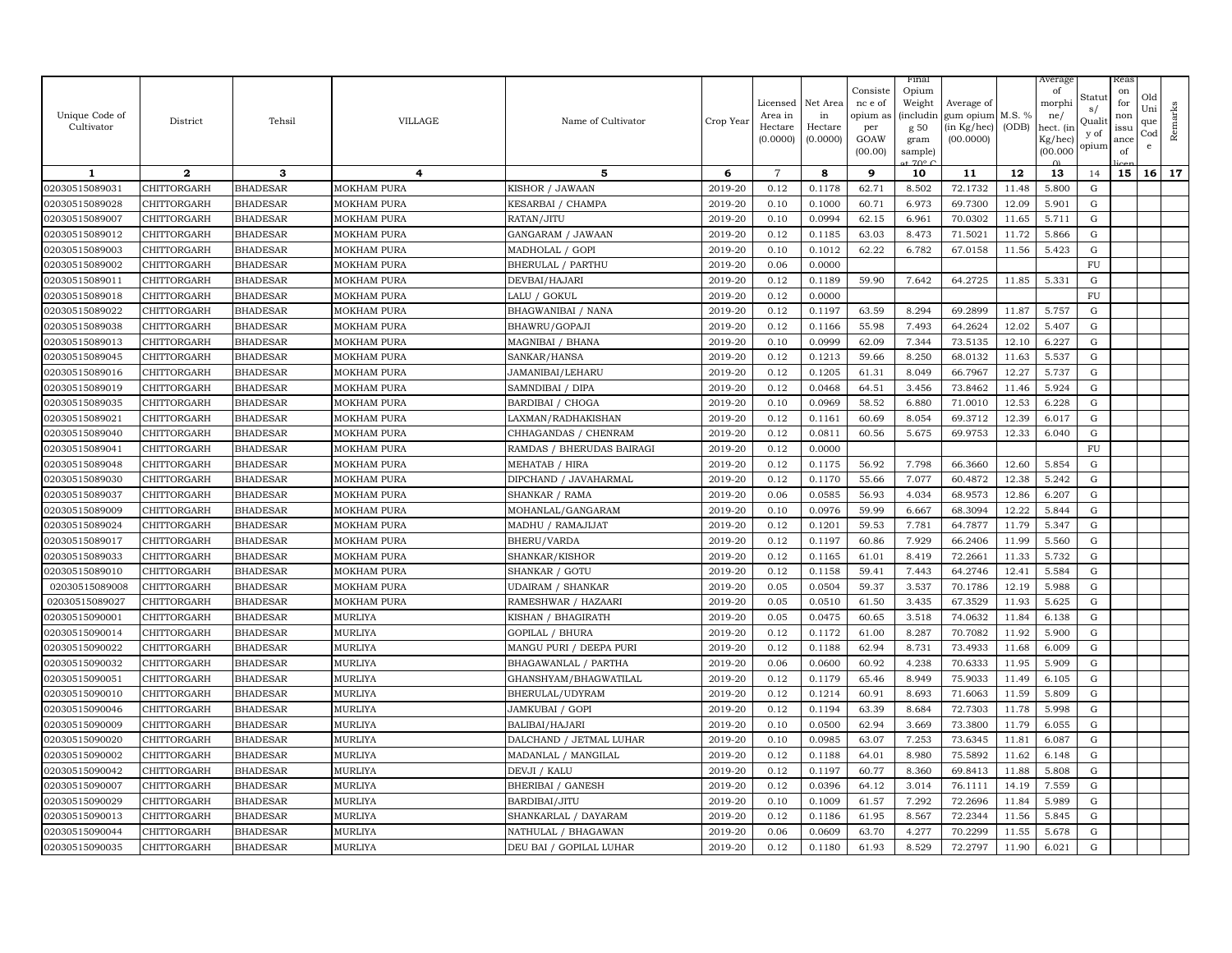| Unique Code of<br>Cultivator | District       | Tehsil          | VILLAGE        | Name of Cultivator          | Crop Year | Licensed<br>Area in<br>Hectare<br>(0.0000) | Net Area<br>in<br>Hectare<br>(0.0000) | Consiste<br>nc e of<br>opium as<br>per<br>GOAW<br>(00.00) | Final<br>Opium<br>Weight<br><i>(includin</i><br>g 50<br>gram<br>sample<br>$70^\circ$ | Average of<br>gum opium M.S. %<br>(in Kg/hec)<br>(00.0000) | (ODB) | Averag<br>of<br>morphi<br>ne/<br>hect. (ir<br>Kg/hec<br>(00.000) | Statu<br>$\mathbf{s}$<br>Quali<br>y of<br>opium | on<br>for<br>nor<br>issu<br>ance<br>of | ЫO<br>nue | Remarks |
|------------------------------|----------------|-----------------|----------------|-----------------------------|-----------|--------------------------------------------|---------------------------------------|-----------------------------------------------------------|--------------------------------------------------------------------------------------|------------------------------------------------------------|-------|------------------------------------------------------------------|-------------------------------------------------|----------------------------------------|-----------|---------|
|                              | $\overline{a}$ | 3               | 4              | 5                           | 6         | $\overline{7}$                             | 8                                     | 9                                                         | 10                                                                                   | 11                                                         | 12    | 13                                                               | 14                                              | 15                                     |           | $16$ 17 |
| 02030515090005               | CHITTORGARH    | <b>BHADESAR</b> | MURLIYA        | <b>BHAGIRATH / BHAGWAN</b>  | 2019-20   | 0.05                                       | 0.0510                                | 62.01                                                     | 3.659                                                                                | 71.7451                                                    | 11.77 | 5.910                                                            | G                                               |                                        |           |         |
| 02030515090030               | CHITTORGARH    | BHADESAR        | MURLIYA        | SOHANIBAI/RAMLAL            | 2019-20   | 0.12                                       | 0.1190                                | 62.51                                                     | 8.492                                                                                | 71.3613                                                    | 11.55 | 5.770                                                            | G                                               |                                        |           |         |
| 02030515090039               | CHITTORGARH    | <b>BHADESAR</b> | MURLIYA        | DURGABAI / MADANLAL         | 2019-20   | 0.06                                       | 0.0587                                | 62.89                                                     | 4.277                                                                                | 72.8620                                                    | 11.85 | 6.043                                                            | G                                               |                                        |           |         |
| 02030515090004               | CHITTORGARH    | <b>BHADESAR</b> | MURLIYA        | <b>BHURA / BHAWANA</b>      | 2019-20   | 0.05                                       | 0.0496                                | 64.15                                                     | 3.886                                                                                | 78.3468                                                    | 12.31 | 6.751                                                            | $\mathbf G$                                     |                                        |           |         |
| 02030515090016               | CHITTORGARH    | BHADESAR        | MURLIYA        | <b>BHERU / GANESH</b>       | 2019-20   | 0.10                                       | 0.0960                                | 62.36                                                     | 7.038                                                                                | 73.3125                                                    | 11.39 | 5.845                                                            | $\mathbf G$                                     |                                        |           |         |
| 02030515090023               | CHITTORGARH    | BHADESAR        | MURLIYA        | MOHANLAL / HEMRAJ           | 2019-20   | 0.05                                       | 0.0503                                | 61.94                                                     | 3.752                                                                                | 74.5924                                                    | 12.14 | 6.339                                                            | G                                               |                                        |           |         |
| 02030515090056               | CHITTORGARH    | <b>BHADESAR</b> | MURLIYA        | BHAGAWAN / GANESH           | 2019-20   | 0.10                                       | 0.0999                                | 63.59                                                     | 7.004                                                                                | 70.1101                                                    | 11.34 | 5.565                                                            | G                                               |                                        |           |         |
| 02030515091021               | CHITTORGARH    | <b>BHADESAR</b> | NAHARGARH      | LEHRU / GISHULAL            | 2019-20   | 0.05                                       | 0.0513                                | 63.80                                                     | 3.846                                                                                | 74.9708                                                    | 11.74 | 6.161                                                            | $\mathbf G$                                     |                                        |           |         |
| 02030515091068               | CHITTORGARH    | <b>BHADESAR</b> | NAHARGARH      | CHOGA / GOKAL               | 2019-20   | 0.05                                       | 0.0000                                |                                                           |                                                                                      |                                                            |       |                                                                  | ${\rm FU}$                                      |                                        |           |         |
| 02030515091002               | CHITTORGARH    | <b>BHADESAR</b> | NAHARGARH      | HAZARILAL / GOKAL           | 2019-20   | 0.06                                       | 0.0601                                | 58.95                                                     | 4.842                                                                                | 80.5657                                                    | 12.13 | 6.841                                                            | G                                               |                                        |           |         |
| 02030515091005               | CHITTORGARH    | <b>BHADESAR</b> | NAHARGARH      | MOHANGIR/MOTIGIR            | 2019-20   | 0.06                                       | 0.0606                                | 61.45                                                     | 4.117                                                                                | 67.9373                                                    | 12.25 | 5.826                                                            | G                                               |                                        |           |         |
| 02030515091026               | CHITTORGARH    | <b>BHADESAR</b> | NAHARGARH      | MITTUBAI / SHAMBHUGIR       | 2019-20   | 0.06                                       | 0.0616                                | 61.49                                                     | 4.058                                                                                | 65.8766                                                    | 12.12 | 5.589                                                            | G                                               |                                        |           |         |
| 02030515091043               | CHITTORGARH    | <b>BHADESAR</b> | NAHARGARH      | <b>BHERUGIR / AMARGIR</b>   | 2019-20   | 0.05                                       | 0.0506                                | 62.97                                                     | 3.841                                                                                | 75.9091                                                    | 11.66 | 6.196                                                            | G                                               |                                        |           |         |
| 02030515091027               | CHITTORGARH    | <b>BHADESAR</b> | NAHARGARH      | JETIBAI / BHERULAL          | 2019-20   | 0.12                                       | 0.1206                                | 59.43                                                     | 8.082                                                                                | 67.0149                                                    | 12.27 | 5.756                                                            | G                                               |                                        |           |         |
| 02030515091008               | CHITTORGARH    | BHADESAR        | NAHARGARH      | NARENDRASINGH / SULTANSINGH | 2019-20   | 0.05                                       | 0.0507                                | 62.07                                                     | 3.742                                                                                | 73.8067                                                    | 12.08 | 6.241                                                            | ${\rm G}$                                       |                                        |           |         |
| 02030515091058               | CHITTORGARH    | <b>BHADESAR</b> | NAHARGARH      | MANGILAL / MAGNA JI         | 2019-20   | 0.06                                       | 0.0601                                | 61.99                                                     | 4.065                                                                                | 67.6373                                                    | 11.07 | 5.241                                                            | ${\rm G}$                                       |                                        |           |         |
| 02030515091014               | CHITTORGARH    | <b>BHADESAR</b> | NAHARGARH      | DHARMENDRASINGH/BHERUSINGH  | 2019-20   | 0.06                                       | 0.0600                                | 62.71                                                     | 3.996                                                                                | 66.6000                                                    | 12.21 | 5.692                                                            | $\mathbf G$                                     |                                        |           |         |
| 02030515091060               | CHITTORGARH    | <b>BHADESAR</b> | NAHARGARH      | BHERUSINGH / JHODHSINGH     | 2019-20   | 0.06                                       | 0.0000                                |                                                           |                                                                                      |                                                            |       |                                                                  | <b>NS</b>                                       |                                        |           |         |
| 02030515091018               | CHITTORGARH    | <b>BHADESAR</b> | NAHARGARH      | BHERU / GANGARAM MALI       | 2019-20   | 0.10                                       | 0.0997                                | 56.55                                                     | 6.738                                                                                | 67.5827                                                    | 12.40 | 5.866                                                            | $\mathbf G$                                     |                                        |           |         |
| 02030515091003               | CHITTORGARH    | <b>BHADESAR</b> | NAHARGARH      | SOSARBAI/ NARAYAN           | 2019-20   | 0.12                                       | 0.1208                                | 62.35                                                     | 8.720                                                                                | 72.1854                                                    | 11.84 | 5.983                                                            | $\mathbf G$                                     |                                        |           |         |
| 02030515091051               | CHITTORGARH    | BHADESAR        | NAHARGARH      | ONKARLAL / BHAGWAN          | 2019-20   | 0.06                                       | 0.0000                                |                                                           |                                                                                      |                                                            |       |                                                                  | FU                                              |                                        |           |         |
| 02030515091042               | CHITTORGARH    | <b>BHADESAR</b> | NAHARGARH      | NARAYANLAL / CHAMPALAL      | 2019-20   | 0.10                                       | 0.0995                                | 62.91                                                     | 7.450                                                                                | 74.8744                                                    | 11.57 | 6.064                                                            | G                                               |                                        |           |         |
| 02030515091007               | CHITTORGARH    | BHADESAR        | NAHARGARH      | OUNKARLAL / PARBHULAL       | 2019-20   | 0.06                                       | 0.0617                                | 61.97                                                     | 4.480                                                                                | 72.6094                                                    | 12.54 | 6.373                                                            | G                                               |                                        |           |         |
| 02030515091046               | CHITTORGARH    | <b>BHADESAR</b> | NAHARGARH      | RUKMANIBAI / HAJARILAL      | 2019-20   | 0.10                                       | 0.1025                                | 61.53                                                     | 7.261                                                                                | 70.8390                                                    | 11.90 | 5.901                                                            | ${\rm G}$                                       |                                        |           |         |
| 02030515091052               | CHITTORGARH    | <b>BHADESAR</b> | NAHARGARH      | KANKUBAI / GOTU             | 2019-20   | 0.10                                       | 0.1016                                | 57.47                                                     | 6.946                                                                                | 68.3661                                                    | 12.55 | 6.006                                                            | G                                               |                                        |           |         |
| 02030515091009               | CHITTORGARH    | <b>BHADESAR</b> | NAHARGARH      | MADHULAL/SANKAR             | 2019-20   | 0.06                                       | 0.0617                                | 61.83                                                     | 4.240                                                                                | 68.7196                                                    | 11.58 | 5.570                                                            | G                                               |                                        |           |         |
| 02030515091048               | CHITTORGARH    | BHADESAR        | NAHARGARH      | BADAMIBAI/MATHURA           | 2019-20   | 0.05                                       | 0.0499                                | 64.18                                                     | 3.814                                                                                | 76.4329                                                    | 12.23 | 6.544                                                            | G                                               |                                        |           |         |
| 02030515091039               | CHITTORGARH    | <b>BHADESAR</b> | NAHARGARH      | DHAPUBAI/TEJA               | 2019-20   | 0.05                                       | 0.0502                                | 59.35                                                     | 3.493                                                                                | 69.5817                                                    | 12.54 | 6.108                                                            | G                                               |                                        |           |         |
| 02030515091036               | CHITTORGARH    | <b>BHADESAR</b> | NAHARGARH      | GOKAL/PYARA                 | 2019-20   | 0.06                                       | 0.0616                                | 58.88                                                     | 3.583                                                                                | 58.1656                                                    | 12.58 | 5.122                                                            | G                                               |                                        |           |         |
| 02030515091044               | CHITTORGARH    | <b>BHADESAR</b> | NAHARGARH      | PRABHUSINGH/PAKHESINGH      | 2019-20   | 0.10                                       | 0.1036                                | 59.61                                                     | 6.957                                                                                | 67.1525                                                    | 12.06 | 5.669                                                            | G                                               |                                        |           |         |
| 02030515091047               | CHITTORGARH    | <b>BHADESAR</b> | NAHARGARH      | DALU/NAGGA                  | 2019-20   | 0.06                                       | 0.0607                                | 61.39                                                     | 4.078                                                                                | 67.1829                                                    | 11.63 | 5.469                                                            | G                                               |                                        |           |         |
| 02030515091054               | CHITTORGARH    | <b>BHADESAR</b> | NAHARGARH      | KASTURIBAI/KISHANLAL        | 2019-20   | 0.05                                       | 0.0520                                | 56.14                                                     | 3.344                                                                                | 64.3077                                                    | 13.15 | 5.920                                                            | ${\rm G}$                                       |                                        |           |         |
| 02030515091001               | CHITTORGARH    | <b>BHADESAR</b> | NAHARGARH      | JITMAL/DUNGA                | 2019-20   | 0.06                                       | 0.0613                                | 64.18                                                     | 4.713                                                                                | 76.8842                                                    | 11.31 | 6.086                                                            | $\mathbf G$                                     |                                        |           |         |
| 02030515091030               | CHITTORGARH    | BHADESAR        | NAHARGARH      | GUMANSINGH/VARDISINGH       | 2019-20   | 0.06                                       | 0.0610                                | 58.80                                                     | 4.175                                                                                | 68.4426                                                    | 12.18 | 5.835                                                            | G                                               |                                        |           |         |
| 02030515091015               | CHITTORGARH    | <b>BHADESAR</b> | NAHARGARH      | RAMESHVARLAL / LALU         | 2019-20   | 0.10                                       | 0.0974                                | 58.23                                                     | 6.231                                                                                | 63.9733                                                    | 12.09 | 5.414                                                            | $\mathbf G$                                     |                                        |           |         |
| 02030515091016               | CHITTORGARH    | <b>BHADESAR</b> | NAHARGARH      | NATHU / BHAWANI GOSHVAMI    | 2019-20   | 0.05                                       | 0.0510                                | 63.31                                                     | 3.554                                                                                | 69.6863                                                    | 11.59 | 5.654                                                            | $\mathbf G$                                     |                                        |           |         |
| 02030515091028               | CHITTORGARH    | BHADESAR        | NAHARGARH      | RATANLAL / BHAWANA          | 2019-20   | 0.05                                       | 0.0513                                | 62.44                                                     | 3.586                                                                                | 69.9025                                                    | 12.73 | 6.229                                                            | G                                               |                                        |           |         |
| 02030515091041               | CHITTORGARH    | <b>BHADESAR</b> | NAHARGARH      | LAHARU / BHERA GADRI        | 2019-20   | 0.10                                       | 0.0989                                | 61.37                                                     | 6.567                                                                                | 66.4004                                                    | 11.99 | 5.573                                                            | G                                               |                                        |           |         |
| 02030515091053               | CHITTORGARH    | <b>BHADESAR</b> | NAHARGARH      | GOTUDAS / GOPIDAS           | 2019-20   | 0.05                                       | 0.0512                                | 62.22                                                     | 3.564                                                                                | 69.6094                                                    | 11.78 | 5.740                                                            | ${\rm G}$                                       |                                        |           |         |
| 02030515091079               | CHITTORGARH    | <b>BHADESAR</b> | NAHARGARH      | NOZIBAI / NARAYN            | 2019-20   | 0.05                                       | 0.0505                                | 59.54                                                     | 3.632                                                                                | 71.9208                                                    | 0.00  | 0.000                                                            | $\mathbf{I}$                                    | 02                                     |           |         |
| 02030515092012               | CHITTORGARH    | <b>BHADESAR</b> | NANNANA        | DHARAMCHAND / HAZARILAL     | 2019-20   | 0.05                                       | 0.0522                                | 59.69                                                     | 3.607                                                                                | 69.0996                                                    | 11.39 | 5.509                                                            | G                                               |                                        |           |         |
| 02030515092015               | CHITTORGARH    | BHADESAR        | NANNANA        | JANIBAI / PRATHVIRAJ        | 2019-20   | 0.05                                       | 0.0513                                | 59.39                                                     | 3.233                                                                                | 63.0214                                                    | 11.45 | 5.050                                                            | G                                               |                                        |           |         |
| 02030515092031               | CHITTORGARH    | <b>BHADESAR</b> | NANNANA        | HIRA / MANGU                | 2019-20   | 0.05                                       | 0.0520                                | 58.12                                                     | 3.554                                                                                | 68.3462                                                    | 11.18 | 5.348                                                            | G                                               |                                        |           |         |
| 02030515092052               | CHITTORGARH    | <b>BHADESAR</b> | <b>NANNANA</b> | KEALASHIBAI / LADULAL       | 2019-20   | 0.05                                       | 0.0505                                | 61.35                                                     | 3.006                                                                                | 59.5248                                                    | 11.70 | 4.875                                                            | G                                               |                                        |           |         |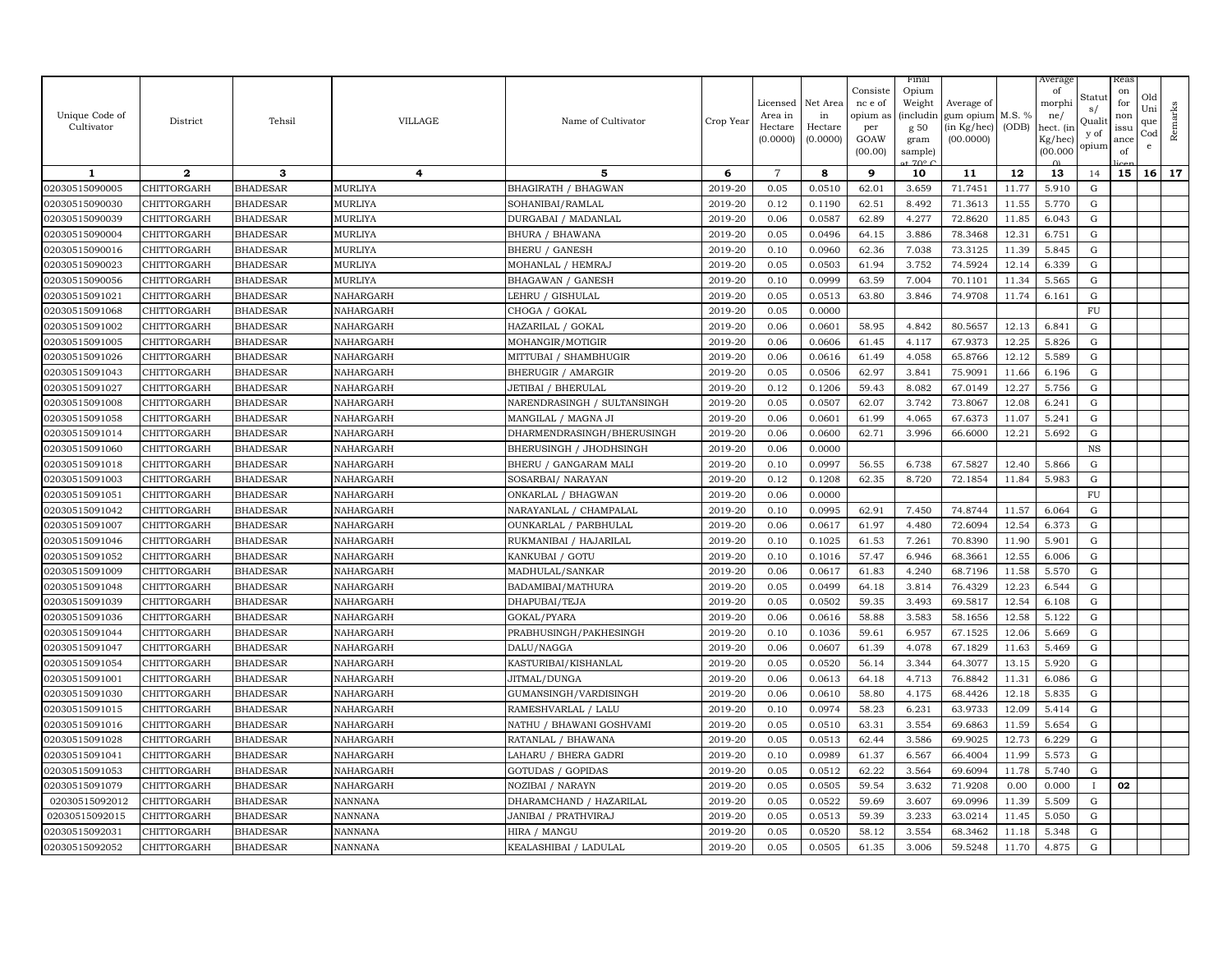| Unique Code of<br>Cultivator | District       | Tehsil          | VILLAGE  | Name of Cultivator           | Crop Year | Licensed<br>Area in<br>Hectare<br>(0.0000) | Net Area<br>in<br>Hectare<br>(0.0000) | Consiste<br>nc e of<br>opium as<br>per<br>GOAW<br>(00.00) | Final<br>Opium<br>Weight<br><i>(includin</i><br>g 50<br>gram<br>sample)<br>70° | Average of<br>gum opium M.S. %<br>(in Kg/hec)<br>(00.0000) | (ODB) | Averag<br>of<br>morphi<br>ne/<br>hect. (in<br>Kg/hec<br>(00.000) | Statut<br>s/<br>Quali<br>y of<br>opium | on<br>for<br>nor<br>isst<br>ance<br>of | Old<br>Uni<br>que<br>Cod | Remarks |
|------------------------------|----------------|-----------------|----------|------------------------------|-----------|--------------------------------------------|---------------------------------------|-----------------------------------------------------------|--------------------------------------------------------------------------------|------------------------------------------------------------|-------|------------------------------------------------------------------|----------------------------------------|----------------------------------------|--------------------------|---------|
| 1                            | $\overline{2}$ | з               | 4        | 5                            | 6         | $\overline{7}$                             | 8                                     | 9                                                         | 10                                                                             | 11                                                         | 12    | 13                                                               | 14                                     | 15                                     | 16 <sup>1</sup>          | 17      |
| 02030515092038               | CHITTORGARH    | <b>BHADESAR</b> | NANNANA  | GITABAI / RAMNARAYAN         | 2019-20   | 0.05                                       | 0.0506                                | 55.77                                                     | 3.282                                                                          | 64.8617                                                    | 12.09 | 5.490                                                            | G                                      |                                        |                          |         |
| 02030515092029               | CHITTORGARH    | <b>BHADESAR</b> | NANNANA  | UDA / SAVA                   | 2019-20   | 0.10                                       | 0.1018                                | 61.74                                                     | 6.774                                                                          | 66.5422                                                    | 11.42 | 5.319                                                            | G                                      |                                        |                          |         |
| 02030515092032               | CHITTORGARH    | <b>BHADESAR</b> | NANNANA  | KATUBAI / RAMRATAN           | 2019-20   | 0.06                                       | 0.0621                                | 58.62                                                     | 3.844                                                                          | 61.9002                                                    | 12.16 | 5.269                                                            | G                                      |                                        |                          |         |
| 02030515092068               | CHITTORGARH    | <b>BHADESAR</b> | NANNANA  | SHAMBHULAL / KISHNLAL        | 2019-20   | 0.05                                       | 0.0505                                | 58.95                                                     | 3.318                                                                          | 65.7030                                                    | 11.38 | 5.234                                                            | ${\rm G}$                              |                                        |                          |         |
| 02030515092019               | CHITTORGARH    | <b>BHADESAR</b> | NANNANA  | RADHIBAI / VIJAYRAM          | 2019-20   | 0.10                                       | 0.0000                                |                                                           |                                                                                |                                                            |       |                                                                  | ${\rm FU}$                             |                                        |                          |         |
| 02030515092013               | CHITTORGARH    | <b>BHADESAR</b> | NANNANA  | VARDICHAND / BHERA           | 2019-20   | 0.06                                       | 0.0622                                | 59.69                                                     | 4.025                                                                          | 64.7106                                                    | 11.53 | 5.223                                                            | G                                      |                                        |                          |         |
| 02030515092026               | CHITTORGARH    | <b>BHADESAR</b> | NANNANA  | HEMRAJ/PARTHA                | 2019-20   | 0.06                                       | 0.0000                                |                                                           |                                                                                |                                                            |       |                                                                  | ${\rm FU}$                             |                                        |                          |         |
| 02030515092041               | CHITTORGARH    | <b>BHADESAR</b> | NANNANA  | RAJIBAI / LAKHMICHAND        | 2019-20   | 0.10                                       | 0.1025                                | 60.71                                                     | 6.158                                                                          | 60.0780                                                    | 11.81 | 4.966                                                            | G                                      |                                        |                          |         |
| 02030515092043               | CHITTORGARH    | <b>BHADESAR</b> | NANNANA  | DINESH / JAGANATH            | 2019-20   | 0.06                                       | 0.0620                                | 61.47                                                     | 4.127                                                                          | 66.5645                                                    | 12.10 | 5.638                                                            | ${\rm G}$                              |                                        |                          |         |
| 02030515092010               | CHITTORGARH    | <b>BHADESAR</b> | NANNANA  | ONKAR / CHAINRAM             | 2019-20   | 0.06                                       | 0.0624                                | 62.82                                                     | 4.577                                                                          | 73.3494                                                    | 10.67 | 5.478                                                            | G                                      |                                        |                          |         |
| 02030515092047               | CHITTORGARH    | <b>BHADESAR</b> | NANNANA  | KASHIBAI / BOTLAL            | 2019-20   | 0.06                                       | 0.0593                                | 60.32                                                     | 4.041                                                                          | 68.1450                                                    | 11.89 | 5.672                                                            | G                                      |                                        |                          |         |
| 02030515092034               | CHITTORGARH    | <b>BHADESAR</b> | NANNANA  | NANDLAL / KISHANLAL          | 2019-20   | 0.06                                       | 0.0000                                |                                                           |                                                                                |                                                            |       |                                                                  | ${\rm FU}$                             |                                        |                          |         |
| 02030515092059               | CHITTORGARH    | <b>BHADESAR</b> | NANNANA  | RADHSHYAM / BHAWANISHANKAR   | 2019-20   | 0.06                                       | 0.0603                                | 62.30                                                     | 4.094                                                                          | 67.8939                                                    | 11.80 | 5.608                                                            | ${\rm G}$                              |                                        |                          |         |
| 02030515092067               | CHITTORGARH    | <b>BHADESAR</b> | NANNANA  | GANAPATLAL / NAGJIRAM        | 2019-20   | 0.06                                       | 0.0603                                | 61.95                                                     | 4.390                                                                          | 72.8027                                                    | 11.35 | 5.784                                                            | G                                      |                                        |                          |         |
| 02030515092048               | CHITTORGARH    | <b>BHADESAR</b> | NANNANA  | LACHIRAM / BHERA             | 2019-20   | 0.10                                       | 0.0973                                | 59.89                                                     | 6.648                                                                          | 68.3248                                                    | 11.87 | 5.677                                                            | ${\rm G}$                              |                                        |                          |         |
| 02030515092056               | CHITTORGARH    | <b>BHADESAR</b> | NANNANA  | HEERALAL / LAKSHMICHAND      | 2019-20   | 0.10                                       | 0.0969                                | 63.04                                                     | 6.358                                                                          | 65.6140                                                    | 11.96 | 5.493                                                            | G                                      |                                        |                          |         |
| 02030515092090               | CHITTORGARH    | <b>BHADESAR</b> | NANNANA  | MOHANKUNWAR/KAILASH          | 2019-20   | 0.06                                       | 0.0586                                | 62.21                                                     | 4.177                                                                          | 71.2799                                                    | 11.56 | 5.768                                                            | ${\rm G}$                              |                                        |                          |         |
| 02030515092042               | CHITTORGARH    | <b>BHADESAR</b> | NANNANA  | MANGIDAS / GEHRIDAS          | 2019-20   | 0.06                                       | 0.0000                                |                                                           |                                                                                |                                                            |       |                                                                  | NS                                     |                                        |                          |         |
| 02030515092044               | CHITTORGARH    | <b>BHADESAR</b> | NANNANA  | GATTUBAI / GANPATDAS         | 2019-20   | 0.06                                       | 0.0597                                | 57.62                                                     | 3.959                                                                          | 66.3149                                                    | 11.65 | 5.408                                                            | ${\rm G}$                              |                                        |                          |         |
| 02030515092014               | CHITTORGARH    | <b>BHADESAR</b> | NANNANA  | KESHURAM / ONKARLAL          | 2019-20   | 0.06                                       | 0.0606                                | 56.99                                                     | 3.460                                                                          | 57.0957                                                    | 11.84 | 4.732                                                            | ${\rm G}$                              |                                        |                          |         |
| 02030515092035               | CHITTORGARH    | <b>BHADESAR</b> | NANNANA  | BHULIBAI/SANKARLAL           | 2019-20   | 0.06                                       | 0.0000                                |                                                           |                                                                                |                                                            |       |                                                                  | ${\rm FU}$                             |                                        |                          |         |
| 02030515092017               | CHITTORGARH    | <b>BHADESAR</b> | NANNANA  | RAJIBAI / NANDALAL           | 2019-20   | 0.10                                       | 0.0000                                |                                                           |                                                                                |                                                            |       |                                                                  | FU                                     |                                        |                          |         |
| 02030515092064               | CHITTORGARH    | <b>BHADESAR</b> | NANNANA  | TULSIRAM/CHAGANLAL           | 2019-20   | 0.12                                       | 0.1196                                | 68.10                                                     | 8.999                                                                          | 75.2425                                                    | 11.78 | 6.204                                                            | G                                      |                                        |                          |         |
| 02030515092050               | CHITTORGARH    | <b>BHADESAR</b> | NANNANA  | ONKARLAL/AMARLAL             | 2019-20   | 0.06                                       | 0.0577                                | 59.13                                                     | 3.725                                                                          | 64.5581                                                    | 11.97 | 5.410                                                            | ${\rm G}$                              |                                        |                          |         |
| 02030515092072               | CHITTORGARH    | <b>BHADESAR</b> | NANNANA  | <b>BADAMIBAI / NANALAL</b>   | 2019-20   | 0.06                                       | 0.0619                                | 55.77                                                     | 3.880                                                                          | 62.6817                                                    | 11.67 | 5.120                                                            | ${\rm G}$                              |                                        |                          |         |
| 02030515092040               | CHITTORGARH    | <b>BHADESAR</b> | NANNANA  | CHUNNILAL / BHERA            | 2019-20   | 0.10                                       | 0.0000                                |                                                           |                                                                                |                                                            |       |                                                                  | ${\rm FU}$                             |                                        |                          |         |
| 02030515092022               | CHITTORGARH    | <b>BHADESAR</b> | NANNANA  | GEHARILAL/HEMRAJ             | 2019-20   | 0.06                                       | 0.0624                                | 54.73                                                     | 3.659                                                                          | 58.6378                                                    | 12.50 | 5.131                                                            | G                                      |                                        |                          |         |
| 02030515092071               | CHITTORGARH    | <b>BHADESAR</b> | NANNANA  | RAMCHAND/BOTLAL              | 2019-20   | 0.06                                       | 0.0609                                | 60.49                                                     | 4.079                                                                          | 66.9787                                                    | 11.26 | 5.279                                                            | ${\rm G}$                              |                                        |                          |         |
| 02030515092046               | CHITTORGARH    | <b>BHADESAR</b> | NANNANA  | CHANDIBAI/DADAMCHAND         | 2019-20   | 0.05                                       | 0.0504                                | 59.73                                                     | 3.106                                                                          | 61.6270                                                    | 11.74 | 5.064                                                            | ${\rm G}$                              |                                        |                          |         |
| 02030515092073               | CHITTORGARH    | <b>BHADESAR</b> | NANNANA  | GISIBAI/SHANKARLAL           | 2019-20   | 0.05                                       | 0.0000                                |                                                           |                                                                                |                                                            |       |                                                                  | FU                                     |                                        |                          |         |
| 02030515094037               | CHITTORGARH    | <b>BHADESAR</b> | NAPANIYA | MANGILAL / MEGA              | 2019-20   | 0.05                                       | 0.0483                                | 62.18                                                     | 3.678                                                                          | 76.1491                                                    | 11.72 | 6.246                                                            | ${\rm G}$                              |                                        |                          |         |
| 02030515094018               | CHITTORGARH    | <b>BHADESAR</b> | NAPANIYA | NATHULAL / TULSHIRAM         | 2019-20   | 0.06                                       | 0.0573                                | 63.84                                                     | 4.268                                                                          | 74.4852                                                    | 11.70 | 6.101                                                            | ${\rm G}$                              |                                        |                          |         |
| 02030515094008               | CHITTORGARH    | <b>BHADESAR</b> | NAPANIYA | BHERULAL / TEJA              | 2019-20   | 0.12                                       | 0.1200                                | 63.16                                                     | 8.689                                                                          | 72.4083                                                    | 11.19 | 5.672                                                            | G                                      |                                        |                          |         |
| 02030515094006               | CHITTORGARH    | <b>BHADESAR</b> | NAPANIYA | BHERULAL / SHOLA             | 2019-20   | 0.10                                       | 0.1033                                | 58.82                                                     | 6.924                                                                          | 67.0281                                                    | 12.34 | 5.790                                                            | G                                      |                                        |                          |         |
| 02030515094007               | CHITTORGARH    | <b>BHADESAR</b> | NAPANIYA | RUPA / KISHANA MEGWAL        | 2019-20   | 0.06                                       | 0.0614                                | 60.79                                                     | 4.342                                                                          | 70.7166                                                    | 11.79 | 5.836                                                            | ${\rm G}$                              |                                        |                          |         |
| 02030515094031               | CHITTORGARH    | <b>BHADESAR</b> | NAPANIYA | ONKAR / DEVA                 | 2019-20   | 0.10                                       | 0.0988                                | 62.58                                                     | 6.696                                                                          | 67.7733                                                    | 11.79 | 5.593                                                            | G                                      |                                        |                          |         |
| 02030515094027               | CHITTORGARH    | <b>BHADESAR</b> | NAPANIYA | HANGAMIBAI/DHANNA/BHANGAWANA | 2019-20   | 0.06                                       | 0.0596                                | 59.23                                                     | 3.740                                                                          | 62.7517                                                    | 12.05 | 5.293                                                            | G                                      |                                        |                          |         |
| 02030515094035               | CHITTORGARH    | <b>BHADESAR</b> | NAPANIYA | DEVLI/GHASI LAL              | 2019-20   | 0.12                                       | 0.1220                                | 62.61                                                     | 8.354                                                                          | 68.4754                                                    | 11.93 | 5.718                                                            | G                                      |                                        |                          |         |
| 02030515094014               | CHITTORGARH    | <b>BHADESAR</b> | NAPANIYA | GANESH/CHATURBHUJ            | 2019-20   | 0.12                                       | 0.1218                                | 64.03                                                     | 8.598                                                                          | 70.5911                                                    | 15.06 | 7.442                                                            | G                                      |                                        |                          |         |
| 02030515094040               | CHITTORGARH    | <b>BHADESAR</b> | NAPANIYA | GHASI/AMARA                  | 2019-20   | 0.06                                       | 0.0600                                | 62.50                                                     | 4.429                                                                          | 73.8167                                                    | 11.34 | 5.859                                                            | G                                      |                                        |                          |         |
| 02030515094032               | CHITTORGARH    | <b>BHADESAR</b> | NAPANIYA | ONKAR/TULSA                  | 2019-20   | 0.12                                       | 0.1201                                | 62.59                                                     | 8.566                                                                          | 71.3239                                                    | 11.44 | 5.712                                                            | ${\rm G}$                              |                                        |                          |         |
| 02030515094017               | CHITTORGARH    | <b>BHADESAR</b> | NAPANIYA | KISHOR/MUNNA/CHAMPALAL       | 2019-20   | 0.06                                       | 0.0000                                |                                                           |                                                                                |                                                            |       |                                                                  | ${\rm FU}$                             |                                        |                          |         |
| 02030515094039               | CHITTORGARH    | <b>BHADESAR</b> | NAPANIYA | DHANNIBAI/PYARJI             | 2019-20   | 0.10                                       | 0.0987                                | 60.81                                                     | 6.976                                                                          | 70.6788                                                    | 11.77 | 5.823                                                            | ${\rm G}$                              |                                        |                          |         |
| 02030515094011               | CHITTORGARH    | <b>BHADESAR</b> | NAPANIYA | RUPLAL/PARTHA                | 2019-20   | 0.12                                       | 0.1199                                | 60.04                                                     | 7.797                                                                          | 65.0292                                                    | 12.06 | 5.489                                                            | ${\rm G}$                              |                                        |                          |         |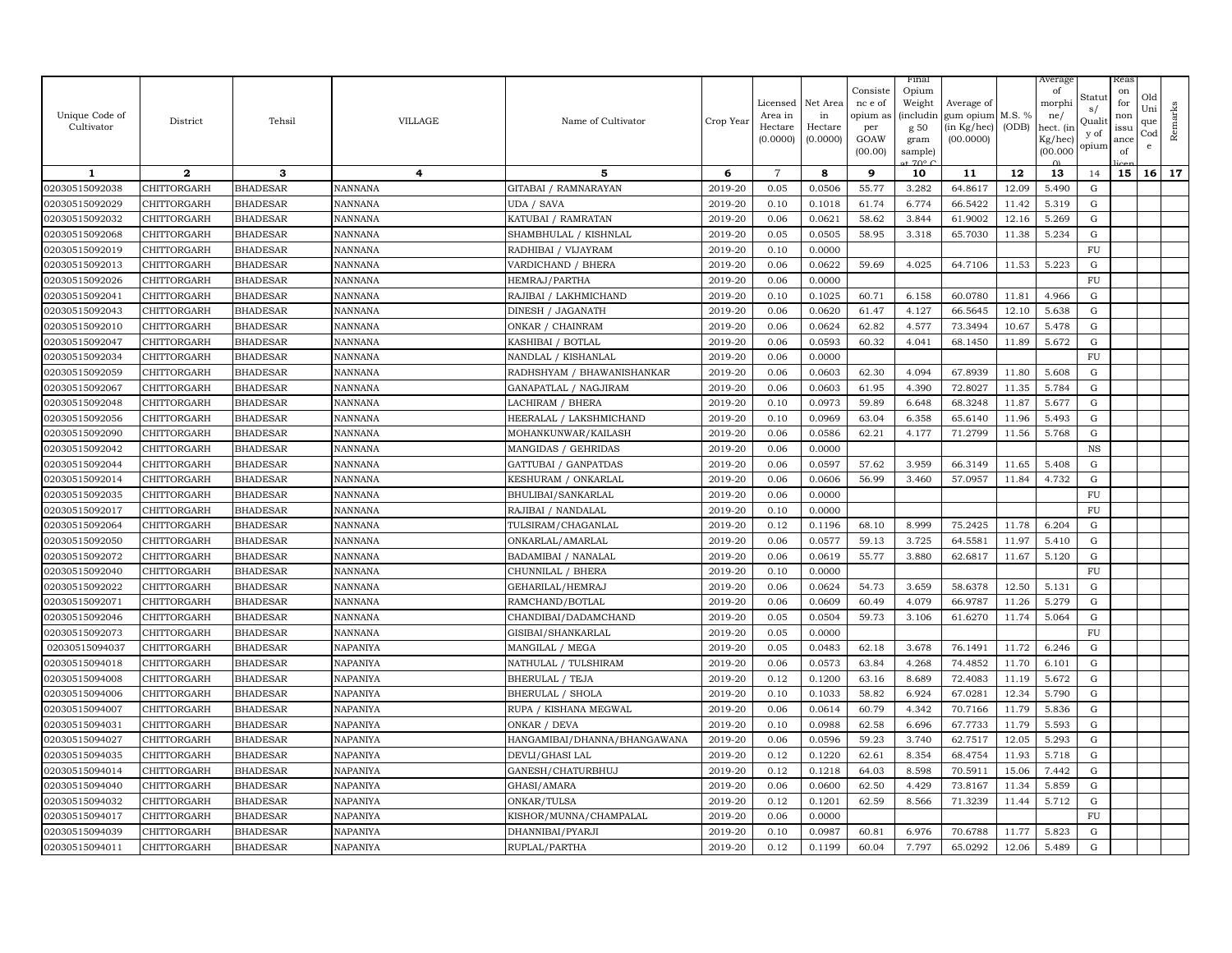| Unique Code of<br>Cultivator | District       | Tehsil          | VILLAGE    | Name of Cultivator               | Crop Year | Licensed<br>Area in<br>Hectare<br>(0.0000) | Net Area<br>in<br>Hectare<br>(0.0000) | Consiste<br>nc e of<br>opium as<br>per<br>GOAW<br>(00.00) | Final<br>Opium<br>Weight<br><i>(includin</i><br>g 50<br>gram<br>sample]<br>$70^\circ$ | Average of<br>gum opium M.S. %<br>(in Kg/hec)<br>(00.0000) | (ODB) | Average<br>of<br>morphi<br>ne/<br>hect. (in<br>Kg/hec<br>(00.000) | Statu<br>s/<br>Quali<br>y of<br>opium | on<br>for<br>nor<br>isst<br>ance<br>of | Dld<br>Uni<br>que<br>Cod | Remarks |
|------------------------------|----------------|-----------------|------------|----------------------------------|-----------|--------------------------------------------|---------------------------------------|-----------------------------------------------------------|---------------------------------------------------------------------------------------|------------------------------------------------------------|-------|-------------------------------------------------------------------|---------------------------------------|----------------------------------------|--------------------------|---------|
|                              | $\overline{2}$ | з               | 4          | 5                                | 6         | $\overline{7}$                             | 8                                     | 9                                                         | 10                                                                                    | 11                                                         | 12    | 13                                                                | 14                                    | 15                                     | 16                       | 17      |
| 02030515094003               | CHITTORGARH    | <b>BHADESAR</b> | NAPANIYA   | MAGNIRAM / RAKBA                 | 2019-20   | 0.06                                       | 0.0585                                | 60.46                                                     | 4.120                                                                                 | 70.4274                                                    | 11.78 | 5.807                                                             | G                                     |                                        |                          |         |
| 02030515094016               | CHITTORGARH    | <b>BHADESAR</b> | NAPANIYA   | DVARKAPRASAD / UDAILAL           | 2019-20   | 0.06                                       | 0.0612                                | 57.87                                                     | 3.588                                                                                 | 58.6275                                                    | 12.46 | 5.113                                                             | G                                     |                                        |                          |         |
| 02030515095002               | CHITTORGARH    | <b>BHADESAR</b> | NAPAWALI   | BADAMI BAI / CHATRABUJ           | 2019-20   | 0.05                                       | 0.0495                                | 59.86                                                     | 3.155                                                                                 | 63.7374                                                    | 11.74 | 5.239                                                             | G                                     |                                        |                          |         |
| 02030515096007               | CHITTORGARH    | <b>BHADESAR</b> | NARBADIA   | CHATURBHUJ / LAKSHAMAN           | 2019-20   | 0.05                                       | 0.0497                                | 59.70                                                     | 3.420                                                                                 | 68.8129                                                    | 11.84 | 5.703                                                             | ${\rm G}$                             |                                        |                          |         |
| 02030515096006               | CHITTORGARH    | <b>BHADESAR</b> | NARBADIA   | JITMAL / NANURAM                 | 2019-20   | 0.05                                       | 0.0500                                | 61.63                                                     | 3.425                                                                                 | 68.5000                                                    | 11.97 | 5.739                                                             | G                                     |                                        |                          |         |
| 02030515096016               | CHITTORGARH    | <b>BHADESAR</b> | NARBADIA   | JAMKUBAI/BHAGWAN                 | 2019-20   | 0.05                                       | 0.0491                                | 61.87                                                     | 3.641                                                                                 | 74.1548                                                    | 11.72 | 6.084                                                             | G                                     |                                        |                          |         |
| 02030515096043               | CHITTORGARH    | <b>BHADESAR</b> | NARBADIA   | CHATURBHUJ / CHAMPALAL           | 2019-20   | 0.06                                       | 0.0594                                | 60.47                                                     | 4.121                                                                                 | 69.3771                                                    | 12.06 | 5.856                                                             | ${\rm G}$                             |                                        |                          |         |
| 02030515096004               | CHITTORGARH    | <b>BHADESAR</b> | NARBADIA   | <b>KESARBAI/SHANKAR</b>          | 2019-20   | 0.10                                       | 0.1000                                | 63.20                                                     | 7.629                                                                                 | 76.2900                                                    | 11.42 | 6.099                                                             | G                                     |                                        |                          |         |
| 02030515096008               | CHITTORGARH    | <b>BHADESAR</b> | NARBADIA   | SOHNIBAI/HARLAL/PRATHVIRAJ       | 2019-20   | 0.05                                       | 0.0494                                | 60.04                                                     | 3.628                                                                                 | 73.4413                                                    | 11.76 | 6.046                                                             | ${\rm G}$                             |                                        |                          |         |
| 02030515096032               | CHITTORGARH    | <b>BHADESAR</b> | NARBADIA   | <b>BHERU / KISHNA</b>            | 2019-20   | 0.06                                       | TC                                    |                                                           |                                                                                       |                                                            |       |                                                                   | TC                                    | 11                                     |                          |         |
| 02030515096027               | CHITTORGARH    | <b>BHADESAR</b> | NARBADIA   | NARAYAN/DOLA                     | 2019-20   | 0.06                                       | 0.0600                                | 58.57                                                     | 3.907                                                                                 | 65.1167                                                    | 12.16 | 5.543                                                             | G                                     |                                        |                          |         |
| 02030515096044               | CHITTORGARH    | <b>BHADESAR</b> | NARBADIA   | NARAYAN / GANGARAM               | 2019-20   | 0.05                                       | 0.0480                                | 62.78                                                     | 3.677                                                                                 | 76.6042                                                    | 11.77 | 6.312                                                             | G                                     |                                        |                          |         |
| 02030515096031               | CHITTORGARH    | <b>BHADESAR</b> | NARBADIA   | HAJARI/GOPI                      | 2019-20   | 0.12                                       | 0.0000                                |                                                           |                                                                                       |                                                            |       |                                                                   | FU                                    |                                        |                          |         |
| 02030515096026               | CHITTORGARH    | <b>BHADESAR</b> | NARBADIA   | KASTURI/GERU                     | 2019-20   | 0.06                                       | 0.0610                                | 61.31                                                     | 4.397                                                                                 | 72.0820                                                    | 11.73 | 5.918                                                             | G                                     |                                        |                          |         |
| 02030515096009               | CHITTORGARH    | <b>BHADESAR</b> | NARBADIA   | MEGHRAJ / RAMA                   | 2019-20   | 0.12                                       | 0.1205                                | 61.60                                                     | 8.474                                                                                 | 70.3237                                                    | 11.70 | 5.760                                                             | ${\rm G}$                             |                                        |                          |         |
| 02030515096023               | CHITTORGARH    | <b>BHADESAR</b> | NARBADIA   | DALIBAI / GAMER                  | 2019-20   | 0.05                                       | 0.0484                                | 61.09                                                     | 3.517                                                                                 | 72.6653                                                    | 11.85 | 6.028                                                             | ${\rm G}$                             |                                        |                          |         |
| 02030515096033               | CHITTORGARH    | <b>BHADESAR</b> | NARBADIA   | HARLAL / DALLA                   | 2019-20   | 0.06                                       | 0.0599                                | 61.59                                                     | 4.452                                                                                 | 74.3239                                                    | 11.76 | 6.118                                                             | G                                     |                                        |                          |         |
| 02030515096046               | CHITTORGARH    | <b>BHADESAR</b> | NARBADIA   | MOTI / UDA                       | 2019-20   | 0.06                                       | 0.0586                                | 60.24                                                     | 3.950                                                                                 | 67.4061                                                    | 12.00 | 5.662                                                             | G                                     |                                        |                          |         |
| 02030515097009               | CHITTORGARH    | <b>BHADESAR</b> | NARDHARI   | GERU DHOLI / BHERA DHOLI         | 2019-20   | 0.05                                       | 0.0488                                | 63.08                                                     | 3.596                                                                                 | 73.6885                                                    | 11.98 | 6.179                                                             | ${\bf G}$                             |                                        |                          |         |
| 02030515097016               | CHITTORGARH    | <b>BHADESAR</b> | NARDHARI   | MANGUSINGH / TEJSINGH            | 2019-20   | 0.10                                       | 0.0985                                | 62.20                                                     | 7.135                                                                                 | 72.4365                                                    | 11.21 | 5.684                                                             | ${\bf G}$                             |                                        |                          |         |
| 02030515097004               | CHITTORGARH    | <b>BHADESAR</b> | NARDHARI   | GEHRU/CHATURBHUJ                 | 2019-20   | 0.06                                       | 0.0585                                | 63.58                                                     | 4.478                                                                                 | 76.5470                                                    | 11.37 | 6.092                                                             | G                                     |                                        |                          |         |
| 02030515097018               | CHITTORGARH    | <b>BHADESAR</b> | NARDHARI   | GOTU / GANESH                    | 2019-20   | 0.10                                       | 0.0980                                | 61.97                                                     | 6.702                                                                                 | 68.3878                                                    | 11.89 | 5.692                                                             | G                                     |                                        |                          |         |
| 02030515097025               | CHITTORGARH    | <b>BHADESAR</b> | NARDHARI   | BARDIBAI/BHAGWAN                 | 2019-20   | 0.10                                       | 0.0992                                | 61.22                                                     | 7.023                                                                                 | 70.7964                                                    | 11.88 | 5.887                                                             | G                                     |                                        |                          |         |
| 02030515097029               | CHITTORGARH    | <b>BHADESAR</b> | NARDHARI   | GOTUSINGH / SHAMBHUSINGH         | 2019-20   | 0.12                                       | 0.1183                                | 64.33                                                     | 8.436                                                                                 | 71.3102                                                    | 11.80 | 5.891                                                             | ${\rm G}$                             |                                        |                          |         |
| 02030515097031               | CHITTORGARH    | <b>BHADESAR</b> | NARDHARI   | NARENDRASINGH / MANSINGH         | 2019-20   | 0.10                                       | 0.0980                                | 62.66                                                     | 7.188                                                                                 | 73.3469                                                    | 11.46 | 5.884                                                             | ${\rm G}$                             |                                        |                          |         |
| 02030515097005               | CHITTORGARH    | <b>BHADESAR</b> | NARDHARI   | NANDLAL / KISHANA                | 2019-20   | 0.12                                       | 0.1183                                | 63.48                                                     | 8.842                                                                                 | 74.7422                                                    | 11.66 | 6.100                                                             | G                                     |                                        |                          |         |
| 02030515097012               | CHITTORGARH    | <b>BHADESAR</b> | NARDHARI   | PRATHVIPALSINGH / LAKSJHMANSINGH | 2019-20   | 0.10                                       | 0.0980                                | 62.14                                                     | 6.853                                                                                 | 69.9286                                                    | 12.07 | 5.908                                                             | ${\rm G}$                             |                                        |                          |         |
| 02030515097027               | CHITTORGARH    | <b>BHADESAR</b> | NARDHARI   | NANALAL/HAJARI                   | 2019-20   | 0.06                                       | 0.0578                                | 65.07                                                     | 4.583                                                                                 | 79.2907                                                    | 10.33 | 5.733                                                             | ${\rm G}$                             |                                        |                          |         |
| 02030515097002               | CHITTORGARH    | <b>BHADESAR</b> | NARDHARI   | DEUBAI / UDAIRAM                 | 2019-20   | 0.12                                       | 0.1160                                | 59.51                                                     | 7.770                                                                                 | 66.9828                                                    | 11.93 | 5.594                                                             | G                                     |                                        |                          |         |
| 02030515097017               | CHITTORGARH    | <b>BHADESAR</b> | NARDHARI   | SUHAGIBAI/MEGHA                  | 2019-20   | 0.06                                       | 0.0600                                | 60.55                                                     | 4.057                                                                                 | 67.6167                                                    | 11.76 | 5.566                                                             | $\mathbf G$                           |                                        |                          |         |
| 02030515097007               | CHITTORGARH    | <b>BHADESAR</b> | NARDHARI   | LALSINGH/JORAWARSINGH            | 2019-20   | 0.12                                       | 0.1173                                | 64.78                                                     | 8.893                                                                                 | 75.8142                                                    | 11.69 | 6.204                                                             | ${\rm G}$                             |                                        |                          |         |
| 02030515097023               | CHITTORGARH    | <b>BHADESAR</b> | NARDHARI   | NATHULAL / MOTILAL               | 2019-20   | 0.06                                       | 0.0596                                | 61.49                                                     | 4.278                                                                                 | 71.7785                                                    | 11.55 | 5.803                                                             | ${\rm G}$                             |                                        |                          |         |
| 02030515097001               | CHITTORGARH    | <b>BHADESAR</b> | NARDHARI   | JIVANSINGH / DEEPSINGH           | 2019-20   | 0.10                                       | 0.0977                                | 60.85                                                     | 6.676                                                                                 | 68.3316                                                    | 12.19 | 5.831                                                             | G                                     |                                        |                          |         |
| 02030515097003               | CHITTORGARH    | <b>BHADESAR</b> | NARDHARI   | RATANLAL / RAMLAL                | 2019-20   | 0.05                                       | 0.0492                                | 64.95                                                     | 3.786                                                                                 | 76.9512                                                    | 11.35 | 6.113                                                             | G                                     |                                        |                          |         |
| 02030515101020               | CHITTORGARH    | <b>BHADESAR</b> | PANCHDEWLA | RAMCHANDRA / BHURIYA             | 2019-20   | 0.05                                       | 0.0489                                | 59.83                                                     | 2.761                                                                                 | 56.4622                                                    | 11.93 | 4.715                                                             | $\mathbf G$                           |                                        |                          |         |
| 02030515101014               | CHITTORGARH    | <b>BHADESAR</b> | PANCHDEWLA | <b>BAGDIRAM / ONARLAL</b>        | 2019-20   | 0.05                                       | 0.0487                                | 62.26                                                     | 3.504                                                                                 | 71.9507                                                    | 11.81 | 5.949                                                             | G                                     |                                        |                          |         |
| 02030515101029               | CHITTORGARH    | <b>BHADESAR</b> | PANCHDEWLA | HAJARI/PANNALAL                  | 2019-20   | 0.05                                       | 0.0511                                | 58.66                                                     | 3.277                                                                                 | 64.1292                                                    | 12.07 | 5.418                                                             | G                                     |                                        |                          |         |
| 02030515101035               | CHITTORGARH    | <b>BHADESAR</b> | PANCHDEWLA | <b>BALURAM / KALU</b>            | 2019-20   | 0.05                                       | 0.0518                                | 60.02                                                     | 3.258                                                                                 | 62.8958                                                    | 11.93 | 5.253                                                             | G                                     |                                        |                          |         |
| 02030515101050               | CHITTORGARH    | <b>BHADESAR</b> | PANCHDEWLA | NANDLAL / BHERULAL               | 2019-20   | 0.05                                       | 0.0486                                | 57.46                                                     | 3.554                                                                                 | 73.1276                                                    | 11.61 | 5.944                                                             | G                                     |                                        |                          |         |
| 02030515101055               | CHITTORGARH    | <b>BHADESAR</b> | PANCHDEWLA | RADHABAI/BHURALAL                | 2019-20   | 0.10                                       | 0.1015                                | 60.05                                                     | 6.503                                                                                 | 64.0690                                                    | 11.69 | 5.242                                                             | G                                     |                                        |                          |         |
| 02030515101054               | CHITTORGARH    | <b>BHADESAR</b> | PANCHDEWLA | BALURAM / BHARMAL                | 2019-20   | 0.10                                       | 0.0971                                | 60.18                                                     | 6.259                                                                                 | 64.4593                                                    | 11.68 | 5.270                                                             | G                                     |                                        |                          |         |
| 02030515101008               | CHITTORGARH    | <b>BHADESAR</b> | PANCHDEWLA | UGMABAI / MAGNA                  | 2019-20   | 0.06                                       | 0.0599                                | 59.21                                                     | 3.891                                                                                 | 64.9583                                                    | 12.23 | 5.561                                                             | G                                     |                                        |                          |         |
| 02030515101011               | CHITTORGARH    | <b>BHADESAR</b> | PANCHDEWLA | CHAGAN/VARDA                     | 2019-20   | 0.05                                       | 0.0513                                | 60.71                                                     | 3.192                                                                                 | 62.2222                                                    | 11.79 | 5.135                                                             | ${\rm G}$                             |                                        |                          |         |
| 02030515101045               | CHITTORGARH    | <b>BHADESAR</b> | PANCHDEWLA | SAVARAM / MEGHRAJ                | 2019-20   | 0.06                                       | 0.0613                                | 59.02                                                     | 3.659                                                                                 | 59.6900                                                    | 12.20 | 5.098                                                             | ${\rm G}$                             |                                        |                          |         |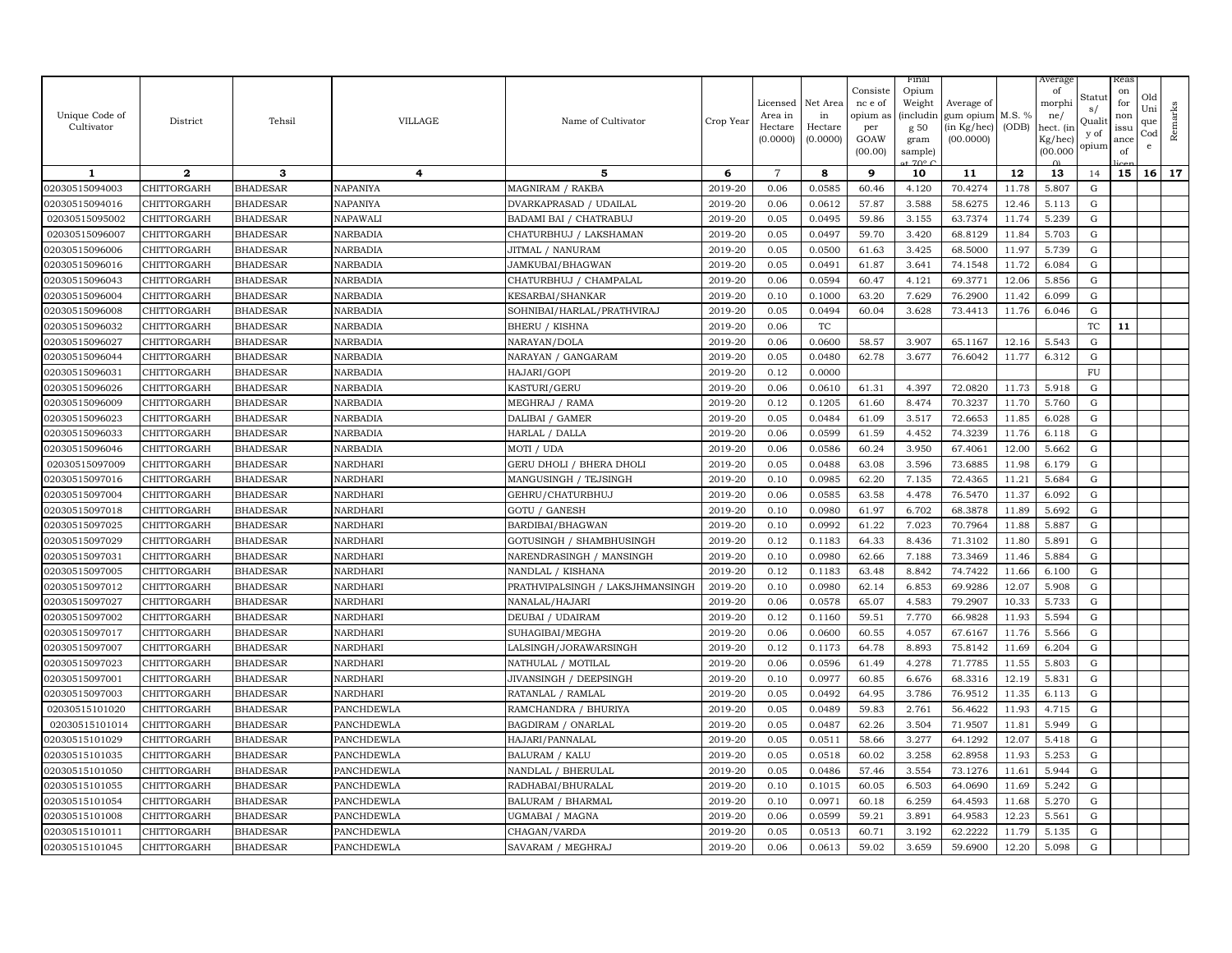| Unique Code of<br>Cultivator | District       | Tehsil          | VILLAGE           | Name of Cultivator           | Crop Year | Licensed<br>Area in<br>Hectare<br>(0.0000) | Net Area<br>in<br>Hectare<br>(0.0000) | Consiste<br>nc e of<br>opium as<br>per<br>GOAW<br>(00.00) | Final<br>Opium<br>Weight<br><i>(includin</i><br>g 50<br>gram<br>sample]<br>70° | Average of<br>gum opium M.S. %<br>(in Kg/hec)<br>(00.0000) | (ODB) | <i><u><b>Werage</b></u></i><br>of<br>morphi<br>ne/<br>aect. (ir<br>Kg/hec)<br>(00.000) | Statu<br>s/<br>Quali<br>y of<br>opium | on<br>for<br>isst<br>ance<br>of | bIC<br>Uni<br>que | Remarks |
|------------------------------|----------------|-----------------|-------------------|------------------------------|-----------|--------------------------------------------|---------------------------------------|-----------------------------------------------------------|--------------------------------------------------------------------------------|------------------------------------------------------------|-------|----------------------------------------------------------------------------------------|---------------------------------------|---------------------------------|-------------------|---------|
| 1                            | $\overline{a}$ | 3               | 4                 | 5                            | 6         | $\overline{7}$                             | 8                                     | 9                                                         | 10                                                                             | 11                                                         | 12    | 13                                                                                     | 14                                    | 15                              | 16                | 17      |
| 02030515101033               | CHITTORGARH    | <b>BHADESAR</b> | PANCHDEWLA        | PYARIBAI / DULICHAND         | 2019-20   | 0.06                                       | 0.0600                                | 61.49                                                     | 4.199                                                                          | 69.9833                                                    | 12.05 | 5.903                                                                                  | G                                     |                                 |                   |         |
| 02030515101016               | CHITTORGARH    | <b>BHADESAR</b> | PANCHDEWLA        | SHANKARLAL / NANALAL         | 2019-20   | 0.05                                       | 0.0486                                | 57.11                                                     | 3.141                                                                          | 64.6296                                                    | 12.61 | 5.705                                                                                  | G                                     |                                 |                   |         |
| 02030515101007               | CHITTORGARH    | <b>BHADESAR</b> | PANCHDEWLA        | JIVA / AMARCHAND             | 2019-20   | 0.10                                       | 0.0000                                |                                                           |                                                                                |                                                            |       |                                                                                        | ${\rm FU}$                            |                                 |                   |         |
| 02030515101042               | CHITTORGARH    | <b>BHADESAR</b> | PANCHDEWLA        | KHURAJ / KALU                | 2019-20   | 0.06                                       | 0.0627                                | 59.49                                                     | 3.824                                                                          | 60.9888                                                    | 11.95 | 5.102                                                                                  | G                                     |                                 |                   |         |
| 02030515102021               | CHITTORGARH    | BHADESAR        | PARLIYA(Bhadesar) | NOJIBAI/MOTILAL              | 2019-20   | 0.05                                       | 0.0000                                |                                                           |                                                                                |                                                            |       |                                                                                        | FU                                    |                                 |                   |         |
| 02030515102009               | CHITTORGARH    | BHADESAR        | PARLIYA(Bhadesar) | HEMA / KESHA                 | 2019-20   | 0.05                                       | 0.0501                                | 64.30                                                     | 3.683                                                                          | 73.5130                                                    | 11.45 | 5.893                                                                                  | G                                     |                                 |                   |         |
| 02030515102044               | CHITTORGARH    | <b>BHADESAR</b> | PARLIYA(Bhadesar) | DHAPUBAI / CHAMPALAL         | 2019-20   | 0.05                                       | 0.0500                                | 62.86                                                     | 3.628                                                                          | 72.5600                                                    | 12.14 | 6.166                                                                                  | G                                     |                                 |                   |         |
| 02030515102032               | CHITTORGARH    | <b>BHADESAR</b> | PARLIYA(Bhadesar) | BHERULAL / CHENA             | 2019-20   | 0.05                                       | 0.0495                                | 64.50                                                     | 3.658                                                                          | 73.8990                                                    | 12.03 | 6.223                                                                                  | G                                     |                                 |                   |         |
| 02030515102079               | CHITTORGARH    | <b>BHADESAR</b> | PARLIYA(Bhadesar) | RATANLAL / MOTILAL           | 2019-20   | 0.05                                       | 0.0506                                | 62.78                                                     | 3.587                                                                          | 70.8893                                                    | 11.66 | 5.787                                                                                  | G                                     |                                 |                   |         |
| 02030515102060               | CHITTORGARH    | <b>BHADESAR</b> | PARLIYA(Bhadesar) | SHANKARLAL / BADRILAL        | 2019-20   | 0.06                                       | 0.0600                                | 63.64                                                     | 4.128                                                                          | 68.8000                                                    | 11.53 | 5.552                                                                                  | G                                     |                                 |                   |         |
| 02030515102012               | CHITTORGARH    | <b>BHADESAR</b> | PARLIYA(Bhadesar) | AMARCHAND / NOLA             | 2019-20   | 0.06                                       | 0.0613                                | 59.47                                                     | 4.256                                                                          | 69.4290                                                    | 12.19 | 5.925                                                                                  | ${\rm G}$                             |                                 |                   |         |
| 02030515102081               | CHITTORGARH    | <b>BHADESAR</b> | PARLIYA(Bhadesar) | PRATABIBAI/BHERA             | 2019-20   | 0.06                                       | 0.0615                                | 60.20                                                     | 4.128                                                                          | 67.1220                                                    | 12.23 | 5.746                                                                                  | ${\rm G}$                             |                                 |                   |         |
| 02030515102028               | CHITTORGARH    | <b>BHADESAR</b> | PARLIYA(Bhadesar) | SOSARBAI/SOHANGIR            | 2019-20   | 0.06                                       | 0.0620                                | 59.58                                                     | 3.694                                                                          | 59.5806                                                    | 12.17 | 5.076                                                                                  | ${\rm G}$                             |                                 |                   |         |
| 02030515102024               | CHITTORGARH    | <b>BHADESAR</b> | PARLIYA(Bhadesar) | SHANKAR/KISHOR               | 2019-20   | 0.06                                       | 0.0607                                | 59.95                                                     | 3.666                                                                          | 60.3954                                                    | 11.94 | 5.047                                                                                  | G                                     |                                 |                   |         |
| 02030515102013               | CHITTORGARH    | BHADESAR        | PARLIYA(Bhadesar) | RAMLAL / POKHAR              | 2019-20   | 0.10                                       | 0.0977                                | 59.39                                                     | 6.677                                                                          | 68.3419                                                    | 12.11 | 5.793                                                                                  | ${\rm G}$                             |                                 |                   |         |
| 02030515102054               | CHITTORGARH    | <b>BHADESAR</b> | PARLIYA(Bhadesar) | CHUNNILAL / GHASILAL         | 2019-20   | 0.06                                       | 0.0600                                | 57.17                                                     | 3.659                                                                          | 60.9833                                                    | 13.01 | 5.554                                                                                  | ${\rm G}$                             |                                 |                   |         |
| 02030515102046               | CHITTORGARH    | <b>BHADESAR</b> | PARLIYA(Bhadesar) | BADAMBAI / MATHURALAL        | 2019-20   | 0.06                                       | 0.0596                                | 64.27                                                     | 4.269                                                                          | 71.6275                                                    | 11.56 | 5.797                                                                                  | $\mathbf G$                           |                                 |                   |         |
| 02030515102020               | CHITTORGARH    | <b>BHADESAR</b> | PARLIYA(Bhadesar) | <b>BALU / MOTI GIR</b>       | 2019-20   | 0.06                                       | 0.0588                                | 61.03                                                     | 3.967                                                                          | 67.4660                                                    | 11.72 | 5.535                                                                                  | G                                     |                                 |                   |         |
| 02030515102080               | CHITTORGARH    | <b>BHADESAR</b> | PARLIYA(Bhadesar) | RUKMANIBAI / SHANKAR         | 2019-20   | 0.06                                       | 0.0598                                | 61.39                                                     | 3.999                                                                          | 66.8729                                                    | 12.30 | 5.758                                                                                  | ${\rm G}$                             |                                 |                   |         |
| 02030515102062               | CHITTORGARH    | <b>BHADESAR</b> | PARLIYA(Bhadesar) | SHAMBHU / BHERU BHARATIYA    | 2019-20   | 0.05                                       | 0.0520                                | 60.93                                                     | 3.560                                                                          | 68.4615                                                    | 11.87 | 5.689                                                                                  | G                                     |                                 |                   |         |
| 02030515102071               | CHITTORGARH    | BHADESAR        | PARLIYA(Bhadesar) | RATNIBAI/BHERULAL/MAGNA      | 2019-20   | 0.06                                       | 0.0601                                | 59.14                                                     | 4.047                                                                          | 67.3378                                                    | 12.28 | 5.788                                                                                  | G                                     |                                 |                   |         |
| 02030515102007               | CHITTORGARH    | <b>BHADESAR</b> | PARLIYA(Bhadesar) | KAVERIBAI/JAGANNATH          | 2019-20   | 0.06                                       | 0.0604                                | 62.38                                                     | 4.286                                                                          | 70.9603                                                    | 11.94 | 5.931                                                                                  | G                                     |                                 |                   |         |
| 02030515102011               | CHITTORGARH    | BHADESAR        | PARLIYA(Bhadesar) | CHHAGAN / NATHU              | 2019-20   | 0.06                                       | 0.0596                                | 62.32                                                     | 4.158                                                                          | 69.7651                                                    | 11.59 | 5.660                                                                                  | G                                     |                                 |                   |         |
| 02030515102031               | CHITTORGARH    | <b>BHADESAR</b> | PARLIYA(Bhadesar) | GANESH / LAKHAMA             | 2019-20   | 0.06                                       | 0.0600                                | 62.61                                                     | 4.383                                                                          | 73.0500                                                    | 11.95 | 6.110                                                                                  | G                                     |                                 |                   |         |
| 02030515102042               | CHITTORGARH    | <b>BHADESAR</b> | PARLIYA(Bhadesar) | SHYAMLAL / SHRILAL           | 2019-20   | 0.10                                       | 0.0977                                | 59.41                                                     | 6.892                                                                          | 70.5425                                                    | 12.15 | 5.999                                                                                  | ${\rm G}$                             |                                 |                   |         |
| 02030515102050               | CHITTORGARH    | <b>BHADESAR</b> | PARLIYA(Bhadesar) | MOHANGIR / RAMGIR            | 2019-20   | 0.06                                       | 0.0610                                | 58.96                                                     | 3.782                                                                          | 62.0000                                                    | 12.35 | 5.360                                                                                  | G                                     |                                 |                   |         |
| 02030515102057               | CHITTORGARH    | <b>BHADESAR</b> | PARLIYA(Bhadesar) | BHERULAL / MOTI              | 2019-20   | 0.05                                       | 0.0500                                | 62.96                                                     | 3.607                                                                          | 72.1400                                                    | 11.93 | 6.024                                                                                  | ${\rm G}$                             |                                 |                   |         |
| 02030515102066               | CHITTORGARH    | <b>BHADESAR</b> | PARLIYA(Bhadesar) | RATAN / BHAWANA CHAMAR       | 2019-20   | 0.06                                       | 0.0000                                |                                                           |                                                                                |                                                            |       |                                                                                        | ${\rm FU}$                            |                                 |                   |         |
| 02030515102074               | CHITTORGARH    | <b>BHADESAR</b> | PARLIYA(Bhadesar) | MANGU / PRATHA               | 2019-20   | 0.10                                       | 0.1015                                | 58.92                                                     | 7.399                                                                          | 72.8966                                                    | 12.12 | 6.184                                                                                  | G                                     |                                 |                   |         |
| 02030515102077               | CHITTORGARH    | <b>BHADESAR</b> | PARLIYA(Bhadesar) | GOPI / PYRA BHIL             | 2019-20   | 0.06                                       | 0.0606                                | 58.30                                                     | 4.006                                                                          | 66.1056                                                    | 12.45 | 5.761                                                                                  | G                                     |                                 |                   |         |
| 02030515104033               | CHITTORGARH    | <b>BHADESAR</b> | PIPALWAS          | RADHAKISHAN / PYARA          | 2019-20   | 0.05                                       | 0.0502                                | 58.96                                                     | 3.757                                                                          | 74.8406                                                    | 12.19 | 6.385                                                                                  | ${\rm G}$                             |                                 |                   |         |
| 02030515104062               | CHITTORGARH    | <b>BHADESAR</b> | PIPALWAS          | JAMANA / LEHRU               | 2019-20   | 0.12                                       | 0.1152                                | 60.69                                                     | 7.890                                                                          | 68.4896                                                    | 12.08 | 5.791                                                                                  | ${\rm G}$                             |                                 |                   |         |
| 02030515104110               | CHITTORGARH    | <b>BHADESAR</b> | PIPALWAS          | KAMARU / PIRU                | 2019-20   | 0.06                                       | 0.0000                                |                                                           |                                                                                |                                                            |       |                                                                                        | FU                                    |                                 |                   |         |
| 02030515104118               | CHITTORGARH    | <b>BHADESAR</b> | PIPALWAS          | SUNDARBAI/ONKARJI            | 2019-20   | 0.06                                       | 0.0594                                | 61.76                                                     | 4.226                                                                          | 71.1448                                                    | 11.45 | 5.702                                                                                  | G                                     |                                 |                   |         |
| 02030515104010               | CHITTORGARH    | <b>BHADESAR</b> | PIPALWAS          | PRABHULAL / HAJARI           | 2019-20   | 0.10                                       | 0.0967                                | 60.36                                                     | 6.898                                                                          | 71.3340                                                    | 12.08 | 6.032                                                                                  | $\mathbf G$                           |                                 |                   |         |
| 02030515104030               | CHITTORGARH    | <b>BHADESAR</b> | PIPALWAS          | CHAMPALAL / DAYARAMJI GADARI | 2019-20   | 0.12                                       | 0.1200                                | 62.46                                                     | 8.691                                                                          | 72.4250                                                    | 11.58 | 5.871                                                                                  | G                                     |                                 |                   |         |
| 02030515104083               | CHITTORGARH    | <b>BHADESAR</b> | PIPALWAS          | <b>BHERIBAI / SHANKERLAL</b> | 2019-20   | 0.12                                       | 0.1183                                | 63.16                                                     | 8.851                                                                          | 74.8183                                                    | 11.83 | 6.196                                                                                  | $\mathbf G$                           |                                 |                   |         |
| 02030515104051               | CHITTORGARH    | <b>BHADESAR</b> | PIPALWAS          | MADHULAL / UDA JAT           | 2019-20   | 0.06                                       | 0.0000                                |                                                           |                                                                                |                                                            |       |                                                                                        | FU                                    |                                 |                   |         |
| 02030515104015               | CHITTORGARH    | <b>BHADESAR</b> | PIPALWAS          | LAXMIBAI / BHERULAL          | 2019-20   | 0.12                                       | 0.1170                                | 60.91                                                     | 8.284                                                                          | 70.8034                                                    | 11.87 | 5.883                                                                                  | G                                     |                                 |                   |         |
| 02030515104023               | CHITTORGARH    | <b>BHADESAR</b> | PIPALWAS          | MADHULAL / BHAGAWAN          | 2019-20   | 0.10                                       | 0.1023                                | 61.89                                                     | 7.471                                                                          | 73.0303                                                    | 11.80 | 6.032                                                                                  | G                                     |                                 |                   |         |
| 02030515104036               | CHITTORGARH    | <b>BHADESAR</b> | PIPALWAS          | DALLA / HIRA JAT             | 2019-20   | 0.10                                       | 0.0983                                | 62.57                                                     | 7.419                                                                          | 75.4730                                                    | 11.65 | 6.155                                                                                  | G                                     |                                 |                   |         |
| 02030515104005               | CHITTORGARH    | BHADESAR        | PIPALWAS          | CHHOGA / GANGARAM            | 2019-20   | 0.10                                       | 0.0000                                |                                                           |                                                                                |                                                            |       |                                                                                        | ${\rm FU}$                            |                                 |                   |         |
| 02030515104012               | CHITTORGARH    | <b>BHADESAR</b> | <b>PIPALWAS</b>   | CHAMPALAL / BHAGCHAND        | 2019-20   | 0.10                                       | 0.0506                                | 62.16                                                     | 3.854                                                                          | 76.1660                                                    | 11.92 | 6.355                                                                                  | ${\rm G}$                             |                                 |                   |         |
| 02030515104113               | CHITTORGARH    | <b>BHADESAR</b> | <b>PIPALWAS</b>   | PRATHVIRAJ / SHOLA           | 2019-20   | 0.06                                       | 0.0600                                | 62.21                                                     | 4.595                                                                          | 76.5833                                                    | 11.70 | 6.272                                                                                  | ${\rm G}$                             |                                 |                   |         |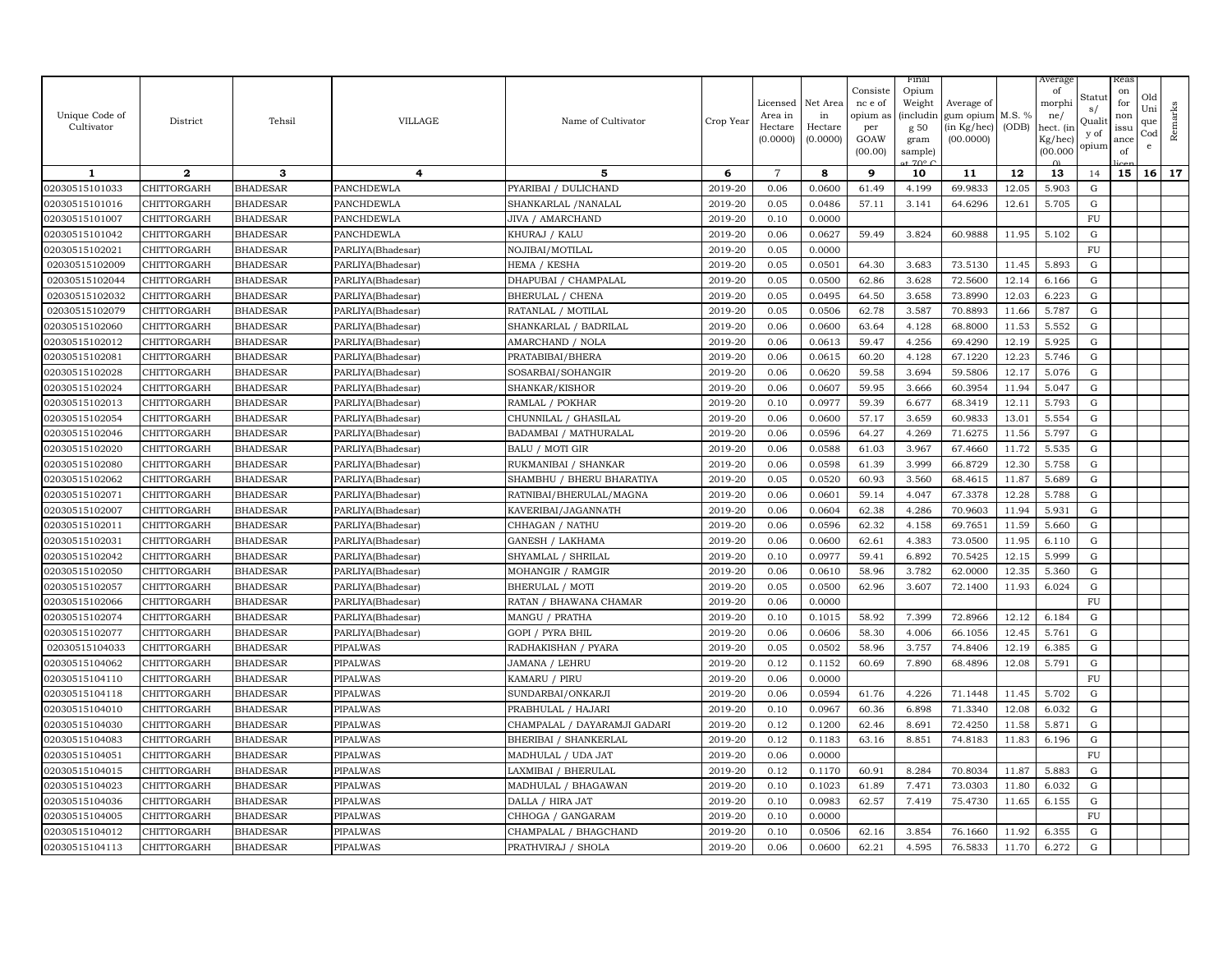| Unique Code of<br>Cultivator | District       | Tehsil          | VILLAGE         | Name of Cultivator         | Crop Year | Licensed<br>Area in<br>Hectare<br>(0.0000) | Net Area<br>in<br>Hectare<br>(0.0000) | Consiste<br>nc e of<br>opium as<br>per<br>GOAW<br>(00.00) | Final<br>Opium<br>Weight<br><i>(includin</i><br>g 50<br>gram<br>sample]<br>$70^\circ$ | Average of<br>gum opium M.S. %<br>(in Kg/hec)<br>(00.0000) | (ODB) | Average<br>of<br>morphi<br>ne/<br>hect. (in<br>Kg/hec)<br>(00.000) | Statu<br>s/<br>Quali<br>y of<br>opium | on<br>for<br>nor<br>isst<br>ance<br>of | Old<br>Uni<br>que<br>Cod | Remarks |
|------------------------------|----------------|-----------------|-----------------|----------------------------|-----------|--------------------------------------------|---------------------------------------|-----------------------------------------------------------|---------------------------------------------------------------------------------------|------------------------------------------------------------|-------|--------------------------------------------------------------------|---------------------------------------|----------------------------------------|--------------------------|---------|
|                              | $\overline{2}$ | з               | 4               | 5                          | 6         | $\overline{7}$                             | 8                                     | 9                                                         | 10                                                                                    | 11                                                         | 12    | 13                                                                 | 14                                    | 15                                     | 16 <sup>1</sup>          | 17      |
| 02030515104086               | CHITTORGARH    | <b>BHADESAR</b> | <b>PIPALWAS</b> | <b>BHAGIRATH / MOTI</b>    | 2019-20   | 0.12                                       | 0.1145                                | 64.11                                                     | 8.527                                                                                 | 74.4716                                                    | 11.36 | 5.922                                                              | G                                     |                                        |                          |         |
| 02030515104026               | CHITTORGARH    | <b>BHADESAR</b> | PIPALWAS        | MITTHU KHAN / JAMALUDDIN   | 2019-20   | 0.06                                       | 0.0000                                |                                                           |                                                                                       |                                                            |       |                                                                    | ${\rm FU}$                            |                                        |                          |         |
| 02030515104081               | CHITTORGARH    | <b>BHADESAR</b> | PIPALWAS        | RAMCHANDRA / DAYARAM       | 2019-20   | 0.10                                       | 0.1038                                | 62.61                                                     | 7.916                                                                                 | 76.2620                                                    | 12.01 | 6.411                                                              | G                                     |                                        |                          |         |
| 02030515104090               | CHITTORGARH    | <b>BHADESAR</b> | PIPALWAS        | BHERULAL / KISHANA GADARI  | 2019-20   | 0.10                                       | 0.0979                                | 60.71                                                     | 7.120                                                                                 | 72.7273                                                    | 11.93 | 6.074                                                              | ${\rm G}$                             |                                        |                          |         |
| 02030515104017               | CHITTORGARH    | <b>BHADESAR</b> | PIPALWAS        | <b>BALUKHAN / SABUDDIN</b> | 2019-20   | 0.06                                       | 0.0000                                |                                                           |                                                                                       |                                                            |       |                                                                    | ${\rm FU}$                            |                                        |                          |         |
| 02030515104054               | CHITTORGARH    | <b>BHADESAR</b> | PIPALWAS        | RATANLAL / GOMA            | 2019-20   | 0.10                                       | 0.0959                                | 61.36                                                     | 8.126                                                                                 | 84.7341                                                    | 10.94 | 6.489                                                              | G                                     |                                        |                          |         |
| 02030515104108               | CHITTORGARH    | <b>BHADESAR</b> | PIPALWAS        | UDA / TEJA MALI            | 2019-20   | 0.10                                       | 0.0999                                | 58.49                                                     | 6.927                                                                                 | 69.3393                                                    | 12.12 | 5.883                                                              | ${\rm G}$                             |                                        |                          |         |
| 02030515104063               | CHITTORGARH    | <b>BHADESAR</b> | PIPALWAS        | MADHURAM / TOLLIRAM        | 2019-20   | 0.12                                       | 0.1208                                | 59.31                                                     | 8.685                                                                                 | 71.8957                                                    | 11.87 | 5.974                                                              | G                                     |                                        |                          |         |
| 02030515104060               | CHITTORGARH    | <b>BHADESAR</b> | PIPALWAS        | RAMCHANDRA/KAJOD           | 2019-20   | 0.12                                       | 0.1169                                | 62.80                                                     | 8.164                                                                                 | 69.8375                                                    | 11.70 | 5.720                                                              | ${\rm G}$                             |                                        |                          |         |
| 02030515104121               | CHITTORGARH    | <b>BHADESAR</b> | PIPALWAS        | RAZAAQ / CHAND KHA         | 2019-20   | 0.06                                       | 0.0607                                | 61.07                                                     | 4.161                                                                                 | 68.5502                                                    | 11.69 | 5.610                                                              | G                                     |                                        |                          |         |
| 02030515104016               | CHITTORGARH    | <b>BHADESAR</b> | PIPALWAS        | DEVJI / HAJARI             | 2019-20   | 0.10                                       | 0.1004                                | 65.04                                                     | 7.796                                                                                 | 77.6494                                                    | 11.52 | 6.261                                                              | G                                     |                                        |                          |         |
| 02030515104043               | CHITTORGARH    | <b>BHADESAR</b> | PIPALWAS        | MADHOLAL / RAMAJI          | 2019-20   | 0.12                                       | 0.1180                                | 62.34                                                     | 8.549                                                                                 | 72.4492                                                    | 11.58 | 5.873                                                              | ${\rm G}$                             |                                        |                          |         |
| 02030515104044               | CHITTORGARH    | <b>BHADESAR</b> | PIPALWAS        | CHUNNIBAI / CHAMPALAL      | 2019-20   | 0.10                                       | 0.1014                                | 57.59                                                     | 6.985                                                                                 | 68.8856                                                    | 12.21 | 5.888                                                              | ${\rm G}$                             |                                        |                          |         |
| 02030515104072               | CHITTORGARH    | <b>BHADESAR</b> | PIPALWAS        | UDAILAL / ONKAR            | 2019-20   | 0.12                                       | 0.1189                                | 63.02                                                     | 7.887                                                                                 | 66.3331                                                    | 11.71 | 5.437                                                              | G                                     |                                        |                          |         |
| 02030515104087               | CHITTORGARH    | <b>BHADESAR</b> | PIPALWAS        | KALURAM/MOTI               | 2019-20   | 0.10                                       | 0.0980                                | 61.71                                                     | 7.202                                                                                 | 73.4898                                                    | 12.02 | 6.184                                                              | ${\rm G}$                             |                                        |                          |         |
| 02030515104092               | CHITTORGARH    | <b>BHADESAR</b> | PIPALWAS        | PYARA / SAWAIRAM           | 2019-20   | 0.06                                       | 0.0602                                | 57.44                                                     | 3.972                                                                                 | 65.9801                                                    | 12.26 | 5.662                                                              | ${\rm G}$                             |                                        |                          |         |
| 02030515111008               | CHITTORGARH    | <b>BHADESAR</b> | PIPALWAS        | DOLIBAI/MADHU              | 2019-20   | 0.06                                       | 0.0597                                | 62.11                                                     | 4.614                                                                                 | 77.2864                                                    | 11.77 | 6.367                                                              | G                                     |                                        |                          |         |
| 02030515111043               | CHITTORGARH    | <b>BHADESAR</b> | PIPALWAS        | JAMKUBAI / NATHU           | 2019-20   | 0.10                                       | 0.0994                                | 61.45                                                     | 7.558                                                                                 | 76.0362                                                    | 11.90 | 6.334                                                              | G                                     |                                        |                          |         |
| 02030515120106               | CHITTORGARH    | <b>BHADESAR</b> | PIPALWAS        | UDA / SHOLA                | 2019-20   | 0.06                                       | 0.0614                                | 62.92                                                     | 4.503                                                                                 | 73.3388                                                    | 11.51 | 5.909                                                              | ${\rm G}$                             |                                        |                          |         |
| 02030515103011               | CHITTORGARH    | <b>BHADESAR</b> | PIPLI GUJRAN    | SHANKAR/NATHU              | 2019-20   | 0.05                                       | 0.0499                                | 61.96                                                     | 3.647                                                                                 | 73.0862                                                    | 11.98 | 6.129                                                              | G                                     |                                        |                          |         |
| 02030515103009               | CHITTORGARH    | <b>BHADESAR</b> | PIPLI GUJRAN    | KESHU / UDA LODHA          | 2019-20   | 0.05                                       | 0.0477                                | 56.61                                                     | 3.340                                                                                 | 70.0210                                                    | 7.68  | 3.764                                                              | $\mathbf{I}$                          | 02                                     |                          |         |
| 02030515103025               | CHITTORGARH    | <b>BHADESAR</b> | PIPLI GUJRAN    | RATANLAL / DHANNA          | 2019-20   | 0.06                                       | 0.0000                                |                                                           |                                                                                       |                                                            |       |                                                                    | FU                                    |                                        |                          |         |
| 02030515103029               | CHITTORGARH    | <b>BHADESAR</b> | PIPLI GUJRAN    | KASHIRAM / RUPA            | 2019-20   | 0.10                                       | 0.0000                                |                                                           |                                                                                       |                                                            |       |                                                                    | FU                                    |                                        |                          |         |
| 02030515103013               | CHITTORGARH    | <b>BHADESAR</b> | PIPLI GUJRAN    | ONKAR / RUPA               | 2019-20   | 0.06                                       | 0.0610                                | 59.78                                                     | 4.125                                                                                 | 67.6230                                                    | 12.26 | 5.803                                                              | ${\rm G}$                             |                                        |                          |         |
| 02030515103021               | CHITTORGARH    | <b>BHADESAR</b> | PIPLI GUJRAN    | UDIBAI/NARAYAN             | 2019-20   | 0.06                                       | 0.0609                                | 62.73                                                     | 4.364                                                                                 | 71.6585                                                    | 11.70 | 5.869                                                              | ${\rm G}$                             |                                        |                          |         |
| 02030515103020               | CHITTORGARH    | <b>BHADESAR</b> | PIPLI GUJRAN    | RAMBHA / HAJARI            | 2019-20   | 0.10                                       | 0.1005                                | 62.41                                                     | 7.284                                                                                 | 72.4776                                                    | 11.91 | 6.043                                                              | G                                     |                                        |                          |         |
| 02030515103039               | CHITTORGARH    | <b>BHADESAR</b> | PIPLI GUJRAN    | NANA / KANA                | 2019-20   | 0.10                                       | 0.1009                                | 60.99                                                     | 7.179                                                                                 | 71.1497                                                    | 11.79 | 5.872                                                              | ${\rm G}$                             |                                        |                          |         |
| 02030515103017               | CHITTORGARH    | <b>BHADESAR</b> | PIPLI GUJRAN    | KANA / NANA                | 2019-20   | 0.12                                       | 0.1226                                | 61.14                                                     | 9.660                                                                                 | 78.7928                                                    | 11.20 | 6.177                                                              | ${\rm G}$                             |                                        |                          |         |
| 02030515062023               | CHITTORGARH    | <b>BHADESAR</b> | POTALA          | BHAGWANLAL/NARAYAN         | 2019-20   | 0.05                                       | 0.0475                                | 58.77                                                     | 3.459                                                                                 | 72.8211                                                    | 12.47 | 6.357                                                              | G                                     |                                        |                          |         |
| 02030515106001               | CHITTORGARH    | <b>BHADESAR</b> | POTALA          | GANGARAM / BHERA           | 2019-20   | 0.05                                       | 0.0500                                | 62.47                                                     | 3.704                                                                                 | 74.0800                                                    | 11.97 | 6.206                                                              | $\mathbf G$                           |                                        |                          |         |
| 02030515106004               | CHITTORGARH    | <b>BHADESAR</b> | POTALA          | KALIBAI/KALURAM            | 2019-20   | 0.12                                       | 0.1169                                | 54.83                                                     | 7.081                                                                                 | 60.5731                                                    | 12.49 | 5.296                                                              | ${\rm G}$                             |                                        |                          |         |
| 02030515108036               | CHITTORGARH    | <b>BHADESAR</b> | RAKAMPURA       | ONKAR / GOKUL              | 2019-20   | 0.05                                       | 0.0508                                | 63.84                                                     | 3.794                                                                                 | 74.6850                                                    | 11.31 | 5.913                                                              | G                                     |                                        |                          |         |
| 02030515108014               | CHITTORGARH    | <b>BHADESAR</b> | RAKAMPURA       | VARDICHAND / MOHAN         | 2019-20   | 0.05                                       | 0.0517                                | 60.10                                                     | 3.572                                                                                 | 69.0909                                                    | 11.80 | 5.706                                                              | ${\rm G}$                             |                                        |                          |         |
| 02030515108001               | CHITTORGARH    | <b>BHADESAR</b> | RAKAMPURA       | LAXMAN SINGH / LALSINGH    | 2019-20   | 0.05                                       | 0.0514                                | 60.42                                                     | 3.470                                                                                 | 67.5097                                                    | 11.97 | 5.656                                                              | G                                     |                                        |                          |         |
| 02030515108005               | CHITTORGARH    | <b>BHADESAR</b> | RAKAMPURA       | PRATHA / MIYARAM           | 2019-20   | 0.06                                       | 0.0612                                | 66.68                                                     | 4.677                                                                                 | 76.4216                                                    | 11.44 | 6.120                                                              | ${\rm G}$                             |                                        |                          |         |
| 02030515108008               | CHITTORGARH    | <b>BHADESAR</b> | RAKAMPURA       | MITTUKUNWAR / MOHANSINGH   | 2019-20   | 0.06                                       | 0.0610                                | 64.96                                                     | 3.944                                                                                 | 64.6557                                                    | 15.69 | 7.101                                                              | ${\rm G}$                             |                                        |                          |         |
| 02030515108022               | CHITTORGARH    | <b>BHADESAR</b> | RAKAMPURA       | VAKTA / KALU               | 2019-20   | 0.06                                       | 0.0603                                | 61.39                                                     | 4.341                                                                                 | 71.9900                                                    | 11.86 | 5.977                                                              | G                                     |                                        |                          |         |
| 02030515108020               | CHITTORGARH    | <b>BHADESAR</b> | RAKAMPURA       | SHRILAL / DEVA             | 2019-20   | 0.10                                       | 0.0000                                |                                                           |                                                                                       |                                                            |       |                                                                    | FU                                    |                                        |                          |         |
| 02030515108010               | CHITTORGARH    | <b>BHADESAR</b> | RAKAMPURA       | BHAGAWANSINGH / GAMERSINGH | 2019-20   | 0.12                                       | 0.1160                                | 65.11                                                     | 8.074                                                                                 | 69.6034                                                    | 15.39 | 7.498                                                              | G                                     |                                        |                          |         |
| 02030515108024               | CHITTORGARH    | <b>BHADESAR</b> | RAKAMPURA       | RATAN/UDA                  | 2019-20   | 0.06                                       | 0.0000                                |                                                           |                                                                                       |                                                            |       |                                                                    | ${\rm FU}$                            |                                        |                          |         |
| 02030515108017               | CHITTORGARH    | <b>BHADESAR</b> | RAKAMPURA       | NANURAM/BABARU             | 2019-20   | 0.06                                       | 0.0615                                | 61.71                                                     | 4.293                                                                                 | 69.8049                                                    | 11.76 | 5.747                                                              | G                                     |                                        |                          |         |
| 02030515108039               | CHITTORGARH    | <b>BHADESAR</b> | RAKAMPURA       | HARISINGH / MANOHARSINGH   | 2019-20   | 0.06                                       | 0.0618                                | 59.71                                                     | 4.018                                                                                 | 65.0162                                                    | 12.21 | 5.556                                                              | G                                     |                                        |                          |         |
| 02030515109050               | CHITTORGARH    | <b>BHADESAR</b> | REWALIYAKALA    | GITADEVI / SHYAMLAL        | 2019-20   | 0.05                                       | 0.0505                                | 61.28                                                     | 3.756                                                                                 | 74.3762                                                    | 11.86 | 6.174                                                              | ${\rm G}$                             |                                        |                          |         |
| 02030515109042               | CHITTORGARH    | <b>BHADESAR</b> | REWALIYAKALA    | LEHRU / HARIRAM            | 2019-20   | 0.05                                       | 0.0491                                | 63.25                                                     | 3.659                                                                                 | 74.5214                                                    | 11.56 | 6.031                                                              | ${\rm G}$                             |                                        |                          |         |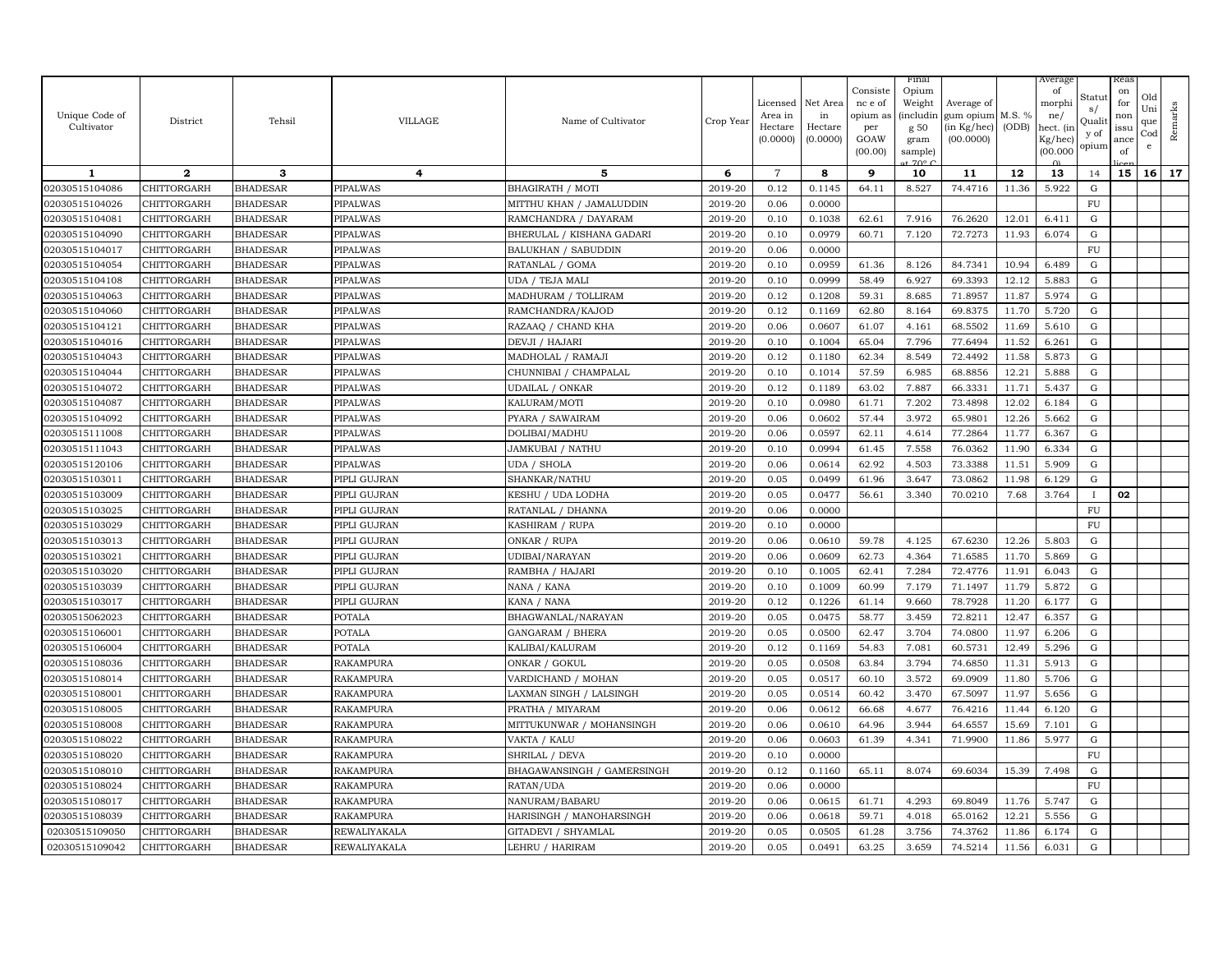| Unique Code of<br>Cultivator | District     | Tehsil          | VILLAGE          | Name of Cultivator            | Crop Year | Licensed<br>Area in<br>Hectare<br>(0.0000) | Net Area<br>in<br>Hectare<br>(0.0000) | Consiste<br>nc e of<br>opium as<br>per<br>GOAW<br>(00.00) | Final<br>Opium<br>Weight<br><i>(includin</i><br>g 50<br>gram<br>sample]<br>70° | Average of<br>gum opium M.S. %<br>(in Kg/hec)<br>(00.0000) | (ODB) | <i><u><b>Werage</b></u></i><br>of<br>morphi<br>ne/<br>hect. (in<br>Kg/hec)<br>(00.000) | Statu<br>s/<br>Quali<br>y of<br>opium | on<br>for<br>noi<br>isst<br>ance<br>of | Old<br>Uni<br>que | Remarks |
|------------------------------|--------------|-----------------|------------------|-------------------------------|-----------|--------------------------------------------|---------------------------------------|-----------------------------------------------------------|--------------------------------------------------------------------------------|------------------------------------------------------------|-------|----------------------------------------------------------------------------------------|---------------------------------------|----------------------------------------|-------------------|---------|
| 1                            | $\mathbf{2}$ | 3               | $\overline{4}$   | 5                             | 6         | $\overline{7}$                             | 8                                     | 9                                                         | 10                                                                             | 11                                                         | 12    | 13                                                                                     | 14                                    | 15                                     | 16                | 17      |
| 02030515109006               | CHITTORGARH  | <b>BHADESAR</b> | REWALIYAKALA     | ONKAR / NATHU                 | 2019-20   | 0.06                                       | 0.0600                                | 61.38                                                     | 4.332                                                                          | 72.2000                                                    | 11.86 | 5.994                                                                                  | G                                     |                                        |                   |         |
| 02030515109007               | CHITTORGARH  | BHADESAR        | REWALIYAKALA     | <b>BANSHILAL / NANDLAL</b>    | 2019-20   | 0.10                                       | 0.1017                                | 59.82                                                     | 6.973                                                                          | 68.5644                                                    | 11.65 | 5.592                                                                                  | G                                     |                                        |                   |         |
| 02030515109023               | CHITTORGARH  | <b>BHADESAR</b> | REWALIYAKALA     | JASSUBAI / BHERULAL           | 2019-20   | 0.05                                       | 0.0504                                | 61.28                                                     | 3.581                                                                          | 71.0516                                                    | 11.52 | 5.729                                                                                  | G                                     |                                        |                   |         |
| 02030515109035               | CHITTORGARH  | <b>BHADESAR</b> | REWALIYAKALA     | BHANWARLAL/BHERULAL           | 2019-20   | 0.10                                       | 0.1011                                | 62.60                                                     | 7.405                                                                          | 73.2443                                                    | 11.76 | 6.029                                                                                  | ${\rm G}$                             |                                        |                   |         |
| 02030515109070               | CHITTORGARH  | <b>BHADESAR</b> | REWALIYAKALA     | JITU / RAMLAL                 | 2019-20   | 0.10                                       | 0.0000                                |                                                           |                                                                                |                                                            |       |                                                                                        | FU                                    |                                        |                   |         |
| 02030515109026               | CHITTORGARH  | <b>BHADESAR</b> | REWALIYAKALA     | SHIVLAL / HIRALAL             | 2019-20   | 0.12                                       | 0.1170                                | 62.82                                                     | 8.481                                                                          | 72.4872                                                    | 11.67 | 5.921                                                                                  | G                                     |                                        |                   |         |
| 02030515109021               | CHITTORGARH  | <b>BHADESAR</b> | REWALIYAKALA     | SHANKARLAL / HIRALAL          | 2019-20   | 0.12                                       | 0.1168                                | 63.71                                                     | 8.537                                                                          | 73.0908                                                    | 11.21 | 5.736                                                                                  | G                                     |                                        |                   |         |
| 02030515109024               | CHITTORGARH  | <b>BHADESAR</b> | REWALIYAKALA     | MANGILAL / PRATAP             | 2019-20   | 0.06                                       | 0.0598                                | 63.97                                                     | 4.460                                                                          | 74.5819                                                    | 11.72 | 6.118                                                                                  | $\mathbf G$                           |                                        |                   |         |
| 02030515109036               | CHITTORGARH  | <b>BHADESAR</b> | REWALIYAKALA     | MADANLAL / BHERULAL           | 2019-20   | 0.06                                       | 0.0000                                |                                                           |                                                                                |                                                            |       |                                                                                        | ${\rm FU}$                            |                                        |                   |         |
| 02030515109074               | CHITTORGARH  | <b>BHADESAR</b> | REWALIYAKALA     | CHAMPALAL / BHAGWAN           | 2019-20   | 0.10                                       | 0.0981                                | 63.59                                                     | 7.277                                                                          | 74.1794                                                    | 11.70 | 6.075                                                                                  | G                                     |                                        |                   |         |
| 02030515109033               | CHITTORGARH  | <b>BHADESAR</b> | REWALIYAKALA     | NANDLAL / HIRALAL             | 2019-20   | 0.10                                       | 0.0965                                | 64.17                                                     | 6.811                                                                          | 70.5803                                                    | 11.56 | 5.712                                                                                  | ${\rm G}$                             |                                        |                   |         |
| 02030515109022               | CHITTORGARH  | <b>BHADESAR</b> | REWALIYAKALA     | LEHRU / NAGJI                 | 2019-20   | 0.10                                       | 0.0000                                |                                                           |                                                                                |                                                            |       |                                                                                        | ${\rm FU}$                            |                                        |                   |         |
| 02030515109027               | CHITTORGARH  | <b>BHADESAR</b> | REWALIYAKALA     | JAMNIBAI/BAKSHIRAM            | 2019-20   | 0.06                                       | 0.0614                                | 59.91                                                     | 3.868                                                                          | 62.9967                                                    | 11.67 | 5.147                                                                                  | ${\rm G}$                             |                                        |                   |         |
| 02030515109040               | CHITTORGARH  | <b>BHADESAR</b> | REWALIYAKALA     | MANOHAR LAL / CHOGALAL        | 2019-20   | 0.10                                       | 0.0000                                |                                                           |                                                                                |                                                            |       |                                                                                        | FU                                    |                                        |                   |         |
| 02030515109064               | CHITTORGARH  | BHADESAR        | REWALIYAKALA     | JAGDISHCHAND / BHERULAL       | 2019-20   | 0.06                                       | 0.0621                                | 61.90                                                     | 4.775                                                                          | 76.8921                                                    | 11.65 | 6.271                                                                                  | ${\rm G}$                             |                                        |                   |         |
| 02030515109020               | CHITTORGARH  | <b>BHADESAR</b> | REWALIYAKALA     | LALSINGH / PRITHVISINGH       | 2019-20   | 0.06                                       | 0.0000                                |                                                           |                                                                                |                                                            |       |                                                                                        | ${\rm FU}$                            |                                        |                   |         |
| 02030515109032               | CHITTORGARH  | <b>BHADESAR</b> | REWALIYAKALA     | BHERULAL / KALUGADRI [CHOTA]  | 2019-20   | 0.10                                       | 0.0493                                | 62.32                                                     | 3.570                                                                          | 72.4138                                                    | 11.78 | 5.971                                                                                  | ${\rm G}$                             |                                        |                   |         |
| 02030515109039               | CHITTORGARH  | <b>BHADESAR</b> | REWALIYAKALA     | RAMSINGH / DEVISINGH          | 2019-20   | 0.12                                       | 0.0000                                |                                                           |                                                                                |                                                            |       |                                                                                        | ${\rm FU}$                            |                                        |                   |         |
| 02030515109060               | CHITTORGARH  | <b>BHADESAR</b> | REWALIYAKALA     | BHAGWANLAL / MATHURALAL       | 2019-20   | 0.10                                       | 0.0986                                | 59.44                                                     | 6.318                                                                          | 64.0771                                                    | 12.05 | 5.405                                                                                  | ${\rm G}$                             |                                        |                   |         |
| 02030515109067               | CHITTORGARH  | <b>BHADESAR</b> | REWALIYAKALA     | JAMNALAL / BHERULAL           | 2019-20   | 0.10                                       | 0.0962                                | 63.35                                                     | 7.086                                                                          | 73.6590                                                    | 11.63 | 5.997                                                                                  | G                                     |                                        |                   |         |
| 02030515109073               | CHITTORGARH  | BHADESAR        | REWALIYAKALA     | RATANLAL / BHAGGUJI           | 2019-20   | 0.06                                       | 0.0618                                | 59.43                                                     | 4.067                                                                          | 65.8091                                                    | 11.93 | 5.495                                                                                  | G                                     |                                        |                   |         |
| 02030515109012               | CHITTORGARH  | <b>BHADESAR</b> | REWALIYAKALA     | NARAYAN/BHERA                 | 2019-20   | 0.06                                       | 0.0597                                | 64.14                                                     | 4.435                                                                          | 74.2881                                                    | 11.35 | 5.902                                                                                  | G                                     |                                        |                   |         |
| 02030515109069               | CHITTORGARH  | BHADESAR        | REWALIYAKALA     | BHERULAL/UDERAM               | 2019-20   | 0.06                                       | 0.0000                                |                                                           |                                                                                |                                                            |       |                                                                                        | ${\rm FU}$                            |                                        |                   |         |
| 02030515109009               | CHITTORGARH  | <b>BHADESAR</b> | REWALIYAKALA     | <b>BHERA / KISHORE</b>        | 2019-20   | 0.06                                       | 0.0305                                | 61.52                                                     | 2.180                                                                          | 71.4754                                                    | 11.59 | 5.798                                                                                  | G                                     |                                        |                   |         |
| 02030515109029               | CHITTORGARH  | <b>BHADESAR</b> | REWALIYAKALA     | DALIBAI/NARAYAN               | 2019-20   | 0.12                                       | 0.0579                                | 63.02                                                     | 4.357                                                                          | 75.2504                                                    | 12.04 | 6.343                                                                                  | ${\rm G}$                             |                                        |                   |         |
| 02030515109051               | CHITTORGARH  | <b>BHADESAR</b> | REWALIYAKALA     | SHANTILAL / DULICHAND         | 2019-20   | 0.06                                       | 0.0606                                | 67.90                                                     | 4.656                                                                          | 76.8317                                                    | 11.30 | 6.077                                                                                  | G                                     |                                        |                   |         |
| 02030515109065               | CHITTORGARH  | <b>BHADESAR</b> | REWALIYAKALA     | RATANKUNWAR/MOHANSINGH        | 2019-20   | 0.06                                       | 0.0616                                | 62.99                                                     | 4.553                                                                          | 73.9123                                                    | 11.40 | 5.899                                                                                  | ${\rm G}$                             |                                        |                   |         |
| 02030515109041               | CHITTORGARH  | <b>BHADESAR</b> | REWALIYAKALA     | SHAMBHUSINGH / PYARSINGH      | 2019-20   | 0.06                                       | 0.0606                                | 64.15                                                     | 4.463                                                                          | 73.6469                                                    | 11.08 | 5.712                                                                                  | ${\rm G}$                             |                                        |                   |         |
| 02030515109030               | CHITTORGARH  | <b>BHADESAR</b> | REWALIYAKALA     | MIYANIBAI/MAGNIRAM            | 2019-20   | 0.06                                       | 0.0618                                | 61.24                                                     | 3.902                                                                          | 63.1392                                                    | 11.69 | 5.166                                                                                  | G                                     |                                        |                   |         |
| 02030515109071               | CHITTORGARH  | <b>BHADESAR</b> | REWALIYAKALA     | <b>KESARBAI/UDERAM</b>        | 2019-20   | 0.06                                       | 0.0624                                | 62.92                                                     | 4.324                                                                          | 69.2949                                                    | 12.08 | 5.859                                                                                  | G                                     |                                        |                   |         |
| 02030515109017               | CHITTORGARH  | <b>BHADESAR</b> | REWALIYAKALA     | MAGNIRAM / NARAYAN            | 2019-20   | 0.05                                       | 0.0513                                | 64.99                                                     | 4.039                                                                          | 78.7329                                                    | 11.37 | 6.266                                                                                  | ${\rm G}$                             |                                        |                   |         |
| 02030515109003               | CHITTORGARH  | <b>BHADESAR</b> | REWALIYAKALA     | GOVARDHANSINGH / BHARATHSINGH | 2019-20   | 0.05                                       | 0.0492                                | 63.09                                                     | 3.632                                                                          | 73.8211                                                    | 11.38 | 5.881                                                                                  | ${\rm G}$                             |                                        |                   |         |
| 02030515110066               | CHITTORGARH  | <b>BHADESAR</b> | REWALYAKHURD - A | SHANKARLAL / MOHANLAL         | 2019-20   | 0.05                                       | 0.0510                                | 61.52                                                     | 3.603                                                                          | 70.6471                                                    | 11.90 | 5.885                                                                                  | G                                     |                                        |                   |         |
| 02030515110068               | CHITTORGARH  | <b>BHADESAR</b> | REWALYAKHURD - A | MADHULAL / JEETMAL            | 2019-20   | 0.06                                       | 0.0207                                | 63.79                                                     | 1.750                                                                          | 84.5411                                                    | 11.46 | 6.781                                                                                  | G                                     |                                        |                   |         |
| 02030515110004               | CHITTORGARH  | <b>BHADESAR</b> | REWALYAKHURD - A | RATANLAL / HARLAL             | 2019-20   | 0.06                                       | 0.0600                                | 61.94                                                     | 4.150                                                                          | 69.1667                                                    | 12.01 | 5.815                                                                                  | G                                     |                                        |                   |         |
| 02030515110018               | CHITTORGARH  | <b>BHADESAR</b> | REWALYAKHURD - A | KANKUBAI / NANDA              | 2019-20   | 0.10                                       | 0.0474                                | 63.08                                                     | 3.397                                                                          | 71.6667                                                    | 11.79 | 5.915                                                                                  | G                                     |                                        |                   |         |
| 02030515110021               | CHITTORGARH  | BHADESAR        | REWALYAKHURD - A | JAGDISH / GOPAL / HANGAMIBAI  | 2019-20   | 0.10                                       | 0.1018                                | 62.42                                                     | 7.045                                                                          | 69.2043                                                    | 11.44 | 5.542                                                                                  | G                                     |                                        |                   |         |
| 02030515110023               | CHITTORGARH  | <b>BHADESAR</b> | REWALYAKHURD - A | SUSHILA/AMBALAL               | 2019-20   | 0.06                                       | 0.0608                                | 63.56                                                     | 4.259                                                                          | 70.0493                                                    | 11.86 | 5.815                                                                                  | G                                     |                                        |                   |         |
| 02030515110041               | CHITTORGARH  | <b>BHADESAR</b> | REWALYAKHURD - A | SOSHARBAI / HANSHRAJ          | 2019-20   | 0.10                                       | 0.0993                                | 61.31                                                     | 7.401                                                                          | 74.5317                                                    | 11.96 | 6.240                                                                                  | G                                     |                                        |                   |         |
| 02030515110044               | CHITTORGARH  | <b>BHADESAR</b> | REWALYAKHURD - A | LEHRIBAI / RAMLAL             | 2019-20   | 0.10                                       | 0.0549                                | 64.80                                                     | 4.517                                                                          | 82.2769                                                    | 11.73 | 6.756                                                                                  | G                                     |                                        |                   |         |
| 02030515110064               | CHITTORGARH  | <b>BHADESAR</b> | REWALYAKHURD - A | MADHU / HAZARIJAT             | 2019-20   | 0.10                                       | 0.0505                                | 61.35                                                     | 3.523                                                                          | 69.7624                                                    | 12.47 | 6.090                                                                                  | G                                     |                                        |                   |         |
| 02030515110034               | CHITTORGARH  | BHADESAR        | REWALYAKHURD - A | JEETUMAL / NANDRAM            | 2019-20   | 0.10                                       | 0.0991                                | 62.14                                                     | 7.918                                                                          | 79.8991                                                    | 11.64 | 6.511                                                                                  | G                                     |                                        |                   |         |
| 02030515110001               | CHITTORGARH  | <b>BHADESAR</b> | REWALYAKHURD - A | HAZARI / NANDARAM             | 2019-20   | 0.12                                       | 0.0694                                | 63.10                                                     | 5.625                                                                          | 81.0519                                                    | 11.60 | 6.581                                                                                  | ${\rm G}$                             |                                        |                   |         |
| 02030515110003               | CHITTORGARH  | <b>BHADESAR</b> | REWALYAKHURD - A | SOHAN DEVI / RADESHYAM        | 2019-20   | 0.05                                       | 0.0501                                | 59.13                                                     | 3.252                                                                          | 64.9102                                                    | 11.64 | 5.289                                                                                  | ${\rm G}$                             |                                        |                   |         |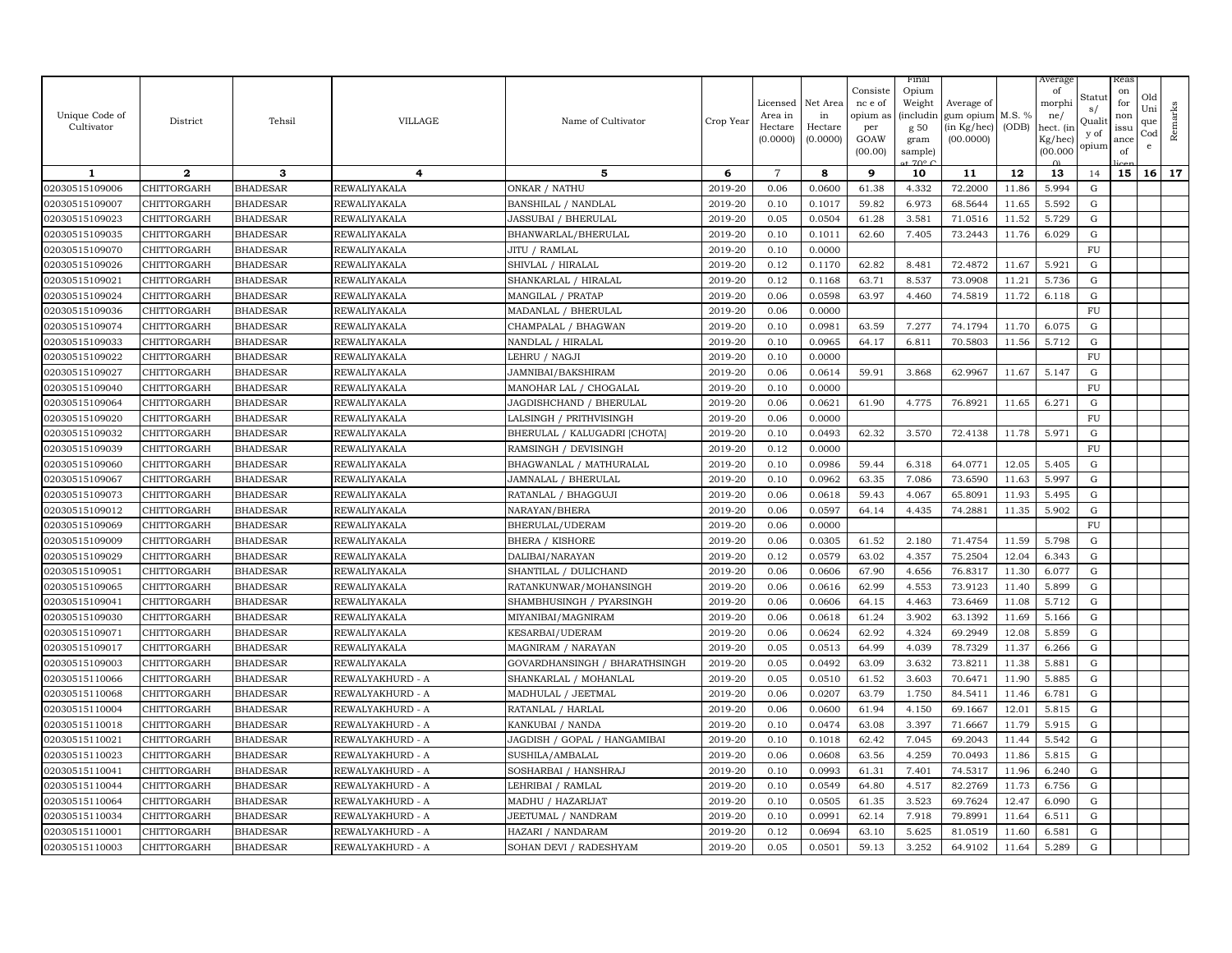| Unique Code of<br>Cultivator | District       | Tehsil          | VILLAGE          | Name of Cultivator           | Crop Year | Licensed<br>Area in<br>Hectare<br>(0.0000) | Net Area<br>in<br>Hectare<br>(0.0000) | Consiste<br>nc e of<br>opium as<br>per<br>GOAW<br>(00.00) | Final<br>Opium<br>Weight<br><i>(includin</i><br>g 50<br>gram<br>sample]<br>$70^\circ$ | Average of<br>gum opium M.S. %<br>(in Kg/hec)<br>(00.0000) | (ODB) | Averag<br>of<br>morphi<br>ne/<br>hect. (in<br>Kg/hec<br>(00.000) | Statu<br>s/<br>Quali<br>y of<br>opium | on<br>for<br>noi<br>isst<br>ance<br>of | Dld<br>Uni<br>que | Remarks |
|------------------------------|----------------|-----------------|------------------|------------------------------|-----------|--------------------------------------------|---------------------------------------|-----------------------------------------------------------|---------------------------------------------------------------------------------------|------------------------------------------------------------|-------|------------------------------------------------------------------|---------------------------------------|----------------------------------------|-------------------|---------|
| -1                           | $\overline{2}$ | з               | 4                | 5                            | 6         | $\overline{7}$                             | 8                                     | 9                                                         | 10                                                                                    | 11                                                         | 12    | 13                                                               | 14                                    | 15                                     | 16 <sup>1</sup>   | 17      |
| 02030515110008               | CHITTORGARH    | <b>BHADESAR</b> | REWALYAKHURD - A | HAZARI / LOBHA               | 2019-20   | 0.12                                       | 0.1156                                | 61.96                                                     | 8.869                                                                                 | 76.7215                                                    | 11.44 | 6.144                                                            | G                                     |                                        |                   |         |
| 02030515110010               | CHITTORGARH    | <b>BHADESAR</b> | REWALYAKHURD - A | BHERULAL / RAMLAL            | 2019-20   | 0.06                                       | 0.0606                                | 62.30                                                     | 4.441                                                                                 | 73.2838                                                    | 11.44 | 5.869                                                            | G                                     |                                        |                   |         |
| 02030515110013               | CHITTORGARH    | <b>BHADESAR</b> | REWALYAKHURD - A | JANIBAI / HEERALAL           | 2019-20   | 0.10                                       | 0.1040                                | 60.89                                                     | 6.846                                                                                 | 65.8269                                                    | 11.99 | 5.525                                                            | G                                     |                                        |                   |         |
| 02030515110016               | CHITTORGARH    | <b>BHADESAR</b> | REWALYAKHURD - A | MEGHRAJ / GOKALJI            | 2019-20   | 0.10                                       | 0.0983                                | 62.14                                                     | 6.693                                                                                 | 68.0875                                                    | 11.47 | 5.467                                                            | ${\rm G}$                             |                                        |                   |         |
| 02030515110019               | CHITTORGARH    | <b>BHADESAR</b> | REWALYAKHURD - A | BHAGGUBAI/SHANKER            | 2019-20   | 0.10                                       | 0.0000                                |                                                           |                                                                                       |                                                            |       |                                                                  | FU                                    |                                        |                   |         |
| 02030515110022               | CHITTORGARH    | <b>BHADESAR</b> | REWALYAKHURD - A | NATHULAL / KASHILAL          | 2019-20   | 0.10                                       | 0.0992                                | 62.08                                                     | 7.228                                                                                 | 72.8629                                                    | 12.00 | 6.120                                                            | G                                     |                                        |                   |         |
| 02030515110028               | CHITTORGARH    | <b>BHADESAR</b> | REWALYAKHURD - A | NARAYAN / AMARCHAND          | 2019-20   | 0.10                                       | 0.1008                                | 62.00                                                     | 7.236                                                                                 | 71.7857                                                    | 11.81 | 5.935                                                            | ${\rm G}$                             |                                        |                   |         |
| 02030515110035               | CHITTORGARH    | <b>BHADESAR</b> | REWALYAKHURD - A | BHAGIRATH / MADHULAL         | 2019-20   | 0.05                                       | 0.0491                                | 63.65                                                     | 3.674                                                                                 | 74.8269                                                    | 11.78 | 6.169                                                            | G                                     |                                        |                   |         |
| 02030515110046               | CHITTORGARH    | <b>BHADESAR</b> | REWALYAKHURD - A | <b>UDAIRAM / VENIRAM JAT</b> | 2019-20   | 0.06                                       | 0.0606                                | 61.94                                                     | 4.256                                                                                 | 70.2310                                                    | 11.72 | 5.762                                                            | ${\rm G}$                             |                                        |                   |         |
| 02030515110047               | CHITTORGARH    | <b>BHADESAR</b> | REWALYAKHURD - A | HARLAL / GOKUL JAT           | 2019-20   | 0.12                                       | 0.0600                                | 63.17                                                     | 4.684                                                                                 | 78.0667                                                    | 11.52 | 6.295                                                            | G                                     |                                        |                   |         |
| 02030515110048               | CHITTORGARH    | <b>BHADESAR</b> | REWALYAKHURD - A | KAILASHCHANDRA/RATANLAL      | 2019-20   | 0.10                                       | 0.0960                                | 60.90                                                     | 6.760                                                                                 | 70.4167                                                    | 11.84 | 5.836                                                            | G                                     |                                        |                   |         |
| 02030515110058               | CHITTORGARH    | <b>BHADESAR</b> | REWALYAKHURD - A | RADHABAI / NATHU             | 2019-20   | 0.10                                       | 0.1015                                | 59.63                                                     | 7.104                                                                                 | 69.9901                                                    | 12.01 | 5.884                                                            | ${\rm G}$                             |                                        |                   |         |
| 02030515110062               | CHITTORGARH    | <b>BHADESAR</b> | REWALYAKHURD - A | KHUBA / PARTHVIRAJ           | 2019-20   | 0.10                                       | 0.0502                                | 65.23                                                     | 3.793                                                                                 | 75.5578                                                    | 11.51 | 6.087                                                            | ${\rm G}$                             |                                        |                   |         |
| 02030515110020               | CHITTORGARH    | <b>BHADESAR</b> | REWALYAKHURD - A | RUPLAL/GEHRU                 | 2019-20   | 0.06                                       | 0.0601                                | 58.48                                                     | 4.052                                                                                 | 67.4210                                                    | 11.99 | 5.658                                                            | G                                     |                                        |                   |         |
| 02030515110002               | CHITTORGARH    | <b>BHADESAR</b> | REWALYAKHURD - A | BHAGIRATH / RAMLAL           | 2019-20   | 0.06                                       | 0.0620                                | 61.92                                                     | 4.617                                                                                 | 74.4677                                                    | 11.43 | 5.959                                                            | ${\rm G}$                             |                                        |                   |         |
| 02030515110005               | CHITTORGARH    | <b>BHADESAR</b> | REWALYAKHURD - A | ONKAR / UDAIRAM              | 2019-20   | 0.12                                       | 0.1200                                | 62.18                                                     | 8.545                                                                                 | 71.2083                                                    | 12.01 | 5.987                                                            | ${\rm G}$                             |                                        |                   |         |
| 02030515110009               | CHITTORGARH    | <b>BHADESAR</b> | REWALYAKHURD - A | MADHO / CHUNNILAL            | 2019-20   | 0.06                                       | 0.0608                                | 62.29                                                     | 4.681                                                                                 | 76.9901                                                    | 11.53 | 6.213                                                            | G                                     |                                        |                   |         |
| 02030515110017               | CHITTORGARH    | <b>BHADESAR</b> | REWALYAKHURD - A | SHYAMU / HIRALAL             | 2019-20   | 0.12                                       | 0.1185                                | 61.60                                                     | 8.026                                                                                 | 67.7300                                                    | 11.87 | 5.627                                                            | G                                     |                                        |                   |         |
| 02030515110025               | CHITTORGARH    | <b>BHADESAR</b> | REWALYAKHURD - A | KASTURIBAI/MANGILAL          | 2019-20   | 0.06                                       | 0.0000                                |                                                           |                                                                                       |                                                            |       |                                                                  | ${\rm FU}$                            |                                        |                   |         |
| 02030515110026               | CHITTORGARH    | <b>BHADESAR</b> | REWALYAKHURD - A | PRABHU / HARIKISHAN          | 2019-20   | 0.10                                       | 0.1021                                | 60.39                                                     | 6.867                                                                                 | 67.2576                                                    | 12.09 | 5.692                                                            | $\mathbf G$                           |                                        |                   |         |
| 02030515110030               | CHITTORGARH    | <b>BHADESAR</b> | REWALYAKHURD - A | JEETU / BHAGWANJAT           | 2019-20   | 0.12                                       | 0.1210                                | 61.19                                                     | 8.313                                                                                 | 68.7025                                                    | 12.19 | 5.862                                                            | G                                     |                                        |                   |         |
| 02030515110031               | CHITTORGARH    | <b>BHADESAR</b> | REWALYAKHURD - A | PYARCHAND / VARDA JAT        | 2019-20   | 0.10                                       | 0.0983                                | 59.88                                                     | 6.604                                                                                 | 67.1821                                                    | 11.77 | 5.535                                                            | G                                     |                                        |                   |         |
| 02030515110033               | CHITTORGARH    | <b>BHADESAR</b> | REWALYAKHURD - A | SHANKARLAL / CHUNNILAL       | 2019-20   | 0.12                                       | 0.1129                                | 60.34                                                     | 8.034                                                                                 | 71.1603                                                    | 11.77 | 5.863                                                            | G                                     |                                        |                   |         |
| 02030515110040               | CHITTORGARH    | <b>BHADESAR</b> | REWALYAKHURD - A | SHUKLAL / ONKAR SUNAR        | 2019-20   | 0.06                                       | 0.0593                                | 60.97                                                     | 4.242                                                                                 | 71.5346                                                    | 9.69  | 4.852                                                            | ${\rm G}$                             |                                        |                   |         |
| 02030515110037               | CHITTORGARH    | <b>BHADESAR</b> | REWALYAKHURD - A | RAJIBAI / SHANKARLAL         | 2019-20   | 0.12                                       | 0.1228                                | 59.07                                                     | 7.763                                                                                 | 63.2166                                                    | 9.62  | 4.257                                                            | G                                     |                                        |                   |         |
| 02030515110042               | CHITTORGARH    | <b>BHADESAR</b> | REWALYAKHURD - A | KHUBCHAND / RAMCHAND SHARMA  | 2019-20   | 0.06                                       | 0.0612                                | 60.23                                                     | 4.302                                                                                 | 70.2941                                                    | 11.61 | 5.713                                                            | G                                     |                                        |                   |         |
| 02030515110043               | CHITTORGARH    | <b>BHADESAR</b> | REWALYAKHURD - A | BHERIBAI/PARTAP              | 2019-20   | 0.10                                       | 0.1000                                | 60.57                                                     | 6.593                                                                                 | 65.9300                                                    | 11.56 | 5.335                                                            | ${\rm G}$                             |                                        |                   |         |
| 02030515110049               | CHITTORGARH    | <b>BHADESAR</b> | REWALYAKHURD - A | NANDLAL / HARIKISHANGDRI     | 2019-20   | 0.06                                       | 0.0200                                | 61.55                                                     | 1.583                                                                                 | 79.1500                                                    | 12.02 | 6.658                                                            | ${\rm G}$                             |                                        |                   |         |
| 02030515110050               | CHITTORGARH    | <b>BHADESAR</b> | REWALYAKHURD - A | HIRA / HARIKISHAN JAT        | 2019-20   | 0.12                                       | 0.1200                                | 58.21                                                     | 8.000                                                                                 | 66.6667                                                    | 13.12 | 6.122                                                            | G                                     |                                        |                   |         |
| 02030515110051               | CHITTORGARH    | <b>BHADESAR</b> | REWALYAKHURD - A | GANESH / PARTHU              | 2019-20   | 0.06                                       | 0.0611                                | 61.01                                                     | 4.367                                                                                 | 71.4730                                                    | 11.98 | 5.993                                                            | $\mathbf G$                           |                                        |                   |         |
| 02030515110055               | CHITTORGARH    | <b>BHADESAR</b> | REWALYAKHURD - A | MADAN//MOHAN SUTHAR          | 2019-20   | 0.06                                       | 0.0582                                | 62.96                                                     | 4.398                                                                                 | 75.5670                                                    | 11.98 | 6.337                                                            | ${\rm G}$                             |                                        |                   |         |
| 02030515110057               | CHITTORGARH    | <b>BHADESAR</b> | REWALYAKHURD - A | GANESH / KALU GADRI          | 2019-20   | 0.06                                       | 0.0000                                |                                                           |                                                                                       |                                                            |       |                                                                  | FU                                    |                                        |                   |         |
| 02030515110059               | CHITTORGARH    | <b>BHADESAR</b> | REWALYAKHURD - A | BHAGAWATILAL / CHHOGA        | 2019-20   | 0.06                                       | 0.0610                                | 62.33                                                     | 4.194                                                                                 | 68.7541                                                    | 11.15 | 5.366                                                            | $\mathbf G$                           |                                        |                   |         |
| 02030515110193               | CHITTORGARH    | <b>BHADESAR</b> | REWALYAKHURD - A | CHAMPA/HEERALAL              | 2019-20   | 0.06                                       | 0.0600                                | 62.22                                                     | 4.071                                                                                 | 67.8500                                                    | 11.94 | 5.671                                                            | G                                     |                                        |                   |         |
| 02030515110012               | CHITTORGARH    | <b>BHADESAR</b> | REWALYAKHURD - A | RATANLAL / CHAMPALAL         | 2019-20   | 0.06                                       | 0.0594                                | 62.66                                                     | 4.189                                                                                 | 70.5219                                                    | 11.49 | 5.672                                                            | G                                     |                                        |                   |         |
| 02030515110054               | CHITTORGARH    | <b>BHADESAR</b> | REWALYAKHURD - A | SUDIBAI/JITU                 | 2019-20   | 0.12                                       | 0.1219                                | 59.02                                                     | 8.060                                                                                 | 66.1198                                                    | 12.18 | 5.638                                                            | ${\rm G}$                             |                                        |                   |         |
| 02030515110006               | CHITTORGARH    | <b>BHADESAR</b> | REWALYAKHURD - A | KESARBAI / BANSILAL          | 2019-20   | 0.12                                       | 0.1192                                | 60.96                                                     | 8.317                                                                                 | 69.7735                                                    | 12.02 | 5.871                                                            | G                                     |                                        |                   |         |
| 02030515110015               | CHITTORGARH    | <b>BHADESAR</b> | REWALYAKHURD - A | MANGIBAI / RAMLAL            | 2019-20   | 0.06                                       | 0.0625                                | 61.59                                                     | 4.505                                                                                 | 72.0800                                                    | 11.43 | 5.767                                                            | G                                     |                                        |                   |         |
| 02030515110036               | CHITTORGARH    | <b>BHADESAR</b> | REWALYAKHURD - A | MANGUDAS / NARAYANDAS        | 2019-20   | 0.10                                       | 0.1000                                | 61.13                                                     | 7.021                                                                                 | 70.2100                                                    | 12.20 | 5.996                                                            | G                                     |                                        |                   |         |
| 02030515110089               | CHITTORGARH    | <b>BHADESAR</b> | REWALYAKHURD - B | SHANKAR/KISHAN               | 2019-20   | 0.05                                       | 0.0494                                | 61.22                                                     | 3.498                                                                                 | 70.8097                                                    | 12.02 | 5.958                                                            | G                                     |                                        |                   |         |
| 02030515110084               | CHITTORGARH    | <b>BHADESAR</b> | REWALYAKHURD - B | KANCHANBAI/NANADAS           | 2019-20   | 0.05                                       | 0.0520                                | 58.71                                                     | 3.128                                                                                 | 60.1538                                                    | 12.20 | 5.138                                                            | G                                     |                                        |                   |         |
| 02030515110076               | CHITTORGARH    | <b>BHADESAR</b> | REWALYAKHURD - B | BALU/MOTI                    | 2019-20   | 0.12                                       | 0.1184                                | 61.07                                                     | 8.157                                                                                 | 68.8936                                                    | 12.10 | 5.835                                                            | G                                     |                                        |                   |         |
| 02030515110109               | CHITTORGARH    | <b>BHADESAR</b> | REWALYAKHURD - B | MADHULAL/WARDA               | 2019-20   | 0.10                                       | 0.0000                                |                                                           |                                                                                       |                                                            |       |                                                                  | ${\rm FU}$                            |                                        |                   |         |
| 02030515110147               | CHITTORGARH    | <b>BHADESAR</b> | REWALYAKHURD - B | NARAYAN/RAMA                 | 2019-20   | 0.06                                       | 0.0619                                | 65.74                                                     | 4.574                                                                                 | 73.8934                                                    | 11.30 | 5.844                                                            | ${\rm G}$                             |                                        |                   |         |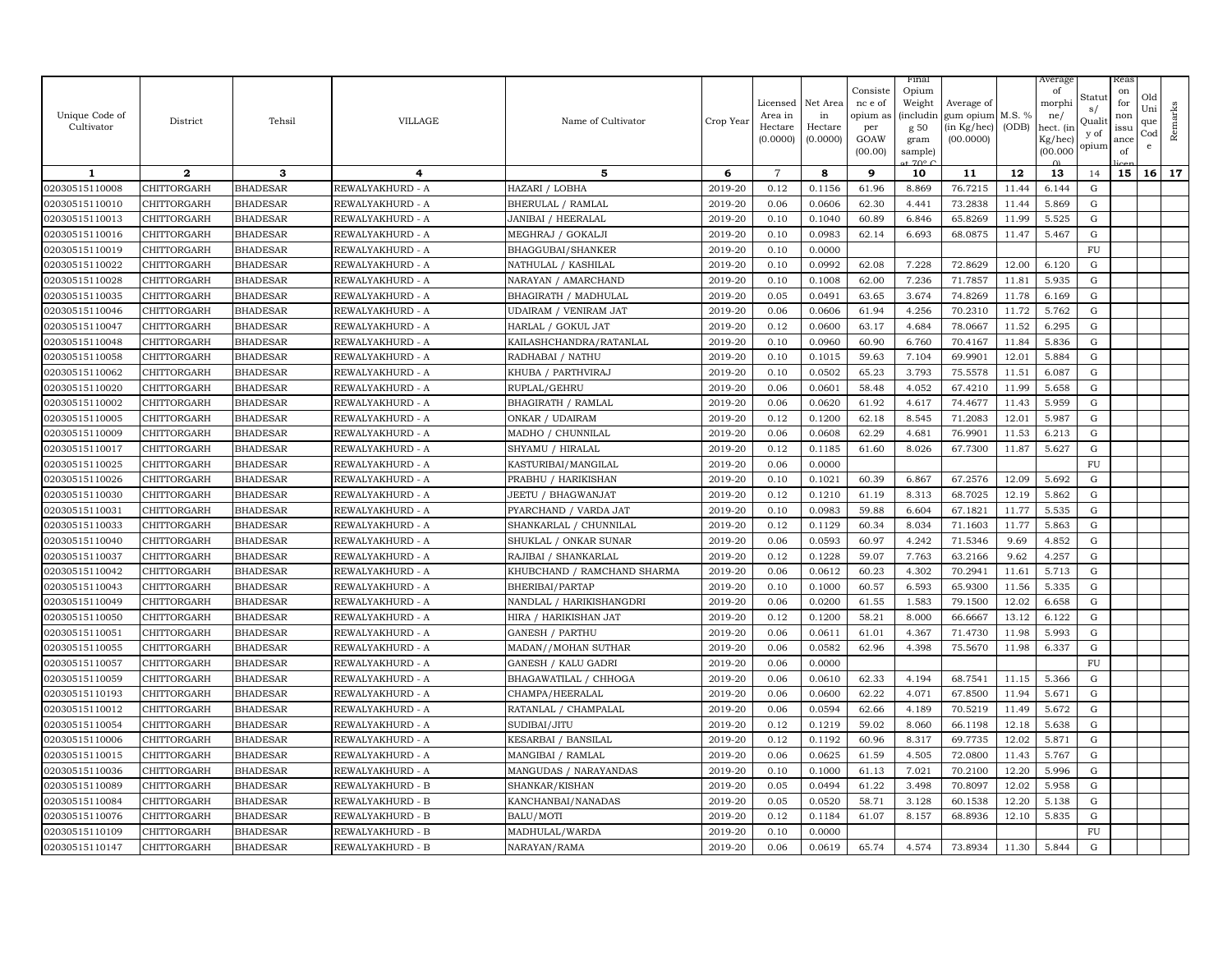| Unique Code of<br>Cultivator | District       | Tehsil          | VILLAGE          | Name of Cultivator                        | Crop Year | Licensed<br>Area in<br>Hectare<br>(0.0000) | Net Area<br>in<br>Hectare<br>(0.0000) | Consiste<br>nc e of<br>opium as<br>per<br>GOAW<br>(00.00) | Final<br>Opium<br>Weight<br><i>(includin</i><br>g 50<br>gram<br>sample]<br>$70^\circ$ | Average of<br>gum opium M.S. %<br>(in Kg/hec)<br>(00.0000) | (ODB) | <i><u><b>Werage</b></u></i><br>of<br>morphi<br>ne/<br>hect. (in<br>Kg/hec]<br>(00.000) | Statu<br>s/<br>Quali<br>y of<br>opium | on<br>for<br>noi<br>isst<br>ance<br>of | blG<br>Uni<br>que | Remarks |
|------------------------------|----------------|-----------------|------------------|-------------------------------------------|-----------|--------------------------------------------|---------------------------------------|-----------------------------------------------------------|---------------------------------------------------------------------------------------|------------------------------------------------------------|-------|----------------------------------------------------------------------------------------|---------------------------------------|----------------------------------------|-------------------|---------|
| -1                           | $\overline{2}$ | з               | 4                | 5                                         | 6         | $\overline{7}$                             | 8                                     | 9                                                         | 10                                                                                    | 11                                                         | 12    | 13                                                                                     | 14                                    | 15                                     | 16                | 17      |
| 02030515110179               | CHITTORGARH    | <b>BHADESAR</b> | REWALYAKHURD - B | BHAGIRATH/HAJARI                          | 2019-20   | 0.06                                       | 0.0622                                | 61.72                                                     | 4.171                                                                                 | 67.0579                                                    | 11.78 | 5.529                                                                                  | G                                     |                                        |                   |         |
| 02030515110187               | CHITTORGARH    | <b>BHADESAR</b> | REWALYAKHURD - B | HIRALAL/BADRILAL                          | 2019-20   | 0.12                                       | 0.1246                                | 63.36                                                     | 8.581                                                                                 | 68.8684                                                    | 11.82 | 5.698                                                                                  | G                                     |                                        |                   |         |
| 02030515110095               | CHITTORGARH    | <b>BHADESAR</b> | REWALYAKHURD - B | GHIRDHARI/JITMAL                          | 2019-20   | 0.10                                       | 0.1026                                | 63.06                                                     | 7.747                                                                                 | 75.5068                                                    | 11.72 | 6.195                                                                                  | G                                     |                                        |                   |         |
| 02030515110159               | CHITTORGARH    | <b>BHADESAR</b> | REWALYAKHURD - B | MANGILAL/HEMA                             | 2019-20   | 0.06                                       | 0.0616                                | 60.70                                                     | 4.171                                                                                 | 67.7110                                                    | 12.37 | 5.863                                                                                  | ${\rm G}$                             |                                        |                   |         |
| 02030515110075               | CHITTORGARH    | <b>BHADESAR</b> | REWALYAKHURD - B | MADHAVLAL / BHERA                         | 2019-20   | 0.06                                       | 0.0616                                | 62.25                                                     | 4.233                                                                                 | 68.7175                                                    | 11.92 | 5.734                                                                                  | G                                     |                                        |                   |         |
| 02030515110078               | CHITTORGARH    | <b>BHADESAR</b> | REWALYAKHURD - B | <b>BHERU/BAJJA</b>                        | 2019-20   | 0.12                                       | 0.1192                                | 61.71                                                     | 8.410                                                                                 | 70.5537                                                    | 11.73 | 5.793                                                                                  | G                                     |                                        |                   |         |
| 02030515110079               | CHITTORGARH    | <b>BHADESAR</b> | REWALYAKHURD - B | MOHAN/BAJJA                               | 2019-20   | 0.12                                       | 0.1193                                | 61.40                                                     | 8.289                                                                                 | 69.4803                                                    | 11.86 | 5.768                                                                                  | ${\rm G}$                             |                                        |                   |         |
| 02030515110083               | CHITTORGARH    | <b>BHADESAR</b> | REWALYAKHURD - B | GHIRDHARI/CHUNNI<br>BHUKIDEVI / KALURAM / | 2019-20   | 0.06                                       | 0.0613                                | 61.02                                                     | 4.768                                                                                 | 77.7814                                                    | 11.49 | 6.256                                                                                  | ${\rm G}$                             |                                        |                   |         |
| 02030515110108               | CHITTORGARH    | <b>BHADESAR</b> | REWALYAKHURD - B | <b>HANDANIDEVI</b>                        | 2019-20   | 0.12                                       | 0.0000                                |                                                           |                                                                                       |                                                            |       |                                                                                        | ${\rm FU}$                            |                                        |                   |         |
| 02030515110139               | CHITTORGARH    | <b>BHADESAR</b> | REWALYAKHURD - B | GEHRU/NATHU                               | 2019-20   | 0.12                                       | 0.0000                                |                                                           |                                                                                       |                                                            |       |                                                                                        | ${\rm FU}$                            |                                        |                   |         |
| 02030515110140               | CHITTORGARH    | <b>BHADESAR</b> | REWALYAKHURD - B | KALIBAI/MADANLAL                          | 2019-20   | 0.06                                       | 0.0605                                | 62.57                                                     | 4.362                                                                                 | 72.0992                                                    | 11.79 | 5.950                                                                                  | G                                     |                                        |                   |         |
| 02030515110172               | CHITTORGARH    | <b>BHADESAR</b> | REWALYAKHURD - B | SURESH/NARAYAN                            | 2019-20   | 0.10                                       | 0.0993                                | 61.84                                                     | 6.855                                                                                 | 69.0332                                                    | 11.48 | 5.548                                                                                  | ${\rm G}$                             |                                        |                   |         |
| 02030515110181               | CHITTORGARH    | <b>BHADESAR</b> | REWALYAKHURD - B | SHANKAR/GOKAL                             | 2019-20   | 0.10                                       | 0.0988                                | 63.03                                                     | 7.095                                                                                 | 71.8117                                                    | 11.87 | 5.967                                                                                  | ${\rm G}$                             |                                        |                   |         |
| 02030515110151               | CHITTORGARH    | <b>BHADESAR</b> | REWALYAKHURD - B | NATHULAL/BALU                             | 2019-20   | 0.12                                       | 0.1196                                | 59.55                                                     | 7.861                                                                                 | 65.7274                                                    | 12.21 | 5.617                                                                                  | G                                     |                                        |                   |         |
| 02030515110188               | CHITTORGARH    | <b>BHADESAR</b> | REWALYAKHURD - B | NAGJIRAM/BADRILAL                         | 2019-20   | 0.10                                       | 0.0594                                | 62.33                                                     | 4.051                                                                                 | 68.1987                                                    | 12.11 | 5.782                                                                                  | ${\rm G}$                             |                                        |                   |         |
| 02030515110070               | CHITTORGARH    | <b>BHADESAR</b> | REWALYAKHURD - B | SHANTIBAI/JAGANNATH                       | 2019-20   | 0.10                                       | 0.1010                                | 59.42                                                     | 7.020                                                                                 | 69.5050                                                    | 12.02 | 5.848                                                                                  | ${\rm G}$                             |                                        |                   |         |
| 02030515110072               | CHITTORGARH    | <b>BHADESAR</b> | REWALYAKHURD - B | LEHRU/MOHAN                               | 2019-20   | 0.06                                       | 0.0594                                | 62.33                                                     | 4.336                                                                                 | 72.9966                                                    | 11.95 | 6.107                                                                                  | G                                     |                                        |                   |         |
| 02030515110087               | CHITTORGARH    | <b>BHADESAR</b> | REWALYAKHURD - B | GOPAL/BADRI                               | 2019-20   | 0.10                                       | 0.0000                                |                                                           |                                                                                       |                                                            |       |                                                                                        | ${\rm FU}$                            |                                        |                   |         |
| 02030515110096               | CHITTORGARH    | <b>BHADESAR</b> | REWALYAKHURD - B | GANGABAI/GANESH                           | 2019-20   | 0.10                                       | 0.1003                                | 62.20                                                     | 7.304                                                                                 | 72.8215                                                    | 11.77 | 6.000                                                                                  | G                                     |                                        |                   |         |
| 02030515110120               | CHITTORGARH    | <b>BHADESAR</b> | REWALYAKHURD - B | RUKAMANIBAI/CHAMPALAL                     | 2019-20   | 0.10                                       | 0.0975                                | 59.89                                                     | 6.374                                                                                 | 65.3744                                                    | 12.02 | 5.501                                                                                  | $\mathbf G$                           |                                        |                   |         |
| 02030515110122               | CHITTORGARH    | <b>BHADESAR</b> | REWALYAKHURD - B | KESHARBAI/BHURALAL                        | 2019-20   | 0.05                                       | 0.0513                                | 60.51                                                     | 3.414                                                                                 | 66.5497                                                    | 12.36 | 5.759                                                                                  | G                                     |                                        |                   |         |
| 02030515110123               | CHITTORGARH    | <b>BHADESAR</b> | REWALYAKHURD - B | RATANLAL/HAJARI                           | 2019-20   | 0.12                                       | 0.1247                                | 62.84                                                     | 8.591                                                                                 | 68.8933                                                    | 11.92 | 5.749                                                                                  | G                                     |                                        |                   |         |
| 02030515110142               | CHITTORGARH    | <b>BHADESAR</b> | REWALYAKHURD - B | PARASBAI/MOHANLAL                         | 2019-20   | 0.10                                       | 0.0930                                | 59.86                                                     | 6.260                                                                                 | 67.3118                                                    | 12.13 | 5.715                                                                                  | G                                     |                                        |                   |         |
| 02030515110143               | CHITTORGARH    | <b>BHADESAR</b> | REWALYAKHURD - B | CHHOGALAL/HARIKISHANA                     | 2019-20   | 0.12                                       | 0.1188                                | 62.98                                                     | 8.862                                                                                 | 74.5960                                                    | 11.85 | 6.188                                                                                  | ${\rm G}$                             |                                        |                   |         |
| 02030515110150               | CHITTORGARH    | <b>BHADESAR</b> | REWALYAKHURD - B | BHAGAWAN/PRATAPJI                         | 2019-20   | 0.10                                       | 0.1000                                | 61.53                                                     | 6.654                                                                                 | 66.5400                                                    | 11.47 | 5.343                                                                                  | ${\rm G}$                             |                                        |                   |         |
| 02030515110153               | CHITTORGARH    | <b>BHADESAR</b> | REWALYAKHURD - B | GORDHAN/MANGILAL                          | 2019-20   | 0.05                                       | 0.0504                                | 61.74                                                     | 3.484                                                                                 | 69.1270                                                    | 12.03 | 5.821                                                                                  | G                                     |                                        |                   |         |
| 02030515110160               | CHITTORGARH    | <b>BHADESAR</b> | REWALYAKHURD - B | BANSHILAL/RAMNATH                         | 2019-20   | 0.06                                       | 0.0600                                | 62.22                                                     | 4.293                                                                                 | 71.5500                                                    | 11.72 | 5.870                                                                                  | ${\rm G}$                             |                                        |                   |         |
| 02030515110168               | CHITTORGARH    | <b>BHADESAR</b> | REWALYAKHURD - B | UDAIRAM/NATHULAL                          | 2019-20   | 0.10                                       | 0.1000                                | 62.34                                                     | 6.875                                                                                 | 68.7500                                                    | 11.63 | 5.597                                                                                  | ${\rm G}$                             |                                        |                   |         |
| 02030515110173               | CHITTORGARH    | <b>BHADESAR</b> | REWALYAKHURD - B | KASTURIBAI/BANSHILAL                      | 2019-20   | 0.06                                       | 0.0574                                | 60.30                                                     | 4.281                                                                                 | 74.5819                                                    | 11.87 | 6.197                                                                                  | G                                     |                                        |                   |         |
| 02030515110103               | CHITTORGARH    | <b>BHADESAR</b> | REWALYAKHURD - B | BHERULAL/RAMLAL                           | 2019-20   | 0.06                                       | 0.0593                                | 61.71                                                     | 4.549                                                                                 | 76.7116                                                    | 11.55 | 6.202                                                                                  | $\mathbf G$                           |                                        |                   |         |
| 02030515110107               | CHITTORGARH    | <b>BHADESAR</b> | REWALYAKHURD - B | SHARIFAN/ALLHANUR                         | 2019-20   | 0.06                                       | 0.0610                                | 59.99                                                     | 4.319                                                                                 | 70.8033                                                    | 11.84 | 5.869                                                                                  | ${\rm G}$                             |                                        |                   |         |
| 02030515110121               | CHITTORGARH    | <b>BHADESAR</b> | REWALYAKHURD - B | SHAMPURI/MADHAVPURI                       | 2019-20   | 0.06                                       | 0.0605                                | 59.99                                                     | 4.122                                                                                 | 68.1322                                                    | 12.29 | 5.862                                                                                  | ${\rm G}$                             |                                        |                   |         |
| 02030515110136               | CHITTORGARH    | <b>BHADESAR</b> | REWALYAKHURD - B | RAMIBAI / RAMA                            | 2019-20   | 0.10                                       | 0.0000                                |                                                           |                                                                                       |                                                            |       |                                                                                        | FU                                    |                                        |                   |         |
| 02030515110138               | CHITTORGARH    | <b>BHADESAR</b> | REWALYAKHURD - B | NARAYAN/HARIKISHAN                        | 2019-20   | 0.10                                       | 0.1000                                | 62.44                                                     | 7.386                                                                                 | 73.8600                                                    | 11.90 | 6.152                                                                                  | G                                     |                                        |                   |         |
| 02030515110154               | CHITTORGARH    | <b>BHADESAR</b> | REWALYAKHURD - B | DALU / GEHRU                              | 2019-20   | 0.10                                       | 0.1004                                | 63.01                                                     | 6.742                                                                                 | 67.1514                                                    | 12.01 | 5.645                                                                                  | $\mathbf G$                           |                                        |                   |         |
| 02030515110180               | CHITTORGARH    | <b>BHADESAR</b> | REWALYAKHURD - B | RATANDAS/NARAYANDAS                       | 2019-20   | 0.05                                       | 0.0504                                | 61.14                                                     | 3.555                                                                                 | 70.5357                                                    | 11.89 | 5.870                                                                                  | G                                     |                                        |                   |         |
| 02030515110185               | CHITTORGARH    | <b>BHADESAR</b> | REWALYAKHURD - B | DHAPUBAI/NANDRAM                          | 2019-20   | 0.12                                       | 0.1200                                | 61.02                                                     | 8.569                                                                                 | 71.4083                                                    | 11.90 | 5.948                                                                                  | G                                     |                                        |                   |         |
| 02030515110098               | CHITTORGARH    | <b>BHADESAR</b> | REWALYAKHURD - B | JAMNALAL/HAJARI                           | 2019-20   | 0.12                                       | 0.1189                                | 63.40                                                     | 9.256                                                                                 | 77.8469                                                    | 12.05 | 6.567                                                                                  | G                                     |                                        |                   |         |
| 02030515110145               | CHITTORGARH    | <b>BHADESAR</b> | REWALYAKHURD - B | MANGILAL/SHANKARLAL                       | 2019-20   | 0.06                                       | 0.0600                                | 61.00                                                     | 4.366                                                                                 | 72.7667                                                    | 11.98 | 6.102                                                                                  | G                                     |                                        |                   |         |
| 02030515110129               | CHITTORGARH    | <b>BHADESAR</b> | REWALYAKHURD - B | KALU/HIRA                                 | 2019-20   | 0.12                                       | 0.0605                                | 61.77                                                     | 4.174                                                                                 | 68.9917                                                    | 12.00 | 5.795                                                                                  | G                                     |                                        |                   |         |
| 02030515110100               | CHITTORGARH    | <b>BHADESAR</b> | REWALYAKHURD - B | RAMIBAI / MANGU                           | 2019-20   | 0.06                                       | 0.0620                                | 61.38                                                     | 4.297                                                                                 | 69.3065                                                    | 12.10 | 5.870                                                                                  | G                                     |                                        |                   |         |
| 02030515110105               | CHITTORGARH    | <b>BHADESAR</b> | REWALYAKHURD - B | RAMESWAR/CHAMPA                           | 2019-20   | 0.12                                       | 0.1172                                | 61.27                                                     | 8.026                                                                                 | 68.4812                                                    | 12.08 | 5.791                                                                                  | G                                     |                                        |                   |         |
| 02030515110110               | CHITTORGARH    | <b>BHADESAR</b> | REWALYAKHURD - B | JITMAL/AMARCHAND                          | 2019-20   | 0.06                                       | 0.0620                                | 60.93                                                     | 4.108                                                                                 | 66.2581                                                    | 12.05 | 5.589                                                                                  | ${\rm G}$                             |                                        |                   |         |
| 02030515110133               | CHITTORGARH    | <b>BHADESAR</b> | REWALYAKHURD - B | MADANLAL/CHHOGALAL                        | 2019-20   | 0.10                                       | 0.0962                                | 60.42                                                     | 6.750                                                                                 | 70.1663                                                    | 11.95 | 5.869                                                                                  | ${\rm G}$                             |                                        |                   |         |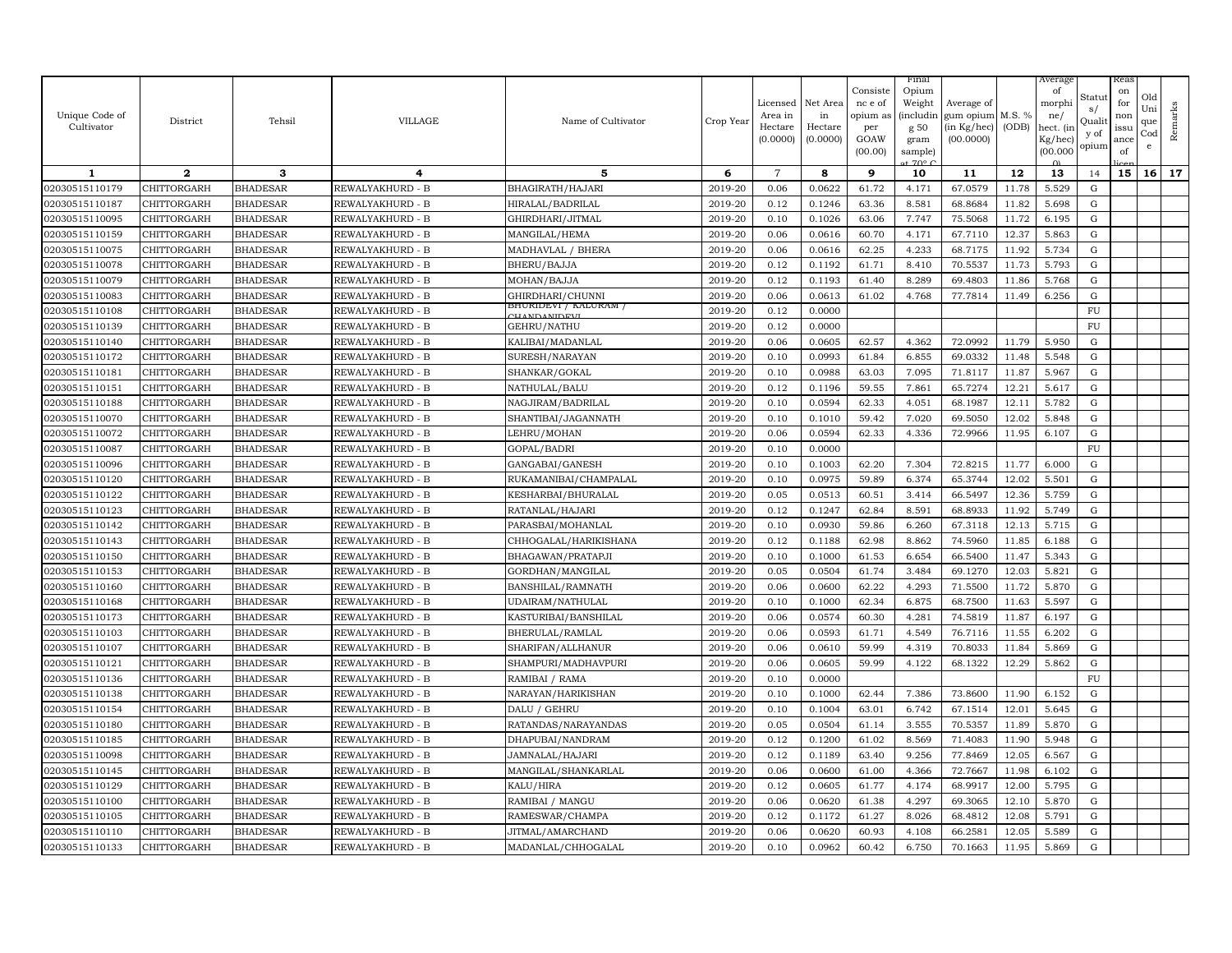| Unique Code of<br>Cultivator | District       | Tehsil          | VILLAGE          | Name of Cultivator          | Crop Year | Licensed<br>Area in<br>Hectare<br>(0.0000) | Net Area<br>in<br>Hectare<br>(0.0000) | Consiste<br>nc e of<br>opium as<br>per<br>GOAW<br>(00.00) | Final<br>Opium<br>Weight<br><i>(includin</i><br>g 50<br>gram<br>sample]<br>$70^\circ$ | Average of<br>gum opium M.S. %<br>(in Kg/hec)<br>(00.0000) | (ODB) | Averag<br>of<br>morphi<br>ne/<br>hect. (in<br>Kg/hec<br>(00.000) | Statu<br>s/<br>Quali<br>y of<br>opium | on<br>for<br>noi<br>isst<br>ance<br>of | blG<br>Uni<br>que | Remarks |
|------------------------------|----------------|-----------------|------------------|-----------------------------|-----------|--------------------------------------------|---------------------------------------|-----------------------------------------------------------|---------------------------------------------------------------------------------------|------------------------------------------------------------|-------|------------------------------------------------------------------|---------------------------------------|----------------------------------------|-------------------|---------|
| -1                           | $\overline{2}$ | з               | 4                | 5                           | 6         | $\overline{7}$                             | 8                                     | 9                                                         | 10                                                                                    | 11                                                         | 12    | 13                                                               | 14                                    | 15                                     | 16                | 17      |
| 02030515110141               | CHITTORGARH    | <b>BHADESAR</b> | REWALYAKHURD - B | VINOD / VARDICHAND          | 2019-20   | 0.10                                       | 0.0976                                | 62.24                                                     | 6.873                                                                                 | 70.4201                                                    | 11.68 | 5.758                                                            | G                                     |                                        |                   |         |
| 02030515110146               | CHITTORGARH    | <b>BHADESAR</b> | REWALYAKHURD - B | PANNALAL/DALCHAND           | 2019-20   | 0.10                                       | 0.1012                                | 62.11                                                     | 7.027                                                                                 | 69.4368                                                    | 11.83 | 5.750                                                            | G                                     |                                        |                   |         |
| 02030515110163               | CHITTORGARH    | <b>BHADESAR</b> | REWALYAKHURD - B | NATHULAL/NARAYAN            | 2019-20   | 0.12                                       | 0.1230                                | 61.07                                                     | 8.742                                                                                 | 71.0732                                                    | 11.92 | 5.930                                                            | G                                     |                                        |                   |         |
| 02030515110067               | CHITTORGARH    | <b>BHADESAR</b> | REWALYAKHURD - C | HANSRAJ/HARIKISHAN          | 2019-20   | 0.10                                       | 0.0990                                | 62.25                                                     | 6.848                                                                                 | 69.1717                                                    | 11.86 | 5.742                                                            | ${\rm G}$                             |                                        |                   |         |
| 02030515110011               | CHITTORGARH    | <b>BHADESAR</b> | REWALYAKHURD - C | BHERIBAI/MADHAVDAS          | 2019-20   | 0.10                                       | 0.0300                                | 62.72                                                     | 2.231                                                                                 | 74.3667                                                    | 12.20 | 6.351                                                            | G                                     |                                        |                   |         |
| 02030515110014               | CHITTORGARH    | <b>BHADESAR</b> | REWALYAKHURD - C | GOPI / UDA                  | 2019-20   | 0.10                                       | 0.1035                                | 59.91                                                     | 6.445                                                                                 | 62.2705                                                    | 12.03 | 5.243                                                            | G                                     |                                        |                   |         |
| 02030515110063               | CHITTORGARH    | <b>BHADESAR</b> | REWALYAKHURD - C | LAKSHMINARAYAN / VARDICHAND | 2019-20   | 0.06                                       | 0.0612                                | 61.38                                                     | 4.139                                                                                 | 67.6307                                                    | 12.02 | 5.690                                                            | ${\rm G}$                             |                                        |                   |         |
| 02030515110032               | CHITTORGARH    | <b>BHADESAR</b> | REWALYAKHURD - C | RAMPYARIBIA/MOHANLAL        | 2019-20   | 0.10                                       | 0.0484                                | 60.05                                                     | 3.277                                                                                 | 67.7066                                                    | 11.66 | 5.526                                                            | G                                     |                                        |                   |         |
| 02030515110192               | CHITTORGARH    | <b>BHADESAR</b> | REWALYAKHURD - C | NARAYANIBAI / MOHANLAL      | 2019-20   | 0.06                                       | 0.0171                                | 66.76                                                     | 1.478                                                                                 | 86.4327                                                    | 12.63 | 7.643                                                            | ${\rm G}$                             |                                        |                   |         |
| 02030515110194               | CHITTORGARH    | <b>BHADESAR</b> | REWALYAKHURD - C | SANTOSIBAI / HAJARI         | 2019-20   | 0.10                                       | 0.1000                                | 61.95                                                     | 7.832                                                                                 | 78.3200                                                    | 11.57 | 6.343                                                            | G                                     |                                        |                   |         |
| 02030515110045               | CHITTORGARH    | <b>BHADESAR</b> | REWALYAKHURD - C | SHANKAR / GOKUL JAT         | 2019-20   | 0.06                                       | 0.0589                                | 60.54                                                     | 4.532                                                                                 | 76.9440                                                    | 11.63 | 6.264                                                            | G                                     |                                        |                   |         |
| 02030515110056               | CHITTORGARH    | <b>BHADESAR</b> | REWALYAKHURD - C | GITABAI/SHANTILAL           | 2019-20   | 0.10                                       | 0.0588                                | 60.74                                                     | 4.087                                                                                 | 69.5068                                                    | 11.62 | 5.654                                                            | ${\rm G}$                             |                                        |                   |         |
| 02030515110060               | CHITTORGARH    | <b>BHADESAR</b> | REWALYAKHURD - C | KAKUBAI/NANDRAM             | 2019-20   | 0.06                                       | 0.0600                                | 61.43                                                     | 4.326                                                                                 | 72.1000                                                    | 11.80 | 5.956                                                            | ${\rm G}$                             |                                        |                   |         |
| 02030515110024               | CHITTORGARH    | <b>BHADESAR</b> | REWALYAKHURD - C | LEHRU / UDAIRAM             | 2019-20   | 0.10                                       | 0.0962                                | 61.04                                                     | 6.819                                                                                 | 70.8836                                                    | 11.71 | 5.810                                                            | G                                     |                                        |                   |         |
| 02030515110061               | CHITTORGARH    | <b>BHADESAR</b> | REWALYAKHURD - C | SUKHIBAI/MANGU              | 2019-20   | 0.12                                       | 0.0585                                | 68.01                                                     | 4.761                                                                                 | 81.3846                                                    | 10.47 | 5.964                                                            | ${\rm G}$                             |                                        |                   |         |
| 02030515110053               | CHITTORGARH    | <b>BHADESAR</b> | REWALYAKHURD - C | NATHU / JEETU GADRI         | 2019-20   | 0.12                                       | 0.0605                                | 61.89                                                     | 4.102                                                                                 | 67.8017                                                    | 12.15 | 5.767                                                            | ${\rm G}$                             |                                        |                   |         |
| 02030515110166               | CHITTORGARH    | <b>BHADESAR</b> | REWALYAKHURD - C | LAKHAMICHAND/RUPLAL         | 2019-20   | 0.06                                       | 0.0589                                | 61.77                                                     | 4.227                                                                                 | 71.7657                                                    | 11.95 | 6.003                                                            | G                                     |                                        |                   |         |
| 02030515110171               | CHITTORGARH    | <b>BHADESAR</b> | REWALYAKHURD - C | RATANLAL/BHERA              | 2019-20   | 0.06                                       | 0.0590                                | 60.40                                                     | 4.288                                                                                 | 72.6780                                                    | 11.61 | 5.907                                                            | G                                     |                                        |                   |         |
| 02030515110174               | CHITTORGARH    | <b>BHADESAR</b> | REWALYAKHURD - C | PYARI/SUKHDEV               | 2019-20   | 0.10                                       | 0.1012                                | 61.90                                                     | 7.039                                                                                 | 69.5553                                                    | 11.81 | 5.750                                                            | ${\bf G}$                             |                                        |                   |         |
| 02030515110175               | CHITTORGARH    | <b>BHADESAR</b> | REWALYAKHURD - C | LEHRUDAS/CHUNNIDAS          | 2019-20   | 0.12                                       | 0.0603                                | 60.94                                                     | 4.039                                                                                 | 66.9818                                                    | 12.44 | 5.833                                                            | $\mathbf G$                           |                                        |                   |         |
| 02030515110177               | CHITTORGARH    | <b>BHADESAR</b> | REWALYAKHURD - C | RAMIBAI/BHERU               | 2019-20   | 0.06                                       | 0.0600                                | 62.52                                                     | 4.135                                                                                 | 68.9167                                                    | 12.01 | 5.794                                                            | G                                     |                                        |                   |         |
| 02030515110130               | CHITTORGARH    | <b>BHADESAR</b> | REWALYAKHURD - C | SAGARBAI/KESHARSINGH        | 2019-20   | 0.06                                       | 0.0617                                | 61.80                                                     | 4.291                                                                                 | 69.5462                                                    | 12.30 | 5.987                                                            | G                                     |                                        |                   |         |
| 02030515110157               | CHITTORGARH    | <b>BHADESAR</b> | REWALYAKHURD - C | ONKARLAL/HARIRAM            | 2019-20   | 0.12                                       | 0.1200                                | 61.96                                                     | 8.329                                                                                 | 69.4083                                                    | 12.10 | 5.879                                                            | G                                     |                                        |                   |         |
| 02030515110170               | CHITTORGARH    | <b>BHADESAR</b> | REWALYAKHURD - C | BHANWARLAL/CHUNA            | 2019-20   | 0.06                                       | 0.0596                                | 61.73                                                     | 4.303                                                                                 | 72.1980                                                    | 11.73 | 5.929                                                            | ${\rm G}$                             |                                        |                   |         |
| 02030515110104               | CHITTORGARH    | <b>BHADESAR</b> | REWALYAKHURD - C | BHOLIRAM / HEMRAJ           | 2019-20   | 0.10                                       | 0.1002                                | 60.93                                                     | 6.546                                                                                 | 65.3293                                                    | 11.87 | 5.428                                                            | G                                     |                                        |                   |         |
| 02030515110178               | CHITTORGARH    | <b>BHADESAR</b> | REWALYAKHURD - C | MADANLAL / HAJARI           | 2019-20   | 0.06                                       | 0.0606                                | 62.07                                                     | 4.247                                                                                 | 70.0825                                                    | 11.73 | 5.755                                                            | G                                     |                                        |                   |         |
| 02030515110073               | CHITTORGARH    | <b>BHADESAR</b> | REWALYAKHURD - C | BHERULAL/NARAYAN            | 2019-20   | 0.06                                       | 0.0610                                | 60.86                                                     | 4.078                                                                                 | 66.8525                                                    | 11.88 | 5.559                                                            | G                                     |                                        |                   |         |
| 02030515110128               | CHITTORGARH    | <b>BHADESAR</b> | REWALYAKHURD - C | PANNALAL/HIRA               | 2019-20   | 0.12                                       | 0.0000                                |                                                           |                                                                                       |                                                            |       |                                                                  | ${\rm FU}$                            |                                        |                   |         |
| 02030515110093               | CHITTORGARH    | <b>BHADESAR</b> | REWALYAKHURD - C | KHUBCHAND / NAGJIRAM        | 2019-20   | 0.12                                       | 0.1170                                | 60.18                                                     | 7.772                                                                                 | 66.4274                                                    | 12.30 | 5.719                                                            | ${\rm G}$                             |                                        |                   |         |
| 02030515110094               | CHITTORGARH    | <b>BHADESAR</b> | REWALYAKHURD - C | HANGAMIBAI/RUPA             | 2019-20   | 0.06                                       | 0.0616                                | 61.55                                                     | 4.396                                                                                 | 71.3636                                                    | 11.62 | 5.805                                                            | $\mathbf G$                           |                                        |                   |         |
| 02030515110155               | CHITTORGARH    | <b>BHADESAR</b> | REWALYAKHURD - C | CHHOGALAL/UDAIRAM           | 2019-20   | 0.06                                       | 0.0600                                | 60.15                                                     | 3.893                                                                                 | 64.8833                                                    | 12.47 | 5.663                                                            | ${\rm G}$                             |                                        |                   |         |
| 02030515110085               | CHITTORGARH    | <b>BHADESAR</b> | REWALYAKHURD - C | DHNARAJ/KISHAN              | 2019-20   | 0.06                                       | 0.0619                                | 59.56                                                     | 4.161                                                                                 | 67.2213                                                    | 12.09 | 5.689                                                            | ${\rm G}$                             |                                        |                   |         |
| 02030515110092               | CHITTORGARH    | <b>BHADESAR</b> | REWALYAKHURD - C | NATHUDAS/NARAYAN            | 2019-20   | 0.05                                       | 0.0506                                | 62.92                                                     | 3.901                                                                                 | 77.0949                                                    | 12.32 | 6.649                                                            | $\mathbf G$                           |                                        |                   |         |
| 02030515110148               | CHITTORGARH    | <b>BHADESAR</b> | REWALYAKHURD - C | MANGU/DHANNA                | 2019-20   | 0.06                                       | 0.0618                                | 61.01                                                     | 4.245                                                                                 | 68.6893                                                    | 11.95 | 5.745                                                            | G                                     |                                        |                   |         |
| 02030515110144               | CHITTORGARH    | <b>BHADESAR</b> | REWALYAKHURD - C | GIRDHARI/MANGILAL           | 2019-20   | 0.10                                       | 0.0991                                | 62.42                                                     | 7.312                                                                                 | 73.7841                                                    | 11.74 | 6.064                                                            | $\mathbf G$                           |                                        |                   |         |
| 02030515110106               | CHITTORGARH    | <b>BHADESAR</b> | REWALYAKHURD - C | RADHABAI/RAMESHWAR          | 2019-20   | 0.10                                       | 0.0000                                |                                                           |                                                                                       |                                                            |       |                                                                  | FU                                    |                                        |                   |         |
| 02030515110169               | CHITTORGARH    | <b>BHADESAR</b> | REWALYAKHURD - C | MOHANLAL/MOTI               | 2019-20   | 0.10                                       | 0.0984                                | 60.30                                                     | 6.581                                                                                 | 66.8801                                                    | 12.26 | 5.740                                                            | G                                     |                                        |                   |         |
| 02030515110137               | CHITTORGARH    | <b>BHADESAR</b> | REWALYAKHURD - C | BASANTIDEVI/BHANWARLAL      | 2019-20   | 0.06                                       | 0.0601                                | 63.69                                                     | 4.504                                                                                 | 74.9418                                                    | 11.84 | 6.211                                                            | G                                     |                                        |                   |         |
| 02030515110135               | CHITTORGARH    | <b>BHADESAR</b> | REWALYAKHURD - C | MOHAN/NARAYAN               | 2019-20   | 0.06                                       | 0.0598                                | 60.90                                                     | 4.115                                                                                 | 68.8127                                                    | 11.69 | 5.631                                                            | G                                     |                                        |                   |         |
| 02030515110099               | CHITTORGARH    | <b>BHADESAR</b> | REWALYAKHURD - C | KHEMIBAI/ MANGILAL          | 2019-20   | 0.10                                       | 0.0980                                | 64.30                                                     | 7.229                                                                                 | 73.7653                                                    | 11.99 | 6.191                                                            | G                                     |                                        |                   |         |
| 02030515110088               | CHITTORGARH    | <b>BHADESAR</b> | REWALYAKHURD - C | MADANLAL / SHANKAR          | 2019-20   | 0.12                                       | 0.1155                                | 63.01                                                     | 8.335                                                                                 | 72.1645                                                    | 12.49 | 6.310                                                            | G                                     |                                        |                   |         |
| 02030515110086               | CHITTORGARH    | <b>BHADESAR</b> | REWALYAKHURD - C | MADHULAL/MANGU              | 2019-20   | 0.06                                       | 0.0600                                | 60.50                                                     | 3.907                                                                                 | 65.1167                                                    | 12.36 | 5.633                                                            | G                                     |                                        |                   |         |
| 02030515110115               | CHITTORGARH    | <b>BHADESAR</b> | REWALYAKHURD - C | KAMALAKUNWAR/KISHANSINGH    | 2019-20   | 0.10                                       | 0.1014                                | 60.79                                                     | 6.956                                                                                 | 68.5996                                                    | 11.91 | 5.719                                                            | ${\rm G}$                             |                                        |                   |         |
| 02030515110091               | CHITTORGARH    | <b>BHADESAR</b> | REWALYAKHURD - C | NARAYAN/DOLLA               | 2019-20   | 0.10                                       | 0.1000                                | 60.89                                                     | 6.385                                                                                 | 63.8500                                                    | 11.97 | 5.350                                                            | ${\rm G}$                             |                                        |                   |         |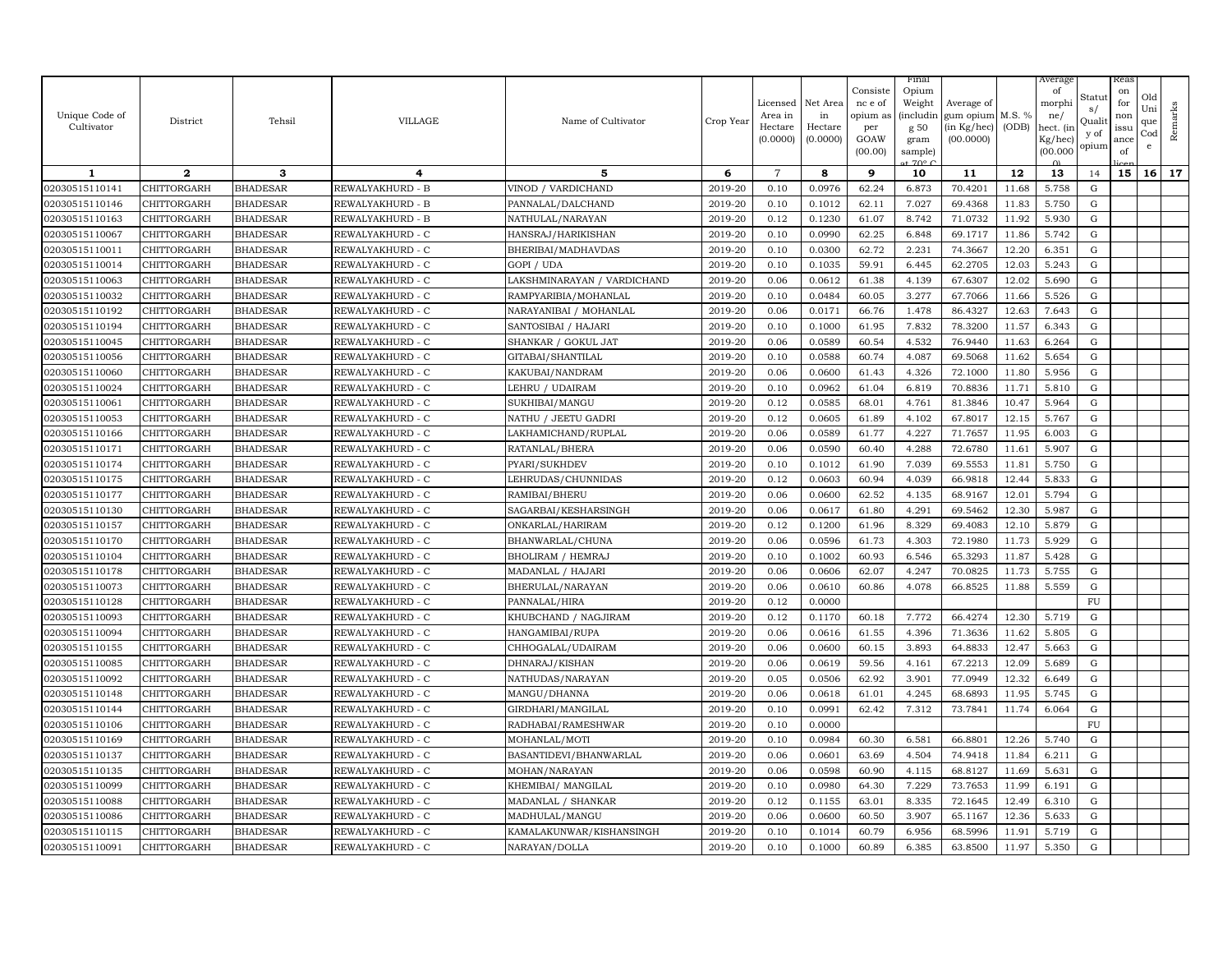| Unique Code of<br>Cultivator | District       | Tehsil          | VILLAGE          | Name of Cultivator           | Crop Year | Licensed<br>Area in<br>Hectare<br>(0.0000) | Net Area<br>in<br>Hectare<br>(0.0000) | Consiste<br>nc e of<br>opium as<br>per<br>GOAW<br>(00.00) | Final<br>Opium<br>Weight<br><i>(includin</i><br>g 50<br>gram<br>sample]<br>$70^\circ$ | Average of<br>gum opium M.S. %<br>(in Kg/hec)<br>(00.0000) | (ODB) | Average<br>of<br>morphi<br>ne/<br>hect. (in<br>Kg/hec<br>(00.000) | Statu<br>s/<br>Quali<br>y of<br>opium | on<br>for<br>nor<br>isst<br>ance<br>of | Dld<br>Uni<br>que<br>Cod | Remarks |
|------------------------------|----------------|-----------------|------------------|------------------------------|-----------|--------------------------------------------|---------------------------------------|-----------------------------------------------------------|---------------------------------------------------------------------------------------|------------------------------------------------------------|-------|-------------------------------------------------------------------|---------------------------------------|----------------------------------------|--------------------------|---------|
| -1                           | $\overline{2}$ | з               | 4                | 5                            | 6         | $\overline{7}$                             | 8                                     | 9                                                         | 10                                                                                    | 11                                                         | 12    | 13                                                                | 14                                    | 15                                     | 16 <sup>1</sup>          | 17      |
| 02030515110127               | CHITTORGARH    | <b>BHADESAR</b> | REWALYAKHURD - C | SOHANLAL/VARDICHAND          | 2019-20   | 0.12                                       | 0.0492                                | 59.77                                                     | 3.509                                                                                 | 71.3211                                                    | 12.30 | 6.141                                                             | G                                     |                                        |                          |         |
| 02030515110165               | CHITTORGARH    | <b>BHADESAR</b> | REWALYAKHURD - C | BHAGWANLAL/RUPA              | 2019-20   | 0.12                                       | 0.1127                                | 58.52                                                     | 7.415                                                                                 | 65.7941                                                    | 12.18 | 5.610                                                             | G                                     |                                        |                          |         |
| 02030515110124               | CHITTORGARH    | <b>BHADESAR</b> | REWALYAKHURD - C | SUNDERBAI / MADHO            | 2019-20   | 0.05                                       | 0.0504                                | 61.11                                                     | 3.509                                                                                 | 69.6230                                                    | 12.27 | 5.981                                                             | G                                     |                                        |                          |         |
| 02030515110007               | CHITTORGARH    | <b>BHADESAR</b> | REWALYAKHURD - C | SOSARBAI/ MOHAN / GULABIBAI  | 2019-20   | 0.05                                       | 0.0473                                | 64.00                                                     | 3.328                                                                                 | 70.3594                                                    | 11.64 | 5.733                                                             | ${\rm G}$                             |                                        |                          |         |
| 02030515111028               | CHITTORGARH    | <b>BHADESAR</b> | RUPAKHEDI,BDS    | BHERULAL / HAZARILAL         | 2019-20   | 0.05                                       | 0.0502                                | 59.23                                                     | 3.689                                                                                 | 73.4861                                                    | 12.95 | 6.662                                                             | G                                     |                                        |                          |         |
| 02030515111003               | CHITTORGARH    | <b>BHADESAR</b> | RUPAKHEDI,BDS    | JAMKUBAI / HARLAL            | 2019-20   | 0.06                                       | 0.0598                                | 57.76                                                     | 4.175                                                                                 | 69.8161                                                    | 12.97 | 6.339                                                             | G                                     |                                        |                          |         |
| 02030515111014               | CHITTORGARH    | <b>BHADESAR</b> | RUPAKHEDI,BDS    | NARAYAN / GIRDHARI           | 2019-20   | 0.06                                       | 0.0597                                | 60.71                                                     | 4.414                                                                                 | 73.9363                                                    | 12.21 | 6.320                                                             | ${\rm G}$                             |                                        |                          |         |
| 02030515111039               | CHITTORGARH    | <b>BHADESAR</b> | RUPAKHEDI,BDS    | ONKAR / NATHU                | 2019-20   | 0.06                                       | 0.0566                                | 57.26                                                     | 4.188                                                                                 | 73.9929                                                    | 12.57 | 6.511                                                             | $\mathbf G$                           |                                        |                          |         |
| 02030515111040               | CHITTORGARH    | <b>BHADESAR</b> | RUPAKHEDI, BDS   | SHANKAR / DALU               | 2019-20   | 0.06                                       | 0.0000                                |                                                           |                                                                                       |                                                            |       |                                                                   | ${\rm FU}$                            |                                        |                          |         |
| 02030515111075               | CHITTORGARH    | <b>BHADESAR</b> | RUPAKHEDI,BDS    | RAMCHANDR/BHUWAN             | 2019-20   | 0.06                                       | 0.0598                                | 58.30                                                     | 4.023                                                                                 | 67.2742                                                    | 13.00 | 6.122                                                             | G                                     |                                        |                          |         |
| 02030515111058               | CHITTORGARH    | <b>BHADESAR</b> | RUPAKHEDI,BDS    | SHOBHALAL / NANURAM,         | 2019-20   | 0.12                                       | 0.1162                                | 60.35                                                     | 8.699                                                                                 | 74.8623                                                    | 12.13 | 6.357                                                             | G                                     |                                        |                          |         |
| 02030515111047               | CHITTORGARH    | <b>BHADESAR</b> | RUPAKHEDI, BDS   | DHANRAJ / SHOLA              | 2019-20   | 0.12                                       | 0.1225                                | 58.55                                                     | 8.431                                                                                 | 68.8245                                                    | 12.42 | 5.984                                                             | ${\rm G}$                             |                                        |                          |         |
| 02030515111011               | CHITTORGARH    | <b>BHADESAR</b> | RUPAKHEDI, BDS   | DEVILAL / DALICHAND          | 2019-20   | 0.10                                       | 0.0968                                | 60.47                                                     | 7.783                                                                                 | 80.4029                                                    | 12.57 | 7.075                                                             | ${\rm G}$                             |                                        |                          |         |
| 02030515111038               | CHITTORGARH    | <b>BHADESAR</b> | RUPAKHEDI,BDS    | CHOGA / GANGA                | 2019-20   | 0.06                                       | 0.0594                                | 59.58                                                     | 4.324                                                                                 | 72.7946                                                    | 12.12 | 6.176                                                             | G                                     |                                        |                          |         |
| 02030515111016               | CHITTORGARH    | <b>BHADESAR</b> | RUPAKHEDI,BDS    | ONKAR / PARTHA               | 2019-20   | 0.06                                       | 0.0599                                | 58.62                                                     | 4.581                                                                                 | 76.4775                                                    | 12.59 | 6.740                                                             | ${\rm G}$                             |                                        |                          |         |
| 02030515111021               | CHITTORGARH    | <b>BHADESAR</b> | RUPAKHEDI, BDS   | ONKARLAL / DULICHAND         | 2019-20   | 0.12                                       | 0.1178                                | 59.48                                                     | 8.174                                                                                 | 69.3888                                                    | 12.53 | 6.086                                                             | ${\rm G}$                             |                                        |                          |         |
| 02030515111033               | CHITTORGARH    | <b>BHADESAR</b> | RUPAKHEDI, BDS   | MATHURALAL / KISHANLAL       | 2019-20   | 0.06                                       | 0.0581                                | 58.66                                                     | 4.617                                                                                 | 79.4664                                                    | 12.26 | 6.820                                                             | G                                     |                                        |                          |         |
| 02030515111050               | CHITTORGARH    | <b>BHADESAR</b> | RUPAKHEDI, BDS   | BALURAM / CHAMPA             | 2019-20   | 0.10                                       | 0.0973                                | 61.45                                                     | 6.997                                                                                 | 71.9116                                                    | 11.70 | 5.889                                                             | G                                     |                                        |                          |         |
| 02030515111053               | CHITTORGARH    | <b>BHADESAR</b> | RUPAKHEDI, BDS   | <b>BHERU / ONKAR</b>         | 2019-20   | 0.10                                       | 0.0924                                | 59.48                                                     | 6.866                                                                                 | 74.3074                                                    | 12.37 | 6.434                                                             | ${\bf G}$                             |                                        |                          |         |
| 02030515111007               | CHITTORGARH    | <b>BHADESAR</b> | RUPAKHEDI, BDS   | BHERULAL / RAMLAL            | 2019-20   | 0.06                                       | 0.0606                                | 60.12                                                     | 4.389                                                                                 | 72.4257                                                    | 12.31 | 6.241                                                             | ${\bf G}$                             |                                        |                          |         |
| 02030515111059               | CHITTORGARH    | <b>BHADESAR</b> | RUPAKHEDI,BDS    | RAMESHVAR / KALU             | 2019-20   | 0.06                                       | 0.0601                                | 59.99                                                     | 4.191                                                                                 | 69.7338                                                    | 11.94 | 5.828                                                             | G                                     |                                        |                          |         |
| 02030515111062               | CHITTORGARH    | <b>BHADESAR</b> | RUPAKHEDI,BDS    | PRBHU / PARTHU               | 2019-20   | 0.10                                       | 0.0982                                | 59.01                                                     | 7.359                                                                                 | 74.9389                                                    | 12.52 | 6.568                                                             | G                                     |                                        |                          |         |
| 02030515111018               | CHITTORGARH    | <b>BHADESAR</b> | RUPAKHEDI,BDS    | GOPIBAI/VARDA                | 2019-20   | 0.12                                       | 0.1180                                | 58.30                                                     | 8.004                                                                                 | 67.8305                                                    | 11.80 | 5.603                                                             | G                                     |                                        |                          |         |
| 02030515111052               | CHITTORGARH    | <b>BHADESAR</b> | RUPAKHEDI, BDS   | RAMESHVAR / CHAMPA           | 2019-20   | 0.06                                       | 0.0599                                | 62.41                                                     | 4.476                                                                                 | 74.7245                                                    | 11.91 | 6.229                                                             | ${\rm G}$                             |                                        |                          |         |
| 02030515111074               | CHITTORGARH    | <b>BHADESAR</b> | RUPAKHEDI,BDS    | HANSRAJ / ONKAR              | 2019-20   | 0.05                                       | 0.0502                                | 59.94                                                     | 4.016                                                                                 | 80.0000                                                    | 12.18 | 6.821                                                             | G                                     |                                        |                          |         |
| 02030515111070               | CHITTORGARH    | <b>BHADESAR</b> | RUPAKHEDI, BDS   | BHERULAL/NATHU               | 2019-20   | 0.06                                       | 0.0594                                | 58.47                                                     | 4.502                                                                                 | 75.7912                                                    | 12.18 | 6.462                                                             | G                                     |                                        |                          |         |
| 02030515112003               | CHITTORGARH    | <b>BHADESAR</b> | <b>SAGWADIYA</b> | <b>BADAMI / KESHU</b>        | 2019-20   | 0.05                                       | 0.0462                                | 60.22                                                     | 3.458                                                                                 | 74.8485                                                    | 11.76 | 6.162                                                             | ${\rm G}$                             |                                        |                          |         |
| 02030515112009               | CHITTORGARH    | <b>BHADESAR</b> | <b>SAGWADIYA</b> | GAFUR MO. / JIVAN KHAN       | 2019-20   | 0.10                                       | 0.0905                                | 63.33                                                     | 6.297                                                                                 | 69.5801                                                    | 11.84 | 5.767                                                             | ${\rm G}$                             |                                        |                          |         |
| 02030515112011               | CHITTORGARH    | <b>BHADESAR</b> | SAGWADIYA        | IMAMBAKSH / JAMALUDDIN       | 2019-20   | 0.10                                       | 0.1010                                | 62.41                                                     | 6.696                                                                                 | 66.2970                                                    | 11.39 | 5.286                                                             | G                                     |                                        |                          |         |
| 02030515112037               | CHITTORGARH    | <b>BHADESAR</b> | SAGWADIYA        | <b>OBAL / JIVANKHAN</b>      | 2019-20   | 0.12                                       | 0.1133                                | 61.09                                                     | 7.601                                                                                 | 67.0874                                                    | 12.18 | 5.720                                                             | $\mathbf G$                           |                                        |                          |         |
| 02030515112016               | CHITTORGARH    | <b>BHADESAR</b> | SAGWADIYA        | AZAD HUSSAIN / IMAMBUX BAKSH | 2019-20   | 0.10                                       | 0.0980                                | 63.09                                                     | 6.940                                                                                 | 70.8163                                                    | 11.54 | 5.720                                                             | ${\rm G}$                             |                                        |                          |         |
| 02030515112001               | CHITTORGARH    | <b>BHADESAR</b> | SAGWADIYA        | KHATIJA / IMAMBAKSH          | 2019-20   | 0.12                                       | 0.1137                                | 61.79                                                     | 7.662                                                                                 | 67.3879                                                    | 11.77 | 5.552                                                             | ${\rm G}$                             |                                        |                          |         |
| 02030515112033               | CHITTORGARH    | <b>BHADESAR</b> | SAGWADIYA        | MAKBUL AHMED / HASAN KHAN    | 2019-20   | 0.10                                       | 0.0972                                | 60.47                                                     | 6.686                                                                                 | 68.7860                                                    | 11.79 | 5.677                                                             | $\mathbf G$                           |                                        |                          |         |
| 02030515112012               | CHITTORGARH    | <b>BHADESAR</b> | <b>SAGWADIYA</b> | RAMIBAI / PARTHU             | 2019-20   | 0.12                                       | 0.0627                                | 62.00                                                     | 4.269                                                                                 | 68.0861                                                    | 11.82 | 5.634                                                             | G                                     |                                        |                          |         |
| 02030515112026               | CHITTORGARH    | <b>BHADESAR</b> | <b>SAGWADIYA</b> | SHANTILAL / RUPLAL           | 2019-20   | 0.10                                       | 0.0994                                | 61.32                                                     | 7.061                                                                                 | 71.0362                                                    | 11.92 | 5.927                                                             | G                                     |                                        |                          |         |
| 02030515112035               | CHITTORGARH    | <b>BHADESAR</b> | SAGWADIYA        | MO. HUSSAIN / ALLAH BAKSH    | 2019-20   | 0.12                                       | 0.1181                                | 61.61                                                     | 8.053                                                                                 | 68.1880                                                    | 11.75 | 5.609                                                             | G                                     |                                        |                          |         |
| 02030515113015               | CHITTORGARH    | <b>BHADESAR</b> | SARLAI           | HUDI BAI / DOLATRAM          | 2019-20   | 0.05                                       | 0.0498                                | 57.67                                                     | 3.394                                                                                 | 68.1526                                                    | 12.52 | 5.973                                                             | G                                     |                                        |                          |         |
| 02030515113024               | CHITTORGARH    | <b>BHADESAR</b> | SARLAI           | SHYANI / HARLAL              | 2019-20   | 0.05                                       | 0.0525                                | 61.22                                                     | 3.594                                                                                 | 68.4571                                                    | 11.74 | 5.627                                                             | G                                     |                                        |                          |         |
| 02030515113028               | CHITTORGARH    | <b>BHADESAR</b> | SARLAI           | BHAGAWANI / HIRALAL          | 2019-20   | 0.05                                       | 0.0513                                | 61.35                                                     | 3.164                                                                                 | 61.6764                                                    | 12.00 | 5.181                                                             | G                                     |                                        |                          |         |
| 02030515113035               | CHITTORGARH    | <b>BHADESAR</b> | SARLAI           | RAMCHANDRA/BHAGIRATH         | 2019-20   | 0.05                                       | 0.0494                                | 61.72                                                     | 3.254                                                                                 | 65.8704                                                    | 12.05 | 5.555                                                             | G                                     |                                        |                          |         |
| 02030515113027               | CHITTORGARH    | <b>BHADESAR</b> | SARLAI           | NARAYANLAL/BHAGIRATH         | 2019-20   | 0.05                                       | 0.0504                                | 61.65                                                     | 3.347                                                                                 | 66.4087                                                    | 12.17 | 5.657                                                             | G                                     |                                        |                          |         |
| 02030515113041               | CHITTORGARH    | <b>BHADESAR</b> | <b>SARLAI</b>    | DHAPUBAI / SAVARAM           | 2019-20   | 0.05                                       | 0.0503                                | 59.59                                                     | 3.192                                                                                 | 63.4592                                                    | 12.43 | 5.522                                                             | G                                     |                                        |                          |         |
| 02030515113020               | CHITTORGARH    | <b>BHADESAR</b> | <b>SARLAI</b>    | MOHANLAL / RAMCHANDRA        | 2019-20   | 0.10                                       | 0.1000                                | 57.58                                                     | 6.819                                                                                 | 68.1900                                                    | 12.38 | 5.909                                                             | ${\rm G}$                             |                                        |                          |         |
| 02030515113010               | CHITTORGARH    | <b>BHADESAR</b> | <b>SARLAI</b>    | NANURAM / RAMSHUKH           | 2019-20   | 0.06                                       | 0.0605                                | 59.22                                                     | 4.120                                                                                 | 68.0992                                                    | 12.06 | 5.749                                                             | ${\rm G}$                             |                                        |                          |         |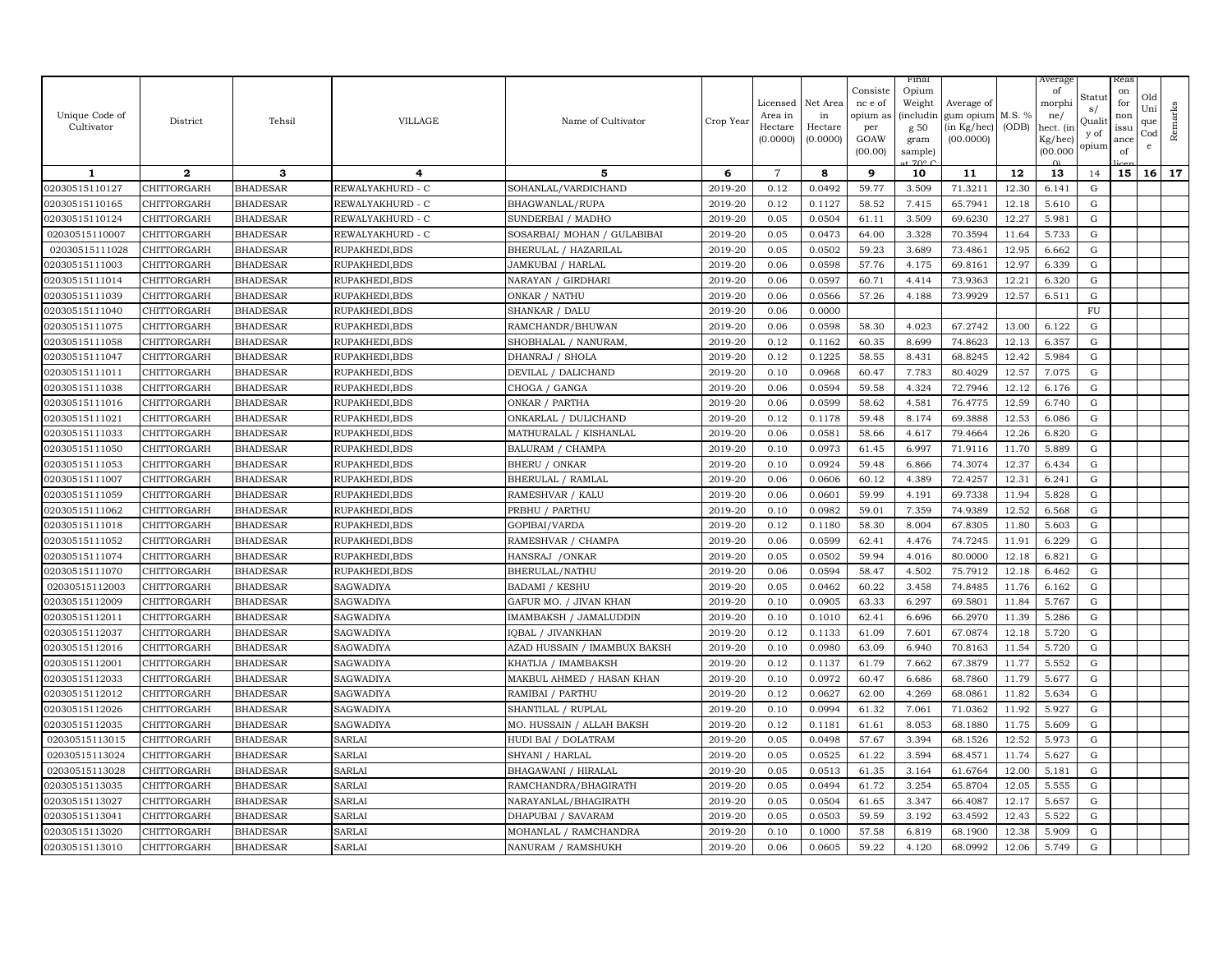| Unique Code of<br>Cultivator | District       | Tehsil          | VILLAGE            | Name of Cultivator          | Crop Year | Licensed<br>Area in<br>Hectare<br>(0.0000) | Net Area<br>in<br>Hectare<br>(0.0000) | Consiste<br>nc e of<br>opium as<br>per<br>GOAW<br>(00.00) | Final<br>Opium<br>Weight<br><i>(includin</i><br>g 50<br>gram<br>sample]<br>$70^\circ$ | Average of<br>gum opium M.S. %<br>(in Kg/hec)<br>(00.0000) | (ODB) | Averag<br>of<br>morphi<br>ne/<br>hect. (in<br>Kg/hec<br>(00.000) | Statu<br>s/<br>Quali<br>y of<br>opium | on<br>for<br>noi<br>isst<br>ance<br>of | Dld<br>Uni<br>que<br>Cod | Remarks |
|------------------------------|----------------|-----------------|--------------------|-----------------------------|-----------|--------------------------------------------|---------------------------------------|-----------------------------------------------------------|---------------------------------------------------------------------------------------|------------------------------------------------------------|-------|------------------------------------------------------------------|---------------------------------------|----------------------------------------|--------------------------|---------|
| -1                           | $\overline{2}$ | з               | 4                  | 5                           | 6         | $\overline{7}$                             | 8                                     | 9                                                         | 10                                                                                    | 11                                                         | 12    | 13                                                               | 14                                    | 15                                     | 16 <sup>1</sup>          | 17      |
| 02030515113008               | CHITTORGARH    | <b>BHADESAR</b> | SARLAI             | DHAPUBAI/MOTILAL            | 2019-20   | 0.06                                       | 0.0627                                | 59.09                                                     | 4.516                                                                                 | 72.0255                                                    | 12.44 | 6.272                                                            | G                                     |                                        |                          |         |
| 02030515113005               | CHITTORGARH    | <b>BHADESAR</b> | <b>SARLAI</b>      | BALURAM / DALCHAND          | 2019-20   | 0.06                                       | 0.0630                                | 61.16                                                     | 4.211                                                                                 | 66.8413                                                    | 11.63 | 5.442                                                            | G                                     |                                        |                          |         |
| 02030515113014               | CHITTORGARH    | <b>BHADESAR</b> | SARLAI             | PYARA / GOKAL               | 2019-20   | 0.06                                       | 0.0624                                | 62.01                                                     | 4.314                                                                                 | 69.1346                                                    | 11.84 | 5.730                                                            | G                                     |                                        |                          |         |
| 02030515113016               | CHITTORGARH    | <b>BHADESAR</b> | <b>SARLAI</b>      | SHANTILAL / KAJOD           | 2019-20   | 0.12                                       | 0.1247                                | 59.70                                                     | 8.546                                                                                 | 68.5325                                                    | 12.01 | 5.761                                                            | ${\rm G}$                             |                                        |                          |         |
| 02030515113011               | CHITTORGARH    | <b>BHADESAR</b> | SARLAI             | <b>BANSHILAL / KESHURAM</b> | 2019-20   | 0.06                                       | 0.0628                                | 56.90                                                     | 3.650                                                                                 | 58.1210                                                    | 12.92 | 5.256                                                            | G                                     |                                        |                          |         |
| 02030515113013               | CHITTORGARH    | <b>BHADESAR</b> | <b>SARLAI</b>      | KESARBAI / MADHO            | 2019-20   | 0.06                                       | 0.0598                                | 60.89                                                     | 4.054                                                                                 | 67.7926                                                    | 12.19 | 5.784                                                            | G                                     |                                        |                          |         |
| 02030515114005               | CHITTORGARH    | <b>BHADESAR</b> | SEGWA(BHADESAR)    | NARAYAN / DUNGA             | 2019-20   | 0.06                                       | 0.0598                                | 59.66                                                     | 4.270                                                                                 | 71.4047                                                    | 11.70 | 5.848                                                            | ${\rm G}$                             |                                        |                          |         |
| 02030515114003               | CHITTORGARH    | <b>BHADESAR</b> | SEGWA(BHADESAR)    | KISHOR / GANESH JAT         | 2019-20   | 0.10                                       | 0.1014                                | 60.48                                                     | 7.266                                                                                 | 71.6568                                                    | 11.97 | 6.004                                                            | G                                     |                                        |                          |         |
| 02030515114011               | CHITTORGARH    | <b>BHADESAR</b> | SEGWA(BHADESAR)    | GOPIBAI/HIRA                | 2019-20   | 0.06                                       | 0.0600                                | 60.93                                                     | 4.195                                                                                 | 69.9167                                                    | 11.46 | 5.609                                                            | ${\rm G}$                             |                                        |                          |         |
| 02030515114025               | CHITTORGARH    | <b>BHADESAR</b> | SEGWA(BHADESAR)    | KAMRUDDIN / KASMUDDIN       | 2019-20   | 0.06                                       | 0.0000                                |                                                           |                                                                                       |                                                            |       |                                                                  | NS                                    |                                        |                          |         |
| 02030515114009               | CHITTORGARH    | <b>BHADESAR</b> | SEGWA(BHADESAR)    | PRABHUBAI / UDA             | 2019-20   | 0.06                                       | 0.0000                                |                                                           |                                                                                       |                                                            |       |                                                                  | ${\rm FU}$                            |                                        |                          |         |
| 02030515114014               | CHITTORGARH    | <b>BHADESAR</b> | SEGWA(BHADESAR)    | GOKAL/HAJARI                | 2019-20   | 0.06                                       | 0.0600                                | 58.05                                                     | 4.122                                                                                 | 68.7000                                                    | 12.45 | 5.987                                                            | ${\rm G}$                             |                                        |                          |         |
| 02030515116009               | CHITTORGARH    | <b>BHADESAR</b> | SHODHANPURA        | RAEESA / BSHIRKHAN          | 2019-20   | 0.05                                       | 0.0487                                | 60.72                                                     | 3.799                                                                                 | 78.0082                                                    | 11.30 | 6.171                                                            | ${\rm G}$                             |                                        |                          |         |
| 02030515117005               | CHITTORGARH    | <b>BHADESAR</b> | SODAWAS            | DUNGA / HJARI REBARI        | 2019-20   | 0.06                                       | 0.0600                                | 63.44                                                     | 4.078                                                                                 | 67.9667                                                    | 11.19 | 5.324                                                            | G                                     |                                        |                          |         |
| 02030515118045               | CHITTORGARH    | <b>BHADESAR</b> | SOHAN KHEDA        | GANGARAM/BHERA CHAMAR       | 2019-20   | 0.05                                       | 0.0502                                | 59.91                                                     | 3.338                                                                                 | 66.4940                                                    | 12.25 | 5.702                                                            | ${\rm G}$                             |                                        |                          |         |
| 02030515118012               | CHITTORGARH    | <b>BHADESAR</b> | SOHAN KHEDA        | HEERALAL/RAMA               | 2019-20   | 0.10                                       | 0.0991                                | 61.41                                                     | 6.825                                                                                 | 68.8698                                                    | 11.63 | 5.607                                                            | ${\rm G}$                             |                                        |                          |         |
| 02030515118017               | CHITTORGARH    | <b>BHADESAR</b> | SOHAN KHEDA        | KANI/GANGARAM               | 2019-20   | 0.10                                       | 0.1030                                | 59.92                                                     | 7.267                                                                                 | 70.5534                                                    | 11.73 | 5.793                                                            | G                                     |                                        |                          |         |
| 02030515118033               | CHITTORGARH    | <b>BHADESAR</b> | <b>SOHAN KHEDA</b> | KAJOD/DEVA                  | 2019-20   | 0.12                                       | 0.0784                                | 62.32                                                     | 5.805                                                                                 | 74.0434                                                    | 11.86 | 6.147                                                            | G                                     |                                        |                          |         |
| 02030515118047               | CHITTORGARH    | <b>BHADESAR</b> | SOHAN KHEDA        | UDA/BHAGU CHAMAR            | 2019-20   | 0.05                                       | 0.0510                                | 64.13                                                     | 3.555                                                                                 | 69.7059                                                    | 11.98 | 5.845                                                            | ${\rm G}$                             |                                        |                          |         |
| 02030515118004               | CHITTORGARH    | <b>BHADESAR</b> | SOHAN KHEDA        | HIRA / PARSA                | 2019-20   | 0.12                                       | 0.1186                                | 60.64                                                     | 8.082                                                                                 | 68.1450                                                    | 12.40 | 5.915                                                            | ${\bf G}$                             |                                        |                          |         |
| 02030515118010               | CHITTORGARH    | <b>BHADESAR</b> | SOHAN KHEDA        | NARAYAN / BHERA             | 2019-20   | 0.10                                       | 0.1000                                | 56.89                                                     | 6.689                                                                                 | 66.8900                                                    | 12.62 | 5.909                                                            | G                                     |                                        |                          |         |
| 02030515118016               | CHITTORGARH    | <b>BHADESAR</b> | SOHAN KHEDA        | GANGARAM / GOPU             | 2019-20   | 0.12                                       | 0.1189                                | 59.38                                                     | 7.745                                                                                 | 65.1388                                                    | 12.36 | 5.636                                                            | G                                     |                                        |                          |         |
| 02030515118057               | CHITTORGARH    | <b>BHADESAR</b> | SOHAN KHEDA        | GOKAL/SHANKAR               | 2019-20   | 0.12                                       | 0.0638                                | 62.76                                                     | 4.581                                                                                 | 71.8025                                                    | 11.81 | 5.937                                                            | G                                     |                                        |                          |         |
| 02030515118077               | CHITTORGARH    | <b>BHADESAR</b> | SOHAN KHEDA        | KISHANA / DIPCHAND          | 2019-20   | 0.12                                       | 0.1238                                | 59.89                                                     | 8.547                                                                                 | 69.0388                                                    | 12.06 | 5.828                                                            | ${\rm G}$                             |                                        |                          |         |
| 02030515118018               | CHITTORGARH    | <b>BHADESAR</b> | SOHAN KHEDA        | SHORAM / BHAGAWAN GADARI    | 2019-20   | 0.12                                       | 0.0000                                |                                                           |                                                                                       |                                                            |       |                                                                  | FU                                    |                                        |                          |         |
| 02030515118009               | CHITTORGARH    | <b>BHADESAR</b> | <b>SOHAN KHEDA</b> | KESARBAI/NAWLA              | 2019-20   | 0.12                                       | 0.1212                                | 56.84                                                     | 7.893                                                                                 | 65.1238                                                    | 12.47 | 5.684                                                            | G                                     |                                        |                          |         |
| 02030515118002               | CHITTORGARH    | <b>BHADESAR</b> | SOHAN KHEDA        | KASTURIBAI/BHERU            | 2019-20   | 0.12                                       | 0.1188                                | 58.98                                                     | 8.089                                                                                 | 68.0892                                                    | 11.94 | 5.691                                                            | G                                     |                                        |                          |         |
| 02030515118031               | CHITTORGARH    | <b>BHADESAR</b> | SOHAN KHEDA        | PRATHVIRAJ/DEVA             | 2019-20   | 0.10                                       | 0.0990                                | 61.73                                                     | 6.799                                                                                 | 68.6768                                                    | 11.70 | 5.625                                                            | ${\rm G}$                             |                                        |                          |         |
| 02030515118011               | CHITTORGARH    | <b>BHADESAR</b> | SOHAN KHEDA        | GHASI / CHENA               | 2019-20   | 0.10                                       | 0.1000                                | 59.13                                                     | 6.555                                                                                 | 65.5500                                                    | 12.50 | 5.736                                                            | G                                     |                                        |                          |         |
| 02030515118013               | CHITTORGARH    | <b>BHADESAR</b> | SOHAN KHEDA        | ONKARLAL/LACHHIRAM          | 2019-20   | 0.12                                       | 0.1185                                | 63.31                                                     | 8.592                                                                                 | 72.5063                                                    | 11.23 | 5.700                                                            | ${\rm G}$                             |                                        |                          |         |
| 02030515118040               | CHITTORGARH    | <b>BHADESAR</b> | SOHAN KHEDA        | SHANKAR / HAJARI            | 2019-20   | 0.05                                       | 0.0000                                |                                                           |                                                                                       |                                                            |       |                                                                  | ${\rm FU}$                            |                                        |                          |         |
| 02030515118041               | CHITTORGARH    | <b>BHADESAR</b> | SOHAN KHEDA        | NARAYAN/PARTAP              | 2019-20   | 0.12                                       | 0.0000                                |                                                           |                                                                                       |                                                            |       |                                                                  | ${\rm FU}$                            |                                        |                          |         |
| 02030515118043               | CHITTORGARH    | <b>BHADESAR</b> | SOHAN KHEDA        | RAMIBAI/MAEGHA              | 2019-20   | 0.10                                       | 0.0955                                | 60.51                                                     | 6.483                                                                                 | 67.8848                                                    | 11.73 | 5.574                                                            | G                                     |                                        |                          |         |
| 02030515118038               | CHITTORGARH    | <b>BHADESAR</b> | <b>SOHAN KHEDA</b> | RATANLAL/PRATAP             | 2019-20   | 0.12                                       | 0.0000                                |                                                           |                                                                                       |                                                            |       |                                                                  | ${\rm FU}$                            |                                        |                          |         |
| 02030515118060               | CHITTORGARH    | <b>BHADESAR</b> | SOHAN KHEDA        | KISHANA/JAYCHAND            | 2019-20   | 0.12                                       | 0.1220                                | 60.02                                                     | 7.828                                                                                 | 64.1639                                                    | 12.45 | 5.592                                                            | G                                     |                                        |                          |         |
| 02030515118048               | CHITTORGARH    | <b>BHADESAR</b> | SOHAN KHEDA        | RAMESHWAR/BHERULAL/SALAGRAM | 2019-20   | 0.12                                       | 0.0000                                |                                                           |                                                                                       |                                                            |       |                                                                  | ${\rm FU}$                            |                                        |                          |         |
| 02030515118006               | CHITTORGARH    | <b>BHADESAR</b> | SOHAN KHEDA        | RODILAL/KISHANA             | 2019-20   | 0.12                                       | 0.1166                                | 64.80                                                     | 7.933                                                                                 | 68.0360                                                    | 13.71 | 6.530                                                            | G                                     |                                        |                          |         |
| 02030515118020               | CHITTORGARH    | <b>BHADESAR</b> | SOHAN KHEDA        | RATAN / CHUNA               | 2019-20   | 0.05                                       | 0.0510                                | 60.87                                                     | 3.557                                                                                 | 69.7451                                                    | 12.11 | 5.912                                                            | G                                     |                                        |                          |         |
| 02030515118019               | CHITTORGARH    | <b>BHADESAR</b> | SOHAN KHEDA        | NARAYAN/TOLURAM             | 2019-20   | 0.12                                       | 0.1180                                | 61.24                                                     | 8.460                                                                                 | 71.6949                                                    | 11.74 | 5.892                                                            | G                                     |                                        |                          |         |
| 02030515118028               | CHITTORGARH    | <b>BHADESAR</b> | SOHAN KHEDA        | MADHAVLAL/PARTHA LOHAR      | 2019-20   | 0.10                                       | 0.0986                                | 64.74                                                     | 7.242                                                                                 | 73.4483                                                    | 12.62 | 6.488                                                            | G                                     |                                        |                          |         |
| 02030515118030               | CHITTORGARH    | <b>BHADESAR</b> | SOHAN KHEDA        | BALIBAI/PARTHA              | 2019-20   | 0.06                                       | 0.0000                                |                                                           |                                                                                       |                                                            |       |                                                                  | ${\rm FU}$                            |                                        |                          |         |
| 02030515118056               | CHITTORGARH    | <b>BHADESAR</b> | SOHAN KHEDA        | MADHU/CHUNA                 | 2019-20   | 0.10                                       | 0.1003                                | 58.44                                                     | 6.562                                                                                 | 65.4237                                                    | 12.15 | 5.564                                                            | G                                     |                                        |                          |         |
| 02030515118044               | CHITTORGARH    | <b>BHADESAR</b> | SOHAN KHEDA        | SHANTILAL / LAKHMA          | 2019-20   | 0.05                                       | 0.0000                                |                                                           |                                                                                       |                                                            |       |                                                                  | ${\rm FU}$                            |                                        |                          |         |
| 02030515119067               | CHITTORGARH    | <b>BHADESAR</b> | SOMAWAS            | MATHARI BAI / KALU          | 2019-20   | 0.05                                       | 0.0486                                | 61.55                                                     | 3.570                                                                                 | 73.4568                                                    | 11.21 | 5.764                                                            | ${\rm G}$                             |                                        |                          |         |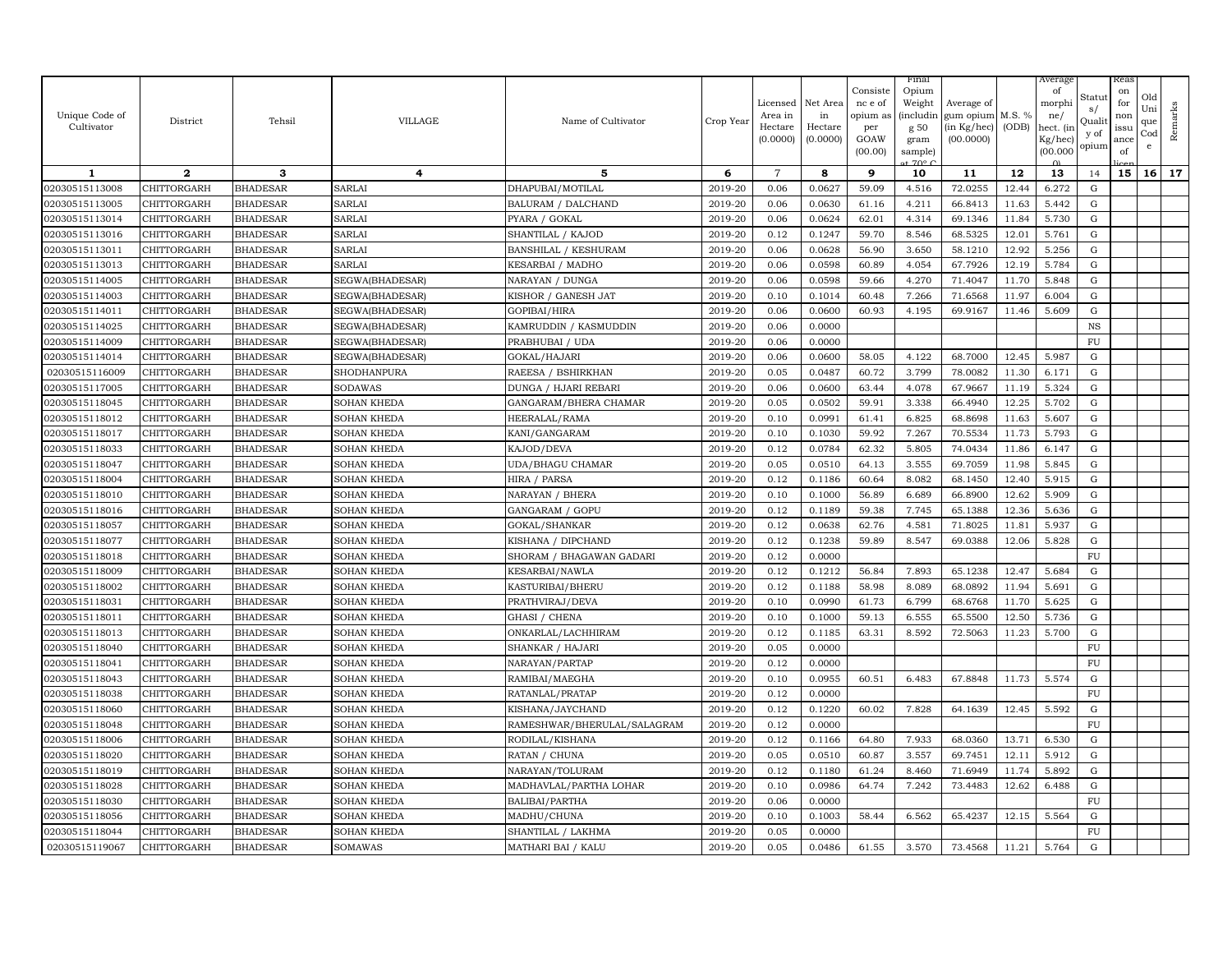| Unique Code of<br>Cultivator | District       | Tehsil          | VILLAGE        | Name of Cultivator             | Crop Year | Licensed<br>Area in<br>Hectare<br>(0.0000) | Net Area<br>in<br>Hectare<br>(0.0000) | Consiste<br>nc e of<br>opium as<br>per<br>GOAW<br>(00.00) | Final<br>Opium<br>Weight<br><i>(includin</i><br>g 50<br>gram<br>sample)<br>70° | Average of<br>gum opium M.S. %<br>(in Kg/hec)<br>(00.0000) | (ODB) | Averag<br>of<br>morphi<br>ne/<br>hect. (in<br>Kg/hec<br>(00.000) | Statut<br>s/<br>Quali<br>y of<br>opium | on<br>for<br>nor<br>isst<br>ance<br>of | Old<br>Uni<br>que<br>Cod | Remarks |
|------------------------------|----------------|-----------------|----------------|--------------------------------|-----------|--------------------------------------------|---------------------------------------|-----------------------------------------------------------|--------------------------------------------------------------------------------|------------------------------------------------------------|-------|------------------------------------------------------------------|----------------------------------------|----------------------------------------|--------------------------|---------|
| -1                           | $\overline{2}$ | з               | 4              | 5                              | 6         | $\overline{7}$                             | 8                                     | 9                                                         | 10                                                                             | 11                                                         | 12    | 13                                                               | 14                                     | 15                                     | 16                       | 17      |
| 02030515119026               | CHITTORGARH    | <b>BHADESAR</b> | SOMAWAS        | NARANI / PYARA                 | 2019-20   | 0.05                                       | 0.0500                                | 62.19                                                     | 3.483                                                                          | 69.6600                                                    | 12.54 | 6.114                                                            | G                                      |                                        |                          |         |
| 02030515119065               | CHITTORGARH    | <b>BHADESAR</b> | SOMAWAS        | AMBALAL / SWA / HAWA           | 2019-20   | 0.05                                       | 0.0480                                | 58.74                                                     | 3.323                                                                          | 69.2292                                                    | 11.37 | 5.510                                                            | G                                      |                                        |                          |         |
| 02030515119027               | CHITTORGARH    | <b>BHADESAR</b> | SOMAWAS        | MANGIBAI / CHAMPA              | 2019-20   | 0.05                                       | 0.0481                                | 59.00                                                     | 3.599                                                                          | 74.8233                                                    | 11.97 | 6.269                                                            | G                                      |                                        |                          |         |
| 02030515119053               | CHITTORGARH    | <b>BHADESAR</b> | SOMAWAS        | <b>UDAILAL / BHERU / GEHRI</b> | 2019-20   | 0.05                                       | 0.0502                                | 57.47                                                     | 3.407                                                                          | 67.8685                                                    | 11.62 | 5.521                                                            | ${\rm G}$                              |                                        |                          |         |
| 02030515119002               | CHITTORGARH    | <b>BHADESAR</b> | SOMAWAS        | SOHANI BAI / BHAGWANA          | 2019-20   | 0.05                                       | 0.0505                                | 58.37                                                     | 3.652                                                                          | 72.3168                                                    | 11.98 | 6.065                                                            | G                                      |                                        |                          |         |
| 02030515119007               | CHITTORGARH    | <b>BHADESAR</b> | SOMAWAS        | JAICHAND / HIRA                | 2019-20   | 0.05                                       | 0.0501                                | 58.43                                                     | 3.214                                                                          | 64.1517                                                    | 11.84 | 5.316                                                            | G                                      |                                        |                          |         |
| 02030515119029               | CHITTORGARH    | <b>BHADESAR</b> | SOMAWAS        | BANSHIBAI/SHANKAR              | 2019-20   | 0.05                                       | 0.0488                                | 62.97                                                     | 3.400                                                                          | 69.6721                                                    | 11.64 | 5.678                                                            | G                                      |                                        |                          |         |
| 02030515119066               | CHITTORGARH    | <b>BHADESAR</b> | SOMAWAS        | KHUMAN / BHAGCHAND             | 2019-20   | 0.10                                       | 0.0968                                | 57.99                                                     | 6.048                                                                          | 62.4793                                                    | 12.14 | 5.309                                                            | G                                      |                                        |                          |         |
| 02030515119045               | CHITTORGARH    | <b>BHADESAR</b> | SOMAWAS        | DEVILAL / RAMAJI               | 2019-20   | 0.06                                       | 0.0585                                | 62.19                                                     | 4.042                                                                          | 69.0940                                                    | 12.59 | 6.090                                                            | ${\rm G}$                              |                                        |                          |         |
| 02030515119004               | CHITTORGARH    | <b>BHADESAR</b> | SOMAWAS        | <b>BHERA / KHUMAN</b>          | 2019-20   | 0.05                                       | 0.0490                                | 59.32                                                     | 3.796                                                                          | 77.4694                                                    | 12.14 | 6.584                                                            | G                                      |                                        |                          |         |
| 02030515119049               | CHITTORGARH    | <b>BHADESAR</b> | SOMAWAS        | GASHI / CHATRA                 | 2019-20   | 0.06                                       | 0.0585                                | 57.87                                                     | 3.662                                                                          | 62.5983                                                    | 12.11 | 5.307                                                            | G                                      |                                        |                          |         |
| 02030515119012               | CHITTORGARH    | <b>BHADESAR</b> | SOMAWAS        | RUPIBAI / RAMA                 | 2019-20   | 0.06                                       | 0.0583                                | 56.87                                                     | 3.705                                                                          | 63.5506                                                    | 11.85 | 5.271                                                            | ${\rm G}$                              |                                        |                          |         |
| 02030515119019               | CHITTORGARH    | <b>BHADESAR</b> | SOMAWAS        | GOPILAL / DEVAJI               | 2019-20   | 0.10                                       | 0.0978                                | 57.94                                                     | 6.647                                                                          | 67.9652                                                    | 12.15 | 5.780                                                            | ${\rm G}$                              |                                        |                          |         |
| 02030515119017               | CHITTORGARH    | <b>BHADESAR</b> | SOMAWAS        | LAKHMA / BHAGWAN               | 2019-20   | 0.06                                       | 0.0592                                | 59.56                                                     | 3.982                                                                          | 67.2635                                                    | 12.21 | 5.749                                                            | G                                      |                                        |                          |         |
| 02030515119050               | CHITTORGARH    | <b>BHADESAR</b> | SOMAWAS        | SHANKAR / NARAYAN              | 2019-20   | 0.10                                       | 0.0995                                | 58.06                                                     | 6.727                                                                          | 67.6080                                                    | 12.26 | 5.802                                                            | ${\rm G}$                              |                                        |                          |         |
| 02030515119016               | CHITTORGARH    | <b>BHADESAR</b> | SOMAWAS        | UDA / BHAGWAN DANGI            | 2019-20   | 0.06                                       | 0.0000                                |                                                           |                                                                                |                                                            |       |                                                                  | $_{\rm NS}$                            |                                        |                          |         |
| 02030515119069               | CHITTORGARH    | <b>BHADESAR</b> | SOMAWAS        | BHANWARSINGH / HARISINGH       | 2019-20   | 0.06                                       | 0.0619                                | 57.46                                                     | 3.563                                                                          | 57.5606                                                    | 16.60 | 6.688                                                            | G                                      |                                        |                          |         |
| 02030515119043               | CHITTORGARH    | <b>BHADESAR</b> | SOMAWAS        | NOJIBAI/KHUMA                  | 2019-20   | 0.06                                       | 0.0603                                | 63.66                                                     | 4.311                                                                          | 71.4925                                                    | 11.53 | 5.770                                                            | G                                      |                                        |                          |         |
| 02030515119064               | CHITTORGARH    | <b>BHADESAR</b> | SOMAWAS        | DUNGARSINGH / RATANSINGH       | 2019-20   | 0.06                                       | 0.0600                                | 56.61                                                     | 4.035                                                                          | 67.2500                                                    | 12.63 | 5.946                                                            | ${\rm G}$                              |                                        |                          |         |
| 02030515119008               | CHITTORGARH    | <b>BHADESAR</b> | SOMAWAS        | BHANWARLAL/NARAYAN             | 2019-20   | 0.12                                       | 0.1165                                | 56.61                                                     | 7.650                                                                          | 65.6652                                                    | 12.42 | 5.709                                                            | ${\rm G}$                              |                                        |                          |         |
| 02030515119011               | CHITTORGARH    | <b>BHADESAR</b> | SOMAWAS        | BHAGGA / POKHAR                | 2019-20   | 0.06                                       | 0.0570                                | 59.68                                                     | 3.973                                                                          | 69.7018                                                    | 11.85 | 5.782                                                            | G                                      |                                        |                          |         |
| 02030515119034               | CHITTORGARH    | <b>BHADESAR</b> | SOMAWAS        | RAMA / HIRA DANGI              | 2019-20   | 0.06                                       | 0.0582                                | 59.56                                                     | 3.880                                                                          | 66.6667                                                    | 11.67 | 5.446                                                            | G                                      |                                        |                          |         |
| 02030515119035               | CHITTORGARH    | <b>BHADESAR</b> | SOMAWAS        | CHOGA / HIRA                   | 2019-20   | 0.10                                       | 0.0949                                | 57.32                                                     | 6.313                                                                          | 66.5227                                                    | 11.72 | 5.458                                                            | G                                      |                                        |                          |         |
| 02030515119036               | CHITTORGARH    | <b>BHADESAR</b> | SOMAWAS        | GOKAL / RATNA                  | 2019-20   | 0.06                                       | 0.0610                                | 58.88                                                     | 4.433                                                                          | 72.6721                                                    | 11.74 | 5.972                                                            | ${\rm G}$                              |                                        |                          |         |
| 02030515119047               | CHITTORGARH    | <b>BHADESAR</b> | SOMAWAS        | BHAGWANA / HEMRAJ              | 2019-20   | 0.06                                       | 0.0574                                | 54.27                                                     | 3.652                                                                          | 63.6237                                                    | 12.62 | 5.620                                                            | ${\rm G}$                              |                                        |                          |         |
| 02030515119054               | CHITTORGARH    | <b>BHADESAR</b> | <b>SOMAWAS</b> | BHERU / NANDA                  | 2019-20   | 0.06                                       | 0.0000                                |                                                           |                                                                                |                                                            |       |                                                                  | $_{\rm NS}$                            |                                        |                          |         |
| 02030515119055               | CHITTORGARH    | <b>BHADESAR</b> | SOMAWAS        | TARACHAND / UDA                | 2019-20   | 0.06                                       | 0.0582                                | 55.73                                                     | 3.447                                                                          | 59.2268                                                    | 12.02 | 4.984                                                            | G                                      |                                        |                          |         |
| 02030515119063               | CHITTORGARH    | <b>BHADESAR</b> | SOMAWAS        | MAGNIBAI / SHANKAR             | 2019-20   | 0.06                                       | 0.0590                                | 57.99                                                     | 3.670                                                                          | 62.2034                                                    | 11.97 | 5.212                                                            | ${\rm G}$                              |                                        |                          |         |
| 02030515119073               | CHITTORGARH    | <b>BHADESAR</b> | SOMAWAS        | VARDA / HEMA(KALU)             | 2019-20   | 0.06                                       | 0.0564                                | 61.26                                                     | 4.061                                                                          | 72.0035                                                    | 11.48 | 5.786                                                            | G                                      |                                        |                          |         |
| 02030515119077               | CHITTORGARH    | <b>BHADESAR</b> | SOMAWAS        | MEGHA / SHANKAR                | 2019-20   | 0.12                                       | 0.1223                                | 53.55                                                     | 7.015                                                                          | 57.3590                                                    | 15.22 | 6.111                                                            | $\mathbf G$                            |                                        |                          |         |
| 02030515119080               | CHITTORGARH    | <b>BHADESAR</b> | SOMAWAS        | NANURAM / CHAMPA               | 2019-20   | 0.06                                       | 0.0612                                | 58.07                                                     | 3.940                                                                          | 64.3791                                                    | 12.19 | 5.494                                                            | ${\rm G}$                              |                                        |                          |         |
| 02030515120004               | CHITTORGARH    | <b>BHADESAR</b> | SONIYANA - A   | NANAIBAI / MOTI                | 2019-20   | 0.10                                       | 0.0990                                | 61.79                                                     | 7.229                                                                          | 73.0202                                                    | 11.86 | 6.062                                                            | ${\rm G}$                              |                                        |                          |         |
| 02030515120086               | CHITTORGARH    | <b>BHADESAR</b> | SONIYANA - A   | <b>BALU / HIRA</b>             | 2019-20   | 0.10                                       | 0.0966                                | 59.89                                                     | 6.870                                                                          | 71.1180                                                    | 12.37 | 6.158                                                            | $\mathbf G$                            |                                        |                          |         |
| 02030515120035               | CHITTORGARH    | <b>BHADESAR</b> | SONIYANA - A   | KESAR / GEHRU                  | 2019-20   | 0.10                                       | 0.0995                                | 62.65                                                     | 7.742                                                                          | 77.8090                                                    | 11.80 | 6.427                                                            | G                                      |                                        |                          |         |
| 02030515120096               | CHITTORGARH    | <b>BHADESAR</b> | SONIYANA - A   | HANSA / BHERAJAT               | 2019-20   | 0.12                                       | 0.1180                                | 63.10                                                     | 9.708                                                                          | 82.2712                                                    | 11.74 | 6.761                                                            | ${\rm G}$                              |                                        |                          |         |
| 02030515120100               | CHITTORGARH    | <b>BHADESAR</b> | SONIYANA - A   | <b>BALURAM / MEGHRAJ</b>       | 2019-20   | 0.06                                       | 0.0598                                | 60.49                                                     | 4.554                                                                          | 76.1538                                                    | 11.99 | 6.392                                                            | ${\rm G}$                              |                                        |                          |         |
| 02030515120208               | CHITTORGARH    | <b>BHADESAR</b> | SONIYANA - A   | SHANKARLAL / NARAYAN           | 2019-20   | 0.10                                       | 0.0969                                | 62.78                                                     | 7.417                                                                          | 76.5428                                                    | 11.87 | 6.360                                                            | G                                      |                                        |                          |         |
| 02030515120011               | CHITTORGARH    | <b>BHADESAR</b> | SONIYANA - A   | LAKHMA / LALU                  | 2019-20   | 0.06                                       | 0.0588                                | 62.63                                                     | 4.465                                                                          | 75.9354                                                    | 11.77 | 6.256                                                            | G                                      |                                        |                          |         |
| 02030515120052               | CHITTORGARH    | <b>BHADESAR</b> | SONIYANA - A   | KALU / BHERA                   | 2019-20   | 0.06                                       | 0.0483                                | 59.86                                                     | 3.463                                                                          | 71.6977                                                    | 12.03 | 6.038                                                            | G                                      |                                        |                          |         |
| 02030515120066               | CHITTORGARH    | <b>BHADESAR</b> | SONIYANA - A   | JAGHDISH / RAMLAL              | 2019-20   | 0.06                                       | 0.0598                                | 60.84                                                     | 4.528                                                                          | 75.7191                                                    | 11.54 | 6.117                                                            | G                                      |                                        |                          |         |
| 02030515120073               | CHITTORGARH    | <b>BHADESAR</b> | SONIYANA - A   | RADHIBAI / BALURAM             | 2019-20   | 0.06                                       | 0.0588                                | 61.82                                                     | 4.557                                                                          | 77.5000                                                    | 11.73 | 6.364                                                            | ${\rm G}$                              |                                        |                          |         |
| 02030515120014               | CHITTORGARH    | <b>BHADESAR</b> | SONIYANA - A   | RATANLAL / EAKLING             | 2019-20   | 0.06                                       | 0.0598                                | 60.64                                                     | 4.392                                                                          | 73.4448                                                    | 12.02 | 6.180                                                            | G                                      |                                        |                          |         |
| 02030515120063               | CHITTORGARH    | <b>BHADESAR</b> | SONIYANA - A   | MOHANLAL / KISHAN              | 2019-20   | 0.10                                       | 0.0953                                | 59.53                                                     | 6.982                                                                          | 73.2634                                                    | 12.68 | 6.503                                                            | ${\rm G}$                              |                                        |                          |         |
| 02030515120019               | CHITTORGARH    | <b>BHADESAR</b> | SONIYANA - A   | HANSA / KALU                   | 2019-20   | 0.10                                       | 0.0971                                | 61.67                                                     | 7.224                                                                          | 74.3975                                                    | 11.71 | 6.099                                                            | ${\rm G}$                              |                                        |                          |         |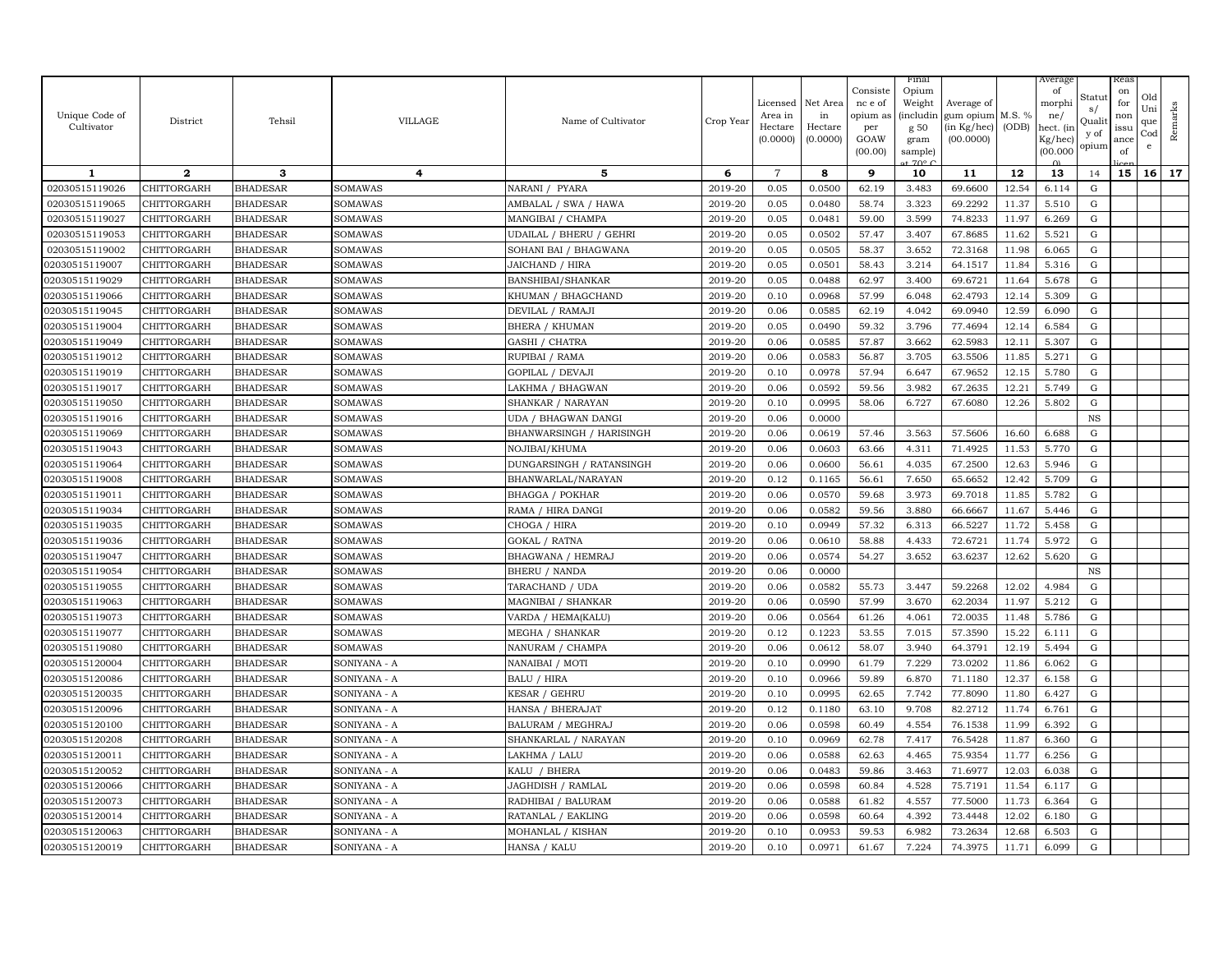| Unique Code of<br>Cultivator<br>1 | District<br>$\mathbf{2}$ | Tehsil<br>3     | VILLAGE<br>4 | Name of Cultivator<br>5       | Crop Year<br>6 | Licensed<br>Area in<br>Hectare<br>(0.0000)<br>$\overline{7}$ | Net Area<br>in<br>Hectare<br>(0.0000)<br>8 | Consiste<br>nc e of<br>opium as<br>per<br>GOAW<br>(00.00)<br>9 | Final<br>Opium<br>Weight<br><i>(includin</i><br>g 50<br>gram<br>sample)<br>$70^\circ$<br>10 | Average of<br>gum opium M.S. %<br>(in Kg/hec)<br>(00.0000)<br>11 | (ODB)<br>12 | Averag<br>of<br>morphi<br>ne/<br>hect. (in<br>Kg/hec<br>(00.000) | Statu<br>s/<br>Quali<br>y of<br>opium | kea<br>on<br>for<br>nor<br>isst<br>ance<br>of<br>15 | Old<br>Uni<br>que<br>Cod | Remarks<br>$16$   17 |
|-----------------------------------|--------------------------|-----------------|--------------|-------------------------------|----------------|--------------------------------------------------------------|--------------------------------------------|----------------------------------------------------------------|---------------------------------------------------------------------------------------------|------------------------------------------------------------------|-------------|------------------------------------------------------------------|---------------------------------------|-----------------------------------------------------|--------------------------|----------------------|
| 02030515120037                    | CHITTORGARH              | <b>BHADESAR</b> | SONIYANA - A | BHAGIRATH / RAMCHANDRA        | 2019-20        | 0.10                                                         | 0.0970                                     | 60.93                                                          | 6.920                                                                                       | 71.3402                                                          | 12.19       | 13<br>6.087                                                      | 14<br>G                               |                                                     |                          |                      |
| 02030515120064                    | CHITTORGARH              | <b>BHADESAR</b> | SONIYANA - A | BHURA / BHAGIRATH             | 2019-20        | 0.10                                                         | 0.0989                                     | 63.26                                                          | 7.401                                                                                       | 74.8332                                                          | 11.81       | 6.187                                                            | G                                     |                                                     |                          |                      |
| 02030515120038                    | CHITTORGARH              | <b>BHADESAR</b> | SONIYANA - A | HRIRAM / BHERAJAT             | 2019-20        | 0.06                                                         | 0.0000                                     |                                                                |                                                                                             |                                                                  |             |                                                                  | FU                                    |                                                     |                          |                      |
| 02030515120224                    | CHITTORGARH              | <b>BHADESAR</b> | SONIYANA - A | NOSERBAI/RATAN                | 2019-20        | 0.10                                                         | 0.0984                                     | 59.53                                                          | 7.025                                                                                       | 71.3923                                                          | 11.96       | 5.977                                                            | G                                     |                                                     |                          |                      |
| 02030515120085                    | CHITTORGARH              | <b>BHADESAR</b> | SONIYANA - A | SUNDARBAI / RATAN             | 2019-20        | 0.06                                                         | 0.0584                                     | 59.46                                                          | 4.443                                                                                       | 76.0788                                                          | 12.19       | 6.491                                                            | G                                     |                                                     |                          |                      |
| 02030515120075                    | CHITTORGARH              | <b>BHADESAR</b> | SONIYANA - A | PYARA / SWAYIRAM              | 2019-20        | 0.06                                                         | 0.0600                                     | 60.56                                                          | 4.265                                                                                       | 71.0833                                                          | 12.27       | 6.106                                                            | G                                     |                                                     |                          |                      |
| 02030515120023                    | CHITTORGARH              | <b>BHADESAR</b> | SONIYANA - A | BHAGWATHSINGH / JAGNNATHSINGH | 2019-20        | 0.12                                                         | 0.1198                                     | 60.21                                                          | 8.756                                                                                       | 73.0885                                                          | 11.89       | 6.083                                                            | G                                     |                                                     |                          |                      |
| 02030515120001                    | CHITTORGARH              | <b>BHADESAR</b> | SONIYANA - A | ONKARSINGH / MADANSINGH       | 2019-20        | 0.06                                                         | 0.0600                                     | 61.29                                                          | 4.448                                                                                       | 74.1333                                                          | 12.45       | 6.461                                                            | G                                     |                                                     |                          |                      |
| 02030515120015                    | CHITTORGARH              | <b>BHADESAR</b> | SONIYANA - A | CHUNNIBAI/JITU                | 2019-20        | 0.06                                                         | 0.0577                                     | 59.85                                                          | 4.318                                                                                       | 74.8354                                                          | 12.10       | 6.338                                                            | G                                     |                                                     |                          |                      |
| 02030515120093                    | CHITTORGARH              | <b>BHADESAR</b> | SONIYANA - A | <b>BHERULAL / JITU</b>        | 2019-20        | 0.10                                                         | 0.0953                                     | 60.14                                                          | 7.097                                                                                       | 74.4701                                                          | 11.89       | 6.198                                                            | G                                     |                                                     |                          |                      |
| 02030515120031                    | CHITTORGARH              | <b>BHADESAR</b> | SONIYANA - A | OMPRAKASH/PYARA               | 2019-20        | 0.06                                                         | 0.0600                                     | 61.90                                                          | 4.377                                                                                       | 72.9500                                                          | 11.81       | 6.031                                                            | ${\rm G}$                             |                                                     |                          |                      |
| 02030515120008                    | CHITTORGARH              | <b>BHADESAR</b> | SONIYANA - A | MADHOLAL / GOTULAL            | 2019-20        | 0.06                                                         | 0.0600                                     | 60.03                                                          | 4.296                                                                                       | 71.6000                                                          | 12.41       | 6.221                                                            | ${\rm G}$                             |                                                     |                          |                      |
| 02030515120005                    | CHITTORGARH              | <b>BHADESAR</b> | SONIYANA - A | RAMESHWAR/MANGU               | 2019-20        | 0.10                                                         | 0.0964                                     | 59.80                                                          | 6.715                                                                                       | 69.6577                                                          | 12.21       | 5.953                                                            | G                                     |                                                     |                          |                      |
| 02030515120026                    | CHITTORGARH              | <b>BHADESAR</b> | SONIYANA - A | KAILASHKUNWAR/ANARSINGH       | 2019-20        | 0.10                                                         | 0.1001                                     | 59.85                                                          | 6.891                                                                                       | 68.8412                                                          | 11.76       | 5.667                                                            | G                                     |                                                     |                          |                      |
| 02030515120006                    | CHITTORGARH              | <b>BHADESAR</b> | SONIYANA - A | <b>BALU / BHAGWAN</b>         | 2019-20        | 0.05                                                         | 0.0507                                     | 61.69                                                          | 3.693                                                                                       | 72.8402                                                          | 12.27       | 6.256                                                            | ${\rm G}$                             |                                                     |                          |                      |
| 02030515120012                    | CHITTORGARH              | <b>BHADESAR</b> | SONIYANA - A | SHANKAR / GHISA               | 2019-20        | 0.12                                                         | 0.1159                                     | 59.75                                                          | 8.032                                                                                       | 69.3011                                                          | 12.07       | 5.855                                                            | G                                     |                                                     |                          |                      |
| 02030515120027                    | CHITTORGARH              | <b>BHADESAR</b> | SONIYANA - A | NAHARSINGH / NATHUSINGH       | 2019-20        | 0.10                                                         | 0.0992                                     | 60.32                                                          | 7.316                                                                                       | 73.7500                                                          | 12.15       | 6.272                                                            | ${\rm G}$                             |                                                     |                          |                      |
| 02030515120053                    | CHITTORGARH              | <b>BHADESAR</b> | SONIYANA - A | GEETA BAI / PEMA              | 2019-20        | 0.06                                                         | 0.0600                                     | 61.77                                                          | 4.342                                                                                       | 72.3667                                                          | 12.04       | 6.098                                                            | G                                     |                                                     |                          |                      |
| 02030515120057                    | CHITTORGARH              | <b>BHADESAR</b> | SONIYANA - A | SHANKARDAS / MITTUDAS         | 2019-20        | 0.10                                                         | 0.0000                                     |                                                                |                                                                                             |                                                                  |             |                                                                  | ${\rm FU}$                            |                                                     |                          |                      |
| 02030515120047                    | CHITTORGARH              | <b>BHADESAR</b> | SONIYANA - A | KEALASHCHAND / BANSILAL       | 2019-20        | 0.06                                                         | 0.0591                                     | 62.79                                                          | 4.575                                                                                       | 77.4112                                                          | 12.57       | 6.811                                                            | $\mathbf G$                           |                                                     |                          |                      |
| 02030515120058                    | CHITTORGARH              | <b>BHADESAR</b> | SONIYANA - A | BHAGWAN / BHERA               | 2019-20        | 0.06                                                         | 0.0603                                     | 58.20                                                          | 4.182                                                                                       | 69.3532                                                          | 12.20       | 5.923                                                            | G                                     |                                                     |                          |                      |
| 02030515120092                    | CHITTORGARH              | <b>BHADESAR</b> | SONIYANA - A | MITTU / MOTIJI                | 2019-20        | 0.06                                                         | 0.0000                                     |                                                                |                                                                                             |                                                                  |             |                                                                  | FU                                    |                                                     |                          |                      |
| 02030515120051                    | CHITTORGARH              | <b>BHADESAR</b> | SONIYANA - A | LEHRU /HIRALAL                | 2019-20        | 0.06                                                         | 0.0593                                     | 60.06                                                          | 4.307                                                                                       | 72.6307                                                          | 12.44       | 6.325                                                            | G                                     |                                                     |                          |                      |
| 02030515120227                    | CHITTORGARH              | <b>BHADESAR</b> | SONIYANA - A | KANKUBAI / AMARA              | 2019-20        | 0.06                                                         | 0.0585                                     | 60.08                                                          | 4.437                                                                                       | 75.8462                                                          | 11.92       | 6.329                                                            | ${\rm G}$                             |                                                     |                          |                      |
| 02030515120009                    | CHITTORGARH              | <b>BHADESAR</b> | SONIYANA - A | DHOKAL / BHERA                | 2019-20        | 0.10                                                         | 0.0950                                     | 61.59                                                          | 7.224                                                                                       | 76.0421                                                          | 11.90       | 6.334                                                            | ${\rm G}$                             |                                                     |                          |                      |
| 02030515120036                    | CHITTORGARH              | <b>BHADESAR</b> | SONIYANA - A | BALURAM / GANESHJAT           | 2019-20        | 0.12                                                         | 0.1160                                     | 61.27                                                          | 8.980                                                                                       | 77.4138                                                          | 12.40       | 6.720                                                            | G                                     |                                                     |                          |                      |
| 02030515120068                    | CHITTORGARH              | <b>BHADESAR</b> | SONIYANA - A | <b>BALU / BHUEANIRAM</b>      | 2019-20        | 0.06                                                         | 0.0589                                     | 57.73                                                          | 4.387                                                                                       | 74.4822                                                          | 12.51       | 6.523                                                            | G                                     |                                                     |                          |                      |
| 02030515120072                    | CHITTORGARH              | <b>BHADESAR</b> | SONIYANA - A | BHURA / CHOGA                 | 2019-20        | 0.10                                                         | 0.0000                                     |                                                                |                                                                                             |                                                                  |             |                                                                  | ${\rm FU}$                            |                                                     |                          |                      |
| 02030515120130                    | CHITTORGARH              | <b>BHADESAR</b> | SONIYANA - A | NARMESINGH / KALYAN           | 2019-20        | 0.05                                                         | 0.0505                                     | 60.33                                                          | 3.861                                                                                       | 76.4554                                                          | 12.10       | 6.476                                                            | ${\rm G}$                             |                                                     |                          |                      |
| 02030515120132                    | CHITTORGARH              | <b>BHADESAR</b> | SONIYANA - A | MANGU / GISA                  | 2019-20        | 0.06                                                         | 0.0596                                     | 58.87                                                          | 4.306                                                                                       | 72.2483                                                          | 12.06       | 6.099                                                            | ${\rm G}$                             |                                                     |                          |                      |
| 02030515120134                    | CHITTORGARH              | <b>BHADESAR</b> | SONIYANA - A | BHERUSINGH/MOHANSINGH         | 2019-20        | 0.06                                                         | 0.0597                                     | 59.32                                                          | 4.169                                                                                       | 69.8325                                                          | 12.15       | 5.940                                                            | ${\rm G}$                             |                                                     |                          |                      |
| 02030515120138                    | CHITTORGARH              | <b>BHADESAR</b> | SONIYANA - A | SHAMBHU / NANDRAM             | 2019-20        | 0.06                                                         | 0.0605                                     | 60.99                                                          | 4.356                                                                                       | 72.0000                                                          | 11.89       | 5.993                                                            | G                                     |                                                     |                          |                      |
| 02030515120141                    | CHITTORGARH              | <b>BHADESAR</b> | SONIYANA - A | SURALMAL / CHUNNILAL          | 2019-20        | 0.06                                                         | 0.0588                                     | 60.91                                                          | 4.177                                                                                       | 71.0374                                                          | 12.03       | 5.982                                                            | ${\rm G}$                             |                                                     |                          |                      |
| 02030515120181                    | CHITTORGARH              | <b>BHADESAR</b> | SONIYANA - A | KALU / UDA JAT                | 2019-20        | 0.06                                                         | 0.0609                                     | 60.42                                                          | 4.393                                                                                       | 72.1346                                                          | 12.02       | 6.070                                                            | ${\rm G}$                             |                                                     |                          |                      |
| 02030515120187                    | CHITTORGARH              | <b>BHADESAR</b> | SONIYANA - A | RATAN / MANGU                 | 2019-20        | 0.10                                                         | 0.0986                                     | 59.42                                                          | 6.782                                                                                       | 68.7830                                                          | 11.90       | 5.730                                                            | G                                     |                                                     |                          |                      |
| 02030515120217                    | CHITTORGARH              | <b>BHADESAR</b> | SONIYANA - A | <b>BJJA / NARAYAN</b>         | 2019-20        | 0.06                                                         | 0.0595                                     | 60.24                                                          | 4.354                                                                                       | 73.1765                                                          | 11.84       | 6.066                                                            | G                                     |                                                     |                          |                      |
| 02030515120115                    | CHITTORGARH              | <b>BHADESAR</b> | SONIYANA - A | GHOKAL / CHAMPALAL            | 2019-20        | 0.06                                                         | 0.0570                                     | 57.78                                                          | 4.053                                                                                       | 71.1053                                                          | 11.82       | 5.883                                                            | G                                     |                                                     |                          |                      |
| 02030515120120                    | CHITTORGARH              | <b>BHADESAR</b> | SONIYANA - B | UDAYLAL / PARTHU              | 2019-20        | 0.05                                                         | 0.0494                                     | 59.59                                                          | 3.473                                                                                       | 70.3036                                                          | 12.15       | 5.980                                                            | G                                     |                                                     |                          |                      |
| 02030515120102                    | CHITTORGARH              | <b>BHADESAR</b> | SONIYANA - B | <b>BALURAM / WARDA</b>        | 2019-20        | 0.06                                                         | 0.0000                                     |                                                                |                                                                                             |                                                                  |             |                                                                  | FU                                    |                                                     |                          |                      |
| 02030515120103                    | CHITTORGARH              | <b>BHADESAR</b> | SONIYANA - B | AMARSINGH / SHANKARSINGH      | 2019-20        | 0.06                                                         | 0.0600                                     | 61.78                                                          | 4.113                                                                                       | 68.5500                                                          | 12.25       | 5.878                                                            | G                                     |                                                     |                          |                      |
| 02030515120105                    | CHITTORGARH              | <b>BHADESAR</b> | SONIYANA - B | GANGABAI/SHANKAR              | 2019-20        | 0.06                                                         | 0.0588                                     | 59.74                                                          | 4.515                                                                                       | 76.7857                                                          | 11.82       | 6.353                                                            | ${\rm G}$                             |                                                     |                          |                      |
| 02030515120107                    | CHITTORGARH              | <b>BHADESAR</b> | SONIYANA - B | NARAYAN/KISHANA               | 2019-20        | 0.10                                                         | 0.0990                                     | 61.83                                                          | 7.261                                                                                       | 73.3434                                                          | 12.31       | 6.320                                                            | ${\rm G}$                             |                                                     |                          |                      |
| 02030515120112                    | CHITTORGARH              | <b>BHADESAR</b> | SONIYANA - B | LAKXMAN / BHERULAL            | 2019-20        | 0.06                                                         | 0.0593                                     | 60.92                                                          | 4.569                                                                                       | 77.0489                                                          | 11.61       | 6.262                                                            | ${\rm G}$                             |                                                     |                          |                      |
| 02030515120119                    | CHITTORGARH              | <b>BHADESAR</b> | SONIYANA - B | JHAMAKUDEVI/CHUNNILAL         | 2019-20        | 0.06                                                         | 0.0000                                     |                                                                |                                                                                             |                                                                  |             |                                                                  | FU                                    |                                                     |                          |                      |
|                                   |                          |                 |              |                               |                |                                                              |                                            |                                                                |                                                                                             |                                                                  |             |                                                                  |                                       |                                                     |                          |                      |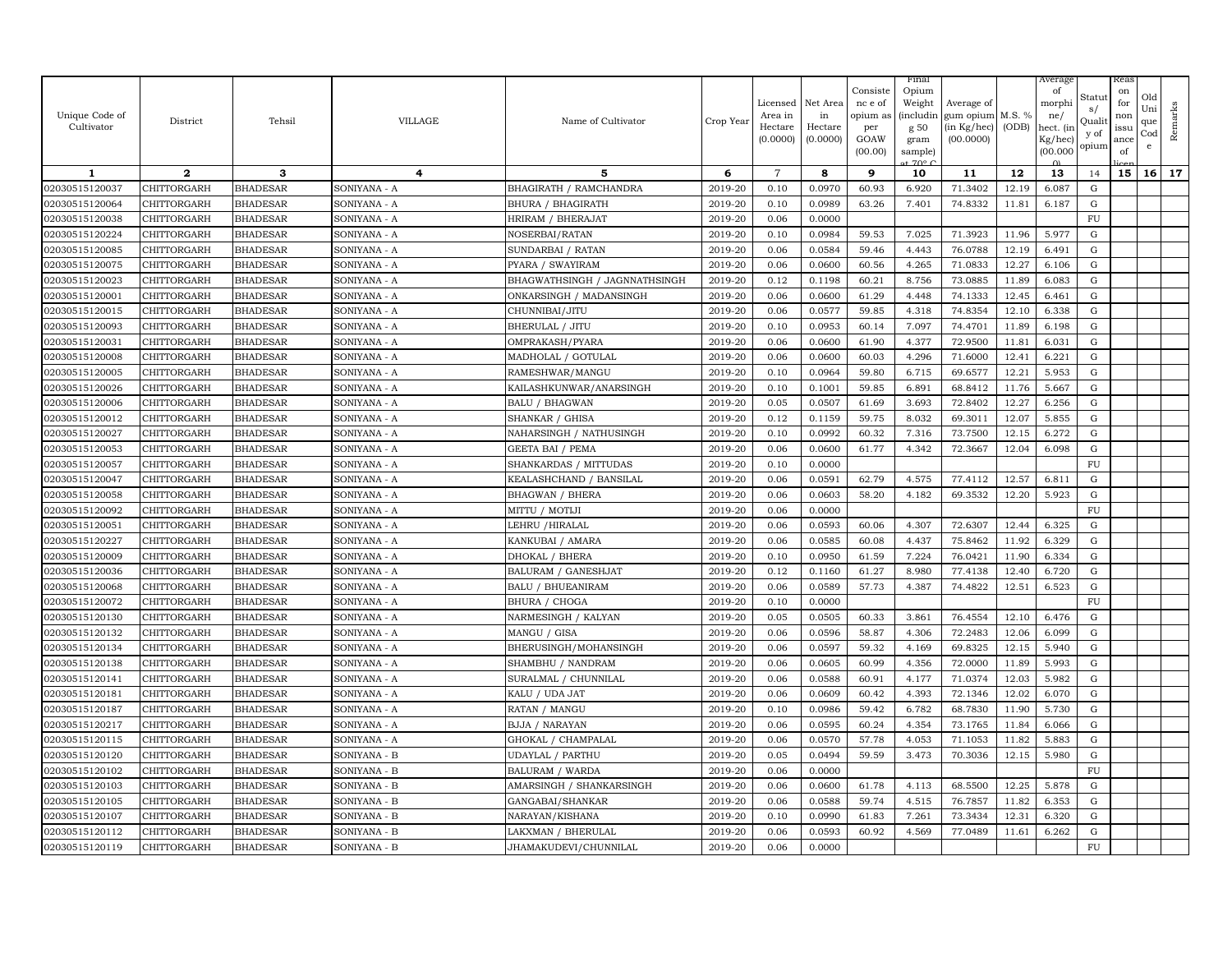| Unique Code of<br>Cultivator | District       | Tehsil          | VILLAGE                            | Name of Cultivator            | Crop Year | Licensed<br>Area in<br>Hectare<br>(0.0000) | Net Area<br>in<br>Hectare<br>(0.0000) | Consiste<br>nc e of<br>opium as<br>per<br>GOAW<br>(00.00) | Final<br>Opium<br>Weight<br><i>(includin</i><br>g 50<br>gram<br>sample<br>$70^\circ$ | Average of<br>gum opium M.S. %<br>(in Kg/hec)<br>(00.0000) | (ODB) | Averag<br>of<br>morphi<br>ne/<br>hect. (ir<br>Kg/hec<br>(00.000) | Statu<br>s/<br>Quali<br>y of<br>opium | on<br>for<br>nor<br>issu<br>ance<br>of | Old<br>'Ini<br>aue<br>Cod | Remarks |
|------------------------------|----------------|-----------------|------------------------------------|-------------------------------|-----------|--------------------------------------------|---------------------------------------|-----------------------------------------------------------|--------------------------------------------------------------------------------------|------------------------------------------------------------|-------|------------------------------------------------------------------|---------------------------------------|----------------------------------------|---------------------------|---------|
| -1                           | $\overline{2}$ | з               | $\overline{4}$                     | 5                             | 6         | $\overline{7}$                             | 8                                     | 9                                                         | 10                                                                                   | 11                                                         | 12    | 13                                                               | 14                                    | 15                                     |                           | 16 17   |
| 02030515120126               | CHITTORGARH    | <b>BHADESAR</b> | SONIYANA - B                       | <b>BALURAM / RAMCHANDRA</b>   | 2019-20   | 0.06                                       | 0.0602                                | 59.57                                                     | 4.076                                                                                | 67.7076                                                    | 12.22 | 5.792                                                            | $\mathbf G$                           |                                        |                           |         |
| 02030515120137               | CHITTORGARH    | <b>BHADESAR</b> | SONIYANA - B                       | BHAGWAN / JITU                | 2019-20   | 0.10                                       | 0.0972                                | 61.01                                                     | 6.946                                                                                | 71.4609                                                    | 11.80 | 5.903                                                            | G                                     | 01                                     |                           |         |
| 02030515120140               | CHITTORGARH    | <b>BHADESAR</b> | SONIYANA - B                       | BHWANIRAJ / LOBHRAJ           | 2019-20   | 0.10                                       | 0.0987                                | 56.89                                                     | 7.054                                                                                | 71.4691                                                    | 12.23 | 6.119                                                            | G                                     |                                        |                           |         |
| 02030515120139               | CHITTORGARH    | <b>BHADESAR</b> | $\textsc{SONIYANA}$ - $\textsc{B}$ | SHANKER/CHAMPA                | 2019-20   | 0.06                                       | 0.0603                                | 61.96                                                     | 4.364                                                                                | 72.3715                                                    | 11.68 | 5.917                                                            | G                                     |                                        |                           |         |
| 02030515120144               | CHITTORGARH    | <b>BHADESAR</b> | SONIYANA - B                       | GORILAL / CHATURBHUJ          | 2019-20   | 0.12                                       | 0.1192                                | 60.52                                                     | 8.836                                                                                | 74.1275                                                    | 11.75 | 6.097                                                            | G                                     |                                        |                           |         |
| 02030515120149               | CHITTORGARH    | <b>BHADESAR</b> | SONIYANA - B                       | KANHEYALAL / BALUDAS          | 2019-20   | 0.10                                       | 0.0974                                | 61.51                                                     | 7.118                                                                                | 73.0801                                                    | 11.61 | 5.939                                                            | G                                     |                                        |                           |         |
| 02030515120157               | CHITTORGARH    | <b>BHADESAR</b> | SONIYANA - B                       | RAMNARAYAN / HAJARI           | 2019-20   | 0.10                                       | 0.0984                                | 62.77                                                     | 7.165                                                                                | 72.8150                                                    | 11.60 | 5.912                                                            | G                                     |                                        |                           |         |
| 02030515120159               | CHITTORGARH    | <b>BHADESAR</b> | SONIYANA - B                       | JAMNA / NARAYAN               | 2019-20   | 0.10                                       | 0.0485                                | 58.57                                                     | 3.723                                                                                | 76.7629                                                    | 12.43 | 6.680                                                            | G                                     |                                        |                           |         |
| 02030515120166               | CHITTORGARH    | <b>BHADESAR</b> | SONIYANA - B                       | SOHANI / RAMLAL               | 2019-20   | 0.06                                       | 0.0594                                | 61.01                                                     | 4.401                                                                                | 74.0909                                                    | 11.77 | 6.105                                                            | ${\rm G}$                             |                                        |                           |         |
| 02030515120168               | CHITTORGARH    | <b>BHADESAR</b> | SONIYANA - B                       | BHERU / MAGNA BHIL            | 2019-20   | 0.06                                       | 0.0602                                | 60.03                                                     | 4.416                                                                                | 73.3555                                                    | 11.98 | 6.152                                                            | G                                     |                                        |                           |         |
| 02030515120169               | CHITTORGARH    | <b>BHADESAR</b> | SONIYANA - B                       | CHOGA / LALU KUMHAR           | 2019-20   | 0.06                                       | 0.0000                                |                                                           |                                                                                      |                                                            |       |                                                                  | ${\rm FU}$                            |                                        |                           |         |
| 02030515120174               | CHITTORGARH    | <b>BHADESAR</b> | SONIYANA - B                       | RATAN / HRIRAM                | 2019-20   | 0.10                                       | 0.0966                                | 61.82                                                     | 7.242                                                                                | 74.9689                                                    | 11.92 | 6.255                                                            | G                                     |                                        |                           |         |
| 02030515120175               | CHITTORGARH    | <b>BHADESAR</b> | SONIYANA - B                       | NARAYAN / SHANKAR             | 2019-20   | 0.06                                       | 0.0596                                | 58.85                                                     | 4.346                                                                                | 72.9195                                                    | 11.72 | 5.983                                                            | G                                     |                                        |                           |         |
| 02030515120176               | CHITTORGARH    | <b>BHADESAR</b> | SONIYANA - B                       | MNOHARSINGH / KISHANSINGH     | 2019-20   | 0.06                                       | 0.0597                                | 61.56                                                     | 4.661                                                                                | 78.0737                                                    | 12.43 | 6.793                                                            | G                                     |                                        |                           |         |
| 02030515120177               | CHITTORGARH    | <b>BHADESAR</b> | SONIYANA - B                       | NATHU / BHAGHIRATH            | 2019-20   | 0.10                                       | 0.0983                                | 61.18                                                     | 7.350                                                                                | 74.7711                                                    | 12.03 | 6.297                                                            | ${\rm G}$                             |                                        |                           |         |
| 02030515120178               | CHITTORGARH    | <b>BHADESAR</b> | SONIYANA - B                       | GOPALSINGH / KISHANSINGH      | 2019-20   | 0.10                                       | 0.0990                                | 61.78                                                     | 7.325                                                                                | 73.9899                                                    | 12.06 | 6.247                                                            | G                                     |                                        |                           |         |
| 02030515120179               | CHITTORGARH    | <b>BHADESAR</b> | SONIYANA - B                       | HRIRAM / BHERAJAT             | 2019-20   | 0.06                                       | 0.0000                                |                                                           |                                                                                      |                                                            |       |                                                                  | FU                                    |                                        |                           |         |
| 02030515120183               | CHITTORGARH    | <b>BHADESAR</b> | SONIYANA - B                       | TULSIRAM / BHERA              | 2019-20   | 0.06                                       | 0.0000                                |                                                           |                                                                                      |                                                            |       |                                                                  | ${\rm FU}$                            |                                        |                           |         |
| 02030515120184               | CHITTORGARH    | <b>BHADESAR</b> | SONIYANA - B                       | LEAHRU / GEAHRU               | 2019-20   | 0.06                                       | 0.0568                                | 60.90                                                     | 4.594                                                                                | 80.8803                                                    | 12.07 | 6.833                                                            | G                                     |                                        |                           |         |
| 02030515120185               | CHITTORGARH    | <b>BHADESAR</b> | SONIYANA - B                       | OMPRAKASH / SOHAN DADICH      | 2019-20   | 0.06                                       | 0.0000                                |                                                           |                                                                                      |                                                            |       |                                                                  | ${\rm FU}$                            |                                        |                           |         |
| 02030515120186               | CHITTORGARH    | <b>BHADESAR</b> | SONIYANA - B                       | AMBALAL/NARU                  | 2019-20   | 0.06                                       | 0.0616                                | 61.24                                                     | 5.109                                                                                | 82.9383                                                    | 11.97 | 6.950                                                            | G                                     |                                        |                           |         |
| 02030515120190               | CHITTORGARH    | <b>BHADESAR</b> | SONIYANA - B                       | RAMESWAR / HRIRAM             | 2019-20   | 0.10                                       | 0.0992                                | 61.34                                                     | 7.238                                                                                | 72.9637                                                    | 11.72 | 5.986                                                            | G                                     |                                        |                           |         |
| 02030515120193               | CHITTORGARH    | <b>BHADESAR</b> | SONIYANA - B                       | CHUNNILAL /LALU               | 2019-20   | 0.05                                       | 0.0000                                |                                                           |                                                                                      |                                                            |       |                                                                  | ${\rm FU}$                            |                                        |                           |         |
| 02030515120196               | CHITTORGARH    | <b>BHADESAR</b> | SONIYANA - B                       | MADAN / HIRAJAT               | 2019-20   | 0.12                                       | 0.1158                                | 60.21                                                     | 8.782                                                                                | 75.8377                                                    | 12.41 | 6.588                                                            | ${\rm G}$                             |                                        |                           |         |
| 02030515120197               | CHITTORGARH    | <b>BHADESAR</b> | SONIYANA - B                       | HAJARI / MITTU LUHAR          | 2019-20   | 0.06                                       | 0.0000                                |                                                           |                                                                                      |                                                            |       |                                                                  | FU                                    |                                        |                           |         |
| 02030515120198               | CHITTORGARH    | <b>BHADESAR</b> | SONIYANA - B                       | BHERU / DHANRAJ               | 2019-20   | 0.06                                       | 0.0598                                | 59.54                                                     | 4.491                                                                                | 75.1003                                                    | 11.62 | 6.109                                                            | G                                     |                                        |                           |         |
| 02030515120203               | CHITTORGARH    | <b>BHADESAR</b> | SONIYANA - B                       | SHAMBHUSINGH / KISHANSINGH    | 2019-20   | 0.10                                       | 0.1023                                | 60.26                                                     | 7.223                                                                                | 70.6061                                                    | 12.41 | 6.133                                                            | G                                     |                                        |                           |         |
| 02030515120204               | CHITTORGARH    | <b>BHADESAR</b> | SONIYANA - B                       | KALU / UDAYRAM                | 2019-20   | 0.10                                       | 0.0976                                | 61.18                                                     | 7.272                                                                                | 74.5082                                                    | 12.13 | 6.326                                                            | G                                     |                                        |                           |         |
| 02030515120213               | CHITTORGARH    | <b>BHADESAR</b> | SONIYANA - B                       | GHOVARDHANSINGH / KISHANSINGH | 2019-20   | 0.06                                       | 0.0587                                | 62.07                                                     | 4.620                                                                                | 78.7053                                                    | 12.08 | 6.655                                                            | G                                     |                                        |                           |         |
| 02030515120214               | CHITTORGARH    | <b>BHADESAR</b> | SONIYANA - B                       | MOHNALAL / GANESH             | 2019-20   | 0.10                                       | 0.0965                                | 60.72                                                     | 7.234                                                                                | 74.9637                                                    | 11.50 | 6.035                                                            | G                                     |                                        |                           |         |
| 02030515120125               | CHITTORGARH    | <b>BHADESAR</b> | SONIYANA - B                       | RATANLAL / MITTUJI            | 2019-20   | 0.10                                       | 0.0421                                | 61.92                                                     | 3.176                                                                                | 75.4394                                                    | 11.95 | 6.310                                                            | G                                     |                                        |                           |         |
| 02030515120150               | CHITTORGARH    | <b>BHADESAR</b> | SONIYANA - B                       | SHANKARSINGH / KISHANSINGH    | 2019-20   | 0.06                                       | 0.0596                                | 61.33                                                     | 4.845                                                                                | 81.2919                                                    | 12.18 | 6.931                                                            | G                                     |                                        |                           |         |
| 02030515120173               | CHITTORGARH    | <b>BHADESAR</b> | SONIYANA - B                       | HIRA / BHERA                  | 2019-20   | 0.06                                       | 0.0000                                |                                                           |                                                                                      |                                                            |       |                                                                  | FU                                    |                                        |                           |         |
| 02030515120109               | CHITTORGARH    | <b>BHADESAR</b> | SONIYANA - B                       | RAMLAL / KALU                 | 2019-20   | 0.06                                       | 0.0596                                | 59.72                                                     | 4.488                                                                                | 75.3020                                                    | 12.07 | 6.362                                                            | G                                     |                                        |                           |         |
| 02030515120124               | CHITTORGARH    | <b>BHADESAR</b> | SONIYANA - B                       | JAMNA / NANDRAM               | 2019-20   | 0.06                                       | 0.0580                                | 61.82                                                     | 4.451                                                                                | 76.7414                                                    | 11.48 | 6.167                                                            | $\mathbf G$                           |                                        |                           |         |
| 02030515120189               | CHITTORGARH    | <b>BHADESAR</b> | SONIYANA - B                       | RAMPRASAD / GANESH DADICH     | 2019-20   | 0.06                                       | 0.0589                                | 59.86                                                     | 4.207                                                                                | 71.4261                                                    | 12.23 | 6.115                                                            | G                                     |                                        |                           |         |
| 02030515120099               | CHITTORGARH    | <b>BHADESAR</b> | SONIYANA - B                       | JAMNALAL / TEKCHAND           | 2019-20   | 0.06                                       | 0.0593                                | 60.95                                                     | 4.327                                                                                | 72.9680                                                    | 11.55 | 5.900                                                            | G                                     |                                        |                           |         |
| 02030515120104               | CHITTORGARH    | <b>BHADESAR</b> | SONIYANA - B                       | KASTURIBAI/BHAGIRATH          | 2019-20   | 0.06                                       | 0.0603                                | 60.68                                                     | 4.334                                                                                | 71.8740                                                    | 12.15 | 6.113                                                            | G                                     |                                        |                           |         |
| 02030515120108               | CHITTORGARH    | <b>BHADESAR</b> | SONIYANA - B                       | DHANNIBAI / MADHO             | 2019-20   | 0.06                                       | 0.0578                                | 60.41                                                     | 4.462                                                                                | 77.1972                                                    | 12.02 | 6.495                                                            | G                                     |                                        |                           |         |
| 02030515120188               | CHITTORGARH    | <b>BHADESAR</b> | SONIYANA - B                       | BHERU / MADHU                 | 2019-20   | 0.10                                       | 0.0964                                | 58.96                                                     | 6.915                                                                                | 71.7324                                                    | 12.55 | 6.302                                                            | G                                     |                                        |                           |         |
| 02030515120209               | CHITTORGARH    | <b>BHADESAR</b> | SONIYANA - B                       | <b>BHAGIRATH / ONKAR</b>      | 2019-20   | 0.06                                       | 0.0611                                | 61.99                                                     | 4.879                                                                                | 79.8527                                                    | 11.78 | 6.585                                                            | G                                     |                                        |                           |         |
| 02030515120200               | CHITTORGARH    | <b>BHADESAR</b> | SONIYANA - B                       | BHERUSINGH / KISHANSINGH      | 2019-20   | 0.10                                       | 0.1010                                | 60.44                                                     | 7.641                                                                                | 75.6535                                                    | 12.38 | 6.556                                                            | G                                     |                                        |                           |         |
| 02030515120095               | CHITTORGARH    | <b>BHADESAR</b> | SONIYANA - B                       | CHOGA / HAJARI                | 2019-20   | 0.06                                       | 0.0597                                | 61.72                                                     | 4.514                                                                                | 75.6114                                                    | 11.71 | 6.198                                                            | G                                     |                                        |                           |         |
| 02030515120094               | CHITTORGARH    | <b>BHADESAR</b> | SONIYANA - B                       | KISHNA / BAKSHU               | 2019-20   | 0.10                                       | 0.0980                                | 59.74                                                     | 7.305                                                                                | 74.5408                                                    | 11.92 | 6.220                                                            | G                                     |                                        |                           |         |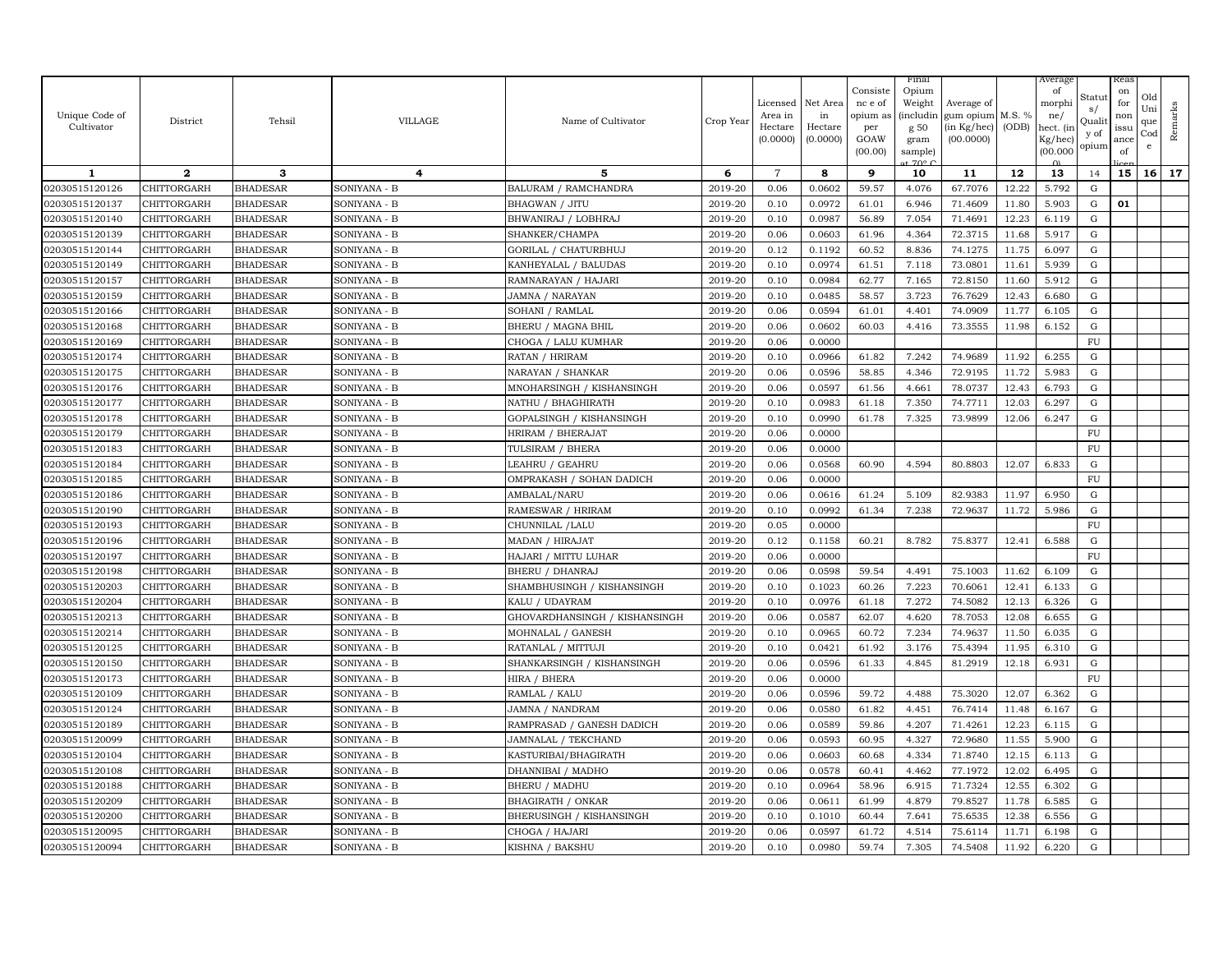| Unique Code of<br>Cultivator | District       | Tehsil          | VILLAGE        | Name of Cultivator        | Crop Year | Licensed<br>Area in<br>Hectare<br>(0.0000) | Net Area<br>in<br>Hectare<br>(0.0000) | Consiste<br>nc e of<br>opium as<br>per<br>GOAW<br>(00.00) | Final<br>Opium<br>Weight<br><i>(includin</i><br>g 50<br>gram<br>sample)<br>70° | Average of<br>gum opium M.S. %<br>(in Kg/hec)<br>(00.0000) | (ODB) | Average<br>of<br>morphi<br>ne/<br>hect. (in<br>Kg/hec<br>(00.000) | Statut<br>s/<br>Quali<br>y of<br>opium | on<br>for<br>nor<br>isst<br>ance<br>of | Old<br>Uni<br>que<br>Cod | Remarks |
|------------------------------|----------------|-----------------|----------------|---------------------------|-----------|--------------------------------------------|---------------------------------------|-----------------------------------------------------------|--------------------------------------------------------------------------------|------------------------------------------------------------|-------|-------------------------------------------------------------------|----------------------------------------|----------------------------------------|--------------------------|---------|
| -1                           | $\overline{2}$ | з               | 4              | 5                         | 6         | $\overline{7}$                             | 8                                     | 9                                                         | 10                                                                             | 11                                                         | 12    | 13                                                                | 14                                     | 15                                     | 16 <sup>1</sup>          | 17      |
| 02030515120143               | CHITTORGARH    | <b>BHADESAR</b> | SONIYANA - C   | RATAN / HAJARI            | 2019-20   | 0.06                                       | 0.0597                                | 55.28                                                     | 3.877                                                                          | 64.9414                                                    | 12.59 | 5.724                                                             | G                                      |                                        |                          |         |
| 02030515120220               | CHITTORGARH    | <b>BHADESAR</b> | SONIYANA - C   | ONKARSINGH / NARAYANSINGH | 2019-20   | 0.06                                       | 0.0584                                | 59.50                                                     | 4.157                                                                          | 71.1815                                                    | 11.95 | 5.954                                                             | G                                      |                                        |                          |         |
| 02030515120151               | CHITTORGARH    | <b>BHADESAR</b> | SONIYANA - C   | RATN / CHAMPA             | 2019-20   | 0.06                                       | 0.0620                                | 55.73                                                     | 4.005                                                                          | 64.5968                                                    | 12.42 | 5.615                                                             | G                                      |                                        |                          |         |
| 02030515120136               | CHITTORGARH    | <b>BHADESAR</b> | SONIYANA - C   | DHANRAJ / CHAMPA          | 2019-20   | 0.06                                       | 0.0299                                | 61.92                                                     | 2.282                                                                          | 76.3211                                                    | 11.53 | 6.160                                                             | ${\rm G}$                              |                                        |                          |         |
| 02030515120225               | CHITTORGARH    | <b>BHADESAR</b> | SONIYANA - C   | KISOR / RODA              | 2019-20   | 0.06                                       | 0.0000                                |                                                           |                                                                                |                                                            |       |                                                                   | FU                                     |                                        |                          |         |
| 02030515120192               | CHITTORGARH    | <b>BHADESAR</b> | SONIYANA - C   | MANGIDAS / MITTUDAS       | 2019-20   | 0.06                                       | 0.0600                                | 59.76                                                     | 4.234                                                                          | 70.5667                                                    | 12.70 | 6.274                                                             | G                                      |                                        |                          |         |
| 02030515120219               | CHITTORGARH    | <b>BHADESAR</b> | SONIYANA - C   | NANDUBAI/JEETU            | 2019-20   | 0.12                                       | 0.1200                                | 61.24                                                     | 8.670                                                                          | 72.2500                                                    | 11.87 | 6.003                                                             | ${\rm G}$                              |                                        |                          |         |
| 02030515120221               | CHITTORGARH    | <b>BHADESAR</b> | SONIYANA - C   | UDIBAI/HIRALAL            | 2019-20   | 0.06                                       | 0.0594                                | 58.25                                                     | 4.335                                                                          | 72.9798                                                    | 12.24 | 6.254                                                             | G                                      |                                        |                          |         |
| 02030515120142               | CHITTORGARH    | <b>BHADESAR</b> | SONIYANA - C   | NARAYAN / MANGU           | 2019-20   | 0.10                                       | 0.0978                                | 60.12                                                     | 6.905                                                                          | 70.6033                                                    | 12.34 | 6.099                                                             | ${\rm G}$                              |                                        |                          |         |
| 02030515120122               | CHITTORGARH    | <b>BHADESAR</b> | SONIYANA - C   | VARDICHAND / BHERA        | 2019-20   | 0.06                                       | 0.0000                                |                                                           |                                                                                |                                                            |       |                                                                   | ${\rm FU}$                             |                                        |                          |         |
| 02030515120110               | CHITTORGARH    | <b>BHADESAR</b> | SONIYANA - C   | <b>BALU/BHERA</b>         | 2019-20   | 0.06                                       | 0.0000                                |                                                           |                                                                                |                                                            |       |                                                                   | ${\rm FU}$                             |                                        |                          |         |
| 02030515120160               | CHITTORGARH    | <b>BHADESAR</b> | SONIYANA - C   | NANDA / GHISA             | 2019-20   | 0.06                                       | 0.0570                                | 59.21                                                     | 3.933                                                                          | 69.0000                                                    | 12.13 | 5.859                                                             | ${\rm G}$                              |                                        |                          |         |
| 02030515120172               | CHITTORGARH    | <b>BHADESAR</b> | SONIYANA - C   | MANGILAL / GHISA          | 2019-20   | 0.06                                       | 0.0570                                | 60.15                                                     | 4.314                                                                          | 75.6842                                                    | 12.04 | 6.378                                                             | G                                      |                                        |                          |         |
| 02030515120128               | CHITTORGARH    | <b>BHADESAR</b> | SONIYANA - C   | MANGIBAI/BHONA            | 2019-20   | 0.06                                       | 0.0603                                | 60.92                                                     | 4.308                                                                          | 71.4428                                                    | 11.87 | 5.936                                                             | G                                      |                                        |                          |         |
| 02030515120145               | CHITTORGARH    | <b>BHADESAR</b> | SONIYANA - C   | NANDLAL/BHERA             | 2019-20   | 0.06                                       | 0.0597                                | 60.17                                                     | 4.624                                                                          | 77.4539                                                    | 12.25 | 6.642                                                             | ${\rm G}$                              |                                        |                          |         |
| 02030515120202               | CHITTORGARH    | <b>BHADESAR</b> | SONIYANA - C   | VARDA / BHERA             | 2019-20   | 0.06                                       | 0.0570                                | 61.80                                                     | 4.450                                                                          | 78.0702                                                    | 11.72 | 6.404                                                             | G                                      |                                        |                          |         |
| 02030515120118               | CHITTORGARH    | <b>BHADESAR</b> | SONIYANA - C   | RUPIBAI/JEETU/JETIBAI     | 2019-20   | 0.10                                       | 0.0987                                | 63.05                                                     | 7.386                                                                          | 74.8328                                                    | 11.59 | 6.071                                                             | ${\rm G}$                              |                                        |                          |         |
| 02030515120226               | CHITTORGARH    | <b>BHADESAR</b> | SONIYANA - C   | MOHANLAL / DOLA           | 2019-20   | 0.06                                       | 0.0000                                |                                                           |                                                                                |                                                            |       |                                                                   | ${\rm FU}$                             |                                        |                          |         |
| 02030515120033               | CHITTORGARH    | <b>BHADESAR</b> | SONIYANA - C   | KANHAIYALAL / DALU        | 2019-20   | 0.05                                       | 0.0486                                | 60.79                                                     | 3.665                                                                          | 75.4115                                                    | 11.79 | 6.223                                                             | G                                      |                                        |                          |         |
| 02030515120117               | CHITTORGARH    | <b>BHADESAR</b> | SONIYANA - C   | PRABHU / BHERA            | 2019-20   | 0.05                                       | 0.0000                                |                                                           |                                                                                |                                                            |       |                                                                   | ${\rm FU}$                             |                                        |                          |         |
| 02030515120131               | CHITTORGARH    | <b>BHADESAR</b> | SONIYANA - C   | RAJKUNWAR / DLLESINGH     | 2019-20   | 0.05                                       | 0.0503                                | 60.18                                                     | 3.568                                                                          | 70.9344                                                    | 12.25 | 6.082                                                             | G                                      |                                        |                          |         |
| 02030515120148               | CHITTORGARH    | <b>BHADESAR</b> | SONIYANA - C   | UDIBAI / MADHU            | 2019-20   | 0.05                                       | 0.0499                                | 61.08                                                     | 3.717                                                                          | 74.4890                                                    | 11.87 | 6.190                                                             | G                                      |                                        |                          |         |
| 02030515122043               | CHITTORGARH    | <b>BHADESAR</b> | SONRADA        | METABI / DALU             | 2019-20   | 0.05                                       | 0.0486                                | 64.10                                                     | 3.754                                                                          | 77.2428                                                    | 11.97 | 6.473                                                             | G                                      |                                        |                          |         |
| 02030515122017               | CHITTORGARH    | <b>BHADESAR</b> | SONRADA        | DEUBAI / BHAGWANLAL       | 2019-20   | 0.05                                       | 0.0497                                | 60.79                                                     | 3.743                                                                          | 75.3119                                                    | 12.14 | 6.400                                                             | ${\rm G}$                              |                                        |                          |         |
| 02030515122016               | CHITTORGARH    | <b>BHADESAR</b> | SONRADA        | NANDA / TARA BHEEL        | 2019-20   | 0.05                                       | 0.0504                                | 60.85                                                     | 3.547                                                                          | 70.3770                                                    | 12.41 | 6.113                                                             | ${\rm G}$                              |                                        |                          |         |
| 02030515122001               | CHITTORGARH    | <b>BHADESAR</b> | <b>SONRADA</b> | KALURAM/BHERA             | 2019-20   | 0.12                                       | 0.1205                                | 58.49                                                     | 8.506                                                                          | 70.5892                                                    | 12.29 | 6.073                                                             | G                                      |                                        |                          |         |
| 02030515122002               | CHITTORGARH    | <b>BHADESAR</b> | SONRADA        | NANDLAL / LALUJAT         | 2019-20   | 0.06                                       | 0.0600                                | 60.42                                                     | 4.739                                                                          | 78.9833                                                    | 11.55 | 6.385                                                             | ${\rm G}$                              |                                        |                          |         |
| 02030515122004               | CHITTORGARH    | <b>BHADESAR</b> | SONRADA        | RADHIBAI / KISHANA        | 2019-20   | 0.06                                       | 0.0580                                | 58.71                                                     | 3.992                                                                          | 68.8276                                                    | 12.18 | 5.869                                                             | ${\rm G}$                              |                                        |                          |         |
| 02030515122006               | CHITTORGARH    | <b>BHADESAR</b> | SONRADA        | LAKSHMILAL / CHUNNILAL    | 2019-20   | 0.10                                       | 0.0977                                | 61.20                                                     | 7.746                                                                          | 79.2835                                                    | 11.90 | 6.604                                                             | G                                      |                                        |                          |         |
| 02030515122007               | CHITTORGARH    | <b>BHADESAR</b> | SONRADA        | SANKARLAL / CHUNNILAL     | 2019-20   | 0.10                                       | 0.0956                                | 63.49                                                     | 7.809                                                                          | 81.6841                                                    | 11.37 | 6.501                                                             | $\mathbf G$                            |                                        |                          |         |
| 02030515122009               | CHITTORGARH    | <b>BHADESAR</b> | SONRADA        | CHAMPA / KALU KUNMHAR     | 2019-20   | 0.10                                       | 0.0979                                | 58.99                                                     | 6.919                                                                          | 70.6742                                                    | 12.22 | 6.045                                                             | ${\rm G}$                              |                                        |                          |         |
| 02030515122011               | CHITTORGARH    | <b>BHADESAR</b> | SONRADA        | CHUNNILAL / MEGHRAJ       | 2019-20   | 0.06                                       | 0.0581                                | 62.12                                                     | 4.845                                                                          | 83.3907                                                    | 11.59 | 6.766                                                             | ${\rm G}$                              |                                        |                          |         |
| 02030515122022               | CHITTORGARH    | <b>BHADESAR</b> | <b>SONRADA</b> | GISIBAI / RADHAKISHAN     | 2019-20   | 0.10                                       | 0.0998                                | 60.57                                                     | 7.909                                                                          | 79.2485                                                    | 12.48 | 6.923                                                             | G                                      |                                        |                          |         |
| 02030515122024               | CHITTORGARH    | <b>BHADESAR</b> | <b>SONRADA</b> | MADANLAL / SHANKAR        | 2019-20   | 0.10                                       | 0.0956                                | 62.93                                                     | 7.992                                                                          | 83.5983                                                    | 11.70 | 6.847                                                             | G                                      |                                        |                          |         |
| 02030515122027               | CHITTORGARH    | <b>BHADESAR</b> | SONRADA        | KELASH / CHUNNILAL        | 2019-20   | 0.06                                       | 0.0579                                | 62.23                                                     | 4.898                                                                          | 84.5941                                                    | 11.41 | 6.757                                                             | G                                      |                                        |                          |         |
| 02030515122030               | CHITTORGARH    | <b>BHADESAR</b> | <b>SONRADA</b> | CHUNNILAL / GOKAL         | 2019-20   | 0.10                                       | 0.0948                                | 61.48                                                     | 7.255                                                                          | 76.5295                                                    | 11.79 | 6.316                                                             | ${\rm G}$                              |                                        |                          |         |
| 02030515122033               | CHITTORGARH    | <b>BHADESAR</b> | SONRADA        | MANGU / RADHA KISHAN      | 2019-20   | 0.10                                       | 0.0956                                | 64.29                                                     | 7.733                                                                          | 80.8891                                                    | 11.90 | 6.738                                                             | G                                      |                                        |                          |         |
| 02030515122034               | CHITTORGARH    | <b>BHADESAR</b> | SONRADA        | KESHARBAI / MEGHA         | 2019-20   | 0.06                                       | 0.0600                                | 60.74                                                     | 4.599                                                                          | 76.6500                                                    | 12.07 | 6.476                                                             | G                                      |                                        |                          |         |
| 02030515122035               | CHITTORGARH    | <b>BHADESAR</b> | SONRADA        | AMBALAL / NANDA           | 2019-20   | 0.06                                       | 0.0599                                | 59.35                                                     | 4.689                                                                          | 78.2805                                                    | 11.66 | 6.389                                                             | G                                      |                                        |                          |         |
| 02030515122036               | CHITTORGARH    | <b>BHADESAR</b> | SONRADA        | LAHRU / NANDA             | 2019-20   | 0.12                                       | 0.1204                                | 61.68                                                     | 8.882                                                                          | 73.7708                                                    | 11.93 | 6.161                                                             | G                                      |                                        |                          |         |
| 02030515122039               | CHITTORGARH    | <b>BHADESAR</b> | SONRADA        | RATAN / BHERA             | 2019-20   | 0.10                                       | 0.0986                                | 58.74                                                     | 6.696                                                                          | 67.9108                                                    | 12.29 | 5.843                                                             | G                                      |                                        |                          |         |
| 02030515122025               | CHITTORGARH    | <b>BHADESAR</b> | SONRADA        | LAKSHMAN / MEGA           | 2019-20   | 0.06                                       | 0.0577                                | 60.19                                                     | 4.351                                                                          | 75.4073                                                    | 12.08 | 6.376                                                             | G                                      |                                        |                          |         |
| 02030515122045               | CHITTORGARH    | <b>BHADESAR</b> | SONRADA        | LEAHRU / NARAYAN          | 2019-20   | 0.10                                       | 0.0979                                | 58.55                                                     | 6.859                                                                          | 70.0613                                                    | 12.71 | 6.233                                                             | ${\rm G}$                              |                                        |                          |         |
| 02030515122029               | CHITTORGARH    | <b>BHADESAR</b> | SONRADA        | SHANKAR / CHATURBHUJ      | 2019-20   | 0.12                                       | 0.1189                                | 60.91                                                     | 8.745                                                                          | 73.5492                                                    | 11.97 | 6.163                                                             | ${\rm G}$                              |                                        |                          |         |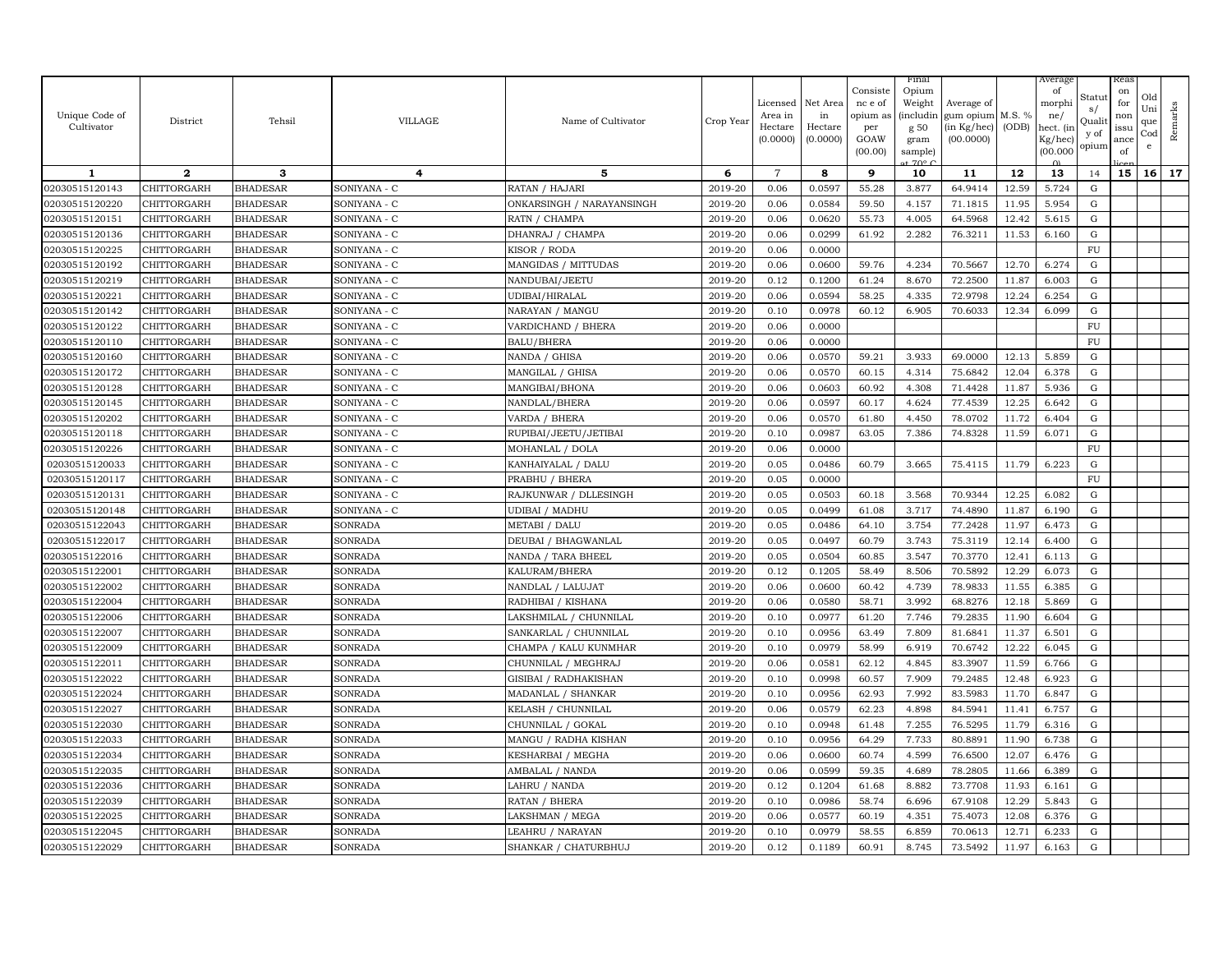| Unique Code of<br>Cultivator | District       | Tehsil          | VILLAGE         | Name of Cultivator             | Crop Year | Licensed<br>Area in<br>Hectare<br>(0.0000) | Net Area<br>in<br>Hectare<br>(0.0000) | Consiste<br>nc e of<br>opium as<br>per<br>GOAW<br>(00.00) | Final<br>Opium<br>Weight<br><i>(includin</i><br>g 50<br>gram<br>sample]<br>70° | Average of<br>gum opium M.S. %<br>(in Kg/hec)<br>(00.0000) | (ODB) | Averag<br>of<br>morphi<br>ne/<br>hect. (in<br>Kg/hec<br>(00.000) | Statut<br>s/<br>Quali<br>y of<br>opium | on<br>for<br>nor<br>isst<br>ance<br>of | Old<br>Uni<br>que<br>Cod | Remarks |
|------------------------------|----------------|-----------------|-----------------|--------------------------------|-----------|--------------------------------------------|---------------------------------------|-----------------------------------------------------------|--------------------------------------------------------------------------------|------------------------------------------------------------|-------|------------------------------------------------------------------|----------------------------------------|----------------------------------------|--------------------------|---------|
| 1                            | $\overline{2}$ | 3               | 4               | 5                              | 6         | $\overline{7}$                             | 8                                     | 9                                                         | 10                                                                             | 11                                                         | 12    | 13                                                               | 14                                     | 15                                     | 16 <sup>1</sup>          | 17      |
| 02030515122014               | CHITTORGARH    | <b>BHADESAR</b> | SONRADA         | <b>UDIBAI / BHERA</b>          | 2019-20   | 0.05                                       | 0.0488                                | 59.27                                                     | 3.370                                                                          | 69.0574                                                    | 12.42 | 6.004                                                            | G                                      |                                        |                          |         |
| 02030515122012               | CHITTORGARH    | <b>BHADESAR</b> | <b>SONRADA</b>  | HIRA / TARU BHEEL              | 2019-20   | 0.12                                       | 0.1165                                | 59.18                                                     | 8.040                                                                          | 69.0129                                                    | 12.47 | 6.024                                                            | G                                      |                                        |                          |         |
| 02030515122013               | CHITTORGARH    | <b>BHADESAR</b> | <b>SONRADA</b>  | DOLIBAI / KALU                 | 2019-20   | 0.06                                       | 0.0534                                | 59.35                                                     | 3.671                                                                          | 68.7453                                                    | 12.25 | 5.895                                                            | G                                      |                                        |                          |         |
| 02030515122031               | CHITTORGARH    | <b>BHADESAR</b> | SONRADA         | GANGABAI / MEGHA               | 2019-20   | 0.12                                       | 0.1213                                | 60.52                                                     | 8.749                                                                          | 72.1270                                                    | 12.06 | 6.089                                                            | G                                      |                                        |                          |         |
| 02030515122020               | CHITTORGARH    | <b>BHADESAR</b> | SONRADA         | RUPLAL / SHANKAR               | 2019-20   | 0.12                                       | 0.1160                                | 55.93                                                     | 7.527                                                                          | 64.8879                                                    | 13.07 | 5.936                                                            | G                                      |                                        |                          |         |
| 02030515122008               | CHITTORGARH    | <b>BHADESAR</b> | SONRADA         | GATTUBAI/PARTHU                | 2019-20   | 0.10                                       | 0.0991                                | 60.25                                                     | 7.135                                                                          | 71.9980                                                    | 12.61 | 6.356                                                            | G                                      |                                        |                          |         |
| 02030515122015               | CHITTORGARH    | <b>BHADESAR</b> | SONRADA         | <b>UDIAILAL / DALU</b>         | 2019-20   | 0.12                                       | 0.1197                                | 58.13                                                     | 8.454                                                                          | 70.6266                                                    | 12.61 | 6.234                                                            | G                                      |                                        |                          |         |
| 02030515122046               | CHITTORGARH    | <b>BHADESAR</b> | SONRADA         | CHANDIBAI / AMARLAL            | 2019-20   | 0.06                                       | 0.0600                                | 60.17                                                     | 4.521                                                                          | 75.3500                                                    | 12.02 | 6.340                                                            | G                                      |                                        |                          |         |
| 02030515122019               | CHITTORGARH    | <b>BHADESAR</b> | <b>SONRADA</b>  | <b>UDAIRAM / KALU</b>          | 2019-20   | 0.06                                       | 0.0626                                | 58.85                                                     | 4.439                                                                          | 70.9105                                                    | 11.88 | 5.897                                                            | G                                      |                                        |                          |         |
| 02030515122028               | CHITTORGARH    | <b>BHADESAR</b> | SONRADA         | <b>BHAGVAN / DALU</b>          | 2019-20   | 0.12                                       | 0.1224                                | 62.82                                                     | 9.558                                                                          | 78.0882                                                    | 11.76 | 6.428                                                            | ${\rm G}$                              |                                        |                          |         |
| 02030515122032               | CHITTORGARH    | <b>BHADESAR</b> | SONRADA         | RATAN / BHERA BHANUDA          | 2019-20   | 0.10                                       | 0.0977                                | 62.43                                                     | 7.768                                                                          | 79.5087                                                    | 11.85 | 6.595                                                            | G                                      |                                        |                          |         |
| 02030515122037               | CHITTORGARH    | <b>BHADESAR</b> | SONRADA         | <b>BALURAM / SHORAM</b>        | 2019-20   | 0.10                                       | 0.0983                                | 56.33                                                     | 6.526                                                                          | 66.3886                                                    | 12.75 | 5.925                                                            | G                                      |                                        |                          |         |
| 02030515122038               | CHITTORGARH    | <b>BHADESAR</b> | SONRADA         | ONKAR / BHURA                  | 2019-20   | 0.12                                       | 0.1156                                | 60.60                                                     | 8.380                                                                          | 72.4913                                                    | 12.43 | 6.308                                                            | ${\rm G}$                              |                                        |                          |         |
| 02030515122041               | CHITTORGARH    | <b>BHADESAR</b> | SONRADA         | AHARU / HEMA                   | 2019-20   | 0.10                                       | 0.0997                                | 57.52                                                     | 6.943                                                                          | 69.6389                                                    | 11.77 | 5.738                                                            | ${\rm G}$                              |                                        |                          |         |
| 02030514115007               | CHITTORGARH    | <b>BHADESAR</b> | SUKHWADA        | RATANIBAI / DHANRAJ / BARJIBAI | 2019-20   | 0.05                                       | 0.0473                                | 61.91                                                     | 3.361                                                                          | 71.0571                                                    | 11.97 | 5.954                                                            | ${\rm G}$                              |                                        |                          |         |
| 02030515065013               | CHITTORGARH    | <b>BHADESAR</b> | SUKHWADA        | SHEKHAR KHAN / GHASI KHAN      | 2019-20   | 0.06                                       | 0.0596                                | 61.03                                                     | 4.063                                                                          | 68.1711                                                    | 12.04 | 5.745                                                            | ${\rm G}$                              |                                        |                          |         |
| 02030515065018               | CHITTORGARH    | <b>BHADESAR</b> | <b>SUKHWADA</b> | PRABHU/FAKIRCHAND              | 2019-20   | 0.06                                       | 0.0591                                | 65.43                                                     | 4.505                                                                          | 76.2267                                                    | 11.66 | 6.222                                                            | G                                      |                                        |                          |         |
| 02030515065004               | CHITTORGARH    | <b>BHADESAR</b> | <b>SUKHWADA</b> | RATANIBAI / SUKKHA             | 2019-20   | 0.12                                       | 0.1170                                | 62.17                                                     | 7.913                                                                          | 67.6325                                                    | 11.73 | 5.554                                                            | ${\rm G}$                              |                                        |                          |         |
| 02030515123041               | CHITTORGARH    | <b>BHADESAR</b> | SUKHWADA        | BHANWARLAL / BARDU             | 2019-20   | 0.05                                       | 0.0513                                | 60.38                                                     | 3.424                                                                          | 66.7446                                                    | 16.36 | 7.645                                                            | G                                      |                                        |                          |         |
| 02030515123006               | CHITTORGARH    | <b>BHADESAR</b> | SUKHWADA        | NANDA / BHERA                  | 2019-20   | 0.05                                       | 0.0515                                | 61.95                                                     | 3.673                                                                          | 71.3204                                                    | 11.93 | 5.956                                                            | G                                      |                                        |                          |         |
| 02030515123029               | CHITTORGARH    | <b>BHADESAR</b> | <b>SUKHWADA</b> | BADRILAL / NANALAL DHAKAR      | 2019-20   | 0.05                                       | 0.0507                                | 58.99                                                     | 3.464                                                                          | 68.3235                                                    | 12.26 | 5.863                                                            | G                                      |                                        |                          |         |
| 02030515123057               | CHITTORGARH    | <b>BHADESAR</b> | SUKHWADA        | SHRILAL / JAYCHAND             | 2019-20   | 0.05                                       | 0.0507                                | 59.24                                                     | 3.470                                                                          | 68.4418                                                    | 12.09 | 5.792                                                            | ${\rm G}$                              |                                        |                          |         |
| 02030515123033               | CHITTORGARH    | <b>BHADESAR</b> | SUKHWADA        | RATANLAL / PYARA               | 2019-20   | 0.05                                       | 0.0514                                | 61.69                                                     | 3.675                                                                          | 71.4981                                                    | 11.93 | 5.971                                                            | G                                      |                                        |                          |         |
| 02030515123115               | CHITTORGARH    | <b>BHADESAR</b> | SUKHWADA        | MOHANLAL / DEVJI               | 2019-20   | 0.12                                       | 0.1227                                | 62.41                                                     | 8.550                                                                          | 69.6822                                                    | 11.49 | 5.605                                                            | G                                      |                                        |                          |         |
| 02030515123019               | CHITTORGARH    | <b>BHADESAR</b> | SUKHWADA        | MANGIBAI / CHUNNILAL           | 2019-20   | 0.12                                       | 0.1214                                | 61.12                                                     | 8.190                                                                          | 67.4629                                                    | 11.85 | 5.596                                                            | G                                      |                                        |                          |         |
| 02030515123022               | CHITTORGARH    | <b>BHADESAR</b> | <b>SUKHWADA</b> | FULIBAI / SHANKARLAL           | 2019-20   | 0.10                                       | 0.0993                                | 58.42                                                     | 6.167                                                                          | 62.1047                                                    | 12.12 | 5.269                                                            | ${\rm G}$                              |                                        |                          |         |
| 02030515123025               | CHITTORGARH    | <b>BHADESAR</b> | SUKHWADA        | CHUNNILAL / HUKAMICHAND        | 2019-20   | 0.12                                       | 0.1218                                | 61.71                                                     | 8.463                                                                          | 69.4828                                                    | 11.28 | 5.486                                                            | G                                      |                                        |                          |         |
| 02030515123027               | CHITTORGARH    | <b>BHADESAR</b> | SUKHWADA        | TANKUBAI / MADHU               | 2019-20   | 0.12                                       | 0.1158                                | 61.94                                                     | 7.840                                                                          | 67.7029                                                    | 12.12 | 5.744                                                            | G                                      |                                        |                          |         |
| 02030515123005               | CHITTORGARH    | <b>BHADESAR</b> | SUKHWADA        | MITTHULAL/MANGILAL             | 2019-20   | 0.06                                       | 0.0628                                | 59.70                                                     | 4.324                                                                          | 68.8535                                                    | 11.71 | 5.644                                                            | G                                      |                                        |                          |         |
| 02030515123035               | CHITTORGARH    | <b>BHADESAR</b> | SUKHWADA        | MOTILAL / GOVINDRAM            | 2019-20   | 0.12                                       | 0.1192                                | 60.08                                                     | 8.660                                                                          | 72.6510                                                    | 11.65 | 5.925                                                            | ${\rm G}$                              |                                        |                          |         |
| 02030515123013               | CHITTORGARH    | <b>BHADESAR</b> | SUKHWADA        | BHIMRAJ / DEVJI                | 2019-20   | 0.06                                       | 0.0620                                | 62.46                                                     | 4.345                                                                          | 70.0806                                                    | 11.46 | 5.622                                                            | G                                      |                                        |                          |         |
| 02030515123021               | CHITTORGARH    | <b>BHADESAR</b> | SUKHWADA        | RUKAMANI/NANDA                 | 2019-20   | 0.12                                       | 0.1162                                | 60.89                                                     | 8.046                                                                          | 69.2427                                                    | 12.04 | 5.836                                                            | ${\rm G}$                              |                                        |                          |         |
| 02030515123030               | CHITTORGARH    | <b>BHADESAR</b> | SUKHWADA        | SUKHLAL / MANGILAL             | 2019-20   | 0.12                                       | 0.1197                                | 65.81                                                     | 9.091                                                                          | 75.9482                                                    | 11.34 | 6.029                                                            | ${\rm G}$                              |                                        |                          |         |
| 02030515123020               | CHITTORGARH    | <b>BHADESAR</b> | SUKHWADA        | KASTURIBAI/NANALAL             | 2019-20   | 0.12                                       | 0.1210                                | 61.30                                                     | 8.214                                                                          | 67.8843                                                    | 12.10 | 5.750                                                            | ${\rm G}$                              |                                        |                          |         |
| 02030515123026               | CHITTORGARH    | <b>BHADESAR</b> | SUKHWADA        | NARAYAN / RATTA GADARI         | 2019-20   | 0.10                                       | 0.0989                                | 60.83                                                     | 6.987                                                                          | 70.6471                                                    | 12.00 | 5.934                                                            | G                                      |                                        |                          |         |
| 02030515123060               | CHITTORGARH    | <b>BHADESAR</b> | SUKHWADA        | RANGLAL / MATHURALAL           | 2019-20   | 0.06                                       | 0.0000                                |                                                           |                                                                                |                                                            |       |                                                                  | FU                                     |                                        |                          |         |
| 02030515123059               | CHITTORGARH    | <b>BHADESAR</b> | SUKHWADA        | HIRALAL / RODA                 | 2019-20   | 0.12                                       | 0.1194                                | 59.58                                                     | 8.197                                                                          | 68.6516                                                    | 12.13 | 5.829                                                            | G                                      |                                        |                          |         |
| 02030515123065               | CHITTORGARH    | <b>BHADESAR</b> | SUKHWADA        | AMARCHAND / BHANWARLAL         | 2019-20   | 0.12                                       | 0.1189                                | 61.34                                                     | 8.404                                                                          | 70.6812                                                    | 11.84 | 5.858                                                            | G                                      |                                        |                          |         |
| 02030515123067               | CHITTORGARH    | <b>BHADESAR</b> | SUKHWADA        | MANGILAL / DAYARAM             | 2019-20   | 0.12                                       | 0.1212                                | 60.54                                                     | 8.389                                                                          | 69.2162                                                    | 11.55 | 5.596                                                            | G                                      |                                        |                          |         |
| 02030515123091               | CHITTORGARH    | <b>BHADESAR</b> | SUKHWADA        | BHERULAL / NARAYAN JAT         | 2019-20   | 0.06                                       | 0.0578                                | 55.78                                                     | 3.586                                                                          | 62.0415                                                    | 12.51 | 5.433                                                            | G                                      |                                        |                          |         |
| 02030515123047               | CHITTORGARH    | <b>BHADESAR</b> | SUKHWADA        | KISHORKUMAR / BHANWARLAL       | 2019-20   | 0.06                                       | 0.0587                                | 62.40                                                     | 4.208                                                                          | 71.6865                                                    | 11.97 | 6.006                                                            | G                                      |                                        |                          |         |
| 02030515123054               | CHITTORGARH    | <b>BHADESAR</b> | SUKHWADA        | RATANLAL / GOPI                | 2019-20   | 0.10                                       | 0.0990                                | 60.67                                                     | 6.734                                                                          | 68.0202                                                    | 12.13 | 5.776                                                            | ${\rm G}$                              |                                        |                          |         |
| 02030515123102               | CHITTORGARH    | <b>BHADESAR</b> | SUKHWADA        | ABDULSATTAR / IMAMBAKSH        | 2019-20   | 0.06                                       | 0.0623                                | 57.17                                                     | 4.198                                                                          | 67.3836                                                    | 12.65 | 5.967                                                            | ${\rm G}$                              |                                        |                          |         |
| 02030515123051               | CHITTORGARH    | <b>BHADESAR</b> | SUKHWADA        | NANDUBAI / CHHAGANLAL          | 2019-20   | 0.06                                       | 0.0607                                | 62.20                                                     | 4.381                                                                          | 72.1746                                                    | 12.01 | 6.067                                                            | ${\rm G}$                              |                                        |                          |         |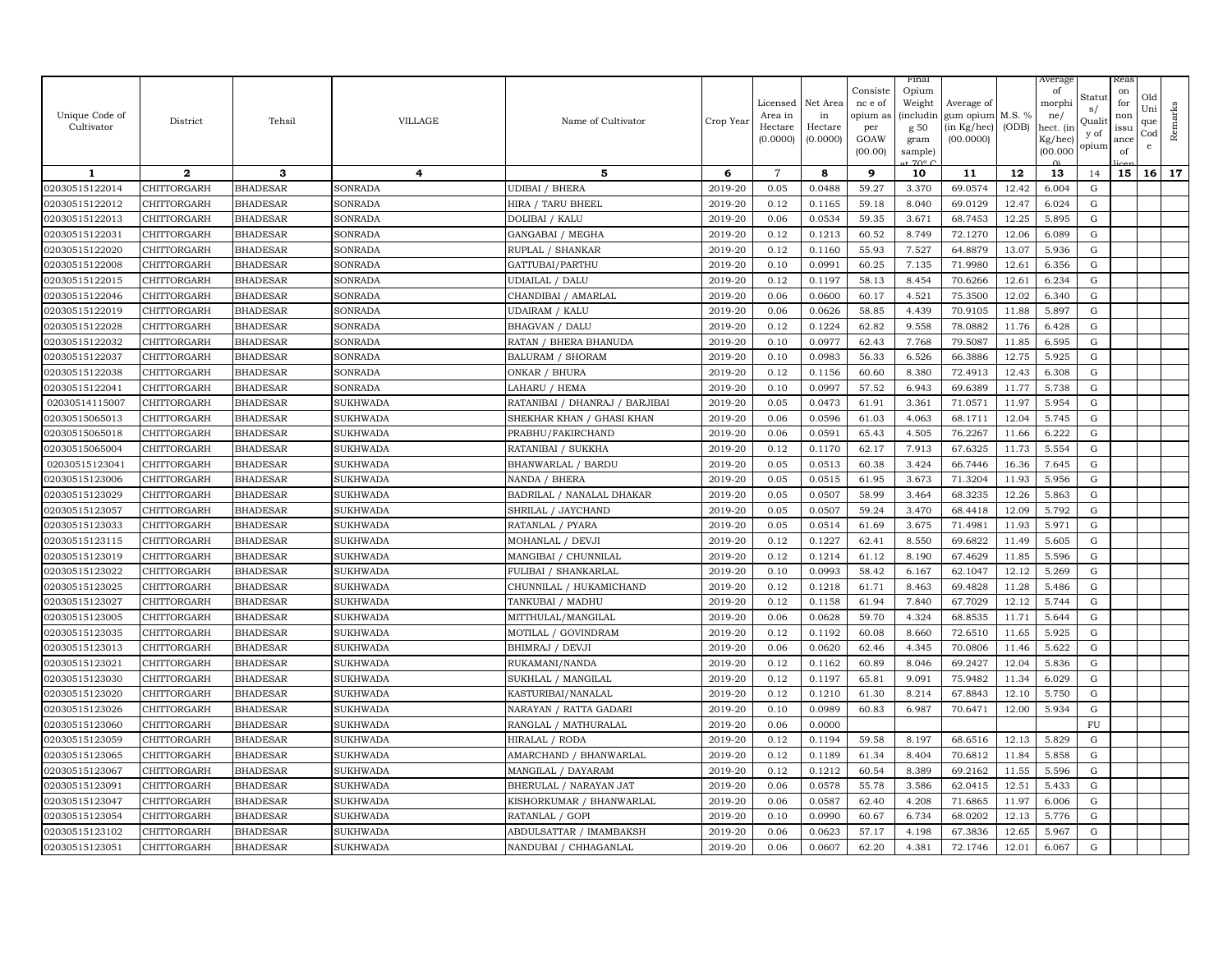| Unique Code of<br>Cultivator | District       | Tehsil          | VILLAGE         | Name of Cultivator            | Crop Year | Licensed<br>Area in<br>Hectare<br>(0.0000) | Net Area<br>in<br>Hectare<br>(0.0000) | Consiste<br>nc e of<br>opium as<br>per<br>GOAW<br>(00.00) | Final<br>Opium<br>Weight<br><i>(includin</i><br>g 50<br>gram<br>sample]<br>70° | Average of<br>gum opium M.S. %<br>(in Kg/hec)<br>(00.0000) | (ODB) | Averag<br>of<br>morphi<br>ne/<br>hect. (in<br>Kg/hec<br>(00.000) | Statut<br>s/<br>Quali<br>y of<br>opium | on<br>for<br>nor<br>isst<br>ance<br>of | Old<br>Uni<br>que<br>Cod | Remarks |
|------------------------------|----------------|-----------------|-----------------|-------------------------------|-----------|--------------------------------------------|---------------------------------------|-----------------------------------------------------------|--------------------------------------------------------------------------------|------------------------------------------------------------|-------|------------------------------------------------------------------|----------------------------------------|----------------------------------------|--------------------------|---------|
| 1                            | $\overline{2}$ | 3               | 4               | 5                             | 6         | $\overline{7}$                             | 8                                     | 9                                                         | 10                                                                             | 11                                                         | 12    | 13                                                               | 14                                     | 15                                     | 16 <sup>1</sup>          | 17      |
| 02030515123098               | CHITTORGARH    | <b>BHADESAR</b> | <b>SUKHWADA</b> | DAYARAM / MODA                | 2019-20   | 0.10                                       | 0.0997                                | 62.12                                                     | 6.744                                                                          | 67.6429                                                    | 11.90 | 5.635                                                            | G                                      |                                        |                          |         |
| 02030515123078               | CHITTORGARH    | <b>BHADESAR</b> | SUKHWADA        | NANDUBAI / MULCHAND           | 2019-20   | 0.06                                       | 0.0594                                | 60.38                                                     | 4.071                                                                          | 68.5354                                                    | 11.81 | 5.666                                                            | G                                      |                                        |                          |         |
| 02030515123093               | CHITTORGARH    | <b>BHADESAR</b> | SUKHWADA        | PRATHVIRAJ / NARAYAN          | 2019-20   | 0.06                                       | 0.0599                                | 59.81                                                     | 3.862                                                                          | 64.4741                                                    | 12.51 | 5.646                                                            | G                                      |                                        |                          |         |
| 02030515123004               | CHITTORGARH    | <b>BHADESAR</b> | SUKHWADA        | HIRALAL / NANALAL             | 2019-20   | 0.10                                       | 0.0991                                | 61.18                                                     | 6.878                                                                          | 69.4046                                                    | 11.93 | 5.796                                                            | G                                      |                                        |                          |         |
| 02030515123055               | CHITTORGARH    | <b>BHADESAR</b> | SUKHWADA        | JAGDISH/NANALAL               | 2019-20   | 0.12                                       | 0.1180                                | 58.71                                                     | 8.060                                                                          | 68.3051                                                    | 12.40 | 5.929                                                            | G                                      |                                        |                          |         |
| 02030515123053               | CHITTORGARH    | <b>BHADESAR</b> | SUKHWADA        | MATHURALAL / MOTI             | 2019-20   | 0.10                                       | 0.1014                                | 62.00                                                     | 7.077                                                                          | 69.7929                                                    | 11.89 | 5.809                                                            | G                                      |                                        |                          |         |
| 02030515123028               | CHITTORGARH    | <b>BHADESAR</b> | SUKHWADA        | PRABHULAL / DEVJI             | 2019-20   | 0.10                                       | 0.0975                                | 63.00                                                     | 6.939                                                                          | 71.1692                                                    | 11.51 | 5.734                                                            | G                                      |                                        |                          |         |
| 02030515123090               | CHITTORGARH    | <b>BHADESAR</b> | SUKHWADA        | HEMRAJ / BARDICHAND           | 2019-20   | 0.10                                       | 0.0972                                | 60.10                                                     | 6.611                                                                          | 68.0144                                                    | 11.78 | 5.608                                                            | G                                      |                                        |                          |         |
| 02030515123094               | CHITTORGARH    | <b>BHADESAR</b> | SUKHWADA        | SHOBHALAL / NARAYAN           | 2019-20   | 0.06                                       | 0.0608                                | 58.62                                                     | 3.743                                                                          | 61.5625                                                    | 10.80 | 4.655                                                            | G                                      |                                        |                          |         |
| 02030515123002               | CHITTORGARH    | <b>BHADESAR</b> | SUKHWADA        | JAYRAM / GHASI                | 2019-20   | 0.12                                       | 0.1125                                | 60.04                                                     | 7.788                                                                          | 69.2267                                                    | 11.88 | 5.757                                                            | ${\rm G}$                              |                                        |                          |         |
| 02030515123042               | CHITTORGARH    | <b>BHADESAR</b> | SUKHWADA        | MADANLAL / BHAGAWANLAL KUMHAR | 2019-20   | 0.06                                       | 0.0608                                | 60.40                                                     | 4.081                                                                          | 67.1217                                                    | 11.97 | 5.625                                                            | G                                      |                                        |                          |         |
| 02030515123039               | CHITTORGARH    | <b>BHADESAR</b> | SUKHWADA        | SUKHIBAI/RADHESHYAM           | 2019-20   | 0.06                                       | 0.0600                                | 61.43                                                     | 4.107                                                                          | 68.4500                                                    | 11.62 | 5.568                                                            | G                                      |                                        |                          |         |
| 02030515123012               | CHITTORGARH    | <b>BHADESAR</b> | SUKHWADA        | SUKHIBAI/NARAYAN              | 2019-20   | 0.10                                       | 0.0972                                | 61.88                                                     | 7.452                                                                          | 76.6667                                                    | 11.49 | 6.166                                                            | ${\rm G}$                              |                                        |                          |         |
| 02030515123049               | CHITTORGARH    | <b>BHADESAR</b> | SUKHWADA        | KANHAIYALAL / BHANWARLAL      | 2019-20   | 0.10                                       | 0.0999                                | 60.04                                                     | 6.399                                                                          | 64.0541                                                    | 12.14 | 5.443                                                            | ${\rm G}$                              |                                        |                          |         |
| 02030515123023               | CHITTORGARH    | <b>BHADESAR</b> | SUKHWADA        | MOHNIBAI/PRABHULAL            | 2019-20   | 0.10                                       | 0.0993                                | 58.05                                                     | 6.402                                                                          | 64.4713                                                    | 12.45 | 5.619                                                            | ${\rm G}$                              |                                        |                          |         |
| 02030515123018               | CHITTORGARH    | <b>BHADESAR</b> | SUKHWADA        | JAMANIBAI/SHANKAR             | 2019-20   | 0.06                                       | 0.0593                                | 60.19                                                     | 4.102                                                                          | 69.1737                                                    | 11.98 | 5.800                                                            | ${\rm G}$                              |                                        |                          |         |
| 02030515123048               | CHITTORGARH    | <b>BHADESAR</b> | <b>SUKHWADA</b> | DEVILAL / BAGDULAL            | 2019-20   | 0.06                                       | 0.0613                                | 59.69                                                     | 4.204                                                                          | 68.5808                                                    | 11.61 | 5.573                                                            | ${\rm G}$                              |                                        |                          |         |
| 02030515123088               | CHITTORGARH    | <b>BHADESAR</b> | <b>SUKHWADA</b> | RAMCHANDRA / JAYCHAND         | 2019-20   | 0.06                                       | 0.0616                                | 60.65                                                     | 4.107                                                                          | 66.6721                                                    | 12.02 | 5.610                                                            | ${\rm G}$                              |                                        |                          |         |
| 02030515123063               | CHITTORGARH    | <b>BHADESAR</b> | SUKHWADA        | NANDLAL / BHANWARLAL          | 2019-20   | 0.10                                       | 0.1015                                | 60.69                                                     | 6.867                                                                          | 67.6552                                                    | 12.09 | 5.725                                                            | G                                      |                                        |                          |         |
| 02030515123081               | CHITTORGARH    | <b>BHADESAR</b> | SUKHWADA        | RATANLAL / KHEMA              | 2019-20   | 0.10                                       | 0.1006                                | 65.22                                                     | 7.920                                                                          | 78.7276                                                    | 11.41 | 6.288                                                            | G                                      |                                        |                          |         |
| 02030515123062               | CHITTORGARH    | <b>BHADESAR</b> | <b>SUKHWADA</b> | SEVARAM / RAMA                | 2019-20   | 0.06                                       | 0.0607                                | 60.85                                                     | 4.007                                                                          | 66.0132                                                    | 11.87 | 5.486                                                            | G                                      |                                        |                          |         |
| 02030515123087               | CHITTORGARH    | <b>BHADESAR</b> | SUKHWADA        | UDAILAL / KAJOD               | 2019-20   | 0.12                                       | 0.1185                                | 62.28                                                     | 8.354                                                                          | 70.4979                                                    | 11.67 | 5.759                                                            | G                                      |                                        |                          |         |
| 02030515123077               | CHITTORGARH    | <b>BHADESAR</b> | SUKHWADA        | DALCHAND / NANA               | 2019-20   | 0.12                                       | 0.1218                                | 61.87                                                     | 8.459                                                                          | 69.4499                                                    | 11.51 | 5.595                                                            | G                                      |                                        |                          |         |
| 02030515123085               | CHITTORGARH    | <b>BHADESAR</b> | SUKHWADA        | LAXMILAL / BHANWARLAL         | 2019-20   | 0.06                                       | 0.0596                                | 58.72                                                     | 4.219                                                                          | 70.7886                                                    | 12.14 | 6.016                                                            | G                                      |                                        |                          |         |
| 02030515123083               | CHITTORGARH    | <b>BHADESAR</b> | SUKHWADA        | SHYAMLAL / DAULATARAM         | 2019-20   | 0.10                                       | 0.0985                                | 60.82                                                     | 6.881                                                                          | 69.8579                                                    | 11.82 | 5.780                                                            | G                                      |                                        |                          |         |
| 02030515123058               | CHITTORGARH    | <b>BHADESAR</b> | <b>SUKHWADA</b> | PRABHUBAI/NATHULAL            | 2019-20   | 0.10                                       | 0.0981                                | 61.80                                                     | 6.930                                                                          | 70.6422                                                    | 11.75 | 5.811                                                            | ${\rm G}$                              |                                        |                          |         |
| 02030515123082               | CHITTORGARH    | <b>BHADESAR</b> | SUKHWADA        | SHANKARLAL/DALU               | 2019-20   | 0.06                                       | 0.0628                                | 63.55                                                     | 4.412                                                                          | 70.2548                                                    | 11.63 | 5.720                                                            | G                                      |                                        |                          |         |
| 02030515123114               | CHITTORGARH    | <b>BHADESAR</b> | SUKHWADA        | GOPALLAL/GANGADHAR            | 2019-20   | 0.12                                       | 0.1156                                | 61.79                                                     | 8.359                                                                          | 72.3097                                                    | 11.93 | 6.039                                                            | ${\rm G}$                              |                                        |                          |         |
| 02030515123007               | CHITTORGARH    | <b>BHADESAR</b> | SUKHWADA        | RANGLAL / DAULATRAM           | 2019-20   | 0.10                                       | 0.0934                                | 60.06                                                     | 6.461                                                                          | 69.1756                                                    | 11.94 | 5.781                                                            | G                                      |                                        |                          |         |
| 02030515123043               | CHITTORGARH    | <b>BHADESAR</b> | SUKHWADA        | <b>BAGDURAM / MOHANDAS</b>    | 2019-20   | 0.10                                       | 0.1025                                | 61.65                                                     | 7.195                                                                          | 70.1951                                                    | 11.89 | 5.843                                                            | ${\rm G}$                              |                                        |                          |         |
| 02030515123052               | CHITTORGARH    | <b>BHADESAR</b> | SUKHWADA        | BADAMIBAAI / RATANLAL         | 2019-20   | 0.12                                       | 0.0565                                | 65.87                                                     | 4.187                                                                          | 74.1062                                                    | 11.66 | 6.049                                                            | G                                      |                                        |                          |         |
| 02030515123056               | CHITTORGARH    | <b>BHADESAR</b> | SUKHWADA        | UDAIRAM / GABUR               | 2019-20   | 0.12                                       | 0.1202                                | 64.10                                                     | 8.425                                                                          | 70.0915                                                    | 11.39 | 5.588                                                            | ${\rm G}$                              |                                        |                          |         |
| 02030515123073               | CHITTORGARH    | <b>BHADESAR</b> | SUKHWADA        | GANGABAI / HIRALAL            | 2019-20   | 0.10                                       | 0.0952                                | 58.92                                                     | 6.565                                                                          | 68.9601                                                    | 12.73 | 6.145                                                            | ${\rm G}$                              |                                        |                          |         |
| 02030515123092               | CHITTORGARH    | <b>BHADESAR</b> | SUKHWADA        | SHANKARLAL / NARAYAN          | 2019-20   | 0.10                                       | 0.0970                                | 59.24                                                     | 6.813                                                                          | 70.2371                                                    | 11.99 | 5.895                                                            | ${\rm G}$                              |                                        |                          |         |
| 02030515123097               | CHITTORGARH    | <b>BHADESAR</b> | SUKHWADA        | GOPIBAI / DHANRAJ             | 2019-20   | 0.12                                       | 0.1200                                | 58.13                                                     | 7.607                                                                          | 63.3917                                                    | 12.21 | 5.418                                                            | ${\rm G}$                              |                                        |                          |         |
| 02030515125003               | CHITTORGARH    | <b>BHADESAR</b> | SURAJPURA       | SONDERBAI / NARAYANDAS        | 2019-20   | 0.10                                       | 0.0980                                | 63.32                                                     | 6.866                                                                          | 70.0612                                                    | 11.70 | 5.738                                                            | G                                      |                                        |                          |         |
| 02030515125010               | CHITTORGARH    | <b>BHADESAR</b> | SURAJPURA       | KALU / RAMJI                  | 2019-20   | 0.12                                       | 0.1185                                | 61.34                                                     | 8.263                                                                          | 69.7300                                                    | 12.11 | 5.911                                                            | G                                      |                                        |                          |         |
| 02030515125007               | CHITTORGARH    | <b>BHADESAR</b> | SURAJPURA       | KANKUBAI/UDAIRAM              | 2019-20   | 0.06                                       | 0.0584                                | 62.88                                                     | 3.836                                                                          | 65.6849                                                    | 11.78 | 5.416                                                            | G                                      |                                        |                          |         |
| 02030515126024               | CHITTORGARH    | <b>BHADESAR</b> | SURKHAND        | MOHANLAL / DANNA              | 2019-20   | 0.05                                       | 0.0522                                | 63.18                                                     | 3.935                                                                          | 75.3831                                                    | 11.43 | 6.032                                                            | G                                      |                                        |                          |         |
| 02030515126028               | CHITTORGARH    | <b>BHADESAR</b> | SURKHAND        | LAHARI BAI / KISHANA JAT      | 2019-20   | 0.05                                       | 0.0501                                | 58.66                                                     | 3.419                                                                          | 68.2435                                                    | 11.97 | 5.718                                                            | G                                      |                                        |                          |         |
| 02030515126021               | CHITTORGARH    | <b>BHADESAR</b> | <b>SURKHAND</b> | <b>BADAMI / UDAIRAM</b>       | 2019-20   | 0.05                                       | 0.0515                                | 56.46                                                     | 3.638                                                                          | 70.6408                                                    | 11.96 | 5.913                                                            | G                                      |                                        |                          |         |
| 02030515126007               | CHITTORGARH    | <b>BHADESAR</b> | <b>SURKHAND</b> | RAMA / MANGU                  | 2019-20   | 0.05                                       | 0.0000                                |                                                           |                                                                                |                                                            |       |                                                                  | ${\rm FU}$                             |                                        |                          |         |
| 02030515126012               | CHITTORGARH    | <b>BHADESAR</b> | SURKHAND        | MANGILAL / GODHA              | 2019-20   | 0.12                                       | 0.1232                                | 66.29                                                     | 9.754                                                                          | 79.1721                                                    | 10.21 | 5.658                                                            | ${\rm G}$                              |                                        |                          |         |
| 02030515126006               | CHITTORGARH    | <b>BHADESAR</b> | SURKHAND        | RAMA/DHANNA                   | 2019-20   | 0.12                                       | 0.1206                                | 61.01                                                     | 8.785                                                                          | 72.8441                                                    | 11.67 | 5.951                                                            | ${\rm G}$                              |                                        |                          |         |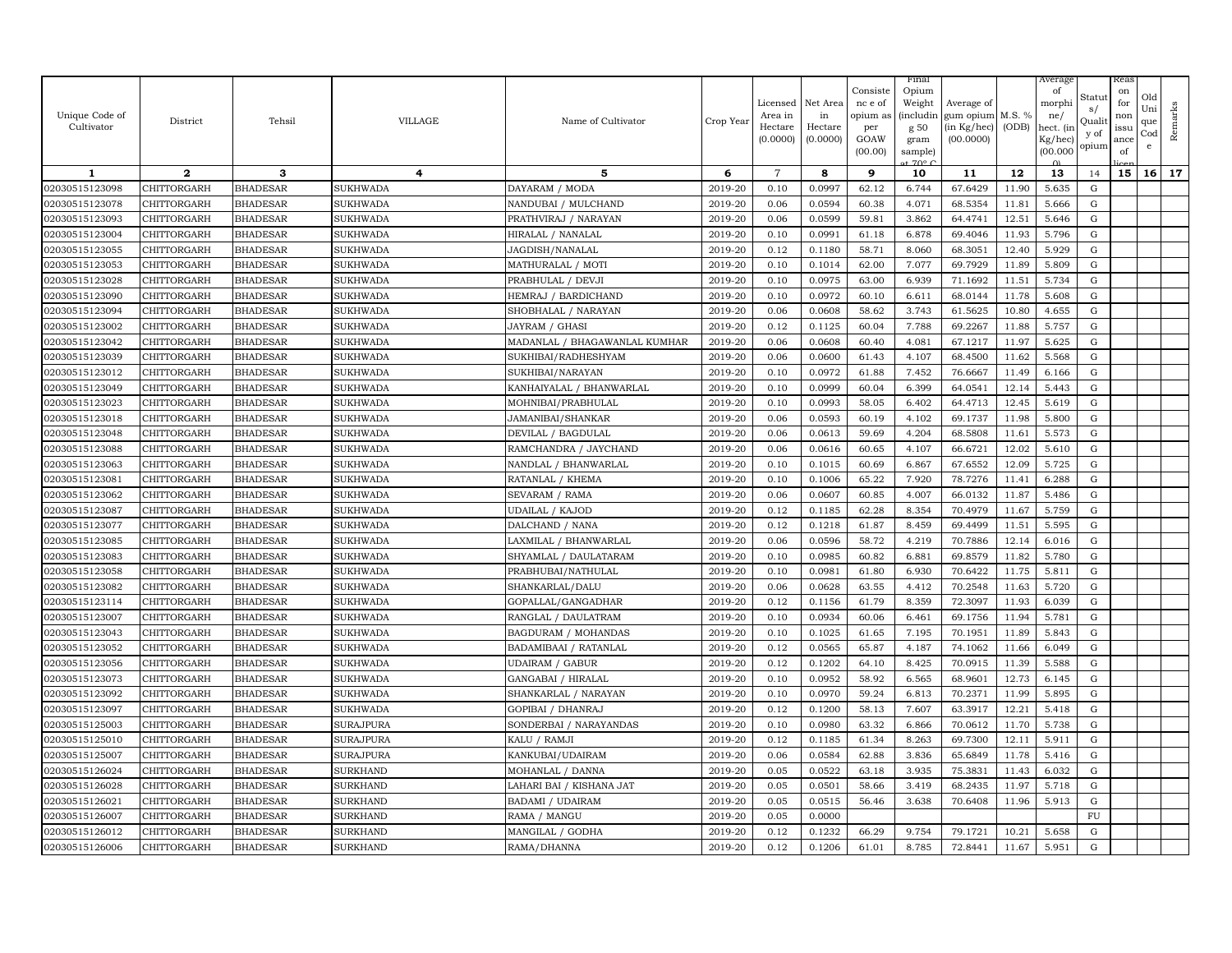| Unique Code of<br>Cultivator | District       | Tehsil              | VILLAGE            | Name of Cultivator            | Crop Year | Licensed<br>Area in<br>Hectare<br>(0.0000) | Net Area<br>in<br>Hectare<br>(0.0000) | Consiste<br>nc e of<br>opium as<br>per<br>GOAW<br>(00.00) | Final<br>Opium<br>Weight<br><i>(includin</i><br>g 50<br>gram<br>sample]<br>70° | Average of<br>gum opium M.S. %<br>(in Kg/hec)<br>(00.0000) | (ODB) | Averag<br>of<br>morphi<br>ne/<br>hect. (in<br>Kg/hec]<br>(00.000) | Statut<br>s/<br>Quali<br>y of<br>opium | on<br>for<br>noi<br>isst<br>ance<br>of | Old<br>Uni<br>que<br>Cod | Remarks |
|------------------------------|----------------|---------------------|--------------------|-------------------------------|-----------|--------------------------------------------|---------------------------------------|-----------------------------------------------------------|--------------------------------------------------------------------------------|------------------------------------------------------------|-------|-------------------------------------------------------------------|----------------------------------------|----------------------------------------|--------------------------|---------|
| 1                            | $\overline{2}$ | 3                   | 4                  | 5                             | 6         | $\overline{7}$                             | 8                                     | 9                                                         | 10                                                                             | 11                                                         | 12    | 13                                                                | 14                                     | 15                                     | 16 <sup>1</sup>          | 17      |
| 02030515126029               | CHITTORGARH    | <b>BHADESAR</b>     | <b>SURKHAND</b>    | DHANNA / POKAR JAT            | 2019-20   | 0.06                                       | 0.0568                                | 58.99                                                     | 4.281                                                                          | 75.3697                                                    | 12.09 | 6.379                                                             | ${\rm G}$                              |                                        |                          |         |
| 02030515126023               | CHITTORGARH    | <b>BHADESAR</b>     | SURKHAND           | MADHOLAL / PARTHVIRAJ         | 2019-20   | 0.06                                       | 0.0000                                |                                                           |                                                                                |                                                            |       |                                                                   | ${\rm FU}$                             |                                        |                          |         |
| 02030515126008               | CHITTORGARH    | <b>BHADESAR</b>     | SURKHAND           | HEMRAJ / GANESH               | 2019-20   | 0.05                                       | 0.0510                                | 62.91                                                     | 4.098                                                                          | 80.3529                                                    | 11.84 | 6.660                                                             | G                                      |                                        |                          |         |
| 02030515126001               | CHITTORGARH    | <b>BHADESAR</b>     | SURKHAND           | SHANKAR / DEVJI               | 2019-20   | 0.06                                       | 0.0000                                |                                                           |                                                                                |                                                            |       |                                                                   | ${\rm FU}$                             |                                        |                          |         |
| 02030515126003               | CHITTORGARH    | <b>BHADESAR</b>     | SURKHAND           | TARACHAND / MADHO             | 2019-20   | 0.10                                       | 0.0951                                |                                                           |                                                                                |                                                            |       |                                                                   | TC                                     | 11                                     |                          |         |
| 02030515126025               | CHITTORGARH    | <b>BHADESAR</b>     | SURKHAND           | UDA/CHUNA                     | 2019-20   | 0.06                                       | 0.0600                                | 59.77                                                     | 4.141                                                                          | 69.0167                                                    | 11.88 | 5.740                                                             | G                                      |                                        |                          |         |
| 02030515126027               | CHITTORGARH    | <b>BHADESAR</b>     | SURKHAND           | PYARA/DHANNA                  | 2019-20   | 0.10                                       | 0.0000                                |                                                           |                                                                                |                                                            |       |                                                                   | ${\rm FU}$                             |                                        |                          |         |
| 02030515126016               | CHITTORGARH    | <b>BHADESAR</b>     | SURKHAND           | LACHIRAM/LALU                 | 2019-20   | 0.12                                       | 0.0000                                |                                                           |                                                                                |                                                            |       |                                                                   | FU                                     |                                        |                          |         |
| 02030515126020               | CHITTORGARH    | <b>BHADESAR</b>     | <b>SURKHAND</b>    | SANJAYKUMAR/ SHANKAR          | 2019-20   | 0.05                                       | 0.0508                                | 61.00                                                     | 3.590                                                                          | 70.6693                                                    | 11.38 | 5.630                                                             | G                                      |                                        |                          |         |
| 02030515127010               | CHITTORGARH    | <b>BHADESAR</b>     | TANDI KHEDA        | VARDICHAND / LAKHAMA          | 2019-20   | 0.05                                       | 0.0494                                | 58.33                                                     | 3.316                                                                          | 67.1255                                                    | 11.57 | 5.437                                                             | ${\rm G}$                              |                                        |                          |         |
| 02030515127009               | CHITTORGARH    | <b>BHADESAR</b>     | <b>TANDI KHEDA</b> | VARDIBAI/MAGANA               | 2019-20   | 0.12                                       | 0.1213                                | 59.57                                                     | 8.280                                                                          | 68.2605                                                    | 12.66 | 6.049                                                             | ${\rm G}$                              |                                        |                          |         |
| 02030515127002               | CHITTORGARH    | <b>BHADESAR</b>     | TANDI KHEDA        | ANCHHIBAI / MAGNA             | 2019-20   | 0.05                                       | 0.0479                                | 58.32                                                     | 2.991                                                                          | 62.4426                                                    | 12.77 | 5.582                                                             | G                                      |                                        |                          |         |
| 02030515127004               | CHITTORGARH    | <b>BHADESAR</b>     | TANDI KHEDA        | SHANTILAL / DALLA             | 2019-20   | 0.12                                       | 0.1136                                | 55.67                                                     | 7.333                                                                          | 64.5511                                                    | 12.92 | 5.838                                                             | ${\rm G}$                              |                                        |                          |         |
| 02030515127005               | CHITTORGARH    | <b>BHADESAR</b>     | TANDI KHEDA        | RAMLAL / BALUJI               | 2019-20   | 0.10                                       | 0.0000                                |                                                           |                                                                                |                                                            |       |                                                                   | FU                                     |                                        |                          |         |
| 02030515128005               | CHITTORGARH    | <b>BHADESAR</b>     | TEJPURIYA          | BARDA / LAKHMA                | 2019-20   | 0.05                                       | 0.0494                                | 60.57                                                     | 3.262                                                                          | 66.0324                                                    | 11.94 | 5.519                                                             | G                                      |                                        |                          |         |
| 02030515128027               | CHITTORGARH    | <b>BHADESAR</b>     | TEJPURIYA          | UDA / DUNGA                   | 2019-20   | 0.06                                       | 0.0590                                | 60.41                                                     | 3.228                                                                          | 54.7119                                                    | 11.95 | 4.576                                                             | ${\rm G}$                              |                                        |                          |         |
| 02030515128017               | CHITTORGARH    | <b>BHADESAR</b>     | <b>TEJPURIYA</b>   | NARAYAN / HEMA                | 2019-20   | 0.10                                       | 0.1000                                | 54.49                                                     | 5.426                                                                          | 54.2600                                                    | 12.90 | 4.899                                                             | G                                      |                                        |                          |         |
| 02030515129005               | CHITTORGARH    | <b>BHADESAR</b>     | UPREDA             | <b>BADRILAL/KISHOR</b>        | 2019-20   | 0.10                                       | 0.0996                                | 60.19                                                     | 6.879                                                                          | 69.0663                                                    | 11.73 | 5.671                                                             | ${\rm G}$                              |                                        |                          |         |
| 02030515129007               | CHITTORGARH    | <b>BHADESAR</b>     | UPREDA             | CHATRKUNWAR/BAKTAWARSING      | 2019-20   | 0.12                                       | 0.1197                                | 56.34                                                     | 7.582                                                                          | 63.3417                                                    | 11.79 | 5.227                                                             | G                                      |                                        |                          |         |
| 02030515129004               | CHITTORGARH    | <b>BHADESAR</b>     | UPREDA             | NARBADA BAI/DAALCHAND         | 2019-20   | 0.06                                       | 0.0595                                | 60.96                                                     | 4.171                                                                          | 70.1008                                                    | 11.52 | 5.653                                                             | G                                      |                                        |                          |         |
| 02030514047002               | CHITTORGARH    | <b>BHADESAR</b>     | VAJIRGANJ          | RADHA BAI / BOTLAL            | 2019-20   | 0.05                                       | 0.0510                                | 60.44                                                     | 3.160                                                                          | 61.9608                                                    | 11.63 | 5.044                                                             | G                                      |                                        |                          |         |
| 02030515029010               | CHITTORGARH    | <b>BHADESAR</b>     | VAJIRGANJ          | BHAWARLAL / WARDA             | 2019-20   | 0.06                                       | 0.0600                                | 55.82                                                     | 3.780                                                                          | 63.0000                                                    | 12.47 | 5.499                                                             | ${\rm G}$                              |                                        |                          |         |
| 02030515029011               | CHITTORGARH    | <b>BHADESAR</b>     | VAJIRGANJ          | PARTHESINGH / UDYSINGH        | 2019-20   | 0.06                                       | 0.0590                                | 56.16                                                     | 3.666                                                                          | 62.1356                                                    | 13.02 | 5.664                                                             | G                                      |                                        |                          |         |
| 02030515029008               | CHITTORGARH    | <b>BHADESAR</b>     | VAJIRGANJ          | BHAGWAN/GOKAL                 | 2019-20   | 0.06                                       | 0.0603                                | 55.66                                                     | 3.745                                                                          | 62.1061                                                    | 12.72 | 5.530                                                             | G                                      |                                        |                          |         |
| 02030515128027               | CHITTORGARH    | <b>BHADESAR</b>     | VAJIRGANJ          | JAGDISH / KHEMRAJ             | 2019-20   | 0.06                                       | 0.0600                                | 61.68                                                     | 4.000                                                                          | 66.6667                                                    | 11.84 | 5.526                                                             | G                                      |                                        |                          |         |
| 02030515131005               | CHITTORGARH    | <b>BHADESAR</b>     | VARNI-BHADESAR     | DEVILAL / GHOKAL              | 2019-20   | 0.05                                       | 0.0520                                | 60.44                                                     | 3.721                                                                          | 71.5577                                                    | 11.43 | 5.726                                                             | ${\rm G}$                              |                                        |                          |         |
| 02030612001007               | UDAIPUR        | <b>BALLABHNAGAR</b> | AMAR PURA - A      | BABULAL/SHREERAM              | 2019-20   | 0.12                                       | 0.1175                                | 62.08                                                     | 8.274                                                                          | 70.4170                                                    | 11.49 | 5.664                                                             | G                                      |                                        |                          |         |
| 02030612001001               | UDAIPUR        | <b>BALLABHNAGAR</b> | AMAR PURA - A      | <b>BHERU LAL/ MAGANA</b>      | 2019-20   | 0.06                                       | 0.0597                                | 61.58                                                     | 4.319                                                                          | 72.3451                                                    | 10.86 | 5.500                                                             | G                                      |                                        |                          |         |
| 02030612001066               | UDAIPUR        | <b>BALLABHNAGAR</b> | AMAR PURA - A      | AMBA LAL/GHASEE               | 2019-20   | 0.10                                       | 0.0981                                | 62.13                                                     | 6.861                                                                          | 69.9388                                                    | 11.48 | 5.620                                                             | G                                      |                                        |                          |         |
| 02030612001009               | <b>UDAIPUR</b> | <b>BALLABHNAGAR</b> | AMAR PURA - A      | CHANDIBAI/ONKARLAL            | 2019-20   | 0.10                                       | 0.0990                                | 62.89                                                     | 7.134                                                                          | 72.0606                                                    | 11.15 | 5.624                                                             | ${\rm G}$                              |                                        |                          |         |
| 02030612001021               | <b>UDAIPUR</b> | <b>BALLABHNAGAR</b> | AMAR PURA - A      | <b>BHERU LAL/ HAMERA</b>      | 2019-20   | 0.10                                       | 0.0942                                | 62.43                                                     | 6.689                                                                          | 71.0085                                                    | 11.18 | 5.557                                                             | G                                      |                                        |                          |         |
| 02030612001011               | <b>UDAIPUR</b> | <b>BALLABHNAGAR</b> | AMAR PURA - A      | NATHU LAL/KALU                | 2019-20   | 0.06                                       | 0.0588                                | 61.68                                                     | 4.053                                                                          | 68.9286                                                    | 11.66 | 5.626                                                             | ${\rm G}$                              |                                        |                          |         |
| 02030612001037               | <b>UDAIPUR</b> | <b>BALLABHNAGAR</b> | AMAR PURA - A      | BAGDIBAI/DEVILAL              | 2019-20   | 0.12                                       | 0.1174                                | 63.57                                                     | 8.491                                                                          | 72.3254                                                    | 11.23 | 5.686                                                             | ${\rm G}$                              |                                        |                          |         |
| 02030612001041               | <b>UDAIPUR</b> | <b>BALLABHNAGAR</b> | AMAR PURA - A      | NARAYAN/ ONKARLAL             | 2019-20   | 0.05                                       | 0.0520                                | 62.56                                                     | 3.807                                                                          | 73.2115                                                    | 11.64 | 5.966                                                             | ${\rm G}$                              |                                        |                          |         |
| 02030612001046               | UDAIPUR        | BALLABHNAGAR        | AMAR PURA - A      | SHYAM LAL/ GHASEE             | 2019-20   | 0.12                                       | 0.1153                                | 63.09                                                     | 8.427                                                                          | 73.0876                                                    | 10.97 | 5.612                                                             | ${\rm G}$                              |                                        |                          |         |
| 02030612001049               | UDAIPUR        | <b>BALLABHNAGAR</b> | AMAR PURA - A      | ASHOK/KISHANLAL               | 2019-20   | 0.12                                       | 0.1130                                | 61.67                                                     | 8.105                                                                          | 71.7257                                                    | 11.33 | 5.689                                                             | G                                      |                                        |                          |         |
| 02030612001055               | <b>UDAIPUR</b> | <b>BALLABHNAGAR</b> | AMAR PURA - A      | RUKAMANIBAI/KISHANLAL-II      | 2019-20   | 0.06                                       | 0.0623                                | 58.72                                                     | 4.178                                                                          | 67.0626                                                    | 11.53 | 5.412                                                             | G                                      |                                        |                          |         |
| 02030612001063               | <b>UDAIPUR</b> | <b>BALLABHNAGAR</b> | AMAR PURA - A      | MANGIBAI/ONKAR                | 2019-20   | 0.10                                       | 0.1020                                | 60.91                                                     | 7.126                                                                          | 69.8627                                                    | 11.59 | 5.668                                                             | G                                      |                                        |                          |         |
| 02030612001064               | <b>UDAIPUR</b> | <b>BALLABHNAGAR</b> | AMAR PURA - A      | CHOGA LAL/ BHAGWAN            | 2019-20   | 0.06                                       | 0.0587                                | 61.37                                                     | 4.366                                                                          | 74.3782                                                    | 11.67 | 6.076                                                             | ${\rm G}$                              |                                        |                          |         |
| 02030612001065               | <b>UDAIPUR</b> | <b>BALLABHNAGAR</b> | AMAR PURA - A      | VARDA/KHEMA                   | 2019-20   | 0.06                                       | 0.0600                                | 61.47                                                     | 4.154                                                                          | 69.2333                                                    | 10.90 | 5.282                                                             | G                                      |                                        |                          |         |
| 02030612001068               | <b>UDAIPUR</b> | <b>BALLABHNAGAR</b> | AMAR PURA - A      | RAMESHWEAR/ JAYCHAND          | 2019-20   | 0.06                                       | 0.0610                                | 67.18                                                     | 4.453                                                                          | 73.0000                                                    | 11.00 | 5.621                                                             | G                                      |                                        |                          |         |
| 02030612001072               | <b>UDAIPUR</b> | <b>BALLABHNAGAR</b> | AMAR PURA - A      | SUSHILADEVI / PRAKASH CHANDRA | 2019-20   | 0.12                                       | 0.1229                                | 62.90                                                     | 9.058                                                                          | 73.7022                                                    | 11.30 | 5.830                                                             | ${\rm G}$                              |                                        |                          |         |
| 02030612001077               | UDAIPUR        | <b>BALLABHNAGAR</b> | AMAR PURA - A      | ONKAR/MAGANA                  | 2019-20   | 0.10                                       | 0.1019                                | 62.80                                                     | 7.617                                                                          | 74.7498                                                    | 10.94 | 5.724                                                             | ${\rm G}$                              |                                        |                          |         |
| 02030612001081               | <b>UDAIPUR</b> | <b>BALLABHNAGAR</b> | AMAR PURA - A      | ROSHNI/JAY CHAND              | 2019-20   | 0.12                                       | 0.1148                                | 63.26                                                     | 8.278                                                                          | 72.1080                                                    | 11.52 | 5.815                                                             | ${\rm G}$                              |                                        |                          |         |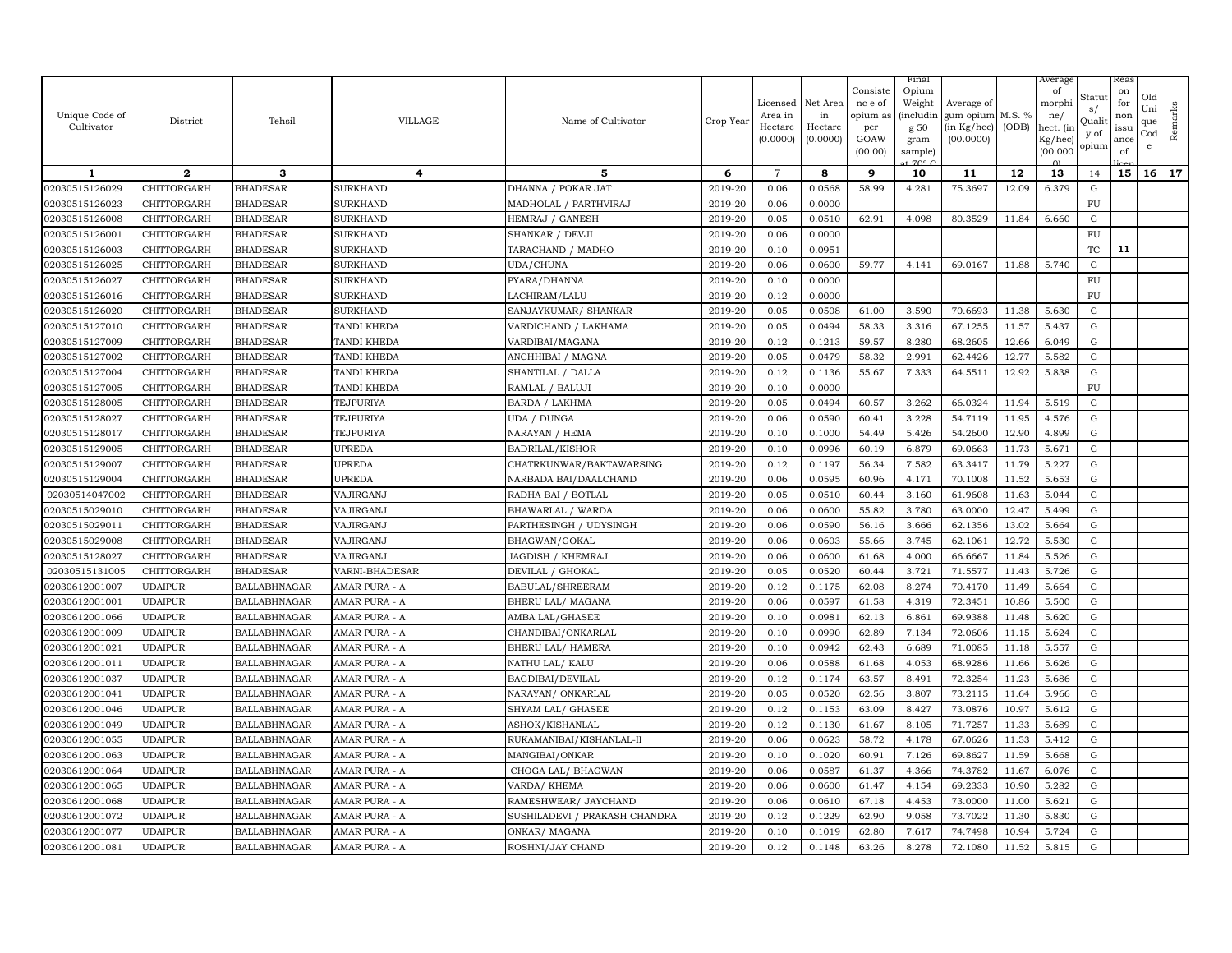| Unique Code of<br>Cultivator | District       | Tehsil              | VILLAGE       | Name of Cultivator      | Crop Year | Licensed<br>Area in<br>Hectare<br>(0.0000) | Net Area<br>in<br>Hectare<br>(0.0000) | Consiste<br>nc e of<br>opium as<br>per<br>GOAW<br>(00.00) | Final<br>Opium<br>Weight<br><i>(includir)</i><br>g 50<br>gram<br>sample)<br>$70^\circ$ | Average of<br>gum opium<br>(in Kg/hec)<br>(00.0000) | M.S. %<br>(ODB) | Averag<br>of<br>morphi<br>ne/<br>hect. (in<br>$Kg/$ hec<br>(00.000) | Statut<br>s/<br>Quali<br>y of<br>opium | on<br>for<br>noi<br>isst<br>ance<br>of | Old<br>Uni<br>que<br>Cod | Remarks |
|------------------------------|----------------|---------------------|---------------|-------------------------|-----------|--------------------------------------------|---------------------------------------|-----------------------------------------------------------|----------------------------------------------------------------------------------------|-----------------------------------------------------|-----------------|---------------------------------------------------------------------|----------------------------------------|----------------------------------------|--------------------------|---------|
| 1                            | $\overline{2}$ | з                   | 4             | 5                       | 6         | $\overline{7}$                             | 8                                     | 9                                                         | 10                                                                                     | 11                                                  | 12              | 13                                                                  | 14                                     | 15                                     | 16 <sup>1</sup>          | 17      |
| 02030612001084               | <b>UDAIPUR</b> | <b>BALLABHNAGAR</b> | AMAR PURA - A | CHOGA LAL/ SHIV RAM     | 2019-20   | 0.10                                       | 0.0949                                | 62.09                                                     | 6.448                                                                                  | 67.9452                                             | 11.47           | 5.456                                                               | $\mathbf G$                            |                                        |                          |         |
| 02030612001085               | <b>UDAIPUR</b> | BALLABHNAGAR        | AMAR PURA - A | RATAN LAL/ PANKU        | 2019-20   | 0.10                                       | 0.1009                                | 61.19                                                     | 6.740                                                                                  | 66.7988                                             | 11.51           | 5.382                                                               | G                                      |                                        |                          |         |
| 02030612001086               | <b>UDAIPUR</b> | BALLABHNAGAR        | AMAR PURA - A | <b>GOPAL/ BHERU</b>     | 2019-20   | 0.12                                       | 0.1183                                | 57.52                                                     | 7.872                                                                                  | 66.5427                                             | 11.46           | 5.338                                                               | G                                      |                                        |                          |         |
| 02030612001108               | <b>UDAIPUR</b> | BALLABHNAGAR        | AMAR PURA - A | VARDI BAI/ VENA         | 2019-20   | 0.10                                       | 0.1020                                | 62.03                                                     | 7.275                                                                                  | 71.3235                                             | 11.61           | 5.797                                                               | G                                      |                                        |                          |         |
| 02030612001124               | <b>UDAIPUR</b> | BALLABHNAGAR        | AMAR PURA - A | LOGAR (AMARA) / KELASH  | 2019-20   | 0.12                                       | 0.1224                                | 64.16                                                     | 8.396                                                                                  | 68.5948                                             | 11.88           | 5.704                                                               | ${\rm G}$                              |                                        |                          |         |
| 02030612001129               | <b>UDAIPUR</b> | BALLABHNAGAR        | AMAR PURA - A | GOPAL/ SHIV RAM         | 2019-20   | 0.12                                       | 0.1206                                | 63.12                                                     | 8.440                                                                                  | 69.9834                                             | 11.57           | 5.668                                                               | G                                      |                                        |                          |         |
| 02030612001202               | <b>UDAIPUR</b> | <b>BALLABHNAGAR</b> | AMAR PURA - A | JAYCHAND/KHEMA          | 2019-20   | 0.06                                       | 0.0607                                | 59.84                                                     | 4.009                                                                                  | 66.0461                                             | 11.61           | 5.368                                                               | ${\rm G}$                              |                                        |                          |         |
| 02030612001048               | UDAIPUR        | BALLABHNAGAR        | AMAR PURA - A | SHANKAR/ UDAY LAL       | 2019-20   | 0.12                                       | 0.1170                                | 63.38                                                     | 8.466                                                                                  | 72.3590                                             | 11.08           | 5.612                                                               | G                                      |                                        |                          |         |
| 02030612001014               | <b>UDAIPUR</b> | BALLABHNAGAR        | AMAR PURA - A | DADAM CHAND/ SHREERAM   | 2019-20   | 0.12                                       | 0.1212                                | 66.14                                                     | 8.797                                                                                  | 72.5825                                             | 13.65           | 6.935                                                               | ${\rm G}$                              |                                        |                          |         |
| 02030612001017               | <b>UDAIPUR</b> | BALLABHNAGAR        | AMAR PURA - A | RAMESHKUMAR/KISHANLAL   | 2019-20   | 0.10                                       | 0.0974                                | 61.10                                                     | 6.512                                                                                  | 66.8583                                             | 11.49           | 5.377                                                               | ${\rm G}$                              |                                        |                          |         |
| 02030612001027               | <b>UDAIPUR</b> | BALLABHNAGAR        | AMAR PURA - A | NARAYAN LAL/ UDAY LAL   | 2019-20   | 0.10                                       | 0.0950                                | 60.18                                                     | 6.603                                                                                  | 69.5053                                             | 11.60           | 5.643                                                               | ${\rm G}$                              |                                        |                          |         |
| 02030612001044               | <b>UDAIPUR</b> | BALLABHNAGAR        | AMAR PURA - A | SAVLIBAI/HARIRAM        | 2019-20   | 0.06                                       | 0.0597                                | 61.77                                                     | 4.368                                                                                  | 73.1658                                             | 11.67           | 5.977                                                               | G                                      |                                        |                          |         |
| 02030612001067               | <b>UDAIPUR</b> | BALLABHNAGAR        | AMAR PURA - A | DHAPU/ BHURA            | 2019-20   | 0.10                                       | 0.1008                                | 62.41                                                     | 7.293                                                                                  | 72.3512                                             | 11.28           | 5.713                                                               | ${\rm G}$                              |                                        |                          |         |
| 02030612001071               | <b>UDAIPUR</b> | BALLABHNAGAR        | AMAR PURA - A | DEVI LAL/ GANGA RAM     | 2019-20   | 0.10                                       | 0.1000                                | 63.74                                                     | 6.975                                                                                  | 69.7500                                             | 11.42           | 5.576                                                               | ${\rm G}$                              |                                        |                          |         |
| 02030612001130               | <b>UDAIPUR</b> | BALLABHNAGAR        | AMAR PURA - A | SHOKIN/ NATHU           | 2019-20   | 0.12                                       | 0.1169                                | 62.19                                                     | 8.893                                                                                  | 76.0736                                             | 11.64           | 6.199                                                               | ${\rm G}$                              |                                        |                          |         |
| 02030612001135               | <b>UDAIPUR</b> | BALLABHNAGAR        | AMAR PURA - A | SURESH CHANDRA/ BHAGWAN | 2019-20   | 0.10                                       | 0.0992                                | 62.24                                                     | 7.015                                                                                  | 70.7157                                             | 11.71           | 5.797                                                               | ${\rm G}$                              |                                        |                          |         |
| 02030612001138               | <b>UDAIPUR</b> | <b>BALLABHNAGAR</b> | AMAR PURA - A | MOHNI / BHURALAL        | 2019-20   | 0.12                                       | 0.1169                                | 61.51                                                     | 7.891                                                                                  | 67.5021                                             | 11.36           | 5.368                                                               | ${\rm G}$                              |                                        |                          |         |
| 02030612001197               | <b>UDAIPUR</b> | <b>BALLABHNAGAR</b> | AMAR PURA - A | UDAILAL/LACHIRAM        | 2019-20   | 0.12                                       | 0.1209                                | 63.00                                                     | 8.343                                                                                  | 69.0074                                             | 11.22           | 5.420                                                               | ${\rm G}$                              |                                        |                          |         |
| 02030612001082               | <b>UDAIPUR</b> | BALLABHNAGAR        | AMAR PURA - A | KANA RAM/ PANKU         | 2019-20   | 0.12                                       | 0.1200                                | 62.79                                                     | 8.602                                                                                  | 71.6833                                             | 11.58           | 5.811                                                               | G                                      |                                        |                          |         |
| 02030612001105               | <b>UDAIPUR</b> | BALLABHNAGAR        | AMAR PURA - A | SHUSHILA / RAJMAL       | 2019-20   | 0.12                                       | 0.1231                                | 60.92                                                     | 8.346                                                                                  | 67.7985                                             | 11.69           | 5.548                                                               | G                                      |                                        |                          |         |
| 02030612001198               | <b>UDAIPUR</b> | BALLABHNAGAR        | AMAR PURA - A | VIPINGIRI/SHAMBHUGIRI   | 2019-20   | 0.06                                       | 0.0602                                | 62.67                                                     | 4.235                                                                                  | 70.3488                                             | 11.23           | 5.530                                                               | G                                      |                                        |                          |         |
| 02030612001087               | <b>UDAIPUR</b> | BALLABHNAGAR        | AMAR PURA - A | DEVENDRA/ JEET MAL      | 2019-20   | 0.06                                       | 0.0593                                | 63.00                                                     | 4.338                                                                                  | 73.1535                                             | 11.27           | 5.771                                                               | ${\rm G}$                              |                                        |                          |         |
| 02030612001003               | <b>UDAIPUR</b> | BALLABHNAGAR        | AMAR PURA - A | VIKRAM/ONKAR            | 2019-20   | 0.12                                       | 0.1213                                | 60.14                                                     | 8.609                                                                                  | 70.9728                                             | 11.39           | 5.658                                                               | ${\rm G}$                              |                                        |                          |         |
| 02030612001010               | <b>UDAIPUR</b> | BALLABHNAGAR        | AMAR PURA - A | SHIV RAM/ DEVA          | 2019-20   | 0.12                                       | 0.1231                                | 63.14                                                     | 8.551                                                                                  | 69.4639                                             | 11.37           | 5.529                                                               | ${\rm G}$                              |                                        |                          |         |
| 02030612001012               | <b>UDAIPUR</b> | BALLABHNAGAR        | AMAR PURA - A | ONKAR LAL/ DEVA         | 2019-20   | 0.12                                       | 0.1223                                | 59.39                                                     | 8.552                                                                                  | 69.9264                                             | 11.52           | 5.639                                                               | G                                      |                                        |                          |         |
| 02030612001024               | <b>UDAIPUR</b> | BALLABHNAGAR        | AMAR PURA - A | ONKAR LAL/ KALU         | 2019-20   | 0.05                                       | 0.0493                                | 60.97                                                     | 3.545                                                                                  | 71.9067                                             | 11.63           | 5.854                                                               | ${\rm G}$                              |                                        |                          |         |
| 02030612001056               | <b>UDAIPUR</b> | BALLABHNAGAR        | AMAR PURA - A | RAM CHANDRA/ DALI CHAND | 2019-20   | 0.12                                       | 0.1237                                | 62.17                                                     | 8.286                                                                                  | 66.9846                                             | 11.18           | 5.242                                                               | G                                      |                                        |                          |         |
| 02030612001002               | <b>UDAIPUR</b> | BALLABHNAGAR        | AMAR PURA - A | DEVBAI/DEVA             | 2019-20   | 0.12                                       | 0.1215                                | 63.45                                                     | 8.167                                                                                  | 67.2181                                             | 11.32           | 5.326                                                               | ${\rm G}$                              |                                        |                          |         |
| 02030612001190               | <b>UDAIPUR</b> | BALLABHNAGAR        | AMAR PURA - A | KANKU/JASRAJ            | 2019-20   | 0.06                                       | 0.0623                                | 59.72                                                     | 4.035                                                                                  | 64.7673                                             | 11.47           | 5.201                                                               | G                                      |                                        |                          |         |
| 02030612001091               | <b>UDAIPUR</b> | BALLABHNAGAR        | AMAR PURA - A | NARAYAN/ MANGU          | 2019-20   | 0.06                                       | 0.0600                                | 61.98                                                     | 4.082                                                                                  | 68.0333                                             | 11.63           | 5.538                                                               | ${\rm G}$                              |                                        |                          |         |
| 02030612001196               | <b>UDAIPUR</b> | BALLABHNAGAR        | AMAR PURA - A | HIRA/BHERULAL           | 2019-20   | 0.10                                       | 0.0975                                | 62.17                                                     | 6.945                                                                                  | 71.2308                                             | 11.37           | 5.669                                                               | $\mathbf G$                            |                                        |                          |         |
| 02030612001201               | <b>UDAIPUR</b> | BALLABHNAGAR        | AMAR PURA - A | CHUNNILAL/JAYRAJ        | 2019-20   | 0.06                                       | 0.0612                                | 61.16                                                     | 4.290                                                                                  | 70.0980                                             | 11.02           | 5.407                                                               | ${\rm G}$                              |                                        |                          |         |
| 02030612001150               | <b>UDAIPUR</b> | BALLABHNAGAR        | AMAR PURA - A | VARDI BAI / DAALU       | 2019-20   | 0.05                                       | 0.0521                                | 63.10                                                     | 3.795                                                                                  | 72.8407                                             | 11.13           | 5.675                                                               | ${\rm G}$                              |                                        |                          |         |
| 02030612001134               | <b>UDAIPUR</b> | <b>BALLABHNAGAR</b> | AMAR PURA - A | SHAMBHU/ KAJOD          | 2019-20   | 0.05                                       | 0.0506                                | 63.05                                                     | 3.333                                                                                  | 65.8696                                             | 11.66           | 5.376                                                               | ${\rm G}$                              |                                        |                          |         |
| 02030612001222               | <b>UDAIPUR</b> | BALLABHNAGAR        | AMAR PURA - B | ONKARLAL/PARTHA         | 2019-20   | 0.10                                       | 0.0987                                | 61.63                                                     | 6.691                                                                                  | 67.7913                                             | 11.59           | 5.500                                                               | G                                      |                                        |                          |         |
| 02030612001225               | UDAIPUR        | BALLABHNAGAR        | AMAR PURA - B | BHAGCHAND/GOTU          | 2019-20   | 0.12                                       | 0.0520                                | 61.75                                                     | 3.537                                                                                  | 68.0192                                             | 11.76           | 5.600                                                               | G                                      |                                        |                          |         |
| 02030612001231               | <b>UDAIPUR</b> | <b>BALLABHNAGAR</b> | AMAR PURA - B | BABULAL/RAMLAL          | 2019-20   | 0.06                                       | 0.0583                                | 59.16                                                     | 3.981                                                                                  | 68.2847                                             | 11.63           | 5.559                                                               | G                                      |                                        |                          |         |
| 02030612001232               | <b>UDAIPUR</b> | BALLABHNAGAR        | AMAR PURA - B | DEVA/BABRU              | 2019-20   | 0.12                                       | 0.0000                                |                                                           |                                                                                        |                                                     |                 |                                                                     | ${\rm FU}$                             |                                        |                          |         |
| 02030612001250               | <b>UDAIPUR</b> | BALLABHNAGAR        | AMAR PURA - B | MOHAN/NANA              | 2019-20   | 0.12                                       | 0.1199                                | 63.58                                                     | 8.592                                                                                  | 71.6597                                             | 11.18           | 5.608                                                               | G                                      |                                        |                          |         |
| 02030612001270               | <b>UDAIPUR</b> | BALLABHNAGAR        | AMAR PURA - B | RAMLAL/CHAMPA           | 2019-20   | 0.12                                       | 0.1165                                | 61.66                                                     | 8.324                                                                                  | 71.4506                                             | 11.42           | 5.712                                                               | G                                      |                                        |                          |         |
| 02030612001281               | <b>UDAIPUR</b> | <b>BALLABHNAGAR</b> | AMAR PURA - B | RADHU/DEEPA             | 2019-20   | 0.12                                       | 0.1213                                | 60.96                                                     | 8.125                                                                                  | 66.9827                                             | 11.48           | 5.383                                                               | ${\rm G}$                              |                                        |                          |         |
| 02030612001282               | UDAIPUR        | BALLABHNAGAR        | AMAR PURA - B | RAJMAL/MANGILAL         | 2019-20   | 0.10                                       | 0.0976                                | 61.97                                                     | 6.985                                                                                  | 71.5676                                             | 11.80           | 5.911                                                               | ${\rm G}$                              |                                        |                          |         |
| 02030612001283               | <b>UDAIPUR</b> | BALLABHNAGAR        | AMAR PURA - B | GOTAM/NARAYAN           | 2019-20   | 0.10                                       | 0.0982                                | 63.04                                                     | 6.754                                                                                  | 68.7780                                             | 11.47           | 5.522                                                               | ${\rm G}$                              |                                        |                          |         |
| 02030612001275               | <b>UDAIPUR</b> | BALLABHNAGAR        | AMAR PURA - B | SHANKARLAL/MODA         | 2019-20   | 0.12                                       | 0.1200                                | 60.78                                                     | 8.231                                                                                  | 68.5917                                             | 11.27           | 5.411                                                               | ${\rm G}$                              |                                        |                          |         |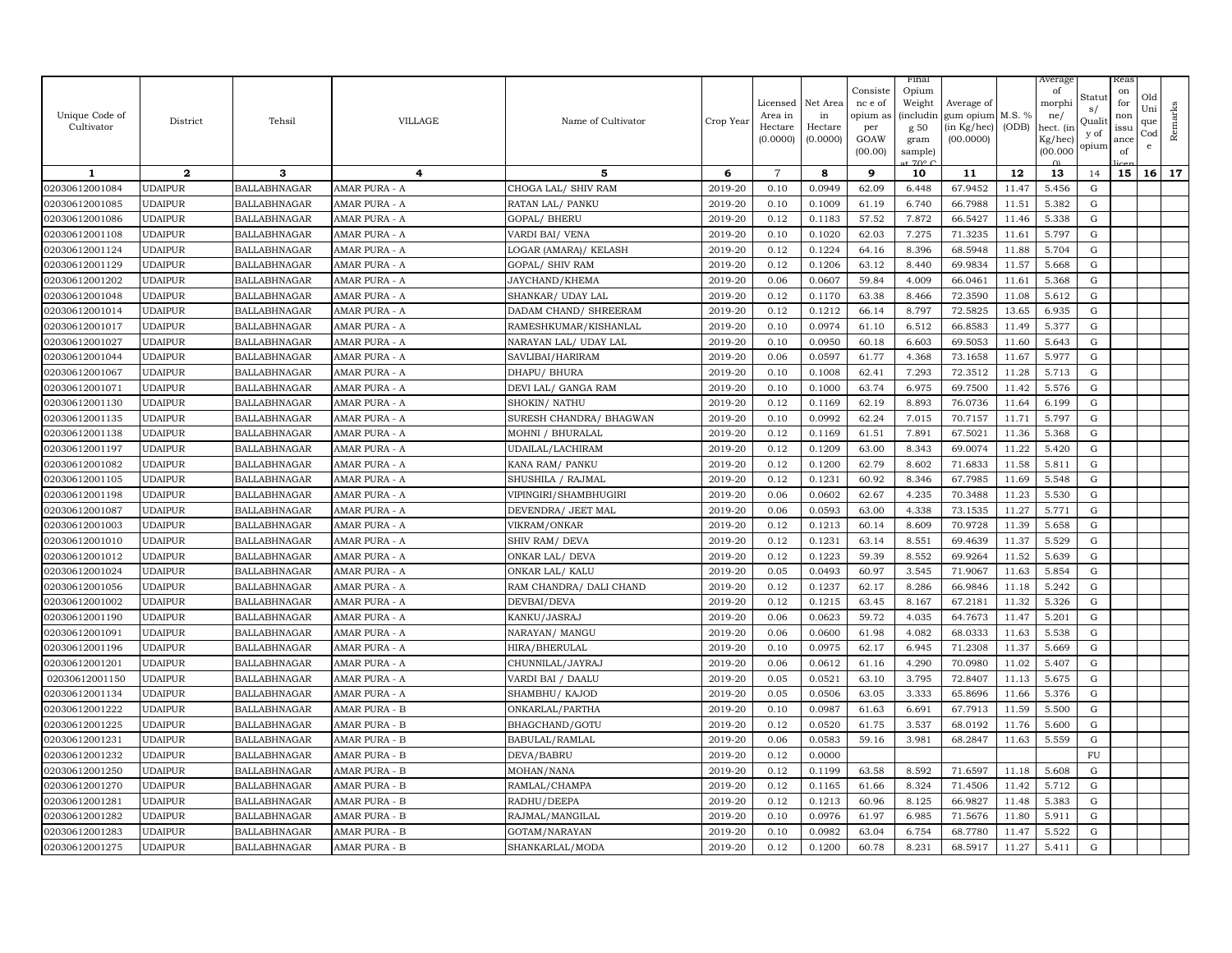| Unique Code of<br>Cultivator | District       | Tehsil              | VILLAGE       | Name of Cultivator       | Crop Year | Licensed<br>Area in<br>Hectare<br>(0.0000) | Net Area<br>in<br>Hectare<br>(0.0000) | Consiste<br>nc e of<br>opium as<br>per<br>GOAW<br>(00.00) | Final<br>Opium<br>Weight<br><i>(includir)</i><br>g 50<br>gram<br>sample)<br>$70^\circ$ | Average of<br>gum opium<br>(in Kg/hec)<br>(00.0000) | M.S. %<br>(ODB) | Averag<br>of<br>morphi<br>ne/<br>hect. (in<br>$Kg/$ hec<br>(00.000) | Statu<br>s/<br>Quali<br>y of<br>opium | on<br>for<br>noi<br>isst<br>ance<br>of | Old<br>Uni<br>que | Remarks |
|------------------------------|----------------|---------------------|---------------|--------------------------|-----------|--------------------------------------------|---------------------------------------|-----------------------------------------------------------|----------------------------------------------------------------------------------------|-----------------------------------------------------|-----------------|---------------------------------------------------------------------|---------------------------------------|----------------------------------------|-------------------|---------|
| 1                            | $\mathbf{2}$   | з                   | 4             | 5                        | 6         | $\overline{7}$                             | 8                                     | 9                                                         | 10                                                                                     | 11                                                  | 12              | 13                                                                  | 14                                    | 15                                     | 16                | 17      |
| 02030612001293               | <b>UDAIPUR</b> | <b>BALLABHNAGAR</b> | AMAR PURA - B | MANSHUKH/SAWAILAL        | 2019-20   | 0.12                                       | 0.1228                                | 62.28                                                     | 8.853                                                                                  | 72.0928                                             | 11.30           | 5.702                                                               | G                                     |                                        |                   |         |
| 02030612001166               | <b>UDAIPUR</b> | BALLABHNAGAR        | AMAR PURA - B | ONKAR/VJERAM             | 2019-20   | 0.12                                       | 0.1173                                | 64.24                                                     | 8.507                                                                                  | 72.5234                                             | 10.96           | 5.564                                                               | $\mathbf G$                           |                                        |                   |         |
| 02030612001183               | <b>UDAIPUR</b> | BALLABHNAGAR        | AMAR PURA - B | NANDLAL/JASHRAJ          | 2019-20   | 0.06                                       | 0.0610                                | 62.00                                                     | 4.278                                                                                  | 70.1311                                             | 11.16           | 5.479                                                               | G                                     |                                        |                   |         |
| 02030612001203               | <b>UDAIPUR</b> | <b>BALLABHNAGAR</b> | AMAR PURA - B | GANPATPURI/SHAMBHUPURI   | 2019-20   | 0.12                                       | 0.1171                                | 59.22                                                     | 7.978                                                                                  | 68.1298                                             | 11.69           | 5.575                                                               | ${\rm G}$                             |                                        |                   |         |
| 02030612001215               | <b>UDAIPUR</b> | BALLABHNAGAR        | AMAR PURA - B | DEUBAI/LOGAR             | 2019-20   | 0.12                                       | 0.1213                                | 59.45                                                     | 8.085                                                                                  | 66.6529                                             | 11.77           | 5.492                                                               | G                                     |                                        |                   |         |
| 02030612001239               | UDAIPUR        | BALLABHNAGAR        | AMAR PURA - B | RODI/MANGU               | 2019-20   | 0.12                                       | 0.1190                                | 61.43                                                     | 8.495                                                                                  | 71.3866                                             | 11.41           | 5.702                                                               | G                                     |                                        |                   |         |
| 02030612001258               | <b>UDAIPUR</b> | BALLABHNAGAR        | AMAR PURA - B | SUSHILA/KELASHCHANDRA    | 2019-20   | 0.12                                       | 0.1131                                | 62.57                                                     | 8.188                                                                                  | 72.3961                                             | 11.32           | 5.736                                                               | ${\rm G}$                             |                                        |                   |         |
| 02030612001261               | UDAIPUR        | BALLABHNAGAR        | AMAR PURA - B | KISHANLAL/GEHARILAL      | 2019-20   | 0.12                                       | 0.1145                                | 59.92                                                     | 7.815                                                                                  | 68.2533                                             | 11.60           | 5.542                                                               | ${\rm G}$                             |                                        |                   |         |
| 02030612001272               | <b>UDAIPUR</b> | BALLABHNAGAR        | AMAR PURA - B | BHERULAL/JASHRAJ         | 2019-20   | 0.10                                       | 0.0608                                | 58.00                                                     | 3.869                                                                                  | 63.6349                                             | 11.86           | 5.284                                                               | ${\rm G}$                             |                                        |                   |         |
| 02030612001301               | <b>UDAIPUR</b> | BALLABHNAGAR        | AMAR PURA - B | MANGILAL/LACHIRAM JANVA  | 2019-20   | 0.12                                       | 0.1161                                | 64.25                                                     | 8.628                                                                                  | 74.3152                                             | 11.27           | 5.863                                                               | G                                     |                                        |                   |         |
| 02030612001204               | <b>UDAIPUR</b> | BALLABHNAGAR        | AMAR PURA - B | ONKARPURI/SHAMBHUPURI    | 2019-20   | 0.06                                       | 0.0594                                | 59.84                                                     | 4.308                                                                                  | 72.5253                                             | 11.66           | 5.920                                                               | ${\rm G}$                             |                                        |                   |         |
| 02030612001254               | <b>UDAIPUR</b> | <b>BALLABHNAGAR</b> | AMAR PURA - B | CHENA/MAGNA              | 2019-20   | 0.12                                       | 0.1196                                | 61.96                                                     | 8.639                                                                                  | 72.2324                                             | 11.15           | 5.638                                                               | ${\rm G}$                             |                                        |                   |         |
| 02030612001310               | <b>UDAIPUR</b> | BALLABHNAGAR        | AMAR PURA - B | RAJENDRA/KISHANLAL       | 2019-20   | 0.12                                       | 0.1185                                | 62.92                                                     | 8.189                                                                                  | 69.1055                                             | 11.41           | 5.519                                                               | ${\rm G}$                             |                                        |                   |         |
| 02030612001243               | <b>UDAIPUR</b> | <b>BALLABHNAGAR</b> | AMAR PURA - B | ONKAR/UDAILAL            | 2019-20   | 0.06                                       | 0.0597                                | 60.70                                                     | 4.405                                                                                  | 73.7856                                             | 10.97           | 5.666                                                               | G                                     |                                        |                   |         |
| 02030612001158               | UDAIPUR        | BALLABHNAGAR        | AMAR PURA - B | GOKAL/MAGNA              | 2019-20   | 0.12                                       | 0.1159                                | 63.28                                                     | 8.489                                                                                  | 73.2442                                             | 11.36           | 5.824                                                               | ${\rm G}$                             |                                        |                   |         |
| 02030612001226               | <b>UDAIPUR</b> | BALLABHNAGAR        | AMAR PURA - B | DEVA/NAVLA GADRI         | 2019-20   | 0.10                                       | 0.1039                                | 61.21                                                     | 7.179                                                                                  | 69.0953                                             | 11.37           | 5.499                                                               | ${\rm G}$                             |                                        |                   |         |
| 02030612001246               | UDAIPUR        | BALLABHNAGAR        | AMAR PURA - B | BHERA@BHERULAL/DEVA      | 2019-20   | 0.10                                       | 0.1000                                | 62.44                                                     | 7.368                                                                                  | 73.6800                                             | 11.31           | 5.833                                                               | $\mathbf G$                           |                                        |                   |         |
| 02030612001257               | <b>UDAIPUR</b> | BALLABHNAGAR        | AMAR PURA - B | PRATHA/ONKAR             | 2019-20   | 0.06                                       | 0.0603                                | 63.23                                                     | 4.363                                                                                  | 72.3549                                             | 11.29           | 5.718                                                               | $\mathbf G$                           |                                        |                   |         |
| 02030612001167               | <b>UDAIPUR</b> | <b>BALLABHNAGAR</b> | AMAR PURA - B | BHURIBAI/LAKSHMIRAM      | 2019-20   | 0.12                                       | 0.1210                                | 61.35                                                     | 8.493                                                                                  | 70.1901                                             | 11.25           | 5.527                                                               | ${\bf G}$                             |                                        |                   |         |
| 02030612001172               | <b>UDAIPUR</b> | <b>BALLABHNAGAR</b> | AMAR PURA - B | BHANWARLAL/VENA-I        | 2019-20   | 0.12                                       | 0.1186                                | 59.66                                                     | 7.713                                                                                  | 65.0337                                             | 11.25           | 5.122                                                               | $\mathbf G$                           |                                        |                   |         |
| 02030612001205               | UDAIPUR        | BALLABHNAGAR        | AMAR PURA - B | BHERULAL/UDA             | 2019-20   | 0.12                                       | 0.1014                                | 58.26                                                     | 6.492                                                                                  | 64.0237                                             | 10.09           | 4.522                                                               | G                                     |                                        |                   |         |
| 02030612001221               | <b>UDAIPUR</b> | BALLABHNAGAR        | AMAR PURA - B | <b>NOJI BAI/TEJAA</b>    | 2019-20   | 0.12                                       | 0.1158                                | 59.55                                                     | 7.401                                                                                  | 63.9119                                             | 11.74           | 5.252                                                               | G                                     |                                        |                   |         |
| 02030612001236               | UDAIPUR        | BALLABHNAGAR        | AMAR PURA - B | SIVRAM/NANA RAWAT        | 2019-20   | 0.12                                       | 0.1132                                | 57.45                                                     | 7.559                                                                                  | 66.7756                                             | 10.34           | 4.833                                                               | ${\rm G}$                             |                                        |                   |         |
| 02030612001245               | <b>UDAIPUR</b> | BALLABHNAGAR        | AMAR PURA - B | PRAKASHCHANDRA/LACHIRAM  | 2019-20   | 0.12                                       | 0.1170                                | 61.41                                                     | 8.045                                                                                  | 68.7607                                             | 11.06           | 5.323                                                               | ${\rm G}$                             |                                        |                   |         |
| 02030612001156               | UDAIPUR        | BALLABHNAGAR        | AMAR PURA - B | KHEMA/BHAJJA             | 2019-20   | 0.06                                       | 0.0599                                | 62.19                                                     | 4.264                                                                                  | 71.1853                                             | 11.40           | 5.681                                                               | ${\rm G}$                             |                                        |                   |         |
| 02030612001263               | <b>UDAIPUR</b> | <b>BALLABHNAGAR</b> | AMAR PURA - B | LALCHAND/TARACHNAD       | 2019-20   | 0.06                                       | 0.0603                                | 60.55                                                     | 4.152                                                                                  | 68.8557                                             | 11.74           | 5.659                                                               | ${\rm G}$                             |                                        |                   |         |
| 02030612001271               | <b>UDAIPUR</b> | BALLABHNAGAR        | AMAR PURA - B | MOHANLAL/UDA MEGVAL      | 2019-20   | 0.12                                       | 0.1220                                | 57.19                                                     | 7.541                                                                                  | 61.8115                                             | 11.66           | 5.045                                                               | ${\rm G}$                             |                                        |                   |         |
| 02030612001294               | <b>UDAIPUR</b> | <b>BALLABHNAGAR</b> | AMAR PURA - B | PRATHVIRAJ/SAKHA         | 2019-20   | 0.12                                       | 0.1191                                | 60.66                                                     | 8.042                                                                                  | 67.5231                                             | 11.67           | 5.516                                                               | ${\rm G}$                             |                                        |                   |         |
| 02030612001286               | UDAIPUR        | BALLABHNAGAR        | AMAR PURA - B | DAKHI/BHAGWAN            | 2019-20   | 0.12                                       | 0.1215                                | 59.31                                                     | 7.804                                                                                  | 64.2305                                             | 10.54           | 4.739                                                               | G                                     |                                        |                   |         |
| 02030612001312               | <b>UDAIPUR</b> | BALLABHNAGAR        | AMAR PURA - B | NATHI/GOTI               | 2019-20   | 0.06                                       | 0.0595                                | 56.84                                                     | 3.711                                                                                  | 62.3697                                             | 12.24           | 5.344                                                               | $\mathbf G$                           |                                        |                   |         |
| 02030612001308               | <b>UDAIPUR</b> | BALLABHNAGAR        | AMAR PURA - B | BHANWARLAL/GIRDHARI      | 2019-20   | 0.12                                       | 0.1212                                | 59.98                                                     | 8.200                                                                                  | 67.6568                                             | 11.87           | 5.622                                                               | ${\rm G}$                             |                                        |                   |         |
| 02030612001259               | <b>UDAIPUR</b> | BALLABHNAGAR        | AMAR PURA - B | RAMNARAYAN/NATHU         | 2019-20   | 0.12                                       | 0.1220                                | 61.64                                                     | 8.286                                                                                  | 67.9180                                             | 11.73           | 5.577                                                               | ${\rm G}$                             |                                        |                   |         |
| 02030612001276               | <b>UDAIPUR</b> | BALLABHNAGAR        | AMAR PURA - B | SHIVGIRI/HIRAGIRI        | 2019-20   | 0.12                                       | 0.1210                                | 60.50                                                     | 8.444                                                                                  | 69.7851                                             | 10.98           | 5.364                                                               | $\mathbf G$                           |                                        |                   |         |
| 02030612001161               | <b>UDAIPUR</b> | <b>BALLABHNAGAR</b> | AMAR PURA - B | MANGILAL/NATHULAL        | 2019-20   | 0.10                                       | 0.1010                                | 56.79                                                     | 6.369                                                                                  | 63.0594                                             | 11.38           | 5.023                                                               | ${\rm G}$                             |                                        |                   |         |
| 02030612001309               | <b>UDAIPUR</b> | <b>BALLABHNAGAR</b> | AMAR PURA - B | RAMIBAI/VARDICHAND       | 2019-20   | 0.06                                       | 0.0607                                | 59.43                                                     | 4.041                                                                                  | 66.5733                                             | 10.97           | 5.112                                                               | $\mathbf G$                           |                                        |                   |         |
| 02030612001185               | <b>UDAIPUR</b> | <b>BALLABHNAGAR</b> | AMAR PURA - B | MITHULAL/VIJAYRAM        | 2019-20   | 0.12                                       | 0.1147                                | 56.56                                                     | 7.167                                                                                  | 62.4847                                             | 12.25           | 5.358                                                               | ${\bf G}$                             |                                        |                   |         |
| 02030612001176               | <b>UDAIPUR</b> | BALLABHNAGAR        | AMAR PURA - B | KALU/KHEMA               | 2019-20   | 0.10                                       | 0.1016                                | 60.52                                                     | 6.847                                                                                  | 67.3917                                             | 11.65           | 5.496                                                               | ${\rm G}$                             |                                        |                   |         |
| 02030612001266               | <b>UDAIPUR</b> | BALLABHNAGAR        | AMAR PURA - B | PUSHPABAI/BHAGWAN        | 2019-20   | 0.12                                       | 0.1186                                | 56.26                                                     | 7.539                                                                                  | 63.5666                                             | 12.71           | 5.655                                                               | G                                     |                                        |                   |         |
| 02030612001262               | <b>UDAIPUR</b> | BALLABHNAGAR        | AMAR PURA - B | BHERUDAS/GORDHANDAS      | 2019-20   | 0.10                                       | 0.0994                                | 60.62                                                     | 6.599                                                                                  | 66.3883                                             | 10.97           | 5.098                                                               | G                                     |                                        |                   |         |
| 02030612001288               | <b>UDAIPUR</b> | BALLABHNAGAR        | AMAR PURA - B | BHAGWATILAL/BHERU        | 2019-20   | 0.12                                       | 0.1225                                | 53.94                                                     | 7.374                                                                                  | 60.1959                                             | 11.90           | 5.015                                                               | ${\rm G}$                             |                                        |                   |         |
| 02030612001154               | <b>UDAIPUR</b> | BALLABHNAGAR        | AMAR PURA - B | <b>BHOLIRAM / RAMLAL</b> | 2019-20   | 0.05                                       | 0.0494                                | 61.15                                                     | 4.062                                                                                  | 82.2267                                             | 12.02           | 6.919                                                               | ${\rm G}$                             |                                        |                   |         |
| 02030612001174               | <b>UDAIPUR</b> | BALLABHNAGAR        | AMAR PURA - B | <b>UDAILAL / MEGHA</b>   | 2019-20   | 0.05                                       | 0.0516                                | 62.97                                                     | 3.553                                                                                  | 68.8566                                             | 10.59           | 5.105                                                               | G                                     |                                        |                   |         |
| 02030612001311               | <b>UDAIPUR</b> | BALLABHNAGAR        | AMAR PURA - B | RAMLAL/GOTU              | 2019-20   | 0.05                                       | 0.0500                                | 57.41                                                     | 3.117                                                                                  | 62.3400                                             | 11.27           | 4.917                                                               | ${\rm G}$                             |                                        |                   |         |
| 02030612001264               | <b>UDAIPUR</b> | BALLABHNAGAR        | AMAR PURA - B | RAMLAL/HIRALAL           | 2019-20   | 0.05                                       | 0.0501                                | 57.25                                                     | 3.419                                                                                  | 68.2435                                             | 12.65           | 6.042                                                               | ${\rm G}$                             |                                        |                   |         |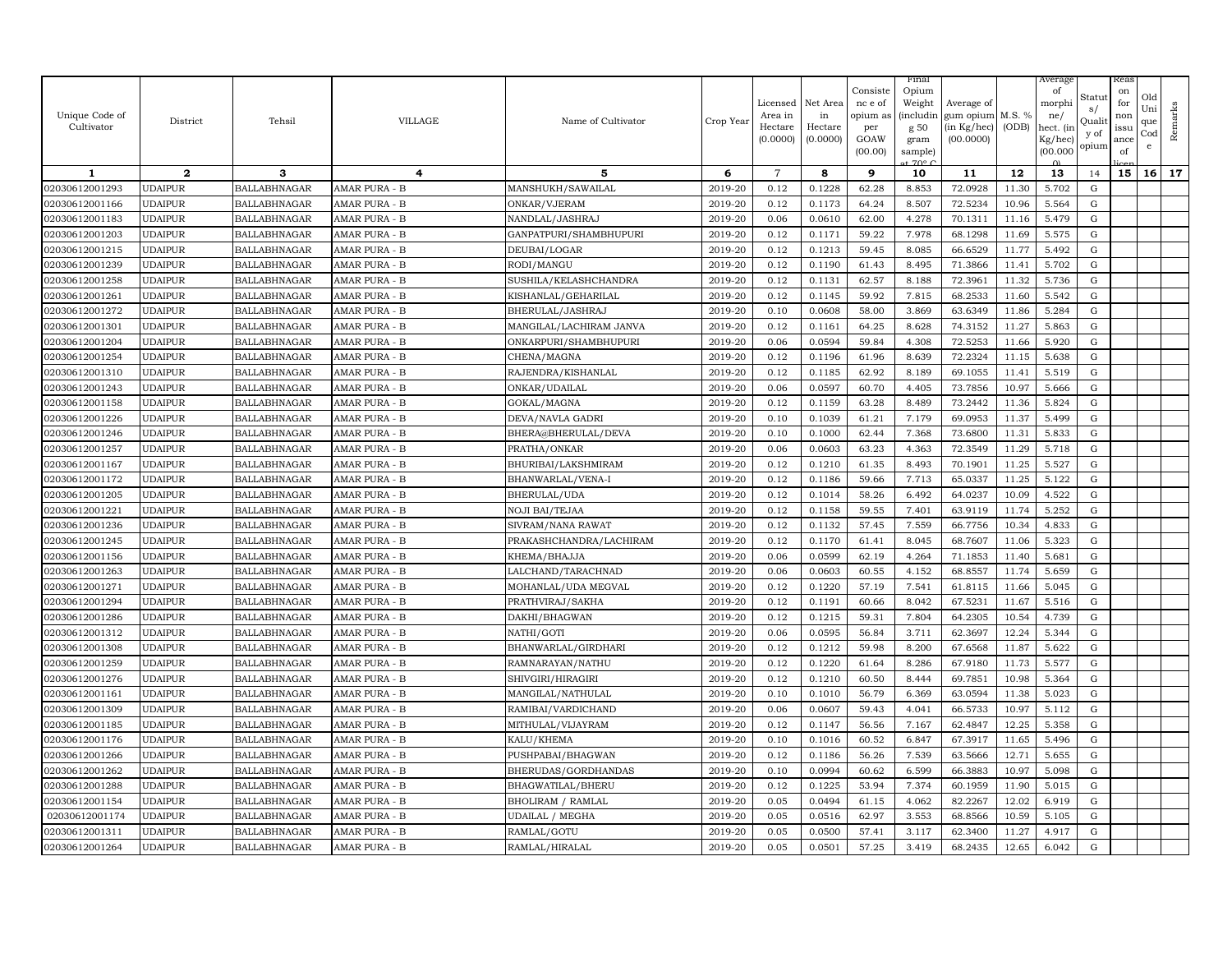| Unique Code of<br>Cultivator | District       | Tehsil              | VILLAGE          | Name of Cultivator        | Crop Year | Licensed<br>Area in<br>Hectare<br>(0.0000) | Net Area<br>in<br>Hectare<br>(0.0000) | Consiste<br>nc e of<br>opium as<br>per<br>GOAW<br>(00.00) | Final<br>Opium<br>Weight<br><i>(includir)</i><br>g 50<br>gram<br>sample)<br>70° | Average of<br>gum opium<br>(in Kg/hec)<br>(00.0000) | M.S. %<br>(ODB) | Averag<br>of<br>morphi<br>ne/<br>hect. (in<br>Kg/hec<br>(00.000) | Statu<br>s/<br>Quali<br>y of<br>opium | on<br>for<br>isst<br>ance<br>of | Old<br>Uni<br>que | Remarks |
|------------------------------|----------------|---------------------|------------------|---------------------------|-----------|--------------------------------------------|---------------------------------------|-----------------------------------------------------------|---------------------------------------------------------------------------------|-----------------------------------------------------|-----------------|------------------------------------------------------------------|---------------------------------------|---------------------------------|-------------------|---------|
| 1                            | $\overline{2}$ | з                   | 4                | 5                         | 6         | $\overline{7}$                             | 8                                     | 9                                                         | 10                                                                              | 11                                                  | 12              | 13                                                               | 14                                    | 15                              | 16                | 17      |
| 02030612001218               | <b>UDAIPUR</b> | <b>BALLABHNAGAR</b> | AMAR PURA - C    | BHANWARLAL/AMARCHAND/VENA | 2019-20   | 0.05                                       | 0.0521                                | 59.88                                                     | 3.430                                                                           | 65.8349                                             | 12.66           | 5.835                                                            | $\mathbf G$                           |                                 |                   |         |
| 02030612001031               | <b>UDAIPUR</b> | BALLABHNAGAR        | AMAR PURA - C    | <b>BHERU LAL/ HIRA</b>    | 2019-20   | 0.10                                       | 0.1017                                | 61.86                                                     | 6.778                                                                           | 66.6470                                             | 11.04           | 5.151                                                            | G                                     |                                 |                   |         |
| 02030612001122               | <b>UDAIPUR</b> | BALLABHNAGAR        | AMAR PURA - C    | RAMESHWAR/ DEVA           | 2019-20   | 0.12                                       | 0.1169                                | 63.63                                                     | 8.381                                                                           | 71.6938                                             | 10.77           | 5.405                                                            | G                                     |                                 |                   |         |
| 02030612001096               | UDAIPUR        | BALLABHNAGAR        | AMAR PURA - C    | FEFABAI/UDAYLAL           | 2019-20   | 0.10                                       | 0.1007                                | 59.13                                                     | 6.868                                                                           | 68.2026                                             | 11.35           | 5.418                                                            | G                                     |                                 |                   |         |
| 02030612001192               | <b>UDAIPUR</b> | BALLABHNAGAR        | AMAR PURA - C    | PRAKASHCHANDRA/MODA       | 2019-20   | 0.12                                       | 0.1189                                | 56.75                                                     | 7.718                                                                           | 64.9117                                             | 11.96           | 5.434                                                            | ${\rm G}$                             |                                 |                   |         |
| 02030612001147               | <b>UDAIPUR</b> | BALLABHNAGAR        | AMAR PURA - C    | SHANKAR/HARIRAM           | 2019-20   | 0.06                                       | 0.0598                                | 60.71                                                     | 4.042                                                                           | 67.5920                                             | 11.28           | 5.336                                                            | G                                     |                                 |                   |         |
| 02030612001080               | <b>UDAIPUR</b> | BALLABHNAGAR        | AMAR PURA - C    | SHIVRAM/KANA              | 2019-20   | 0.12                                       | 0.1164                                | 57.69                                                     | 7.796                                                                           | 66.9759                                             | 10.47           | 4.909                                                            | ${\rm G}$                             |                                 |                   |         |
| 02030612001076               | UDAIPUR        | BALLABHNAGAR        | AMAR PURA - C    | KISHANLAL/NARAYAN         | 2019-20   | 0.12                                       | 0.1187                                | 61.48                                                     | 8.168                                                                           | 68.8121                                             | 11.06           | 5.327                                                            | G                                     |                                 |                   |         |
| 02030612001045               | <b>UDAIPUR</b> | BALLABHNAGAR        | AMAR PURA - C    | <b>BAGDI RAM/ GOGA</b>    | 2019-20   | 0.06                                       | 0.0568                                | 57.75                                                     | 3.226                                                                           | 56.7958                                             | 11.41           | 4.536                                                            | ${\rm G}$                             |                                 |                   |         |
| 02030612001073               | <b>UDAIPUR</b> | BALLABHNAGAR        | AMAR PURA - C    | JAGANNATH/NARAYAN         | 2019-20   | 0.12                                       | 0.1160                                | 59.54                                                     | 7.723                                                                           | 66.5776                                             | 12.71           | 5.924                                                            | ${\rm G}$                             |                                 |                   |         |
| 02030612001148               | <b>UDAIPUR</b> | BALLABHNAGAR        | AMAR PURA - C    | KAILASH/RATAN GIR         | 2019-20   | 0.12                                       | 0.1242                                | 54.78                                                     | 7.450                                                                           | 59.9839                                             | 12.45           | 5.228                                                            | ${\rm G}$                             |                                 |                   |         |
| 02030612001079               | <b>UDAIPUR</b> | BALLABHNAGAR        | AMAR PURA - C    | <b>JEET MAL/RUPA</b>      | 2019-20   | 0.10                                       | 0.0980                                | 57.07                                                     | 5.976                                                                           | 60.9796                                             | 10.37           | 4.427                                                            | G                                     |                                 |                   |         |
| 02030612001114               | <b>UDAIPUR</b> | BALLABHNAGAR        | AMAR PURA - C    | SOHAN/HUKMA               | 2019-20   | 0.12                                       | 0.1208                                | 60.92                                                     | 8.155                                                                           | 67.5083                                             | 10.67           | 5.042                                                            | ${\rm G}$                             |                                 |                   |         |
| 02030612001075               | <b>UDAIPUR</b> | BALLABHNAGAR        | AMAR PURA - C    | LACHIRAM/KANA             | 2019-20   | 0.12                                       | 0.1158                                | 57.52                                                     | 7.773                                                                           | 67.1244                                             | 11.89           | 5.587                                                            | ${\rm G}$                             |                                 |                   |         |
| 02030612001038               | <b>UDAIPUR</b> | BALLABHNAGAR        | AMAR PURA - C    | MOHAN/LACHIRAM            | 2019-20   | 0.10                                       | 0.1006                                | 59.68                                                     | 6.829                                                                           | 67.8827                                             | 10.49           | 4.985                                                            | ${\rm G}$                             |                                 |                   |         |
| 02030612001016               | <b>UDAIPUR</b> | BALLABHNAGAR        | AMAR PURA - C    | SURESH/SHREE LAL          | 2019-20   | 0.12                                       | 0.1123                                | 57.39                                                     | 6.936                                                                           | 61.7631                                             | 10.68           | 4.617                                                            | ${\rm G}$                             |                                 |                   |         |
| 02030612001020               | <b>UDAIPUR</b> | <b>BALLABHNAGAR</b> | AMAR PURA - C    | BHAGWAN/DEVA              | 2019-20   | 0.12                                       | 0.1206                                | 51.43                                                     | 6.664                                                                           | 55.2570                                             | 13.96           | 5.400                                                            | ${\rm G}$                             |                                 |                   |         |
| 02030612001005               | <b>UDAIPUR</b> | <b>BALLABHNAGAR</b> | AMAR PURA - C    | KHEMRAJ/MODA              | 2019-20   | 0.12                                       | 0.1220                                | 58.49                                                     | 7.762                                                                           | 63.6230                                             | 11.66           | 5.193                                                            | G                                     |                                 |                   |         |
| 02030612001019               | <b>UDAIPUR</b> | BALLABHNAGAR        | AMAR PURA - C    | ONKAR/DUDHA               | 2019-20   | 0.10                                       | 0.1006                                | 58.28                                                     | 6.111                                                                           | 60.7455                                             | 9.52            | 4.048                                                            | G                                     | 04                              |                   |         |
| 02030612001061               | <b>UDAIPUR</b> | BALLABHNAGAR        | AMAR PURA - C    | <b>BHERU/BHEEMA</b>       | 2019-20   | 0.10                                       | 0.0977                                | 56.94                                                     | 6.475                                                                           | 66.2743                                             | 11.03           | 5.117                                                            | G                                     |                                 |                   |         |
| 02030612001095               | <b>UDAIPUR</b> | <b>BALLABHNAGAR</b> | AMAR PURA - C    | MOTI/NARAYAN              | 2019-20   | 0.12                                       | 0.1205                                | 58.54                                                     | 7.727                                                                           | 64.1245                                             | 12.54           | 5.629                                                            | G                                     |                                 |                   |         |
| 02030612001097               | <b>UDAIPUR</b> | BALLABHNAGAR        | AMAR PURA - C    | BHAGWAN/ONKAR             | 2019-20   | 0.12                                       | 0.1152                                | 59.52                                                     | 7.619                                                                           | 66.1372                                             | 10.55           | 4.884                                                            | ${\rm G}$                             |                                 |                   |         |
| 02030612001098               | <b>UDAIPUR</b> | BALLABHNAGAR        | AMAR PURA - C    | SHANKAR/DAALU             | 2019-20   | 0.12                                       | 0.1200                                | 59.98                                                     | 8.114                                                                           | 67.6167                                             | 11.05           | 5.230                                                            | ${\rm G}$                             |                                 |                   |         |
| 02030612001141               | <b>UDAIPUR</b> | BALLABHNAGAR        | AMAR PURA - C    | PREMDEVI/SAWAILAL         | 2019-20   | 0.12                                       | 0.1210                                | 58.65                                                     | 8.203                                                                           | 67.7934                                             | 10.62           | 5.040                                                            | ${\rm G}$                             |                                 |                   |         |
| 02030612001195               | <b>UDAIPUR</b> | BALLABHNAGAR        | AMAR PURA - C    | MOTI/UDAMEGHWAL           | 2019-20   | 0.12                                       | 0.1171                                | 58.62                                                     | 7.897                                                                           | 67.4381                                             | 11.36           | 5.363                                                            | G                                     |                                 |                   |         |
| 02030612001280               | <b>UDAIPUR</b> | BALLABHNAGAR        | AMAR PURA - C    | SHANKARLAL/DALLA          | 2019-20   | 0.12                                       | 0.1188                                | 56.88                                                     | 7.890                                                                           | 66.4141                                             | 10.83           | 5.035                                                            | ${\rm G}$                             |                                 |                   |         |
| 02030612001253               | <b>UDAIPUR</b> | BALLABHNAGAR        | AMAR PURA - C    | ONKARIBAI/SHREELAL        | 2019-20   | 0.12                                       | 0.1141                                | 58.24                                                     | 7.139                                                                           | 62.5679                                             | 11.32           | 4.958                                                            | G                                     |                                 |                   |         |
| 02030612001168               | UDAIPUR        | BALLABHNAGAR        | AMAR PURA - C    | JETUBAI/LAKSHMIRAM        | 2019-20   | 0.12                                       | 0.1214                                | 53.43                                                     | 7.236                                                                           | 59.6046                                             | 11.06           | 4.615                                                            | G                                     |                                 |                   |         |
| 02030612001206               | <b>UDAIPUR</b> | BALLABHNAGAR        | AMAR PURA - C    | SOHANLAL/MOTI             | 2019-20   | 0.12                                       | 0.1176                                | 59.74                                                     | 8.005                                                                           | 68.0697                                             | 11.42           | 5.442                                                            | G                                     |                                 |                   |         |
| 02030612001256               | <b>UDAIPUR</b> | BALLABHNAGAR        | AMAR PURA - C    | SURESHCHANDRA/KANIRAM     | 2019-20   | 0.12                                       | 0.1146                                | 59.12                                                     | 7.508                                                                           | 65.5148                                             | 9.66            | 4.430                                                            | ${\rm G}$                             |                                 |                   |         |
| 02030612001304               | <b>UDAIPUR</b> | BALLABHNAGAR        | AMAR PURA - C    | RAMESH/NARAYAN            | 2019-20   | 0.06                                       | 0.0614                                | 56.70                                                     | 3.912                                                                           | 63.7134                                             | 11.04           | 4.924                                                            | $\mathbf G$                           |                                 |                   |         |
| 02030612002018               | <b>UDAIPUR</b> | BALLABHNAGAR        | AMAR PURA LUNADA | HIRIBAI / BHAGWAN         | 2019-20   | 0.06                                       | 0.0579                                | 60.35                                                     | 4.311                                                                           | 74.4560                                             | 11.85           | 6.176                                                            | ${\rm G}$                             |                                 |                   |         |
| 02030612002016               | <b>UDAIPUR</b> | BALLABHNAGAR        | AMAR PURA LUNADA | PRATAPSING/LALSINGH       | 2019-20   | 0.06                                       | 0.0285                                | 59.33                                                     | 2.060                                                                           | 72.2807                                             | 12.42           | 6.283                                                            | ${\rm G}$                             |                                 |                   |         |
| 02030612002051               | <b>UDAIPUR</b> | <b>BALLABHNAGAR</b> | AMAR PURA LUNADA | GISIBAI/NARAYAN           | 2019-20   | 0.06                                       | 0.0594                                | 55.15                                                     | 4.113                                                                           | 69.2424                                             | 13.15           | 6.373                                                            | ${\rm G}$                             |                                 |                   |         |
| 02030612002002               | <b>UDAIPUR</b> | BALLABHNAGAR        | AMAR PURA LUNADA | BHANIBAI/NARU             | 2019-20   | 0.06                                       | 0.0600                                | 61.67                                                     | 4.053                                                                           | 67.5500                                             | 12.11           | 5.726                                                            | ${\rm G}$                             |                                 |                   |         |
| 02030612002031               | <b>UDAIPUR</b> | BALLABHNAGAR        | AMAR PURA LUNADA | CHAMPA LAL/NAWALA JI      | 2019-20   | 0.06                                       | 0.0575                                | 59.35                                                     | 4.248                                                                           | 73.8783                                             | 12.23           | 6.324                                                            | G                                     |                                 |                   |         |
| 02030612002019               | <b>UDAIPUR</b> | <b>BALLABHNAGAR</b> | AMAR PURA LUNADA | CHOGA LAL/MAGANI RAM      | 2019-20   | 0.10                                       | 0.0981                                | 59.87                                                     | 7.227                                                                           | 73.6697                                             | 11.71           | 6.039                                                            | G                                     |                                 |                   |         |
| 02030612002021               | <b>UDAIPUR</b> | BALLABHNAGAR        | AMAR PURA LUNADA | HAGAMIBAI/KISOR           | 2019-20   | 0.06                                       | 0.0582                                | 61.59                                                     | 4.390                                                                           | 75.4296                                             | 11.77           | 6.215                                                            | ${\rm G}$                             |                                 |                   |         |
| 02030612002030               | <b>UDAIPUR</b> | BALLABHNAGAR        | AMAR PURA LUNADA | <b>GANGA RAM/DALLA JI</b> | 2019-20   | 0.06                                       | 0.0585                                | 61.27                                                     | 4.420                                                                           | 75.5556                                             | 11.69           | 6.183                                                            | ${\rm G}$                             |                                 |                   |         |
| 02030612002035               | <b>UDAIPUR</b> | BALLABHNAGAR        | AMAR PURA LUNADA | BHAGWAN/BHERA JI          | 2019-20   | 0.06                                       | 0.0599                                | 58.16                                                     | 4.337                                                                           | 72.4040                                             | 12.35           | 6.259                                                            | G                                     |                                 |                   |         |
| 02030612002010               | <b>UDAIPUR</b> | <b>BALLABHNAGAR</b> | AMAR PURA LUNADA | MANOHAR / CHHAGANLAL      | 2019-20   | 0.10                                       | 0.0980                                | 61.00                                                     | 7.215                                                                           | 73.6224                                             | 11.93           | 6.149                                                            | G                                     |                                 |                   |         |
| 02030612002011               | UDAIPUR        | BALLABHNAGAR        | AMAR PURA LUNADA | PEMA/MODA                 | 2019-20   | 0.06                                       | 0.0580                                | 60.43                                                     | 4.351                                                                           | 75.0172                                             | 12.41           | 6.517                                                            | ${\rm G}$                             |                                 |                   |         |
| 02030612002017               | <b>UDAIPUR</b> | BALLABHNAGAR        | AMAR PURA LUNADA | BHABHUTSINGH/RAMSINGH     | 2019-20   | 0.06                                       | 0.0000                                |                                                           |                                                                                 |                                                     |                 |                                                                  | FU                                    |                                 |                   |         |
| 02030612002032               | <b>UDAIPUR</b> | BALLABHNAGAR        | AMAR PURA LUNADA | KISHAN LAL/MAGANI RAM     | 2019-20   | 0.10                                       | 0.0968                                | 56.31                                                     | 6.886                                                                           | 71.1364                                             | 12.63           | 6.289                                                            | $\mathbf G$                           |                                 |                   |         |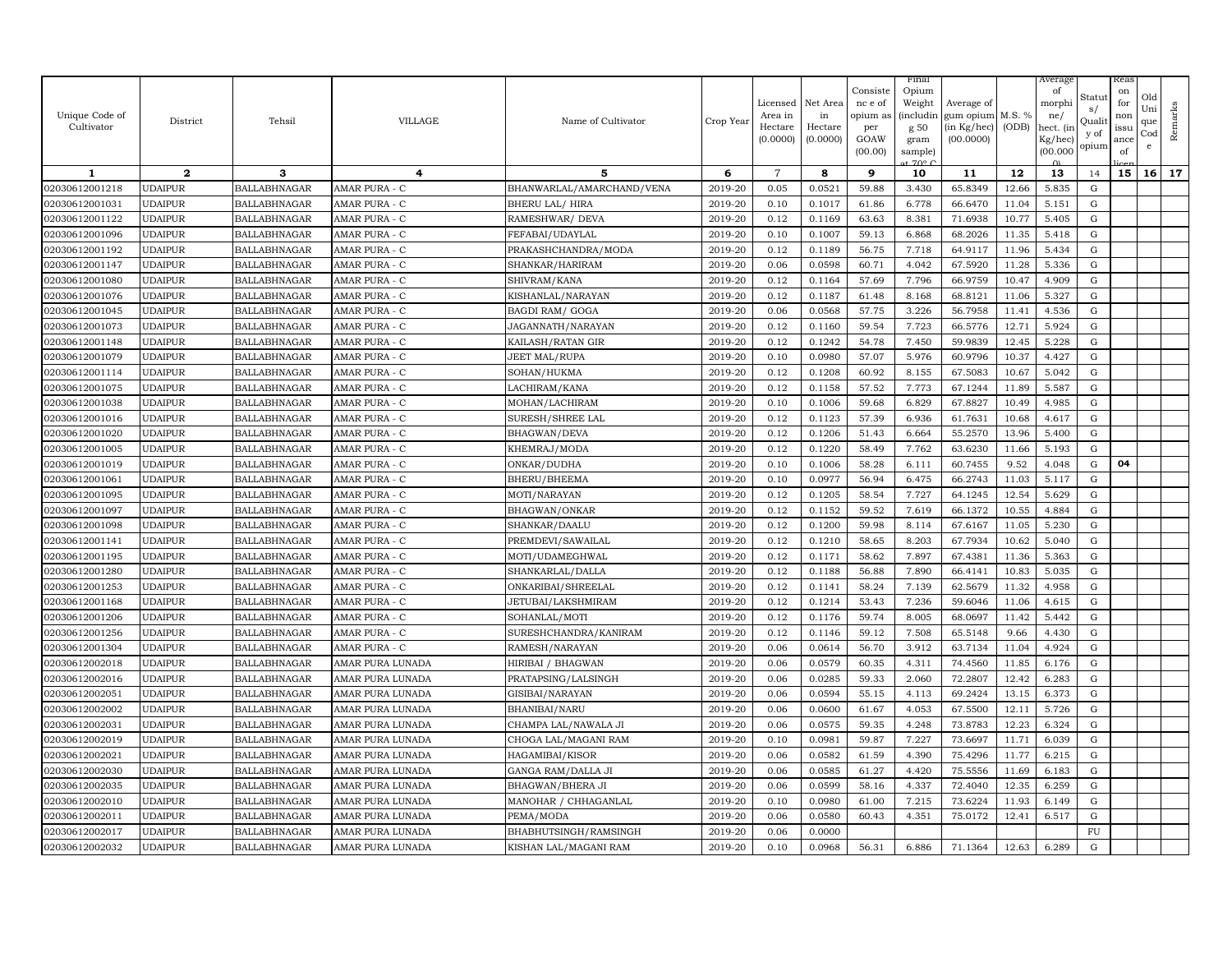| Unique Code of<br>Cultivator | District       | Tehsil              | VILLAGE                   | Name of Cultivator         | Crop Year | Licensed<br>Area in<br>Hectare<br>(0.0000) | Net Area<br>in<br>Hectare<br>(0.0000) | Consiste<br>nc e of<br>opium as<br>per<br>GOAW<br>(00.00) | Final<br>Opium<br>Weight<br><i>(includin</i><br>g 50<br>gram<br>sample]<br>70° | Average of<br>gum opium M.S. %<br>(in Kg/hec)<br>(00.0000) | (ODB) | <b>Averag</b><br>of<br>morphi<br>ne/<br>hect. (in<br>Kg/hec]<br>(00.000) | Statu<br>s/<br>Quali<br>y of<br>opium | on<br>for<br>noi<br>isst<br>ance<br>of | blG<br>Uni<br>que | Remarks |
|------------------------------|----------------|---------------------|---------------------------|----------------------------|-----------|--------------------------------------------|---------------------------------------|-----------------------------------------------------------|--------------------------------------------------------------------------------|------------------------------------------------------------|-------|--------------------------------------------------------------------------|---------------------------------------|----------------------------------------|-------------------|---------|
| -1                           | $\overline{2}$ | з                   | 4                         | 5                          | 6         | $\overline{7}$                             | 8                                     | 9                                                         | 10                                                                             | 11                                                         | 12    | 13                                                                       | 14                                    | 15                                     | 16                | 17      |
| 02030612002033               | <b>UDAIPUR</b> | <b>BALLABHNAGAR</b> | AMAR PURA LUNADA          | PRABHU/KELA JAT            | 2019-20   | 0.06                                       | 0.0581                                | 59.59                                                     | 4.537                                                                          | 78.0895                                                    | 11.85 | 6.478                                                                    | G                                     |                                        |                   |         |
| 02030612002036               | <b>UDAIPUR</b> | <b>BALLABHNAGAR</b> | AMAR PURA LUNADA          | RAMSINGH/NATHU             | 2019-20   | 0.06                                       | 0.0579                                | 61.14                                                     | 4.411                                                                          | 76.1831                                                    | 11.87 | 6.330                                                                    | G                                     |                                        |                   |         |
| 02030612002042               | <b>UDAIPUR</b> | <b>BALLABHNAGAR</b> | AMAR PURA LUNADA          | NARAYANIBAI/UDAILAL        | 2019-20   | 0.06                                       | 0.0583                                | 62.50                                                     | 4.509                                                                          | 77.3413                                                    | 11.28 | 6.107                                                                    | G                                     |                                        |                   |         |
| 02030612002043               | <b>UDAIPUR</b> | <b>BALLABHNAGAR</b> | AMAR PURA LUNADA          | PREMKUNWAR/ABHAY SINGH     | 2019-20   | 0.10                                       | 0.0978                                | 60.06                                                     | 7.962                                                                          | 81.4110                                                    | 11.31 | 6.446                                                                    | G                                     |                                        |                   |         |
| 02030612002061               | <b>UDAIPUR</b> | <b>BALLABHNAGAR</b> | AMAR PURA LUNADA          | LEHRIBAI/MANGILAL          | 2019-20   | 0.06                                       | 0.0577                                | 59.10                                                     | 4.424                                                                          | 76.6724                                                    | 12.54 | 6.730                                                                    | G                                     |                                        |                   |         |
| 02030612002057               | <b>UDAIPUR</b> | <b>BALLABHNAGAR</b> | AMAR PURA LUNADA          | MAGANI RAM/BAJE RAM        | 2019-20   | 0.06                                       | 0.0577                                | 59.16                                                     | 4.361                                                                          | 75.5806                                                    | 12.05 | 6.375                                                                    | G                                     |                                        |                   |         |
| 02030612002008               | <b>UDAIPUR</b> | <b>BALLABHNAGAR</b> | AMAR PURA LUNADA          | MAGANI RAM/KANI RAM        | 2019-20   | 0.10                                       | 0.0984                                | 60.15                                                     | 7.983                                                                          | 81.1280                                                    | 11.44 | 6.497                                                                    | ${\rm G}$                             |                                        |                   |         |
| 02030612002014               | UDAIPUR        | <b>BALLABHNAGAR</b> | AMAR PURA LUNADA          | BHANWARIBAI/GOVERDHAN      | 2019-20   | 0.06                                       | 0.0561                                | 61.86                                                     | 4.551                                                                          | 81.1230                                                    | 11.64 | 6.610                                                                    | G                                     |                                        |                   |         |
| 02030612002053               | <b>UDAIPUR</b> | <b>BALLABHNAGAR</b> | AMAR PURA LUNADA          | MOTI LAL/ TARA CHAND       | 2019-20   | 0.10                                       | 0.0970                                | 58.78                                                     | 6.718                                                                          | 69.2577                                                    | 12.39 | 6.006                                                                    | G                                     |                                        |                   |         |
| 02030612002028               | <b>UDAIPUR</b> | <b>BALLABHNAGAR</b> | AMAR PURA LUNADA          | BHERU LAL/BHAGWAN JAT      | 2019-20   | 0.06                                       | 0.0579                                | 59.26                                                     | 4.250                                                                          | 73.4024                                                    | 11.96 | 6.145                                                                    | ${\rm G}$                             |                                        |                   |         |
| 02030612002006               | <b>UDAIPUR</b> | <b>BALLABHNAGAR</b> | AMAR PURA LUNADA          | LACCHIRAM / CUNNI LAL      | 2019-20   | 0.05                                       | 0.0485                                | 62.92                                                     | 3.982                                                                          | 82.1031                                                    | 12.30 | 7.069                                                                    | ${\rm G}$                             |                                        |                   |         |
| 02030612002048               | <b>UDAIPUR</b> | <b>BALLABHNAGAR</b> | AMAR PURA LUNADA          | DEVILAL/KISHANA            | 2019-20   | 0.06                                       | 0.0595                                | 60.63                                                     | 4.617                                                                          | 77.5966                                                    | 11.99 | 6.512                                                                    | G                                     |                                        |                   |         |
| 02030612002047               | UDAIPUR        | <b>BALLABHNAGAR</b> | AMAR PURA LUNADA          | UDAYLAL/MOTI               | 2019-20   | 0.06                                       | 0.0608                                | 50.61                                                     | 3.933                                                                          | 64.6875                                                    | 14.15 | 6.407                                                                    | ${\rm G}$                             |                                        |                   |         |
| 02030612002027               | UDAIPUR        | <b>BALLABHNAGAR</b> | AMAR PURA LUNADA          | KAALU LAL/TEK CHAND        | 2019-20   | 0.06                                       | 0.0570                                | 58.81                                                     | 4.150                                                                          | 72.8070                                                    | 11.90 | 6.065                                                                    | ${\rm G}$                             |                                        |                   |         |
| 02030612002046               | UDAIPUR        | <b>BALLABHNAGAR</b> | AMAR PURA LUNADA          | KALYANKUNWAR/BHANWAR SINGH | 2019-20   | 0.06                                       | 0.0580                                | 55.74                                                     | 3.981                                                                          | 68.6379                                                    | 12.58 | 6.045                                                                    | ${\rm G}$                             |                                        |                   |         |
| 02030612002039               | UDAIPUR        | <b>BALLABHNAGAR</b> | AMAR PURA LUNADA          | LAALU RAM/CHATUR JI        | 2019-20   | 0.10                                       | 0.0968                                | 60.12                                                     | 7.240                                                                          | 74.7934                                                    | 11.84 | 6.199                                                                    | ${\rm G}$                             |                                        |                   |         |
| 02030612002012               | <b>UDAIPUR</b> | <b>BALLABHNAGAR</b> | AMAR PURA LUNADA          | CHAMPABAI/BABRU            | 2019-20   | 0.06                                       | 0.0584                                | 59.73                                                     | 4.190                                                                          | 71.7466                                                    | 12.42 | 6.237                                                                    | ${\rm G}$                             |                                        |                   |         |
| 02030612002015               | <b>UDAIPUR</b> | <b>BALLABHNAGAR</b> | AMAR PURA LUNADA          | KUSHALKANWAR/NARAYAN SINGH | 2019-20   | 0.06                                       | 0.0600                                | 61.19                                                     | 4.108                                                                          | 68.4667                                                    | 11.80 | 5.656                                                                    | G                                     |                                        |                   |         |
| 02030612002022               | UDAIPUR        | <b>BALLABHNAGAR</b> | AMAR PURA LUNADA          | MOKHAM SINGH/LAAL JAT      | 2019-20   | 0.06                                       | 0.0606                                | 55.68                                                     | 3.898                                                                          | 64.3234                                                    | 13.00 | 5.853                                                                    | G                                     |                                        |                   |         |
| 02030612002044               | <b>UDAIPUR</b> | <b>BALLABHNAGAR</b> | AMAR PURA LUNADA          | SHANKAR SINGH/FATEH SINGH  | 2019-20   | 0.06                                       | 0.0575                                | 58.03                                                     | 4.244                                                                          | 73.8087                                                    | 12.32 | 6.366                                                                    | G                                     |                                        |                   |         |
| 02030612002055               | <b>UDAIPUR</b> | <b>BALLABHNAGAR</b> | AMAR PURA LUNADA          | UDAY SINGH/KALYAN SINGH    | 2019-20   | 0.06                                       | 0.0595                                | 52.44                                                     | 3.881                                                                          | 65.2269                                                    | 13.65 | 6.232                                                                    | G                                     |                                        |                   |         |
| 02030612002056               | <b>UDAIPUR</b> | <b>BALLABHNAGAR</b> | AMAR PURA LUNADA          | RAM CHANDRA/BHERA JI       | 2019-20   | 0.06                                       | 0.0588                                | 58.54                                                     | 4.014                                                                          | 68.2653                                                    | 12.37 | 5.911                                                                    | ${\rm G}$                             |                                        |                   |         |
| 02030612002059               | <b>UDAIPUR</b> | <b>BALLABHNAGAR</b> | AMAR PURA LUNADA          | KESHAR SINGH/LAAL SINGH    | 2019-20   | 0.10                                       | 0.1000                                | 58.62                                                     | 7.160                                                                          | 71.6000                                                    | 11.79 | 5.909                                                                    | G                                     |                                        |                   |         |
| 02030612002060               | UDAIPUR        | <b>BALLABHNAGAR</b> | AMAR PURA LUNADA          | VIJAY RAM/DAULA GADRI      | 2019-20   | 0.10                                       | 0.0953                                | 59.78                                                     | 6.969                                                                          | 73.1270                                                    | 12.53 | 6.414                                                                    | ${\rm G}$                             |                                        |                   |         |
| 02030612002029               | <b>UDAIPUR</b> | <b>BALLABHNAGAR</b> | AMAR PURA LUNADA          | RAMESHWAR/UADAY LAL JAT    | 2019-20   | 0.05                                       | 0.0493                                | 57.25                                                     | 3.435                                                                          | 69.6755                                                    | 12.10 | 5.902                                                                    | G                                     |                                        |                   |         |
| 02030612002001               | <b>UDAIPUR</b> | <b>BALLABHNAGAR</b> | AMAR PURA LUNADA          | <b>UDAYLAL/BHERA BADA</b>  | 2019-20   | 0.05                                       | 0.0493                                | 57.31                                                     | 3.447                                                                          | 69.9189                                                    | 12.67 | 6.201                                                                    | ${\rm G}$                             |                                        |                   |         |
| 02030612002003               | UDAIPUR        | <b>BALLABHNAGAR</b> | AMAR PURA LUNADA          | NATHU / HEERA              | 2019-20   | 0.05                                       | 0.0476                                | 62.11                                                     | 3.771                                                                          | 79.2227                                                    | 11.77 | 6.527                                                                    | ${\rm G}$                             |                                        |                   |         |
| 02030612003008               | UDAIPUR        | <b>BALLABHNAGAR</b> | AMBA KA KUWAN             | KAKUDIBAI/BABRU            | 2019-20   | 0.06                                       | 0.0600                                | 55.25                                                     | 3.812                                                                          | 63.5333                                                    | 12.52 | 5.568                                                                    | G                                     |                                        |                   |         |
| 02030612003004               | UDAIPUR        | <b>BALLABHNAGAR</b> | AMBA KA KUWAN             | <b>BHERU/BABRU</b>         | 2019-20   | 0.12                                       | 0.1214                                | 51.64                                                     | 6.765                                                                          | 55.7249                                                    | 12.80 | 4.993                                                                    | G                                     |                                        |                   |         |
| 02030612003001               | UDAIPUR        | <b>BALLABHNAGAR</b> | AMBA KA KUWAN             | BHERA/NARAYAN              | 2019-20   | 0.06                                       | 0.0600                                | 56.38                                                     | 4.116                                                                          | 68.6000                                                    | 11.12 | 5.339                                                                    | ${\rm G}$                             |                                        |                   |         |
| 02030612003013               | <b>UDAIPUR</b> | <b>BALLABHNAGAR</b> | AMBA KA KUWAN             | VIRAM/NARAYAN              | 2019-20   | 0.06                                       | 0.0600                                | 59.55                                                     | 3.573                                                                          | 59.5500                                                    | 12.61 | 5.256                                                                    | $\mathbf G$                           |                                        |                   |         |
| 02030612003003               | UDAIPUR        | <b>BALLABHNAGAR</b> | AMBA KA KUWAN             | DEVILAL/KANA               | 2019-20   | 0.12                                       | 0.1166                                | 53.00                                                     | 7.102                                                                          | 60.9091                                                    | 13.64 | 5.816                                                                    | ${\rm G}$                             |                                        |                   |         |
| 02030612003014               | <b>UDAIPUR</b> | <b>BALLABHNAGAR</b> | AMBA KA KUWAN             | DEVA/JETA                  | 2019-20   | 0.06                                       | 0.0575                                | 59.91                                                     | 4.202                                                                          | 73.0783                                                    | 11.52 | 5.893                                                                    | ${\rm G}$                             |                                        |                   |         |
| 02030612003015               | <b>UDAIPUR</b> | <b>BALLABHNAGAR</b> | AMBA KA KUWAN             | DEVLIBAI / MANA            | 2019-20   | 0.06                                       | 0.0596                                | 50.56                                                     | 3.366                                                                          | 56.4765                                                    | 12.16 | 4.807                                                                    | ${\rm G}$                             |                                        |                   |         |
| 02030612042001               | UDAIPUR        | BALLABHNAGAR        | AUNAR SINGH KA SARANGPURA | LACHIRAM/BHERA             | 2019-20   | 0.06                                       | 0.0602                                | 64.39                                                     | 4.682                                                                          | 77.7741                                                    | 11.83 | 6.441                                                                    | ${\rm G}$                             |                                        |                   |         |
| 02030612042003               | UDAIPUR        | <b>BALLABHNAGAR</b> | AUNAR SINGH KA SARANGPURA | NATHU/HARIRAM              | 2019-20   | 0.06                                       | 0.0585                                | 62.47                                                     | 4.551                                                                          | 77.7949                                                    | 11.78 | 6.416                                                                    | G                                     |                                        |                   |         |
| 02030612042020               | <b>UDAIPUR</b> | <b>BALLABHNAGAR</b> | AUNAR SINGH KA SARANGPURA | PYARIBAI/LALU              | 2019-20   | 0.10                                       | 0.0956                                | 51.40                                                     | 6.073                                                                          | 63.5251                                                    | 11.96 | 5.318                                                                    | G                                     |                                        |                   |         |
| 02030612042002               | <b>UDAIPUR</b> | <b>BALLABHNAGAR</b> | AUNAR SINGH KA SARANGPURA | LALSINGH/CHENSINGH         | 2019-20   | 0.10                                       | 0.0998                                | 50.29                                                     | 5.920                                                                          | 59.3186                                                    | 14.26 | 5.921                                                                    | G                                     |                                        |                   |         |
| 02030612042004               | <b>UDAIPUR</b> | <b>BALLABHNAGAR</b> | AUNAR SINGH KA SARANGPURA | SHANKARLAL/HUKMICHAND      | 2019-20   | 0.12                                       | 0.1181                                | 63.02                                                     | 8.760                                                                          | 74.1744                                                    | 11.93 | 6.194                                                                    | ${\rm G}$                             |                                        |                   |         |
| 02030612042006               | <b>UDAIPUR</b> | <b>BALLABHNAGAR</b> | AUNAR SINGH KA SARANGPURA | DOLA/MEGA                  | 2019-20   | 0.10                                       | 0.0989                                | 53.76                                                     | 6.136                                                                          | 62.0425                                                    | 12.46 | 5.412                                                                    | G                                     |                                        |                   |         |
| 02030612042008               | <b>UDAIPUR</b> | <b>BALLABHNAGAR</b> | AUNAR SINGH KA SARANGPURA | DEVILAL/MODA               | 2019-20   | 0.10                                       | 0.0978                                | 56.64                                                     | 6.635                                                                          | 67.8425                                                    | 10.40 | 4.939                                                                    | ${\rm G}$                             |                                        |                   |         |
| 02030612042021               | UDAIPUR        | <b>BALLABHNAGAR</b> | AUNAR SINGH KA SARANGPURA | BANSHILAL/ONKAR            | 2019-20   | 0.10                                       | 0.0977                                | 47.02                                                     | 5.394                                                                          | 55.2098                                                    | 11.76 | 4.545                                                                    | ${\rm G}$                             |                                        |                   |         |
| 02030612042007               | UDAIPUR        | <b>BALLABHNAGAR</b> | AUNAR SINGH KA SARANGPURA | DEU BAI / HEERALAL         | 2019-20   | 0.05                                       | 0.0500                                | 64.47                                                     | 4.089                                                                          | 81.7800                                                    | 12.63 | 7.231                                                                    | ${\rm G}$                             |                                        |                   |         |
| 02030612042019               | UDAIPUR        | <b>BALLABHNAGAR</b> | AUNAR SINGH KA SARANGPURA | RAMESHWARLAL / CHATURBHUJ  | 2019-20   | 0.05                                       | 0.0498                                | 54.03                                                     | 3.574                                                                          | 71.7671                                                    | 11.70 | 5.877                                                                    | ${\rm G}$                             |                                        |                   |         |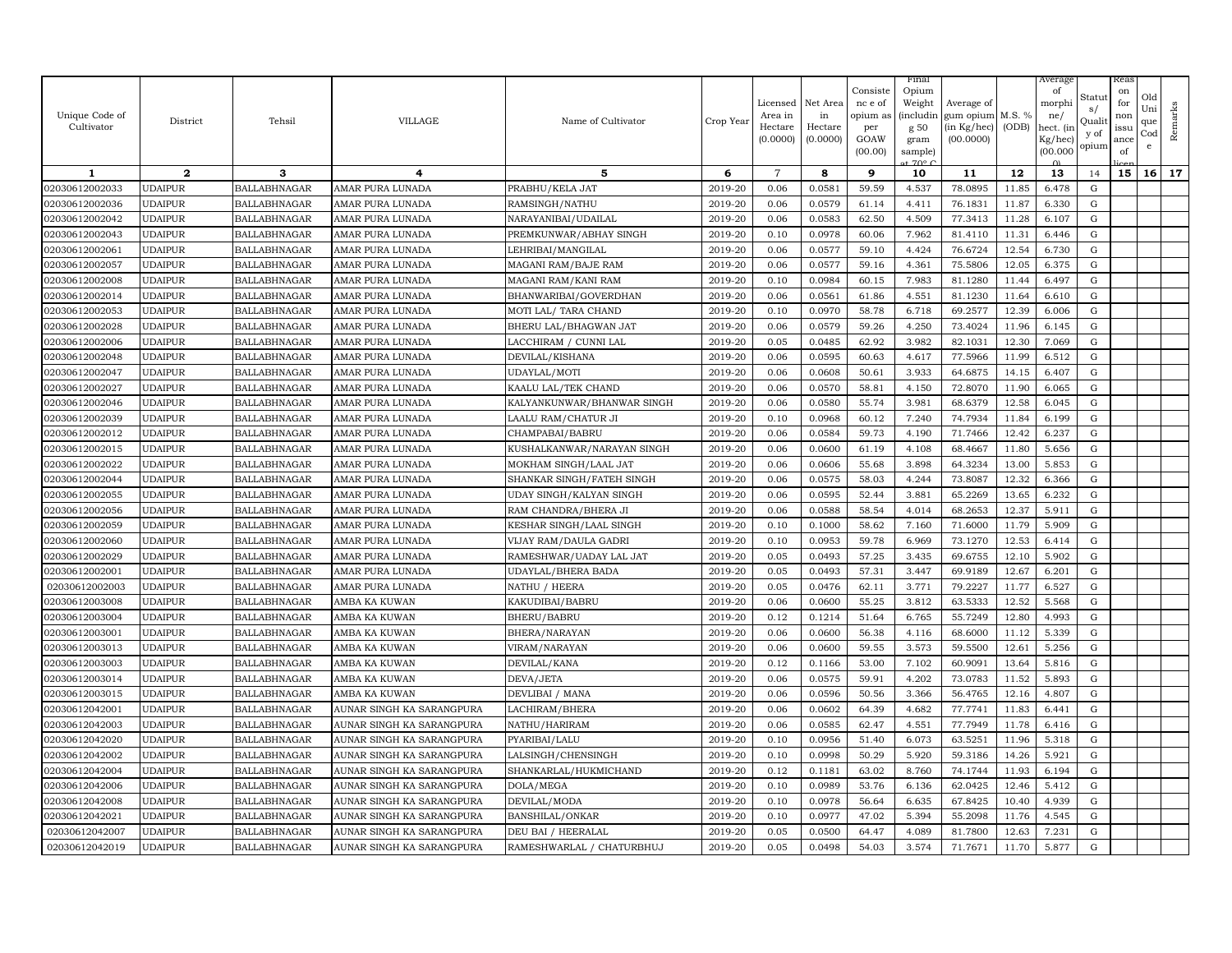| Unique Code of<br>Cultivator | District       | Tehsil              | VILLAGE                   | Name of Cultivator          | Crop Year | Licensed<br>Area in<br>Hectare<br>(0.0000) | Net Area<br>in<br>Hectare<br>(0.0000) | Consiste<br>nc e of<br>opium as<br>per<br>GOAW<br>(00.00) | Final<br>Opium<br>Weight<br><i>(includin</i><br>g 50<br>gram<br>sample]<br>70° | Average of<br>gum opium M.S. %<br>(in Kg/hec)<br>(00.0000) | (ODB) | Averag<br>of<br>morphi<br>ne/<br>hect. (in<br>Kg/hec<br>(00.000) | Statut<br>s/<br>Quali<br>y of<br>opium | on<br>for<br>noi<br>isst<br>ance<br>of | Old<br>Uni<br>que<br>Cod | Remarks |
|------------------------------|----------------|---------------------|---------------------------|-----------------------------|-----------|--------------------------------------------|---------------------------------------|-----------------------------------------------------------|--------------------------------------------------------------------------------|------------------------------------------------------------|-------|------------------------------------------------------------------|----------------------------------------|----------------------------------------|--------------------------|---------|
| 1                            | $\overline{2}$ | з                   |                           | 5                           | 6         | $\overline{7}$                             | 8                                     | 9                                                         | 10                                                                             | 11                                                         | 12    | 13                                                               | 14                                     | 15                                     | 16 <sup>1</sup>          | 17      |
| 02030612042024               | <b>UDAIPUR</b> | <b>BALLABHNAGAR</b> | AUNAR SINGH KA SARANGPURA | BHANWARLAL / AMARSINGH      | 2019-20   | 0.05                                       | 0.0504                                | 61.31                                                     | 3.451                                                                          | 68.4722                                                    | 10.59 | 5.076                                                            | $\mathbf G$                            |                                        |                          |         |
| 02030612042015               | UDAIPUR        | <b>BALLABHNAGAR</b> | AUNAR SINGH KA SARANGPURA | KALU/MODA                   | 2019-20   | 0.05                                       | 0.0492                                | 52.88                                                     | 3.392                                                                          | 68.9431                                                    | 11.25 | 5.429                                                            | G                                      |                                        |                          |         |
| 02030612060046               | <b>UDAIPUR</b> | <b>BALLABHNAGAR</b> | <b>BANA</b>               | RAMESHWAR/AMBALAL           | 2019-20   | 0.12                                       | 0.1210                                | 60.89                                                     | 9.403                                                                          | 77.7107                                                    | 11.66 | 6.343                                                            | G                                      |                                        |                          |         |
| 02030612060005               | <b>UDAIPUR</b> | <b>BALLABHNAGAR</b> | <b>BANA</b>               | NIMIT/NAVNEET / RADHAKISHAN | 2019-20   | 0.06                                       | 0.0612                                | 61.34                                                     | 4.662                                                                          | 76.1765                                                    | 11.38 | 6.068                                                            | G                                      |                                        |                          |         |
| 02030612060006               | <b>UDAIPUR</b> | <b>BALLABHNAGAR</b> | <b>BANA</b>               | JAMNALAL/SHANKARLAL         | 2019-20   | 0.06                                       | 0.0568                                | 62.32                                                     | 4.434                                                                          | 78.0634                                                    | 11.14 | 6.087                                                            | G                                      |                                        |                          |         |
| 02030612060008               | UDAIPUR        | <b>BALLABHNAGAR</b> | BANA                      | KANHAIYALAL/DEEPLAL         | 2019-20   | 0.10                                       | 0.1022                                | 64.24                                                     | 8.617                                                                          | 84.3151                                                    | 11.01 | 6.498                                                            | G                                      |                                        |                          |         |
| 02030612060009               | <b>UDAIPUR</b> | <b>BALLABHNAGAR</b> | <b>BANA</b>               | PARASRAM/GIRDHARI           | 2019-20   | 0.06                                       | 0.0614                                | 64.22                                                     | 4.596                                                                          | 74.8534                                                    | 11.10 | 5.817                                                            | G                                      |                                        |                          |         |
| 02030612060011               | UDAIPUR        | <b>BALLABHNAGAR</b> | BANA                      | DEEPLAL / GOPAL             | 2019-20   | 0.10                                       | 0.0978                                | 64.03                                                     | 7.354                                                                          | 75.1943                                                    | 15.09 | 7.943                                                            | G                                      |                                        |                          |         |
| 02030612060020               | <b>UDAIPUR</b> | <b>BALLABHNAGAR</b> | <b>BANA</b>               | DEEPLAL/NARAYAN             | 2019-20   | 0.06                                       | 0.0629                                | 60.67                                                     | 5.010                                                                          | 79.6502                                                    | 11.74 | 6.545                                                            | G                                      |                                        |                          |         |
| 02030612060027               | <b>UDAIPUR</b> | <b>BALLABHNAGAR</b> | BANA                      | RAMCHANDRA/PURSHOTTAM       | 2019-20   | 0.06                                       | 0.0612                                | 62.74                                                     | 4.930                                                                          | 80.5556                                                    | 11.43 | 6.445                                                            | G                                      |                                        |                          |         |
| 02030612060031               | <b>UDAIPUR</b> | <b>BALLABHNAGAR</b> | <b>BANA</b>               | RAMESHWARLAL/NATHULAL       | 2019-20   | 0.06                                       | 0.0627                                | 62.38                                                     | 4.536                                                                          | 72.3445                                                    | 11.78 | 5.965                                                            | ${\rm G}$                              |                                        |                          |         |
| 02030612060032               | <b>UDAIPUR</b> | <b>BALLABHNAGAR</b> | BANA                      | VINODKUMAR/LAKSHMILAL       | 2019-20   | 0.10                                       | 0.0000                                |                                                           |                                                                                |                                                            |       |                                                                  | ${\rm FU}$                             |                                        |                          |         |
| 02030612060033               | <b>UDAIPUR</b> | <b>BALLABHNAGAR</b> | BANA                      | LAKSHMILAL/GOKUL            | 2019-20   | 0.06                                       | 0.0589                                | 58.70                                                     | 4.386                                                                          | 74.4652                                                    | 11.82 | 6.161                                                            | ${\rm G}$                              |                                        |                          |         |
| 02030612060034               | UDAIPUR        | <b>BALLABHNAGAR</b> | <b>BANA</b>               | PARVATI/SHANTILAL           | 2019-20   | 0.06                                       | 0.0598                                | 64.14                                                     | 4.426                                                                          | 74.0134                                                    | 15.25 | 7.900                                                            | ${\rm G}$                              |                                        |                          |         |
| 02030612060036               | UDAIPUR        | <b>BALLABHNAGAR</b> | <b>BANA</b>               | NARAYANSINGH/SAJJANSINGH    | 2019-20   | 0.06                                       | 0.0585                                | 59.98                                                     | 4.576                                                                          | 78.2222                                                    | 11.30 | 6.187                                                            | ${\rm G}$                              |                                        |                          |         |
| 02030612060047               | UDAIPUR        | <b>BALLABHNAGAR</b> | <b>BANA</b>               | RADHAKISHAN/NARAYAN         | 2019-20   | 0.06                                       | 0.0593                                | 60.73                                                     | 4.563                                                                          | 76.9477                                                    | 11.20 | 6.033                                                            | ${\rm G}$                              |                                        |                          |         |
| 02030612060050               | <b>UDAIPUR</b> | <b>BALLABHNAGAR</b> | <b>BANA</b>               | CHATURBHUJ/CHAGANLAL        | 2019-20   | 0.06                                       | 0.0600                                | 60.12                                                     | 4.569                                                                          | 76.1500                                                    | 11.81 | 6.295                                                            | ${\rm G}$                              |                                        |                          |         |
| 02030612060054               | <b>UDAIPUR</b> | <b>BALLABHNAGAR</b> | <b>BANA</b>               | RAMLAL/DIPLAL               | 2019-20   | 0.10                                       | 0.1008                                | 64.97                                                     | 8.242                                                                          | 81.7659                                                    | 11.77 | 6.737                                                            | G                                      |                                        |                          |         |
| 02030612060059               | <b>UDAIPUR</b> | <b>BALLABHNAGAR</b> | BANA                      | MANGILAL/PRABHULAL-II       | 2019-20   | 0.10                                       | 0.0992                                | 60.01                                                     | 7.664                                                                          | 77.2581                                                    | 11.28 | 6.100                                                            | G                                      |                                        |                          |         |
| 02030612060067               | <b>UDAIPUR</b> | <b>BALLABHNAGAR</b> | <b>BANA</b>               | SHANKARLAL/KANHAIYALAL      | 2019-20   | 0.06                                       | 0.0585                                | 63.07                                                     | 4.703                                                                          | 80.3932                                                    | 11.19 | 6.297                                                            | G                                      |                                        |                          |         |
| 02030612060013               | <b>UDAIPUR</b> | <b>BALLABHNAGAR</b> | BANA                      | BHANWARLAL/BHIMLAL          | 2019-20   | 0.06                                       | 0.0608                                | 58.11                                                     | 4.549                                                                          | 74.8191                                                    | 11.60 | 6.076                                                            | G                                      |                                        |                          |         |
| 02030612060037               | <b>UDAIPUR</b> | <b>BALLABHNAGAR</b> | <b>BANA</b>               | DEEPLAL/BHAJJA              | 2019-20   | 0.06                                       | 0.0622                                | 62.86                                                     | 4.499                                                                          | 72.3312                                                    | 10.67 | 5.402                                                            | ${\rm G}$                              |                                        |                          |         |
| 02030612060042               | <b>UDAIPUR</b> | <b>BALLABHNAGAR</b> | BANA                      | SHIVNARAYAN/RANGLAL         | 2019-20   | 0.10                                       | 0.1000                                | 60.63                                                     | 7.873                                                                          | 78.7300                                                    | 11.07 | 6.101                                                            | ${\rm G}$                              |                                        |                          |         |
| 02030612060069               | UDAIPUR        | <b>BALLABHNAGAR</b> | <b>BANA</b>               | SITADEVI/MANGILAL           | 2019-20   | 0.06                                       | 0.0625                                | 58.48                                                     | 4.361                                                                          | 69.7760                                                    | 11.76 | 5.744                                                            | ${\rm G}$                              |                                        |                          |         |
| 02030612060016               | <b>UDAIPUR</b> | <b>BALLABHNAGAR</b> | BANA                      | ONKARLAL/SHANKARLAL         | 2019-20   | 0.06                                       | 0.0599                                | 64.35                                                     | 4.937                                                                          | 82.4207                                                    | 10.92 | 6.300                                                            | G                                      |                                        |                          |         |
| 02030612060021               | <b>UDAIPUR</b> | <b>BALLABHNAGAR</b> | <b>BANA</b>               | DEVILAL/HIRALAL             | 2019-20   | 0.06                                       | 0.0613                                | 62.51                                                     | 4.626                                                                          | 75.4649                                                    | 12.09 | 6.386                                                            | ${\rm G}$                              |                                        |                          |         |
| 02030612060007               | UDAIPUR        | <b>BALLABHNAGAR</b> | BANA                      | KALULAL/NANDLAL             | 2019-20   | 0.10                                       | 0.0999                                | 59.84                                                     | 7.950                                                                          | 79.5796                                                    | 11.31 | 6.300                                                            | ${\rm G}$                              |                                        |                          |         |
| 02030612060038               | UDAIPUR        | <b>BALLABHNAGAR</b> | BANA                      | RATAN/UDA                   | 2019-20   | 0.10                                       | 0.1003                                | 59.11                                                     | 7.380                                                                          | 73.5793                                                    | 11.20 | 5.769                                                            | ${\rm G}$                              |                                        |                          |         |
| 02030612060019               | UDAIPUR        | <b>BALLABHNAGAR</b> | <b>BANA</b>               | JAMNASHANKAR/LAKSHMILAL     | 2019-20   | 0.10                                       | 0.1021                                | 61.67                                                     | 8.202                                                                          | 80.3330                                                    | 11.45 | 6.439                                                            | G                                      |                                        |                          |         |
| 02030612060025               | UDAIPUR        | <b>BALLABHNAGAR</b> | <b>BANA</b>               | MANGILAL/HEERA              | 2019-20   | 0.10                                       | 0.0997                                | 59.31                                                     | 7.431                                                                          | 74.5336                                                    | 11.26 | 5.874                                                            | ${\rm G}$                              |                                        |                          |         |
| 02030612060045               | <b>UDAIPUR</b> | <b>BALLABHNAGAR</b> | <b>BANA</b>               | PARASRAM/SHANKAR            | 2019-20   | 0.05                                       | 0.0485                                | 60.63                                                     | 3.750                                                                          | 77.3196                                                    | 11.30 | 6.117                                                            | G                                      |                                        |                          |         |
| 02030612060049               | UDAIPUR        | <b>BALLABHNAGAR</b> | <b>BANA</b>               | BHAGWATI/AMARLAL            | 2019-20   | 0.06                                       | 0.0604                                | 63.05                                                     | 4.837                                                                          | 80.0828                                                    | 11.53 | 6.463                                                            | ${\rm G}$                              |                                        |                          |         |
| 02030612060012               | <b>UDAIPUR</b> | <b>BALLABHNAGAR</b> | <b>BANA</b>               | BHIMLAL/VAKTARAM            | 2019-20   | 0.05                                       | 0.0500                                | 62.92                                                     | 4.180                                                                          | 83.6000                                                    | 11.25 | 6.583                                                            | ${\rm G}$                              |                                        |                          |         |
| 02030612060015               | <b>UDAIPUR</b> | <b>BALLABHNAGAR</b> | <b>BANA</b>               | KESHARBAI/KUNDANLAL         | 2019-20   | 0.05                                       | 0.0503                                | 58.40                                                     | 3.621                                                                          | 71.9881                                                    | 11.95 | 6.021                                                            | ${\rm G}$                              |                                        |                          |         |
| 02030612060039               | <b>UDAIPUR</b> | BALLABHNAGAR        | <b>BANA</b>               | MANGILAL/PRABHULAL-I        | 2019-20   | 0.05                                       | 0.0518                                | 59.67                                                     | 3.785                                                                          | 73.0695                                                    | 11.25 | 5.754                                                            | ${\rm G}$                              |                                        |                          |         |
| 02030612060055               | UDAIPUR        | <b>BALLABHNAGAR</b> | BANA                      | TULSIRAM/NATHULAL           | 2019-20   | 0.05                                       | 0.0524                                | 59.39                                                     | 3.597                                                                          | 68.6450                                                    | 11.47 | 5.512                                                            | G                                      |                                        |                          |         |
| 02030612060001               | <b>UDAIPUR</b> | <b>BALLABHNAGAR</b> | <b>BANA</b>               | MANGILAL/NARAYAN            | 2019-20   | 0.05                                       | 0.0496                                | 62.35                                                     | 3.981                                                                          | 80.2621                                                    | 11.45 | 6.434                                                            | G                                      |                                        |                          |         |
| 02030612060052               | UDAIPUR        | <b>BALLABHNAGAR</b> | BANA                      | <b>BADRI/JAIKISHAN</b>      | 2019-20   | 0.05                                       | 0.0504                                | 56.24                                                     | 3.415                                                                          | 67.7579                                                    | 11.50 | 5.454                                                            | G                                      |                                        |                          |         |
| 02030612060058               | <b>UDAIPUR</b> | <b>BALLABHNAGAR</b> | <b>BANA</b>               | MOHANLAL/PRABHULAL          | 2019-20   | 0.05                                       | 0.0510                                | 62.12                                                     | 3.727                                                                          | 73.0784                                                    | 11.94 | 6.108                                                            | ${\rm G}$                              |                                        |                          |         |
| 02030612005009               | <b>UDAIPUR</b> | <b>BALLABHNAGAR</b> | BANJO KA KHERA            | KESHULAL/BHERA              | 2019-20   | 0.12                                       | 0.1108                                | 53.92                                                     | 7.141                                                                          | 64.4495                                                    | 12.63 | 5.698                                                            | G                                      |                                        |                          |         |
| 02030612006001               | <b>UDAIPUR</b> | <b>BALLABHNAGAR</b> | <b>BANSADA</b>            | CHOGALAL/GANESH             | 2019-20   | 0.12                                       | 0.1200                                | 61.56                                                     | 8.416                                                                          | 70.1333                                                    | 11.92 | 5.852                                                            | G                                      |                                        |                          |         |
| 02030612006021               | <b>UDAIPUR</b> | <b>BALLABHNAGAR</b> | <b>BANSADA</b>            | BHURALAL/RUPA               | 2019-20   | 0.06                                       | 0.0588                                | 59.49                                                     | 4.351                                                                          | 73.9966                                                    | 11.78 | 6.102                                                            | ${\rm G}$                              |                                        |                          |         |
| 02030612006008               | UDAIPUR        | <b>BALLABHNAGAR</b> | <b>BANSADA</b>            | VIRBHAN/UDA                 | 2019-20   | 0.10                                       | 0.0994                                | 60.75                                                     | 7.038                                                                          | 70.8048                                                    | 11.79 | 5.844                                                            | ${\rm G}$                              |                                        |                          |         |
| 02030612006013               | <b>UDAIPUR</b> | <b>BALLABHNAGAR</b> | <b>BANSADA</b>            | OMKAR/MOTILAL               | 2019-20   | 0.12                                       | 0.1197                                | 61.06                                                     | 8.514                                                                          | 71.1278                                                    | 11.73 | 5.840                                                            | ${\rm G}$                              |                                        |                          |         |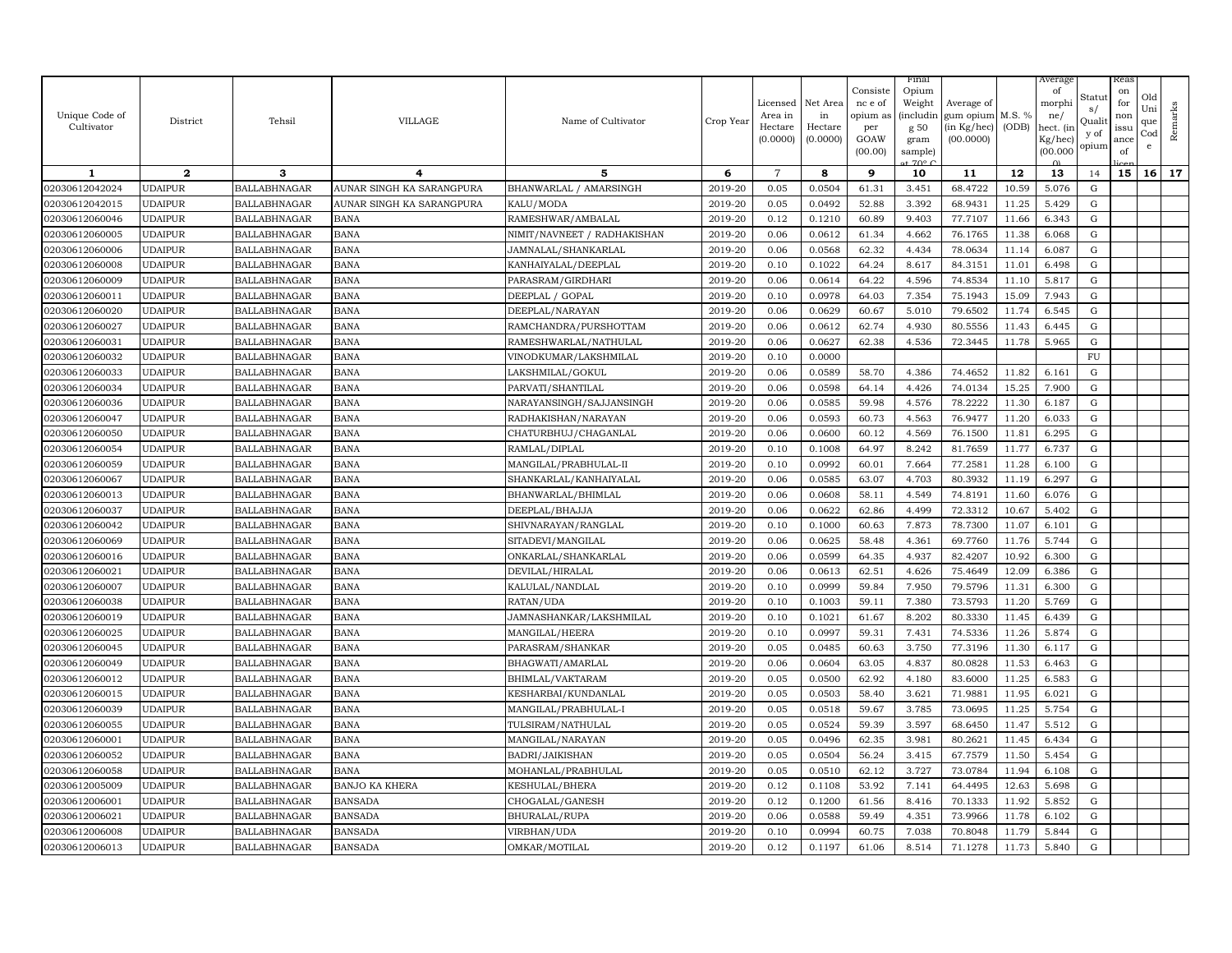| 0.0590<br>70.8136<br>5.473<br>${\rm G}$<br>02030612006005<br><b>UDAIPUR</b><br><b>BALLABHNAGAR</b><br>BHAGWATI/MODIRAM<br>2019-20<br>0.06<br>64.42<br>4.178<br>11.04<br><b>BANSADA</b><br>72.5376<br>2019-20<br>0.06<br>0.0599<br>63.24<br>4.345<br>5.820<br>${\rm G}$<br>02030612006016<br><b>UDAIPUR</b><br>BALLABHNAGAR<br><b>BANSADA</b><br>MOHANIBAI/PURSHOTTAMLAL<br>11.46<br>02030612006024<br><b>UDAIPUR</b><br><b>BALLABHNAGAR</b><br><b>BANSADA</b><br>0.10<br>0.0975<br>60.10<br>6.714<br>68.8615<br>11.83<br>5.702<br>${\bf G}$<br>RAMCHANDRA/TAYZA<br>2019-20<br><b>BALLABHNAGAR</b><br>0.1196<br>8.583<br>5.787<br>$\mathbf G$<br>02030612006007<br><b>UDAIPUR</b><br><b>BANSADA</b><br>MADHU/CHENA<br>2019-20<br>0.12<br>61.56<br>71.7642<br>11.52<br>0.05<br>0.0493<br>${\rm G}$<br>02030612006003<br><b>UDAIPUR</b><br>BALLABHNAGAR<br><b>BANSADA</b><br>DHAPUBAI/GANGARAM<br>2019-20<br>60.53<br>3.260<br>66.1258<br>11.75<br>5.439<br>02030612006025<br><b>UDAIPUR</b><br><b>BALLABHNAGAR</b><br>2019-20<br>0.05<br>0.0500<br>60.79<br>3.361<br>67.2200<br>11.33<br>5.331<br>${\rm G}$<br><b>BANSADA</b><br>JAMANA BAI / UDAILAL<br>0.0999<br>75.6256<br>G<br>02030612061063<br>UDAIPUR<br>BALLABHNAGAR<br><b>BARNI</b><br>LAHARIBAI/GOKAL<br>2019-20<br>0.10<br>59.76<br>7.555<br>11.43<br>6.051<br>0.1142<br>8.275<br>11.36<br>${\rm G}$<br>02030612061049<br>UDAIPUR<br>BALLABHNAGAR<br><b>BARNI</b><br>BANSILAL/DALCHAND<br>2019-20<br>0.12<br>60.91<br>72.4606<br>5.762<br>2019-20<br>0.1180<br>66.7712<br>${\rm G}$<br>02030612061011<br>UDAIPUR<br>BALLABHNAGAR<br><b>BARNI</b><br>DEUBAI/HIRALAL<br>0.12<br>60.34<br>7.879<br>11.63<br>5.436<br>${\rm G}$<br>2019-20<br>0.06<br>0.0608<br>60.62<br>4.555<br>74.9178<br>11.70<br>6.136<br>02030612061030<br><b>UDAIPUR</b><br>BALLABHNAGAR<br><b>BARNI</b><br>PRABHU/SHANKAR<br>02030612061069<br><b>UDAIPUR</b><br><b>BALLABHNAGAR</b><br><b>BARNI</b><br>2019-20<br>0.12<br>0.1152<br>60.34<br>8.948<br>77.6736<br>11.62<br>6.318<br>${\rm G}$<br>NARAYAN/SAWA<br>0.0998<br>57.08<br>67.2445<br>11.95<br>5.625<br>${\rm G}$<br>02030612061033<br><b>UDAIPUR</b><br>BALLABHNAGAR<br><b>BARNI</b><br>HARLAL/KANIRAM<br>2019-20<br>0.10<br>6.711<br>2019-20<br>64.9275<br>11.77<br>${\rm G}$<br>02030612061043<br><b>UDAIPUR</b><br>BALLABHNAGAR<br><b>BARNI</b><br>PYARCHAND/RAMLAL<br>0.12<br>0.1173<br>60.17<br>7.616<br>5.349<br>02030612061051<br><b>UDAIPUR</b><br>BALLABHNAGAR<br><b>BARNI</b><br>NARAYAN/PRITHVIRAJ<br>2019-20<br>0.12<br>0.1165<br>60.11<br>8.046<br>69.0644<br>11.55<br>5.584<br>G<br>${\rm G}$<br>02030612061052<br>2019-20<br>0.06<br>0.0594<br>57.86<br>3.926<br>66.0943<br>12.79<br><b>UDAIPUR</b><br>BALLABHNAGAR<br><b>BARNI</b><br>RAMLAL/SAWLAL<br>5.918<br>${\rm G}$<br>0.12<br>0.0484<br>54.16<br>2.847<br>58.8223<br>13.33<br>02030612061067<br><b>UDAIPUR</b><br>BALLABHNAGAR<br><b>BARNI</b><br><b>UDAILAL / DALU</b><br>2019-20<br>5.489<br>02030612061056<br>2019-20<br>0.06<br>0.0590<br>4.425<br>75.0000<br>11.74<br>${\rm G}$<br>UDAIPUR<br>BALLABHNAGAR<br><b>BARNI</b><br><b>UDAYDAS/BHURADAS</b><br>60.73<br>6.163<br><b>BALLABHNAGAR</b><br>0.10<br>0.1021<br>7.364<br>72.1254<br>5.857<br>$\mathbf G$<br>02030612061016<br><b>UDAIPUR</b><br><b>BARNI</b><br>SHANKAR/JAISINGH<br>2019-20<br>60.86<br>11.60<br>02030612061039<br><b>UDAIPUR</b><br><b>BALLABHNAGAR</b><br><b>BARNI</b><br>GANESH/ONKAR<br>2019-20<br>0.10<br>0.1003<br>59.19<br>6.908<br>68.8734<br>11.66<br>5.622<br>${\rm G}$<br>02030612061002<br><b>UDAIPUR</b><br><b>BALLABHNAGAR</b><br><b>BARNI</b><br>RAMLAL/DHOLA<br>2019-20<br>0.06<br>0.0590<br>58.96<br>4.127<br>69.9492<br>12.11<br>5.930<br>$\mathbf G$<br>02030612061062<br>0.10<br>0.0960<br>56.75<br>6.210<br>64.6875<br>12.12<br>5.488<br>${\rm G}$<br>UDAIPUR<br>BALLABHNAGAR<br><b>BARNI</b><br>BHERA/BHANA<br>2019-20<br>${\rm G}$<br>02030612061053<br><b>UDAIPUR</b><br>BALLABHNAGAR<br><b>BARNI</b><br>BHANWARLAL/HARLAL<br>2019-20<br>0.06<br>0.0600<br>59.77<br>4.346<br>72.4333<br>11.93<br>6.049<br><b>UDAIPUR</b><br>2019-20<br>0.1194<br>6.920<br>57.9564<br>11.59<br>4.702<br>G<br>02030612061048<br>BALLABHNAGAR<br><b>BARNI</b><br>UDA/BHERA GURJAR<br>0.12<br>60.93<br>${\rm G}$<br><b>UDAIPUR</b><br>2019-20<br>0.06<br>0.0595<br>61.55<br>4.054<br>68.1345<br>12.15<br>5.794<br>02030612061007<br>BALLABHNAGAR<br><b>BARNI</b><br>DALU/BARDA<br>0.12<br>0.1108<br>58.95<br>7.958<br>71.8231<br>11.76<br>5.913<br>G<br>02030612061070<br><b>UDAIPUR</b><br>BALLABHNAGAR<br><b>BARNI</b><br>BANSHILAL/SAWLAL<br>2019-20<br><b>BARNI</b><br>2019-20<br>0.12<br>0.1174<br>59.90<br>8.223<br>70.0426<br>12.05<br>${\rm G}$<br>02030612061005<br><b>UDAIPUR</b><br>BALLABHNAGAR<br>CHAMPALAL/AMBALAL<br>5.908<br>0.1190<br>12.35<br>02030612061037<br><b>UDAIPUR</b><br>BALLABHNAGAR<br><b>BARNI</b><br>CHUNNILAL/SAWA<br>2019-20<br>0.12<br>58.55<br>7.938<br>66.7059<br>5.767<br>G<br>${\rm G}$<br>02030612061029<br>UDAIPUR<br>2019-20<br>0.06<br>0.0595<br>58.36<br>4.377<br>73.5630<br>11.67<br>6.009<br>BALLABHNAGAR<br><b>BARNI</b><br>LAKSHMILAL/BHAGWAN<br>0.1166<br>57.43<br>7.671<br>65.7890<br>12.08<br>5.563<br>${\rm G}$<br>02030612061068<br><b>UDAIPUR</b><br>BALLABHNAGAR<br><b>BARNI</b><br>AMARCHAND/AMBALAL<br>2019-20<br>0.12<br>2019-20<br>0.0942<br>58.67<br>12.32<br>${\rm G}$<br>02030612061006<br><b>UDAIPUR</b><br>BALLABHNAGAR<br><b>BARNI</b><br>KALU/HAMERA<br>0.10<br>6.420<br>68.1529<br>5.878<br>0.12<br>8.306<br>${\rm G}$<br>02030612061057<br><b>UDAIPUR</b><br>BALLABHNAGAR<br><b>BARNI</b><br>KAILASHCHAND/DEVRAM<br>2019-20<br>0.1083<br>60.63<br>76.6944<br>11.64<br>6.249<br>${\rm G}$<br>02030612061013<br>BALLABHNAGAR<br>2019-20<br>0.10<br>0.0988<br>57.57<br>7.032<br>71.1741<br>12.02<br>5.988<br>UDAIPUR<br>BARNI<br><b>BHERA/HEERA</b><br>0.06<br>0.0510<br>3.762<br>11.77<br>${\rm G}$<br>02030612061021<br><b>UDAIPUR</b><br><b>BALLABHNAGAR</b><br><b>BARNI</b><br>NAWLA/HEERA<br>2019-20<br>59.71<br>73.7647<br>6.077<br>02030612061064<br><b>UDAIPUR</b><br><b>BALLABHNAGAR</b><br>0.12<br>0.1139<br>8.320<br>73.0465<br>5.849<br>${\rm G}$<br><b>BARNI</b><br>NARAYAN/BARDA<br>2019-20<br>60.60<br>11.44<br>0.12<br>0.1144<br>59.24<br>64.7990<br>${\rm G}$<br>02030612061071<br><b>UDAIPUR</b><br>BALLABHNAGAR<br><b>BARNI</b><br>KANIBAI/RAMA<br>2019-20<br>7.413<br>11.92<br>5.407<br>02030612061017<br>UDAIPUR<br>BALLABHNAGAR<br><b>BARNI</b><br>2019-20<br>0.10<br>0.0960<br>58.20<br>6.394<br>66.6042<br>11.82<br>5.511<br>G<br>PRABHULAL/BHERA<br>02030612061010<br><b>UDAIPUR</b><br><b>BALLABHNAGAR</b><br><b>BARNI</b><br>BHURALAL/GOPAL<br>2019-20<br>0.06<br>0.0613<br>59.72<br>3.976<br>64.8613<br>12.01<br>5.452<br>${\rm G}$<br>${\rm G}$<br>02030612061061<br>UDAIPUR<br>BALLABHNAGAR<br><b>BARNI</b><br>BHERA/BHARDA<br>2019-20<br>0.12<br>0.1139<br>59.19<br>7.838<br>68.8147<br>12.08<br>5.819<br>2019-20<br>0.0494<br>68.0162<br>${\rm G}$<br>02030612061032<br><b>UDAIPUR</b><br>BALLABHNAGAR<br><b>BARNI</b><br>GOKUL/ONKAR<br>0.05<br>60.46<br>3.360<br>11.41<br>5.432<br>${\rm G}$<br><b>UDAIPUR</b><br>2019-20<br>0.05<br>0.0499<br>57.66<br>3.097<br>62.0641<br>12.09<br>5.253<br>02030612061044<br>BALLABHNAGAR<br><b>BARNI</b><br>RAMLAL/HEERALAL<br>${\rm G}$<br>02030612061038<br><b>UDAIPUR</b><br><b>BALLABHNAGAR</b><br><b>BARNI</b><br>NARAYAN/HEMA<br>2019-20<br>0.05<br>0.0499<br>58.21<br>3.301<br>66.1523<br>11.84<br>5.483<br>02030612061009<br>2019-20<br>0.0483<br>3.734<br>77.3085<br>12.08<br>6.538<br>${\rm G}$<br>UDAIPUR<br>BALLABHNAGAR<br><b>BARNI</b><br>GULABIBAI/CHATURBHUJ<br>0.05<br>61.36<br>2019-20<br>0.05<br>0.0499<br>58.22<br>3.585<br>71.8437<br>12.33<br>6.200<br>${\rm G}$<br>02030612061004<br><b>UDAIPUR</b><br>BALLABHNAGAR<br><b>BARNI</b><br>ONKAR / DEVA<br>2019-20<br>0.06<br>0.0000<br>FU<br>02030612009018<br><b>UDAIPUR</b><br>BALLABHNAGAR<br>BHOPA KA KHEDA<br>UDAYLAL/GOKAL | Unique Code of<br>Cultivator | District     | Tehsil | VILLAGE | Name of Cultivator | Crop Year | Licensed<br>Area in<br>Hectare<br>(0.0000) | Net Area<br>in<br>Hectare<br>(0.0000) | Consiste<br>nc e of<br>opium as<br>per<br>GOAW<br>(00.00) | Final<br>Opium<br>Weight<br><i>(includir)</i><br>g 50<br>gram<br>sample)<br>$70^\circ$ | Average of<br>gum opium<br>(in Kg/hec)<br>(00.0000) | M.S. %<br>(ODB) | Averag<br>of<br>morphi<br>ne/<br>hect. (in<br>Kg/hec<br>(00.000) | Statu<br>s/<br>Quali<br>y of<br>opium | ≺ea<br>on<br>for<br>nor<br>isst<br>ance<br>of | Old<br>Uni<br>que<br>Cod | Remarks |
|---------------------------------------------------------------------------------------------------------------------------------------------------------------------------------------------------------------------------------------------------------------------------------------------------------------------------------------------------------------------------------------------------------------------------------------------------------------------------------------------------------------------------------------------------------------------------------------------------------------------------------------------------------------------------------------------------------------------------------------------------------------------------------------------------------------------------------------------------------------------------------------------------------------------------------------------------------------------------------------------------------------------------------------------------------------------------------------------------------------------------------------------------------------------------------------------------------------------------------------------------------------------------------------------------------------------------------------------------------------------------------------------------------------------------------------------------------------------------------------------------------------------------------------------------------------------------------------------------------------------------------------------------------------------------------------------------------------------------------------------------------------------------------------------------------------------------------------------------------------------------------------------------------------------------------------------------------------------------------------------------------------------------------------------------------------------------------------------------------------------------------------------------------------------------------------------------------------------------------------------------------------------------------------------------------------------------------------------------------------------------------------------------------------------------------------------------------------------------------------------------------------------------------------------------------------------------------------------------------------------------------------------------------------------------------------------------------------------------------------------------------------------------------------------------------------------------------------------------------------------------------------------------------------------------------------------------------------------------------------------------------------------------------------------------------------------------------------------------------------------------------------------------------------------------------------------------------------------------------------------------------------------------------------------------------------------------------------------------------------------------------------------------------------------------------------------------------------------------------------------------------------------------------------------------------------------------------------------------------------------------------------------------------------------------------------------------------------------------------------------------------------------------------------------------------------------------------------------------------------------------------------------------------------------------------------------------------------------------------------------------------------------------------------------------------------------------------------------------------------------------------------------------------------------------------------------------------------------------------------------------------------------------------------------------------------------------------------------------------------------------------------------------------------------------------------------------------------------------------------------------------------------------------------------------------------------------------------------------------------------------------------------------------------------------------------------------------------------------------------------------------------------------------------------------------------------------------------------------------------------------------------------------------------------------------------------------------------------------------------------------------------------------------------------------------------------------------------------------------------------------------------------------------------------------------------------------------------------------------------------------------------------------------------------------------------------------------------------------------------------------------------------------------------------------------------------------------------------------------------------------------------------------------------------------------------------------------------------------------------------------------------------------------------------------------------------------------------------------------------------------------------------------------------------------------------------------------------------------------------------------------------------------------------------------------------------------------------------------------------------------------------------------------------------------------------------------------------------------------------------------------------------------------------------------------------------------------------------------------------------------------------------------------------------------------------------------------------------------------------------------------------------------------------------------------------------------------------------------------------------------------------------------------------------------------------------------------------------------------------------------------------------------------------------------------------------------------------------------------------------------------------------------------------------------------------------------------------------------------------------------------------------------------------------------------------------------------------------------------------------------------------------------------------------------------------------------------------------------------------------------------------------------------------------------------------------------------------------------------------------------------------------------------------------------------------------------------------------------------------------------------------------------------------------------------------------------------------------------------------------------------------------------------------------------------------------------------------------------------------------------------------------------------------------------------------------------------------------------------------------------------------------------------------------------------------------------------------------------------------------------------------------------------------------------------------------------------------------------------------|------------------------------|--------------|--------|---------|--------------------|-----------|--------------------------------------------|---------------------------------------|-----------------------------------------------------------|----------------------------------------------------------------------------------------|-----------------------------------------------------|-----------------|------------------------------------------------------------------|---------------------------------------|-----------------------------------------------|--------------------------|---------|
|                                                                                                                                                                                                                                                                                                                                                                                                                                                                                                                                                                                                                                                                                                                                                                                                                                                                                                                                                                                                                                                                                                                                                                                                                                                                                                                                                                                                                                                                                                                                                                                                                                                                                                                                                                                                                                                                                                                                                                                                                                                                                                                                                                                                                                                                                                                                                                                                                                                                                                                                                                                                                                                                                                                                                                                                                                                                                                                                                                                                                                                                                                                                                                                                                                                                                                                                                                                                                                                                                                                                                                                                                                                                                                                                                                                                                                                                                                                                                                                                                                                                                                                                                                                                                                                                                                                                                                                                                                                                                                                                                                                                                                                                                                                                                                                                                                                                                                                                                                                                                                                                                                                                                                                                                                                                                                                                                                                                                                                                                                                                                                                                                                                                                                                                                                                                                                                                                                                                                                                                                                                                                                                                                                                                                                                                                                                                                                                                                                                                                                                                                                                                                                                                                                                                                                                                                                                                                                                                                                                                                                                                                                                                                                                                                                                                                                                                                                                                                                                                                                                                                                                                                                                                                                                                                                                                                                                                                                                                                                                       | 1                            | $\mathbf{2}$ | з      | 4       | 5                  | 6         | $\overline{7}$                             | 8                                     | 9                                                         | 10                                                                                     | 11                                                  | 12              | 13                                                               | 14                                    | 15                                            | 16 <sup>1</sup>          | 17      |
|                                                                                                                                                                                                                                                                                                                                                                                                                                                                                                                                                                                                                                                                                                                                                                                                                                                                                                                                                                                                                                                                                                                                                                                                                                                                                                                                                                                                                                                                                                                                                                                                                                                                                                                                                                                                                                                                                                                                                                                                                                                                                                                                                                                                                                                                                                                                                                                                                                                                                                                                                                                                                                                                                                                                                                                                                                                                                                                                                                                                                                                                                                                                                                                                                                                                                                                                                                                                                                                                                                                                                                                                                                                                                                                                                                                                                                                                                                                                                                                                                                                                                                                                                                                                                                                                                                                                                                                                                                                                                                                                                                                                                                                                                                                                                                                                                                                                                                                                                                                                                                                                                                                                                                                                                                                                                                                                                                                                                                                                                                                                                                                                                                                                                                                                                                                                                                                                                                                                                                                                                                                                                                                                                                                                                                                                                                                                                                                                                                                                                                                                                                                                                                                                                                                                                                                                                                                                                                                                                                                                                                                                                                                                                                                                                                                                                                                                                                                                                                                                                                                                                                                                                                                                                                                                                                                                                                                                                                                                                                                       |                              |              |        |         |                    |           |                                            |                                       |                                                           |                                                                                        |                                                     |                 |                                                                  |                                       |                                               |                          |         |
|                                                                                                                                                                                                                                                                                                                                                                                                                                                                                                                                                                                                                                                                                                                                                                                                                                                                                                                                                                                                                                                                                                                                                                                                                                                                                                                                                                                                                                                                                                                                                                                                                                                                                                                                                                                                                                                                                                                                                                                                                                                                                                                                                                                                                                                                                                                                                                                                                                                                                                                                                                                                                                                                                                                                                                                                                                                                                                                                                                                                                                                                                                                                                                                                                                                                                                                                                                                                                                                                                                                                                                                                                                                                                                                                                                                                                                                                                                                                                                                                                                                                                                                                                                                                                                                                                                                                                                                                                                                                                                                                                                                                                                                                                                                                                                                                                                                                                                                                                                                                                                                                                                                                                                                                                                                                                                                                                                                                                                                                                                                                                                                                                                                                                                                                                                                                                                                                                                                                                                                                                                                                                                                                                                                                                                                                                                                                                                                                                                                                                                                                                                                                                                                                                                                                                                                                                                                                                                                                                                                                                                                                                                                                                                                                                                                                                                                                                                                                                                                                                                                                                                                                                                                                                                                                                                                                                                                                                                                                                                                       |                              |              |        |         |                    |           |                                            |                                       |                                                           |                                                                                        |                                                     |                 |                                                                  |                                       |                                               |                          |         |
|                                                                                                                                                                                                                                                                                                                                                                                                                                                                                                                                                                                                                                                                                                                                                                                                                                                                                                                                                                                                                                                                                                                                                                                                                                                                                                                                                                                                                                                                                                                                                                                                                                                                                                                                                                                                                                                                                                                                                                                                                                                                                                                                                                                                                                                                                                                                                                                                                                                                                                                                                                                                                                                                                                                                                                                                                                                                                                                                                                                                                                                                                                                                                                                                                                                                                                                                                                                                                                                                                                                                                                                                                                                                                                                                                                                                                                                                                                                                                                                                                                                                                                                                                                                                                                                                                                                                                                                                                                                                                                                                                                                                                                                                                                                                                                                                                                                                                                                                                                                                                                                                                                                                                                                                                                                                                                                                                                                                                                                                                                                                                                                                                                                                                                                                                                                                                                                                                                                                                                                                                                                                                                                                                                                                                                                                                                                                                                                                                                                                                                                                                                                                                                                                                                                                                                                                                                                                                                                                                                                                                                                                                                                                                                                                                                                                                                                                                                                                                                                                                                                                                                                                                                                                                                                                                                                                                                                                                                                                                                                       |                              |              |        |         |                    |           |                                            |                                       |                                                           |                                                                                        |                                                     |                 |                                                                  |                                       |                                               |                          |         |
|                                                                                                                                                                                                                                                                                                                                                                                                                                                                                                                                                                                                                                                                                                                                                                                                                                                                                                                                                                                                                                                                                                                                                                                                                                                                                                                                                                                                                                                                                                                                                                                                                                                                                                                                                                                                                                                                                                                                                                                                                                                                                                                                                                                                                                                                                                                                                                                                                                                                                                                                                                                                                                                                                                                                                                                                                                                                                                                                                                                                                                                                                                                                                                                                                                                                                                                                                                                                                                                                                                                                                                                                                                                                                                                                                                                                                                                                                                                                                                                                                                                                                                                                                                                                                                                                                                                                                                                                                                                                                                                                                                                                                                                                                                                                                                                                                                                                                                                                                                                                                                                                                                                                                                                                                                                                                                                                                                                                                                                                                                                                                                                                                                                                                                                                                                                                                                                                                                                                                                                                                                                                                                                                                                                                                                                                                                                                                                                                                                                                                                                                                                                                                                                                                                                                                                                                                                                                                                                                                                                                                                                                                                                                                                                                                                                                                                                                                                                                                                                                                                                                                                                                                                                                                                                                                                                                                                                                                                                                                                                       |                              |              |        |         |                    |           |                                            |                                       |                                                           |                                                                                        |                                                     |                 |                                                                  |                                       |                                               |                          |         |
|                                                                                                                                                                                                                                                                                                                                                                                                                                                                                                                                                                                                                                                                                                                                                                                                                                                                                                                                                                                                                                                                                                                                                                                                                                                                                                                                                                                                                                                                                                                                                                                                                                                                                                                                                                                                                                                                                                                                                                                                                                                                                                                                                                                                                                                                                                                                                                                                                                                                                                                                                                                                                                                                                                                                                                                                                                                                                                                                                                                                                                                                                                                                                                                                                                                                                                                                                                                                                                                                                                                                                                                                                                                                                                                                                                                                                                                                                                                                                                                                                                                                                                                                                                                                                                                                                                                                                                                                                                                                                                                                                                                                                                                                                                                                                                                                                                                                                                                                                                                                                                                                                                                                                                                                                                                                                                                                                                                                                                                                                                                                                                                                                                                                                                                                                                                                                                                                                                                                                                                                                                                                                                                                                                                                                                                                                                                                                                                                                                                                                                                                                                                                                                                                                                                                                                                                                                                                                                                                                                                                                                                                                                                                                                                                                                                                                                                                                                                                                                                                                                                                                                                                                                                                                                                                                                                                                                                                                                                                                                                       |                              |              |        |         |                    |           |                                            |                                       |                                                           |                                                                                        |                                                     |                 |                                                                  |                                       |                                               |                          |         |
|                                                                                                                                                                                                                                                                                                                                                                                                                                                                                                                                                                                                                                                                                                                                                                                                                                                                                                                                                                                                                                                                                                                                                                                                                                                                                                                                                                                                                                                                                                                                                                                                                                                                                                                                                                                                                                                                                                                                                                                                                                                                                                                                                                                                                                                                                                                                                                                                                                                                                                                                                                                                                                                                                                                                                                                                                                                                                                                                                                                                                                                                                                                                                                                                                                                                                                                                                                                                                                                                                                                                                                                                                                                                                                                                                                                                                                                                                                                                                                                                                                                                                                                                                                                                                                                                                                                                                                                                                                                                                                                                                                                                                                                                                                                                                                                                                                                                                                                                                                                                                                                                                                                                                                                                                                                                                                                                                                                                                                                                                                                                                                                                                                                                                                                                                                                                                                                                                                                                                                                                                                                                                                                                                                                                                                                                                                                                                                                                                                                                                                                                                                                                                                                                                                                                                                                                                                                                                                                                                                                                                                                                                                                                                                                                                                                                                                                                                                                                                                                                                                                                                                                                                                                                                                                                                                                                                                                                                                                                                                                       |                              |              |        |         |                    |           |                                            |                                       |                                                           |                                                                                        |                                                     |                 |                                                                  |                                       |                                               |                          |         |
|                                                                                                                                                                                                                                                                                                                                                                                                                                                                                                                                                                                                                                                                                                                                                                                                                                                                                                                                                                                                                                                                                                                                                                                                                                                                                                                                                                                                                                                                                                                                                                                                                                                                                                                                                                                                                                                                                                                                                                                                                                                                                                                                                                                                                                                                                                                                                                                                                                                                                                                                                                                                                                                                                                                                                                                                                                                                                                                                                                                                                                                                                                                                                                                                                                                                                                                                                                                                                                                                                                                                                                                                                                                                                                                                                                                                                                                                                                                                                                                                                                                                                                                                                                                                                                                                                                                                                                                                                                                                                                                                                                                                                                                                                                                                                                                                                                                                                                                                                                                                                                                                                                                                                                                                                                                                                                                                                                                                                                                                                                                                                                                                                                                                                                                                                                                                                                                                                                                                                                                                                                                                                                                                                                                                                                                                                                                                                                                                                                                                                                                                                                                                                                                                                                                                                                                                                                                                                                                                                                                                                                                                                                                                                                                                                                                                                                                                                                                                                                                                                                                                                                                                                                                                                                                                                                                                                                                                                                                                                                                       |                              |              |        |         |                    |           |                                            |                                       |                                                           |                                                                                        |                                                     |                 |                                                                  |                                       |                                               |                          |         |
|                                                                                                                                                                                                                                                                                                                                                                                                                                                                                                                                                                                                                                                                                                                                                                                                                                                                                                                                                                                                                                                                                                                                                                                                                                                                                                                                                                                                                                                                                                                                                                                                                                                                                                                                                                                                                                                                                                                                                                                                                                                                                                                                                                                                                                                                                                                                                                                                                                                                                                                                                                                                                                                                                                                                                                                                                                                                                                                                                                                                                                                                                                                                                                                                                                                                                                                                                                                                                                                                                                                                                                                                                                                                                                                                                                                                                                                                                                                                                                                                                                                                                                                                                                                                                                                                                                                                                                                                                                                                                                                                                                                                                                                                                                                                                                                                                                                                                                                                                                                                                                                                                                                                                                                                                                                                                                                                                                                                                                                                                                                                                                                                                                                                                                                                                                                                                                                                                                                                                                                                                                                                                                                                                                                                                                                                                                                                                                                                                                                                                                                                                                                                                                                                                                                                                                                                                                                                                                                                                                                                                                                                                                                                                                                                                                                                                                                                                                                                                                                                                                                                                                                                                                                                                                                                                                                                                                                                                                                                                                                       |                              |              |        |         |                    |           |                                            |                                       |                                                           |                                                                                        |                                                     |                 |                                                                  |                                       |                                               |                          |         |
|                                                                                                                                                                                                                                                                                                                                                                                                                                                                                                                                                                                                                                                                                                                                                                                                                                                                                                                                                                                                                                                                                                                                                                                                                                                                                                                                                                                                                                                                                                                                                                                                                                                                                                                                                                                                                                                                                                                                                                                                                                                                                                                                                                                                                                                                                                                                                                                                                                                                                                                                                                                                                                                                                                                                                                                                                                                                                                                                                                                                                                                                                                                                                                                                                                                                                                                                                                                                                                                                                                                                                                                                                                                                                                                                                                                                                                                                                                                                                                                                                                                                                                                                                                                                                                                                                                                                                                                                                                                                                                                                                                                                                                                                                                                                                                                                                                                                                                                                                                                                                                                                                                                                                                                                                                                                                                                                                                                                                                                                                                                                                                                                                                                                                                                                                                                                                                                                                                                                                                                                                                                                                                                                                                                                                                                                                                                                                                                                                                                                                                                                                                                                                                                                                                                                                                                                                                                                                                                                                                                                                                                                                                                                                                                                                                                                                                                                                                                                                                                                                                                                                                                                                                                                                                                                                                                                                                                                                                                                                                                       |                              |              |        |         |                    |           |                                            |                                       |                                                           |                                                                                        |                                                     |                 |                                                                  |                                       |                                               |                          |         |
|                                                                                                                                                                                                                                                                                                                                                                                                                                                                                                                                                                                                                                                                                                                                                                                                                                                                                                                                                                                                                                                                                                                                                                                                                                                                                                                                                                                                                                                                                                                                                                                                                                                                                                                                                                                                                                                                                                                                                                                                                                                                                                                                                                                                                                                                                                                                                                                                                                                                                                                                                                                                                                                                                                                                                                                                                                                                                                                                                                                                                                                                                                                                                                                                                                                                                                                                                                                                                                                                                                                                                                                                                                                                                                                                                                                                                                                                                                                                                                                                                                                                                                                                                                                                                                                                                                                                                                                                                                                                                                                                                                                                                                                                                                                                                                                                                                                                                                                                                                                                                                                                                                                                                                                                                                                                                                                                                                                                                                                                                                                                                                                                                                                                                                                                                                                                                                                                                                                                                                                                                                                                                                                                                                                                                                                                                                                                                                                                                                                                                                                                                                                                                                                                                                                                                                                                                                                                                                                                                                                                                                                                                                                                                                                                                                                                                                                                                                                                                                                                                                                                                                                                                                                                                                                                                                                                                                                                                                                                                                                       |                              |              |        |         |                    |           |                                            |                                       |                                                           |                                                                                        |                                                     |                 |                                                                  |                                       |                                               |                          |         |
|                                                                                                                                                                                                                                                                                                                                                                                                                                                                                                                                                                                                                                                                                                                                                                                                                                                                                                                                                                                                                                                                                                                                                                                                                                                                                                                                                                                                                                                                                                                                                                                                                                                                                                                                                                                                                                                                                                                                                                                                                                                                                                                                                                                                                                                                                                                                                                                                                                                                                                                                                                                                                                                                                                                                                                                                                                                                                                                                                                                                                                                                                                                                                                                                                                                                                                                                                                                                                                                                                                                                                                                                                                                                                                                                                                                                                                                                                                                                                                                                                                                                                                                                                                                                                                                                                                                                                                                                                                                                                                                                                                                                                                                                                                                                                                                                                                                                                                                                                                                                                                                                                                                                                                                                                                                                                                                                                                                                                                                                                                                                                                                                                                                                                                                                                                                                                                                                                                                                                                                                                                                                                                                                                                                                                                                                                                                                                                                                                                                                                                                                                                                                                                                                                                                                                                                                                                                                                                                                                                                                                                                                                                                                                                                                                                                                                                                                                                                                                                                                                                                                                                                                                                                                                                                                                                                                                                                                                                                                                                                       |                              |              |        |         |                    |           |                                            |                                       |                                                           |                                                                                        |                                                     |                 |                                                                  |                                       |                                               |                          |         |
|                                                                                                                                                                                                                                                                                                                                                                                                                                                                                                                                                                                                                                                                                                                                                                                                                                                                                                                                                                                                                                                                                                                                                                                                                                                                                                                                                                                                                                                                                                                                                                                                                                                                                                                                                                                                                                                                                                                                                                                                                                                                                                                                                                                                                                                                                                                                                                                                                                                                                                                                                                                                                                                                                                                                                                                                                                                                                                                                                                                                                                                                                                                                                                                                                                                                                                                                                                                                                                                                                                                                                                                                                                                                                                                                                                                                                                                                                                                                                                                                                                                                                                                                                                                                                                                                                                                                                                                                                                                                                                                                                                                                                                                                                                                                                                                                                                                                                                                                                                                                                                                                                                                                                                                                                                                                                                                                                                                                                                                                                                                                                                                                                                                                                                                                                                                                                                                                                                                                                                                                                                                                                                                                                                                                                                                                                                                                                                                                                                                                                                                                                                                                                                                                                                                                                                                                                                                                                                                                                                                                                                                                                                                                                                                                                                                                                                                                                                                                                                                                                                                                                                                                                                                                                                                                                                                                                                                                                                                                                                                       |                              |              |        |         |                    |           |                                            |                                       |                                                           |                                                                                        |                                                     |                 |                                                                  |                                       |                                               |                          |         |
|                                                                                                                                                                                                                                                                                                                                                                                                                                                                                                                                                                                                                                                                                                                                                                                                                                                                                                                                                                                                                                                                                                                                                                                                                                                                                                                                                                                                                                                                                                                                                                                                                                                                                                                                                                                                                                                                                                                                                                                                                                                                                                                                                                                                                                                                                                                                                                                                                                                                                                                                                                                                                                                                                                                                                                                                                                                                                                                                                                                                                                                                                                                                                                                                                                                                                                                                                                                                                                                                                                                                                                                                                                                                                                                                                                                                                                                                                                                                                                                                                                                                                                                                                                                                                                                                                                                                                                                                                                                                                                                                                                                                                                                                                                                                                                                                                                                                                                                                                                                                                                                                                                                                                                                                                                                                                                                                                                                                                                                                                                                                                                                                                                                                                                                                                                                                                                                                                                                                                                                                                                                                                                                                                                                                                                                                                                                                                                                                                                                                                                                                                                                                                                                                                                                                                                                                                                                                                                                                                                                                                                                                                                                                                                                                                                                                                                                                                                                                                                                                                                                                                                                                                                                                                                                                                                                                                                                                                                                                                                                       |                              |              |        |         |                    |           |                                            |                                       |                                                           |                                                                                        |                                                     |                 |                                                                  |                                       |                                               |                          |         |
|                                                                                                                                                                                                                                                                                                                                                                                                                                                                                                                                                                                                                                                                                                                                                                                                                                                                                                                                                                                                                                                                                                                                                                                                                                                                                                                                                                                                                                                                                                                                                                                                                                                                                                                                                                                                                                                                                                                                                                                                                                                                                                                                                                                                                                                                                                                                                                                                                                                                                                                                                                                                                                                                                                                                                                                                                                                                                                                                                                                                                                                                                                                                                                                                                                                                                                                                                                                                                                                                                                                                                                                                                                                                                                                                                                                                                                                                                                                                                                                                                                                                                                                                                                                                                                                                                                                                                                                                                                                                                                                                                                                                                                                                                                                                                                                                                                                                                                                                                                                                                                                                                                                                                                                                                                                                                                                                                                                                                                                                                                                                                                                                                                                                                                                                                                                                                                                                                                                                                                                                                                                                                                                                                                                                                                                                                                                                                                                                                                                                                                                                                                                                                                                                                                                                                                                                                                                                                                                                                                                                                                                                                                                                                                                                                                                                                                                                                                                                                                                                                                                                                                                                                                                                                                                                                                                                                                                                                                                                                                                       |                              |              |        |         |                    |           |                                            |                                       |                                                           |                                                                                        |                                                     |                 |                                                                  |                                       |                                               |                          |         |
|                                                                                                                                                                                                                                                                                                                                                                                                                                                                                                                                                                                                                                                                                                                                                                                                                                                                                                                                                                                                                                                                                                                                                                                                                                                                                                                                                                                                                                                                                                                                                                                                                                                                                                                                                                                                                                                                                                                                                                                                                                                                                                                                                                                                                                                                                                                                                                                                                                                                                                                                                                                                                                                                                                                                                                                                                                                                                                                                                                                                                                                                                                                                                                                                                                                                                                                                                                                                                                                                                                                                                                                                                                                                                                                                                                                                                                                                                                                                                                                                                                                                                                                                                                                                                                                                                                                                                                                                                                                                                                                                                                                                                                                                                                                                                                                                                                                                                                                                                                                                                                                                                                                                                                                                                                                                                                                                                                                                                                                                                                                                                                                                                                                                                                                                                                                                                                                                                                                                                                                                                                                                                                                                                                                                                                                                                                                                                                                                                                                                                                                                                                                                                                                                                                                                                                                                                                                                                                                                                                                                                                                                                                                                                                                                                                                                                                                                                                                                                                                                                                                                                                                                                                                                                                                                                                                                                                                                                                                                                                                       |                              |              |        |         |                    |           |                                            |                                       |                                                           |                                                                                        |                                                     |                 |                                                                  |                                       |                                               |                          |         |
|                                                                                                                                                                                                                                                                                                                                                                                                                                                                                                                                                                                                                                                                                                                                                                                                                                                                                                                                                                                                                                                                                                                                                                                                                                                                                                                                                                                                                                                                                                                                                                                                                                                                                                                                                                                                                                                                                                                                                                                                                                                                                                                                                                                                                                                                                                                                                                                                                                                                                                                                                                                                                                                                                                                                                                                                                                                                                                                                                                                                                                                                                                                                                                                                                                                                                                                                                                                                                                                                                                                                                                                                                                                                                                                                                                                                                                                                                                                                                                                                                                                                                                                                                                                                                                                                                                                                                                                                                                                                                                                                                                                                                                                                                                                                                                                                                                                                                                                                                                                                                                                                                                                                                                                                                                                                                                                                                                                                                                                                                                                                                                                                                                                                                                                                                                                                                                                                                                                                                                                                                                                                                                                                                                                                                                                                                                                                                                                                                                                                                                                                                                                                                                                                                                                                                                                                                                                                                                                                                                                                                                                                                                                                                                                                                                                                                                                                                                                                                                                                                                                                                                                                                                                                                                                                                                                                                                                                                                                                                                                       |                              |              |        |         |                    |           |                                            |                                       |                                                           |                                                                                        |                                                     |                 |                                                                  |                                       |                                               |                          |         |
|                                                                                                                                                                                                                                                                                                                                                                                                                                                                                                                                                                                                                                                                                                                                                                                                                                                                                                                                                                                                                                                                                                                                                                                                                                                                                                                                                                                                                                                                                                                                                                                                                                                                                                                                                                                                                                                                                                                                                                                                                                                                                                                                                                                                                                                                                                                                                                                                                                                                                                                                                                                                                                                                                                                                                                                                                                                                                                                                                                                                                                                                                                                                                                                                                                                                                                                                                                                                                                                                                                                                                                                                                                                                                                                                                                                                                                                                                                                                                                                                                                                                                                                                                                                                                                                                                                                                                                                                                                                                                                                                                                                                                                                                                                                                                                                                                                                                                                                                                                                                                                                                                                                                                                                                                                                                                                                                                                                                                                                                                                                                                                                                                                                                                                                                                                                                                                                                                                                                                                                                                                                                                                                                                                                                                                                                                                                                                                                                                                                                                                                                                                                                                                                                                                                                                                                                                                                                                                                                                                                                                                                                                                                                                                                                                                                                                                                                                                                                                                                                                                                                                                                                                                                                                                                                                                                                                                                                                                                                                                                       |                              |              |        |         |                    |           |                                            |                                       |                                                           |                                                                                        |                                                     |                 |                                                                  |                                       |                                               |                          |         |
|                                                                                                                                                                                                                                                                                                                                                                                                                                                                                                                                                                                                                                                                                                                                                                                                                                                                                                                                                                                                                                                                                                                                                                                                                                                                                                                                                                                                                                                                                                                                                                                                                                                                                                                                                                                                                                                                                                                                                                                                                                                                                                                                                                                                                                                                                                                                                                                                                                                                                                                                                                                                                                                                                                                                                                                                                                                                                                                                                                                                                                                                                                                                                                                                                                                                                                                                                                                                                                                                                                                                                                                                                                                                                                                                                                                                                                                                                                                                                                                                                                                                                                                                                                                                                                                                                                                                                                                                                                                                                                                                                                                                                                                                                                                                                                                                                                                                                                                                                                                                                                                                                                                                                                                                                                                                                                                                                                                                                                                                                                                                                                                                                                                                                                                                                                                                                                                                                                                                                                                                                                                                                                                                                                                                                                                                                                                                                                                                                                                                                                                                                                                                                                                                                                                                                                                                                                                                                                                                                                                                                                                                                                                                                                                                                                                                                                                                                                                                                                                                                                                                                                                                                                                                                                                                                                                                                                                                                                                                                                                       |                              |              |        |         |                    |           |                                            |                                       |                                                           |                                                                                        |                                                     |                 |                                                                  |                                       |                                               |                          |         |
|                                                                                                                                                                                                                                                                                                                                                                                                                                                                                                                                                                                                                                                                                                                                                                                                                                                                                                                                                                                                                                                                                                                                                                                                                                                                                                                                                                                                                                                                                                                                                                                                                                                                                                                                                                                                                                                                                                                                                                                                                                                                                                                                                                                                                                                                                                                                                                                                                                                                                                                                                                                                                                                                                                                                                                                                                                                                                                                                                                                                                                                                                                                                                                                                                                                                                                                                                                                                                                                                                                                                                                                                                                                                                                                                                                                                                                                                                                                                                                                                                                                                                                                                                                                                                                                                                                                                                                                                                                                                                                                                                                                                                                                                                                                                                                                                                                                                                                                                                                                                                                                                                                                                                                                                                                                                                                                                                                                                                                                                                                                                                                                                                                                                                                                                                                                                                                                                                                                                                                                                                                                                                                                                                                                                                                                                                                                                                                                                                                                                                                                                                                                                                                                                                                                                                                                                                                                                                                                                                                                                                                                                                                                                                                                                                                                                                                                                                                                                                                                                                                                                                                                                                                                                                                                                                                                                                                                                                                                                                                                       |                              |              |        |         |                    |           |                                            |                                       |                                                           |                                                                                        |                                                     |                 |                                                                  |                                       |                                               |                          |         |
|                                                                                                                                                                                                                                                                                                                                                                                                                                                                                                                                                                                                                                                                                                                                                                                                                                                                                                                                                                                                                                                                                                                                                                                                                                                                                                                                                                                                                                                                                                                                                                                                                                                                                                                                                                                                                                                                                                                                                                                                                                                                                                                                                                                                                                                                                                                                                                                                                                                                                                                                                                                                                                                                                                                                                                                                                                                                                                                                                                                                                                                                                                                                                                                                                                                                                                                                                                                                                                                                                                                                                                                                                                                                                                                                                                                                                                                                                                                                                                                                                                                                                                                                                                                                                                                                                                                                                                                                                                                                                                                                                                                                                                                                                                                                                                                                                                                                                                                                                                                                                                                                                                                                                                                                                                                                                                                                                                                                                                                                                                                                                                                                                                                                                                                                                                                                                                                                                                                                                                                                                                                                                                                                                                                                                                                                                                                                                                                                                                                                                                                                                                                                                                                                                                                                                                                                                                                                                                                                                                                                                                                                                                                                                                                                                                                                                                                                                                                                                                                                                                                                                                                                                                                                                                                                                                                                                                                                                                                                                                                       |                              |              |        |         |                    |           |                                            |                                       |                                                           |                                                                                        |                                                     |                 |                                                                  |                                       |                                               |                          |         |
|                                                                                                                                                                                                                                                                                                                                                                                                                                                                                                                                                                                                                                                                                                                                                                                                                                                                                                                                                                                                                                                                                                                                                                                                                                                                                                                                                                                                                                                                                                                                                                                                                                                                                                                                                                                                                                                                                                                                                                                                                                                                                                                                                                                                                                                                                                                                                                                                                                                                                                                                                                                                                                                                                                                                                                                                                                                                                                                                                                                                                                                                                                                                                                                                                                                                                                                                                                                                                                                                                                                                                                                                                                                                                                                                                                                                                                                                                                                                                                                                                                                                                                                                                                                                                                                                                                                                                                                                                                                                                                                                                                                                                                                                                                                                                                                                                                                                                                                                                                                                                                                                                                                                                                                                                                                                                                                                                                                                                                                                                                                                                                                                                                                                                                                                                                                                                                                                                                                                                                                                                                                                                                                                                                                                                                                                                                                                                                                                                                                                                                                                                                                                                                                                                                                                                                                                                                                                                                                                                                                                                                                                                                                                                                                                                                                                                                                                                                                                                                                                                                                                                                                                                                                                                                                                                                                                                                                                                                                                                                                       |                              |              |        |         |                    |           |                                            |                                       |                                                           |                                                                                        |                                                     |                 |                                                                  |                                       |                                               |                          |         |
|                                                                                                                                                                                                                                                                                                                                                                                                                                                                                                                                                                                                                                                                                                                                                                                                                                                                                                                                                                                                                                                                                                                                                                                                                                                                                                                                                                                                                                                                                                                                                                                                                                                                                                                                                                                                                                                                                                                                                                                                                                                                                                                                                                                                                                                                                                                                                                                                                                                                                                                                                                                                                                                                                                                                                                                                                                                                                                                                                                                                                                                                                                                                                                                                                                                                                                                                                                                                                                                                                                                                                                                                                                                                                                                                                                                                                                                                                                                                                                                                                                                                                                                                                                                                                                                                                                                                                                                                                                                                                                                                                                                                                                                                                                                                                                                                                                                                                                                                                                                                                                                                                                                                                                                                                                                                                                                                                                                                                                                                                                                                                                                                                                                                                                                                                                                                                                                                                                                                                                                                                                                                                                                                                                                                                                                                                                                                                                                                                                                                                                                                                                                                                                                                                                                                                                                                                                                                                                                                                                                                                                                                                                                                                                                                                                                                                                                                                                                                                                                                                                                                                                                                                                                                                                                                                                                                                                                                                                                                                                                       |                              |              |        |         |                    |           |                                            |                                       |                                                           |                                                                                        |                                                     |                 |                                                                  |                                       |                                               |                          |         |
|                                                                                                                                                                                                                                                                                                                                                                                                                                                                                                                                                                                                                                                                                                                                                                                                                                                                                                                                                                                                                                                                                                                                                                                                                                                                                                                                                                                                                                                                                                                                                                                                                                                                                                                                                                                                                                                                                                                                                                                                                                                                                                                                                                                                                                                                                                                                                                                                                                                                                                                                                                                                                                                                                                                                                                                                                                                                                                                                                                                                                                                                                                                                                                                                                                                                                                                                                                                                                                                                                                                                                                                                                                                                                                                                                                                                                                                                                                                                                                                                                                                                                                                                                                                                                                                                                                                                                                                                                                                                                                                                                                                                                                                                                                                                                                                                                                                                                                                                                                                                                                                                                                                                                                                                                                                                                                                                                                                                                                                                                                                                                                                                                                                                                                                                                                                                                                                                                                                                                                                                                                                                                                                                                                                                                                                                                                                                                                                                                                                                                                                                                                                                                                                                                                                                                                                                                                                                                                                                                                                                                                                                                                                                                                                                                                                                                                                                                                                                                                                                                                                                                                                                                                                                                                                                                                                                                                                                                                                                                                                       |                              |              |        |         |                    |           |                                            |                                       |                                                           |                                                                                        |                                                     |                 |                                                                  |                                       |                                               |                          |         |
|                                                                                                                                                                                                                                                                                                                                                                                                                                                                                                                                                                                                                                                                                                                                                                                                                                                                                                                                                                                                                                                                                                                                                                                                                                                                                                                                                                                                                                                                                                                                                                                                                                                                                                                                                                                                                                                                                                                                                                                                                                                                                                                                                                                                                                                                                                                                                                                                                                                                                                                                                                                                                                                                                                                                                                                                                                                                                                                                                                                                                                                                                                                                                                                                                                                                                                                                                                                                                                                                                                                                                                                                                                                                                                                                                                                                                                                                                                                                                                                                                                                                                                                                                                                                                                                                                                                                                                                                                                                                                                                                                                                                                                                                                                                                                                                                                                                                                                                                                                                                                                                                                                                                                                                                                                                                                                                                                                                                                                                                                                                                                                                                                                                                                                                                                                                                                                                                                                                                                                                                                                                                                                                                                                                                                                                                                                                                                                                                                                                                                                                                                                                                                                                                                                                                                                                                                                                                                                                                                                                                                                                                                                                                                                                                                                                                                                                                                                                                                                                                                                                                                                                                                                                                                                                                                                                                                                                                                                                                                                                       |                              |              |        |         |                    |           |                                            |                                       |                                                           |                                                                                        |                                                     |                 |                                                                  |                                       |                                               |                          |         |
|                                                                                                                                                                                                                                                                                                                                                                                                                                                                                                                                                                                                                                                                                                                                                                                                                                                                                                                                                                                                                                                                                                                                                                                                                                                                                                                                                                                                                                                                                                                                                                                                                                                                                                                                                                                                                                                                                                                                                                                                                                                                                                                                                                                                                                                                                                                                                                                                                                                                                                                                                                                                                                                                                                                                                                                                                                                                                                                                                                                                                                                                                                                                                                                                                                                                                                                                                                                                                                                                                                                                                                                                                                                                                                                                                                                                                                                                                                                                                                                                                                                                                                                                                                                                                                                                                                                                                                                                                                                                                                                                                                                                                                                                                                                                                                                                                                                                                                                                                                                                                                                                                                                                                                                                                                                                                                                                                                                                                                                                                                                                                                                                                                                                                                                                                                                                                                                                                                                                                                                                                                                                                                                                                                                                                                                                                                                                                                                                                                                                                                                                                                                                                                                                                                                                                                                                                                                                                                                                                                                                                                                                                                                                                                                                                                                                                                                                                                                                                                                                                                                                                                                                                                                                                                                                                                                                                                                                                                                                                                                       |                              |              |        |         |                    |           |                                            |                                       |                                                           |                                                                                        |                                                     |                 |                                                                  |                                       |                                               |                          |         |
|                                                                                                                                                                                                                                                                                                                                                                                                                                                                                                                                                                                                                                                                                                                                                                                                                                                                                                                                                                                                                                                                                                                                                                                                                                                                                                                                                                                                                                                                                                                                                                                                                                                                                                                                                                                                                                                                                                                                                                                                                                                                                                                                                                                                                                                                                                                                                                                                                                                                                                                                                                                                                                                                                                                                                                                                                                                                                                                                                                                                                                                                                                                                                                                                                                                                                                                                                                                                                                                                                                                                                                                                                                                                                                                                                                                                                                                                                                                                                                                                                                                                                                                                                                                                                                                                                                                                                                                                                                                                                                                                                                                                                                                                                                                                                                                                                                                                                                                                                                                                                                                                                                                                                                                                                                                                                                                                                                                                                                                                                                                                                                                                                                                                                                                                                                                                                                                                                                                                                                                                                                                                                                                                                                                                                                                                                                                                                                                                                                                                                                                                                                                                                                                                                                                                                                                                                                                                                                                                                                                                                                                                                                                                                                                                                                                                                                                                                                                                                                                                                                                                                                                                                                                                                                                                                                                                                                                                                                                                                                                       |                              |              |        |         |                    |           |                                            |                                       |                                                           |                                                                                        |                                                     |                 |                                                                  |                                       |                                               |                          |         |
|                                                                                                                                                                                                                                                                                                                                                                                                                                                                                                                                                                                                                                                                                                                                                                                                                                                                                                                                                                                                                                                                                                                                                                                                                                                                                                                                                                                                                                                                                                                                                                                                                                                                                                                                                                                                                                                                                                                                                                                                                                                                                                                                                                                                                                                                                                                                                                                                                                                                                                                                                                                                                                                                                                                                                                                                                                                                                                                                                                                                                                                                                                                                                                                                                                                                                                                                                                                                                                                                                                                                                                                                                                                                                                                                                                                                                                                                                                                                                                                                                                                                                                                                                                                                                                                                                                                                                                                                                                                                                                                                                                                                                                                                                                                                                                                                                                                                                                                                                                                                                                                                                                                                                                                                                                                                                                                                                                                                                                                                                                                                                                                                                                                                                                                                                                                                                                                                                                                                                                                                                                                                                                                                                                                                                                                                                                                                                                                                                                                                                                                                                                                                                                                                                                                                                                                                                                                                                                                                                                                                                                                                                                                                                                                                                                                                                                                                                                                                                                                                                                                                                                                                                                                                                                                                                                                                                                                                                                                                                                                       |                              |              |        |         |                    |           |                                            |                                       |                                                           |                                                                                        |                                                     |                 |                                                                  |                                       |                                               |                          |         |
|                                                                                                                                                                                                                                                                                                                                                                                                                                                                                                                                                                                                                                                                                                                                                                                                                                                                                                                                                                                                                                                                                                                                                                                                                                                                                                                                                                                                                                                                                                                                                                                                                                                                                                                                                                                                                                                                                                                                                                                                                                                                                                                                                                                                                                                                                                                                                                                                                                                                                                                                                                                                                                                                                                                                                                                                                                                                                                                                                                                                                                                                                                                                                                                                                                                                                                                                                                                                                                                                                                                                                                                                                                                                                                                                                                                                                                                                                                                                                                                                                                                                                                                                                                                                                                                                                                                                                                                                                                                                                                                                                                                                                                                                                                                                                                                                                                                                                                                                                                                                                                                                                                                                                                                                                                                                                                                                                                                                                                                                                                                                                                                                                                                                                                                                                                                                                                                                                                                                                                                                                                                                                                                                                                                                                                                                                                                                                                                                                                                                                                                                                                                                                                                                                                                                                                                                                                                                                                                                                                                                                                                                                                                                                                                                                                                                                                                                                                                                                                                                                                                                                                                                                                                                                                                                                                                                                                                                                                                                                                                       |                              |              |        |         |                    |           |                                            |                                       |                                                           |                                                                                        |                                                     |                 |                                                                  |                                       |                                               |                          |         |
|                                                                                                                                                                                                                                                                                                                                                                                                                                                                                                                                                                                                                                                                                                                                                                                                                                                                                                                                                                                                                                                                                                                                                                                                                                                                                                                                                                                                                                                                                                                                                                                                                                                                                                                                                                                                                                                                                                                                                                                                                                                                                                                                                                                                                                                                                                                                                                                                                                                                                                                                                                                                                                                                                                                                                                                                                                                                                                                                                                                                                                                                                                                                                                                                                                                                                                                                                                                                                                                                                                                                                                                                                                                                                                                                                                                                                                                                                                                                                                                                                                                                                                                                                                                                                                                                                                                                                                                                                                                                                                                                                                                                                                                                                                                                                                                                                                                                                                                                                                                                                                                                                                                                                                                                                                                                                                                                                                                                                                                                                                                                                                                                                                                                                                                                                                                                                                                                                                                                                                                                                                                                                                                                                                                                                                                                                                                                                                                                                                                                                                                                                                                                                                                                                                                                                                                                                                                                                                                                                                                                                                                                                                                                                                                                                                                                                                                                                                                                                                                                                                                                                                                                                                                                                                                                                                                                                                                                                                                                                                                       |                              |              |        |         |                    |           |                                            |                                       |                                                           |                                                                                        |                                                     |                 |                                                                  |                                       |                                               |                          |         |
|                                                                                                                                                                                                                                                                                                                                                                                                                                                                                                                                                                                                                                                                                                                                                                                                                                                                                                                                                                                                                                                                                                                                                                                                                                                                                                                                                                                                                                                                                                                                                                                                                                                                                                                                                                                                                                                                                                                                                                                                                                                                                                                                                                                                                                                                                                                                                                                                                                                                                                                                                                                                                                                                                                                                                                                                                                                                                                                                                                                                                                                                                                                                                                                                                                                                                                                                                                                                                                                                                                                                                                                                                                                                                                                                                                                                                                                                                                                                                                                                                                                                                                                                                                                                                                                                                                                                                                                                                                                                                                                                                                                                                                                                                                                                                                                                                                                                                                                                                                                                                                                                                                                                                                                                                                                                                                                                                                                                                                                                                                                                                                                                                                                                                                                                                                                                                                                                                                                                                                                                                                                                                                                                                                                                                                                                                                                                                                                                                                                                                                                                                                                                                                                                                                                                                                                                                                                                                                                                                                                                                                                                                                                                                                                                                                                                                                                                                                                                                                                                                                                                                                                                                                                                                                                                                                                                                                                                                                                                                                                       |                              |              |        |         |                    |           |                                            |                                       |                                                           |                                                                                        |                                                     |                 |                                                                  |                                       |                                               |                          |         |
|                                                                                                                                                                                                                                                                                                                                                                                                                                                                                                                                                                                                                                                                                                                                                                                                                                                                                                                                                                                                                                                                                                                                                                                                                                                                                                                                                                                                                                                                                                                                                                                                                                                                                                                                                                                                                                                                                                                                                                                                                                                                                                                                                                                                                                                                                                                                                                                                                                                                                                                                                                                                                                                                                                                                                                                                                                                                                                                                                                                                                                                                                                                                                                                                                                                                                                                                                                                                                                                                                                                                                                                                                                                                                                                                                                                                                                                                                                                                                                                                                                                                                                                                                                                                                                                                                                                                                                                                                                                                                                                                                                                                                                                                                                                                                                                                                                                                                                                                                                                                                                                                                                                                                                                                                                                                                                                                                                                                                                                                                                                                                                                                                                                                                                                                                                                                                                                                                                                                                                                                                                                                                                                                                                                                                                                                                                                                                                                                                                                                                                                                                                                                                                                                                                                                                                                                                                                                                                                                                                                                                                                                                                                                                                                                                                                                                                                                                                                                                                                                                                                                                                                                                                                                                                                                                                                                                                                                                                                                                                                       |                              |              |        |         |                    |           |                                            |                                       |                                                           |                                                                                        |                                                     |                 |                                                                  |                                       |                                               |                          |         |
|                                                                                                                                                                                                                                                                                                                                                                                                                                                                                                                                                                                                                                                                                                                                                                                                                                                                                                                                                                                                                                                                                                                                                                                                                                                                                                                                                                                                                                                                                                                                                                                                                                                                                                                                                                                                                                                                                                                                                                                                                                                                                                                                                                                                                                                                                                                                                                                                                                                                                                                                                                                                                                                                                                                                                                                                                                                                                                                                                                                                                                                                                                                                                                                                                                                                                                                                                                                                                                                                                                                                                                                                                                                                                                                                                                                                                                                                                                                                                                                                                                                                                                                                                                                                                                                                                                                                                                                                                                                                                                                                                                                                                                                                                                                                                                                                                                                                                                                                                                                                                                                                                                                                                                                                                                                                                                                                                                                                                                                                                                                                                                                                                                                                                                                                                                                                                                                                                                                                                                                                                                                                                                                                                                                                                                                                                                                                                                                                                                                                                                                                                                                                                                                                                                                                                                                                                                                                                                                                                                                                                                                                                                                                                                                                                                                                                                                                                                                                                                                                                                                                                                                                                                                                                                                                                                                                                                                                                                                                                                                       |                              |              |        |         |                    |           |                                            |                                       |                                                           |                                                                                        |                                                     |                 |                                                                  |                                       |                                               |                          |         |
|                                                                                                                                                                                                                                                                                                                                                                                                                                                                                                                                                                                                                                                                                                                                                                                                                                                                                                                                                                                                                                                                                                                                                                                                                                                                                                                                                                                                                                                                                                                                                                                                                                                                                                                                                                                                                                                                                                                                                                                                                                                                                                                                                                                                                                                                                                                                                                                                                                                                                                                                                                                                                                                                                                                                                                                                                                                                                                                                                                                                                                                                                                                                                                                                                                                                                                                                                                                                                                                                                                                                                                                                                                                                                                                                                                                                                                                                                                                                                                                                                                                                                                                                                                                                                                                                                                                                                                                                                                                                                                                                                                                                                                                                                                                                                                                                                                                                                                                                                                                                                                                                                                                                                                                                                                                                                                                                                                                                                                                                                                                                                                                                                                                                                                                                                                                                                                                                                                                                                                                                                                                                                                                                                                                                                                                                                                                                                                                                                                                                                                                                                                                                                                                                                                                                                                                                                                                                                                                                                                                                                                                                                                                                                                                                                                                                                                                                                                                                                                                                                                                                                                                                                                                                                                                                                                                                                                                                                                                                                                                       |                              |              |        |         |                    |           |                                            |                                       |                                                           |                                                                                        |                                                     |                 |                                                                  |                                       |                                               |                          |         |
|                                                                                                                                                                                                                                                                                                                                                                                                                                                                                                                                                                                                                                                                                                                                                                                                                                                                                                                                                                                                                                                                                                                                                                                                                                                                                                                                                                                                                                                                                                                                                                                                                                                                                                                                                                                                                                                                                                                                                                                                                                                                                                                                                                                                                                                                                                                                                                                                                                                                                                                                                                                                                                                                                                                                                                                                                                                                                                                                                                                                                                                                                                                                                                                                                                                                                                                                                                                                                                                                                                                                                                                                                                                                                                                                                                                                                                                                                                                                                                                                                                                                                                                                                                                                                                                                                                                                                                                                                                                                                                                                                                                                                                                                                                                                                                                                                                                                                                                                                                                                                                                                                                                                                                                                                                                                                                                                                                                                                                                                                                                                                                                                                                                                                                                                                                                                                                                                                                                                                                                                                                                                                                                                                                                                                                                                                                                                                                                                                                                                                                                                                                                                                                                                                                                                                                                                                                                                                                                                                                                                                                                                                                                                                                                                                                                                                                                                                                                                                                                                                                                                                                                                                                                                                                                                                                                                                                                                                                                                                                                       |                              |              |        |         |                    |           |                                            |                                       |                                                           |                                                                                        |                                                     |                 |                                                                  |                                       |                                               |                          |         |
|                                                                                                                                                                                                                                                                                                                                                                                                                                                                                                                                                                                                                                                                                                                                                                                                                                                                                                                                                                                                                                                                                                                                                                                                                                                                                                                                                                                                                                                                                                                                                                                                                                                                                                                                                                                                                                                                                                                                                                                                                                                                                                                                                                                                                                                                                                                                                                                                                                                                                                                                                                                                                                                                                                                                                                                                                                                                                                                                                                                                                                                                                                                                                                                                                                                                                                                                                                                                                                                                                                                                                                                                                                                                                                                                                                                                                                                                                                                                                                                                                                                                                                                                                                                                                                                                                                                                                                                                                                                                                                                                                                                                                                                                                                                                                                                                                                                                                                                                                                                                                                                                                                                                                                                                                                                                                                                                                                                                                                                                                                                                                                                                                                                                                                                                                                                                                                                                                                                                                                                                                                                                                                                                                                                                                                                                                                                                                                                                                                                                                                                                                                                                                                                                                                                                                                                                                                                                                                                                                                                                                                                                                                                                                                                                                                                                                                                                                                                                                                                                                                                                                                                                                                                                                                                                                                                                                                                                                                                                                                                       |                              |              |        |         |                    |           |                                            |                                       |                                                           |                                                                                        |                                                     |                 |                                                                  |                                       |                                               |                          |         |
|                                                                                                                                                                                                                                                                                                                                                                                                                                                                                                                                                                                                                                                                                                                                                                                                                                                                                                                                                                                                                                                                                                                                                                                                                                                                                                                                                                                                                                                                                                                                                                                                                                                                                                                                                                                                                                                                                                                                                                                                                                                                                                                                                                                                                                                                                                                                                                                                                                                                                                                                                                                                                                                                                                                                                                                                                                                                                                                                                                                                                                                                                                                                                                                                                                                                                                                                                                                                                                                                                                                                                                                                                                                                                                                                                                                                                                                                                                                                                                                                                                                                                                                                                                                                                                                                                                                                                                                                                                                                                                                                                                                                                                                                                                                                                                                                                                                                                                                                                                                                                                                                                                                                                                                                                                                                                                                                                                                                                                                                                                                                                                                                                                                                                                                                                                                                                                                                                                                                                                                                                                                                                                                                                                                                                                                                                                                                                                                                                                                                                                                                                                                                                                                                                                                                                                                                                                                                                                                                                                                                                                                                                                                                                                                                                                                                                                                                                                                                                                                                                                                                                                                                                                                                                                                                                                                                                                                                                                                                                                                       |                              |              |        |         |                    |           |                                            |                                       |                                                           |                                                                                        |                                                     |                 |                                                                  |                                       |                                               |                          |         |
|                                                                                                                                                                                                                                                                                                                                                                                                                                                                                                                                                                                                                                                                                                                                                                                                                                                                                                                                                                                                                                                                                                                                                                                                                                                                                                                                                                                                                                                                                                                                                                                                                                                                                                                                                                                                                                                                                                                                                                                                                                                                                                                                                                                                                                                                                                                                                                                                                                                                                                                                                                                                                                                                                                                                                                                                                                                                                                                                                                                                                                                                                                                                                                                                                                                                                                                                                                                                                                                                                                                                                                                                                                                                                                                                                                                                                                                                                                                                                                                                                                                                                                                                                                                                                                                                                                                                                                                                                                                                                                                                                                                                                                                                                                                                                                                                                                                                                                                                                                                                                                                                                                                                                                                                                                                                                                                                                                                                                                                                                                                                                                                                                                                                                                                                                                                                                                                                                                                                                                                                                                                                                                                                                                                                                                                                                                                                                                                                                                                                                                                                                                                                                                                                                                                                                                                                                                                                                                                                                                                                                                                                                                                                                                                                                                                                                                                                                                                                                                                                                                                                                                                                                                                                                                                                                                                                                                                                                                                                                                                       |                              |              |        |         |                    |           |                                            |                                       |                                                           |                                                                                        |                                                     |                 |                                                                  |                                       |                                               |                          |         |
|                                                                                                                                                                                                                                                                                                                                                                                                                                                                                                                                                                                                                                                                                                                                                                                                                                                                                                                                                                                                                                                                                                                                                                                                                                                                                                                                                                                                                                                                                                                                                                                                                                                                                                                                                                                                                                                                                                                                                                                                                                                                                                                                                                                                                                                                                                                                                                                                                                                                                                                                                                                                                                                                                                                                                                                                                                                                                                                                                                                                                                                                                                                                                                                                                                                                                                                                                                                                                                                                                                                                                                                                                                                                                                                                                                                                                                                                                                                                                                                                                                                                                                                                                                                                                                                                                                                                                                                                                                                                                                                                                                                                                                                                                                                                                                                                                                                                                                                                                                                                                                                                                                                                                                                                                                                                                                                                                                                                                                                                                                                                                                                                                                                                                                                                                                                                                                                                                                                                                                                                                                                                                                                                                                                                                                                                                                                                                                                                                                                                                                                                                                                                                                                                                                                                                                                                                                                                                                                                                                                                                                                                                                                                                                                                                                                                                                                                                                                                                                                                                                                                                                                                                                                                                                                                                                                                                                                                                                                                                                                       |                              |              |        |         |                    |           |                                            |                                       |                                                           |                                                                                        |                                                     |                 |                                                                  |                                       |                                               |                          |         |
|                                                                                                                                                                                                                                                                                                                                                                                                                                                                                                                                                                                                                                                                                                                                                                                                                                                                                                                                                                                                                                                                                                                                                                                                                                                                                                                                                                                                                                                                                                                                                                                                                                                                                                                                                                                                                                                                                                                                                                                                                                                                                                                                                                                                                                                                                                                                                                                                                                                                                                                                                                                                                                                                                                                                                                                                                                                                                                                                                                                                                                                                                                                                                                                                                                                                                                                                                                                                                                                                                                                                                                                                                                                                                                                                                                                                                                                                                                                                                                                                                                                                                                                                                                                                                                                                                                                                                                                                                                                                                                                                                                                                                                                                                                                                                                                                                                                                                                                                                                                                                                                                                                                                                                                                                                                                                                                                                                                                                                                                                                                                                                                                                                                                                                                                                                                                                                                                                                                                                                                                                                                                                                                                                                                                                                                                                                                                                                                                                                                                                                                                                                                                                                                                                                                                                                                                                                                                                                                                                                                                                                                                                                                                                                                                                                                                                                                                                                                                                                                                                                                                                                                                                                                                                                                                                                                                                                                                                                                                                                                       |                              |              |        |         |                    |           |                                            |                                       |                                                           |                                                                                        |                                                     |                 |                                                                  |                                       |                                               |                          |         |
|                                                                                                                                                                                                                                                                                                                                                                                                                                                                                                                                                                                                                                                                                                                                                                                                                                                                                                                                                                                                                                                                                                                                                                                                                                                                                                                                                                                                                                                                                                                                                                                                                                                                                                                                                                                                                                                                                                                                                                                                                                                                                                                                                                                                                                                                                                                                                                                                                                                                                                                                                                                                                                                                                                                                                                                                                                                                                                                                                                                                                                                                                                                                                                                                                                                                                                                                                                                                                                                                                                                                                                                                                                                                                                                                                                                                                                                                                                                                                                                                                                                                                                                                                                                                                                                                                                                                                                                                                                                                                                                                                                                                                                                                                                                                                                                                                                                                                                                                                                                                                                                                                                                                                                                                                                                                                                                                                                                                                                                                                                                                                                                                                                                                                                                                                                                                                                                                                                                                                                                                                                                                                                                                                                                                                                                                                                                                                                                                                                                                                                                                                                                                                                                                                                                                                                                                                                                                                                                                                                                                                                                                                                                                                                                                                                                                                                                                                                                                                                                                                                                                                                                                                                                                                                                                                                                                                                                                                                                                                                                       |                              |              |        |         |                    |           |                                            |                                       |                                                           |                                                                                        |                                                     |                 |                                                                  |                                       |                                               |                          |         |
|                                                                                                                                                                                                                                                                                                                                                                                                                                                                                                                                                                                                                                                                                                                                                                                                                                                                                                                                                                                                                                                                                                                                                                                                                                                                                                                                                                                                                                                                                                                                                                                                                                                                                                                                                                                                                                                                                                                                                                                                                                                                                                                                                                                                                                                                                                                                                                                                                                                                                                                                                                                                                                                                                                                                                                                                                                                                                                                                                                                                                                                                                                                                                                                                                                                                                                                                                                                                                                                                                                                                                                                                                                                                                                                                                                                                                                                                                                                                                                                                                                                                                                                                                                                                                                                                                                                                                                                                                                                                                                                                                                                                                                                                                                                                                                                                                                                                                                                                                                                                                                                                                                                                                                                                                                                                                                                                                                                                                                                                                                                                                                                                                                                                                                                                                                                                                                                                                                                                                                                                                                                                                                                                                                                                                                                                                                                                                                                                                                                                                                                                                                                                                                                                                                                                                                                                                                                                                                                                                                                                                                                                                                                                                                                                                                                                                                                                                                                                                                                                                                                                                                                                                                                                                                                                                                                                                                                                                                                                                                                       |                              |              |        |         |                    |           |                                            |                                       |                                                           |                                                                                        |                                                     |                 |                                                                  |                                       |                                               |                          |         |
|                                                                                                                                                                                                                                                                                                                                                                                                                                                                                                                                                                                                                                                                                                                                                                                                                                                                                                                                                                                                                                                                                                                                                                                                                                                                                                                                                                                                                                                                                                                                                                                                                                                                                                                                                                                                                                                                                                                                                                                                                                                                                                                                                                                                                                                                                                                                                                                                                                                                                                                                                                                                                                                                                                                                                                                                                                                                                                                                                                                                                                                                                                                                                                                                                                                                                                                                                                                                                                                                                                                                                                                                                                                                                                                                                                                                                                                                                                                                                                                                                                                                                                                                                                                                                                                                                                                                                                                                                                                                                                                                                                                                                                                                                                                                                                                                                                                                                                                                                                                                                                                                                                                                                                                                                                                                                                                                                                                                                                                                                                                                                                                                                                                                                                                                                                                                                                                                                                                                                                                                                                                                                                                                                                                                                                                                                                                                                                                                                                                                                                                                                                                                                                                                                                                                                                                                                                                                                                                                                                                                                                                                                                                                                                                                                                                                                                                                                                                                                                                                                                                                                                                                                                                                                                                                                                                                                                                                                                                                                                                       |                              |              |        |         |                    |           |                                            |                                       |                                                           |                                                                                        |                                                     |                 |                                                                  |                                       |                                               |                          |         |
|                                                                                                                                                                                                                                                                                                                                                                                                                                                                                                                                                                                                                                                                                                                                                                                                                                                                                                                                                                                                                                                                                                                                                                                                                                                                                                                                                                                                                                                                                                                                                                                                                                                                                                                                                                                                                                                                                                                                                                                                                                                                                                                                                                                                                                                                                                                                                                                                                                                                                                                                                                                                                                                                                                                                                                                                                                                                                                                                                                                                                                                                                                                                                                                                                                                                                                                                                                                                                                                                                                                                                                                                                                                                                                                                                                                                                                                                                                                                                                                                                                                                                                                                                                                                                                                                                                                                                                                                                                                                                                                                                                                                                                                                                                                                                                                                                                                                                                                                                                                                                                                                                                                                                                                                                                                                                                                                                                                                                                                                                                                                                                                                                                                                                                                                                                                                                                                                                                                                                                                                                                                                                                                                                                                                                                                                                                                                                                                                                                                                                                                                                                                                                                                                                                                                                                                                                                                                                                                                                                                                                                                                                                                                                                                                                                                                                                                                                                                                                                                                                                                                                                                                                                                                                                                                                                                                                                                                                                                                                                                       |                              |              |        |         |                    |           |                                            |                                       |                                                           |                                                                                        |                                                     |                 |                                                                  |                                       |                                               |                          |         |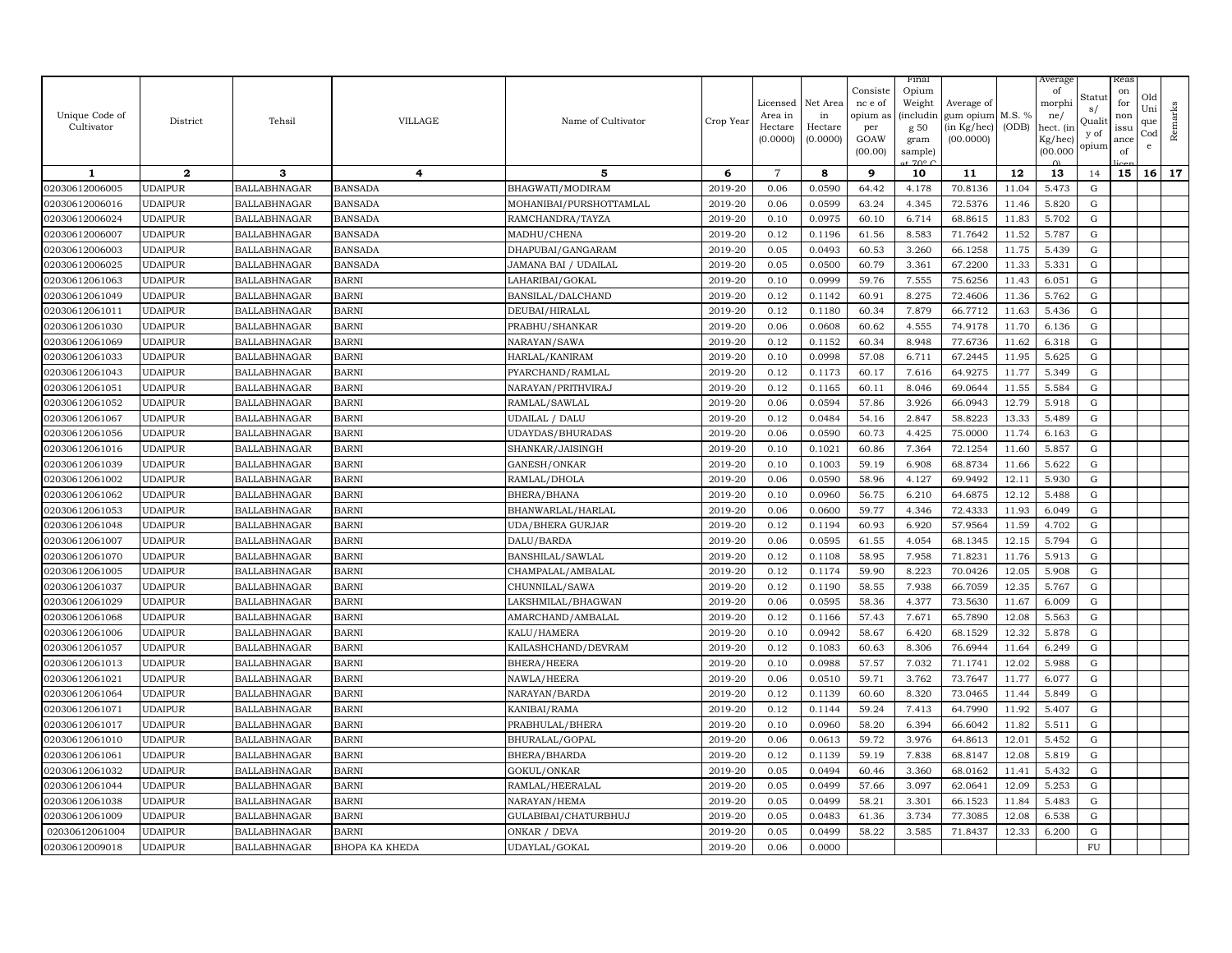| Unique Code of<br>Cultivator | District       | Tehsil              | VILLAGE               | Name of Cultivator        | Crop Year | Licensed<br>Area in<br>Hectare<br>(0.0000) | Net Area<br>in<br>Hectare<br>(0.0000) | Consiste<br>nc e of<br>opium as<br>per<br>GOAW<br>(00.00) | Final<br>Opium<br>Weight<br><i>(includir)</i><br>g 50<br>gram<br>sample)<br>$70^\circ$ | Average of<br>gum opium<br>(in Kg/hec)<br>(00.0000) | M.S. %<br>(ODB) | Averag<br>of<br>morphi<br>ne/<br>hect. (in<br>Kg/hec<br>(00.000) | Statu<br>s/<br>Quali<br>y of<br>opium | on<br>for<br>noi<br>isst<br>ance<br>of | Old<br>Uni<br>que | Remarks |
|------------------------------|----------------|---------------------|-----------------------|---------------------------|-----------|--------------------------------------------|---------------------------------------|-----------------------------------------------------------|----------------------------------------------------------------------------------------|-----------------------------------------------------|-----------------|------------------------------------------------------------------|---------------------------------------|----------------------------------------|-------------------|---------|
| 1                            | $\mathbf{2}$   | з                   | 4                     | 5                         | 6         | $\overline{7}$                             | 8                                     | 9                                                         | 10                                                                                     | 11                                                  | 12              | 13                                                               | 14                                    | 15                                     | 16                | 17      |
| 02030612009019               | <b>UDAIPUR</b> | <b>BALLABHNAGAR</b> | ВНОРА КА КНЕДА        | PARTHVIRAJ/VENA           | 2019-20   | 0.12                                       | 0.1191                                | 64.02                                                     | 8.478                                                                                  | 71.1839                                             | 11.06           | 5.511                                                            | G                                     |                                        |                   |         |
| 02030612009008               | <b>UDAIPUR</b> | BALLABHNAGAR        | <b>BHOPA KA KHEDA</b> | RUP LAL/ RAMA             | 2019-20   | 0.06                                       | 0.0608                                | 56.10                                                     | 3.647                                                                                  | 59.9836                                             | 12.19           | 5.118                                                            | G                                     |                                        |                   |         |
| 02030612009004               | <b>UDAIPUR</b> | BALLABHNAGAR        | BHOPA KA KHEDA        | DEVILAL/ PEMA             | 2019-20   | 0.12                                       | 0.1200                                | 60.86                                                     | 7.920                                                                                  | 66.0000                                             | 11.67           | 5.392                                                            | G                                     |                                        |                   |         |
| 02030612009007               | <b>UDAIPUR</b> | <b>BALLABHNAGAR</b> | <b>BHOPA KA KHEDA</b> | CHUNNI LAL/UDA            | 2019-20   | 0.06                                       | 0.0609                                | 61.39                                                     | 4.201                                                                                  | 68.9819                                             | 11.47           | 5.538                                                            | ${\rm G}$                             |                                        |                   |         |
| 02030612009003               | <b>UDAIPUR</b> | BALLABHNAGAR        | BHOPA KA KHEDA        | DEVI LAL/ BHOPA           | 2019-20   | 0.12                                       | 0.1227                                | 59.85                                                     | 7.541                                                                                  | 61.4588                                             | 12.45           | 5.356                                                            | G                                     |                                        |                   |         |
| 02030612009009               | <b>UDAIPUR</b> | BALLABHNAGAR        | <b>BHOPA KA KHEDA</b> | TEJA/HEMA                 | 2019-20   | 0.12                                       | 0.1149                                | 64.73                                                     | 8.100                                                                                  | 70.4961                                             | 11.20           | 5.527                                                            | G                                     |                                        |                   |         |
| 02030612009001               | <b>UDAIPUR</b> | BALLABHNAGAR        | BHOPA KA KHEDA        | PANNA LAL / BHAGWAN       | 2019-20   | 0.05                                       | 0.0522                                | 62.05                                                     | 3.732                                                                                  | 71.4943                                             | 11.68           | 5.845                                                            | ${\rm G}$                             |                                        |                   |         |
| 02030612062021               | <b>UDAIPUR</b> | BALLABHNAGAR        | CHARGADIA             | RAMESHCHANDRA/SORAM       | 2019-20   | 0.06                                       | 0.0608                                | 57.84                                                     | 4.164                                                                                  | 68.4868                                             | 12.33           | 5.912                                                            | ${\rm G}$                             |                                        |                   |         |
| 02030612062022               | <b>UDAIPUR</b> | BALLABHNAGAR        | CHARGADIA             | <b>BHERULAL/ONKAR</b>     | 2019-20   | 0.06                                       | 0.0587                                | 59.74                                                     | 4.079                                                                                  | 69.4889                                             | 11.45           | 5.570                                                            | ${\rm G}$                             |                                        |                   |         |
| 02030612062020               | <b>UDAIPUR</b> | BALLABHNAGAR        | CHARGADIA             | Bhagawan / khama          | 2019-20   | 0.12                                       | 0.1181                                | 57.94                                                     | 8.393                                                                                  | 71.0669                                             | 9.41            | 4.681                                                            | G                                     |                                        |                   |         |
| 02030612062018               | <b>UDAIPUR</b> | BALLABHNAGAR        | CHARGADIA             | LACHIRAM/AMARCHAND        | 2019-20   | 0.06                                       | 0.0000                                |                                                           |                                                                                        |                                                     |                 |                                                                  | $_{\rm NS}$                           |                                        |                   |         |
| 02030612062023               | <b>UDAIPUR</b> | <b>BALLABHNAGAR</b> | CHARGADIA             | GOKAL/HIRA                | 2019-20   | 0.10                                       | 0.1018                                | 50.15                                                     | 5.896                                                                                  | 57.9175                                             | 12.00           | 4.865                                                            | ${\rm G}$                             |                                        |                   |         |
| 02030612062016               | <b>UDAIPUR</b> | BALLABHNAGAR        | CHARGADIA             | PRATAP/GHASI              | 2019-20   | 0.12                                       | 0.1227                                | 60.35                                                     | 8.725                                                                                  | 71.1084                                             | 11.38           | 5.664                                                            | ${\rm G}$                             |                                        |                   |         |
| 02030612062017               | <b>UDAIPUR</b> | BALLABHNAGAR        | CHARGADIA             | HEMRAJ/GULAB              | 2019-20   | 0.06                                       | 0.0603                                | 60.00                                                     | 4.431                                                                                  | 73.4826                                             | 9.92            | 5.103                                                            | $\mathbf G$                           |                                        |                   |         |
| 02030612062014               | UDAIPUR        | BALLABHNAGAR        | CHARGADIA             | HIRALAL/CHAMPALAL         | 2019-20   | 0.12                                       | 0.1159                                | 62.42                                                     | 8.587                                                                                  | 74.0897                                             | 11.63           | 6.032                                                            | ${\rm G}$                             |                                        |                   |         |
| 02030612062008               | <b>UDAIPUR</b> | BALLABHNAGAR        | CHARGADIA             | RAMCHANDRA/MOTI           | 2019-20   | 0.05                                       | 0.0518                                | 61.52                                                     | 3.735                                                                                  | 72.1042                                             | 11.83           | 5.971                                                            | ${\rm G}$                             |                                        |                   |         |
| 02030612012005               | <b>UDAIPUR</b> | BALLABHNAGAR        | <b>DOLATPURA</b>      | PREMCHAND/BHAGWAN         | 2019-20   | 0.12                                       | 0.1213                                | 58.71                                                     | 7.934                                                                                  | 65.4081                                             | 11.50           | 5.266                                                            | $\mathbf G$                           |                                        |                   |         |
| 02030612012015               | <b>UDAIPUR</b> | BALLABHNAGAR        | <b>DOLATPURA</b>      | ROSANDAS/PYARDAS          | 2019-20   | 0.10                                       | 0.1017                                | 55.54                                                     | 6.387                                                                                  | 62.8024                                             | 11.99           | 5.271                                                            | $\mathbf G$                           |                                        |                   |         |
| 02030612012012               | <b>UDAIPUR</b> | <b>BALLABHNAGAR</b> | <b>DOLATPURA</b>      | MANGILAL/CHATURBHUJ       | 2019-20   | 0.06                                       | 0.0583                                | 61.72                                                     | 4.091                                                                                  | 70.1715                                             | 12.90           | 6.337                                                            | ${\bf G}$                             |                                        |                   |         |
| 02030612012006               | <b>UDAIPUR</b> | <b>BALLABHNAGAR</b> | <b>DOLATPURA</b>      | VARDICHAND/BHAGWAN        | 2019-20   | 0.12                                       | 0.1200                                | 58.66                                                     | 7.944                                                                                  | 66.2000                                             | 11.05           | 5.121                                                            | $\mathbf G$                           |                                        |                   |         |
| 02030612034001               | <b>UDAIPUR</b> | BALLABHNAGAR        | GADARIYAWAS (KUTHWAS) | NOJIBAI/BHOPA             | 2019-20   | 0.06                                       | 0.0586                                | 59.85                                                     | 4.130                                                                                  | 70.4778                                             | 11.21           | 5.530                                                            | G                                     |                                        |                   |         |
| 02030612014002               | <b>UDAIPUR</b> | BALLABHNAGAR        | <b>GADHPURA</b>       | UDAYKUNWAR / GORDHANSINGH | 2019-20   | 0.06                                       | 0.0581                                | 59.58                                                     | 4.366                                                                                  | 75.1463                                             | 12.15           | 6.392                                                            | G                                     |                                        |                   |         |
| 02030612014001               | UDAIPUR        | BALLABHNAGAR        | GADHPURA              | MANOHARSINGH/PRATAPSINGH  | 2019-20   | 0.10                                       | 0.0954                                | 62.36                                                     | 7.198                                                                                  | 75.4507                                             | 11.91           | 6.290                                                            | ${\rm G}$                             |                                        |                   |         |
| 02030612014013               | <b>UDAIPUR</b> | BALLABHNAGAR        | <b>GADHPURA</b>       | SHIV SINGH/MOHAN SINGH    | 2019-20   | 0.10                                       | 0.1000                                | 62.16                                                     | 7.308                                                                                  | 73.0800                                             | 11.97           | 6.124                                                            | ${\rm G}$                             |                                        |                   |         |
| 02030612014010               | <b>UDAIPUR</b> | BALLABHNAGAR        | GADHPURA              | BHANEARSINGH/MANSINGH     | 2019-20   | 0.06                                       | 0.0590                                | 60.58                                                     | 4.267                                                                                  | 72.3220                                             | 11.37           | 5.756                                                            | ${\rm G}$                             |                                        |                   |         |
| 02030612014011               | <b>UDAIPUR</b> | <b>BALLABHNAGAR</b> | <b>GADHPURA</b>       | PARVAT SINGH/LAAL SINGH   | 2019-20   | 0.06                                       | 0.0590                                | 61.67                                                     | 4.220                                                                                  | 71.5254                                             | 12.03           | 6.023                                                            | G                                     |                                        |                   |         |
| 02030612014012               | <b>UDAIPUR</b> | BALLABHNAGAR        | GADHPURA              | MAAN SINGH/CHAMAN SINGH   | 2019-20   | 0.06                                       | 0.0579                                | 59.11                                                     | 4.028                                                                                  | 69.5682                                             | 12.08           | 5.883                                                            | ${\rm G}$                             |                                        |                   |         |
| 02030612014006               | <b>UDAIPUR</b> | <b>BALLABHNAGAR</b> | <b>GADHPURA</b>       | BHAGWANLAL/BHOLA          | 2019-20   | 0.06                                       | 0.0577                                | 57.63                                                     | 3.713                                                                                  | 64.3501                                             | 12.34           | 5.559                                                            | ${\rm G}$                             |                                        |                   |         |
| 02030612014015               | UDAIPUR        | BALLABHNAGAR        | GADHPURA              | GAMER/MODA                | 2019-20   | 0.06                                       | 0.0000                                |                                                           |                                                                                        |                                                     |                 |                                                                  | FU                                    |                                        |                   |         |
| 02030612052060               | <b>UDAIPUR</b> | BALLABHNAGAR        | GADHPURA              | GOVIND SINGH / MOHANSINGH | 2019-20   | 0.05                                       | 0.0486                                | 57.86                                                     | 3.248                                                                                  | 66.8313                                             | 12.65           | 5.919                                                            | $\mathbf G$                           |                                        |                   |         |
| 02030612015006               | <b>UDAIPUR</b> | BALLABHNAGAR        | GOKULJIKAKHERA        | MADHULAL / JAYRAM         | 2019-20   | 0.10                                       | 0.1023                                | 53.78                                                     | 5.923                                                                                  | 57.8983                                             | 12.03           | 4.876                                                            | ${\rm G}$                             |                                        |                   |         |
| 02030612035021               | <b>UDAIPUR</b> | BALLABHNAGAR        | GOKULJIKAKHERA        | UDA / RAMAJI              | 2019-20   | 0.10                                       | 0.0942                                | 57.37                                                     | 5.868                                                                                  | 62.2930                                             | 11.36           | 4.954                                                            | ${\rm G}$                             |                                        |                   |         |
| 02030612017014               | <b>UDAIPUR</b> | BALLABHNAGAR        | GOPA KI BHAGAL        | <b>UDA/RAMA</b>           | 2019-20   | 0.05                                       | 0.0496                                | 55.69                                                     | 3.214                                                                                  | 64.7984                                             | 12.77           | 5.793                                                            | ${\rm G}$                             |                                        |                   |         |
| 02030612017008               | <b>UDAIPUR</b> | <b>BALLABHNAGAR</b> | GOPA KI BHAGAL        | DEVA/ GALLA               | 2019-20   | 0.05                                       | 0.0495                                | 60.90                                                     | 3.515                                                                                  | 71.0101                                             | 11.81           | 5.870                                                            | ${\rm G}$                             |                                        |                   |         |
| 02030612017021               | <b>UDAIPUR</b> | <b>BALLABHNAGAR</b> | GOPA KI BHAGAL        | SOHAN/MANA                | 2019-20   | 0.05                                       | 0.0497                                | 58.63                                                     | 3.618                                                                                  | 72.7968                                             | 11.94           | 6.085                                                            | $\mathbf G$                           |                                        |                   |         |
| 02030612017005               | <b>UDAIPUR</b> | <b>BALLABHNAGAR</b> | GOPA KI BHAGAL        | DEVA / CHENA              | 2019-20   | 0.10                                       | 0.0963                                | 63.25                                                     | 7.581                                                                                  | 78.7227                                             | 11.30           | 6.227                                                            | ${\bf G}$                             |                                        |                   |         |
| 02030612017010               | <b>UDAIPUR</b> | BALLABHNAGAR        | GOPA KI BHAGAL        | BHAMRU/BHAGWAN            | 2019-20   | 0.10                                       | 0.0970                                | 64.11                                                     | 7.428                                                                                  | 76.5773                                             | 11.62           | 6.228                                                            | ${\rm G}$                             |                                        |                   |         |
| 02030612017011               | <b>UDAIPUR</b> | BALLABHNAGAR        | GOPA KI BHAGAL        | VALIBAI / NANALAL         | 2019-20   | 0.06                                       | 0.0590                                | 59.85                                                     | 4.224                                                                                  | 71.5932                                             | 11.95           | 5.988                                                            | G                                     |                                        |                   |         |
| 02030612017001               | <b>UDAIPUR</b> | BALLABHNAGAR        | GOPA KI BHAGAL        | NATHU/BHERA               | 2019-20   | 0.06                                       | 0.0581                                | 60.27                                                     | 4.012                                                                                  | 69.0534                                             | 11.50           | 5.559                                                            | G                                     |                                        |                   |         |
| 02030612017002               | <b>UDAIPUR</b> | BALLABHNAGAR        | GOPA KI BHAGAL        | DAMA/GALLA                | 2019-20   | 0.12                                       | 0.0918                                | 63.01                                                     | 7.543                                                                                  | 82.1678                                             | 11.59           | 6.666                                                            | ${\rm G}$                             |                                        |                   |         |
| 02030612017019               | <b>UDAIPUR</b> | BALLABHNAGAR        | GOPA KI BHAGAL        | BHANWARU/DALLA            | 2019-20   | 0.10                                       | 0.0988                                | 56.65                                                     | 7.106                                                                                  | 71.9231                                             | 12.43           | 6.258                                                            | ${\rm G}$                             |                                        |                   |         |
| 02030612017023               | <b>UDAIPUR</b> | BALLABHNAGAR        | GOPA KI BHAGAL        | DEVA/RUPA                 | 2019-20   | 0.06                                       | 0.0581                                | 59.40                                                     | 4.014                                                                                  | 69.0878                                             | 12.22           | 5.909                                                            | G                                     |                                        |                   |         |
| 02030612017017               | <b>UDAIPUR</b> | BALLABHNAGAR        | GOPA KI BHAGAL        | NARAYAN/BABRU             | 2019-20   | 0.10                                       | 0.0927                                | 60.88                                                     | 6.671                                                                                  | 71.9633                                             | 11.66           | 5.873                                                            | ${\rm G}$                             |                                        |                   |         |
| 02030612017022               | <b>UDAIPUR</b> | <b>BALLABHNAGAR</b> | GOPA KI BHAGAL        | SAVA/ GALLA               | 2019-20   | 0.06                                       | 0.0550                                | 59.31                                                     | 3.415                                                                                  | 62.0909                                             | 12.02           | 5.224                                                            | ${\rm G}$                             |                                        |                   |         |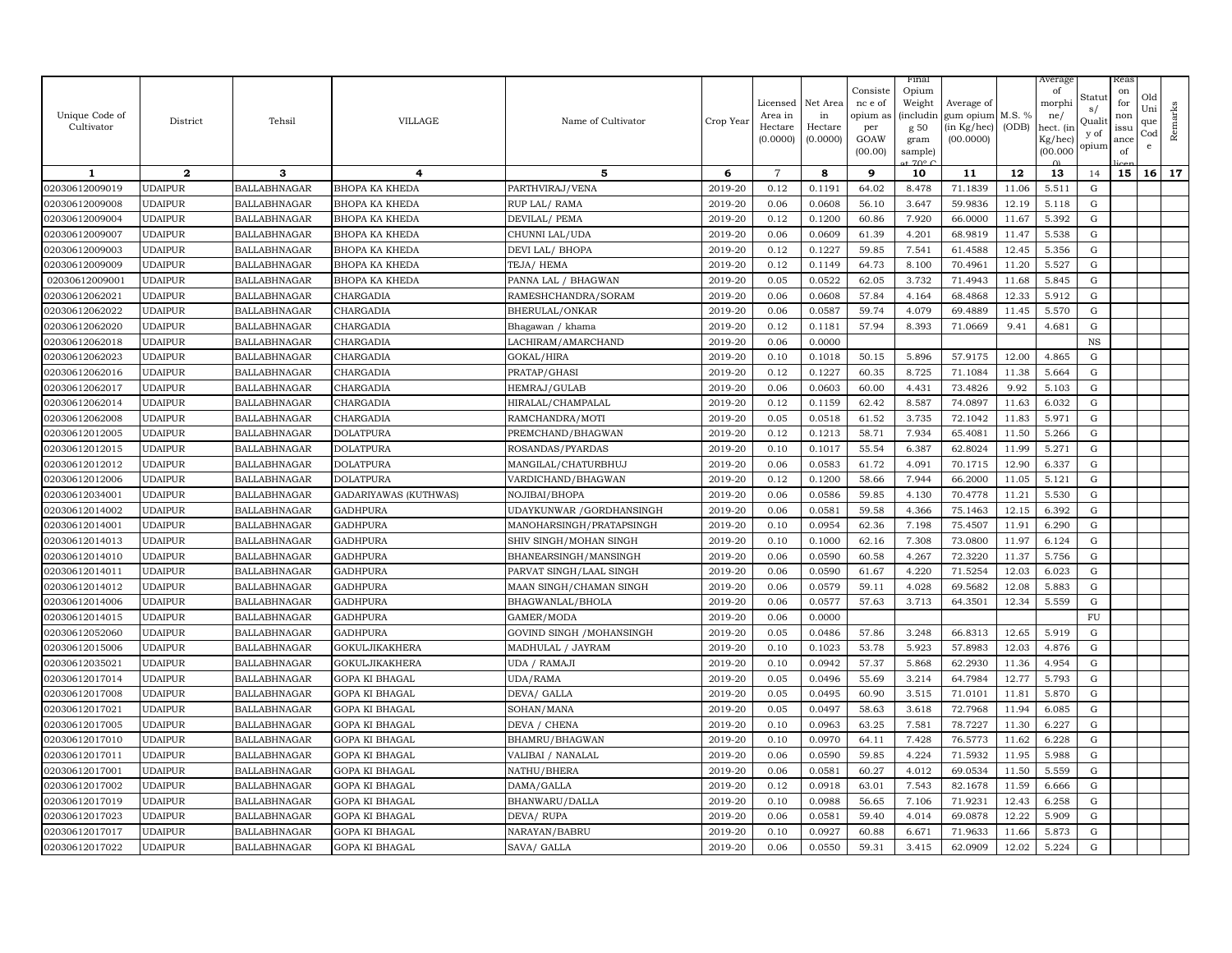| Unique Code of<br>Cultivator | District                        | Tehsil              | VILLAGE             | Name of Cultivator         | Crop Year | Licensed<br>Area in<br>Hectare<br>(0.0000) | Net Area<br>in<br>Hectare<br>(0.0000) | Consiste<br>nc e of<br>opium as<br>per<br>GOAW<br>(00.00) | Final<br>Opium<br>Weight<br><i>(includin</i><br>g 50<br>gram<br>sample]<br>$70^\circ$ | Average of<br>gum opium<br>(in Kg/hec)<br>(00.0000) | M.S. %<br>(ODB) | <i><u><b>Werage</b></u></i><br>of<br>morphi<br>ne/<br>hect. (in<br>Kg/hec)<br>(00.000) | Statu<br>s/<br>Quali<br>y of<br>opium | on<br>for<br>noi<br>isst<br>ance<br>of | Old<br>Uni<br>que | Remarks |
|------------------------------|---------------------------------|---------------------|---------------------|----------------------------|-----------|--------------------------------------------|---------------------------------------|-----------------------------------------------------------|---------------------------------------------------------------------------------------|-----------------------------------------------------|-----------------|----------------------------------------------------------------------------------------|---------------------------------------|----------------------------------------|-------------------|---------|
|                              | $\overline{2}$                  | з                   | 4                   | 5                          | 6         | $\overline{7}$                             | 8                                     | 9                                                         | 10                                                                                    | 11                                                  | 12              | 13                                                                                     | 14                                    | 15                                     | 16                | 17      |
| 02030612017029               | <b>UDAIPUR</b>                  | <b>BALLABHNAGAR</b> | GOPA KI BHAGAL      | KHARTA / DHANNA            | 2019-20   | 0.12                                       | 0.1183                                | 62.03                                                     | 8.463                                                                                 | 71.5385                                             | 11.77           | 5.894                                                                                  | G                                     |                                        |                   |         |
| 02030612017013               | <b>UDAIPUR</b>                  | <b>BALLABHNAGAR</b> | GOPA KI BHAGAL      | KEHEMA /LAKHMA             | 2019-20   | 0.10                                       | 0.0986                                | 59.15                                                     | 6.895                                                                                 | 69.9290                                             | 12.07           | 5.908                                                                                  | G                                     |                                        |                   |         |
| 02030612017012               | <b>UDAIPUR</b>                  | <b>BALLABHNAGAR</b> | GOPA KI BHAGAL      | DHULKI / SHANKAR LAL       | 2019-20   | 0.05                                       | 0.0494                                | 63.07                                                     | 3.523                                                                                 | 71.3158                                             | 11.75           | 5.866                                                                                  | G                                     |                                        |                   |         |
| 02030612017016               | <b>UDAIPUR</b>                  | <b>BALLABHNAGAR</b> | GOPA KI BHAGAL      | BHERU LAL / KISHANA        | 2019-20   | 0.05                                       | 0.0479                                | 60.23                                                     | 3.545                                                                                 | 74.0084                                             | 11.94           | 6.186                                                                                  | ${\rm G}$                             |                                        |                   |         |
| 02030612018004               | <b>UDAIPUR</b>                  | <b>BALLABHNAGAR</b> | HAMERPURA           | SHANTADEVI/BHABHUT SHANKAR | 2019-20   | 0.10                                       | 0.0978                                | 57.83                                                     | 6.493                                                                                 | 66.3906                                             | 12.43           | 5.777                                                                                  | G                                     |                                        |                   |         |
| 02030612018018               | UDAIPUR                         | BALLABHNAGAR        | HAMERPURA           | MADHULAL/BARDICHAND        | 2019-20   | 0.10                                       | 0.1005                                | 57.74                                                     | 6.747                                                                                 | 67.1343                                             | 10.13           | 4.761                                                                                  | G                                     |                                        |                   |         |
| 02030612018014               | <b>UDAIPUR</b>                  | <b>BALLABHNAGAR</b> | HAMERPURA           | MANGILAL / GOPI LAL        | 2019-20   | 0.05                                       | 0.0515                                | 58.41                                                     | 3.446                                                                                 | 66.9126                                             | 11.78           | 5.518                                                                                  | ${\rm G}$                             |                                        |                   |         |
| 02030612018001               | <b>UDAIPUR</b>                  | <b>BALLABHNAGAR</b> | HAMERPURA           | PYARIBAI / SHANKARLAL      | 2019-20   | 0.10                                       | 0.1009                                | 57.93                                                     | 6.554                                                                                 | 64.9554                                             | 12.10           | 5.502                                                                                  | ${\rm G}$                             |                                        |                   |         |
| 02030612018007               | <b>UDAIPUR</b>                  | <b>BALLABHNAGAR</b> | <b>HAMERPURA</b>    | BHERU SINGH / NAHAR SINGH  | 2019-20   | 0.10                                       | 0.0970                                | 61.17                                                     | 6.091                                                                                 | 62.7938                                             | 11.36           | 4.993                                                                                  | ${\rm G}$                             |                                        |                   |         |
| 02030612018022               | <b>UDAIPUR</b>                  | <b>BALLABHNAGAR</b> | HAMERPURA           | DHANNA/ GOKAL              | 2019-20   | 0.10                                       | 0.1004                                | 56.96                                                     | 6.347                                                                                 | 63.2171                                             | 10.43           | 4.615                                                                                  | G                                     |                                        |                   |         |
| 02030612018010               | <b>UDAIPUR</b>                  | <b>BALLABHNAGAR</b> | <b>HAMERPURA</b>    | HEERALAL/ GANGADHAR        | 2019-20   | 0.06                                       | 0.0612                                | 59.37                                                     | 4.207                                                                                 | 68.7418                                             | 11.69           | 5.625                                                                                  | G                                     |                                        |                   |         |
| 02030612018013               | <b>UDAIPUR</b>                  | <b>BALLABHNAGAR</b> | <b>HAMERPURA</b>    | NOJIBAI/SHANKERNATH        | 2019-20   | 0.06                                       | 0.0600                                | 57.86                                                     | 3.860                                                                                 | 64.3333                                             | 11.63           | 5.237                                                                                  | ${\rm G}$                             |                                        |                   |         |
| 02030612018009               | UDAIPUR                         | <b>BALLABHNAGAR</b> | HAMERPURA           | MOHAN SINGH/ NAWAL SINGH   | 2019-20   | 0.10                                       | 0.0988                                | 51.72                                                     | 5.615                                                                                 | 56.8320                                             | 12.49           | 4.969                                                                                  | ${\rm G}$                             |                                        |                   |         |
| 02030612018017               | UDAIPUR                         | <b>BALLABHNAGAR</b> | HAMERPURA           | CHUNNI LAL/ LAKSHMAN       | 2019-20   | 0.06                                       | 0.0616                                | 57.50                                                     | 4.033                                                                                 | 65.4708                                             | 9.95            | 4.560                                                                                  | G                                     |                                        |                   |         |
| 02030612018025               | UDAIPUR                         | <b>BALLABHNAGAR</b> | HAMERPURA           | TARACHAND/CUNNA            | 2019-20   | 0.12                                       | 0.1223                                | 63.01                                                     | 8.848                                                                                 | 72.3467                                             | 11.73           | 5.941                                                                                  | ${\rm G}$                             |                                        |                   |         |
| 02030612018005               | <b>UDAIPUR</b>                  | <b>BALLABHNAGAR</b> | HAMERPURA           | UDAILAL / SAVA             | 2019-20   | 0.05                                       | 0.0505                                | 59.66                                                     | 3.273                                                                                 | 64.8119                                             | 11.28           | 5.117                                                                                  | ${\rm G}$                             |                                        |                   |         |
| 02030612019017               | <b>UDAIPUR</b>                  | <b>BALLABHNAGAR</b> | HARIYAKHEDA         | MAGNIRAM/DEVA              | 2019-20   | 0.05                                       | 0.0494                                | 59.17                                                     | 3.288                                                                                 | 66.5587                                             | 12.49           | 5.820                                                                                  | $\mathbf G$                           |                                        |                   |         |
| 02030612019002               | <b>UDAIPUR</b>                  | <b>BALLABHNAGAR</b> | HARIYAKHEDA         | NANDUBAI/NANALAL           | 2019-20   | 0.06                                       | 0.0600                                | 59.26                                                     | 3.920                                                                                 | 65.3333                                             | 12.50           | 5.716                                                                                  | $\mathbf G$                           |                                        |                   |         |
| 02030612019023               | <b>UDAIPUR</b>                  | <b>BALLABHNAGAR</b> | HARIYAKHEDA         | KHEMSINGH/BHAJJESINGH      | 2019-20   | 0.10                                       | 0.1000                                | 59.86                                                     | 7.038                                                                                 | 70.3800                                             | 11.33           | 5.582                                                                                  | ${\bf G}$                             |                                        |                   |         |
| 02030612019026               | $\ensuremath{\mathsf{UDAIPUR}}$ | <b>BALLABHNAGAR</b> | HARIYAKHEDA         | HAMERIBAI/NOZI             | 2019-20   | 0.12                                       | 0.1200                                | 61.95                                                     | 8.673                                                                                 | 72.2750                                             | 11.07           | 5.601                                                                                  | ${\bf G}$                             |                                        |                   |         |
| 02030612019032               | UDAIPUR                         | BALLABHNAGAR        | HARIYAKHEDA         | MOTISINGH/NANUSINGH        | 2019-20   | 0.06                                       | 0.0599                                | 64.14                                                     | 4.261                                                                                 | 71.1352                                             | 11.85           | 5.900                                                                                  | G                                     |                                        |                   |         |
| 02030612019006               | <b>UDAIPUR</b>                  | <b>BALLABHNAGAR</b> | HARIYAKHEDA         | <b>KELASH/NANA</b>         | 2019-20   | 0.12                                       | 0.1155                                | 64.86                                                     | 8.877                                                                                 | 76.8571                                             | 12.00           | 6.456                                                                                  | G                                     |                                        |                   |         |
| 02030612019033               | UDAIPUR                         | <b>BALLABHNAGAR</b> | HARIYAKHEDA         | NANURAM/KESHARSINGH        | 2019-20   | 0.12                                       | 0.1196                                | 58.12                                                     | 7.763                                                                                 | 64.9080                                             | 11.99           | 5.448                                                                                  | G                                     |                                        |                   |         |
| 02030612019001               | <b>UDAIPUR</b>                  | <b>BALLABHNAGAR</b> | HARIYAKHEDA         | BHAGVATILAL/BHAJJA         | 2019-20   | 0.10                                       | 0.0991                                | 60.82                                                     | 6.933                                                                                 | 69.9596                                             | 11.95           | 5.853                                                                                  | ${\rm G}$                             |                                        |                   |         |
| 02030612019003               | <b>UDAIPUR</b>                  | <b>BALLABHNAGAR</b> | HARIYAKHEDA         | ONKAR/RAMA                 | 2019-20   | 0.10                                       | 0.0982                                | 61.23                                                     | 7.164                                                                                 | 72.9532                                             | 11.82           | 6.036                                                                                  | ${\rm G}$                             |                                        |                   |         |
| 02030612019012               | <b>UDAIPUR</b>                  | <b>BALLABHNAGAR</b> | HARIYAKHEDA         | AMBA/CHUNA                 | 2019-20   | 0.10                                       | 0.0961                                | 59.48                                                     | 6.628                                                                                 | 68.9698                                             | 12.32           | 5.948                                                                                  | G                                     |                                        |                   |         |
| 02030612019014               | <b>UDAIPUR</b>                  | <b>BALLABHNAGAR</b> | HARIYAKHEDA         | LAKSHMANSINGH/RUPSINGH     | 2019-20   | 0.12                                       | 0.1192                                | 60.00                                                     | 8.314                                                                                 | 69.7483                                             | 11.90           | 5.810                                                                                  | ${\rm G}$                             |                                        |                   |         |
| 02030612019021               | <b>UDAIPUR</b>                  | <b>BALLABHNAGAR</b> | HARIYAKHEDA         | SHANAKRSINGH/KESHARSINGH   | 2019-20   | 0.12                                       | 0.1176                                | 58.87                                                     | 7.830                                                                                 | 66.5816                                             | 12.37           | 5.765                                                                                  | ${\rm G}$                             |                                        |                   |         |
| 02030612019025               | UDAIPUR                         | <b>BALLABHNAGAR</b> | HARIYAKHEDA         | BHAGWANI BAI/ MADHUSINGH   | 2019-20   | 0.12                                       | 0.1200                                | 60.59                                                     | 7.955                                                                                 | 66.2917                                             | 11.87           | 5.508                                                                                  | G                                     |                                        |                   |         |
| 02030612019034               | UDAIPUR                         | <b>BALLABHNAGAR</b> | HARIYAKHEDA         | UDAISINGH/MANSINGH         | 2019-20   | 0.06                                       | 0.0595                                | 60.46                                                     | 4.249                                                                                 | 71.4118                                             | 11.91           | 5.954                                                                                  | $\mathbf G$                           |                                        |                   |         |
| 02030612019024               | UDAIPUR                         | <b>BALLABHNAGAR</b> | HARIYAKHEDA         | BHAGWATSINGH / CHENA       | 2019-20   | 0.05                                       | 0.0494                                | 64.93                                                     | 3.831                                                                                 | 77.5506                                             | 11.15           | 6.053                                                                                  | ${\rm G}$                             |                                        |                   |         |
| 02030612019015               | UDAIPUR                         | <b>BALLABHNAGAR</b> | HARIYAKHEDA         | RAMCHANDRA / MANGILAL      | 2019-20   | 0.05                                       | 0.0485                                | 56.99                                                     | 3.322                                                                                 | 68.4948                                             | 12.42           | 5.954                                                                                  | ${\rm G}$                             |                                        |                   |         |
| 02030612021013               | UDAIPUR                         | <b>BALLABHNAGAR</b> | <b>JASWANT PURA</b> | BAGDI LAL / CHOGALAL       | 2019-20   | 0.06                                       | 0.0617                                | 58.49                                                     | 4.119                                                                                 | 66.7585                                             | 12.21           | 5.706                                                                                  | ${\rm G}$                             |                                        |                   |         |
| 02030612021014               | <b>UDAIPUR</b>                  | <b>BALLABHNAGAR</b> | <b>JASWANT PURA</b> | PARTHVIRAJ/HEERA           | 2019-20   | 0.06                                       | 0.0604                                | 61.46                                                     | 4.636                                                                                 | 76.7550                                             | 11.47           | 6.162                                                                                  | ${\rm G}$                             |                                        |                   |         |
| 02030612021005               | <b>UDAIPUR</b>                  | <b>BALLABHNAGAR</b> | <b>JASWANT PURA</b> | RODA/ONKAR                 | 2019-20   | 0.06                                       | 0.0600                                | 62.39                                                     | 4.403                                                                                 | 73.3833                                             | 11.24           | 5.774                                                                                  | $\mathbf G$                           |                                        |                   |         |
| 02030612021016               | <b>UDAIPUR</b>                  | <b>BALLABHNAGAR</b> | <b>JASWANT PURA</b> | NARAYANI/BHIMA             | 2019-20   | 0.06                                       | 0.0600                                | 57.60                                                     | 4.024                                                                                 | 67.0667                                             | 12.01           | 5.638                                                                                  | ${\bf G}$                             |                                        |                   |         |
| 02030612021019               | UDAIPUR                         | BALLABHNAGAR        | <b>JASWANT PURA</b> | UDAYSINGH/KHUMANSINGH      | 2019-20   | 0.06                                       | 0.0610                                | 61.75                                                     | 4.464                                                                                 | 73.1803                                             | 11.79           | 6.039                                                                                  | G                                     |                                        |                   |         |
| 02030612021020               | <b>UDAIPUR</b>                  | <b>BALLABHNAGAR</b> | JASWANT PURA        | DARIYAKUVAR/KESARSINGH     | 2019-20   | 0.06                                       | 0.0595                                | 63.90                                                     | 4.583                                                                                 | 77.0252                                             | 11.30           | 6.092                                                                                  | G                                     |                                        |                   |         |
| 02030612021017               | <b>UDAIPUR</b>                  | <b>BALLABHNAGAR</b> | <b>JASWANT PURA</b> | KALU/GANGA                 | 2019-20   | 0.06                                       | 0.0600                                | 59.71                                                     | 4.146                                                                                 | 69.1000                                             | 12.01           | 5.809                                                                                  | G                                     |                                        |                   |         |
| 02030612021004               | <b>UDAIPUR</b>                  | <b>BALLABHNAGAR</b> | <b>JASWANT PURA</b> | LAKSHMIRAM/GASHI           | 2019-20   | 0.05                                       | 0.0500                                | 60.52                                                     | 3.355                                                                                 | 67.1000                                             | 11.80           | 5.542                                                                                  | ${\rm G}$                             |                                        |                   |         |
| 02030612021021               | <b>UDAIPUR</b>                  | <b>BALLABHNAGAR</b> | <b>JASWANT PURA</b> | DEVISINGH/FATEHSINGH       | 2019-20   | 0.05                                       | 0.0507                                | 61.36                                                     | 3.524                                                                                 | 69.5069                                             | 11.67           | 5.678                                                                                  | G                                     |                                        |                   |         |
| 02030612021018               | UDAIPUR                         | <b>BALLABHNAGAR</b> | JASWANT PURA        | PANNALAL / HIRA            | 2019-20   | 0.05                                       | 0.0488                                | 61.29                                                     | 3.686                                                                                 | 75.5328                                             | 11.47           | 6.065                                                                                  | G                                     |                                        |                   |         |
| 02030612022002               | <b>UDAIPUR</b>                  | <b>BALLABHNAGAR</b> | <b>JAVTARA</b>      | RAMSINGH/VIJAYSINGH        | 2019-20   | 0.06                                       | 0.0549                                | 54.64                                                     | 2.873                                                                                 | 52.3315                                             | 13.36           | 4.893                                                                                  | ${\rm G}$                             |                                        |                   |         |
| 02030612022011               | <b>UDAIPUR</b>                  | <b>BALLABHNAGAR</b> | <b>JAVTARA</b>      | DHULSINGH/UDAISINGH        | 2019-20   | 0.05                                       | 0.0494                                | 55.59                                                     | 3.010                                                                                 | 60.9312                                             | 12.84           | 5.476                                                                                  | ${\rm G}$                             |                                        |                   |         |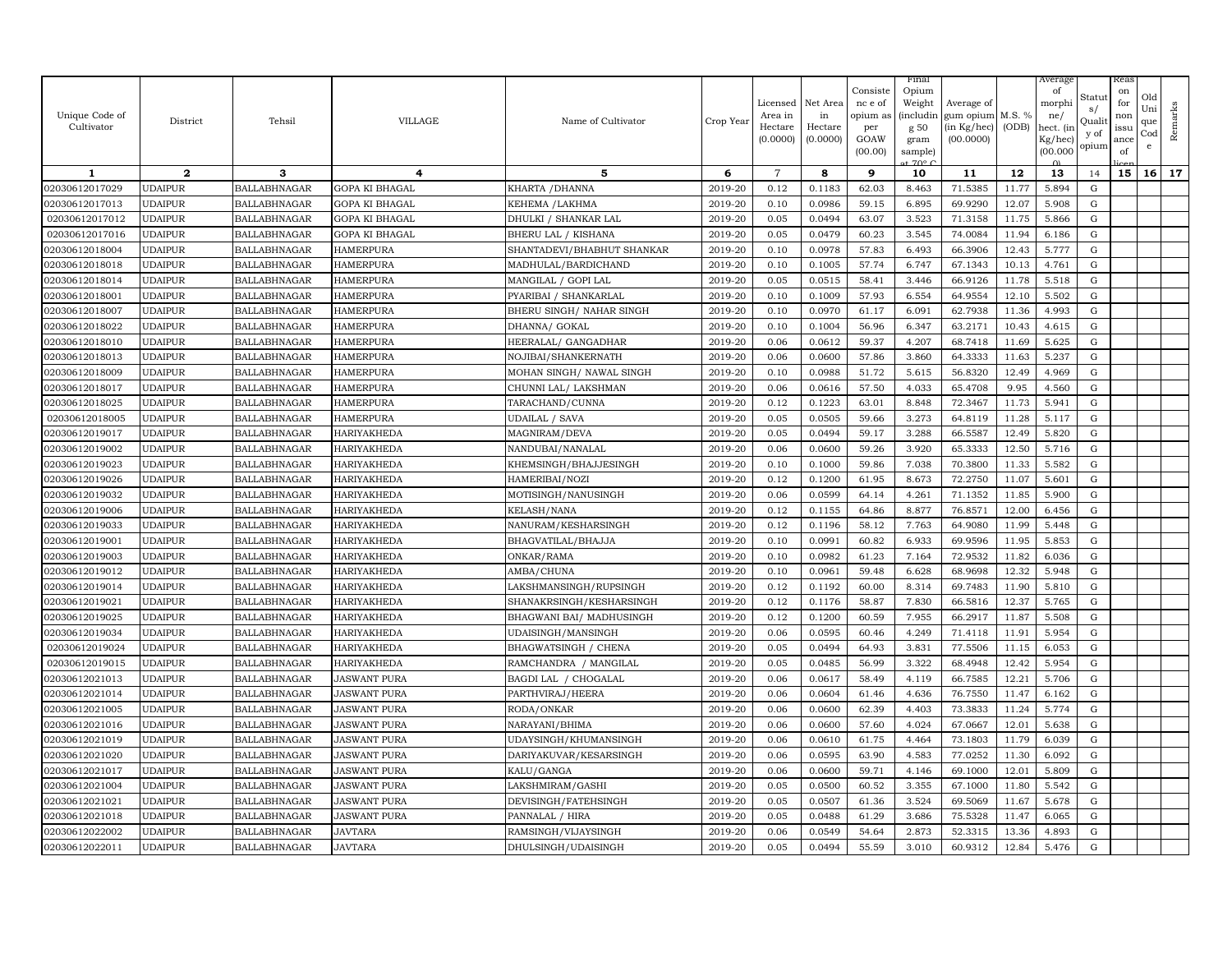| Unique Code of<br>Cultivator | District       | Tehsil              | VILLAGE                  | Name of Cultivator         | Crop Year | Licensed<br>Area in<br>Hectare<br>(0.0000) | Net Area<br>in<br>Hectare<br>(0.0000) | Consiste<br>nc e of<br>opium as<br>per<br>GOAW<br>(00.00) | Final<br>Opium<br>Weight<br><i>(includir)</i><br>g 50<br>gram<br>sample)<br>70° | Average of<br>gum opium<br>(in Kg/hec)<br>(00.0000) | M.S. %<br>(ODB) | Averag<br>of<br>morphi<br>ne/<br>hect. (in<br>Kg/hec<br>(00.000) | Statu<br>s/<br>Quali<br>y of<br>opium | on<br>for<br>isst<br>ance<br>of | blG<br>Uni<br>que | Remarks |
|------------------------------|----------------|---------------------|--------------------------|----------------------------|-----------|--------------------------------------------|---------------------------------------|-----------------------------------------------------------|---------------------------------------------------------------------------------|-----------------------------------------------------|-----------------|------------------------------------------------------------------|---------------------------------------|---------------------------------|-------------------|---------|
| 1                            | $\mathbf{2}$   | з                   | 4                        | 5                          | 6         | $\overline{7}$                             | 8                                     | 9                                                         | 10                                                                              | 11                                                  | 12              | 13                                                               | 14                                    | 15                              | 16                | 17      |
| 02030612022001               | <b>UDAIPUR</b> | <b>BALLABHNAGAR</b> | <b>JAVTARA</b>           | NARAYAN / BHAGWATSINGH     | 2019-20   | 0.05                                       | 0.0503                                | 56.54                                                     | 3.110                                                                           | 61.8290                                             | 12.63           | 5.466                                                            | G                                     |                                 |                   |         |
| 02030612022012               | <b>UDAIPUR</b> | BALLABHNAGAR        | <b>JAVTARA</b>           | MODA/MAGNA                 | 2019-20   | 0.05                                       | 0.0500                                | 62.69                                                     | 3.314                                                                           | 66.2800                                             | 11.98           | 5.558                                                            | G                                     |                                 |                   |         |
| 02030612022004               | <b>UDAIPUR</b> | BALLABHNAGAR        | <b>JAVTARA</b>           | BHERA/KESHAMEENA           | 2019-20   | 0.05                                       | 0.0494                                | 56.36                                                     | 3.011                                                                           | 60.9514                                             | 12.53           | 5.346                                                            | G                                     |                                 |                   |         |
| 02030612023004               | <b>UDAIPUR</b> | <b>BALLABHNAGAR</b> | JETPURA(Vallabhnagar)    | GENDIBAI/PARTHA            | 2019-20   | 0.06                                       | 0.0595                                | 61.55                                                     | 3.851                                                                           | 64.7227                                             | 11.96           | 5.419                                                            | ${\rm G}$                             |                                 |                   |         |
| 02030612023006               | <b>UDAIPUR</b> | BALLABHNAGAR        | JETPURA(Vallabhnagar)    | PANNALAL/ BHURA            | 2019-20   | 0.06                                       | 0.0595                                | 63.61                                                     | 4.216                                                                           | 70.8571                                             | 11.60           | 5.754                                                            | ${\rm G}$                             |                                 |                   |         |
| 02030612025005               | UDAIPUR        | BALLABHNAGAR        | KALVAL                   | NARAYANSINGH/MODSINGHDEVDA | 2019-20   | 0.12                                       | 0.1168                                | 52.30                                                     | 6.904                                                                           | 59.1096                                             | 12.39           | 5.126                                                            | G                                     |                                 |                   |         |
| 02030612025006               | <b>UDAIPUR</b> | BALLABHNAGAR        | <b>KALVAL</b>            | BHANWARSINGH/KHUMANSINGH   | 2019-20   | 0.10                                       | 0.0963                                | 65.68                                                     | 7.506                                                                           | 77.9439                                             | 15.19           | 8.288                                                            | ${\rm G}$                             |                                 |                   |         |
| 02030612025003               | UDAIPUR        | BALLABHNAGAR        | KALVAL                   | GOVERDHANSINGH / RUPSHING  | 2019-20   | 0.05                                       | 0.0500                                | 64.39                                                     | 3.836                                                                           | 76.7200                                             | 15.22           | 8.173                                                            | ${\rm G}$                             |                                 |                   |         |
| 02030612025008               | <b>UDAIPUR</b> | BALLABHNAGAR        | <b>KALVAL</b>            | GATTUSINGH/KALUSINGH       | 2019-20   | 0.05                                       | 0.0498                                | 60.23                                                     | 3.037                                                                           | 60.9839                                             | 12.04           | 5.140                                                            | ${\rm G}$                             |                                 |                   |         |
| 02030612026035               | <b>UDAIPUR</b> | <b>BALLABHNAGAR</b> | KANOD                    | HIRALAL/RADHAKISHANSHUTHAR | 2019-20   | 0.10                                       | 0.0990                                | 55.67                                                     | 6.895                                                                           | 69.6465                                             | 10.08           | 4.914                                                            | G                                     |                                 |                   |         |
| 02030612026025               | <b>UDAIPUR</b> | <b>BALLABHNAGAR</b> | <b>KANOD</b>             | PURANLAL/UDAILALJOSHI      | 2019-20   | 0.10                                       | 0.1023                                | 46.32                                                     | 5.294                                                                           | 51.7498                                             | 14.25           | 5.162                                                            | ${\rm G}$                             |                                 |                   |         |
| 02030612026034               | <b>UDAIPUR</b> | <b>BALLABHNAGAR</b> | KANOD                    | JAYSHANKAR/KHEMRAJSHUTHAR  | 2019-20   | 0.06                                       | 0.0615                                | 57.59                                                     | 3.455                                                                           | 56.1789                                             | 12.19           | 4.794                                                            | ${\rm G}$                             |                                 |                   |         |
| 02030612027001               | <b>UDAIPUR</b> | BALLABHNAGAR        | <b>KARANPUR</b>          | BHERULAL/NANDA             | 2019-20   | 0.12                                       | 0.1127                                | 57.06                                                     | 6.766                                                                           | 60.0355                                             | 10.90           | 4.580                                                            | ${\rm G}$                             |                                 |                   |         |
| 02030612027006               | <b>UDAIPUR</b> | <b>BALLABHNAGAR</b> | KARANPUR                 | OMPRAKASH/HARILAL          | 2019-20   | 0.06                                       | 0.0581                                | 64.51                                                     | 4.101                                                                           | 70.5852                                             | 10.37           | 5.124                                                            | G                                     |                                 |                   |         |
| 02030612027008               | UDAIPUR        | BALLABHNAGAR        | KARANPUR                 | <b>KELASH/NANDRAM</b>      | 2019-20   | 0.05                                       | 0.0500                                | 62.49                                                     | 3.241                                                                           | 64.8200                                             | 10.90           | 4.945                                                            | ${\rm G}$                             |                                 |                   |         |
| 02030612027012               | <b>UDAIPUR</b> | BALLABHNAGAR        | KARANPUR                 | NANDLAL/KISHANA            | 2019-20   | 0.12                                       | 0.1180                                | 57.38                                                     | 6.771                                                                           | 57.3814                                             | 11.17           | 4.487                                                            | ${\rm G}$                             |                                 |                   |         |
| 02030612027007               | UDAIPUR        | BALLABHNAGAR        | KARANPUR                 | RAMKANYABAI/MANGILAL       | 2019-20   | 0.05                                       | 0.0491                                | 52.19                                                     | 3.020                                                                           | 61.5071                                             | 14.70           | 6.328                                                            | $\mathbf G$                           |                                 |                   |         |
| 02030612027016               | <b>UDAIPUR</b> | BALLABHNAGAR        | <b>KARANPUR</b>          | KANVARLAL/RAMLAL           | 2019-20   | 0.05                                       | 0.0500                                | 62.94                                                     | 3.264                                                                           | 65.2800                                             | 10.98           | 5.017                                                            | $\mathbf G$                           |                                 |                   |         |
| 02030612028003               | <b>UDAIPUR</b> | <b>BALLABHNAGAR</b> | KERPURA                  | LAXMILAL / JAISINGH        | 2019-20   | 0.05                                       | 0.0497                                | 57.90                                                     | 3.656                                                                           | 73.5614                                             | 11.83           | 6.092                                                            | ${\bf G}$                             |                                 |                   |         |
| 02030612029001               | <b>UDAIPUR</b> | <b>BALLABHNAGAR</b> | KESAR PURA BADA A        | BHAGWANLAL/JAGANNATH       | 2019-20   | 0.06                                       | 0.0600                                | 62.45                                                     | 4.595                                                                           | 76.5833                                             | 10.81           | 5.794                                                            | $\mathbf G$                           |                                 |                   |         |
| 02030612029036               | <b>UDAIPUR</b> | BALLABHNAGAR        | KESAR PURA BADA A        | MANGILAL/GHISA             | 2019-20   | 0.06                                       | 0.0606                                | 60.49                                                     | 4.243                                                                           | 70.0165                                             | 11.97           | 5.867                                                            | G                                     |                                 |                   |         |
| 02030612029002               | <b>UDAIPUR</b> | BALLABHNAGAR        | KESAR PURA BADA A        | RADHESHYAM/PRATAP          | 2019-20   | 0.06                                       | 0.0600                                | 61.80                                                     | 4.432                                                                           | 73.8667                                             | 11.67           | 6.034                                                            | G                                     |                                 |                   |         |
| 02030612029003               | <b>UDAIPUR</b> | BALLABHNAGAR        | KESAR PURA BADA A        | KASHIRAM/NANJI             | 2019-20   | 0.06                                       | 0.0581                                | 60.61                                                     | 4.329                                                                           | 74.5095                                             | 11.57           | 6.035                                                            | ${\rm G}$                             |                                 |                   |         |
| 02030612029004               | <b>UDAIPUR</b> | BALLABHNAGAR        | KESAR PURA BADA A        | GITABAI/SAVLAL             | 2019-20   | 0.06                                       | 0.0596                                | 61.96                                                     | 4.479                                                                           | 75.1510                                             | 11.93           | 6.276                                                            | ${\rm G}$                             |                                 |                   |         |
| 02030612029005               | <b>UDAIPUR</b> | BALLABHNAGAR        | KESAR PURA BADA A        | CHATURBHUJ/TEJA            | 2019-20   | 0.10                                       | 0.0968                                | 61.18                                                     | 7.516                                                                           | 77.6446                                             | 11.92           | 6.479                                                            | ${\rm G}$                             |                                 |                   |         |
| 02030612029007               | <b>UDAIPUR</b> | <b>BALLABHNAGAR</b> | <b>KESAR PURA BADA A</b> | DALCHAND/BHERULAL          | 2019-20   | 0.06                                       | 0.0604                                | 59.61                                                     | 4.547                                                                           | 75.2815                                             | 12.21           | 6.435                                                            | G                                     |                                 |                   |         |
| 02030612029008               | <b>UDAIPUR</b> | BALLABHNAGAR        | KESAR PURA BADA A        | SHIVNARAYAN/DEVA           | 2019-20   | 0.06                                       | 0.0600                                | 60.84                                                     | 4.450                                                                           | 74.1667                                             | 11.19           | 5.809                                                            | ${\rm G}$                             |                                 |                   |         |
| 02030612029009               | <b>UDAIPUR</b> | BALLABHNAGAR        | KESAR PURA BADA A        | RATANLAL/JAGANNATH         | 2019-20   | 0.10                                       | 0.0980                                | 60.51                                                     | 7.183                                                                           | 73.2959                                             | 11.63           | 5.967                                                            | ${\rm G}$                             |                                 |                   |         |
| 02030612029011               | UDAIPUR        | BALLABHNAGAR        | KESAR PURA BADA A        | RAMLAL/KISHNA              | 2019-20   | 0.06                                       | 0.0600                                | 60.70                                                     | 4.396                                                                           | 73.2667                                             | 11.70           | 6.001                                                            | ${\rm G}$                             |                                 |                   |         |
| 02030612029012               | <b>UDAIPUR</b> | BALLABHNAGAR        | KESAR PURA BADA A        | MANGILAL/SHANKAR           | 2019-20   | 0.06                                       | 0.0000                                |                                                           |                                                                                 |                                                     |                 |                                                                  | FU                                    |                                 |                   |         |
| 02030612029014               | <b>UDAIPUR</b> | BALLABHNAGAR        | KESAR PURA BADA A        | JAGDISH/DOLA               | 2019-20   | 0.06                                       | 0.0602                                | 61.41                                                     | 4.386                                                                           | 72.8571                                             | 11.64           | 5.937                                                            | ${\rm G}$                             |                                 |                   |         |
| 02030612029015               | <b>UDAIPUR</b> | BALLABHNAGAR        | KESAR PURA BADA A        | MOHANLAL/GHEESA            | 2019-20   | 0.06                                       | 0.0593                                | 60.73                                                     | 4.381                                                                           | 73.8786                                             | 11.89           | 6.149                                                            | ${\rm G}$                             |                                 |                   |         |
| 02030612029016               | <b>UDAIPUR</b> | BALLABHNAGAR        | KESAR PURA BADA A        | BADRILAL/JAGANNATH         | 2019-20   | 0.10                                       | 0.1012                                | 63.26                                                     | 7.456                                                                           | 73.6759                                             | 11.02           | 5.683                                                            | $\mathbf G$                           |                                 |                   |         |
| 02030612029017               | <b>UDAIPUR</b> | <b>BALLABHNAGAR</b> | KESAR PURA BADA A        | NARAYAN/GOKUL              | 2019-20   | 0.06                                       | 0.0599                                | 60.07                                                     | 4.402                                                                           | 73.4891                                             | 11.90           | 6.122                                                            | G                                     |                                 |                   |         |
| 02030612029018               | <b>UDAIPUR</b> | <b>BALLABHNAGAR</b> | KESAR PURA BADA A        | MANGILAL/MOTI              | 2019-20   | 0.12                                       | 0.1163                                | 60.12                                                     | 8.726                                                                           | 75.0301                                             | 11.58           | 6.082                                                            | $\mathbf G$                           |                                 |                   |         |
| 02030612029020               | <b>UDAIPUR</b> | <b>BALLABHNAGAR</b> | KESAR PURA BADA A        | RAMIBAI/CHHAGANLAL         | 2019-20   | 0.10                                       | 0.0980                                | 61.26                                                     | 7.054                                                                           | 71.9796                                             | 11.79           | 5.940                                                            | ${\bf G}$                             |                                 |                   |         |
| 02030612029021               | <b>UDAIPUR</b> | BALLABHNAGAR        | KESAR PURA BADA A        | RATANLAL/MOTI              | 2019-20   | 0.10                                       | 0.0948                                | 60.49                                                     | 7.328                                                                           | 77.2996                                             | 11.03           | 5.968                                                            | ${\rm G}$                             |                                 |                   |         |
| 02030612029023               | <b>UDAIPUR</b> | BALLABHNAGAR        | KESAR PURA BADA A        | RAMESHWAR/NARAYAN          | 2019-20   | 0.10                                       | 0.1003                                | 62.63                                                     | 7.086                                                                           | 70.6481                                             | 11.42           | 5.648                                                            | G                                     |                                 |                   |         |
| 02030612029024               | <b>UDAIPUR</b> | BALLABHNAGAR        | KESAR PURA BADA A        | DEVILAL/SHANKAR            | 2019-20   | 0.06                                       | 0.0583                                | 59.60                                                     | 4.172                                                                           | 71.5609                                             | 11.90           | 5.961                                                            | G                                     |                                 |                   |         |
| 02030612029025               | <b>UDAIPUR</b> | BALLABHNAGAR        | KESAR PURA BADA A        | MADANLAL/SHIVLAL           | 2019-20   | 0.10                                       | 0.0979                                | 60.88                                                     | 7.323                                                                           | 74.8008                                             | 11.65           | 6.100                                                            | ${\rm G}$                             |                                 |                   |         |
| 02030612029026               | <b>UDAIPUR</b> | BALLABHNAGAR        | KESAR PURA BADA A        | UDAILAL/SHANKAR            | 2019-20   | 0.06                                       | 0.0612                                | 62.14                                                     | 4.465                                                                           | 72.9575                                             | 11.83           | 6.042                                                            | ${\rm G}$                             |                                 |                   |         |
| 02030612029030               | <b>UDAIPUR</b> | BALLABHNAGAR        | KESAR PURA BADA A        | BHANVARIBAI/BADRILAL       | 2019-20   | 0.06                                       | 0.0600                                | 57.40                                                     | 4.092                                                                           | 68.2000                                             | 14.29           | 6.822                                                            | G                                     |                                 |                   |         |
| 02030612029031               | <b>UDAIPUR</b> | BALLABHNAGAR        | KESAR PURA BADA A        | DALCHAND/NATHU             | 2019-20   | 0.10                                       | 0.0993                                | 63.29                                                     | 7.242                                                                           | 72.9305                                             | 11.58           | 5.912                                                            | ${\rm G}$                             |                                 |                   |         |
| 02030612029032               | <b>UDAIPUR</b> | BALLABHNAGAR        | KESAR PURA BADA A        | SHUKHVABAI/SHOUKEENLAL     | 2019-20   | 0.06                                       | 0.0578                                | 60.68                                                     | 4.369                                                                           | 75.5882                                             | 11.63           | 6.154                                                            | ${\rm G}$                             |                                 |                   |         |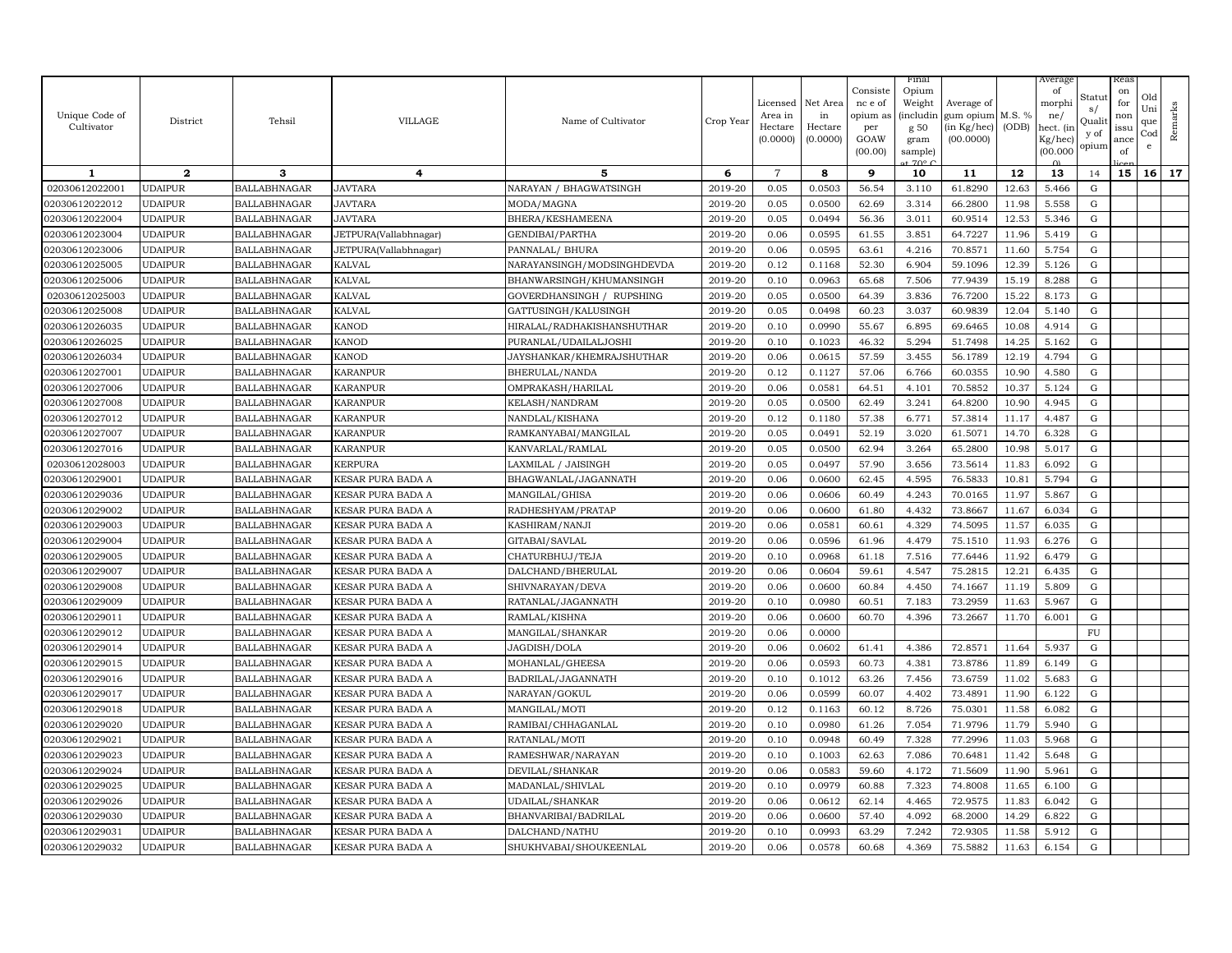| Unique Code of<br>Cultivator | District       | Tehsil              | VILLAGE           | Name of Cultivator           | Crop Year | Licensed<br>Area in<br>Hectare<br>(0.0000) | Net Area<br>in<br>Hectare<br>(0.0000) | Consiste<br>nc e of<br>opium as<br>per<br>GOAW<br>(00.00) | Final<br>Opium<br>Weight<br><i>(includin</i><br>g 50<br>gram<br>sample<br>70° | Average of<br>gum opium M.S. %<br>(in Kg/hec)<br>(00.0000) | (ODB) | Averag<br>of<br>morphi<br>ne/<br>hect. (ir<br>Kg/hec<br>(00.000) | Statu<br>s/<br>Quali<br>y of<br>opium | on<br>for<br>nor<br>issu<br>ance<br>of | Old<br>'Ini<br>nue<br>Cod | Remarks |
|------------------------------|----------------|---------------------|-------------------|------------------------------|-----------|--------------------------------------------|---------------------------------------|-----------------------------------------------------------|-------------------------------------------------------------------------------|------------------------------------------------------------|-------|------------------------------------------------------------------|---------------------------------------|----------------------------------------|---------------------------|---------|
| -1                           | $\overline{2}$ | 3                   | 4                 | 5                            | 6         | $\overline{7}$                             | 8                                     | 9                                                         | 10                                                                            | 11                                                         | 12    | 13                                                               | 14                                    | 15                                     |                           | $16$ 17 |
| 02030612029033               | <b>UDAIPUR</b> | <b>BALLABHNAGAR</b> | KESAR PURA BADA A | ROSHANLAL/CHUNNILAL          | 2019-20   | 0.10                                       | 0.0959                                | 61.05                                                     | 6.977                                                                         | 72.7529                                                    | 12.07 | 6.147                                                            | $\mathbf G$                           |                                        |                           |         |
| 02030612029034               | UDAIPUR        | <b>BALLABHNAGAR</b> | KESAR PURA BADA A | SANTOSHLAL/CHUNNILAL         | 2019-20   | 0.10                                       | 0.0981                                | 61.39                                                     | 7.174                                                                         | 73.1295                                                    | 11.73 | 6.005                                                            | ${\rm G}$                             |                                        |                           |         |
| 02030612029035               | <b>UDAIPUR</b> | <b>BALLABHNAGAR</b> | KESAR PURA BADA A | MANGIBAI/SAVLAL              | 2019-20   | 0.06                                       | 0.0583                                | 62.05                                                     | 4.609                                                                         | 79.0566                                                    | 11.75 | 6.503                                                            | G                                     |                                        |                           |         |
| 02030612029037               | <b>UDAIPUR</b> | <b>BALLABHNAGAR</b> | KESAR PURA BADA A | NANALAL/PRATAP               | 2019-20   | 0.10                                       | 0.0969                                | 61.77                                                     | 7.059                                                                         | 72.8483                                                    | 11.58 | 5.905                                                            | G                                     |                                        |                           |         |
| 02030612029038               | <b>UDAIPUR</b> | <b>BALLABHNAGAR</b> | KESAR PURA BADA A | BABULAL/NARAYAN              | 2019-20   | 0.06                                       | 0.0608                                | 59.18                                                     | 4.244                                                                         | 69.8026                                                    | 12.20 | 5.961                                                            | $\mathbf G$                           |                                        |                           |         |
| 02030612029006               | UDAIPUR        | <b>BALLABHNAGAR</b> | KESAR PURA BADA B | SATYANARAYAN/PYARA           | 2019-20   | 0.05                                       | 0.0507                                | 61.22                                                     | 3.621                                                                         | 71.4201                                                    | 11.45 | 5.724                                                            | G                                     |                                        |                           |         |
| 02030612029039               | <b>UDAIPUR</b> | <b>BALLABHNAGAR</b> | KESAR PURA BADA B | KAILASHCHANDRA/BHAGWANLAL    | 2019-20   | 0.06                                       | 0.0600                                | 61.26                                                     | 4.630                                                                         | 77.1667                                                    | 11.46 | 6.190                                                            | G                                     |                                        |                           |         |
| 02030612029040               | UDAIPUR        | <b>BALLABHNAGAR</b> | KESAR PURA BADA B | SITARAM/GHISA                | 2019-20   | 0.06                                       | 0.0599                                | 60.09                                                     | 4.352                                                                         | 72.6544                                                    | 11.83 | 6.017                                                            | G                                     |                                        |                           |         |
| 02030612029041               | <b>UDAIPUR</b> | <b>BALLABHNAGAR</b> | KESAR PURA BADA B | MADANLAL/BADRILAL            | 2019-20   | 0.06                                       | 0.0559                                | 58.64                                                     | 3.879                                                                         | 69.3918                                                    | 11.87 | 5.765                                                            | G                                     |                                        |                           |         |
| 02030612029042               | UDAIPUR        | <b>BALLABHNAGAR</b> | KESAR PURA BADA B | RATANLAL/MANGILAL            | 2019-20   | 0.06                                       | 0.0602                                | 62.72                                                     | 4.489                                                                         | 74.5681                                                    | 11.19 | 5.841                                                            | G                                     |                                        |                           |         |
| 02030612029043               | <b>UDAIPUR</b> | <b>BALLABHNAGAR</b> | KESAR PURA BADA B | SURESHCHANDRA/MANGILAL       | 2019-20   | 0.06                                       | 0.0611                                | 60.72                                                     | 4.493                                                                         | 73.5352                                                    | 11.79 | 6.069                                                            | G                                     |                                        |                           |         |
| 02030612029044               | UDAIPUR        | <b>BALLABHNAGAR</b> | KESAR PURA BADA B | SAVLAL/HEMA                  | 2019-20   | 0.12                                       | 0.1195                                | 63.12                                                     | 8.972                                                                         | 75.0795                                                    | 11.85 | 6.228                                                            | G                                     |                                        |                           |         |
| 02030612029046               | UDAIPUR        | <b>BALLABHNAGAR</b> | KESAR PURA BADA B | KAILASHCHANDRA/SHANKAR       | 2019-20   | 0.06                                       | 0.0610                                | 58.93                                                     | 4.310                                                                         | 70.6557                                                    | 12.40 | 6.133                                                            | G                                     |                                        |                           |         |
| 02030612029047               | UDAIPUR        | <b>BALLABHNAGAR</b> | KESAR PURA BADA B | NARAYANLAL/SHANKAR           | 2019-20   | 0.10                                       | 0.0984                                | 60.18                                                     | 6.964                                                                         | 70.7724                                                    | 12.00 | 5.945                                                            | ${\rm G}$                             |                                        |                           |         |
| 02030612029059               | UDAIPUR        | <b>BALLABHNAGAR</b> | KESAR PURA BADA B | FHULCHAND/BADRILAL           | 2019-20   | 0.10                                       | 0.1002                                | 62.06                                                     | 7.270                                                                         | 72.5549                                                    | 11.28 | 5.729                                                            | $\mathbf G$                           |                                        |                           |         |
| 02030612029049               | UDAIPUR        | <b>BALLABHNAGAR</b> | KESAR PURA BADA B | RATANLAL/PARTHA              | 2019-20   | 0.06                                       | 0.0608                                | 62.23                                                     | 4.516                                                                         | 74.2763                                                    | 11.63 | 6.047                                                            | $\mathbf G$                           |                                        |                           |         |
| 02030612029054               | <b>UDAIPUR</b> | <b>BALLABHNAGAR</b> | KESAR PURA BADA B | BHANWARLAL/MANGILAL          | 2019-20   | 0.06                                       | 0.0586                                | 63.96                                                     | 4.706                                                                         | 80.3072                                                    | 11.71 | 6.582                                                            | $\mathbf G$                           |                                        |                           |         |
| 02030612029055               | UDAIPUR        | <b>BALLABHNAGAR</b> | KESAR PURA BADA B | PRAKASHCHANDRA/RATANLAL      | 2019-20   | 0.10                                       | 0.0935                                | 59.60                                                     | 7.229                                                                         | 77.3155                                                    | 11.76 | 6.364                                                            | $\mathbf G$                           |                                        |                           |         |
| 02030612029056               | UDAIPUR        | <b>BALLABHNAGAR</b> | KESAR PURA BADA B | RATANLAL/PARTHA              | 2019-20   | 0.10                                       | 0.0994                                | 59.12                                                     | 6.562                                                                         | 66.0161                                                    | 11.94 | 5.518                                                            | G                                     |                                        |                           |         |
| 02030612029057               | UDAIPUR        | <b>BALLABHNAGAR</b> | KESAR PURA BADA B | SHANKAR/KISHANA              | 2019-20   | 0.06                                       | 0.0580                                | 60.85                                                     | 4.112                                                                         | 70.8966                                                    | 12.13 | 6.019                                                            | G                                     |                                        |                           |         |
| 02030612029058               | <b>UDAIPUR</b> | <b>BALLABHNAGAR</b> | KESAR PURA BADA B | BAGDIRAM/BADRILAL            | 2019-20   | 0.06                                       | 0.0606                                | 63.74                                                     | 4.735                                                                         | 78.1353                                                    | 11.14 | 6.093                                                            | G                                     |                                        |                           |         |
| 02030612029048               | <b>UDAIPUR</b> | <b>BALLABHNAGAR</b> | KESAR PURA BADA B | CHAMPALAL/SHANKAR            | 2019-20   | 0.06                                       | 0.0585                                | 61.73                                                     | 4.594                                                                         | 78.5299                                                    | 11.81 | 6.493                                                            | G                                     |                                        |                           |         |
| 02030612029051               | <b>UDAIPUR</b> | <b>BALLABHNAGAR</b> | KESAR PURA BADA B | SHOBHLAL/JAYRAJ              | 2019-20   | 0.10                                       | 0.1008                                | 61.94                                                     | 7.274                                                                         | 72.1627                                                    | 11.24 | 5.677                                                            | G                                     |                                        |                           |         |
| 02030612029013               | UDAIPUR        | <b>BALLABHNAGAR</b> | KESAR PURA BADA B | BHURALAL/MANGILAL            | 2019-20   | 0.06                                       | 0.0616                                | 61.13                                                     | 4.567                                                                         | 74.1396                                                    | 11.53 | 5.984                                                            | G                                     |                                        |                           |         |
| 02030612029052               | <b>UDAIPUR</b> | <b>BALLABHNAGAR</b> | KESAR PURA BADA B | SHAMBHU/CHAMPA               | 2019-20   | 0.12                                       | 0.1188                                | 60.25                                                     | 8.736                                                                         | 73.5354                                                    | 11.90 | 6.126                                                            | G                                     |                                        |                           |         |
| 02030612029050               | <b>UDAIPUR</b> | <b>BALLABHNAGAR</b> | KESAR PURA BADA B | KISHANLAL/NARAYAN            | 2019-20   | 0.06                                       | 0.0598                                | 60.06                                                     | 4.470                                                                         | 74.7492                                                    | 11.47 | 6.002                                                            | G                                     |                                        |                           |         |
| 02030612029029               | UDAIPUR        | <b>BALLABHNAGAR</b> | KESAR PURA BADA B | DEVILAL/MADHULAL             | 2019-20   | 0.12                                       | 0.1197                                | 60.83                                                     | 8.455                                                                         | 70.6349                                                    | 12.54 | 6.201                                                            | G                                     |                                        |                           |         |
| 02030612029053               | UDAIPUR        | <b>BALLABHNAGAR</b> | KESAR PURA BADA B | MOHANLAL/HEMA                | 2019-20   | 0.06                                       | 0.0616                                | 62.07                                                     | 4.620                                                                         | 75.0000                                                    | 11.25 | 5.906                                                            | G                                     |                                        |                           |         |
| 02030612029027               | UDAIPUR        | <b>BALLABHNAGAR</b> | KESAR PURA BADA B | ISHWARLAL / RUKMANI / KISHAN | 2019-20   | 0.05                                       | 0.0510                                | 62.01                                                     | 3.791                                                                         | 74.3333                                                    | 11.71 | 6.094                                                            | G                                     |                                        |                           |         |
| 02030612030001               | UDAIPUR        | <b>BALLABHNAGAR</b> | KESARPURAKANOD    | UDA/SAVLAL                   | 2019-20   | 0.12                                       | 0.1224                                | 59.08                                                     | 9.124                                                                         | 74.5425                                                    | 12.32 | 6.428                                                            | ${\rm G}$                             |                                        |                           |         |
| 02030612030006               | UDAIPUR        | <b>BALLABHNAGAR</b> | KESARPURAKANOD    | CHAMPALAL/MEGHAJI            | 2019-20   | 0.12                                       | 0.1218                                | 59.38                                                     | 9.119                                                                         | 74.8686                                                    | 11.79 | 6.179                                                            | $\mathbf G$                           |                                        |                           |         |
| 02030612032010               | UDAIPUR        | <b>BALLABHNAGAR</b> | KHERODA           | BADAMIBAI/MANGILAL           | 2019-20   | 0.06                                       | 0.0624                                | 64.69                                                     | 4.630                                                                         | 74.1987                                                    | 11.11 | 5.770                                                            | ${\rm G}$                             |                                        |                           |         |
| 02030612032020               | <b>UDAIPUR</b> | <b>BALLABHNAGAR</b> | KHERODA           | TULSHIRAM/DALU               | 2019-20   | 0.10                                       | 0.1004                                | 60.05                                                     | 6.957                                                                         | 69.2928                                                    | 12.17 | 5.903                                                            | $\mathbf G$                           |                                        |                           |         |
| 02030612032021               | UDAIPUR        | <b>BALLABHNAGAR</b> | KHERODA           | SHANKAR/KANA                 | 2019-20   | 0.06                                       | 0.0000                                |                                                           |                                                                               |                                                            |       |                                                                  | ${\rm FU}$                            |                                        |                           |         |
| 02030612032030               | UDAIPUR        | <b>BALLABHNAGAR</b> | KHERODA           | GOKAL/GEHRILAL               | 2019-20   | 0.06                                       | 0.0000                                |                                                           |                                                                               |                                                            |       |                                                                  | ${\rm FU}$                            |                                        |                           |         |
| 02030612032031               | UDAIPUR        | <b>BALLABHNAGAR</b> | KHERODA           | KAMLIBAI / MADANLAL          | 2019-20   | 0.05                                       | 0.0513                                | 62.08                                                     | 3.601                                                                         | 70.1949                                                    | 11.44 | 5.621                                                            | G                                     |                                        |                           |         |
| 02030612032001               | <b>UDAIPUR</b> | <b>BALLABHNAGAR</b> | KHERODA           | UDAILAL/GULABCHAND           | 2019-20   | 0.06                                       | 0.0000                                |                                                           |                                                                               |                                                            |       |                                                                  | FU                                    |                                        |                           |         |
| 02030612032004               | <b>UDAIPUR</b> | <b>BALLABHNAGAR</b> | KHERODA           | HAMERLAL/RUPLAL              | 2019-20   | 0.10                                       | 0.0500                                | 63.16                                                     | 3.357                                                                         | 67.1400                                                    | 11.13 | 5.230                                                            | G                                     |                                        |                           |         |
| 02030612032025               | <b>UDAIPUR</b> | <b>BALLABHNAGAR</b> | <b>KHERODA</b>    | SHUKHLAL/LALU                | 2019-20   | 0.10                                       | 0.0999                                | 60.35                                                     | 6.932                                                                         | 69.3894                                                    | 12.06 | 5.858                                                            | G                                     |                                        |                           |         |
| 02030612032011               | UDAIPUR        | <b>BALLABHNAGAR</b> | KHERODA           | KISHANLAL/NANDA              | 2019-20   | 0.10                                       | 0.1034                                | 59.93                                                     | 6.952                                                                         | 67.2340                                                    | 11.96 | 5.629                                                            | G                                     |                                        |                           |         |
| 02030612032008               | <b>UDAIPUR</b> | <b>BALLABHNAGAR</b> | <b>KHERODA</b>    | HAMERIBAI / JITMAL           | 2019-20   | 0.06                                       | 0.0608                                | 63.98                                                     | 4.808                                                                         | 79.0789                                                    | 11.18 | 6.188                                                            | G                                     |                                        |                           |         |
| 02030612032026               | <b>UDAIPUR</b> | <b>BALLABHNAGAR</b> | KHERODA           | SHANKAR/RUPA                 | 2019-20   | 0.06                                       | 0.0621                                | 62.17                                                     | 4.441                                                                         | 71.5137                                                    | 11.34 | 5.676                                                            | G                                     |                                        |                           |         |
| 02030612032041               | UDAIPUR        | <b>BALLABHNAGAR</b> | KHERODA           | SHANKARLAL/MOTILALMETA       | 2019-20   | 0.06                                       | 0.0600                                | 64.03                                                     | 4.903                                                                         | 81.7167                                                    | 10.51 | 6.012                                                            | G                                     |                                        |                           |         |
| 02030612032009               | UDAIPUR        | <b>BALLABHNAGAR</b> | KHERODA           | DEVILAL/RAMA                 | 2019-20   | 0.12                                       | 0.1232                                | 61.34                                                     | 8.596                                                                         | 69.7727                                                    | 11.41 | 5.573                                                            | ${\rm G}$                             |                                        |                           |         |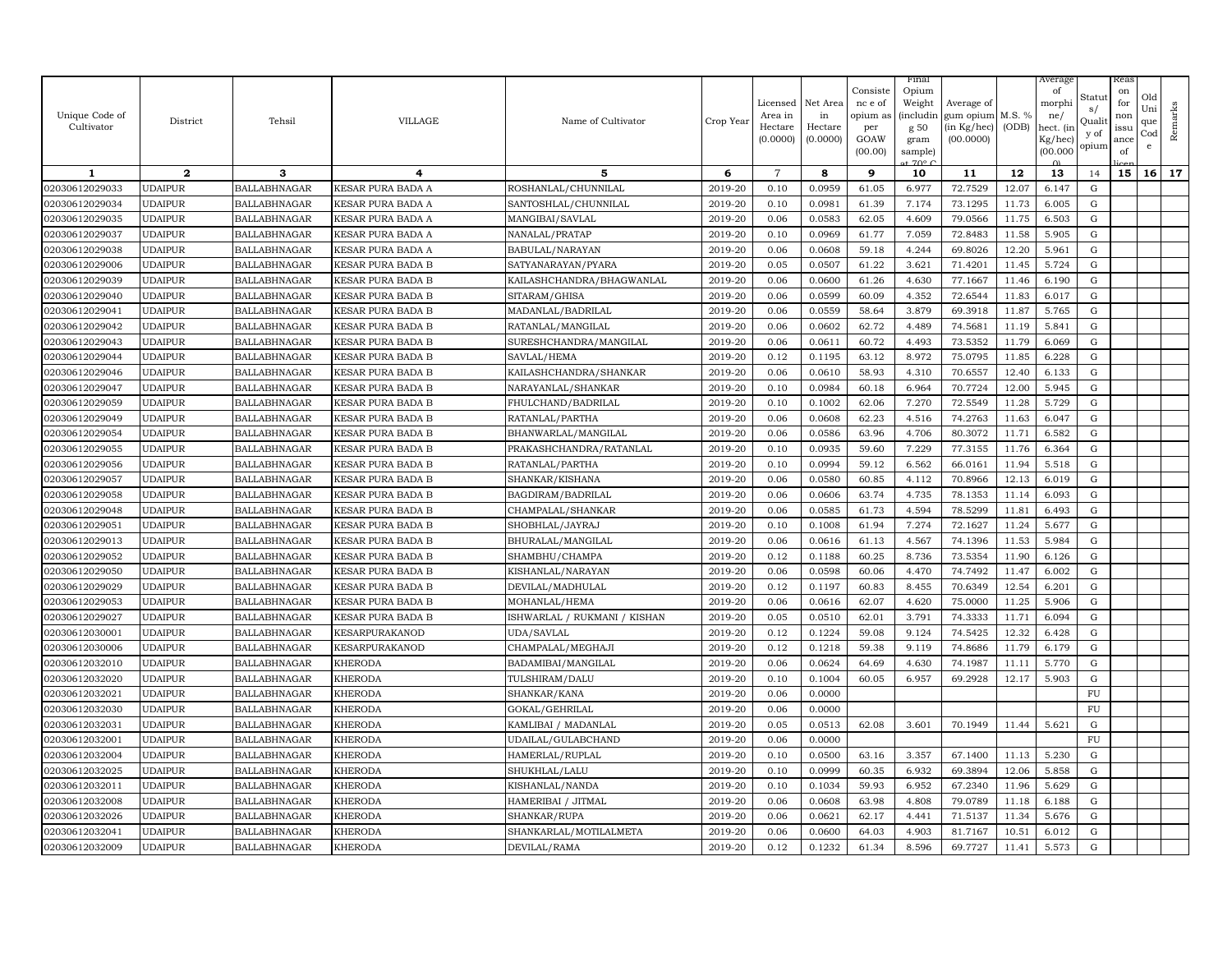| Unique Code of<br>Cultivator | District       | Tehsil              | VILLAGE        | Name of Cultivator          | Crop Year | Licensed<br>Area in<br>Hectare<br>(0.0000) | Net Area<br>in<br>Hectare<br>(0.0000) | Consiste<br>nc e of<br>opium as<br>per<br>GOAW<br>(00.00) | Final<br>Opium<br>Weight<br><i>(includir)</i><br>g 50<br>gram<br>sample)<br>$70^\circ$ | Average of<br>gum opium<br>(in Kg/hec)<br>(00.0000) | M.S. %<br>(ODB) | Averag<br>of<br>morphi<br>ne/<br>hect. (in<br>Kg/hec<br>(00.000) | Statu<br>s/<br>Quali<br>y of<br>opium | on<br>for<br>noi<br>isst<br>ance<br>of | Old<br>Uni<br>que<br>Cod | Remarks |
|------------------------------|----------------|---------------------|----------------|-----------------------------|-----------|--------------------------------------------|---------------------------------------|-----------------------------------------------------------|----------------------------------------------------------------------------------------|-----------------------------------------------------|-----------------|------------------------------------------------------------------|---------------------------------------|----------------------------------------|--------------------------|---------|
| 1                            | $\overline{2}$ | з                   | 4              | 5                           | 6         | $\overline{7}$                             | 8                                     | 9                                                         | 10                                                                                     | 11                                                  | 12              | 13                                                               | 14                                    | 15                                     | 16                       | 17      |
| 02030612032022               | <b>UDAIPUR</b> | <b>BALLABHNAGAR</b> | <b>KHERODA</b> | SHANKAR LAL / GOKAL         | 2019-20   | 0.06                                       | 0.0588                                | 63.29                                                     | 4.466                                                                                  | 75.9524                                             | 11.46           | 6.094                                                            | ${\rm G}$                             |                                        |                          |         |
| 02030612032017               | <b>UDAIPUR</b> | BALLABHNAGAR        | KHERODA        | GEETABAI/MANGILAL           | 2019-20   | 0.12                                       | 0.1200                                | 63.42                                                     | 8.462                                                                                  | 70.5167                                             | 10.99           | 5.425                                                            | G                                     |                                        |                          |         |
| 02030612032014               | <b>UDAIPUR</b> | BALLABHNAGAR        | KHERODA        | CHHAGNIBAI / RAMCHANDRA     | 2019-20   | 0.10                                       | 0.1045                                | 59.80                                                     | 7.167                                                                                  | 68.5837                                             | 11.61           | 5.574                                                            | G                                     |                                        |                          |         |
| 02030612032046               | UDAIPUR        | BALLABHNAGAR        | KHERODA        | LAXMANSINGH/OUNKARSINGH     | 2019-20   | 0.06                                       | 0.0618                                | 63.26                                                     | 4.293                                                                                  | 69.4660                                             | 11.19           | 5.441                                                            | G                                     |                                        |                          |         |
| 02030612032006               | <b>UDAIPUR</b> | BALLABHNAGAR        | <b>KHERODA</b> | BHANWARLAL/DALU             | 2019-20   | 0.10                                       | 0.0340                                | 61.22                                                     | 2.388                                                                                  | 70.2353                                             | 11.55           | 5.678                                                            | ${\rm G}$                             |                                        |                          |         |
| 02030612032053               | <b>UDAIPUR</b> | BALLABHNAGAR        | <b>KHERODA</b> | HUDIBAI/ KHEMA              | 2019-20   | 0.10                                       | 0.1024                                | 60.30                                                     | 6.943                                                                                  | 67.8027                                             | 12.14           | 5.762                                                            | G                                     |                                        |                          |         |
| 02030612032054               | <b>UDAIPUR</b> | BALLABHNAGAR        | <b>KHERODA</b> | ARJUNLAL/BHAGWAN            | 2019-20   | 0.06                                       | 0.0609                                | 61.92                                                     | 4.290                                                                                  | 70.4433                                             | 11.66           | 5.750                                                            | ${\rm G}$                             |                                        |                          |         |
| 02030612032055               | UDAIPUR        | BALLABHNAGAR        | KHERODA        | <b>KASTURI/BABRU</b>        | 2019-20   | 0.06                                       | 0.0597                                | 61.84                                                     | 4.161                                                                                  | 69.6985                                             | 12.23           | 5.967                                                            | ${\rm G}$                             |                                        |                          |         |
| 02030612032056               | <b>UDAIPUR</b> | BALLABHNAGAR        | <b>KHERODA</b> | PARTHIBAI/BHANA             | 2019-20   | 0.10                                       | 0.0986                                | 64.48                                                     | 7.120                                                                                  | 72.2110                                             | 11.79           | 5.960                                                            | ${\rm G}$                             |                                        |                          |         |
| 02030612032057               | <b>UDAIPUR</b> | BALLABHNAGAR        | KHERODA        | LAKHMA/BHIMA                | 2019-20   | 0.10                                       | 0.1031                                | 64.08                                                     | 7.534                                                                                  | 73.0747                                             | 11.38           | 5.821                                                            | ${\rm G}$                             |                                        |                          |         |
| 02030612032058               | <b>UDAIPUR</b> | BALLABHNAGAR        | <b>KHERODA</b> | HARISHANKER/CHOGALAL        | 2019-20   | 0.10                                       | 0.1020                                | 63.43                                                     | 7.086                                                                                  | 69.4706                                             | 11.22           | 5.456                                                            | ${\rm G}$                             |                                        |                          |         |
| 02030612032059               | <b>UDAIPUR</b> | BALLABHNAGAR        | KHERODA        | <b>BANSIALAL/KHEMA</b>      | 2019-20   | 0.06                                       | 0.0612                                | 61.22                                                     | 4.189                                                                                  | 68.4477                                             | 11.61           | 5.563                                                            | G                                     |                                        |                          |         |
| 02030612032060               | <b>UDAIPUR</b> | <b>BALLABHNAGAR</b> | KHERODA        | GOPAL/KAMALCHAND            | 2019-20   | 0.06                                       | 0.0613                                | 62.06                                                     | 4.193                                                                                  | 68.4013                                             | 11.21           | 5.368                                                            | ${\rm G}$                             |                                        |                          |         |
| 02030612032061               | <b>UDAIPUR</b> | BALLABHNAGAR        | KHERODA        | LALU/VENA                   | 2019-20   | 0.10                                       | 0.1024                                | 62.58                                                     | 7.161                                                                                  | 69.9316                                             | 11.44           | 5.600                                                            | ${\rm G}$                             |                                        |                          |         |
| 02030612032062               | <b>UDAIPUR</b> | BALLABHNAGAR        | KHERODA        | BHARATKISOR/SOHANLAL        | 2019-20   | 0.06                                       | 0.0595                                | 62.97                                                     | 4.237                                                                                  | 71.2101                                             | 11.18           | 5.573                                                            | ${\rm G}$                             |                                        |                          |         |
| 02030612049021               | <b>UDAIPUR</b> | BALLABHNAGAR        | KHERODA        | KHEMRAJ/KEVAL               | 2019-20   | 0.10                                       | 0.1044                                | 60.37                                                     | 7.236                                                                                  | 69.3103                                             | 11.31           | 5.487                                                            | ${\rm G}$                             |                                        |                          |         |
| 02030612032042               | <b>UDAIPUR</b> | <b>BALLABHNAGAR</b> | <b>KHERODA</b> | BHERULAL/MAGNIRAM           | 2019-20   | 0.12                                       | 0.0000                                |                                                           |                                                                                        |                                                     |                 |                                                                  | ${\rm FU}$                            |                                        |                          |         |
| 02030612032024               | <b>UDAIPUR</b> | <b>BALLABHNAGAR</b> | KHERODA        | NARAYANIBAI/MANAKCHAND      | 2019-20   | 0.06                                       | 0.0613                                | 57.54                                                     | 3.896                                                                                  | 63.5563                                             | 11.78           | 5.241                                                            | ${\bf G}$                             |                                        |                          |         |
| 02030612032064               | <b>UDAIPUR</b> | BALLABHNAGAR        | <b>KHERODA</b> | CHATURBHUJ/BHEEMA           | 2019-20   | 0.10                                       | 0.1013                                | 62.36                                                     | 7.162                                                                                  | 70.7009                                             | 11.85           | 5.865                                                            | G                                     |                                        |                          |         |
| 02030612032015               | <b>UDAIPUR</b> | BALLABHNAGAR        | KHERODA        | ROSHANLAL/VAKTA             | 2019-20   | 0.12                                       | 0.1229                                | 68.80                                                     | 9.308                                                                                  | 75.7364                                             | 12.43           | 6.590                                                            | G                                     |                                        |                          |         |
| 02030612032012               | <b>UDAIPUR</b> | <b>BALLABHNAGAR</b> | KHERODA        | BHAGWAT SINGH / BHAWARSINGH | 2019-20   | 0.05                                       | 0.0501                                | 60.62                                                     | 3.421                                                                                  | 68.2834                                             | 11.84           | 5.659                                                            | ${\rm G}$                             |                                        |                          |         |
| 02030612032018               | <b>UDAIPUR</b> | BALLABHNAGAR        | <b>KHERODA</b> | DALCHAND/LAKSHMIRAM         | 2019-20   | 0.05                                       | 0.0525                                | 58.99                                                     | 3.489                                                                                  | 66.4571                                             | 11.51           | 5.354                                                            | ${\rm G}$                             |                                        |                          |         |
| 02030612032037               | <b>UDAIPUR</b> | BALLABHNAGAR        | KHERODA        | DEVBAI/NANDA                | 2019-20   | 0.05                                       | 0.0514                                | 60.94                                                     | 3.526                                                                                  | 68.5992                                             | 11.65           | 5.594                                                            | ${\rm G}$                             |                                        |                          |         |
| 02030612032033               | <b>UDAIPUR</b> | BALLABHNAGAR        | <b>KHERODA</b> | NIRBHAYSINGH/DUNGARSINGH    | 2019-20   | 0.05                                       | 0.0000                                |                                                           |                                                                                        |                                                     |                 |                                                                  | ${\rm FU}$                            |                                        |                          |         |
| 02030612032019               | <b>UDAIPUR</b> | BALLABHNAGAR        | <b>KHERODA</b> | UDAILAL/RATANLAL            | 2019-20   | 0.05                                       | 0.0504                                | 59.76                                                     | 3.492                                                                                  | 69.2857                                             | 11.70           | 5.674                                                            | G                                     |                                        |                          |         |
| 02030612033007               | <b>UDAIPUR</b> | <b>BALLABHNAGAR</b> | KHETAKHEDA     | JAMKUBAI/ONKARLAL           | 2019-20   | 0.12                                       | 0.1227                                | 61.34                                                     | 8.579                                                                                  | 69.9185                                             | 11.40           | 5.579                                                            | ${\rm G}$                             |                                        |                          |         |
| 02030612033017               | <b>UDAIPUR</b> | BALLABHNAGAR        | KHETAKHEDA     | SHANKAR/BAGDU               | 2019-20   | 0.06                                       | 0.0618                                | 61.52                                                     | 3.964                                                                                  | 64.1424                                             | 11.62           | 5.217                                                            | ${\rm G}$                             |                                        |                          |         |
| 02030612033023               | UDAIPUR        | BALLABHNAGAR        | KHETAKHEDA     | HIRALAL/NARAYAN             | 2019-20   | 0.06                                       | 0.0598                                | 62.55                                                     | 4.182                                                                                  | 69.9331                                             | 11.45           | 5.605                                                            | ${\rm G}$                             |                                        |                          |         |
| 02030612033010               | <b>UDAIPUR</b> | BALLABHNAGAR        | KHETAKHEDA     | TULSIBAI/SHANKAR            | 2019-20   | 0.12                                       | 0.1199                                | 64.38                                                     | 8.287                                                                                  | 69.1159                                             | 10.95           | 5.297                                                            | G                                     |                                        |                          |         |
| 02030612033019               | <b>UDAIPUR</b> | BALLABHNAGAR        | KHETAKHEDA     | PANNALAL/UDA                | 2019-20   | 0.06                                       | 0.0597                                | 60.44                                                     | 3.946                                                                                  | 66.0972                                             | 11.71           | 5.418                                                            | ${\rm G}$                             |                                        |                          |         |
| 02030612033039               | <b>UDAIPUR</b> | BALLABHNAGAR        | KHETAKHEDA     | RAMESHWARLAL/DHANRAJ        | 2019-20   | 0.06                                       | 0.0610                                | 63.31                                                     | 4.405                                                                                  | 72.2131                                             | 11.33           | 5.727                                                            | $\mathbf G$                           |                                        |                          |         |
| 02030612033033               | <b>UDAIPUR</b> | BALLABHNAGAR        | KHETAKHEDA     | MOHANSINGH/ONKARSINGH       | 2019-20   | 0.10                                       | 0.0927                                | 61.25                                                     | 6.204                                                                                  | 66.9256                                             | 11.44           | 5.359                                                            | ${\rm G}$                             |                                        |                          |         |
| 02030612033013               | <b>UDAIPUR</b> | BALLABHNAGAR        | KHETAKHEDA     | NANDRAM/PEMA                | 2019-20   | 0.06                                       | 0.0591                                | 62.61                                                     | 4.204                                                                                  | 71.1337                                             | 11.36           | 5.656                                                            | ${\rm G}$                             |                                        |                          |         |
| 02030612033051               | <b>UDAIPUR</b> | <b>BALLABHNAGAR</b> | KHETAKHEDA     | CHUNNIBAI/UDA               | 2019-20   | 0.10                                       | 0.0939                                | 63.65                                                     | 6.983                                                                                  | 74.3663                                             | 11.39           | 5.929                                                            | ${\rm G}$                             |                                        |                          |         |
| 02030612033009               | <b>UDAIPUR</b> | BALLABHNAGAR        | KHETAKHEDA     | PREMSHANKAR/ONKAR           | 2019-20   | 0.06                                       | 0.0618                                | 61.53                                                     | 3.973                                                                                  | 64.2880                                             | 11.23           | 5.054                                                            | ${\rm G}$                             |                                        |                          |         |
| 02030612033012               | <b>UDAIPUR</b> | BALLABHNAGAR        | KHETAKHEDA     | LACCHIRAM / NARU            | 2019-20   | 0.10                                       | 0.0971                                | 61.93                                                     | 6.458                                                                                  | 66.5088                                             | 11.25           | 5.238                                                            | G                                     |                                        |                          |         |
| 02030612033016               | <b>UDAIPUR</b> | <b>BALLABHNAGAR</b> | KHETAKHEDA     | <b>BADRU/NARAYAN</b>        | 2019-20   | 0.06                                       | 0.0608                                | 63.00                                                     | 4.158                                                                                  | 68.3882                                             | 11.32           | 5.419                                                            | G                                     |                                        |                          |         |
| 02030612033034               | <b>UDAIPUR</b> | BALLABHNAGAR        | KHETAKHEDA     | KISHNA/HIRA                 | 2019-20   | 0.06                                       | 0.0609                                | 60.25                                                     | 3.804                                                                                  | 62.4631                                             | 11.88           | 5.195                                                            | ${\rm G}$                             |                                        |                          |         |
| 02030612033063               | <b>UDAIPUR</b> | BALLABHNAGAR        | KHETAKHEDA     | PREMSHANKAR / NARAYAN       | 2019-20   | 0.06                                       | 0.0591                                | 62.40                                                     | 3.860                                                                                  | 65.3130                                             | 11.84           | 5.413                                                            | ${\rm G}$                             |                                        |                          |         |
| 02030612033008               | <b>UDAIPUR</b> | BALLABHNAGAR        | KHETAKHEDA     | SHOBHALAL/DEVA              | 2019-20   | 0.12                                       | 0.1172                                | 57.40                                                     | 7.626                                                                                  | 65.0683                                             | 11.93           | 5.434                                                            | $\mathbf G$                           |                                        |                          |         |
| 02030612033055               | <b>UDAIPUR</b> | <b>BALLABHNAGAR</b> | KHETAKHEDA     | FATELAL/BABARU              | 2019-20   | 0.10                                       | 0.0996                                | 60.03                                                     | 6.912                                                                                  | 69.3976                                             | 12.16           | 5.907                                                            | ${\rm G}$                             |                                        |                          |         |
| 02030612033005               | UDAIPUR        | BALLABHNAGAR        | KHETAKHEDA     | KAMALIBAI/BAGADIRAM         | 2019-20   | 0.06                                       | 0.0615                                | 60.29                                                     | 4.005                                                                                  | 65.1220                                             | 11.58           | 5.279                                                            | ${\rm G}$                             |                                        |                          |         |
| 02030612033001               | <b>UDAIPUR</b> | BALLABHNAGAR        | KHETAKHEDA     | BHANWARLAL/NARU             | 2019-20   | 0.10                                       | 0.1000                                | 63.70                                                     | 6.734                                                                                  | 67.3400                                             | 11.05           | 5.209                                                            | ${\rm G}$                             |                                        |                          |         |
| 02030612033002               | <b>UDAIPUR</b> | BALLABHNAGAR        | KHETAKHEDA     | BHAGATRAM/ONKAR             | 2019-20   | 0.06                                       | 0.0556                                | 63.88                                                     | 4.134                                                                                  | 74.3525                                             | 11.43           | 5.949                                                            | $\mathbf G$                           |                                        |                          |         |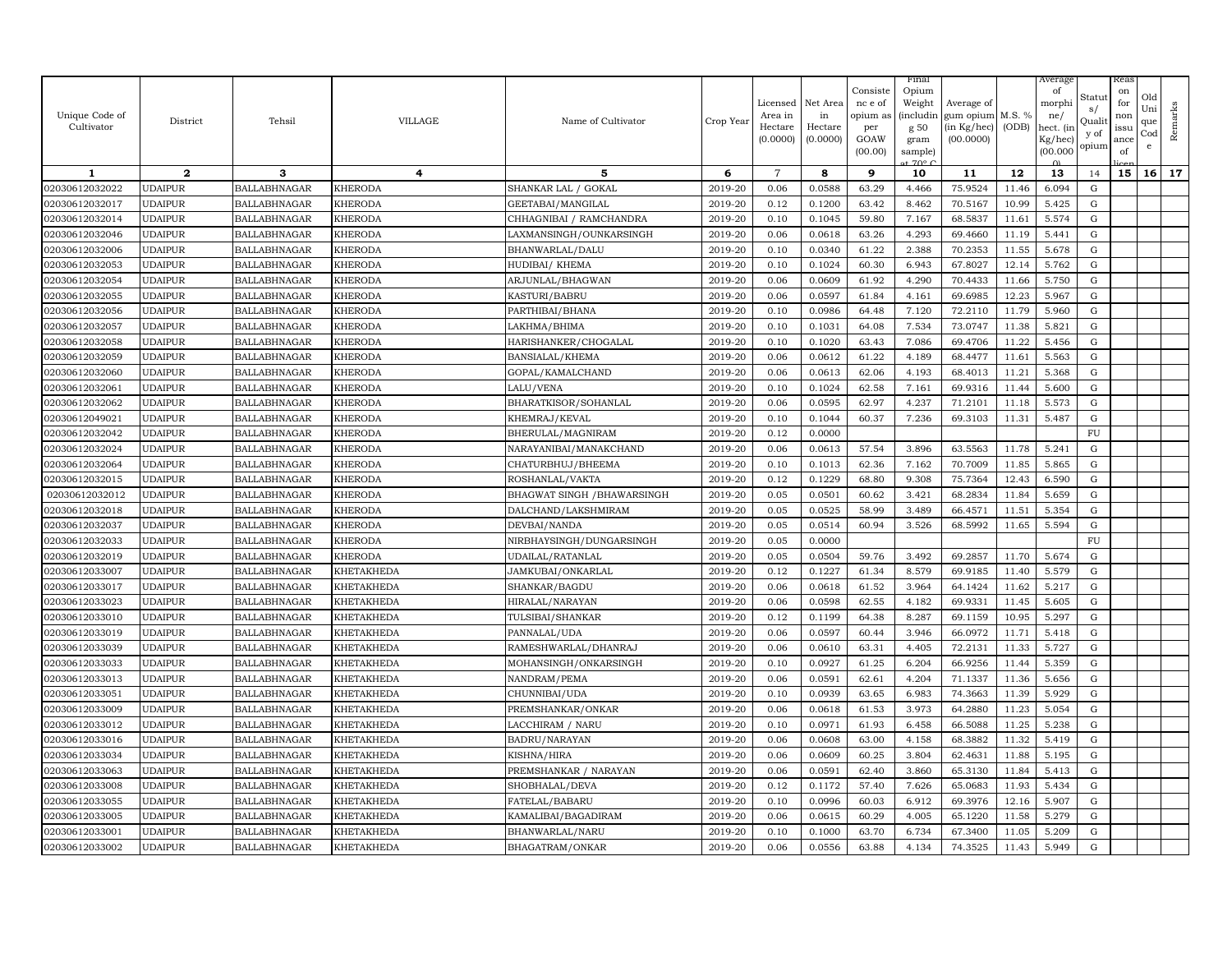| Unique Code of<br>Cultivator | District                      | Tehsil                   | VILLAGE         | Name of Cultivator<br>5          | Crop Year    | Licensed<br>Area in<br>Hectare<br>(0.0000)<br>$\overline{7}$ | Net Area<br>in<br>Hectare<br>(0.0000)<br>8 | Consiste<br>nc e of<br>opium as<br>per<br>GOAW<br>(00.00)<br>9 | Final<br>Opium<br>Weight<br><i>(includir)</i><br>g 50<br>gram<br>sample)<br>$70^\circ$ | Average of<br>gum opium<br>(in Kg/hec)<br>(00.0000)<br>11 | M.S. %<br>(ODB)<br>12 | Averag<br>of<br>morphi<br>ne/<br>hect. (in<br>$Kg/$ hec<br>(00.000) | Statu<br>s/<br>Quali<br>y of<br>opium | ≺ea<br>on<br>for<br>noi<br>isst<br>ance<br>of | Old<br>Uni<br>que<br>Cod | Remarks<br>17 |
|------------------------------|-------------------------------|--------------------------|-----------------|----------------------------------|--------------|--------------------------------------------------------------|--------------------------------------------|----------------------------------------------------------------|----------------------------------------------------------------------------------------|-----------------------------------------------------------|-----------------------|---------------------------------------------------------------------|---------------------------------------|-----------------------------------------------|--------------------------|---------------|
| 1<br>02030612033021          | $\mathbf 2$<br><b>UDAIPUR</b> | з<br><b>BALLABHNAGAR</b> | 4<br>KHETAKHEDA |                                  | 6<br>2019-20 | 0.10                                                         | 0.1001                                     | 62.39                                                          | 10<br>6.863                                                                            | 68.5614                                                   | 11.54                 | 13<br>5.538                                                         | 14<br>$\mathbf G$                     | 15                                            | 16 <sup>1</sup>          |               |
| 02030612033022               | UDAIPUR                       | BALLABHNAGAR             | KHETAKHEDA      | RUPLAL/DHANNA<br>UDAILAL/MOTILAL | 2019-20      | 0.10                                                         | 0.0979                                     | 60.04                                                          | 6.416                                                                                  | 65.5363                                                   | 11.69                 | 5.363                                                               | ${\rm G}$                             |                                               |                          |               |
| 02030612033046               | <b>UDAIPUR</b>                | <b>BALLABHNAGAR</b>      | KHETAKHEDA      | KHEMRAJ/BHAGWAN                  | 2019-20      | 0.12                                                         | 0.1171                                     | 62.31                                                          | 7.985                                                                                  | 68.1896                                                   | 11.38                 | 5.432                                                               | $\mathbf G$                           |                                               |                          |               |
| 02030612033061               | <b>UDAIPUR</b>                | BALLABHNAGAR             | KHETAKHEDA      | MANGILAL/GHASI                   | 2019-20      | 0.12                                                         | 0.1194                                     | 61.09                                                          | 8.256                                                                                  | 69.1457                                                   | 11.18                 | 5.411                                                               | ${\rm G}$                             |                                               |                          |               |
| 02030612033064               | <b>UDAIPUR</b>                | <b>BALLABHNAGAR</b>      | KHETAKHEDA      | NATHU/NARAYAN                    | 2019-20      | 0.10                                                         | 0.1005                                     | 62.17                                                          | 6.874                                                                                  | 68.3980                                                   | 11.57                 | 5.540                                                               | $\mathbf G$                           |                                               |                          |               |
| 02030612033052               | UDAIPUR                       | <b>BALLABHNAGAR</b>      | KHETAKHEDA      | PARVATSINGH / HARISINGH          | 2019-20      | 0.05                                                         | 0.0480                                     | 59.09                                                          | 2.980                                                                                  | 62.0833                                                   | 11.54                 | 5.015                                                               | ${\rm G}$                             |                                               |                          |               |
| 02030612033073               | UDAIPUR                       | BALLABHNAGAR             | KHETAKHEDA      | RAMLAL / NARAYAN                 | 2019-20      | 0.05                                                         | 0.0506                                     | 61.50                                                          | 3.216                                                                                  | 63.5573                                                   | 11.09                 | 4.933                                                               | G                                     |                                               |                          |               |
| 02030612033006               | <b>UDAIPUR</b>                | BALLABHNAGAR             | KHETAKHEDA      | MEGHRAJ/CHAMPALAL                | 2019-20      | 0.05                                                         | 0.0486                                     | 61.48                                                          | 3.452                                                                                  | 71.0288                                                   | 11.45                 | 5.692                                                               | G                                     |                                               |                          |               |
| 02030612035005               | UDAIPUR                       | BALLABHNAGAR             | LALPURA         | BHAGGA/KISHANA                   | 2019-20      | 0.06                                                         | 0.0601                                     | 64.52                                                          | 4.387                                                                                  | 72.9950                                                   | 11.58                 | 5.917                                                               | ${\rm G}$                             |                                               |                          |               |
| 02030612035007               | <b>UDAIPUR</b>                | BALLABHNAGAR             | LALPURA         | CHAMPALAL/KALU                   | 2019-20      | 0.12                                                         | 0.1164                                     | 63.42                                                          | 8.290                                                                                  | 71.2199                                                   | 11.59                 | 5.778                                                               | G                                     |                                               |                          |               |
| 02030612035004               | <b>UDAIPUR</b>                | <b>BALLABHNAGAR</b>      | LALPURA         | <b>RUPI/SHANKER</b>              | 2019-20      | 0.06                                                         | 0.0601                                     | 63.25                                                          | 4.292                                                                                  | 71.4143                                                   | 11.56                 | 5.779                                                               | ${\rm G}$                             |                                               |                          |               |
| 02030612035014               | <b>UDAIPUR</b>                | <b>BALLABHNAGAR</b>      | LALPURA         | BHERA/NARAYAN                    | 2019-20      | 0.12                                                         | 0.1155                                     | 63.57                                                          | 8.010                                                                                  | 69.3506                                                   | 11.58                 | 5.621                                                               | G                                     |                                               |                          |               |
| 02030612035002               | <b>UDAIPUR</b>                | <b>BALLABHNAGAR</b>      | LALPURA         | MANGILAL/UDA                     | 2019-20      | 0.06                                                         | 0.0593                                     | 61.31                                                          | 4.581                                                                                  | 77.2513                                                   | 11.89                 | 6.429                                                               | ${\rm G}$                             |                                               |                          |               |
| 02030612035009               | <b>UDAIPUR</b>                | BALLABHNAGAR             | LALPURA         | RAMLAL/OUNKAR                    | 2019-20      | 0.06                                                         | 0.0595                                     | 61.82                                                          | 4.292                                                                                  | 72.1345                                                   | 11.52                 | 5.817                                                               | ${\rm G}$                             |                                               |                          |               |
| 02030612035013               | <b>UDAIPUR</b>                | BALLABHNAGAR             | LALPURA         | UDAILAL/KALU                     | 2019-20      | 0.12                                                         | 0.1173                                     | 64.79                                                          | 8.450                                                                                  | 72.0375                                                   | 11.44                 | 5.769                                                               | $\mathbf G$                           |                                               |                          |               |
| 02030612035012               | <b>UDAIPUR</b>                | BALLABHNAGAR             | LALPURA         | LAXMIBAI/PYARLAL                 | 2019-20      | 0.12                                                         | 0.1156                                     | 65.16                                                          | 8.797                                                                                  | 76.0986                                                   | 11.62                 | 6.190                                                               | $\mathbf G$                           |                                               |                          |               |
| 02030612035010               | UDAIPUR                       | BALLABHNAGAR             | LALPURA         | MANGILAL/NANDA                   | 2019-20      | 0.10                                                         | 0.0986                                     | 62.41                                                          | 6.928                                                                                  | 70.2637                                                   | 11.54                 | 5.675                                                               | G                                     |                                               |                          |               |
| 02030612035001               | <b>UDAIPUR</b>                | <b>BALLABHNAGAR</b>      | LALPURA         | JHAMAKU BAI/ KHEMRAJ             | 2019-20      | 0.05                                                         | 0.0499                                     | 62.21                                                          | 3.590                                                                                  | 71.9439                                                   | 11.41                 | 5.747                                                               | ${\rm G}$                             |                                               |                          |               |
| 02030612035008               | <b>UDAIPUR</b>                | <b>BALLABHNAGAR</b>      | LALPURA         | <b>BHAGWANI / PURA</b>           | 2019-20      | 0.05                                                         | 0.0495                                     | 62.44                                                          | 3.390                                                                                  | 68.4848                                                   | 11.74                 | 5.627                                                               | ${\bf G}$                             |                                               |                          |               |
| 02030612036019               | <b>UDAIPUR</b>                | <b>BALLABHNAGAR</b>      | <b>LUNDA</b>    | SHAYAMSINGH/BHAVANISINGH         | 2019-20      | 0.10                                                         | 0.0958                                     | 60.39                                                          | 6.919                                                                                  | 72.2234                                                   | 12.01                 | 6.072                                                               | $\mathbf G$                           |                                               |                          |               |
| 02030612036024               | <b>UDAIPUR</b>                | BALLABHNAGAR             | LUNDA           | BHANWARLAL/GOKAL                 | 2019-20      | 0.12                                                         | 0.1200                                     | 55.89                                                          | 7.449                                                                                  | 62.0750                                                   | 15.23                 | 6.618                                                               | G                                     |                                               |                          |               |
| 02030612036005               | <b>UDAIPUR</b>                | <b>BALLABHNAGAR</b>      | LUNDA           | BHANWAR LAL/SHANKAR LAL          | 2019-20      | 0.10                                                         | 0.0970                                     | 58.16                                                          | 6.323                                                                                  | 65.1856                                                   | 11.88                 | 5.421                                                               | ${\rm G}$                             |                                               |                          |               |
| 02030612036027               | UDAIPUR                       | BALLABHNAGAR             | LUNDA           | BHERUSINGH/CHAMANSINGH           | 2019-20      | 0.10                                                         | 0.0932                                     | 62.19                                                          | 7.232                                                                                  | 77.5966                                                   | 11.18                 | 6.073                                                               | G                                     |                                               |                          |               |
| 02030612036029               | UDAIPUR                       | BALLABHNAGAR             | LUNDA           | LAXMICHAND/MAGANIRAM             | 2019-20      | 0.12                                                         | 0.1180                                     | 58.81                                                          | 8.015                                                                                  | 67.9237                                                   | 12.28                 | 5.839                                                               | $\mathbf G$                           |                                               |                          |               |
| 02030612036010               | UDAIPUR                       | BALLABHNAGAR             | LUNDA           | HAZARIBAI/CHUNNI LAL             | 2019-20      | 0.10                                                         | 0.0999                                     | 60.69                                                          | 7.274                                                                                  | 72.8128                                                   | 11.52                 | 5.872                                                               | ${\rm G}$                             |                                               |                          |               |
| 02030612036016               | <b>UDAIPUR</b>                | BALLABHNAGAR             | <b>LUNDA</b>    | RAMA/DEVA                        | 2019-20      | 0.10                                                         | 0.1031                                     | 59.87                                                          | 7.210                                                                                  | 69.9321                                                   | 12.13                 | 5.938                                                               | ${\rm G}$                             |                                               |                          |               |
| 02030612036028               | <b>UDAIPUR</b>                | BALLABHNAGAR             | LUNDA           | RAM KUNWAR/BHAWARSINGH           | 2019-20      | 0.12                                                         | 0.1150                                     | 62.20                                                          | 8.450                                                                                  | 73.4783                                                   | 11.54                 | 5.936                                                               | ${\rm G}$                             |                                               |                          |               |
| 02030612036002               | <b>UDAIPUR</b>                | <b>BALLABHNAGAR</b>      | <b>LUNDA</b>    | NANIBAI/NATHU                    | 2019-20      | 0.10                                                         | 0.1036                                     | 55.92                                                          | 6.575                                                                                  | 63.4653                                                   | 12.79                 | 5.682                                                               | G                                     |                                               |                          |               |
| 02030612036013               | <b>UDAIPUR</b>                | BALLABHNAGAR             | LUNDA           | SHANKAR LAL/BAGDI RAM            | 2019-20      | 0.12                                                         | 0.1158                                     | 57.23                                                          | 7.693                                                                                  | 66.4335                                                   | 12.34                 | 5.739                                                               | G                                     |                                               |                          |               |
| 02030612036008               | <b>UDAIPUR</b>                | BALLABHNAGAR             | <b>LUNDA</b>    | LALITA KUMARI/LALIT SINGH        | 2019-20      | 0.06                                                         | 0.0000                                     |                                                                |                                                                                        |                                                           |                       |                                                                     | FU                                    |                                               |                          |               |
| 02030612036035               | <b>UDAIPUR</b>                | BALLABHNAGAR             | LUNDA           | LAKSHMAN/BHAJJA                  | 2019-20      | 0.06                                                         | 0.0615                                     | 62.32                                                          | 4.273                                                                                  | 69.4797                                                   | 11.86                 | 5.769                                                               | ${\rm G}$                             |                                               |                          |               |
| 02030612047059               | <b>UDAIPUR</b>                | <b>BALLABHNAGAR</b>      | LUNDA           | <b>BHAJE RAM/PRABHU LAL</b>      | 2019-20      | 0.12                                                         | 0.1108                                     | 57.03                                                          | 7.194                                                                                  | 64.9278                                                   | 12.33                 | 5.604                                                               | $\mathbf G$                           |                                               |                          |               |
| 02030612047056               | <b>UDAIPUR</b>                | BALLABHNAGAR             | LUNDA           | KANHAIYYA LAL/NARAYAN            | 2019-20      | 0.10                                                         | 0.0900                                     | 57.31                                                          | 5.723                                                                                  | 63.5889                                                   | 12.23                 | 5.444                                                               | ${\rm G}$                             |                                               |                          |               |
| 02030612037010               | <b>UDAIPUR</b>                | <b>BALLABHNAGAR</b>      | MENAR A         | PURUSHOTTAM/ONKARLAL             | 2019-20      | 0.05                                                         | 0.0503                                     | 63.18                                                          | 3.710                                                                                  | 73.7575                                                   | 11.35                 | 5.859                                                               | ${\rm G}$                             |                                               |                          |               |
| 02030612037012               | <b>UDAIPUR</b>                | <b>BALLABHNAGAR</b>      | MENAR A         | MUKESHKUMAR/OUNKARLAL MATA SARS  | 2019-20      | 0.05                                                         | 0.0482                                     | 65.35                                                          | 3.762                                                                                  | 78.0498                                                   | 11.55                 | 6.311                                                               | ${\bf G}$                             |                                               |                          |               |
| 02030612037103               | <b>UDAIPUR</b>                | <b>BALLABHNAGAR</b>      | MENAR A         | PRAKSH CHANDRA/ ONKAR LAL        | 2019-20      | 0.05                                                         | 0.0508                                     | 60.63                                                          | 3.057                                                                                  | 60.1772                                                   | 12.37                 | 5.212                                                               | ${\bf G}$                             |                                               |                          |               |
| 02030612037120               | <b>UDAIPUR</b>                | BALLABHNAGAR             | MENAR A         | GISIBAI/DALCHAND                 | 2019-20      | 0.05                                                         | 0.0251                                     | 61.32                                                          | 1.734                                                                                  | 69.0837                                                   | 12.39                 | 5.993                                                               | $\mathbf G$                           |                                               |                          |               |
| 02030612037059               | <b>UDAIPUR</b>                | <b>BALLABHNAGAR</b>      | MENAR A         | SHANKAR LAL/BHEEM LAL-II         | 2019-20      | 0.05                                                         | 0.0505                                     | 61.25                                                          | 3.553                                                                                  | 70.3564                                                   | 11.44                 | 5.633                                                               | ${\rm G}$                             |                                               |                          |               |
| 02030612037043               | <b>UDAIPUR</b>                | BALLABHNAGAR             | <b>MENAR A</b>  | NARMADA SHANKAR/ONKARLAL         | 2019-20      | 0.05                                                         | 0.0438                                     | 61.85                                                          | 2.880                                                                                  | 65.7534                                                   | 11.51                 | 5.299                                                               | G                                     |                                               |                          |               |
| 02030612037132               | <b>UDAIPUR</b>                | BALLABHNAGAR             | MENAR A         | OUNKARGIRI/HEERAGIRI             | 2019-20      | 0.05                                                         | 0.0502                                     | 63.05                                                          | 3.648                                                                                  | 72.6693                                                   | 11.51                 | 5.855                                                               | ${\rm G}$                             |                                               |                          |               |
| 02030612037041               | <b>UDAIPUR</b>                | BALLABHNAGAR             | <b>MENAR A</b>  | VIJAY LAL/ BHEEM LAL             | 2019-20      | 0.05                                                         | 0.0446                                     | 63.72                                                          | 3.213                                                                                  | 72.0404                                                   | 15.36                 | 7.747                                                               | ${\rm G}$                             |                                               |                          |               |
| 02030612037001               | <b>UDAIPUR</b>                | BALLABHNAGAR             | MENAR A         | <b>GISIBAI/PRITVI RAJ</b>        | 2019-20      | 0.12                                                         | 0.1222                                     | 58.66                                                          | 7.944                                                                                  | 65.0082                                                   | 11.11                 | 5.056                                                               | G                                     |                                               |                          |               |
| 02030612037005               | <b>UDAIPUR</b>                | BALLABHNAGAR             | <b>MENAR A</b>  | NAVNEET / HEERA                  | 2019-20      | 0.05                                                         | 0.0522                                     | 60.87                                                          | 3.348                                                                                  | 64.1379                                                   | 11.27                 | 5.060                                                               | ${\rm G}$                             |                                               |                          |               |
| 02030612037006               | <b>UDAIPUR</b>                | BALLABHNAGAR             | <b>MENAR A</b>  | RUPABAI/MANGILAL                 | 2019-20      | 0.12                                                         | 0.0598                                     | 62.37                                                          | 4.116                                                                                  | 68.8294                                                   | 11.16                 | 5.378                                                               | ${\rm G}$                             |                                               |                          |               |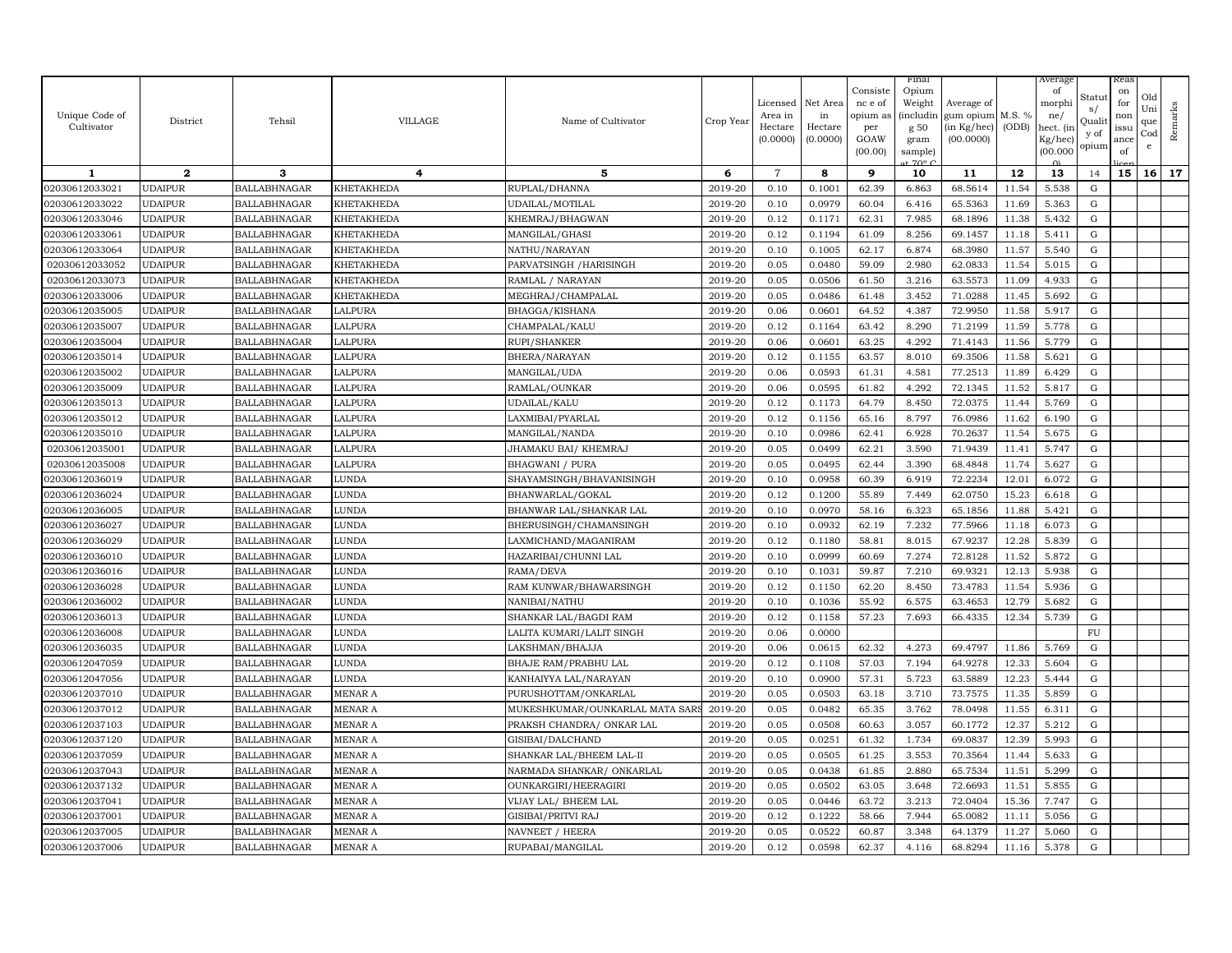| Unique Code of<br>Cultivator | District       | Tehsil              | VILLAGE        | Name of Cultivator          | Crop Year | Licensed<br>Area in<br>Hectare<br>(0.0000) | Net Area<br>in<br>Hectare<br>(0.0000) | Consiste<br>nc e of<br>opium as<br>per<br>GOAW<br>(00.00) | Final<br>Opium<br>Weight<br><i>(includir)</i><br>g 50<br>gram<br>sample)<br>70° | Average of<br>gum opium<br>(in Kg/hec)<br>(00.0000) | M.S. %<br>(ODB) | Averag<br>of<br>morphi<br>ne/<br>hect. (in<br>$Kg/$ hec<br>(00.000) | Statu<br>s/<br>Quali<br>y of<br>opium | on<br>for<br>noi<br>isst<br>ance<br>of | Old<br>Uni<br>que | Remarks |
|------------------------------|----------------|---------------------|----------------|-----------------------------|-----------|--------------------------------------------|---------------------------------------|-----------------------------------------------------------|---------------------------------------------------------------------------------|-----------------------------------------------------|-----------------|---------------------------------------------------------------------|---------------------------------------|----------------------------------------|-------------------|---------|
| 1                            | $\mathbf{2}$   | з                   | 4              | 5                           | 6         | $\overline{7}$                             | 8                                     | 9                                                         | 10                                                                              | 11                                                  | 12              | 13                                                                  | 14                                    | 15                                     | 16 <sup>1</sup>   | 17      |
| 02030612037016               | <b>UDAIPUR</b> | <b>BALLABHNAGAR</b> | <b>MENAR A</b> | BHEEMLAL/TULSIRAM           | 2019-20   | 0.10                                       | 0.0400                                | 64.42                                                     | 2.834                                                                           | 70.8500                                             | 10.20           | 5.060                                                               | G                                     |                                        |                   |         |
| 02030612037021               | <b>UDAIPUR</b> | BALLABHNAGAR        | MENAR A        | <b>MOTILAL/ BARDA</b>       | 2019-20   | 0.06                                       | 0.0000                                |                                                           |                                                                                 |                                                     |                 |                                                                     | FU                                    |                                        |                   |         |
| 02030612037027               | <b>UDAIPUR</b> | BALLABHNAGAR        | <b>MENAR A</b> | AMBALAL/ ONKAR LAL          | 2019-20   | 0.12                                       | 0.1221                                | 62.56                                                     | 7.981                                                                           | 65.3645                                             | 10.97           | 5.019                                                               | G                                     |                                        |                   |         |
| 02030612037035               | <b>UDAIPUR</b> | <b>BALLABHNAGAR</b> | MENAR A        | JAGDISH/LAKSHMI LAL         | 2019-20   | 0.12                                       | 0.1195                                | 64.83                                                     | 8.993                                                                           | 75.2552                                             | 10.52           | 5.542                                                               | ${\rm G}$                             |                                        |                   |         |
| 02030612037037               | <b>UDAIPUR</b> | BALLABHNAGAR        | MENAR A        | KAALU LAL/ KHEM RAJ         | 2019-20   | 0.10                                       | 0.0986                                | 59.67                                                     | 6.717                                                                           | 68.1237                                             | 12.02           | 5.732                                                               | G                                     |                                        |                   |         |
| 02030612037038               | <b>UDAIPUR</b> | BALLABHNAGAR        | MENAR A        | HIMMAT LAL/ ONKAR LAL       | 2019-20   | 0.12                                       | 0.1184                                | 60.51                                                     | 8.013                                                                           | 67.6774                                             | 12.15           | 5.756                                                               | G                                     |                                        |                   |         |
| 02030612037042               | <b>UDAIPUR</b> | BALLABHNAGAR        | <b>MENAR A</b> | SHANKAR LAL/ BHEEM LAL      | 2019-20   | 0.06                                       | 0.0607                                | 58.91                                                     | 4.040                                                                           | 66.5568                                             | 10.90           | 5.078                                                               | ${\rm G}$                             |                                        |                   |         |
| 02030612037054               | <b>UDAIPUR</b> | BALLABHNAGAR        | MENAR A        | TULASIBAI/TULASIRAM         | 2019-20   | 0.05                                       | 0.0500                                | 61.39                                                     | 3.499                                                                           | 69.9800                                             | 11.26           | 5.516                                                               | ${\rm G}$                             |                                        |                   |         |
| 02030612037057               | <b>UDAIPUR</b> | BALLABHNAGAR        | <b>MENAR A</b> | KANHAIYYA LAL/ BHEEM LAL    | 2019-20   | 0.10                                       | 0.0000                                |                                                           |                                                                                 |                                                     |                 |                                                                     | ${\rm FU}$                            |                                        |                   |         |
| 02030612037063               | <b>UDAIPUR</b> | <b>BALLABHNAGAR</b> | MENAR A        | VIJAY LAL/CHTURBHUJ         | 2019-20   | 0.06                                       | 0.0593                                | 63.26                                                     | 4.175                                                                           | 70.4047                                             | 10.86           | 5.352                                                               | G                                     |                                        |                   |         |
| 02030612037064               | <b>UDAIPUR</b> | <b>BALLABHNAGAR</b> | <b>MENAR A</b> | LAKSHMI LAL/ RANG LAL       | 2019-20   | 0.12                                       | 0.1180                                | 61.11                                                     | 7.874                                                                           | 66.7288                                             | 11.98           | 5.596                                                               | G                                     |                                        |                   |         |
| 02030612037066               | <b>UDAIPUR</b> | <b>BALLABHNAGAR</b> | MENAR A        | SHUSHILA/RADHESHYAM         | 2019-20   | 0.05                                       | 0.0500                                | 57.90                                                     | 3.466                                                                           | 69.3200                                             | 12.07           | 5.856                                                               | ${\rm G}$                             |                                        |                   |         |
| 02030612037067               | <b>UDAIPUR</b> | BALLABHNAGAR        | <b>MENAR A</b> | GANESH LAL/ BAAL KISHAN     | 2019-20   | 0.12                                       | 0.1203                                | 65.35                                                     | 9.056                                                                           | 75.2785                                             | 10.88           | 5.733                                                               | ${\rm G}$                             |                                        |                   |         |
| 02030612037070               | <b>UDAIPUR</b> | <b>BALLABHNAGAR</b> | MENAR A        | DURGA SHANKAR/ HEERALAL     | 2019-20   | 0.10                                       | 0.0950                                | 61.66                                                     | 6.668                                                                           | 70.1895                                             | 10.66           | 5.238                                                               | G                                     |                                        |                   |         |
| 02030612037071               | UDAIPUR        | BALLABHNAGAR        | MENAR A        | MANGILAL/ SHANKAR LAL       | 2019-20   | 0.12                                       | 0.1246                                | 64.70                                                     | 9.603                                                                           | 77.0706                                             | 11.34           | 6.118                                                               | ${\rm G}$                             |                                        |                   |         |
| 02030612037074               | <b>UDAIPUR</b> | BALLABHNAGAR        | <b>MENAR A</b> | KAALU LAL/ PRITVHI RAJ      | 2019-20   | 0.10                                       | 0.1012                                | 59.93                                                     | 6.404                                                                           | 63.2806                                             | 12.16           | 5.386                                                               | ${\rm G}$                             |                                        |                   |         |
| 02030612037076               | <b>UDAIPUR</b> | BALLABHNAGAR        | <b>MENAR A</b> | PRABHU LAL/ BADRI LAL       | 2019-20   | 0.10                                       | 0.1006                                | 63.40                                                     | 7.255                                                                           | 72.1173                                             | 11.03           | 5.568                                                               | G                                     |                                        |                   |         |
| 02030612037080               | <b>UDAIPUR</b> | BALLABHNAGAR        | <b>MENAR A</b> | KAMALA SHANKAR/ BAAL KISHAN | 2019-20   | 0.06                                       | 0.0000                                |                                                           |                                                                                 |                                                     |                 |                                                                     | ${\rm FU}$                            |                                        |                   |         |
| 02030612037085               | <b>UDAIPUR</b> | <b>BALLABHNAGAR</b> | MENAR A        | PURSHOTAM LAL/ MANGI LAL    | 2019-20   | 0.06                                       | 0.0587                                | 61.55                                                     | 4.124                                                                           | 70.2555                                             | 11.16           | 5.488                                                               | ${\bf G}$                             |                                        |                   |         |
| 02030612037092               | <b>UDAIPUR</b> | <b>BALLABHNAGAR</b> | MENAR A        | <b>BHERU LAL/ SHREE LAL</b> | 2019-20   | 0.12                                       | 0.1227                                | 60.33                                                     | 7.964                                                                           | 64.9063                                             | 11.32           | 5.143                                                               | $\mathbf G$                           |                                        |                   |         |
| 02030612037093               | <b>UDAIPUR</b> | BALLABHNAGAR        | MENAR A        | NARMADA SHANKAR/ LELAWAT    | 2019-20   | 0.10                                       | 0.1014                                | 63.79                                                     | 7.363                                                                           | 72.6134                                             | 14.92           | 7.584                                                               | G                                     |                                        |                   |         |
| 02030612037094               | <b>UDAIPUR</b> | BALLABHNAGAR        | <b>MENAR A</b> | RADHA KISHAN / ONKAR        | 2019-20   | 0.05                                       | 0.0514                                | 62.21                                                     | 3.964                                                                           | 77.1206                                             | 10.85           | 5.857                                                               | G                                     |                                        |                   |         |
| 02030612037098               | <b>UDAIPUR</b> | BALLABHNAGAR        | MENAR A        | UMA SHANKAR/ AMBA LAL       | 2019-20   | 0.06                                       | 0.0000                                |                                                           |                                                                                 |                                                     |                 |                                                                     | FU                                    |                                        |                   |         |
| 02030612037110               | <b>UDAIPUR</b> | BALLABHNAGAR        | <b>MENAR A</b> | NARAYAN LAL/ HEERA LAL      | 2019-20   | 0.12                                       | 0.1228                                | 60.60                                                     | 8.268                                                                           | 67.3290                                             | 11.47           | 5.406                                                               | ${\rm G}$                             |                                        |                   |         |
| 02030612037115               | <b>UDAIPUR</b> | BALLABHNAGAR        | MENAR A        | MANGI LAL/ MOTI LAL         | 2019-20   | 0.06                                       | 0.0600                                | 63.85                                                     | 4.241                                                                           | 70.6833                                             | 14.75           | 7.299                                                               | ${\rm G}$                             |                                        |                   |         |
| 02030612037117               | <b>UDAIPUR</b> | <b>BALLABHNAGAR</b> | <b>MENAR A</b> | BHAGWATI LAL/ BHERU LAL     | 2019-20   | 0.12                                       | 0.0238                                | 64.42                                                     | 1.785                                                                           | 75.0000                                             | 11.15           | 5.855                                                               | G                                     |                                        |                   |         |
| 02030612037122               | <b>UDAIPUR</b> | BALLABHNAGAR        | MENAR A        | NARAYAN LAL/ CHATURBHUJ     | 2019-20   | 0.12                                       | 0.1255                                | 57.99                                                     | 7.986                                                                           | 63.6335                                             | 11.67           | 5.198                                                               | ${\rm G}$                             |                                        |                   |         |
| 02030612037018               | <b>UDAIPUR</b> | <b>BALLABHNAGAR</b> | <b>MENAR A</b> | <b>BHERULAL/DEEP LAL</b>    | 2019-20   | 0.10                                       | 0.0992                                | 56.83                                                     | 5.659                                                                           | 57.0464                                             | 11.75           | 4.692                                                               | ${\rm G}$                             |                                        |                   |         |
| 02030612037026               | <b>UDAIPUR</b> | BALLABHNAGAR        | MENAR A        | SHREE LAL/ KUNDAN LAL       | 2019-20   | 0.06                                       | 0.0611                                | 61.97                                                     | 4.055                                                                           | 66.3666                                             | 11.26           | 5.231                                                               | G                                     |                                        |                   |         |
| 02030612037034               | <b>UDAIPUR</b> | BALLABHNAGAR        | <b>MENAR A</b> | SHESMAL/DEEPLAL             | 2019-20   | 0.06                                       | 0.0600                                | 60.55                                                     | 3.918                                                                           | 65.3000                                             | 12.14           | 5.550                                                               | $\mathbf G$                           |                                        |                   |         |
| 02030612037002               | <b>UDAIPUR</b> | BALLABHNAGAR        | MENAR A        | DEVILAL/PARBHULAL           | 2019-20   | 0.12                                       | 0.1258                                | 58.20                                                     | 8.381                                                                           | 66.6216                                             | 11.79           | 5.498                                                               | ${\rm G}$                             |                                        |                   |         |
| 02030612037004               | <b>UDAIPUR</b> | BALLABHNAGAR        | MENAR A        | GOPI LAL/ SHANKAR LAL       | 2019-20   | 0.10                                       | 0.0989                                | 62.41                                                     | 6.990                                                                           | 70.6775                                             | 10.99           | 5.437                                                               | ${\rm G}$                             |                                        |                   |         |
| 02030612037040               | <b>UDAIPUR</b> | BALLABHNAGAR        | <b>MENAR A</b> | RAMESH LAL/ KANHAIYYA LAL   | 2019-20   | 0.10                                       | 0.0000                                |                                                           |                                                                                 |                                                     |                 |                                                                     | FU                                    |                                        |                   |         |
| 02030612037050               | <b>UDAIPUR</b> | BALLABHNAGAR        | MENAR A        | SURESH / HEERA LAL          | 2019-20   | 0.05                                       | 0.0500                                | 62.43                                                     | 3.639                                                                           | 72.7800                                             | 11.40           | 5.807                                                               | G                                     |                                        |                   |         |
| 02030612037025               | <b>UDAIPUR</b> | <b>BALLABHNAGAR</b> | MENAR A        | CHOGA LAL/ GANPAT LAL       | 2019-20   | 0.06                                       | 0.0280                                | 58.46                                                     | 1.912                                                                           | 68.2857                                             | 12.88           | 6.158                                                               | $\mathbf G$                           |                                        |                   |         |
| 02030612037100               | <b>UDAIPUR</b> | <b>BALLABHNAGAR</b> | MENAR A        | <b>BHERULAL/BABRU</b>       | 2019-20   | 0.05                                       | 0.0463                                | 63.40                                                     | 2.708                                                                           | 58.4881                                             | 11.25           | 4.606                                                               | ${\bf G}$                             |                                        |                   |         |
| 02030612037029               | <b>UDAIPUR</b> | BALLABHNAGAR        | MENAR B        | <b>BANSHILAL / BUDHDEV</b>  | 2019-20   | 0.10                                       | 0.0991                                | 59.79                                                     | 6.714                                                                           | 67.7497                                             | 11.52           | 5.463                                                               | ${\rm G}$                             |                                        |                   |         |
| 02030612037015               | <b>UDAIPUR</b> | BALLABHNAGAR        | MENAR B        | BHAGWATILAL/GHASILAL        | 2019-20   | 0.10                                       | 0.0985                                | 62.97                                                     | 7.287                                                                           | 73.9797                                             | 11.42           | 5.914                                                               | G                                     |                                        |                   |         |
| 02030612037053               | <b>UDAIPUR</b> | BALLABHNAGAR        | <b>MENAR B</b> | DAYA SHANKAR/ HEERA LAL     | 2019-20   | 0.06                                       | 0.0590                                | 58.03                                                     | 3.996                                                                           | 67.7288                                             | 11.98           | 5.679                                                               | G                                     |                                        |                   |         |
| 02030612037056               | <b>UDAIPUR</b> | BALLABHNAGAR        | MENAR B        | GANPAT LAL/ HEERA LAL       | 2019-20   | 0.06                                       | 0.0600                                | 61.36                                                     | 4.120                                                                           | 68.6667                                             | 11.96           | 5.749                                                               | ${\rm G}$                             |                                        |                   |         |
| 02030612037111               | <b>UDAIPUR</b> | BALLABHNAGAR        | <b>MENAR B</b> | RAMESH CHANDRA/ SHANKAR     | 2019-20   | 0.06                                       | 0.0594                                | 64.92                                                     | 4.238                                                                           | 71.3468                                             | 11.34           | 5.664                                                               | ${\rm G}$                             |                                        |                   |         |
| 02030612037009               | <b>UDAIPUR</b> | <b>BALLABHNAGAR</b> | MENAR B        | KESHU RAM/KHEM CHAND        | 2019-20   | 0.06                                       | 0.0302                                | 62.98                                                     | 2.294                                                                           | 75.9603                                             | 10.69           | 5.685                                                               | G                                     |                                        |                   |         |
| 02030612037028               | <b>UDAIPUR</b> | BALLABHNAGAR        | <b>MENAR B</b> | LAKSHMI LAL/ BHANA          | 2019-20   | 0.06                                       | 0.0608                                | 61.85                                                     | 4.303                                                                           | 70.7730                                             | 11.08           | 5.489                                                               | ${\rm G}$                             |                                        |                   |         |
| 02030612037032               | <b>UDAIPUR</b> | BALLABHNAGAR        | MENAR B        | SHREE LAL/ UDAY LAL         | 2019-20   | 0.12                                       | 0.0758                                | 55.15                                                     | 4.617                                                                           | 60.9103                                             | 12.26           | 5.227                                                               | ${\rm G}$                             |                                        |                   |         |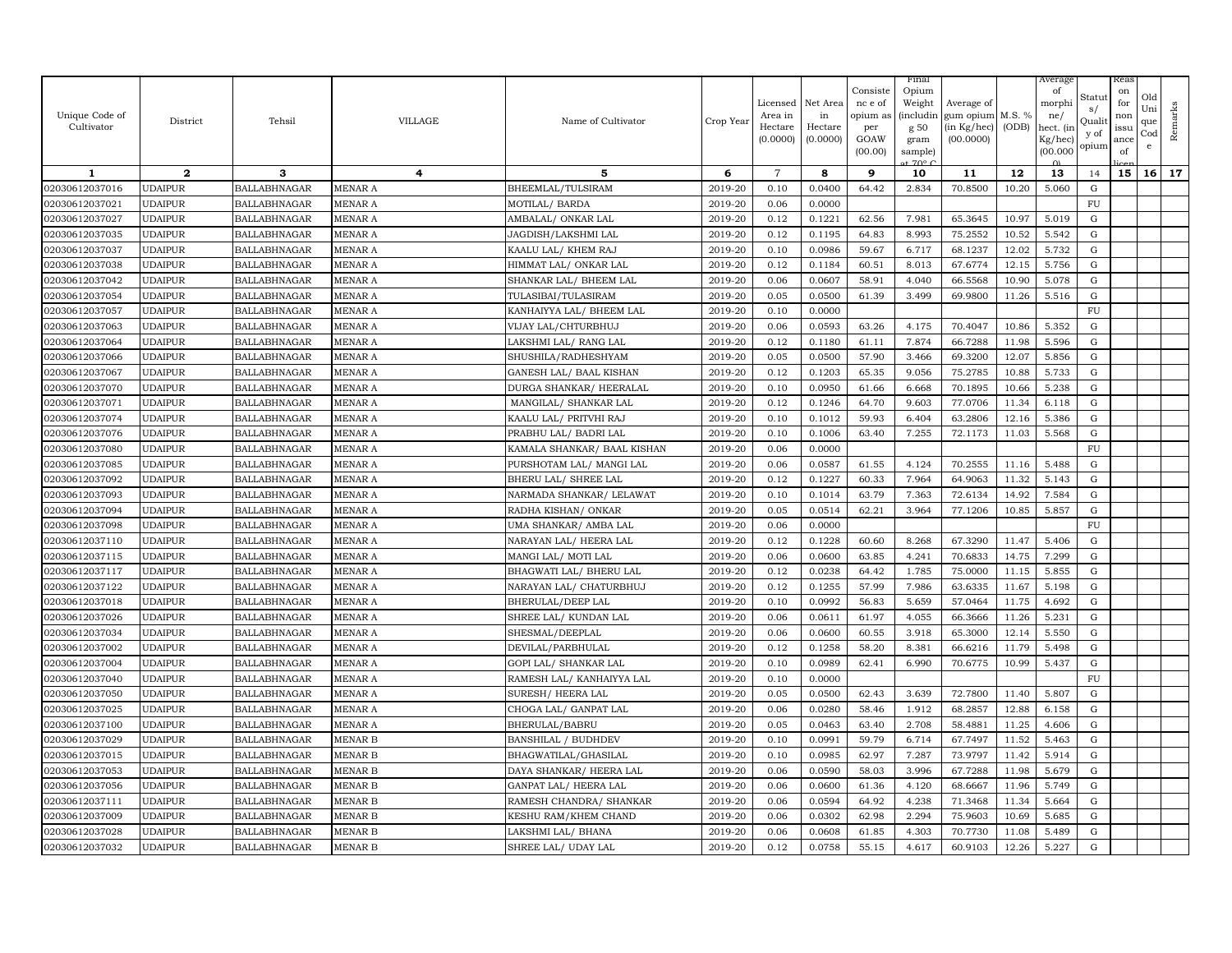| Unique Code of<br>Cultivator | District       | Tehsil              | VILLAGE          | Name of Cultivator                                       | Crop Year | Licensed<br>Area in<br>Hectare<br>(0.0000) | Net Area<br>in<br>Hectare<br>(0.0000) | Consiste<br>nc e of<br>opium as<br>per<br>GOAW<br>(00.00) | Final<br>Opium<br>Weight<br><i>(includin</i><br>g 50<br>gram<br>sample)<br>70° | Average of<br>gum opium<br>(in Kg/hec)<br>(00.0000) | M.S. %<br>(ODB) | Averag<br>of<br>morphi<br>ne/<br>hect. (in<br>Kg/hec<br>(00.000) | Statut<br>s/<br>Quali<br>y of<br>opium | on<br>for<br>noi<br>isst<br>ance<br>of | Old<br>Uni<br>que<br>Cod | Remarks |
|------------------------------|----------------|---------------------|------------------|----------------------------------------------------------|-----------|--------------------------------------------|---------------------------------------|-----------------------------------------------------------|--------------------------------------------------------------------------------|-----------------------------------------------------|-----------------|------------------------------------------------------------------|----------------------------------------|----------------------------------------|--------------------------|---------|
| 1                            | $\mathbf 2$    | з                   | 4                | 5                                                        | 6         | $\overline{7}$                             | 8                                     | 9                                                         | 10                                                                             | 11                                                  | 12              | 13                                                               | 14                                     | 15                                     | 16                       | 17      |
| 02030612037036               | <b>UDAIPUR</b> | <b>BALLABHNAGAR</b> | <b>MENAR B</b>   | AMBA LAL/ LAKSHMI LAL KANAWA<br>RAMESH CHANDRA/ NAND LAL | 2019-20   | 0.06                                       | 0.0617                                | 62.76                                                     | 4.492                                                                          | 72.8039                                             | 10.82           | 5.514                                                            | ${\rm G}$                              |                                        |                          |         |
| 02030612037044               | <b>UDAIPUR</b> | BALLABHNAGAR        | <b>MENAR B</b>   | <b>MENADIVA</b>                                          | 2019-20   | 0.06                                       | 0.0399                                | 59.61                                                     | 2.972                                                                          | 74.4862                                             | 10.95           | 5.709                                                            | G                                      |                                        |                          |         |
| 02030612037133               | <b>UDAIPUR</b> | BALLABHNAGAR        | MENAR B          | GOPAGIRI/NATHUGIRI                                       | 2019-20   | 0.06                                       | 0.0588                                | 60.70                                                     | 4.180                                                                          | 71.0884                                             | 10.25           | 5.100                                                            | G                                      |                                        |                          |         |
| 02030612037134               | <b>UDAIPUR</b> | BALLABHNAGAR        | MENAR B          | PURANGIRI/NATHUGIRI                                      | 2019-20   | 0.12                                       | 0.1199                                | 59.08                                                     | 8.111                                                                          | 67.6480                                             | 11.31           | 5.356                                                            | G                                      |                                        |                          |         |
| 02030612037128               | <b>UDAIPUR</b> | BALLABHNAGAR        | MENAR B          | RAKIBAI / KALU                                           | 2019-20   | 0.06                                       | 0.0622                                | 63.56                                                     | 4.377                                                                          | 70.3698                                             | 7.88            | 3.881                                                            | $\mathbf{I}$                           | 02                                     |                          |         |
| 02030612037135               | <b>UDAIPUR</b> | BALLABHNAGAR        | <b>MENAR B</b>   | MANGILAL/KHEMRAJ                                         | 2019-20   | 0.06                                       | 0.0609                                | 59.09                                                     | 4.339                                                                          | 71.2479                                             | 11.52           | 5.745                                                            | G                                      |                                        |                          |         |
| 02030612037096               | <b>UDAIPUR</b> | <b>BALLABHNAGAR</b> | <b>MENAR B</b>   | KISHAN LAL/BHERULAL                                      | 2019-20   | 0.05                                       | 0.0505                                | 61.13                                                     | 3.738                                                                          | 74.0198                                             | 11.12           | 5.761                                                            | G                                      |                                        |                          |         |
| 02030612037123               | UDAIPUR        | BALLABHNAGAR        | MENAR B          | SANTOSHBAI/LAKSHMI LAL                                   | 2019-20   | 0.06                                       | 0.0601                                | 60.21                                                     | 4.258                                                                          | 70.8486                                             | 11.71           | 5.807                                                            | G                                      |                                        |                          |         |
| 02030612037106               | <b>UDAIPUR</b> | BALLABHNAGAR        | MENAR B          | PURAN SHANKAR/ AMRIT LAL                                 | 2019-20   | 0.10                                       | 0.0936                                | 58.37                                                     | 6.079                                                                          | 64.9466                                             | 11.77           | 5.351                                                            | G                                      |                                        |                          |         |
| 02030612037097               | <b>UDAIPUR</b> | BALLABHNAGAR        | MENAR B          | ONKAR LAL/BHERU LAL                                      | 2019-20   | 0.12                                       | 0.1181                                | 51.88                                                     | 6.715                                                                          | 56.8586                                             | 13.07           | 5.202                                                            | ${\rm G}$                              |                                        |                          |         |
| 02030612037061               | <b>UDAIPUR</b> | BALLABHNAGAR        | <b>MENAR B</b>   | NATHU LAL/ GHASEE LAL                                    | 2019-20   | 0.12                                       | 0.0692                                | 56.51                                                     | 4.521                                                                          | 65.3324                                             | 12.40           | 5.671                                                            | ${\rm G}$                              |                                        |                          |         |
| 02030612037087               | <b>UDAIPUR</b> | BALLABHNAGAR        | MENAR B          | LAKSHMI LAL/ AMBA LAL                                    | 2019-20   | 0.06                                       | 0.0000                                |                                                           |                                                                                |                                                     |                 |                                                                  | ${\rm FU}$                             |                                        |                          |         |
| 02030612037011               | <b>UDAIPUR</b> | BALLABHNAGAR        | <b>MENAR B</b>   | GEDIBAI/NATHUGIR                                         | 2019-20   | 0.06                                       | 0.0592                                | 59.66                                                     | 3.818                                                                          | 64.4932                                             | 9.60            | 4.334                                                            | ${\rm G}$                              |                                        |                          |         |
| 02030612037069               | <b>UDAIPUR</b> | BALLABHNAGAR        | MENAR B          | PREM SHANKAR/ HEERA                                      | 2019-20   | 0.06                                       | 0.0337                                | 63.24                                                     | 2.222                                                                          | 65.9347                                             | 12.08           | 5.577                                                            | ${\rm G}$                              |                                        |                          |         |
| 02030612037075               | <b>UDAIPUR</b> | BALLABHNAGAR        | <b>MENAR B</b>   | BADRI LAL/ UMA SHANKAR                                   | 2019-20   | 0.10                                       | 0.0504                                | 56.08                                                     | 3.205                                                                          | 63.5913                                             | 11.55           | 5.141                                                            | ${\rm G}$                              |                                        |                          |         |
| 02030612037105               | <b>UDAIPUR</b> | BALLABHNAGAR        | <b>MENAR B</b>   | JAGDISH PRASAD/ PURSHOTAM LAL                            | 2019-20   | 0.12                                       | 0.0593                                | 63.82                                                     | 4.422                                                                          | 74.5700                                             | 11.72           | 6.117                                                            | ${\rm G}$                              |                                        |                          |         |
| 02030612037077               | <b>UDAIPUR</b> | <b>BALLABHNAGAR</b> | <b>MENAR B</b>   | JAGDISH CHANDRA/ KESHU RAM                               | 2019-20   | 0.06                                       | 0.0595                                | 45.85                                                     | 3.242                                                                          | 54.4874                                             | 12.63           | 4.818                                                            | ${\rm G}$                              |                                        |                          |         |
| 02030612037118               | <b>UDAIPUR</b> | <b>BALLABHNAGAR</b> | <b>MENAR B</b>   | KANHAIYA LAL/ SHOBHA LAL                                 | 2019-20   | 0.12                                       | 0.1168                                | 51.22                                                     | 6.863                                                                          | 58.7586                                             | 13.06           | 5.372                                                            | G                                      |                                        |                          |         |
| 02030612037091               | <b>UDAIPUR</b> | BALLABHNAGAR        | MENAR B          | LAKSHMI LAL/ DHAN RAJ                                    | 2019-20   | 0.06                                       | 0.0592                                | 56.98                                                     | 3.679                                                                          | 62.1453                                             | 12.16           | 5.290                                                            | G                                      |                                        |                          |         |
| 02030612037116               | <b>UDAIPUR</b> | BALLABHNAGAR        | MENAR B          | BHANWAR LAL/ CHATURBHUJ                                  | 2019-20   | 0.12                                       | 0.1151                                | 49.85                                                     | 6.537                                                                          | 56.7941                                             | 10.89           | 4.330                                                            | G                                      |                                        |                          |         |
| 02030612037046               | <b>UDAIPUR</b> | BALLABHNAGAR        | MENAR B          | GOPIBAI/NAND LAL                                         | 2019-20   | 0.05                                       | 0.0511                                | 58.67                                                     | 3.118                                                                          | 61.0176                                             | 10.96           | 4.681                                                            | G                                      |                                        |                          |         |
| 02030612037086               | <b>UDAIPUR</b> | BALLABHNAGAR        | <b>MENAR B</b>   | CHANDAN MAL/CHUNNI LAL                                   | 2019-20   | 0.06                                       | 0.0620                                | 64.12                                                     | 4.131                                                                          | 66.6290                                             | 12.71           | 5.928                                                            | ${\rm G}$                              |                                        |                          |         |
| 02030612037003               | <b>UDAIPUR</b> | BALLABHNAGAR        | MENAR B          | BHEEMLAL/AMBALAL                                         | 2019-20   | 0.05                                       | 0.0471                                | 60.96                                                     | 3.440                                                                          | 73.0361                                             | 10.60           | 5.419                                                            | ${\rm G}$                              |                                        |                          |         |
| 02030612037014               | <b>UDAIPUR</b> | BALLABHNAGAR        | <b>MENAR B</b>   | CHUNNILAL/KISHANLAL                                      | 2019-20   | 0.05                                       | 0.0513                                | 63.95                                                     | 3.481                                                                          | 67.8558                                             | 11.85           | 5.628                                                            | ${\rm G}$                              |                                        |                          |         |
| 02030612037020               | <b>UDAIPUR</b> | <b>BALLABHNAGAR</b> | MENAR B          | <b>DEVILAL / GANESH</b>                                  | 2019-20   | 0.12                                       | 0.0406                                | 56.56                                                     | 2.626                                                                          | 64.6798                                             | 13.70           | 6.203                                                            | G                                      |                                        |                          |         |
| 02030612037024               | <b>UDAIPUR</b> | BALLABHNAGAR        | <b>MENAR B</b>   | OMPRAKSH/NANDLAL                                         | 2019-20   | 0.05                                       | 0.0495                                | 58.48                                                     | 3.375                                                                          | 68.1818                                             | 11.15           | 5.322                                                            | ${\rm G}$                              |                                        |                          |         |
| 02030612037081               | <b>UDAIPUR</b> | BALLABHNAGAR        | MENAR B          | KANHIYYALAL/SHANKARLAL                                   | 2019-20   | 0.12                                       | 0.1223                                | 57.49                                                     | 8.024                                                                          | 65.6092                                             | 10.84           | 4.978                                                            | ${\rm G}$                              |                                        |                          |         |
| 02030612038030               | UDAIPUR        | BALLABHNAGAR        | NAHARPURA        | DEVA/KESHYA                                              | 2019-20   | 0.10                                       | 0.1000                                | 59.79                                                     | 7.030                                                                          | 70.3000                                             | 12.69           | 6.244                                                            | G                                      |                                        |                          |         |
| 02030612038016               | <b>UDAIPUR</b> | BALLABHNAGAR        | NAHARPURA        | RAM SINGH/AMAR SINGH                                     | 2019-20   | 0.12                                       | 0.1212                                | 58.01                                                     | 7.715                                                                          | 63.6551                                             | 12.08           | 5.383                                                            | G                                      |                                        |                          |         |
| 02030612038032               | <b>UDAIPUR</b> | BALLABHNAGAR        | NAHARPURA        | BABRU/UDA                                                | 2019-20   | 0.06                                       | 0.0598                                | 59.77                                                     | 3.988                                                                          | 66.6890                                             | 11.36           | 5.302                                                            | ${\rm G}$                              |                                        |                          |         |
| 02030612038001               | <b>UDAIPUR</b> | BALLABHNAGAR        | NAHARPURA        | RUPALIBAI/HIRALAL                                        | 2019-20   | 0.06                                       | 0.0627                                | 57.66                                                     | 4.308                                                                          | 68.7081                                             | 12.70           | 6.108                                                            | $\mathbf G$                            |                                        |                          |         |
| 02030612038002               | UDAIPUR        | BALLABHNAGAR        | NAHARPURA        | <b>BALULAL/KUKA</b>                                      | 2019-20   | 0.10                                       | 0.0965                                | 60.83                                                     | 7.091                                                                          | 73.4819                                             | 11.85           | 6.095                                                            | ${\rm G}$                              |                                        |                          |         |
| 02030612038034               | <b>UDAIPUR</b> | BALLABHNAGAR        | NAHARPURA        | ONKAR/KISHANA                                            | 2019-20   | 0.12                                       | 0.1166                                | 60.20                                                     | 8.351                                                                          | 71.6209                                             | 12.08           | 6.056                                                            | ${\rm G}$                              |                                        |                          |         |
| 02030612038031               | <b>UDAIPUR</b> | <b>BALLABHNAGAR</b> | NAHARPURA        | GENDAKIBAI/KESHURAM @ KESHA                              | 2019-20   | 0.06                                       | 0.0596                                | 59.45                                                     | 4.255                                                                          | 71.3926                                             | 11.54           | 5.767                                                            | ${\rm G}$                              |                                        |                          |         |
| 02030612038035               | <b>UDAIPUR</b> | BALLABHNAGAR        | NAHARPURA        | DEVA/HEERA                                               | 2019-20   | 0.10                                       | 0.0966                                | 59.02                                                     | 6.560                                                                          | 67.9089                                             | 11.83           | 5.623                                                            | ${\rm G}$                              |                                        |                          |         |
| 02030612038003               | <b>UDAIPUR</b> | BALLABHNAGAR        | NAHARPURA        | KAILASH/KESHU                                            | 2019-20   | 0.06                                       | 0.0601                                | 59.52                                                     | 4.039                                                                          | 67.2047                                             | 12.21           | 5.744                                                            | G                                      |                                        |                          |         |
| 02030612038033               | <b>UDAIPUR</b> | BALLABHNAGAR        | NAHARPURA        | <b>BABRI BAI/ CHATRA</b>                                 | 2019-20   | 0.06                                       | 0.0608                                | 60.67                                                     | 4.308                                                                          | 70.8553                                             | 11.75           | 5.827                                                            | G                                      |                                        |                          |         |
| 02030612038014               | <b>UDAIPUR</b> | BALLABHNAGAR        | NAHARPURA        | NARAYANSINGH / KESHARSINGH                               | 2019-20   | 0.12                                       | 0.1166                                | 56.42                                                     | 8.157                                                                          | 69.9571                                             | 12.07           | 5.910                                                            | G                                      |                                        |                          |         |
| 02030612038024               | <b>UDAIPUR</b> | BALLABHNAGAR        | NAHARPURA        | REM SINGH/HARI SINGH                                     | 2019-20   | 0.12                                       | 0.1200                                | 57.78                                                     | 7.577                                                                          | 63.1417                                             | 12.46           | 5.508                                                            | ${\rm G}$                              |                                        |                          |         |
| 02030612038025               | <b>UDAIPUR</b> | BALLABHNAGAR        | NAHARPURA        | DHAN SINGH/KAAN SINGH                                    | 2019-20   | 0.10                                       | 0.0992                                | 56.23                                                     | 6.442                                                                          | 64.9395                                             | 12.15           | 5.523                                                            | G                                      |                                        |                          |         |
| 02030612038037               | <b>UDAIPUR</b> | <b>BALLABHNAGAR</b> | NAHARPURA        | <b>JAMNIBAI / BHERA</b>                                  | 2019-20   | 0.05                                       | 0.0486                                | 58.62                                                     | 3.475                                                                          | 71.5021                                             | 11.89           | 5.952                                                            | ${\rm G}$                              |                                        |                          |         |
| 02030612039005               | UDAIPUR        | BALLABHNAGAR        | NANKIYO KA KHERA | PARBHU/LALJI                                             | 2019-20   | 0.06                                       | 0.0590                                | 61.41                                                     | 4.220                                                                          | 71.5254                                             | 12.13           | 6.073                                                            | ${\rm G}$                              |                                        |                          |         |
| 02030612039001               | <b>UDAIPUR</b> | BALLABHNAGAR        | NANKIYO KA KHERA | HAKARIBAI / BHANWARLAL                                   | 2019-20   | 0.05                                       | 0.0488                                | 61.36                                                     | 3.515                                                                          | 72.0287                                             | 11.51           | 5.803                                                            | ${\rm G}$                              |                                        |                          |         |
| 02030612039004               | <b>UDAIPUR</b> | BALLABHNAGAR        | NANKIYO KA KHERA | NATHU / UDA                                              | 2019-20   | 0.05                                       | 0.0500                                | 63.88                                                     | 3.440                                                                          | 68,8000                                             | 11.07           | 5.332                                                            | ${\rm G}$                              |                                        |                          |         |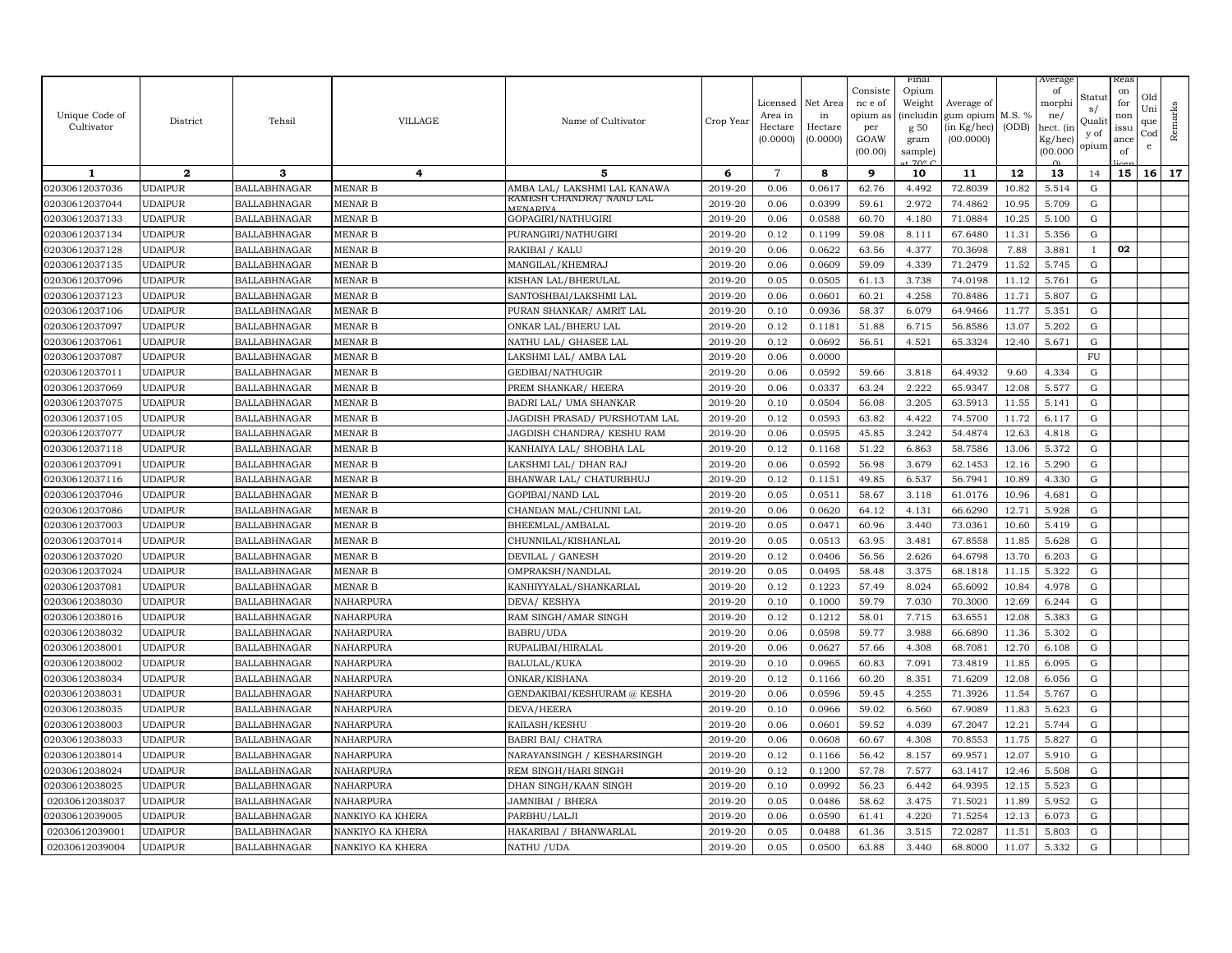| Unique Code of<br>Cultivator | District       | Tehsil              | VILLAGE        | Name of Cultivator          | Crop Year | Licensed<br>Area in<br>Hectare<br>(0.0000) | Net Area<br>in<br>Hectare<br>(0.0000) | Consiste<br>nc e of<br>opium as<br>per<br>GOAW<br>(00.00) | Final<br>Opium<br>Weight<br><i>(includir)</i><br>g 50<br>gram<br>sample)<br>$70^\circ$ | Average of<br>gum opium<br>(in Kg/hec)<br>(00.0000) | M.S. %<br>(ODB) | Averag<br>of<br>morphi<br>ne/<br>hect. (in<br>Kg/hec<br>(00.000) | Statu<br>s/<br>Quali<br>y of<br>opium | on<br>for<br>noi<br>isst<br>ance<br>of | Old<br>Uni<br>que | Remarks |
|------------------------------|----------------|---------------------|----------------|-----------------------------|-----------|--------------------------------------------|---------------------------------------|-----------------------------------------------------------|----------------------------------------------------------------------------------------|-----------------------------------------------------|-----------------|------------------------------------------------------------------|---------------------------------------|----------------------------------------|-------------------|---------|
| 1                            | $\mathbf{2}$   | з                   | 4              | 5                           | 6         | $\overline{7}$                             | 8                                     | 9                                                         | 10                                                                                     | 11                                                  | 12              | 13                                                               | 14                                    | 15                                     | 16                | 17      |
| 02030612040006               | <b>UDAIPUR</b> | <b>BALLABHNAGAR</b> | NAWANIA        | <b>GEHRILAL/PAKHAR</b>      | 2019-20   | 0.12                                       | 0.0516                                | 57.00                                                     | 2.915                                                                                  | 56.4922                                             | 12.42           | 4.912                                                            | G                                     |                                        |                   |         |
| 02030612040001               | <b>UDAIPUR</b> | BALLABHNAGAR        | NAWANIA        | MANGILAL/SHREELAL           | 2019-20   | 0.12                                       | 0.1185                                | 70.47                                                     | 9.000                                                                                  | 75.9494                                             | 12.96           | 6.890                                                            | G                                     |                                        |                   |         |
| 02030612040007               | <b>UDAIPUR</b> | BALLABHNAGAR        | NAWANIA        | GANGABAI/NANALAL            | 2019-20   | 0.05                                       | 0.0498                                | 62.33                                                     | 3.321                                                                                  | 66.6867                                             | 11.63           | 5.429                                                            | G                                     |                                        |                   |         |
| 02030612040004               | <b>UDAIPUR</b> | <b>BALLABHNAGAR</b> | <b>NAWANIA</b> | FEFABAI/KISHANLAL           | 2019-20   | 0.05                                       | 0.0276                                | 58.45                                                     | 1.946                                                                                  | 70.5072                                             | 12.61           | 6.222                                                            | ${\rm G}$                             |                                        |                   |         |
| 02030612041013               | <b>UDAIPUR</b> | BALLABHNAGAR        | NEEMDI         | DEEP SINGH/ONKAR SINGH      | 2019-20   | 0.10                                       | 0.0967                                | 59.73                                                     | 6.229                                                                                  | 64.4157                                             | 12.32           | 5.555                                                            | G                                     |                                        |                   |         |
| 02030612041003               | UDAIPUR        | BALLABHNAGAR        | NEEMDI         | NIRABHAY SINGH/PARTHE SINGH | 2019-20   | 0.12                                       | 0.1012                                | 64.53                                                     | 7.430                                                                                  | 73.4190                                             | 14.50           | 7.452                                                            | G                                     |                                        |                   |         |
| 02030612044044               | <b>UDAIPUR</b> | BALLABHNAGAR        | PITHALPURA     | HEERALAL/PARTHA             | 2019-20   | 0.05                                       | 0.0512                                | 59.46                                                     | 3.432                                                                                  | 67.0313                                             | 11.86           | 5.564                                                            | ${\rm G}$                             |                                        |                   |         |
| 02030612044017               | UDAIPUR        | BALLABHNAGAR        | PITHALPURA     | KISHAN LAL/RAMA JI          | 2019-20   | 0.06                                       | 0.0612                                | 67.57                                                     | 4.962                                                                                  | 81.0784                                             | 11.63           | 6.600                                                            | ${\rm G}$                             |                                        |                   |         |
| 02030612044022               | <b>UDAIPUR</b> | BALLABHNAGAR        | PITHALPURA     | UDAY LAL/RATAN LAL          | 2019-20   | 0.10                                       | 0.0969                                | 63.50                                                     | 7.629                                                                                  | 78.7307                                             | 13.12           | 7.231                                                            | ${\rm G}$                             |                                        |                   |         |
| 02030612044053               | <b>UDAIPUR</b> | BALLABHNAGAR        | PITHALPURA     | CHENA/KALU                  | 2019-20   | 0.12                                       | 0.1169                                | 60.81                                                     | 8.809                                                                                  | 75.3550                                             | 11.77           | 6.208                                                            | G                                     |                                        |                   |         |
| 02030612044033               | <b>UDAIPUR</b> | BALLABHNAGAR        | PITHALPURA     | BHAGWAN LAL/KISHOR JAT      | 2019-20   | 0.12                                       | 0.1166                                | 61.15                                                     | 8.736                                                                                  | 74.9228                                             | 11.59           | 6.078                                                            | ${\rm G}$                             |                                        |                   |         |
| 02030612044037               | <b>UDAIPUR</b> | <b>BALLABHNAGAR</b> | PITHALPURA     | NATHU LAL/HEERA LAL JAT     | 2019-20   | 0.12                                       | 0.1178                                | 58.70                                                     | 8.302                                                                                  | 70.4754                                             | 11.84           | 5.841                                                            | ${\rm G}$                             |                                        |                   |         |
| 02030612044014               | <b>UDAIPUR</b> | BALLABHNAGAR        | PITHALPURA     | SAV LAL/HEMA                | 2019-20   | 0.12                                       | 0.1183                                | 58.31                                                     | 8.638                                                                                  | 73.0178                                             | 11.87           | 6.067                                                            | ${\rm G}$                             |                                        |                   |         |
| 02030612044029               | <b>UDAIPUR</b> | BALLABHNAGAR        | PITHALPURA     | RAYCHANDRA/DYARAM           | 2019-20   | 0.06                                       | 0.0606                                | 60.81                                                     | 4.639                                                                                  | 76.5512                                             | 11.38           | 6.098                                                            | $\mathbf G$                           |                                        |                   |         |
| 02030612044031               | UDAIPUR        | BALLABHNAGAR        | PITHALPURA     | ROSHAN LAL/LAKSHMI CHAND    | 2019-20   | 0.12                                       | 0.1163                                | 60.29                                                     | 8.639                                                                                  | 74.2820                                             | 11.79           | 6.130                                                            | ${\rm G}$                             |                                        |                   |         |
| 02030612044005               | <b>UDAIPUR</b> | BALLABHNAGAR        | PITHALPURA     | NARAYAN/ONKAR               | 2019-20   | 0.12                                       | 0.1176                                | 59.35                                                     | 8.284                                                                                  | 70.4422                                             | 11.98           | 5.907                                                            | ${\rm G}$                             |                                        |                   |         |
| 02030612044049               | <b>UDAIPUR</b> | BALLABHNAGAR        | PITHALPURA     | UDIBAI/TARACHAND            | 2019-20   | 0.10                                       | 0.1021                                | 60.00                                                     | 7.114                                                                                  | 69.6768                                             | 12.35           | 6.024                                                            | $\mathbf G$                           |                                        |                   |         |
| 02030612044050               | <b>UDAIPUR</b> | BALLABHNAGAR        | PITHALPURA     | TARACHAND/BARDAJAT          | 2019-20   | 0.06                                       | 0.0576                                | 59.15                                                     | 4.208                                                                                  | 73.0556                                             | 12.10           | 6.188                                                            | $\mathbf G$                           |                                        |                   |         |
| 02030612044019               | <b>UDAIPUR</b> | <b>BALLABHNAGAR</b> | PITHALPURA     | KISHANLAL/RATAN LAL         | 2019-20   | 0.06                                       | 0.0596                                | 63.85                                                     | 4.716                                                                                  | 79.1275                                             | 12.86           | 7.123                                                            | ${\bf G}$                             |                                        |                   |         |
| 02030612044055               | <b>UDAIPUR</b> | <b>BALLABHNAGAR</b> | PITHALPURA     | KANKUDI/RUPA                | 2019-20   | 0.12                                       | 0.1236                                | 61.00                                                     | 9.072                                                                                  | 73.3981                                             | 11.93           | 6.129                                                            | $\mathbf G$                           |                                        |                   |         |
| 02030612044047               | UDAIPUR        | BALLABHNAGAR        | PITHALPURA     | <b>BHERU LAL/ HARLAL</b>    | 2019-20   | 0.06                                       | 0.0601                                | 60.10                                                     | 4.456                                                                                  | 74.1431                                             | 11.88           | 6.166                                                            | G                                     |                                        |                   |         |
| 02030612044041               | <b>UDAIPUR</b> | BALLABHNAGAR        | PITHALPURA     | VARDI BAI / NATHULAL        | 2019-20   | 0.06                                       | 0.0624                                | 60.35                                                     | 4.371                                                                                  | 70.0481                                             | 12.20           | 5.982                                                            | G                                     |                                        |                   |         |
| 02030612044046               | UDAIPUR        | BALLABHNAGAR        | PITHALPURA     | KAALU LAL/NATHU JI          | 2019-20   | 0.12                                       | 0.1166                                | 59.98                                                     | 8.312                                                                                  | 71.2864                                             | 12.29           | 6.132                                                            | ${\rm G}$                             |                                        |                   |         |
| 02030612044056               | <b>UDAIPUR</b> | BALLABHNAGAR        | PITHALPURA     | NARAYANI/KANA               | 2019-20   | 0.06                                       | 0.0576                                | 62.78                                                     | 4.484                                                                                  | 77.8472                                             | 11.50           | 6.267                                                            | ${\rm G}$                             |                                        |                   |         |
| 02030612044040               | <b>UDAIPUR</b> | BALLABHNAGAR        | PITHALPURA     | SUHAGI BAI/RATAN LAL        | 2019-20   | 0.10                                       | 0.0978                                | 62.60                                                     | 7.530                                                                                  | 76.9939                                             | 11.39           | 6.139                                                            | ${\rm G}$                             |                                        |                   |         |
| 02030612044001               | <b>UDAIPUR</b> | <b>BALLABHNAGAR</b> | PITHALPURA     | SAWRAM/MOTI JAT             | 2019-20   | 0.12                                       | 0.1175                                | 67.61                                                     | 9.427                                                                                  | 80.2298                                             | 11.88           | 6.672                                                            | ${\rm G}$                             |                                        |                   |         |
| 02030612044011               | <b>UDAIPUR</b> | BALLABHNAGAR        | PITHALPURA     | KAALU LAL/GOKAL JI          | 2019-20   | 0.06                                       | 0.0608                                | 61.35                                                     | 4.549                                                                                  | 74.8191                                             | 11.83           | 6.195                                                            | ${\rm G}$                             |                                        |                   |         |
| 02030612044002               | <b>UDAIPUR</b> | <b>BALLABHNAGAR</b> | PITHALPURA     | CHUNNI BAI/BABRU            | 2019-20   | 0.10                                       | 0.1029                                | 58.43                                                     | 7.279                                                                                  | 70.7386                                             | 11.74           | 5.813                                                            | ${\rm G}$                             |                                        |                   |         |
| 02030612044004               | UDAIPUR        | BALLABHNAGAR        | PITHALPURA     | MOHNIBAI/KHEMRAJ            | 2019-20   | 0.10                                       | 0.0992                                | 60.83                                                     | 6.978                                                                                  | 70.3427                                             | 10.93           | 5.382                                                            | ${\rm G}$                             |                                        |                   |         |
| 02030612044016               | <b>UDAIPUR</b> | BALLABHNAGAR        | PITHALPURA     | MOHAN LAL/MODA              | 2019-20   | 0.12                                       | 0.1163                                | 62.75                                                     | 8.937                                                                                  | 76.8444                                             | 11.46           | 6.165                                                            | $\mathbf G$                           |                                        |                   |         |
| 02030612044020               | <b>UDAIPUR</b> | BALLABHNAGAR        | PITHALPURA     | BHANA/ LAKHMA BHEEL         | 2019-20   | 0.12                                       | 0.1201                                | 53.36                                                     | 7.257                                                                                  | 60.4246                                             | 12.69           | 5.367                                                            | ${\rm G}$                             |                                        |                   |         |
| 02030612044021               | <b>UDAIPUR</b> | BALLABHNAGAR        | PITHALPURA     | <b>BABRU / MAGNA</b>        | 2019-20   | 0.06                                       | 0.0603                                | 58.67                                                     | 4.308                                                                                  | 71.4428                                             | 11.44           | 5.721                                                            | ${\rm G}$                             |                                        |                   |         |
| 02030612044023               | <b>UDAIPUR</b> | BALLABHNAGAR        | PITHALPURA     | <b>GOPI LAL/DHANNA</b>      | 2019-20   | 0.06                                       | 0.0597                                | 59.91                                                     | 4.365                                                                                  | 73.1156                                             | 11.55           | 5.911                                                            | ${\rm G}$                             |                                        |                   |         |
| 02030612044024               | <b>UDAIPUR</b> | <b>BALLABHNAGAR</b> | PITHALPURA     | JAMNIBAI / BHAGWAN          | 2019-20   | 0.10                                       | 0.0933                                | 56.27                                                     | 6.664                                                                                  | 71.4255                                             | 12.64           | 6.320                                                            | G                                     |                                        |                   |         |
| 02030612044028               | <b>UDAIPUR</b> | <b>BALLABHNAGAR</b> | PITHALPURA     | HEERA LAL/RAMLAL JAT        | 2019-20   | 0.06                                       | 0.0615                                | 63.64                                                     | 4.864                                                                                  | 79.0894                                             | 12.81           | 7.092                                                            | $\mathbf G$                           |                                        |                   |         |
| 02030612044034               | <b>UDAIPUR</b> | <b>BALLABHNAGAR</b> | PITHALPURA     | <b>BADRI LAL/LACHILAL</b>   | 2019-20   | 0.12                                       | 0.1226                                | 59.59                                                     | 8.879                                                                                  | 72.4225                                             | 11.48           | 5.820                                                            | ${\bf G}$                             |                                        |                   |         |
| 02030612044035               | <b>UDAIPUR</b> | BALLABHNAGAR        | PITHALPURA     | MAGANI RAM/PURA JI          | 2019-20   | 0.10                                       | 0.0997                                | 60.09                                                     | 7.322                                                                                  | 73.4403                                             | 11.60           | 5.964                                                            | ${\rm G}$                             |                                        |                   |         |
| 02030612044048               | <b>UDAIPUR</b> | BALLABHNAGAR        | PITHALPURA     | HARCHAND/DEVA JI            | 2019-20   | 0.10                                       | 0.0983                                | 59.38                                                     | 7.236                                                                                  | 73.6114                                             | 11.55           | 5.951                                                            | G                                     |                                        |                   |         |
| 02030612044057               | <b>UDAIPUR</b> | BALLABHNAGAR        | PITHALPURA     | BHAGAWATI/CHATARA           | 2019-20   | 0.10                                       | 0.0961                                | 60.90                                                     | 7.134                                                                                  | 74.2352                                             | 11.63           | 6.043                                                            | G                                     |                                        |                   |         |
| 02030612046005               | <b>UDAIPUR</b> | BALLABHNAGAR        | RAJPURA BADA   | CHANDIBAI/NAND RAM          | 2019-20   | 0.06                                       | 0.0604                                | 60.69                                                     | 4.118                                                                                  | 68.1788                                             | 12.06           | 5.756                                                            | ${\rm G}$                             |                                        |                   |         |
| 02030612046043               | <b>UDAIPUR</b> | BALLABHNAGAR        | RAJPURA BADA   | MANNABAI/PANNALAL           | 2019-20   | 0.06                                       | 0.0587                                | 61.23                                                     | 3.814                                                                                  | 64.9744                                             | 11.58           | 5.266                                                            | ${\rm G}$                             |                                        |                   |         |
| 02030612046025               | <b>UDAIPUR</b> | BALLABHNAGAR        | RAJPURA BADA   | JEET MAL/GANESH LAL         | 2019-20   | 0.06                                       | 0.0473                                | 61.34                                                     | 3.453                                                                                  | 73.0021                                             | 11.88           | 6.070                                                            | G                                     |                                        |                   |         |
| 02030612046044               | <b>UDAIPUR</b> | BALLABHNAGAR        | RAJPURA BADA   | RATAN LAL/GOKUL JI          | 2019-20   | 0.10                                       | 0.0988                                | 60.25                                                     | 6.559                                                                                  | 66.3866                                             | 11.73           | 5.451                                                            | ${\rm G}$                             |                                        |                   |         |
| 02030612046010               | <b>UDAIPUR</b> | BALLABHNAGAR        | RAJPURA BADA   | NARAYAN LAL/GANESH LAL      | 2019-20   | 0.06                                       | 0.0613                                | 60.43                                                     | 4.101                                                                                  | 66.9005                                             | 11.90           | 5.572                                                            | ${\rm G}$                             |                                        |                   |         |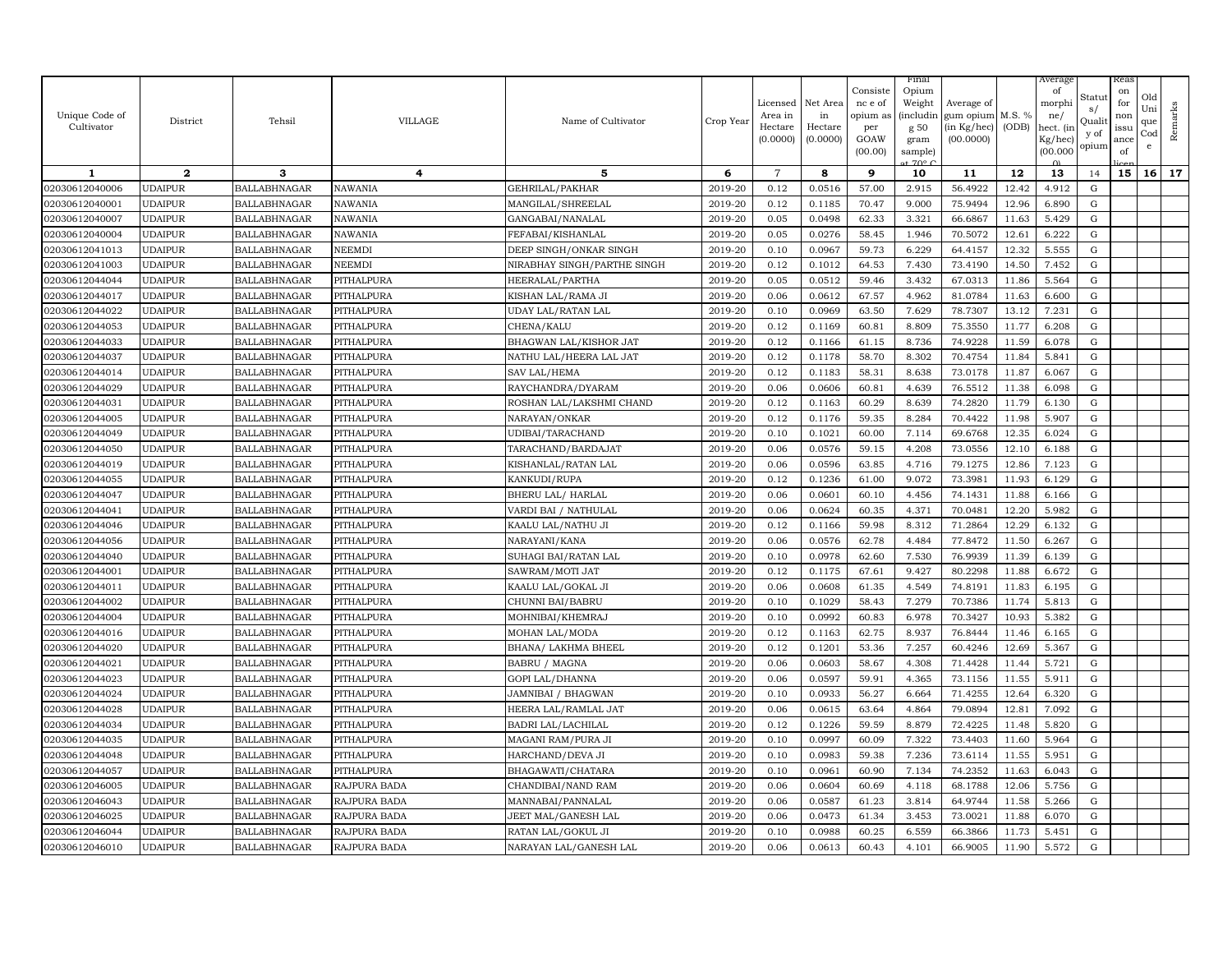| Unique Code of<br>Cultivator | District       | Tehsil              | VILLAGE        | Name of Cultivator          | Crop Year | Licensed<br>Area in<br>Hectare<br>(0.0000) | Net Area<br>in<br>Hectare<br>(0.0000) | Consiste<br>nc e of<br>opium as<br>per<br>GOAW<br>(00.00) | Final<br>Opium<br>Weight<br><i>(includir)</i><br>g 50<br>gram<br>sample)<br>70° | Average of<br>gum opium<br>(in Kg/hec)<br>(00.0000) | M.S. %<br>(ODB) | Averag<br>of<br>morphi<br>ne/<br>hect. (in<br>Kg/hec<br>(00.000) | Statu<br>s/<br>Quali<br>y of<br>opium | on<br>for<br>isst<br>ance<br>of | blG<br>Uni<br>nue | Remarks |
|------------------------------|----------------|---------------------|----------------|-----------------------------|-----------|--------------------------------------------|---------------------------------------|-----------------------------------------------------------|---------------------------------------------------------------------------------|-----------------------------------------------------|-----------------|------------------------------------------------------------------|---------------------------------------|---------------------------------|-------------------|---------|
| 1                            | $\mathbf{2}$   | з                   | 4              | 5                           | 6         | $\overline{7}$                             | 8                                     | 9                                                         | 10                                                                              | 11                                                  | 12              | 13                                                               | 14                                    | 15                              | 16                | 17      |
| 02030612046032               | <b>UDAIPUR</b> | <b>BALLABHNAGAR</b> | RAJPURA BADA   | HIRA/CHATRA                 | 2019-20   | 0.06                                       | 0.0000                                |                                                           |                                                                                 |                                                     |                 |                                                                  | FU                                    |                                 |                   |         |
| 02030612046036               | <b>UDAIPUR</b> | BALLABHNAGAR        | RAJPURA BADA   | NANDRAM/ONKAR               | 2019-20   | 0.06                                       | 0.0610                                | 60.71                                                     | 4.336                                                                           | 71.0820                                             | 11.83           | 5.887                                                            | G                                     |                                 |                   |         |
| 02030612046013               | <b>UDAIPUR</b> | BALLABHNAGAR        | RAJPURA BADA   | NANDLAL/MEHTAB              | 2019-20   | 0.06                                       | 0.0628                                | 60.21                                                     | 4.301                                                                           | 68.4873                                             | 11.61           | 5.566                                                            | G                                     |                                 |                   |         |
| 02030612046017               | <b>UDAIPUR</b> | <b>BALLABHNAGAR</b> | RAJPURA BADA   | NAVALRAM / MANGI LAL        | 2019-20   | 0.10                                       | 0.1003                                | 58.30                                                     | 6.638                                                                           | 66.1815                                             | 12.33           | 5.712                                                            | ${\rm G}$                             |                                 |                   |         |
| 02030612046028               | <b>UDAIPUR</b> | BALLABHNAGAR        | RAJPURA BADA   | PRITVI RAJ/GANESH LAL       | 2019-20   | 0.06                                       | 0.0609                                | 60.79                                                     | 4.264                                                                           | 70.0164                                             | 11.52           | 5.646                                                            | G                                     |                                 |                   |         |
| 02030612046040               | <b>UDAIPUR</b> | BALLABHNAGAR        | RAJPURA BADA   | BAABU LAL/AMBA LAL          | 2019-20   | 0.05                                       | 0.0500                                | 57.98                                                     | 3.114                                                                           | 62.2800                                             | 12.40           | 5.407                                                            | G                                     |                                 |                   |         |
| 02030612046008               | <b>UDAIPUR</b> | BALLABHNAGAR        | RAJPURA BADA   | GIRJA LAL/SURAJ MAL         | 2019-20   | 0.06                                       | 0.0609                                | 58.24                                                     | 4.260                                                                           | 69.9507                                             | 12.41           | 6.076                                                            | ${\rm G}$                             |                                 |                   |         |
| 02030612046019               | UDAIPUR        | BALLABHNAGAR        | RAJPURA BADA   | BHURA LAL/MANGI LAL         | 2019-20   | 0.10                                       | 0.0996                                | 60.12                                                     | 6.785                                                                           | 68.1225                                             | 11.89           | 5.670                                                            | ${\rm G}$                             |                                 |                   |         |
| 02030612046002               | <b>UDAIPUR</b> | BALLABHNAGAR        | RAJPURA BADA   | DOLIBAI/SURAJMAL            | 2019-20   | 0.06                                       | 0.0612                                | 53.56                                                     | 4.300                                                                           | 70.2614                                             | 12.08           | 5.941                                                            | ${\rm G}$                             |                                 |                   |         |
| 02030612046016               | <b>UDAIPUR</b> | BALLABHNAGAR        | RAJPURA BADA   | GANGARAM/GIRDHARI           | 2019-20   | 0.10                                       | 0.1009                                | 56.46                                                     | 6.654                                                                           | 65.9465                                             | 12.86           | 5.937                                                            | G                                     |                                 |                   |         |
| 02030612046006               | <b>UDAIPUR</b> | <b>BALLABHNAGAR</b> | RAJPURA BADA   | <b>BHANWAR LAL/VAKTA</b>    | 2019-20   | 0.12                                       | 0.1234                                | 59.93                                                     | 8.467                                                                           | 68.6143                                             | 11.85           | 5.692                                                            | G                                     |                                 |                   |         |
| 02030612046048               | <b>UDAIPUR</b> | <b>BALLABHNAGAR</b> | RAJPURA BADA   | SURAJ MAL/NAWALA JI         | 2019-20   | 0.05                                       | 0.0466                                | 65.20                                                     | 3.688                                                                           | 79.1416                                             | 10.92           | 6.050                                                            | ${\rm G}$                             |                                 |                   |         |
| 02030612046038               | <b>UDAIPUR</b> | BALLABHNAGAR        | RAJPURA BADA   | <b>BHANWARLAL / KESHU</b>   | 2019-20   | 0.05                                       | 0.0507                                | 62.75                                                     | 3.550                                                                           | 70.0197                                             | 11.90           | 5.832                                                            | ${\rm G}$                             |                                 |                   |         |
| 02030612047047               | <b>UDAIPUR</b> | <b>BALLABHNAGAR</b> | RAMPURA A,BLN  | PRABHU LAL/MOTI LAL         | 2019-20   | 0.06                                       | 0.0596                                | 61.19                                                     | 4.344                                                                           | 72.8859                                             | 11.28           | 5.756                                                            | G                                     |                                 |                   |         |
| 02030612047006               | UDAIPUR        | BALLABHNAGAR        | RAMPURA A,BLN  | DHULCHAND/CHATURBHUJ        | 2019-20   | 0.10                                       | 0.0989                                | 60.46                                                     | 7.186                                                                           | 72.6593                                             | 11.50           | 5.849                                                            | ${\rm G}$                             |                                 |                   |         |
| 02030612047008               | <b>UDAIPUR</b> | BALLABHNAGAR        | RAMPURA A, BLN | PYAR CHAND/DAULA            | 2019-20   | 0.06                                       | 0.0600                                | 63.42                                                     | 4.349                                                                           | 72.4833                                             | 11.01           | 5.586                                                            | ${\rm G}$                             |                                 |                   |         |
| 02030612047011               | UDAIPUR        | BALLABHNAGAR        | RAMPURA A, BLN | GEETABAI / CHHAGANLAL       | 2019-20   | 0.06                                       | 0.0616                                | 68.51                                                     | 4.805                                                                           | 78.0032                                             | 12.68           | 6.924                                                            | $\mathbf G$                           |                                 |                   |         |
| 02030612047012               | <b>UDAIPUR</b> | BALLABHNAGAR        | RAMPURA A, BLN | DEVI LAL/NARAYAN            | 2019-20   | 0.10                                       | 0.0980                                | 59.98                                                     | 7.069                                                                           | 72.1327                                             | 11.32           | 5.716                                                            | $\mathbf G$                           |                                 |                   |         |
| 02030612047013               | <b>UDAIPUR</b> | <b>BALLABHNAGAR</b> | RAMPURA A, BLN | <b>BADRI LAL/GHASEE</b>     | 2019-20   | 0.10                                       | 0.0988                                | 62.08                                                     | 7.405                                                                           | 74.9494                                             | 11.45           | 6.007                                                            | ${\bf G}$                             |                                 |                   |         |
| 02030612047016               | <b>UDAIPUR</b> | <b>BALLABHNAGAR</b> | RAMPURA A, BLN | RAMI BAI/CHAMPA LAL         | 2019-20   | 0.06                                       | 0.0596                                | 63.62                                                     | 4.590                                                                           | 77.0134                                             | 11.02           | 5.940                                                            | $\mathbf G$                           |                                 |                   |         |
| 02030612047017               | <b>UDAIPUR</b> | BALLABHNAGAR        | RAMPURA A, BLN | CHAMPA LAL/MANGI LAL        | 2019-20   | 0.10                                       | 0.0961                                | 61.16                                                     | 7.095                                                                           | 73.8293                                             | 11.28           | 5.829                                                            | G                                     |                                 |                   |         |
| 02030612047018               | <b>UDAIPUR</b> | BALLABHNAGAR        | RAMPURA A, BLN | MOTYA BAI/SHIV LAL          | 2019-20   | 0.12                                       | 0.1192                                | 60.04                                                     | 8.157                                                                           | 68.4312                                             | 11.91           | 5.705                                                            | G                                     |                                 |                   |         |
| 02030612047020               | UDAIPUR        | BALLABHNAGAR        | RAMPURA A,BLN  | SURESH/BHANWARLAL           | 2019-20   | 0.10                                       | 0.0994                                | 61.17                                                     | 7.183                                                                           | 72.2636                                             | 11.36           | 5.746                                                            | ${\rm G}$                             |                                 |                   |         |
| 02030612047022               | <b>UDAIPUR</b> | BALLABHNAGAR        | RAMPURA A, BLN | <b>BHOLI RAM/DAULA</b>      | 2019-20   | 0.06                                       | 0.0610                                | 68.59                                                     | 4.713                                                                           | 77.2623                                             | 12.61           | 6.820                                                            | ${\rm G}$                             |                                 |                   |         |
| 02030612047023               | <b>UDAIPUR</b> | BALLABHNAGAR        | RAMPURA A, BLN | BABRIBAI/BADRILAL           | 2019-20   | 0.10                                       | 0.0999                                | 62.37                                                     | 7.164                                                                           | 71.7117                                             | 11.54           | 5.793                                                            | ${\rm G}$                             |                                 |                   |         |
| 02030612047024               | <b>UDAIPUR</b> | <b>BALLABHNAGAR</b> | RAMPURA A, BLN | SURESHCHANDRA/KANI RAM      | 2019-20   | 0.10                                       | 0.0983                                | 60.72                                                     | 7.156                                                                           | 72.7976                                             | 11.48           | 5.850                                                            | G                                     |                                 |                   |         |
| 02030612047028               | <b>UDAIPUR</b> | BALLABHNAGAR        | RAMPURA A,BLN  | RAMLAL/PYARA                | 2019-20   | 0.12                                       | 0.1158                                | 60.40                                                     | 8.223                                                                           | 71.0104                                             | 11.52           | 5.726                                                            | ${\rm G}$                             |                                 |                   |         |
| 02030612047029               | <b>UDAIPUR</b> | <b>BALLABHNAGAR</b> | RAMPURA A, BLN | GHISIBAI/RATANLAL           | 2019-20   | 0.12                                       | 0.1182                                | 61.98                                                     | 8.642                                                                           | 73.1134                                             | 11.18           | 5.722                                                            | ${\rm G}$                             |                                 |                   |         |
| 02030612047031               | <b>UDAIPUR</b> | BALLABHNAGAR        | RAMPURA A,BLN  | DHAPUBAI / GORILAL          | 2019-20   | 0.06                                       | 0.0627                                | 60.24                                                     | 4.200                                                                           | 66.9856                                             | 11.44           | 5.364                                                            | G                                     |                                 |                   |         |
| 02030612047035               | <b>UDAIPUR</b> | BALLABHNAGAR        | RAMPURA A,BLN  | HEERA LAL/DEVI LAL          | 2019-20   | 0.06                                       | 0.0590                                | 60.55                                                     | 4.239                                                                           | 71.8475                                             | 11.31           | 5.687                                                            | $\mathbf G$                           |                                 |                   |         |
| 02030612047044               | <b>UDAIPUR</b> | BALLABHNAGAR        | RAMPURA A,BLN  | NARAYANIBAI/CHOKHA          | 2019-20   | 0.12                                       | 0.1158                                | 62.27                                                     | 8.620                                                                           | 74.4387                                             | 11.06           | 5.763                                                            | ${\rm G}$                             |                                 |                   |         |
| 02030612047046               | <b>UDAIPUR</b> | BALLABHNAGAR        | RAMPURA A, BLN | SHANKAR LAL/MOTI LAL        | 2019-20   | 0.06                                       | 0.0598                                | 60.83                                                     | 4.432                                                                           | 74.1137                                             | 11.44           | 5.935                                                            | ${\rm G}$                             |                                 |                   |         |
| 02030612047048               | <b>UDAIPUR</b> | BALLABHNAGAR        | RAMPURA A,BLN  | <b>BHERU LAL/GHASEE RAM</b> | 2019-20   | 0.10                                       | 0.0994                                | 60.64                                                     | 7.138                                                                           | 71.8109                                             | 11.21           | 5.635                                                            | $\mathbf G$                           |                                 |                   |         |
| 02030612047051               | <b>UDAIPUR</b> | <b>BALLABHNAGAR</b> | RAMPURA A,BLN  | SHAMBHU LAL/ONKAR LAL       | 2019-20   | 0.10                                       | 0.0996                                | 58.44                                                     | 7.113                                                                           | 71.4157                                             | 11.23           | 5.614                                                            | G                                     |                                 |                   |         |
| 02030612047057               | <b>UDAIPUR</b> | <b>BALLABHNAGAR</b> | RAMPURA A, BLN | SHANTI LAL/MANGI LAL        | 2019-20   | 0.10                                       | 0.0976                                | 60.31                                                     | 6.712                                                                           | 68.7705                                             | 12.10           | 5.825                                                            | $\mathbf G$                           |                                 |                   |         |
| 02030612047060               | <b>UDAIPUR</b> | <b>BALLABHNAGAR</b> | RAMPURA A, BLN | SHAKAR LAL/GOPI LAL         | 2019-20   | 0.10                                       | 0.0627                                | 57.96                                                     | 4.215                                                                           | 67.2249                                             | 11.94           | 5.618                                                            | ${\bf G}$                             |                                 |                   |         |
| 02030612047066               | <b>UDAIPUR</b> | BALLABHNAGAR        | RAMPURA A,BLN  | SHAMBHU LAL/ KANI RAM       | 2019-20   | 0.06                                       | 0.0600                                | 58.79                                                     | 4.224                                                                           | 70.4000                                             | 11.96           | 5.895                                                            | ${\rm G}$                             |                                 |                   |         |
| 02030612047069               | <b>UDAIPUR</b> | BALLABHNAGAR        | RAMPURA A,BLN  | BHOLI RAM/HEERA LAL         | 2019-20   | 0.12                                       | 0.1153                                | 60.19                                                     | 8.246                                                                           | 71.5178                                             | 11.18           | 5.597                                                            | G                                     |                                 |                   |         |
| 02030612047076               | <b>UDAIPUR</b> | BALLABHNAGAR        | RAMPURA A, BLN | MADANLAL/BADRILAL           | 2019-20   | 0.10                                       | 0.0980                                | 61.45                                                     | 7.242                                                                           | 73.8980                                             | 11.52           | 5.959                                                            | G                                     |                                 |                   |         |
| 02030612047078               | <b>UDAIPUR</b> | BALLABHNAGAR        | RAMPURA A, BLN | BHANWARLAL/DHULCHAND        | 2019-20   | 0.10                                       | 0.0998                                | 60.58                                                     | 7.157                                                                           | 71.7134                                             | 11.31           | 5.678                                                            | ${\rm G}$                             |                                 |                   |         |
| 02030612047082               | <b>UDAIPUR</b> | BALLABHNAGAR        | RAMPURA A, BLN | HIRALAL/GOPILAL             | 2019-20   | 0.12                                       | 0.1187                                | 61.94                                                     | 9.167                                                                           | 77.2283                                             | 11.45           | 6.190                                                            | ${\rm G}$                             |                                 |                   |         |
| 02030612047061               | <b>UDAIPUR</b> | BALLABHNAGAR        | RAMPURA A,BLN  | RAMESHWAR/RAM CHANDRA       | 2019-20   | 0.06                                       | 0.0606                                | 64.81                                                     | 4.666                                                                           | 76.9967                                             | 14.03           | 7.562                                                            | G                                     |                                 |                   |         |
| 02030612047007               | <b>UDAIPUR</b> | BALLABHNAGAR        | RAMPURA A, BLN | BHANWARLAL/DOLA             | 2019-20   | 0.10                                       | 0.0989                                | 62.72                                                     | 7.231                                                                           | 73.1143                                             | 11.53           | 5.901                                                            | ${\rm G}$                             |                                 |                   |         |
| 02030612047042               | <b>UDAIPUR</b> | BALLABHNAGAR        | RAMPURA A, BLN | <b>BHANWAR/GHASEE</b>       | 2019-20   | 0.10                                       | 0.0989                                | 61.04                                                     | 7.185                                                                           | 72.6491                                             | 11.66           | 5.930                                                            | ${\rm G}$                             |                                 |                   |         |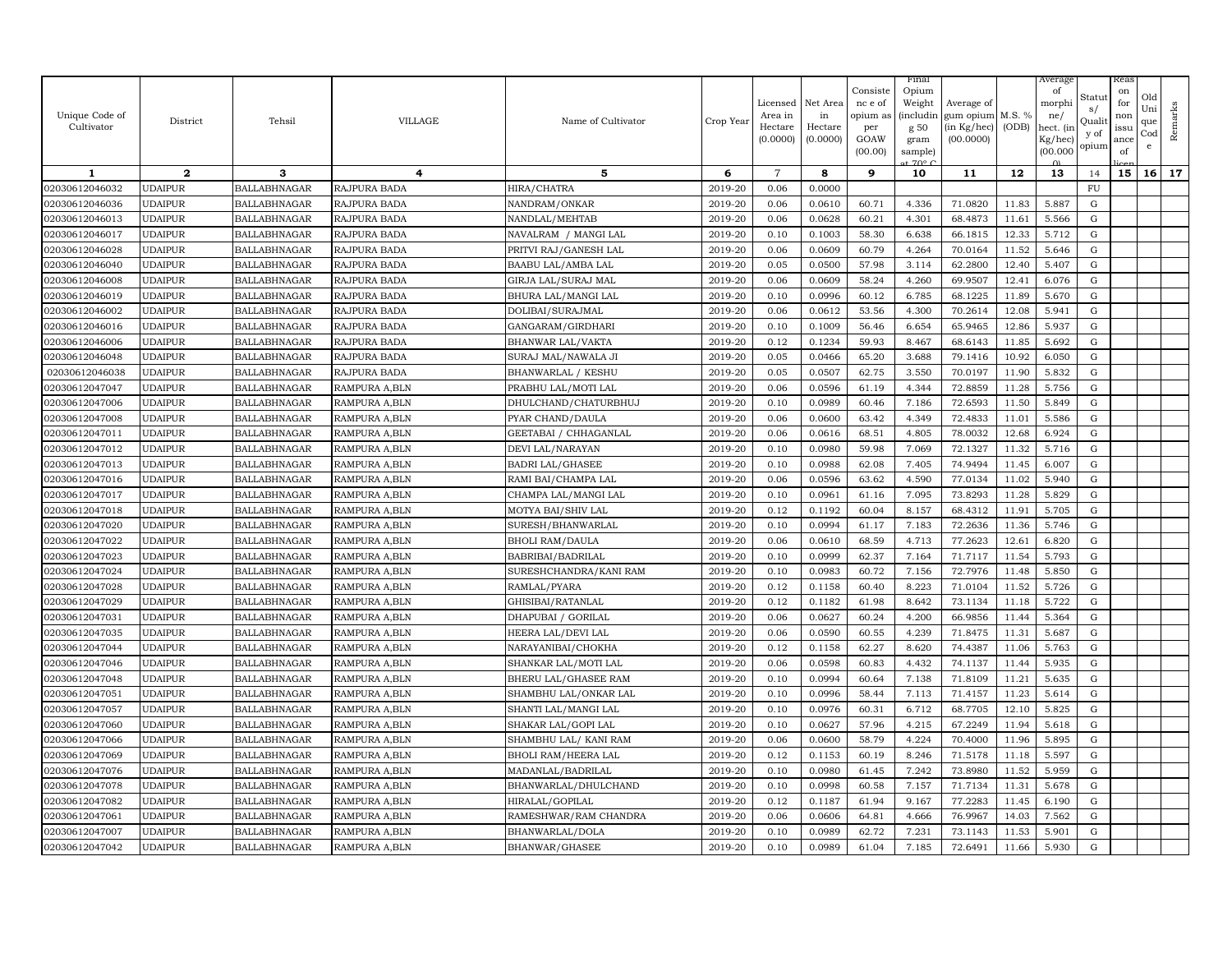| Unique Code of<br>Cultivator | District                        | Tehsil              | VILLAGE         | Name of Cultivator       | Crop Year | Licensed<br>Area in<br>Hectare<br>(0.0000) | Net Area<br>in<br>Hectare<br>(0.0000) | Consiste<br>nc e of<br>opium as<br>per<br>GOAW<br>(00.00) | Final<br>Opium<br>Weight<br><i>(includin</i><br>g 50<br>gram<br>sample]<br>$70^\circ$ | Average of<br>gum opium M.S. %<br>(in Kg/hec)<br>(00.0000) | (ODB) | <del>l</del> verag<br>of<br>morphi<br>ne/<br>hect. (in<br>Kg/hec)<br>(00.000) | Statut<br>s/<br>Quali<br>y of<br>opium | on<br>for<br>noi<br>isst<br>ance<br>of | Old<br>Uni<br>que | Remarks |
|------------------------------|---------------------------------|---------------------|-----------------|--------------------------|-----------|--------------------------------------------|---------------------------------------|-----------------------------------------------------------|---------------------------------------------------------------------------------------|------------------------------------------------------------|-------|-------------------------------------------------------------------------------|----------------------------------------|----------------------------------------|-------------------|---------|
|                              | $\overline{2}$                  | з                   | $\overline{4}$  | 5                        | 6         | $\overline{7}$                             | 8                                     | 9                                                         | 10                                                                                    | 11                                                         | 12    | 13                                                                            | 14                                     | 15                                     | 16                | 17      |
| 02030612047043               | <b>UDAIPUR</b>                  | <b>BALLABHNAGAR</b> | RAMPURA A,BLN   | GANESH / ONKAR           | 2019-20   | 0.06                                       | 0.0598                                | 59.80                                                     | 4.306                                                                                 | 72.0067                                                    | 12.26 | 6.179                                                                         | G                                      |                                        |                   |         |
| 02030612047054               | <b>UDAIPUR</b>                  | <b>BALLABHNAGAR</b> | RAMPURA A,BLN   | BHAGWANIBAI/JAYRAM       | 2019-20   | 0.10                                       | 0.0960                                | 62.85                                                     | 7.470                                                                                 | 77.8125                                                    | 11.04 | 6.013                                                                         | G                                      |                                        |                   |         |
| 02030612047065               | <b>UDAIPUR</b>                  | <b>BALLABHNAGAR</b> | RAMPURA A,BLN   | SHANTI LAL/HEERA LAL     | 2019-20   | 0.12                                       | 0.1209                                | 60.99                                                     | 8.338                                                                                 | 68.9661                                                    | 12.26 | 5.919                                                                         | G                                      |                                        |                   |         |
| 02030612047067               | <b>UDAIPUR</b>                  | <b>BALLABHNAGAR</b> | RAMPURA B, BLN  | <b>UDAY LAL/DEVI LAL</b> | 2019-20   | 0.06                                       | 0.0603                                | 60.75                                                     | 4.374                                                                                 | 72.5373                                                    | 11.74 | 5.961                                                                         | ${\rm G}$                              |                                        |                   |         |
| 02030612047021               | <b>UDAIPUR</b>                  | <b>BALLABHNAGAR</b> | RAMPURA B,BLN   | LAKSHMAN/PARTHA          | 2019-20   | 0.10                                       | 0.0949                                | 60.85                                                     | 7.093                                                                                 | 74.7418                                                    | 11.83 | 6.190                                                                         | G                                      |                                        |                   |         |
| 02030612047038               | UDAIPUR                         | <b>BALLABHNAGAR</b> | RAMPURA B,BLN   | MOHAN LAL/CHAMPA LAL     | 2019-20   | 0.06                                       | 0.0601                                | 64.19                                                     | 4.457                                                                                 | 74.1597                                                    | 14.38 | 7.464                                                                         | G                                      |                                        |                   |         |
| 02030612047068               | <b>UDAIPUR</b>                  | <b>BALLABHNAGAR</b> | RAMPURA B,BLN   | DEVI LAL/BADRI LAL       | 2019-20   | 0.10                                       | 0.0983                                | 61.09                                                     | 7.043                                                                                 | 71.6480                                                    | 11.18 | 5.607                                                                         | ${\rm G}$                              |                                        |                   |         |
| 02030612047070               | UDAIPUR                         | <b>BALLABHNAGAR</b> | RAMPURA B,BLN   | RATAN LAL/ONKAR          | 2019-20   | 0.06                                       | 0.0609                                | 62.35                                                     | 4.471                                                                                 | 73.4154                                                    | 11.31 | 5.813                                                                         | G                                      |                                        |                   |         |
| 02030612047075               | <b>UDAIPUR</b>                  | <b>BALLABHNAGAR</b> | RAMPURA B, BLN  | DEVILAL/CHUNNILAL        | 2019-20   | 0.06                                       | 0.0600                                | 60.17                                                     | 4.324                                                                                 | 72.0667                                                    | 11.93 | 6.018                                                                         | ${\rm G}$                              |                                        |                   |         |
| 02030612047073               | <b>UDAIPUR</b>                  | <b>BALLABHNAGAR</b> | RAMPURA B,BLN   | KANWAR LAL/BHOLI RAM     | 2019-20   | 0.06                                       | 0.0586                                | 64.29                                                     | 4.656                                                                                 | 79.4539                                                    | 13.00 | 7.231                                                                         | G                                      |                                        |                   |         |
| 02030612047079               | <b>UDAIPUR</b>                  | <b>BALLABHNAGAR</b> | RAMPURA B, BLN  | SHOBHALAL/BHANAWARLAL    | 2019-20   | 0.06                                       | 0.0595                                | 60.85                                                     | 4.442                                                                                 | 74.6555                                                    | 11.55 | 6.036                                                                         | ${\rm G}$                              |                                        |                   |         |
| 02030612047053               | <b>UDAIPUR</b>                  | <b>BALLABHNAGAR</b> | RAMPURA B,BLN   | JANIBAI/PYARCHAND        | 2019-20   | 0.10                                       | 0.0949                                | 61.08                                                     | 7.146                                                                                 | 75.3003                                                    | 11.97 | 6.310                                                                         | ${\rm G}$                              |                                        |                   |         |
| 02030612047003               | UDAIPUR                         | <b>BALLABHNAGAR</b> | RAMPURA B,BLN   | <b>JAYRAM/HANSRAJ</b>    | 2019-20   | 0.06                                       | 0.0589                                | 61.94                                                     | 4.433                                                                                 | 75.2632                                                    | 11.08 | 5.838                                                                         | ${\rm G}$                              |                                        |                   |         |
| 02030612047004               | UDAIPUR                         | <b>BALLABHNAGAR</b> | RAMPURA B,BLN   | BHANWAR LAL/ONKAR        | 2019-20   | 0.06                                       | 0.0581                                | 60.81                                                     | 4.291                                                                                 | 73.8554                                                    | 11.15 | 5.765                                                                         | G                                      |                                        |                   |         |
| 02030612047005               | UDAIPUR                         | <b>BALLABHNAGAR</b> | RAMPURA B,BLN   | RATAN LAL/LAKSHMAN       | 2019-20   | 0.10                                       | 0.0962                                | 61.22                                                     | 7.040                                                                                 | 73.1809                                                    | 11.63 | 5.958                                                                         | ${\rm G}$                              |                                        |                   |         |
| 02030612047071               | <b>UDAIPUR</b>                  | <b>BALLABHNAGAR</b> | RAMPURA B,BLN   | SANTOSH LAL/RATAN LAL    | 2019-20   | 0.10                                       | 0.0974                                | 60.95                                                     | 6.844                                                                                 | 70.2669                                                    | 11.26 | 5.538                                                                         | ${\rm G}$                              |                                        |                   |         |
| 02030612047074               | <b>UDAIPUR</b>                  | <b>BALLABHNAGAR</b> | RAMPURA B,BLN   | UDAILAL/HIRA             | 2019-20   | 0.10                                       | 0.0992                                | 64.95                                                     | 8.091                                                                                 | 81.5625                                                    | 11.42 | 6.520                                                                         | $\mathbf G$                            |                                        |                   |         |
| 02030612047002               | <b>UDAIPUR</b>                  | <b>BALLABHNAGAR</b> | RAMPURA B,BLN   | HEERA LAL/ONKAR JI       | 2019-20   | 0.06                                       | 0.0606                                | 60.43                                                     | 4.118                                                                                 | 67.9538                                                    | 12.08 | 5.746                                                                         | $\mathbf G$                            |                                        |                   |         |
| 02030612047010               | <b>UDAIPUR</b>                  | <b>BALLABHNAGAR</b> | RAMPURA B, BLN  | MANGILAL/CHAMPALAL       | 2019-20   | 0.06                                       | 0.0602                                | 65.42                                                     | 4.439                                                                                 | 73.7375                                                    | 13.16 | 6.793                                                                         | ${\bf G}$                              |                                        |                   |         |
| 02030612047030               | $\ensuremath{\mathsf{UDAIPUR}}$ | <b>BALLABHNAGAR</b> | RAMPURA B,BLN   | DHAPUBAI/HANSRAJ         | 2019-20   | 0.06                                       | 0.0580                                | 61.30                                                     | 4.396                                                                                 | 75.7931                                                    | 11.97 | 6.351                                                                         | $\mathbf G$                            |                                        |                   |         |
| 02030612047033               | UDAIPUR                         | <b>BALLABHNAGAR</b> | RAMPURA B,BLN   | KASHI RAM/KAALU          | 2019-20   | 0.06                                       | 0.0585                                | 59.97                                                     | 4.258                                                                                 | 72.7863                                                    | 11.79 | 6.007                                                                         | G                                      |                                        |                   |         |
| 02030612047040               | <b>UDAIPUR</b>                  | <b>BALLABHNAGAR</b> | RAMPURA B,BLN   | DHAN RAJ/DAULA JI        | 2019-20   | 0.12                                       | 0.1199                                | 61.93                                                     | 9.307                                                                                 | 77.6230                                                    | 11.30 | 6.140                                                                         | G                                      |                                        |                   |         |
| 02030612047009               | UDAIPUR                         | <b>BALLABHNAGAR</b> | RAMPURA B,BLN   | JAGNNATHIBAI/HEERALAL    | 2019-20   | 0.06                                       | 0.0580                                | 64.73                                                     | 4.818                                                                                 | 83.0690                                                    | 11.43 | 6.646                                                                         | G                                      |                                        |                   |         |
| 02030612047014               | <b>UDAIPUR</b>                  | <b>BALLABHNAGAR</b> | RAMPURA B,BLN   | GOPI LAL/PARTHA          | 2019-20   | 0.06                                       | 0.0600                                | 61.23                                                     | 4.356                                                                                 | 72.6000                                                    | 12.20 | 6.200                                                                         | ${\rm G}$                              |                                        |                   |         |
| 02030612047019               | <b>UDAIPUR</b>                  | <b>BALLABHNAGAR</b> | RAMPURA B,BLN   | ANCHHI BAI/NARAYAN       | 2019-20   | 0.06                                       | 0.0609                                | 64.12                                                     | 4.553                                                                                 | 74.7619                                                    | 14.32 | 7.493                                                                         | ${\rm G}$                              |                                        |                   |         |
| 02030612047032               | <b>UDAIPUR</b>                  | <b>BALLABHNAGAR</b> | RAMPURA B,BLN   | MANGI LAL/BHAGWAN        | 2019-20   | 0.06                                       | 0.0566                                | 60.51                                                     | 4.478                                                                                 | 79.1166                                                    | 12.15 | 6.728                                                                         | G                                      |                                        |                   |         |
| 02030612047034               | <b>UDAIPUR</b>                  | <b>BALLABHNAGAR</b> | RAMPURA B,BLN   | RAM NARAYAN/KANIRAM      | 2019-20   | 0.06                                       | 0.0590                                | 63.62                                                     | 4.544                                                                                 | 77.0169                                                    | 11.73 | 6.324                                                                         | ${\rm G}$                              |                                        |                   |         |
| 02030612047039               | <b>UDAIPUR</b>                  | <b>BALLABHNAGAR</b> | RAMPURA B, BLN  | SOHANIBAI/GOPAL          | 2019-20   | 0.06                                       | 0.0574                                | 61.61                                                     | 4.559                                                                                 | 79.4251                                                    | 11.90 | 6.616                                                                         | ${\rm G}$                              |                                        |                   |         |
| 02030612047027               | UDAIPUR                         | <b>BALLABHNAGAR</b> | RAMPURA B,BLN   | RUKMANBAI/PRABHULAL      | 2019-20   | 0.10                                       | 0.0970                                | 59.15                                                     | 6.845                                                                                 | 70.5670                                                    | 11.72 | 5.789                                                                         | G                                      |                                        |                   |         |
| 02030612047001               | <b>UDAIPUR</b>                  | <b>BALLABHNAGAR</b> | RAMPURA B,BLN   | BHERU LAL/CHAMPALAL      | 2019-20   | 0.12                                       | 0.1183                                | 62.20                                                     | 8.912                                                                                 | 75.3339                                                    | 11.32 | 5.970                                                                         | $\mathbf G$                            |                                        |                   |         |
| 02030612047083               | <b>UDAIPUR</b>                  | <b>BALLABHNAGAR</b> | RAMPURA B,BLN   | MANSINGH/NATHUSINGH      | 2019-20   | 0.12                                       | 0.1188                                | 64.20                                                     | 8.750                                                                                 | 73.6532                                                    | 14.44 | 7.444                                                                         | ${\rm G}$                              |                                        |                   |         |
| 02030612047045               | UDAIPUR                         | <b>BALLABHNAGAR</b> | RAMPURA B,BLN   | DEVI LAL/MOTILAL         | 2019-20   | 0.10                                       | 0.0971                                | 61.05                                                     | 7.186                                                                                 | 74.0062                                                    | 11.58 | 5.999                                                                         | ${\rm G}$                              |                                        |                   |         |
| 02030612048002               | <b>UDAIPUR</b>                  | <b>BALLABHNAGAR</b> | RUNDERA         | MODIRAM/BARDIBAI         | 2019-20   | 0.10                                       | 0.0965                                | 46.43                                                     | 5.081                                                                                 | 52.6528                                                    | 13.57 | 5.001                                                                         | G                                      |                                        |                   |         |
| 02030612048006               | <b>UDAIPUR</b>                  | <b>BALLABHNAGAR</b> | <b>RUNDERA</b>  | MANGILAL/HANSHRAJ        | 2019-20   | 0.12                                       | 0.1220                                | 43.52                                                     | 4.787                                                                                 | 39.2377                                                    | 12.73 | 3.497                                                                         | G                                      | 04                                     |                   |         |
| 02030612048007               | <b>UDAIPUR</b>                  | <b>BALLABHNAGAR</b> | <b>RUNDERA</b>  | NABBUBAI/LAKHMA          | 2019-20   | 0.06                                       | 0.0000                                |                                                           |                                                                                       |                                                            |       |                                                                               | FU                                     |                                        |                   |         |
| 02030612049017               | <b>UDAIPUR</b>                  | <b>BALLABHNAGAR</b> | RUPAWALI        | KUKA/ BHAJJA DANGI       | 2019-20   | 0.06                                       | 0.0613                                | 58.39                                                     | 3.537                                                                                 | 57.6998                                                    | 11.89 | 4.802                                                                         | G                                      |                                        |                   |         |
| 02030612049011               | UDAIPUR                         | <b>BALLABHNAGAR</b> | RUPAWALI        | SHANKAR LAL / BALA       | 2019-20   | 0.05                                       | 0.0500                                | 58.97                                                     | 3.016                                                                                 | 60.3200                                                    | 12.12 | 5.117                                                                         | G                                      |                                        |                   |         |
| 02030612049002               | <b>UDAIPUR</b>                  | <b>BALLABHNAGAR</b> | RUPAWALI        | LAALU/BHAJJA DANGI       | 2019-20   | 0.05                                       | 0.0505                                | 59.86                                                     | 3.044                                                                                 | 60.2772                                                    | 10.83 | 4.570                                                                         | G                                      |                                        |                   |         |
| 02030612049014               | <b>UDAIPUR</b>                  | <b>BALLABHNAGAR</b> | RUPAWALI        | DEUBAI/BHAGGA            | 2019-20   | 0.05                                       | 0.0491                                | 57.46                                                     | 2.848                                                                                 | 58.0041                                                    | 12.43 | 5.048                                                                         | G                                      |                                        |                   |         |
| 02030612049013               | <b>UDAIPUR</b>                  | <b>BALLABHNAGAR</b> | RUPAWALI        | GAMANI/BHERA             | 2019-20   | 0.05                                       | 0.0508                                | 58.71                                                     | 2.944                                                                                 | 57.9528                                                    | 12.13 | 4.921                                                                         | G                                      |                                        |                   |         |
| 02030612049020               | <b>UDAIPUR</b>                  | <b>BALLABHNAGAR</b> | RUPAWALI        | SHRILAL/NATHU            | 2019-20   | 0.05                                       | 0.0508                                | 57.38                                                     | 2.910                                                                                 | 57.2835                                                    | 11.76 | 4.716                                                                         | ${\rm G}$                              |                                        |                   |         |
| 02030612050036               | UDAIPUR                         | <b>BALLABHNAGAR</b> | SALEDA A        | SUDI BAI / SHANKARLAL    | 2019-20   | 0.05                                       | 0.0504                                | 58.76                                                     | 3.442                                                                                 | 68.2937                                                    | 12.10 | 5.784                                                                         | G                                      |                                        |                   |         |
| 02030612050060               | <b>UDAIPUR</b>                  | <b>BALLABHNAGAR</b> | <b>SALEDA A</b> | NARAYAN / GODU           | 2019-20   | 0.05                                       | 0.0496                                | 58.54                                                     | 3.387                                                                                 | 68.2863                                                    | 12.20 | 5.832                                                                         | ${\rm G}$                              |                                        |                   |         |
| 02030612050053               | <b>UDAIPUR</b>                  | <b>BALLABHNAGAR</b> | <b>SALEDA A</b> | VARDICHAND/NATHU         | 2019-20   | 0.05                                       | 0.0521                                | 57.40                                                     | 3.296                                                                                 | 63.2630                                                    | 12.28 | 5.439                                                                         | ${\rm G}$                              |                                        |                   |         |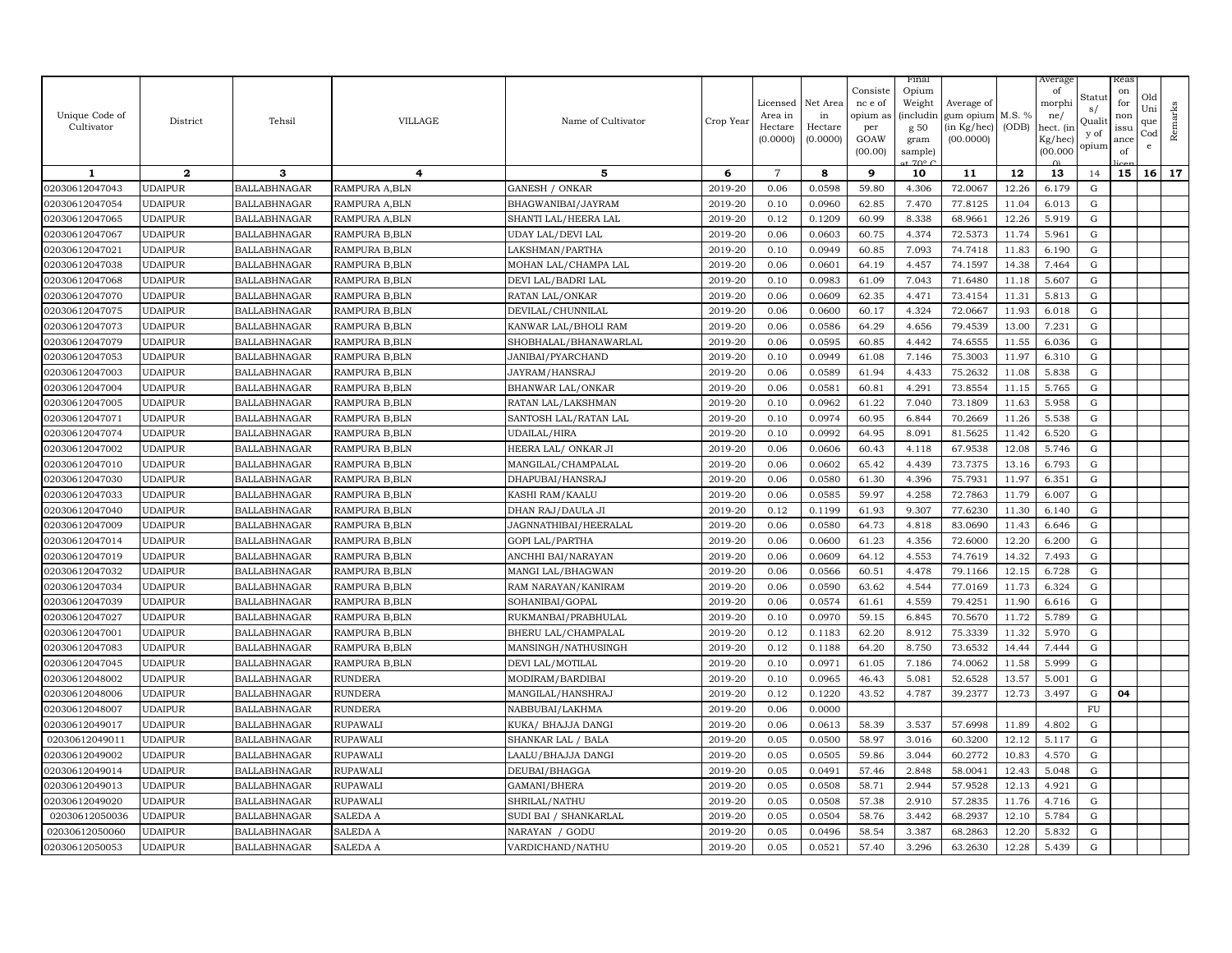| Unique Code of<br>Cultivator | District                        | Tehsil              | VILLAGE         | Name of Cultivator      | Crop Year | Licensed<br>Area in<br>Hectare<br>(0.0000) | Net Area<br>in<br>Hectare<br>(0.0000) | Consiste<br>nc e of<br>opium as<br>per<br>GOAW<br>(00.00) | Final<br>Opium<br>Weight<br><i>(includin</i><br>g 50<br>gram<br>sample]<br>70° | Average of<br>gum opium M.S. %<br>(in Kg/hec)<br>(00.0000) | (ODB) | Averag<br>of<br>morphi<br>ne/<br>hect. (in<br>Kg/hec<br>(00.000) | Statut<br>s/<br>Quali<br>y of<br>opium | on<br>for<br>noi<br>isst<br>ance<br>of | Dld<br>Uni<br>que<br>Cod | Remarks |
|------------------------------|---------------------------------|---------------------|-----------------|-------------------------|-----------|--------------------------------------------|---------------------------------------|-----------------------------------------------------------|--------------------------------------------------------------------------------|------------------------------------------------------------|-------|------------------------------------------------------------------|----------------------------------------|----------------------------------------|--------------------------|---------|
| -1                           | $\overline{2}$                  | з                   | 4               | 5                       | 6         | $\overline{7}$                             | 8                                     | 9                                                         | 10                                                                             | 11                                                         | 12    | 13                                                               | 14                                     | 15                                     | 16 <sup>1</sup>          | 17      |
| 02030612050041               | <b>UDAIPUR</b>                  | <b>BALLABHNAGAR</b> | SALEDA A        | CHAMPALAL/SHANKAR       | 2019-20   | 0.06                                       | 0.0600                                | 56.41                                                     | 3.876                                                                          | 64.6000                                                    | 12.18 | 5.508                                                            | $\mathbf G$                            |                                        |                          |         |
| 02030612050008               | <b>UDAIPUR</b>                  | <b>BALLABHNAGAR</b> | SALEDA A        | <b>KESURAM/SUKHLAL</b>  | 2019-20   | 0.12                                       | 0.1204                                | 59.33                                                     | 8.103                                                                          | 67.3007                                                    | 11.90 | 5.606                                                            | G                                      |                                        |                          |         |
| 02030612050009               | <b>UDAIPUR</b>                  | <b>BALLABHNAGAR</b> | <b>SALEDA A</b> | NARBDABAI/RAM KUMAR     | 2019-20   | 0.10                                       | 0.1000                                | 59.34                                                     | 7.494                                                                          | 74.9400                                                    | 11.44 | 6.001                                                            | G                                      |                                        |                          |         |
| 02030612050015               | <b>UDAIPUR</b>                  | <b>BALLABHNAGAR</b> | SALEDA A        | KASHI RAM/JAY SINGH     | 2019-20   | 0.06                                       | 0.0000                                |                                                           |                                                                                |                                                            |       |                                                                  | ${\rm FU}$                             |                                        |                          |         |
| 02030612050017               | <b>UDAIPUR</b>                  | <b>BALLABHNAGAR</b> | <b>SALEDA A</b> | DULI CHAND/LAALU        | 2019-20   | 0.10                                       | 0.0997                                | 57.52                                                     | 6.681                                                                          | 67.0110                                                    | 11.94 | 5.600                                                            | G                                      |                                        |                          |         |
| 02030612050026               | UDAIPUR                         | <b>BALLABHNAGAR</b> | SALEDA A        | DHANRAJ/UDAYLAL JANWA   | 2019-20   | 0.12                                       | 0.1172                                | 60.10                                                     | 9.049                                                                          | 77.2099                                                    | 11.50 | 6.216                                                            | G                                      |                                        |                          |         |
| 02030612050039               | <b>UDAIPUR</b>                  | <b>BALLABHNAGAR</b> | SALEDA A        | NANALAL/RAMKANWAR       | 2019-20   | 0.10                                       | 0.1000                                | 58.18                                                     | 7.322                                                                          | 73.2200                                                    | 11.72 | 6.007                                                            | G                                      |                                        |                          |         |
| 02030612050042               | UDAIPUR                         | <b>BALLABHNAGAR</b> | SALEDA A        | RAJIVAN/SHUKHAVAN       | 2019-20   | 0.06                                       | 0.0606                                | 61.34                                                     | 4.232                                                                          | 69.8350                                                    | 11.88 | 5.808                                                            | G                                      |                                        |                          |         |
| 02030612050044               | <b>UDAIPUR</b>                  | <b>BALLABHNAGAR</b> | <b>SALEDA A</b> | MANGILAL/SHUKHAVAN      | 2019-20   | 0.06                                       | 0.0606                                | 62.49                                                     | 4.267                                                                          | 70.4125                                                    | 11.68 | 5.757                                                            | G                                      |                                        |                          |         |
| 02030612050047               | <b>UDAIPUR</b>                  | <b>BALLABHNAGAR</b> | SALEDA A        | BHAWARLAL/HIRALAL       | 2019-20   | 0.10                                       | 0.1025                                | 59.76                                                     | 6.983                                                                          | 68.1268                                                    | 11.81 | 5.632                                                            | ${\rm G}$                              |                                        |                          |         |
| 02030612050049               | <b>UDAIPUR</b>                  | <b>BALLABHNAGAR</b> | SALEDA A        | KISHANLAL/GOKAL         | 2019-20   | 0.06                                       | 0.0606                                | 60.06                                                     | 4.058                                                                          | 66.9637                                                    | 11.44 | 5.363                                                            | G                                      |                                        |                          |         |
| 02030612050055               | <b>UDAIPUR</b>                  | <b>BALLABHNAGAR</b> | SALEDA A        | RAMLAL/RUPA             | 2019-20   | 0.10                                       | 0.1000                                | 62.72                                                     | 7.105                                                                          | 71.0500                                                    | 11.53 | 5.735                                                            | G                                      |                                        |                          |         |
| 02030612050071               | UDAIPUR                         | <b>BALLABHNAGAR</b> | SALEDA A        | ONKARIBAI/BHERA         | 2019-20   | 0.06                                       | 0.0000                                |                                                           |                                                                                |                                                            |       |                                                                  | ${\rm FU}$                             |                                        |                          |         |
| 02030612050073               | UDAIPUR                         | <b>BALLABHNAGAR</b> | SALEDA A        | KISHANLAL/LAKSHMAN      | 2019-20   | 0.10                                       | 0.0999                                | 60.19                                                     | 6.346                                                                          | 63.5235                                                    | 11.26 | 5.007                                                            | ${\rm G}$                              |                                        |                          |         |
| 02030612050089               | UDAIPUR                         | <b>BALLABHNAGAR</b> | SALEDA A        | FATAHLAL/GOTAM          | 2019-20   | 0.06                                       | 0.0600                                | 61.13                                                     | 4.314                                                                          | 71.9000                                                    | 11.24 | 5.657                                                            | G                                      |                                        |                          |         |
| 02030612050091               | <b>UDAIPUR</b>                  | <b>BALLABHNAGAR</b> | SALEDA A        | SHANKARLAL/TOLIRAM      | 2019-20   | 0.06                                       | 0.0608                                | 63.04                                                     | 4.008                                                                          | 65.9211                                                    | 11.26 | 5.195                                                            | ${\rm G}$                              |                                        |                          |         |
| 02030612050077               | <b>UDAIPUR</b>                  | <b>BALLABHNAGAR</b> | SALEDA A        | SURAJMAL/TOLIRAM        | 2019-20   | 0.06                                       | 0.0000                                |                                                           |                                                                                |                                                            |       |                                                                  | ${\rm FU}$                             |                                        |                          |         |
| 02030612050096               | $\ensuremath{\mathsf{UDAIPUR}}$ | <b>BALLABHNAGAR</b> | SALEDA A        | DALU / CHATURBHUJ       | 2019-20   | 0.06                                       | 0.0592                                | 59.66                                                     | 3.852                                                                          | 65.0676                                                    | 12.19 | 5.553                                                            | G                                      |                                        |                          |         |
| 02030612050043               | <b>UDAIPUR</b>                  | <b>BALLABHNAGAR</b> | SALEDA A        | BHANWARLAL/SHUKHAVAN    | 2019-20   | 0.06                                       | 0.0594                                | 61.64                                                     | 4.412                                                                          | 74.2761                                                    | 11.97 | 6.223                                                            | G                                      |                                        |                          |         |
| 02030612050070               | <b>UDAIPUR</b>                  | <b>BALLABHNAGAR</b> | SALEDA A        | DEVILAL/ONKAR           | 2019-20   | 0.10                                       | 0.1001                                | 60.33                                                     | 7.558                                                                          | 75.5045                                                    | 11.64 | 6.153                                                            | G                                      |                                        |                          |         |
| 02030612050099               | <b>UDAIPUR</b>                  | <b>BALLABHNAGAR</b> | <b>SALEDA A</b> | PRATHVIRAJ/PEMA         | 2019-20   | 0.10                                       | 0.0983                                | 62.43                                                     | 7.269                                                                          | 73.9471                                                    | 11.76 | 6.087                                                            | G                                      |                                        |                          |         |
| 02030612050103               | <b>UDAIPUR</b>                  | <b>BALLABHNAGAR</b> | <b>SALEDA A</b> | CHENKUNWAR/DEVISINGH    | 2019-20   | 0.12                                       | 0.1185                                | 62.45                                                     | 8.386                                                                          | 70.7679                                                    | 11.93 | 5.910                                                            | ${\rm G}$                              |                                        |                          |         |
| 02030612050004               | <b>UDAIPUR</b>                  | <b>BALLABHNAGAR</b> | SALEDA A        | ONKAR/HEERA             | 2019-20   | 0.06                                       | 0.0588                                | 58.83                                                     | 4.127                                                                          | 70.1871                                                    | 12.00 | 5.895                                                            | ${\rm G}$                              |                                        |                          |         |
| 02030612050034               | <b>UDAIPUR</b>                  | <b>BALLABHNAGAR</b> | SALEDA A        | SOHANI/MANGILAL         | 2019-20   | 0.06                                       | 0.0616                                | 59.96                                                     | 4.583                                                                          | 74.3994                                                    | 11.81 | 6.150                                                            | G                                      |                                        |                          |         |
| 02030612050037               | <b>UDAIPUR</b>                  | <b>BALLABHNAGAR</b> | SALEDA A        | RAMESHWAR / GANGARAM    | 2019-20   | 0.10                                       | 0.0999                                | 58.86                                                     | 6.777                                                                          | 67.8378                                                    | 12.10 | 5.746                                                            | G                                      |                                        |                          |         |
| 02030612050040               | <b>UDAIPUR</b>                  | <b>BALLABHNAGAR</b> | SALEDA A        | BHANA/ONKAR             | 2019-20   | 0.06                                       | 0.0597                                | 57.63                                                     | 3.894                                                                          | 65.2261                                                    | 12.18 | 5.561                                                            | ${\rm G}$                              |                                        |                          |         |
| 02030612050050               | <b>UDAIPUR</b>                  | <b>BALLABHNAGAR</b> | SALEDA A        | GHASHIRAM/BHERA         | 2019-20   | 0.06                                       | 0.0000                                |                                                           |                                                                                |                                                            |       |                                                                  | FU                                     |                                        |                          |         |
| 02030612050051               | UDAIPUR                         | <b>BALLABHNAGAR</b> | SALEDA A        | RAMESHAWAR/PEMA         | 2019-20   | 0.06                                       | 0.0617                                | 58.74                                                     | 4.112                                                                          | 66.6451                                                    | 11.54 | 5.383                                                            | G                                      |                                        |                          |         |
| 02030612050075               | UDAIPUR                         | <b>BALLABHNAGAR</b> | SALEDA A        | PYARIBAI/DALU           | 2019-20   | 0.06                                       | 0.0604                                | 59.25                                                     | 4.164                                                                          | 68.9404                                                    | 11.19 | 5.401                                                            | G                                      |                                        |                          |         |
| 02030612050102               | UDAIPUR                         | <b>BALLABHNAGAR</b> | SALEDA A        | PANI BAI / NAKSHATRAMAL | 2019-20   | 0.05                                       | 0.0508                                | 64.69                                                     | 3.697                                                                          | 72.7756                                                    | 11.41 | 5.812                                                            | ${\rm G}$                              |                                        |                          |         |
| 02030612050068               | <b>UDAIPUR</b>                  | <b>BALLABHNAGAR</b> | SALEDA A        | PYARIBAI/KANIRAM        | 2019-20   | 0.10                                       | 0.0974                                | 60.37                                                     | 6.899                                                                          | 70.8316                                                    | 12.03 | 5.965                                                            | G                                      |                                        |                          |         |
| 02030612050085               | UDAIPUR                         | <b>BALLABHNAGAR</b> | SALEDA A        | GITABAI/BADRI           | 2019-20   | 0.06                                       | 0.0604                                | 55.76                                                     | 3.959                                                                          | 65.5464                                                    | 12.68 | 5.818                                                            | ${\rm G}$                              |                                        |                          |         |
| 02030612050093               | <b>UDAIPUR</b>                  | <b>BALLABHNAGAR</b> | SALEDA A        | GORDHAN/MATHRA          | 2019-20   | 0.06                                       | 0.0527                                | 57.76                                                     | 3.490                                                                          | 66.2239                                                    | 11.74 | 5.443                                                            | ${\rm G}$                              |                                        |                          |         |
| 02030612050031               | <b>UDAIPUR</b>                  | <b>BALLABHNAGAR</b> | SALEDA A        | SOHAN / GOTAM           | 2019-20   | 0.06                                       | 0.0000                                |                                                           |                                                                                |                                                            |       |                                                                  | ${\rm FU}$                             |                                        |                          |         |
| 02030612050052               | UDAIPUR                         | BALLABHNAGAR        | <b>SALEDA A</b> | AMBALAL/ONKAR           | 2019-20   | 0.06                                       | 0.0610                                | 60.45                                                     | 4.154                                                                          | 68.0984                                                    | 11.79 | 5.620                                                            | G                                      |                                        |                          |         |
| 02030612050007               | UDAIPUR                         | <b>BALLABHNAGAR</b> | SALEDA A        | RAM LAL/ONKAR           | 2019-20   | 0.12                                       | 0.1120                                | 60.07                                                     | 8.753                                                                          | 78.1518                                                    | 11.70 | 6.401                                                            | G                                      |                                        |                          |         |
| 02030612050033               | <b>UDAIPUR</b>                  | <b>BALLABHNAGAR</b> | <b>SALEDA A</b> | NANALAL/RAMLAL          | 2019-20   | 0.12                                       | 0.1132                                | 60.15                                                     | 8.859                                                                          | 78.2597                                                    | 11.45 | 6.273                                                            | G                                      |                                        |                          |         |
| 02030612050109               | UDAIPUR                         | <b>BALLABHNAGAR</b> | SALEDA A        | RAMDAS/NARAYANDAS       | 2019-20   | 0.12                                       | 0.1195                                | 58.87                                                     | 8.881                                                                          | 74.3180                                                    | 12.21 | 6.352                                                            | G                                      |                                        |                          |         |
| 02030612050064               | <b>UDAIPUR</b>                  | <b>BALLABHNAGAR</b> | <b>SALEDA A</b> | MANGILAL/DALICHAND      | 2019-20   | 0.05                                       | 0.0000                                |                                                           |                                                                                |                                                            |       |                                                                  | ${\rm FU}$                             |                                        |                          |         |
| 02030612050002               | <b>UDAIPUR</b>                  | <b>BALLABHNAGAR</b> | SALEDA B        | KHUSHBU / JAGDISH       | 2019-20   | 0.06                                       | 0.0572                                | 61.70                                                     | 4.416                                                                          | 77.2028                                                    | 11.22 | 6.063                                                            | ${\rm G}$                              |                                        |                          |         |
| 02030612050066               | <b>UDAIPUR</b>                  | <b>BALLABHNAGAR</b> | <b>SALEDA B</b> | HARIBAI/JAGDISH         | 2019-20   | 0.10                                       | 0.0943                                | 60.10                                                     | 6.886                                                                          | 73.0223                                                    | 11.51 | 5.883                                                            | G                                      |                                        |                          |         |
| 02030612050094               | <b>UDAIPUR</b>                  | <b>BALLABHNAGAR</b> | SALEDA B        | GEETABAI/RADHESHYAM     | 2019-20   | 0.06                                       | 0.0566                                | 59.75                                                     | 4.029                                                                          | 71.1837                                                    | 11.78 | 5.870                                                            | ${\rm G}$                              |                                        |                          |         |
| 02030612050069               | UDAIPUR                         | <b>BALLABHNAGAR</b> | SALEDA B        | DAYAL/BHANA             | 2019-20   | 0.10                                       | 0.0980                                | 60.44                                                     | 7.080                                                                          | 72.2449                                                    | 11.70 | 5.917                                                            | ${\rm G}$                              |                                        |                          |         |
| 02030612050001               | <b>UDAIPUR</b>                  | <b>BALLABHNAGAR</b> | SALEDA B        | SHANKAR LAL/HAMERA      | 2019-20   | 0.06                                       | 0.0575                                | 57.09                                                     | 3.939                                                                          | 68.5043                                                    | 12.63 | 6.057                                                            | ${\rm G}$                              |                                        |                          |         |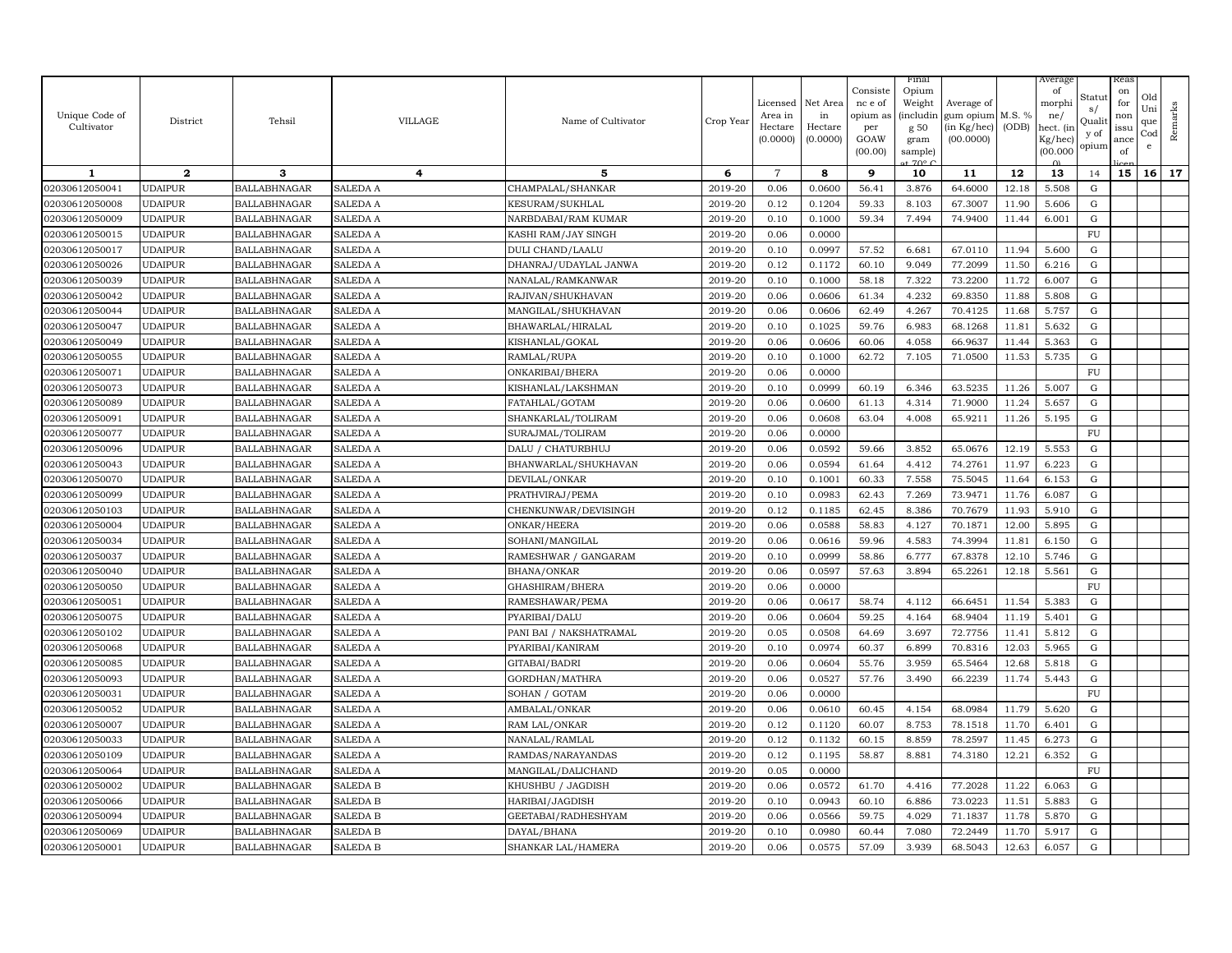| Unique Code of<br>Cultivator | District       | Tehsil              | VILLAGE             | Name of Cultivator            | Crop Year | Licensed<br>Area in<br>Hectare<br>(0.0000) | Net Area<br>in<br>Hectare<br>(0.0000) | Consiste<br>nc e of<br>opium as<br>per<br>GOAW<br>(00.00) | Final<br>Opium<br>Weight<br><i>(includir)</i><br>g 50<br>gram<br>sample)<br>70° | Average of<br>gum opium<br>(in Kg/hec)<br>(00.0000) | M.S. %<br>(ODB) | Averag<br>of<br>morphi<br>ne/<br>hect. (in<br>Kg/hec<br>(00.000) | Statu<br>s/<br>Quali<br>y of<br>opium | on<br>for<br>isst<br>ance<br>of | Old<br>Uni<br>que | Remarks |
|------------------------------|----------------|---------------------|---------------------|-------------------------------|-----------|--------------------------------------------|---------------------------------------|-----------------------------------------------------------|---------------------------------------------------------------------------------|-----------------------------------------------------|-----------------|------------------------------------------------------------------|---------------------------------------|---------------------------------|-------------------|---------|
| 1                            | $\overline{2}$ | з                   | 4                   | 5                             | 6         | $\overline{7}$                             | 8                                     | 9                                                         | 10                                                                              | 11                                                  | 12              | 13                                                               | 14                                    | 15                              | 16                | 17      |
| 02030612050013               | <b>UDAIPUR</b> | <b>BALLABHNAGAR</b> | SALEDA B            | SATYANARAYAN/JAY SINGH SUTHAR | 2019-20   | 0.06                                       | 0.0603                                | 58.57                                                     | 4.301                                                                           | 71.3267                                             | 11.54           | 5.761                                                            | G                                     |                                 |                   |         |
| 02030612050010               | <b>UDAIPUR</b> | BALLABHNAGAR        | SALEDA B            | BHANA/UDA                     | 2019-20   | 0.06                                       | 0.0600                                | 60.25                                                     | 4.218                                                                           | 70.3000                                             | 11.57           | 5.693                                                            | G                                     |                                 |                   |         |
| 02030612050065               | <b>UDAIPUR</b> | BALLABHNAGAR        | <b>SALEDA B</b>     | JAGDISH/MOHAN                 | 2019-20   | 0.06                                       | 0.0586                                | 57.87                                                     | 4.208                                                                           | 71.8089                                             | 12.22           | 6.142                                                            | G                                     |                                 |                   |         |
| 02030612050025               | <b>UDAIPUR</b> | BALLABHNAGAR        | SALEDA B            | PREM CHAND/DAULAT RAM         | 2019-20   | 0.06                                       | 0.0587                                | 60.67                                                     | 4.221                                                                           | 71.9080                                             | 11.37           | 5.723                                                            | G                                     |                                 |                   |         |
| 02030612050057               | <b>UDAIPUR</b> | BALLABHNAGAR        | <b>SALEDA B</b>     | GITABAI/GOPILAL               | 2019-20   | 0.06                                       | 0.0600                                | 61.07                                                     | 4.319                                                                           | 71.9833                                             | 11.41           | 5.749                                                            | ${\rm G}$                             |                                 |                   |         |
| 02030612050022               | <b>UDAIPUR</b> | BALLABHNAGAR        | <b>SALEDA B</b>     | BHANA/BARDA                   | 2019-20   | 0.12                                       | 0.1171                                | 61.48                                                     | 8.739                                                                           | 74.6285                                             | 11.58           | 6.049                                                            | G                                     |                                 |                   |         |
| 02030612050108               | <b>UDAIPUR</b> | BALLABHNAGAR        | <b>SALEDA B</b>     | DHANRAJ/GOTAM                 | 2019-20   | 0.06                                       | 0.0581                                | 58.17                                                     | 3.989                                                                           | 68.6575                                             | 11.64           | 5.594                                                            | ${\rm G}$                             |                                 |                   |         |
| 02030612050003               | <b>UDAIPUR</b> | BALLABHNAGAR        | SALEDA B            | LAALI BAI/ SHANKAR            | 2019-20   | 0.06                                       | 0.0615                                | 59.57                                                     | 4.187                                                                           | 68.0813                                             | 11.77           | 5.609                                                            | G                                     |                                 |                   |         |
| 02030612050086               | <b>UDAIPUR</b> | BALLABHNAGAR        | SALEDA B            | VARDICHAND/BHURA              | 2019-20   | 0.06                                       | 0.0000                                |                                                           |                                                                                 |                                                     |                 |                                                                  | ${\rm FU}$                            |                                 |                   |         |
| 02030612050046               | <b>UDAIPUR</b> | BALLABHNAGAR        | SALEDA B            | MANGILAL/CHATURBHUJ           | 2019-20   | 0.06                                       | 0.0598                                | 58.31                                                     | 4.473                                                                           | 74.7993                                             | 11.54           | 6.043                                                            | ${\rm G}$                             |                                 |                   |         |
| 02030612050092               | <b>UDAIPUR</b> | BALLABHNAGAR        | <b>SALEDA B</b>     | <b>BHOLI/BHERA</b>            | 2019-20   | 0.06                                       | 0.0000                                |                                                           |                                                                                 |                                                     |                 |                                                                  | FU                                    |                                 |                   |         |
| 02030612050019               | <b>UDAIPUR</b> | BALLABHNAGAR        | SALEDA B            | <b>GYANI BAI/PREMCHAND</b>    | 2019-20   | 0.12                                       | 0.1188                                | 59.57                                                     | 8.978                                                                           | 75.5724                                             | 11.45           | 6.057                                                            | G                                     |                                 |                   |         |
| 02030612050095               | <b>UDAIPUR</b> | BALLABHNAGAR        | <b>SALEDA B</b>     | JAYSINGH/UDA                  | 2019-20   | 0.06                                       | 0.0600                                | 57.89                                                     | 3.887                                                                           | 64.7833                                             | 12.11           | 5.492                                                            | ${\rm G}$                             |                                 |                   |         |
| 02030612050054               | <b>UDAIPUR</b> | BALLABHNAGAR        | SALEDA B            | LACHHIBAI/UDAIRAM             | 2019-20   | 0.06                                       | 0.0605                                | 58.24                                                     | 4.418                                                                           | 73.0248                                             | 12.35           | 6.313                                                            | ${\rm G}$                             |                                 |                   |         |
| 02030612050067               | <b>UDAIPUR</b> | BALLABHNAGAR        | SALEDA B            | SHREELAL/DALICHAND            | 2019-20   | 0.06                                       | 0.0600                                | 59.78                                                     | 4.372                                                                           | 72.8667                                             | 11.83           | 6.035                                                            | ${\rm G}$                             |                                 |                   |         |
| 02030612050076               | <b>UDAIPUR</b> | BALLABHNAGAR        | SALEDA B            | KASHIRAM / CHATURBHUJ         | 2019-20   | 0.12                                       | 0.1188                                | 59.98                                                     | 8.603                                                                           | 72.4158                                             | 11.69           | 5.926                                                            | ${\rm G}$                             |                                 |                   |         |
| 02030612050074               | <b>UDAIPUR</b> | <b>BALLABHNAGAR</b> | <b>SALEDA B</b>     | DHANRAJ / BHERULAL            | 2019-20   | 0.05                                       | 0.0493                                | 62.04                                                     | 3.554                                                                           | 72.0892                                             | 11.32           | 5.712                                                            | ${\rm G}$                             |                                 |                   |         |
| 02030612050045               | <b>UDAIPUR</b> | <b>BALLABHNAGAR</b> | <b>SALEDA B</b>     | LAXMILAL / PEMA               | 2019-20   | 0.06                                       | 0.0615                                | 59.24                                                     | 4.282                                                                           | 69.6260                                             | 11.36           | 5.537                                                            | ${\rm G}$                             |                                 |                   |         |
| 02030612050058               | <b>UDAIPUR</b> | BALLABHNAGAR        | SALEDA B            | RATANLAL/JAYCHAND             | 2019-20   | 0.06                                       | 0.0604                                | 60.98                                                     | 4.303                                                                           | 71.2417                                             | 11.20           | 5.586                                                            | G                                     |                                 |                   |         |
| 02030612050081               | <b>UDAIPUR</b> | BALLABHNAGAR        | <b>SALEDA B</b>     | JAYCHAND/NATHU                | 2019-20   | 0.06                                       | 0.0000                                |                                                           |                                                                                 |                                                     |                 |                                                                  | FU                                    |                                 |                   |         |
| 02030612050078               | <b>UDAIPUR</b> | BALLABHNAGAR        | SALEDA B            | BHOLIBAI/DALU                 | 2019-20   | 0.10                                       | 0.1000                                | 58.35                                                     | 6.510                                                                           | 65.1000                                             | 12.24           | 5.578                                                            | G                                     |                                 |                   |         |
| 02030612050012               | <b>UDAIPUR</b> | BALLABHNAGAR        | <b>SALEDA B</b>     | JAVERI LAL/MODA JI JANVA      | 2019-20   | 0.06                                       | 0.0614                                | 60.85                                                     | 4.373                                                                           | 71.2215                                             | 11.85           | 5.907                                                            | ${\rm G}$                             |                                 |                   |         |
| 02030612050016               | <b>UDAIPUR</b> | BALLABHNAGAR        | SALEDA B            | RAMESHWAR/ JAY SINGH          | 2019-20   | 0.06                                       | 0.0602                                | 58.28                                                     | 4.188                                                                           | 69.5681                                             | 12.06           | 5.873                                                            | ${\rm G}$                             |                                 |                   |         |
| 02030612050018               | <b>UDAIPUR</b> | BALLABHNAGAR        | SALEDA B            | MANGI LAL/LAALU               | 2019-20   | 0.06                                       | 0.0616                                | 58.33                                                     | 4.075                                                                           | 66.1526                                             | 11.67           | 5.404                                                            | ${\rm G}$                             |                                 |                   |         |
| 02030612050021               | <b>UDAIPUR</b> | BALLABHNAGAR        | SALEDA B            | NAND LAL/GAUTAM               | 2019-20   | 0.12                                       | 0.1171                                | 56.16                                                     | 8.183                                                                           | 69.8804                                             | 12.04           | 5.890                                                            | G                                     |                                 |                   |         |
| 02030612050029               | <b>UDAIPUR</b> | BALLABHNAGAR        | SALEDA B            | RAMESHWAR/NATHU LAL JANWA     | 2019-20   | 0.06                                       | 0.0564                                | 60.42                                                     | 4.100                                                                           | 72.6950                                             | 11.68           | 5.943                                                            | ${\rm G}$                             |                                 |                   |         |
| 02030612050059               | <b>UDAIPUR</b> | BALLABHNAGAR        | SALEDA B            | UNKARLAL / MOTI               | 2019-20   | 0.06                                       | 0.0570                                | 59.73                                                     | 4.045                                                                           | 70.9649                                             | 11.69           | 5.806                                                            | G                                     |                                 |                   |         |
| 02030612050079               | UDAIPUR        | BALLABHNAGAR        | SALEDA B            | BHANWARLAL/JAGNATH            | 2019-20   | 0.10                                       | 0.0998                                | 59.01                                                     | 6.474                                                                           | 64.8697                                             | 11.64           | 5.286                                                            | ${\rm G}$                             |                                 |                   |         |
| 02030612050083               | <b>UDAIPUR</b> | BALLABHNAGAR        | SALEDA B            | NANALAL/JAYSINGH              | 2019-20   | 0.06                                       | 0.0560                                | 59.65                                                     | 3.886                                                                           | 69.3929                                             | 11.74           | 5.702                                                            | G                                     |                                 |                   |         |
| 02030612050087               | <b>UDAIPUR</b> | BALLABHNAGAR        | SALEDA B            | GULAB/SHANKAR                 | 2019-20   | 0.06                                       | 0.0590                                | 59.63                                                     | 4.004                                                                           | 67.8644                                             | 11.76           | 5.586                                                            | ${\rm G}$                             |                                 |                   |         |
| 02030612050090               | <b>UDAIPUR</b> | BALLABHNAGAR        | SALEDA B            | ROOPLAL/NANA                  | 2019-20   | 0.12                                       | 0.0000                                |                                                           |                                                                                 |                                                     |                 |                                                                  | FU                                    |                                 |                   |         |
| 02030612051025               | <b>UDAIPUR</b> | BALLABHNAGAR        | SANGRAMPURA KHERODA | DEVILAL/GOKAL                 | 2019-20   | 0.10                                       | 0.0997                                | 61.23                                                     | 7.076                                                                           | 70.9729                                             | 11.73           | 5.828                                                            | ${\rm G}$                             |                                 |                   |         |
| 02030612051006               | <b>UDAIPUR</b> | BALLABHNAGAR        | SANGRAMPURA KHERODA | TULSIBAI/SAVRAM               | 2019-20   | 0.10                                       | 0.1006                                | 61.98                                                     | 7.216                                                                           | 71.7296                                             | 11.21           | 5.629                                                            | ${\rm G}$                             |                                 |                   |         |
| 02030612051037               | <b>UDAIPUR</b> | <b>BALLABHNAGAR</b> | SANGRAMPURA KHERODA | HUDIBAI/AMERA                 | 2019-20   | 0.06                                       | 0.0611                                | 63.10                                                     | 4.453                                                                           | 72.8805                                             | 11.33           | 5.780                                                            | ${\rm G}$                             |                                 |                   |         |
| 02030612051005               | <b>UDAIPUR</b> | BALLABHNAGAR        | SANGRAMPURA KHERODA | RAMLAL/SHAMBHU                | 2019-20   | 0.06                                       | 0.0609                                | 62.73                                                     | 4.570                                                                           | 75.0411                                             | 11.73           | 6.162                                                            | ${\rm G}$                             |                                 |                   |         |
| 02030612051001               | <b>UDAIPUR</b> | BALLABHNAGAR        | SANGRAMPURA KHERODA | DULICHAND/HIRA                | 2019-20   | 0.06                                       | 0.0606                                | 63.45                                                     | 4.605                                                                           | 75.9901                                             | 11.28           | 6.000                                                            | G                                     |                                 |                   |         |
| 02030612051015               | <b>UDAIPUR</b> | <b>BALLABHNAGAR</b> | SANGRAMPURA KHERODA | MIYACHAND/VARDA               | 2019-20   | 0.12                                       | 0.1219                                | 61.11                                                     | 8.355                                                                           | 68.5398                                             | 11.55           | 5.541                                                            | G                                     |                                 |                   |         |
| 02030612051017               | <b>UDAIPUR</b> | BALLABHNAGAR        | SANGRAMPURA KHERODA | RATANLAL/DOLA                 | 2019-20   | 0.12                                       | 0.1181                                | 57.81                                                     | 8.159                                                                           | 69.0855                                             | 12.04           | 5.823                                                            | ${\rm G}$                             |                                 |                   |         |
| 02030612051038               | <b>UDAIPUR</b> | BALLABHNAGAR        | SANGRAMPURA KHERODA | UDAYRAM/BHURA                 | 2019-20   | 0.10                                       | 0.1009                                | 59.92                                                     | 7.190                                                                           | 71.2587                                             | 12.03           | 6.001                                                            | G                                     |                                 |                   |         |
| 02030612051007               | <b>UDAIPUR</b> | BALLABHNAGAR        | SANGRAMPURA KHERODA | BADAMIBAI/LAKSHMIRAM          | 2019-20   | 0.12                                       | 0.1196                                | 60.78                                                     | 8.136                                                                           | 68.0268                                             | 11.40           | 5.428                                                            | G                                     |                                 |                   |         |
| 02030612051025               | <b>UDAIPUR</b> | <b>BALLABHNAGAR</b> | SANGRAMPURA KHERODA | RODIBAI / GOKAL               | 2019-20   | 0.05                                       | 0.0502                                | 62.31                                                     | 3.658                                                                           | 72.8685                                             | 11.38           | 5.805                                                            | ${\rm G}$                             |                                 |                   |         |
| 02030612051023               | UDAIPUR        | BALLABHNAGAR        | SANGRAMPURA KHERODA | LAHRIBAI/BARDA                | 2019-20   | 0.05                                       | 0.0504                                | 63.86                                                     | 3.467                                                                           | 68.7897                                             | 11.38           | 5.479                                                            | ${\rm G}$                             |                                 |                   |         |
| 02030612051002               | <b>UDAIPUR</b> | BALLABHNAGAR        | SANGRAMPURA KHERODA | NOJIBAI/KISHANA               | 2019-20   | 0.05                                       | 0.0501                                | 63.16                                                     | 3.645                                                                           | 72.7545                                             | 11.07           | 5.638                                                            | ${\rm G}$                             |                                 |                   |         |
| 02030612052032               | <b>UDAIPUR</b> | BALLABHNAGAR        | SANGRAMPURA LUNADA  | SHAMBHU/PRABHUMOGYA           | 2019-20   | 0.06                                       | 0.0601                                | 60.41                                                     | 4.280                                                                           | 71.2146                                             | 11.97           | 5.968                                                            | ${\rm G}$                             |                                 |                   |         |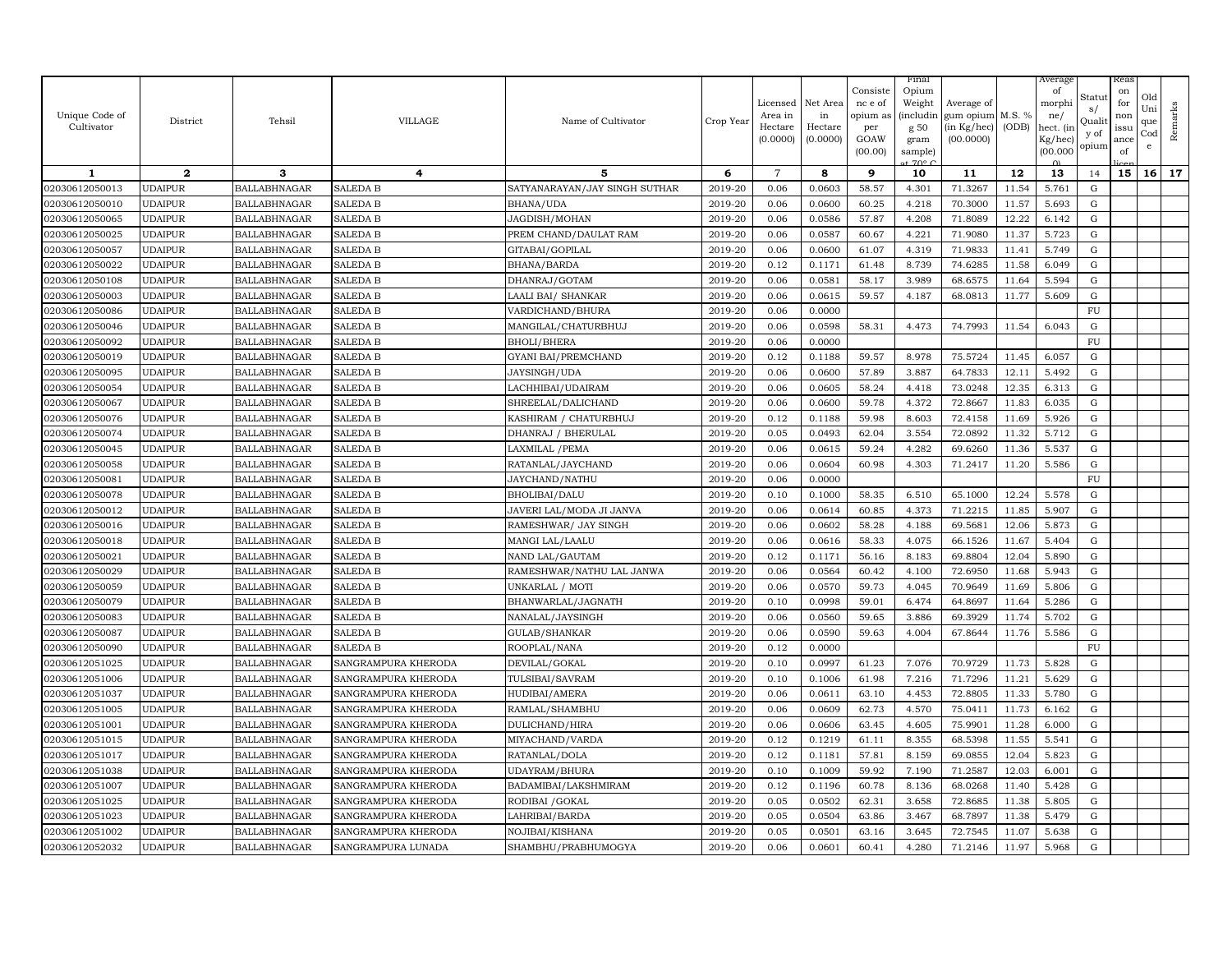| Unique Code of<br>Cultivator | District       | Tehsil              | VILLAGE              | Name of Cultivator        | Crop Year | Licensed<br>Area in<br>Hectare<br>(0.0000) | Net Area<br>in<br>Hectare<br>(0.0000) | Consiste<br>nc e of<br>opium as<br>per<br>GOAW<br>(00.00) | Final<br>Opium<br>Weight<br><i>(includin</i><br>g 50<br>gram<br>sample]<br>$70^\circ$ | Average of<br>gum opium M.S. %<br>(in Kg/hec)<br>(00.0000) | (ODB) | <del>l</del> verag<br>of<br>morphi<br>ne/<br>hect. (in<br>Kg/hec)<br>(00.000) | Statu<br>s/<br>Quali<br>y of<br>opium | on<br>for<br>isst<br>ance<br>of | blG<br>Uni<br>que | Remarks |
|------------------------------|----------------|---------------------|----------------------|---------------------------|-----------|--------------------------------------------|---------------------------------------|-----------------------------------------------------------|---------------------------------------------------------------------------------------|------------------------------------------------------------|-------|-------------------------------------------------------------------------------|---------------------------------------|---------------------------------|-------------------|---------|
|                              | $\overline{2}$ | з                   | 4                    | 5                         | 6         | $\overline{7}$                             | 8                                     | 9                                                         | 10                                                                                    | 11                                                         | 12    | 13                                                                            | 14                                    | 15                              | 16                | 17      |
| 02030612052008               | <b>UDAIPUR</b> | <b>BALLABHNAGAR</b> | SANGRAMPURA LUNADA   | NARAYAN/JAICHANDGAYRI     | 2019-20   | 0.06                                       | 0.0598                                | 60.90                                                     | 4.472                                                                                 | 74.7826                                                    | 12.20 | 6.386                                                                         | G                                     |                                 |                   |         |
| 02030612052009               | <b>UDAIPUR</b> | <b>BALLABHNAGAR</b> | SANGRAMPURA LUNADA   | VARDIBAI/SATYNARAYAN      | 2019-20   | 0.10                                       | 0.1000                                | 59.90                                                     | 7.017                                                                                 | 70.1700                                                    | 12.12 | 5.953                                                                         | G                                     |                                 |                   |         |
| 02030612052012               | <b>UDAIPUR</b> | <b>BALLABHNAGAR</b> | SANGRAMPURA LUNADA   | NANURAM/CHATRA            | 2019-20   | 0.06                                       | 0.0583                                | 60.80                                                     | 4.464                                                                                 | 76.5695                                                    | 11.68 | 6.261                                                                         | G                                     |                                 |                   |         |
| 02030612052015               | <b>UDAIPUR</b> | <b>BALLABHNAGAR</b> | SANGRAMPURA LUNADA   | BHANWARLAL/BALU           | 2019-20   | 0.10                                       | 0.0995                                | 55.05                                                     | 6.126                                                                                 | 61.5678                                                    | 12.24 | 5.275                                                                         | ${\rm G}$                             |                                 |                   |         |
| 02030612052016               | <b>UDAIPUR</b> | <b>BALLABHNAGAR</b> | SANGRAMPURA LUNADA   | SUKHLAL/NARAYAN           | 2019-20   | 0.06                                       | 0.0595                                | 57.99                                                     | 3.902                                                                                 | 65.5798                                                    | 11.98 | 5.499                                                                         | G                                     |                                 |                   |         |
| 02030612052019               | UDAIPUR        | BALLABHNAGAR        | SANGRAMPURA LUNADA   | CHAMPALAL/PANNA           | 2019-20   | 0.06                                       | 0.0590                                | 59.31                                                     | 4.058                                                                                 | 68.7797                                                    | 11.60 | 5.586                                                                         | G                                     |                                 |                   |         |
| 02030612052022               | <b>UDAIPUR</b> | <b>BALLABHNAGAR</b> | SANGRAMPURA LUNADA   | SHAMBHUDAS/GOPALDAS       | 2019-20   | 0.06                                       | 0.0594                                | 58.40                                                     | 4.013                                                                                 | 67.5589                                                    | 12.52 | 5.921                                                                         | ${\rm G}$                             |                                 |                   |         |
| 02030612052043               | UDAIPUR        | <b>BALLABHNAGAR</b> | SANGRAMPURA LUNADA   | SITABAI/MAGNA             | 2019-20   | 0.06                                       | 0.0000                                |                                                           |                                                                                       |                                                            |       |                                                                               | ${\rm FU}$                            |                                 |                   |         |
| 02030612052029               | <b>UDAIPUR</b> | <b>BALLABHNAGAR</b> | SANGRAMPURA LUNADA   | BHANWARSINGH/AMARSINGH    | 2019-20   | 0.06                                       | 0.0593                                | 58.75                                                     | 3.970                                                                                 | 66.9477                                                    | 12.05 | 5.647                                                                         | ${\rm G}$                             |                                 |                   |         |
| 02030612052049               | <b>UDAIPUR</b> | <b>BALLABHNAGAR</b> | SANGRAMPURA LUNADA   | GENDKUNWAR/GOVINDSINGH    | 2019-20   | 0.06                                       | 0.0600                                | 60.19                                                     | 4.110                                                                                 | 68.5000                                                    | 11.85 | 5.682                                                                         | G                                     |                                 |                   |         |
| 02030612052021               | <b>UDAIPUR</b> | <b>BALLABHNAGAR</b> | SANGRAMPURA LUNADA   | PARTAPIBAI/UDA            | 2019-20   | 0.06                                       | 0.0590                                | 60.38                                                     | 4.321                                                                                 | 73.2373                                                    | 11.68 | 5.989                                                                         | G                                     |                                 |                   |         |
| 02030612052039               | <b>UDAIPUR</b> | <b>BALLABHNAGAR</b> | SANGRAMPURA LUNADA   | DEVILAL/NARAYAN           | 2019-20   | 0.10                                       | 0.1000                                | 59.33                                                     | 6.798                                                                                 | 67.9800                                                    | 11.56 | 5.501                                                                         | ${\rm G}$                             |                                 |                   |         |
| 02030612052048               | UDAIPUR        | <b>BALLABHNAGAR</b> | SANGRAMPURA LUNADA   | GITABAI/KALU              | 2019-20   | 0.12                                       | 0.1200                                | 60.42                                                     | 8.459                                                                                 | 70.4917                                                    | 11.85 | 5.847                                                                         | ${\rm G}$                             |                                 |                   |         |
| 02030612052023               | UDAIPUR        | <b>BALLABHNAGAR</b> | SANGRAMPURA LUNADA   | MANGILAL/CHENA            | 2019-20   | 0.10                                       | 0.1000                                | 62.58                                                     | 7.197                                                                                 | 71.9700                                                    | 11.65 | 5.869                                                                         | G                                     |                                 |                   |         |
| 02030612052013               | UDAIPUR        | <b>BALLABHNAGAR</b> | SANGRAMPURA LUNADA   | RAMLAL/CHENA              | 2019-20   | 0.06                                       | 0.0601                                | 60.46                                                     | 4.103                                                                                 | 68.2696                                                    | 12.22 | 5.839                                                                         | ${\rm G}$                             |                                 |                   |         |
| 02030612052014               | <b>UDAIPUR</b> | <b>BALLABHNAGAR</b> | SANGRAMPURA LUNADA   | BAGDIRAM/ONKAR            | 2019-20   | 0.06                                       | 0.0584                                | 59.08                                                     | 4.245                                                                                 | 72.6884                                                    | 12.68 | 6.452                                                                         | ${\rm G}$                             |                                 |                   |         |
| 02030612052041               | <b>UDAIPUR</b> | <b>BALLABHNAGAR</b> | SANGRAMPURA LUNADA   | GITABAI/CHUNNILAL         | 2019-20   | 0.10                                       | 0.1010                                | 59.18                                                     | 6.620                                                                                 | 65.5446                                                    | 11.93 | 5.473                                                                         | $\mathbf G$                           |                                 |                   |         |
| 02030612052006               | <b>UDAIPUR</b> | <b>BALLABHNAGAR</b> | SANGRAMPURA LUNADA   | LALIBAI / PARTHA          | 2019-20   | 0.05                                       | 0.0501                                | 60.30                                                     | 3.497                                                                                 | 69.8004                                                    | 12.75 | 6.230                                                                         | G                                     |                                 |                   |         |
| 02030612052058               | <b>UDAIPUR</b> | <b>BALLABHNAGAR</b> | SANGRAMPURA LUNADA   | KAVNRIBAI/CHUNNILAL       | 2019-20   | 0.06                                       | 0.0586                                | 60.02                                                     | 4.399                                                                                 | 75.0683                                                    | 12.25 | 6.437                                                                         | $\mathbf G$                           |                                 |                   |         |
| 02030612052035               | <b>UDAIPUR</b> | <b>BALLABHNAGAR</b> | SANGRAMPURA LUNADA   | KALU/HANSHRAJ             | 2019-20   | 0.06                                       | 0.0608                                | 59.74                                                     | 4.259                                                                                 | 70.0493                                                    | 11.83 | 5.800                                                                         | $\mathbf G$                           |                                 |                   |         |
| 02030612052050               | UDAIPUR        | BALLABHNAGAR        | SANGRAMPURA LUNADA   | RAMJI/KAJOD               | 2019-20   | 0.06                                       | 0.0609                                | 62.40                                                     | 4.537                                                                                 | 74.4992                                                    | 11.83 | 6.170                                                                         | G                                     |                                 |                   |         |
| 02030612052020               | <b>UDAIPUR</b> | <b>BALLABHNAGAR</b> | SANGRAMPURA LUNADA   | NAND DAS/LALDAS           | 2019-20   | 0.06                                       | 0.0600                                | 58.06                                                     | 3.965                                                                                 | 66.0833                                                    | 12.78 | 5.911                                                                         | G                                     |                                 |                   |         |
| 02030612052040               | UDAIPUR        | <b>BALLABHNAGAR</b> | SANGRAMPURA LUNADA   | PARTAPI/MOTI              | 2019-20   | 0.10                                       | 0.1000                                | 60.72                                                     | 7.052                                                                                 | 70.5200                                                    | 12.55 | 6.195                                                                         | G                                     |                                 |                   |         |
| 02030612052001               | <b>UDAIPUR</b> | <b>BALLABHNAGAR</b> | SANGRAMPURA LUNADA   | NARAYAN/KISANA            | 2019-20   | 0.06                                       | 0.0606                                | 60.46                                                     | 4.327                                                                                 | 71.4026                                                    | 12.24 | 6.118                                                                         | ${\rm G}$                             |                                 |                   |         |
| 02030612052011               | <b>UDAIPUR</b> | <b>BALLABHNAGAR</b> | SANGRAMPURA LUNADA   | DALLIBAI/GAMERA           | 2019-20   | 0.06                                       | 0.0588                                | 61.27                                                     | 4.053                                                                                 | 68.9286                                                    | 11.83 | 5.707                                                                         | ${\rm G}$                             |                                 |                   |         |
| 02030612052017               | <b>UDAIPUR</b> | <b>BALLABHNAGAR</b> | SANGRAMPURA LUNADA   | KANKUBAI/MAGNIRAM         | 2019-20   | 0.10                                       | 0.1026                                | 59.79                                                     | 7.089                                                                                 | 69.0936                                                    | 11.57 | 5.596                                                                         | G                                     |                                 |                   |         |
| 02030612052047               | <b>UDAIPUR</b> | <b>BALLABHNAGAR</b> | SANGRAMPURA LUNADA   | GULABIBAI / DALU          | 2019-20   | 0.10                                       | 0.1028                                | 57.99                                                     | 6.669                                                                                 | 64.8735                                                    | 12.17 | 5.526                                                                         | ${\rm G}$                             |                                 |                   |         |
| 02030612052025               | <b>UDAIPUR</b> | <b>BALLABHNAGAR</b> | SANGRAMPURA LUNADA   | RUKMANI/SHANKARLAL        | 2019-20   | 0.10                                       | 0.0983                                | 60.47                                                     | 7.058                                                                                 | 71.8006                                                    | 11.64 | 5.850                                                                         | ${\rm G}$                             |                                 |                   |         |
| 02030612052038               | UDAIPUR        | <b>BALLABHNAGAR</b> | SANGRAMPURA LUNADA   | RUKMANIBAI/HAMERA         | 2019-20   | 0.06                                       | 0.0591                                | 61.68                                                     | 4.406                                                                                 | 74.5516                                                    | 11.62 | 6.064                                                                         | G                                     |                                 |                   |         |
| 02030612052004               | <b>UDAIPUR</b> | <b>BALLABHNAGAR</b> | SANGRAMPURA LUNADA   | RAJUBAI/NARAYAN           | 2019-20   | 0.10                                       | 0.0990                                | 60.17                                                     | 6.885                                                                                 | 69.5455                                                    | 12.05 | 5.866                                                                         | $\mathbf G$                           |                                 |                   |         |
| 02030612052033               | <b>UDAIPUR</b> | <b>BALLABHNAGAR</b> | SANGRAMPURA LUNADA   | KALKI/HIRALAL             | 2019-20   | 0.06                                       | 0.0592                                | 59.88                                                     | 3.978                                                                                 | 67.1959                                                    | 12.34 | 5.804                                                                         | ${\rm G}$                             |                                 |                   |         |
| 02030612052052               | UDAIPUR        | <b>BALLABHNAGAR</b> | SANGRAMPURA LUNADA   | BARDA/BHERA               | 2019-20   | 0.12                                       | 0.1202                                | 59.21                                                     | 8.721                                                                                 | 72.5541                                                    | 11.99 | 6.089                                                                         | ${\rm G}$                             |                                 |                   |         |
| 02030612052046               | UDAIPUR        | <b>BALLABHNAGAR</b> | SANGRAMPURA LUNADA   | <b>GEHARILAL/PANNA</b>    | 2019-20   | 0.12                                       | 0.1144                                | 57.51                                                     | 7.805                                                                                 | 68.2255                                                    | 12.64 | 6.037                                                                         | $\mathbf G$                           |                                 |                   |         |
| 02030612052026               | <b>UDAIPUR</b> | <b>BALLABHNAGAR</b> | SANGRAMPURA LUNADA   | UDAKIBAI/CHATRA           | 2019-20   | 0.10                                       | 0.0979                                | 60.68                                                     | 7.264                                                                                 | 74.1982                                                    | 11.83 | 6.145                                                                         | G                                     |                                 |                   |         |
| 02030612052062               | <b>UDAIPUR</b> | <b>BALLABHNAGAR</b> | SANGRAMPURA LUNADA   | PANNA/DUNGA               | 2019-20   | 0.06                                       | 0.0606                                | 57.92                                                     | 4.005                                                                                 | 66.0891                                                    | 11.86 | 5.486                                                                         | $\mathbf G$                           |                                 |                   |         |
| 02030612052018               | <b>UDAIPUR</b> | <b>BALLABHNAGAR</b> | SANGRAMPURA LUNADA   | NAKSHATRADAS / NANDDAS    | 2019-20   | 0.06                                       | 0.0580                                | 58.53                                                     | 4.298                                                                                 | 74.1034                                                    | 12.34 | 6.401                                                                         | $\mathbf G$                           |                                 |                   |         |
| 02030612052042               | UDAIPUR        | BALLABHNAGAR        | SANGRAMPURA LUNADA   | BABRU/CHATARBHUJ          | 2019-20   | 0.05                                       | 0.0489                                | 58.66                                                     | 3.193                                                                                 | 65.2965                                                    | 11.92 | 5.448                                                                         | G                                     |                                 |                   |         |
| 02030612052044               | <b>UDAIPUR</b> | <b>BALLABHNAGAR</b> | SANGRAMPURA LUNADA   | MEERA / HARIRAM           | 2019-20   | 0.05                                       | 0.0500                                | 64.37                                                     | 4.322                                                                                 | 86.4400                                                    | 11.36 | 6.874                                                                         | G                                     |                                 |                   |         |
| 02030612053013               | <b>UDAIPUR</b> | <b>BALLABHNAGAR</b> | SARANGPURA JATO KA A | CHAMPALAL/KANNA @ KISHANA | 2019-20   | 0.06                                       | 0.0593                                | 57.81                                                     | 3.997                                                                                 | 67.4030                                                    | 9.93  | 4.685                                                                         | G                                     |                                 |                   |         |
| 02030612053026               | <b>UDAIPUR</b> | <b>BALLABHNAGAR</b> | SARANGPURA JATO KA A | DALPATSINGH/LAXMANSINGH   | 2019-20   | 0.06                                       | 0.0601                                | 63.67                                                     | 4.421                                                                                 | 73.5607                                                    | 10.22 | 5.262                                                                         | ${\rm G}$                             |                                 |                   |         |
| 02030612053029               | <b>UDAIPUR</b> | <b>BALLABHNAGAR</b> | SARANGPURA JATO KA A | CHAMPALAL/KISHANA         | 2019-20   | 0.10                                       | 0.0995                                | 56.39                                                     | 6.565                                                                                 | 65.9799                                                    | 12.32 | 5.690                                                                         | ${\rm G}$                             |                                 |                   |         |
| 02030612053035               | UDAIPUR        | <b>BALLABHNAGAR</b> | SARANGPURA JATO KA A | SAVRAM/DEVJIKUMHAR        | 2019-20   | 0.06                                       | 0.0591                                | 59.93                                                     | 3.758                                                                                 | 63.5871                                                    | 10.96 | 4.879                                                                         | G                                     |                                 |                   |         |
| 02030612053073               | <b>UDAIPUR</b> | <b>BALLABHNAGAR</b> | SARANGPURA JATO KA A | ONKAR/KANA                | 2019-20   | 0.06                                       | 0.0596                                | 54.60                                                     | 3.838                                                                                 | 64.3960                                                    | 11.17 | 5.035                                                                         | ${\rm G}$                             |                                 |                   |         |
| 02030612053117               | <b>UDAIPUR</b> | <b>BALLABHNAGAR</b> | SARANGPURA JATO KA A | SAWARAM/PARTHA            | 2019-20   | 0.10                                       | 0.0994                                | 53.04                                                     | 6.319                                                                                 | 63.5714                                                    | 13.56 | 6.035                                                                         | ${\rm G}$                             |                                 |                   |         |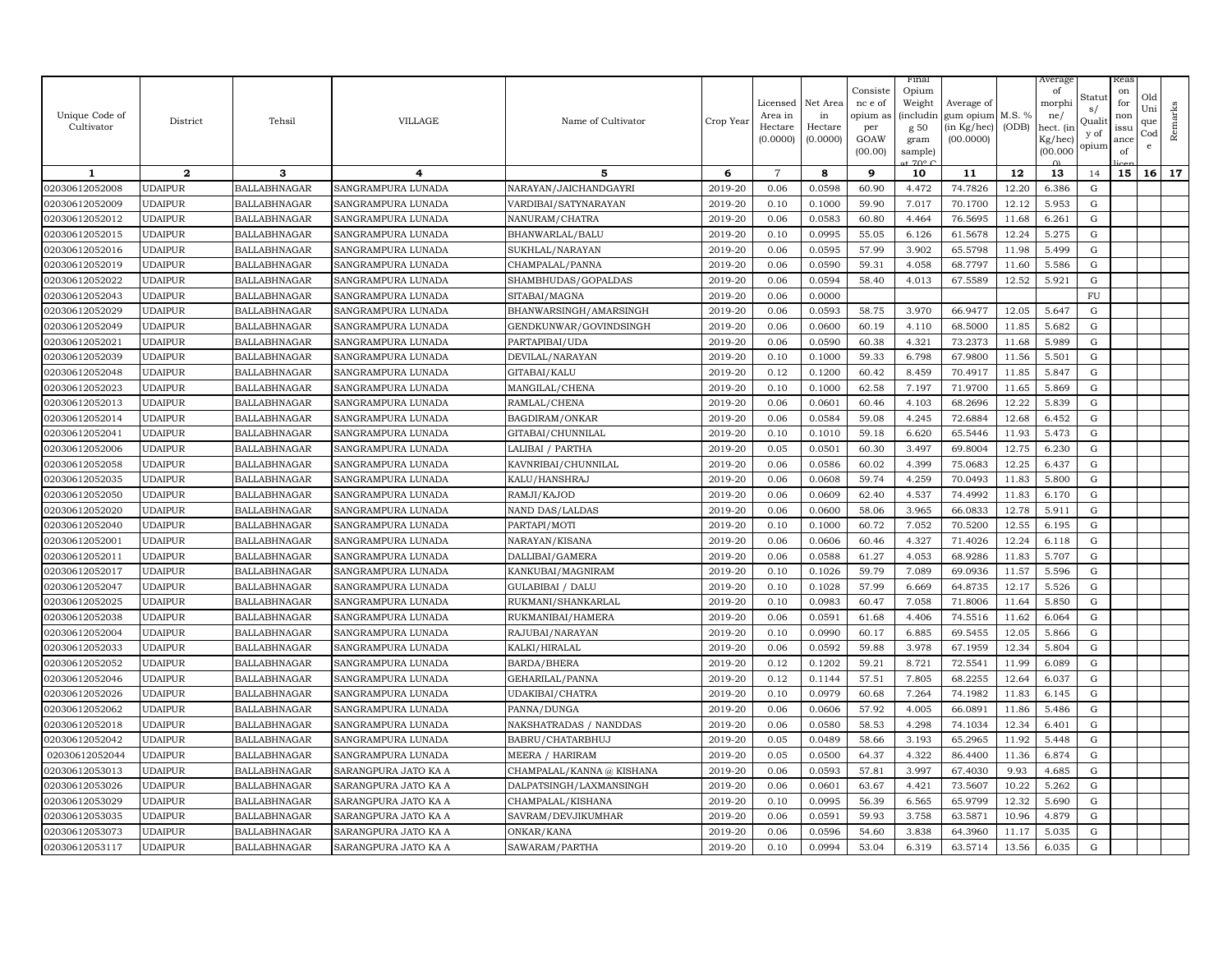| Unique Code of<br>Cultivator | District       | Tehsil              | VILLAGE              | Name of Cultivator      | Crop Year | Licensed<br>Area in<br>Hectare<br>(0.0000) | Net Area<br>in<br>Hectare<br>(0.0000) | Consiste<br>nc e of<br>opium as<br>per<br>GOAW<br>(00.00) | Final<br>Opium<br>Weight<br><i>(includir)</i><br>g 50<br>gram<br>sample)<br>70° | Average of<br>gum opium<br>(in Kg/hec)<br>(00.0000) | M.S. %<br>(ODB) | Averag<br>of<br>morphi<br>ne/<br>hect. (in<br>$Kg/$ hec<br>(00.000) | Statu<br>s/<br>Quali<br>y of<br>opium | on<br>for<br>isst<br>ance<br>of | blG<br>Uni<br>que | Remarks |
|------------------------------|----------------|---------------------|----------------------|-------------------------|-----------|--------------------------------------------|---------------------------------------|-----------------------------------------------------------|---------------------------------------------------------------------------------|-----------------------------------------------------|-----------------|---------------------------------------------------------------------|---------------------------------------|---------------------------------|-------------------|---------|
| 1                            | $\overline{2}$ | з                   | 4                    | 5                       | 6         | $\overline{7}$                             | 8                                     | 9                                                         | 10                                                                              | 11                                                  | 12              | 13                                                                  | 14                                    | 15                              | 16 <sup>1</sup>   | 17      |
| 02030612053106               | <b>UDAIPUR</b> | <b>BALLABHNAGAR</b> | SARANGPURA JATO KA A | GANGARAM/RAMA           | 2019-20   | 0.06                                       | 0.0610                                | 54.80                                                     | 4.290                                                                           | 70.3279                                             | 11.77           | 5.794                                                               | $\mathbf G$                           |                                 |                   |         |
| 02030612053002               | <b>UDAIPUR</b> | BALLABHNAGAR        | SARANGPURA JATO KA A | ONKARLAL/KALU           | 2019-20   | 0.06                                       | 0.0607                                | 56.35                                                     | 4.106                                                                           | 67.6442                                             | 11.02           | 5.217                                                               | G                                     |                                 |                   |         |
| 02030612053003               | <b>UDAIPUR</b> | BALLABHNAGAR        | SARANGPURA JATO KA A | NARAYANLAL/ONKAR        | 2019-20   | 0.06                                       | 0.0592                                | 55.73                                                     | 3.997                                                                           | 67.5169                                             | 9.58            | 4.527                                                               | G                                     |                                 |                   |         |
| 02030612053006               | <b>UDAIPUR</b> | BALLABHNAGAR        | SARANGPURA JATO KA A | SAWAGI BAI / UDAILAL    | 2019-20   | 0.06                                       | 0.0613                                | 58.40                                                     | 4.096                                                                           | 66.8189                                             | 11.44           | 5.351                                                               | G                                     |                                 |                   |         |
| 02030612053016               | <b>UDAIPUR</b> | BALLABHNAGAR        | SARANGPURA JATO KA A | CHOGALAL/LAKSHMIRAM     | 2019-20   | 0.06                                       | 0.0599                                | 56.60                                                     | 4.116                                                                           | 68.7145                                             | 10.81           | 5.199                                                               | ${\rm G}$                             |                                 |                   |         |
| 02030612053040               | <b>UDAIPUR</b> | BALLABHNAGAR        | SARANGPURA JATO KA A | PEMA/NARAYAN            | 2019-20   | 0.10                                       | 0.1007                                | 57.57                                                     | 6.974                                                                           | 69.2552                                             | 11.26           | 5.459                                                               | G                                     |                                 |                   |         |
| 02030612053041               | <b>UDAIPUR</b> | <b>BALLABHNAGAR</b> | SARANGPURA JATO KA A | KELA/NARAYAN            | 2019-20   | 0.06                                       | 0.0611                                | 48.66                                                     | 3.775                                                                           | 61.7840                                             | 9.80            | 4.238                                                               | ${\rm G}$                             |                                 |                   |         |
| 02030612053043               | <b>UDAIPUR</b> | BALLABHNAGAR        | SARANGPURA JATO KA A | SAVRAM/GOKAL            | 2019-20   | 0.06                                       | 0.0600                                | 57.48                                                     | 4.303                                                                           | 71.7167                                             | 11.48           | 5.763                                                               | G                                     |                                 |                   |         |
| 02030612053044               | <b>UDAIPUR</b> | BALLABHNAGAR        | SARANGPURA JATO KA A | HARLAL/PEMA             | 2019-20   | 0.06                                       | 0.0599                                | 56.84                                                     | 3.938                                                                           | 65.7429                                             | 12.09           | 5.564                                                               | ${\rm G}$                             |                                 |                   |         |
| 02030612053033               | <b>UDAIPUR</b> | BALLABHNAGAR        | SARANGPURA JATO KA A | DHAPU BAI / PRABHULAL   | 2019-20   | 0.06                                       | 0.0620                                | 55.41                                                     | 4.069                                                                           | 65.6290                                             | 10.40           | 4.777                                                               | ${\rm G}$                             |                                 |                   |         |
| 02030612053023               | <b>UDAIPUR</b> | BALLABHNAGAR        | SARANGPURA JATO KA A | <b>UDAIRAM/BHERAJAT</b> | 2019-20   | 0.10                                       | 0.1011                                | 56.86                                                     | 6.108                                                                           | 60.4154                                             | 10.17           | 4.301                                                               | ${\rm G}$                             |                                 |                   |         |
| 02030612053021               | <b>UDAIPUR</b> | BALLABHNAGAR        | SARANGPURA JATO KA A | NATHULAL/TARACHAND      | 2019-20   | 0.06                                       | 0.0599                                | 58.93                                                     | 4.260                                                                           | 71.1185                                             | 12.00           | 5.974                                                               | G                                     |                                 |                   |         |
| 02030612053009               | <b>UDAIPUR</b> | BALLABHNAGAR        | SARANGPURA JATO KA A | <b>BHAGWAN/BHANA</b>    | 2019-20   | 0.06                                       | 0.0614                                | 59.50                                                     | 4.361                                                                           | 71.0261                                             | 11.38           | 5.657                                                               | ${\rm G}$                             |                                 |                   |         |
| 02030612053001               | <b>UDAIPUR</b> | BALLABHNAGAR        | SARANGPURA JATO KA A | HAZARILAL/VEERMAN       | 2019-20   | 0.10                                       | 0.0981                                | 60.09                                                     | 6.816                                                                           | 69.4801                                             | 11.20           | 5.447                                                               | ${\rm G}$                             |                                 |                   |         |
| 02030612053110               | <b>UDAIPUR</b> | BALLABHNAGAR        | SARANGPURA JATO KA A | PRATAP/BHANA            | 2019-20   | 0.06                                       | 0.0599                                | 59.00                                                     | 4.122                                                                           | 68.8147                                             | 10.97           | 5.284                                                               | ${\rm G}$                             |                                 |                   |         |
| 02030612053086               | <b>UDAIPUR</b> | BALLABHNAGAR        | SARANGPURA JATO KA A | ONKAR/NANA              | 2019-20   | 0.06                                       | 0.0593                                | 52.90                                                     | 3.786                                                                           | 63.8449                                             | 11.85           | 5.296                                                               | ${\rm G}$                             |                                 |                   |         |
| 02030612053094               | <b>UDAIPUR</b> | <b>BALLABHNAGAR</b> | SARANGPURA JATO KA A | VIJAYSINGH/PRATAPSINGH  | 2019-20   | 0.06                                       | 0.0622                                | 57.03                                                     | 4.122                                                                           | 66.2701                                             | 11.40           | 5.289                                                               | ${\rm G}$                             |                                 |                   |         |
| 02030612053096               | <b>UDAIPUR</b> | <b>BALLABHNAGAR</b> | SARANGPURA JATO KA A | BHONIRAM/SHAWALAL       | 2019-20   | 0.06                                       | 0.0606                                | 55.53                                                     | 4.038                                                                           | 66.6337                                             | 10.52           | 4.907                                                               | $\mathbf G$                           |                                 |                   |         |
| 02030612053097               | <b>UDAIPUR</b> | BALLABHNAGAR        | SARANGPURA JATO KA A | GHASI/RAMA              | 2019-20   | 0.06                                       | 0.0600                                | 60.60                                                     | 4.216                                                                           | 70.2667                                             | 11.90           | 5.853                                                               | G                                     |                                 |                   |         |
| 02030612053098               | <b>UDAIPUR</b> | BALLABHNAGAR        | SARANGPURA JATO KA A | MOHANIBAI/DAYARAM       | 2019-20   | 0.06                                       | 0.0598                                | 57.26                                                     | 4.164                                                                           | 69.6321                                             | 11.16           | 5.439                                                               | G                                     |                                 |                   |         |
| 02030612053103               | <b>UDAIPUR</b> | BALLABHNAGAR        | SARANGPURA JATO KA A | JAMKUBAI/CHAMPALAL      | 2019-20   | 0.10                                       | 0.0985                                | 53.24                                                     | 6.031                                                                           | 61.2284                                             | 11.65           | 4.993                                                               | ${\rm G}$                             |                                 |                   |         |
| 02030612053114               | <b>UDAIPUR</b> | BALLABHNAGAR        | SARANGPURA JATO KA A | UMMEDKUNWAR/SAJJANSINGH | 2019-20   | 0.06                                       | 0.0600                                | 55.52                                                     | 3.926                                                                           | 65.4333                                             | 11.06           | 5.066                                                               | ${\rm G}$                             |                                 |                   |         |
| 02030612053116               | <b>UDAIPUR</b> | BALLABHNAGAR        | SARANGPURA JATO KA A | DAYARAM/KALU            | 2019-20   | 0.10                                       | 0.1000                                | 55.74                                                     | 7.119                                                                           | 71.1900                                             | 9.44            | 4.704                                                               | G                                     |                                 |                   |         |
| 02030612053092               | <b>UDAIPUR</b> | BALLABHNAGAR        | SARANGPURA JATO KA A | BABRU/KALU MEGHAWAL     | 2019-20   | 0.06                                       | 0.0578                                | 60.83                                                     | 4.058                                                                           | 70.2076                                             | 9.88            | 4.856                                                               | ${\rm G}$                             |                                 |                   |         |
| 02030612053112               | <b>UDAIPUR</b> | BALLABHNAGAR        | SARANGPURA JATO KA A | UDAYLAL/NARAYAN         | 2019-20   | 0.06                                       | 0.0606                                | 54.41                                                     | 3.886                                                                           | 64.1254                                             | 10.57           | 4.745                                                               | G                                     |                                 |                   |         |
| 02030612053115               | <b>UDAIPUR</b> | BALLABHNAGAR        | SARANGPURA JATO KA A | BHERULAL/UDA            | 2019-20   | 0.06                                       | 0.0588                                | 56.14                                                     | 3.930                                                                           | 66.8367                                             | 10.97           | 5.132                                                               | ${\rm G}$                             |                                 |                   |         |
| 02030612053010               | <b>UDAIPUR</b> | BALLABHNAGAR        | SARANGPURA JATO KA A | LACHIRAM/PARTHAGAYARI   | 2019-20   | 0.06                                       | 0.0600                                | 58.52                                                     | 3.745                                                                           | 62.4167                                             | 10.56           | 4.614                                                               | G                                     |                                 |                   |         |
| 02030612053024               | UDAIPUR        | BALLABHNAGAR        | SARANGPURA JATO KA A | ONKAR / CHAGANLAL       | 2019-20   | 0.10                                       | 0.1017                                | 53.40                                                     | 6.843                                                                           | 67.2861                                             | 11.72           | 5.520                                                               | ${\rm G}$                             |                                 |                   |         |
| 02030612053055               | <b>UDAIPUR</b> | BALLABHNAGAR        | SARANGPURA JATO KA A | HIRALAL/VEERBHAN        | 2019-20   | 0.06                                       | 0.0590                                | 59.71                                                     | 4.001                                                                           | 67.8136                                             | 11.19           | 5.311                                                               | G                                     |                                 |                   |         |
| 02030612053057               | <b>UDAIPUR</b> | BALLABHNAGAR        | SARANGPURA JATO KA A | LAHARIBAI/MATHARA       | 2019-20   | 0.10                                       | 0.1004                                | 57.49                                                     | 7.104                                                                           | 70.7570                                             | 9.67            | 4.790                                                               | ${\rm G}$                             |                                 |                   |         |
| 02030612053064               | <b>UDAIPUR</b> | BALLABHNAGAR        | SARANGPURA JATO KA A | LAKHMICHAND/SHANKAR     | 2019-20   | 0.10                                       | 0.0980                                | 52.68                                                     | 6.118                                                                           | 62.4286                                             | 12.24           | 5.349                                                               | $\mathbf G$                           |                                 |                   |         |
| 02030612053068               | <b>UDAIPUR</b> | BALLABHNAGAR        | SARANGPURA JATO KA A | <b>BHERULAL/MOTI</b>    | 2019-20   | 0.06                                       | 0.0600                                | 51.10                                                     | 3.570                                                                           | 59.5000                                             | 12.90           | 5.372                                                               | ${\rm G}$                             |                                 |                   |         |
| 02030612053078               | <b>UDAIPUR</b> | BALLABHNAGAR        | SARANGPURA JATO KA A | RAMLAL/MOTI             | 2019-20   | 0.06                                       | 0.0603                                | 59.07                                                     | 4.093                                                                           | 67.8773                                             | 11.04           | 5.245                                                               | ${\rm G}$                             |                                 |                   |         |
| 02030612053118               | <b>UDAIPUR</b> | <b>BALLABHNAGAR</b> | SARANGPURA JATO KA A | BHERULAL/SAWLAL         | 2019-20   | 0.06                                       | 0.0609                                | 55.35                                                     | 3.764                                                                           | 61.8062                                             | 11.27           | 4.876                                                               | ${\rm G}$                             |                                 |                   |         |
| 02030612053095               | <b>UDAIPUR</b> | BALLABHNAGAR        | SARANGPURA JATO KA A | SHANKAR / LALU          | 2019-20   | 0.05                                       | 0.0495                                | 62.69                                                     | 3.743                                                                           | 75.6162                                             | 10.91           | 5.776                                                               | G                                     |                                 |                   |         |
| 02030612053027               | UDAIPUR        | BALLABHNAGAR        | SARANGPURA JATO KA A | SHANKAR / KALU          | 2019-20   | 0.05                                       | 0.0464                                | 58.85                                                     | 3.430                                                                           | 73.9224                                             | 9.79            | 5.066                                                               | G                                     |                                 |                   |         |
| 02030612053037               | UDAIPUR        | <b>BALLABHNAGAR</b> | SARANGPURA JATO KA A | HANSRAJ / MANNA         | 2019-20   | 0.05                                       | 0.0503                                | 56.96                                                     | 3.540                                                                           | 70.3777                                             | 10.15           | 5.000                                                               | G                                     |                                 |                   |         |
| 02030612053075               | <b>UDAIPUR</b> | BALLABHNAGAR        | SARANGPURA JATO KA A | PRAKASH / NATHU         | 2019-20   | 0.05                                       | 0.0486                                | 57.09                                                     | 3.474                                                                           | 71.4815                                             | 11.18           | 5.595                                                               | ${\rm G}$                             |                                 |                   |         |
| 02030612053090               | <b>UDAIPUR</b> | BALLABHNAGAR        | SARANGPURA JATO KA B | RAMCHANDRA/BHERA        | 2019-20   | 0.12                                       | 0.1203                                | 55.23                                                     | 7.843                                                                           | 65.1953                                             | 9.80            | 4.472                                                               | ${\rm G}$                             |                                 |                   |         |
| 02030612053004               | <b>UDAIPUR</b> | BALLABHNAGAR        | SARANGPURA JATO KA B | RATANLAL/NARAYAN        | 2019-20   | 0.10                                       | 0.1009                                | 61.71                                                     | 7.361                                                                           | 72.9534                                             | 11.57           | 5.909                                                               | G                                     |                                 |                   |         |
| 02030612053008               | <b>UDAIPUR</b> | <b>BALLABHNAGAR</b> | SARANGPURA JATO KA B | RATANLAL/HEERALAL       | 2019-20   | 0.10                                       | 0.0990                                | 58.77                                                     | 7.103                                                                           | 71.7475                                             | 10.74           | 5.394                                                               | ${\rm G}$                             |                                 |                   |         |
| 02030612053015               | UDAIPUR        | BALLABHNAGAR        | SARANGPURA JATO KA B | SAVRAM/PRATAP           | 2019-20   | 0.06                                       | 0.0616                                | 56.13                                                     | 4.194                                                                           | 68.0844                                             | 11.19           | 5.333                                                               | ${\rm G}$                             |                                 |                   |         |
| 02030612053031               | <b>UDAIPUR</b> | BALLABHNAGAR        | SARANGPURA JATO KA B | ONKAR/BHERAJAT          | 2019-20   | 0.10                                       | 0.1023                                | 53.12                                                     | 6.974                                                                           | 68.1720                                             | 11.45           | 5.464                                                               | ${\rm G}$                             |                                 |                   |         |
| 02030612053005               | <b>UDAIPUR</b> | BALLABHNAGAR        | SARANGPURA JATO KA B | SHANKARLAL/TARACHAND    | 2019-20   | 0.10                                       | 0.1027                                | 52.19                                                     | 6.181                                                                           | 60.1850                                             | 11.29           | 4.756                                                               | ${\rm G}$                             |                                 |                   |         |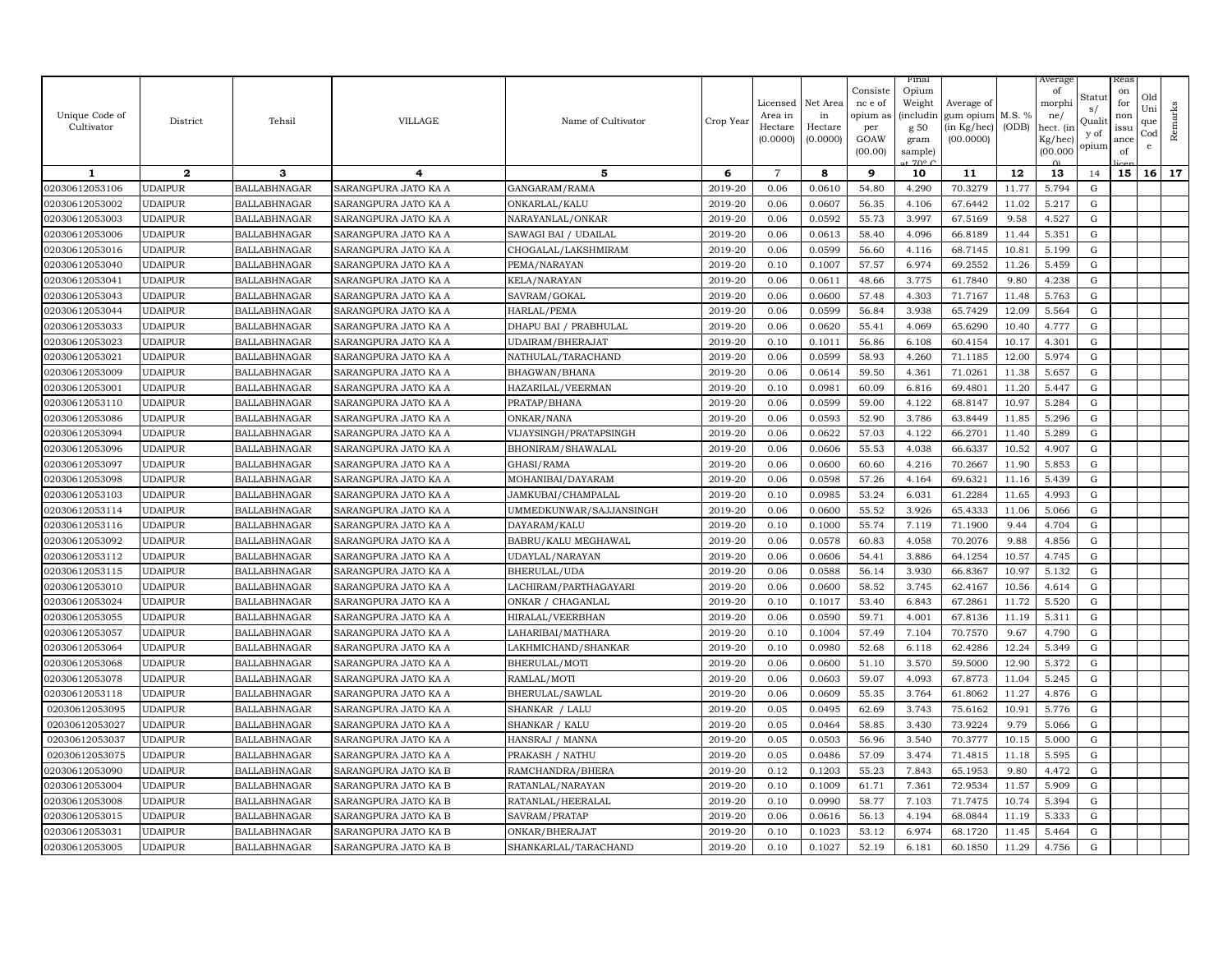| Unique Code of<br>Cultivator | District       | Tehsil              | VILLAGE              | Name of Cultivator      | Crop Year | Licensed<br>Area in<br>Hectare<br>(0.0000) | Net Area<br>in<br>Hectare<br>(0.0000) | Consiste<br>nc e of<br>opium as<br>per<br>GOAW<br>(00.00) | Final<br>Opium<br>Weight<br><i>(includir)</i><br>g 50<br>gram<br>sample)<br>70° | Average of<br>gum opium<br>(in Kg/hec)<br>(00.0000) | M.S. %<br>(ODB) | Averag<br>of<br>morphi<br>ne/<br>hect. (in<br>$Kg/$ hec<br>(00.000) | Statu<br>s/<br>Quali<br>y of<br>opium | on<br>for<br>isst<br>ance<br>of | blG<br>Uni<br>nue | Remarks |
|------------------------------|----------------|---------------------|----------------------|-------------------------|-----------|--------------------------------------------|---------------------------------------|-----------------------------------------------------------|---------------------------------------------------------------------------------|-----------------------------------------------------|-----------------|---------------------------------------------------------------------|---------------------------------------|---------------------------------|-------------------|---------|
| 1                            | $\mathbf{2}$   | з                   | 4                    | 5                       | 6         | $\overline{7}$                             | 8                                     | 9                                                         | 10                                                                              | 11                                                  | 12              | 13                                                                  | 14                                    | 15                              | 16                | 17      |
| 02030612053011               | <b>UDAIPUR</b> | <b>BALLABHNAGAR</b> | SARANGPURA JATO KA B | <b>BHERULAL/KALUJAT</b> | 2019-20   | 0.10                                       | 0.1028                                | 52.97                                                     | 6.160                                                                           | 59.9222                                             | 11.27           | 4.727                                                               | G                                     |                                 |                   |         |
| 02030612053036               | <b>UDAIPUR</b> | BALLABHNAGAR        | SARANGPURA JATO KA B | PUSHKARLAL/NARAYAN      | 2019-20   | 0.12                                       | 0.1211                                | 55.12                                                     | 8.055                                                                           | 66.5153                                             | 12.14           | 5.653                                                               | G                                     |                                 |                   |         |
| 02030612053071               | <b>UDAIPUR</b> | BALLABHNAGAR        | SARANGPURA JATO KA B | BHERULAL / CHAMPALAL    | 2019-20   | 0.06                                       | 0.0588                                | 59.03                                                     | 4.225                                                                           | 71.8537                                             | 9.13            | 4.592                                                               | G                                     |                                 |                   |         |
| 02030612053066               | <b>UDAIPUR</b> | <b>BALLABHNAGAR</b> | SARANGPURA JATO KA B | SOHANIBAI/NARAYANLAL    | 2019-20   | 0.12                                       | 0.1237                                | 55.70                                                     | 8.244                                                                           | 66.6451                                             | 13.63           | 6.358                                                               | ${\rm G}$                             |                                 |                   |         |
| 02030612053042               | <b>UDAIPUR</b> | BALLABHNAGAR        | SARANGPURA JATO KA B | ONKARJI/MOTIGADRI       | 2019-20   | 0.12                                       | 0.1191                                | 57.61                                                     | 7.530                                                                           | 63.2242                                             | 11.70           | 5.178                                                               | G                                     |                                 |                   |         |
| 02030612053087               | <b>UDAIPUR</b> | BALLABHNAGAR        | SARANGPURA JATO KA B | BANSHIDAS/NARAYANDAS    | 2019-20   | 0.06                                       | 0.0607                                | 54.57                                                     | 3.999                                                                           | 65.8814                                             | 11.11           | 5.124                                                               | G                                     |                                 |                   |         |
| 02030612053025               | <b>UDAIPUR</b> | BALLABHNAGAR        | SARANGPURA JATO KA B | RAMLAL/HMERA            | 2019-20   | 0.06                                       | 0.0614                                | 54.42                                                     | 3.918                                                                           | 63.8111                                             | 9.85            | 4.400                                                               | ${\rm G}$                             |                                 |                   |         |
| 02030612053125               | UDAIPUR        | BALLABHNAGAR        | SARANGPURA JATO KA B | BHANWARLAL/MAGANIRAM    | 2019-20   | 0.10                                       | 0.0959                                | 57.60                                                     | 6.715                                                                           | 70.0209                                             | 11.51           | 5.641                                                               | ${\rm G}$                             |                                 |                   |         |
| 02030612053101               | <b>UDAIPUR</b> | BALLABHNAGAR        | SARANGPURA JATO KA B | RATANSINGH/MANOHARSINGH | 2019-20   | 0.06                                       | 0.0599                                | 60.32                                                     | 4.498                                                                           | 75.0918                                             | 9.73            | 5.115                                                               | ${\rm G}$                             |                                 |                   |         |
| 02030612053045               | <b>UDAIPUR</b> | BALLABHNAGAR        | SARANGPURA JATO KA B | RAMLAL/TARACHAND        | 2019-20   | 0.10                                       | 0.0985                                | 54.49                                                     | 6.344                                                                           | 64.4061                                             | 12.53           | 5.649                                                               | G                                     |                                 |                   |         |
| 02030612053051               | <b>UDAIPUR</b> | <b>BALLABHNAGAR</b> | SARANGPURA JATO KA B | SHANTILAL/KISHANA       | 2019-20   | 0.12                                       | 0.1191                                | 59.32                                                     | 8.856                                                                           | 74.3577                                             | 11.31           | 5.887                                                               | ${\rm G}$                             |                                 |                   |         |
| 02030612053084               | <b>UDAIPUR</b> | <b>BALLABHNAGAR</b> | SARANGPURA JATO KA B | CHUNNILAL/PYARA         | 2019-20   | 0.06                                       | 0.0612                                | 60.37                                                     | 4.347                                                                           | 71.0294                                             | 11.11           | 5.523                                                               | ${\rm G}$                             |                                 |                   |         |
| 02030612053120               | <b>UDAIPUR</b> | BALLABHNAGAR        | SARANGPURA JATO KA B | BHAGGA/BHURA            | 2019-20   | 0.06                                       | 0.0593                                | 58.21                                                     | 4.332                                                                           | 73.0523                                             | 9.28            | 4.746                                                               | ${\rm G}$                             |                                 |                   |         |
| 02030612053107               | <b>UDAIPUR</b> | <b>BALLABHNAGAR</b> | SARANGPURA JATO KA B | RATANLAL/UDAILAL        | 2019-20   | 0.06                                       | 0.0600                                | 55.26                                                     | 3.995                                                                           | 66.5833                                             | 11.65           | 5.429                                                               | $\mathbf G$                           |                                 |                   |         |
| 02030612053077               | UDAIPUR        | BALLABHNAGAR        | SARANGPURA JATO KA B | BHAGAWAN/RAMA           | 2019-20   | 0.06                                       | 0.0618                                | 57.67                                                     | 4.136                                                                           | 66.9256                                             | 12.22           | 5.724                                                               | ${\rm G}$                             |                                 |                   |         |
| 02030612053081               | <b>UDAIPUR</b> | BALLABHNAGAR        | SARANGPURA JATO KA B | MAGNIRAM/CHAGAN         | 2019-20   | 0.06                                       | 0.0609                                | 57.65                                                     | 4.200                                                                           | 68.9655                                             | 10.06           | 4.857                                                               | ${\rm G}$                             |                                 |                   |         |
| 02030612053126               | <b>UDAIPUR</b> | BALLABHNAGAR        | SARANGPURA JATO KA B | MANGU/BHERAJIGAYRI      | 2019-20   | 0.06                                       | 0.0592                                | 61.06                                                     | 4.196                                                                           | 70.8784                                             | 11.81           | 5.859                                                               | $\mathbf G$                           |                                 |                   |         |
| 02030612053128               | <b>UDAIPUR</b> | BALLABHNAGAR        | SARANGPURA JATO KA B | KALULAL/BABRU           | 2019-20   | 0.10                                       | 0.1014                                | 59.70                                                     | 7.249                                                                           | 71.4892                                             | 12.45           | 6.231                                                               | $\mathbf G$                           |                                 |                   |         |
| 02030612053123               | <b>UDAIPUR</b> | <b>BALLABHNAGAR</b> | SARANGPURA JATO KA B | UDA/DOLAGADRI           | 2019-20   | 0.12                                       | 0.1202                                | 60.49                                                     | 8.348                                                                           | 69.4509                                             | 11.84           | 5.756                                                               | $\mathbf G$                           |                                 |                   |         |
| 02030612053047               | <b>UDAIPUR</b> | <b>BALLABHNAGAR</b> | SARANGPURA JATO KA B | BABRU/MODAJI            | 2019-20   | 0.12                                       | 0.1121                                | 61.05                                                     | 7.832                                                                           | 69.8662                                             | 11.55           | 5.649                                                               | $\mathbf G$                           |                                 |                   |         |
| 02030612053099               | <b>UDAIPUR</b> | BALLABHNAGAR        | SARANGPURA JATO KA B | KISHOR / GULAB          | 2019-20   | 0.05                                       | 0.0492                                | 60.11                                                     | 3.443                                                                           | 69.9797                                             | 11.98           | 5.869                                                               | G                                     |                                 |                   |         |
| 02030612053056               | <b>UDAIPUR</b> | BALLABHNAGAR        | SARANGPURA JATO KA B | NARAYAN/LALUJATIYA      | 2019-20   | 0.06                                       | 0.0597                                | 49.56                                                     | 3.590                                                                           | 60.1340                                             | 12.81           | 5.392                                                               | G                                     |                                 |                   |         |
| 02030612053085               | UDAIPUR        | BALLABHNAGAR        | SARANGPURA JATO KA B | POKHAR/PYARELAL         | 2019-20   | 0.10                                       | 0.1041                                | 53.04                                                     | 6.009                                                                           | 57.7233                                             | 12.88           | 5.204                                                               | ${\rm G}$                             |                                 |                   |         |
| 02030612053102               | <b>UDAIPUR</b> | BALLABHNAGAR        | SARANGPURA JATO KA B | BHOLIRAM/NARAYAN        | 2019-20   | 0.10                                       | 0.0982                                | 60.12                                                     | 7.068                                                                           | 71.9756                                             | 11.93           | 6.011                                                               | ${\rm G}$                             |                                 |                   |         |
| 02030612053070               | <b>UDAIPUR</b> | BALLABHNAGAR        | SARANGPURA JATO KA B | GOKAL/CHUNA             | 2019-20   | 0.06                                       | 0.0611                                | 58.85                                                     | 4.246                                                                           | 69.4926                                             | 12.23           | 5.949                                                               | ${\rm G}$                             |                                 |                   |         |
| 02030612053124               | <b>UDAIPUR</b> | <b>BALLABHNAGAR</b> | SARANGPURA JATO KA B | GANGABAI/SHIVLAL/RAMA   | 2019-20   | 0.06                                       | 0.0600                                | 60.01                                                     | 4.269                                                                           | 71.1500                                             | 11.86           | 5.907                                                               | ${\rm G}$                             |                                 |                   |         |
| 02030612053018               | <b>UDAIPUR</b> | BALLABHNAGAR        | SARANGPURA JATO KA B | UDAILAL/RATANLAL        | 2019-20   | 0.06                                       | 0.0619                                | 56.07                                                     | 3.949                                                                           | 63.7964                                             | 11.16           | 4.984                                                               | ${\rm G}$                             |                                 |                   |         |
| 02030612053022               | <b>UDAIPUR</b> | BALLABHNAGAR        | SARANGPURA JATO KA B | GOKAL/PARTHAJAT         | 2019-20   | 0.12                                       | 0.1197                                | 55.04                                                     | 8.201                                                                           | 68.5129                                             | 10.79           | 5.175                                                               | ${\rm G}$                             |                                 |                   |         |
| 02030612053060               | <b>UDAIPUR</b> | BALLABHNAGAR        | SARANGPURA JATO KA B | BADAMIBAI/NARAYANLAL    | 2019-20   | 0.06                                       | 0.0620                                | 52.30                                                     | 3.900                                                                           | 62.9032                                             | 11.15           | 4.910                                                               | G                                     |                                 |                   |         |
| 2030612053083                | <b>UDAIPUR</b> | BALLABHNAGAR        | SARANGPURA JATO KA B | RAMESHWAR/SHAWRAM       | 2019-20   | 0.12                                       | 0.1189                                | 59.50                                                     | 8.560                                                                           | 71.9933                                             | 11.65           | 5.871                                                               | $\mathbf G$                           |                                 |                   |         |
| 02030612053093               | <b>UDAIPUR</b> | BALLABHNAGAR        | SARANGPURA JATO KA B | KALU/DOLA               | 2019-20   | 0.06                                       | 0.0617                                | 60.16                                                     | 4.564                                                                           | 73.9708                                             | 11.67           | 6.042                                                               | ${\rm G}$                             |                                 |                   |         |
| 02030612053109               | <b>UDAIPUR</b> | BALLABHNAGAR        | SARANGPURA JATO KA B | UDAILAL/KALU            | 2019-20   | 0.12                                       | 0.1217                                | 60.47                                                     | 9.312                                                                           | 76.5160                                             | 11.41           | 6.112                                                               | ${\rm G}$                             |                                 |                   |         |
| 02030612053113               | <b>UDAIPUR</b> | BALLABHNAGAR        | SARANGPURA JATO KA B | KALU/TARACHAND          | 2019-20   | 0.12                                       | 0.1200                                | 53.59                                                     | 8.276                                                                           | 68.9667                                             | 11.61           | 5.605                                                               | $\mathbf G$                           |                                 |                   |         |
| 02030612053119               | <b>UDAIPUR</b> | <b>BALLABHNAGAR</b> | SARANGPURA JATO KA B | NATHULAL/GODA           | 2019-20   | 0.12                                       | 0.1153                                | 52.58                                                     | 7.196                                                                           | 62.4111                                             | 10.17           | 4.443                                                               | G                                     |                                 |                   |         |
| 02030612053038               | <b>UDAIPUR</b> | <b>BALLABHNAGAR</b> | SARANGPURA JATO KA B | PYARA/PARTHA            | 2019-20   | 0.05                                       | 0.0522                                | 61.36                                                     | 3.760                                                                           | 72.0307                                             | 11.72           | 5.910                                                               | $\mathbf G$                           |                                 |                   |         |
| 02030612054007               | <b>UDAIPUR</b> | <b>BALLABHNAGAR</b> | <b>SARVANIA</b>      | RAYSING/JODSING         | 2019-20   | 0.06                                       | 0.0588                                | 61.44                                                     | 4.108                                                                           | 69.8639                                             | 11.87           | 5.805                                                               | $\mathbf G$                           |                                 |                   |         |
| 02030612054012               | <b>UDAIPUR</b> | BALLABHNAGAR        | SARVANIA             | NANDRAM/CHOKHA          | 2019-20   | 0.06                                       | 0.0594                                | 60.48                                                     | 3.974                                                                           | 66.9024                                             | 11.92           | 5.583                                                               | ${\rm G}$                             |                                 |                   |         |
| 02030612054006               | <b>UDAIPUR</b> | BALLABHNAGAR        | SARVANIA             | RAMBHABAI/UDALAL        | 2019-20   | 0.06                                       | 0.0575                                | 60.65                                                     | 3.847                                                                           | 66.9043                                             | 11.66           | 5.461                                                               | G                                     |                                 |                   |         |
| 02030612054014               | <b>UDAIPUR</b> | BALLABHNAGAR        | <b>SARVANIA</b>      | BHAGWANLAL/BEHRAJIKULMI | 2019-20   | 0.06                                       | 0.0580                                | 62.07                                                     | 4.336                                                                           | 74.7586                                             | 11.70           | 6.123                                                               | G                                     |                                 |                   |         |
| 02030612054033               | <b>UDAIPUR</b> | BALLABHNAGAR        | <b>SARVANIA</b>      | SHANKAR/PYARA           | 2019-20   | 0.06                                       | 0.0607                                | 59.39                                                     | 4.013                                                                           | 66.1120                                             | 11.80           | 5.461                                                               | ${\rm G}$                             |                                 |                   |         |
| 02030612054018               | <b>UDAIPUR</b> | BALLABHNAGAR        | <b>SARVANIA</b>      | NANDRAM/MANGILAL        | 2019-20   | 0.10                                       | 0.0963                                | 61.23                                                     | 7.006                                                                           | 72.7518                                             | 12.18           | 6.203                                                               | ${\rm G}$                             |                                 |                   |         |
| 02030612054031               | <b>UDAIPUR</b> | BALLABHNAGAR        | SARVANIA             | MADHOGIR/CHATARGIR      | 2019-20   | 0.12                                       | 0.1192                                | 59.93                                                     | 8.022                                                                           | 67.2987                                             | 11.70           | 5.512                                                               | G                                     |                                 |                   |         |
| 02030612054019               | <b>UDAIPUR</b> | BALLABHNAGAR        | <b>SARVANIA</b>      | KANHIRAM/MANGILAL       | 2019-20   | 0.06                                       | 0.0580                                | 62.63                                                     | 4.438                                                                           | 76.5172                                             | 11.86           | 6.352                                                               | ${\rm G}$                             |                                 |                   |         |
| 02030612054025               | <b>UDAIPUR</b> | BALLABHNAGAR        | <b>SARVANIA</b>      | ONKAR/KHEMA KULMI       | 2019-20   | 0.06                                       | 0.0576                                | 61.02                                                     | 4.298                                                                           | 74.6181                                             | 11.93           | 6.231                                                               | ${\rm G}$                             |                                 |                   |         |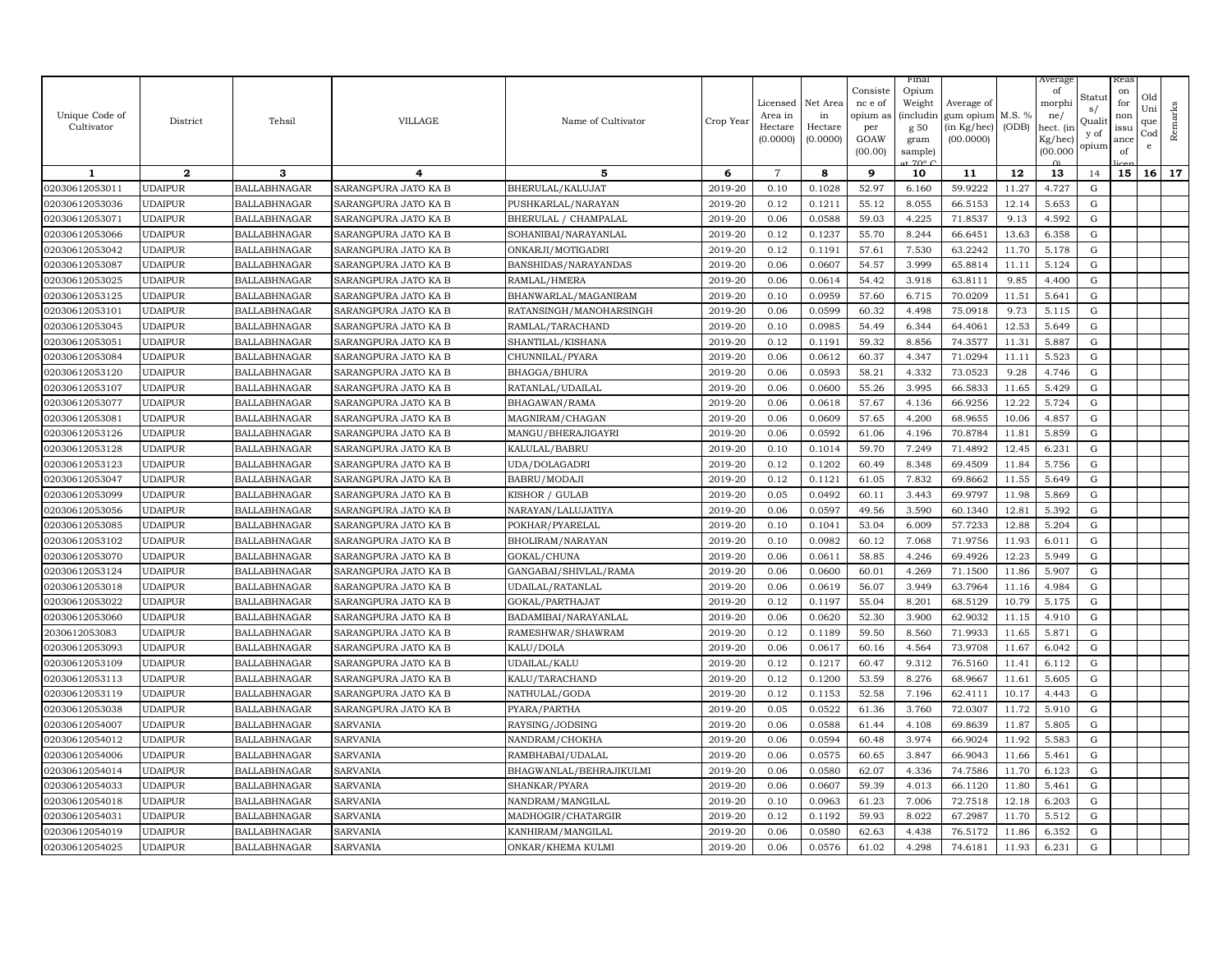| Unique Code of<br>Cultivator | District       | Tehsil              | VILLAGE         | Name of Cultivator       | Crop Year | Licensed<br>Area in<br>Hectare<br>(0.0000) | Net Area<br>in<br>Hectare<br>(0.0000) | Consiste<br>nc e of<br>opium as<br>per<br>GOAW<br>(00.00) | Final<br>Opium<br>Weight<br><i>(includir</i><br>g 50<br>gram<br>sample)<br>$70^\circ$ | Average of<br>gum opium<br>(in Kg/hec)<br>(00.0000) | M.S. %<br>(ODB) | Averag<br>of<br>morphi<br>ne/<br>1ect. (i1<br>Kg/hec<br>(00.000) | Statu<br>S/<br>Quali<br>y of<br>opium | on<br>for<br>nor<br>isst<br>anc<br>of | Old<br>Uni<br>que<br>Cod | Remarks   |
|------------------------------|----------------|---------------------|-----------------|--------------------------|-----------|--------------------------------------------|---------------------------------------|-----------------------------------------------------------|---------------------------------------------------------------------------------------|-----------------------------------------------------|-----------------|------------------------------------------------------------------|---------------------------------------|---------------------------------------|--------------------------|-----------|
| -1                           | $\overline{2}$ | з                   | 4               | 5                        | 6         | $\overline{7}$                             | 8                                     | 9                                                         | 10                                                                                    | 11                                                  | 12              | 13                                                               | 14                                    | 15                                    |                          | $16$   17 |
| 02030612054029               | <b>UDAIPUR</b> | <b>BALLABHNAGAR</b> | <b>SARVANIA</b> | ONKAR/PANNA              | 2019-20   | 0.06                                       | 0.0598                                | 61.10                                                     | 4.190                                                                                 | 70.0669                                             | 11.18           | 5.483                                                            | $\mathbf G$                           |                                       |                          |           |
| 02030612054027               | <b>UDAIPUR</b> | <b>BALLABHNAGAR</b> | <b>SARVANIA</b> | PREM SINGH/JAWAN SINGH   | 2019-20   | 0.06                                       | 0.0576                                | 60.42                                                     | 3.720                                                                                 | 64.5833                                             | 14.93           | 6.750                                                            | G                                     |                                       |                          |           |
| 02030612054020               | UDAIPUR        | <b>BALLABHNAGAR</b> | SARVANIA        | MANSINGH/ROOPSINGH       | 2019-20   | 0.06                                       | 0.0576                                | 60.23                                                     | 3.872                                                                                 | 67.2222                                             | 11.87           | 5.585                                                            | G                                     |                                       |                          |           |
| 02030612054022               | <b>UDAIPUR</b> | <b>BALLABHNAGAR</b> | SARVANIA        | MANGU/RUPA               | 2019-20   | 0.10                                       | 0.0956                                | 58.58                                                     | 6.486                                                                                 | 67.8452                                             | 12.41           | 5.893                                                            | ${\rm G}$                             |                                       |                          |           |
| 02030612054024               | UDAIPUR        | <b>BALLABHNAGAR</b> | SARVANIA        | KANKUBAI/MOTI            | 2019-20   | 0.06                                       | 0.0597                                | 61.10                                                     | 4.225                                                                                 | 70.7705                                             | 11.34           | 5.617                                                            | ${\rm G}$                             |                                       |                          |           |
| 02030612054002               | <b>UDAIPUR</b> | <b>BALLABHNAGAR</b> | SARVANIA        | KASTURKUNWAR/NATHUSINGH  | 2019-20   | 0.06                                       | 0.0567                                | 59.12                                                     | 3.893                                                                                 | 68.6596                                             | 11.64           | 5.595                                                            | G                                     |                                       |                          |           |
| 02030612054008               | <b>UDAIPUR</b> | <b>BALLABHNAGAR</b> | SARVANIA        | VHAKTAWRSING/JAVANSING   | 2019-20   | 0.06                                       | 0.0511                                | 57.89                                                     | 3.622                                                                                 | 70.8806                                             | 12.18           | 6.044                                                            | G                                     |                                       |                          |           |
| 02030612054004               | <b>UDAIPUR</b> | <b>BALLABHNAGAR</b> | <b>SARVANIA</b> | RADHABAI / TULSIRAM      | 2019-20   | 0.05                                       | 0.0448                                | 60.17                                                     | 3.370                                                                                 | 75.2232                                             | 12.27           | 6.460                                                            | ${\rm G}$                             |                                       |                          |           |
| 02030612054013               | <b>UDAIPUR</b> | <b>BALLABHNAGAR</b> | SARVANIA        | <b>GANGA BAI / KESYA</b> | 2019-20   | 0.05                                       | 0.0484                                | 62.47                                                     | 3.677                                                                                 | 75.9711                                             | 11.77           | 6.259                                                            | ${\rm G}$                             |                                       |                          |           |
| 02030612054028               | <b>UDAIPUR</b> | <b>BALLABHNAGAR</b> | <b>SARVANIA</b> | NANURAM/BHAGGA RAWAT     | 2019-20   | 0.05                                       | 0.0469                                | 55.58                                                     | 2.819                                                                                 | 60.1066                                             | 15.67           | 6.592                                                            | G                                     |                                       |                          |           |
| 02030612055034               | <b>UDAIPUR</b> | <b>BALLABHNAGAR</b> | SHIVPURA        | UNKARI / LAXMAN          | 2019-20   | 0.06                                       | 0.0595                                | 65.37                                                     | 4.697                                                                                 | 78.9412                                             | 12.64           | 6.985                                                            | ${\rm G}$                             |                                       |                          |           |
| 02030612055016               | <b>UDAIPUR</b> | <b>BALLABHNAGAR</b> | SHIVPURA        | JALAMCHAND/DEVA          | 2019-20   | 0.06                                       | 0.0600                                | 61.25                                                     | 4.200                                                                                 | 70.0000                                             | 11.54           | 5.655                                                            | ${\rm G}$                             |                                       |                          |           |
| 02030612055003               | UDAIPUR        | <b>BALLABHNAGAR</b> | SHIVPURA        | RAMLAL/SHIVRAM           | 2019-20   | 0.06                                       | 0.0594                                | 60.57                                                     | 4.145                                                                                 | 69.7811                                             | 12.17           | 5.944                                                            | G                                     |                                       |                          |           |
| 02030612055004               | UDAIPUR        | <b>BALLABHNAGAR</b> | SHIVPURA        | BHANWARLAL/MODA          | 2019-20   | 0.06                                       | 0.0603                                | 59.79                                                     | 4.262                                                                                 | 70.6799                                             | 11.84           | 5.858                                                            | G                                     |                                       |                          |           |
| 02030612055012               | <b>UDAIPUR</b> | BALLABHNAGAR        | SHIVPURA        | NANALAL/RAMA             | 2019-20   | 0.06                                       | 0.0603                                | 62.04                                                     | 4.573                                                                                 | 75.8375                                             | 11.46           | 6.084                                                            | ${\rm G}$                             |                                       |                          |           |
| 02030612055015               | <b>UDAIPUR</b> | <b>BALLABHNAGAR</b> | SHIVPURA        | KISHANLAL/TARACHAND      | 2019-20   | 0.06                                       | 0.0609                                | 62.18                                                     | 4.664                                                                                 | 76.5846                                             | 11.66           | 6.250                                                            | ${\rm G}$                             |                                       |                          |           |
| 02030612055030               | <b>UDAIPUR</b> | <b>BALLABHNAGAR</b> | SHIVPURA        | BHAGAWANLAL/CHUNNILAL    | 2019-20   | 0.10                                       | 0.1008                                | 57.88                                                     | 6.747                                                                                 | 66.9345                                             | 12.08           | 5.660                                                            | ${\rm G}$                             |                                       |                          |           |
| 02030612055009               | <b>UDAIPUR</b> | <b>BALLABHNAGAR</b> | SHIVPURA        | GOKAL/DEVA               | 2019-20   | 0.10                                       | 0.0990                                | 63.67                                                     | 7.377                                                                                 | 74.5152                                             | 11.36           | 5.925                                                            | G                                     |                                       |                          |           |
| 02030612055033               | <b>UDAIPUR</b> | <b>BALLABHNAGAR</b> | SHIVPURA        | KAMLA/NAVLAGAYRI         | 2019-20   | 0.06                                       | 0.0600                                | 61.73                                                     | 4.418                                                                                 | 73.6333                                             | 11.40           | 5.876                                                            | ${\rm G}$                             |                                       |                          |           |
| 02030612055032               | <b>UDAIPUR</b> | <b>BALLABHNAGAR</b> | SHIVPURA        | KALU/BHERA               | 2019-20   | 0.10                                       | 0.1000                                | 60.71                                                     | 7.216                                                                                 | 72.1600                                             | 11.68           | 5.900                                                            | ${\rm G}$                             |                                       |                          |           |
| 02030612055023               | UDAIPUR        | <b>BALLABHNAGAR</b> | SHIVPURA        | GOKAL/RAMA               | 2019-20   | 0.06                                       | 0.0582                                | 64.97                                                     | 4.687                                                                                 | 80.5326                                             | 12.73           | 7.176                                                            | G                                     |                                       |                          |           |
| 02030612055018               | UDAIPUR        | <b>BALLABHNAGAR</b> | SHIVPURA        | CHATRA/LALUJI            | 2019-20   | 0.06                                       | 0.0600                                | 62.56                                                     | 4.424                                                                                 | 73.7333                                             | 11.17           | 5.765                                                            | G                                     |                                       |                          |           |
| 02030612055019               | <b>UDAIPUR</b> | <b>BALLABHNAGAR</b> | SHIVPURA        | DEVILAL / CHUNNILAL      | 2019-20   | 0.06                                       | 0.0587                                | 61.07                                                     | 4.118                                                                                 | 70.1533                                             | 11.69           | 5.740                                                            | ${\rm G}$                             |                                       |                          |           |
| 02030612055020               | <b>UDAIPUR</b> | <b>BALLABHNAGAR</b> | SHIVPURA        | KALULAL/CHATURBHUJ       | 2019-20   | 0.10                                       | 0.1000                                | 60.47                                                     | 7.403                                                                                 | 74.0300                                             | 11.66           | 6.043                                                            | $\mathbf G$                           |                                       |                          |           |
| 02030612055021               | UDAIPUR        | <b>BALLABHNAGAR</b> | SHIVPURA        | BHERULAL/TARACHAND       | 2019-20   | 0.06                                       | 0.0599                                | 63.16                                                     | 4.295                                                                                 | 71.7028                                             | 11.49           | 5.767                                                            | ${\rm G}$                             |                                       |                          |           |
| 02030612055008               | <b>UDAIPUR</b> | <b>BALLABHNAGAR</b> | SHIVPURA        | MAGNIBAI/CHATARBHUJ      | 2019-20   | 0.06                                       | 0.0609                                | 68.55                                                     | 4.945                                                                                 | 81.1987                                             | 12.63           | 7.179                                                            | ${\rm G}$                             |                                       |                          |           |
| 02030612055002               | <b>UDAIPUR</b> | <b>BALLABHNAGAR</b> | SHIVPURA        | RATANLAL/BARDA           | 2019-20   | 0.06                                       | 0.0585                                | 68.58                                                     | 5.065                                                                                 | 86.5812                                             | 12.74           | 7.721                                                            | ${\rm G}$                             |                                       |                          |           |
| 02030612055017               | UDAIPUR        | <b>BALLABHNAGAR</b> | SHIVPURA        | ONKARLAL/KALU            | 2019-20   | 0.06                                       | 0.0600                                | 60.83                                                     | 4.267                                                                                 | 71.1167                                             | 11.59           | 5.769                                                            | ${\rm G}$                             |                                       |                          |           |
| 02030612055011               | UDAIPUR        | <b>BALLABHNAGAR</b> | SHIVPURA        | DHANRAJ/SHIVRAM          | 2019-20   | 0.06                                       | 0.0000                                |                                                           |                                                                                       |                                                     |                 |                                                                  | ${\rm FU}$                            |                                       |                          |           |
| 02030612055028               | UDAIPUR        | <b>BALLABHNAGAR</b> | SHIVPURA        | CHHOGALAL/BHIMAJI        | 2019-20   | 0.06                                       | 0.0581                                | 68.65                                                     | 4.482                                                                                 | 77.1429                                             | 12.64           | 6.825                                                            | G                                     |                                       |                          |           |
| 02030612055010               | UDAIPUR        | <b>BALLABHNAGAR</b> | SHIVPURA        | KARANSINGH/RATANSINGH    | 2019-20   | 0.06                                       | 0.0000                                |                                                           |                                                                                       |                                                     |                 |                                                                  | ${\rm FU}$                            |                                       |                          |           |
| 02030612055014               | UDAIPUR        | <b>BALLABHNAGAR</b> | SHIVPURA        | NARAYANLAL/BHIMLAL       | 2019-20   | 0.06                                       | 0.0580                                | 59.97                                                     | 3.915                                                                                 | 67.5000                                             | 11.56           | 5.462                                                            | ${\rm G}$                             |                                       |                          |           |
| 02030612055029               | <b>UDAIPUR</b> | <b>BALLABHNAGAR</b> | SHIVPURA        | ONKARIBAI/MAGNIRAM       | 2019-20   | 0.06                                       | 0.0585                                | 62.96                                                     | 4.569                                                                                 | 78.1026                                             | 11.31           | 6.184                                                            | ${\rm G}$                             |                                       |                          |           |
| 02030612055022               | UDAIPUR        | <b>BALLABHNAGAR</b> | SHIVPURA        | ONKARLAL/RAMJI           | 2019-20   | 0.06                                       | 0.0585                                | 62.47                                                     | 4.578                                                                                 | 78.2564                                             | 11.27           | 6.174                                                            | G                                     |                                       |                          |           |
| 02030612055027               | <b>UDAIPUR</b> | <b>BALLABHNAGAR</b> | SHIVPURA        | SAWARAM/GIRDHARI         | 2019-20   | 0.06                                       | 0.0594                                | 61.05                                                     | 4.204                                                                                 | 70.7744                                             | 11.96           | 5.925                                                            | ${\rm G}$                             |                                       |                          |           |
| 02030612055031               | <b>UDAIPUR</b> | <b>BALLABHNAGAR</b> | SHIVPURA        | HEMA/DHANNA              | 2019-20   | 0.10                                       | 0.1008                                | 63.71                                                     | 7.736                                                                                 | 76.7460                                             | 11.46           | 6.157                                                            | ${\rm G}$                             |                                       |                          |           |
| 02030612056039               | UDAIPUR        | <b>BALLABHNAGAR</b> | TELANKHEDI      | GULABSINGH/MUKANSINGH    | 2019-20   | 0.06                                       | 0.0600                                | 69.03                                                     | 4.408                                                                                 | 73.4667                                             | 13.86           | 7.128                                                            | $\mathbf G$                           |                                       |                          |           |
| 02030612056031               | <b>UDAIPUR</b> | <b>BALLABHNAGAR</b> | TELANKHEDI      | SHAMBHUSINGH/KALUSINGH   | 2019-20   | 0.12                                       | 0.0000                                |                                                           |                                                                                       |                                                     |                 |                                                                  | FU                                    |                                       |                          |           |
| 02030612056018               | <b>UDAIPUR</b> | <b>BALLABHNAGAR</b> | TELANKHEDI      | NANDRAM/MODA             | 2019-20   | 0.10                                       | 0.1048                                | 59.83                                                     | 7.470                                                                                 | 71.2786                                             | 12.12           | 6.047                                                            | $\mathbf G$                           |                                       |                          |           |
| 02030612056007               | UDAIPUR        | <b>BALLABHNAGAR</b> | TELANKHEDI      | LOGARBAI/KAJOD           | 2019-20   | 0.06                                       | 0.0592                                | 61.10                                                     | 3.902                                                                                 | 65.9122                                             | 11.69           | 5.393                                                            | $\mathbf G$                           |                                       |                          |           |
| 02030612056033               | <b>UDAIPUR</b> | <b>BALLABHNAGAR</b> | TELANKHEDI      | NANDLAL/NARAYAN          | 2019-20   | 0.06                                       | 0.0597                                | 62.05                                                     | 4.193                                                                                 | 70.2345                                             | 11.86           | 5.831                                                            | ${\rm G}$                             |                                       |                          |           |
| 02030612056026               | UDAIPUR        | <b>BALLABHNAGAR</b> | TELANKHEDI      | BHAGGA/KISHANA           | 2019-20   | 0.06                                       | 0.0000                                |                                                           |                                                                                       |                                                     |                 |                                                                  | ${\rm FU}$                            |                                       |                          |           |
| 02030612056017               | <b>UDAIPUR</b> | <b>BALLABHNAGAR</b> | TELANKHEDI      | NANDLAL/TULCHA           | 2019-20   | 0.06                                       | 0.0582                                | 59.02                                                     | 3.904                                                                                 | 67.0790                                             | 11.91           | 5.592                                                            | ${\rm G}$                             |                                       |                          |           |
| 02030612056027               | <b>UDAIPUR</b> | <b>BALLABHNAGAR</b> | TELANKHEDI      | SATYADEVSINGH/KALUSINGH  | 2019-20   | 0.05                                       | 0.0508                                | 61.67                                                     | 3.207                                                                                 | 63.1299                                             | 11.68           | 5.161                                                            | ${\rm G}$                             |                                       |                          |           |